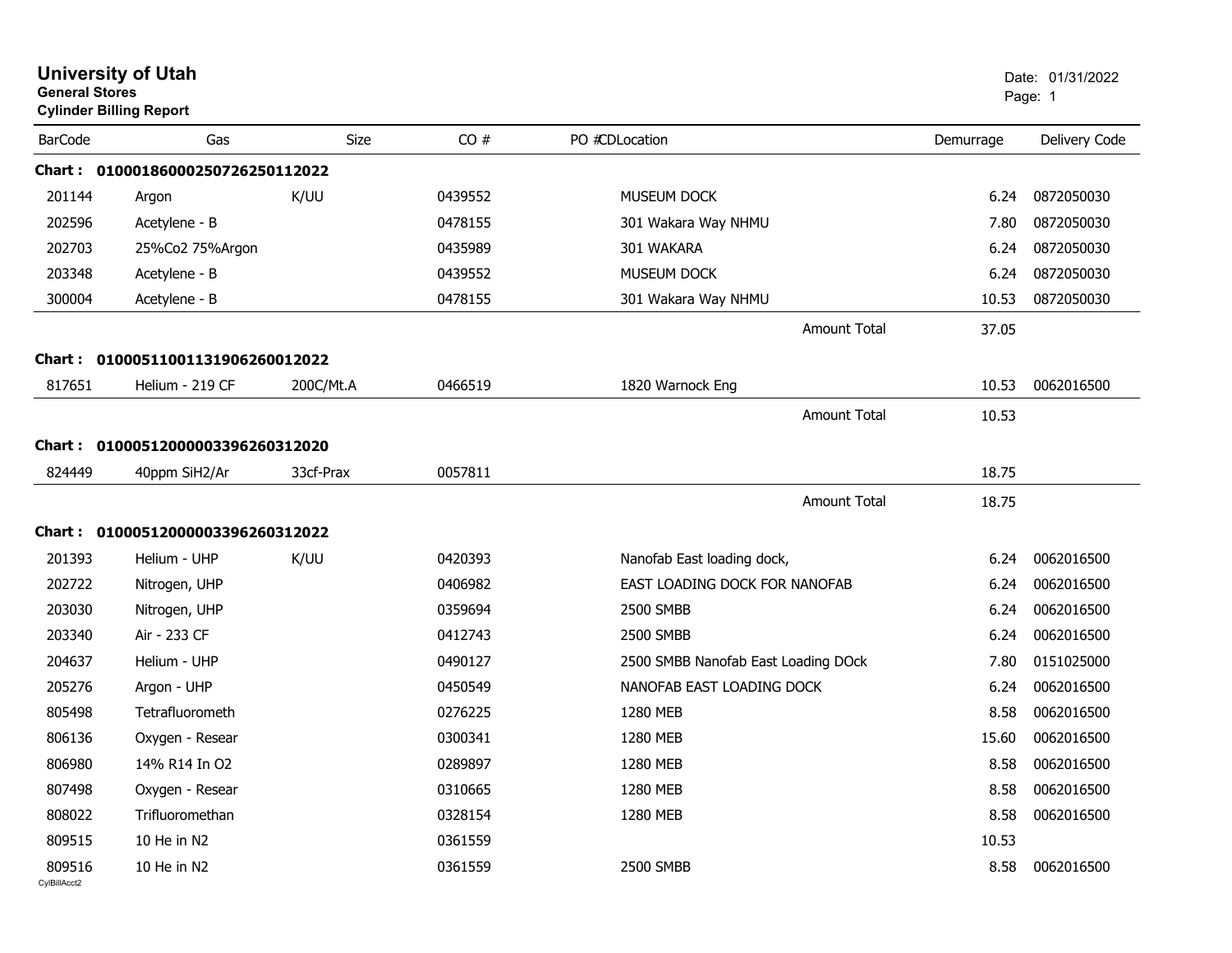| <b>General Stores</b>  | <b>University of Utah</b><br><b>Cylinder Billing Report</b> |      |         |                               |           |               |
|------------------------|-------------------------------------------------------------|------|---------|-------------------------------|-----------|---------------|
| <b>BarCode</b>         | Gas                                                         | Size | CO#     | PO #CDLocation                | Demurrage | Delivery Code |
| 809517                 | 10 He in N2                                                 |      | 0361559 | 2500 SMBB                     | 8.58      | 0062016500    |
| 809521                 | 10 He in N2                                                 |      | 0359703 | 2500 SMBB                     | 8.58      | 0062016500    |
| 809859                 | 2.85%H2/Argon                                               |      | 0373036 | 1280 MEB                      | 8.58      | 0064012800    |
| 810114                 | Ammonia Elect                                               |      | 0359145 | 2500 SMBB                     | 34.71     | 0062016500    |
| 810523                 | 10 He in N2                                                 |      | 0390109 | BLDG 151 DOCK                 | 8.58      | 0151025000    |
| 810524                 | 10 He in N2                                                 |      | 0390109 | BLDG 151 DOCK                 | 8.58      | 0151025000    |
| 810739                 | 10 He in N2                                                 |      | 0391599 | 2500 SMBB                     | 8.58      | 0151025000    |
| 810740                 | 10 He in N2                                                 |      | 0391599 | 2500 SMBB                     | 8.58      | 0151025000    |
| 810842                 | 10 He in N2                                                 |      | 0394489 | 2500 SMBB                     | 8.58      | 0151025000    |
| 810844                 | 10 He in N2                                                 |      | 0394489 | 2500 SMBB                     | 8.58      | 0151025000    |
| 810862                 | Ammonia Elect                                               |      | 0403415 | 2500 SMBB                     | 21.45     | 0151025000    |
| 810864                 | Dichlorosilane                                              |      | 0406266 | 2500 SMBB                     | 34.71     | 0151025000    |
| 811054                 | Res. Nitrogen                                               |      | 0401849 | <b>EAST LOADING DOCK</b>      | 8.58      | 0151025000    |
| 811164                 | 2.85%H2/Argon                                               |      | 0402031 | NANOFAB LADING DOCK SMBB      | 8.58      | 0151025000    |
| 813311                 | Silane                                                      |      | 0424695 | 2500 SMBB - CLEAN ROOM        | 99.45     | 0151025000    |
| 813435                 | 10 He in N2                                                 |      | 0427208 | NANOFAB EAST LAB LOADING DOCK | 8.97      | 0151025000    |
| 813564                 | Silane                                                      |      | 0427615 | 2500 SMBB - CLEAN ROOM        | 42.90     | 0151025000    |
| 813565                 | 6% Ph3 iin Sih4                                             |      | 0427615 | 2500 SMBB - CLEAN ROOM        | 42.90     | 0151025000    |
| 817966                 | P2H4/Silane                                                 |      | 0455975 | FAB LAB SMBB                  | 11.31     | 0151025000    |
| 818023                 | Oxygen, UHP,                                                |      | 0462437 | NANOFAB EAST LOADINGDOCK      | 10.53     | 0062016500    |
| 818491                 | Sulfer Hexafluo                                             |      | 0464667 | FAB LAB SMBB                  | 10.53     | 0151025000    |
| 818691                 | C <sub>4F8</sub>                                            |      | 0464666 | <b>FAB LAB SMBB</b>           | 4.05      | 0151025000    |
| 819245                 | <b>Chlorine Elect</b>                                       |      | 0468246 | EAST LOADING DOCK SMBB        | 48.75     | 0151025000    |
| 819315                 | BCL3                                                        |      | 0470553 | EAST LOADING DOCK SMBB        | 10.53     | 0151025000    |
| 819922                 | ISP Helium                                                  |      | 0475237 | NANOFAB EAST LOADING DOCK     | 10.53     | 0151025000    |
| 820665                 | 40ppm SiH2/Ar                                               |      | 0478686 | 2500 SMBB                     | 18.75     | 0151025000    |
| 821179                 | Oxygen, UHP,                                                |      | 0488734 | 2500 SMBB                     | 10.53     | 0151025000    |
| 821181<br>CvIBillAcct2 | Oxygen, UHP,                                                |      | 0502866 | 2500 SMBB                     | 10.53     | 0151025000    |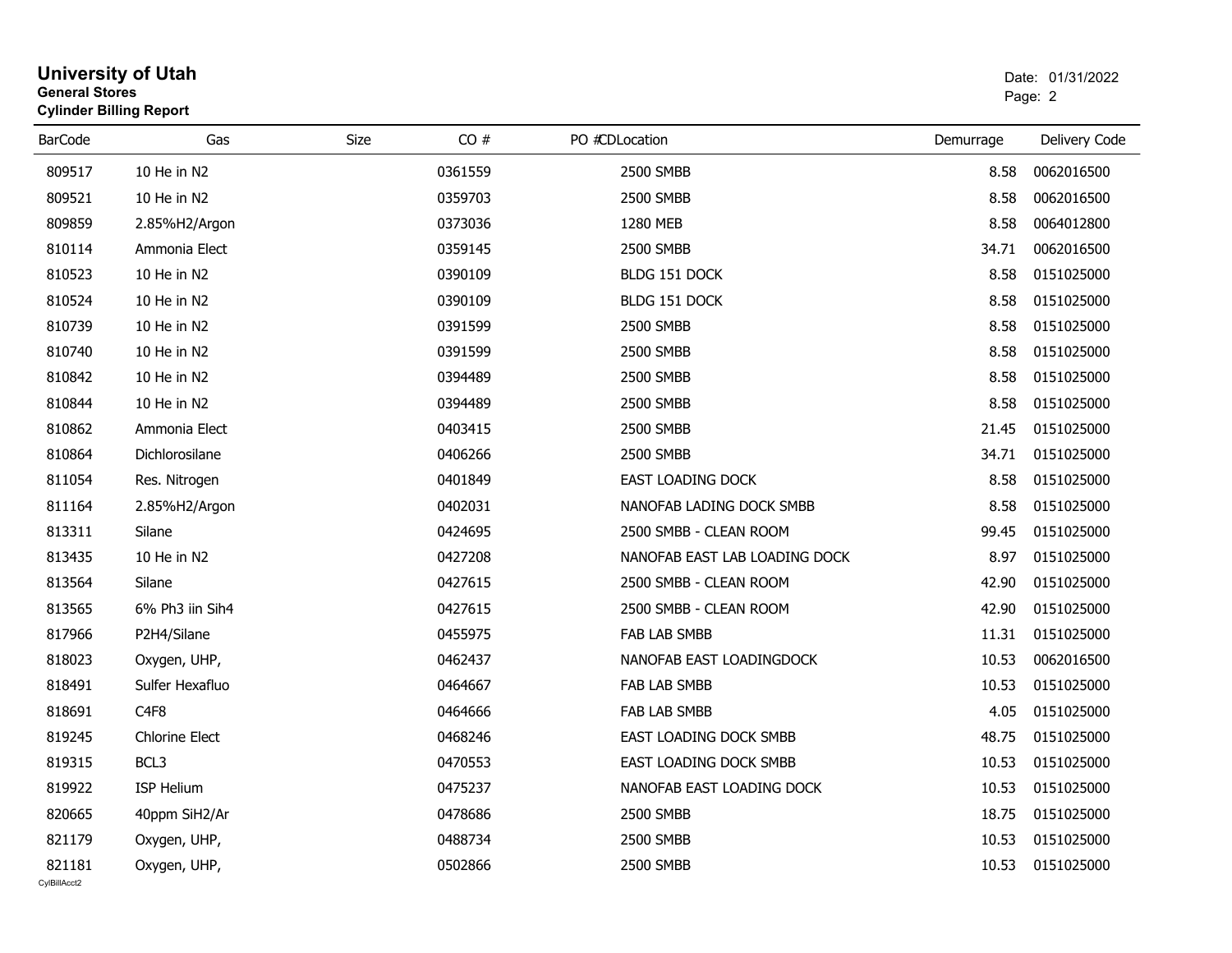### **University of Utah** Date: 01/31/2022 **General Stores**end and the state of the state of the state of the state of the state of the state of the state of the state of the state of the state of the state of the state of the state of the state of the state of the state of the st **Cylinder Billing Report**

| <b>BarCode</b> | Gas                               | Size             | CO#     | PO #CDLocation                      | Demurrage | Delivery Code |
|----------------|-----------------------------------|------------------|---------|-------------------------------------|-----------|---------------|
| 821182         | Oxygen, UHP,                      |                  | 0502866 | 2500 SMBB                           | 10.53     | 0151025000    |
| 821873         | Argon - UHP                       |                  | 0488734 | 2500 SMBB                           | 10.53     | 0151025000    |
| 822136         | <b>BIP Nitrogen</b>               |                  | 0490287 | 2500 SMBB Nanofab East Loading DOck | 10.53     | 0151025000    |
| 822274         | Oxygen, UHP,                      |                  | 0502866 | 2500 SMBB                           | 10.53     | 0151025000    |
| 822292         | C <sub>4F8</sub>                  |                  | 0490505 | 2500 SMBB (NANOFAB LAB)             | 10.53     | 0151025000    |
| 822453         | <b>BIP Argon</b>                  |                  | 0493071 | 2500 SMBB Nanofab East Loading Dock | 10.53     | 0151025000    |
| 822812         | <b>BIP Argon</b>                  |                  | 0497512 | 2500 SMBB                           | 10.53     | 0151025000    |
| 822815         | <b>BIP Argon</b>                  |                  | 0497512 | 2500 SMBB                           | 10.53     | 0151025000    |
| 823198         | Oxygen, UHP,                      |                  | 0502866 | 2500 SMBB                           | 10.53     | 0151025000    |
| 823716         | Oxygen, UHP,                      |                  | 0509108 | SMBB- Nanofab East loading dock     | 10.53     | 0062016500    |
| 823717         | Oxygen, UHP,                      |                  | 0509108 | SMBB- Nanofab East loading dock     | 10.53     | 0062016500    |
| 823718         | Oxygen, UHP,                      |                  | 0509108 | SMBB- Nanofab East loading dock     | 10.53     | 0062016500    |
| 823721         | Oxygen, UHP,                      |                  | 0509108 | SMBB- Nanofab East loading dock     | 10.53     | 0062016500    |
| 824228         | <b>BIP Argon</b>                  |                  | 0507914 | 2500 SMBB                           | 10.53     | 0062016500    |
| 824229         | <b>BIP Argon</b>                  |                  | 0507914 | 2500 SMBB                           | 10.53     | 0062016500    |
| 824606         | 2.85%H2/Argon                     |                  | 0509114 | NANOFAB DOCK 2500 SMBB              | 10.53     | 0151025000    |
| 824679         | <b>BIP Argon</b>                  |                  | 0511309 | 2500 SMBB                           | 10.53     | 0151025000    |
| 824681         | <b>BIP Argon</b>                  |                  | 0511309 | 2500 SMBB                           | 10.53     | 0151025000    |
| 824992         | 40ppm SiH2/Ar                     |                  | 0512026 | 2500 SMBB                           | 48.75     | 0151025000    |
| 825156         | <b>BIP Argon</b>                  |                  | 0513729 | SMBB- Nanofab East loading dock     | 10.53     | 0062016500    |
| 825157         | <b>BIP Argon</b>                  |                  | 0513729 | SMBB- Nanofab East loading dock     | 10.53     | 0062016500    |
| 825158         | <b>BIP Argon</b>                  |                  | 0513729 | SMBB- Nanofab East loading dock     | 10.53     | 0062016500    |
| 825159         | <b>BIP Argon</b>                  |                  | 0513729 | SMBB- Nanofab East loading dock     | 10.53     | 0062016500    |
|                |                                   |                  |         | <b>Amount Total</b>                 | 913.95    |               |
|                | Chart: 01000512000003396260412022 |                  |         |                                     |           |               |
| 203619         | N2, Liquid, 265                   | <b>265 LTR/U</b> | 0514236 | 2500 SMBB                           | 49.14     | 0064012800    |
| 203621         | N2, Liquid, 265                   |                  | 0513723 | SMBB- Nanofab East loading dock     | 98.28     | 0062016500    |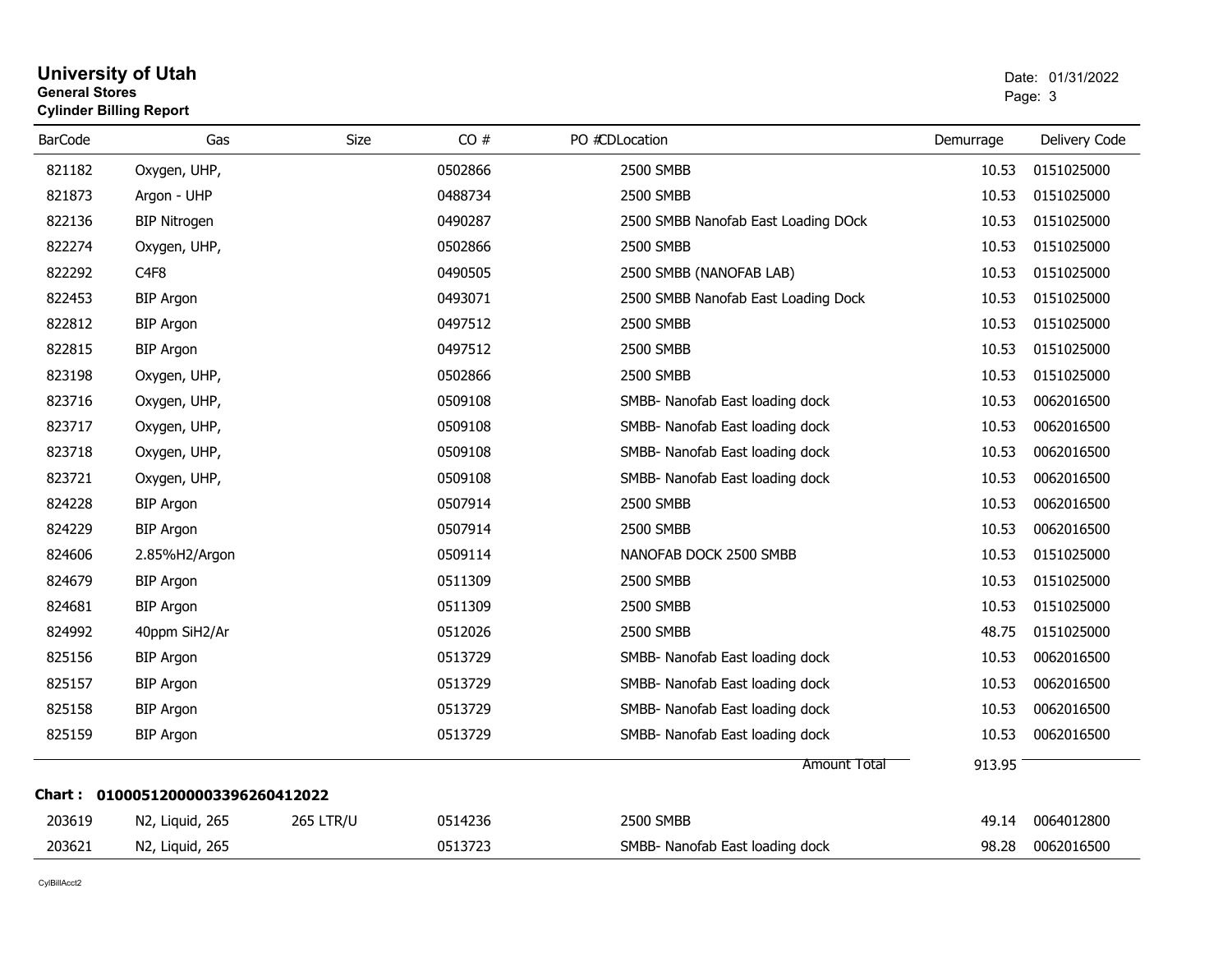| General Stores | <b>Cylinder Billing Report</b>    |           |         |                       |                     |           | Page: 4       |
|----------------|-----------------------------------|-----------|---------|-----------------------|---------------------|-----------|---------------|
| <b>BarCode</b> | Gas                               | Size      | CO#     | PO #CDLocation        |                     | Demurrage | Delivery Code |
|                |                                   |           |         |                       | <b>Amount Total</b> | 147.42    |               |
|                | Chart: 01000512000003396530012022 |           |         |                       |                     |           |               |
| 808305         | N2O-Electronic                    | Lgw/disPr | 0336838 | 1280 MEB              |                     | 20.67     | 0062016500    |
|                |                                   |           |         |                       | <b>Amount Total</b> | 20.67     |               |
|                | Chart: 01000512000172526260312022 |           |         |                       |                     |           |               |
| 200019         | Argon - UHP                       | K/UU      | 0505423 | 2500 SMBB Surface Lab |                     | 7.80      | 0062016500    |
| 202289         | Argon - UHP                       |           | 0502919 | 2500 SMBB Nanofab Lab |                     | 7.80      | 0151025000    |
| 202294         | Argon - UHP                       |           | 0502919 | 2500 SMBB Nanofab Lab |                     | 7.80      | 0151025000    |
| 804276         | Helium. UHP                       |           | 0242085 | 1280 MEB              |                     | 8.58      | 0372002140    |
| 804418         | Argon - UHP                       |           | 0245179 | 1280 MEB              |                     | 8.58      | 0372002140    |
| 812567         | Argon - UHP                       |           | 0420365 | 2500 SMBB             |                     | 8.97      | 0151025000    |
| 813349         | 20% O2 in N2                      |           | 0425633 | 2500 SMBB             |                     | 9.36      | 0151025000    |
| 813350         | 5% H2 in Argon                    |           | 0426576 | 2500 SMBB             |                     | 9.36      | 0151025000    |
|                |                                   |           |         |                       | <b>Amount Total</b> | 68.25     |               |
|                | Chart: 01000531001310746260112022 |           |         |                       |                     |           |               |
| 200806         | Argon                             | K/UU      | 0404622 | 2565 MEB              |                     | 6.24      | 0570005060    |
| 201148         | Argon                             |           | 0336467 | 2565 MEB              |                     | 6.24      | 0062027500    |
| 203176         | Acetylene - MC                    |           | 0297857 | 2405 MEB              |                     | 6.24      | 0570001080    |
| 203595         | Oxygen - 20 CF                    |           | 0298452 | 2405 MEB              |                     | 6.24      | 0570001080    |
| 808373         | Nitrogen 40 CF                    |           | 0336467 | 2565 MEB              |                     | 8.58      | 0062027500    |
|                |                                   |           |         |                       | <b>Amount Total</b> | 33.54     |               |
|                | Chart: 01000532500060516260012022 |           |         |                       |                     |           |               |
| 115344         | Oxygen, USP                       | 200C/Mt.A | 0089952 | 1571 MEB              |                     | 8.58      | 0064024800    |
| 115347         | Oxygen, USP                       |           | 0089952 | 1571 MEB              |                     | 8.58      | 0064024800    |
| 115348         | Oxygen, USP                       |           | 0089952 | 1571 MEB              |                     | 8.58      | 0064024800    |
|                |                                   |           |         |                       | <b>Amount Total</b> | 25.74     |               |

**University of Utah** Date: 01/31/2022

**General Stores**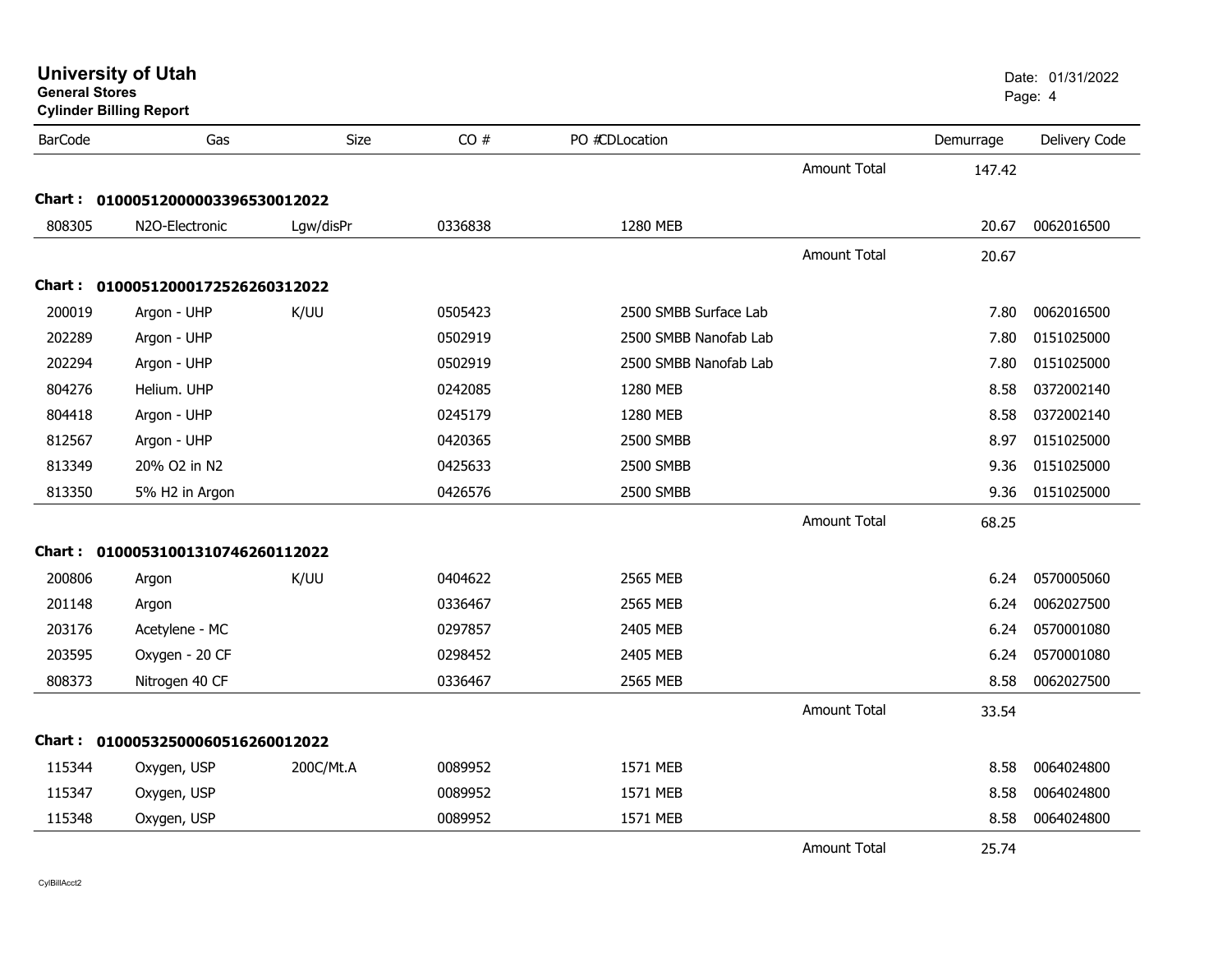| <b>General Stores</b> | <b>University of Utah</b><br><b>Cylinder Billing Report</b> |             |         |                               |                     |           | Date: 01/31/2022<br>Page: 5 |
|-----------------------|-------------------------------------------------------------|-------------|---------|-------------------------------|---------------------|-----------|-----------------------------|
| <b>BarCode</b>        | Gas                                                         | <b>Size</b> | CO#     | PO #CDLocation                |                     | Demurrage | Delivery Code               |
|                       | Chart: 01000532500194566260012022                           |             |         |                               |                     |           |                             |
| 814012                | Nitrogen, UHP                                               | 200C/Mt.A   | 0432239 | <b>540 BPRB</b>               |                     | 8.97      | 0151031000                  |
|                       |                                                             |             |         |                               | <b>Amount Total</b> | 8.97      |                             |
|                       | Chart: 01000532500194596260012022                           |             |         |                               |                     |           |                             |
| 201136                | Oxygen, USP                                                 | K/UU        | 0450403 | 4800J SMBB                    |                     | 6.24      | 0151031000                  |
|                       |                                                             |             |         |                               | Amount Total        | 6.24      |                             |
|                       | Chart: 01000532500261646260012022                           |             |         |                               |                     |           |                             |
| 201383                | CO2 - 50 Lb.                                                | K/UU        | 0493546 | 4348 SMBB                     |                     | 7.80      | 0151031000                  |
| 201537                | CO2 - 50 Lb.                                                |             | 0493546 | 4348 SMBB                     |                     | 7.80      | 0151031000                  |
|                       |                                                             |             |         |                               | <b>Amount Total</b> | 15.60     |                             |
|                       | Chart: 01000532500263166260012022                           |             |         |                               |                     |           |                             |
| 200403                | CO2 - 50 Lb.                                                | K/UU        | 0508283 | OUTSIDE ROOM 5371 SMBB        |                     | 3.60      | 0151031000                  |
| 200695                | CO <sub>2</sub> - 50 Lb.                                    |             | 0514029 | 5371 SMBB                     |                     | 4.20      | 0151031000                  |
| 200735                | CO2 - 50 Lb.                                                |             | 0513423 | 5371 SMBB                     |                     | 7.80      | 0151031000                  |
| 201031                | CO2 - 50 Lb.                                                |             | 0514029 | 5371 SMBB                     |                     | 4.20      | 0151031000                  |
| 201147                | Argon                                                       |             | 0478466 | 5371 SMBB                     |                     | 7.80      | 0151031000                  |
| 202622                | Argon                                                       |             | 0478466 | 5371 SMBB                     |                     | 7.80      | 0151031000                  |
| 203687                | CO2 - 50 Lb.                                                |             | 0505551 | 5371 SMBB                     |                     | 3.60      | 0151031000                  |
| 821987                | 5%H2, in N2                                                 |             | 0502151 | 5340 SMBB                     |                     | 10.53     | 0151031000                  |
| 823304                | 5%H2, in N2                                                 |             | 0502151 | 5340 SMBB                     |                     | 10.53     | 0151031000                  |
|                       |                                                             |             |         |                               | <b>Amount Total</b> | 60.06     |                             |
|                       | Chart: 0100053500054504365626002022                         |             |         |                               |                     |           |                             |
| 202315                | Air - E                                                     | E/UU        | 0389273 | 532 BPRB                      |                     | 6.24      | 0570005320                  |
| 202397                | Oxygen, USP - E                                             |             | 0475909 | 532 BPRB Attn: William THomas |                     | 7.80      | 0151031000                  |
| 202416                | Oxygen, USP - E                                             |             | 0475909 | 532 BPRB Attn: William THomas |                     | 7.80      | 0151031000                  |
| 823911                | Oxygen, USP                                                 |             | 0504933 | <b>540 BPRB</b>               |                     | 10.53     | 0151031000                  |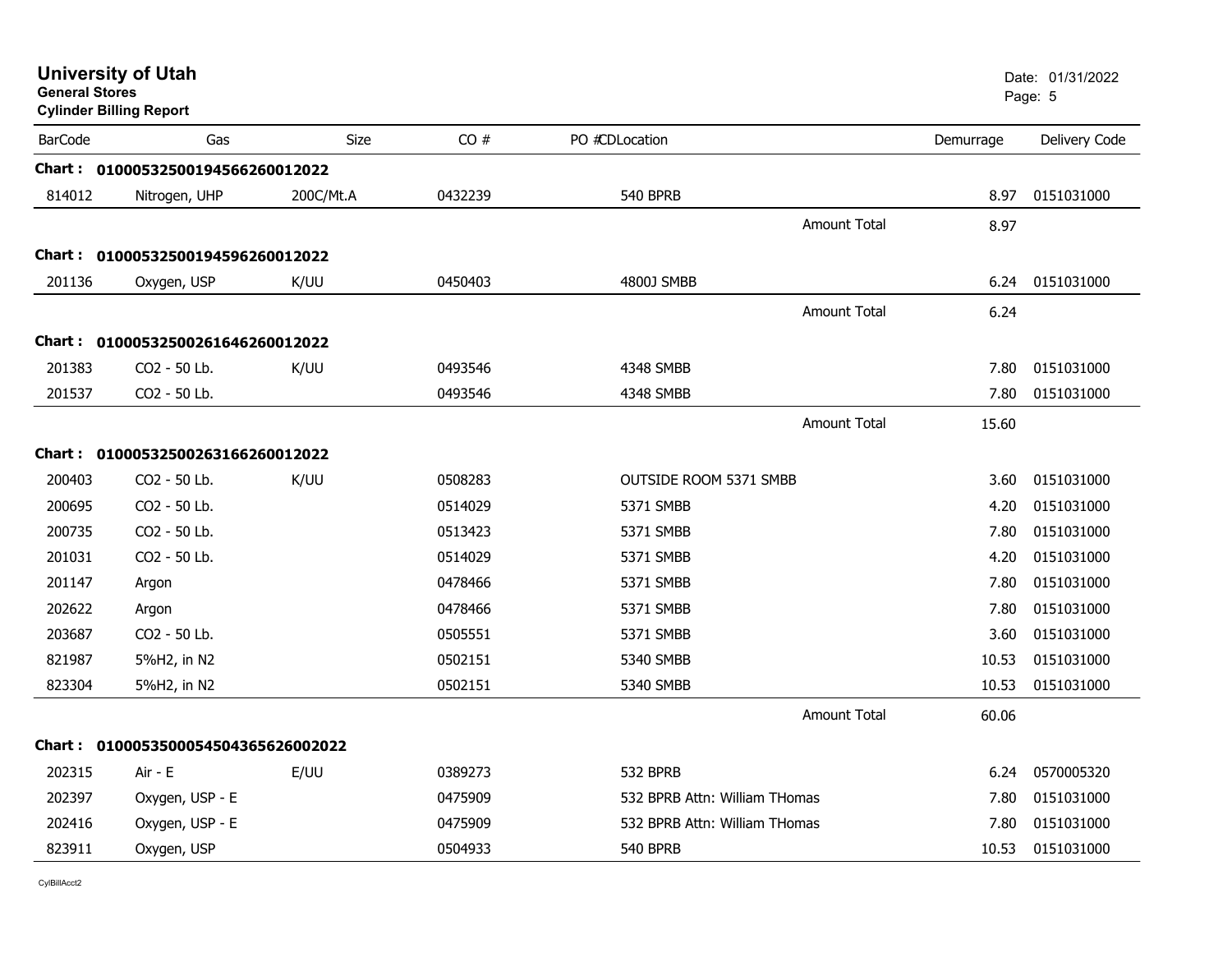| General Stores | <b>Cylinder Billing Report</b>      |             |         |                              |                                       |           | Page: 6       |
|----------------|-------------------------------------|-------------|---------|------------------------------|---------------------------------------|-----------|---------------|
| <b>BarCode</b> | Gas                                 | <b>Size</b> | CO#     | PO #CDLocation               |                                       | Demurrage | Delivery Code |
|                |                                     |             |         |                              | <b>Amount Total</b>                   | 32.37     |               |
|                | Chart: 0100053500054505022626002022 |             |         |                              |                                       |           |               |
| 200191         | Oxygen, USP                         | K/UU        | 0510678 | 532 BPRB                     |                                       | 7.80      | 0151031000    |
| 202951         | Oxygen, USP                         |             | 0510678 | <b>532 BPRB</b>              |                                       | 7.80      | 0151031000    |
| 205839         | Oxygen, USP                         |             | 0510678 | 532 BPRB                     |                                       | 7.80      | 0151031000    |
|                |                                     |             |         |                              | <b>Amount Total</b>                   | 23.40     |               |
|                | Chart: 0100053500055900708626002022 |             |         |                              |                                       |           |               |
| 202460         | CO2 - 50 Lb.                        | K/UU        | 0472094 | 108 BPRB Attn: Monika Sima   |                                       | 7.80      | 0151031000    |
| 822228         | Nitrogen 230 CF                     |             | 0492538 | 518 BPRB Attn: Monika Sima   |                                       | 10.53     | 0151031000    |
|                |                                     |             |         |                              | <b>Amount Total</b>                   | 18.33     |               |
|                | Chart: 0100053500058502671626002022 |             |         |                              |                                       |           |               |
| 202755         | Hydrogen                            | K/UU        | 0491492 | 5340 SMBB                    |                                       | 7.80      | 0064024800    |
|                |                                     |             |         |                              | <b>Amount Total</b>                   | 7.80      |               |
|                | Chart: 0100053500059304755626002022 |             |         |                              |                                       |           |               |
| 200132         | CO2 - 50 Lb.                        | K/UU        | 0492667 | 4833 SMBB                    |                                       | 7.80      | 0151031000    |
| 200825         | 95% O2, 5% CO2                      |             | 0476245 |                              | 4800 SMBB Lab 4800 attn: Holly Holman | 7.80      | 0151031000    |
| 203482         | CO2 - 50 Lb.                        |             | 0492699 | 4800 SMBB Attn: Holly Holman |                                       | 7.80      | 0151031000    |
|                |                                     |             |         |                              | <b>Amount Total</b>                   | 23.40     |               |
|                | Chart: 0100053500059312810626002022 |             |         |                              |                                       |           |               |
| 200788         | CO2 - 50 Lb.                        | K/UU        | 0515827 | 4344 SMBB                    |                                       | 0.60      | 0570005060    |
| 201676         | CO2 - 50 Lb.                        |             | 0513949 | 4344 SMBB                    |                                       | 4.20      | 0570005060    |
| 201727         | CO2 - 50 Lb.                        |             | 0504407 | 4344 SMBB                    |                                       | 3.60      | 0570005060    |
| 201997         | CO2 - 50 Lb.                        |             | 0513949 | 4344 SMBB                    |                                       | 4.20      | 0570005060    |
| 203479         | CO2 - 50 Lb.                        |             | 0509367 | 4344 SMBB                    |                                       | 7.20      | 0570005060    |
| 203480         | CO2 - 50 Lb.                        |             | 0515827 | 4344 SMBB                    |                                       | 0.60      | 0570005060    |
| 203487         | CO2 - 50 Lb.                        |             | 0504407 | 4344 SMBB                    |                                       | 3.60      | 0570005060    |
|                |                                     |             |         |                              |                                       |           |               |

**University of Utah** Date: 01/31/2022

**General Stores**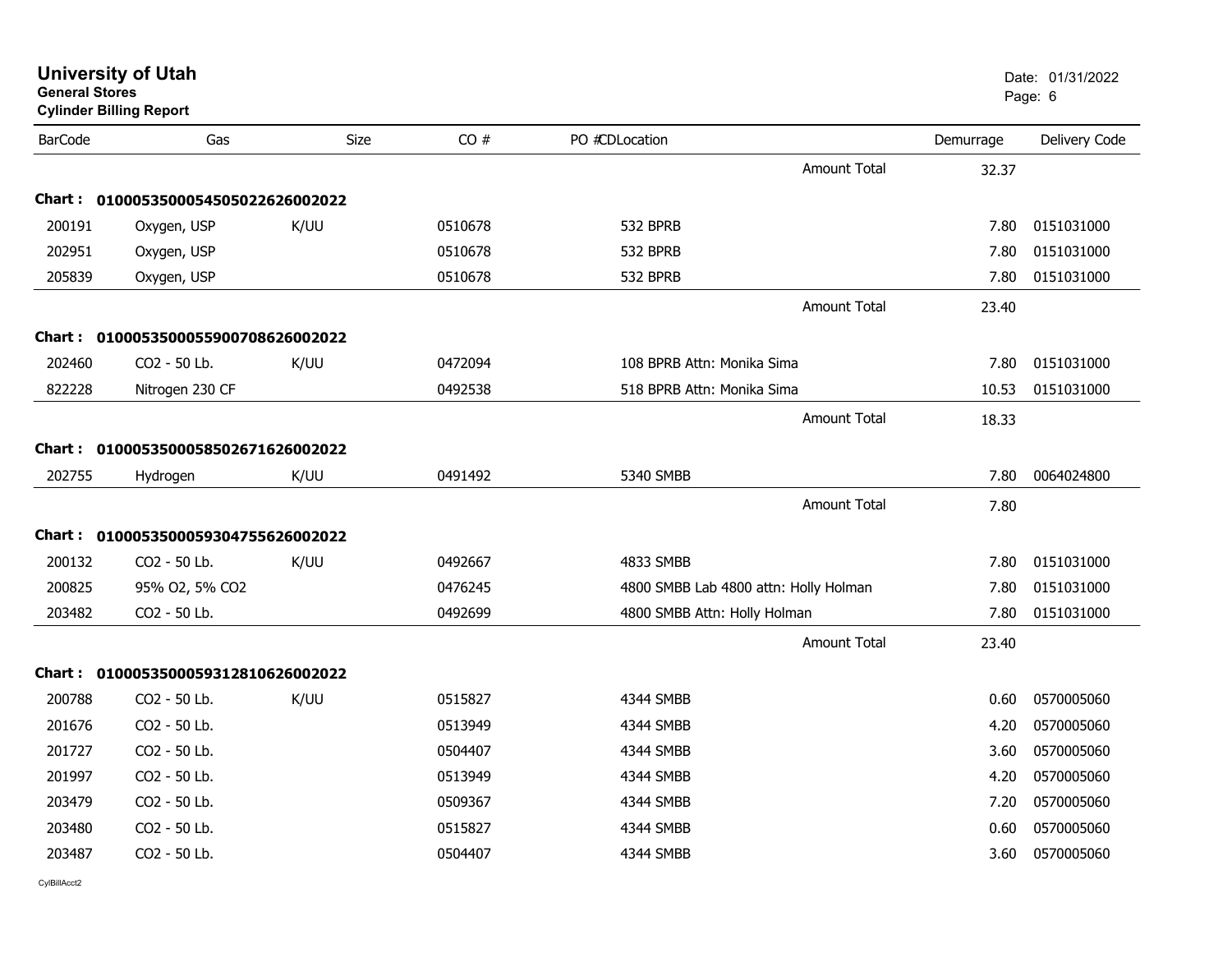| <b>General Stores</b>  | <b>University of Utah</b><br><b>Cylinder Billing Report</b> |           |                    |                               |                     |              | Date: 01/31/2022<br>Page: 7 |
|------------------------|-------------------------------------------------------------|-----------|--------------------|-------------------------------|---------------------|--------------|-----------------------------|
| <b>BarCode</b>         | Gas                                                         | Size      | CO#                | PO #CDLocation                |                     | Demurrage    | Delivery Code               |
| 203497                 | CO2 - 50 Lb.                                                |           | 0509367            | 4344 SMBB                     |                     | 7.20         | 0570005060                  |
| 203647                 | Argon                                                       |           | 0418817            | 4350 SMBB                     |                     | 6.24         | 0570005060                  |
| 205529                 | CO2 - 50 Lb.                                                |           | 0405938            | 4340 SMBB                     |                     | 6.24         | 0570005060                  |
| 205624                 | Oxygen, USP                                                 |           | 0467029            | 2124 SMBB                     |                     | 7.80         | 0151031000                  |
| 821718                 | CO2 - 50 Lb.                                                |           | 0485767            | 4344 SMBB                     |                     | 10.53        | 0570005060                  |
| 821719                 | CO2 - 50 Lb.                                                |           | 0485767            | 4344 SMBB                     |                     | 10.53        | 0570005060                  |
|                        |                                                             |           |                    |                               | <b>Amount Total</b> | 72.54        |                             |
| <b>Chart:</b>          | 0100053500059315160626002022                                |           |                    |                               |                     |              |                             |
| 202855                 | Helium - 110 CF                                             | 125 CF/UU | 0499759            | 4340 SMBB                     |                     | 7.80         | 0151031000                  |
|                        |                                                             |           |                    |                               | <b>Amount Total</b> | 7.80         |                             |
|                        | Chart: 0100053500059316190626002022                         |           |                    |                               |                     |              |                             |
| 200043                 | CO2 - 50 Lb.                                                | K/UU      |                    | 5332 SMBB Attn: Josh Stover   |                     |              | 0151031000                  |
| 202196                 | CO2 - 50 Lb.                                                |           | 0474130<br>0507345 | 5332 SMBB Attn: Matthew Trone |                     | 7.80<br>7.80 | 0151031000                  |
|                        |                                                             |           |                    |                               |                     |              |                             |
|                        |                                                             |           |                    |                               | <b>Amount Total</b> | 15.60        |                             |
|                        | Chart: 0100053500059316600626002022                         |           |                    |                               |                     |              |                             |
| 200020                 | Nitrogen, UHP                                               | K/UU      | 0512927            | 238 BPRB                      |                     | 7.80         | 0570002050                  |
| 200309                 | Nitrogen, UHP                                               |           | 0512927            | 238 BPRB                      |                     | 7.80         | 0570002050                  |
| 200636                 | CO2 - 50 Lb.                                                |           | 0501713            | 220 BPRB                      |                     | 7.80         | 0570002050                  |
| 201522                 | CO2 - 50 Lb.                                                |           | 0495782            | 225 BPRB                      |                     | 7.80         | 0570002050                  |
| 201744                 | Oxygen, USP                                                 |           | 0373606            | <b>BPRB #225</b>              |                     | 6.24         | 0570002050                  |
| 202140                 | Hydrogen                                                    |           | 0181225            | 205 BPRB                      |                     | 6.24         | 0570002050                  |
| 202649                 | Nitrogen, UHP                                               |           | 0512927            | 238 BPRB                      |                     | 7.80         | 0570002050                  |
| 203489                 | CO2 - 50 Lb.                                                |           | 0501713            | 220 BPRB                      |                     | 7.80         | 0570002050                  |
| 203710                 | CO2 - 50 Lb.                                                |           | 0506939            | 230 BPRB                      |                     | 7.80         | 0570002050                  |
| 203909                 | Nitrogen 230 CF                                             |           | 0300766            | 238 BPRB                      |                     | 6.24         | 0570002050                  |
| 204494                 | Oxygen, USP                                                 |           | 0488240            | 238 BPRB                      |                     | 7.80         | 0570002050                  |
| 204731<br>CylBillAcct2 | CO2 - 50 Lb.                                                |           | 0506939            | 230 BPRB                      |                     | 7.80         | 0570002050                  |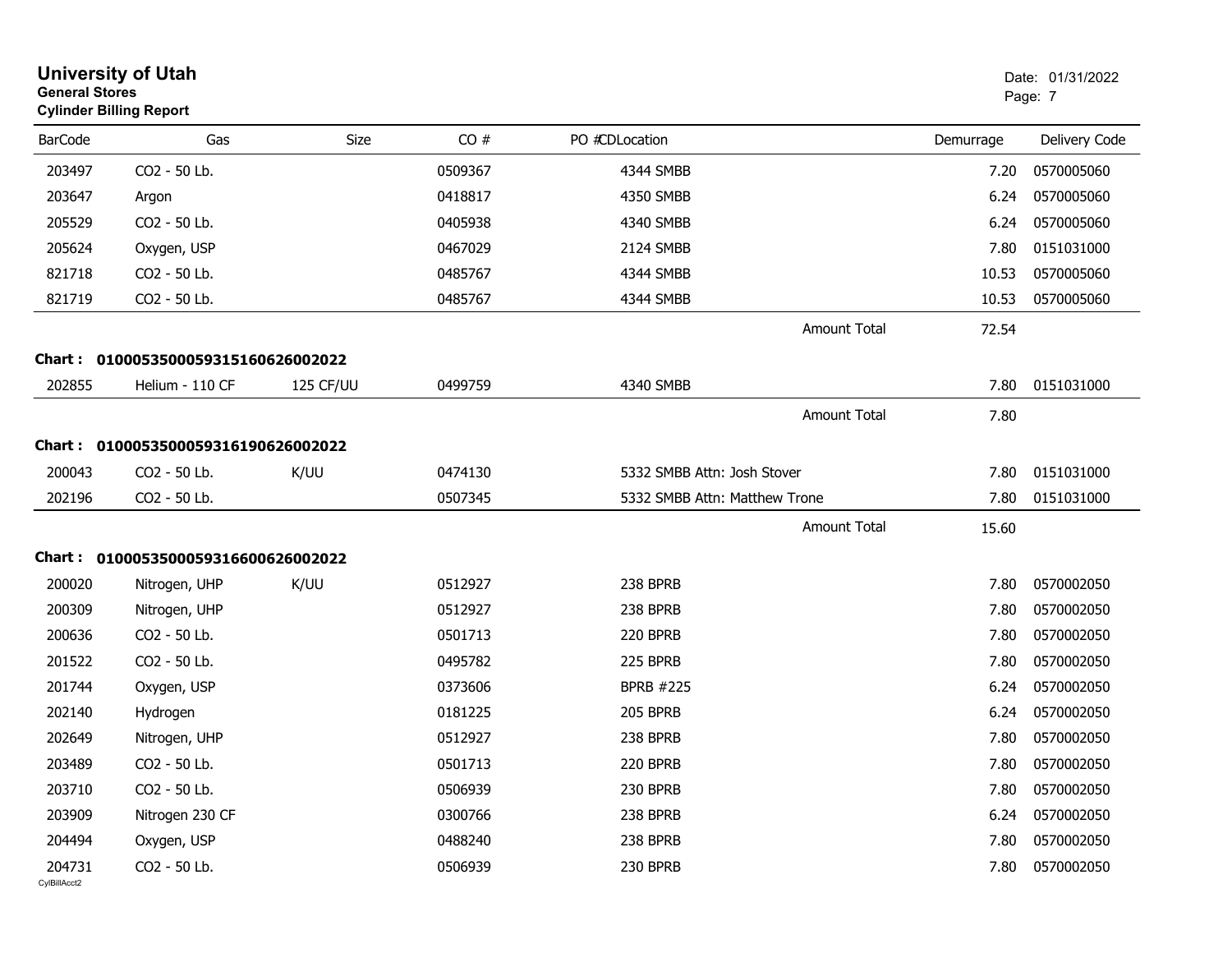|                | <b>University of Utah</b><br><b>General Stores</b><br><b>Cylinder Billing Report</b> |      |         |                                 |           | Date: 01/31/2022<br>Page: 8 |  |
|----------------|--------------------------------------------------------------------------------------|------|---------|---------------------------------|-----------|-----------------------------|--|
| <b>BarCode</b> | Gas                                                                                  | Size | CO#     | PO #CDLocation                  | Demurrage | Delivery Code               |  |
| 205271         | Nitrogen, UHP                                                                        |      | 0462882 | 238 BPRB                        | 6.24      | 0570002050                  |  |
| 205543         | Nitrogen, UHP                                                                        |      | 0512927 | 238 BPRB                        | 7.80      | 0570002050                  |  |
| 821454         | Oxygen, USP                                                                          |      | 0483209 | 238 BPRB                        | 10.53     | 0570002050                  |  |
| 823294         | <b>UHP N2/300</b>                                                                    |      | 0501713 | 220 BPRB                        | 10.53     | 0570002050                  |  |
| 824096         | Nitrogen, UHP                                                                        |      | 0506939 | 230 BPRB                        | 10.53     | 0570002050                  |  |
| 824174         | Nitrogen, UHP                                                                        |      | 0507224 | 230 BPRB                        | 10.53     | 0570002050                  |  |
|                |                                                                                      |      |         | <b>Amount Total</b>             | 145.08    |                             |  |
| Chart :        | 0100053500059700260626002022                                                         |      |         |                                 |           |                             |  |
| 200351         | CO2 - 50 Lb.                                                                         | K/UU | 0504113 | 5375 SMBB Tara Deans            | 7.80      | 0151031000                  |  |
| 200546         | Nitrogen 230 CF                                                                      |      | 0500883 | 3100 SMBB                       | 7.80      | 0151031000                  |  |
| 201192         | CO <sub>2</sub> - 50 Lb.                                                             |      | 0512630 | 5375 SMBB, Attn: Tara Deans Lab | 7.80      | 0151031000                  |  |
| 202779         | CO2 - 50 Lb.                                                                         |      | 0512630 | 5375 SMBB, Attn: Tara Deans Lab | 7.80      | 0151031000                  |  |
| 203804         | CO2 - 50 Lb.                                                                         |      | 0497333 | 5375 SMBB                       | 7.80      | 0151031000                  |  |
| 823496         | CO2 - 50 Lb.                                                                         |      | 0500883 | 3100 SMBB                       | 10.53     | 0151031000                  |  |
| 824530         | CO2 - 50 Lb.                                                                         |      | 0510748 | 5375 SMBB                       | 10.53     | 0151031000                  |  |
| 824532         | CO2 - 50 Lb.                                                                         |      | 0510748 | 5375 SMBB                       | 10.53     | 0151031000                  |  |
|                |                                                                                      |      |         | <b>Amount Total</b>             | 70.59     |                             |  |
|                | Chart: 01000536000020066260012022                                                    |      |         |                                 |           |                             |  |
| 200585         | Nitrogen 230 CF                                                                      | K/UU | 0322932 | <b>116 BPRB</b>                 | 6.24      | 0570001080                  |  |
| 201742         | Argon                                                                                |      | 0257426 | 116 BPRB                        | 6.24      | 0570001080                  |  |
| 203965         | Oxygen, USP                                                                          |      | 0303532 | <b>116 BPRB</b>                 | 6.24      | 0570001080                  |  |
| 205553         | Nitrogen NF                                                                          |      | 0473225 | 506H BPRB                       | 7.80      | 0151031000                  |  |
| 816899         | Nitrogen NF                                                                          |      | 0453663 | <b>116 BPRB</b>                 | 10.53     | 0151031000                  |  |
|                |                                                                                      |      |         | <b>Amount Total</b>             | 37.05     |                             |  |
|                | Chart: 01000551001054206260012022                                                    |      |         |                                 |           |                             |  |
| 203313         | CO2 - 50 Lb.                                                                         | K/UU | 0472595 | RM 3520 BLDG 64                 | 7.80      | 0064032900                  |  |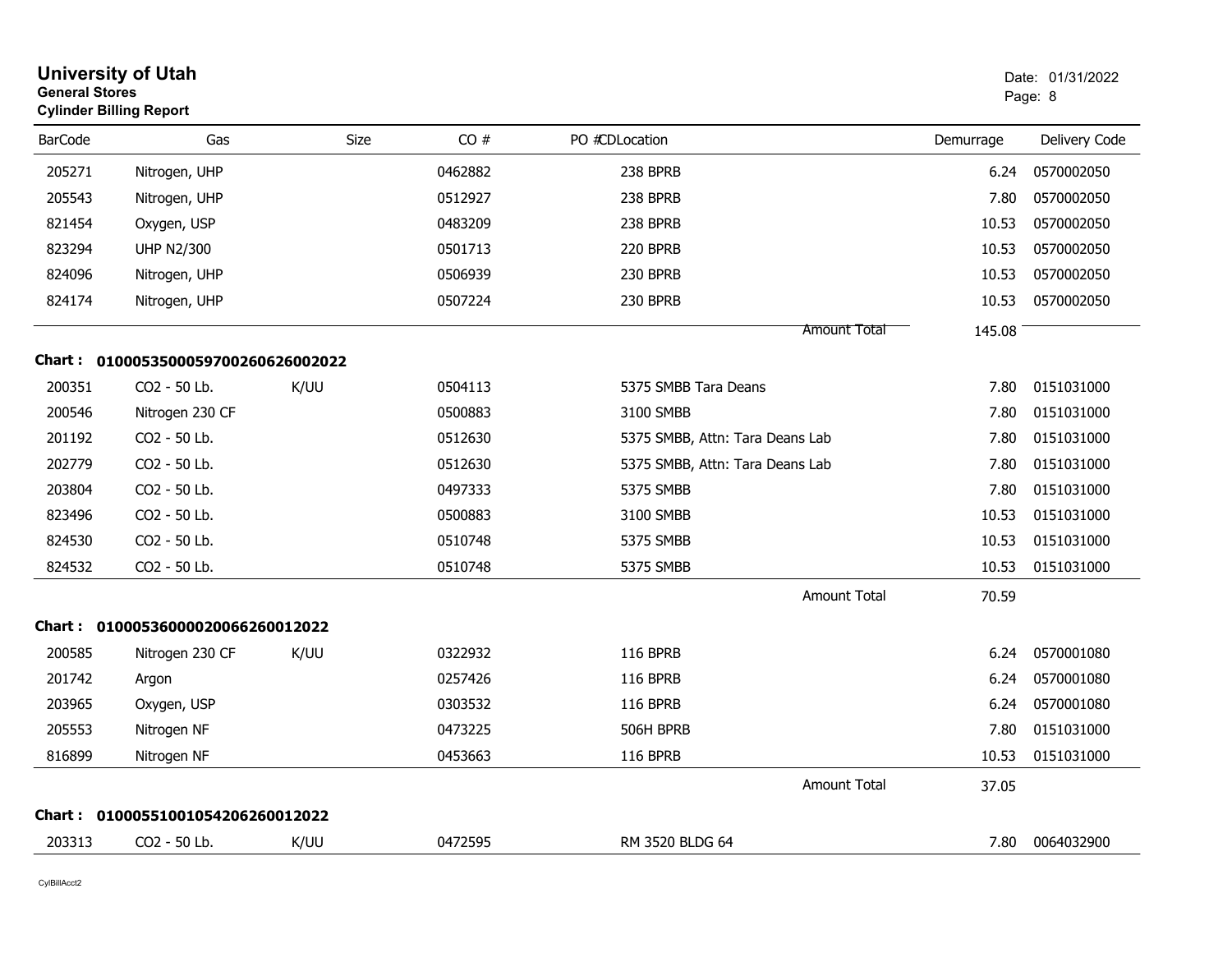| <b>General Stores</b> | <b>Cylinder Billing Report</b> |      |         |                    |                     |           | Page: 9       |
|-----------------------|--------------------------------|------|---------|--------------------|---------------------|-----------|---------------|
| <b>BarCode</b>        | Gas                            | Size | CO#     | PO #CDLocation     |                     | Demurrage | Delivery Code |
|                       |                                |      |         |                    | <b>Amount Total</b> | 7.80      |               |
| Chart :               | 01000551001312926260012022     |      |         |                    |                     |           |               |
| 201333                | Argon                          | K/UU | 0472595 | RM 3520 BLDG 64    |                     | 7.80      | 0064032900    |
| 201438                | Nitrogen 230 CF                |      | 0501333 | 3520 MEB           |                     | 5.60      | 0064032900    |
| 202736                | CO2 - Siphon                   |      | 0496711 | 3520 MEB           |                     | 7.80      | 0064032900    |
| 202866                | Argon - UHP                    |      | 0435653 | 3520 MEB           |                     | 6.24      | 0064032900    |
| 203174                | Air - 233 CF                   |      | 0463584 | 3520 MEB           |                     | 6.24      | 0064032900    |
| 203934                | Hydrogen - UHP                 |      | 0339962 | 3520 MEB           |                     | 6.24      | 0064032900    |
| 203994                | CO <sub>2</sub> - Siphon       |      | 0513144 | 3520 MEB           |                     | 7.80      | 0064032900    |
| 204547                | Nitrogen 230 CF                |      | 0512334 | 3520 MEB           |                     | 7.80      | 0064032900    |
| 205680                | CO2 - 50 Lb.                   |      | 0457387 | 3520 MEB           |                     | 6.24      | 0064032900    |
| 205873                | CO2 - 50 Lb.                   |      | 0510977 | 3520 MEB           |                     | 7.80      | 0064032900    |
| 812853                | H2, Co, Co2/Argon              |      | 0420777 | 3520 MEB           |                     | 9.36      | 0064032900    |
| 814428                | 4% H2 In Argon                 |      | 0434849 | 3250 MEB           |                     | 8.97      | 0064032900    |
| 820064                | Carbon Monoxide                |      | 0475724 | 3520 MEB           |                     | 9.36      | 0064032900    |
| 822766                | Argon - UHP                    |      | 0496711 | 3520 MEB           |                     | 10.53     | 0064032900    |
| 822788                | Hydrogen - HY80                |      | 0495746 | 3520 MEB           |                     | 10.53     | 0064032900    |
| 825126                | Nitrogen, UHP                  |      | 0515154 | 3520 MEB           |                     | 2.97      | 0064032900    |
|                       |                                |      |         |                    | <b>Amount Total</b> | 121.28    |               |
| Chart :               | 01000552000244676260012022     |      |         |                    |                     |           |               |
| 201196                | Air - 233 CF                   | K/UU | 0471948 | 2516 MEB           |                     | 7.80      | 0064032900    |
| 805010                | 4000ppmSO2/N2                  |      | 0266081 | 870 S 500 W        |                     | 8.58      | 0064032900    |
| 807156                | CH4, N2, H2, CO                |      | 0306174 | 566 WEST 900 SOUTH |                     | 8.58      | 0064032900    |
| 807841                | No/N02 in Co2                  |      | 0322891 | 810 SOUTH 500 WEST |                     | 8.58      | 0064032900    |
| 807846                | 8%CO18%CO2BALN2                |      | 0323444 | 870 SOUTH 500 WEST |                     | 8.58      | 0064032900    |
| 808534                | 300ppm No2/N2                  |      | 0340834 | 870 SO 500 W       |                     | 8.58      | 0064032900    |
| 810344                | 18%Co21800CoN2                 |      | 0382745 | 670 S 500 WEST     |                     | 8.58      | 0064032900    |
|                       |                                |      |         |                    |                     |           |               |

**University of Utah** Date: 01/31/2022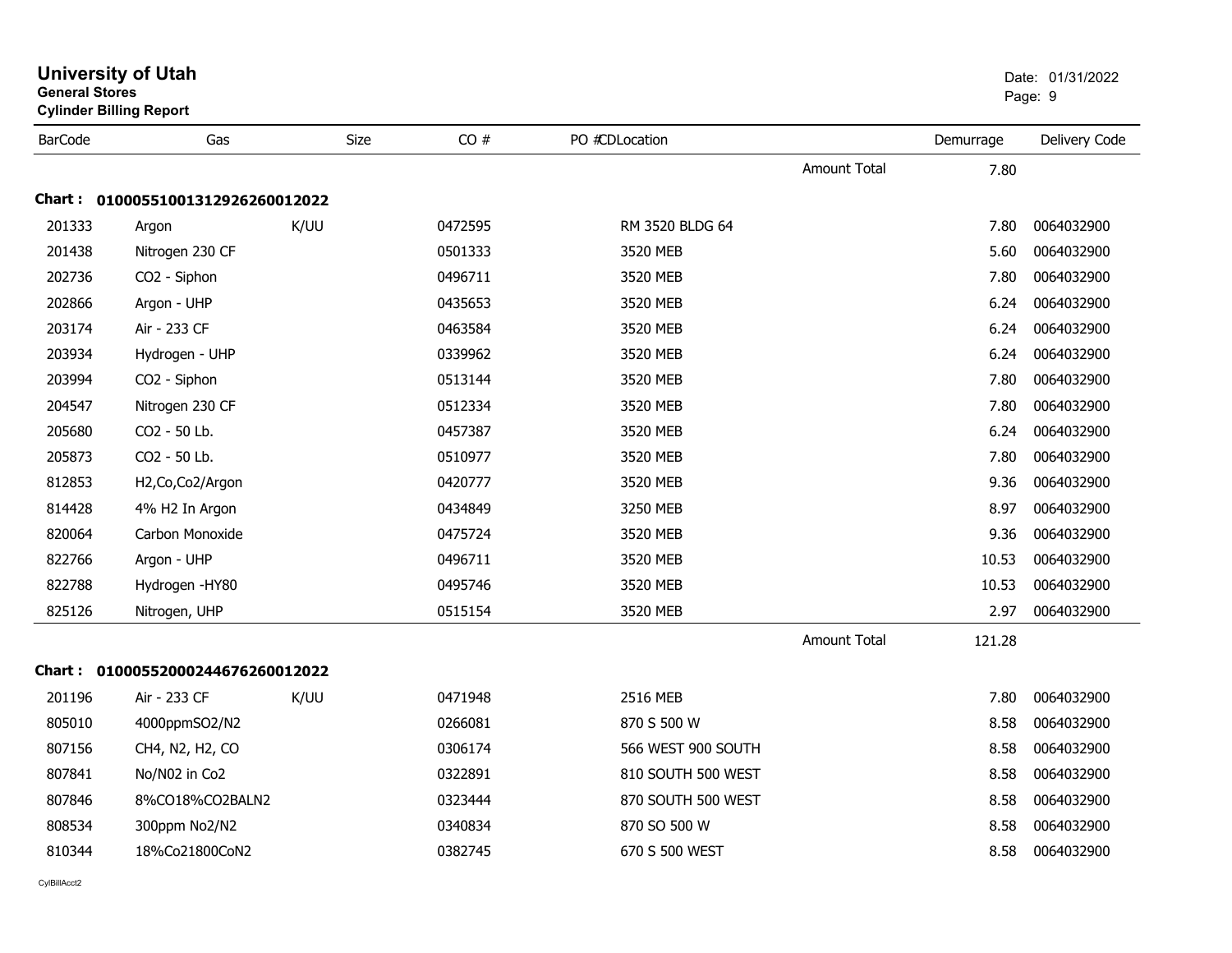| <b>General Stores</b>  | <b>Cylinder Billing Report</b>    |           |         |                               |           | Page: 10      |
|------------------------|-----------------------------------|-----------|---------|-------------------------------|-----------|---------------|
| <b>BarCode</b>         | Gas                               | Size      | CO#     | PO #CDLocation                | Demurrage | Delivery Code |
| 810869                 | NO2/NO In N2                      |           | 0407692 | 870 SO 500 WEST               | 8.58      | 0064032900    |
| 811002                 | Tri Mix                           |           | 0398389 | 870 SO 300 W (FRONT BUILDING) | 8.58      | 0064032900    |
| 811876                 | 18%Co21800CoN2                    |           | 0415637 | 870 SO 500 W                  | 9.36      | 0064032900    |
| 812322                 | 150ppm So2/N2                     |           | 0416991 | 870 SO 500 W                  | 11.31     | 0062016500    |
| 813780                 | 9.5% Co In N2                     |           | 0430065 | 850 SO 500 WEST               | 8.97      | 0064032900    |
| 813781                 | 10% N2 In Co2                     |           | 0430065 | 850 SO 500 WEST               | 8.97      | 0064032900    |
| 813808                 | 4.5% So2 In N2                    |           | 0430065 | 850 SO 500 WEST               | 8.97      | 0064032900    |
| 813886                 | 9% Ch4 In N2                      |           | 0431076 | 850 SO 500 WEST               | 8.97      | 0064032900    |
| 815391                 | Argon                             |           | 0442962 | 870 SO 500 WEST               | 8.97      | 0064032900    |
|                        |                                   |           |         | <b>Amount Total</b>           | 141.96    |               |
|                        | Chart: 01000552500062396260012022 |           |         |                               |           |               |
| 200790                 | Acetylene, CF                     | Acty-CF/U | 0468659 | 850 SO 500 WEST               | 7.80      | 0064032900    |
| 200967                 | Oxygen, USP                       |           | 0468659 | 850 SO 500 WEST               | 7.80      | 0064032900    |
| 203466                 | Oxygen, USP                       |           | 0468659 | 850 SO 500 WEST               | 7.80      | 0064032900    |
| 821101                 | 25%Co2 75%Argon                   |           | 0481593 | 566 W 900 SO                  | 10.53     | 0064032900    |
|                        |                                   |           |         | <b>Amount Total</b>           | 33.93     |               |
| Chart :                | 01000552500092386260012022        |           |         |                               |           |               |
| 202370                 | Helium - UHP                      | K/UU      | 0502139 | 2124 MCE                      | 3.00      | 0064032900    |
| 203870                 | Air - 233 CF                      |           | 0508856 | 2505B MEB                     | 3.00      | 0064032900    |
| 205278                 | Argon - UHP                       |           | 0513350 | 2505B MEB                     | 3.00      | 0064032900    |
| 824250                 | 11 Part Mix                       |           | 0506948 | 2505B MEB                     | 10.53     | 0064032900    |
|                        |                                   |           |         | <b>Amount Total</b>           | 19.53     |               |
|                        | Chart: 01000552500099796260012022 |           |         |                               |           |               |
| 200185                 | Oxygen, USP                       | K/UU      | 0505746 | <b>2505A MEB</b>              | 7.80      | 0064032900    |
| 200746                 | Helium - UHP                      |           | 0311589 | 207 EMRL                      | 6.24      | 0064032900    |
| 200815                 | Nitrogen 230 CF                   |           | 0515092 | 2505B MEB                     | 2.20      | 0064032900    |
| 200948<br>CvIBillAcct2 | Nitrogen 230 CF                   |           | 0511788 | <b>2505B MEB</b>              | 7.80      | 0064032900    |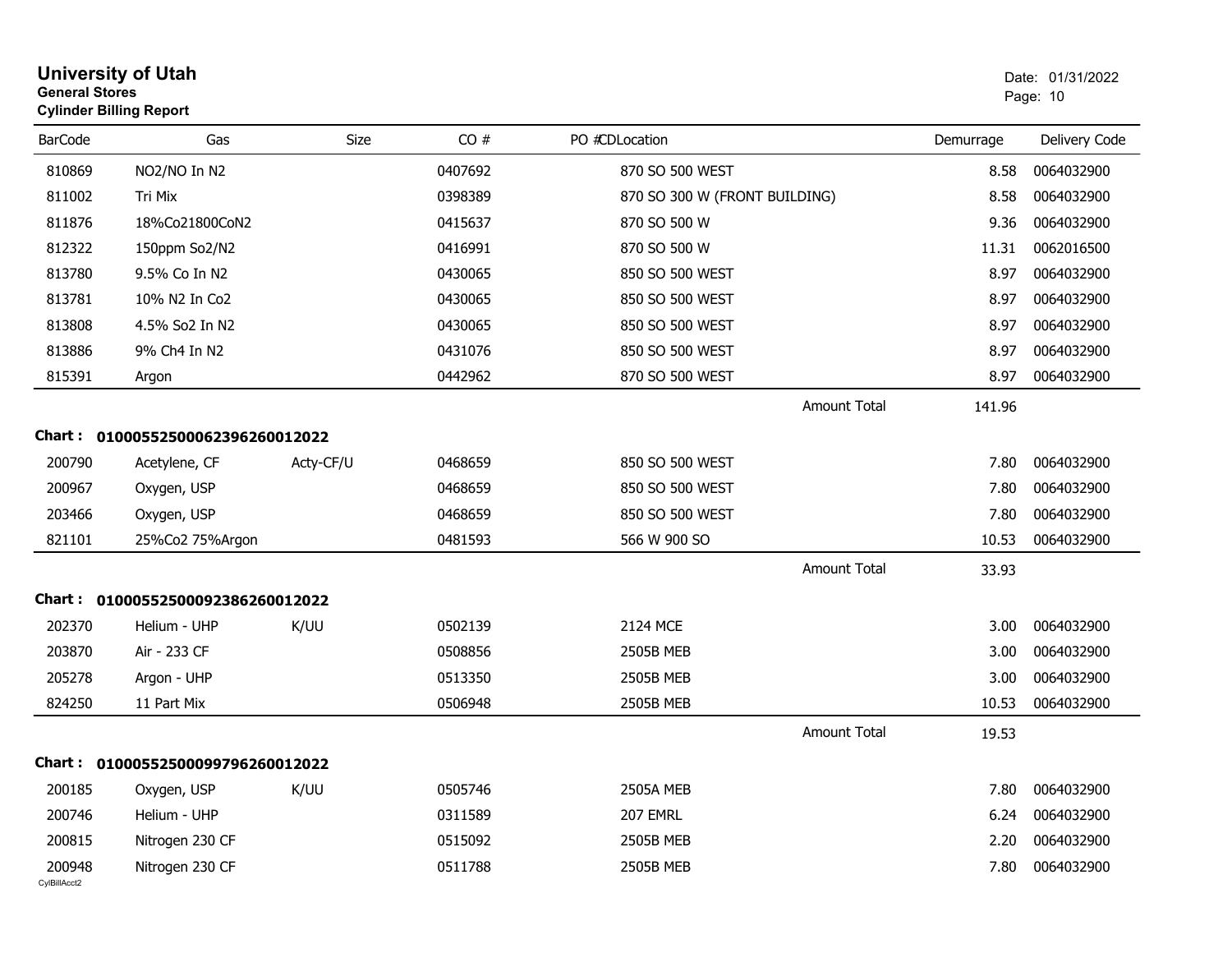| <b>General Stores</b> | <b>University of Utah</b><br><b>Cylinder Billing Report</b> |             |         |                  |                     | Date: 01/31/2022<br>Page: 11 |                 |
|-----------------------|-------------------------------------------------------------|-------------|---------|------------------|---------------------|------------------------------|-----------------|
| <b>BarCode</b>        | Gas                                                         | <b>Size</b> | CO#     | PO #CDLocation   |                     | Demurrage                    | Delivery Code   |
| 200958                | Oxygen, USP                                                 |             | 0508423 | 2505B MEB        |                     | 7.80                         | 0064032900      |
| 201310                | CO2 - 50 Lb.                                                |             | 0470204 | 2505 MEB         |                     | 7.80                         | 0064032900      |
| 201369                | Nitrogen 230 CF                                             |             | 0513113 | <b>2505A MEB</b> |                     | 5.60                         | 0064032900      |
| 201509                | Helium - UHP                                                |             | 0431326 | 2505 MEB         |                     | 6.24                         | 0064032900      |
| 201524                | Hydrogen                                                    |             | 0504922 | 2505B MEB        |                     | 7.80                         | 0064032900      |
| 201726                | CO2 - 50 Lb.                                                |             | 0506270 | 2505 MEB         |                     | 7.80                         | 0064032900      |
| 202068                | Nitrogen 230 CF                                             |             | 0479146 | 2505 MEB         |                     | 7.80                         | 0064032900      |
| 202204                | Helium - 219 CF                                             |             | 0511788 | 2505B MEB        |                     | 7.80                         | 0064032900      |
| 202341                | Argon - UHP                                                 |             | 0460425 | 2505 MEB         |                     | 6.24                         | 0064032900      |
| 202360                | Nitrogen, UHP                                               |             | 0503410 | 2516 MEB         |                     | 5.60                         | 0064032900      |
| 202369                | Helium - UHP                                                |             | 0505315 | 2505 MEB         |                     | 7.80                         | 0064032900      |
| 202593                | Oxygen, USP                                                 |             | 0504179 | 3290 MEB         |                     | 7.80                         | 0064032900      |
| 202969                | Helium - 219 CF                                             |             | 0512997 | 2505B MEB        |                     | 7.80                         | 0064032900      |
| 203484                | CO2 - 50 Lb.                                                |             | 0450937 | 2505 MEB         |                     | 6.24                         | 0064032900      |
| 204552                | Nitrogen 230 CF                                             |             | 0513113 | <b>2505A MEB</b> |                     | 7.80                         | 0064032900      |
| 205396                | Nitrogen 230 CF                                             |             | 0510936 | 2505B MEB        |                     | 7.80                         | 0064032900      |
| 810298                | Carbon Monoxide                                             |             | 0384618 | 2505 MEB         |                     | 8.58                         | 0064032900      |
| 811146                | 15% Co2 in N2                                               |             | 0399297 | 2505 MEB         |                     | 8.58                         | 0064032900      |
| 815408                | 5% H2 95% N2                                                |             | 0443029 | 2505 MEB         |                     | 8.97                         | 0064032900      |
| 815608                | CH4, Co, Co2/HE                                             |             | 0443883 | 2505 MEB         |                     | 8.58                         | 0064032900      |
|                       |                                                             |             |         |                  | <b>Amount Total</b> | 174.47                       |                 |
|                       | Chart: 01000552500190686260012022                           |             |         |                  |                     |                              |                 |
| 815452                | Methane C.P. GR                                             | 300/MTAIR   | 0443430 | 1444 MCE         |                     | 8.97                         | 0064032900      |
| 819307                | BD Co2 Syphon                                               |             | 0470126 | 1444 MCE         |                     | 10.53                        | 0064032900      |
|                       |                                                             |             |         |                  | Amount Total        | 19.50                        |                 |
|                       | Chart: 01000552500195346430012022                           |             |         |                  |                     |                              |                 |
| 200225                | Argon                                                       | K/UU        | 0447616 | 3215 MEB         |                     |                              | 6.24 0064032900 |
| CylBillAcct2          |                                                             |             |         |                  |                     |                              |                 |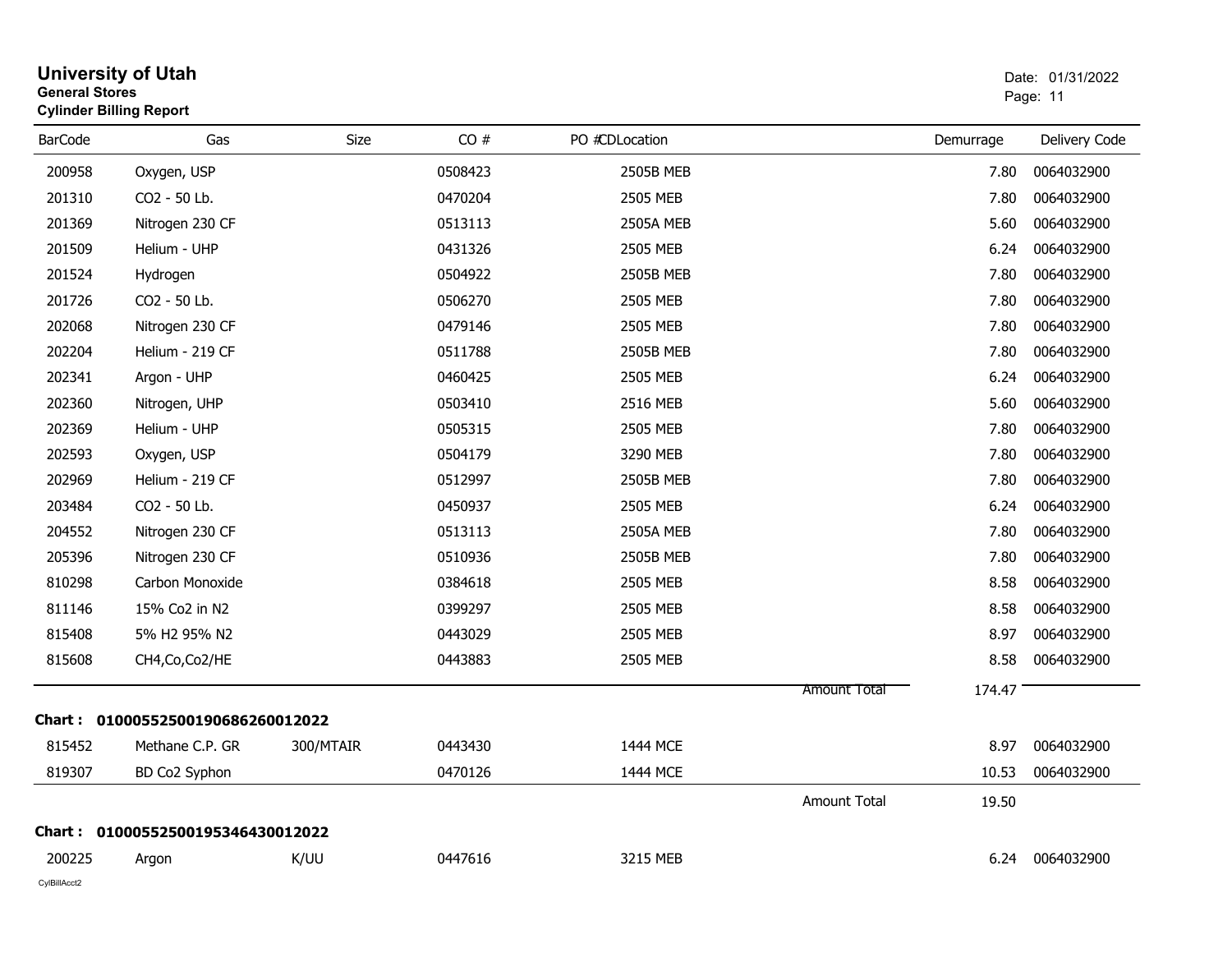**Cylinder Billing Report**

| <b>BarCode</b> | Gas                               | <b>Size</b> | CO#     | PO #CDLocation |                     | Demurrage | Delivery Code |
|----------------|-----------------------------------|-------------|---------|----------------|---------------------|-----------|---------------|
| 200931         | Argon                             |             | 0447616 | 3215 MEB       |                     | 6.24      | 0064032900    |
|                |                                   |             |         |                | <b>Amount Total</b> | 12.48     |               |
|                | Chart: 01000552500261926260012022 |             |         |                |                     |           |               |
| 200240         | Argon                             | K/UU        | 0431523 | 1321 MEB       |                     | 6.24      | 0064032900    |
| 200709         | Nitrogen 230 CF                   |             | 0500195 | 1321 MEB       |                     | 7.80      | 0064032900    |
|                |                                   |             |         |                | <b>Amount Total</b> | 14.04     |               |
|                | Chart: 01000552500261926430012022 |             |         |                |                     |           |               |
| 812468         | CO2 - Siphon                      | $50#$ djb   | 0419972 | 1321 MEB       |                     | 12.87     | 0064032900    |
|                |                                   |             |         |                | <b>Amount Total</b> | 12.87     |               |
|                | Chart: 01000552500262176260012022 |             |         |                |                     |           |               |
| 205656         | CO2 - 50 Lb.                      | K/UU        | 0486820 | 5534 SMBB      |                     | 7.80      | 0064032900    |
| 817925         | Helium - D                        |             | 0461220 | 5534 SMBB      |                     | 9.36      | 0064032900    |
| 819364         | CO2 - 50 Lb.                      |             | 0481096 | 5534 SMBB      |                     | 10.53     | 0064032900    |
| 820995         | CO2 - 50 Lb.                      |             | 0481096 | 5534 SMBB      |                     | 10.53     | 0064032900    |
|                |                                   |             |         |                | <b>Amount Total</b> | 38.22     |               |
|                | Chart: 01000552500262416260012022 |             |         |                |                     |           |               |
| 200410         | Hydrogen - UHP                    | K/UU        | 0497642 | 2528 MEB       |                     | 7.80      | 0064032900    |
| 200453         | Helium - 219 CF                   |             | 0493992 | 3290 MEB       |                     | 7.80      | 0064032900    |
| 203363         | Helium - UHP                      |             | 0511641 | 2528 MEB       |                     | 2.80      | 0064032900    |
| 205779         | Oxygen - 20 CF                    |             | 0477346 | 2528 MEB       |                     | 7.80      | 0064032900    |
| 815382         | Methane, UHP                      |             | 0441774 | 2528 MEB       |                     | 8.97      | 0064032900    |
| 816241         | Carbon Monoxide                   |             | 0448727 | 2528 MEB       |                     | 8.97      | 0064032900    |
| 821325         | Nitrogen, UHP                     |             | 0482529 | 2528 MEB       |                     | 10.53     | 0064032900    |
|                |                                   |             |         |                | <b>Amount Total</b> | 54.67     |               |
|                | Chart: 01000552500264556260012022 |             |         |                |                     |           |               |
| 200115         | Helium - UHP                      | K/UU        | 0500045 | <b>208 WBB</b> |                     | 7.80      | 0064032900    |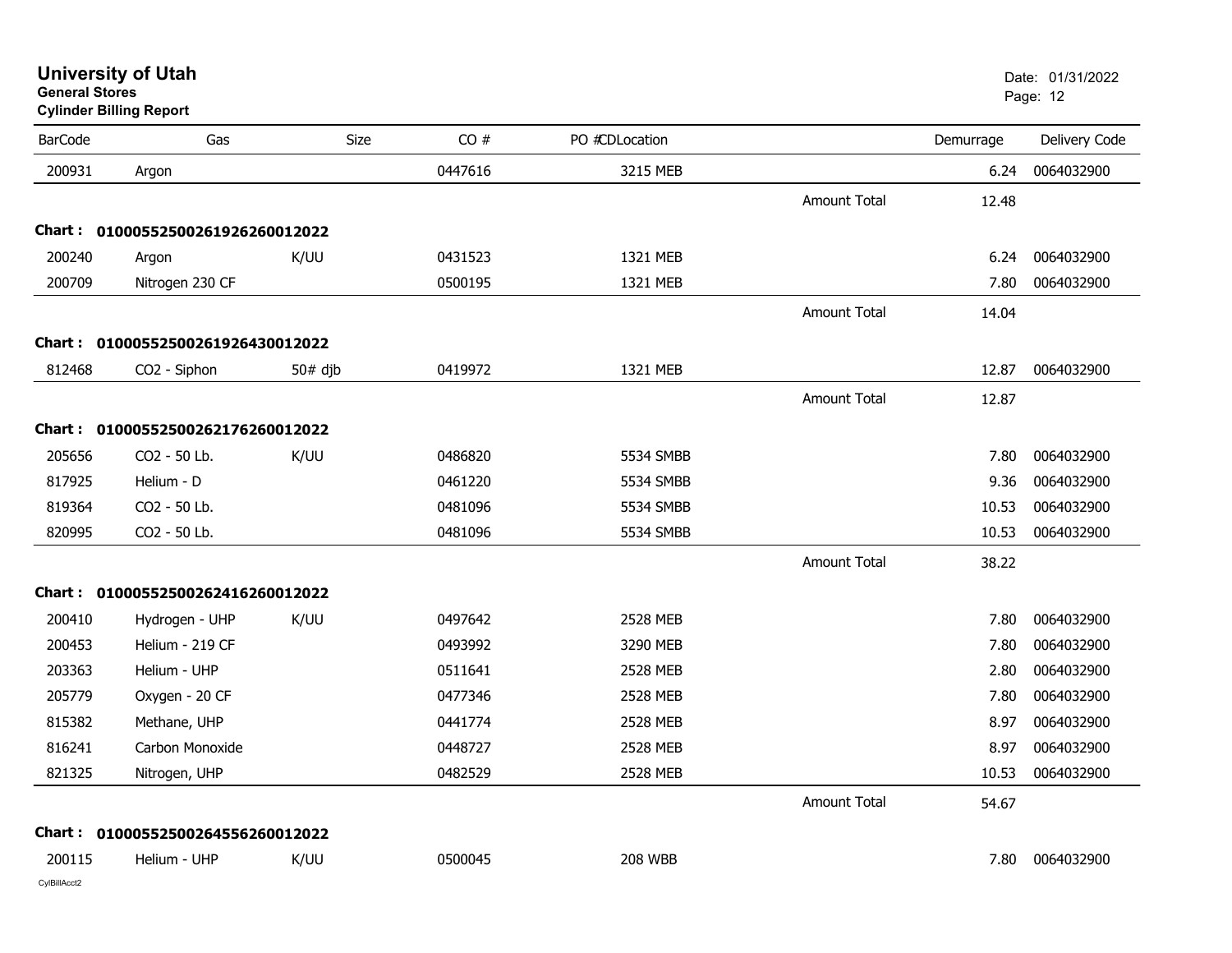|                        | <b>University of Utah</b><br>Date: 01/31/2022<br><b>General Stores</b><br>Page: 13<br><b>Cylinder Billing Report</b> |           |         |                |                     |           |               |
|------------------------|----------------------------------------------------------------------------------------------------------------------|-----------|---------|----------------|---------------------|-----------|---------------|
| <b>BarCode</b>         | Gas                                                                                                                  | Size      | CO#     | PO #CDLocation |                     | Demurrage | Delivery Code |
| 821917                 | Food Grade Co2                                                                                                       |           | 0500043 | 2432 MCE       |                     | 10.53     | 0064032900    |
| 823291                 | Co2 Food Grade                                                                                                       |           | 0501949 | 2327 MCE       |                     | 10.53     | 0064032900    |
| 823739                 | Food Grade Co2                                                                                                       |           | 0503539 | 2444 MCE       |                     | 10.53     | 0064032900    |
| 823740                 | Food Grade Co2                                                                                                       |           | 0503539 | 2444 MCE       |                     | 10.53     | 0064032900    |
|                        |                                                                                                                      |           |         |                | <b>Amount Total</b> | 49.92     |               |
| Chart :                | 01000552500264716260012022                                                                                           |           |         |                |                     |           |               |
| 820429                 | Nitrogen, UHP                                                                                                        | 200C/Mt.A | 0478636 | 1374 MEB       |                     | 10.53     | 0064032900    |
|                        |                                                                                                                      |           |         |                | <b>Amount Total</b> | 10.53     |               |
|                        | Chart: 01000552500268436260012022                                                                                    |           |         |                |                     |           |               |
| 200556                 | Argon - UHP                                                                                                          | K/UU      | 0510812 | 2126 MCE       |                     | 7.80      | 0064032900    |
| 200836                 | CO2 - 50 Lb.                                                                                                         |           | 0509761 | 2126 MCE       |                     | 7.80      | 0064032900    |
| 201108                 | 5% H2 In Argon                                                                                                       |           | 0508073 | 2126 MCE       |                     | 7.80      | 0064032900    |
| 201596                 | Nitrogen, UHP                                                                                                        |           | 0512622 | 2126 MCE       |                     | 7.80      | 0064032900    |
| 202286                 | Argon - UHP                                                                                                          |           | 0512622 | 2126 MCE       |                     | 7.80      | 0064032900    |
| 202871                 | Argon - UHP                                                                                                          |           | 0512622 | 2126 MCE       |                     | 7.80      | 0064032900    |
| 205541                 | Nitrogen, UHP                                                                                                        |           | 0514089 | 2126 MCE       |                     | 4.20      | 0064032900    |
| 823993                 | 5% H2 In Argon                                                                                                       |           | 0506722 | 2126 MCE       |                     | 10.53     | 0064032900    |
| 824082                 | Argon - UHP                                                                                                          |           | 0511649 | 2126 MCE       |                     | 10.53     | 0064032900    |
| 824112                 | Nitrogen 230 CF                                                                                                      |           | 0507310 | 2126 MCE       |                     | 10.53     | 0064032900    |
| 824113                 | Nitrogen 230 CF                                                                                                      |           | 0507310 | 2126 MCE       |                     | 10.53     | 0064032900    |
| 824545                 | Hydrogen - HY80                                                                                                      |           | 0510401 | 2126 MCE       |                     | 10.53     | 0064032900    |
| 824678                 | CO, 80CF                                                                                                             |           | 0510825 | 2126 MCE       |                     | 10.53     | 0064032900    |
| 824737                 | Nitrogen, UHP                                                                                                        |           | 0511655 | 2126 MCE       |                     | 4.86      | 0064032900    |
|                        |                                                                                                                      |           |         |                | <b>Amount Total</b> | 119.04    |               |
|                        | Chart: 0100055500050503686626002022                                                                                  |           |         |                |                     |           |               |
| 200979                 | Nitrogen 230 CF                                                                                                      | K/UU      | 0483772 | 1127 MCE       |                     | 7.80      | 0064032900    |
| 203079<br>CylBillAcct2 | Nitrogen 230 CF                                                                                                      |           | 0503184 | 1127 MCE       |                     | 7.80      | 0064032900    |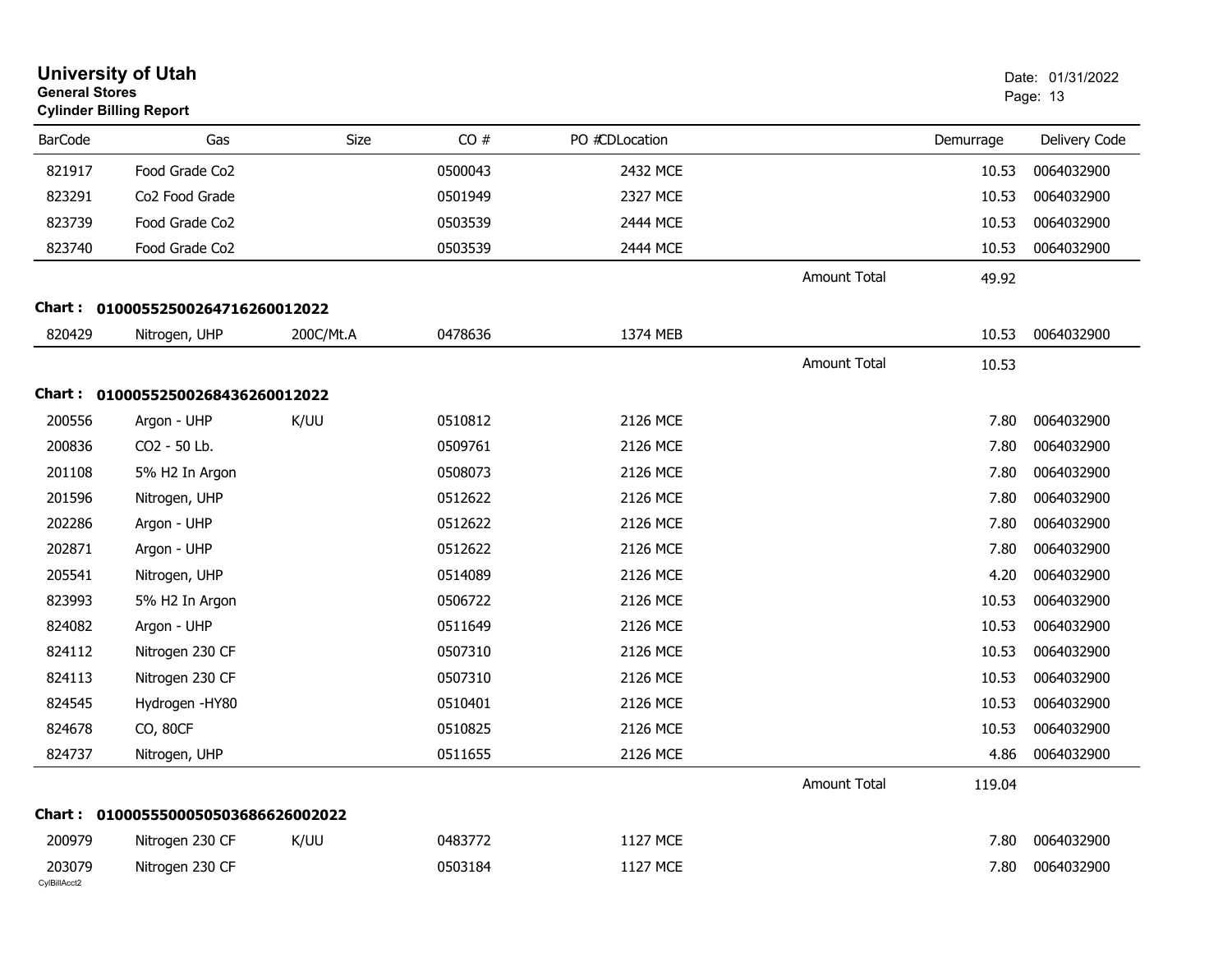| General Stores | <b>Cylinder Billing Report</b>      |      |         |                 |                     |           | Page: 14      |
|----------------|-------------------------------------|------|---------|-----------------|---------------------|-----------|---------------|
| <b>BarCode</b> | Gas                                 | Size | CO#     | PO #CDLocation  |                     | Demurrage | Delivery Code |
|                |                                     |      |         |                 | <b>Amount Total</b> | 15.60     |               |
|                | Chart: 0100055500054503929626002022 |      |         |                 |                     |           |               |
| 200378         | Nitrogen, UHP                       | K/UU | 0510897 | <b>201 WBB</b>  |                     | 7.80      | 0064032900    |
| 200579         | Hydrogen - UHP                      |      | 0513509 | 3520E MEB       |                     | 7.80      | 0064032900    |
| 200718         | Nitrogen, UHP                       |      | 0512223 | 3520E MEB       |                     | 7.80      | 0064032900    |
| 200751         | Nitrogen, UHP                       |      | 0515753 | 3520E MEB       |                     | 0.60      | 0064032900    |
| 201167         | Nitrogen, UHP                       |      | 0511484 | 3520E MEB       |                     | 5.60      | 0064032900    |
| 201460         | Helium - UHP                        |      | 0507748 | 201 WBB         |                     | 7.80      | 0064032900    |
| 201495         | Zero Air                            |      | 0513509 | 3520E MEB       |                     | 7.80      | 0064032900    |
| 201591         | Nitrogen, UHP                       |      | 0515753 | 3520E MEB       |                     | 0.60      | 0064032900    |
| 202988         | Oxygen, USP - E                     |      | 0481634 | 201 WBB         |                     | 7.80      | 0064032900    |
| 203025         | Nitrogen, UHP                       |      | 0506325 | 201 WBB         |                     | 7.80      | 0064032900    |
| 203209         | Nitrogen, 23 CF                     |      | 0497628 | 2444 MCE        |                     | 7.80      | 0064032900    |
| 203216         | Helium - UHP                        |      | 0505769 | 3520E MEB       |                     | 7.80      | 0064032900    |
| 203942         | Helium - UHP                        |      | 0512223 | 3520E MEB       |                     | 7.80      | 0064032900    |
| 203988         | Nitrogen, UHP                       |      | 0510897 | <b>201 WBB</b>  |                     | 7.80      | 0064032900    |
| 204708         | Nitrogen, UHP                       |      | 0512346 | 3520E MEB       |                     | 7.20      | 0064032900    |
| 204709         | Nitrogen, UHP                       |      | 0515753 | 3520E MEB       |                     | 0.60      | 0064032900    |
| 205825         | Oxygen, USP                         |      | 0510897 | 201 WBB         |                     | 7.80      | 0064032900    |
|                |                                     |      |         |                 | <b>Amount Total</b> | 108.20    |               |
|                | Chart: 0100055500054504587626002022 |      |         |                 |                     |           |               |
| 200920         | Helium - UHP                        | K/UU | 0513912 | <b>2528 MEB</b> |                     | 5.00      | 0064032900    |
| 203027         | Nitrogen, UHP                       |      | 0508065 | 2528 MEB        |                     | 7.80      | 0064032900    |
|                |                                     |      |         |                 | <b>Amount Total</b> | 12.80     |               |
|                | Chart: 0100055500054902768626002022 |      |         |                 |                     |           |               |
| 201843         | CO2 - 50 Lb.                        | K/UU | 0509819 | 566 W 900 S     |                     | 7.80      | 0064032900    |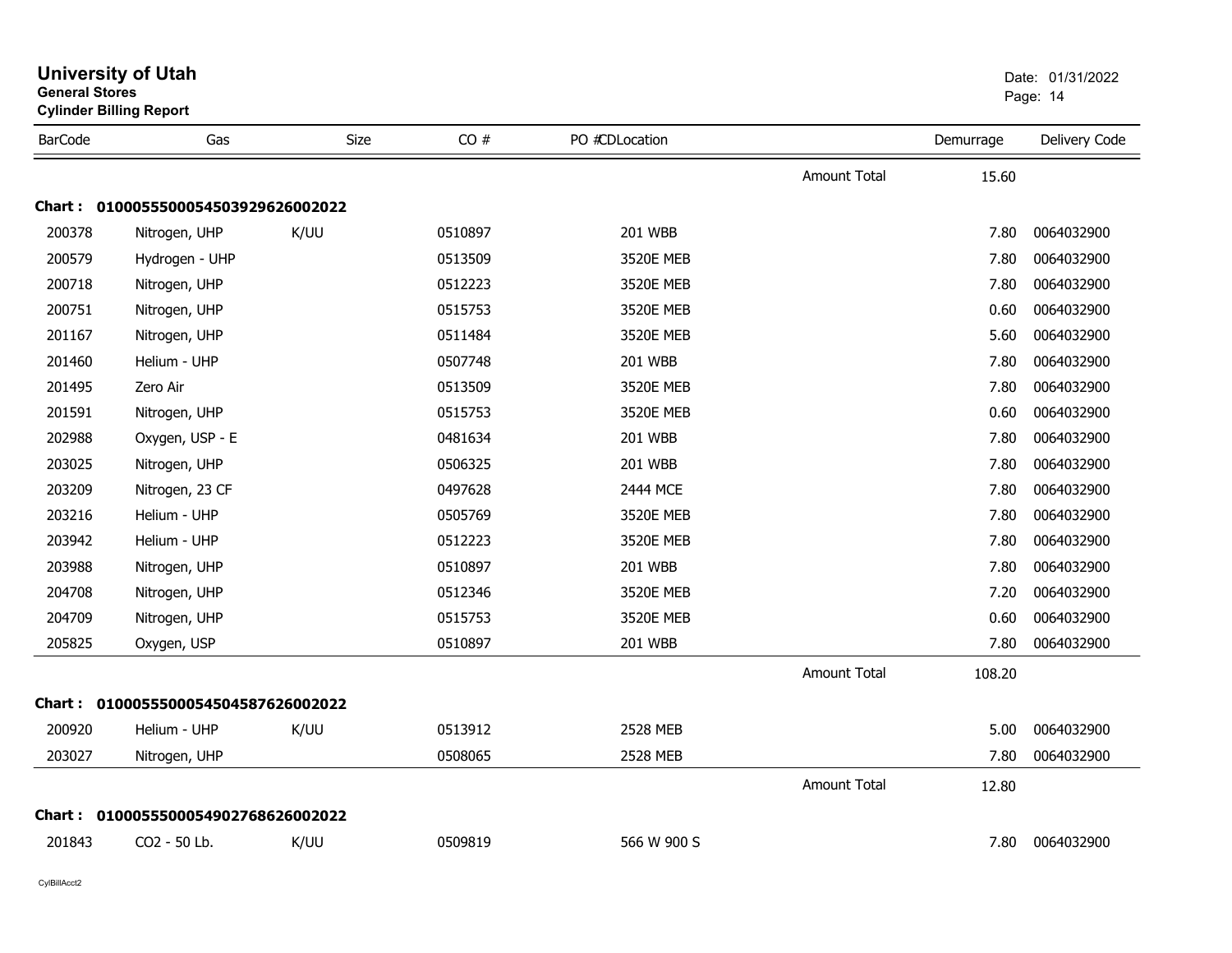| <b>BarCode</b> | Gas                                 | Size   | CO#     | PO #CDLocation        |                     | Demurrage | Delivery Code |
|----------------|-------------------------------------|--------|---------|-----------------------|---------------------|-----------|---------------|
| 202874         | Argon - UHP                         |        | 0509819 | 566 W 900 S           |                     | 7.80      | 0064032900    |
|                |                                     |        |         |                       | <b>Amount Total</b> | 15.60     |               |
|                | Chart: 0100055500055800901626002022 |        |         |                       |                     |           |               |
| 200231         | Nitrogen 230 CF                     | K/UU   | 0493993 | 2327 MCE              |                     | 7.80      | 0019003800    |
| 200672         | Nitrogen 230 CF                     |        | 0473473 | 1126 MCE              |                     | 7.80      | 0064032900    |
| 200985         | Nitrogen 230 CF                     |        | 0481806 | 1444 MCE              |                     | 7.80      | 0064032900    |
| 201996         | Nitrogen 230 CF                     |        | 0513541 | 1432 MCE              |                     | 7.80      | 0064032900    |
| 205380         | Nitrogen NF                         |        | 0486407 | 1432 MCE              |                     | 7.80      | 0064032900    |
| 205484         | Nitrogen 230 CF                     |        | 0502152 | 2327 MCE              |                     | 7.80      | 0019003800    |
| 205557         | Nitrogen NF                         |        | 0486407 | 1432 MCE              |                     | 7.80      | 0064032900    |
|                |                                     |        |         |                       | <b>Amount Total</b> | 54.60     |               |
|                | Chart: 0100055500055800902626002022 |        |         |                       |                     |           |               |
| 200587         | Nitrogen 230 CF                     | K/UU   | 0474803 | 1127 MCE              |                     | 7.80      | 0064032900    |
|                |                                     |        |         |                       | <b>Amount Total</b> | 7.80      |               |
|                |                                     |        |         |                       |                     |           |               |
|                | Chart: 0100055500055800907626002022 |        |         |                       |                     |           |               |
| 201898         | Oxygen - 20 CF                      | 20#/UU | 0470269 | <b>208 WBB</b>        |                     | 7.80      | 0064032900    |
| 201951         | Oxygen - 20 CF                      |        | 0496933 | 3215 MEB              |                     | 7.80      | 0064032900    |
| 820714         | 10% H2 Bal. N2                      |        | 0479360 | 2444 MCE              |                     | 10.53     | 0064032900    |
| 822180         | Oxygen, USP                         |        | 0491197 | 2444 MCE - Bonan Wang |                     | 10.53     | 0064032900    |
|                |                                     |        |         |                       | <b>Amount Total</b> | 36.66     |               |
|                | Chart: 0100055500055801003626002022 |        |         |                       |                     |           |               |
| 200461         | Nitrogen 230 CF                     | K/UU   | 0506194 | 2124 MCE              |                     | 7.80      | 0064032900    |
| 200851         | Nitrogen 230 CF                     |        | 0504249 | <b>2505A MEB</b>      |                     | 7.80      | 0064032900    |
| 201274         | Nitrogen 230 CF                     |        | 0506194 | 2124 MCE              |                     | 7.80      | 0064032900    |
| 201623         | Hydrogen - UHP                      |        | 0504249 | <b>2505A MEB</b>      |                     | 7.80      | 0064032900    |
| 201736         | Hydrogen                            |        | 0512636 | 1335 MCE              |                     | 7.80      | 0064032900    |

### **University of Utah** Date: 01/31/2022 **General Stores**end and the state of the state of the state of the state of the state of the state of the Page: 15  $\,$  Page: 15  $\,$

**Cylinder Billing Report**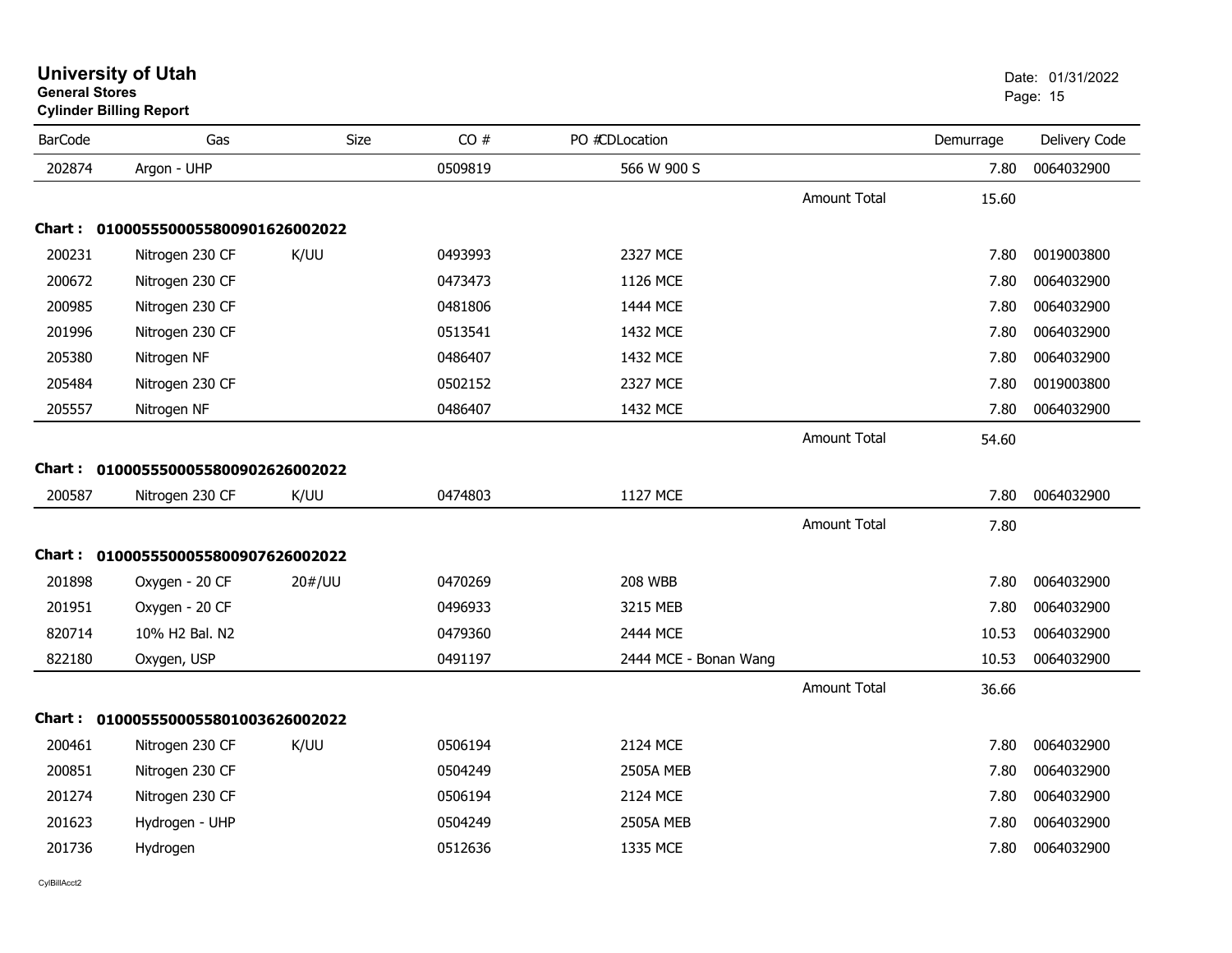| <b>General Stores</b> | <b>University of Utah</b><br><b>Cylinder Billing Report</b> |      |         |                  |                     |           | Date: 01/31/2022<br>Page: 16 |
|-----------------------|-------------------------------------------------------------|------|---------|------------------|---------------------|-----------|------------------------------|
| <b>BarCode</b>        | Gas                                                         | Size | CO#     | PO #CDLocation   |                     | Demurrage | Delivery Code                |
| 824460                | Nitrogen 230 CF                                             |      | 0509952 | 2505 MEB         |                     | 10.53     | 0064032900                   |
| 824864                | Nitrogen 230 CF                                             |      | 0512636 | 1335 MCE         |                     | 10.53     | 0064032900                   |
|                       |                                                             |      |         |                  | <b>Amount Total</b> | 60.06     |                              |
|                       | Chart: 0100055500055801060626002022                         |      |         |                  |                     |           |                              |
| 200311                | Nitrogen 230 CF                                             | K/UU | 0514245 | <b>2505A MEB</b> |                     | 3.60      | 0064032900                   |
| 200586                | Nitrogen 230 CF                                             |      | 0510915 | <b>2505A MEB</b> |                     | 7.80      | 0064032900                   |
| 200619                | Air - 233 CF                                                |      | 0511787 | 2505 MEB         |                     | 7.80      | 0064032900                   |
| 200714                | Nitrogen 230 CF                                             |      | 0514245 | <b>2505A MEB</b> |                     | 3.60      | 0064032900                   |
| 201413                | Oxygen, USP                                                 |      | 0510915 | 2505A MEB        |                     | 7.80      | 0064032900                   |
| 202272                | Oxygen, USP                                                 |      | 0508739 | 2505A MEB        |                     | 7.80      | 0064032900                   |
|                       |                                                             |      |         |                  | <b>Amount Total</b> | 38.40     |                              |
|                       | Chart: 0100055500055900682626002022                         |      |         |                  |                     |           |                              |
| 200974                | 95% Air, 5% CO2                                             | K/UU | 0476445 | 3290 MEB         |                     | 7.80      | 0064032900                   |
| 201075                | CO2 - 50 Lb.                                                |      | 0515575 | 5534 SMBB        |                     | 1.00      | 0064032900                   |
| 205644                | CO2 - 50 Lb.                                                |      | 0508312 | 5534 SMBB        |                     | 7.80      | 0064032900                   |
| 822933                | CO <sub>2</sub> - 50 Lb.                                    |      | 0497169 | 5800 SMBB        |                     | 10.53     | 0064032900                   |
| 822934                | CO2 - 50 Lb.                                                |      | 0497169 | 5800 SMBB        |                     | 10.53     | 0064032900                   |
|                       |                                                             |      |         |                  | <b>Amount Total</b> | 37.66     |                              |
|                       | Chart: 0100055500058502254626002022                         |      |         |                  |                     |           |                              |
| 201642                | Nitrogen, UHP                                               | K/UU | 0489580 | 2505 MEB         |                     | 7.80      | 0064032900                   |
| 818119                | 27%CO2/N2                                                   |      | 0463135 | 2505 MEB         |                     | 10.53     | 0064032900                   |
| 820528                | 27% O2 in Co2                                               |      | 0478169 | 2505 MEB         |                     | 10.53     | 0064032900                   |
|                       |                                                             |      |         |                  | <b>Amount Total</b> | 28.86     |                              |
|                       | Chart: 0100055500058502864626002022                         |      |         |                  |                     |           |                              |
| 200399                | Nitrogen 230 CF                                             | K/UU | 0493420 | 1282 MEB         |                     | 7.80      | 0064032900                   |
| 200620                | Zero Air                                                    |      | 0515634 | 1438 MCE         |                     | 0.80      | 0064032900                   |
|                       |                                                             |      |         |                  |                     |           |                              |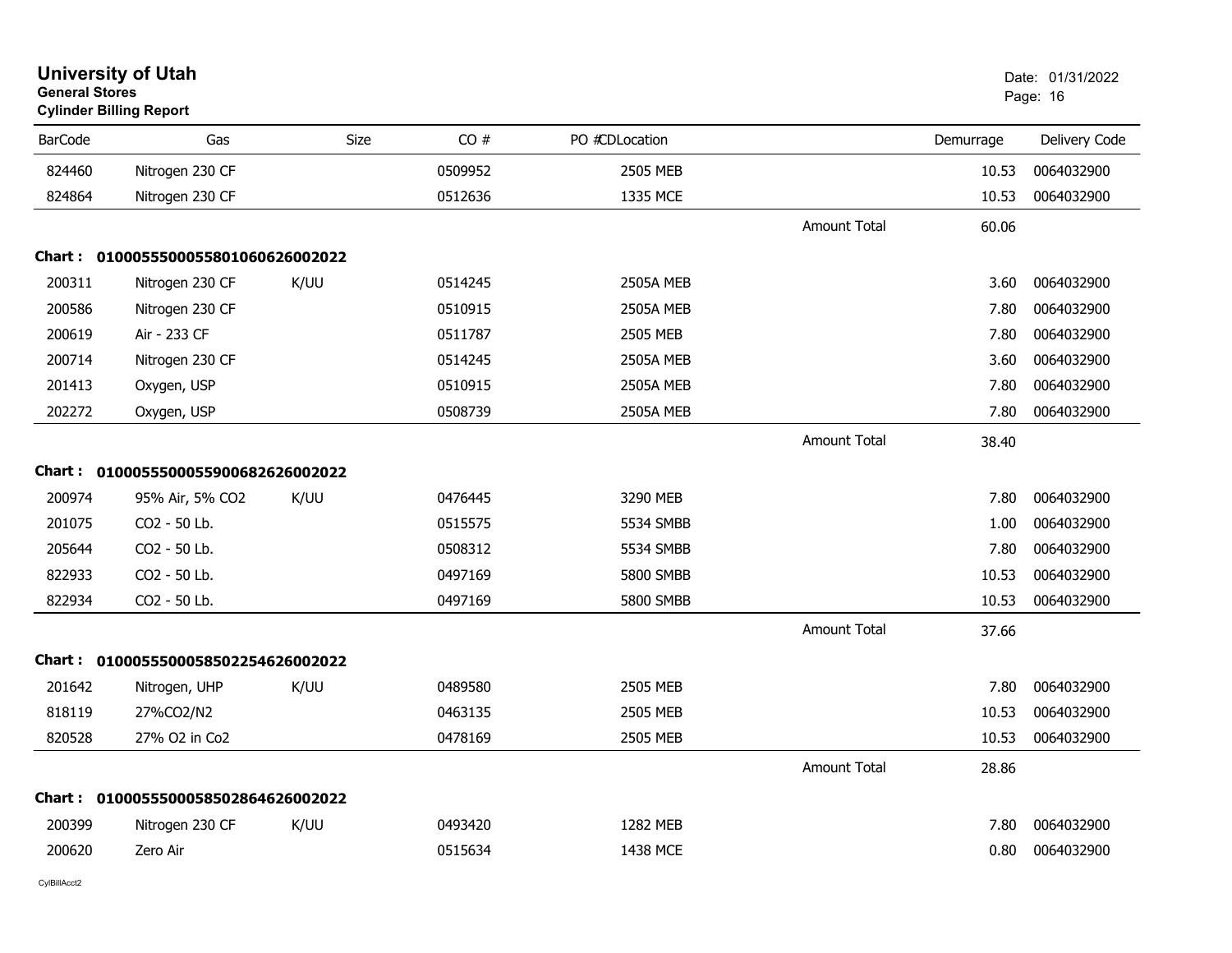**Cylinder Billing Report**

| <b>BarCode</b> | Gas                                 | Size | CO#     | PO #CDLocation     |                     | Demurrage | Delivery Code |
|----------------|-------------------------------------|------|---------|--------------------|---------------------|-----------|---------------|
| 201324         | Zero Air                            |      | 0511172 | 1438 MCE           |                     | 7.00      | 0064032900    |
|                |                                     |      |         |                    | <b>Amount Total</b> | 15.60     |               |
|                | Chart: 0100055500058502950626002022 |      |         |                    |                     |           |               |
| 201820         | Helium - 219 CF                     | K/UU | 0499887 | 3290 MEB           |                     | 7.80      | 0064032900    |
| 202851         | 95% N2, 5% CO2                      |      | 0505549 | 1282 MEB           |                     | 7.80      | 0064032900    |
|                |                                     |      |         |                    | <b>Amount Total</b> | 15.60     |               |
|                | Chart: 0100055500059203601626002022 |      |         |                    |                     |           |               |
| 200778         | Nitrogen 230 CF                     | K/UU | 0511721 | 2509 MEB           |                     | 7.80      | 0064032900    |
| 201329         | Nitrogen 230 CF                     |      | 0514296 | 2509 MEB           |                     | 3.60      | 0064032900    |
| 818653         | Ethylene                            |      | 0465270 | 2509 MEB           |                     | 10.53     | 0064032900    |
| 821723         | CO2 - 50 Lb.                        |      | 0486182 | 2509 MEB           |                     | 10.53     | 0064032900    |
|                |                                     |      |         |                    | Amount Total        | 32.46     |               |
|                | Chart: 01000556000295096260012022   |      |         |                    |                     |           |               |
| 201917         | Nitrogen 230 CF                     | K/UU | 0415219 | BLDG 61 Room 1335  |                     | 6.24      | 0064032900    |
|                |                                     |      |         |                    | <b>Amount Total</b> | 6.24      |               |
|                | Chart: 01000556000297856260012022   |      |         |                    |                     |           |               |
| 200380         | Nitrogen 230 CF                     | K/UU | 0463723 | 870 SO 500 WEST    |                     | 6.24      | 0064032900    |
|                |                                     |      |         |                    | <b>Amount Total</b> | 6.24      |               |
|                | Chart: 01000581001310686260512022   |      |         |                    |                     |           |               |
| 200550         | Zero Air                            | K/UU | 0493458 | 100 HEDCO HIGH BAY |                     | 7.80      | 0056001040    |
|                |                                     |      |         |                    | <b>Amount Total</b> | 7.80      |               |
| Chart :        | 01000582500194146260012022          |      |         |                    |                     |           |               |
| 202761         | Hydrogen                            | K/UU | 0457555 | 2071 MCE           |                     | 6.24      | 0057001010    |
|                |                                     |      |         |                    | <b>Amount Total</b> | 6.24      |               |

**Chart : 01000582500194196260012022**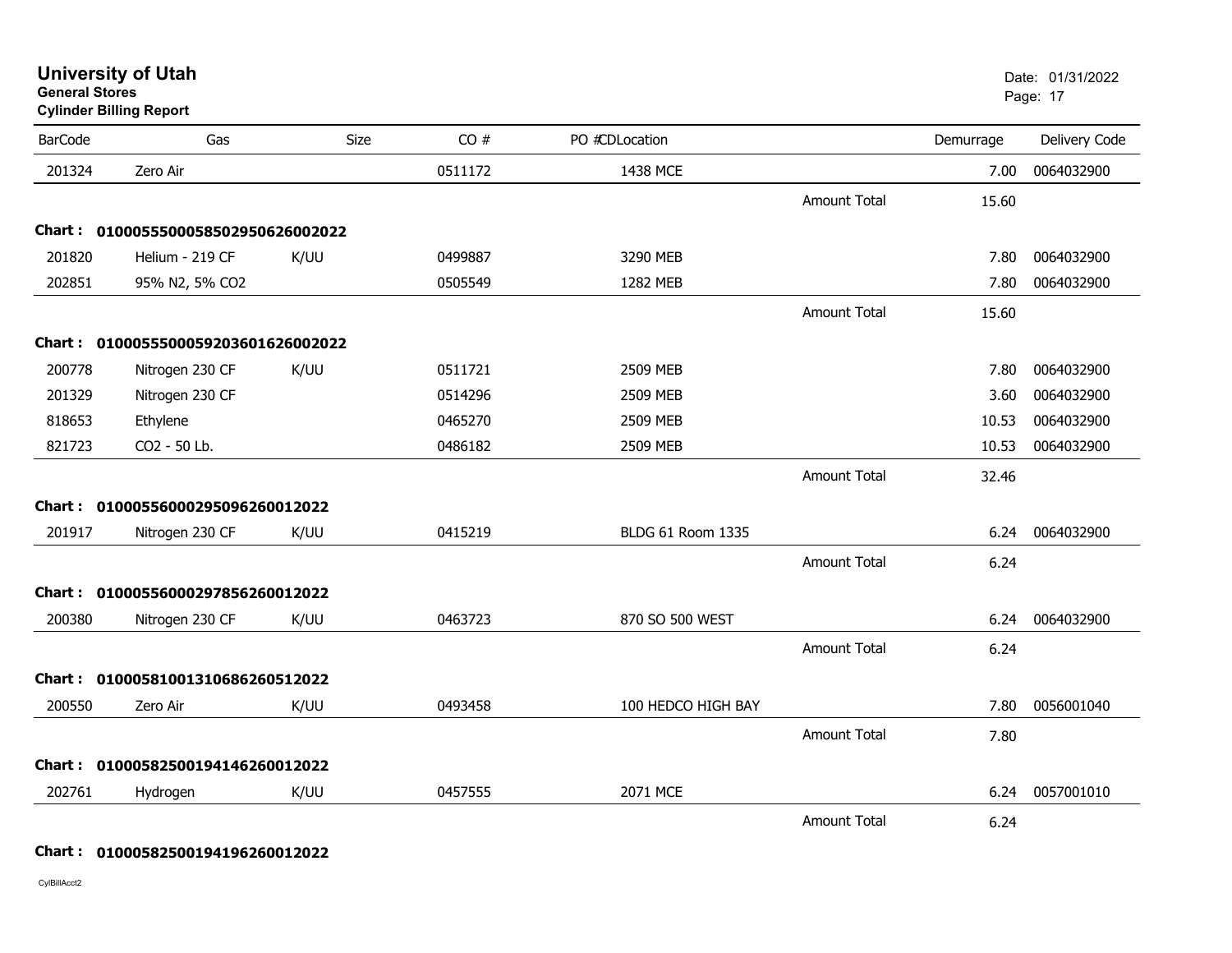| <b>University of Utah</b> |  |
|---------------------------|--|
| <b>General Stores</b>     |  |

# **Cylinder Billing Report**

| <b>BarCode</b> | Gas                                 | Size      | CO#     | PO #CDLocation       |                     | Demurrage | Delivery Code   |
|----------------|-------------------------------------|-----------|---------|----------------------|---------------------|-----------|-----------------|
| 200707         | Argon                               | K/UU      | 0472953 | 100 HEDCO            |                     | 7.80      | 0056001040      |
|                |                                     |           |         |                      | <b>Amount Total</b> | 7.80      |                 |
|                | Chart: 01000582500265186260012022   |           |         |                      |                     |           |                 |
| 200183         | Nitrogen 230 CF                     | K/UU      | 0470274 | 1490 B MEB           |                     | 7.80      | 0061020000      |
| 202316         | Air - E                             |           | 0488737 | MCE Reactor Lab      |                     | 7.80      | 0061020000      |
| 203331         | Air - 233 CF                        |           | 0498425 | MEB Reactor Area Lab |                     | 7.80      | 0061020000      |
|                |                                     |           |         |                      | <b>Amount Total</b> | 23.40     |                 |
|                | Chart: 01000582500267876260012022   |           |         |                      |                     |           |                 |
| 201586         | Oxygen - 125 CF                     | K/UU      | 0498807 | 2027 MCE             |                     | 7.80      | 0061020000      |
| 823769         | 5%CO2,95%N2 Med                     |           | 0510345 | 2027 MCE             |                     | 10.53     | 0061020000      |
| 824107         | Nitrogen 230 CF                     |           | 0507594 | 2027 MCE             |                     | 10.53     | 0061020000      |
|                |                                     |           |         |                      | <b>Amount Total</b> | 28.86     |                 |
|                | Chart: 0100058500053500188626002022 |           |         |                      |                     |           |                 |
| 823634         | 25%Co2 75%Argon                     | 200C/Mt.A | 0503392 | 100 HEDCO            |                     | 10.53     | 0061020000      |
|                |                                     |           |         |                      | <b>Amount Total</b> | 10.53     |                 |
|                | Chart: 0100058500054000266626002022 |           |         |                      |                     |           |                 |
| 200945         | Nitrogen 230 CF                     | K/UU      | 0466356 | 2071 MCE             |                     | 7.80      | 0057001010      |
| 202852         | 95% N2, 5% CO2                      |           | 0474862 | 2071 MCE             |                     | 7.80      | 0057001010      |
| 203361         | Helium - UHP                        |           | 0455375 | 2065 MCE             |                     | 6.24      | 0057001010      |
| 205406         | Nitrogen, 23 CF                     |           | 0470598 | 2071 MCE             |                     | 7.80      | 0057001010      |
| 205787         | Acetylene - MC                      |           | 0441265 | 2071 MCE             |                     | 6.24      | 0061020000      |
| 819299         | Oxygen, UHP,                        |           | 0478725 | 2065 MCE             |                     | 10.53     | 0057001010      |
| 819755         | <b>UHP Ethylene</b>                 |           | 0472264 | 2065 MCE             |                     | 10.53     | 0057001010      |
|                |                                     |           |         |                      | <b>Amount Total</b> | 56.94     |                 |
|                | Chart: 0100058500054503803626002022 |           |         |                      |                     |           |                 |
| 202777         | 25%Co2 75%Argon                     | K/UU      | 0344681 | 100 HEDCO            |                     |           | 6.24 0061020000 |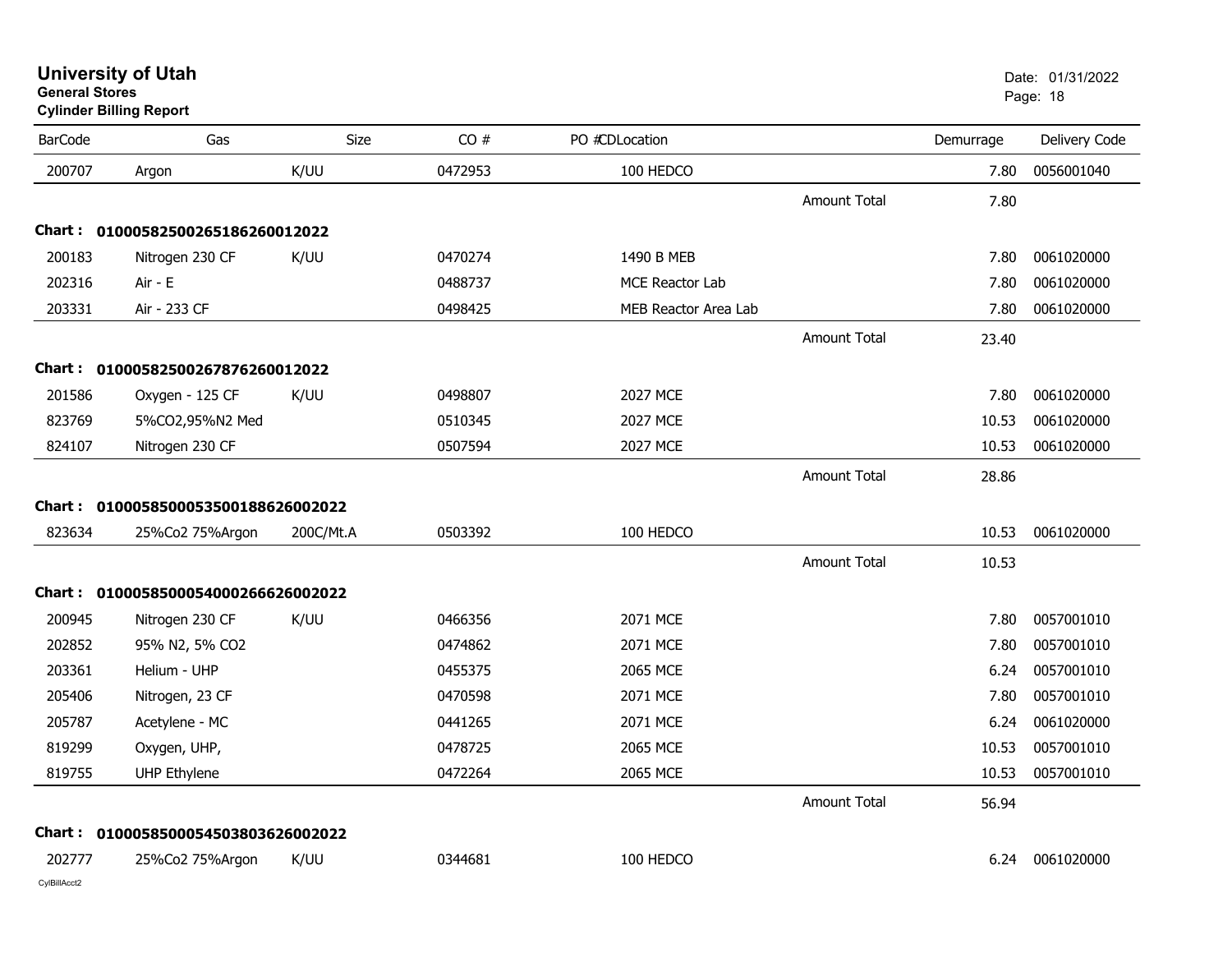**University of Utah** Date: 01/31/2022

| <b>BarCode</b> | Gas                                 | <b>Size</b> | CO#     | PO #CDLocation      |                     | Demurrage | Delivery Code |
|----------------|-------------------------------------|-------------|---------|---------------------|---------------------|-----------|---------------|
| 203912         | Argon                               |             | 0438133 | 100 HEDCO           |                     | 6.24      | 0061020000    |
|                |                                     |             |         |                     | <b>Amount Total</b> | 12.48     |               |
| Chart :        | 0100058500054504167626002022        |             |         |                     |                     |           |               |
| 202946         | CO2 - Inst. Gra                     | K/UU        | 0474177 | 100 HEDCO           |                     | 7.80      | 0061020000    |
|                |                                     |             |         |                     | <b>Amount Total</b> | 7.80      |               |
|                | Chart: 0100058500054504499626002022 |             |         |                     |                     |           |               |
| 204324         | 25%Co2 75%Argon                     | K/UU        | 0495870 | 100 Hedco- High Bay |                     | 7.80      | 0061020000    |
| 205780         | Acetylene, CF                       |             | 0497854 | 100 HEDCO           |                     | 7.80      | 0061020000    |
| 822839         | Oxygen, USP                         |             | 0497854 | 100 HEDCO           |                     | 10.53     | 0061020000    |
|                |                                     |             |         |                     | <b>Amount Total</b> | 26.13     |               |
|                | Chart: 0100058500055900766626002022 |             |         |                     |                     |           |               |
| 825214         | Argon - 40cf                        | 40/60-MT    | 0515280 | 2027 MCE            |                     | 1.35      | 0061020000    |
|                |                                     |             |         |                     | <b>Amount Total</b> | 1.35      |               |
|                | Chart: 0100058500058502321626002022 |             |         |                     |                     |           |               |
| 813106         | CO2 - Inst. Gra                     | 50#/Mt.Ai   | 0431221 | 100 HEDCO           |                     | 8.58      | 0061020000    |
|                |                                     |             |         |                     | <b>Amount Total</b> | 8.58      |               |
|                | Chart: 0100058500058502658626002022 |             |         |                     |                     |           |               |
| 200179         | Nitrogen 230 CF                     | K/UU        | 0514161 | 2725 MCE            |                     | 4.20      | 0057001010    |
| 200281         | Air - 233 CF                        |             | 0512901 | 2065 MCE            |                     | 7.80      | 0057001010    |
| 200330         | Nitrogen 230 CF                     |             | 0512534 | 2725 MCE            |                     | 3.60      | 0057001010    |
| 200332         | Nitrogen 230 CF                     |             | 0511784 | 2725 MCE            |                     | 3.60      | 0057001010    |
| 200591         | Nitrogen 230 CF                     |             | 0513747 | 2725 MCE            |                     | 3.60      | 0057001010    |
| 200615         | Zero Air                            |             | 0506792 | 2065 MCE            |                     | 7.80      | 0057001010    |
| 200669         | Nitrogen 230 CF                     |             | 0511784 | 2725 MCE            |                     | 7.20      | 0057001010    |
| 200708         | Nitrogen 230 CF                     |             | 0512534 | 2725 MCE            |                     | 3.60      | 0057001010    |
| 200797         | Nitrogen 230 CF                     |             | 0509012 | 2725 MCE            |                     | 7.80      | 0057001010    |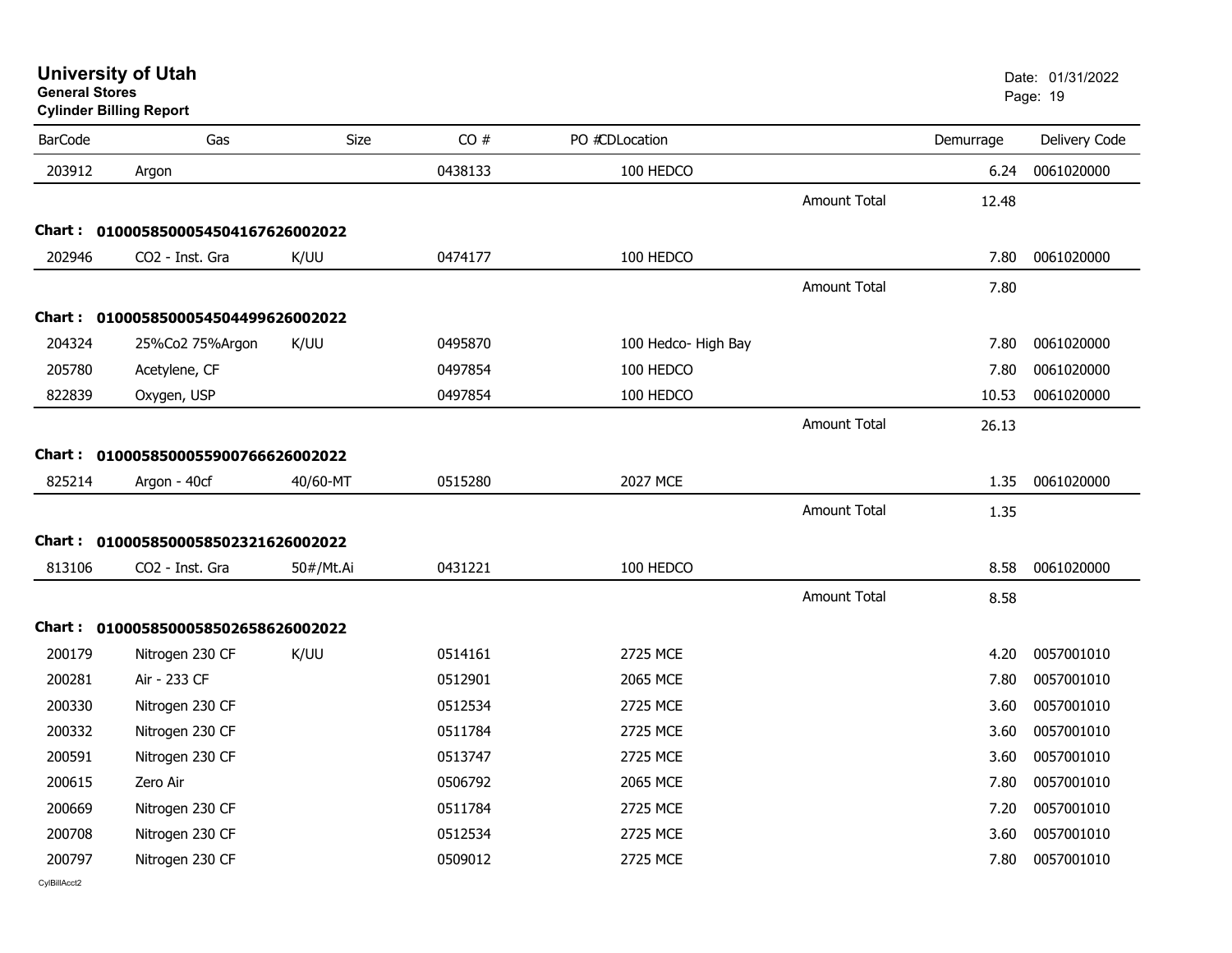| <b>General Stores</b>  | <b>University of Utah</b><br><b>Cylinder Billing Report</b> |      |         |                |           | Date: 01/31/2022<br>Page: 20 |
|------------------------|-------------------------------------------------------------|------|---------|----------------|-----------|------------------------------|
| <b>BarCode</b>         | Gas                                                         | Size | CO#     | PO #CDLocation | Demurrage | Delivery Code                |
| 200815                 | Nitrogen 230 CF                                             |      | 0513747 | 2725 MCE       | 3.60      | 0057001010                   |
| 200818                 | Nitrogen 230 CF                                             |      | 0514161 | 2725 MCE       | 4.20      | 0057001010                   |
| 200839                 | Nitrogen 230 CF                                             |      | 0514161 | 2725 MCE       | 3.60      | 0057001010                   |
| 200924                 | Nitrogen 230 CF                                             |      | 0514161 | 2725 MCE       | 4.20      | 0057001010                   |
| 201055                 | Nitrogen 230 CF                                             |      | 0514161 | 2725 MCE       | 4.20      | 0057001010                   |
| 201418                 | Nitrogen 230 CF                                             |      | 0514161 | 2725 MCE       | 4.20      | 0057001010                   |
| 201471                 | Nitrogen 230 CF                                             |      | 0513747 | 2725 MCE       | 3.60      | 0057001010                   |
| 201519                 | Nitrogen 230 CF                                             |      | 0514161 | 2725 MCE       | 4.20      | 0057001010                   |
| 201945                 | Nitrogen 230 CF                                             |      | 0514161 | 2725 MCE       | 4.20      | 0057001010                   |
| 202069                 | Nitrogen 230 CF                                             |      | 0512534 | 2725 MCE       | 3.60      | 0057001010                   |
| 202269                 | Nitrogen 230 CF                                             |      | 0511784 | 2725 MCE       | 3.60      | 0057001010                   |
| 202476                 | 95% N2, 5% CO2                                              |      | 0510753 | 2725 MCE       | 7.80      | 0057001010                   |
| 202495                 | Nitrogen 230 CF                                             |      | 0511784 | 2725 MCE       | 3.60      | 0057001010                   |
| 202509                 | CO2 - 50 Lb.                                                |      | 0493952 | 2071 MCE       | 7.80      | 0057001010                   |
| 202853                 | 95% N2, 5% CO2                                              |      | 0503086 | 2725 MCE       | 7.80      | 0057001010                   |
| 203464                 | Nitrogen 230 CF                                             |      | 0512534 | 2725 MCE       | 3.60      | 0057001010                   |
| 203848                 | Nitrogen 230 CF                                             |      | 0513747 | 2725 MCE       | 7.20      | 0057001010                   |
| 205493                 | Nitrogen 230 CF                                             |      | 0514161 | 2725 MCE       | 4.20      | 0057001010                   |
| 205634                 | Nitrogen 230 CF                                             |      | 0514161 | 2725 MCE       | 4.20      | 0057001010                   |
| 205638                 | Nitrogen 230 CF                                             |      | 0514161 | 2725 MCE       | 3.60      | 0057001010                   |
| 822966                 | CO2 - 50 Lb.                                                |      | 0497128 | 2071 MCE       | 10.53     | 0057001010                   |
| 823175                 | 5% Co2 In CH4                                               |      | 0497538 | 2071 MCE       | 10.53     | 0057001010                   |
| 823403                 | Methane C.P. GR                                             |      | 0499811 | 2071 MCE       | 10.53     | 0057001010                   |
| 824951                 | Nitrogen 230 CF                                             |      | 0513351 | 2725 MCE       |           | 9.72 0057001010              |
| 824953                 | Nitrogen 230 CF                                             |      | 0513351 | 2725 MCE       | 4.86      | 0057001010                   |
| 824954                 | Nitrogen 230 CF                                             |      | 0513351 | 2725 MCE       | 4.86      | 0057001010                   |
| 824955                 | Nitrogen 230 CF                                             |      | 0513351 | 2725 MCE       | 9.72      | 0057001010                   |
| 824956<br>CvIBillAcct2 | Nitrogen 230 CF                                             |      | 0513351 | 2725 MCE       | 10.53     | 0057001010                   |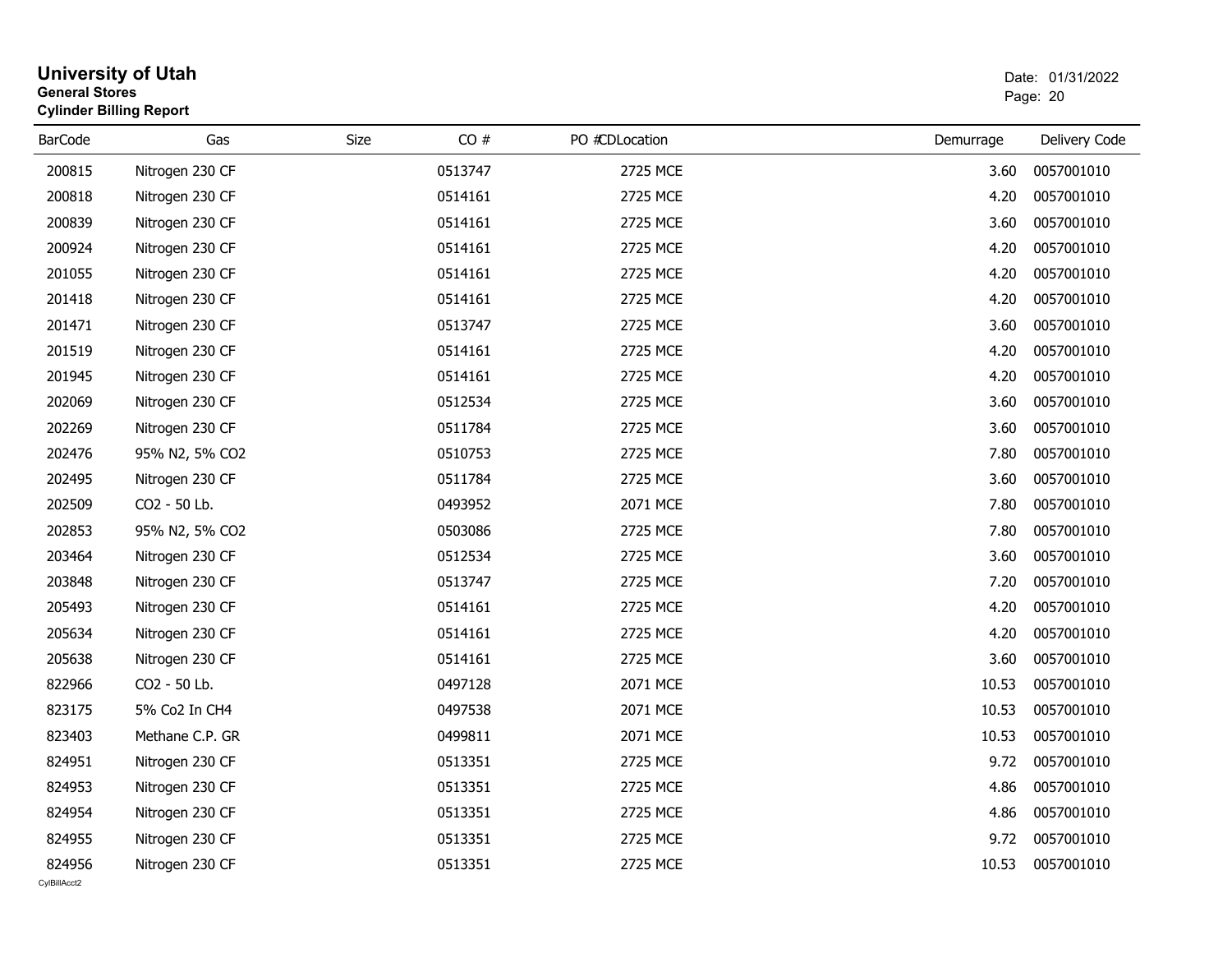| <b>General Stores</b> | <b>University of Utah</b><br><b>Cylinder Billing Report</b> |      |         |                      |                     |           | Date: 01/31/2022<br>Page: 21 |
|-----------------------|-------------------------------------------------------------|------|---------|----------------------|---------------------|-----------|------------------------------|
| <b>BarCode</b>        | Gas                                                         | Size | CO#     | PO #CDLocation       |                     | Demurrage | Delivery Code                |
| 824957                | Nitrogen 230 CF                                             |      | 0513351 | 2725 MCE             |                     | 4.86      | 0057001010                   |
| 824958                | Nitrogen 230 CF                                             |      | 0513351 | 2725 MCE             |                     | 10.53     | 0057001010                   |
| 824972                | 2% O2 In N2                                                 |      | 0512440 | 2725 MCE             |                     | 10.53     | 0057001010                   |
| 824973                | 2% O2 In N2                                                 |      | 0512440 | 2725 MCE             |                     | 10.53     | 0057001010                   |
| 824974                | 2% O2 In N2                                                 |      | 0512440 | 2725 MCE             |                     | 10.53     | 0057001010                   |
| 825012                | Nitrogen 230 CF                                             |      | 0513747 | 2725 MCE             |                     | 9.72      | 0057001010                   |
| 825013                | Nitrogen 230 CF                                             |      | 0513747 | 2725 MCE             |                     | 10.53     | 0057001010                   |
| 825015                | Nitrogen 230 CF                                             |      | 0513747 | 2725 MCE             |                     | 4.86      | 0057001010                   |
| 825016                | Nitrogen 230 CF                                             |      | 0513747 | 2725 MCE             |                     | 4.86      | 0057001010                   |
| 825021                | Nitrogen 230 CF                                             |      | 0513747 | 2725 MCE             |                     | 9.72      | 0057001010                   |
| 825253                | Nitrogen 230 CF                                             |      | 0515797 | ROOM 2725 MCE        |                     | 0.81      | 0057001010                   |
| 825254                | Nitrogen 230 CF                                             |      | 0515797 | <b>ROOM 2725 MCE</b> |                     | 0.81      | 0057001010                   |
| 825255                | Nitrogen 230 CF                                             |      | 0515797 | ROOM 2725 MCE        |                     | 0.81      | 0057001010                   |
| 825256                | Nitrogen 230 CF                                             |      | 0515797 | <b>ROOM 2725 MCE</b> |                     | 0.81      | 0057001010                   |
| 825257                | Nitrogen 230 CF                                             |      | 0515797 | ROOM 2725 MCE        |                     | 0.81      | 0057001010                   |
| 825258                | Nitrogen 230 CF                                             |      | 0515797 | ROOM 2725 MCE        |                     | 0.81      | 0057001010                   |
| 825259                | Nitrogen 230 CF                                             |      | 0515797 | ROOM 2725 MCE        |                     | 0.81      | 0057001010                   |
| 825260                | Nitrogen 230 CF                                             |      | 0515797 | ROOM 2725 MCE        |                     | 0.81      | 0057001010                   |
| 825261                | Nitrogen 230 CF                                             |      | 0515797 | <b>ROOM 2725 MCE</b> |                     | 0.81      | 0057001010                   |
| 825262                | Nitrogen 230 CF                                             |      | 0515797 | ROOM 2725 MCE        |                     | 0.81      | 0057001010                   |
|                       |                                                             |      |         |                      | <b>Amount Total</b> | 308.25    |                              |
|                       | Chart: 0100058500058502784626002022                         |      |         |                      |                     |           |                              |
| 200287                | Hydrogen                                                    | K/UU | 0463239 | 2071 MCE             |                     | 6.24      | 0061020000                   |
| 200323                | Oxygen, USP                                                 |      | 0437215 | 2065 MCE             |                     | 6.24      | 0061020000                   |
| 200693                | CO2 - 50 Lb.                                                |      | 0427463 | 1228 MEB             |                     | 6.24      | 0061020000                   |
| 203299                | CO2 - 50 Lb.                                                |      | 0439732 | 2071 MCE             |                     | 6.24      | 0061020000                   |
| 204589                | CO2 - 50 Lb.                                                |      | 0439732 | 2071 MCE             |                     | 6.24      | 0061020000                   |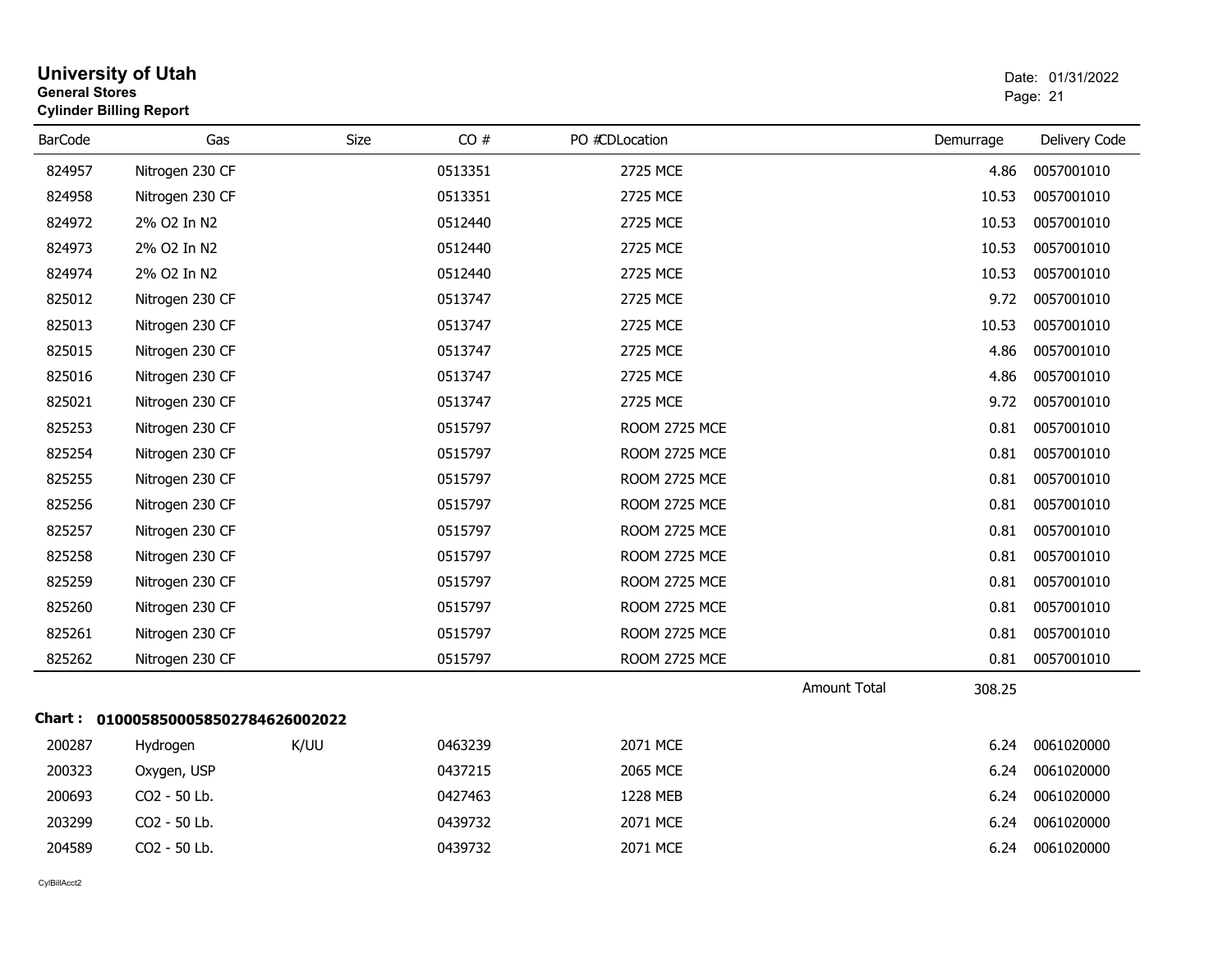|                | Cylinder Billing Report             |             |         |                |                     |           |               |
|----------------|-------------------------------------|-------------|---------|----------------|---------------------|-----------|---------------|
| <b>BarCode</b> | Gas                                 | <b>Size</b> | CO#     | PO #CDLocation |                     | Demurrage | Delivery Code |
| 516589         | 5% Co2 In CH4                       |             | 0450712 | 2071 MCE       |                     | 8.97      | 0061020000    |
|                |                                     |             |         |                | <b>Amount Total</b> | 40.17     |               |
|                | Chart: 0100059500054501772626002022 |             |         |                |                     |           |               |
| 200623         | Nitrogen 230 CF                     | K/UU        | 0507939 | 1424 MCE       |                     | 7.80      | 0856003000    |
| 201187         | CO2 - 50 Lb.                        |             | 0507526 | 1424 MCE       |                     | 7.80      | 0856003000    |
| 202662         | Nitrogen 115 CF                     |             | 0490377 | 1424 MCE       |                     | 7.80      | 0056001000    |
| 202792         | Ultra P-10                          |             | 0419770 | 1424 MCE       |                     | 6.24      | 0056001000    |
| 203215         | Helium - UHP                        |             | 0440415 | 1444 MCE       |                     | 6.24      | 0064032900    |
| 205373         | CO2 - 50 Lb.                        |             | 0424284 | 1027 MCE       |                     | 6.24      | 0856003000    |
| 205535         | CO2 - 50 Lb.                        |             | 0424284 | 1027 MCE       |                     | 6.24      | 0856003000    |
| 809042         | BD Co2 Syphon                       |             | 0352097 | 1027 MCE       |                     | 13.26     | 0056001000    |
| 815503         | 50ppm Ch4/Air                       |             | 0443514 | <b>100 CME</b> |                     | 8.97      | 0056001000    |
| 815540         | 100ppm Ch4/Air                      |             | 0443640 | <b>100 CME</b> |                     | 8.97      | 0056001000    |
| 815542         | 50ppm Co2/Air                       |             | 0443514 | <b>100 CME</b> |                     | 8.97      | 0056001000    |
| 815543         | 1500ppm Co2/Air                     |             | 0443514 | <b>100 CME</b> |                     | 8.97      | 0056001000    |
| 815544         | 3000ppm Co2/Air                     |             | 0443514 | <b>100 CME</b> |                     | 8.97      | 0056001000    |
| 815573         | 5ppm Ch4/Air                        |             | 0443773 | <b>100 CME</b> |                     | 8.97      | 0056001000    |
| 816896         | Co2 10#                             |             | 0453670 | <b>100 CME</b> |                     | 9.36      | 0056001000    |
| 821784         | CO2 - Siphon                        |             | 0490377 | 1424 MCE       |                     | 10.53     | 0056001000    |
| 823860         | Co2 10#                             |             | 0506032 | 2000 MCE       |                     | 10.53     | 0056001000    |
| 823861         | Co2 10#                             |             | 0506032 | 2000 MCE       |                     | 10.53     | 0056001000    |
| 824110         | Nitrogen 230 CF                     |             | 0507939 | 1424 MCE       |                     | 10.53     | 0856003000    |
| 824111         | Nitrogen 230 CF                     |             | 0507939 | 1424 MCE       |                     | 10.53     | 0856003000    |
|                |                                     |             |         |                | <b>Amount Total</b> | 177.45    |               |
|                | Chart: 0100059500055800974626002022 |             |         |                |                     |           |               |
| 825024         | Nitrogen 230 CF                     | 200C/Mt.A   | 0513660 | 1444 MCE       |                     | 10.53     | 0856003000    |
|                |                                     |             |         |                | <b>Amount Total</b> | 10.53     |               |

### **University of Utah** Date: 01/31/2022 **General Stores**end and the state of the state of the state of the state of the state of the state of the state of the state of the state of the state of the state of the state of the state of the state of the state of the state of the st **Cylinder Billing Report**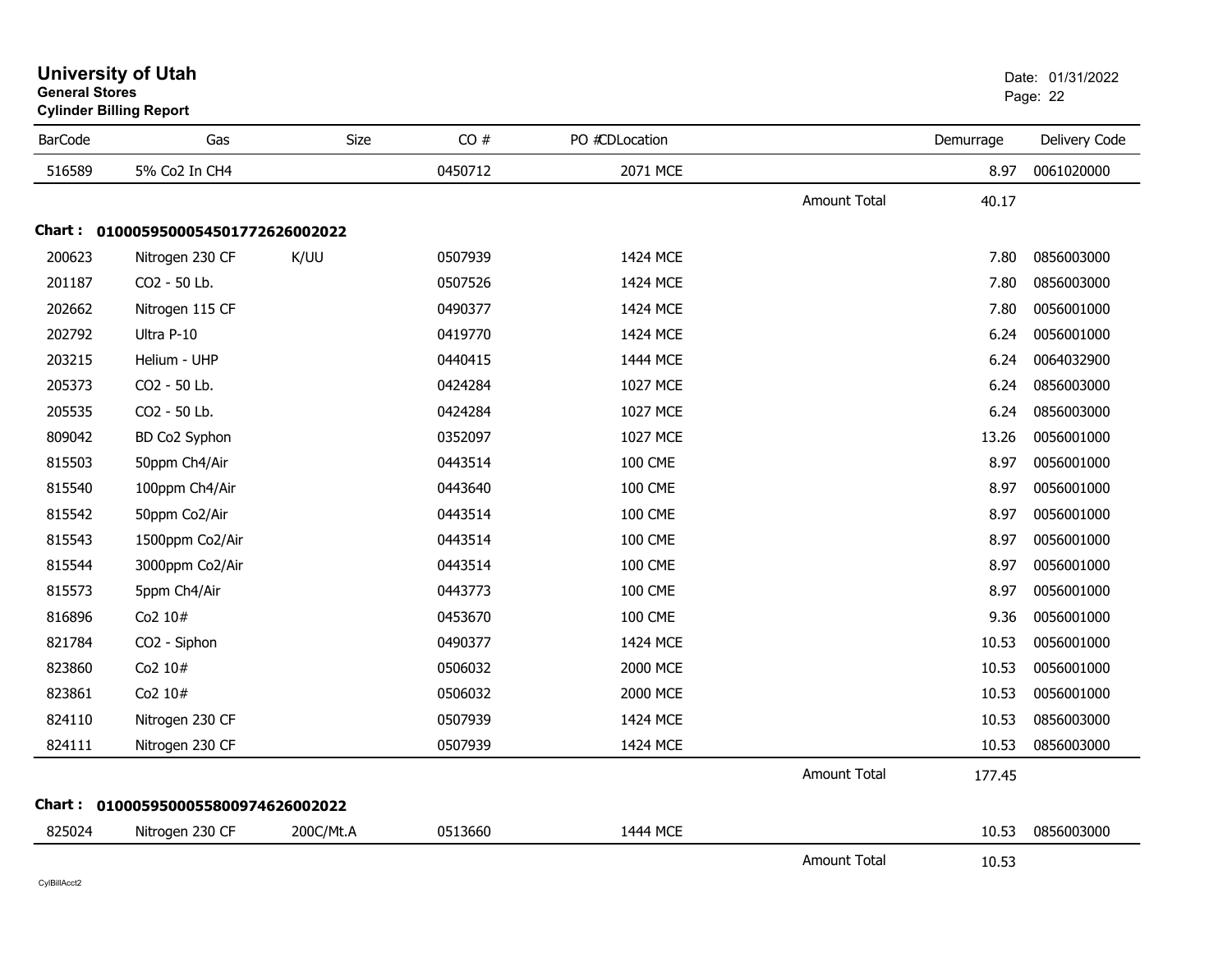| <b>General Stores</b> | <b>University of Utah</b><br><b>Cylinder Billing Report</b> |                  |         |                           |           | Date: 01/31/2022<br>Page: 23 |
|-----------------------|-------------------------------------------------------------|------------------|---------|---------------------------|-----------|------------------------------|
| <b>BarCode</b>        | Gas                                                         | <b>Size</b>      | CO#     | PO #CDLocation            | Demurrage | Delivery Code                |
|                       | Chart: 01000596000110546260012022                           |                  |         |                           |           |                              |
| 205379                | Nitrogen 230 CF                                             | K/UU             | 0453367 | 423 WAKARA RM 120         | 6.24      | 61001                        |
| 816880                | HP Nitrogen                                                 |                  | 0453412 | 423 WAKARA #120           | 10.53     | 61001                        |
|                       |                                                             |                  |         | Amount Total              | 16.77     |                              |
|                       | Chart: 01000596000110586260012022                           |                  |         |                           |           |                              |
| 203049                | Oxygen, USP                                                 | K/UU             | 0496304 | 423 Wakara Way RM 150     | 7.80      | 61001                        |
| 823007                | Argon                                                       |                  | 0496304 | 423 Wakara Way RM 150     | 10.53     | 61001                        |
|                       |                                                             |                  |         | <b>Amount Total</b>       | 18.33     |                              |
|                       | Chart: 01000596000116836260012022                           |                  |         |                           |           |                              |
| 200245                | Nitrogen 230 CF                                             | K/UU             | 0427832 | 430 Wakara Room 150       | 6.24      | 61001                        |
| 200481                | Hydrogen - UHP                                              |                  | 0306073 | #150 - 423 WAKARA         | 6.24      | 61001                        |
| 201612                | Helium - UHP                                                |                  | 0474794 | 423 Wakara Way RM 300     | 7.80      | 0856003000                   |
| 201938                | Hydrogen - UHP                                              |                  | 0462675 | 423 WAKARA WAY RM 150     | 6.24      | 0856003000                   |
| 205507                | Nitrogen 230 CF                                             |                  | 0320947 | 423 WAKARA #150           | 6.24      | 61001                        |
| 814109                | Hydrogen - UHP                                              |                  | 0432987 | 423 WAKARA WAY #150       | 8.97      | 61001                        |
| 815060                | Hydrogen - UHP                                              |                  | 0439992 | 423 WAKARA WAY SUITE #150 | 12.87     | 61001                        |
|                       |                                                             |                  |         | <b>Amount Total</b>       | 54.60     |                              |
|                       | Chart: 01000596000163106260012022                           |                  |         |                           |           |                              |
| 201841                | Nitrogen 230 CF                                             | K/UU             | 0390979 | 423 Wakara #150           | 6.24      | 61001                        |
|                       |                                                             |                  |         | <b>Amount Total</b>       | 6.24      |                              |
|                       | Chart: 01000596000232206260012022                           |                  |         |                           |           |                              |
| 808400                | Methane C.P. GR                                             | 200C/Mt.A        | 0369545 | 423 Warkara Way Room 120  | 8.58      | 61001                        |
|                       |                                                             |                  |         | <b>Amount Total</b>       | 8.58      |                              |
|                       | Chart: 01000601001132366260012022                           |                  |         |                           |           |                              |
| 201542                | N2, Liquid LX45                                             | <b>180 LTR/U</b> | 0512034 | 1206 MEB                  | 43.20     | 0056001040                   |
| 202421                | Helium - 219 CF                                             |                  | 0482905 | 1206 MEB                  | 7.80      | 0056001040                   |
|                       |                                                             |                  |         |                           |           |                              |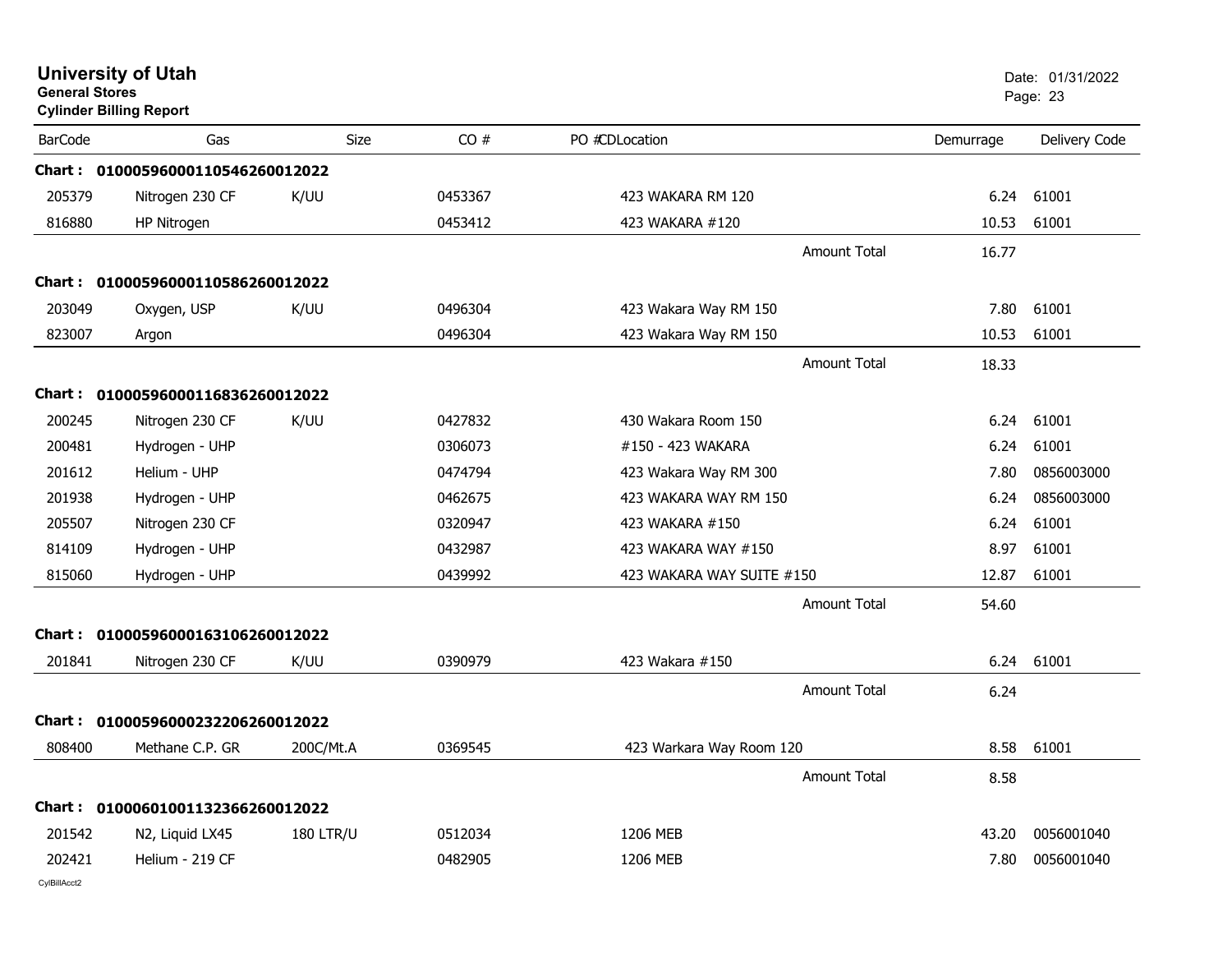| <b>General Stores</b> | <b>University of Utah</b><br><b>Cylinder Billing Report</b> |           |         |           |                                 |                     |           | Date: 01/31/2022<br>Page: 24 |
|-----------------------|-------------------------------------------------------------|-----------|---------|-----------|---------------------------------|---------------------|-----------|------------------------------|
| <b>BarCode</b>        | Gas                                                         | Size      | CO#     |           | PO #CDLocation                  |                     | Demurrage | Delivery Code                |
| 202784                | Nitrogen 230 CF                                             |           | 0461312 |           | 1206 MEB                        |                     | 6.24      | 0056001040                   |
| 203529                | N2, Liquid LX45                                             |           | 0514395 |           | 1206 MEB                        |                     | 19.20     | 0056001040                   |
| 203782                | N2, Liquid LX45                                             |           | 0512776 |           | 1206 MEB                        |                     | 44.80     | 0056001040                   |
| 205590                | N2, Liquid LX45                                             |           | 0513210 |           | 1206 MEB                        |                     | 43.20     | 0056001040                   |
| 819657                | Nitrogen, UHP                                               |           | 0472722 |           | 1206 MEB                        |                     | 10.53     | 0056001040                   |
|                       |                                                             |           |         |           |                                 | <b>Amount Total</b> | 174.97    |                              |
|                       | Chart: 0100060500055801040626002022                         |           |         |           |                                 |                     |           |                              |
| 200116                | Helium - UHP                                                | K/UU      | 0506603 |           | 2470 MCE                        |                     | 7.80      | 0061020000                   |
| 202711                | Air - E                                                     |           | 0509907 |           | 2470 MCE                        |                     | 7.80      | 0064012050                   |
| 203016                | N2, Liquid LX45                                             |           | 0508436 |           | 2470 MCE                        |                     | 62.40     | 0061020000                   |
| 825211                | Nitrogen, UHP                                               |           | 0515146 |           | <b>1555E MEB</b>                |                     | 2.97      | 0064012050                   |
| 825212                | Nitrogen, UHP                                               |           | 0515146 |           | <b>1555E MEB</b>                |                     | 2.97      | 0064012050                   |
| 825217                | 10% H2 Bal. N2                                              |           | 0515458 |           | <b>1555E MEB</b>                |                     | 1.35      | 0064012050                   |
|                       |                                                             |           |         |           |                                 | <b>Amount Total</b> | 85.29     |                              |
| Chart :               | 0100060500055801040643002022                                |           |         |           |                                 |                     |           |                              |
| 824905                | Nitrogen, UHP                                               | 200C/Mt.A | 0513044 |           | <b>1555E MEB</b>                |                     | 10.53     | 0064012050                   |
|                       |                                                             |           |         |           |                                 | <b>Amount Total</b> | 10.53     |                              |
|                       | Chart: 01000652000304356260012022                           |           |         |           |                                 |                     |           |                              |
| 200713                | Nitrogen, UHP                                               | K/UU      | 0392146 |           | 2120 SMBB                       |                     | 6.24      | 0064032800                   |
| 802746                | Silicon Tetrach                                             |           |         | 000110410 | 122 SOUTH CENTRAL DR ROOM 00304 |                     | 7.80      | 0056003040                   |
| 809583                | Oxygen, UHP,                                                |           | 0375328 |           | 2120A Sorenson BLDG (# 151)     |                     | 8.58      | 0151037000                   |
| 809892                | 2% H2 In Argon                                              |           | 0375441 |           | 212A SMBB                       |                     | 8.58      | 0064023550                   |
| 823019                | Oxygen, UHP,                                                |           | 0502126 |           | 2120 SMBB                       |                     | 10.53     | 0064021100                   |
|                       |                                                             |           |         |           |                                 | <b>Amount Total</b> | 41.73     |                              |
| Chart :               | 01000652500194026260012022                                  |           |         |           |                                 |                     |           |                              |
| 200961                | Argon - UHP                                                 | K/UU      | 0413102 |           | 1374 MEB                        |                     | 6.24      | 0064021100                   |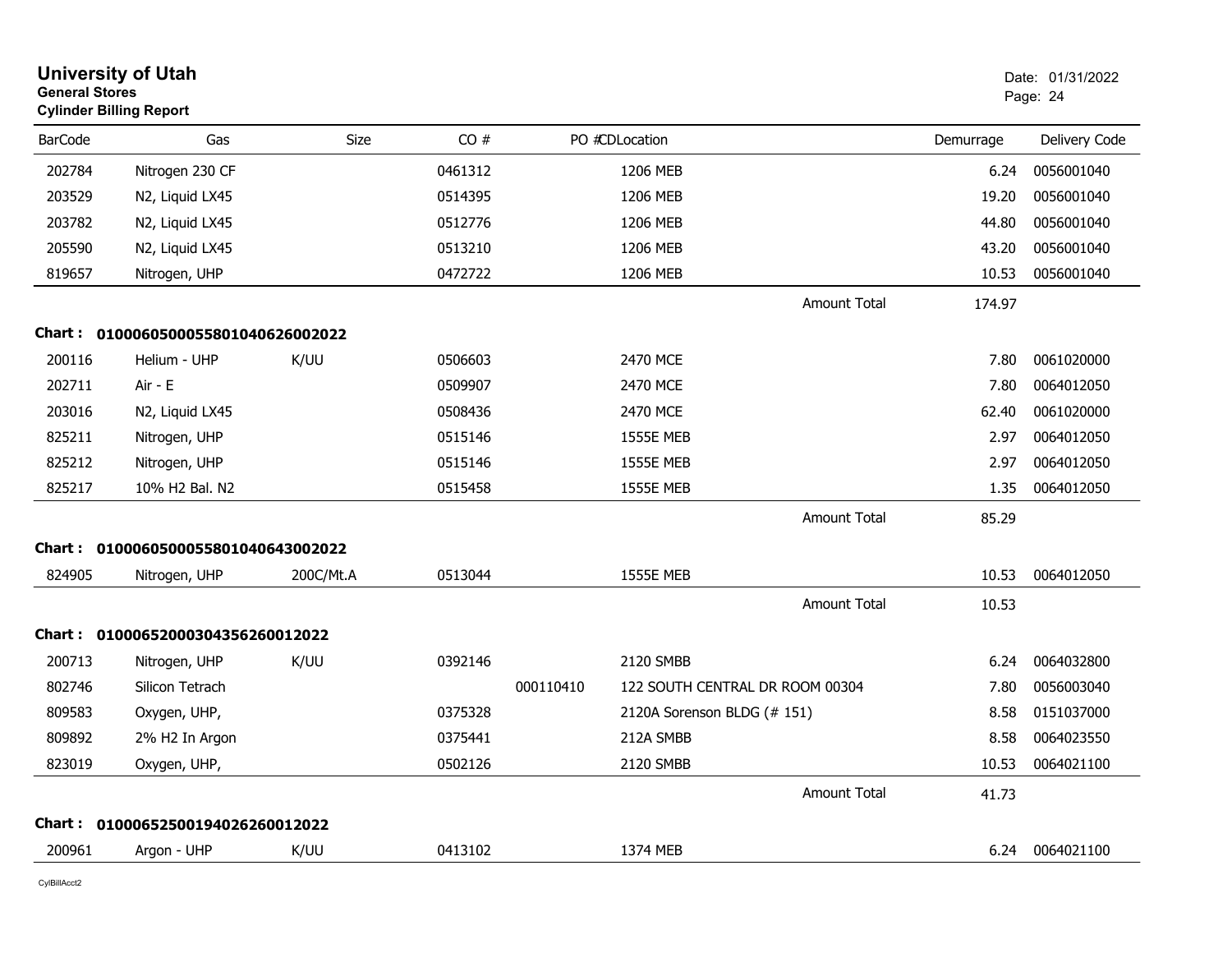| <b>General Stores</b> | <b>Cylinder Billing Report</b>      |           |         |                  |                     |           | Page: 25      |
|-----------------------|-------------------------------------|-----------|---------|------------------|---------------------|-----------|---------------|
| <b>BarCode</b>        | Gas                                 | Size      | CO#     | PO #CDLocation   |                     | Demurrage | Delivery Code |
|                       |                                     |           |         |                  | Amount Total        | 6.24      |               |
|                       | Chart: 01000652500194126260012022   |           |         |                  |                     |           |               |
| 203814                | Nitrogen 230 CF                     | K/UU      | 0411152 | 3800 SMBB        |                     | 6.24      | 0064021100    |
| 203940                | Helium - 219 CF                     |           | 0440562 | 3800 SMBB        |                     | 6.24      | 0064021100    |
| 205495                | Nitrogen 230 CF                     |           | 0411152 | 3800 SMBB        |                     | 6.24      | 0064021100    |
| 805539                | Acetylene, Atom                     |           | 0290852 | 1280 MEB         |                     | 8.97      | 0062016500    |
| 805813                | Silane/Helium                       |           | 0292941 | <b>1555C MEB</b> |                     | 14.82     | 0064032800    |
| 805859                | NF3                                 |           | 0295351 | <b>1555C MEB</b> |                     | 23.40     | 0064032800    |
|                       |                                     |           |         |                  | <b>Amount Total</b> | 65.91     |               |
| <b>Chart :</b>        | 01000652500195916260012022          |           |         |                  |                     |           |               |
| 201856                | Nitrogen 230 CF                     | K/UU      | 0476711 | 1283 MEB         |                     | 7.80      | 0064021100    |
|                       |                                     |           |         |                  | <b>Amount Total</b> | 7.80      |               |
| Chart :               | 01000652500261056260012022          |           |         |                  |                     |           |               |
| 202868                | Argon - UHP                         | K/UU      | 0463715 | 1483 MEB         |                     | 6.24      | 0064021100    |
|                       |                                     |           |         |                  | <b>Amount Total</b> | 6.24      |               |
|                       | Chart: 0100065500051006188626002022 |           |         |                  |                     |           |               |
| 200968                | Nitrogen 115 CF                     | 125 CF/UU | 0510152 | 1283 MEB         |                     | 5.60      | 0064021100    |
| 201337                | Nitrogen 230 CF                     |           | 0511547 | 1283 MEB         |                     | 7.80      | 0064021100    |
| 201434                | Nitrogen 230 CF                     |           | 0511547 | 1283 MEB         |                     | 7.80      | 0064021100    |
| 202918                | Nitrogen 230 CF                     |           | 0511547 | 1283 MEB         |                     | 7.80      | 0064021100    |
| 205399                | Nitrogen 230 CF                     |           | 0511547 | 1283 MEB         |                     | 7.80      | 0064021100    |
|                       |                                     |           |         |                  | <b>Amount Total</b> | 36.80     |               |
|                       | Chart: 0100065500054503658626002022 |           |         |                  |                     |           |               |
| 822911                | Nitrogen, UHP                       | 200C/Mt.A | 0497185 | 2120 SMBB        |                     | 10.53     | 0064021100    |
|                       |                                     |           |         |                  | <b>Amount Total</b> | 10.53     |               |

**University of Utah** Date: 01/31/2022

**Chart : 0100065500054504138626002022**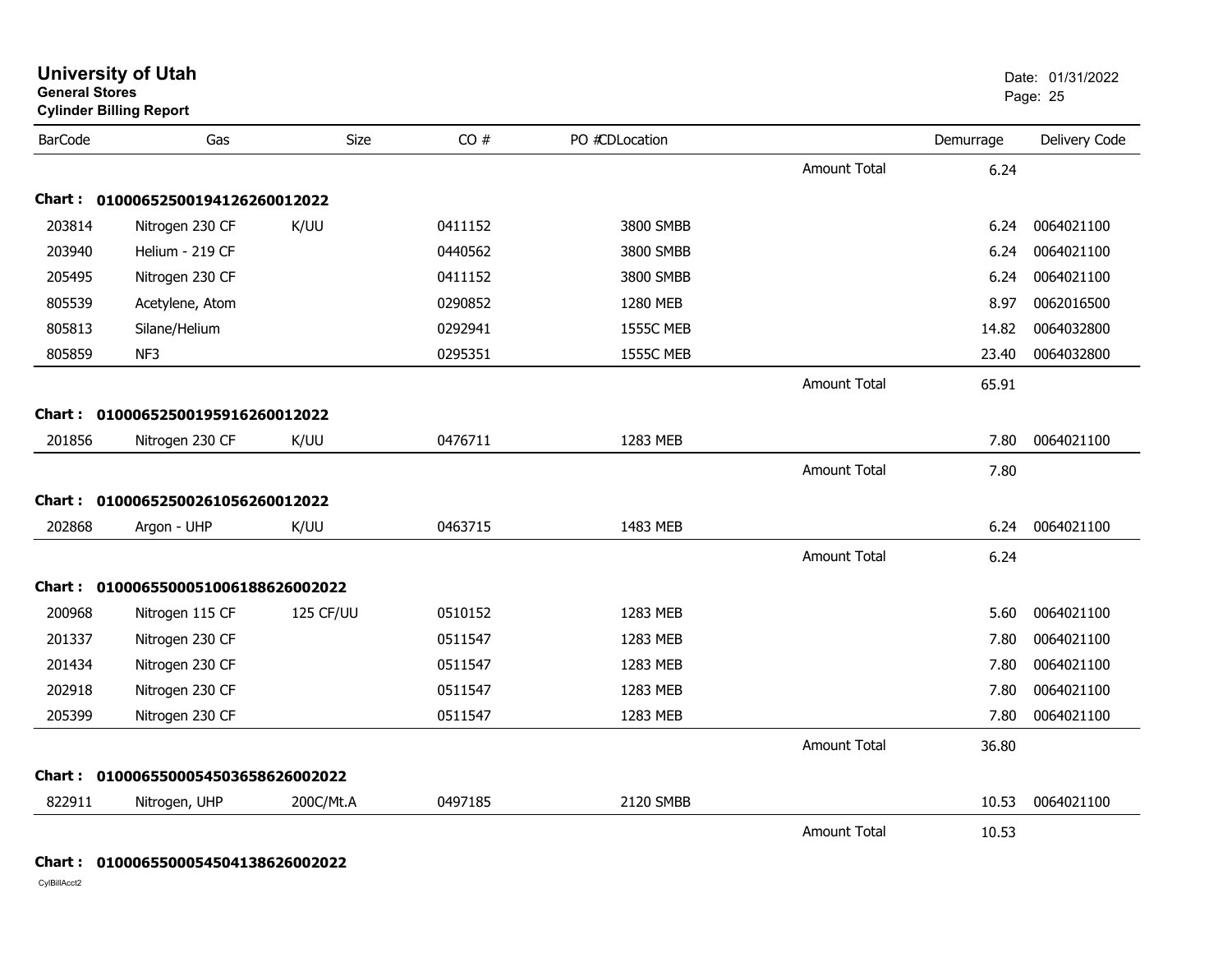| General Stores | <b>Cylinder Billing Report</b>      |           |         |                           |                     |           | Page: 26      |
|----------------|-------------------------------------|-----------|---------|---------------------------|---------------------|-----------|---------------|
| <b>BarCode</b> | Gas                                 | Size      | CO#     | PO #CDLocation            |                     | Demurrage | Delivery Code |
| 824088         | Nitrogen, UHP                       | 200C/Mt.A | 0506776 | 2120 SMBB                 |                     | 10.53     | 0064021100    |
|                |                                     |           |         |                           | <b>Amount Total</b> | 10.53     |               |
|                | Chart: 0100065500055700327626002022 |           |         |                           |                     |           |               |
| 200758         | Air - 233 CF                        | K/UU      | 0509526 | 2120 SMBB                 |                     | 7.80      | 0064021100    |
| 200856         | Zero Air                            |           | 0513743 | 2120 SMBB                 |                     | 7.80      | 0064021100    |
| 200963         | Zero Air                            |           | 0512572 | 2120 SMBB                 |                     | 7.80      | 0064021100    |
| 202276         | Helium - UHP                        |           | 0509064 | 2120 SMBB                 |                     | 7.80      | 0064021100    |
| 202742         | Helium - UHP                        |           | 0489008 | 5800 SMBB -               |                     | 7.80      | 0064021100    |
| 202934         | Hydrogen - UHP                      |           | 0509064 | 2120 SMBB                 |                     | 7.80      | 0064021100    |
| 203869         | Zero Air                            |           | 0512572 | 2120 SMBB                 |                     | 7.80      | 0064021100    |
| 205919         | Zero Air                            |           | 0512219 | 2120 SMBB- Clara Chevreau |                     | 7.80      | 0064021100    |
| 822526         | 10ppm NH3/Air                       |           | 0492283 | 5800 SMBB                 |                     | 10.53     | 0064021100    |
| 824346         | Zero Air                            |           | 0509064 | 2120 SMBB                 |                     | 10.53     | 0064021100    |
| 824444         | Nitrogen                            |           | 0509333 | 2120 SMBB                 |                     | 10.53     | 0064021100    |
| 824539         | 10ppm NH3/Air                       |           | 0509534 | 2120 SMBB                 |                     | 10.53     | 0064021100    |
| 824966         | Zero Air                            |           | 0513743 | 2120 SMBB                 |                     | 10.53     | 0064021100    |
|                |                                     |           |         |                           | <b>Amount Total</b> | 115.05    |               |
|                | Chart: 0100065500055800941626002022 |           |         |                           |                     |           |               |
| 200040         | CO2 - 50 Lb.                        | K/UU      | 0477174 | 3806 SMBB                 |                     | 7.80      | 0064021100    |
| 200064         | CO2 - 50 Lb.                        |           | 0508812 | 3806 SMBB                 |                     | 7.80      | 0064021100    |
| 200802         | CO2 - 50 Lb.                        |           | 0508389 | 3806 SMBB                 |                     | 7.80      | 0064021100    |
| 201223         | CO2 - 50 Lb.                        |           | 0508812 | 3806 SMBB                 |                     | 7.80      | 0064021100    |
| 201394         | Helium - UHP                        |           | 0510940 | 2116 SMBB                 |                     | 7.80      | 0064021100    |
| 201606         | Hydrogen - UHP                      |           | 0464012 | 2116 SMBB                 |                     | 6.24      | 0064023550    |
| 201768         | Nitrogen, UHP                       |           | 0396196 | 2116 SMBB                 |                     | 6.24      | 0064032800    |
| 203217         | Helium - UHP                        |           | 0510940 | 2116 SMBB                 |                     | 7.80      | 0064021100    |
| 203300         | CO2 - 50 Lb.                        |           | 0508389 | 3806 SMBB                 |                     | 7.80      | 0064021100    |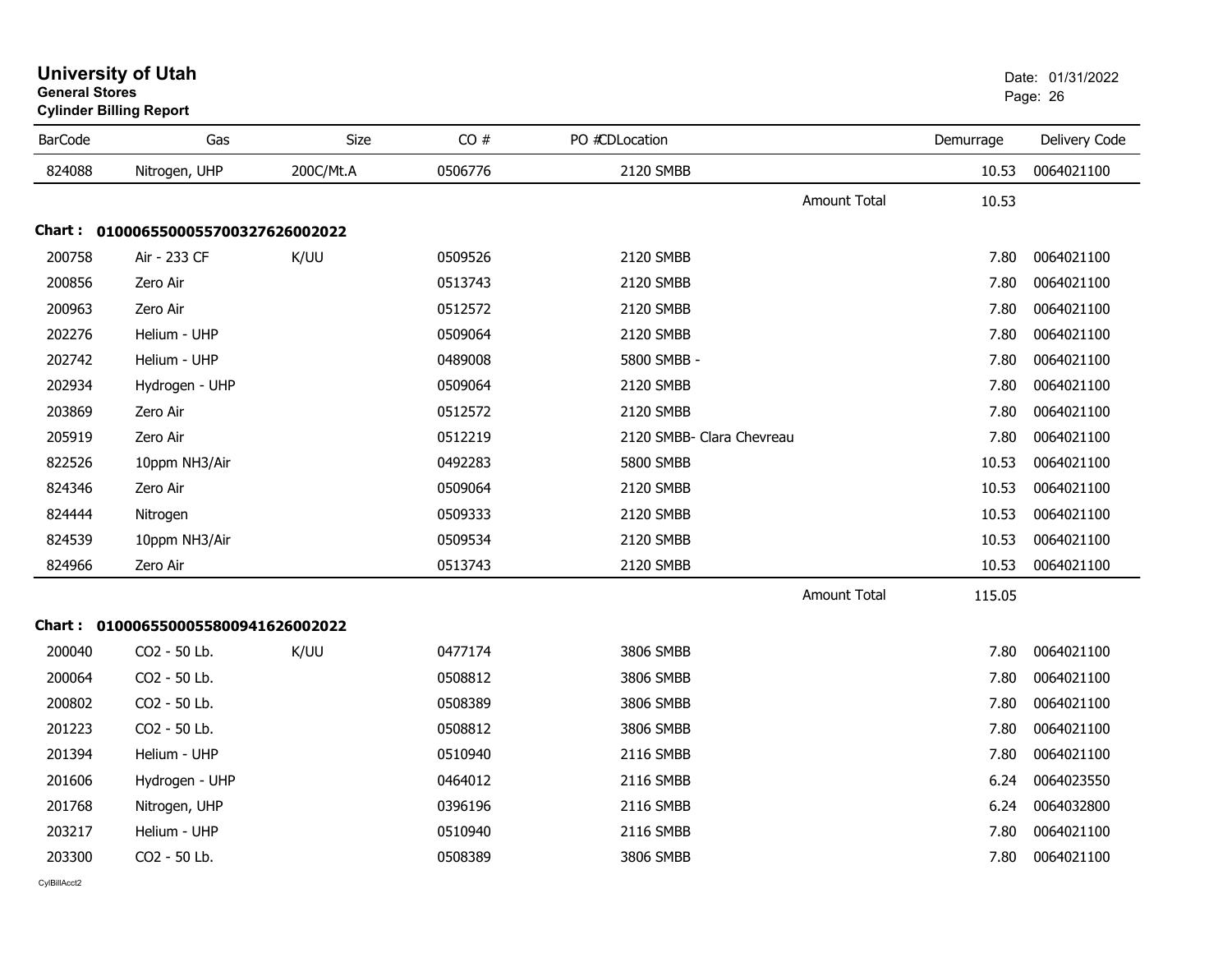| <b>General Stores</b> | <b>University of Utah</b><br><b>Cylinder Billing Report</b> |                  |         |                |                     |           | Date: 01/31/2022<br>Page: 27 |
|-----------------------|-------------------------------------------------------------|------------------|---------|----------------|---------------------|-----------|------------------------------|
| <b>BarCode</b>        | Gas                                                         | Size             | CO#     | PO #CDLocation |                     | Demurrage | Delivery Code                |
| 203358                | Helium - UHP                                                |                  | 0509994 | 2116 SMBB      |                     | 7.80      | 0064021100                   |
| 203365                | Helium - UHP                                                |                  | 0509994 | 2116 SMBB      |                     | 7.80      | 0064021100                   |
| 809156                | Methane C.P. GR                                             |                  | 0358209 | 3806 SMBB      |                     | 8.58      | 0064023550                   |
| 810596                | CO2 - Inst. Gra                                             |                  | 0394932 | 2116 SMBB      |                     | 8.58      | 0064032800                   |
| 814654                | Zero Air                                                    |                  | 0437854 | 2116 SMBB      |                     | 8.97      | 0064023550                   |
| 815578                | Nitrogen, UHP                                               |                  | 0444585 | 2116 SMBB      |                     | 8.97      | 0064023550                   |
| 817934                | Zero Air                                                    |                  | 0464012 | 2116 SMBB      |                     | 10.53     | 0064023550                   |
| 823601                | Nitrogen, UHP                                               |                  | 0502408 | 3806 SMBB      |                     | 10.53     | 0064021100                   |
| 823651                | Nitrogen, UHP                                               |                  | 0504057 | 3806 SMBB      |                     | 10.53     | 0064021100                   |
| 824502                | Nitrogen, UHP                                               |                  | 0510041 | 2116 SMBB      |                     | 10.53     | 0064021100                   |
| 824503                | Nitrogen, UHP                                               |                  | 0510041 | 2116 SMBB      |                     | 10.53     | 0064021100                   |
| 824504                | Nitrogen, UHP                                               |                  | 0510041 | 2116 SMBB      |                     | 10.53     | 0064021100                   |
|                       |                                                             |                  |         |                | Amount Total        | 180.96    |                              |
|                       | Chart: 0100065500055800989626002022                         |                  |         |                |                     |           |                              |
| 200257                | Nitrogen 230 CF                                             | K/UU             | 0515310 | 1483 MEB       |                     | 1.40      | 0064021100                   |
| 200343                | Nitrogen 230 CF                                             |                  | 0514018 | 1483 MEB       |                     | 4.80      | 0064021100                   |
| 200714                | Nitrogen 230 CF                                             |                  | 0513272 | 1483 MEB       |                     | 2.80      | 0064021100                   |
| 201693                | Nitrogen 230 CF                                             |                  | 0513752 | 1483 MEB       |                     | 3.00      | 0064021100                   |
| 201745                | Nitrogen 230 CF                                             |                  | 0513845 | 1483 MEB       |                     | 3.60      | 0064021100                   |
| 201767                | Nitrogen 230 CF                                             |                  | 0515310 | 1483 MEB       |                     | 1.40      | 0064021100                   |
| 825025                | Nitrogen 230 CF                                             |                  | 0513591 | 1483 MEB       |                     | 8.64      | 0064021100                   |
|                       |                                                             |                  |         |                | Amount Total        | 25.64     |                              |
|                       | Chart: 0100065500055900739626002022                         |                  |         |                |                     |           |                              |
| 205708                | N2, Liquid LX45                                             | <b>180 LTR/U</b> | 0510808 | 1445 MEB       |                     | 44.80     | 0064021100                   |
| 812086                | 5%H2, in N2                                                 |                  | 0418283 | 1483 MEB       |                     | 8.58      | 0062016500                   |
| 824571                | Oxygen, UHP,                                                |                  | 0511653 | 1445 MEB       |                     | 10.53     | 0064021100                   |
|                       |                                                             |                  |         |                | <b>Amount Total</b> | 63.91     |                              |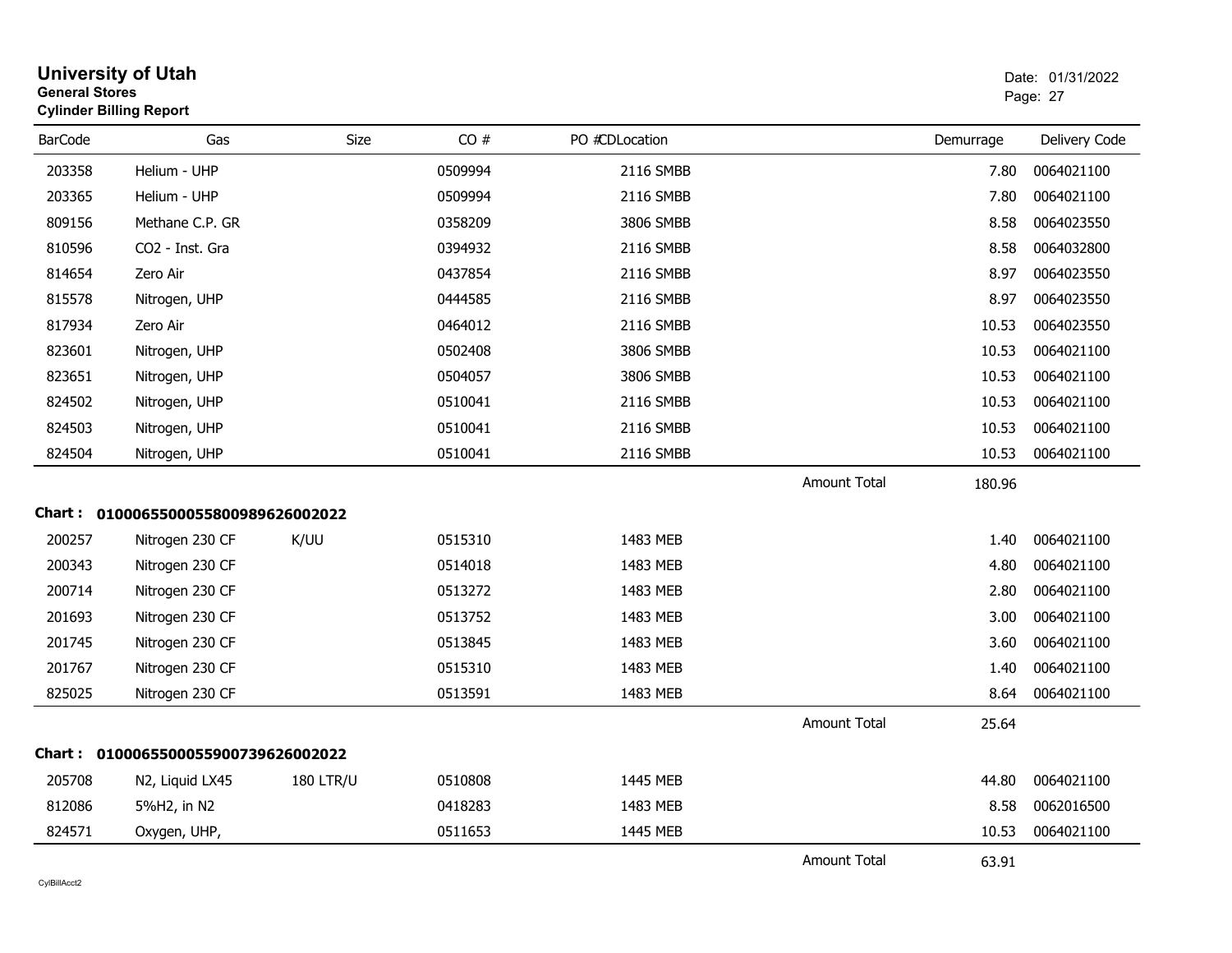| <b>General Stores</b> | <b>University of Utah</b><br><b>Cylinder Billing Report</b> |                  |         |                                   |           | Date: 01/31/2022<br>Page: 28 |
|-----------------------|-------------------------------------------------------------|------------------|---------|-----------------------------------|-----------|------------------------------|
| <b>BarCode</b>        | Gas                                                         | <b>Size</b>      | CO#     | PO #CDLocation                    | Demurrage | Delivery Code                |
|                       | Chart: 01000656000295176260012022                           |                  |         |                                   |           |                              |
| 202614                | Argon                                                       | K/UU             | 0483606 | 2120 SMBB- Advanced Packaging Lab | 7.80      | 0064021100                   |
|                       |                                                             |                  |         | <b>Amount Total</b>               | 7.80      |                              |
|                       | Chart: 01000671001312946260012022                           |                  |         |                                   |           |                              |
| 201584                | Argon - 125 CF                                              | 125 CF/UU        | 0449771 | 1283 MEB                          | 6.24      | 0064021100                   |
| 201749                | Oxygen, USP                                                 |                  | 0473597 | HEDCO Rm 148 Outside door         | 7.80      | 0056003040                   |
|                       |                                                             |                  |         | Amount Total                      | 14.04     |                              |
|                       | Chart: 01000672000003556260012022                           |                  |         |                                   |           |                              |
| 201103                | N2, Liquid LX45                                             | <b>180 LTR/U</b> | 0515509 | 1325 MCE                          | 8.00      | 0056003040                   |
| 201213                | Helium - UHP                                                |                  | 0473145 | 1325 MCE                          | 7.80      | 05215c1240                   |
| 201564                | Argon - UHP                                                 |                  | 0483639 | 1325 MCE                          | 7.80      | 0056003040                   |
| 201636                | N2, Liquid LX45                                             |                  | 0515509 | 1325 MCE                          | 8.00      | 0056003040                   |
| 201995                | Air - 233 CF                                                |                  | 0509160 | 1325 MCE                          | 5.60      | 0056003040                   |
| 202053                | Helium - UHP                                                |                  | 0506100 | 1325 MCE                          | 7.80      | 0056003040                   |
| 202816                | Air - 233 CF                                                |                  | 0513556 | 1325 MCE                          | 7.80      | 0056003040                   |
| 202906                | N2, Liquid LX45                                             |                  | 0513403 | 1325 MCE                          | 33.60     | 0056003040                   |
| 203166                | Air - 233 CF                                                |                  | 0515106 | 1325 MCE                          | 2.20      | 0056003040                   |
| 203839                | Nitrogen, UHP                                               |                  | 0515106 | 1325 MCE                          | 2.20      | 0056003040                   |
| 204403                | N2, Liquid LX45                                             |                  | 0513403 | 1325 MCE                          | 54.40     | 0056003040                   |
| 204673                | Nitrogen, UHP                                               |                  | 0507796 | 1325 MCE                          | 7.20      | 0056003040                   |
| 205508                | Nitrogen, UHP                                               |                  | 0473145 | 1325 MCE                          | 5.60      | 05215c1240                   |
| 205774                | N2, Liquid LX45                                             |                  | 0514298 | 1325 MCE                          | 20.80     | 0056003040                   |
| 822794                | 5% H2 95% N2                                                |                  | 0496430 | 1041 MCE                          | 10.53     | 0056003040                   |
| 825028                | CO2 - 50 Lb.                                                |                  | 0513556 | 1325 MCE                          | 10.53     | 0056003040                   |
| 825131                | Nitrogen, UHP                                               |                  | 0515803 | 1325 MCE                          | 0.81      | 0056003040                   |
| 825210                | Nitrogen, UHP                                               |                  | 0515803 | 1325 MCE                          | 0.81      | 0056003040                   |

Amount Total201.48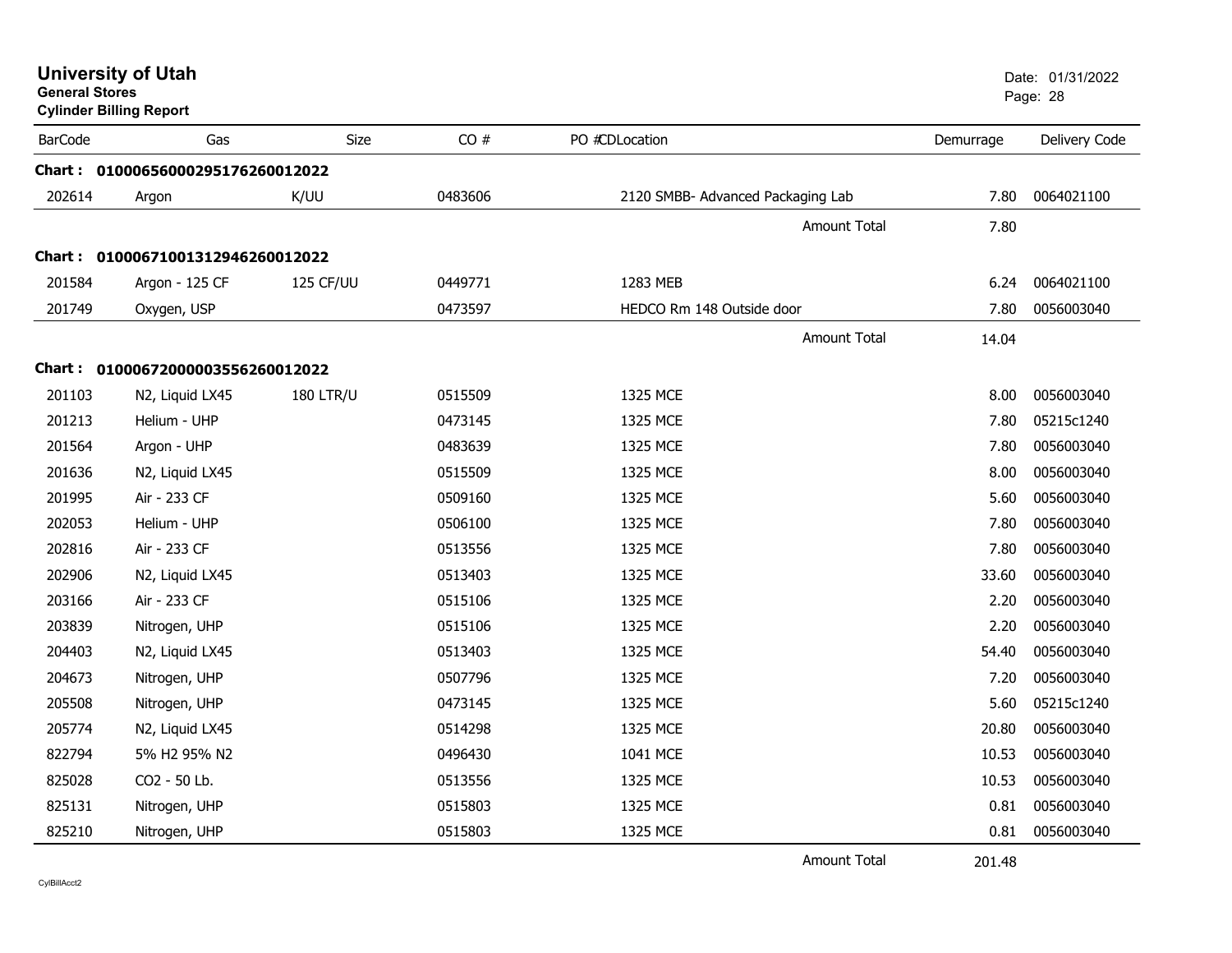| <b>General Stores</b> | <b>University of Utah</b><br><b>Cylinder Billing Report</b> |           |         |                       |                     | Date: 01/31/2022<br>Page: 29 |               |
|-----------------------|-------------------------------------------------------------|-----------|---------|-----------------------|---------------------|------------------------------|---------------|
| <b>BarCode</b>        | Gas                                                         | Size      | CO#     | PO #CDLocation        |                     | Demurrage                    | Delivery Code |
|                       | Chart: 01000672500098056260012022                           |           |         |                       |                     |                              |               |
| 201345                | Oxygen, USP                                                 | K/UU      | 0368117 | 2125 MCE              |                     | 6.24                         | 0056003040    |
|                       |                                                             |           |         |                       | <b>Amount Total</b> | 6.24                         |               |
|                       | Chart: 01000672500196236260012022                           |           |         |                       |                     |                              |               |
| 824270                | Argon                                                       | 300/MTAIR | 0508526 | 2085 MCE              |                     | 10.53                        | 0056003040    |
| 824338                | Argon                                                       |           | 0511779 | 2085 MCE              |                     | 10.53                        | 0056003040    |
| 824339                | Argon                                                       |           | 0511779 | 2085 MCE              |                     | 10.53                        | 0056003040    |
| 824340                | Argon                                                       |           | 0511779 | 2085 MCE              |                     | 10.53                        | 0056003040    |
|                       |                                                             |           |         |                       | <b>Amount Total</b> | 42.12                        |               |
|                       | Chart: 01000672500198356260012022                           |           |         |                       |                     |                              |               |
| 200279                | Argon                                                       | K/UU      | 0510629 | 206 HEDCO             |                     | 7.80                         | 0056003040    |
| 200690                | Argon                                                       |           | 0424989 | 140 Hedco             |                     | 6.24                         | 0056003040    |
| 201245                | Argon                                                       |           | 0513031 | 216 HEDCO             |                     | 7.80                         | 0056003040    |
| 202610                | Argon                                                       |           | 0513029 | 206 HEDCO             |                     | 7.80                         | 0056003040    |
| 202706                | Oxygen, USP                                                 |           | 0508811 | 206 HEDCO             |                     | 7.80                         | 0056003040    |
| 202771                | Argon                                                       |           | 0513031 | 216 HEDCO             |                     | 7.80                         | 0056003040    |
| 203785                | Helium - 219 CF                                             |           | 0426353 | 2724 MCE              |                     | 4.48                         | 0056003040    |
| 810129                | H2 SULFIDE                                                  |           | 0390392 | 216 HEDCO             |                     | 9.36                         | 0056003040    |
| 824249                | 10%H2 in Argon                                              |           | 0508284 | 212 HEDCO             |                     | 10.53                        | 0056003040    |
|                       |                                                             |           |         |                       | <b>Amount Total</b> | 69.61                        |               |
|                       | Chart: 01000672500198356530012022                           |           |         |                       |                     |                              |               |
| 201163                | Argon                                                       | K/UU      | 0500785 | <b>HEDCO</b> building |                     | 7.80                         | 0056003040    |
|                       |                                                             |           |         |                       | <b>Amount Total</b> | 7.80                         |               |
|                       | Chart: 01000672500267936250012022                           |           |         |                       |                     |                              |               |
| 201376                | Nitrogen 230 CF                                             | K/UU      | 0496023 | 2325 MCE              |                     | 7.80                         | 0056003040    |
|                       |                                                             |           |         |                       | <b>Amount Total</b> | 7.80                         |               |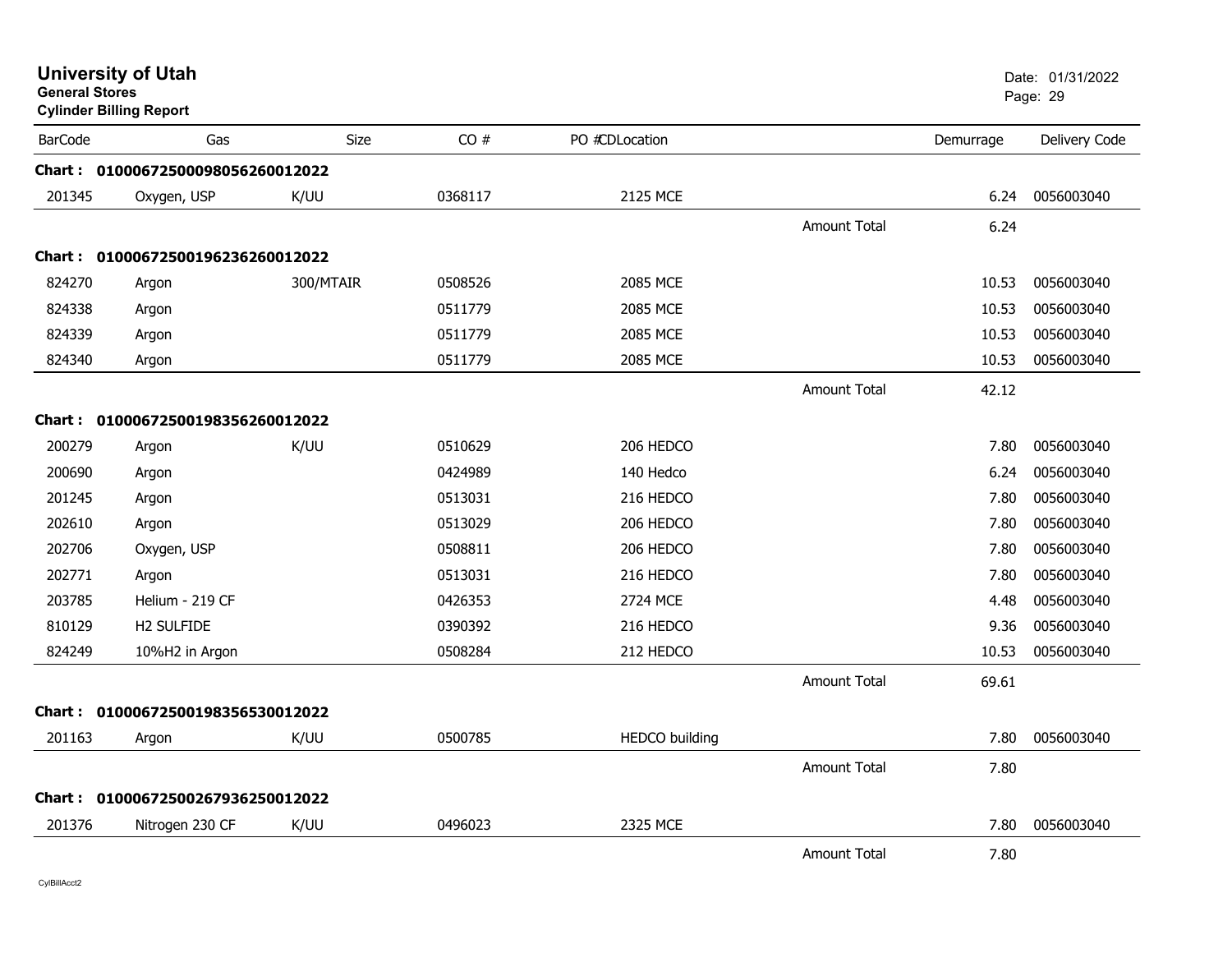| <b>General Stores</b> | <b>University of Utah</b><br><b>Cylinder Billing Report</b> |           |         |                 |                     |           | Date: 01/31/2022<br>Page: 30 |
|-----------------------|-------------------------------------------------------------|-----------|---------|-----------------|---------------------|-----------|------------------------------|
| <b>BarCode</b>        | Gas                                                         | Size      | CO#     | PO #CDLocation  |                     | Demurrage | Delivery Code                |
|                       | Chart: 01000672500269266260012022                           |           |         |                 |                     |           |                              |
| 200641                | Argon                                                       | K/UU      | 0511115 | 2727 MCE        |                     | 7.80      | 0056003040                   |
| 203902                | Argon                                                       |           | 0512729 | 2727 MCE        |                     | 7.80      | 0056003040                   |
| 822642                | 5% H2 In Argon                                              |           | 0500479 | <b>2727 MCE</b> |                     | 10.53     | 0056003040                   |
|                       |                                                             |           |         |                 | <b>Amount Total</b> | 26.13     |                              |
| Chart :               | 0100067500051006301626002022                                |           |         |                 |                     |           |                              |
| 824185                | Hydrogen                                                    | 200C/Mt.A | 0509989 | 206 HEDCO       |                     | 10.53     | 0056003040                   |
|                       |                                                             |           |         |                 | <b>Amount Total</b> | 10.53     |                              |
|                       | Chart: 0100067500051900437626002022                         |           |         |                 |                     |           |                              |
| 200404                | Air - 233 CF                                                | K/UU      | 0416951 | 2125 MCE        |                     | 6.24      | 0056003040                   |
| 202613                | Argon                                                       |           | 0441069 | 2125 MCE        |                     | 6.24      | 0056003040                   |
| 203026                | Nitrogen, UHP                                               |           | 0424677 | 2125 MCE        |                     | 6.24      | 0056003040                   |
| 812182                | F2 Laser Mix                                                |           | 0415795 | 2125 MCE        |                     | 9.36      | 0056003040                   |
| 815764                | Oxygen, USP                                                 |           | 0445611 |                 |                     | 8.97      |                              |
|                       |                                                             |           |         |                 | <b>Amount Total</b> | 37.05     |                              |
|                       | Chart: 0100067500055800943626002022                         |           |         |                 |                     |           |                              |
| 202108                | Argon                                                       | K/UU      | 0459677 | 5800 SMBB       |                     | 6.24      | 0056003040                   |
| 203020                | Helium - UHP                                                |           | 0457464 | 5340 SMBB       |                     | 6.24      | 0056003040                   |
|                       |                                                             |           |         |                 | <b>Amount Total</b> | 12.48     |                              |
|                       | Chart: 0100067500055801028626002022                         |           |         |                 |                     |           |                              |
| 821541                | F2 Laser Mix                                                | 200C/Mt.A | 0481254 |                 |                     | 10.53     |                              |
|                       |                                                             |           |         |                 | <b>Amount Total</b> | 10.53     |                              |
|                       | Chart: 0100067500058502373626002022                         |           |         |                 |                     |           |                              |
| 200517                | Argon                                                       | K/UU      | 0477718 | 215 HEDCO       |                     | 5.60      | 0056003040                   |
| 200853                | Argon                                                       |           | 0451071 | 2724 MCE        |                     | 6.24      | 0056003040                   |
| 202336                | Argon                                                       |           | 0449106 | 2724 MCE        |                     | 4.48      | 0056003040                   |
| CylBillAcct2          |                                                             |           |         |                 |                     |           |                              |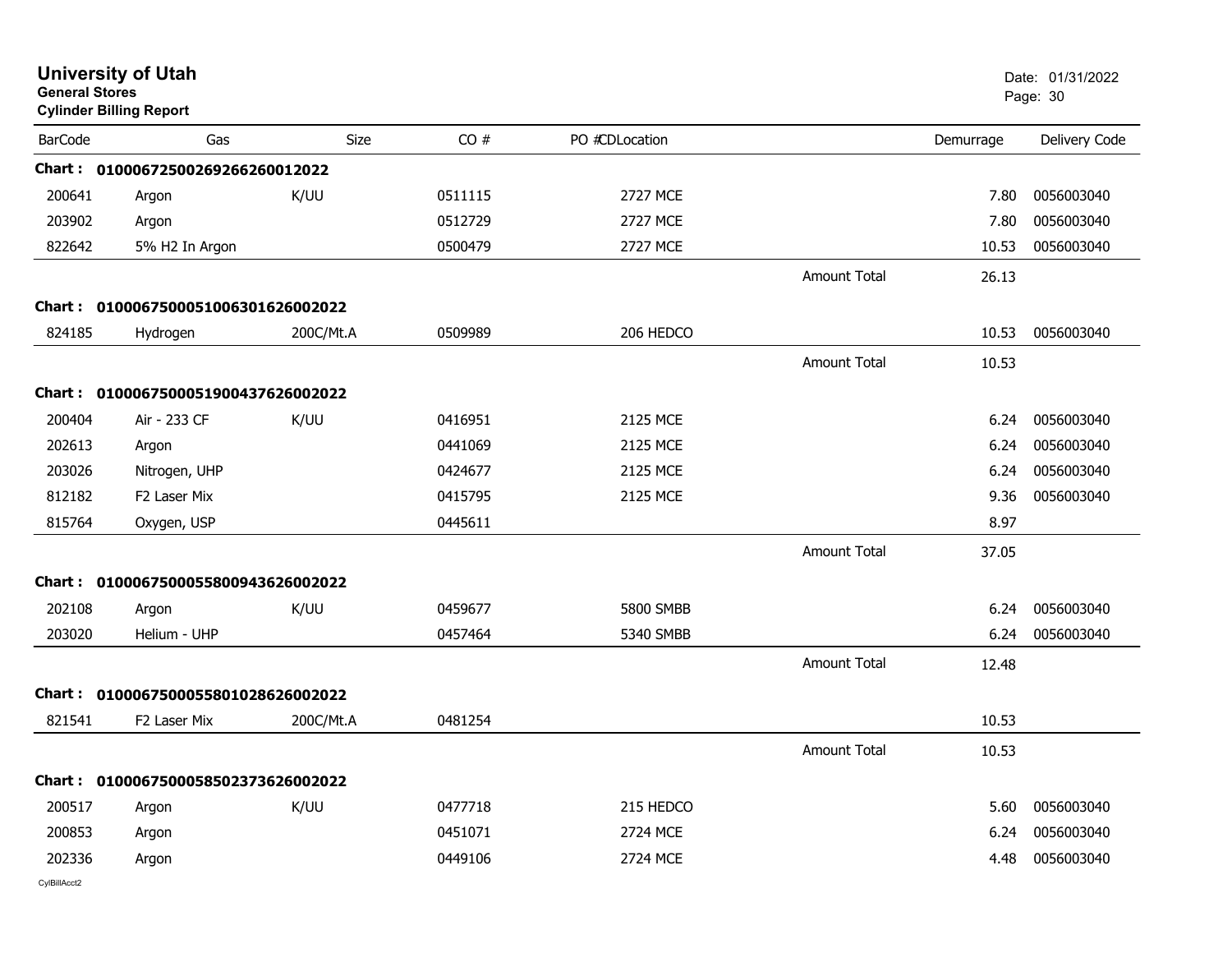| <b>General Stores</b> | <b>University of Utah</b><br><b>Cylinder Billing Report</b> |             |         |                |                     |           | Date: 01/31/2022<br>Page: 31 |
|-----------------------|-------------------------------------------------------------|-------------|---------|----------------|---------------------|-----------|------------------------------|
| <b>BarCode</b>        | Gas                                                         | <b>Size</b> | CO#     | PO #CDLocation |                     | Demurrage | Delivery Code                |
| 203262                | Argon                                                       |             | 0463199 | 140 HEDCO      |                     | 6.24      | 0056003040                   |
| 818748                | 25%Co2 75%Argon                                             |             | 0475275 | 216 HEDCO      |                     | 10.53     | 0056003040                   |
|                       |                                                             |             |         |                | <b>Amount Total</b> | 33.09     |                              |
|                       | Chart: 0100067500058502373643002022                         |             |         |                |                     |           |                              |
| 201891                | Argon                                                       | K/UU        | 0447596 | 215 HEDCO      |                     | 4.48      | 0056003040                   |
|                       |                                                             |             |         |                | Amount Total        | 4.48      |                              |
| Chart :               | 0100067500058502485626002022                                |             |         |                |                     |           |                              |
| 117384                | 500ppmDMZN,N2                                               | #3/US       |         | 85404          |                     | 14.04     | 0056003040                   |
| 200353                | Argon                                                       |             | 0433750 | 215 HEDCO      |                     | 6.24      | 0056003040                   |
| 808793                | 10% H2 Bal. N2                                              |             | 0365133 | 210 HEDCO      |                     | 8.58      | 0056003040                   |
| 810030                | 1% H2 in Argon                                              |             | 0375936 | 208 HEDCO      |                     | 8.58      | 0057002150                   |
| 819516                | 5% H2 In Argon                                              |             | 0478570 | 2085 MCE       |                     | 10.53     | 0056003040                   |
| 821911                | 5% H2 In Argon                                              |             | 0487309 | 2085 MCE       |                     | 10.53     | 0056003040                   |
| 823866                | 4% H2 In N2                                                 |             | 0505202 | 1371 MEB       |                     | 10.53     | 0056003040                   |
|                       |                                                             |             |         |                | <b>Amount Total</b> | 69.03     |                              |
|                       | Chart: 01000682500060846260012022                           |             |         |                |                     |           |                              |
| 205283                | Argon - UHP                                                 | K/UU        | 0338429 | 1157 MEB       |                     | 6.24      | 0064022020                   |
| 809604                | Anhydrous Ammon                                             |             | 0370154 | 1157 MEB       |                     | 20.67     | 0064021100                   |
|                       |                                                             |             |         |                | <b>Amount Total</b> | 26.91     |                              |
|                       | Chart: 01000682500260406260012022                           |             |         |                |                     |           |                              |
| 200346                | Nitrogen, UHP                                               | K/UU        | 0510925 | 1351 MEB       |                     | 7.80      | 0372015500                   |
| 201204                | Hydrogen - PP                                               |             | 0403466 | 1351 MEB       |                     | 6.24      | 0372015500                   |
| 201424                | Argon                                                       |             | 0406956 | 1351 MEB       |                     | 6.24      | 0372015500                   |
| 203062                | Argon                                                       |             | 0403840 | 1351 MEB       |                     | 6.24      | 0372015500                   |
| 811163                | Methane, UHP                                                |             | 0403541 | 1351 MEB       |                     | 8.58      | 0372015500                   |
| 811404                | Oxygen, USP                                                 |             | 0406956 | 1351 MEB       |                     | 8.58      | 0372015500                   |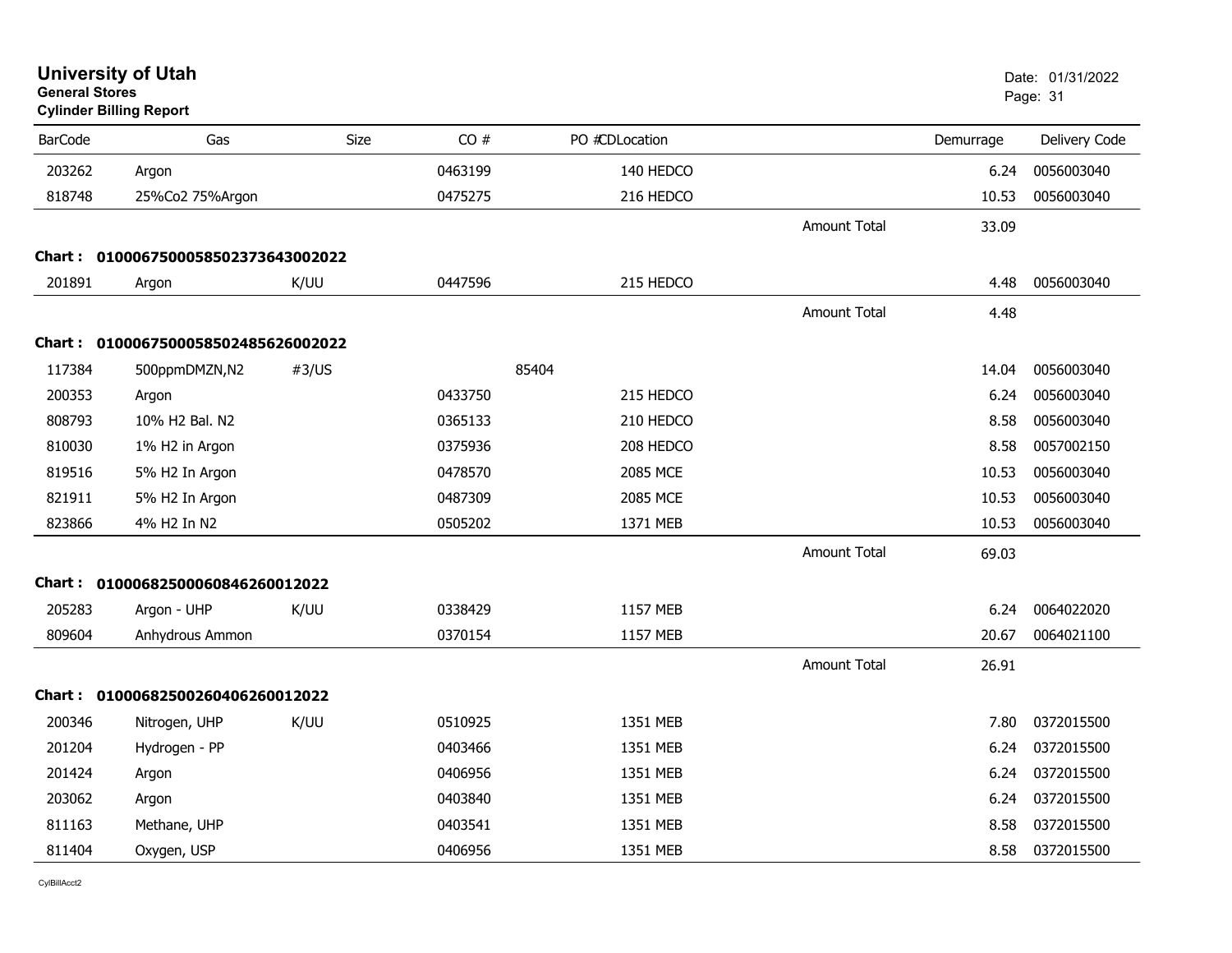| <b>General Stores</b> | <b>University of Utah</b><br><b>Cylinder Billing Report</b> |                  |         |                                             |                     |           | Date: 01/31/2022<br>Page: 32 |
|-----------------------|-------------------------------------------------------------|------------------|---------|---------------------------------------------|---------------------|-----------|------------------------------|
| <b>BarCode</b>        | Gas                                                         | Size             | CO#     | PO #CDLocation                              |                     | Demurrage | Delivery Code                |
|                       |                                                             |                  |         |                                             | <b>Amount Total</b> | 43.68     |                              |
| Chart :               | 01000682500260836260012022                                  |                  |         |                                             |                     |           |                              |
| 200243                | Nitrogen, UHP                                               | K/UU             | 0480004 | 1371 MEB                                    |                     | 3.00      | 0372015500                   |
| 200563                | Nitrogen, UHP                                               |                  | 0512724 | 1371 MEB                                    |                     | 7.80      | 0372015500                   |
| 202867                | Argon - UHP                                                 |                  | 0515084 | 1371 MEB                                    |                     | 2.20      | 0372015500                   |
| 820055                | 4% H2 In N2                                                 |                  | 0475130 | 1371 MEB                                    |                     | 10.53     | 0372015500                   |
| 824081                | Argon - UHP                                                 |                  | 0511707 | 1371 MEB- Warren Lab                        |                     | 10.53     | 0372015500                   |
|                       |                                                             |                  |         |                                             | <b>Amount Total</b> | 34.06     |                              |
| Chart :               | 01000682500261916260012022                                  |                  |         |                                             |                     |           |                              |
| 204486                | N2, Liquid GP45                                             | <b>180 LTR/U</b> | 0456894 | 2360 Chemistry, Attn: Andrew Robert 801-213 |                     | 54.21     | 0085020200                   |
|                       |                                                             |                  |         |                                             | <b>Amount Total</b> | 54.21     |                              |
|                       | Chart: 01000682500264676260012022                           |                  |         |                                             |                     |           |                              |
| 200495                | Nitrogen 230 CF                                             | K/UU             | 0514022 | 0121 MEK - Bence Csontos                    |                     | 4.00      | 0372015500                   |
| 200544                | Nitrogen 230 CF                                             |                  | 0514022 | 0121 MEK - Bence Csontos                    |                     | 4.00      | 0372015500                   |
| 201431                | Nitrogen 230 CF                                             |                  | 0510270 | 0121 MEK                                    |                     | 7.80      | 0372015500                   |
| 201911                | Nitrogen 230 CF                                             |                  | 0514022 | 0121 MEK - Bence Csontos                    |                     | 4.00      | 0372015500                   |
| 203652                | Nitrogen 230 CF                                             |                  | 0510270 | 0121 MEK                                    |                     | 3.80      | 0372015500                   |
| 821369                | Research CO2                                                |                  | 0480959 | 0121 MEK                                    |                     | 10.53     | 0372015500                   |
|                       |                                                             |                  |         |                                             | <b>Amount Total</b> | 34.13     |                              |
| Chart : _             | 01000682500266316260012022                                  |                  |         |                                             |                     |           |                              |
| 201063                | CO2 - 50 Lb.                                                | K/UU             | 0495467 | 0282 MEK                                    |                     | 7.80      | 0372015500                   |
| 204586                | CO2 - 50 Lb.                                                |                  | 0515822 | 0282 MEK - Kyle Choi                        |                     | 0.60      | 0372015500                   |
| 205567                | CO2 - 50 Lb.                                                |                  | 0515822 | 0282 MEK - Kyle Choi                        |                     | 0.60      | 0372015500                   |
| 205682                | CO2 - 50 Lb.                                                |                  | 0511010 | 0282 MEK - Kanghoon Choi                    |                     | 7.20      | 0372015500                   |
| 819202                | Oxygen, UHP,                                                |                  | 0473116 | 1157 MEB                                    |                     | 10.53     | 0372015500                   |
| 823935                | Nitrogen, UHP                                               |                  | 0506256 | 1157 MEB                                    |                     | 5.13      | 0372015500                   |
|                       |                                                             |                  |         |                                             |                     |           |                              |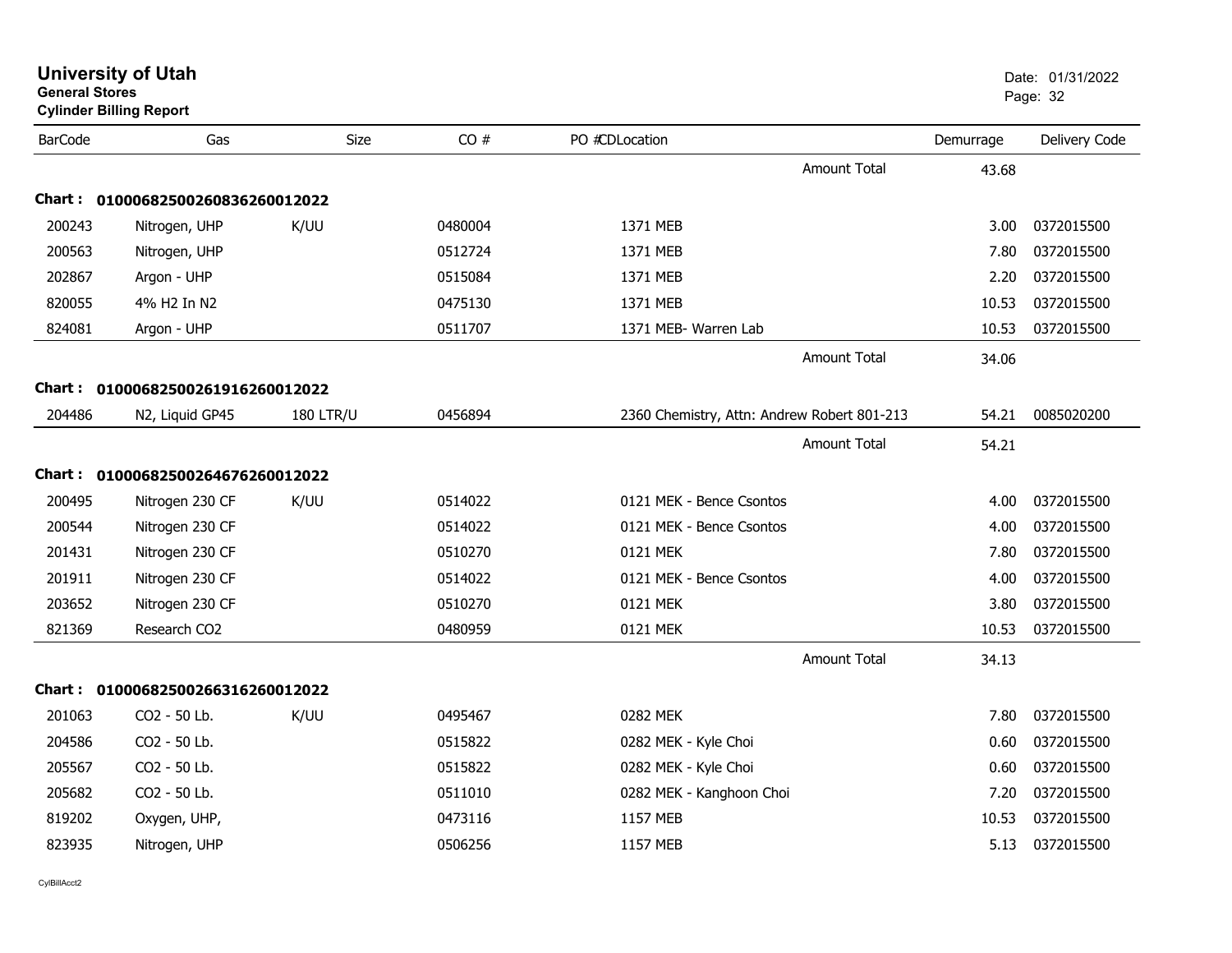| <b>General Stores</b> | <b>University of Utah</b><br><b>Cylinder Billing Report</b> |             |         |                                     |                     |           | Date: 01/31/2022<br>Page: 33 |
|-----------------------|-------------------------------------------------------------|-------------|---------|-------------------------------------|---------------------|-----------|------------------------------|
| <b>BarCode</b>        | Gas                                                         | <b>Size</b> | CO#     | PO #CDLocation                      |                     | Demurrage | Delivery Code                |
| 824171                | Nitrogen, UHP                                               |             | 0507386 | 1157 MEB - Zack Estlack             |                     | 5.13      | 0372015500                   |
| 824173                | Nitrogen, UHP                                               |             | 0507386 | 1157 MEB - Zack Estlack             |                     | 10.53     | 0372015500                   |
|                       |                                                             |             |         |                                     | <b>Amount Total</b> | 47.52     |                              |
|                       | Chart: 0100068500054503197626002022                         |             |         |                                     |                     |           |                              |
| 814922                | Propane                                                     | 17# - Air   | 0439154 | <b>1550 MEK</b>                     |                     | 9.36      | 0372015500                   |
| 814923                | Propane                                                     |             | 0439154 | <b>1550 MEK</b>                     |                     | 9.36      | 0372015500                   |
| 814924                | Propane                                                     |             | 0439154 | 1550 MEK                            |                     | 9.36      | 0372015500                   |
|                       |                                                             |             |         |                                     | <b>Amount Total</b> | 28.08     |                              |
| Chart :               | 0100068500054503676626002022                                |             |         |                                     |                     |           |                              |
| 818762                | Nitrogen, UHP                                               | 200C/Mt.A   | 0467130 | 1176 MEB- Jeff Kessler 801-581-4252 |                     | 10.53     | 0372015500                   |
|                       |                                                             |             |         |                                     | <b>Amount Total</b> | 10.53     |                              |
|                       | Chart: 0100068500054504829626002022                         |             |         |                                     |                     |           |                              |
| 200030                | Nitrogen, UHP                                               | K/UU        | 0514453 | 1157 MEB - Zach Estlack             |                     | 3.40      | 0372015500                   |
| 200381                | Nitrogen, UHP                                               |             | 0514153 | 1157 MEB Kyle Choi                  |                     | 4.00      | 0372015500                   |
| 200506                | Nitrogen, UHP                                               |             | 0514153 | 1157 MEB Kyle Choi                  |                     | 4.00      | 0372015500                   |
| 200580                | Nitrogen, UHP                                               |             | 0514453 | 1157 MEB - Zach Estlack             |                     | 3.40      | 0372015500                   |
| 202362                | Nitrogen, UHP                                               |             | 0511646 | 1157 MEB Jay Kim                    |                     | 7.80      | 0372015500                   |
|                       |                                                             |             |         |                                     | <b>Amount Total</b> | 22.60     |                              |
|                       | Chart: 0100068500054902973626002022                         |             |         |                                     |                     |           |                              |
| 201203                | 5% H2 95% N2                                                | K/UU        | 0507158 | 5800 SMBB                           |                     | 7.80      | 0151055270                   |
|                       |                                                             |             |         |                                     | <b>Amount Total</b> | 7.80      |                              |
| Chart :               | 0100068500054903026626002022                                |             |         |                                     |                     |           |                              |
| 825218                | Res. Methane                                                | 35 CF/MO    | 0515511 | 1156 MEK                            |                     | 1.35      | 0372015500                   |
|                       |                                                             |             |         |                                     | <b>Amount Total</b> | 1.35      |                              |

## **Chart : 0100068500055900687626002022**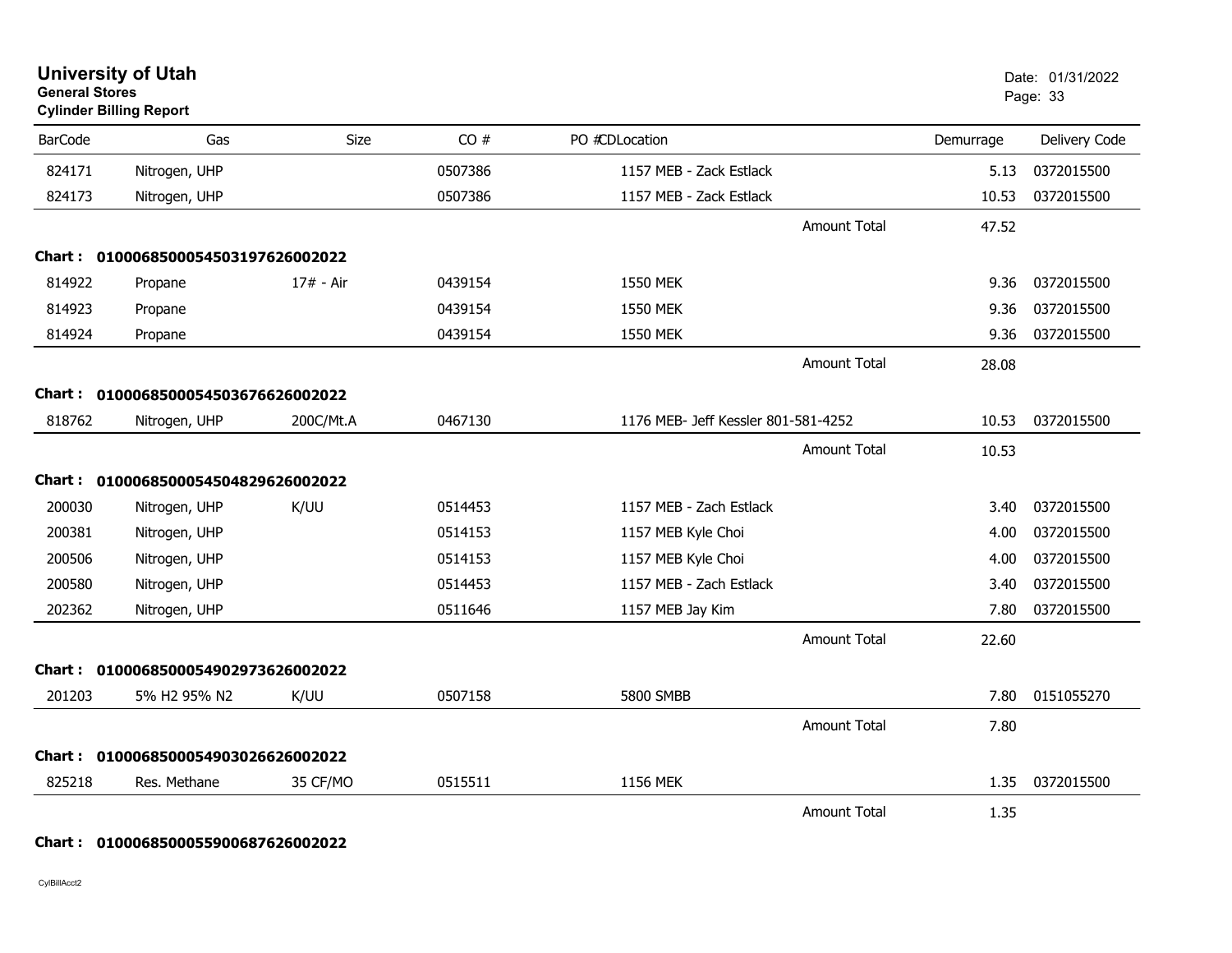| General Stores | <b>Cylinder Billing Report</b>      |             |         |                                        |                     |           | Page: 34      |
|----------------|-------------------------------------|-------------|---------|----------------------------------------|---------------------|-----------|---------------|
| <b>BarCode</b> | Gas                                 | <b>Size</b> | CO#     | PO #CDLocation                         |                     | Demurrage | Delivery Code |
| 202810         | Air - 233 CF                        | K/UU        | 0485377 | BLDG 60 RM 140 Order is for John Varga |                     | 7.80      | 0372015500    |
| 203333         | Air - 233 CF                        |             | 0485377 | BLDG 60 RM 140 Order is for John Varga |                     | 7.80      | 0372015500    |
|                |                                     |             |         |                                        | <b>Amount Total</b> | 15.60     |               |
|                | Chart: 0100068500055900699626002022 |             |         |                                        |                     |           |               |
| 200705         | Nitrogen 230 CF                     | K/UU        | 0484139 | 0121 MEK                               |                     | 3.80      | 0372015500    |
| 201885         | Nitrogen 230 CF                     |             | 0508622 | 0121 MEK                               |                     | 3.80      | 0372015500    |
| 821009         | Res. Nitrogen                       |             | 0480958 | 0121 MEK                               |                     | 10.53     | 0372015500    |
|                |                                     |             |         |                                        | <b>Amount Total</b> | 18.13     |               |
|                | Chart: 0100068500058502360626002022 |             |         |                                        |                     |           |               |
| 200921         | Air - 233 CF                        | K/UU        | 0499919 | 140 ESB- Mark Minor                    |                     | 7.80      | 0372015500    |
| 202808         | Air - 233 CF                        |             | 0492690 | <b>BLDG 60 RM 140</b>                  |                     | 7.80      | 0372015500    |
| 203899         | Air - 233 CF                        |             | 0476100 | <b>BLDG 60 RM 140</b>                  |                     | 7.80      | 0372015500    |
|                |                                     |             |         |                                        | <b>Amount Total</b> | 23.40     |               |
|                | Chart: 0100068500058502660626002022 |             |         |                                        |                     |           |               |
| 200820         | Nitrogen, UHP                       | K/UU        | 0509888 | 1157 MEB                               |                     | 7.80      | 0372015500    |
| 204715         | CO2 - 50 Lb.                        |             | 0509713 | 1157 MEB                               |                     | 7.80      | 0372015500    |
| 205549         | Nitrogen, UHP                       |             | 0505910 | 1157 MEB- Samuel Hales                 |                     | 7.80      | 0372015500    |
| 824494         | Nitrogen, UHP                       |             | 0509713 | 1157 MEB                               |                     | 10.53     | 0372015500    |
| 824987         | Nitrogen, UHP                       |             | 0513349 | 1157 MEB                               |                     | 10.53     | 0372015500    |
| 824988         | Nitrogen, UHP                       |             | 0513349 | 1157 MEB                               |                     | 10.53     | 0372015500    |
| 824990         | Nitrogen, UHP                       |             | 0513349 | 1157 MEB                               |                     | 10.53     | 0372015500    |
|                |                                     |             |         |                                        | <b>Amount Total</b> | 65.52     |               |
|                | Chart: 0100068500058502667626002022 |             |         |                                        |                     |           |               |
| 202816         | Air - 233 CF                        | K/UU        | 0493676 | BLDG 60                                |                     | 7.80      | 0372015500    |
|                |                                     |             |         |                                        | <b>Amount Total</b> | 7.80      |               |

CylBillAcct2

**Chart : 0100068500058502963626002022**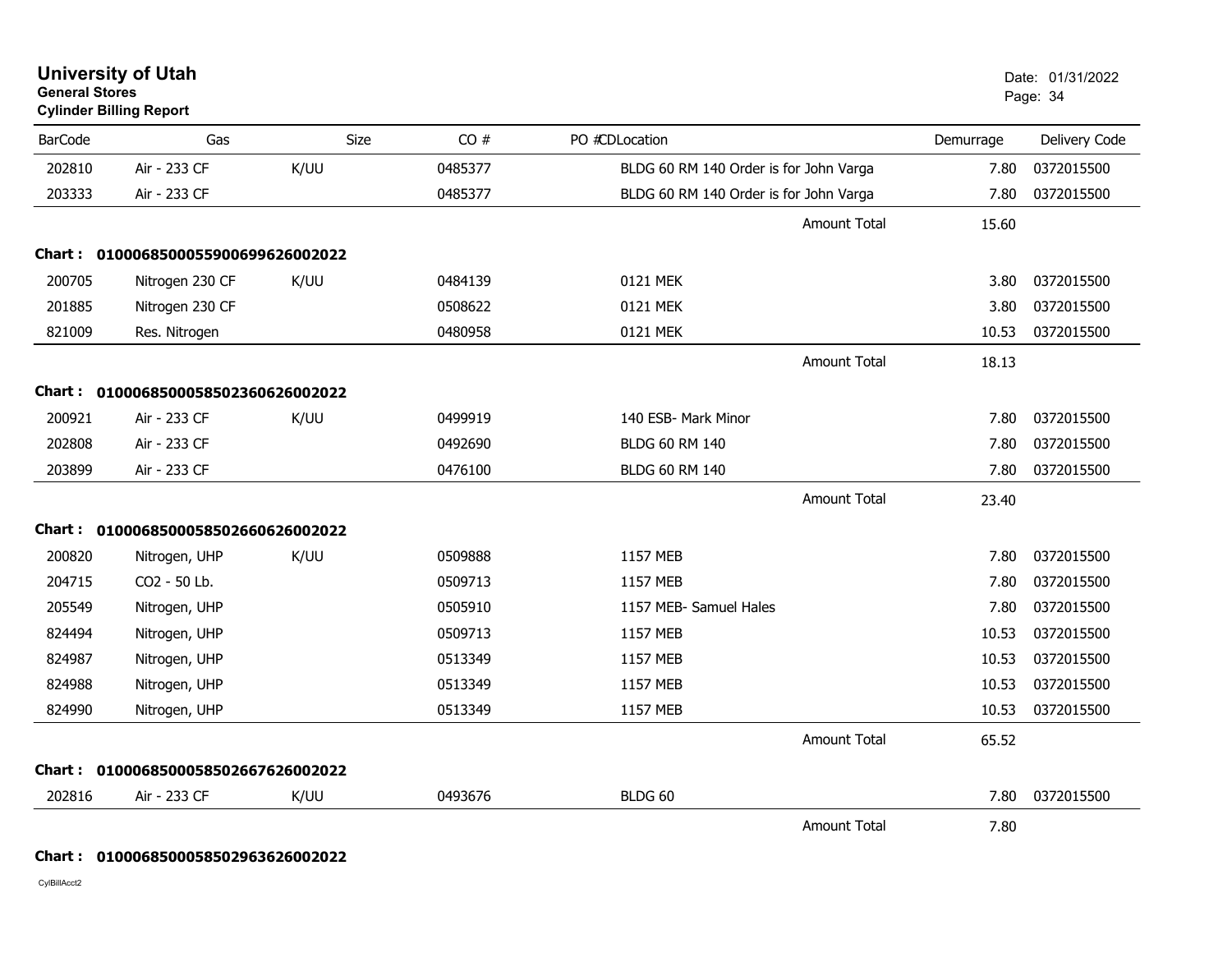**University of Utah** Date: 01/31/2022 **General Stores**s and the contract of the contract of the contract of the contract of the contract of the contract of the contract of the contract of the contract of the contract of the contract of the contract of the contract of the cont **Cylinder Billing Report**

| <b>BarCode</b> | Gas                                 | Size      | CO#     | PO #CDLocation                             | Demurrage | Delivery Code |
|----------------|-------------------------------------|-----------|---------|--------------------------------------------|-----------|---------------|
| 202357         | Nitrogen, UHP                       | K/UU      | 0501334 | 1351 MEB                                   | 7.80      | 0372015500    |
|                |                                     |           |         | <b>Amount Total</b>                        | 7.80      |               |
|                | Chart: 0100068500058503038626002022 |           |         |                                            |           |               |
| 816285         | Helium - 219 CF                     | 200C/Mt.A | 0449994 | BLDG 60 ESB                                | 8.97      | 0372015500    |
| <b>HEBER</b>   | 17 HE/HEBER                         |           | 0512386 | UT-113 & Tate Ln Midway, Utah 84049        | 179.01    | 0372015500    |
|                |                                     |           |         | <b>Amount Total</b>                        | 187.98    |               |
|                | Chart: 01000686000184046260012022   |           |         |                                            |           |               |
| 200675         | Air - 233 CF                        | K/UU      | 0506786 | 160 S Central Campus Dr, ESB RM. main door | 3.80      | 0372015500    |
| 200679         | Air - 233 CF                        |           | 0506786 | 160 S Central Campus Dr, ESB RM. main door | 3.80      | 0372015500    |
| 203169         | Air - 233 CF                        |           | 0506786 | 160 S Central Campus Dr, ESB RM. main door | 3.80      | 0372015500    |
|                |                                     |           |         | Amount Total                               | 11.40     |               |
|                | Chart: 01000686000321246260012022   |           |         |                                            |           |               |
| 202879         | Argon                               | K/UU      | 0496703 | 729 Arapeen Dr Loading Dock                | 7.80      | 0372015500    |
|                |                                     |           |         | <b>Amount Total</b>                        | 7.80      |               |
|                | Chart: 01000722403060036240012022   |           |         |                                            |           |               |
| 200607         | 25%Co2 75%Argon                     | K/UU      | 0461070 | <b>205 PMT</b>                             | 6.24      | 0066002050    |
| 201046         | Argon                               |           | 0501355 | <b>PMT</b>                                 | 7.80      | 0066003250    |
| 202169         | Acetylene, CF                       |           | 0511714 | <b>DOCK</b>                                | 7.80      | 0066003250    |
| 205835         | Oxygen, USP                         |           | 0502210 | Pioneer Theatre                            | 7.80      | 0066003250    |
| 818424         | Beer Gas                            |           | 0464653 | <b>DOCK</b>                                | 10.53     | 0066002050    |
| 824707         | 25%Co2 75%Argon                     |           | 0511714 | <b>DOCK</b>                                | 10.53     | 0066003250    |
| 824708         | 25%Co2 75%Argon                     |           | 0511714 | <b>DOCK</b>                                | 10.53     | 0066003250    |
|                |                                     |           |         | <b>Amount Total</b>                        | 61.23     |               |
| Chart :        | 01000722403060036240312022          |           |         |                                            |           |               |
| 202971         | CO2 - 20 Lb.                        | 20#/UU    | 0442104 | <b>DOCK AREA</b>                           | 6.24      | 0066003250    |
| 815341         | Co2 Liquid-55                       |           | 0442164 | DOCK AREA SOUTH EAST CORNER                | 68.25     | 0066002050    |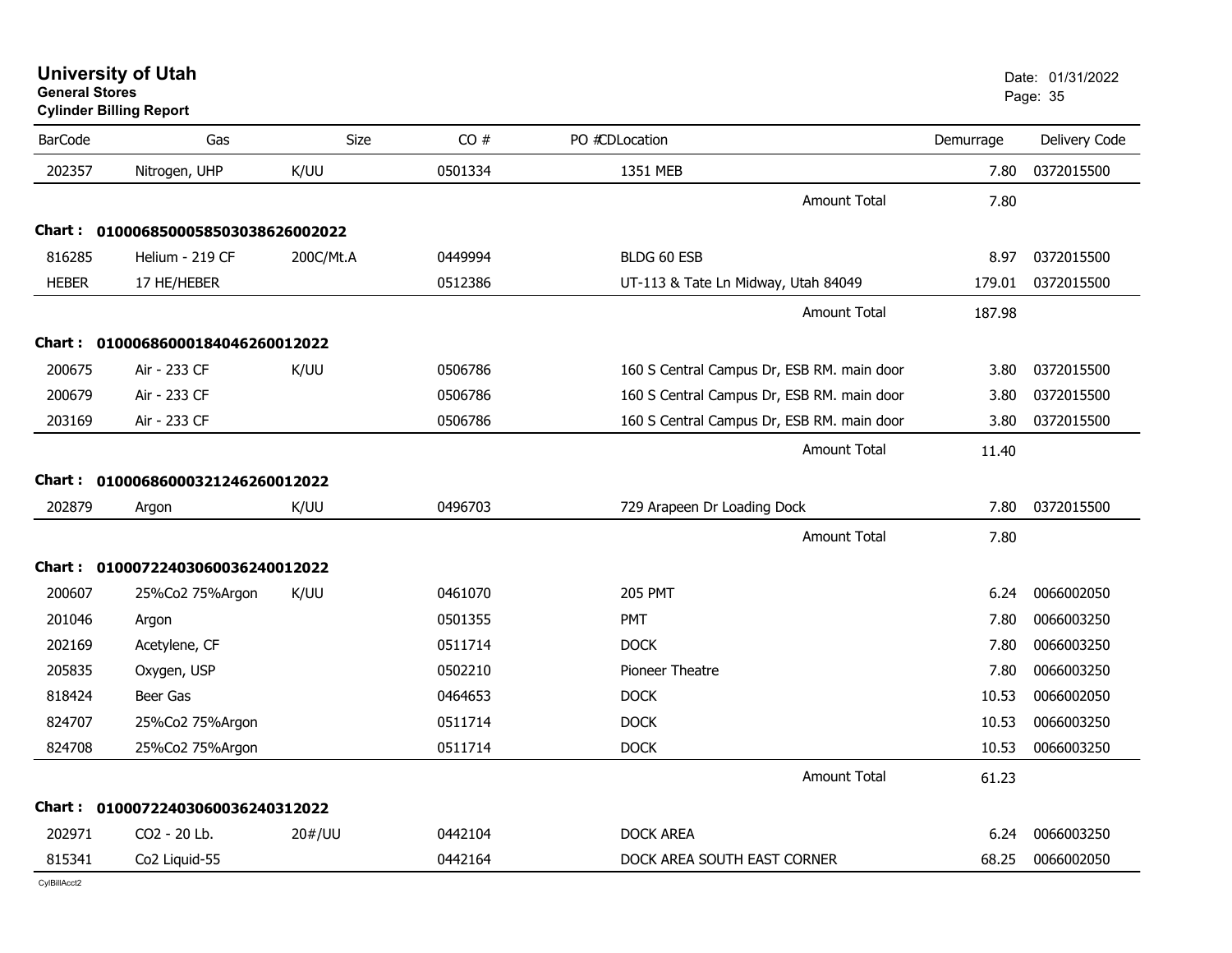| <b>General Stores</b><br><b>Cylinder Billing Report</b> |                                   |           |         |                                            |           | Page: 36      |  |
|---------------------------------------------------------|-----------------------------------|-----------|---------|--------------------------------------------|-----------|---------------|--|
| <b>BarCode</b>                                          | Gas                               | Size      | CO#     | PO #CDLocation                             | Demurrage | Delivery Code |  |
|                                                         |                                   |           |         | <b>Amount Total</b>                        | 74.49     |               |  |
| Chart :                                                 | 01000722403060036241012022        |           |         |                                            |           |               |  |
| 200173                                                  | 25%Co2 75%Argon                   | K/UU      | 0479998 | PMT Loading Dock                           | 7.80      | 0066002050    |  |
|                                                         |                                   |           |         | <b>Amount Total</b>                        | 7.80      |               |  |
|                                                         | Chart: 01000722403060136240012022 |           |         |                                            |           |               |  |
| 205575                                                  | 25%Co2 75%Argon                   | K/UU      | 0511342 | PMT SOUTH DOCK                             | 7.80      | 0066003250    |  |
| 813004                                                  | 25%Co2 75%Argon                   |           | 0424610 | PMT DOCK                                   | 8.58      | 0066003250    |  |
| 820506                                                  | 25%Co2 75%Argon                   |           | 0478315 | <b>DOCK</b>                                | 10.53     | 0066003250    |  |
| 824691                                                  | 25%Co2 75%Argon                   |           | 0511490 | PMT SOUTH DOCK                             | 10.53     | 0066003250    |  |
|                                                         |                                   |           |         | <b>Amount Total</b>                        | 37.44     |               |  |
| Chart :                                                 | 01000736000161126240012022        |           |         |                                            |           |               |  |
| 205969                                                  | Acetylene - MC                    | MC/UU     | 0505560 | FINE ARTS MUSEUM DOCK                      | 7.80      | 0035001010    |  |
|                                                         |                                   |           |         | <b>Amount Total</b>                        | 7.80      |               |  |
|                                                         | Chart: 01000741001054286241012022 |           |         |                                            |           |               |  |
| 200371                                                  | Acetylene, CF                     | Acty-CF/U | 0151371 |                                            | 6.24      | 0038001610    |  |
| 200791                                                  | Acetylene, CF                     |           | 0399934 | <b>BLDG 38 DOCK</b>                        | 6.24      | 0038001610    |  |
| 200792                                                  | Acetylene, CF                     |           | 0399934 | <b>BLDG 38 DOCK</b>                        | 6.24      | 0038001610    |  |
| 200809                                                  | Oxygen, USP                       |           | 0424138 | Loading dock BLDG 39                       | 6.24      | 0038001610    |  |
| 200860                                                  | CO2 - 50 Lb.                      |           | 0378204 | Sculpture Bldg Loading Dock                | 6.24      | 0038001610    |  |
| 200900                                                  | CO2 - 50 Lb.                      |           | 0438652 | <b>DOCK</b>                                | 6.24      | 0038001610    |  |
| 201119                                                  | Oxygen, USP                       |           | 0099154 | AAC                                        | 6.24      | 0038001610    |  |
| 201851                                                  | Acetylene, CF                     |           | 0439390 | <b>DOCK</b>                                | 6.24      | 0038001610    |  |
| 201981                                                  | Oxygen, USP                       |           | 0454174 | SCULPT BLDG 39 LOADING DOCK                | 6.24      | 0038001610    |  |
| 202275                                                  | Acetylene, CF                     |           | 0439390 | <b>DOCK</b>                                | 6.24      | 0038001610    |  |
| 202339                                                  | Argon                             |           | 0439558 | 161 AAC                                    | 6.24      | 0038001610    |  |
| 203787                                                  | Argon                             |           | 0465297 | BLDG 39 Dock (go to BLDG 38-RM 172 for Sic | 7.80      | 0038001610    |  |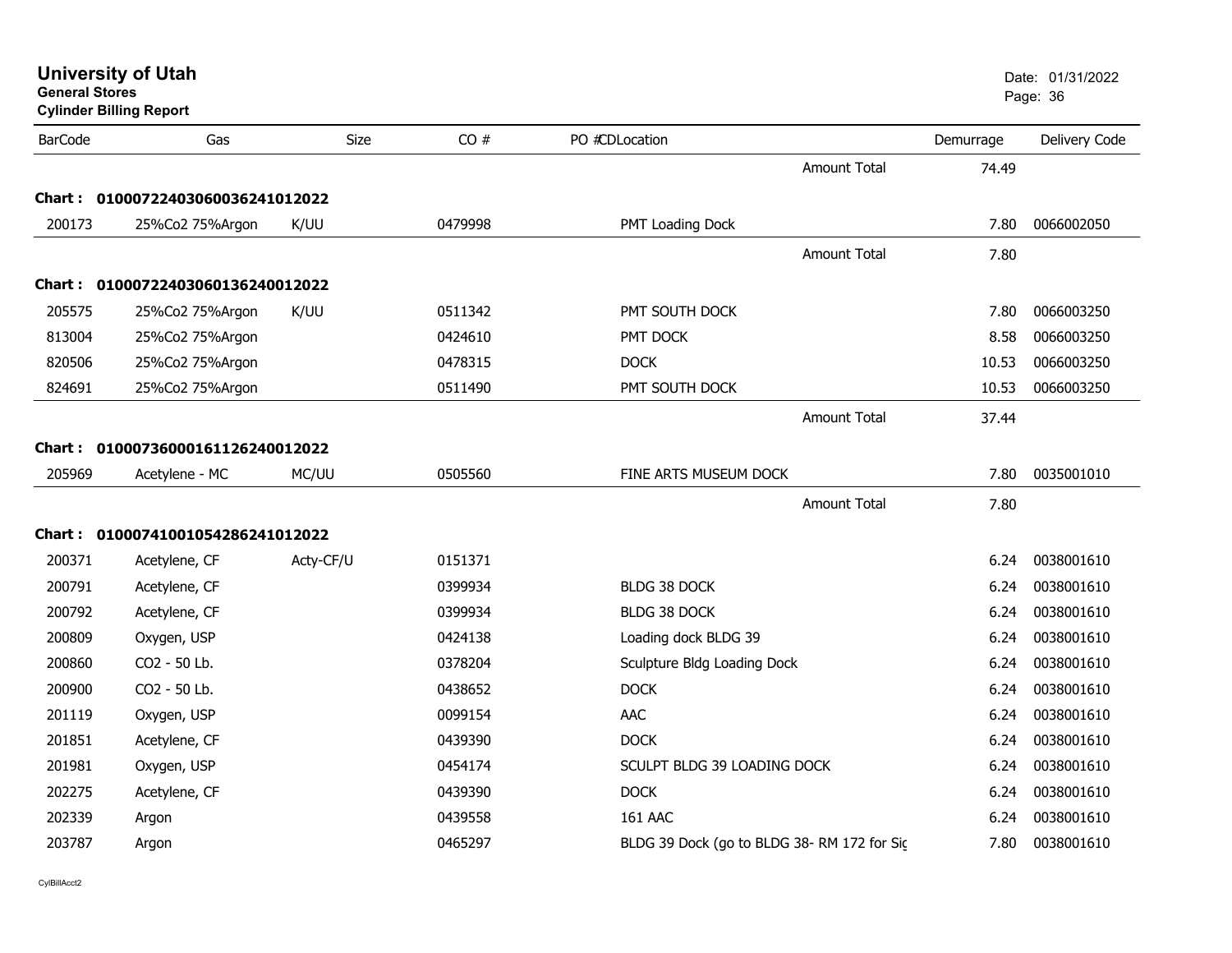| <b>General Stores</b> | <b>University of Utah</b><br><b>Cylinder Billing Report</b> |           |         |        |                                            |                     |           | Date: 01/31/2022<br>Page: 37 |
|-----------------------|-------------------------------------------------------------|-----------|---------|--------|--------------------------------------------|---------------------|-----------|------------------------------|
| <b>BarCode</b>        | Gas                                                         | Size      | CO#     |        | PO #CDLocation                             |                     | Demurrage | Delivery Code                |
| 203904                | Oxygen, USP                                                 |           | 0454174 |        | SCULPT BLDG 39 LOADING DOCK                |                     | 6.24      | 0038001610                   |
| 203972                | Acetylene, CF                                               |           | 0439390 |        | <b>DOCK</b>                                |                     | 6.24      | 0038001610                   |
| 205491                | Nitrogen 230 CF                                             |           | 0478458 |        | BLDG 39 Loading Dock                       |                     | 7.80      | 0038001610                   |
| 205523                | CO2 - 50 Lb.                                                |           | 0465297 |        | BLDG 39 Dock (go to BLDG 38-RM 172 for Sic |                     | 7.80      | 0038001610                   |
| 821200                | 25% CO2, In Arg                                             |           | 0481675 |        | ART & ART HISTORY                          |                     | 10.53     | 0038001610                   |
| 821201                | 25% CO2, In Arg                                             |           | 0481675 |        | ART & ART HISTORY                          |                     | 10.53     | 0038001610                   |
|                       |                                                             |           |         |        |                                            | <b>Amount Total</b> | 125.58    |                              |
|                       | Chart: 01000741001054286261012022                           |           |         |        |                                            |                     |           |                              |
| 801746                | Argon                                                       | Nova/K    | 0156667 |        |                                            |                     | 9.36      | 0038001610                   |
|                       |                                                             |           |         |        |                                            | <b>Amount Total</b> | 9.36      |                              |
|                       | Chart: 01000741001135936240012022                           |           |         |        |                                            |                     |           |                              |
| 202263                | Acetylene - B                                               | B/UU      | 0508682 |        |                                            |                     | 7.80      | 0038001610                   |
| 202556                | Acetylene - B                                               |           | 0508682 |        |                                            |                     | 7.80      | 0038001610                   |
| 202598                | Acetylene - B                                               |           | 0508682 |        |                                            |                     | 7.80      | 0038001610                   |
| 202966                | Acetylene - B                                               |           | 0508682 |        |                                            |                     | 7.80      | 0038001610                   |
| 205776                | Acetylene - B                                               |           | 0508682 |        |                                            |                     | 7.80      | 0038001610                   |
|                       |                                                             |           |         |        |                                            | <b>Amount Total</b> | 39.00     |                              |
| Chart :               | 01001022000172826260012022                                  |           |         |        |                                            |                     |           |                              |
| 201562                | Helium - UHP                                                | K/UU      | 0316184 |        | 484 SUTTON                                 |                     | 6.24      | 0011002090                   |
| 807402                | Helium, Excimer                                             |           |         | 142604 | <b>ROOM383</b>                             |                     | 9.75      | 0012003830                   |
|                       |                                                             |           |         |        |                                            | <b>Amount Total</b> | 15.99     |                              |
|                       | Chart: 01001022500199416260012022                           |           |         |        |                                            |                     |           |                              |
| 201161                | Argon                                                       | K/UU      | 0413776 |        | 626 WBB                                    |                     | 6.24      | 0012002050                   |
|                       |                                                             |           |         |        |                                            | <b>Amount Total</b> | 6.24      |                              |
|                       | Chart: 01001022500199426260012022                           |           |         |        |                                            |                     |           |                              |
| 817062                | Zero Air                                                    | 200C/Mt.A | 0455885 |        | 495 FASB                                   |                     | 10.53     | 0012002050                   |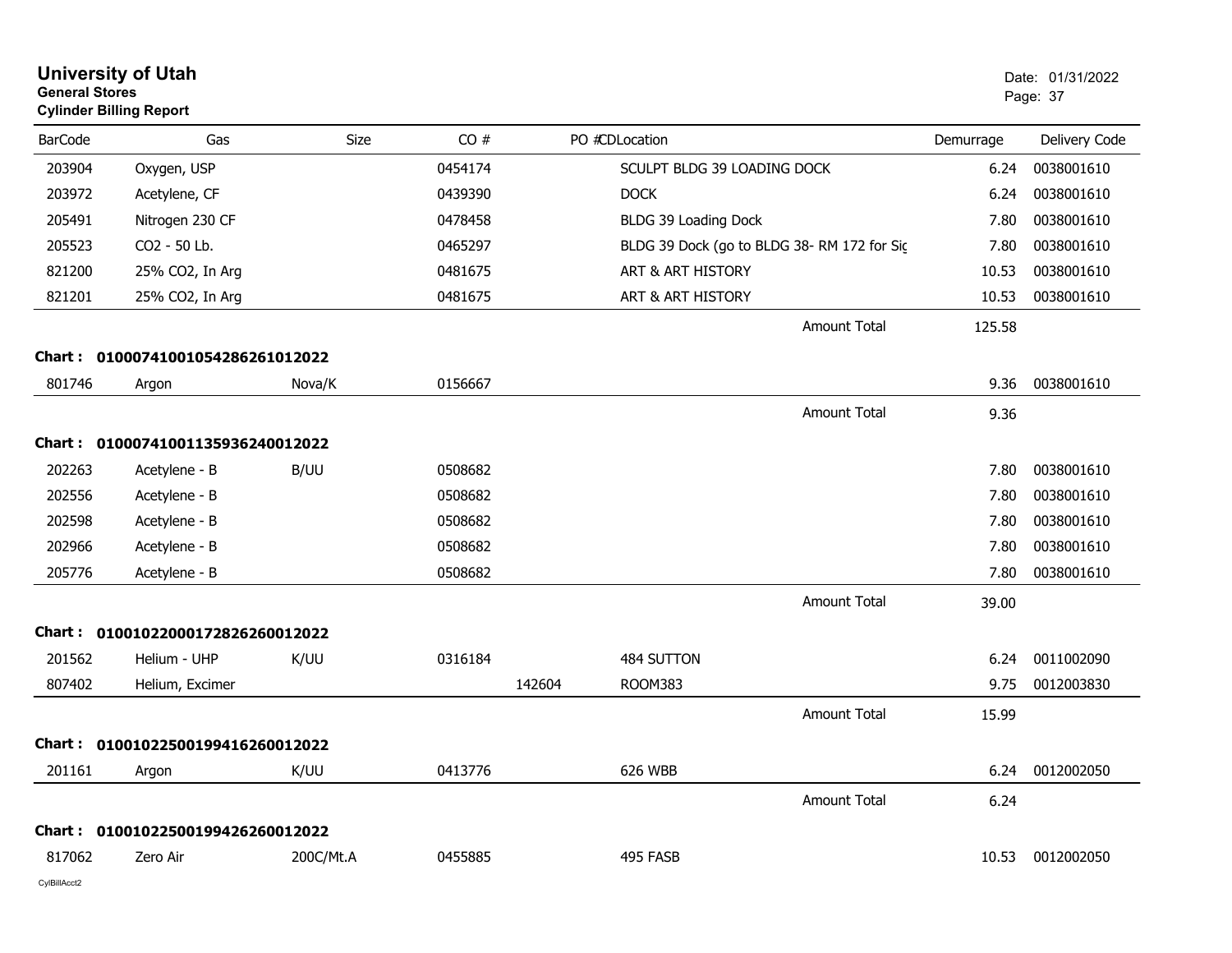| General Stores | <b>Cylinder Billing Report</b>    |           |         |                |                     |           | Page: 38      |
|----------------|-----------------------------------|-----------|---------|----------------|---------------------|-----------|---------------|
| <b>BarCode</b> | Gas                               | Size      | CO#     | PO #CDLocation |                     | Demurrage | Delivery Code |
| 817063         | Zero Air                          |           | 0455885 | 495 FASB       |                     | 10.53     | 0012002050    |
|                |                                   |           |         |                | <b>Amount Total</b> | 21.06     |               |
|                | Chart: 01001022500262076260012022 |           |         |                |                     |           |               |
| 200402         | Oxygen, USP                       | K/UU      | 0494524 | <b>208 WBB</b> |                     | 7.80      | 0011004120    |
|                |                                   |           |         |                | <b>Amount Total</b> | 7.80      |               |
|                | Chart: 01001022500262086240012022 |           |         |                |                     |           |               |
| 822821         | Oxygen, USP                       | 200C/Mt.A | 0496825 | <b>202 WBB</b> |                     | 10.53     | 0012002050    |
|                |                                   |           |         |                | <b>Amount Total</b> | 10.53     |               |
|                | Chart: 01001022500262446260012022 |           |         |                |                     |           |               |
| 812895         | Propane                           | 100/Mt Ai | 0423525 | 202 BLDG 58    |                     | 9.36      | 0011004120    |
| 817805         | Argon - UHP                       |           | 0462913 | 124 WBB        |                     | 10.53     | 0011004120    |
|                |                                   |           |         |                | <b>Amount Total</b> | 19.89     |               |
|                | Chart: 01001022500262456260012022 |           |         |                |                     |           |               |
| 818389         | Helium - 110 CF                   | 125CF-MT  | 0464664 | 706 WBB        |                     | 10.53     | 0011008190    |
|                |                                   |           |         |                | <b>Amount Total</b> | 10.53     |               |
|                | Chart: 01001022500262576260012022 |           |         |                |                     |           |               |
| 204422         | Zero Air                          | K/UU      | 0421199 | 148 SUTTON     |                     | 6.24      | 0012003830    |
| 810763         | Nitrogen 40 CF                    |           | 0399060 | 148 FASB       |                     | 8.58      | 0012003830    |
|                |                                   |           |         |                | <b>Amount Total</b> | 14.82     |               |
|                | Chart: 01001061001310736240212022 |           |         |                |                     |           |               |
| 824512         | CO2 - 50 Lb.                      | 50#/Mt.Ai | 0510044 | 383 FASB       |                     | 10.53     | 0012003830    |
|                |                                   |           |         |                | <b>Amount Total</b> | 10.53     |               |
|                | Chart: 01001062000011816240012022 |           |         |                |                     |           |               |
| 112915         | Ultra P-10                        | K/SPECGAS | 0053913 | <b>516 WBB</b> |                     | 8.58      | 01110         |
|                |                                   |           |         |                | <b>Amount Total</b> | 8.58      |               |

**University of Utah** Date: 01/31/2022

CylBillAcct2

**General Stores**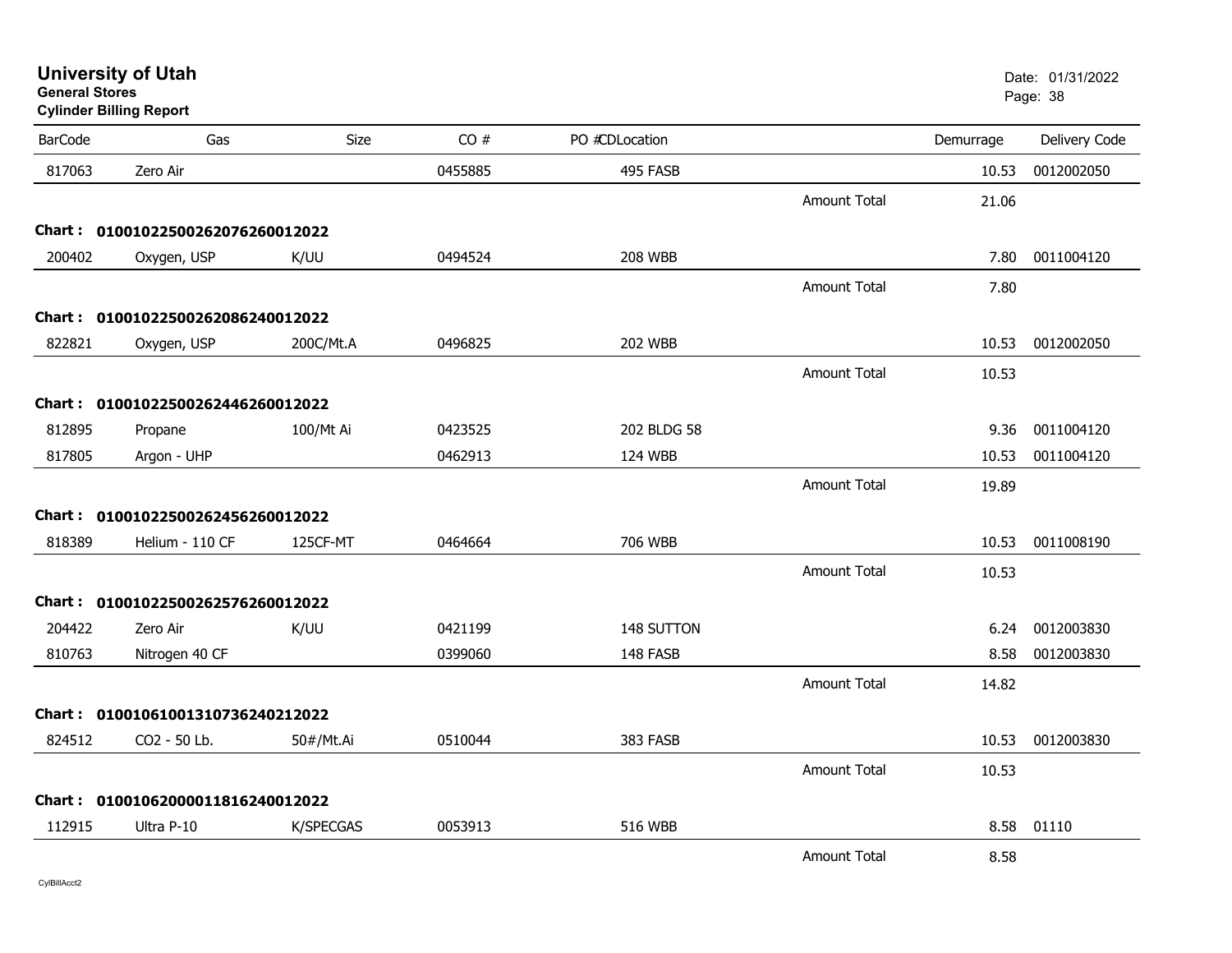| <b>General Stores</b> | <b>University of Utah</b><br><b>Cylinder Billing Report</b> |      |      |         |                 |                     |           | Date: 01/31/2022<br>Page: 39 |
|-----------------------|-------------------------------------------------------------|------|------|---------|-----------------|---------------------|-----------|------------------------------|
| <b>BarCode</b>        | Gas                                                         |      | Size | CO#     | PO #CDLocation  |                     | Demurrage | Delivery Code                |
| Chart :               | 01001062000011816260012022                                  |      |      |         |                 |                     |           |                              |
| 202790                | Ultra P-10                                                  | K/UU |      | 0491214 | <b>WBB Dock</b> |                     | 7.80      | 0012003830                   |
| 202793                | Ultra P-10                                                  |      |      | 0476741 | 384 FASB        |                     | 7.80      | 0012003830                   |
| 202794                | Ultra P-10                                                  |      |      | 0476741 | 384 FASB        |                     | 7.80      | 0012003830                   |
|                       |                                                             |      |      |         |                 | <b>Amount Total</b> | 23.40     |                              |
|                       | Chart: 01001062000011886260012022                           |      |      |         |                 |                     |           |                              |
| 200942                | Hydrogen                                                    | K/UU |      | 0419099 | 420 Sutton      |                     | 6.24      | 0011007190                   |
| 203046                | Oxygen, USP                                                 |      |      | 0503937 | <b>WBB Dock</b> |                     | 7.80      | 0012003830                   |
| 203523                | N2, Liquid GP45                                             |      |      | 0513763 | <b>WBB-Dock</b> |                     | 22.40     | 0012003830                   |
| 203523                | N2, Liquid GP45                                             |      |      | 0514020 | <b>WBB Dock</b> |                     | 19.20     | 0012003830                   |
| 203781                | N2, Liquid GP45                                             |      |      | 0515102 | 420 SUTTON      |                     | 19.20     | 0012003830                   |
| 204399                | N2, Liquid LX45                                             |      |      | 0513558 | <b>WBB Dock</b> |                     | 22.40     | 0012003830                   |
| 205588                | N2, Liquid GP45                                             |      |      | 0513815 | 383 Sutton Bldg |                     | 40.00     | 0012003830                   |
| 805814                | Krypton Researc                                             |      |      | 0294846 | 420 SUTTON      |                     | 15.21     | 0011007190                   |
| 805815                | Research Argon                                              |      |      | 0294846 | 420 SUTTON      |                     | 15.21     | 0011007190                   |
| 823575                | <b>UHP N2/300</b>                                           |      |      | 0502623 | <b>WBB Dock</b> |                     | 10.53     | 0012003830                   |
| 823776                | Nitrogen, UHP                                               |      |      | 0509541 | <b>WBB Dock</b> |                     | 10.53     | 0012003830                   |
| 824526                | <b>UHP N2/300</b>                                           |      |      | 0513475 | 418 FASB        |                     | 10.53     | 0012003830                   |
| 824527                | <b>UHP N2/300</b>                                           |      |      | 0513475 | 418 FASB        |                     | 10.53     | 0012003830                   |
| 824887                | Nitrogen, UHP                                               |      |      | 0513475 | 418 FASB        |                     | 10.53     | 0012003830                   |
| 824888                | Nitrogen, UHP                                               |      |      | 0513475 | 418 FASB        |                     | 10.53     | 0012003830                   |
| 825124                | Nitrogen, UHP                                               |      |      | 0513763 | <b>WBB-Dock</b> |                     | 10.53     | 0012003830                   |
| 825127                | Nitrogen, UHP                                               |      |      | 0513763 | WBB-Dock        |                     | 10.53     | 0012003830                   |
| 825134                | Nitrogen, UHP                                               |      |      | 0513763 | WBB-Dock        |                     | 10.53     | 0012003830                   |
| 825135                | Nitrogen, UHP                                               |      |      | 0513763 | WBB-Dock        |                     | 10.53     | 0012003830                   |

Amount Total 272.96

272.96

#### **Chart : 01001062000011956260012022**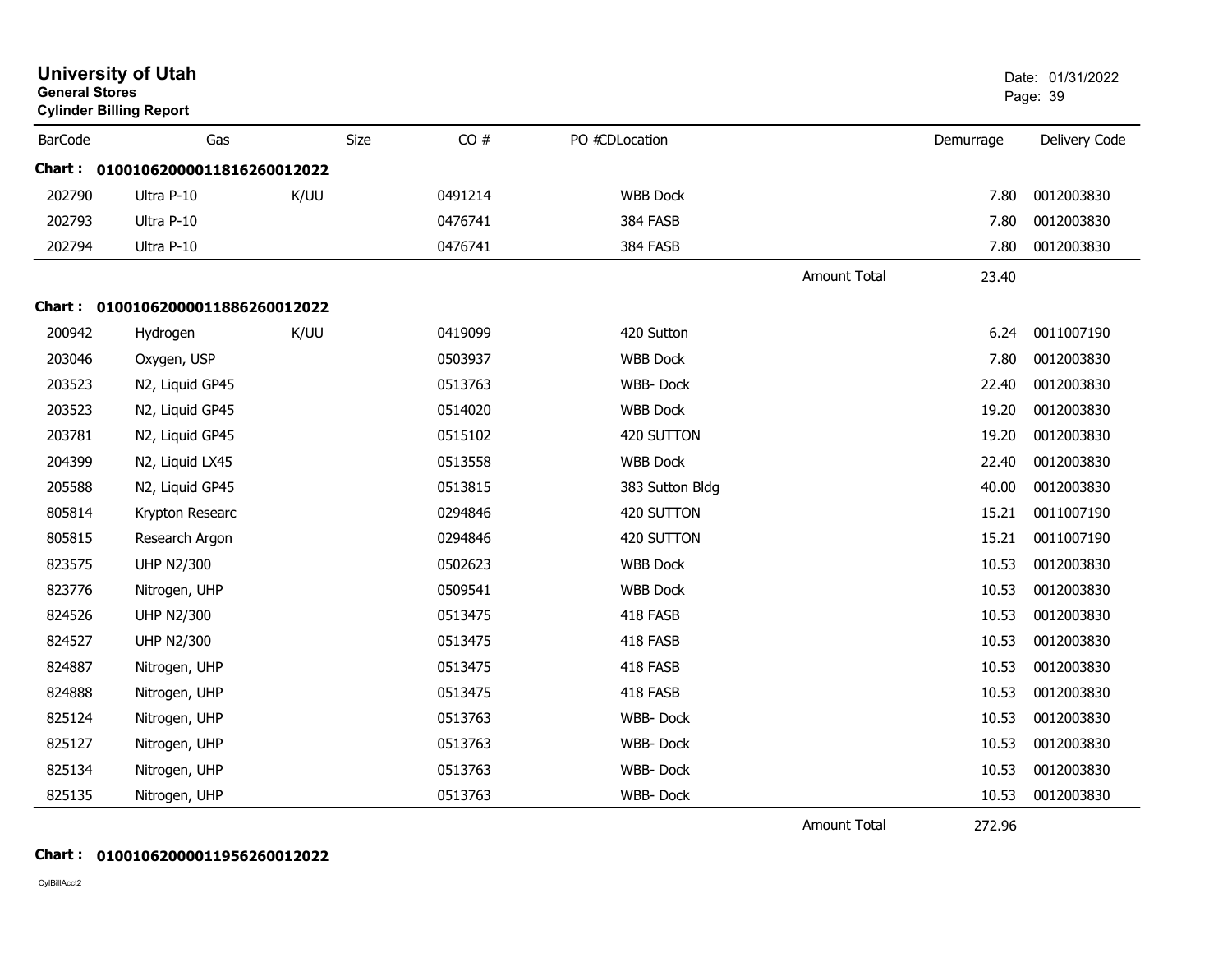| General Stores | <b>Cylinder Billing Report</b>    |        |         |                   |                     |           | Page: 40      |
|----------------|-----------------------------------|--------|---------|-------------------|---------------------|-----------|---------------|
| <b>BarCode</b> | Gas                               | Size   | CO#     | PO #CDLocation    |                     | Demurrage | Delivery Code |
| 114708         | CO2 - Siphon                      | 50#/US |         | 46632<br>267 EMRL |                     | 13.26     | 0011007190    |
| 200089         | CO2 - Inst. Gra                   |        | 0325416 | 302 BIOLOGY       |                     | 6.24      | 0011007190    |
| 201453         | Air - 233 CF                      |        | 0261534 | 302 BIOLOGY       |                     | 6.24      | 0011007190    |
| 202047         | Argon - UHP                       |        | 0225748 | 302 SO BIOLOGY    |                     | 6.24      | 0011007190    |
| 202551         | CO2 - 50 Lb.                      |        | 0433609 | 302 SO BIOLOGY    |                     | 6.24      | 0012003830    |
| 203213         | Helium - UHP                      |        | 0482189 | 302 So Biology    |                     | 7.80      | 0012003830    |
| 204674         | Nitrogen, UHP                     |        | 0461411 | 302 SOUTH BIOLOGY |                     | 6.24      | 0012003830    |
| 204746         | Helium - UHP                      |        | 0483232 | 302 So Bio        |                     | 7.80      | 0012003830    |
| 806059         | 1% Co2/UHP He                     |        | 0298412 | 302 S BIOLOGY     |                     | 8.58      | 0011007190    |
| 812675         | Oxygen, UHP,                      |        | 0424308 | 302 SO BIOLOGY    |                     | 8.58      | 0011007190    |
| 813407         | Oxygen, UHP,                      |        | 0427800 | 302 SOUTH BIO     |                     | 8.97      | 0011007190    |
| 817494         | UHP Helium/300                    |        | 0460062 | 302 SOUTH BIOLOGY |                     | 10.53     | 0012003830    |
| 819253         | Nitrogen, UHP                     |        | 0469737 | 302 So Biology    |                     | 10.53     | 0012003830    |
|                |                                   |        |         |                   | <b>Amount Total</b> | 107.25    |               |
|                | Chart: 01001062000172826260012022 |        |         |                   |                     |           |               |
| 200195         | Argon                             | K/UU   | 0509285 | 484 Sutton        |                     | 7.80      | 0012003830    |
| 200302         | Argon                             |        | 0509285 | 484 Sutton        |                     | 7.80      | 0012003830    |
| 201506         | Helium - UHP                      |        | 0512647 | 484 Sutton        |                     | 7.80      | 0012003830    |
| 201918         | Helium - UHP                      |        | 0496735 | 484 Sutton BLDG   |                     | 7.80      | 0012003830    |
| 203029         | Nitrogen, UHP                     |        | 0512647 | 484 Sutton        |                     | 7.80      | 0012003830    |
| 203214         | Helium - UHP                      |        | 0511189 | 484 FASB          |                     | 7.80      | 0012003830    |
| 203776         | Nitrogen, UHP                     |        | 0512647 | 484 Sutton        |                     | 7.80      | 0012003830    |
| 818448         | 10% Nh3 IN HE                     |        | 0464182 | 484 SUTTON        |                     | 11.31     | 0012003830    |
| 818615         | Oxygen, UHP,                      |        | 0466536 | 484 Sutton        |                     | 10.53     | 0012003830    |
| 818971         | Hydrogen - UHP                    |        | 0469275 | 484 Sutton Bldg   |                     | 10.53     | 0012003830    |
| 824201         | Lq Argon                          |        | 0512013 | 484 SUTTON        |                     | 28.00     | 0012003830    |
| 824450         | Lq Argon                          |        | 0514064 | 484 SUTTON        |                     | 26.00     | 0012003830    |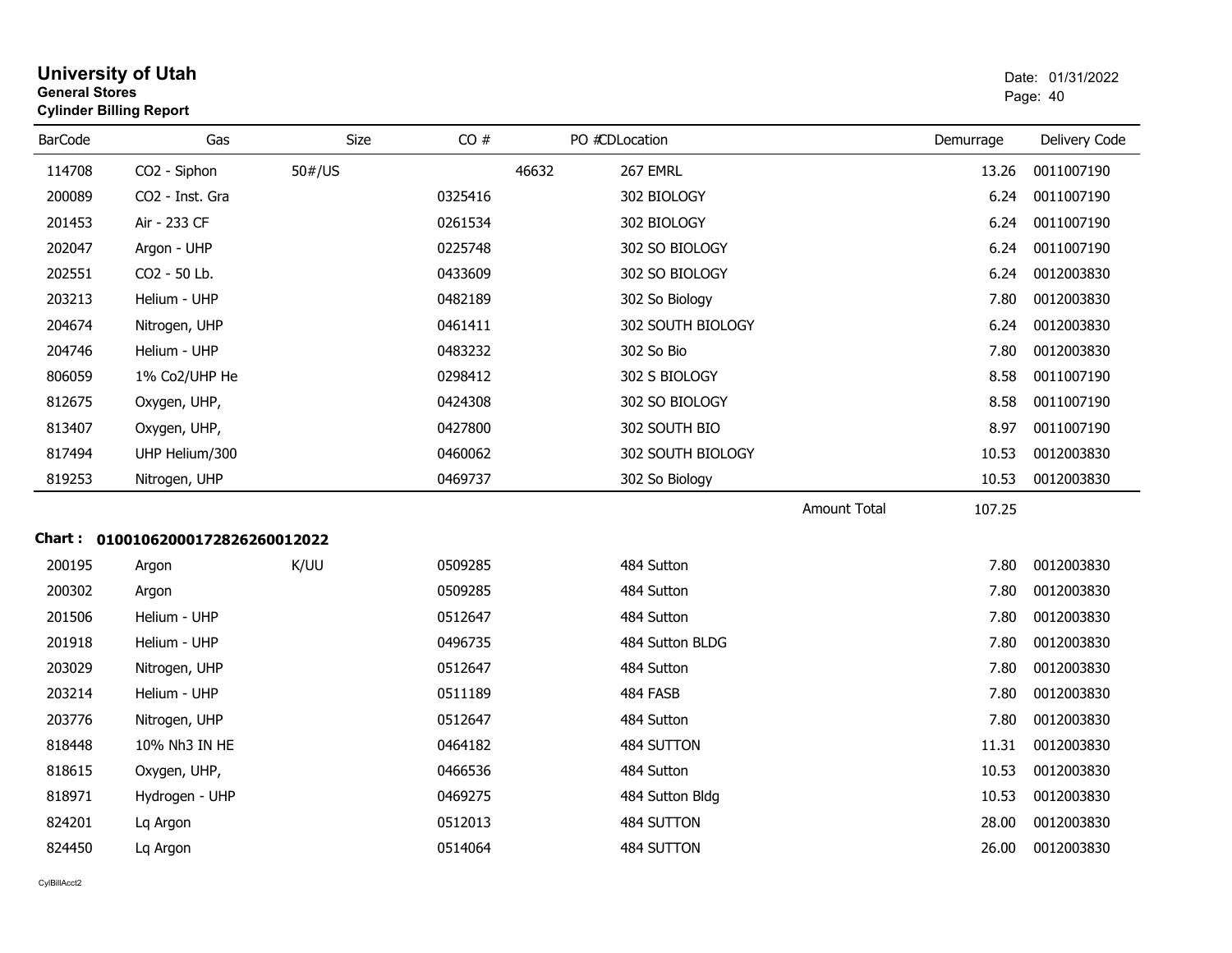| <b>General Stores</b>  | <b>University of Utah</b><br><b>Cylinder Billing Report</b> |        |         |                 |                     |           | Date: 01/31/2022<br>Page: 41 |
|------------------------|-------------------------------------------------------------|--------|---------|-----------------|---------------------|-----------|------------------------------|
| <b>BarCode</b>         | Gas                                                         | Size   | CO#     | PO #CDLocation  |                     | Demurrage | Delivery Code                |
| 824906                 | Lq Argon                                                    |        | 0512739 | 484 SUTTON      |                     | 42.00     | 0012003830                   |
| 824996                 | Lq Argon                                                    |        | 0512123 | 484 SUTTON      |                     | 28.00     | 0012003830                   |
| 825067                 | Lq Argon                                                    |        | 0512967 | 484 SUTTON      |                     | 54.00     | 0012003830                   |
| 825176                 | Lq Argon                                                    |        | 0513160 | 484 SUTTON      |                     | 26.00     | 0012003830                   |
| 825213                 | Lq Argon                                                    |        | 0514363 | 484 SUTTON      |                     | 24.00     | 0012003830                   |
| 825223                 | Lq Argon                                                    |        | 0515396 | 484 SUTTON      |                     | 10.00     | 0012003830                   |
|                        |                                                             |        |         |                 | Amount Total        | 324.97    |                              |
| Chart :                | 01001062000204206260012022                                  |        |         |                 |                     |           |                              |
| 200642                 | Argon                                                       | K/UU   | 0482748 | 484 Sutton BLDG |                     | 7.80      | 0012003830                   |
|                        |                                                             |        |         |                 | Amount Total        | 7.80      |                              |
|                        | Chart: 01001062000242286260012022                           |        |         |                 |                     |           |                              |
| 823816                 | EXO-ATLAFN-4-14                                             | Messer | 0503883 | 484 SUTTON      |                     | 42.90     | 0012003830                   |
|                        |                                                             |        |         |                 | Amount Total        |           |                              |
|                        |                                                             |        |         |                 |                     | 42.90     |                              |
|                        | Chart: 01001062000242546260012022                           |        |         |                 |                     |           |                              |
| 200322                 | Zero Air                                                    | K/UU   | 0513705 | 475 Sutton      |                     | 7.80      | 0012003830                   |
| 204554                 | Zero Air                                                    |        | 0512711 | 475 Sutton      |                     | 7.80      | 0012003830                   |
| 205302                 | Oxygen, UHP,                                                |        | 0513705 | 475 Sutton      |                     | 7.80      | 0012003830                   |
| 205362                 | CO2 - 50 Lb.                                                |        | 0305968 | 472 SUTTON      |                     | 6.24      | 0012003830                   |
| 822275                 | Oxygen, UHP,                                                |        | 0492577 | 475 FASB        |                     | 10.53     | 0012003830                   |
| 823099                 | Nitrogen, UHP                                               |        | 0498245 | <b>WBB Dock</b> |                     | 10.53     | 0012003830                   |
|                        |                                                             |        |         |                 | <b>Amount Total</b> | 50.70     |                              |
|                        | Chart: 01001062000242546260712022                           |        |         |                 |                     |           |                              |
| 202292                 | Argon - UHP                                                 | K/UU   | 0446579 | 475 FASB        |                     | 6.24      | 0012003830                   |
|                        |                                                             |        |         |                 | <b>Amount Total</b> | 6.24      |                              |
|                        |                                                             |        |         |                 |                     |           |                              |
|                        | Chart: 01001062000248606260012022                           |        |         |                 |                     |           |                              |
| 200138<br>CylBillAcct2 | Helium - UHP                                                | K/UU   | 0426044 | 497 SUTTON      |                     | 6.24      | 0011007190                   |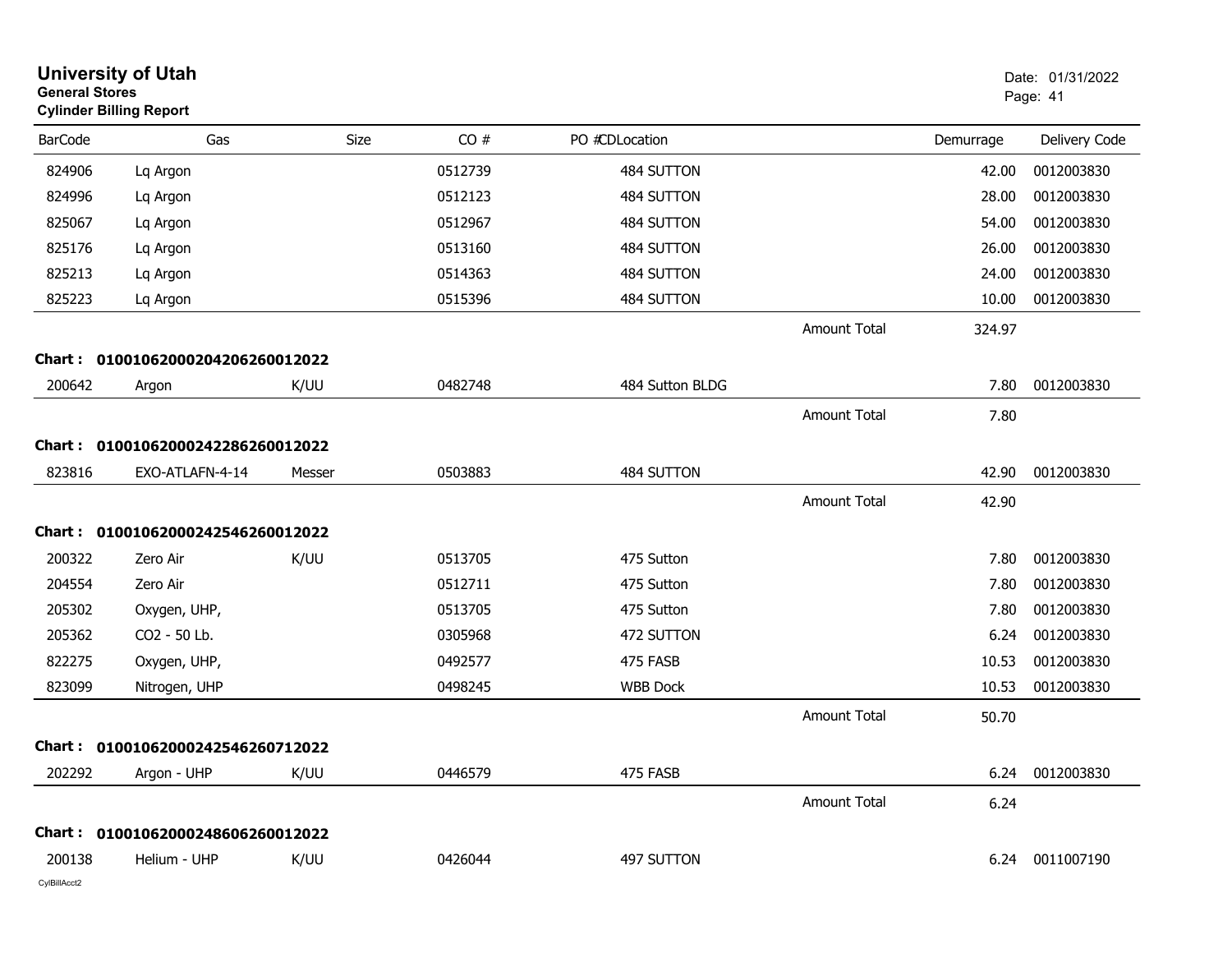| <b>General Stores</b> | <b>University of Utah</b><br><b>Cylinder Billing Report</b> |             |         |                       |                     |           | Date: 01/31/2022<br>Page: 42 |
|-----------------------|-------------------------------------------------------------|-------------|---------|-----------------------|---------------------|-----------|------------------------------|
| <b>BarCode</b>        | Gas                                                         | <b>Size</b> | CO#     | PO #CDLocation        |                     | Demurrage | Delivery Code                |
| 202142                | Air - 233 CF                                                |             | 0420725 | 497 SUTTON            |                     | 6.24      | 0011007190                   |
| 203863                | Hydrogen                                                    |             | 0419342 | 497 SUTTON            |                     | 6.24      | 0011007190                   |
| 813117                | Nitrogen, UHP                                               |             | 0426044 | 497 SUTTON            |                     | 8.58      | 0011007190                   |
|                       |                                                             |             |         |                       | <b>Amount Total</b> | 27.30     |                              |
|                       | Chart: 0100106500058502384626002022                         |             |         |                       |                     |           |                              |
| 811316                | 2% H2 In Argon                                              | 200C/Mt.A   | 0406349 | 283 SUTTON            |                     | 8.58      | 0011007190                   |
|                       |                                                             |             |         |                       | <b>Amount Total</b> | 8.58      |                              |
|                       | Chart: 0100106500058502976626002022                         |             |         |                       |                     |           |                              |
| 201764                | Argon                                                       | K/UU        | 0430691 | 475 SUTTON            |                     | 6.24      | 0012003830                   |
| 202354                | Nitrogen, UHP                                               |             | 0472008 | 344 FASB              |                     | 7.80      | 0012003830                   |
| 203453                | Argon 42CF                                                  |             | 0426231 | 383 SUTTON ATTN: THEA |                     | 7.02      | 0012002050                   |
| 205544                | Nitrogen, UHP                                               |             | 0462937 | 344 FASB              |                     | 6.24      | 0012003830                   |
| 823532                | Nitrogen, UHP                                               |             | 0501387 | 344 FASB              |                     | 10.53     | 0012003830                   |
|                       |                                                             |             |         |                       | Amount Total        | 37.83     |                              |
|                       | Chart: 0100106500058503013626002022                         |             |         |                       |                     |           |                              |
| 825132                | Nitrogen, UHP                                               | 200C/Mt.A   | 0514227 | 475 FASB              |                     | 4.86      | 0012003830                   |
| 825133                | Nitrogen, UHP                                               |             | 0514227 | 475 FASB              |                     | 4.86      | 0012003830                   |
|                       |                                                             |             |         |                       | Amount Total        | 9.72      |                              |
| Chart :               | 01001066000321256260012022                                  |             |         |                       |                     |           |                              |
| 200936                | Helium - 219 CF                                             | K/UU        | 0490817 | 626 WBB               |                     | 7.80      | 0012003830                   |
|                       |                                                             |             |         |                       | Amount Total        | 7.80      |                              |
|                       | Chart: 01001082000012406260012022                           |             |         |                       |                     |           |                              |
| 200379                | Nitrogen 230 CF                                             | K/UU        | 0512670 | 160 ITL               |                     | 7.80      | 0011004120                   |
| 201170                | Nitrogen 230 CF                                             |             | 0513612 | 160 MSRL              |                     | 7.80      | 0011004120                   |
| 201423                | Nitrogen 230 CF                                             |             | 0513612 | 160 MSRL              |                     | 7.80      | 0011004120                   |
| 201664                | CO2 - 50 Lb.                                                |             | 0513612 | 160 MSRL              |                     | 7.80      | 0011004120                   |
|                       |                                                             |             |         |                       |                     |           |                              |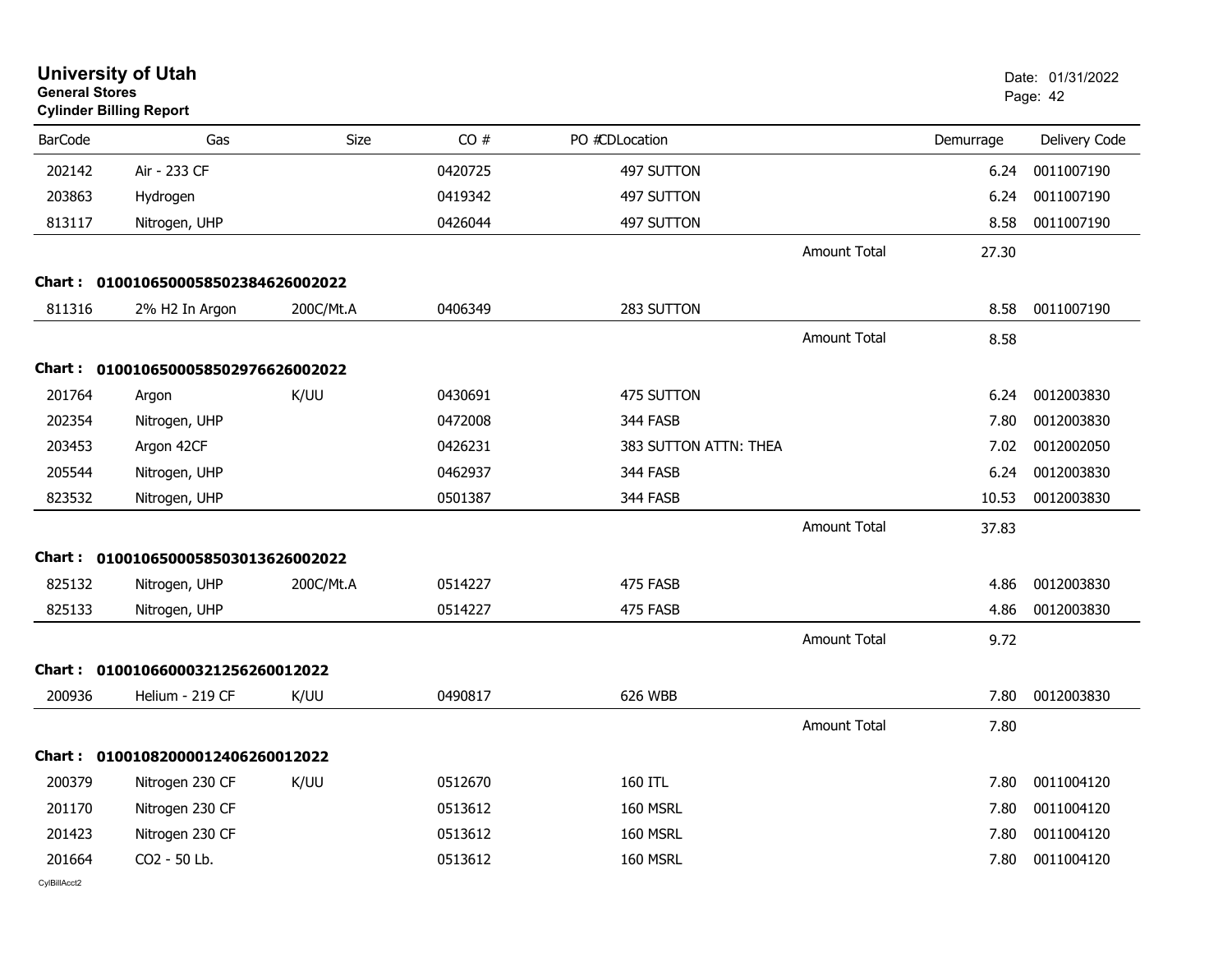| <b>BarCode</b> | Gas                                 | Size | CO#     | PO #CDLocation   |                     | Demurrage | Delivery Code |
|----------------|-------------------------------------|------|---------|------------------|---------------------|-----------|---------------|
| 824863         | Nitrogen 230 CF                     |      | 0512670 | 160 ITL          |                     | 9.45      | 0011004120    |
|                |                                     |      |         |                  | <b>Amount Total</b> | 40.65     |               |
|                | Chart: 01001082000205186260012022   |      |         |                  |                     |           |               |
| 203339         | Air - 233 CF                        | K/UU | 0470403 | <b>208 WBB</b>   |                     | 7.80      | 0011004120    |
| 203618         | N2, Liquid, 265                     |      | 0510056 | <b>208 WBB</b>   |                     | 98.28     | 0011004120    |
| 203621         | N2, Liquid, 265                     |      | 0515823 | <b>208 WBB</b>   |                     | 8.19      | 0011004120    |
| 203900         | Argon - UHP                         |      | 0505108 | <b>201 WBB</b>   |                     | 7.80      | 0011004120    |
| 203980         | CO2 - 50 Lb.                        |      | 0503107 | <b>208 WBB</b>   |                     | 7.80      | 0011004120    |
| 822947         | Argon - UHP                         |      | 0498307 | <b>208 WBB</b>   |                     | 10.53     | 0011004120    |
| 823944         | Argon - UHP                         |      | 0506170 | <b>208 WBB</b>   |                     | 10.53     | 0011004120    |
|                |                                     |      |         |                  | <b>Amount Total</b> | 150.93    |               |
|                | Chart: 0100108500050503407626002022 |      |         |                  |                     |           |               |
| 200194         | Argon                               | K/UU | 0510468 | 307 WBB          |                     | 3.00      | 0011004120    |
| 200194         | Argon                               | K/UU | 0515118 | 307 WBB          |                     | 2.20      | 0011004120    |
| 200198         | Argon                               |      | 0513535 | 307 WBB          |                     | 7.80      | 0011004120    |
| 200301         | Argon                               |      | 0513535 | 307 WBB          |                     | 3.00      | 0011004120    |
| 200331         | Argon                               |      | 0511555 | 307 WBB          |                     | 7.80      | 0011004120    |
| 200408         | Hydrogen                            |      | 0508240 | 160 ITL          |                     | 7.80      | 0011004120    |
| 200420         | Argon                               |      | 0512098 | 621 WBB          |                     | 7.80      | 0011004120    |
| 200428         | Argon                               |      | 0515045 | 621 WBB          |                     | 2.20      | 0011004120    |
| 200468         | Hydrogen                            |      | 0514421 | 621 WBB          |                     | 3.40      | 0011004120    |
| 200511         | Hydrogen - UHP                      |      | 0512912 | 621 WBB          |                     | 7.80      | 0011004120    |
| 200530         | Argon                               |      | 0515616 | 160 MSRL BLDG 59 |                     | 0.80      | 0011004120    |
| 200532         | Argon                               |      | 0513103 | 307 WBB          |                     | 3.00      | 0011004120    |
| 200534         | Argon                               |      | 0515118 | 307 WBB          |                     | 2.20      | 0011004120    |
| 200555         | Argon                               |      | 0513103 | 307 WBB          |                     | 3.00      | 0011004120    |
| 200593         | Hydrogen                            |      | 0514421 | 621 WBB          |                     | 3.40      | 0011004120    |

**Cylinder Billing Report**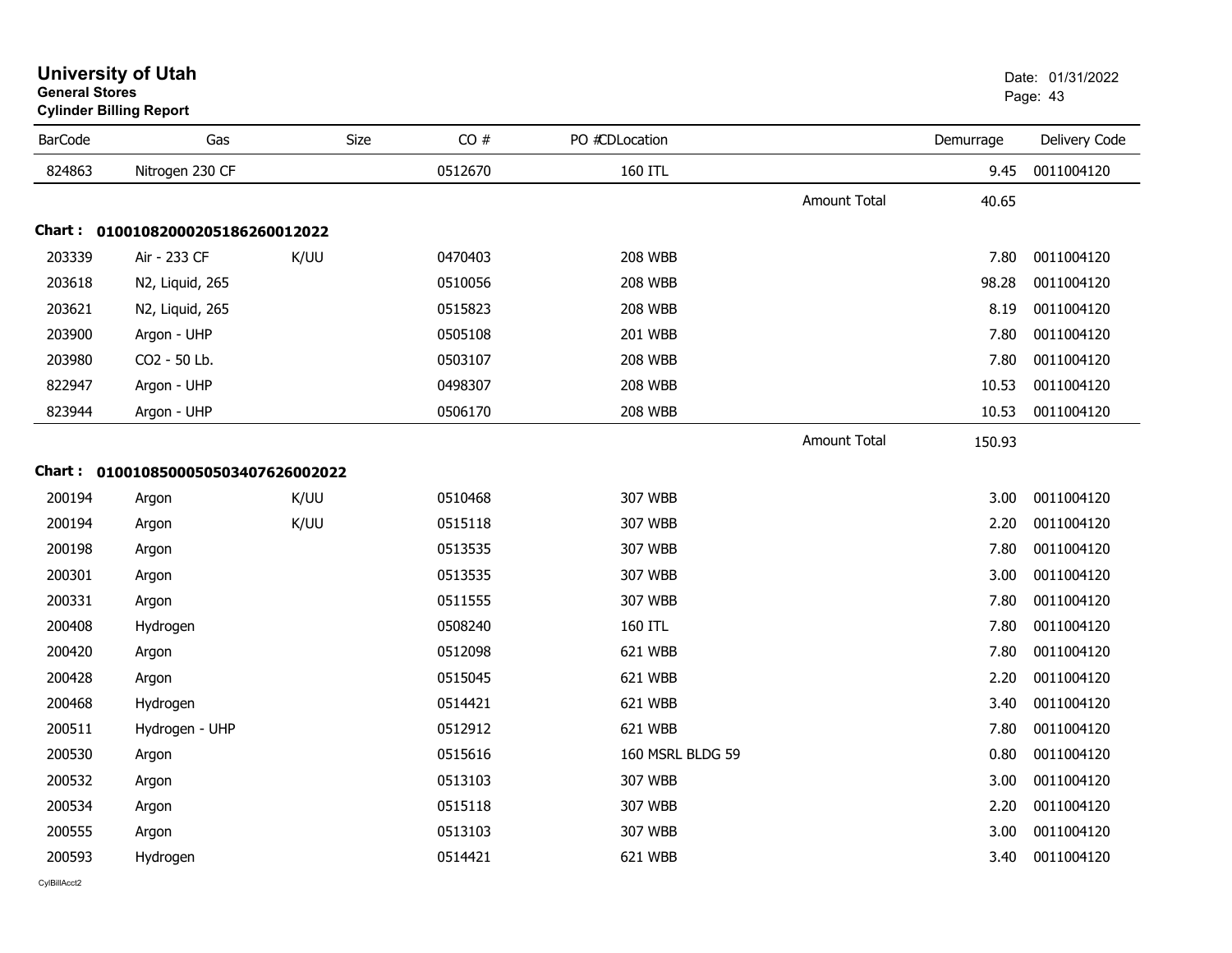|                        | <b>University of Utah</b><br>Date: 01/31/2022<br><b>General Stores</b><br>Page: 44<br><b>Cylinder Billing Report</b> |      |         |                |           |                 |  |
|------------------------|----------------------------------------------------------------------------------------------------------------------|------|---------|----------------|-----------|-----------------|--|
| <b>BarCode</b>         | Gas                                                                                                                  | Size | CO#     | PO #CDLocation | Demurrage | Delivery Code   |  |
| 200627                 | Argon                                                                                                                |      | 0515045 | 621 WBB        | 2.20      | 0011004120      |  |
| 200657                 | Argon                                                                                                                |      | 0513103 | 307 WBB        | 5.60      | 0011004120      |  |
| 200686                 | Hydrogen                                                                                                             |      | 0505906 | 621 WBB        | 4.40      | 0011004120      |  |
| 200765                 | Hydrogen                                                                                                             |      | 0507282 | 160 ITL        | 7.80      | 0011004120      |  |
| 200766                 | Hydrogen - UHP                                                                                                       |      | 0512912 | 621 WBB        | 5.60      | 0011004120      |  |
| 200845                 | Argon                                                                                                                |      | 0507699 | <b>404 WBB</b> | 4.40      | 0011004120      |  |
| 200896                 | Hydrogen                                                                                                             |      | 0514421 | 621 WBB        | 3.40      | 0011004120      |  |
| 201053                 | Hydrogen - UHP                                                                                                       |      | 0512098 | 621 WBB        | 7.80      | 0011004120      |  |
| 201106                 | Argon                                                                                                                |      | 0511555 | 307 WBB        | 7.80      | 0011004120      |  |
| 201107                 | Argon                                                                                                                |      | 0515620 | 2484 MCE       | 0.80      | 0011004120      |  |
| 201151                 | Argon                                                                                                                |      | 0510244 | 2484 MCE       | 7.00      | 0011004120      |  |
| 201160                 | Argon                                                                                                                |      | 0513103 | 307 WBB        | 3.00      | 0011004120      |  |
| 201160                 | Argon                                                                                                                |      | 0515118 | 307 WBB        | 2.20      | 0011004120      |  |
| 201176                 | Argon                                                                                                                |      | 0512912 | 621 WBB        | 4.40      | 0011004120      |  |
| 201178                 | Argon                                                                                                                |      | 0512098 | 621 WBB        | 4.40      | 0011004120      |  |
| 201181                 | Argon                                                                                                                |      | 0512912 | 621 WBB        | 4.40      | 0011004120      |  |
| 201209                 | 5% H2 In Argon                                                                                                       |      | 0508273 | 307 WBB        | 7.80      | 0011004120      |  |
| 201219                 | Helium - UHP                                                                                                         |      | 0508268 | 2484 MCE       | 7.00      | 0011004120      |  |
| 201298                 | Hydrogen                                                                                                             |      | 0508240 | 160 ITL        | 7.80      | 0011004120      |  |
| 201366                 | Argon                                                                                                                |      | 0512912 | 621 WBB        | 4.40      | 0011004120      |  |
| 201464                 | Argon                                                                                                                |      | 0515118 | 307 WBB        | 2.20      | 0011004120      |  |
| 201555                 | Argon                                                                                                                |      | 0513960 | 307 WBB        | 4.80      | 0011004120      |  |
| 201637                 | Hydrogen - UHP                                                                                                       |      | 0506532 | 307 WBB        | 7.80      | 0011004120      |  |
| 201640                 | Hydrogen - UHP                                                                                                       |      | 0512098 | 621 WBB        |           | 4.40 0011004120 |  |
| 201724                 | Hydrogen                                                                                                             |      | 0514421 | 621 WBB        | 3.40      | 0011004120      |  |
| 201842                 | Argon - UHP                                                                                                          |      | 0512098 | 621 WBB        | 4.40      | 0011004120      |  |
| 201939                 | Argon                                                                                                                |      | 0510244 | 2484 MCE       | 7.80      | 0011004120      |  |
| 202036<br>CylBillAcct2 | Argon                                                                                                                |      | 0507699 | <b>404 WBB</b> | 7.80      | 0011004120      |  |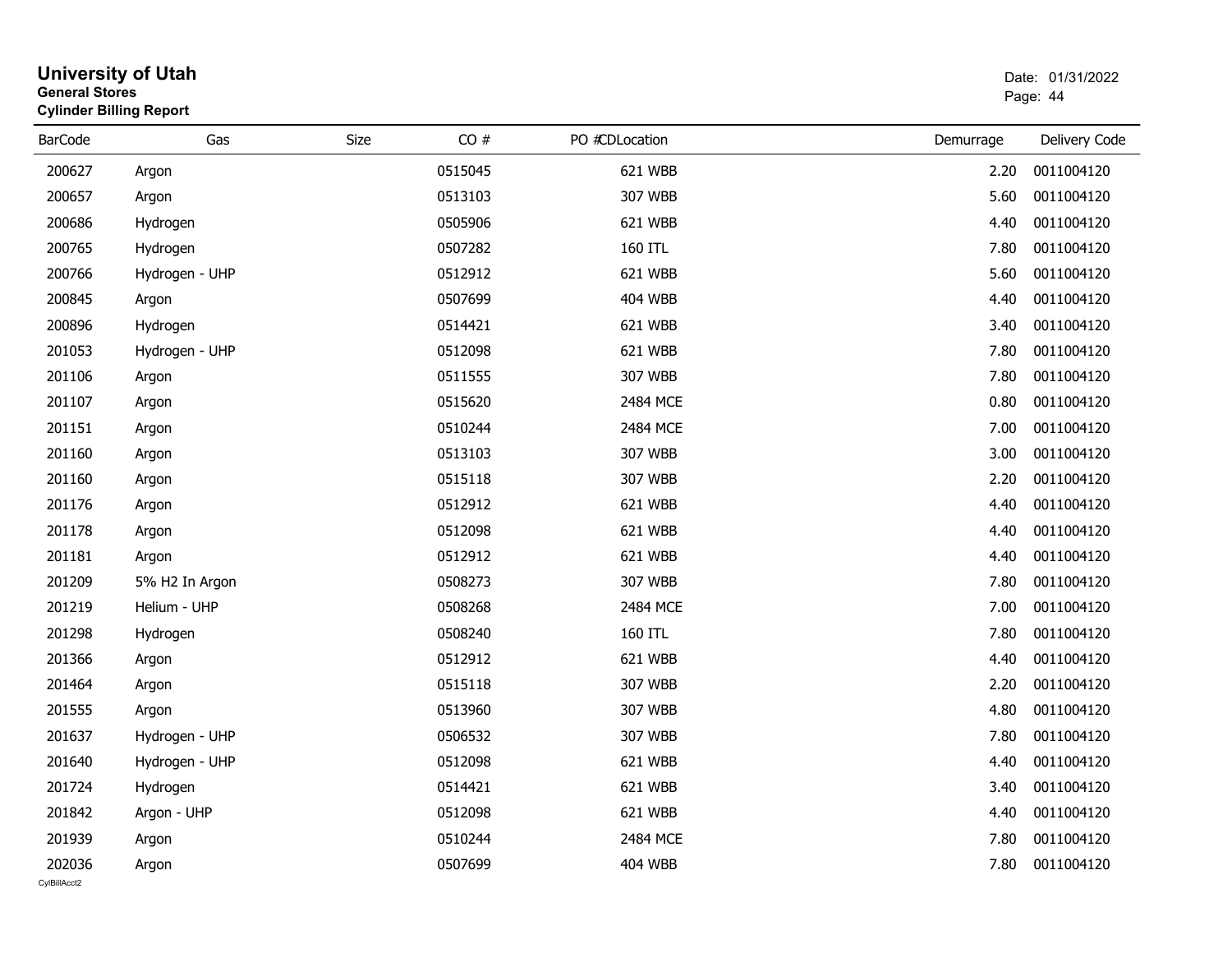| <b>General Stores</b>  | <b>University of Utah</b><br><b>Cylinder Billing Report</b> |      |         |                | Date: 01/31/2022<br>Page: 45 |                 |  |
|------------------------|-------------------------------------------------------------|------|---------|----------------|------------------------------|-----------------|--|
| <b>BarCode</b>         | Gas                                                         | Size | CO#     | PO #CDLocation | Demurrage                    | Delivery Code   |  |
| 202103                 | Hydrogen                                                    |      | 0508240 | 160 ITL        | 7.80                         | 0011004120      |  |
| 202107                 | Hydrogen - UHP                                              |      | 0509813 | 307 WBB        | 4.40                         | 0011004120      |  |
| 202173                 | Argon                                                       |      | 0507282 | 160 ITL        | 7.80                         | 0011004120      |  |
| 202337                 | Argon                                                       |      | 0513535 | 307 WBB        | 7.80                         | 0011004120      |  |
| 202340                 | Argon                                                       |      | 0507698 | 307 WBB        | 7.80                         | 0011004120      |  |
| 202367                 | Helium - UHP                                                |      | 0508563 | 621 WBB        | 7.80                         | 0011004120      |  |
| 202371                 | Helium - UHP                                                |      | 0382765 | 2484 MCE       | 6.24                         | 0011004120      |  |
| 202377                 | Hydrogen                                                    |      | 0508240 | 160 ITL        | 7.80                         | 0011004120      |  |
| 202378                 | Hydrogen                                                    |      | 0508240 | 160 ITL        | 7.80                         | 0011004120      |  |
| 202380                 | Hydrogen - UHP                                              |      | 0510933 | 621 WBB        | 7.80                         | 0011004120      |  |
| 202382                 | Hydrogen                                                    |      | 0508240 | 160 ITL        | 7.80                         | 0011004120      |  |
| 202385                 | Hydrogen                                                    |      | 0514421 | 621 WBB        | 3.40                         | 0011004120      |  |
| 202609                 | Argon                                                       |      | 0513960 | 307 WBB        | 2.60                         | 0011004120      |  |
| 202612                 | Argon                                                       |      | 0515045 | 621 WBB        | 2.20                         | 0011004120      |  |
| 202615                 | Argon                                                       |      | 0513103 | 307 WBB        | 5.60                         | 0011004120      |  |
| 202616                 | Argon                                                       |      | 0514421 | 621 WBB        | 3.40                         | 0011004120      |  |
| 202750                 | Hydrogen                                                    |      | 0505906 | 621 WBB        | 4.40                         | 0011004120      |  |
| 202751                 | Hydrogen - UHP                                              |      | 0512912 | 621 WBB        | 4.40                         | 0011004120      |  |
| 202760                 | Hydrogen                                                    |      | 0512313 | 621 WBB        | 4.40                         | 0011004120      |  |
| 202768                 | Argon                                                       |      | 0515045 | 621 WBB        | 2.20                         | 0011004120      |  |
| 202878                 | Argon                                                       |      | 0479179 | 502 WBB        | 7.80                         | 0011004120      |  |
| 202880                 | Argon                                                       |      | 0513960 | 307 WBB        | 4.80                         | 0011004120      |  |
| 202881                 | Argon                                                       |      | 0508240 | 160 ITL        | 7.80                         | 0011004120      |  |
| 202882                 | Argon                                                       |      | 0502881 | 621 WBB        |                              | 7.80 0011004120 |  |
| 202885                 | Helium - UHP                                                |      | 0515620 | 2484 MCE       | 0.80                         | 0011004120      |  |
| 202914                 | Nitrogen, UHP                                               |      | 0383090 | <b>404 WBB</b> | 6.24                         | 0011004120      |  |
| 202915                 | Argon                                                       |      | 0507282 | 160 ITL        | 7.80                         | 0011004120      |  |
| 202933<br>CylBillAcct2 | Hydrogen                                                    |      | 0508563 | 621 WBB        | 4.40                         | 0011004120      |  |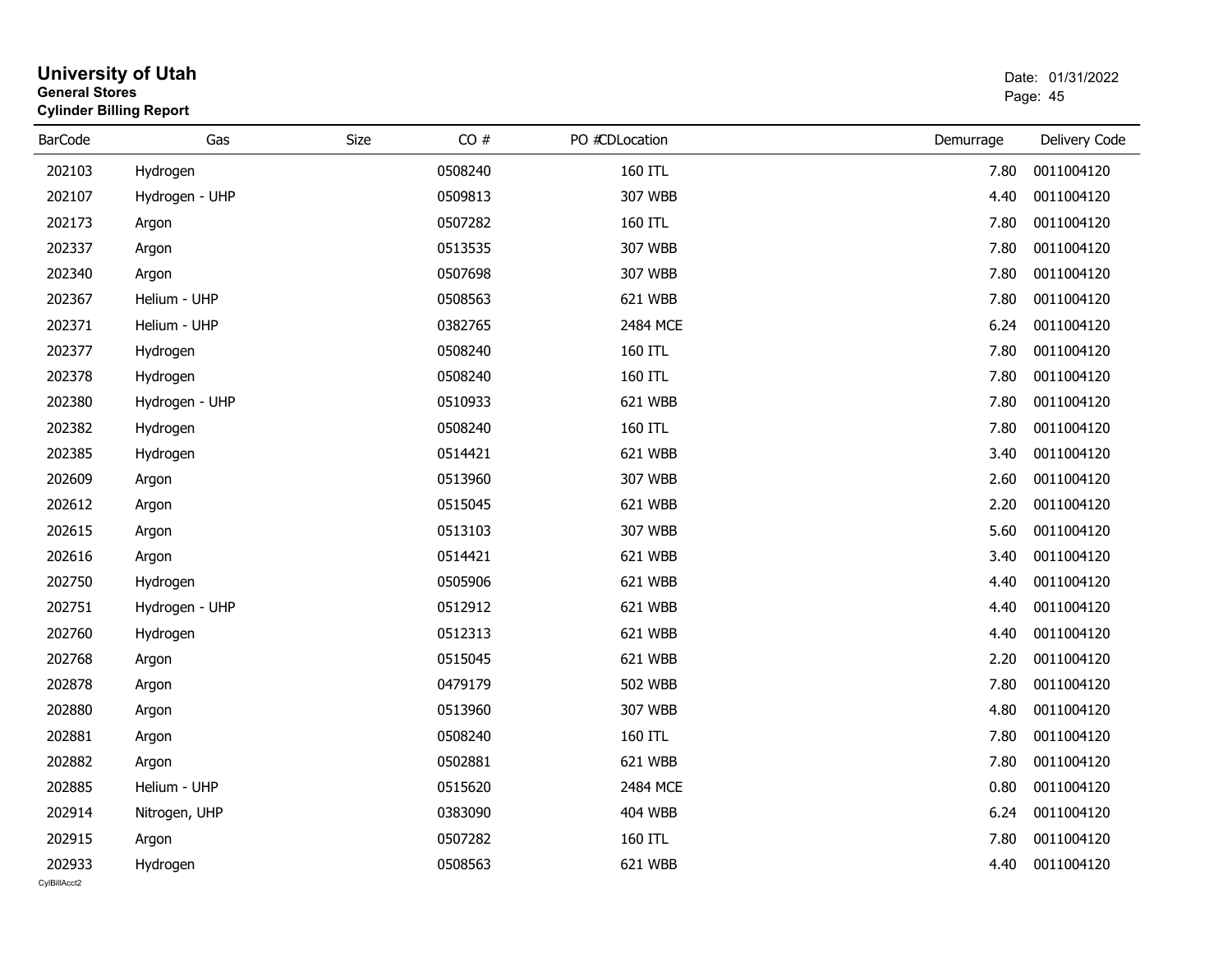| <b>General Stores</b> | <b>Cylinder Billing Report</b>      |           |         |                     |                     |           | Page: 46      |
|-----------------------|-------------------------------------|-----------|---------|---------------------|---------------------|-----------|---------------|
| <b>BarCode</b>        | Gas                                 | Size      | CO#     | PO #CDLocation      |                     | Demurrage | Delivery Code |
| 203516                | Air - 233 CF                        |           | 0503565 | 518 WBB             |                     | 7.80      | 0011004120    |
| 203755                | Argon                               |           | 0513535 | 307 WBB             |                     | 7.80      | 0011004120    |
| 203861                | Hydrogen - UHP                      |           | 0512912 | 621 WBB             |                     | 4.40      | 0011004120    |
| 203877                | Argon                               |           | 0515118 | 307 WBB             |                     | 2.20      | 0011004120    |
| 203890                | Hydrogen - UHP                      |           | 0502484 | 307 WBB             |                     | 7.80      | 0011004120    |
| 203898                | Argon                               |           | 0513960 | 307 WBB             |                     | 4.80      | 0011004120    |
| 203975                | Helium - UHP                        |           | 0444472 | 135 S 1460 E RM 307 |                     | 6.24      | 0011004120    |
| 203979                | Hydrogen                            |           | 0510933 | 621 WBB             |                     | 5.60      | 0011004120    |
| 204371                | Argon                               |           | 0512912 | 621 WBB             |                     | 7.80      | 0011004120    |
| 205282                | Argon - UHP                         |           | 0513535 | 307 WBB             |                     | 7.80      | 0011004120    |
| 810424                | Helium - UHP                        |           | 0386621 | <b>404 WBB</b>      |                     | 8.58      | 0011004120    |
| 823922                | Argon                               |           | 0506068 | 160 ITL             |                     | 10.53     | 0011004120    |
| 823923                | Argon                               |           | 0506105 | <b>404 WBB</b>      |                     | 10.53     | 0011004120    |
| 824037                | Nitrogen 230 CF                     |           | 0506531 | <b>406 WBB</b>      |                     | 10.53     | 0011004120    |
| 824040                | Nitrogen 230 CF                     |           | 0506531 | <b>406 WBB</b>      |                     | 10.53     | 0011004120    |
| 824184                | Hydrogen                            |           | 0507547 | 160 ITL             |                     | 10.53     | 0011004120    |
| 824570                | Oxygen, UHP,                        |           | 0510934 | 2484 MCE            |                     | 10.53     | 0011004120    |
| 825072                | Hydrogen - UHP                      |           | 0513960 | 307 WBB             |                     | 6.48      | 0011004120    |
| 829976                | Argon                               |           | 0512912 | 621 WBB             |                     | 7.80      | 0011004120    |
|                       |                                     |           |         |                     | Amount Total        | 519.16    |               |
|                       | Chart: 0100108500050503758626002022 |           |         |                     |                     |           |               |
| 825125                | Nitrogen, UHP                       | 200C/Mt.A | 0513704 | 123 WBB             |                     | 10.53     | 0011004120    |
| 825136                | Nitrogen, UHP                       |           | 0514009 | 123 WBB             |                     | 6.48      | 0011004120    |
|                       |                                     |           |         |                     | <b>Amount Total</b> | 17.01     |               |
|                       | Chart: 0100108500051900484626002022 |           |         |                     |                     |           |               |
| 203243                | Nitrogen 40 CF                      | 40/60CF/U | 0515751 | 213 WBB             |                     | 0.60      | 0011004120    |
| 823796                | 10% H2 Bal. N2                      |           | 0509572 | 213 WBB             |                     | 10.53     | 0011004120    |
|                       |                                     |           |         |                     |                     |           |               |

**University of Utah** Date: 01/31/2022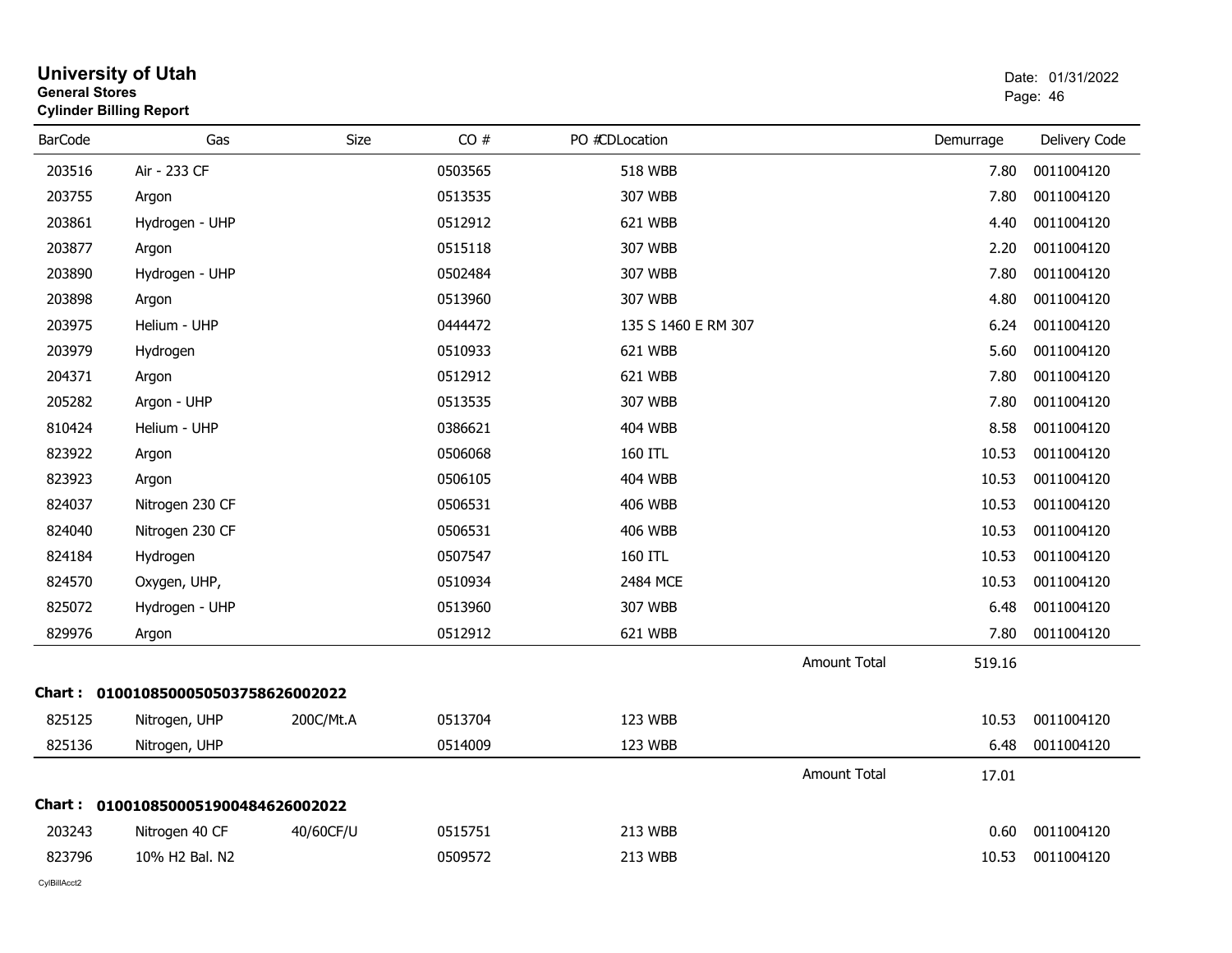| <b>University of Utah</b> |  |
|---------------------------|--|
| <b>General Stores</b>     |  |

**Cylinder Billing Report**

| <b>BarCode</b> | Gas                                 | Size      | CO#     | PO #CDLocation  |                     | Demurrage | Delivery Code |
|----------------|-------------------------------------|-----------|---------|-----------------|---------------------|-----------|---------------|
| 823857         | 2% H2 Bal N2                        |           | 0504906 | 213 WBB         |                     | 10.53     | 0011004120    |
|                |                                     |           |         |                 | <b>Amount Total</b> | 21.66     |               |
|                | Chart: 0100108500051900484626072022 |           |         |                 |                     |           |               |
| 823926         | Argon                               | 200C/Mt.A | 0506598 | 213 WBB         |                     | 10.53     | 0011004120    |
|                |                                     |           |         |                 | <b>Amount Total</b> | 10.53     |               |
|                | Chart: 0100108500054504429626002022 |           |         |                 |                     |           |               |
| 202288         | Argon - UHP                         | K/UU      | 0476401 | 628 WBB         |                     | 7.80      | 0011004120    |
| 203242         | Nitrogen 40 CF                      |           | 0511338 | 114 WBB         |                     | 7.80      | 0011004120    |
| 205279         | Argon - UHP                         |           | 0389330 | 204 BLDG 58     |                     | 6.24      | 0011004120    |
| 205821         | Nitrogen 40 CF                      |           | 0506471 | 114 WBB         |                     | 7.02      | 0011004120    |
| 825121         | Nitrogen 40 CF                      |           | 0513564 | 114 WBB         |                     | 10.53     | 0011004120    |
|                |                                     |           |         |                 | <b>Amount Total</b> | 39.39     |               |
|                | Chart: 0100108500054903086626002022 |           |         |                 |                     |           |               |
| 202293         | Argon - UHP                         | K/UU      | 0506488 | 109 WBB         |                     | 7.80      | 0011004120    |
|                |                                     |           |         |                 | <b>Amount Total</b> | 7.80      |               |
|                | Chart: 0100108500054903136626002022 |           |         |                 |                     |           |               |
| 205548         | Nitrogen, UHP                       | K/UU      | 0433831 | <b>MCE 2464</b> |                     | 6.24      | 0011004120    |
| 810665         | 100ppm O2 in AR                     |           | 0392932 | 2474 MCE        |                     | 9.36      | 0011004120    |
| 814365         | Oxygen, USP                         |           | 0435649 | <b>MCE 2464</b> |                     | 8.97      | 0011004120    |
| 824498         | 100ppm O2/He                        |           | 0508392 | 2464 MCE        |                     | 10.53     | 0011004120    |
| 824625         | Argon                               |           | 0511409 | 2464 MCE        |                     | 10.53     | 0011004120    |
| 824743         | Argon                               |           | 0511792 | 2464 MCE        |                     | 5.13      | 0011004120    |
| 825066         | Lq Argon                            |           | 0513588 | 2464 MCE        |                     | 78.00     | 0011004120    |
|                |                                     |           |         |                 | <b>Amount Total</b> | 128.76    |               |
|                | Chart: 0100108500055800894626002022 |           |         |                 |                     |           |               |
| 200428         | Argon                               | K/UU      | 0512268 | <b>407 WBB</b>  |                     | 3.80      | 0011004120    |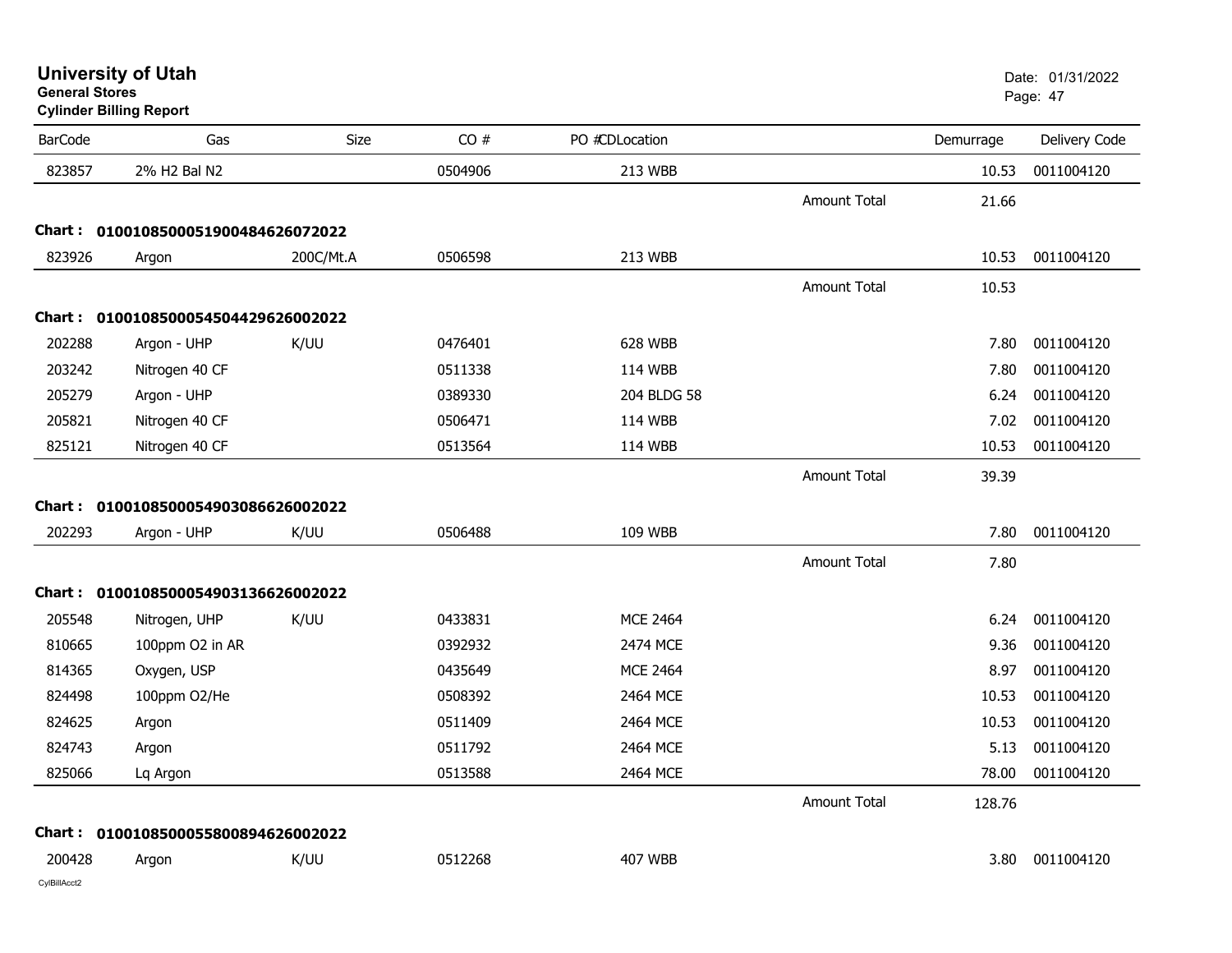| <b>General Stores</b>  | <b>University of Utah</b><br><b>Cylinder Billing Report</b> |           |         |                |                     |           | Date: 01/31/2022<br>Page: 48 |
|------------------------|-------------------------------------------------------------|-----------|---------|----------------|---------------------|-----------|------------------------------|
| <b>BarCode</b>         | Gas                                                         | Size      | CO#     | PO #CDLocation |                     | Demurrage | Delivery Code                |
| 200534                 | Argon                                                       |           | 0513563 | 407 WBB        |                     | 3.80      | 0011004120                   |
| 200657                 | Argon                                                       |           | 0515621 | 407 WBB        |                     | 0.80      | 0011004120                   |
| 201107                 | Argon                                                       |           | 0513563 | <b>407 WBB</b> |                     | 3.80      | 0011004120                   |
| 201149                 | Argon                                                       |           | 0514185 | 412 WBB        |                     | 4.00      | 0011004120                   |
| 201150                 | Argon                                                       |           | 0473049 | <b>408 WBB</b> |                     | 7.80      | 0011004120                   |
| 201181                 | Argon                                                       |           | 0515621 | 407 WBB        |                     | 0.80      | 0011004120                   |
| 201464                 | Argon                                                       |           | 0512268 | <b>407 WBB</b> |                     | 3.80      | 0011004120                   |
| 202184                 | Argon                                                       |           | 0514185 | 412 WBB        |                     | 4.00      | 0011004120                   |
| 202609                 | Argon                                                       |           | 0515621 | 407 WBB        |                     | 0.80      | 0011004120                   |
| 202769                 | Argon                                                       |           | 0513563 | 407 WBB        |                     | 7.00      | 0011004120                   |
| 203885                 | Argon                                                       |           | 0514185 | <b>412 WBB</b> |                     | 3.20      | 0011004120                   |
|                        |                                                             |           |         |                | <b>Amount Total</b> | 43.60     |                              |
|                        | Chart: 0100108500055800897643002022                         |           |         |                |                     |           |                              |
| 820848                 | <b>UHP Chlorine</b>                                         | 33cf-Prax | 0479487 | 2464 MCE       |                     | 48.75     | 0011004120                   |
|                        |                                                             |           |         |                | <b>Amount Total</b> | 48.75     |                              |
| Chart :                | 0100108500055800906626002022                                |           |         |                |                     |           |                              |
| 200751                 | Nitrogen, UHP                                               | K/UU      | 0489260 | 123 WBB        |                     | 3.00      | 0011004120                   |
| 821977                 | Nitrogen, UHP                                               |           | 0489359 | 123 WBB        |                     | 4.05      | 0011004120                   |
| 822051                 | CO2 - Inst. Gra                                             |           | 0489359 | 123 WBB        |                     | 4.05      | 0011004120                   |
|                        |                                                             |           |         |                | <b>Amount Total</b> | 11.10     |                              |
|                        | Chart: 0100108500055800969626002022                         |           |         |                |                     |           |                              |
| 201929                 | CO <sub>2</sub> - Siphon                                    | K/UU      | 0476810 | 310 WBB        |                     | 7.80      | 0012002050                   |
| 202739                 | CO2 - Siphon                                                |           | 0476810 | 310 WBB        |                     | 7.80      | 0012002050                   |
| 203824                 | Nitrogen 230 CF                                             |           | 0318723 | 110 WBB        |                     | 6.24      | 0011004120                   |
| 203923                 | Nitrogen 230 CF                                             |           | 0482384 | <b>208 WBB</b> |                     | 7.80      | 0011004120                   |
| 205830                 | Oxygen, USP                                                 |           | 0473240 | 310 Sutton     |                     | 7.20      | 0012002050                   |
| 817706<br>CylBillAcct2 | 2% H2 Bal N2                                                |           | 0459428 | 503 WBB        |                     | 10.53     | 0011004120                   |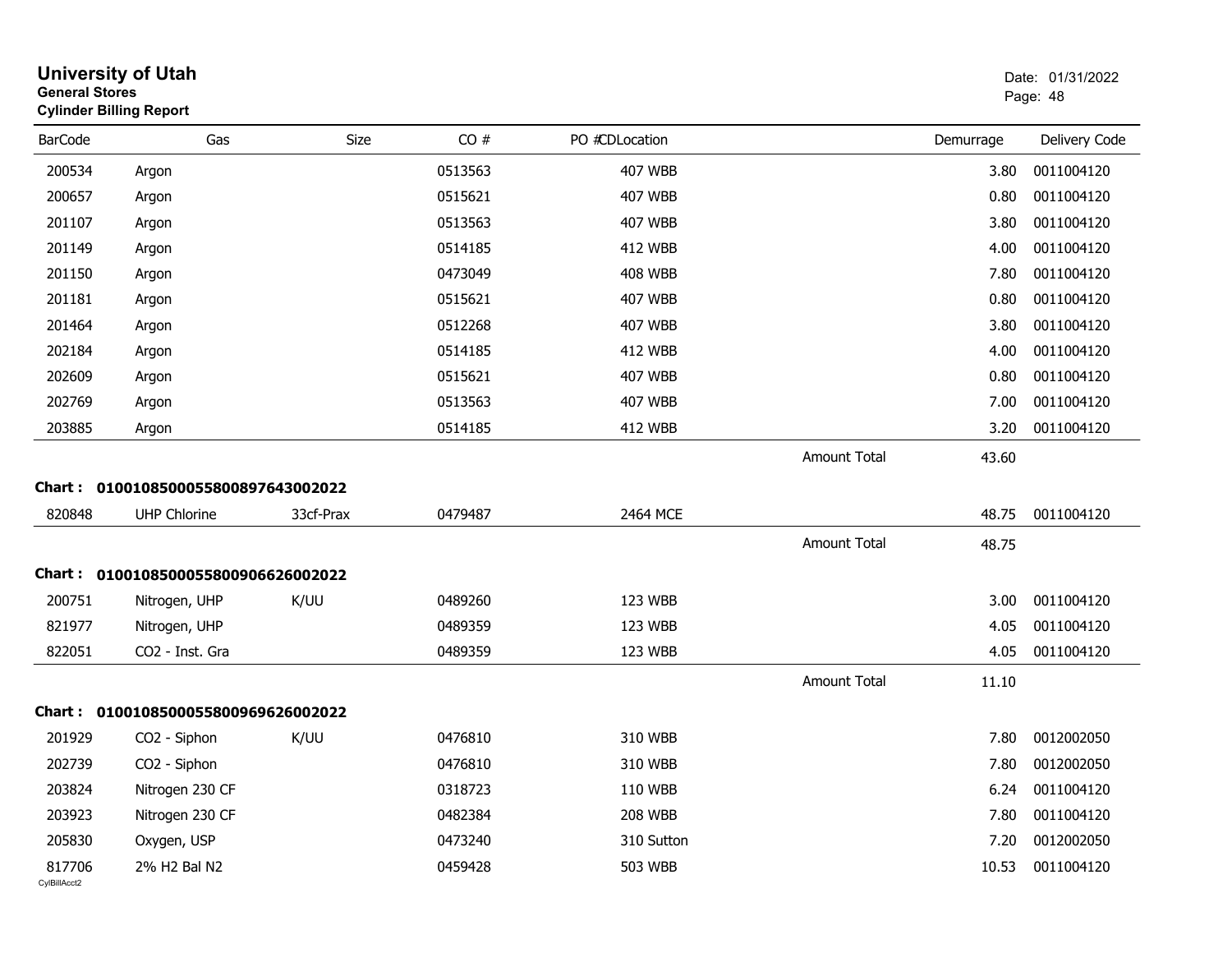| <b>General Stores</b> | <b>University of Utah</b><br><b>Cylinder Billing Report</b> |           |         |                |                     |           | Date: 01/31/2022<br>Page: 49 |
|-----------------------|-------------------------------------------------------------|-----------|---------|----------------|---------------------|-----------|------------------------------|
| <b>BarCode</b>        | Gas                                                         | Size      | CO#     | PO #CDLocation |                     | Demurrage | Delivery Code                |
| 819690                | 2% H2 Bal N2                                                |           | 0472575 | <b>208 WBB</b> |                     | 9.72      | 0011004120                   |
| 820666                | 2% H2 Bal N2                                                |           | 0478679 | 2511 SMBB      |                     | 10.53     | 0011004120                   |
|                       |                                                             |           |         |                | Amount Total        | 67.62     |                              |
|                       | Chart: 0100108500055801027626002022                         |           |         |                |                     |           |                              |
| 201207                | Hydrogen - UHP                                              | K/UU      | 0501539 | 412 WBB        |                     | 7.80      | 0011004120                   |
| 203877                | Argon                                                       |           | 0500254 | 2464 MCE       |                     | 3.80      | 0011004120                   |
|                       |                                                             |           |         |                | <b>Amount Total</b> | 11.60     |                              |
|                       | Chart: 0100108500055801029626002022                         |           |         |                |                     |           |                              |
| 825137                | Argon                                                       | 200C/Mt.A | 0513766 | 2464 MCE       |                     | 9.72      | 0011004120                   |
| 825138                | Argon                                                       |           | 0513766 | 2464 MCE       |                     | 10.53     | 0011004120                   |
| 825139                | Argon                                                       |           | 0513766 | 2464 MCE       |                     | 9.72      | 0011004120                   |
|                       |                                                             |           |         |                | <b>Amount Total</b> | 29.97     |                              |
|                       | Chart: 0100108500055801030626002022                         |           |         |                |                     |           |                              |
| 516808                | Dry Air, 300                                                | 300/MTAIR | 0452671 | 2464 MCE       |                     | 8.97      | 0011004120                   |
|                       |                                                             |           |         |                | <b>Amount Total</b> | 8.97      |                              |
|                       | Chart: 0100108500055801035626002022                         |           |         |                |                     |           |                              |
| 200627                | Argon                                                       | K/UU      | 0513083 | 2664 MCE       |                     | 3.80      | 0011004120                   |
| 200659                | Argon                                                       |           | 0513549 | 2464 MCE       |                     | 7.80      | 0011004120                   |
| 201154                | Argon                                                       |           | 0513083 | 2664 MCE       |                     | 7.20      | 0011004120                   |
| 201626                | Argon                                                       |           | 0513549 | 2464 MCE       |                     | 7.80      | 0011004120                   |
| 201998                | Argon                                                       |           | 0513549 | 2464 MCE       |                     | 7.80      | 0011004120                   |
| 202619                | Argon                                                       |           | 0513549 | 2464 MCE       |                     | 7.20      | 0011004120                   |
| 202877                | Argon                                                       |           | 0513083 | 2664 MCE       |                     | 7.80      | 0011004120                   |
| 203076                | Argon                                                       |           | 0513083 | 2664 MCE       |                     | 3.80      | 0011004120                   |
| 203261                | Argon                                                       |           | 0513549 | 2464 MCE       |                     | 7.80      | 0011004120                   |
| 814388                | Chlorine                                                    |           | 0434183 | 2464 MCE       |                     | 13.26     | 0011004120                   |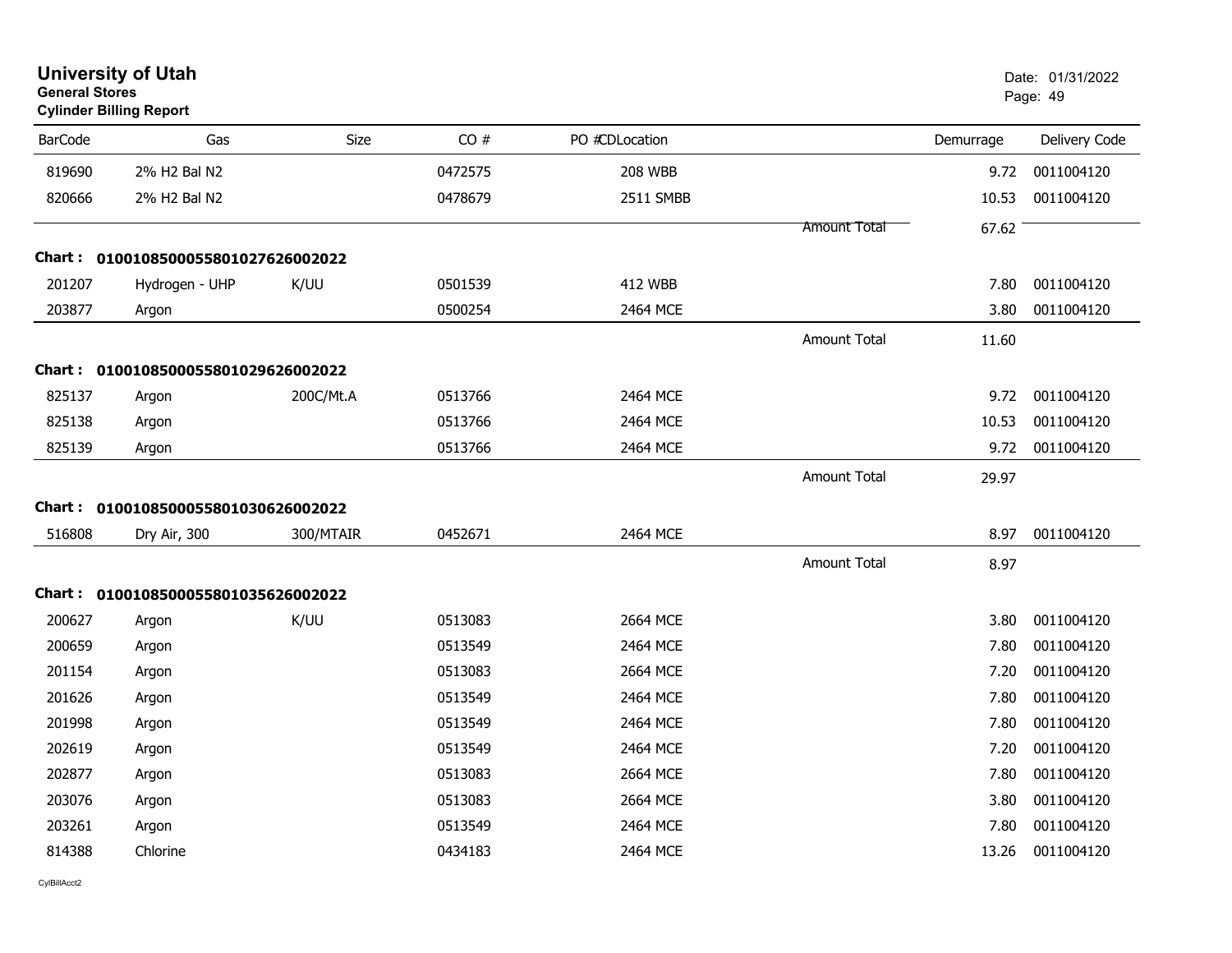| <b>General Stores</b>  | <b>University of Utah</b><br><b>Cylinder Billing Report</b> |      |         |                                           |           | Date: 01/31/2022<br>Page: 50 |
|------------------------|-------------------------------------------------------------|------|---------|-------------------------------------------|-----------|------------------------------|
| <b>BarCode</b>         | Gas                                                         | Size | CO#     | PO #CDLocation                            | Demurrage | Delivery Code                |
| 815967                 | <b>UHP Chlorine</b>                                         |      | 0445580 | 2464 MCE                                  | 21.45     | 0011004120                   |
| 824787                 | 5% H2 In Argon                                              |      | 0511837 | 2464 MCE                                  | 10.53     | 0011004120                   |
| 824788                 | 5% H2 In Argon                                              |      | 0511837 | 2464 MCE                                  | 10.53     | 0011004120                   |
|                        |                                                             |      |         | <b>Amount Total</b>                       | 116.77    |                              |
|                        | Chart: 0100108500055801038626002022                         |      |         |                                           |           |                              |
| 202840                 | Helium - UHP                                                | K/UU | 0458436 | 2726 MCE, Attn: Parker Okabe 801-317-6391 | 6.24      | 0011004120                   |
| 516678                 | Hydrogen, UHP                                               |      | 0458436 | 2726 MCE, Attn: Parker Okabe 801-317-6391 | 10.53     | 0011004120                   |
| 824646                 | Lq Argon                                                    |      | 0511156 | 2726 MCE                                  | 78.00     | 0011004120                   |
|                        |                                                             |      |         | <b>Amount Total</b>                       | 94.77     |                              |
|                        | Chart: 0100108500055801046626002022                         |      |         |                                           |           |                              |
| 202062                 | Argon                                                       | K/UU | 0511381 | 113 WBB                                   | 7.80      | 0011004120                   |
|                        |                                                             |      |         | <b>Amount Total</b>                       | 7.80      |                              |
|                        | Chart: 0100108500055801056626002022                         |      |         |                                           |           |                              |
| 200192                 | Argon                                                       | K/UU | 0514256 | 2464 MCE                                  | 3.40      | 0011004120                   |
| 200301                 | Argon                                                       |      | 0515651 | 2464 MCE                                  | 0.60      | 0011004120                   |
| 200531                 | Argon                                                       |      | 0514256 | 2464 MCE                                  | 4.00      | 0011004120                   |
| 200532                 | Argon                                                       |      | 0515651 | 2464 MCE                                  | 0.60      | 0011004120                   |
| 200703                 | Argon                                                       |      | 0514256 | 2464 MCE                                  | 3.40      | 0011004120                   |
| 201157                 | Argon                                                       |      | 0514256 | 2464 MCE                                  | 3.40      | 0011004120                   |
| 201178                 | Argon                                                       |      | 0515651 | 2464 MCE                                  | 0.60      | 0011004120                   |
| 201246                 | Argon - UHP                                                 |      | 0511781 | 2464 MCE                                  | 7.80      | 0011004120                   |
| 202157                 | Argon                                                       |      | 0514256 | 2464 MCE                                  | 4.00      | 0011004120                   |
| 202615                 | Argon                                                       |      | 0515651 | 2464 MCE                                  | 0.60      | 0011004120                   |
| 203076                 | Argon                                                       |      | 0515651 | 2464 MCE                                  | 0.60      | 0011004120                   |
| 203211                 | Helium - UHP                                                |      | 0492501 | 2464 MCE                                  | 7.80      | 0011004120                   |
| 204624                 | Argon                                                       |      | 0514256 | 2464 MCE                                  | 4.00      | 0011004120                   |
| 815505<br>CylBillAcct2 | Mix                                                         |      | 0440830 | 2464 MCE                                  | 9.36      | 0011004120                   |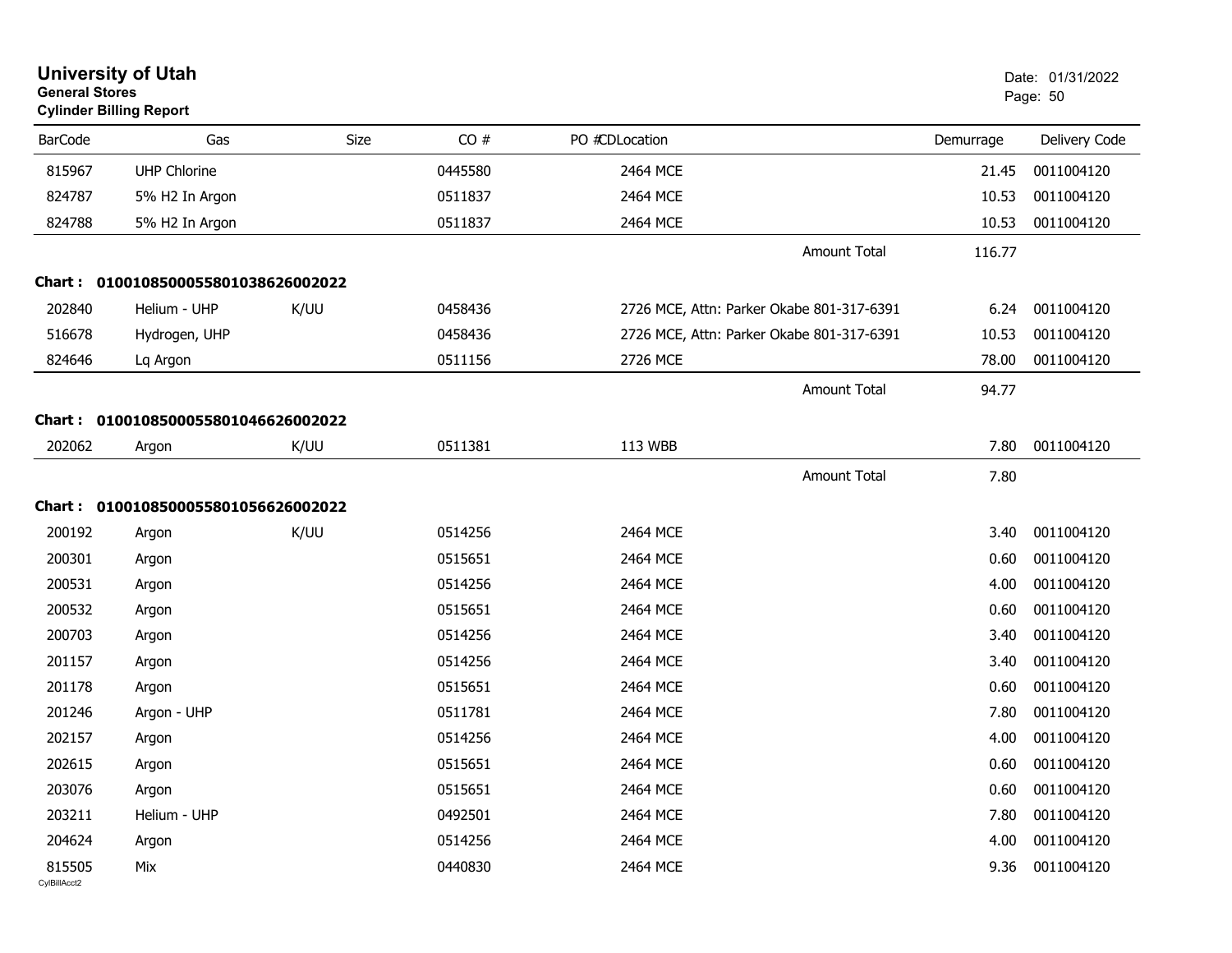| <b>General Stores</b> | <b>University of Utah</b><br><b>Cylinder Billing Report</b> |      |         |                |                     |           | Date: 01/31/2022<br>Page: 51 |
|-----------------------|-------------------------------------------------------------|------|---------|----------------|---------------------|-----------|------------------------------|
| <b>BarCode</b>        | Gas                                                         | Size | CO#     | PO #CDLocation |                     | Demurrage | Delivery Code                |
| 815799                | Hydrogen - UHP                                              |      | 0446291 | 2462 MCE       |                     | 8.97      | 0011004120                   |
| 824089                | 5% HCL In Argon                                             |      | 0505482 | 2464 MCE       |                     | 9.72      | 0011004120                   |
| 825201                | 5% HCL In Argon                                             |      | 0512317 | 2464 MCE       |                     | 4.86      | 0011004120                   |
|                       |                                                             |      |         |                | <b>Amount Total</b> | 73.71     |                              |
|                       | Chart: 01001086000030806260012022                           |      |         |                |                     |           |                              |
| 200624                | Nitrogen 230 CF                                             | K/UU | 0436564 | 155 ITL        |                     | 6.24      | 0011004120                   |
| 202876                | Argon                                                       |      | 0478114 | 109 WBB        |                     | 3.00      | 0011004120                   |
| 203126                | CO2 - Inst. Gra                                             |      | 0330280 | 203 WBB        |                     | 6.24      | 0011004120                   |
|                       |                                                             |      |         |                | <b>Amount Total</b> | 15.48     |                              |
|                       | Chart: 01001086000030866260012022                           |      |         |                |                     |           |                              |
| 202290                | Argon - UHP                                                 | K/UU | 0423048 | 413 WBB        |                     | 6.24      | 0064021100                   |
| 202611                | Argon - UHP                                                 |      | 0454388 | 413 WBB        |                     | 6.24      | 0011004120                   |
| 801928                | Agron 99.9999%                                              |      | 0160728 | 413 WBB        |                     | 7.80      | 0011004120                   |
| 815444                | Argon - UHP                                                 |      | 0445444 | 413 WBB        |                     | 8.97      | 0011004120                   |
|                       |                                                             |      |         |                | <b>Amount Total</b> | 29.25     |                              |
|                       | Chart: 01001086000030896260012022                           |      |         |                |                     |           |                              |
| 200262                | Nitrogen 230 CF                                             | K/UU | 0498767 | <b>414 WBB</b> |                     | 7.80      | 0011004120                   |
| 200717                | Nitrogen 230 CF                                             |      | 0497624 | <b>414 WBB</b> |                     | 7.80      | 0011004120                   |
| 200964                | Nitrogen 230 CF                                             |      | 0497624 | <b>414 WBB</b> |                     | 7.80      | 0011004120                   |
| 200999                | Nitrogen 230 CF                                             |      | 0509868 | 160 ITL        |                     | 7.80      | 0011004120                   |
| 201082                | Nitrogen 230 CF                                             |      | 0498767 | <b>414 WBB</b> |                     | 7.80      | 0011004120                   |
| 201781                | Nitrogen 230 CF                                             |      | 0509868 | 160 ITL        |                     | 7.80      | 0011004120                   |
| 203944                | Hydrogen                                                    |      | 0498767 | <b>414 WBB</b> |                     | 7.80      | 0011004120                   |
| 824377                | CO2 - 50 Lb.                                                |      | 0509107 | 160 ITL        |                     | 9.45      | 0011004120                   |
|                       |                                                             |      |         |                | <b>Amount Total</b> | 64.05     |                              |

#### **Chart : 01001086000259986260012022**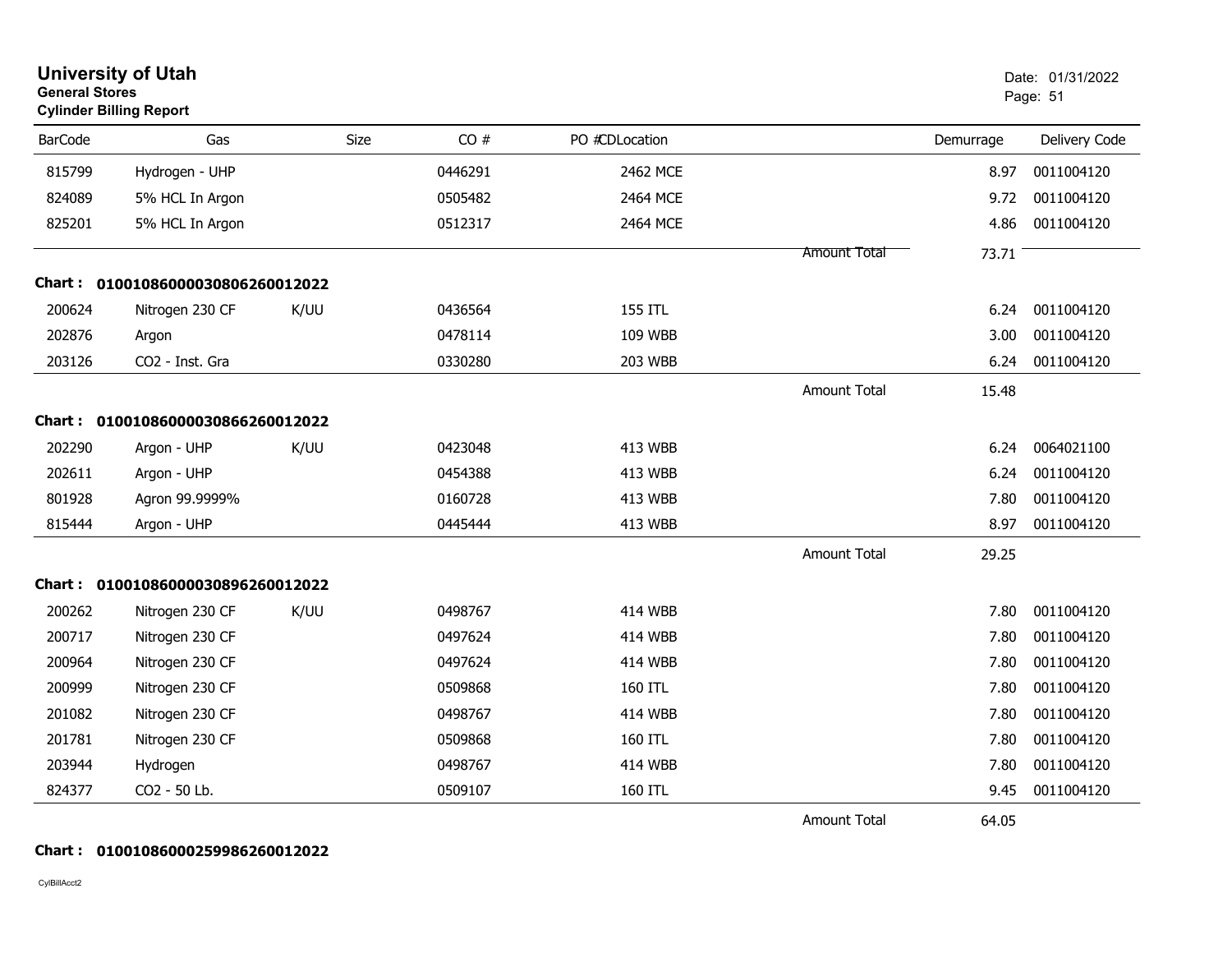| <b>General Stores</b>  | <b>University of Utah</b><br><b>Cylinder Billing Report</b> |      |         |                     |                     |           | Date: 01/31/2022<br>Page: 52 |
|------------------------|-------------------------------------------------------------|------|---------|---------------------|---------------------|-----------|------------------------------|
| <b>BarCode</b>         | Gas                                                         | Size | CO#     | PO #CDLocation      |                     | Demurrage | Delivery Code                |
| 203364                 | Helium - UHP                                                | K/UU | 0466456 | <b>208 WBB</b>      |                     | 7.80      | 0011004120                   |
| 813105                 | CO2 - Inst. Gra                                             |      | 0430586 | <b>208 WBB</b>      |                     | 8.58      | 0011004120                   |
| 818527                 | Nitrogen 230 CF                                             |      | 0465697 | <b>208 WBB</b>      |                     | 10.53     | 0011004120                   |
| 818686                 | Oxygen, USP                                                 |      | 0466628 | <b>208 WBB</b>      |                     | 9.72      | 0011004120                   |
|                        |                                                             |      |         |                     | <b>Amount Total</b> | 36.63     |                              |
| Chart :                | 01001086000259986430012022                                  |      |         |                     |                     |           |                              |
| 201428                 | Oxygen, USP                                                 | K/UU | 0425368 | <b>202 WBB</b>      |                     | 6.24      | 0012002050                   |
|                        |                                                             |      |         |                     | <b>Amount Total</b> | 6.24      |                              |
|                        | Chart: 01001092000200016260012022                           |      |         |                     |                     |           |                              |
| 205284                 | Argon - UHP                                                 | K/UU | 0344241 | Rm 808 135 S 1460 E |                     | 6.24      | 0011008190                   |
| 808496                 | Argon - UHP                                                 |      | 0338988 | <b>808 WBB</b>      |                     | 8.58      | 0011008190                   |
| 808498                 | Argon - UHP                                                 |      | 0338988 | <b>808 WBB</b>      |                     | 8.58      | 0011008190                   |
| 808717                 | Argon - UHP                                                 |      | 0344241 | Rm 808 135 S 1460 E |                     | 8.58      | 0011008190                   |
|                        |                                                             |      |         |                     | <b>Amount Total</b> | 31.98     |                              |
|                        | Chart: 0100109500054504553626002022                         |      |         |                     |                     |           |                              |
| 200564                 | Nitrogen 230 CF                                             | K/UU | 0491280 | 540 ASB             |                     | 7.80      | 0084002040                   |
| 201594                 | Nitrogen, UHP                                               |      | 0507426 | <b>808 WBB</b>      |                     | 7.80      | 0011008190                   |
| 202359                 | Nitrogen, UHP                                               |      | 0504717 | <b>808 WBB</b>      |                     | 7.80      | 0011008190                   |
| 203031                 | Nitrogen, UHP                                               |      | 0504717 | <b>808 WBB</b>      |                     | 7.80      | 0011008190                   |
| 203032                 | Nitrogen, UHP                                               |      | 0511557 | <b>808 WBB</b>      |                     | 7.80      | 0011008190                   |
| 203033                 | Nitrogen, UHP                                               |      | 0504717 | <b>808 WBB</b>      |                     | 7.80      | 0011008190                   |
| 203922                 | Nitrogen 230 CF                                             |      | 0466917 | 440 ASB             |                     | 7.80      | 0084002040                   |
| 205268                 | Nitrogen, UHP                                               |      | 0502420 | <b>808 WBB</b>      |                     | 7.80      | 0011008190                   |
| 205488                 | Nitrogen, UHP                                               |      | 0511557 | <b>808 WBB</b>      |                     | 7.80      | 0011008190                   |
| 205496                 | Nitrogen, UHP                                               |      | 0511557 | <b>808 WBB</b>      |                     | 7.80      | 0011008190                   |
| 205505                 | Nitrogen, UHP                                               |      | 0504717 | <b>808 WBB</b>      |                     | 7.80      | 0011008190                   |
| 824168<br>CvIBillAcct2 | Nitrogen, UHP                                               |      | 0507426 | <b>808 WBB</b>      |                     | 10.53     | 0011008190                   |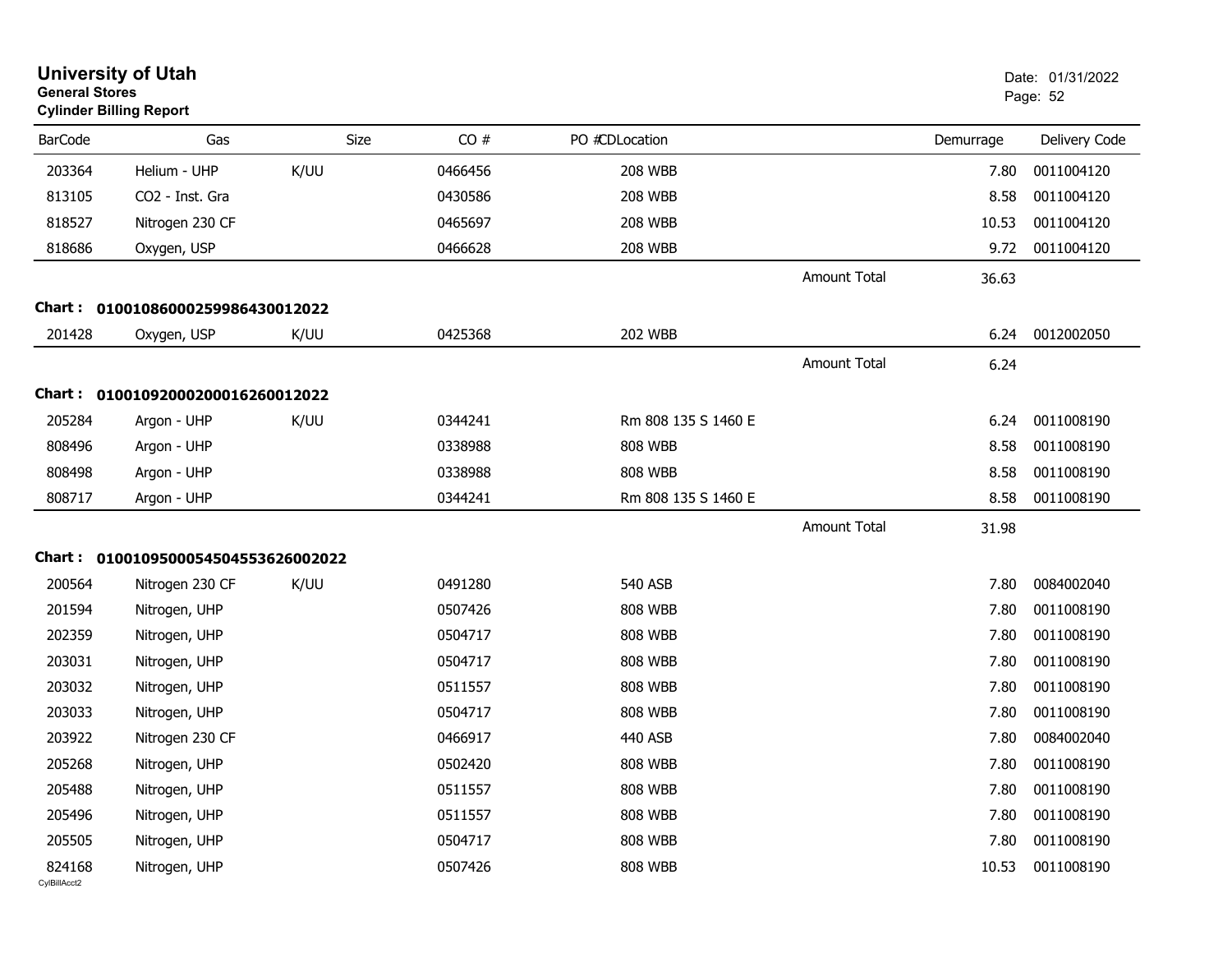| <b>General Stores</b> | <b>University of Utah</b><br><b>Cylinder Billing Report</b> |           |         |                    |                     |           | Date: 01/31/2022<br>Page: 53 |
|-----------------------|-------------------------------------------------------------|-----------|---------|--------------------|---------------------|-----------|------------------------------|
| <b>BarCode</b>        | Gas                                                         | Size      | CO#     | PO #CDLocation     |                     | Demurrage | Delivery Code                |
| 824169                | Nitrogen, UHP                                               |           | 0507426 | <b>808 WBB</b>     |                     | 10.53     | 0011008190                   |
| 824170                | Nitrogen, UHP                                               |           | 0507426 | <b>808 WBB</b>     |                     | 10.53     | 0011008190                   |
| 824738                | Nitrogen, UHP                                               |           | 0511716 | <b>808 WBB</b>     |                     | 10.53     | 0011008190                   |
|                       |                                                             |           |         |                    | <b>Amount Total</b> | 127.92    |                              |
|                       | Chart: 0100109500058502847626002022                         |           |         |                    |                     |           |                              |
| 823714                | 1ppm So2 In N2                                              | 33cf-Prax | 0501722 | 812 WBB            |                     | 48.75     | 0011008190                   |
| 823715                | N2, N2o, NO2 Mix                                            |           | 0501722 | 812 WBB            |                     | 48.75     | 0011008190                   |
|                       |                                                             |           |         |                    | <b>Amount Total</b> | 97.50     |                              |
|                       | Chart: 01001096000228206260012022                           |           |         |                    |                     |           |                              |
| 823735                | Helium - 219 CF                                             | 200C/Mt.A | 0504745 | 706 WBB            |                     | 10.53     | 0011008190                   |
|                       |                                                             |           |         |                    | <b>Amount Total</b> | 10.53     |                              |
|                       | Chart: 01001111001054716260012022                           |           |         |                    |                     |           |                              |
| 200258                | Nitrogen 230 CF                                             | K/UU      | 0331407 | BLDG 59 NORTH DOOR |                     | 6.24      | 0011003130                   |
|                       |                                                             |           |         |                    | <b>Amount Total</b> | 6.24      |                              |
|                       | Chart: 01001111001054716430012022                           |           |         |                    |                     |           |                              |
| 201920                | CO <sub>2</sub> - 50 Lb.                                    | K/UU      | 0356958 | 109 WBB            |                     | 6.24      | 0011003130                   |
|                       |                                                             |           |         |                    | <b>Amount Total</b> | 6.24      |                              |
|                       | Chart: 01001112000012456244312022                           |           |         |                    |                     |           |                              |
| 201746                | Oxygen, USP                                                 | K/UU      | 0282439 | 313 WBB            |                     | 6.24      | 0011003130                   |
| 203963                | Acetylene - Med                                             |           | 0056778 | BLDG. 59 ROOM 106  |                     | 6.24      | 0011003130                   |
|                       |                                                             |           |         |                    | <b>Amount Total</b> | 12.48     |                              |
|                       | Chart: 01001116000072176260012022                           |           |         |                    |                     |           |                              |
| 200261                | Nitrogen 230 CF                                             | K/UU      | 0333768 | 101 BLDG 59        |                     | 6.24      | 0011003130                   |
|                       |                                                             |           |         |                    | <b>Amount Total</b> | 6.24      |                              |

#### **Chart : 01001116000233106260012022**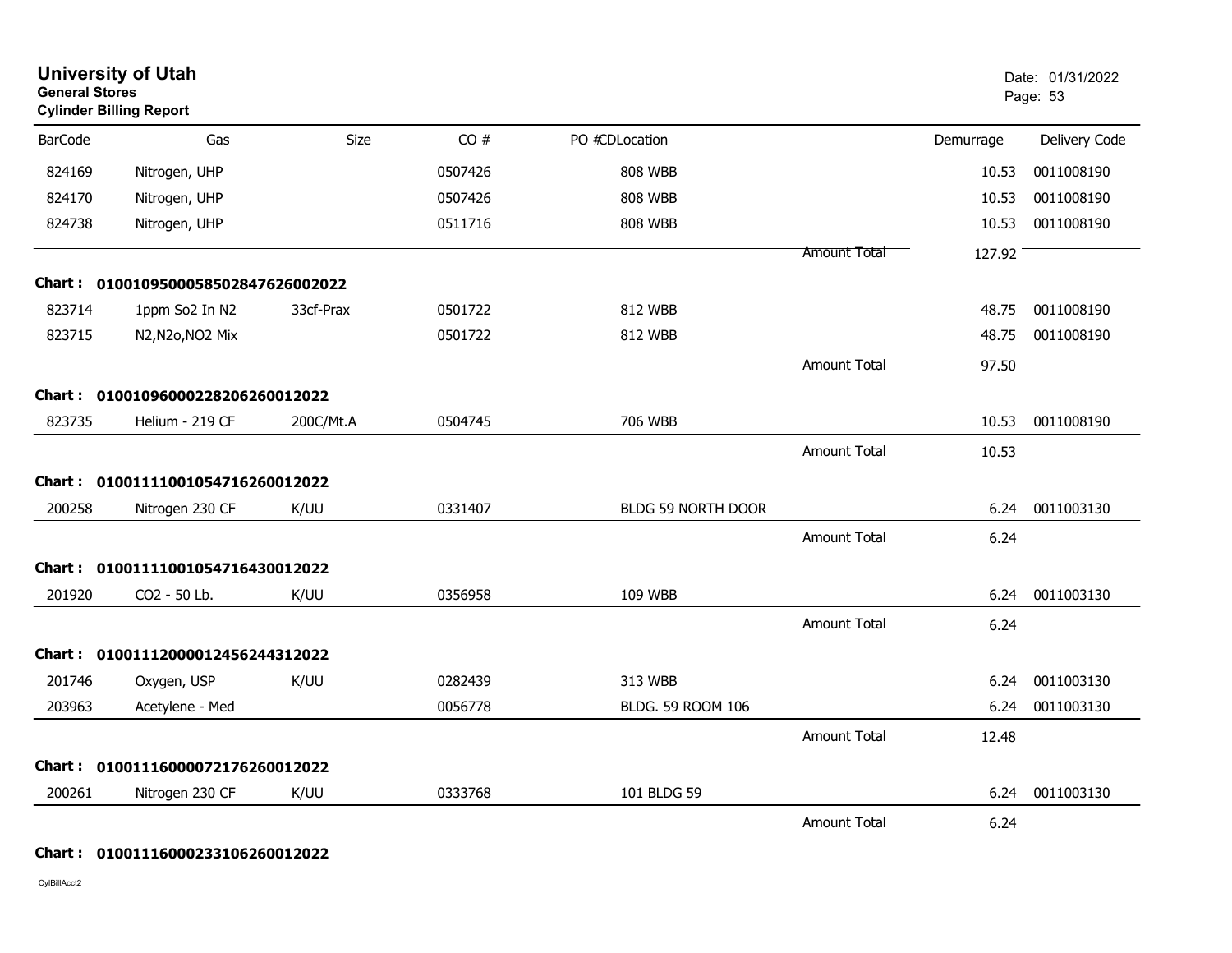| <b>General Stores</b>  | <b>University of Utah</b><br><b>Cylinder Billing Report</b> |           |         |                                |                     |           | Date: 01/31/2022<br>Page: 54 |
|------------------------|-------------------------------------------------------------|-----------|---------|--------------------------------|---------------------|-----------|------------------------------|
| <b>BarCode</b>         | Gas                                                         | Size      | CO#     | PO #CDLocation                 |                     | Demurrage | Delivery Code                |
| 200966                 | Nitrogen 230 CF                                             | K/UU      | 0373120 | <b>BLDG 59</b>                 |                     | 6.24      | 0011003130                   |
| 202587                 | CO2 - 20 Lb.                                                |           | 0388294 | <b>BLDG 59</b>                 |                     | 6.24      | 0011003130                   |
| 202592                 | CO2 - 20 Lb.                                                |           | 0396884 | <b>BLDG 59</b>                 |                     | 6.24      | 0011003130                   |
|                        |                                                             |           |         |                                | <b>Amount Total</b> | 18.72     |                              |
|                        | Chart: 01001131001138576260012022                           |           |         |                                |                     |           |                              |
| 817163                 | 10% H2 Bal. N2                                              | 200C/Mt.A | 0456619 | CROCKER SCIENCE EAST RECEIVING |                     | 10.53     | 0014002200                   |
|                        |                                                             |           |         |                                | <b>Amount Total</b> | 10.53     |                              |
|                        | Chart: 01001131001310966260012022                           |           |         |                                |                     |           |                              |
| 200664                 | CO2 - 50 Lb.                                                | K/UU      | 0515824 | 140 So Biology                 |                     | 0.60      | 0014002200                   |
|                        |                                                             |           |         |                                | <b>Amount Total</b> | 0.60      |                              |
| Chart :                | 01001162000108536260012022                                  |           |         |                                |                     |           |                              |
| 112543                 | Oxygen, UHP,                                                | T/US      | 0033159 | 131D So. Biol.                 |                     | 13.26     | 0084002010                   |
| 112550                 | Synthetic O2                                                |           | 0039754 | 131D So. Biol.                 |                     | 7.80      | 0084002010                   |
| 200247                 | Nitrogen, UHP                                               |           | 0409683 | 520 ASB                        |                     | 6.24      | 0084002040                   |
| 200547                 | Nitrogen, UHP                                               |           | 0514416 | 148 Sutton                     |                     | 2.60      | 0084002040                   |
| 200767                 | CO2 - Siphon                                                |           | 0204114 | 510 ASB                        |                     | 6.24      | 0084002040                   |
| 200837                 | CO2 - 50 Lb.                                                |           | 0367922 | 522 ASB                        |                     | 6.24      | 0084002040                   |
| 200947                 | Nitrogen, UHP                                               |           | 0514416 | 148 Sutton                     |                     | 2.60      | 0084002040                   |
| 200989                 | CO2 - 50 Lb.                                                |           | 0233378 | 510 ASB                        |                     | 6.24      | 0082005100                   |
| 201215                 | CO2 - Inst. Gra                                             |           | 0505375 | 520 ASB                        |                     | 7.80      | 0084002010                   |
| 201607                 | Hydrogen - UHP                                              |           | 0509821 | 520 ASB                        |                     | 7.80      | 0084002040                   |
| 201669                 | Nitrogen, UHP                                               |           | 0512226 | 148 Sutton                     |                     | 5.20      | 0084002040                   |
| 201766                 | CO2 - Siphon                                                |           | 0263027 | 510 ASB                        |                     | 6.24      | 0084002040                   |
| 202355                 | Nitrogen, UHP                                               |           | 0467956 | <b>808 WBB</b>                 |                     | 7.80      | 0084002040                   |
| 202358                 | Nitrogen, UHP                                               |           | 0514416 | 148 Sutton                     |                     | 2.60      | 0084002040                   |
| 204639                 | Nitrogen, UHP                                               |           | 0479919 | <b>808 WBB</b>                 |                     | 7.80      | 0084002040                   |
| 204680<br>CylBillAcct2 | Nitrogen, UHP                                               |           | 0405107 | 520 ASB                        |                     | 6.24      | 0084002040                   |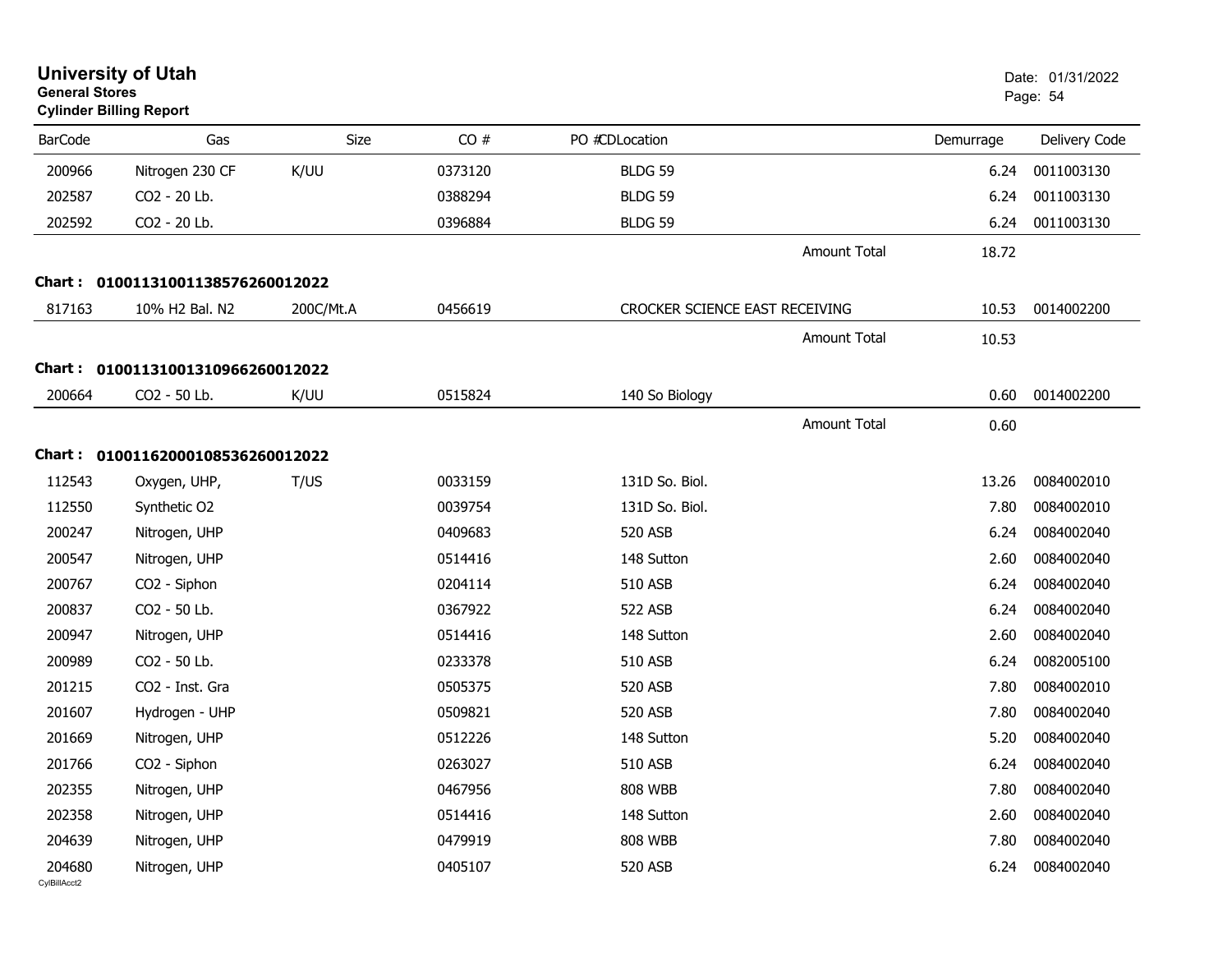| <b>General Stores</b>  | <b>University of Utah</b><br><b>Cylinder Billing Report</b> |      |         |                 |           | Date: 01/31/2022<br>Page: 55 |
|------------------------|-------------------------------------------------------------|------|---------|-----------------|-----------|------------------------------|
| <b>BarCode</b>         | Gas                                                         | Size | CO#     | PO #CDLocation  | Demurrage | Delivery Code                |
| 204712                 | CO2 - Siphon                                                |      | 0273120 | 510 ASB         | 6.24      | 0084002040                   |
| 205270                 | Nitrogen, UHP                                               |      | 0471730 | 520 ASB         | 7.80      | 0084002040                   |
| 205305                 | Oxygen, UHP,                                                |      | 0515536 | <b>520 ASB</b>  | 1.00      | 0084002040                   |
| 205501                 | Nitrogen, UHP                                               |      | 0500590 | 520 ASB         | 7.80      | 0084002010                   |
| 801692                 | CO2 - Inst. Gra                                             |      | 0153712 | 510 SKAGGS BLDG | 7.80      | 0084002010                   |
| 803728                 | Carbon Monoxide                                             |      | 0222598 | 510 ASB         | 7.80      | 0084002040                   |
| 805755                 | 2% O2 In Helium                                             |      | 0294518 | 510 ASB         | 8.58      | 0084002040                   |
| 807144                 | Sulfur Dioxide                                              |      | 0305946 | 510 ASB         | 21.45     | 0084002040                   |
| 809610                 | UHP N2O                                                     |      | 0372666 | 520 ASB         | 20.67     | 0084002040                   |
| 809843                 | 5% H2 In Helium                                             |      | 0372666 | 520 ASB         | 8.58      | 0084002040                   |
| 810412                 | .5% N2O In HE                                               |      | 0387567 | 520 ASB         | 8.58      | 0084002040                   |
| 811621                 | Argon - UHP                                                 |      | 0412764 | 520 ASB         | 8.58      | 0084002040                   |
| 812992                 | Ultra Zero Air                                              |      | 0423665 | 819 WBB         | 8.58      | 0084002040                   |
| 813885                 | 2% O2 In Helium                                             |      | 0430645 | 520 ASB         | 8.97      | 0084002040                   |
| 815897                 | Sulfur Dioxide                                              |      | 0445631 | 520 ASB         | 8.97      | 0084002040                   |
| 817169                 | <b>BIP Helium</b>                                           |      | 0456743 | 510 ASB         | 10.53     | 0084002040                   |
| 818224                 | Nitrogen, UHP                                               |      | 0463957 | <b>808 WBB</b>  | 10.53     | 0084002040                   |
| 818761                 | Nitrogen, UHP                                               |      | 0467282 | <b>808 WBB</b>  | 10.53     | 0084002040                   |
| 818872                 | Zero Air                                                    |      | 0467956 | <b>808 WBB</b>  | 10.53     | 0084002040                   |
| 818874                 | Zero Air                                                    |      | 0467956 | <b>808 WBB</b>  | 10.53     | 0084002040                   |
| 819086                 | .5% Co2 In He                                               |      | 0468667 | 518 ASB         | 10.53     | 0084002040                   |
| 819201                 | Oxygen, UHP,                                                |      | 0473624 | 520 ASB         | 10.53     | 0084002040                   |
| 821947                 | ISP Helium                                                  |      | 0487872 | 510 ASB         | 10.53     | 0084002040                   |
| 822765                 | ISP Helium                                                  |      | 0495972 | 510 ASB         | 10.53     | 0084002040                   |
| 823398                 | Carbon Monoxide                                             |      | 0499814 | 520 ASB         | 10.53     | 0084002040                   |
| 824026                 | ISP Helium                                                  |      | 0505987 | 510 ASB         | 10.53     | 0084002040                   |
| 824334                 | ISP Helium                                                  |      | 0509622 | 510 ASB         | 78.00     | 0084002040                   |
| 824493<br>CvIBillAcct2 | Nitrogen, UHP                                               |      | 0509653 | 148 SUTTON      | 7.02      | 0084002040                   |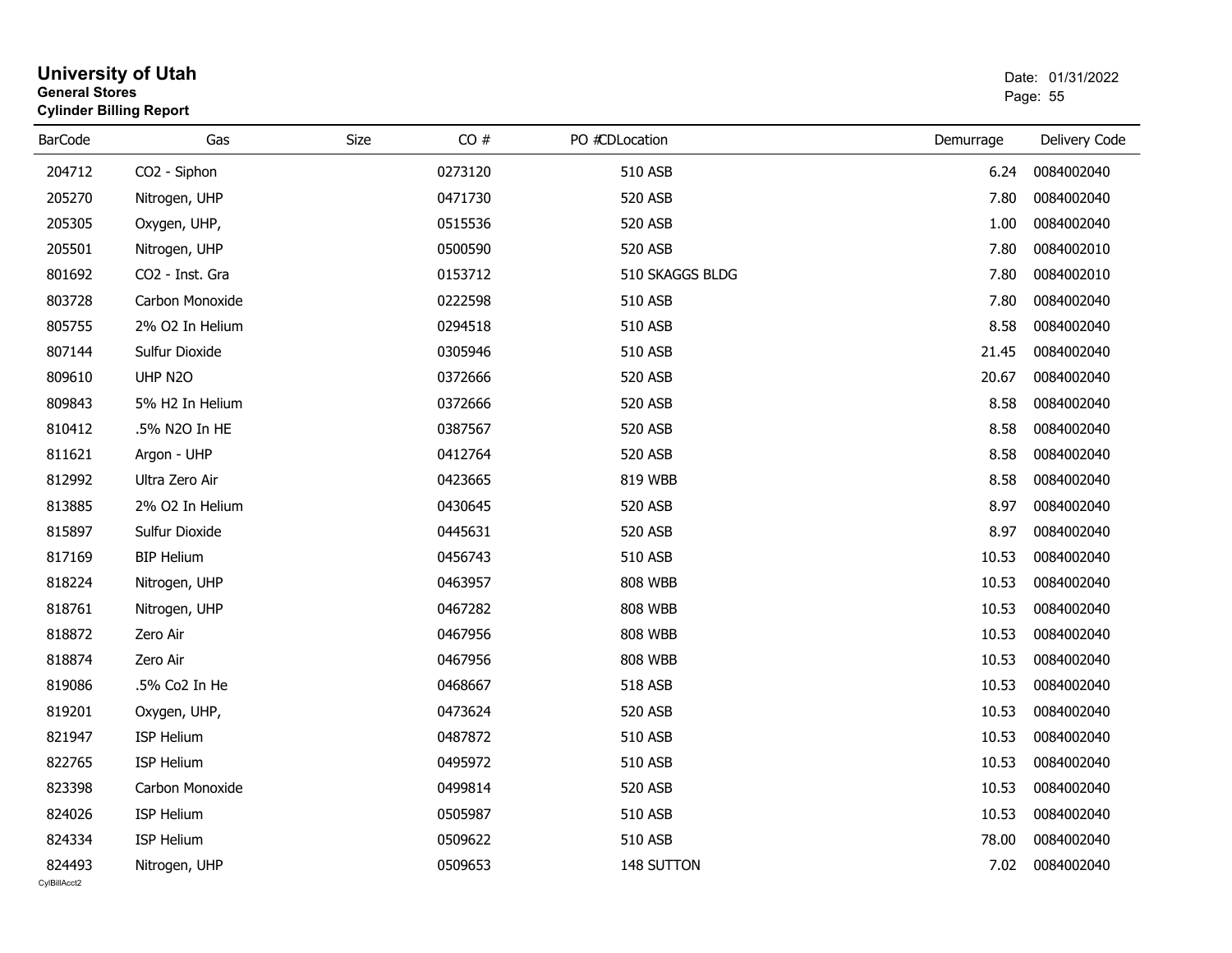| <b>General Stores</b>  | <b>University of Utah</b><br><b>Cylinder Billing Report</b> |      |         |                |                     |           | Date: 01/31/2022<br>Page: 56 |
|------------------------|-------------------------------------------------------------|------|---------|----------------|---------------------|-----------|------------------------------|
| <b>BarCode</b>         | Gas                                                         | Size | CO#     | PO #CDLocation |                     | Demurrage | Delivery Code                |
| 824501                 | Nitrogen, UHP                                               |      | 0510033 | <b>520 ASB</b> |                     | 10.53     | 0084002040                   |
| 824733                 | ISP Helium                                                  |      | 0512031 | 510 ASB        |                     | 4.86      | 0084002040                   |
| 824734                 | <b>ISP Helium</b>                                           |      | 0511935 | 510 ASB        |                     | 10.53     | 0084002040                   |
| 824736                 | <b>ISP Helium</b>                                           |      | 0511084 | 510 ASB        |                     | 10.53     | 0084002040                   |
| 824763                 | Nitrogen, UHP                                               |      | 0511933 | 148 Sutton     |                     | 10.53     | 0084002040                   |
| 824882                 | <b>ISP Helium</b>                                           |      | 0512957 | 510 ASB        |                     | 8.64      | 0084002040                   |
| 824883                 | <b>ISP Helium</b>                                           |      | 0512762 | 510 ASB        |                     | 4.86      | 0084002040                   |
| 825081                 | ISP Helium                                                  |      | 0513192 | 510 ASB        |                     | 5.67      | 0084002040                   |
| 825082                 | <b>ISP Helium</b>                                           |      | 0512986 | 510 ASB        |                     | 7.02      | 0084002040                   |
| 825083                 | ISP Helium                                                  |      | 0514257 | 510 ASB        |                     | 3.51      | 0084002040                   |
| 825117                 | <b>ISP Helium</b>                                           |      | 0514379 | 510 ASB        |                     | 14.00     | 0084002040                   |
| 825227                 | ISP Helium                                                  |      | 0515415 | 510 ASB        |                     | 0.81      | 0084002040                   |
|                        |                                                             |      |         |                | <b>Amount Total</b> | 536.44    |                              |
|                        | Chart: 01001162500073366260012022                           |      |         |                |                     |           |                              |
| 201449                 | Helium - 219 CF                                             | K/UU | 0430618 | 360 ASB        |                     | 6.24      | 0082003700                   |
| 201498                 | Air - 233 CF                                                |      | 0349792 | 370 ASB        |                     | 6.24      | 0082003700                   |
| 201505                 | Hydrogen                                                    |      | 0397275 | 360 ASB        |                     | 6.24      | 0082003700                   |
|                        |                                                             |      |         |                | Amount Total        | 18.72     |                              |
|                        | Chart: 01001162500073376260012022                           |      |         |                |                     |           |                              |
| 201496                 | Air - 233 CF                                                | K/UU | 0478477 | 380 ASB        |                     | 7.80      | 0084002010                   |
|                        |                                                             |      |         |                | <b>Amount Total</b> | 7.80      |                              |
|                        | Chart: 01001162500192286260012022                           |      |         |                |                     |           |                              |
| 200072                 | Nitrogen 230 CF                                             | K/UU | 0444086 | 537 ASB        |                     | 6.24      | 0084002010                   |
| 200327                 | Nitrogen 230 CF                                             |      | 0452084 | 537 ASB        |                     |           | 6.24 0084002010              |
| 201226                 | Nitrogen 230 CF                                             |      | 0444088 | 557 ASB        |                     | 6.24      | 0084002010                   |
| 201361                 | Nitrogen 230 CF                                             |      | 0429027 | 537 ASB        |                     | 6.24      | 0084002010                   |
| 201362<br>CylBillAcct2 | Helium - UHP                                                |      | 0438264 | 537 ASB        |                     | 6.24      | 0084002010                   |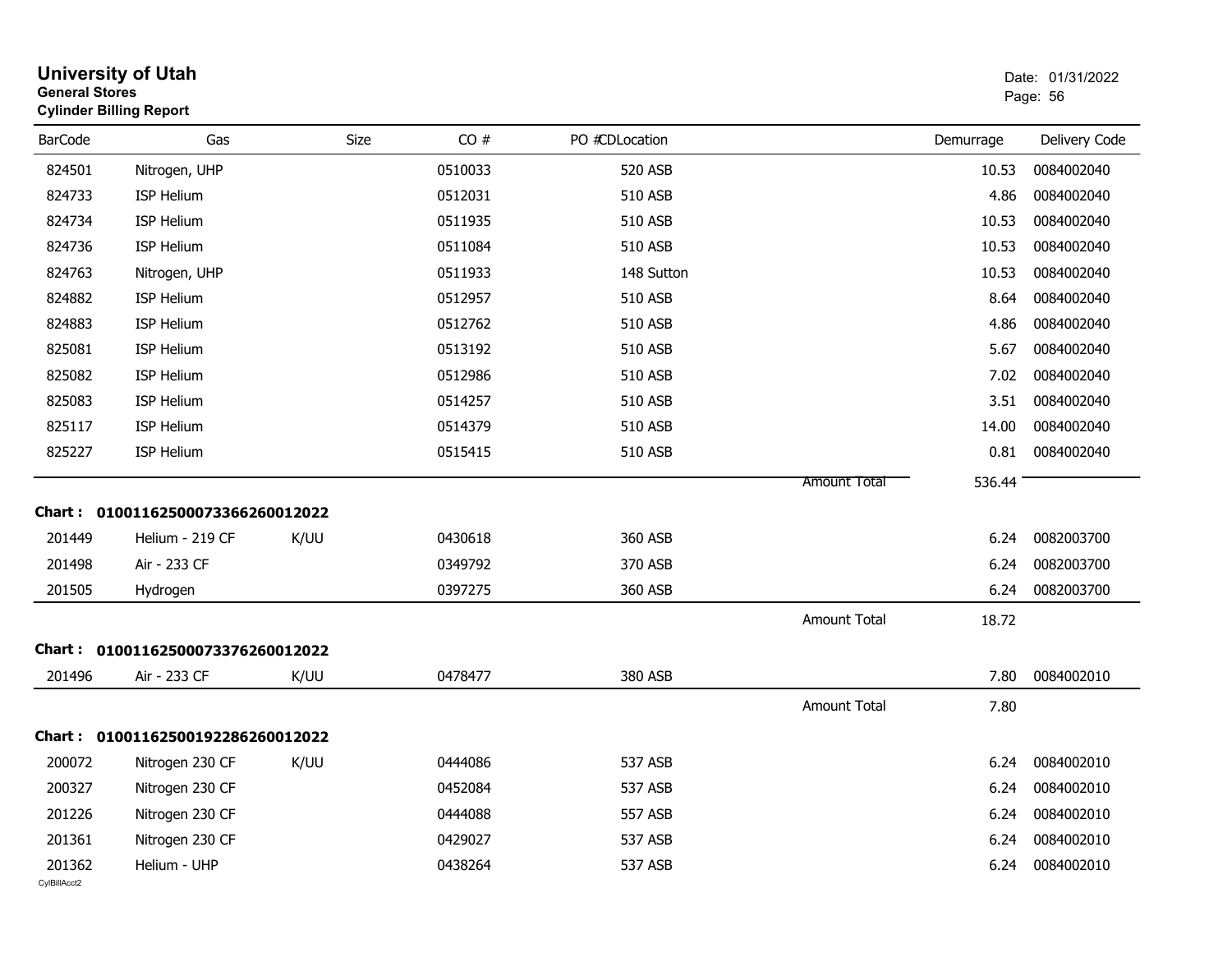| <b>General Stores</b> | <b>University of Utah</b><br><b>Cylinder Billing Report</b> |           |         |                                 |                     |           | Date: 01/31/2022<br>Page: 57 |
|-----------------------|-------------------------------------------------------------|-----------|---------|---------------------------------|---------------------|-----------|------------------------------|
| <b>BarCode</b>        | Gas                                                         | Size      | CO#     | PO #CDLocation                  |                     | Demurrage | Delivery Code                |
| 201465                | Nitrogen 230 CF                                             |           | 0452084 | 537 ASB                         |                     | 6.24      | 0084002010                   |
| 201721                | Nitrogen 230 CF                                             |           | 0452084 | 537 ASB                         |                     | 6.24      | 0084002010                   |
| 201835                | Nitrogen 230 CF                                             |           | 0444086 | 537 ASB                         |                     | 6.24      | 0084002010                   |
| 202297                | N2, Liquid GP45                                             |           | 0509990 | 557 ASB                         |                     | 22.40     | 0084002010                   |
| 202424                | N2, Liquid GP45                                             |           | 0513515 | 555 ASB                         |                     | 62.40     | 0084002010                   |
| 203941                | Nitrogen 230 CF                                             |           | 0444088 | 557 ASB                         |                     | 6.24      | 0084002010                   |
| 205565                | Argon - UHP                                                 |           | 0337179 | 537 ASB                         |                     | 6.24      | 0084002010                   |
|                       |                                                             |           |         |                                 | Amount Total        | 147.20    |                              |
| Chart :               | 01001162500196676260012022                                  |           |         |                                 |                     |           |                              |
| 811539                | Nitrogen, UHP                                               | 200C/Mt.A | 0416204 | 510 ASB                         |                     | 8.58      | 0084002010                   |
|                       |                                                             |           |         |                                 | <b>Amount Total</b> | 8.58      |                              |
| Chart :               | 01001162500197836260012022                                  |           |         |                                 |                     |           |                              |
| 200764                | Hydrogen - UHP                                              | K/UU      | 0373211 | Life Sciences 208 (Phadnis Lab) |                     | 6.24      | 0084002010                   |
| 201078                | CO2 - Siphon                                                |           | 0398579 | 210 SO BIOLOGY                  |                     | 6.24      | 0084002010                   |
|                       |                                                             |           |         |                                 | Amount Total        | 12.48     |                              |
| Chart :               | 01001162500260306260012022                                  |           |         |                                 |                     |           |                              |
| 824531                | CO2 - 50 Lb.                                                | 50#/Mt.Ai | 0510250 | 313 ASB                         |                     | 9.18      | 0084002040                   |
| 824533                | CO2 - 50 Lb.                                                |           | 0510250 | 313 ASB                         |                     | 9.18      | 0084002040                   |
| 824537                | CO2 - 50 Lb.                                                |           | 0510250 | 313 ASB                         |                     | 10.53     | 0084002040                   |
|                       |                                                             |           |         |                                 | <b>Amount Total</b> | 28.89     |                              |
| Chart :               | 01001162500261216260012022                                  |           |         |                                 |                     |           |                              |
| 201457                | Nitrogen 230 CF                                             | K/UU      | 0515071 | 205 SO BIO- Anderegg Lab        |                     | 2.20      | 0084002010                   |
| 202763                | CO2 - 50 Lb.                                                |           | 0477642 | 402E So Biology                 |                     | 7.80      | 0084002010                   |
|                       |                                                             |           |         |                                 | Amount Total        | 10.00     |                              |
|                       | Chart: 01001162500310116260012022                           |           |         |                                 |                     |           |                              |
| 201206                | Hydrogen - UHP                                              | K/UU      | 0479340 | 475 ASB                         |                     | 7.80      | 0084002010                   |
| CylBillAcct2          |                                                             |           |         |                                 |                     |           |                              |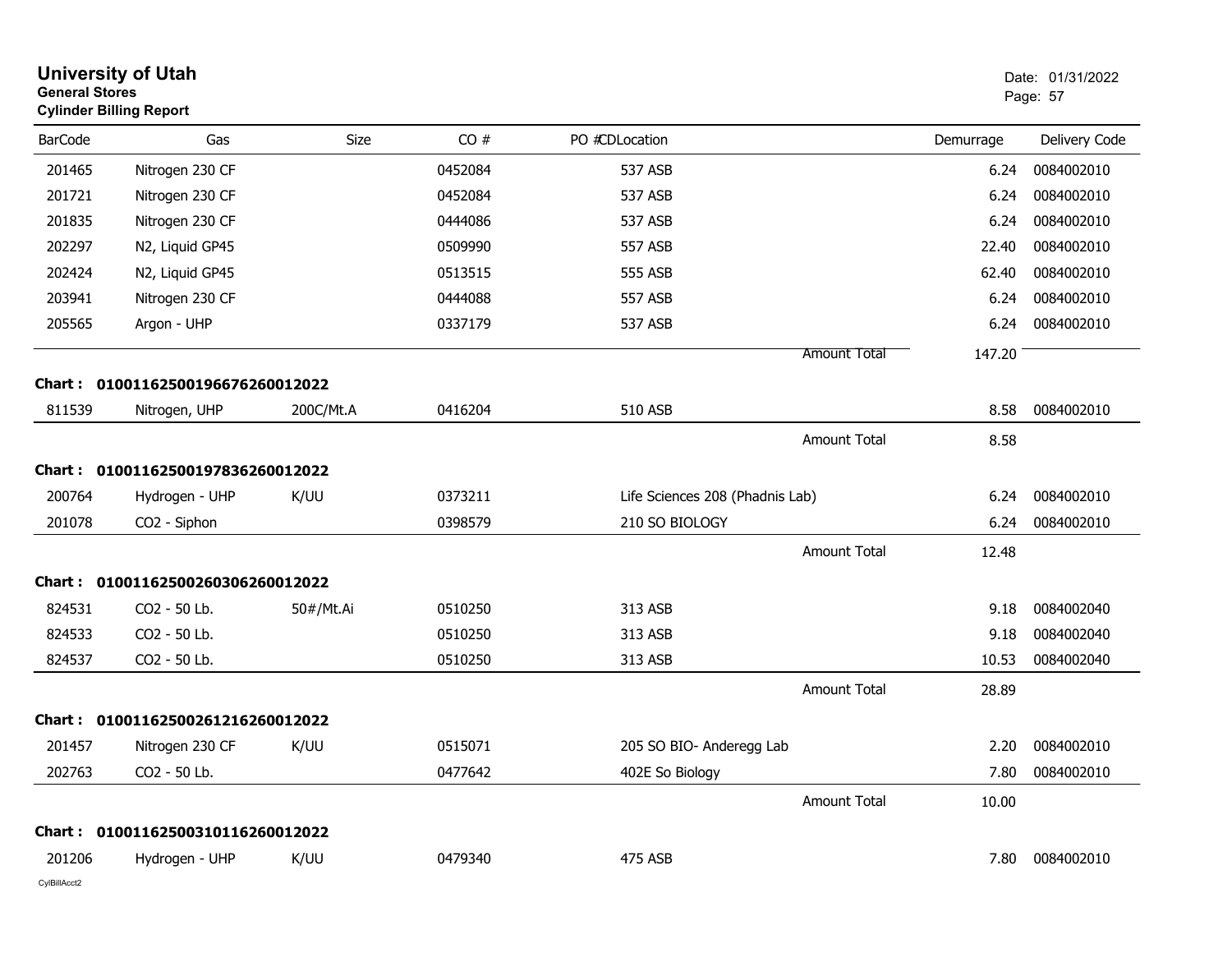| <b>General Stores</b> | <b>University of Utah</b><br><b>Cylinder Billing Report</b> |           |         |                                             |           | Date: 01/31/2022<br>Page: 58 |
|-----------------------|-------------------------------------------------------------|-----------|---------|---------------------------------------------|-----------|------------------------------|
| <b>BarCode</b>        | Gas                                                         | Size      | CO#     | PO #CDLocation                              | Demurrage | Delivery Code                |
| 201756                | CO2 - 50 Lb.                                                |           | 0506391 | 459 ASB                                     | 7.80      | 0084002010                   |
| 202138                | Nitrogen, UHP                                               |           | 0482927 | <b>460 ASB</b>                              | 7.80      | 0084002010                   |
| 202368                | Helium - UHP                                                |           | 0480933 | 459 ASB                                     | 7.80      | 0084002010                   |
| 203702                | CO2 - 50 Lb.                                                |           | 0506391 | 459 ASB                                     | 7.80      | 0084002010                   |
| 205522                | CO2 - 50 Lb.                                                |           | 0506390 | 460 ASB                                     | 7.80      | 0084002010                   |
| 820502                | Zero Air                                                    |           | 0479340 | 475 ASB                                     | 10.53     | 0084002010                   |
| 820563                | Nitrogen, UHP                                               |           | 0479340 | 475 ASB                                     | 10.53     | 0084002010                   |
| 823785                | CO2 - 50 Lb.                                                |           | 0503944 | <b>462 ASB</b>                              | 10.53     | 0084002010                   |
|                       |                                                             |           |         | <b>Amount Total</b>                         | 78.39     |                              |
|                       | Chart: 0100116500054503331626002022                         |           |         |                                             |           |                              |
| 201661                | Nitrogen 230 CF                                             | K/UU      | 0468360 | 342F So Bio- Drews Lab in Glass Washroom ha | 7.80      | 0084002010                   |
|                       |                                                             |           |         | <b>Amount Total</b>                         | 7.80      |                              |
|                       | Chart: 0100116500058502617626002022                         |           |         |                                             |           |                              |
| 200597                | Nitrogen 230 CF                                             | K/UU      | 0508877 | 205 So Biology                              | 7.80      | 0084002010                   |
| 201330                | Nitrogen 230 CF                                             |           | 0509051 | 205 So Bio (inside 210 corridor)            | 5.60      | 0084002010                   |
|                       |                                                             |           |         | <b>Amount Total</b>                         | 13.40     |                              |
| Chart :               | 0100116500058502773626002022                                |           |         |                                             |           |                              |
| 823937                | Nitrogen, UHP                                               | 200C/Mt.A | 0506072 | <b>BLDG 394 BIOLOGY GROWTH SITE</b>         | 10.53     | 0084002010                   |
|                       |                                                             |           |         | <b>Amount Total</b>                         | 10.53     |                              |
|                       | Chart: 0100116500058502779626002022                         |           |         |                                             |           |                              |
| 201127                | Oxygen, USP                                                 | K/UU      | 0299774 | 201 LIFE SCIENCE                            | 6.24      | 0084002010                   |
| 807166                | 10%02 IN N2                                                 |           | 0306761 | <b>212 LIFE SCIENCE</b>                     | 8.58      | 0084002010                   |
| 823793                | 5%0210%Co2N2                                                |           | 0503655 | 204A SO BIOLOGY                             | 10.53     | 0084002010                   |
| 823794                | 5%0210%Co2N2                                                |           | 0503655 | 204A SO BIOLOGY                             | 10.53     | 0084002010                   |
|                       |                                                             |           |         | <b>Amount Total</b>                         | 35.88     |                              |

#### **Chart : 0100116500058502789626002022**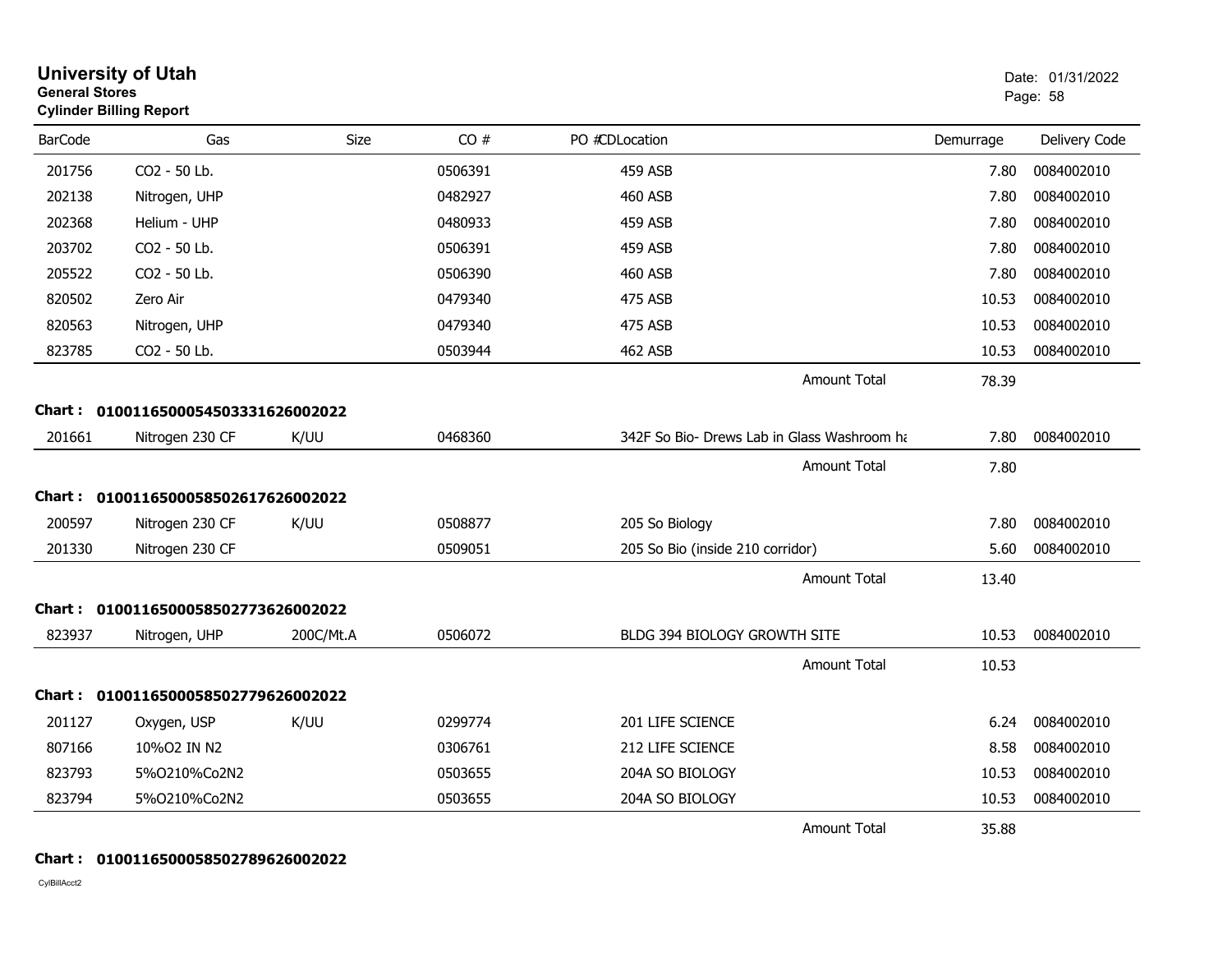|                | <b>Cylinder Billing Report</b>      |                  |         |                   |                     |           |               |
|----------------|-------------------------------------|------------------|---------|-------------------|---------------------|-----------|---------------|
| <b>BarCode</b> | Gas                                 | <b>Size</b>      | CO#     | PO #CDLocation    |                     | Demurrage | Delivery Code |
| 205707         | N2, Liquid LX45                     | <b>180 LTR/U</b> | 0503606 | 440 ASB           |                     | 62.40     | 0084002010    |
|                |                                     |                  |         |                   | <b>Amount Total</b> | 62.40     |               |
|                | Chart: 0100116500058502831626002022 |                  |         |                   |                     |           |               |
| 202661         | Nitrogen 115 CF                     | 125 CF/UU        | 0463141 | 315 SOUTH BIOLOGY |                     | 6.24      | 0084002010    |
| 202859         | Nitrogen 115 CF                     |                  | 0463141 | 315 SOUTH BIOLOGY |                     | 6.24      | 0084002010    |
| 203238         | Nitrogen 80cf                       |                  | 0431794 | 315 SO BIOLOGY    |                     | 6.24      | 0084002040    |
| 823035         | 1% CO2 in O2                        |                  | 0495982 | 315 SO BIOLOGY    |                     | 10.53     | 0084002010    |
| 823037         | 1% CO2 in O2                        |                  | 0495982 | 315 SO BIOLOGY    |                     | 10.53     | 0084002010    |
| 824975         | 1% CO2 in O2                        |                  | 0512413 | 315 SO BIOLOGY    |                     | 10.53     | 0084002010    |
| 825208         | 1% CO2 in O2                        |                  | 0513090 | 315 SO BIOLOGY    |                     | 3.24      | 0084002010    |
| 825209         | 1% CO2 in O2                        |                  | 0513090 | 315 SO BIOLOGY    |                     | 3.24      | 0084002010    |
|                |                                     |                  |         |                   | <b>Amount Total</b> | 56.79     |               |
|                | Chart: 0100116500058502914626002022 |                  |         |                   |                     |           |               |
| 201033         | Nitrogen 230 CF                     | K/UU             | 0480715 | 108 SO BIOLOGY    |                     | 7.80      | 0084002010    |
| 201134         | Oxygen, USP                         |                  | 0474639 | 108 So Bio        |                     | 7.80      | 0084002040    |
| 201190         | CO2 - 50 Lb.                        |                  | 0468254 | 108 So Biology    |                     | 7.80      | 0084002040    |
| 202807         | Air - 233 CF                        |                  | 0470252 | 108 So Biology    |                     | 7.80      | 0084002010    |
| 203956         | Nitrogen 230 CF                     |                  | 0454736 | 108 SOUTH BIO     |                     | 6.24      | 0084002010    |
| 800625         | CO2 - 20 Lb.                        |                  | 0130991 | 122 SO. BIOLOGY   |                     | 8.58      | 0084002040    |
|                |                                     |                  |         |                   | <b>Amount Total</b> | 46.02     |               |
|                | Chart: 0100116500058502914626032022 |                  |         |                   |                     |           |               |
| 201085         | Nitrogen 230 CF                     | K/UU             | 0484129 | 108 So Bio        |                     | 7.80      | 0084002010    |
| 201129         | Oxygen, USP                         |                  | 0484129 | 108 So Bio        |                     | 7.80      | 0084002010    |
| 203321         | Oxygen, USP                         |                  | 0484129 | 108 So Bio        |                     | 7.80      | 0084002010    |
| 205823         | Oxygen, USP                         |                  | 0484129 | 108 So Bio        |                     | 7.80      | 0084002010    |
| 821554         | CO2 - 50 Lb.                        |                  | 0484129 | 108 So Bio        |                     | 10.53     | 0084002010    |

#### **University of Utah** Date: 01/31/2022 **General Stores**en de la provincia de la provincia de la provincia de la provincia de la provincia de la provincia de la provi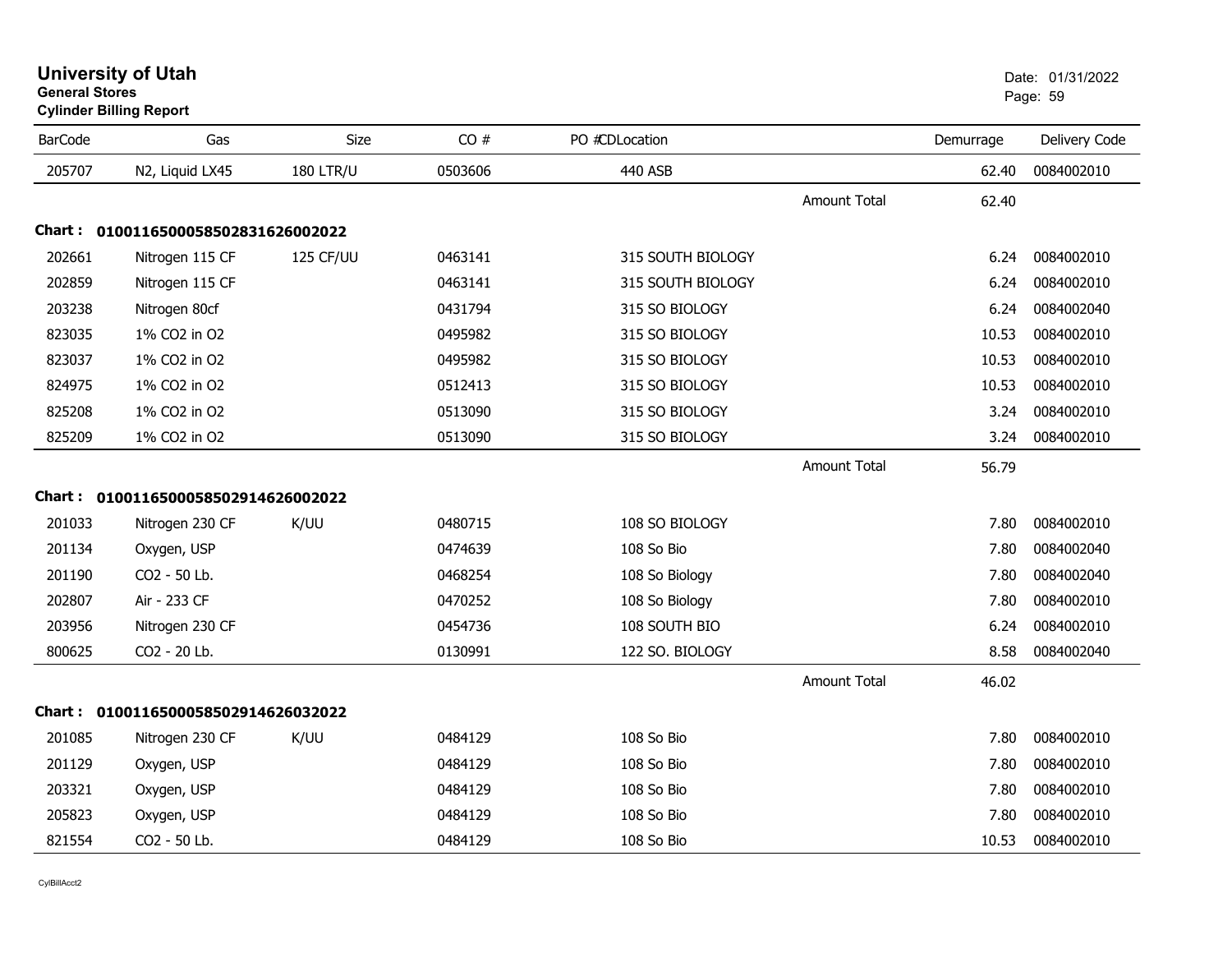| <b>General Stores</b>  | <b>University of Utah</b><br><b>Cylinder Billing Report</b> |           |         |                          |                     |           | Date: 01/31/2022<br>Page: 60 |
|------------------------|-------------------------------------------------------------|-----------|---------|--------------------------|---------------------|-----------|------------------------------|
| <b>BarCode</b>         | Gas                                                         | Size      | CO#     | PO #CDLocation           |                     | Demurrage | Delivery Code                |
|                        |                                                             |           |         |                          | <b>Amount Total</b> | 41.73     |                              |
| Chart :                | 0100116500058503074626002022                                |           |         |                          |                     |           |                              |
| 822633                 | 4% CO2 In Air                                               | 200C/Mt.A | 0493790 | 360 ASB                  |                     | 10.53     | 0082003700                   |
|                        |                                                             |           |         |                          | Amount Total        | 10.53     |                              |
|                        | Chart: 0100116500059314750626002022                         |           |         |                          |                     |           |                              |
| 200062                 | CO2 - 50 Lb.                                                | K/UU      | 0515484 | 313 ASB- Equipt Corridor |                     | 1.00      | 0084002040                   |
| 200273                 | CO2 - 50 Lb.                                                |           | 0515485 | 350 ASB                  |                     | 1.00      | 0084002010                   |
| 200350                 | CO2 - 50 Lb.                                                |           | 0515484 | 313 ASB- Equipt Corridor |                     | 1.00      | 0084002040                   |
| 200359                 | CO2 - 50 Lb.                                                |           | 0515484 | 313 ASB- Equipt Corridor |                     | 1.00      | 0084002040                   |
| 200383                 | Nitrogen 230 CF                                             |           | 0512212 | 329 ASB                  |                     | 7.80      | 0084002040                   |
| 200526                 | CO2 - 50 Lb.                                                |           | 0512465 | 313 ASB Hallway          |                     | 6.80      | 0084002040                   |
| 200603                 | CO2 - 50 Lb.                                                |           | 0506790 | 313 ASB                  |                     | 7.80      | 0084002040                   |
| 200733                 | CO2 - 50 Lb.                                                |           | 0512213 | 313 ASB                  |                     | 7.80      | 0084002040                   |
| 201086                 | CO2 - 50 Lb.                                                |           | 0512214 | 340 ASB                  |                     | 7.80      | 0084002040                   |
| 201197                 | CO2 - 50 Lb.                                                |           | 0512488 | 350 ASB                  |                     | 7.80      | 0084002040                   |
| 201228                 | Nitrogen 230 CF                                             |           | 0468234 | 393 ASB                  |                     | 7.80      | 0084002040                   |
| 201488                 | CO2 - 50 Lb.                                                |           | 0515484 | 313 ASB- Equipt Corridor |                     | 1.00      | 0084002040                   |
| 201520                 | CO2 - 50 Lb.                                                |           | 0512213 | 313 ASB                  |                     | 7.80      | 0084002040                   |
| 201729                 | CO2 - 50 Lb.                                                |           | 0515484 | 313 ASB- Equipt Corridor |                     | 1.00      | 0084002040                   |
| 202973                 | Co2 Food Grade                                              |           | 0515486 | 340 ASB                  |                     | 1.00      | 0084002010                   |
| 203296                 | CO2 - 50 Lb.                                                |           | 0512213 | 313 ASB                  |                     | 7.80      | 0084002040                   |
| 203859                 | CO2 - 50 Lb.                                                |           | 0512488 | 350 ASB                  |                     | 6.80      | 0084002040                   |
| 205369                 | CO2 - 50 Lb.                                                |           | 0506790 | 313 ASB                  |                     | 6.80      | 0084002040                   |
| 205534                 | CO2 - 50 Lb.                                                |           | 0512465 | 313 ASB Hallway          |                     | 6.80      | 0084002040                   |
|                        |                                                             |           |         |                          | Amount Total        | 96.60     |                              |
|                        | Chart: 0100116500059315460626002022                         |           |         |                          |                     |           |                              |
| 200251<br>CylBillAcct2 | Nitrogen 230 CF                                             | K/UU      | 0502432 | 329 ASB                  |                     | 7.80      | 0084002040                   |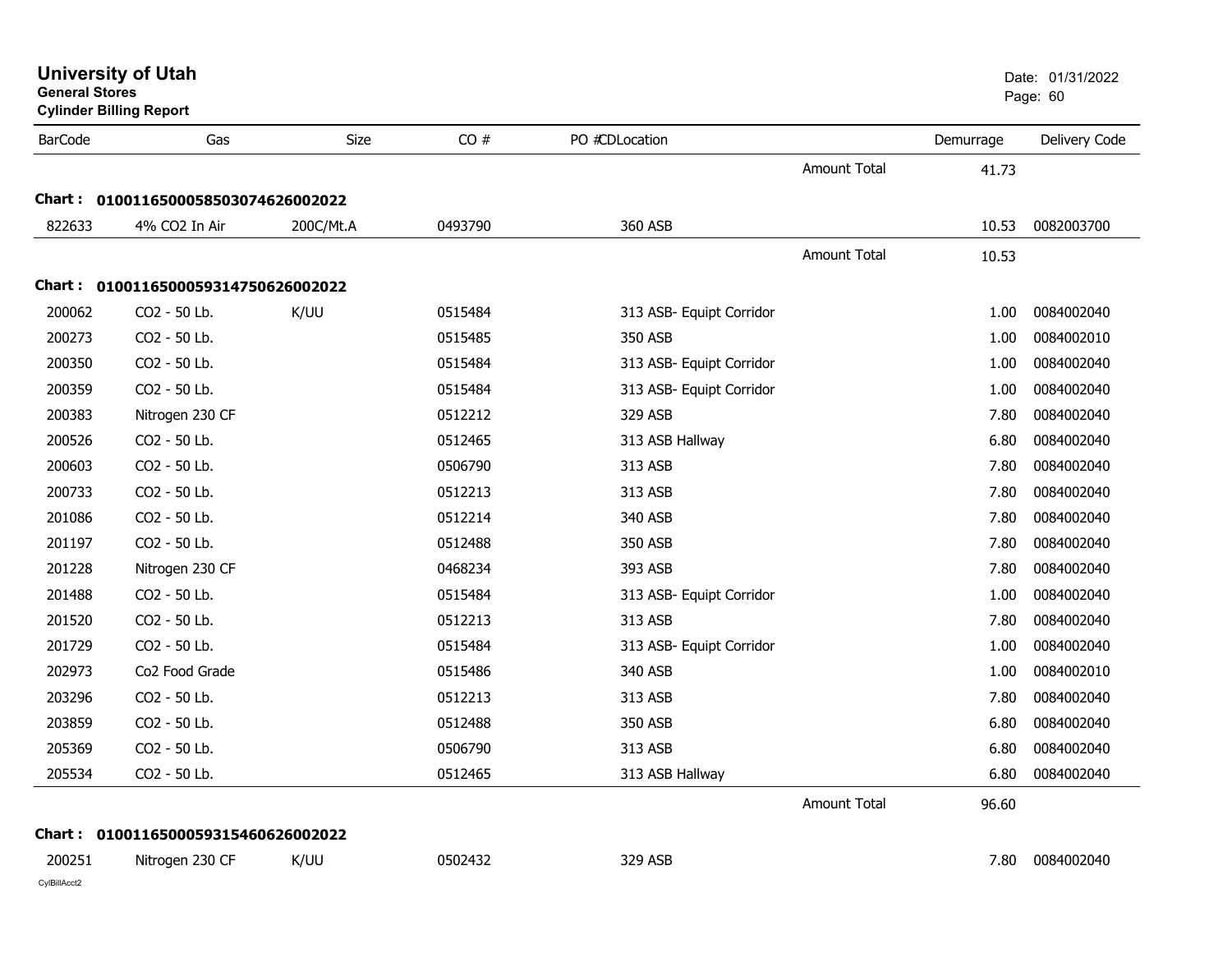| <b>General Stores</b>  | <b>University of Utah</b><br><b>Cylinder Billing Report</b> |                  |         |                          |                     |           | Date: 01/31/2022<br>Page: 61 |
|------------------------|-------------------------------------------------------------|------------------|---------|--------------------------|---------------------|-----------|------------------------------|
| <b>BarCode</b>         | Gas                                                         | Size             | CO#     | PO #CDLocation           |                     | Demurrage | Delivery Code                |
| 201325                 | CO2 - 50 Lb.                                                |                  | 0504960 | 340 ASB                  |                     | 7.80      | 0084002040                   |
| 202707                 | CO2 - 50 Lb.                                                |                  | 0492794 | 313 ASB                  |                     | 7.80      | 0084002040                   |
| 823632                 | Co2 10#                                                     |                  | 0502545 | 313 ASB                  |                     | 6.80      | 0084002040                   |
| 823859                 | Co2 10#                                                     |                  | 0505160 | 340 ASB                  |                     | 10.53     | 0084002040                   |
|                        |                                                             |                  |         |                          | <b>Amount Total</b> | 40.73     |                              |
| Chart :                | 0100116500059315470626002022                                |                  |         |                          |                     |           |                              |
| 116660                 | Nitrogen, 35CF                                              | 20#/DJB          |         | 95197<br>204 So. Biology |                     | 13.26     | 0084002040                   |
| 201559                 | Nitrogen 40 CF                                              |                  | 0513465 | 318 SO BIOLOGY           |                     | 7.80      | 0084002040                   |
| 202481                 | 95% O2, 5% CO2                                              |                  | 0331497 | 317 SO BIOLOGY           |                     | 6.24      | 0084002040                   |
| 821572                 | Nitrogen 40 CF                                              |                  | 0483847 | 318 So Biology           |                     | 10.53     | 0084002010                   |
| 824701                 | Nitrogen 40 CF                                              |                  | 0512508 | 318 So Biology           |                     | 10.53     | 0084002010                   |
|                        |                                                             |                  |         |                          | <b>Amount Total</b> | 48.36     |                              |
| Chart :                | 0100116500059316970626002022                                |                  |         |                          |                     |           |                              |
| 201728                 | N2, Liquid LX45                                             | <b>180 LTR/U</b> | 0512664 | 430 ASB Bastiani Lab     |                     | 62.40     | 0084002010                   |
|                        |                                                             |                  |         |                          | <b>Amount Total</b> | 62.40     |                              |
| Chart :                | 0100116500059317500626002022                                |                  |         |                          |                     |           |                              |
| 200360                 | CO2 - 50 Lb.                                                | K/UU             | 0513358 | 210 SO BIOLOGY           |                     | 3.60      | 0084002010                   |
| 200539                 | CO2 - 50 Lb.                                                |                  | 0513358 | 210 SO BIOLOGY           |                     | 3.60      | 0084002010                   |
| 200949                 | CO2 - 50 Lb.                                                |                  | 0512703 | 210 SO BIOLOGY           |                     | 5.60      | 0084002010                   |
| 201012                 | CO2 - 50 Lb.                                                |                  | 0515099 | 210 SO BIOLOGY           |                     | 2.20      | 0084002010                   |
| 201701                 | CO2 - 50 Lb.                                                |                  | 0515099 | 210 SO BIOLOGY           |                     | 2.20      | 0084002010                   |
| 201957                 | CO2 - 50 Lb.                                                |                  | 0515099 | 210 SO BIOLOGY           |                     | 2.20      | 0084002010                   |
| 202521                 | CO2 - 50 Lb.                                                |                  | 0513818 | 210 SO BIOLOGY           |                     | 4.20      | 0084002010                   |
| 202884                 | CO2 - 50 Lb.                                                |                  | 0513818 | 210 SO BIOLOGY           |                     | 4.20      | 0084002010                   |
| 203476                 | CO2 - 50 Lb.                                                |                  | 0512703 | 210 SO BIOLOGY           |                     | 5.60      | 0084002010                   |
| 203882                 | CO2 - 50 Lb.                                                |                  | 0513358 | 210 SO BIOLOGY           |                     | 3.60      | 0084002010                   |
| 205518<br>CvIBillAcct2 | CO2 - 50 Lb.                                                |                  | 0513818 | 210 SO BIOLOGY           |                     | 4.20      | 0084002010                   |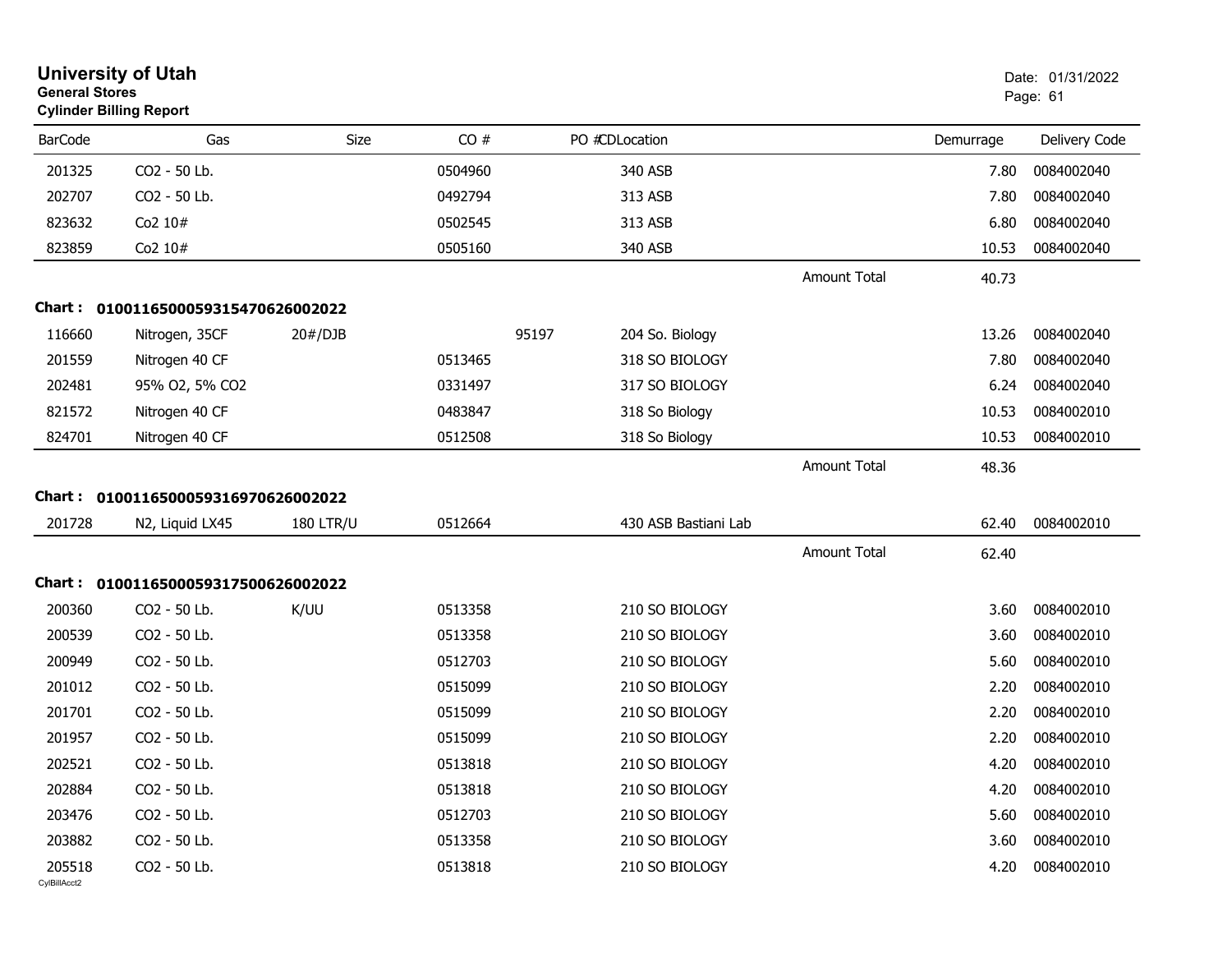| <b>General Stores</b> | <b>Cylinder Billing Report</b>    |                  |         |           |                                     |                     |           | Page: 62      |
|-----------------------|-----------------------------------|------------------|---------|-----------|-------------------------------------|---------------------|-----------|---------------|
| <b>BarCode</b>        | Gas                               | Size             | CO#     |           | PO #CDLocation                      |                     | Demurrage | Delivery Code |
| 205520                | CO2 - 50 Lb.                      |                  | 0512703 |           | 210 SO BIOLOGY                      |                     | 5.60      | 0084002010    |
| 812581                | Nitrogen, 23 CF                   |                  | 0425548 |           | 210 SO BIOLOGY                      |                     | 8.58      | 0084002010    |
|                       |                                   |                  |         |           |                                     | Amount Total        | 55.38     |               |
| Chart :               | 01001166000298306260012022        |                  |         |           |                                     |                     |           |               |
| 202162                | CO2 - 50 Lb.                      | K/UU             | 0465687 |           | 593 ASB- Pott's Lab                 |                     | 7.80      | 0084002010    |
|                       |                                   |                  |         |           |                                     | <b>Amount Total</b> | 7.80      |               |
|                       | Chart: 01001211001054886260012022 |                  |         |           |                                     |                     |           |               |
| 824193                | 5% H2 95% N2                      | 200C/Mt.A        | 0507590 |           | Chemistry Stockroom                 |                     | 8.64      | 0085020200    |
| 824194                | 5% H2 95% N2                      |                  | 0507590 |           | Chemistry Stockroom                 |                     | 10.53     | 0085020200    |
| 824197                | 5% H2 95% N2                      |                  | 0507590 |           | Chemistry Stockroom                 |                     | 10.53     | 0085020200    |
|                       |                                   |                  |         |           |                                     | <b>Amount Total</b> | 29.70     |               |
| Chart:                | 01001211001310956260012022        |                  |         |           |                                     |                     |           |               |
| 115712                | 14% O2 In N2                      | 24 CF/SC         |         | 72281     |                                     |                     | 31.59     | 0085020200    |
| 803700                | Anhydrous Ammon                   |                  |         | 000120756 | 315 SOUTH 1400 EAST ROOM 02020 DOCK |                     | 20.67     | 0085020200    |
|                       |                                   |                  |         |           |                                     | <b>Amount Total</b> | 52.26     |               |
| Chart:                | 01001211001310956260312022        |                  |         |           |                                     |                     |           |               |
| 200467                | Hydrogen - UHP                    | K/UU             | 0505730 |           |                                     |                     | 7.80      |               |
|                       |                                   |                  |         |           |                                     | <b>Amount Total</b> | 7.80      |               |
| <b>Chart :</b>        | 01001212000013486530012022        |                  |         |           |                                     |                     |           |               |
| 203572                | N2, Liquid GP45                   | <b>180 LTR/U</b> | 0261941 |           | <b>DOCK</b>                         |                     | 54.21     | 0085020200    |
|                       |                                   |                  |         |           |                                     | <b>Amount Total</b> | 54.21     |               |
| Chart :               | 01001212000178156260012022        |                  |         |           |                                     |                     |           |               |
| 825162                | Lq Helium-100 L                   | Lq He/Pra        | 0513380 |           | <b>DOCK</b>                         |                     | 252.00    | 0085020200    |
|                       |                                   |                  |         |           |                                     | <b>Amount Total</b> | 252.00    |               |

**University of Utah** Date: 01/31/2022

#### **Chart : 01001212000178156260512022**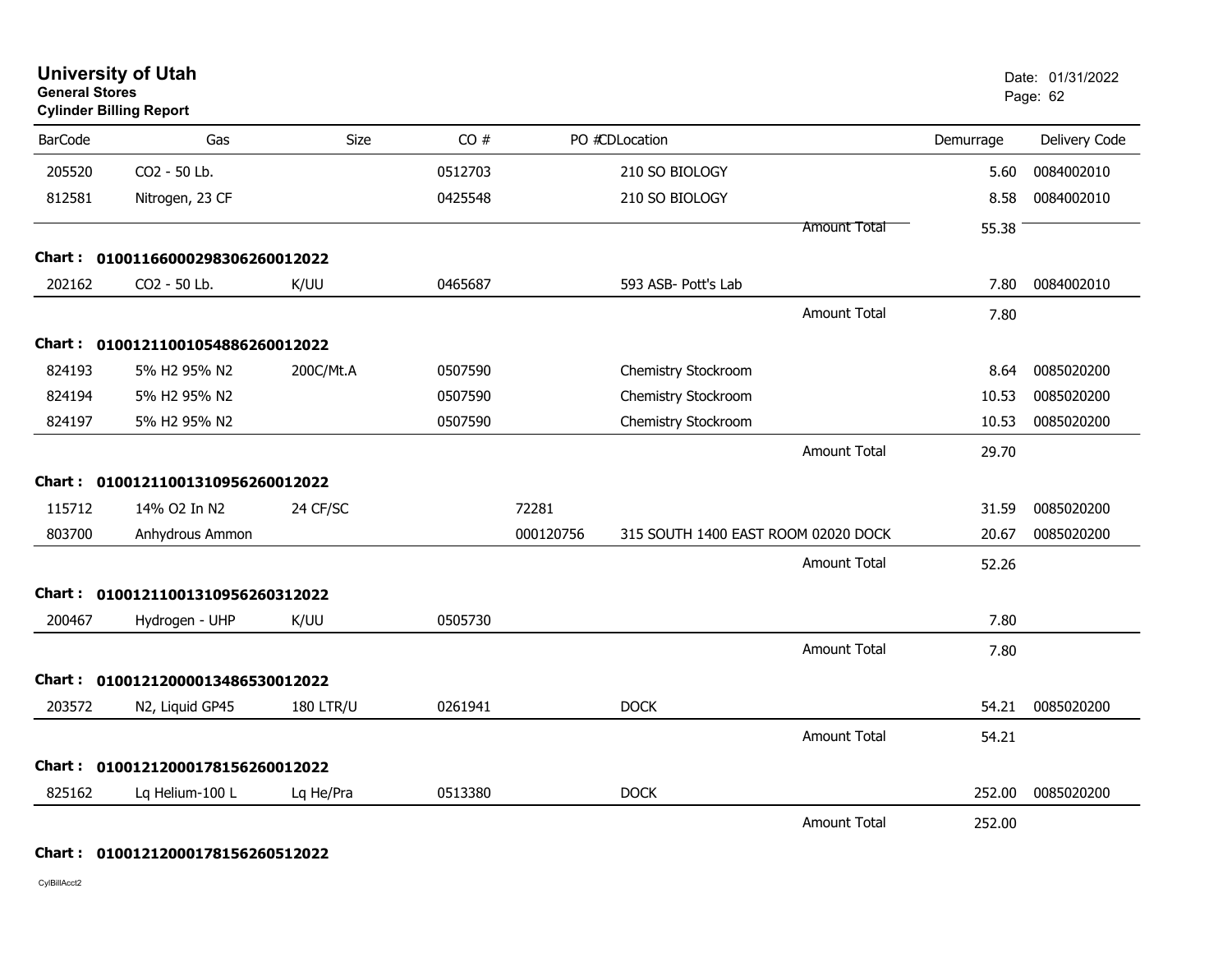| <b>General Stores</b> | <b>University of Utah</b><br><b>Cylinder Billing Report</b> |                  |         |       |                                |           | Date: 01/31/2022<br>Page: 63 |  |
|-----------------------|-------------------------------------------------------------|------------------|---------|-------|--------------------------------|-----------|------------------------------|--|
| <b>BarCode</b>        | Gas                                                         | Size             | CO#     |       | PO #CDLocation                 | Demurrage | Delivery Code                |  |
| 201100                | N2, Liquid, 160                                             | <b>160 LTR/U</b> | 0453738 |       | CROCKER SCIENCE EAST RECEIVING | 54.21     | 0085020200                   |  |
| 815105                | Oxygen 80cf                                                 |                  | 0453740 |       | <b>DOCK</b>                    | 8.97      | 0085020200                   |  |
|                       |                                                             |                  |         |       | <b>Amount Total</b>            | 63.18     |                              |  |
|                       | Chart: 01001212000282196200512020                           |                  |         |       |                                |           |                              |  |
| 201013                | Helium - UHP                                                | K/UU             | 0402504 |       | <b>DOCK</b>                    | 6.24      | 0085020200                   |  |
|                       |                                                             |                  |         |       | <b>Amount Total</b>            | 6.24      |                              |  |
|                       | Chart: 01001212000282196200512022                           |                  |         |       |                                |           |                              |  |
| 110311                | CO <sub>2</sub> - 50 Lb.                                    | K/UU             | 0016101 |       |                                | 6.24      | 0085020200                   |  |
| 114119                | Mix                                                         |                  |         | 34559 | 3425 HEB                       | 21.45     | 0085020200                   |  |
| 114376                | Carbon Monoxide                                             |                  |         | 40473 | 4159 Chem                      | 7.80      | 0085020200                   |  |
| 115582                | UHP N2O                                                     |                  |         |       | 2413 Chem                      | 13.26     | 0085020200                   |  |
| 115624                | Methane C.P. GR                                             |                  |         | 69541 | 3425 Chem                      | 13.26     | 0085020200                   |  |
| 115749                | Nitrous Oxide                                               |                  | 0113508 |       | 1223 Chem                      | 9.36      | 0085020200                   |  |
| 115761                | Carbon Monoxide                                             |                  |         | 31596 | 3423 Chem                      | 7.80      | 0085020200                   |  |
| 200018                | Argon - UHP                                                 |                  | 0360320 |       | 315 S 1400 E RM 2020           | 6.24      | 0085020200                   |  |
| 200046                | Nitrogen 230 CF                                             |                  | 0515317 |       | Chemistry Stockroom            | 1.40      | 0085020200                   |  |
| 200076                | Hydrogen                                                    |                  | 0340587 |       | <b>DOCK</b>                    | 6.24      | 0085020200                   |  |
| 200094                | CO <sub>2</sub> - Siphon                                    |                  | 0505753 |       | 2020 HEB                       | 4.40      | 0085020200                   |  |
| 200098                | CO2 - Siphon                                                |                  | 0494216 |       | 2020 HEB                       | 7.80      | 0085020200                   |  |
| 200102                | CO2 - Siphon                                                |                  | 0510285 |       | 2020 HEB                       | 7.80      | 0085020200                   |  |
| 200111                | CO2 - Siphon                                                |                  | 0509400 |       | <b>DOCK</b>                    | 7.80      | 0085020200                   |  |
| 200128                | Helium - UHP                                                |                  | 0507794 |       | Chemistry Dock                 | 4.20      | 0085020200                   |  |
| 200162                | CO2 - Siphon                                                |                  | 0509400 |       | <b>DOCK</b>                    | 7.80      | 0085020200                   |  |
| 200197                | Argon                                                       |                  | 0511176 |       | 2020 HEB Stockroom             | 7.80      | 0085020200                   |  |
| 200232                | Nitrogen 230 CF                                             |                  | 0469116 |       | 2020 HEB                       | 7.80      | 0085020200                   |  |
| 200244                | Nitrogen 230 CF                                             |                  | 0455762 |       | 2020 HEB                       | 6.24      | 0085020200                   |  |
| 200280                | 5% H <sub>2</sub> In Argon                                  |                  | 0509400 |       | <b>DOCK</b>                    | 7.80      | 0085020200                   |  |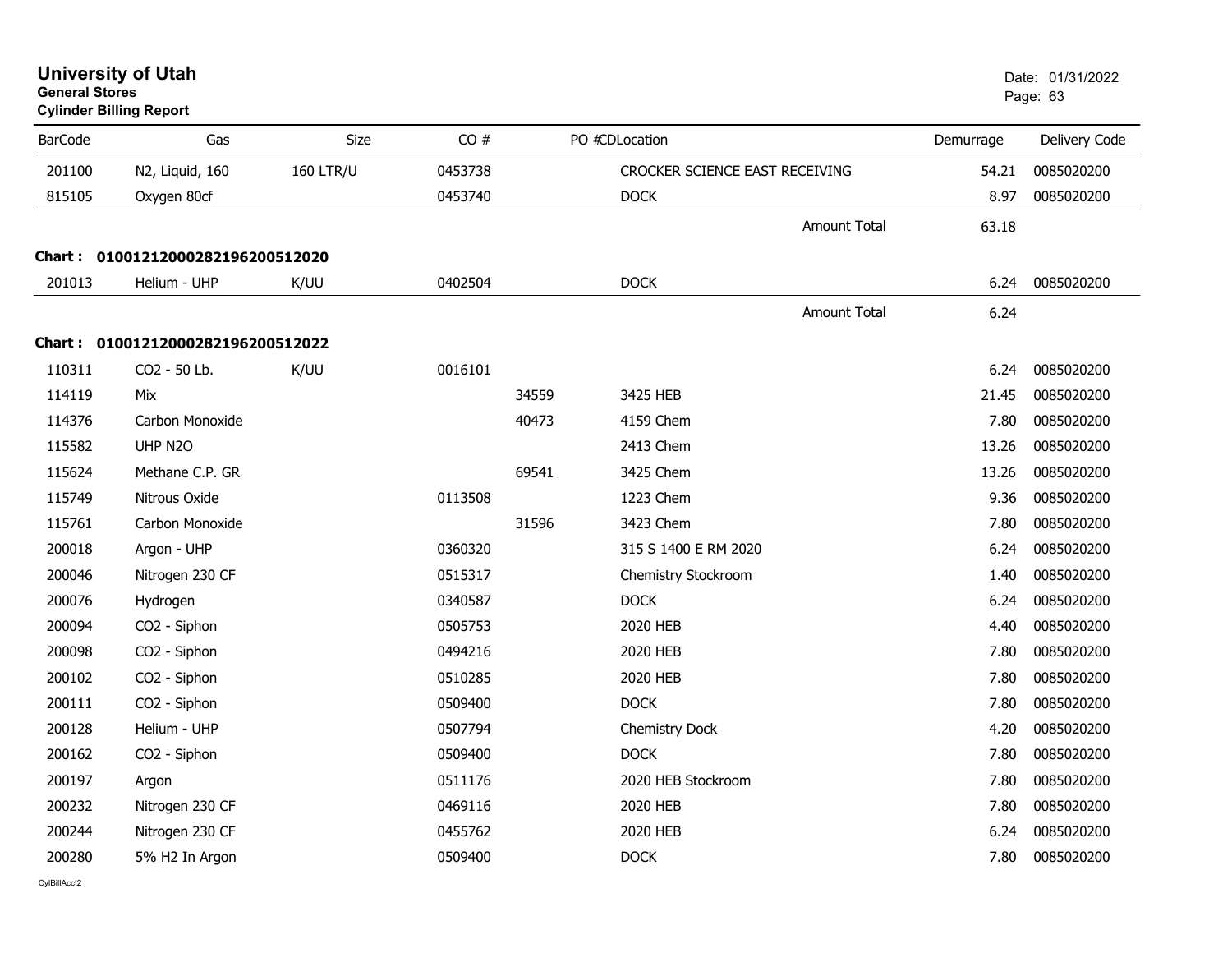#### **University of Utah** Date: 01/31/2022 **General Stores**end and the state of the state of the state of the state of the state of the state of the Page: 64  $\,$ **Cylinder Billing Report**

| <b>BarCode</b> | Gas             | CO#<br>Size | PO #CDLocation      | Demurrage | Delivery Code |
|----------------|-----------------|-------------|---------------------|-----------|---------------|
| 200288         | Hydrogen - UHP  | 0465356     | HEB LOADING DOCK    | 7.80      | 0085020200    |
| 200303         | Argon - UHP     | 0476732     | 2020 HEB            | 7.80      | 0085020200    |
| 200306         | Argon           | 0470877     | 2020 HEB            | 7.80      | 0085020200    |
| 200329         | Nitrogen 230 CF | 0405744     | <b>DOCK</b>         | 6.24      | 0085020200    |
| 200367         | Argon           | 0511176     | 2020 HEB Stockroom  | 7.80      | 0085020200    |
| 200385         | Nitrogen 230 CF | 0463533     | HEB LOADING DOCK    | 6.24      | 0085020200    |
| 200409         | Hydrogen - UHP  | 0512564     | 2020 HEB            | 6.40      | 0085020200    |
| 200425         | Argon           | 0513662     | Chemistry Dock      | 7.80      | 0085020200    |
| 200444         | Nitrogen 230 CF | 0416465     | <b>DOCK</b>         | 6.24      | 0085020200    |
| 200446         | Nitrogen 230 CF | 0435865     | <b>DOCK</b>         | 6.24      | 0085020200    |
| 200458         | Oxygen, USP     | 0514442     | 2020 HEB            | 3.40      | 0085020200    |
| 200519         | Argon           | 0505087     | Chemistry Dock      | 7.80      | 0085020200    |
| 200540         | Argon           | 0511176     | 2020 HEB Stockroom  | 7.80      | 0085020200    |
| 200549         | Argon           | 0510908     | 2020 HEB            | 7.80      | 0085020200    |
| 200552         | Oxygen, USP     | 0506989     | 2020 HEB            | 7.80      | 0085020200    |
| 200577         | Nitrogen 230 CF | 0509400     | <b>DOCK</b>         | 7.80      | 0085020200    |
| 200601         | Nitrogen 230 CF | 0478175     | 2020 HEB            | 7.80      | 0085020200    |
| 200639         | Oxygen, USP     | 0511418     | 2020 HEB Stockroom  | 4.20      | 0085020200    |
| 200708         | Nitrogen 230 CF | 0515317     | Chemistry Stockroom | 1.40      | 0085020200    |
| 200716         | Nitrogen 230 CF | 0501760     | 2020 HEB            | 7.80      | 0085020200    |
| 200755         | Air - 233 CF    | 0380375     | <b>DOCK</b>         | 6.24      | 0085020200    |
| 200793         | Nitrogen 230 CF | 0511325     | 2020 HEB            | 7.80      | 0085020200    |
| 200794         | Oxygen, USP     | 0511887     | 2020 HEB            | 7.80      | 0085020200    |
| 200813         | Nitrogen 230 CF | 0511887     | 2020 HEB            | 6.40      | 0085020200    |
| 200838         | Nitrogen 230 CF | 0263445     | <b>DOCK</b>         | 6.24      | 0085020200    |
| 200848         | Oxygen, USP     | 0386231     | <b>DOCK</b>         | 6.24      | 0085020200    |
| 200871         | Hydrogen - UHP  | 0500715     | Chemistry Stockroom | 7.80      | 0085020200    |
| 200894         | 5% H2 95% N2    | 0511761     | 2020 HEB            | 6.40      | 0085020200    |
| CvIBillAcct2   |                 |             |                     |           |               |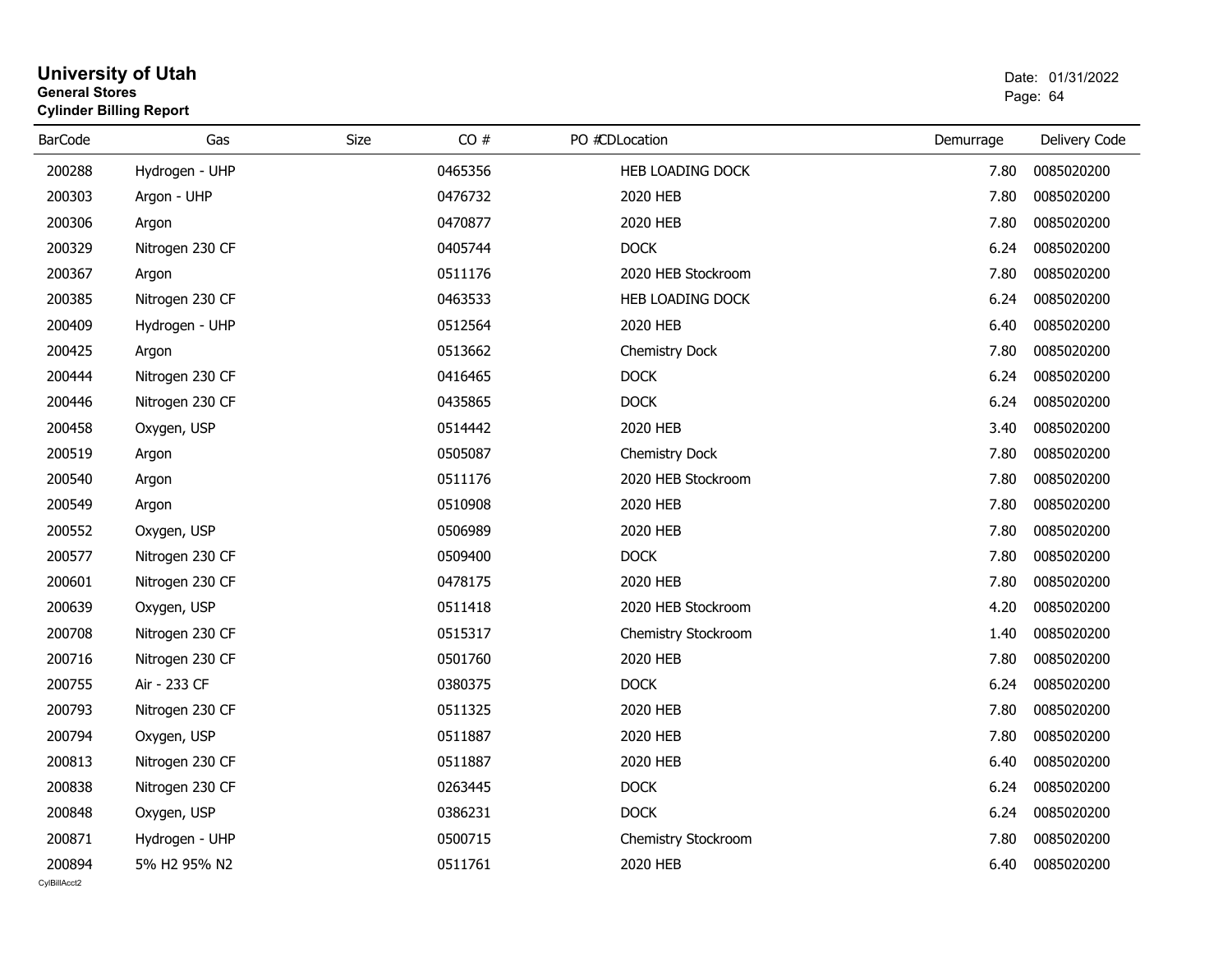| General Stores | <b>Cylinder Billing Report</b> |             |         |                         | Page: 65  |               |  |
|----------------|--------------------------------|-------------|---------|-------------------------|-----------|---------------|--|
| <b>BarCode</b> | Gas                            | <b>Size</b> | CO#     | PO #CDLocation          | Demurrage | Delivery Code |  |
| 200902         | Argon                          |             | 0364133 | <b>DOCK</b>             | 6.24      | 0085020200    |  |
| 200928         | Air - 233 CF                   |             | 0459254 | HEB LOADING DOCK        | 6.24      | 0085020200    |  |
| 200939         | Hydrogen - UHP                 |             | 0505096 | 2020 HEB                | 7.80      | 0085020200    |  |
| 200992         | Hydrogen                       |             | 0481471 | <b>DOCK</b>             | 7.80      | 0085020200    |  |
| 200994         | Acetylene, CF                  |             | 0273625 | <b>DOCK</b>             | 6.24      | 0085020200    |  |
| 201029         | Argon                          |             | 0452360 | 2020 HEB                | 6.24      | 0085020200    |  |
| 201039         | Argon                          |             | 0513662 | Chemistry Dock          | 7.80      | 0085020200    |  |
| 201070         | Argon                          |             | 0458487 | 2020 HEB                | 6.24      | 0085020200    |  |
| 201073         | Oxygen, USP                    |             | 0471359 | 2020 HEB                | 7.80      | 0085020200    |  |
| 201093         | Nitrogen 230 CF                |             | 0471901 | 2020 HEB                | 7.80      | 0085020200    |  |
| 201114         | Oxygen, USP                    |             | 0300138 | <b>DOCK</b>             | 6.24      | 0085020200    |  |
| 201118         | Oxygen, USP                    |             | 0362203 | 315 S 1400 E RM 2020    | 6.24      | 0085020200    |  |
| 201177         | Argon                          |             | 0511176 | 2020 HEB Stockroom      | 7.80      | 0085020200    |  |
| 201205         | Hydrogen - UHP                 |             | 0383665 | <b>DOCK</b>             | 6.24      | 0085020200    |  |
| 201208         | 5% H2 In Argon                 |             | 0509400 | <b>DOCK</b>             | 7.80      | 0085020200    |  |
| 201214         | CO2 - Inst. Gra                |             | 0303814 | <b>DOCK</b>             | 6.24      | 0085020200    |  |
| 201220         | 5% H2 In Argon                 |             | 0509400 | <b>DOCK</b>             | 7.80      | 0085020200    |  |
| 201327         | Hydrogen                       |             | 0465575 | <b>DOCK</b>             | 7.80      | 0085020200    |  |
| 201344         | Argon                          |             | 0443453 | 2020 Chem               | 6.24      | 0085020200    |  |
| 201385         | Nitrogen 230 CF                |             | 0372773 | <b>DOCK</b>             | 6.24      | 0085020200    |  |
| 201420         | Hydrogen - UHP                 |             | 0510854 | 2020 HEB                | 4.40      | 0085020200    |  |
| 201421         | Argon                          |             | 0513662 | <b>Chemistry Dock</b>   | 7.80      | 0085020200    |  |
| 201452         | Air - 233 CF                   |             | 0465635 | <b>HEB LOADING DOCK</b> | 7.80      | 0085020200    |  |
| 201463         | Argon                          |             | 0513662 | Chemistry Dock          | 6.40      | 0085020200    |  |
| 201471         | Nitrogen 230 CF                |             | 0515317 | Chemistry Stockroom     | 1.40      | 0085020200    |  |
| 201503         | Nitrogen 230 CF                |             | 0489424 | 2020 HEB                | 7.80      | 0085020200    |  |
| 201548         | Air - 233 CF                   |             | 0428912 | <b>DOCK</b>             | 6.24      | 0085020200    |  |
| 201552         | CO2 - Siphon                   |             | 0509400 | <b>DOCK</b>             | 7.80      | 0085020200    |  |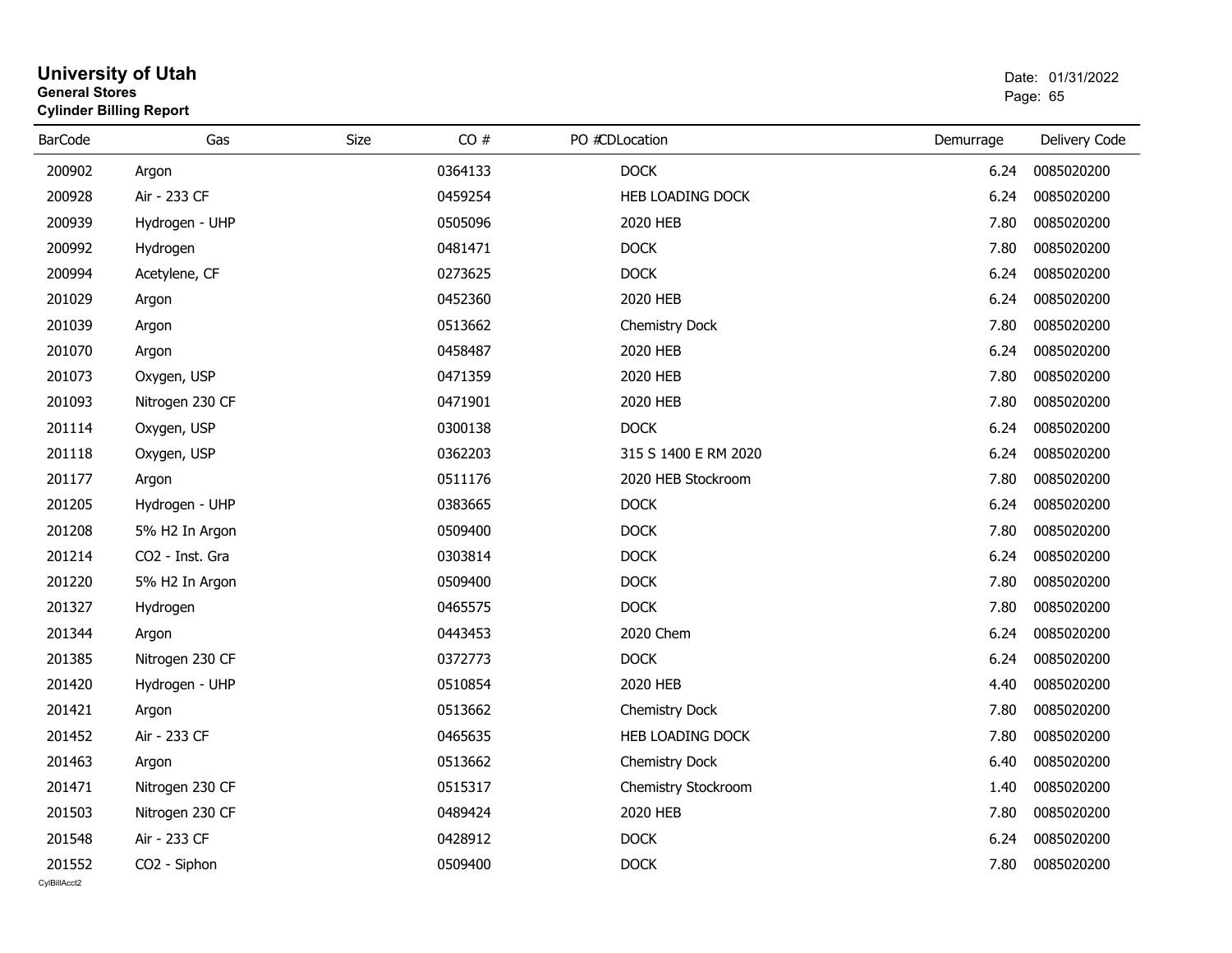| General Stores | <b>Cylinder Billing Report</b> |             |         |                |                       | Page: 66  |               |  |
|----------------|--------------------------------|-------------|---------|----------------|-----------------------|-----------|---------------|--|
| <b>BarCode</b> | Gas                            | <b>Size</b> | CO#     | PO #CDLocation |                       | Demurrage | Delivery Code |  |
| 201575         | Oxygen, USP                    |             | 0514442 |                | 2020 HEB              | 3.40      | 0085020200    |  |
| 201576         | Oxygen, USP                    |             | 0500641 |                | 2020 HEB              | 7.80      | 0085020200    |  |
| 201598         | Argon                          |             | 0488191 |                | Chemistry Stockroom   | 7.80      | 0085020200    |  |
| 201605         | Argon                          |             | 0494216 |                | 2020 HEB              | 7.80      | 0085020200    |  |
| 201608         | Argon                          |             | 0511176 |                | 2020 HEB Stockroom    | 7.80      | 0085020200    |  |
| 201659         | Nitrogen 230 CF                |             | 0495548 |                | 2020 HEB              | 7.80      | 0085020200    |  |
| 201672         | Argon - UHP                    |             | 0510935 |                | <b>DOCK</b>           | 7.80      | 0085020200    |  |
| 201693         | Nitrogen 230 CF                |             | 0515317 |                | Chemistry Stockroom   | 1.40      | 0085020200    |  |
| 201706         | Air - 233 CF                   |             | 0367182 |                | <b>DOCK</b>           | 6.24      | 0085020200    |  |
| 201761         | Nitrogen 230 CF                |             | 0335979 |                | <b>DOCK</b>           | 6.24      | 0085020200    |  |
| 201769         | Argon                          |             | 0513662 |                | Chemistry Dock        | 7.80      | 0085020200    |  |
| 201772         | Nitrogen 230 CF                |             | 0495548 |                | 2020 HEB              | 7.80      | 0085020200    |  |
| 201836         | Nitrogen 230 CF                |             | 0431975 |                | <b>DOCK</b>           | 6.24      | 0085020200    |  |
| 201844         | Oxygen, USP                    |             | 0514442 |                | 2020 HEB              | 3.40      | 0085020200    |  |
| 201848         | Oxygen, USP                    |             | 0479597 |                | 2020 HEB              | 7.80      | 0085020200    |  |
| 201883         | 5% H2 95% N2                   |             | 0511761 |                | 2020 HEB              | 7.80      | 0085020200    |  |
| 201889         | Argon                          |             | 0496428 |                | 2020 HEB              | 7.80      | 0085020200    |  |
| 201921         | Argon                          |             | 0506989 |                | 2020 HEB              | 7.80      | 0085020200    |  |
| 201994         | Hydrogen - UHP                 |             | 0460886 |                | <b>HEB DOCK</b>       | 6.24      | 0085020200    |  |
| 202004         | 5% H2 95% N2                   |             | 0509429 |                | <b>Chemistry Dock</b> | 7.80      | 0085020200    |  |
| 202007         | Air - 233 CF                   |             | 0469116 |                | 2020 HEB              | 7.80      | 0085020200    |  |
| 202054         | Hydrogen                       |             | 0506989 |                | 2020 HEB              | 7.80      | 0085020200    |  |
| 202055         | Hydrogen                       |             | 0363124 |                | 315 S 1400 E Rm 2020  | 6.24      | 0085020200    |  |
| 202061         | Argon                          |             | 0508670 |                | 2020 HEB              | 7.80      | 0085020200    |  |
| 202073         | CO2 - Siphon                   |             | 0483281 |                | 2020 HEB              | 7.80      | 0085020200    |  |
| 202080         | Hydrogen                       |             | 0506989 |                | 2020 HEB              | 7.80      | 0085020200    |  |
| 202105         | Argon                          |             | 0507654 |                | <b>DOCK</b>           | 7.80      | 0085020200    |  |
| 202125         | Argon                          |             | 0511176 |                | 2020 HEB Stockroom    | 6.40      | 0085020200    |  |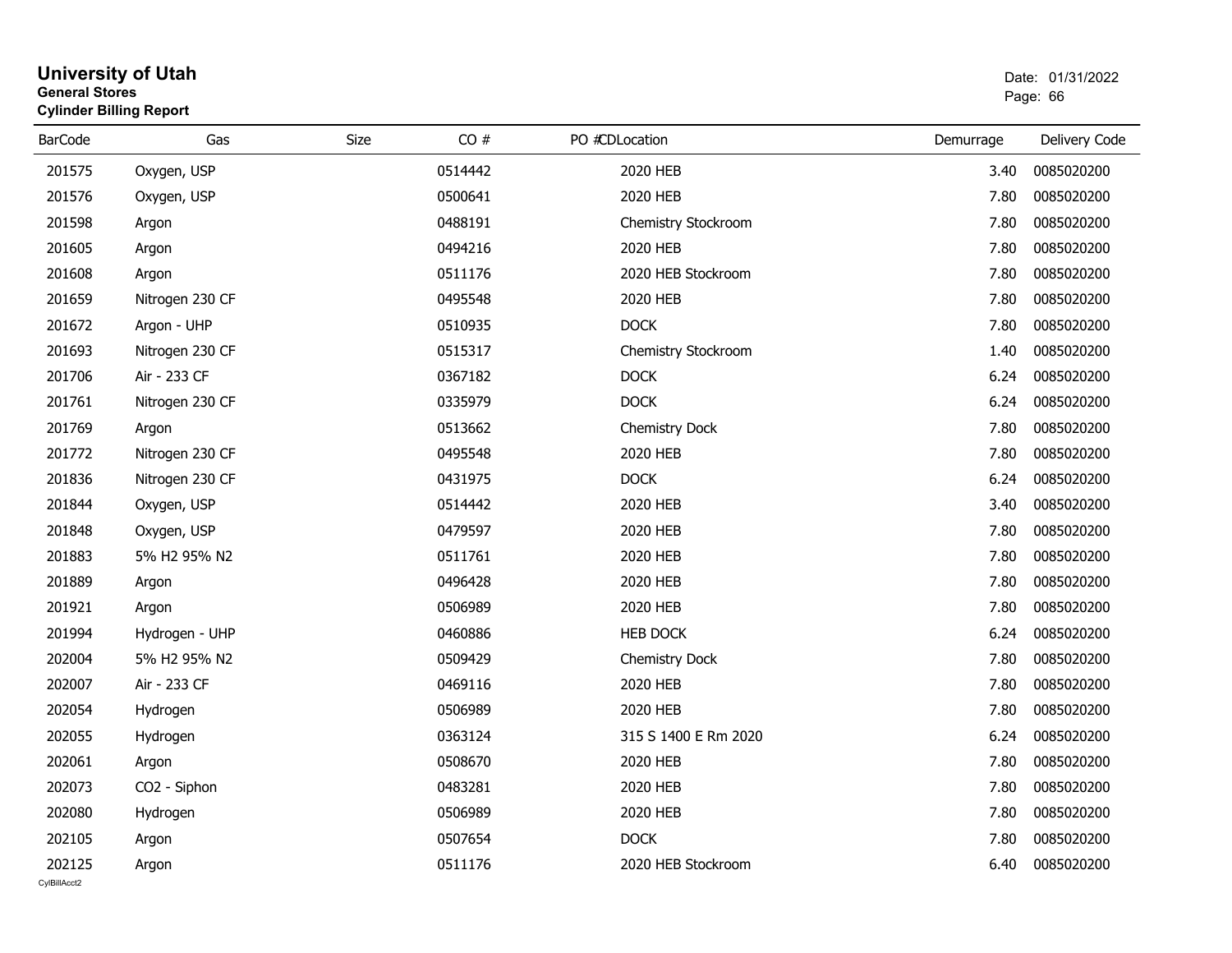#### **University of Utah** Date: 01/31/2022 **General Stores**end and the state of the state of the state of the state of the state of the state of the state of the state of the state of the state of the state of the state of the state of the state of the state of the state of the st **Cylinder Billing Report**

| <b>BarCode</b>         | Gas             | <b>Size</b> | CO# | PO #CDLocation      | Demurrage | Delivery Code |
|------------------------|-----------------|-------------|-----|---------------------|-----------|---------------|
| 202128                 | Hydrogen        | 0483281     |     | 2020 HEB            | 7.80      | 0085020200    |
| 202153                 | Hydrogen        | 0410567     |     | <b>DOCK</b>         | 6.24      | 0085020200    |
| 202174                 | Argon           | 0454562     |     | 2020 HEB            | 6.24      | 0085020200    |
| 202182                 | Helium - UHP    | 0309367     |     | <b>DOCK</b>         | 6.24      | 0085020200    |
| 202277                 | Argon           | 0507654     |     | <b>DOCK</b>         | 7.80      | 0085020200    |
| 202314                 | Nitrous Oxide-E | 0303208     |     | <b>DOCK</b>         | 6.24      | 0085020200    |
| 202322                 | Helium - UHP    | 0512205     |     | Chemistry Dock      | 7.80      | 0085020200    |
| 202381                 | Hydrogen - UHP  | 0481006     |     | Chemistry Stockroom | 7.80      | 0085020200    |
| 202388                 | CO2 - Siphon    | 0365453     |     | 2020 Chem.          | 6.24      | 0085020200    |
| 202602                 | Hydrogen        | 0511887     |     | 2020 HEB            | 7.80      | 0085020200    |
| 202608                 | Argon           | 0513662     |     | Chemistry Dock      | 7.80      | 0085020200    |
| 202617                 | Argon           | 0455145     |     | 2020 HEB            | 6.24      | 0085020200    |
| 202732                 | CO2 - Siphon    | 0510285     |     | 2020 HEB            | 7.80      | 0085020200    |
| 202733                 | CO2 - Siphon    | 0498032     |     | 2020 HEB            | 7.80      | 0085020200    |
| 202737                 | CO2 - Siphon    | 0509400     |     | <b>DOCK</b>         | 7.80      | 0085020200    |
| 202756                 | Hydrogen - UHP  | 0367182     |     | <b>DOCK</b>         | 6.24      | 0085020200    |
| 202762                 | Hydrogen        | 0358414     |     | 2020 HEB            | 6.24      | 0085020200    |
| 202768                 | Argon           | 0511176     |     | 2020 HEB Stockroom  | 4.20      | 0085020200    |
| 202770                 | Argon           | 0352181     |     | <b>DOCK</b>         | 6.24      | 0085020200    |
| 202772                 | Argon           | 0511176     |     | 2020 HEB Stockroom  | 7.80      | 0085020200    |
| 202780                 | Nitrogen 230 CF | 0422615     |     | 2020 HEB            | 6.24      | 0085020200    |
| 202785                 | Argon           | 0513662     |     | Chemistry Dock      | 7.80      | 0085020200    |
| 202806                 | Air - 233 CF    | 0421624     |     | <b>DOCK</b>         | 6.24      | 0085020200    |
| 202819                 | Argon           | 0411471     |     | <b>DOCK</b>         | 6.24      | 0085020200    |
| 202873                 | Argon - UHP     | 0509302     |     | Chemistry Dock      | 7.80      | 0085020200    |
| 202941                 | Argon           | 0409001     |     | <b>DOCK</b>         | 6.24      | 0085020200    |
| 203022                 | Helium - UHP    | 0500173     |     | <b>DOCK</b>         | 7.80      | 0085020200    |
| 203023<br>CvIBillAcct2 | Helium - UHP    | 0402504     |     | <b>DOCK</b>         | 6.24      | 0085020200    |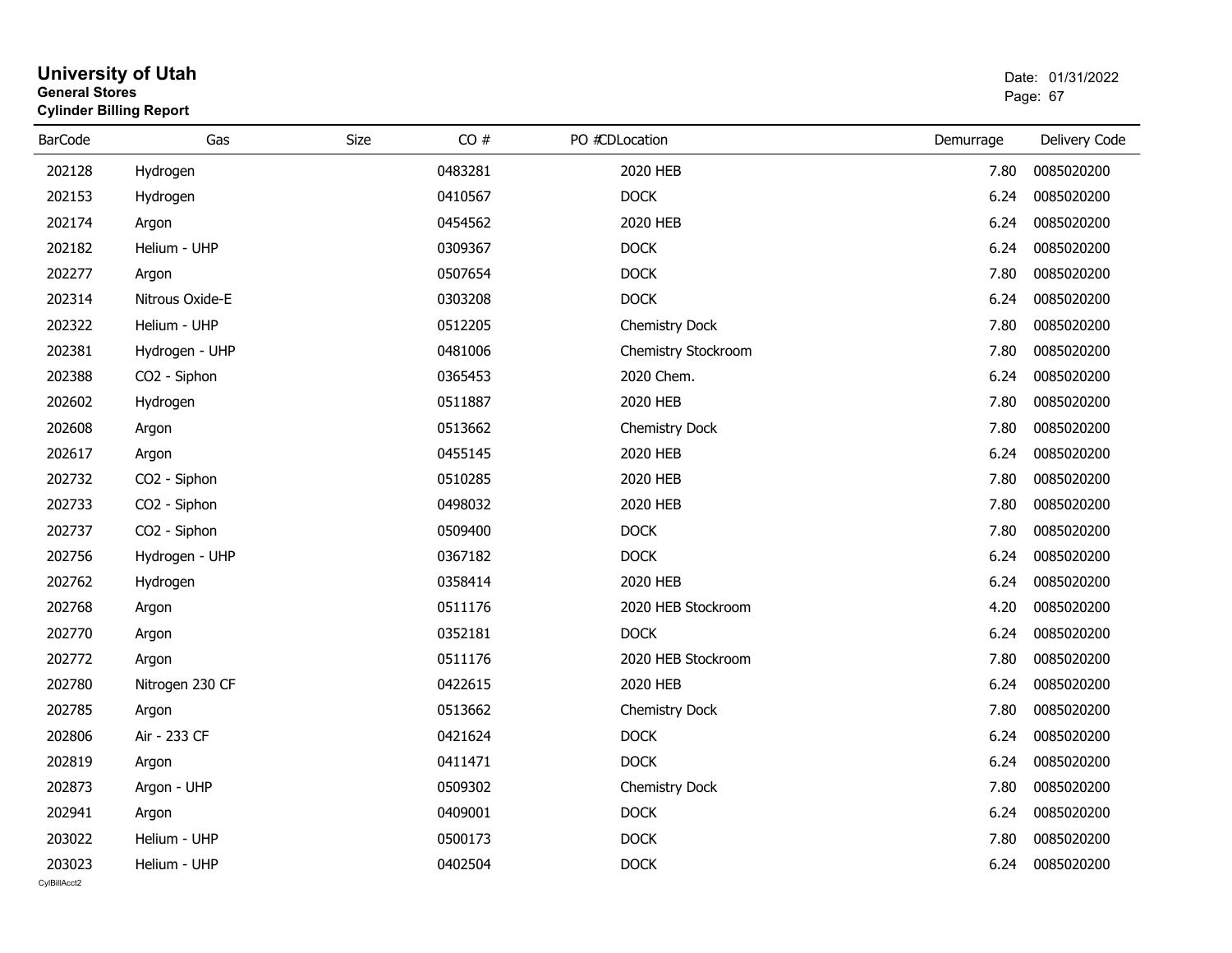| General Stores | <b>Cylinder Billing Report</b> |      |         |                        |           | Page: 68      |  |  |
|----------------|--------------------------------|------|---------|------------------------|-----------|---------------|--|--|
| <b>BarCode</b> | Gas                            | Size | CO#     | PO #CDLocation         | Demurrage | Delivery Code |  |  |
| 203036         | Oxygen, USP                    |      | 0511887 | 2020 HEB               | 4.40      | 0085020200    |  |  |
| 203047         | Oxygen, USP                    |      | 0511418 | 2020 HEB Stockroom     | 4.40      | 0085020200    |  |  |
| 203065         | Helium - UHP                   |      | 0473607 | 2020 HEB               | 7.80      | 0085020200    |  |  |
| 203074         | Argon                          |      | 0513662 | Chemistry Dock         | 7.80      | 0085020200    |  |  |
| 203172         | Nitrogen 230 CF                |      | 0511325 | 2020 HEB               | 7.80      | 0085020200    |  |  |
| 203263         | Nitrogen, UHP                  |      | 0504538 | 2020 HEB               | 7.80      | 0085020200    |  |  |
| 203324         | Oxygen, USP                    |      | 0479597 | 2020 HEB               | 7.80      | 0085020200    |  |  |
| 203341         | Helium - UHP                   |      | 0492659 | 2020 HEB               | 7.80      | 0085020200    |  |  |
| 203360         | Helium - UHP                   |      | 0501152 | 2020 HEB               | 7.80      | 0085020200    |  |  |
| 203514         | Argon                          |      | 0508670 | 2020 HEB               | 7.80      | 0085020200    |  |  |
| 203686         | Nitrogen 230 CF                |      | 0511325 | 2020 HEB               | 7.80      | 0085020200    |  |  |
| 203734         | Nitrous Oxide-E                |      | 0500562 | 2020 HEB               | 7.80      | 0085020200    |  |  |
| 203812         | Nitrogen 230 CF                |      | 0456515 | Chemistry Dock         | 6.24      | 0085020200    |  |  |
| 203840         | Hydrogen                       |      | 0475101 | 2020 HEB               | 7.80      | 0085020200    |  |  |
| 203844         | Nitrogen 230 CF                |      | 0320764 | <b>DOCK</b>            | 6.24      | 0085020200    |  |  |
| 203865         | Nitrogen 230 CF                |      | 0511325 | 2020 HEB               | 5.20      | 0085020200    |  |  |
| 203867         | Argon                          |      | 0507654 | <b>DOCK</b>            | 7.80      | 0085020200    |  |  |
| 203887         | Helium - UHP                   |      | 0453924 | CROCKER SCIENCE RM 031 | 6.24      | 0085020200    |  |  |
| 203893         | Argon                          |      | 0458956 | 2020 HEB               | 6.24      | 0085020200    |  |  |
| 203894         | Nitrogen 230 CF                |      | 0511325 | 2020 HEB               | 7.80      | 0085020200    |  |  |
| 203897         | Helium - UHP                   |      | 0503994 | 2020 HEB               | 7.80      | 0085020200    |  |  |
| 203901         | Hydrogen                       |      | 0055106 | 3425 Chem              | 6.24      | 0085020200    |  |  |
| 203905         | CO2 - 50 Lb.                   |      | 0001785 | 3539 Chem              | 6.24      | 0085020200    |  |  |
| 203933         | Hydrogen                       |      | 0511887 | 2020 HEB               | 7.80      | 0085020200    |  |  |
| 203957         | Argon                          |      | 0505995 | Chemistry Stockroom    | 7.80      | 0085020200    |  |  |
| 203984         | Argon                          |      | 0513662 | Chemistry Dock         | 7.80      | 0085020200    |  |  |
| 203989         | Nitrogen 230 CF                |      | 0511325 | 2020 HEB               | 7.80      | 0085020200    |  |  |

Nitrogen, 23 CF 2020 2020 HEB 2020 HEB 2020 HEB 2020 HEB 2020 HEB 2020 FIEB 2020 FIEB

# **University of Utah** Date: 01/31/2022 **General Stores**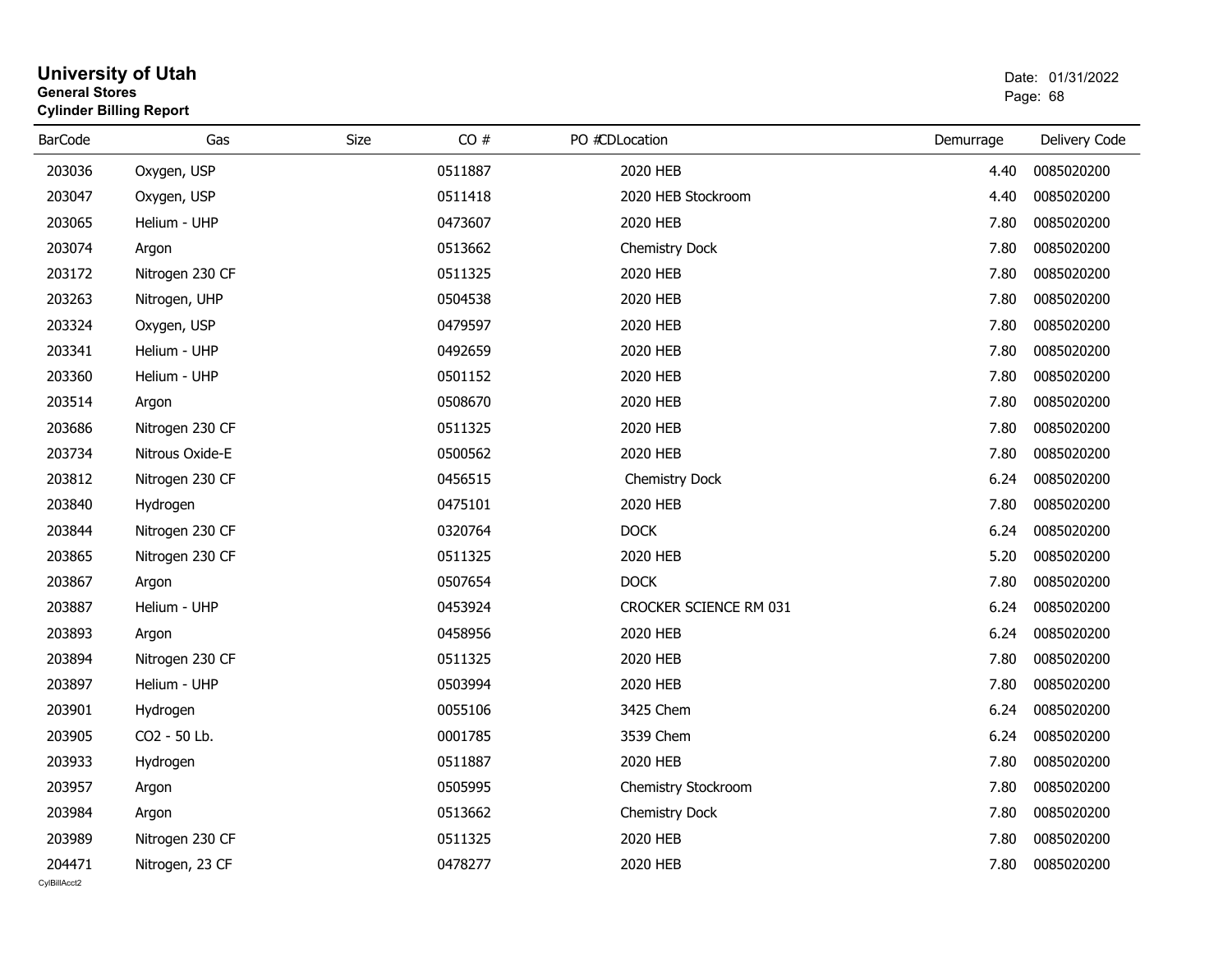#### **University of Utah** Date: 01/31/2022 **General Stores**en de la provincia de la provincia de la provincia de la provincia de la provincia de la provincia de la provi **Cylinder Billing Report**

| <b>BarCode</b> | Gas             | Size | CO#     |       | PO #CDLocation                | Demurrage | Delivery Code |
|----------------|-----------------|------|---------|-------|-------------------------------|-----------|---------------|
| 204520         | Hydrogen        |      | 0412623 |       | <b>DOCK</b>                   | 6.24      | 0085020200    |
| 204536         | Argon           |      | 0488191 |       | Chemistry Stockroom           | 7.80      | 0085020200    |
| 204666         | Helium - UHP    |      | 0339207 |       |                               | 6.24      | 0085020200    |
| 204675         | Nitrogen, UHP   |      | 0389460 |       | <b>DOCK</b>                   | 6.24      | 0085020200    |
| 204745         | Helium - UHP    |      | 0471901 |       | 2020 HEB                      | 7.80      | 0085020200    |
| 205280         | Argon - UHP     |      | 0403688 |       | <b>DOCK</b>                   | 6.24      | 0085020200    |
| 205285         | Argon - UHP     |      | 0458577 |       | 2020 HEB                      | 6.24      | 0085020200    |
| 205299         | Oxygen, USP     |      | 0511418 |       | 2020 HEB Stockroom            | 7.80      | 0085020200    |
| 205561         | Argon - UHP     |      | 0325519 |       | <b>DOCK</b>                   | 6.24      | 0085020200    |
| 205595         | Oxygen - 20 CF  |      | 0417476 |       | <b>DOCK</b>                   | 6.24      | 0085020200    |
| 205629         | Oxygen, USP     |      | 0511418 |       | 2020 HEB Stockroom            | 7.80      | 0085020200    |
| 205632         | Oxygen, USP     |      | 0514442 |       | 2020 HEB                      | 3.40      | 0085020200    |
| 205758         | Argon - UHP     |      | 0479105 |       | 2020 HEB Attn: Cameron Cheyne | 7.80      | 0085020200    |
| 205802         | Nitrogen, 23 CF |      | 0478277 |       | 2020 HEB                      | 7.80      | 0085020200    |
| 205829         | Oxygen, USP     |      | 0464676 |       | HEB LOADING DOCK              | 7.80      | 0085020200    |
| 205896         | Oxygen, USP     |      | 0514442 |       | 2020 HEB                      | 3.40      | 0085020200    |
| 300016         | 5% H2 In Argon  |      | 0505995 |       | Chemistry Stockroom           | 10.53     | 0085020200    |
| 800194         | Mix             |      |         | 14448 | 2020 HEB                      | 20.67     | 0085020200    |
| 800387         | Xenon           |      |         | 17135 | 2020 HEB                      | 20.67     | 0085020200    |
| 801195         | 14% O2 In N2    |      |         | 38454 | 2020 HEB                      | 11.31     | 0085020200    |
| 801224         | 3% Methan Bal H |      |         | 37804 | 2020 Heb                      | 14.04     | 0085020200    |
| 802000         | Carbon Monoxide |      | 0163867 |       | <b>DOCK</b>                   | 9.36      | 0085020200    |
| 803722         | Anhydrous Ammon |      | 0221503 |       | <b>DOCK</b>                   | 7.80      | 0085020200    |
| 803964         | Argon - UHP     |      | 0237693 |       | <b>DOCK</b>                   | 9.36      | 0085020200    |
| 804239         | Acetylene, Atom |      | 0241169 |       |                               | 13.26     |               |
| 804398         | Sulfur Dioxide  |      | 0244920 |       | <b>DOCK</b>                   | 8.58      | 0085020200    |
| 804860         | 10%KR In Helium |      | 0260765 |       | <b>DOCK</b>                   | 21.45     | 0085020200    |
| 805428         | 4%025%Co291%Ar  |      | 0273770 |       | <b>DOCK</b>                   | 8.58      | 0085020200    |
| CvIBillAcct2   |                 |      |         |       |                               |           |               |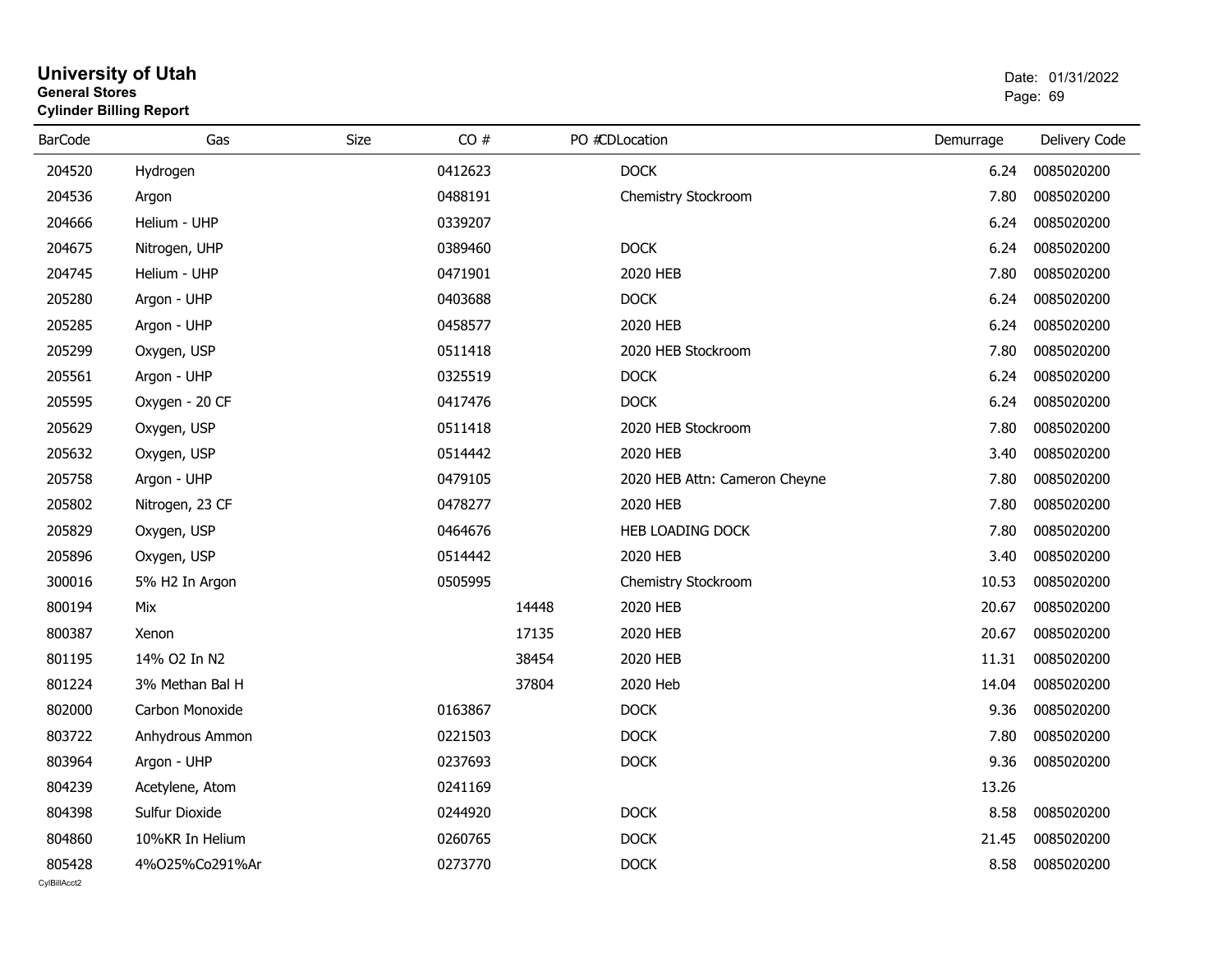| <b>General Stores</b>  | <b>University of Utah</b><br><b>Cylinder Billing Report</b> |      |         |                      | Date: 01/31/2022<br>Page: 70 |               |  |
|------------------------|-------------------------------------------------------------|------|---------|----------------------|------------------------------|---------------|--|
| <b>BarCode</b>         | Gas                                                         | Size | CO#     | PO #CDLocation       | Demurrage                    | Delivery Code |  |
| 806780                 | N2O-Electronic                                              |      | 0284587 | <b>DOCK</b>          | 8.58                         | 0085020200    |  |
| 806903                 | 5%Fluorine/He                                               |      | 0287737 | <b>DOCK</b>          | 23.40                        | 0085020200    |  |
| 806907                 | Krypton                                                     |      | 0287737 | <b>DOCK</b>          | 23.40                        | 0085020200    |  |
| 806918                 | Research Neon                                               |      | 0288191 | <b>DOCK</b>          | 23.40                        | 0085020200    |  |
| 807065                 | CO2 - Inst. Gra                                             |      | 0303972 | <b>DOCK</b>          | 8.58                         | 0085020200    |  |
| 807113                 | Sulfur Hexafluo                                             |      | 0305907 | <b>DOCK</b>          | 21.45                        | 0085020200    |  |
| 807617                 | Methane, UHP                                                |      | 0315516 | <b>DOCK</b>          | 20.67                        | 0085020200    |  |
| 807638                 | 10% Xenon, He                                               |      | 0317097 | <b>DOCK</b>          | 21.45                        | 0085020200    |  |
| 807885                 | Oxygen, UHP,                                                |      | 0325519 | <b>DOCK</b>          | 8.58                         | 0085020200    |  |
| 807962                 | Sulfur Hexafluo                                             |      | 0326032 | <b>DOCK</b>          | 21.45                        | 0085020200    |  |
| 808011                 | Chlorine                                                    |      | 0326249 | <b>DOCK</b>          | 21.45                        | 0085020200    |  |
| 808086                 | Hydrogen, UHP                                               |      | 0329473 | <b>DOCK</b>          | 9.36                         | 0085020200    |  |
| 808179                 | Silane In HE                                                |      | 0331163 | <b>DOCK</b>          | 8.58                         | 0085020200    |  |
| 808889                 | Nitrogen, UHP                                               |      | 0347714 | RM 2020 315 S 1400 E | 9.36                         | 0085020200    |  |
| 808961                 | Ethylene                                                    |      | 0351010 | <b>DOCK</b>          | 29.64                        | 0085020200    |  |
| 809722                 | Oxygen, USP                                                 |      | 0368601 | <b>DOCK</b>          | 8.58                         | 0085020200    |  |
| 810093                 | 5% H2 95% N2                                                |      | 0390467 | <b>DOCK</b>          | 8.58                         | 0085020200    |  |
| 810096                 | Research Argon                                              |      | 0391324 | <b>DOCK</b>          | 24.18                        | 0085020200    |  |
| 810748                 | Oxygen, USP                                                 |      | 0392951 | <b>DOCK</b>          | 8.58                         | 0085020200    |  |
| 810956                 | Methane, UHP                                                |      | 0398742 | <b>DOCK</b>          | 8.58                         | 0085020200    |  |
| 811250                 | 5ppm O2 in N2                                               |      | 0409701 | <b>DOCK</b>          | 8.58                         | 0085020200    |  |
| 811334                 | Ethylene                                                    |      | 0405230 | <b>DOCK</b>          | 8.97                         | 0085020200    |  |
| 811538                 | Flourine/Neon                                               |      | 0415352 | <b>DOCK</b>          | 24.18                        | 0085020200    |  |
| 812201                 | Res. Helium                                                 |      | 0415252 | <b>DOCK</b>          | 24.18                        | 0085020200    |  |
| 812428                 | Hydrogen                                                    |      | 0419906 | <b>DOCK</b>          | 8.58                         | 0085020200    |  |
| 813572                 | 20%CO2 In N2                                                |      | 0427787 | <b>DOCK</b>          | 8.97                         | 0085020200    |  |
| 814425                 | UHP Helium/300                                              |      | 0435085 | <b>DOCK</b>          | 7.41                         | 0085020200    |  |
| 814573<br>CvIBillAcct2 | Anhydrous Ammon                                             |      | 0436133 | <b>DOCK</b>          | 20.67                        | 0085020200    |  |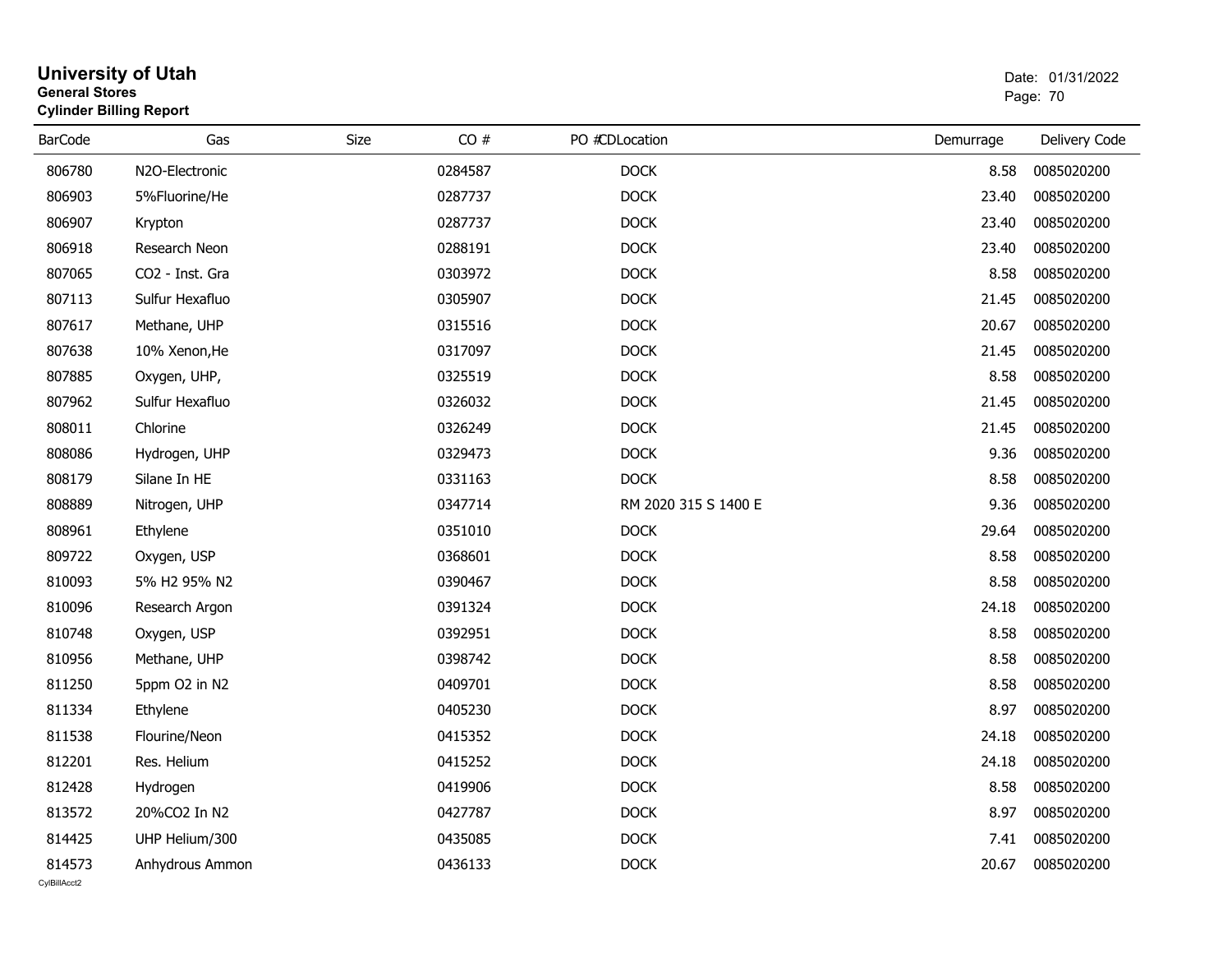| General Stores | <b>Cylinder Billing Report</b> |             |         |                      | Page: 71  |               |  |
|----------------|--------------------------------|-------------|---------|----------------------|-----------|---------------|--|
| <b>BarCode</b> | Gas                            | <b>Size</b> | CO#     | PO #CDLocation       | Demurrage | Delivery Code |  |
| 814637         | 2.5% No In N2                  |             | 0434254 | <b>DOCK</b>          | 8.58      | 0085020200    |  |
| 814812         | Carbon Monoxide                |             | 0438231 | <b>DOCK</b>          | 9.36      | 0085020200    |  |
| 815073         | Hydrogen - UHP                 |             | 0441366 | 2020 HEB             | 8.97      | 0085020200    |  |
| 815372         | Methane C.P. GR                |             | 0442789 | <b>DOCK</b>          | 8.97      | 0085020200    |  |
| 815661         | BD Co2 Syphon                  |             | 0444499 | 315 S 1400 E RM 2020 | 8.58      | 0085020200    |  |
| 815730         | Bone Dry CO2                   |             | 0445281 | 2020 HEB             | 8.58      | 0085020200    |  |
| 815977         | Ethylene                       |             | 0446651 | <b>DOCK</b>          | 8.97      | 0085020200    |  |
| 816123         | Argon                          |             | 0448477 | 2020 HEB             | 8.97      | 0085020200    |  |
| 817166         | UHP Helium/300                 |             | 0456511 | Chemistry Dock       | 10.53     | 0085020200    |  |
| 817327         | Nitrogen, UHP                  |             | 0457575 | 2020 HEB             | 10.53     | 0085020200    |  |
| 817539         | Nitrogen, UHP                  |             | 0459640 | HEB LOADING DOCK     | 10.53     | 0085020200    |  |
| 817562         | Carbon Monoxide                |             | 0459146 | 2020 HEB             | 10.53     | 0085020200    |  |
| 817563         | Carbon Monoxide                |             | 0459146 | 2020 HEB             | 10.53     | 0085020200    |  |
| 817608         | Oxygen, USP                    |             | 0459146 | 2020 HEB             | 10.53     | 0085020200    |  |
| 817843         | Anhydrous Ammon                |             | 0460444 | <b>DOCK</b>          | 31.20     | 0085020200    |  |
| 817899         | R <sub>14</sub>                |             | 0460587 | <b>DOCK</b>          | 10.53     | 0085020200    |  |
| 817991         | Sulfer Hexafluo                |             | 0461471 | <b>DOCK</b>          | 10.53     | 0085020200    |  |
| 818070         | BD Co2 Syphon                  |             | 0462508 | HEB LOADING DOCK     | 10.53     | 0085020200    |  |
| 818157         | Nitrogen 230 CF                |             | 0463234 | HEB LOADING DOCK     | 10.53     | 0085020200    |  |
| 818394         | CO, 35CF                       |             | 0463434 | <b>DOCK</b>          | 10.53     | 0085020200    |  |
| 818766         | CO2 - Inst. Gra                |             | 0469699 | 2020 HEB             | 10.53     | 0085020200    |  |
| 818779         | 5% H2 95% N2                   |             | 0467567 | <b>DOCK</b>          | 10.53     | 0085020200    |  |
| 818970         | Hydrogen - UHP                 |             | 0468440 | 2020 HEB             | 10.53     | 0085020200    |  |
| 819316         | 10ppm O2 In N2                 |             | 0469776 | <b>DOCK</b>          | 13.65     | 0085020200    |  |
| 819475         | CO, 35CF                       |             | 0470966 | <b>DOCK</b>          | 10.53     | 0085020200    |  |
| 819659         | Anaerobic Co2                  |             | 0470711 | <b>DOCK</b>          | 10.53     | 0085020200    |  |
| 819917         | Co2 Ultra Pure                 |             | 0473074 | <b>DOCK</b>          | 10.53     | 0085020200    |  |
| 820490         | Anaerobic Co2                  |             | 0477086 | <b>DOCK</b>          | 10.53     | 0085020200    |  |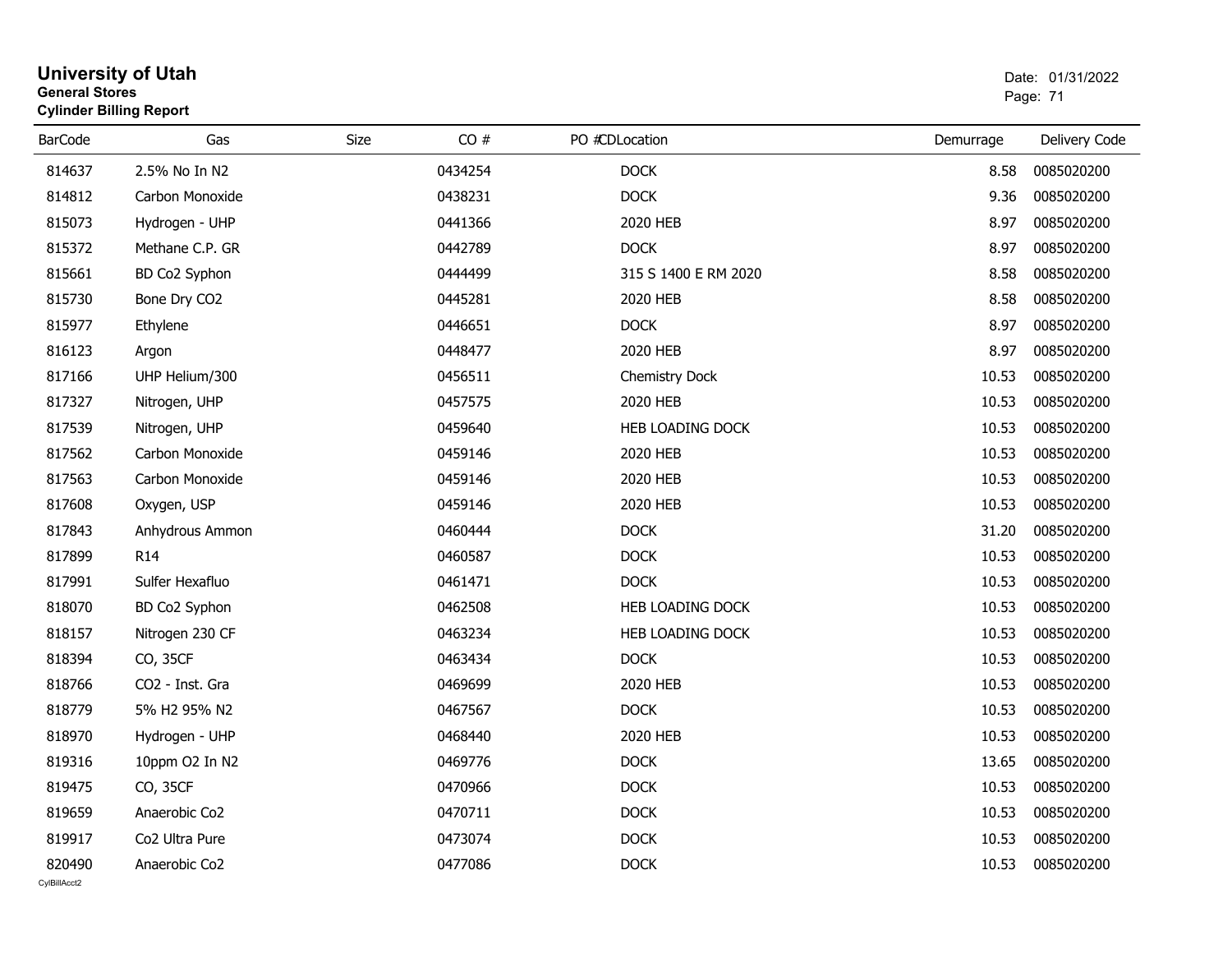| General Stores<br><b>Cylinder Billing Report</b> |                 |      |         |                     |           | Page: 72      |  |
|--------------------------------------------------|-----------------|------|---------|---------------------|-----------|---------------|--|
| <b>BarCode</b>                                   | Gas             | Size | CO#     | PO #CDLocation      | Demurrage | Delivery Code |  |
| 820781                                           | Oxygen, UHP,    |      | 0480785 | 2020 HEB            | 10.53     | 0085020200    |  |
| 821288                                           | 5% H2 In Argon  |      | 0485619 | <b>DOCK</b>         | 10.53     | 0085020200    |  |
| 821445                                           | Oxygen, USP     |      | 0483281 | 2020 HEB            | 10.53     | 0085020200    |  |
| 821446                                           | Oxygen, USP     |      | 0483281 | 2020 HEB            | 10.53     | 0085020200    |  |
| 821528                                           | 5% H2 95% N2    |      | 0483514 | 2020 HEB            | 10.53     | 0085020200    |  |
| 821779                                           | CO2 - Siphon    |      | 0506075 | Chemistry Stockroom | 10.53     | 0085020200    |  |
| 821780                                           | CO2 - Siphon    |      | 0506075 | Chemistry Stockroom | 10.53     | 0085020200    |  |
| 822019                                           | 5% H2 95% N2    |      | 0491788 | 2020 HEB            | 10.53     | 0085020200    |  |
| 822052                                           | Carbon Monoxide |      | 0491808 | 2020 HEB            | 10.53     | 0085020200    |  |
| 822248                                           | 10% H2 Bal. N2  |      | 0491648 | 2020 HEB            | 10.53     | 0085020200    |  |
| 822249                                           | 10% H2 Bal. N2  |      | 0491648 | 2020 HEB            | 10.53     | 0085020200    |  |
| 822405                                           | Argon - UHP     |      | 0492957 | 2020 HEB            | 10.53     | 0085020200    |  |
| 822406                                           | Argon - UHP     |      | 0492957 | 2020 HEB            | 10.53     | 0085020200    |  |
| 822410                                           | Nitrogen, UHP   |      | 0493100 | 2020 HEB            | 10.53     | 0085020200    |  |
| 822411                                           | Nitrogen, UHP   |      | 0493100 | 2020 HEB            | 10.53     | 0085020200    |  |
| 823107                                           | Argon,          |      | 0510123 | <b>DOCK</b>         | 10.53     | 0085020200    |  |
| 823456                                           | 5% H2 In Argon  |      | 0500645 | <b>DOCK</b>         | 10.53     | 0085020200    |  |
| 823514                                           | Sulfur Hexaflou |      | 0500351 | <b>DOCK</b>         | 10.53     | 0085020200    |  |
| 823792                                           | 10% H2 Bal. N2  |      | 0505096 | 2020 HEB            | 10.53     | 0085020200    |  |
| 823795                                           | 10% H2 Bal. N2  |      | 0503572 | <b>DOCK</b>         | 8.64      | 0085020200    |  |
| 823797                                           | 10% H2 Bal. N2  |      | 0503572 | <b>DOCK</b>         | 10.53     | 0085020200    |  |
| 823891                                           | Argon           |      | 0505995 | Chemistry Stockroom | 10.53     | 0085020200    |  |
| 824084                                           | Argon - UHP     |      | 0506522 | 2020 HEB            | 10.53     | 0085020200    |  |
| 824094                                           | Zero Air        |      | 0507653 |                     | 10.53     |               |  |
| 824108                                           | Nitrogen 230 CF |      | 0507653 |                     | 10.53     |               |  |
| 824177                                           | 5% H2 95% N2    |      | 0507232 | 2020 HEB            | 10.53     | 0085020200    |  |
| 824179                                           | 5% H2 95% N2    |      | 0507232 | 2020 HEB            | 10.53     | 0085020200    |  |
| 824203                                           | 5% H2 95% N2    |      | 0509956 | 2020 HEB            | 10.53     | 0085020200    |  |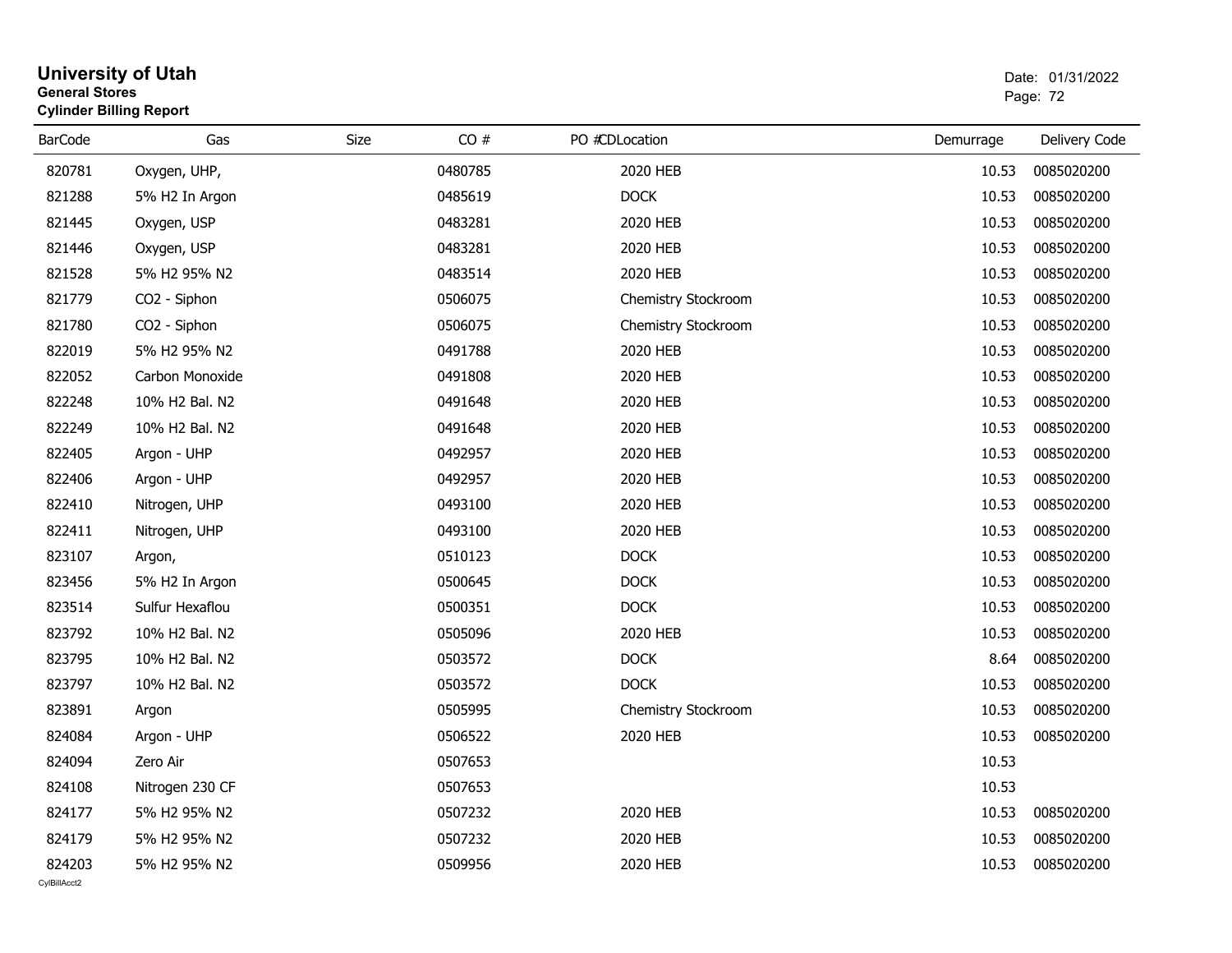| <b>General Stores</b> | <b>University of Utah</b><br><b>Cylinder Billing Report</b> |      |         |                     |           | Date: 01/31/2022<br>Page: 73 |
|-----------------------|-------------------------------------------------------------|------|---------|---------------------|-----------|------------------------------|
| <b>BarCode</b>        | Gas                                                         | Size | CO#     | PO #CDLocation      | Demurrage | Delivery Code                |
| 824290                | 5% H2 95% N2                                                |      | 0511704 | 2020 HEB            | 10.53     | 0085020200                   |
| 824293                | 5% H2 95% N2                                                |      | 0510124 | 2020 HEB            | 8.64      | 0085020200                   |
| 824299                | Ethane, Tech                                                |      | 0510369 | <b>DOCK</b>         | 10.53     | 0085020200                   |
| 824367                | 5% H2 95% N2                                                |      | 0511677 | 2020 HEB            | 10.53     | 0085020200                   |
| 824479                | 5% H2 95% N2                                                |      | 0509956 | 2020 HEB            | 10.53     | 0085020200                   |
| 824480                | 5% H2 95% N2                                                |      | 0509956 | 2020 HEB            | 10.53     | 0085020200                   |
| 824482                | 5% H2 In Argon                                              |      | 0509627 | <b>DOCK</b>         | 8.64      | 0085020200                   |
| 824483                | 5% H2 In Argon                                              |      | 0511813 | 2020 HEB            | 10.53     | 0085020200                   |
| 824484                | 5% H2 In Argon                                              |      | 0509627 | <b>DOCK</b>         | 10.53     | 0085020200                   |
| 824500                | Atomic Acetylen                                             |      | 0509746 | <b>DOCK</b>         | 10.53     | 0085020200                   |
| 824515                | Nitrogen, UHP                                               |      | 0511411 | 2020 HEB            | 10.53     | 0085020200                   |
| 824574                | Argon                                                       |      | 0510908 | 2020 HEB            | 10.53     | 0085020200                   |
| 824575                | Argon                                                       |      | 0510908 | 2020 HEB            | 10.53     | 0085020200                   |
| 824576                | Argon                                                       |      | 0510908 | 2020 HEB            | 10.53     | 0085020200                   |
| 824577                | Argon                                                       |      | 0510908 | 2020 HEB            | 10.53     | 0085020200                   |
| 824579                | Argon                                                       |      | 0510908 | 2020 HEB            | 10.53     | 0085020200                   |
| 824755                | Argon                                                       |      | 0511887 | 2020 HEB            | 10.53     | 0085020200                   |
| 824756                | Argon                                                       |      | 0511887 | 2020 HEB            | 7.02      | 0085020200                   |
| 824758                | Argon                                                       |      | 0511887 | 2020 HEB            | 10.53     | 0085020200                   |
| 824762                | Argon                                                       |      | 0511887 | 2020 HEB            | 10.53     | 0085020200                   |
| 824780                | Argon                                                       |      | 0511887 | 2020 HEB            | 10.53     | 0085020200                   |
| 824781                | Argon                                                       |      | 0511887 | 2020 HEB            | 10.53     | 0085020200                   |
| 824786                | 5% H2 In Argon                                              |      | 0512000 | 2020 HEB            | 10.53     | 0085020200                   |
| 824789                | 5% H2 In Argon                                              |      | 0512225 | 2020 HEB            | 10.53     | 0085020200                   |
| 824790                | 5% H2 In Argon                                              |      | 0512225 | 2020 HEB            | 10.53     | 0085020200                   |
| 824791                | 5% H2 In Argon                                              |      | 0515317 | Chemistry Stockroom | 1.89      | 0085020200                   |
| 824794                | 5% H2 In Argon                                              |      | 0515317 | Chemistry Stockroom | 1.89      | 0085020200                   |
| 824796                | 5% H2 In Argon                                              |      | 0512225 | 2020 HEB            | 10.53     | 0085020200                   |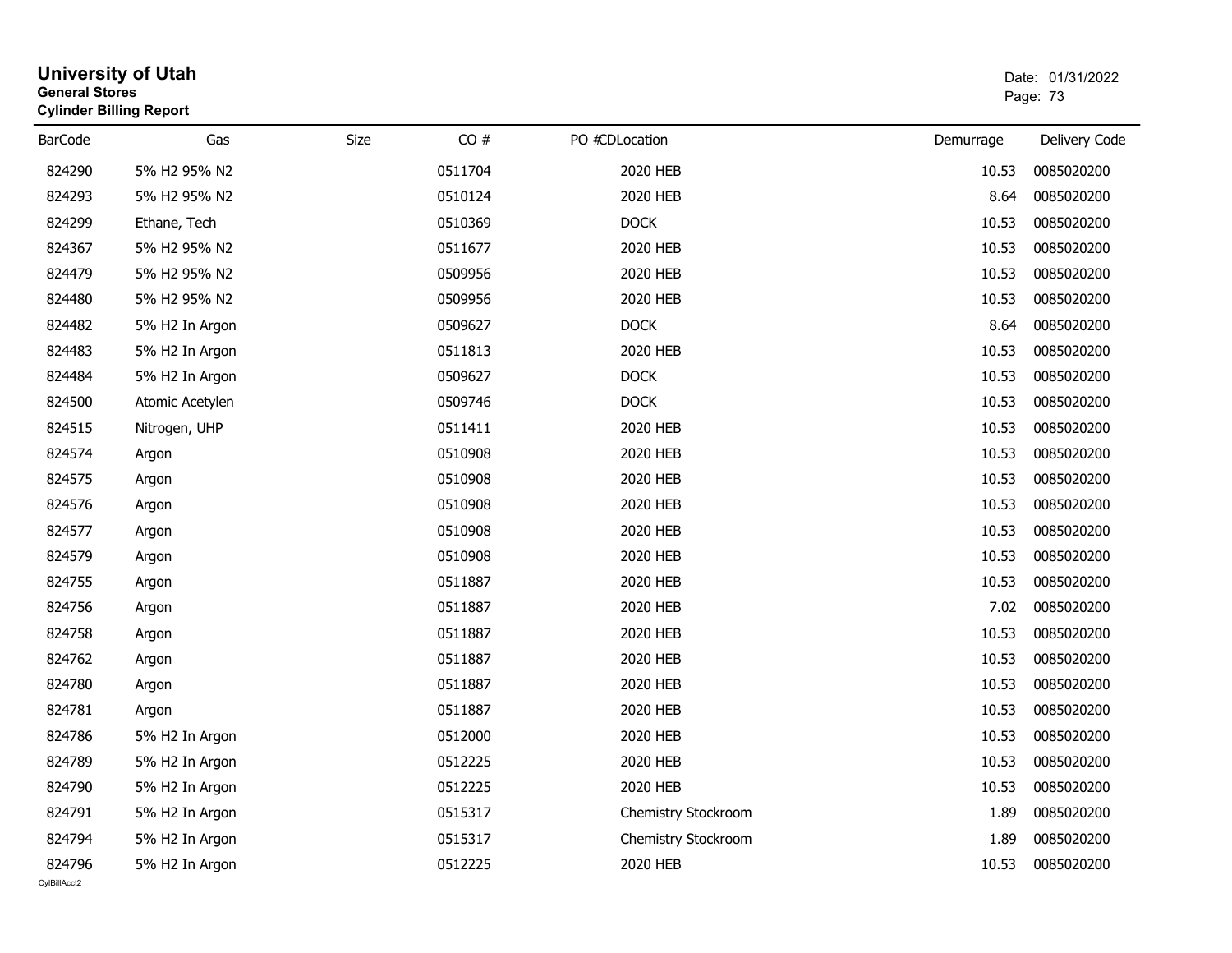| <b>General Stores</b> | <b>University of Utah</b><br><b>Cylinder Billing Report</b> |                  |         |       |                                  |                     |           | Date: 01/31/2022<br>Page: 74 |
|-----------------------|-------------------------------------------------------------|------------------|---------|-------|----------------------------------|---------------------|-----------|------------------------------|
| <b>BarCode</b>        | Gas                                                         | Size             | CO#     |       | PO #CDLocation                   |                     | Demurrage | Delivery Code                |
| 824797                | 5% H2 In Argon                                              |                  | 0515317 |       | Chemistry Stockroom              |                     | 1.89      | 0085020200                   |
| 824807                | UHP N2O                                                     |                  | 0510200 |       | <b>DOCK</b>                      |                     | 10.53     | 0085020200                   |
| 824904                | Nitrogen, UHP                                               |                  | 0512994 |       | Chemistry Dock                   |                     | 10.53     | 0085020200                   |
|                       |                                                             |                  |         |       |                                  | <b>Amount Total</b> | 2,708.07  |                              |
|                       | Chart: 01001212000303966260012022                           |                  |         |       |                                  |                     |           |                              |
| 802671                | Deuterium                                                   | 50Ltr Spe        |         | 21652 | Henry Eyring Bldg.               |                     | 7.80      | 0085020200                   |
| 804369                | Neon - UHP                                                  |                  | 0245148 |       | <b>DOCK</b>                      |                     | 20.67     | 0085020200                   |
|                       |                                                             |                  |         |       |                                  | <b>Amount Total</b> | 28.47     |                              |
|                       | Chart: 01001212000304006260012022                           |                  |         |       |                                  |                     |           |                              |
| 115689                | Ethane                                                      | T/US             |         | 71458 | 4159 Chem                        |                     | 13.26     | 0085020200                   |
|                       |                                                             |                  |         |       |                                  | <b>Amount Total</b> | 13.26     |                              |
|                       | Chart: 01001212000304106261012022                           |                  |         |       |                                  |                     |           |                              |
| 205743                | $CO2 - E$                                                   | E/UU             | 0344895 |       | 2724 MCE                         |                     | 6.24      | 0085020200                   |
|                       |                                                             |                  |         |       |                                  | <b>Amount Total</b> | 6.24      |                              |
|                       | Chart: 01001212500091706260012022                           |                  |         |       |                                  |                     |           |                              |
| 112482                | CO2 - 50 Lb.                                                | G/US             |         | 69799 |                                  |                     | 13.26     | 0085020200                   |
|                       |                                                             |                  |         |       |                                  | <b>Amount Total</b> | 13.26     |                              |
|                       | Chart: 01001212500265106260012022                           |                  |         |       |                                  |                     |           |                              |
| 203294                | N2, Liquid GP45                                             | <b>180 LTR/U</b> | 0515497 |       | 220 CSC- Hamond Lab              |                     | 8.00      | 0085020200                   |
| 204263                | N2, Liquid LX45                                             |                  | 0512598 |       | 220 Crocker Science Ctr          |                     | 22.40     | 0085020200                   |
| 815451                | Methane C.P. GR                                             |                  | 0463841 |       | BLDG 5 CROCKER SCIENCE RECEIVING |                     | 10.53     | 0085020200                   |
|                       |                                                             |                  |         |       |                                  | <b>Amount Total</b> | 40.93     |                              |
|                       | Chart: 01001212500268256260012022                           |                  |         |       |                                  |                     |           |                              |
| 202743                | Helium - UHP                                                | K/UU             | 0508766 |       | 1449 HEB                         |                     | 7.80      | 0085020200                   |
|                       |                                                             |                  |         |       |                                  | <b>Amount Total</b> | 7.80      |                              |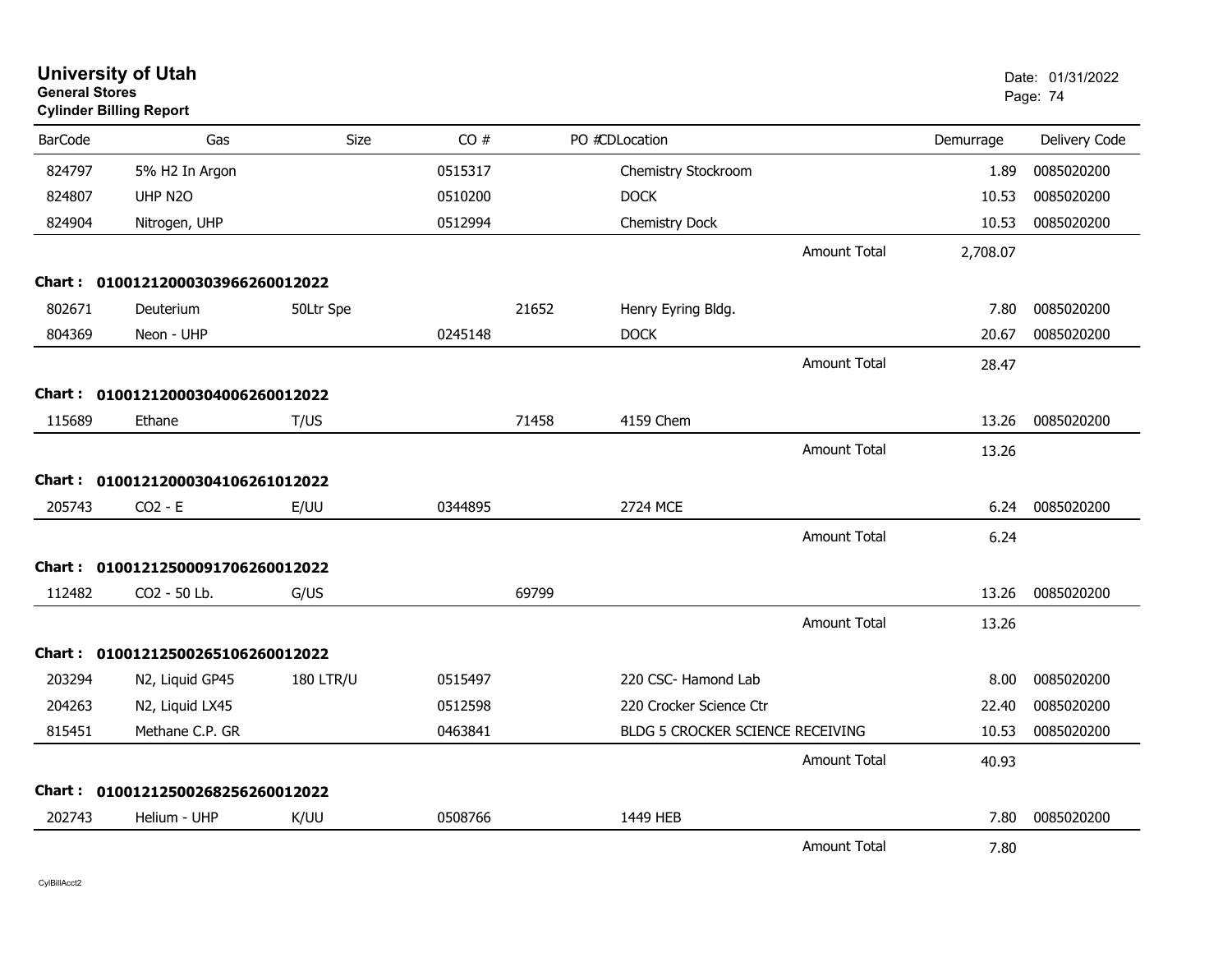| <b>General Stores</b> | <b>University of Utah</b><br><b>Cylinder Billing Report</b> |                  |         |       |                    |                     |           | Date: 01/31/2022<br>Page: 75 |
|-----------------------|-------------------------------------------------------------|------------------|---------|-------|--------------------|---------------------|-----------|------------------------------|
| <b>BarCode</b>        | Gas                                                         | Size             | CO#     |       | PO #CDLocation     |                     | Demurrage | Delivery Code                |
|                       | Chart: 0100121500055800863626002022                         |                  |         |       |                    |                     |           |                              |
| 116951                | Acetylene - B                                               | <b>B\US</b>      |         | 08547 | 2020 HEB           |                     | 12.48     | 0085020200                   |
| 116952                | Anhydrous Ammon                                             |                  |         | 08547 | 2020 HEB           |                     | 12.48     | 0085020200                   |
| 203235                | Nitrous Oxide-E                                             |                  | 0508001 |       | Chemistry Dock     |                     | 7.80      | 0085020200                   |
| 205715                | Acetylene - B                                               |                  | 0486570 |       | 2020 HEB Stockroom |                     | 7.80      | 0085020200                   |
| 800967                | Argon - UHP                                                 |                  |         | 32436 | 2020 HEB           |                     | 9.36      | 0085020200                   |
| 824083                | Argon - UHP                                                 |                  | 0507360 |       | 2020 HEB           |                     | 10.53     | 0085020200                   |
|                       |                                                             |                  |         |       |                    | <b>Amount Total</b> | 60.45     |                              |
|                       | Chart: 0100121500055800909626002022                         |                  |         |       |                    |                     |           |                              |
| 201759                | Nitrogen, UHP                                               | K/UU             | 0499181 |       | 1432 MCE           |                     | 7.80      | 0085020200                   |
|                       |                                                             |                  |         |       |                    | Amount Total        | 7.80      |                              |
|                       | Chart: 0100121500058502594626002022                         |                  |         |       |                    |                     |           |                              |
| 201725                | Hydrogen - UHP                                              | K/UU             | 0514330 |       | 2020 HEB           |                     | 3.60      | 0085020200                   |
| 825070                | Hydrogen - UHP                                              |                  | 0514386 |       | 2020 HEB           |                     | 4.59      | 0085020200                   |
|                       |                                                             |                  |         |       |                    | <b>Amount Total</b> | 8.19      |                              |
|                       | Chart: 0100121500059314740620052022                         |                  |         |       |                    |                     |           |                              |
| 823643                | 5%H2, in N2                                                 | 200C/Mt.A        | 0514766 |       | Chemistry Dock     |                     | 3.51      | 0085020200                   |
|                       |                                                             |                  |         |       |                    | <b>Amount Total</b> | 3.51      |                              |
| Chart : _             | 0100121500059315060626002022                                |                  |         |       |                    |                     |           |                              |
| 202179                | N2, Liquid GP45                                             | <b>180 LTR/U</b> | 0513903 |       | 220 CSC            |                     | 32.00     | 0085020200                   |
|                       |                                                             |                  |         |       |                    | <b>Amount Total</b> | 32.00     |                              |
| Chart :               | 0100121500059315890626002022                                |                  |         |       |                    |                     |           |                              |
| 820147                | 3% CH4/Air                                                  | 200C/Mt.A        | 0475667 |       | <b>DOCK</b>        |                     | 10.53     | 0085020200                   |
|                       |                                                             |                  |         |       |                    | <b>Amount Total</b> | 10.53     |                              |

### **Chart : 01001216000227096260012022**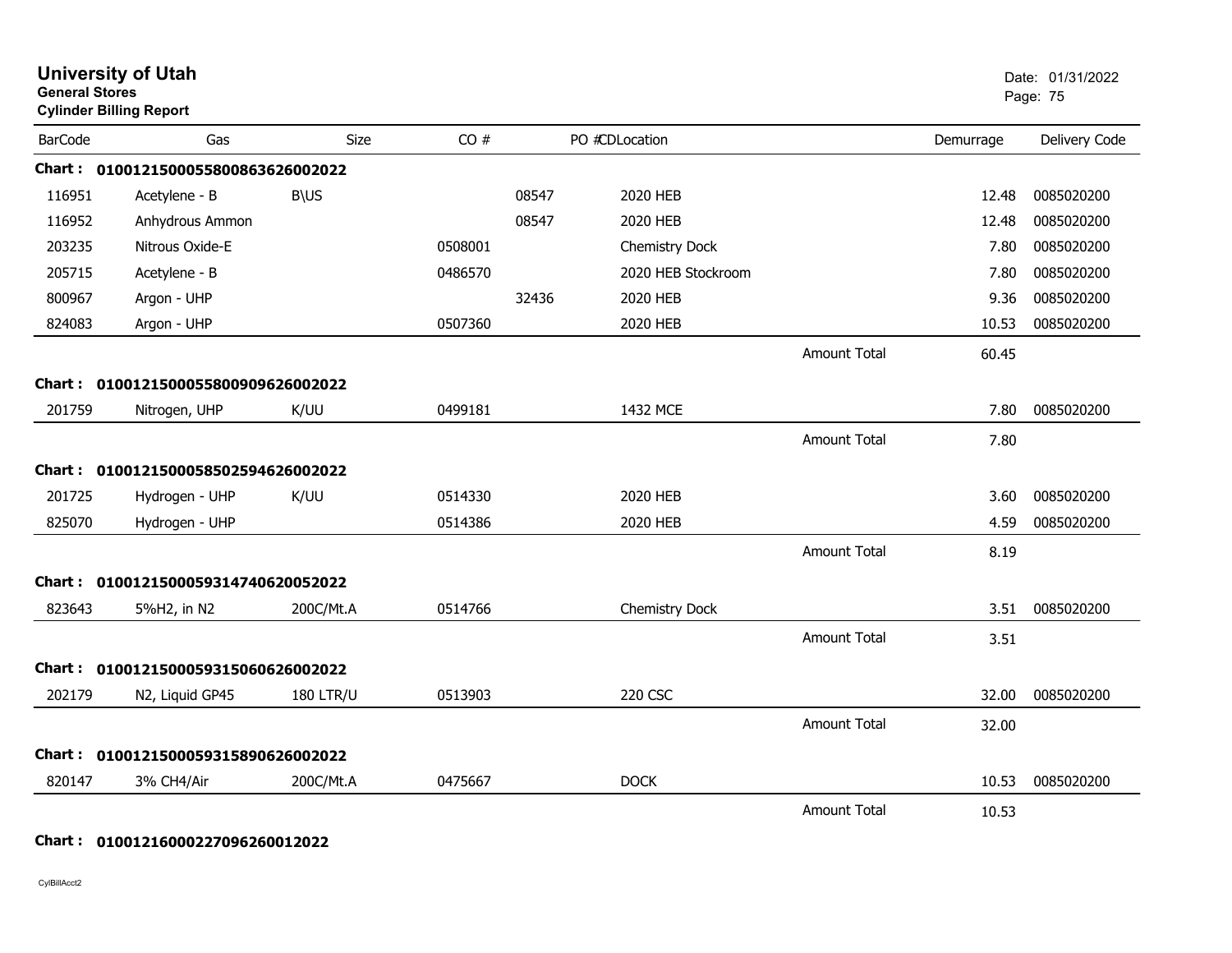| OBIIBI AI JIUI BS | <b>Cylinder Billing Report</b>    |      |         |                                |           | Page: 76      |
|-------------------|-----------------------------------|------|---------|--------------------------------|-----------|---------------|
| <b>BarCode</b>    | Gas                               | Size | CO#     | PO #CDLocation                 | Demurrage | Delivery Code |
| 200093            | CO2 - Siphon                      | K/UU | 0514247 | 3215 HEB                       | 3.60      | 0085020200    |
|                   |                                   |      |         | <b>Amount Total</b>            | 3.60      |               |
|                   | Chart: 01001272000013806260012022 |      |         |                                |           |               |
| 200118            | Helium - 219 CF                   | K/UU | 0317955 | 114 JFB/323 JFB                | 6.24      | 0083002010    |
|                   |                                   |      |         | <b>Amount Total</b>            | 6.24      |               |
|                   | Chart: 01001272000176536260012022 |      |         |                                |           |               |
| 202705            | Nitrogen 230 CF                   | K/UU | 0232996 | 114 JFB                        | 6.24      | 0083001140    |
|                   |                                   |      |         | <b>Amount Total</b>            | 6.24      |               |
|                   | Chart: 01001272500063406260012022 |      |         |                                |           |               |
| 112904            | Helium - 219 CF                   | K/UU |         | 61828<br>B16 JFB               | 6.24      | 0083001140    |
| 200781            | Nitrogen 230 CF                   |      | 0318448 | 114 JFB                        | 6.24      | 0083002010    |
| 202039            | Acetylene, CF                     |      | 0459877 | 114 JFB                        | 6.24      | 0083002010    |
| 202338            | Argon                             |      | 0151275 |                                | 7.80      |               |
| 203961            | Argon                             |      | 0436755 | 114 JFB, For: Weld Shop        | 6.24      | 0083002010    |
| 806920            | Methane, UHP                      |      | 0287195 | $114$ jfb                      | 8.58      | 0083001140    |
| 816886            | 25%Co2 75%Argon                   |      | 0457519 | 114 JFB                        | 10.53     | 0083002010    |
| 821154            | Oxygen, USP                       |      | 0481678 | PHYSICS DOCK WELDING SHOP      | 10.53     | 0083002010    |
|                   |                                   |      |         | <b>Amount Total</b>            | 62.40     |               |
|                   | Chart: 01001272500098176260012022 |      |         |                                |           |               |
| 201146            | Argon                             | K/UU | 0295400 | 114 JFB/VARDENY-ELLA 128 INSCC | 6.24      | 0083002010    |
|                   |                                   |      |         | <b>Amount Total</b>            | 6.24      |               |
|                   | Chart: 01001272500197516260012022 |      |         |                                |           |               |
| 200919            | Helium - 219 CF                   | K/UU | 0410189 | 114 JFB                        | 6.24      | 0083002010    |
| 200984            | Helium - 219 CF                   |      | 0402926 | 114 JFB                        | 6.24      | 0083002010    |
| 813073            | Hydrogen - UHP                    |      | 0425020 | 114 JFB                        | 8.58      | 0083002010    |
|                   |                                   |      |         |                                |           |               |

**University of Utah** Date: 01/31/2022

end and the state of the state of the state of the state of the state of the state of the Page: 76  $\,$  Page: 76  $\,$ 

Amount Total21.06

CylBillAcct2

**General Stores**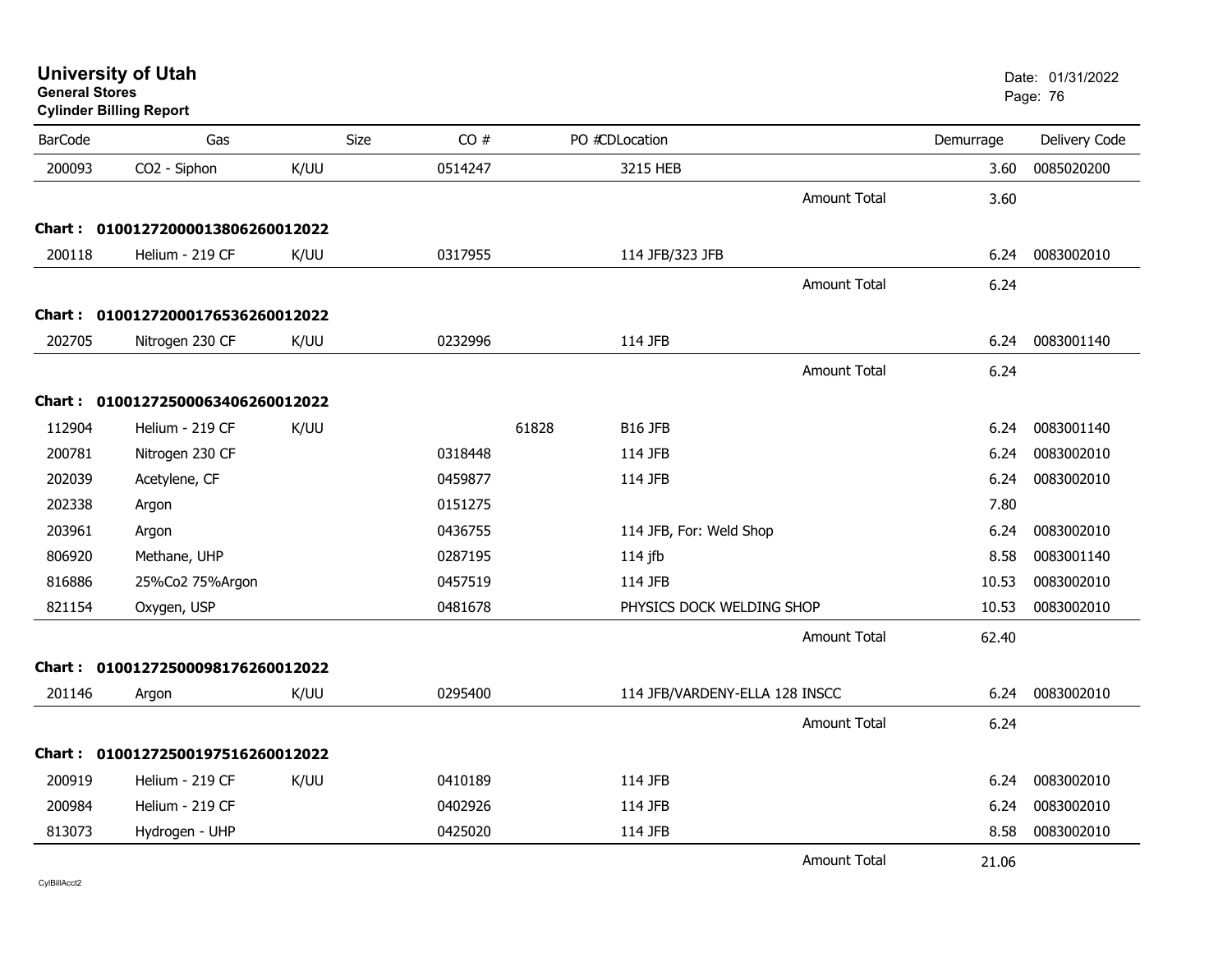| <b>General Stores</b> | <b>University of Utah</b><br><b>Cylinder Billing Report</b> |           |         |                      |                     |           | Date: 01/31/2022<br>Page: 77 |
|-----------------------|-------------------------------------------------------------|-----------|---------|----------------------|---------------------|-----------|------------------------------|
| <b>BarCode</b>        | Gas                                                         | Size      | CO#     | PO #CDLocation       |                     | Demurrage | Delivery Code                |
|                       | Chart: 01001272500197876260012022                           |           |         |                      |                     |           |                              |
| 202501                | Helium - UHP                                                | K/UU      | 0459332 | 114 JFB              |                     | 6.24      | 0083002010                   |
| 203655                | Helium - UHP                                                |           | 0415232 | 114 JFB              |                     | 6.24      | 0083002010                   |
| 815297                | Nitrogen, UHP                                               |           | 0442310 | 114 JFB              |                     | 8.97      | 0083002010                   |
|                       |                                                             |           |         |                      | <b>Amount Total</b> | 21.45     |                              |
| <b>Chart :</b>        | 0100127500054504454626002022                                |           |         |                      |                     |           |                              |
| 204669                | Helium - UHP                                                | K/UU      | 0439229 | 114 JFB              |                     | 6.24      | 0083002010                   |
|                       |                                                             |           |         |                      | <b>Amount Total</b> | 6.24      |                              |
|                       | Chart: 0100127500055800886626002022                         |           |         |                      |                     |           |                              |
| 815654                | 20PPM O2/N2                                                 | 200C/Mt.A | 0443432 | 114 JFB              |                     | 8.97      | 0083002010                   |
|                       |                                                             |           |         |                      | <b>Amount Total</b> | 8.97      |                              |
|                       | Chart: 0100127500059314130626002022                         |           |         |                      |                     |           |                              |
| 200982                | CO2 - 50 Lb.                                                | K/UU      | 0406145 | 204 LIFE SCIENCE     |                     | 6.24      | 0083002010                   |
|                       |                                                             |           |         |                      | <b>Amount Total</b> | 6.24      |                              |
|                       | Chart: 01001372500260546260012022                           |           |         |                      |                     |           |                              |
| 201109                | Zero Air                                                    | K/UU      | 0455141 | 5340 GARNER COMMONS  |                     | 6.24      | 0048046250                   |
|                       |                                                             |           |         |                      | <b>Amount Total</b> | 6.24      |                              |
|                       | Chart: 01001372500263496260012022                           |           |         |                      |                     |           |                              |
| 820236                | Zero Air                                                    | 200C/Mt.A | 0477368 | 5340 GARDNER COMMONS |                     | 10.53     | 0073002170                   |
|                       |                                                             |           |         |                      | <b>Amount Total</b> | 10.53     |                              |
|                       | Chart: 01001411001055376430012022                           |           |         |                      |                     |           |                              |
| 200104                | CO2 - Siphon                                                | K/UU      | 0398238 | 101 NAVAL SC         |                     | 6.24      | 0043001010                   |
|                       |                                                             |           |         |                      | <b>Amount Total</b> | 6.24      |                              |
|                       | Chart: 01001581001134446260012022                           |           |         |                      |                     |           |                              |
| 200960                | Argon                                                       | K/UU      | 0380154 | 134 AAC (ARCH SHOP)  |                     | 6.24      | 0037002350                   |
|                       |                                                             |           |         |                      |                     |           |                              |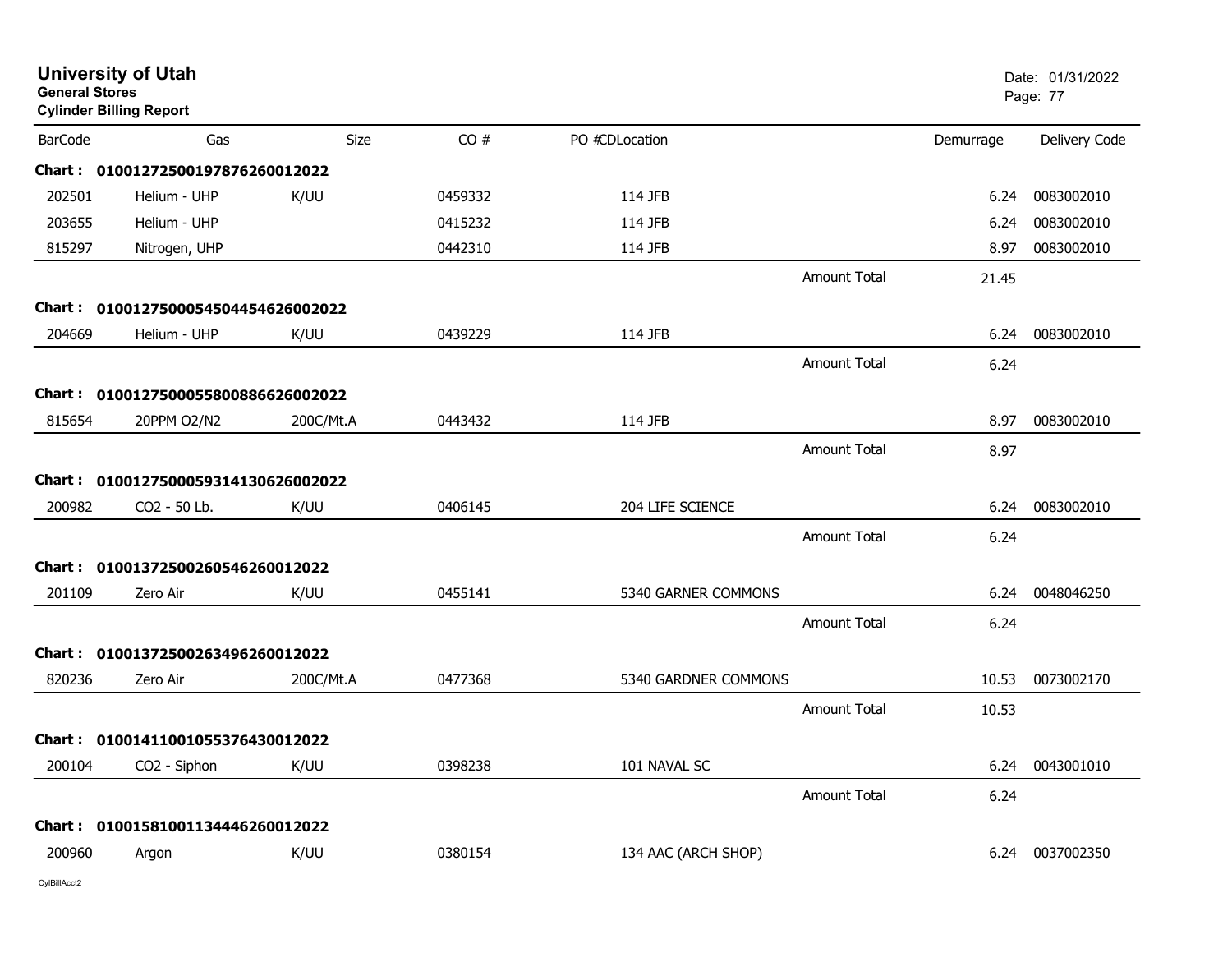|                | <b>University of Utah</b><br><b>General Stores</b><br><b>Cylinder Billing Report</b> |           |         | Date: 01/31/2022<br>Page: 78                |           |               |
|----------------|--------------------------------------------------------------------------------------|-----------|---------|---------------------------------------------|-----------|---------------|
| <b>BarCode</b> | Gas                                                                                  | Size      | CO#     | PO #CDLocation                              | Demurrage | Delivery Code |
| 201353         | Acetylene, CF                                                                        |           | 0419732 | 134 Architecture                            | 6.24      | 0037002350    |
| 202109         | Argon                                                                                |           | 0441478 | BLDG 37 Room 134- Architecture Shop         | 6.24      | 0037002350    |
| 205574         | 25%Co2 75%Argon                                                                      |           | 0441478 | BLDG 37 Room 134- Architecture Shop         | 6.24      | 0037002350    |
| 205576         | 25%Co2 75%Argon                                                                      |           | 0380154 | 134 AAC (ARCH SHOP)                         | 6.24      | 0037002350    |
| 812433         | Oxygen, USP                                                                          |           | 0419732 | 134 Architecture                            | 8.58      | 0037002350    |
| 814910         | 25%Co2 75%Argon                                                                      |           | 0441478 | BLDG 37 Room 134- Architecture Shop         | 8.97      | 0037002350    |
|                |                                                                                      |           |         | <b>Amount Total</b>                         | 48.75     |               |
| Chart :        | 01001961001054416260612022                                                           |           |         |                                             |           |               |
| 810644         | Oxygen, USP - D                                                                      | D-Mt.Air  | 0397197 | 2117 ANNEX                                  | 9.36      | 0105021200    |
|                |                                                                                      |           |         | <b>Amount Total</b>                         | 9.36      |               |
| Chart :        | 01001961001133306240112022                                                           |           |         |                                             |           |               |
| 804564         | 16%O24%CO2/N2                                                                        | E/MT. AIR | 0252116 | 247 HPER-N                                  | 8.19      | 0092002510    |
|                |                                                                                      |           |         | <b>Amount Total</b>                         | 8.19      |               |
|                | Chart: 01001962000200786260012022                                                    |           |         |                                             |           |               |
| 815374         | Oxygen, USP - D                                                                      | D-Mt.Air  | 0442257 | 2068 ANNEX                                  | 9.36      | 0105020560    |
| 817157         | Oxygen, USP - D                                                                      |           | 0456620 | 2142 ANNEX                                  | 9.36      | 0105020560    |
| 821359         | Oxygen, USP - D                                                                      |           | 0482427 | 110E William Stewart BLDG                   | 10.53     | 0006001020    |
| 823353         | Oxygen, USP - D                                                                      |           | 0499246 | 117B William Stewart BLdg                   | 10.53     | 0006001020    |
| 823434         | Oxygen, USP - E                                                                      |           | 0509416 | 110E William Stewart                        | 10.53     | 0006001020    |
| 824422         | Oxygen, USP - E                                                                      |           | 0509416 | 110E William Stewart                        | 10.53     | 0006001020    |
| 824474         | Oxygen, USP - D                                                                      |           | 0509628 | 110E William Stewart                        | 10.53     | 0006001020    |
| 824475         | Oxygen, USP - D                                                                      |           | 0509628 | 110E William Stewart                        | 10.53     | 0006001020    |
| 824476         | Oxygen, USP - D                                                                      |           | 0509628 | 110E William Stewart                        | 10.53     | 0006001020    |
|                |                                                                                      |           |         | <b>Amount Total</b>                         | 92.43     |               |
| Chart :        | 01001962000200786260612022                                                           |           |         |                                             |           |               |
| 810243         | Oxygen, USP - D                                                                      | D-Mt.Air  | 0381625 | 2060 Annex- Go to 2142 Annex to get room ur | 7.41      | 0105021200    |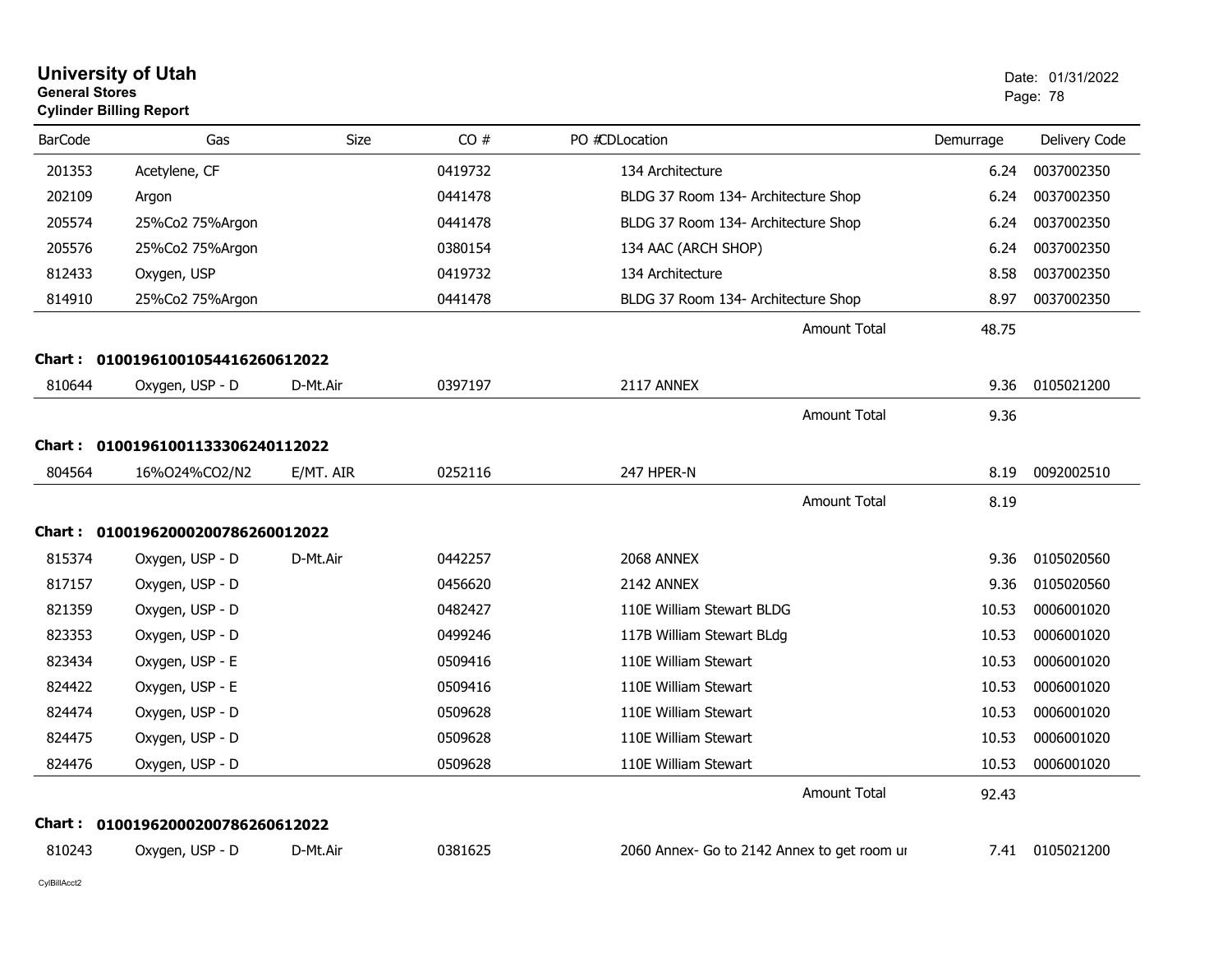| <b>General Stores</b> | <b>University of Utah</b><br><b>Cylinder Billing Report</b> |                 |         |                                               |           | Date: 01/31/2022<br>Page: 79 |
|-----------------------|-------------------------------------------------------------|-----------------|---------|-----------------------------------------------|-----------|------------------------------|
| <b>BarCode</b>        | Gas                                                         | <b>Size</b>     | CO#     | PO #CDLocation                                | Demurrage | Delivery Code                |
| 810247                | Oxygen, USP - D                                             |                 | 0381625 | 2060 Annex- Go to 2142 Annex to get room ur   | 7.41      | 0105021200                   |
| 824477                | Oxygen, USP - D                                             |                 | 0509855 | 110E STEWART BLDG                             | 10.53     | 0006001020                   |
| 824496                | Oxygen, USP - D                                             |                 | 0509855 | 110E STEWART BLDG                             | 10.53     | 0006001020                   |
| 824497                | Oxygen, USP - D                                             |                 | 0509855 | 110E STEWART BLDG                             | 10.53     | 0006001020                   |
| 824509                | Oxygen, USP - D                                             |                 | 0510048 | 117B William Stewart BLDG                     | 10.53     | 0006001020                   |
| 824510                | Oxygen, USP - D                                             |                 | 0510048 | 117B William Stewart BLDG                     | 10.53     | 0006001020                   |
| 824511                | Oxygen, USP - D                                             |                 | 0510048 | 117B William Stewart BLDG                     | 10.53     | 0006001020                   |
|                       |                                                             |                 |         | <b>Amount Total</b>                           | 78.00     |                              |
| Chart : .             | 01002001001311446260512022                                  |                 |         |                                               |           |                              |
| 201334                | CO2 - 50 Lb.                                                | K/UU            | 0349581 | 230 HPER-N                                    | 6.24      | 0092002140                   |
|                       |                                                             |                 |         | <b>Amount Total</b>                           | 6.24      |                              |
|                       | Chart: 01002002000287856260312022                           |                 |         |                                               |           |                              |
| 200753                | Nitrogen, UHP                                               | K/UU            | 0505756 | 3450 Eccles                                   | 7.80      | 0533034900                   |
| 201936                | 95% O2, 5% CO2                                              |                 | 0511110 | 3450 Eccles                                   | 7.80      | 0533034900                   |
| 203969                | CO2 - 50 Lb.                                                |                 | 0510790 | 3490 Eccles                                   | 7.80      | 0533034900                   |
|                       |                                                             |                 |         | <b>Amount Total</b>                           | 23.40     |                              |
| Chart :               | 01002002500261486260312022                                  |                 |         |                                               |           |                              |
| 200682                | 95% O2, 5% CO2                                              | K/UU            | 0391293 | 3450 ECCLES                                   | 6.24      | 0533041450                   |
|                       |                                                             |                 |         | <b>Amount Total</b>                           | 6.24      |                              |
| Chart :               | 0100200500056100129643002022                                |                 |         |                                               |           |                              |
| 201467                | CO2 - 50 Lb.                                                | <b>50 LB/UU</b> | 0466430 | HPER-N 230- cell culture room (Nutrition Lab) | 7.80      | 0092002000                   |
| 201818                | CO2 - 50 Lb.                                                |                 | 0466430 | HPER-N 230- cell culture room (Nutrition Lab) | 7.80      | 0092002000                   |
| 202519                | CO2 - 50 Lb.                                                |                 | 0466430 | HPER-N 230- cell culture room (Nutrition Lab) | 7.80      | 0092002000                   |
|                       |                                                             |                 |         | <b>Amount Total</b>                           | 23.40     |                              |
| <b>Chart:</b>         | 0100200500059314480626002022                                |                 |         |                                               |           |                              |
| 825078                | 1%025%Co2/N2                                                | 200C/Mt.A       | 0512559 | 3420 ECCLES                                   | 10.53     | 0533021000                   |
| CvIBillAcct2          |                                                             |                 |         |                                               |           |                              |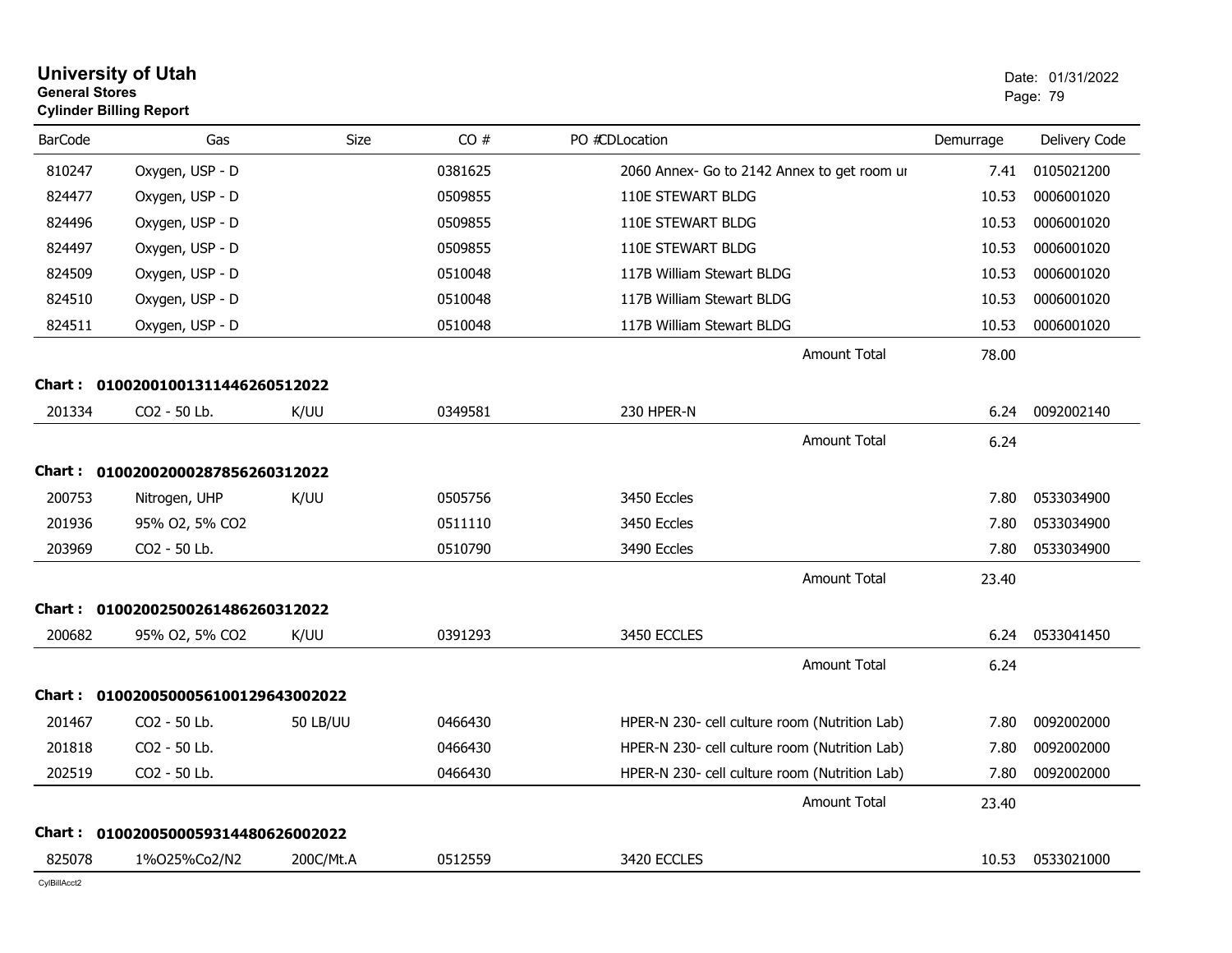| <b>General Stores</b> | <b>Cylinder Billing Report</b>      |                  |         |                        |                     |           | Page: 80      |
|-----------------------|-------------------------------------|------------------|---------|------------------------|---------------------|-----------|---------------|
| <b>BarCode</b>        | Gas                                 | Size             | CO#     | PO #CDLocation         |                     | Demurrage | Delivery Code |
|                       |                                     |                  |         |                        | <b>Amount Total</b> | 10.53     |               |
|                       | Chart: 0100200500059314480626032022 |                  |         |                        |                     |           |               |
| 200166                | CO <sub>2</sub> - 50 Lb.            | K/UU             | 0512378 | 3490 Eccles            |                     | 7.80      | 0533034900    |
| 201490                | CO2 - 50 Lb.                        |                  | 0512378 | 3490 Eccles            |                     | 7.80      | 0533034900    |
| 201501                | CO2 - 50 Lb.                        |                  | 0512378 | 3490 Eccles            |                     | 7.80      | 0533034900    |
| 204490                | Co <sub>2</sub> Food Grade          |                  | 0473530 | 3450 Eccles            |                     | 7.80      | 0533034900    |
| 819790                | NF Nitrogen                         |                  | 0473577 | 3450 ECCLES            |                     | 10.53     | 0533034900    |
| 824693                | 1%025%Co2/N2                        |                  | 0510799 | 3450 ECCLES            |                     | 10.53     | 0533034900    |
| 825167                | CO2 - 50 Lb.                        |                  | 0513839 | 3490 Eccles            |                     | 7.02      | 0533034900    |
| 825168                | CO2 - 50 Lb.                        |                  | 0513839 | 3490 Eccles            |                     | 7.02      | 0533034900    |
| 825173                | CO2 - 50 Lb.                        |                  | 0513839 | 3490 Eccles            |                     | 7.02      | 0533034900    |
|                       |                                     |                  |         |                        | <b>Amount Total</b> | 73.32     |               |
|                       | Chart: 0100200500059314480643002022 |                  |         |                        |                     |           |               |
| 201101                | N2, Liquid LX45                     | <b>180 LTR/U</b> | 0513477 | 3475 EIHG              |                     | 33.60     | 0533021000    |
| 202906                | N2, Liquid LX45                     |                  | 0514419 | 3475 EIHG              |                     | 28.80     | 0533021000    |
| 203278                | N2, Liquid LX45                     |                  | 0513586 | 3475 ECCLES            |                     | 33.60     | 0533021000    |
| 825076                | N2, Liquid LX45                     |                  | 0515805 | 3475 EIHG              |                     | 6.00      | 0533021000    |
|                       |                                     |                  |         |                        | Amount Total        | 102.00    |               |
|                       | Chart: 0100200500059314890626002022 |                  |         |                        |                     |           |               |
| 200239                | Nitrogen 230 CF                     | K/UU             | 0511794 | BLDG 585 RM 152        |                     | 7.80      | 0092002000    |
| 200600                | 95% O2, 5% CO2                      |                  | 0509147 | 3420 EIHG              |                     | 7.80      | 0092002000    |
| 200680                | 95% O2, 5% CO2                      |                  | 0510305 | 3420 Eccles            |                     | 5.40      | 0092002000    |
| 201091                | 95% O2, 5% CO2                      |                  | 0512180 | 3420 EIHG              |                     | 7.80      | 0092002000    |
| 201140                | 95% O2, 5% CO2                      |                  | 0512180 | 3420 EIHG              |                     | 7.80      | 0092002000    |
| 202224                | Oxygen, USP - E                     |                  | 0515812 | 3420 EIHG- Symon's Lab |                     | 0.60      | 0533021000    |
| 202545                | Oxygen, USP - E                     |                  | 0508765 | 3420 Eccles            |                     | 7.20      | 0092002000    |
| 202668                | CO2 - 50 Lb.                        |                  | 0509725 | 3420 EIHG              |                     | 7.80      | 0092002000    |
|                       |                                     |                  |         |                        |                     |           |               |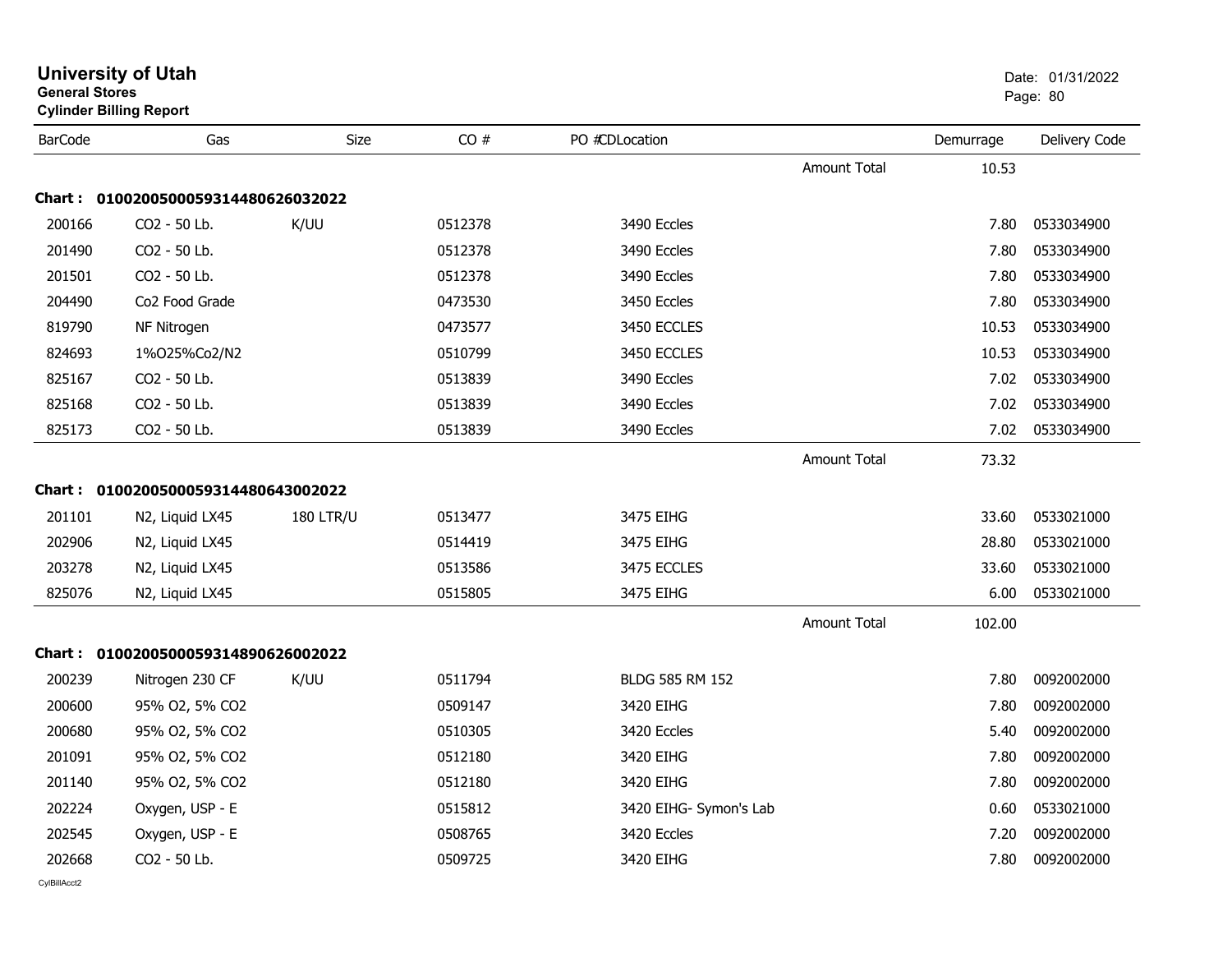| <b>General Stores</b>  | <b>University of Utah</b><br><b>Cylinder Billing Report</b> |           |         |                        |                     |           | Date: 01/31/2022<br>Page: 81 |
|------------------------|-------------------------------------------------------------|-----------|---------|------------------------|---------------------|-----------|------------------------------|
| <b>BarCode</b>         | Gas                                                         | Size      | CO#     | PO #CDLocation         |                     | Demurrage | Delivery Code                |
| 202850                 | 95% N2, 5% CO2                                              |           | 0491804 | 3420 ECCLES            |                     | 7.80      | 0092002000                   |
| 203866                 | 95% O2, 5% CO2                                              |           | 0510305 | 3420 Eccles            |                     | 7.80      | 0092002000                   |
| 204702                 | Oxygen, USP - E                                             |           | 0515812 | 3420 EIHG- Symon's Lab |                     | 0.60      | 0533021000                   |
| 205467                 | Oxygen, USP - E                                             |           | 0508765 | 3420 Eccles            |                     | 7.20      | 0092002000                   |
| 205578                 | 95% O2, 5% CO2                                              |           | 0509147 | 3420 EIHG              |                     | 7.80      | 0092002000                   |
| 824056                 | Oxygen, USP - E                                             |           | 0506527 | 3420 Eccles            |                     | 9.72      | 0092002000                   |
| 824060                 | Oxygen, USP - E                                             |           | 0506527 | 3420 Eccles            |                     | 9.72      | 0092002000                   |
|                        |                                                             |           |         |                        | <b>Amount Total</b> | 102.84    |                              |
| <b>Chart:</b>          | 0100200500059315250626002022                                |           |         |                        |                     |           |                              |
| 200100                 | CO <sub>2</sub> - Siphon                                    | K/UU      | 0507379 | 1840 SKAGGS            |                     | 7.80      | 0092002000                   |
| 202991                 | Oxygen, USP                                                 |           | 0503877 | 230 HPER-N             |                     | 7.80      | 0092002000                   |
| 205456                 | Oxygen, USP - E                                             |           | 0503272 | 230 HPER-N             |                     | 7.80      | 0092002000                   |
| 205465                 | Oxygen, USP - E                                             |           | 0503877 | 230 HPER-N             |                     | 7.80      | 0092002000                   |
| 205733                 | Oxygen, USP - E                                             |           | 0503877 | 230 HPER-N             |                     | 7.80      | 0092002000                   |
|                        |                                                             |           |         |                        | <b>Amount Total</b> | 39.00     |                              |
|                        | Chart: 0100200500059315940626032022                         |           |         |                        |                     |           |                              |
| 200333                 | CO2 - 50 Lb.                                                | K/UU      | 0506755 | 3490 Eccles            |                     | 2.60      | 0533034900                   |
| 201692                 | CO2 - 50 Lb.                                                |           | 0506755 | 3490 Eccles            |                     | 2.60      | 0533034900                   |
| 202280                 | 95% O2, 5% CO2                                              |           | 0479881 | 3490 Eccles            |                     | 7.80      | 0533034900                   |
| 202356                 | Nitrogen, UHP                                               |           | 0509163 | 3450 EIHG              |                     | 7.80      | 0533021000                   |
| 204736                 | CO2 - 50 Lb.                                                |           | 0506755 | 3490 Eccles            |                     | 2.60      | 0533034900                   |
| 205649                 | CO2 - 50 Lb.                                                |           | 0509164 | 3490 EIHG              |                     | 7.80      | 0533034900                   |
| 824375                 | CO2 - 50 Lb.                                                |           | 0509164 | 3490 EIHG              |                     | 10.53     | 0533034900                   |
| 824382                 | CO2 - 50 Lb.                                                |           | 0509164 | 3490 EIHG              |                     | 10.53     | 0533034900                   |
|                        |                                                             |           |         |                        | Amount Total        | 52.26     |                              |
|                        | Chart: 0100200500059316940662002022                         |           |         |                        |                     |           |                              |
| 824191<br>CylBillAcct2 | 7% O2 In N2                                                 | 200C/Mt.A | 0506945 | 3420 ECCLES            |                     | 10.53     | 0533021000                   |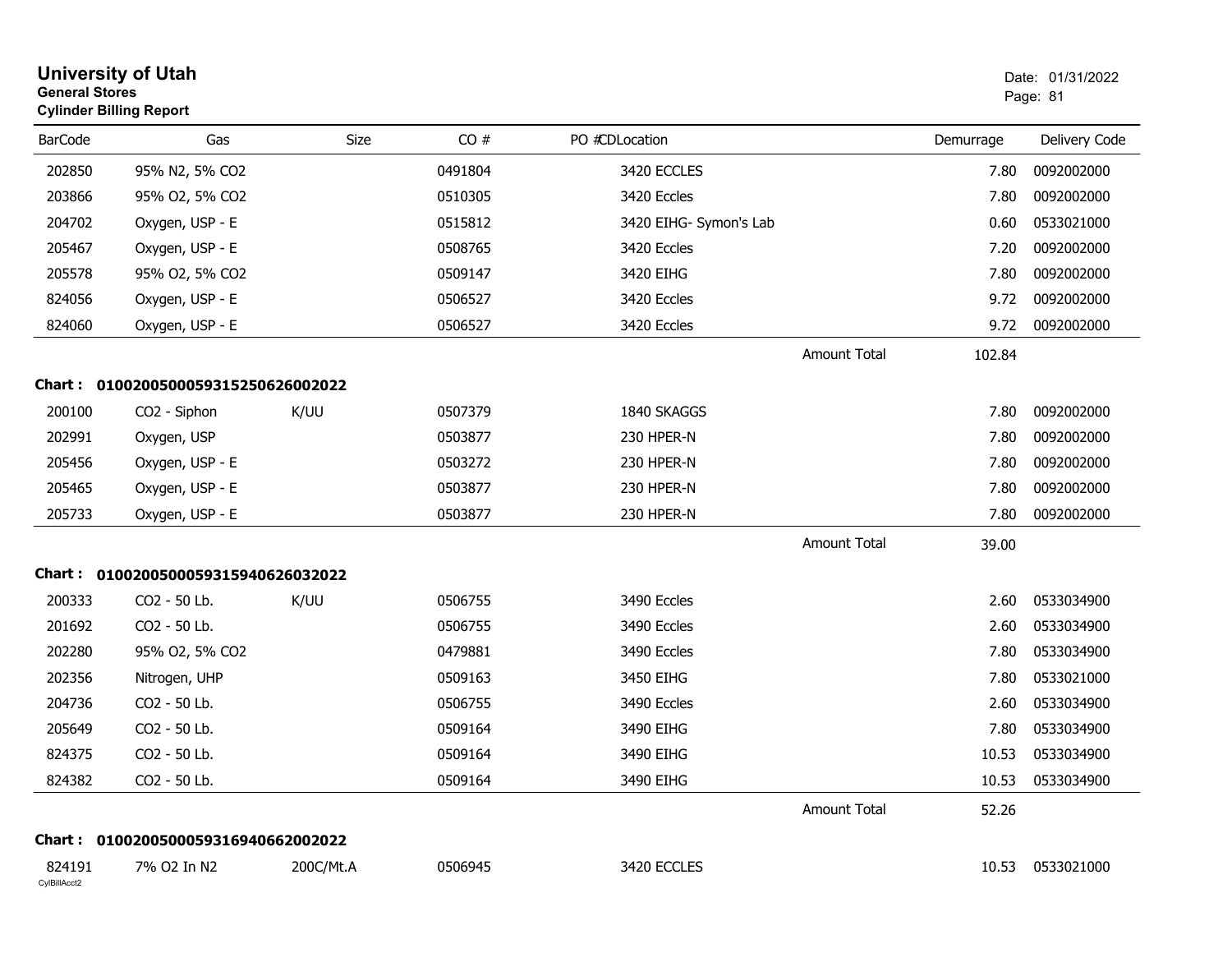| General Stores | <b>Cylinder Billing Report</b>      |      |         |                                    |                     |           | Page: 82      |
|----------------|-------------------------------------|------|---------|------------------------------------|---------------------|-----------|---------------|
| <b>BarCode</b> | Gas                                 | Size | CO#     | PO #CDLocation                     |                     | Demurrage | Delivery Code |
| 824692         | 7% O2 In N2                         |      | 0510955 | 3400 ECCLES                        |                     | 10.53     | 0533021000    |
|                |                                     |      |         |                                    | <b>Amount Total</b> | 21.06     |               |
|                | Chart: 0100201500059312730626002022 |      |         |                                    |                     |           |               |
| 205582         | 95% O2, 5% CO2                      | K/UU | 0429555 | 3480 EIHG                          |                     | 6.24      | 0533034800    |
|                |                                     |      |         |                                    | <b>Amount Total</b> | 6.24      |               |
|                | Chart: 0100201500059312730626032022 |      |         |                                    |                     |           |               |
| 202637         | Oxygen, USP - E                     | E/UU | 0511311 | 3480 EIHG                          |                     | 7.80      | 0533034800    |
| 203087         | Oxygen, USP - E                     |      | 0515557 | 3480 EIHG                          |                     | 1.20      | 0533034800    |
| 203374         | Oxygen, USP - E                     |      | 0515557 | 3480 EIHG                          |                     | 1.20      | 0533034800    |
| 205310         | Oxygen, USP - E                     |      | 0515557 | 3480 EIHG                          |                     | 1.20      | 0533034800    |
| 205330         | Oxygen, USP - E                     |      | 0515557 | 3480 EIHG                          |                     | 1.20      | 0533034800    |
| 205466         | Oxygen, USP - E                     |      | 0511311 | 3480 EIHG                          |                     | 6.60      | 0533034800    |
| 824937         | Oxygen, USP - E                     |      | 0513453 | 3480 EIHG                          |                     | 8.91      | 0533021000    |
| 824945         | Oxygen, USP - E                     |      | 0513453 | 3480 EIHG                          |                     | 8.91      | 0533021000    |
| 824946         | Oxygen, USP - E                     |      | 0513453 | 3480 EIHG                          |                     | 10.53     | 0533021000    |
|                |                                     |      |         |                                    | <b>Amount Total</b> | 47.55     |               |
|                | Chart: 0100201500059314111643002022 |      |         |                                    |                     |           |               |
| 201126         | Oxygen, USP                         | K/UU | 0444952 | 3450 SUITE A ECCLES                |                     | 6.24      | 0853000000    |
| 201521         | 95% O2, 5% CO2                      |      | 0513680 | 3440 EIHG                          |                     | 7.80      | 0853000000    |
| 202653         | Nitrogen 230 CF                     |      | 0507451 | 3440 Eccles                        |                     | 7.80      | 0853000000    |
| 202826         | 95% O2, 5% CO2                      |      | 0515038 | 3440 EIHG                          |                     | 2.40      | 0853000000    |
| 818557         | Oxygen, USP - E                     |      | 0465821 | 3440 EIHG                          |                     | 10.53     | 0533034900    |
|                |                                     |      |         |                                    | <b>Amount Total</b> | 34.77     |               |
|                | Chart: 01002109900120086260012022   |      |         |                                    |                     |           |               |
| 200789         | CO2 - 50 Lb.                        | K/UU | 0474619 | 3752 HCI RS Cairns Lab CHemical RM |                     | 7.80      | 0533051000    |
| 201102         | N2, Liquid LX45                     |      | 0499467 | LL510 HCI                          |                     | 62.40     | 0533051000    |
|                |                                     |      |         |                                    |                     |           |               |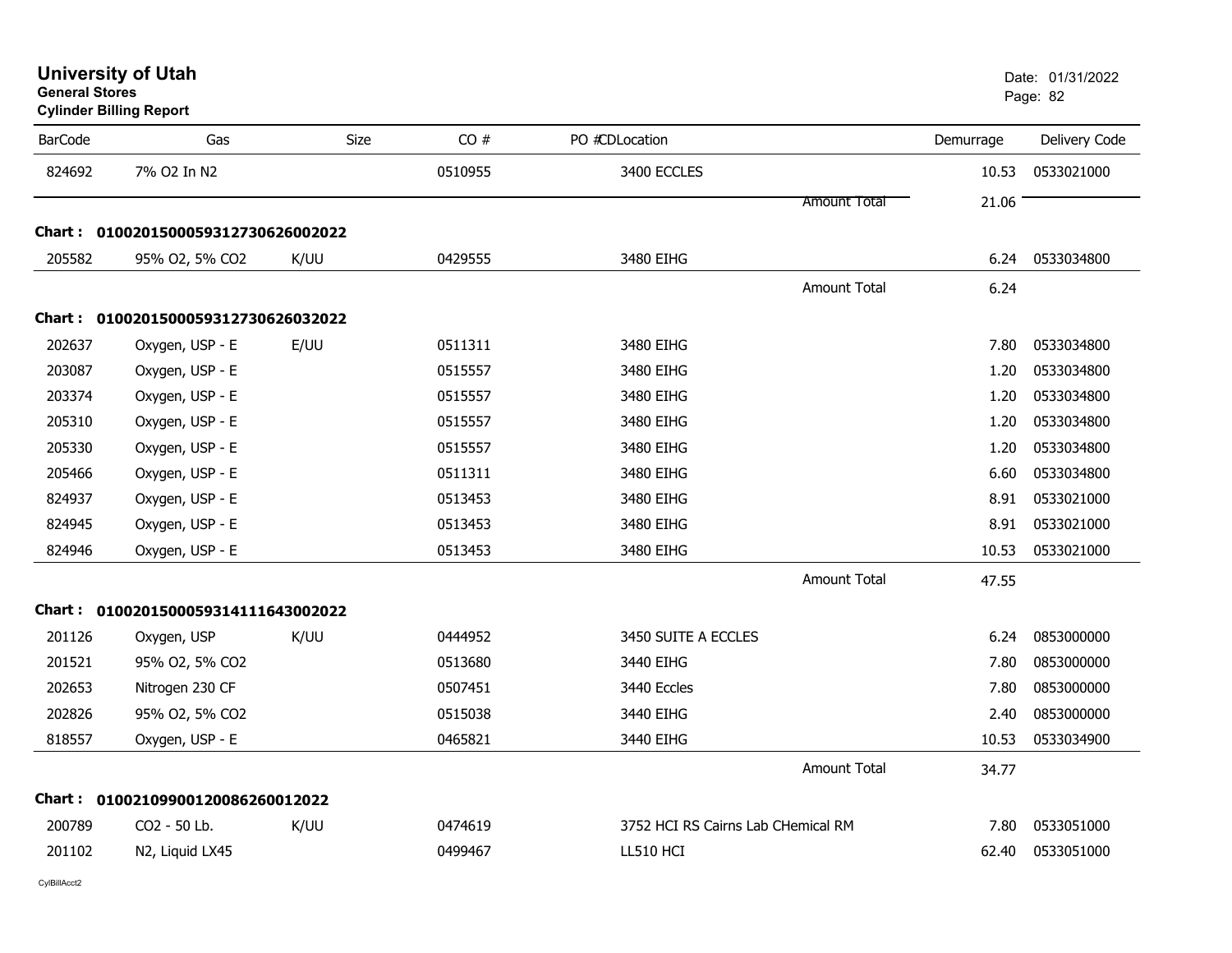| <b>General Stores</b> | <b>University of Utah</b><br><b>Cylinder Billing Report</b> | Date: 01/31/2022<br>Page: 83 |         |                              |           |               |
|-----------------------|-------------------------------------------------------------|------------------------------|---------|------------------------------|-----------|---------------|
| <b>BarCode</b>        | Gas                                                         | Size                         | CO#     | PO #CDLocation               | Demurrage | Delivery Code |
| 201711                | N2, Liquid LX45                                             |                              | 0515632 | 3738 HCI RS                  | 6.40      | 0555LL3760    |
| 201801                | N2, Liquid LX45                                             |                              | 0514160 | 3738 HCI                     | 27.20     | 0555113760    |
| 201870                | N2, Liquid LX45                                             |                              | 0513557 | 3738 HCI RS                  | 20.80     | 0555LL3760    |
| 202430                | N2, Liquid LX45                                             |                              | 0513422 | 3738 HCI RS                  | 20.80     | 0555LL3760    |
| 203486                | CO2 - 50 Lb.                                                |                              | 0484939 | 3752 HCI - RS                | 7.80      | 0533051000    |
| 203575                | N2, Liquid GP45                                             |                              | 0513852 | 3738 HCI RS                  | 22.40     | 0555LL3760    |
| 205485                | Nitrogen NF                                                 |                              | 0510219 | 3755 HCI RS Cairns Lab TC RM | 7.80      | 0533051000    |
| 205486                | Nitrogen NF                                                 |                              | 0510219 | 3755 HCI RS Cairns Lab TC RM | 7.80      | 0533051000    |
| 205489                | Nitrogen NF                                                 |                              | 0510219 | 3755 HCI RS Cairns Lab TC RM | 7.80      | 0533051000    |
| 205556                | Nitrogen NF                                                 |                              | 0510219 | 3755 HCI RS Cairns Lab TC RM | 7.80      | 0533051000    |
| 205587                | N2, Liquid LX45                                             |                              | 0514918 | 3738 HCI RS                  | 19.20     | 0555113760    |
| 205706                | N2, Liquid LX45                                             |                              | 0513557 | 3738 HCI RS                  | 28.80     | 0555LL3760    |
| 205928                | Nitrogen NF                                                 |                              | 0510219 | 3755 HCI RS Cairns Lab TC RM | 7.80      | 0533051000    |
| 813860                | Nitrogen NF                                                 |                              | 0434534 | 3755 HCI PHASE 4- CAIRNS LAB | 8.97      | 0533051000    |
| 821373                | CO2 - 20 Lb.                                                |                              | 0505032 | 3752 HCI RS                  | 10.53     | 0533051000    |
| 821377                | CO2 - 20 Lb.                                                |                              | 0505032 | 3752 HCI RS                  | 10.53     | 0533051000    |
| 823804                | Co2 Food Grade                                              |                              | 0505032 | 3752 HCI RS                  | 10.53     | 0533051000    |
| 824370                | Nitrogen NF                                                 |                              | 0509026 | 3755 HCI                     | 10.53     | 0533051000    |
|                       |                                                             |                              |         | <b>Amount Total</b>          | 313.69    |               |
|                       | Chart: 01002109900124526260012022                           |                              |         |                              |           |               |
| 200077                | CO2 - 50 Lb.                                                | K/UU                         | 0457960 | SOUTH BIOLOGY 90             | 6.24      | 0533051000    |
| 200099                | CO2 - Siphon                                                |                              | 0406141 | 413 ASB                      | 6.24      | 0533051000    |
| 200340                | Nitrogen 230 CF                                             |                              | 0481185 | 420 ASB Jorgensen Lab        | 7.80      | 0533051000    |
| 201061                | CO2 - Siphon                                                |                              | 0406141 | 413 ASB                      | 6.24      | 0533051000    |
| 201874                | N2, Liquid LX45                                             |                              | 0515093 | 410 ASB- Jorgensen Lab       | 12.80     | 0533051000    |
| 202478                | CO2 - 50 Lb.                                                |                              | 0469313 | 461 ASB Jorgensen Lab        | 7.80      | 0084003010    |
| 203714                | N2, Liquid LX45                                             |                              | 0513672 | 410 ASB- Jorgensen Lab       | 44.80     | 0533051000    |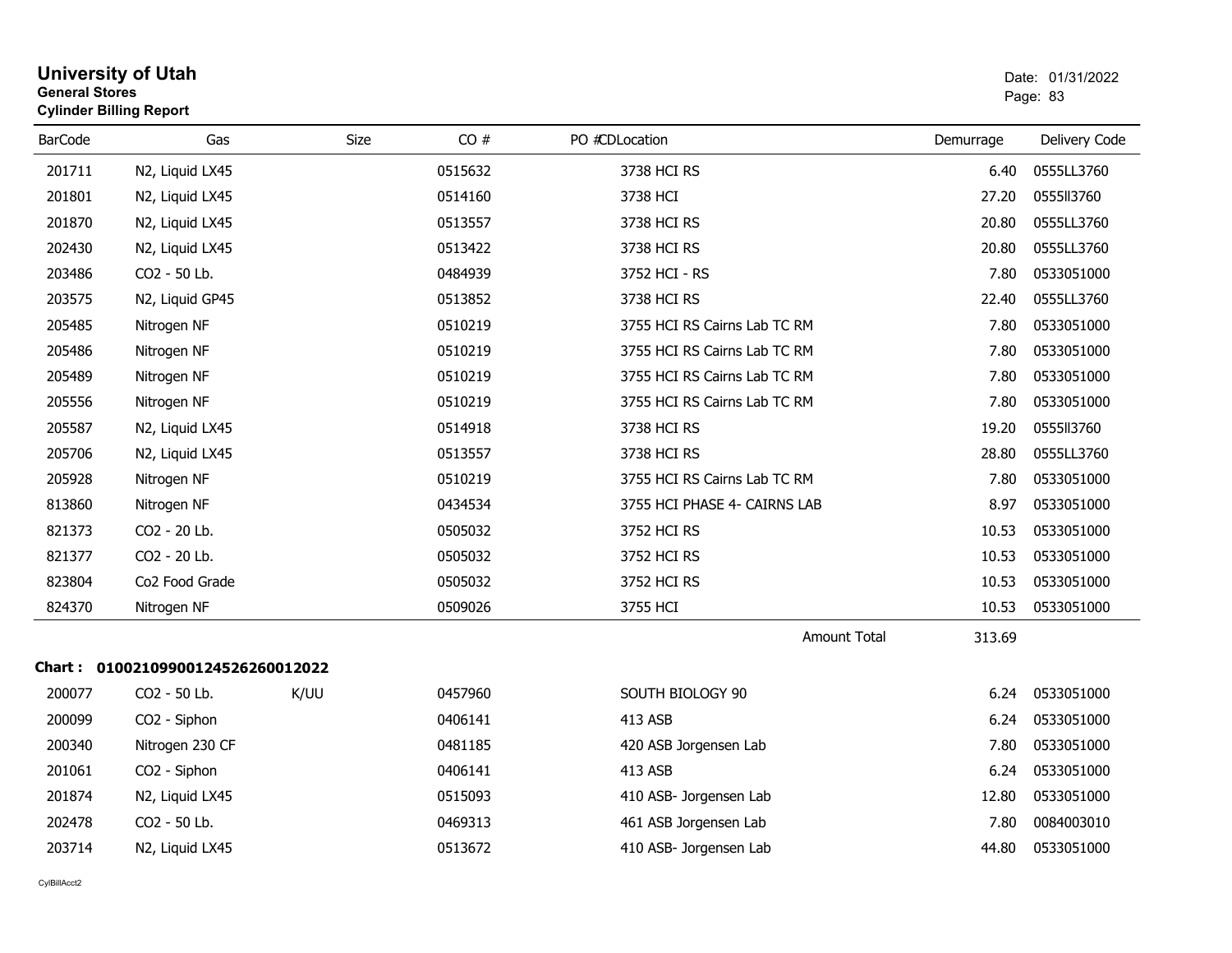| <b>General Stores</b> | <b>University of Utah</b><br><b>Cylinder Billing Report</b> |      |         |                                      |           | Date: 01/31/2022<br>Page: 84 |
|-----------------------|-------------------------------------------------------------|------|---------|--------------------------------------|-----------|------------------------------|
| <b>BarCode</b>        | Gas                                                         | Size | CO#     | PO #CDLocation                       | Demurrage | Delivery Code                |
| 205683                | CO2 - 50 Lb.                                                |      | 0487932 | 461 ASB                              | 7.80      | 0533051000                   |
| 205774                | N2, Liquid LX45                                             |      | 0515765 | 410 ASB Jorgensen Lab                | 4.80      | 0533051000                   |
| 822697                | CO2 - 50 Lb.                                                |      | 0495131 | 90 So Biology Code: 79793            | 10.53     | 0533051000                   |
|                       |                                                             |      |         | <b>Amount Total</b>                  | 115.05    |                              |
| Chart :               | 01002132000307266260012022                                  |      |         |                                      |           |                              |
| 202301                | Oxygen, USP                                                 | K/UU | 0503284 | 585 RM 152                           | 7.80      | 0500000010                   |
| 824307                | Oxygen, USP                                                 |      | 0508764 | 585 RM 152                           | 10.53     | 0500000010                   |
|                       |                                                             |      |         | <b>Amount Total</b>                  | 18.33     |                              |
| Chart :               | 01002132000340366260012022                                  |      |         |                                      |           |                              |
| 201116                | Oxygen, USP                                                 | K/UU | 0509949 | 003 CVRTI in Tank Farm Basement room | 7.80      | 0500002070                   |
| 201817                | Oxygen, USP                                                 |      | 0514353 | CVRTI Basement room 3 Tank farm      | 3.60      | 0500002070                   |
| 201861                | Oxygen, USP                                                 |      | 0509949 | 003 CVRTI in Tank Farm Basement room | 4.20      | 0500002070                   |
| 202319                | Air - E                                                     |      | 0505698 | <b>BSMT CVRTI</b>                    | 7.80      | 0500000010                   |
| 203433                | Oxygen, USP - E                                             |      | 0509815 | BASEMENT RM 003 TANK FARM            | 7.80      | 0500002070                   |
| 203883                | Oxygen, USP                                                 |      | 0509949 | 003 CVRTI in Tank Farm Basement room | 3.60      | 0500002070                   |
| 203959                | Oxygen, USP                                                 |      | 0514353 | CVRTI Basement room 3 Tank farm      | 3.60      | 0500002070                   |
| 205311                | Oxygen, USP - E                                             |      | 0510626 | 003 CVRTI Tank Farm                  | 7.80      | 0500002070                   |
| 205909                | Oxygen, USP                                                 |      | 0509815 | BASEMENT RM 003 TANK FARM            | 7.80      | 0500002070                   |
| 825008                | Oxygen, USP                                                 |      | 0513657 | <b>CVRTI BSMT</b>                    | 10.53     | 0500002070                   |
| 825009                | Oxygen, USP                                                 |      | 0513657 | <b>CVRTI BSMT</b>                    | 10.53     | 0500002070                   |
|                       |                                                             |      |         | <b>Amount Total</b>                  | 75.06     |                              |
| Chart :               | 01002132500267146260012022                                  |      |         |                                      |           |                              |
| 202645                | CO2 - 50 Lb.                                                | K/UU | 0485972 | <b>Basement CVRTI</b>                | 7.80      | 0500000010                   |
|                       |                                                             |      |         | <b>Amount Total</b>                  | 7.80      |                              |
| Chart :               | 0100213500051004665626002022                                |      |         |                                      |           |                              |
| 201755                | CO2 - 50 Lb.                                                | K/UU | 0437651 | <b>BASEMENT</b>                      | 6.24      | 0500000010                   |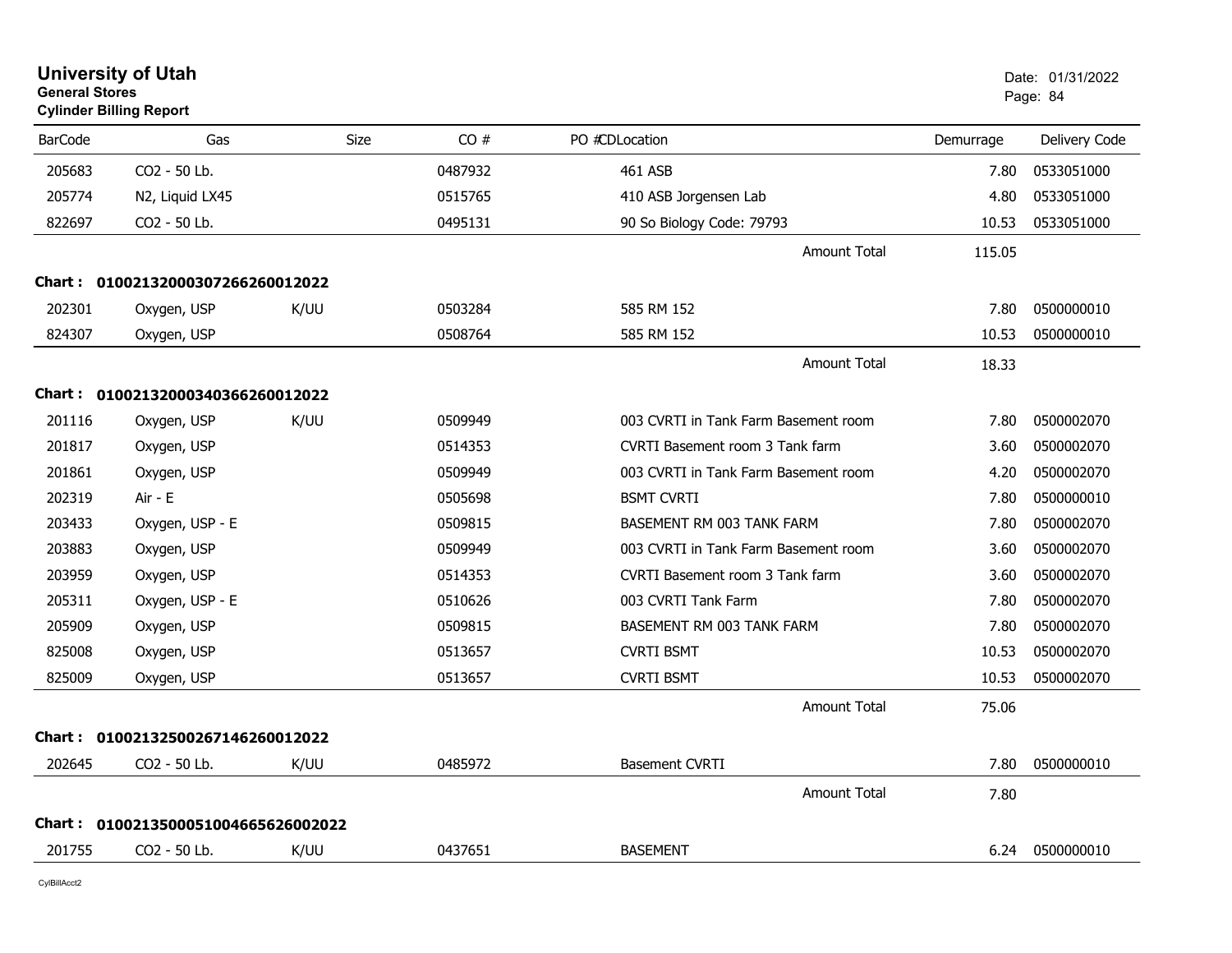|                        | <b>University of Utah</b><br><b>General Stores</b><br><b>Cylinder Billing Report</b> |      |         |                                      |                     |           | Date: 01/31/2022<br>Page: 85 |  |
|------------------------|--------------------------------------------------------------------------------------|------|---------|--------------------------------------|---------------------|-----------|------------------------------|--|
| <b>BarCode</b>         | Gas                                                                                  | Size | CO#     | PO #CDLocation                       |                     | Demurrage | Delivery Code                |  |
|                        |                                                                                      |      |         |                                      | <b>Amount Total</b> | 6.24      |                              |  |
|                        | Chart: 0100213500051004666626002022                                                  |      |         |                                      |                     |           |                              |  |
| 201985                 | Oxygen, USP                                                                          | K/UU | 0513268 | 160E CVRTI                           |                     | 7.80      | 0500000010                   |  |
|                        |                                                                                      |      |         |                                      | <b>Amount Total</b> | 7.80      |                              |  |
|                        | Chart: 0100213500051004666626062022                                                  |      |         |                                      |                     |           |                              |  |
| 201290                 | CO2 - 50 Lb.                                                                         | K/UU | 0482862 | <b>CVRTI Basement</b>                |                     | 7.80      | 0500000010                   |  |
|                        |                                                                                      |      |         |                                      | <b>Amount Total</b> | 7.80      |                              |  |
|                        | Chart: 0100213500051004667626002022                                                  |      |         |                                      |                     |           |                              |  |
| 200613                 | CO2 - 50 Lb.                                                                         | K/UU | 0509157 | <b>CVRTI BSMT</b>                    |                     | 7.80      | 0500000010                   |  |
| 201011                 | CO2 - 50 Lb.                                                                         |      | 0513277 | RM 101 CVRTI                         |                     | 7.80      | 0500000010                   |  |
| 824387                 | Helium - UHP                                                                         |      | 0509369 | <b>BASEMENT</b>                      |                     | 10.53     | 0500000010                   |  |
| 824517                 | Nitrogen, UHP                                                                        |      | 0511415 | CVRTI BSMT, Attn: Dr. Franklin's Lab |                     | 10.53     | 0500000010                   |  |
| 824989                 | Nitrogen, UHP                                                                        |      | 0513277 | RM 101 CVRTI                         |                     | 10.53     | 0500000010                   |  |
|                        |                                                                                      |      |         |                                      | <b>Amount Total</b> | 47.19     |                              |  |
|                        | Chart: 0100213500051004668626062022                                                  |      |         |                                      |                     |           |                              |  |
| 201935                 | Oxygen, USP                                                                          | K/UU | 0491187 | <b>CVRTI BSMT</b>                    |                     | 7.80      | 0500000010                   |  |
|                        |                                                                                      |      |         |                                      | <b>Amount Total</b> | 7.80      |                              |  |
|                        | Chart: 0100213500051004669626002022                                                  |      |         |                                      |                     |           |                              |  |
| 202284                 | Oxygen, USP                                                                          | K/UU | 0496185 | <b>BSMT CVRTI</b>                    |                     | 7.80      | 0500000010                   |  |
| 202550                 | 95% N2, 5% CO2                                                                       |      | 0512623 | 33 CVRTI                             |                     | 3.60      | 0500002070                   |  |
| 205651                 | CO2 - 50 Lb.                                                                         |      | 0509910 | 207 CVRTI                            |                     | 5.60      | 0500002070                   |  |
| 825155                 | 95% N2, 5% CO2                                                                       |      | 0513452 | 33 CVRTI                             |                     | 10.53     | 0500002070                   |  |
|                        |                                                                                      |      |         |                                      | <b>Amount Total</b> | 27.53     |                              |  |
|                        | Chart: 0100213500051004673626062022                                                  |      |         |                                      |                     |           |                              |  |
| 200282                 | CO2 - 50 Lb.                                                                         | K/UU | 0510019 | <b>BSMT CVRTI</b>                    |                     | 7.80      | 0500000010                   |  |
| 203304<br>CylBillAcct2 | CO2 - 50 Lb.                                                                         |      | 0510019 | <b>BSMT CVRTI</b>                    |                     | 7.80      | 0500000010                   |  |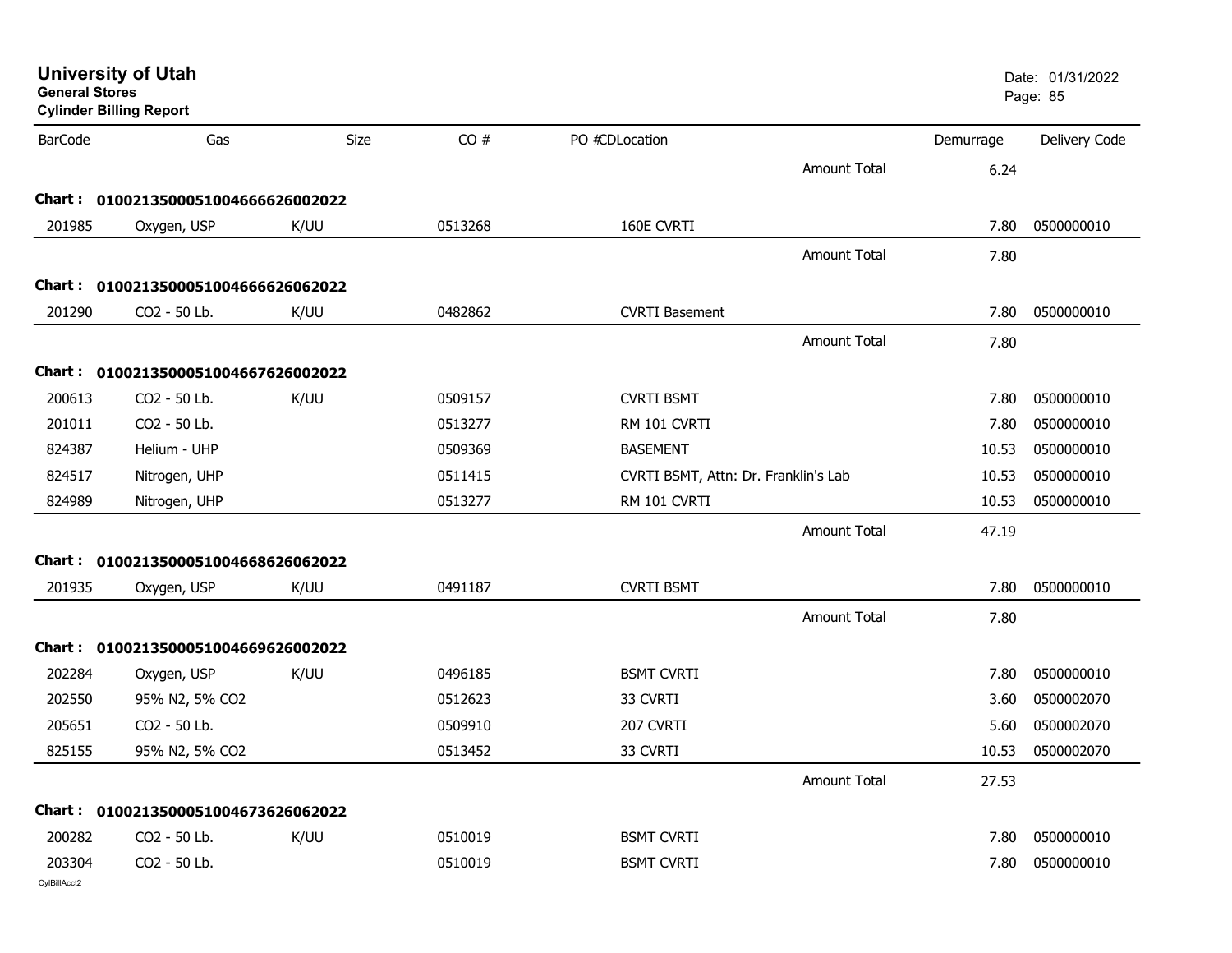### **Cylinder Billing Report**

| <b>BarCode</b> | Gas                                 | Size | CO#     | PO #CDLocation       |                     | Demurrage | Delivery Code |
|----------------|-------------------------------------|------|---------|----------------------|---------------------|-----------|---------------|
| 823837         | CO2 - 50 Lb.                        |      | 0504781 | <b>CVRTI BSMT</b>    |                     | 10.53     | 0500000010    |
|                |                                     |      |         |                      | <b>Amount Total</b> | 26.13     |               |
|                | Chart: 0100213500059313430626002022 |      |         |                      |                     |           |               |
| 201803         | CO2 - 50 Lb.                        | K/UU | 0426562 | <b>Basement</b>      |                     | 6.24      | 0500000010    |
| 204526         | CO2 - 50 Lb.                        |      | 0515168 | 160E CVRTI           |                     | 2.20      | 0500000010    |
|                |                                     |      |         |                      | <b>Amount Total</b> | 8.44      |               |
|                | Chart: 0100213500059314680626002022 |      |         |                      |                     |           |               |
| 201491         | CO2 - 50 Lb.                        | K/UU | 0513618 | 207 CVRTI            |                     | 7.80      | 0500002070    |
| 202352         | CO2 - 50 Lb.                        |      | 0508852 | <b>BSMT CVRTI</b>    |                     | 4.20      | 0500000010    |
| 202553         | 95% N2, 5% CO2                      |      | 0514162 | 207 CVRTI            |                     | 4.20      | 0500002070    |
| 202554         | 95% N2, 5% CO2                      |      | 0514162 | 207 CVRTI            |                     | 4.20      | 0500002070    |
| 203310         | CO2 - 50 Lb.                        |      | 0513618 | 207 CVRTI            |                     | 7.80      | 0500002070    |
| 824378         | CO2 - 50 Lb.                        |      | 0508998 | <b>BSMT CVRTI</b>    |                     | 10.53     | 0500000010    |
|                |                                     |      |         |                      | <b>Amount Total</b> | 38.73     |               |
|                | Chart: 0100213500059316521626002022 |      |         |                      |                     |           |               |
| 201186         | CO2 - 50 Lb.                        | K/UU | 0504586 | 131 CVRTI            |                     | 7.80      | 0500000010    |
| 205914         | Oxygen, USP                         |      | 0504586 | 131 CVRTI            |                     | 7.80      | 0500000010    |
|                |                                     |      |         |                      | <b>Amount Total</b> | 15.60     |               |
|                | Chart: 0100213500059316650626002022 |      |         |                      |                     |           |               |
| 205520         | CO2 - 50 Lb.                        | K/UU | 0515630 | 131 CVRTI- East Door |                     | 0.80      | 0500002070    |
|                |                                     |      |         |                      | <b>Amount Total</b> | 0.80      |               |
|                | Chart: 0100213500059316911626002022 |      |         |                      |                     |           |               |
| 200722         | CO2 - 50 Lb.                        | K/UU | 0515181 | <b>CVRTI BSMT</b>    |                     | 2.20      | 0500002070    |
| 205540         | CO2 - 50 Lb.                        |      | 0515181 | <b>CVRTI BSMT</b>    |                     | 2.20      | 0500002070    |
|                |                                     |      |         |                      | <b>Amount Total</b> | 4.40      |               |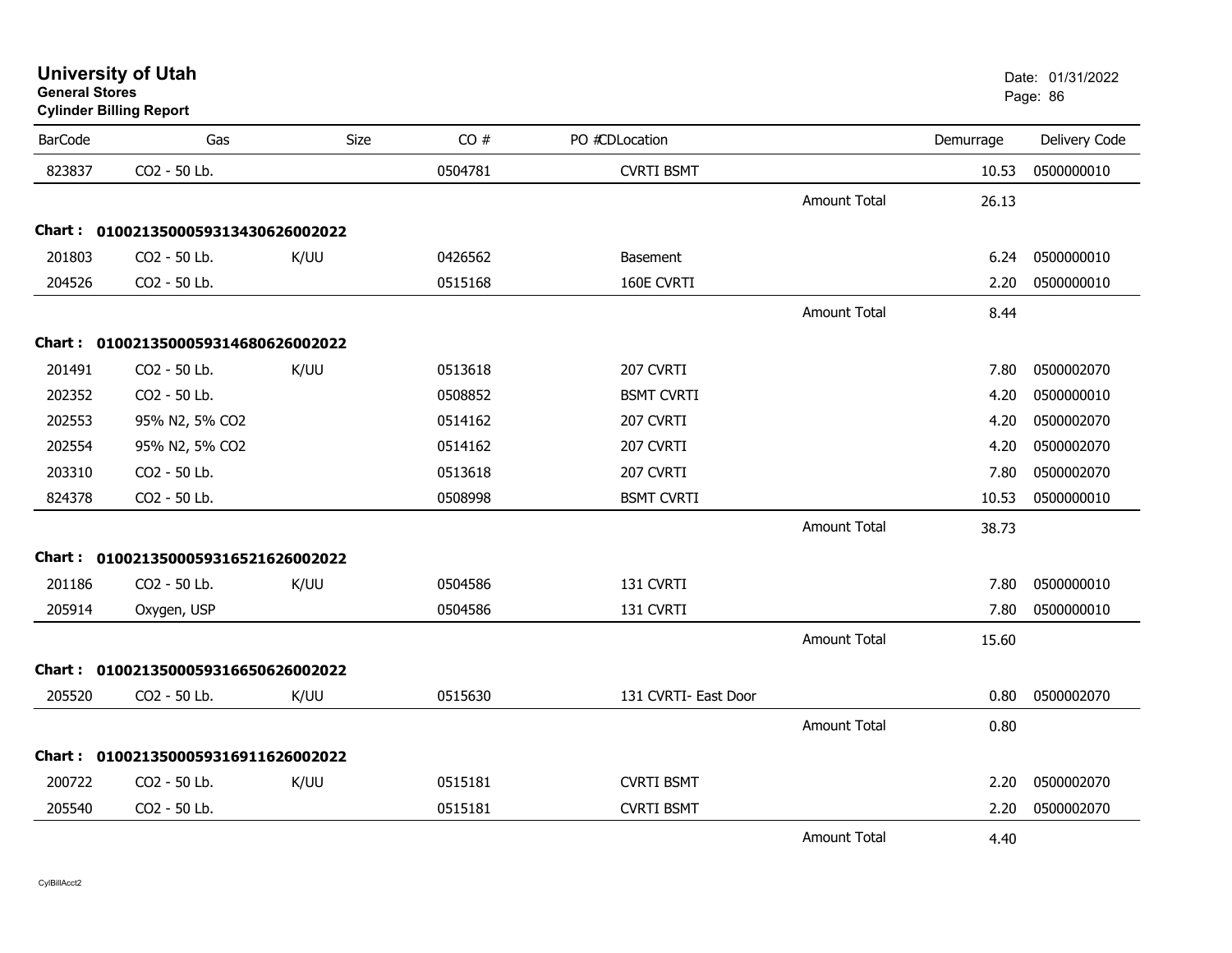| <b>General Stores</b>  | <b>Cylinder Billing Report</b>    |             |         |                          |                     |           | Page: 87      |
|------------------------|-----------------------------------|-------------|---------|--------------------------|---------------------|-----------|---------------|
| <b>BarCode</b>         | Gas                               | <b>Size</b> | CO#     | PO #CDLocation           |                     | Demurrage | Delivery Code |
|                        | Chart: 01002136000323246260612022 |             |         |                          |                     |           |               |
| 200953                 | CO2 - 50 Lb.                      | K/UU        | 0477787 | <b>BASEMENT</b>          |                     | 7.00      | 0500000010    |
|                        |                                   |             |         |                          | <b>Amount Total</b> | 7.00      |               |
|                        | Chart: 01002192000301236260312022 |             |         |                          |                     |           |               |
| 200318                 | Air - 233 CF                      | K/UU        | 0505685 | 4800E SMBB Heys Lab      |                     | 7.80      | 0482013000    |
| 200512                 | Air - 233 CF                      |             | 0514339 | 4800E SMBB HEys Lab      |                     | 3.60      | 0482013000    |
| 200676                 | Air - 233 CF                      |             | 0509558 | 4800E SMBB- Heys Lab     |                     | 4.20      | 0482013000    |
| 200906                 | Oxygen, USP                       |             | 0510180 | 4800E SMBB Heys Lab      |                     | 7.80      | 0482013000    |
| 200959                 | Oxygen, USP                       |             | 0510898 | 4800E SMBB Heys Lab      |                     | 7.80      | 0482013000    |
| 201720                 | Air - 233 CF                      |             | 0510898 | 4800E SMBB Heys Lab      |                     | 7.80      | 0482013000    |
| 202804                 | Air - 233 CF                      |             | 0505685 | 4800E SMBB Heys Lab      |                     | 7.80      | 0482013000    |
| 204711                 | Oxygen, USP                       |             | 0496312 | 4800E SMBB               |                     | 7.80      | 0482013000    |
| 824396                 | Oxygen, USP                       |             | 0512461 | 4800E SMBB Heys Lab      |                     | 10.53     | 0482013000    |
|                        |                                   |             |         |                          | <b>Amount Total</b> | 65.13     |               |
| Chart :                | 01002192500199786260012022        |             |         |                          |                     |           |               |
| 200060                 | CO2 - 50 Lb.                      | K/UU        | 0511354 | 428 BPRB                 |                     | 7.80      | 0482013000    |
| 200450                 | CO2 - 50 Lb.                      |             | 0511354 | 428 BPRB                 |                     | 7.80      | 0482013000    |
| 200723                 | CO2 - 50 Lb.                      |             | 0502946 | 428 BPRB                 |                     | 7.80      | 0482013000    |
| 201185                 | CO2 - 50 Lb.                      |             | 0511354 | 428 BPRB                 |                     | 7.80      | 0482013000    |
| 201262                 | CO2 - 50 Lb.                      |             | 0502946 | 428 BPRB                 |                     | 7.80      | 0482013000    |
| 201328                 | CO <sub>2</sub> - 50 Lb.          |             | 0472244 | 428 BPRB                 |                     | 7.80      | 0570003700    |
| 202479                 | 95% O2, 5% CO2                    |             | 0493616 | 060 BPRB                 |                     | 7.80      | 0482013000    |
| 203991                 | CO2 - 50 Lb.                      |             | 0478127 | 428 BPRB                 |                     | 7.80      | 0570003700    |
|                        |                                   |             |         |                          | <b>Amount Total</b> | 62.40     |               |
|                        | Chart: 01002192500268486260312022 |             |         |                          |                     |           |               |
| 200521                 | CO2 - 50 Lb.                      | K/UU        | 0513678 | 344 BPRB, Attn: Link Lab |                     | 7.80      | 0482013000    |
| 202465<br>CylBillAcct2 | CO2 - 50 Lb.                      |             | 0507319 | 344 BPRB Attn: Link lab  |                     | 7.80      | 0482013000    |

# **University of Utah** Date: 01/31/2022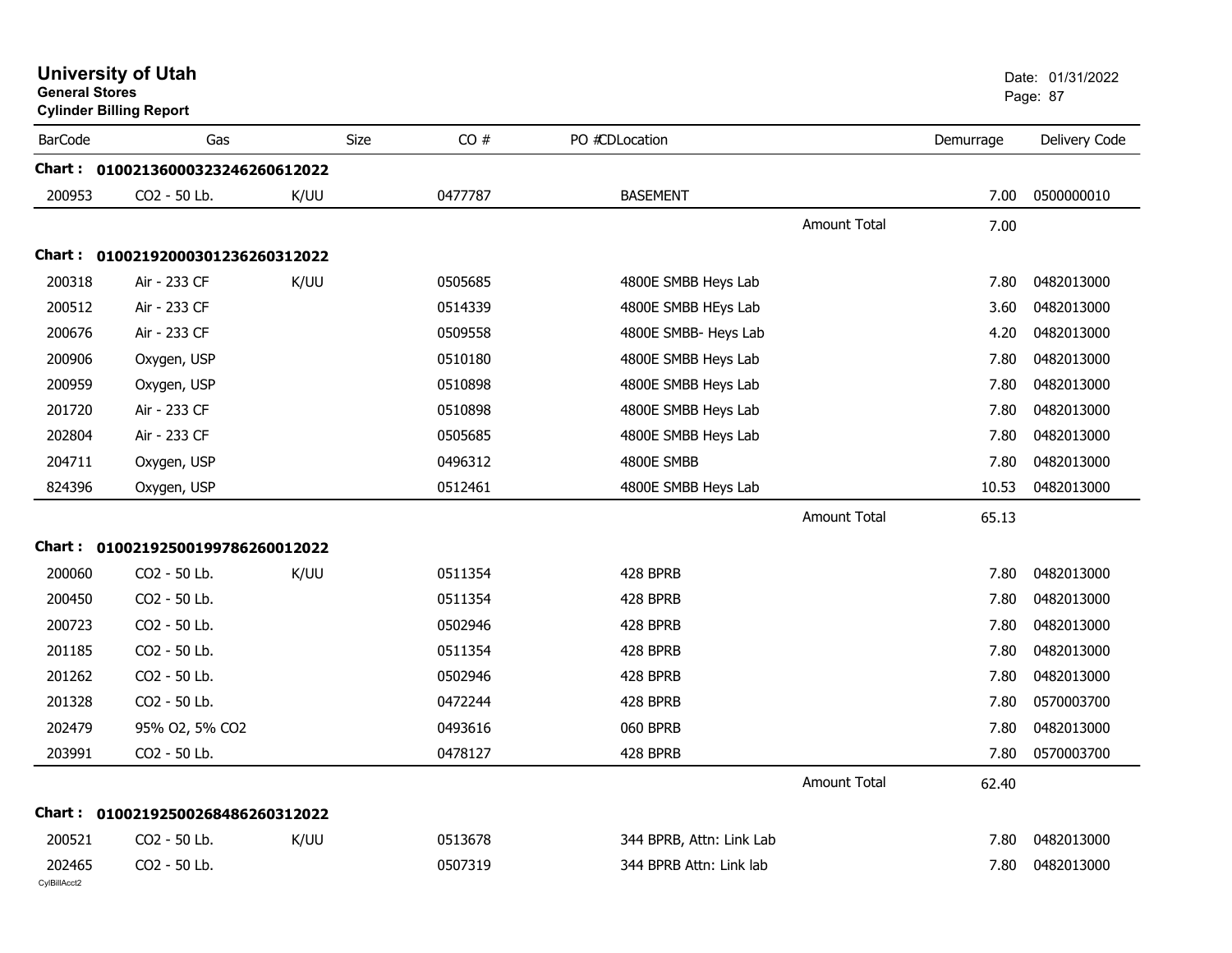| General Stores         | <b>Cylinder Billing Report</b>      |      |         |                          |                     |           | Page: 88      |
|------------------------|-------------------------------------|------|---------|--------------------------|---------------------|-----------|---------------|
| <b>BarCode</b>         | Gas                                 | Size | CO#     | PO #CDLocation           |                     | Demurrage | Delivery Code |
| 203303                 | CO2 - 50 Lb.                        |      | 0513678 | 344 BPRB, Attn: Link Lab |                     | 7.80      | 0482013000    |
| 205858                 | CO2 - 50 Lb.                        |      | 0510613 | 344 BPRB Link Lab        |                     | 7.80      | 0482013000    |
|                        |                                     |      |         |                          | <b>Amount Total</b> | 31.20     |               |
|                        | Chart: 01002192500269246260312022   |      |         |                          |                     |           |               |
| 201038                 | 95% O2, 5% CO2                      | K/UU | 0506590 | 060 BPRB                 |                     | 7.80      | 0482013000    |
| 201813                 | CO2 - 50 Lb.                        |      | 0502611 | 418 BPRB                 |                     | 7.80      | 0482013000    |
| 202494                 | 95% O2, 5% CO2                      |      | 0505222 | 060 BPRB                 |                     | 7.80      | 0482013000    |
| 204543                 | CO2 - 50 Lb.                        |      | 0502611 | 418 BPRB                 |                     | 7.80      | 0482013000    |
|                        |                                     |      |         |                          | <b>Amount Total</b> | 31.20     |               |
|                        | Chart: 0100219500051005919626032022 |      |         |                          |                     |           |               |
| 200722                 | CO2 - 50 Lb.                        | K/UU | 0503003 | 4375 SMBB                |                     | 5.20      | 0482013000    |
|                        |                                     |      |         |                          | <b>Amount Total</b> | 5.20      |               |
|                        | Chart: 0100219500051006220626032022 |      |         |                          |                     |           |               |
| 202529                 | Oxygen, USP - E                     | E/UU | 0512285 | 070 BPRB                 |                     | 7.80      | 0482013000    |
| 203146                 | Oxygen, USP - E                     |      | 0515003 | 070 BPRB                 |                     | 2.40      | 0482013000    |
| 203369                 | Oxygen, USP - E                     |      | 0515003 | 070 BPRB                 |                     | 2.40      | 0482013000    |
| 203371                 | Oxygen, USP - E                     |      | 0512285 | 070 BPRB                 |                     | 5.40      | 0482013000    |
| 203382                 | Oxygen, USP - E                     |      | 0512285 | 070 BPRB                 |                     | 5.40      | 0482013000    |
| 203417                 | Oxygen, USP - E                     |      | 0512285 | 070 BPRB                 |                     | 5.40      | 0482013000    |
| 203431                 | Oxygen, USP - E                     |      | 0515003 | 070 BPRB                 |                     | 2.40      | 0482013000    |
| 204294                 | Oxygen, USP - E                     |      | 0512285 | 070 BPRB                 |                     | 5.40      | 0482013000    |
| 205328                 | Oxygen, USP - E                     |      | 0512285 | 070 BPRB                 |                     | 5.40      | 0482013000    |
| 205404                 | Oxygen, USP - E                     |      | 0515003 | 070 BPRB                 |                     | 2.40      | 0482013000    |
| 205452                 | Oxygen, USP - E                     |      | 0515003 | 070 BPRB                 |                     | 2.40      | 0482013000    |
| 205479                 | Oxygen, USP - E                     |      | 0515003 | 070 BPRB                 |                     | 2.40      | 0482013000    |
| 205882                 | Oxygen, USP - E                     |      | 0515003 | 070 BPRB                 |                     | 2.40      | 0482013000    |
| 824655<br>CylBillAcct2 | Oxygen, USP - E                     |      | 0511546 | 070 BPRB                 |                     | 7.29      | 0482013000    |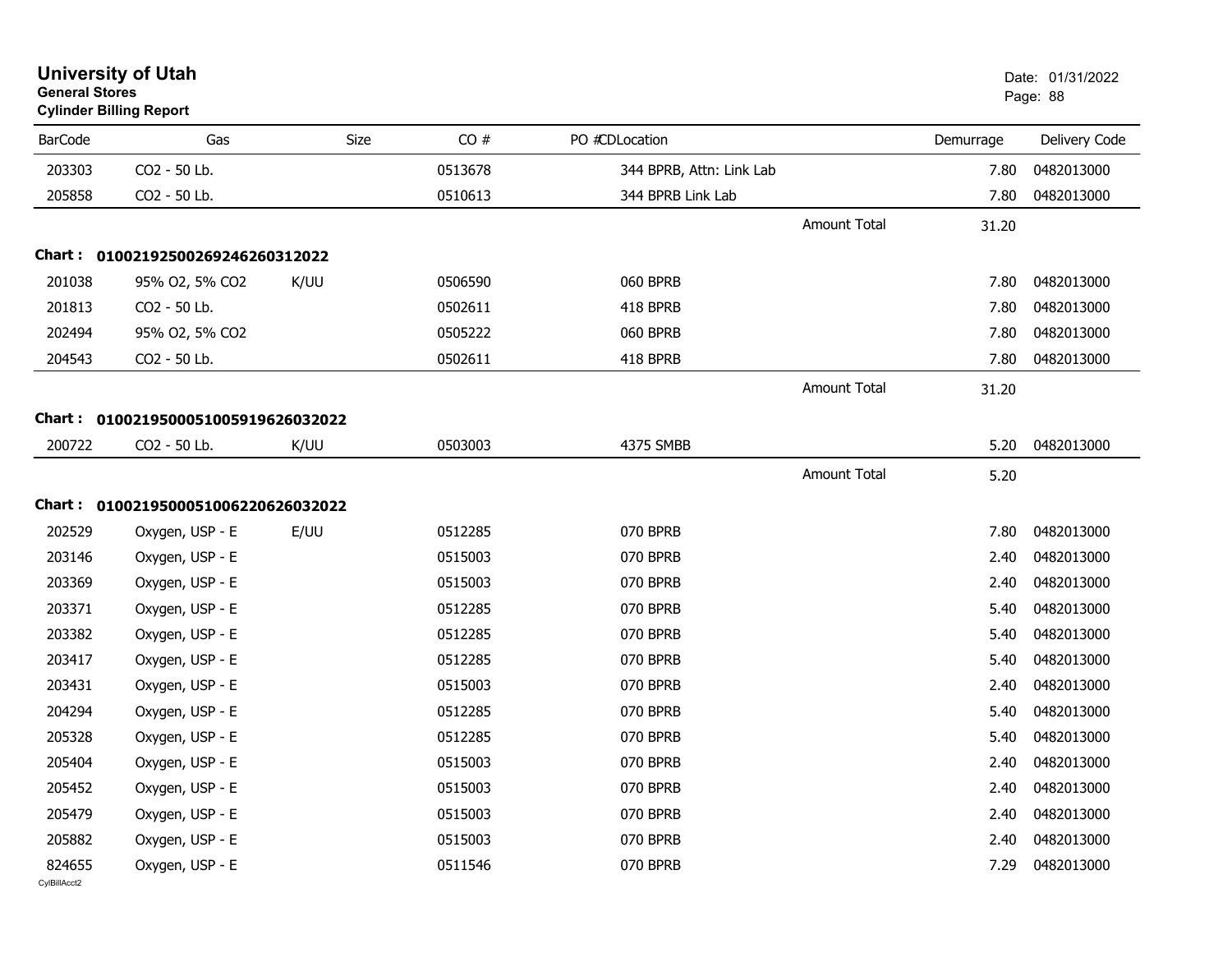|                | <b>University of Utah</b><br><b>General Stores</b><br><b>Cylinder Billing Report</b> |           |         |                         |                     |           | Date: 01/31/2022<br>Page: 89 |  |
|----------------|--------------------------------------------------------------------------------------|-----------|---------|-------------------------|---------------------|-----------|------------------------------|--|
| <b>BarCode</b> | Gas                                                                                  | Size      | CO#     | PO #CDLocation          |                     | Demurrage | Delivery Code                |  |
| 824659         | Oxygen, USP - E                                                                      |           | 0511546 | 070 BPRB                |                     | 7.29      | 0482013000                   |  |
| 824660         | Oxygen, USP - E                                                                      |           | 0511546 | 070 BPRB                |                     | 7.29      | 0482013000                   |  |
| 824666         | Oxygen, USP - E                                                                      |           | 0511546 | 070 BPRB                |                     | 7.29      | 0482013000                   |  |
|                |                                                                                      |           |         |                         | <b>Amount Total</b> | 80.76     |                              |  |
|                | Chart: 0100219500051006226626032022                                                  |           |         |                         |                     |           |                              |  |
| 824601         | Oxygen, USP - E                                                                      | E/MT. AIR | 0511027 | 070 BPRB                |                     | 10.53     | 0482013000                   |  |
| 824602         | Oxygen, USP - E                                                                      |           | 0511027 | 070 BPRB                |                     | 10.53     | 0482013000                   |  |
| 824603         | Oxygen, USP - E                                                                      |           | 0511027 | 070 BPRB                |                     | 7.29      | 0482013000                   |  |
|                |                                                                                      |           |         |                         | <b>Amount Total</b> | 28.35     |                              |  |
| Chart :        | 0100219500059300774626032022                                                         |           |         |                         |                     |           |                              |  |
| 200324         | Nitrogen 230 CF                                                                      | K/UU      | 0395195 | 328A BPRB               |                     | 6.24      | 0570003200                   |  |
|                |                                                                                      |           |         |                         | <b>Amount Total</b> | 6.24      |                              |  |
|                | Chart: 0100219500059309832643032022                                                  |           |         |                         |                     |           |                              |  |
| 201313         | Nitrogen 230 CF                                                                      | K/UU      | 0513910 | 344 BPRB                |                     | 5.20      | 0482013000                   |  |
| 201911         | Nitrogen 230 CF                                                                      |           | 0509062 | 344 BPRB                |                     | 2.60      | 0482013000                   |  |
| 202731         | Nitrogen 230 CF                                                                      |           | 0513786 | 344 BPRB                |                     | 7.80      | 0482013000                   |  |
| 203865         | Nitrogen 230 CF                                                                      |           | 0515495 | 344 BPRB                |                     | 1.20      | 0482013000                   |  |
|                |                                                                                      |           |         |                         | <b>Amount Total</b> | 16.80     |                              |  |
| Chart :        | 0100219500059313840626002022                                                         |           |         |                         |                     |           |                              |  |
| 204496         | Oxygen, USP                                                                          | K/UU      | 0455599 | <b>4852 SMBB</b>        |                     | 6.24      | 0570003700                   |  |
|                |                                                                                      |           |         |                         | <b>Amount Total</b> | 6.24      |                              |  |
|                | Chart: 0100219500059313840626032022                                                  |           |         |                         |                     |           |                              |  |
| 200648         | CO2 - 50 Lb.                                                                         | K/UU      | 0514759 | 4375 SMBB- Shepherd Lab |                     | 2.60      | 0482013000                   |  |
| 200651         | Oxygen, USP                                                                          |           | 0505416 | 4852 SMBB               |                     | 7.80      | 0482013000                   |  |
| 201135         | Oxygen, USP                                                                          |           | 0505415 | 2124 SMBB               |                     | 7.80      | 0482013000                   |  |
| 201248         | CO2 - 50 Lb.                                                                         |           | 0514759 | 4375 SMBB- Shepherd Lab |                     | 2.60      | 0482013000                   |  |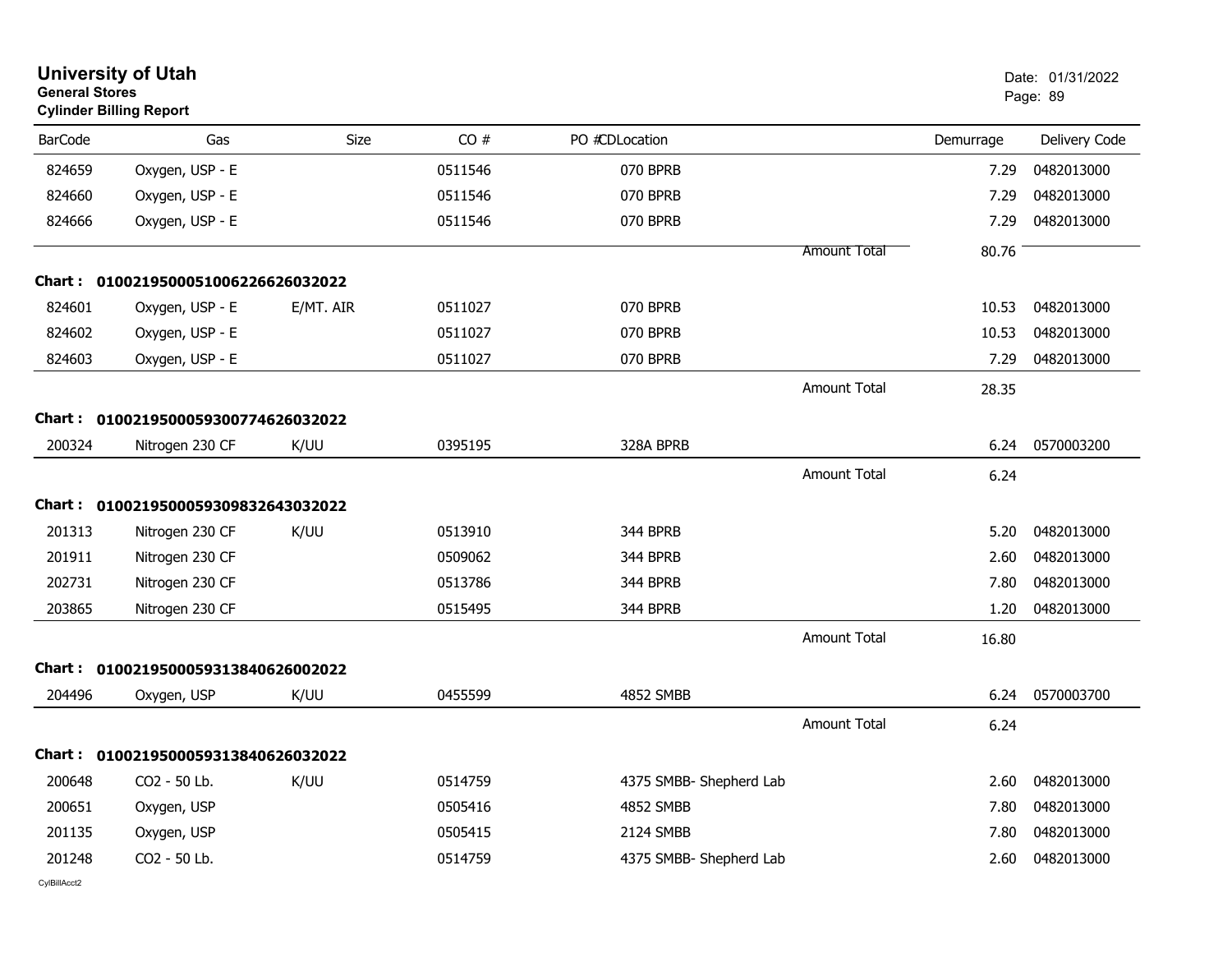|                | <b>University of Utah</b><br><b>General Stores</b><br><b>Cylinder Billing Report</b> |      |         |                |                     |           |               |  |
|----------------|--------------------------------------------------------------------------------------|------|---------|----------------|---------------------|-----------|---------------|--|
| <b>BarCode</b> | Gas                                                                                  | Size | CO#     | PO #CDLocation |                     | Demurrage | Delivery Code |  |
| 201688         | CO <sub>2</sub> - 50 Lb.                                                             |      | 0512726 | 4375 SMBB      |                     | 7.80      | 0482013000    |  |
| 201940         | 95% O2, 5% CO2                                                                       |      | 0499491 | 4852 SMBB      |                     | 7.80      | 0482013000    |  |
| 202030         | 95% O2, 5% CO2                                                                       |      | 0497785 | 4852 SMBB      |                     | 7.80      | 0482013000    |  |
|                |                                                                                      |      |         |                | Amount Total        | 44.20     |               |  |
|                | Chart: 0100219500059314630626032022                                                  |      |         |                |                     |           |               |  |
| 200880         | Air - 233 CF                                                                         | K/UU | 0388184 | 530 WINTROBE   |                     | 6.24      | 0530005310    |  |
| 201417         | Nitrogen 230 CF                                                                      |      | 0411638 | 436 BPRB       |                     | 6.24      | 0570003700    |  |
|                |                                                                                      |      |         |                | <b>Amount Total</b> | 12.48     |               |  |
|                | Chart: 0100219500059315240626002022                                                  |      |         |                |                     |           |               |  |
| 200070         | Air - 233 CF                                                                         | K/UU | 0436680 | 4820A SMBB     |                     | 6.24      | 0570003200    |  |
| 200175         | Air - 233 CF                                                                         |      | 0446295 | 4820A SMBB     |                     | 6.24      | 0570003200    |  |
| 200321         | Air - 233 CF                                                                         |      | 0434576 | 4800 SMBB      |                     | 6.24      | 0570003200    |  |
| 200376         | Air - 233 CF                                                                         |      | 0503007 | 4810 SMBB      |                     | 7.80      | 0570003200    |  |
| 200678         | Nitrogen 230 CF                                                                      |      | 0359141 | 4800 SMBB      |                     | 6.24      | 0151032050    |  |
| 201125         | Oxygen, USP                                                                          |      | 0436547 | 4804 SMBB      |                     | 6.24      | 0570003200    |  |
| 201195         | Air - 233 CF                                                                         |      | 0479252 | 4810 SMBB      |                     | 7.80      | 0570003200    |  |
| 201296         | Oxygen, USP                                                                          |      | 0513450 | 4810 SMBB      |                     | 7.80      | 0570003200    |  |
| 201322         | Air - 233 CF                                                                         |      | 0480465 | 4804 SMBB      |                     | 7.80      | 0570003200    |  |
| 201439         | Air - 233 CF                                                                         |      | 0480465 | 4804 SMBB      |                     | 7.80      | 0570003200    |  |
| 201685         | Oxygen, USP                                                                          |      | 0452160 | 4820A SMBB     |                     | 6.24      | 0570003200    |  |
| 201925         | 95% O2, 5% CO2                                                                       |      | 0491813 | 4800 SMBB      |                     | 7.80      | 0570003200    |  |
| 202003         | Air - 233 CF                                                                         |      | 0482209 | 4804 SMBB      |                     | 7.80      | 0570003200    |  |
| 202006         | Air - 233 CF                                                                         |      | 0455258 | 4800 SMBB      |                     | 6.24      | 0570003700    |  |
| 202032         | Oxygen, USP                                                                          |      | 0488424 | 4800 SMBB      |                     | 7.80      | 0570003200    |  |
| 202091         | Oxygen, USP                                                                          |      | 0500790 | 4800 SMBB      |                     | 7.80      | 0570003200    |  |
| 202210         | Nitrogen 230 CF                                                                      |      | 0488424 | 4800 SMBB      |                     | 7.80      | 0570003200    |  |
| 203337         | Air - 233 CF                                                                         |      | 0454278 | 4800 SMBB      |                     | 6.24      | 0570003200    |  |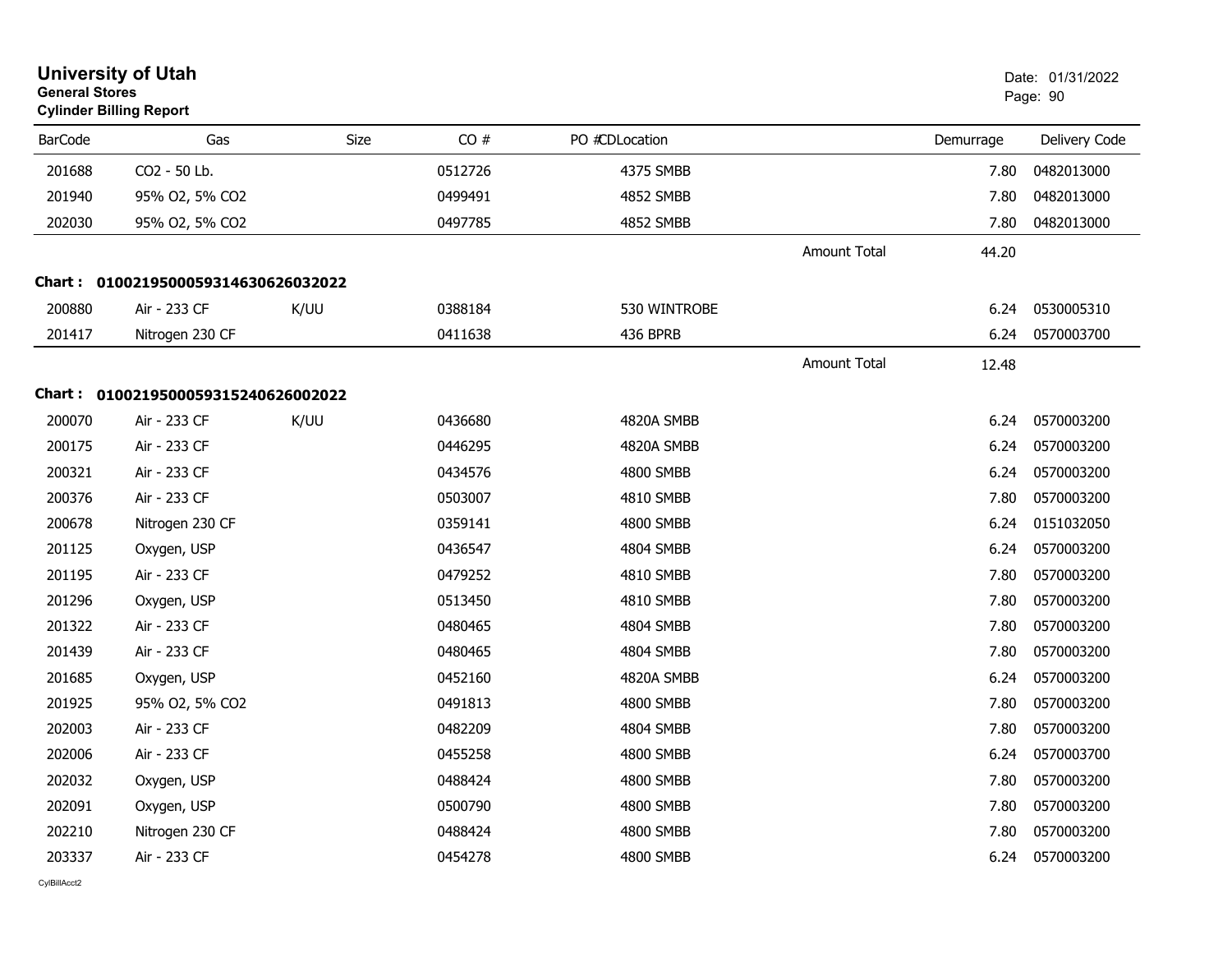| <b>General Stores</b> | <b>University of Utah</b><br><b>Cylinder Billing Report</b> |      | Date: 01/31/2022<br>Page: 91 |                     |                     |           |               |
|-----------------------|-------------------------------------------------------------|------|------------------------------|---------------------|---------------------|-----------|---------------|
| <b>BarCode</b>        | Gas                                                         | Size | CO#                          | PO #CDLocation      |                     | Demurrage | Delivery Code |
| 203338                | Air - 233 CF                                                |      | 0434577                      | 4804 SMBB           |                     | 6.24      | 0570003200    |
| 203828                | Oxygen, USP                                                 |      | 0513450                      | 4810 SMBB           |                     | 7.80      | 0570003200    |
| 204515                | Air - 233 CF                                                |      | 0467380                      | 4820A SMBB          |                     | 7.80      | 0570003200    |
| 204687                | Air - 233 CF                                                |      | 0509452                      | 4800 SMBB           |                     | 7.80      | 0570003200    |
| 205617                | Oxygen, USP                                                 |      | 0391426                      | 4800 SMBB           |                     | 6.24      | 0151000000    |
| 205630                | Oxygen, USP                                                 |      | 0429356                      | 4800 SMBB           |                     | 6.24      | 0570003200    |
| 808444                | Nitrogen, 23 CF                                             |      | 0339822                      | 4800 SMBB           |                     | 8.58      | 0151000000    |
| 810266                | Sulfur Hexafluo                                             |      | 0382021                      | 4800 SMBB           |                     | 9.36      | 0151048000    |
| 814799                | Nitrogen, 23 CF                                             |      | 0440555                      | 4800 SMBB           |                     | 8.58      | 0570003200    |
| 822224                | Nitrogen 230 CF                                             |      | 0492582                      | 4820A SMBB          |                     | 10.53     | 0570003200    |
| 824620                | Oxygen, USP                                                 |      | 0511766                      | 4800 SMBB           |                     | 10.53     | 0570003200    |
|                       | Chart: 0100219500059316080626032022                         |      |                              |                     | <b>Amount Total</b> | 217.62    |               |
| 203387                | Oxygen, USP - E                                             | E/UU | 0491510                      | 444 BPRB- Gregg Lab |                     | 7.80      | 0482013000    |
|                       |                                                             |      |                              |                     | Amount Total        | 7.80      |               |
|                       | Chart: 0100219500059316100626032022                         |      |                              |                     |                     |           |               |
| 200776                | Nitrogen 230 CF                                             | K/UU | 0481041                      | 328B BPRB           |                     | 7.80      | 0570003700    |
|                       |                                                             |      |                              |                     | <b>Amount Total</b> | 7.80      |               |
|                       | Chart: 0100219500059316100662032022                         |      |                              |                     |                     |           |               |
| 205937                | Oxygen, USP - E                                             | E/UU | 0510582                      | 332 BPRB South door |                     | 7.80      | 0482013000    |
|                       |                                                             |      |                              |                     | <b>Amount Total</b> | 7.80      |               |
|                       | Chart: 0100219500059316253626032022                         |      |                              |                     |                     |           |               |
| 200652                | Oxygen, USP                                                 | K/UU | 0494801                      | 2124 SMBB           |                     | 7.80      | 0482013000    |
| 201816                | CO2 - 50 Lb.                                                |      | 0507424                      | 4375 SMBB           |                     | 5.20      | 0482013000    |
| 202937                | CO2 - 50 Lb.                                                |      | 0507424                      | 4375 SMBB           |                     | 7.80      | 0482013000    |
|                       |                                                             |      |                              |                     | <b>Amount Total</b> | 20.80     |               |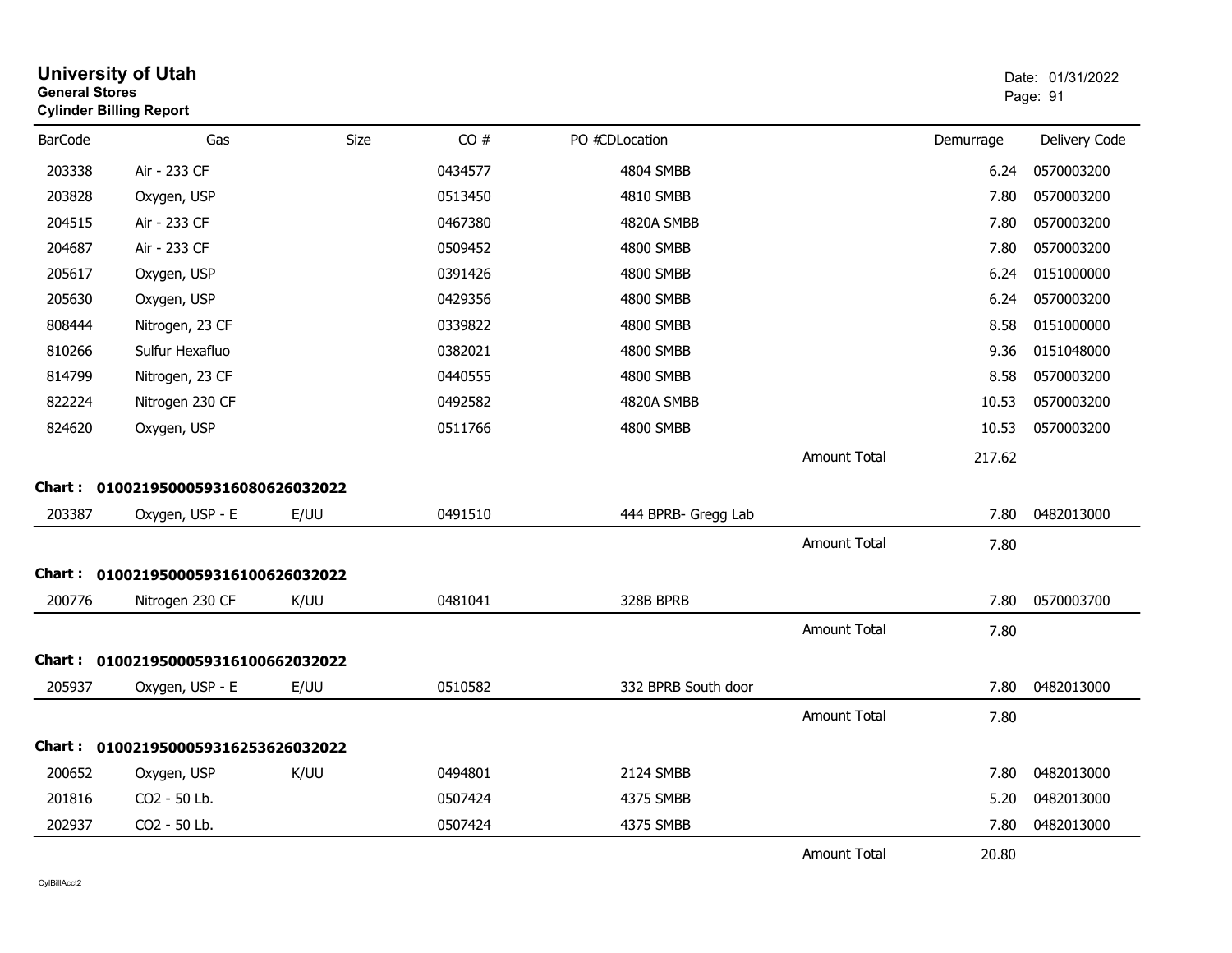| <b>General Stores</b> | <b>University of Utah</b><br><b>Cylinder Billing Report</b> |      | Date: 01/31/2022<br>Page: 92 |                   |                     |           |               |
|-----------------------|-------------------------------------------------------------|------|------------------------------|-------------------|---------------------|-----------|---------------|
| <b>BarCode</b>        | Gas                                                         | Size | CO#                          | PO #CDLocation    |                     | Demurrage | Delivery Code |
|                       | Chart: 0100219500059316430626032022                         |      |                              |                   |                     |           |               |
| 200068                | 95% O2, 5% CO2                                              | K/UU | 0404739                      | 060 BPRB          |                     | 6.24      | 0570003700    |
| 202029                | 95% O2, 5% CO2                                              |      | 0503110                      | <b>356 BPRB</b>   |                     | 7.80      | 0482013000    |
| 203170                | Nitrogen 230 CF                                             |      | 0508768                      | <b>356 BPRB</b>   |                     | 7.80      | 0482013000    |
| 205317                | Oxygen, USP - E                                             |      | 0512712                      | <b>356 BPRB</b>   |                     | 7.80      | 0482013000    |
| 205325                | Oxygen, USP - E                                             |      | 0513661                      | 0060 in BPRB BSMT |                     | 7.80      | 0482013000    |
| 205580                | 95% O2, 5% CO2                                              |      | 0503110                      | <b>356 BPRB</b>   |                     | 7.80      | 0482013000    |
| 205784                | Oxygen, USP - E                                             |      | 0513661                      | 0060 in BPRB BSMT |                     | 7.80      | 0482013000    |
|                       |                                                             |      |                              |                   | <b>Amount Total</b> | 53.04     |               |
|                       | Chart: 0100219500059317880626032022                         |      |                              |                   |                     |           |               |
| 201494                | CO2 - 50 Lb.                                                | K/UU | 0510160                      | 418 BPRB          |                     | 7.80      | 0570003860    |
| 825029                | CO2 - 50 Lb.                                                |      | 0513655                      | <b>386 BPRB</b>   |                     | 10.53     | 0570003860    |
|                       |                                                             |      |                              |                   | <b>Amount Total</b> | 18.33     |               |
|                       | Chart: 0100219500059318320662032022                         |      |                              |                   |                     |           |               |
| 204556                | Oxygen, USP - E                                             | E/UU | 0513532                      | 332 BPRB          |                     | 7.80      | 0482013000    |
| 205320                | Oxygen, USP - E                                             |      | 0513532                      | 332 BPRB          |                     | 7.80      | 0482013000    |
| 824928                | Oxygen, USP - E                                             |      | 0513532                      | 332 BPRB          |                     | 10.53     | 0482013000    |
|                       |                                                             |      |                              |                   | <b>Amount Total</b> | 26.13     |               |
| <b>Chart:</b>         | 01002196000223896430312022                                  |      |                              |                   |                     |           |               |
| 203874                | Nitrogen 230 CF                                             | K/UU | 0512649                      | 344 BPRB          |                     | 6.60      | 0482013000    |
|                       |                                                             |      |                              |                   | <b>Amount Total</b> | 6.60      |               |
|                       | Chart: 01002212000178926262512022                           |      |                              |                   |                     |           |               |
| 201571                | Nitrogen 230 CF                                             | K/UU | 0513609                      | 132 BPRB          |                     | 7.80      | 0565041000    |
|                       |                                                             |      |                              |                   | Amount Total        | 7.80      |               |
|                       | Chart: 01002212000206006260312022                           |      |                              |                   |                     |           |               |
| 203691                | CO2 - 50 Lb.                                                | K/UU | 0503694                      | 4570 EEJ          |                     | 2.80      | 0565041000    |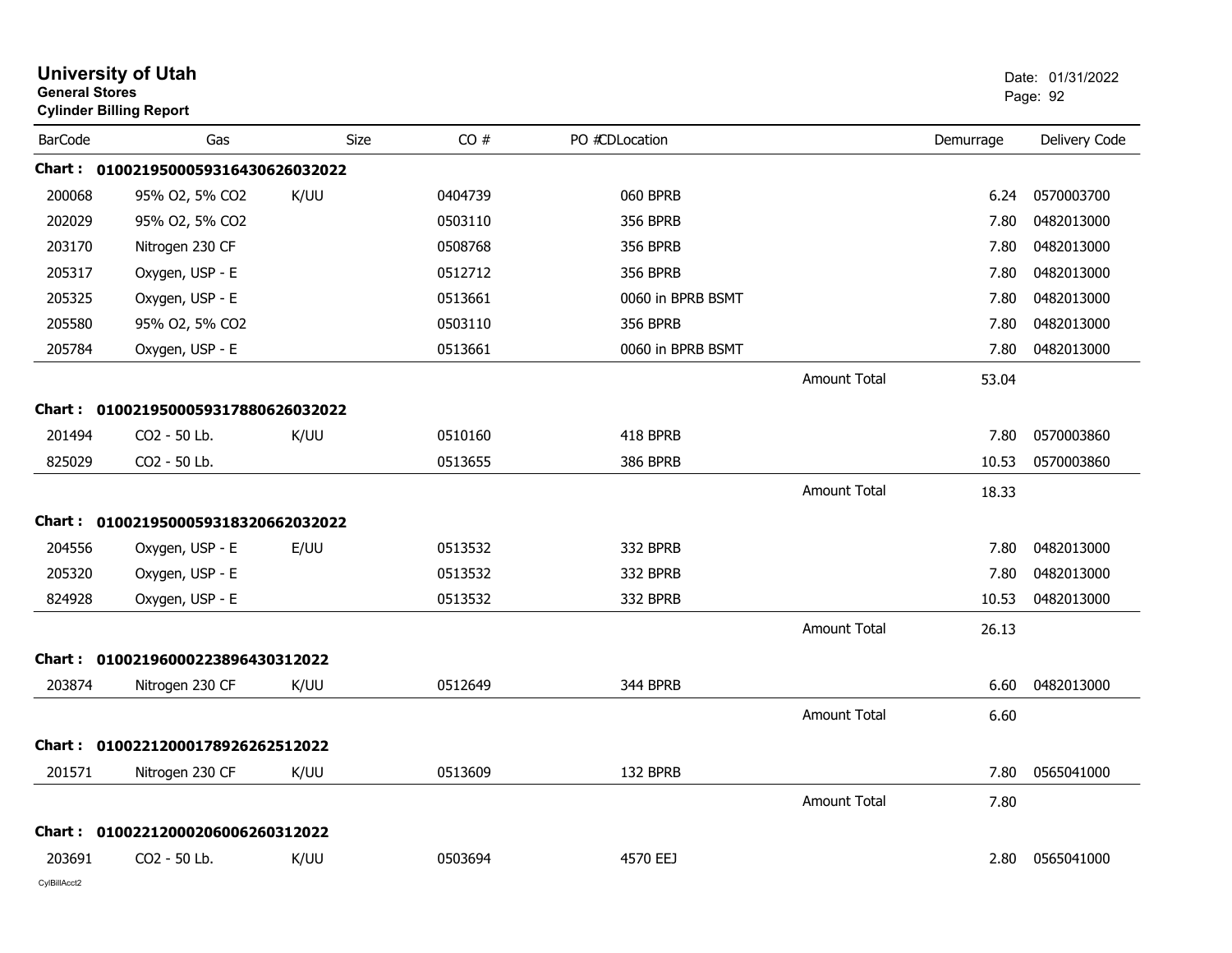| <b>University of Utah</b> |  |
|---------------------------|--|
| <b>General Stores</b>     |  |

### **Cylinder Billing Report**

| <b>BarCode</b> | Gas                               | Size             | CO#     | PO #CDLocation |                     | Demurrage | Delivery Code |
|----------------|-----------------------------------|------------------|---------|----------------|---------------------|-----------|---------------|
| 203726         | Oxygen - 20 CF                    |                  | 0427269 | 4100B EEJ      |                     | 6.24      | 0565041000    |
|                |                                   |                  |         |                | Amount Total        | 9.04      |               |
|                | Chart: 01002212000281906260312022 |                  |         |                |                     |           |               |
| 810894         | Ethane                            | <b>SS Praxai</b> | 0410420 | 3200 EEJ       |                     | 20.67     | 0565041000    |
|                |                                   |                  |         |                | <b>Amount Total</b> | 20.67     |               |
|                | Chart: 01002212000301686260012022 |                  |         |                |                     |           |               |
| 202093         | Nitrogen 230 CF                   | K/UU             | 0491803 | 5200 EEJ       |                     | 7.80      | 0565041000    |
|                |                                   |                  |         |                | <b>Amount Total</b> | 7.80      |               |
|                | Chart: 01002212000307256260312022 |                  |         |                |                     |           |               |
| 205661         | CO2 - 50 Lb.                      | K/UU             | 0512550 | 178B BPRB      |                     | 7.80      | 0565041000    |
|                |                                   |                  |         |                | <b>Amount Total</b> | 7.80      |               |
|                | Chart: 01002212000307256630312022 |                  |         |                |                     |           |               |
| 203845         | CO2 - 50 Lb.                      | K/UU             | 0511221 | 178B BPRB      |                     | 7.80      | 0565041000    |
|                |                                   |                  |         |                | <b>Amount Total</b> | 7.80      |               |
|                | Chart: 01002212000308696260312022 |                  |         |                |                     |           |               |
| 200473         | CO2 - 50 Lb.                      | K/UU             | 0508256 | 147 BPRB       |                     | 7.80      | 0565041000    |
| 202462         | CO2 - 50 Lb.                      |                  | 0497611 | 147 BPRB       |                     | 7.80      | 0565041000    |
|                |                                   |                  |         |                | <b>Amount Total</b> | 15.60     |               |
|                | Chart: 01002212000308726260312022 |                  |         |                |                     |           |               |
| 200692         | CO2 - 50 Lb.                      | K/UU             | 0502347 | 4202 EEJ       |                     | 7.80      | 0565041000    |
| 201099         | N2, Liquid LX45                   |                  | 0515414 | 4520 EEJ       |                     | 4.80      | 0565041000    |
| 201710         | N2, Liquid LX45                   |                  | 0513190 | 4520 EEJ       |                     | 27.20     | 0565041000    |
| 202345         | CO2 - 50 Lb.                      |                  | 0505645 | 4120 EEJ       |                     | 7.80      | 0565041000    |
| 202429         | N2, Liquid LX45                   |                  | 0514101 | 4520 EEJ       |                     | 17.60     | 0565041000    |
| 202431         | N2, Liquid LX45                   |                  | 0512956 | 4520 EEJ       |                     | 17.60     | 0565041000    |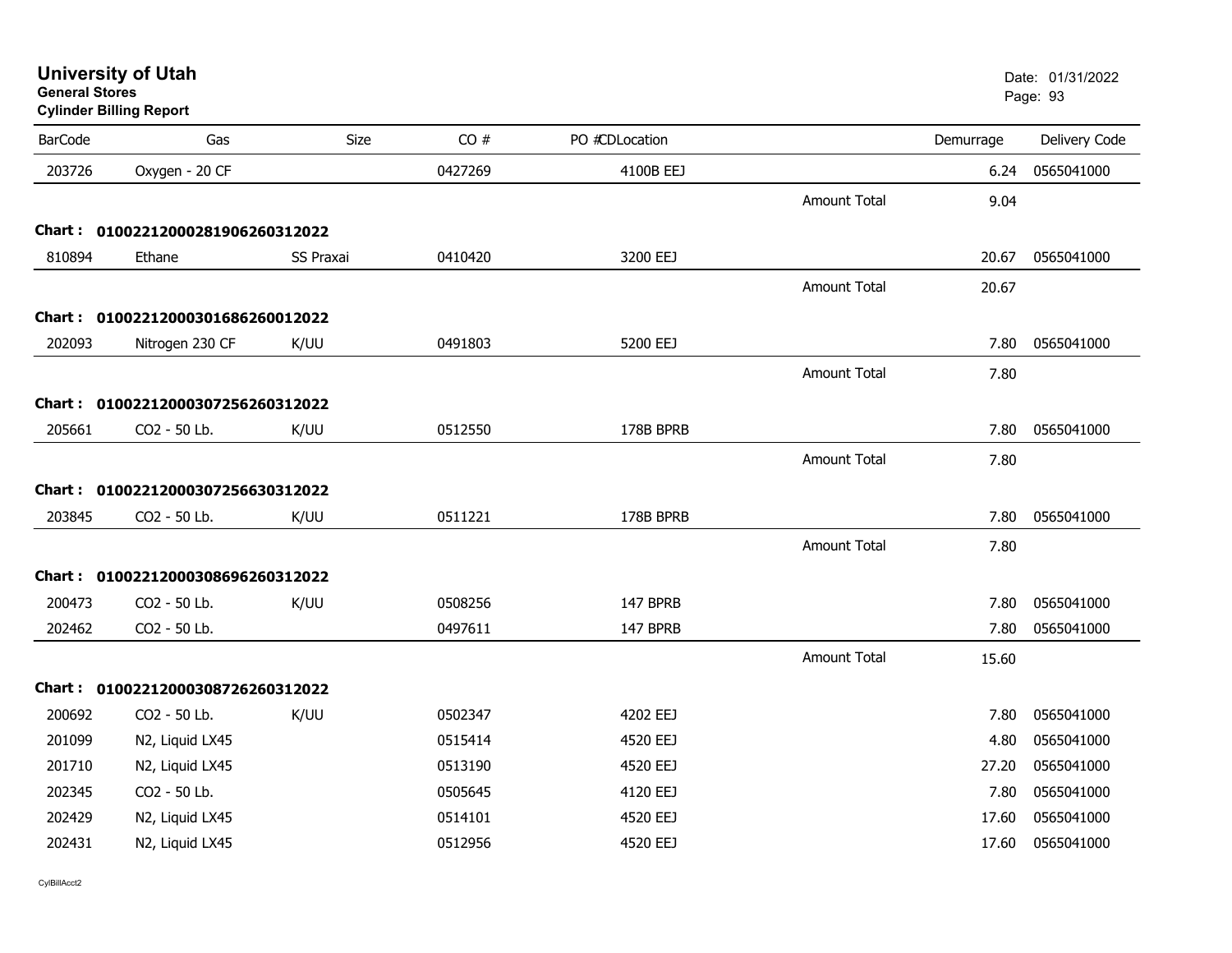|                | <b>University of Utah</b><br><b>General Stores</b><br><b>Cylinder Billing Report</b> |      |         |                        |                     |           | Date: 01/31/2022<br>Page: 94 |  |
|----------------|--------------------------------------------------------------------------------------|------|---------|------------------------|---------------------|-----------|------------------------------|--|
| <b>BarCode</b> | Gas                                                                                  | Size | CO#     | PO #CDLocation         |                     | Demurrage | Delivery Code                |  |
| 203276         | N2, Liquid LX45                                                                      |      | 0512985 | 4520 EEJ               |                     | 22.40     | 0565041000                   |  |
| 203311         | CO2 - 50 Lb.                                                                         |      | 0502347 | 4202 EEJ               |                     | 7.80      | 0565041000                   |  |
| 205514         | CO2 - 50 Lb.                                                                         |      | 0515109 | 4202 EEJ               |                     | 2.20      | 0565041000                   |  |
| 205654         | CO2 - 50 Lb.                                                                         |      | 0512528 | 4202 EEJ               |                     | 7.80      | 0565041000                   |  |
| 824965         | CO2 - 50 Lb.                                                                         |      | 0513074 | 4202 EEJ               |                     | 10.53     | 0565041000                   |  |
| 825076         | N2, Liquid LX45                                                                      |      | 0513191 | 4520 EEJ               |                     | 44.00     | 0565041000                   |  |
|                |                                                                                      |      |         |                        | <b>Amount Total</b> | 177.53    |                              |  |
| <b>Chart :</b> | 01002212500061816260312022                                                           |      |         |                        |                     |           |                              |  |
| 200516         | CO2 - 50 Lb.                                                                         | K/UU | 0497542 | 178A BPRB              |                     | 7.80      | 0570004100                   |  |
| 200876         | Nitrogen 230 CF                                                                      |      | 0496031 | 3520A EEJ- Cold Room   |                     | 7.80      | 0565041000                   |  |
| 202486         | CO2 - 50 Lb.                                                                         |      | 0500127 | 178A BPRB              |                     | 7.00      | 0565041000                   |  |
|                |                                                                                      |      |         |                        | <b>Amount Total</b> | 22.60     |                              |  |
|                | Chart: 01002212500062226260212022                                                    |      |         |                        |                     |           |                              |  |
| 200123         | Helium - 219 CF                                                                      | K/UU | 0509284 | 3700 EEJ               |                     | 7.80      | 0565041000                   |  |
|                |                                                                                      |      |         |                        | <b>Amount Total</b> |           |                              |  |
|                |                                                                                      |      |         |                        |                     | 7.80      |                              |  |
| Chart :        | 01002212500062226260312022                                                           |      |         |                        |                     |           |                              |  |
| 200227         | Nitrogen 230 CF                                                                      | K/UU | 0500810 | 3200 EEJ               |                     | 6.40      | 0565041000                   |  |
| 200384         | Nitrogen 230 CF                                                                      |      | 0505669 | 3200 EEJ               |                     | 7.80      | 0565041000                   |  |
| 200667         | Nitrogen 230 CF                                                                      |      | 0515316 | 3200 EEJ- Erhu Cao lab |                     | 1.40      | 0565041000                   |  |
| 201099         | N2, Liquid LX45                                                                      |      | 0513694 | 3700 EEJ               |                     | 28.80     | 0565041000                   |  |
| 201307         | N2, Liquid LX45                                                                      |      | 0514462 | 3700 EEJ               |                     | 28.80     | 0565041000                   |  |
| 201318         | N2, Liquid LX45                                                                      |      | 0514462 | 3700 EEJ               |                     | 28.80     | 0565041000                   |  |
| 201635         | N2, Liquid LX45                                                                      |      | 0515314 | 3700 EEJ               |                     | 11.20     | 0565041000                   |  |
| 202002         | N2, Liquid LX45                                                                      |      | 0514188 | 3700 EEJ               |                     | 22.40     | 0565041000                   |  |
| 202176         | N2, Liquid LX45                                                                      |      | 0513694 | 3700 EEJ               |                     | 33.60     | 0565041000                   |  |
| 202304         | N2, Liquid LX45                                                                      |      | 0513298 | 3700 EEJ               |                     | 28.80     | 0565041000                   |  |
| 202433         | N2, Liquid LX45                                                                      |      | 0515796 | 3700 EEJ               |                     | 4.80      | 0565041000                   |  |
| CvIBillAcct2   |                                                                                      |      |         |                        |                     |           |                              |  |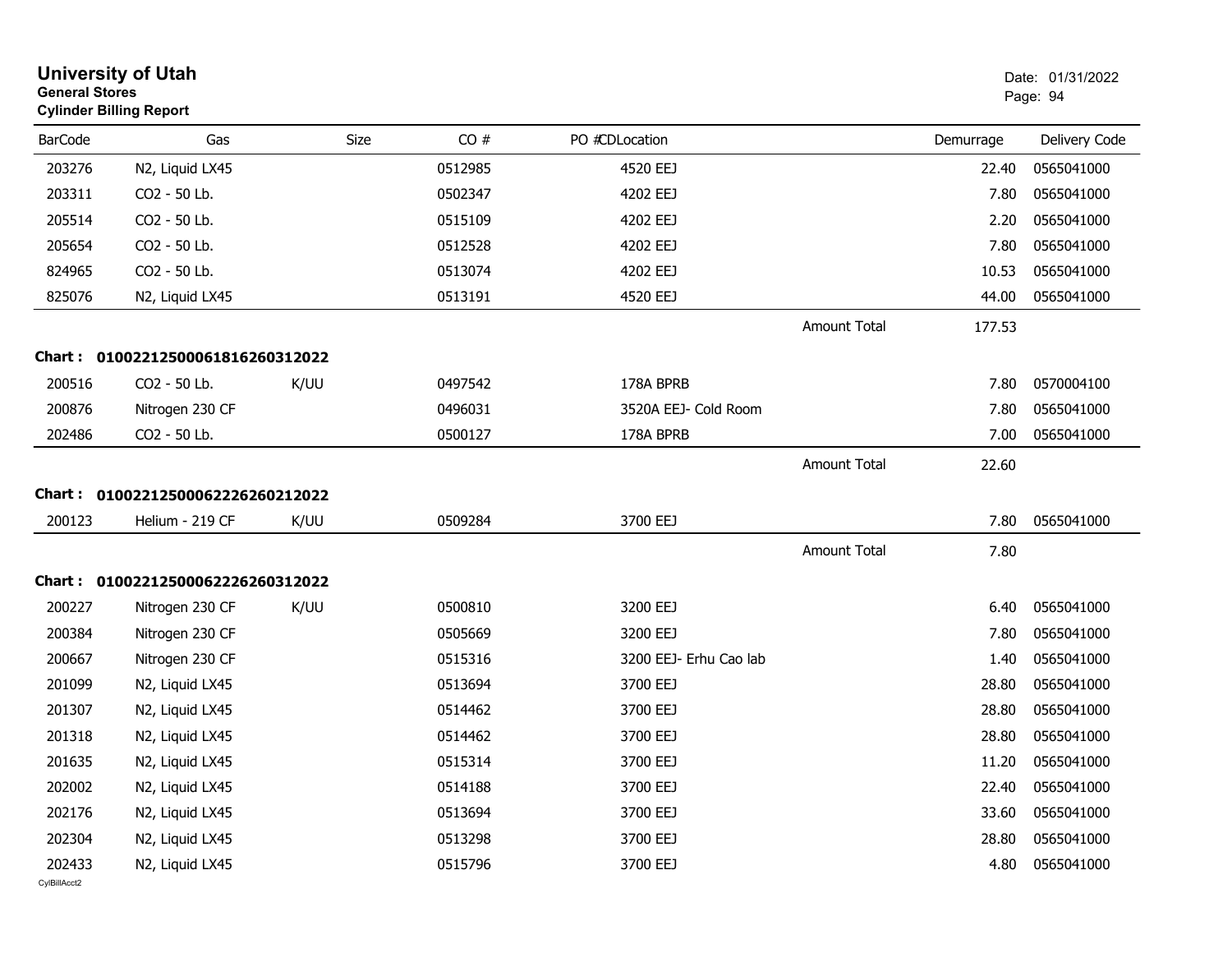| <b>General Stores</b> | <b>University of Utah</b><br><b>Cylinder Billing Report</b> |      |         |     |                |                     |           | Date: 01/31/2022<br>Page: 95 |  |
|-----------------------|-------------------------------------------------------------|------|---------|-----|----------------|---------------------|-----------|------------------------------|--|
| <b>BarCode</b>        | Gas                                                         |      | Size    | CO# | PO #CDLocation |                     | Demurrage | Delivery Code                |  |
| 202841                | N2, Liquid LX45                                             |      | 0513694 |     | 3700 EEJ       |                     | 33.60     | 0565041000                   |  |
| 204398                | N2, Liquid LX45                                             |      | 0514188 |     | 3700 EEJ       |                     | 28.80     | 0565041000                   |  |
| 823733                | Helium - 219 CF                                             |      | 0506052 |     | 3700 EEJ       |                     | 10.53     | 0565041000                   |  |
|                       |                                                             |      |         |     |                | Amount Total        | 275.73    |                              |  |
|                       | Chart: 01002212500095546260312022                           |      |         |     |                |                     |           |                              |  |
| 201516                | Nitrogen 230 CF                                             | K/UU | 0272187 |     | 5800 EEJ       |                     | 6.24      | 0565041000                   |  |
|                       |                                                             |      |         |     |                | <b>Amount Total</b> | 6.24      |                              |  |
|                       | Chart: 01002212500264916260312022                           |      |         |     |                |                     |           |                              |  |
| 200002                | CO2 - 50 Lb.                                                | K/UU | 0508349 |     | 4570 EEJ       |                     | 7.80      | 0565041000                   |  |
| 200029                | CO2 - 50 Lb.                                                |      | 0483607 |     | 5700 EEJ       |                     | 7.80      | 0565041000                   |  |
| 200065                | CO2 - 50 Lb.                                                |      | 0515609 |     | 5700 EEJ       |                     | 0.80      | 0565041000                   |  |
| 200491                | CO2 - 50 Lb.                                                |      | 0515296 |     | 5700 EEJ       |                     | 1.40      | 0565041000                   |  |
| 200658                | CO2 - 50 Lb.                                                |      | 0499819 |     | 5700 EEJ       |                     | 7.00      | 0565041000                   |  |
| 201881                | CO2 - 50 Lb.                                                |      | 0515609 |     | 5700 EEJ       |                     | 0.80      | 0565041000                   |  |
| 202114                | CO2 - 50 Lb.                                                |      | 0506394 |     | 5700 EEJ       |                     | 7.80      | 0565041000                   |  |
| 202631                | Oxygen, USP - E                                             |      | 0513560 |     | 1424A CMC      |                     | 7.80      | 0565041000                   |  |
| 203098                | Oxygen, USP - E                                             |      | 0513560 |     | 1424A CMC      |                     | 7.80      | 0565041000                   |  |
| 203146                | Oxygen, USP - E                                             |      | 0513560 |     | 1424A CMC      |                     | 2.60      | 0565041000                   |  |
| 203369                | Oxygen, USP - E                                             |      | 0513560 |     | 1424A CMC      |                     | 2.60      | 0565041000                   |  |
| 203847                | CO2 - 50 Lb.                                                |      | 0515296 |     | 5700 EEJ       |                     | 1.40      | 0565041000                   |  |
| 205342                | Oxygen, USP - E                                             |      | 0513560 |     | 1424A CMC      |                     | 7.80      | 0565041000                   |  |
| 205773                | Oxygen, USP - E                                             |      | 0508338 |     | 1425A CMC      |                     | 2.60      | 0565041000                   |  |
| 822324                | Oxygen, USP - E                                             |      | 0502063 |     | 1425A CMC      |                     | 10.53     | 0565041000                   |  |
| 824417                | Oxygen, USP - E                                             |      | 0509667 |     | 1425A CMC      |                     | 3.51      | 0565041000                   |  |
| 824418                | Oxygen, USP - E                                             |      | 0509667 |     | 1425A CMC      |                     | 3.51      | 0565041000                   |  |
| 824421                | Oxygen, USP - E                                             |      | 0509667 |     | 1425A CMC      |                     | 3.51      | 0565041000                   |  |
| 824425                | Oxygen, USP - E                                             |      | 0509667 |     | 1425A CMC      |                     | 3.51      | 0565041000                   |  |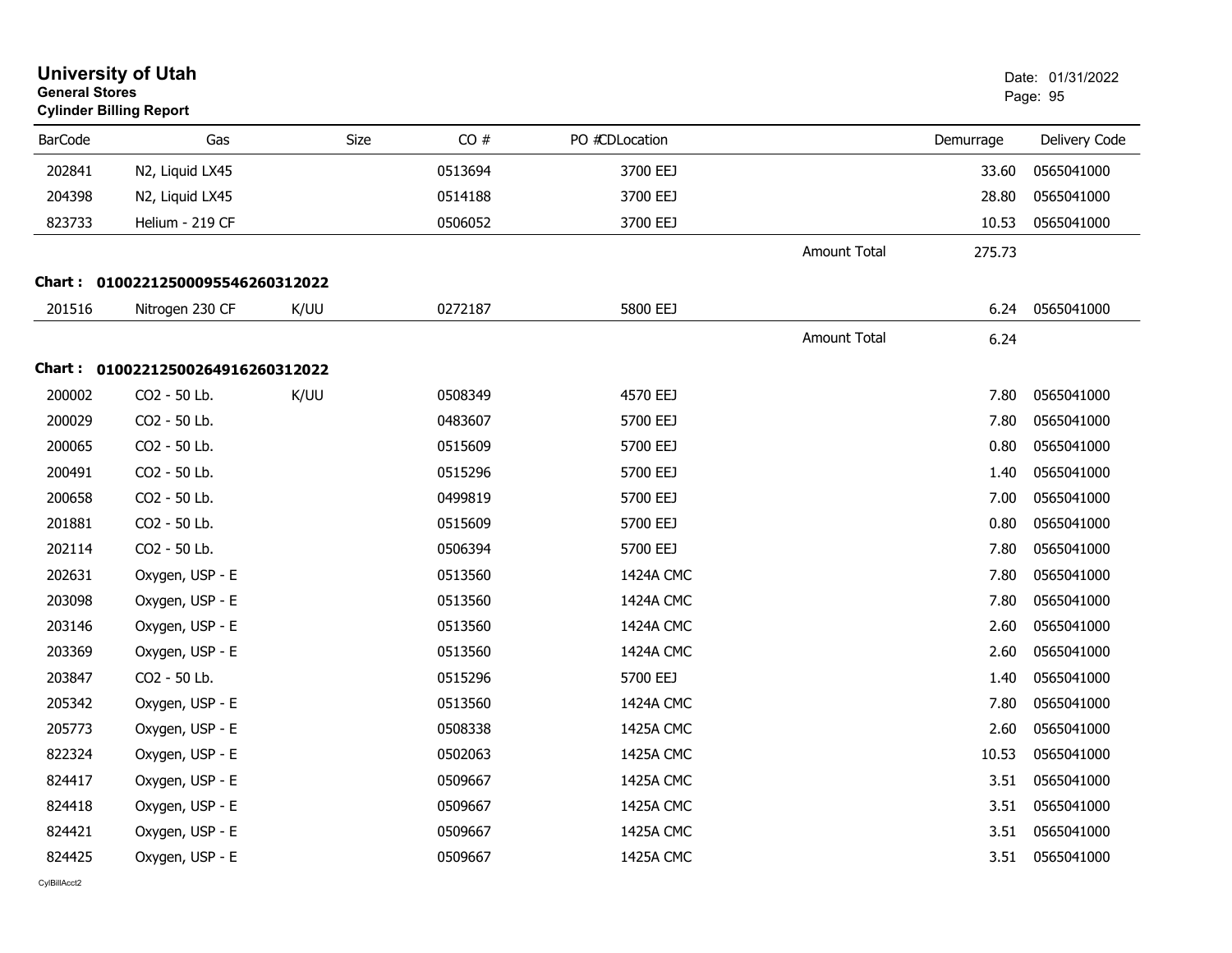|                | <b>University of Utah</b><br><b>General Stores</b><br><b>Cylinder Billing Report</b> |      |         |                |                     |           | Date: 01/31/2022<br>Page: 96 |
|----------------|--------------------------------------------------------------------------------------|------|---------|----------------|---------------------|-----------|------------------------------|
| <b>BarCode</b> | Gas                                                                                  | Size | CO#     | PO #CDLocation |                     | Demurrage | Delivery Code                |
| 824922         | Oxygen, USP - E                                                                      |      | 0513860 | 1425A CMC      |                     | 7.02      | 0565041000                   |
| 824924         | Oxygen, USP - E                                                                      |      | 0513860 | 1425A CMC      |                     | 7.02      | 0565041000                   |
| 825094         | Oxygen, USP - E                                                                      |      | 0513860 | 1425A CMC      |                     | 7.02      | 0565041000                   |
| 825095         | Oxygen, USP - E                                                                      |      | 0513860 | 1425A CMC      |                     | 7.02      | 0565041000                   |
| 825096         | Oxygen, USP - E                                                                      |      | 0513860 | 1425A CMC      |                     | 7.02      | 0565041000                   |
|                |                                                                                      |      |         |                | <b>Amount Total</b> | 125.67    |                              |
|                | Chart: 0100221500051004652626032022                                                  |      |         |                |                     |           |                              |
| 201567         | CO2 - 50 Lb.                                                                         | K/UU | 0502632 | 5104 EEJ       |                     | 7.80      | 0565041000                   |
| 201812         | CO2 - 50 Lb.                                                                         |      | 0499194 | 3120 EEJ       |                     | 7.80      | 0565041000                   |
| 204583         | CO2 - 50 Lb.                                                                         |      | 0499194 | 3120 EEJ       |                     | 7.80      | 0565041000                   |
| 822862         | CO2 - 50 Lb.                                                                         |      | 0497399 | 5534 EEJ       |                     | 10.53     | 0565041000                   |
| 822863         | CO2 - 50 Lb.                                                                         |      | 0497399 | 5534 EEJ       |                     | 10.53     | 0565041000                   |
| 823834         | CO2 - 50 Lb.                                                                         |      | 0504681 | 3120E EEJ      |                     | 10.53     | 0565041000                   |
|                |                                                                                      |      |         |                | Amount Total        | 54.99     |                              |
|                | Chart: 0100221500055900721626032022                                                  |      |         |                |                     |           |                              |
| 201183         | CO2 - 50 Lb.                                                                         | K/UU | 0500534 | 5536 EEJ       |                     | 7.80      | 0565041000                   |
|                |                                                                                      |      |         |                | <b>Amount Total</b> | 7.80      |                              |
|                | Chart: 0100221500059006645626032022                                                  |      |         |                |                     |           |                              |
| 200558         | Nitrogen 230 CF                                                                      | K/UU | 0512667 | 129 BPRB       |                     | 7.80      | 0565041000                   |
| 203674         | N2, Liquid, 265                                                                      |      | 0512667 | 129 BPRB       |                     | 38.22     | 0565041000                   |
| 203675         | N2, Liquid, 265                                                                      |      | 0513265 | 129 BPRB       |                     | 38.22     | 0565041000                   |
| 204400         | N2, Liquid GP45                                                                      |      | 0513780 | 144 BPRB       |                     | 30.40     | 0565041000                   |
|                |                                                                                      |      |         |                | <b>Amount Total</b> | 114.64    |                              |
| Chart :        | 0100221500059006645626252022                                                         |      |         |                |                     |           |                              |
| 200055         | Nitrogen 230 CF                                                                      | K/UU | 0512243 | 129 BPRB       |                     | 7.20      | 0565041000                   |
| 200589         | Nitrogen 230 CF                                                                      |      | 0512243 | 129 BPRB       |                     | 7.80      | 0565041000                   |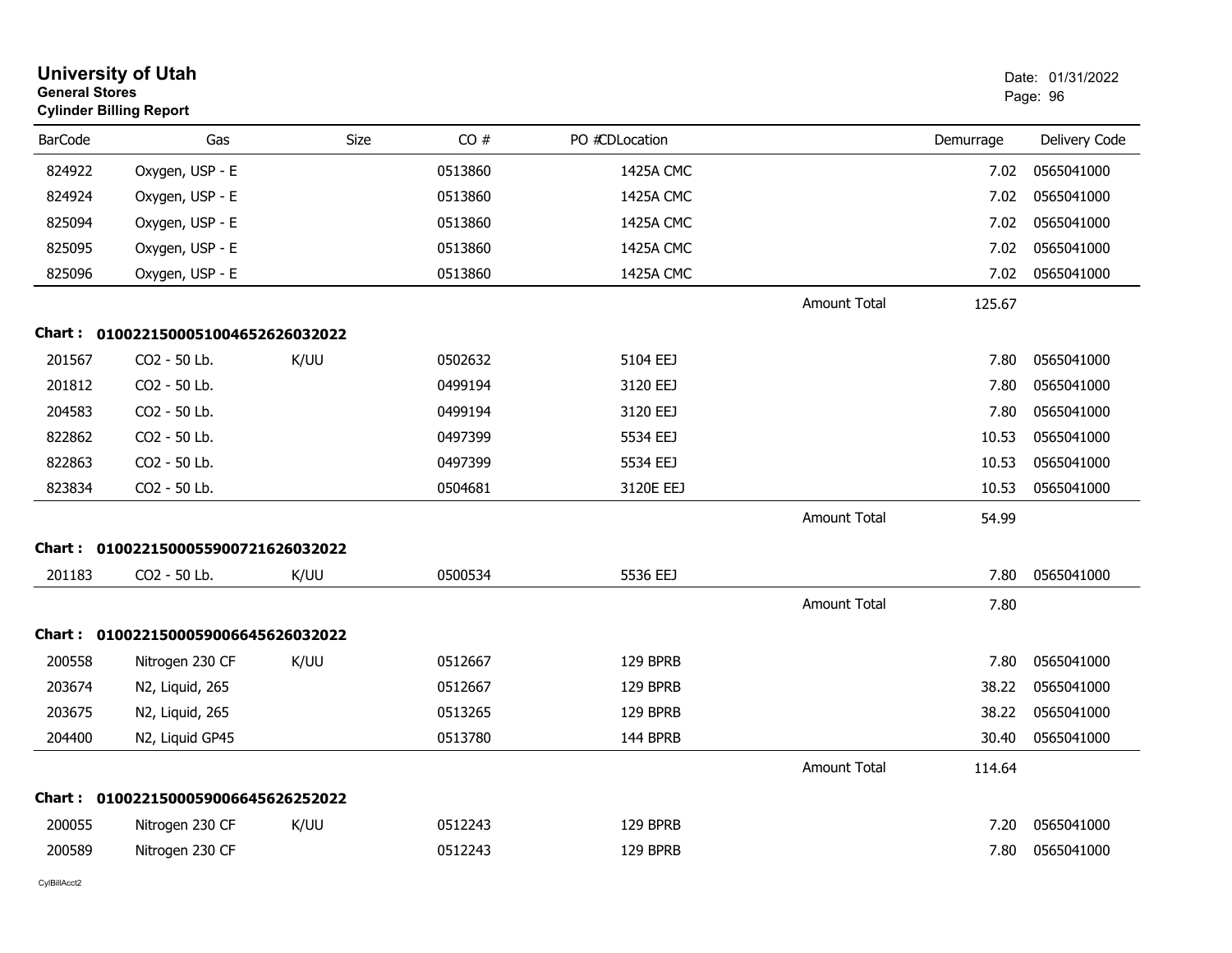|                | <b>University of Utah</b><br><b>General Stores</b><br><b>Cylinder Billing Report</b> |             |         |                |                     |           | Date: 01/31/2022<br>Page: 97 |
|----------------|--------------------------------------------------------------------------------------|-------------|---------|----------------|---------------------|-----------|------------------------------|
| <b>BarCode</b> | Gas                                                                                  | <b>Size</b> | CO#     | PO #CDLocation |                     | Demurrage | Delivery Code                |
| 201299         | Nitrogen 230 CF                                                                      |             | 0512243 | 129 BPRB       |                     | 7.80      | 0565041000                   |
| 202336         | Argon                                                                                |             | 0515779 | 126 BPRB       |                     | 0.60      | 0565041000                   |
| 203620         | N2, Liquid, 265                                                                      |             | 0512243 | 129 BPRB       |                     | 57.33     | 0565041000                   |
| 203622         | N2, Liquid, 265                                                                      |             | 0515746 | 129 BPRB       |                     | 8.19      | 0565041000                   |
| 203674         | N2, Liquid, 265                                                                      |             | 0514005 | 129 BPRB       |                     | 68.25     | 0565041000                   |
| 204400         | N2, Liquid GP45                                                                      |             | 0514326 | 144 BPRB       |                     | 28.80     | 0565041000                   |
|                |                                                                                      |             |         |                | <b>Amount Total</b> | 185.97    |                              |
|                | Chart: 0100221500059006665626032022                                                  |             |         |                |                     |           |                              |
| 200559         | Nitrogen 230 CF                                                                      | K/UU        | 0510051 | 3700 EEJ       |                     | 7.80      | 0565041000                   |
| 201317         | N2, Liquid LX45                                                                      |             | 0515012 | 144 BPRB       |                     | 19.20     | 0565041000                   |
| 201869         | N2, Liquid LX45                                                                      |             | 0515085 | 144 BPRB       |                     | 17.60     | 0565041000                   |
| 202175         | N2, Liquid LX45                                                                      |             | 0513620 | 144 BPRB       |                     | 30.40     | 0565041000                   |
| 203524         | N2, Liquid LX45                                                                      |             | 0514255 | 144 BPRB       |                     | 12.80     | 0565041000                   |
| 205774         | N2, Liquid LX45                                                                      |             | 0513063 | 144 BPRB       |                     | 30.40     | 0565041000                   |
|                |                                                                                      |             |         |                | <b>Amount Total</b> | 118.20    |                              |
|                | Chart: 0100221500059006685626032022                                                  |             |         |                |                     |           |                              |
| 201326         | CO <sub>2</sub> - 50 Lb.                                                             | K/UU        | 0515304 | 178B BPRB      |                     | 1.40      | 0565041000                   |
| 202522         | CO2 - 50 Lb.                                                                         |             | 0515598 | 178A BPRB      |                     | 0.80      | 0570002950                   |
|                |                                                                                      |             |         |                | <b>Amount Total</b> | 2.20      |                              |
|                | Chart: 0100221500059009211626032022                                                  |             |         |                |                     |           |                              |
| 825187         | 5%CO25%o2 IN N2                                                                      | 200C/Mt.A   | 0513469 | 3100 EEJ       |                     | 6.75      | 0565041000                   |
|                |                                                                                      |             |         |                | <b>Amount Total</b> | 6.75      |                              |
|                | Chart: 0100221500059311321626032022                                                  |             |         |                |                     |           |                              |
| 200605         | Nitrogen 230 CF                                                                      | K/UU        | 0405725 | 4702A EEJ      |                     | 6.24      | 0565041000                   |
| 200796         | CO2 - 50 Lb.                                                                         |             | 0512725 | 3120E EEJ      |                     | 7.80      | 0565041000                   |
| 200835         | CO2 - 50 Lb.                                                                         |             | 0508733 | 5104 EEJ       |                     | 7.80      | 0565041000                   |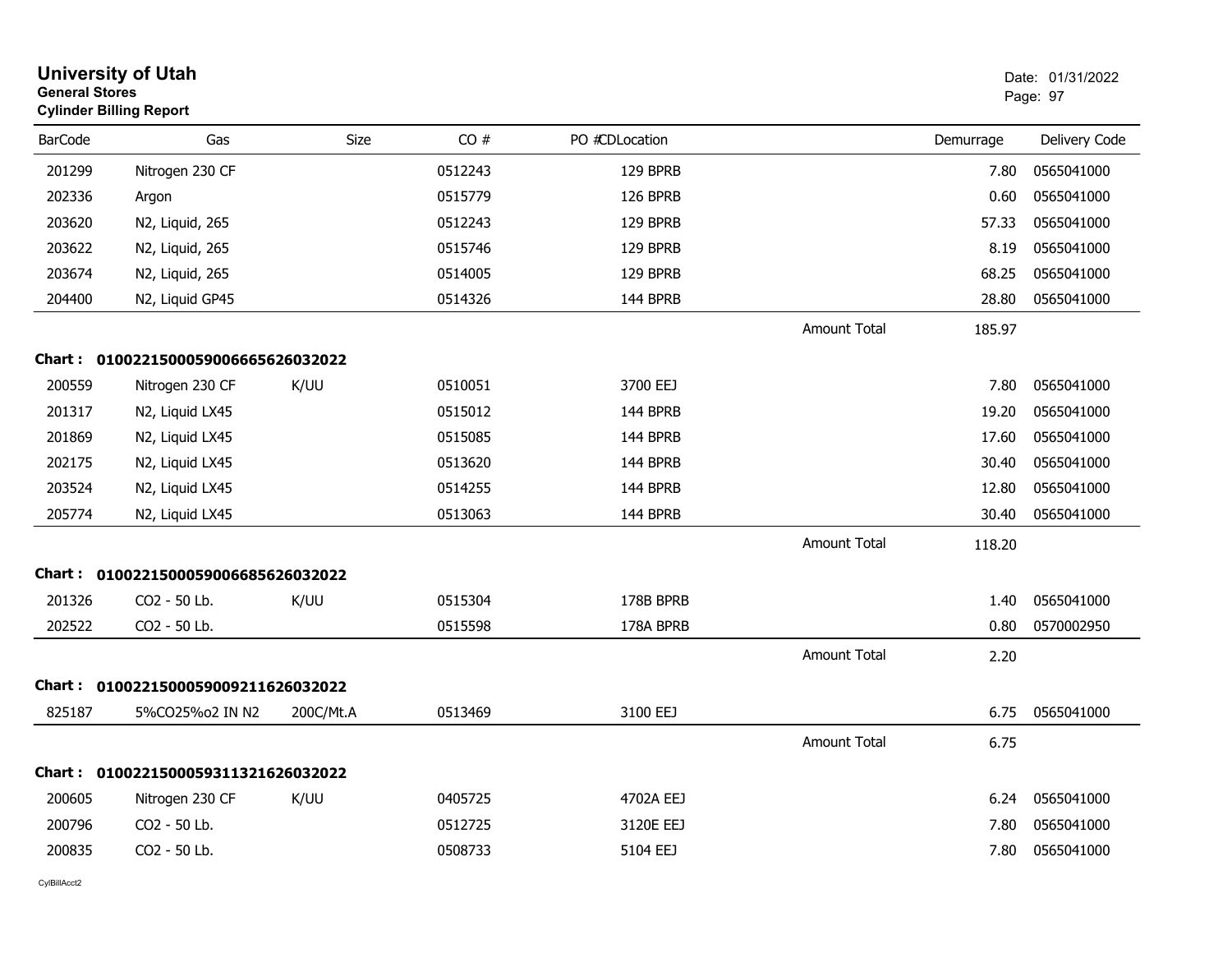| <b>General Stores</b> | <b>University of Utah</b><br><b>Cylinder Billing Report</b> |           |         |                |                     |           | Date: 01/31/2022<br>Page: 98 |
|-----------------------|-------------------------------------------------------------|-----------|---------|----------------|---------------------|-----------|------------------------------|
| <b>BarCode</b>        | Gas                                                         | Size      | CO#     | PO #CDLocation |                     | Demurrage | Delivery Code                |
| 200855                | CO2 - 50 Lb.                                                |           | 0486800 | 5534 EEJ       |                     | 7.80      | 0565041000                   |
| 200861                | CO2 - 50 Lb.                                                |           | 0506013 | 5104 EEJ       |                     | 3.60      | 0565041000                   |
| 201532                | CO2 - 50 Lb.                                                |           | 0507917 | 4500 EEJ       |                     | 7.80      | 0565041000                   |
| 202035                | Nitrogen 230 CF                                             |           | 0505337 | 3520 EEJ       |                     | 7.80      | 0565041000                   |
| 202552                | CO2 - 50 Lb.                                                |           | 0507917 | 4500 EEJ       |                     | 7.80      | 0565041000                   |
| 203305                | CO2 - 50 Lb.                                                |           | 0508733 | 5104 EEJ       |                     | 3.60      | 0565041000                   |
| 205363                | CO2 - 50 Lb.                                                |           | 0486800 | 5534 EEJ       |                     | 7.80      | 0565041000                   |
| 205365                | CO2 - 50 Lb.                                                |           | 0507399 | 3120E EEJ      |                     | 7.80      | 0565041000                   |
|                       |                                                             |           |         |                | <b>Amount Total</b> | 75.84     |                              |
|                       | Chart: 0100221500059311432626032022                         |           |         |                |                     |           |                              |
| 810479                | Oxygen, USP                                                 | 200C/Mt.A | 0387439 | 3700 EEJ       |                     | 8.58      | 0565041000                   |
| 822390                | Ethane                                                      |           | 0491874 | 3800 EEJ       |                     | 48.75     | 0565041000                   |
|                       |                                                             |           |         |                | <b>Amount Total</b> | 57.33     |                              |
|                       | Chart: 0100221500059315770626032022                         |           |         |                |                     |           |                              |
| 821552                | CO2 - 50 Lb.                                                | 50#/Mt.Ai | 0484077 | 5104 EEJ       |                     | 10.53     | 0565041000                   |
|                       |                                                             |           |         |                | <b>Amount Total</b> | 10.53     |                              |
|                       | Chart: 0100221500059316030626032022                         |           |         |                |                     |           |                              |
| 201254                | CO2 - 50 Lb.                                                | K/UU      | 0506891 | 3120E EEJ      |                     | 7.80      | 0565041000                   |
| 203478                | CO2 - 50 Lb.                                                |           | 0507588 | 3120E EEJ      |                     | 7.80      | 0565041000                   |
|                       |                                                             |           |         |                | <b>Amount Total</b> | 15.60     |                              |
| Chart :               | 0100221500059316050626002022                                |           |         |                |                     |           |                              |
| 823858                | 5%Co2,5%O2,N2                                               | 200C/Mt.A | 0504777 | 3100 eej       |                     | 10.53     | 0565041000                   |
|                       |                                                             |           |         |                | Amount Total        | 10.53     |                              |
|                       | Chart: 0100221500059316050626032022                         |           |         |                |                     |           |                              |
| 200011                | CO2 - 50 Lb.                                                | K/UU      | 0511824 | 3100 EEJ       |                     | 7.80      | 0565041000                   |
| 205521                | CO2 - 50 Lb.                                                |           | 0509127 | 3100 EEJ       |                     | 7.80      | 0565041000                   |
|                       |                                                             |           |         |                |                     |           |                              |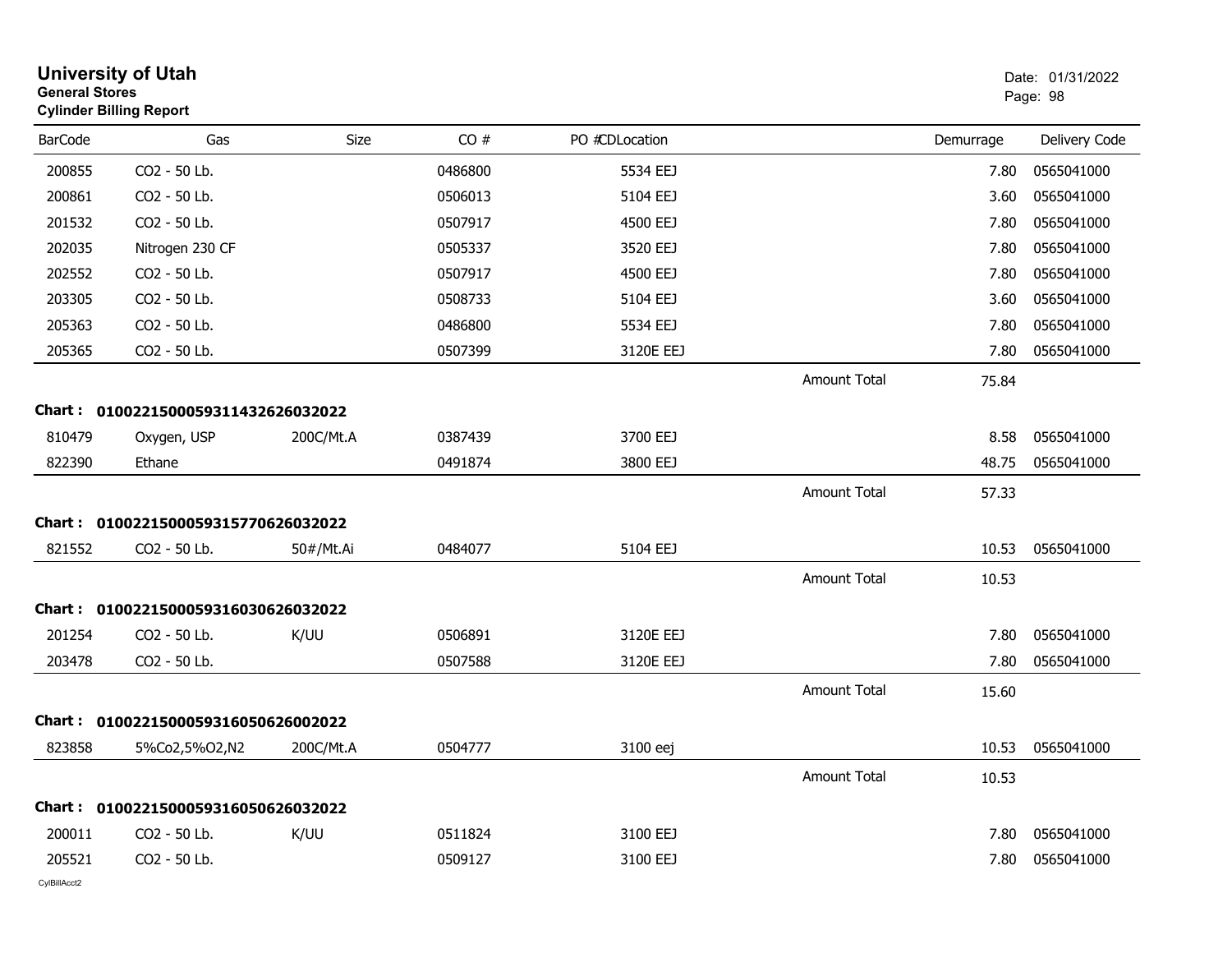| <b>BarCode</b>         | Gas                                 | Size | CO#     | PO #CDLocation |                     | Demurrage | Delivery Code |
|------------------------|-------------------------------------|------|---------|----------------|---------------------|-----------|---------------|
| 823509                 | 5%CO25%o2 IN N2                     |      | 0500253 | 3100 EEJ       |                     | 3.78      | 0565041000    |
|                        |                                     |      |         |                | Amount Total        | 19.38     |               |
|                        | Chart: 0100221500059317091626032022 |      |         |                |                     |           |               |
| 200066                 | CO2 - 50 Lb.                        | K/UU | 0513142 | 4524 EEJ       |                     | 7.80      | 0565041000    |
| 200768                 | CO2 - 50 Lb.                        |      | 0513142 | 4524 EEJ       |                     | 7.80      | 0565041000    |
| 201487                 | CO2 - 50 Lb.                        |      | 0513855 | 4524 EEJ       |                     | 5.20      | 0565041000    |
| 201716                 | CO2 - 50 Lb.                        |      | 0513855 | 4524 EEJ       |                     | 5.20      | 0565041000    |
| 201957                 | CO2 - 50 Lb.                        |      | 0508548 | 4524 EEJ       |                     | 2.60      | 0565041000    |
| 203847                 | CO2 - 50 Lb.                        |      | 0511834 | 4524 EEJ       |                     | 2.60      | 0565041000    |
| 204519                 | CO2 - 50 Lb.                        |      | 0513855 | 4524 EEJ       |                     | 5.20      | 0565041000    |
|                        |                                     |      |         |                | <b>Amount Total</b> | 36.40     |               |
|                        | Chart: 0100221500059317401626032022 |      |         |                |                     |           |               |
| 200788                 | CO2 - 50 Lb.                        | K/UU | 0506894 | 5552 EEJ       |                     | 6.40      | 0565041000    |
| 201036                 | CO2 - 50 Lb.                        |      | 0497604 | 3120E EEJ      |                     | 7.80      | 0565041000    |
| 201783                 | CO2 - 50 Lb.                        |      | 0485177 | 5552 EEJ       |                     | 7.80      | 0565041000    |
| 821482                 | CO2 - 50 Lb.                        |      | 0483418 | 5536 EEJ       |                     | 10.53     | 0565041000    |
| 823229                 | CO2 - 50 Lb.                        |      | 0498045 | 3120E EEJ      |                     | 10.53     | 0565041000    |
| 823255                 | CO2 - 50 Lb.                        |      | 0498045 | 3120E EEJ      |                     | 10.53     | 0565041000    |
| 825036                 | CO2 - 50 Lb.                        |      | 0513554 | 5552 EEJ       |                     | 10.53     | 0565041000    |
| 825037                 | CO2 - 50 Lb.                        |      | 0513554 | 5552 EEJ       |                     | 10.53     | 0565041000    |
|                        |                                     |      |         |                | Amount Total        | 74.65     |               |
|                        | Chart: 0100221500059318170626032022 |      |         |                |                     |           |               |
| 200035                 | CO <sub>2</sub> - 50 Lb.            | K/UU | 0503875 | 3120B EEJ      |                     | 7.80      | 0565041000    |
| 202510                 | CO2 - 50 Lb.                        |      | 0509799 | 178B BPRB      |                     | 6.40      | 0565041000    |
| 203492                 | CO2 - 50 Lb.                        |      | 0502520 | 178B BPRB      |                     | 7.80      | 0565041000    |
| 203689                 | CO2 - 50 Lb.                        |      | 0506928 | 178B BPRB      |                     | 7.80      | 0565041000    |
| 205641<br>CvIBillAcct2 | CO2 - 50 Lb.                        |      | 0506366 | 178A BPRB      |                     | 7.80      | 0565041000    |

**Cylinder Billing Report**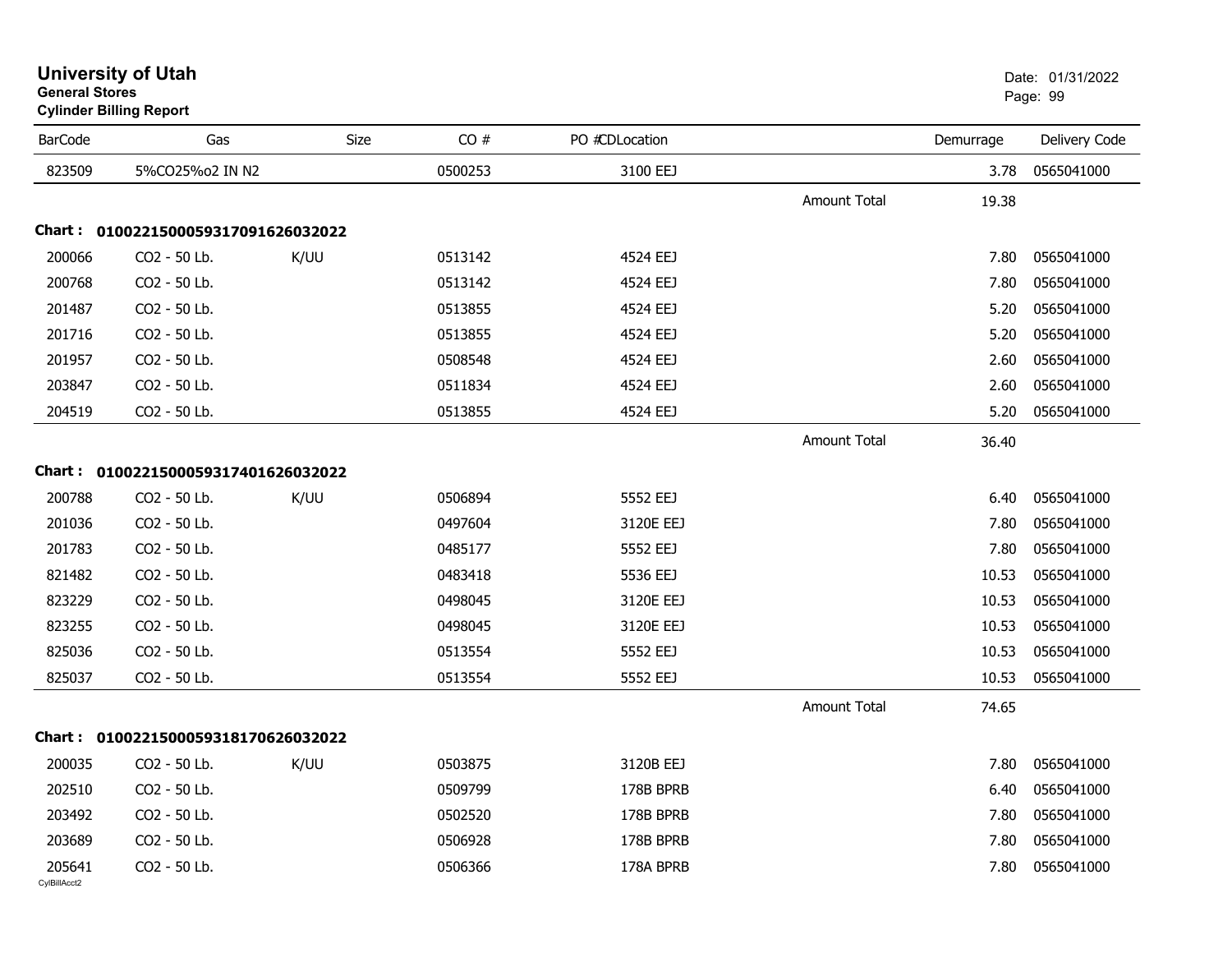|                | <b>Cylinder Billing Report</b>      |      |         |                    |                     |           |               |
|----------------|-------------------------------------|------|---------|--------------------|---------------------|-----------|---------------|
| <b>BarCode</b> | Gas                                 | Size | CO#     | PO #CDLocation     |                     | Demurrage | Delivery Code |
|                |                                     |      |         |                    | <b>Amount Total</b> | 37.60     |               |
|                | Chart: 0100221500059318360626032022 |      |         |                    |                     |           |               |
| 205642         | CO2 - 50 Lb.                        | K/UU | 0514019 | 4570 EEJ           |                     | 5.00      | 0565041000    |
|                |                                     |      |         |                    | <b>Amount Total</b> | 5.00      |               |
|                | Chart: 01002216000251006260012022   |      |         |                    |                     |           |               |
| 201285         | Nitrogen 230 CF                     | K/UU | 0432090 | 3700 EEJ           |                     | 6.24      | 0565041000    |
|                |                                     |      |         |                    | <b>Amount Total</b> | 6.24      |               |
|                | Chart: 01002216000251006260312022   |      |         |                    |                     |           |               |
| 203645         | Nitrogen 230 CF                     | K/UU | 0472004 | 3200 EEJ           |                     | 7.80      | 0565041000    |
|                |                                     |      |         |                    | <b>Amount Total</b> | 7.80      |               |
|                | Chart: 01002219900218806260312022   |      |         |                    |                     |           |               |
|                |                                     |      |         |                    |                     |           |               |
| 200787         | CO2 - 50 Lb.                        | K/UU | 0502235 | 5552 EEJ           |                     | 7.00      | 0565041000    |
| 202548         | Co2 10#                             |      | 0463457 | 5800A EEJ          |                     | 7.02      | 0565041000    |
|                |                                     |      |         |                    | <b>Amount Total</b> | 14.02     |               |
|                | Chart: 01002219900218886260012022   |      |         |                    |                     |           |               |
| 202773         | Argon                               | K/UU | 0406460 | 5520 EEJ           |                     | 6.24      | 0565041000    |
| 204292         | Nitrogen 115 CF                     |      | 0356862 | 5552 EEJ           |                     | 6.24      | 0565041000    |
|                |                                     |      |         |                    | <b>Amount Total</b> | 12.48     |               |
|                | Chart: 01002246000233356260312022   |      |         |                    |                     |           |               |
| 205358         | CO2 - 50 Lb.                        | K/UU | 0453584 | VA BLDG 45 RM GA08 |                     | 6.24      | 05214C1040    |
| 805572         | 1%02,5%Co2, N2                      |      | 0291485 | <b>VA 45 GA08</b>  |                     | 8.58      | 46085         |
|                |                                     |      |         |                    | <b>Amount Total</b> | 14.82     |               |
|                | Chart: 0100225500051004627626032022 |      |         |                    |                     |           |               |
| 200798         | CO2 - 50 Lb.                        | K/UU | 0494512 | 4B200 SOM          |                     | 7.80      | 05214B2000    |
| 200882         | CO2 - 50 Lb.                        |      | 0494512 | 4B200 SOM          |                     | 7.80      | 05214B2000    |

**University of Utah** Date: 01/31/2022

er and the state of the state of the state of the state of the state of the state of the state of the state of the state of the state of the state of the state of the state of the state of the state of the state of the sta

**General Stores**

CylBillAcct2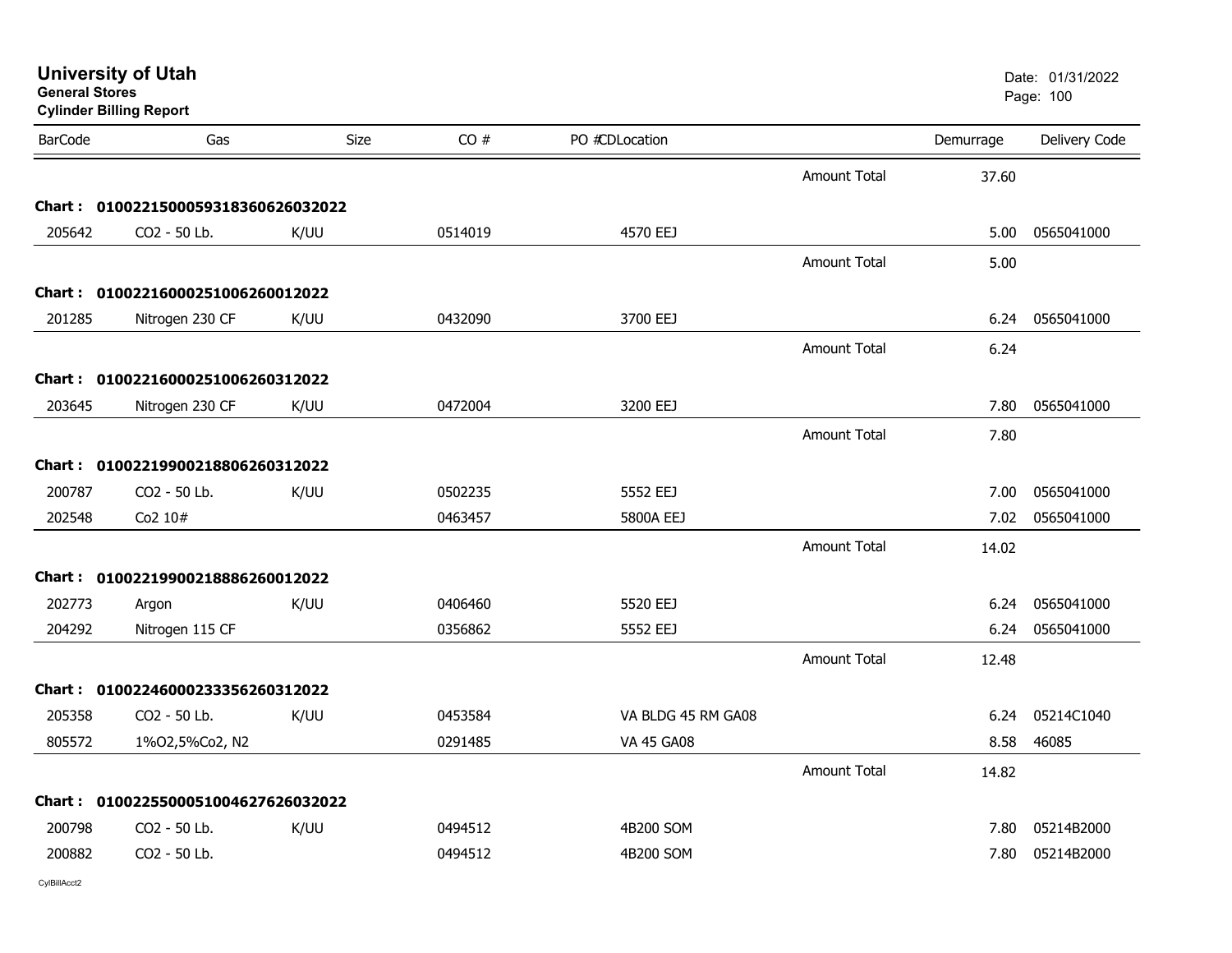| <b>General Stores</b> | <b>University of Utah</b><br><b>Cylinder Billing Report</b> |      |         |                           |                     |           | Date: 01/31/2022<br>Page: 101 |
|-----------------------|-------------------------------------------------------------|------|---------|---------------------------|---------------------|-----------|-------------------------------|
| <b>BarCode</b>        | Gas                                                         | Size | CO#     | PO #CDLocation            |                     | Demurrage | Delivery Code                 |
| 202505                | CO2 - 50 Lb.                                                |      | 0494512 | 4B200 SOM                 |                     | 7.80      | 05214B2000                    |
| 205526                | CO2 - 50 Lb.                                                |      | 0456269 | 4B200 SOM                 |                     | 6.24      | 05214B2000                    |
| 205653                | CO2 - 50 Lb.                                                |      | 0494512 | 4B200 SOM                 |                     | 7.80      | 05214B2000                    |
|                       |                                                             |      |         |                           | <b>Amount Total</b> | 37.44     |                               |
|                       | Chart: 0100226500059315100626002022                         |      |         |                           |                     |           |                               |
| 200000                | Oxygen, USP                                                 | K/UU | 0459702 | <b>BASEMENT</b>           |                     | 6.24      | 0500000010                    |
|                       |                                                             |      |         |                           | <b>Amount Total</b> | 6.24      |                               |
|                       | Chart: 01002292000150976260312022                           |      |         |                           |                     |           |                               |
| 202471                | CO2 - 50 Lb.                                                | K/UU | 0483092 | 331A Wintrobe             |                     | 7.80      | 05214R1180                    |
|                       |                                                             |      |         |                           | <b>Amount Total</b> | 7.80      |                               |
|                       | Chart: 01002296000295426260312022                           |      |         |                           |                     |           |                               |
| 200137                | CO2 - 50 Lb.                                                | K/UU | 0512305 | 631 WINTROBE              |                     | 7.80      | 05214R1180                    |
| 200665                | CO2 - 50 Lb.                                                |      | 0513147 | 631 WINTROBE              |                     | 7.80      | 05214R1180                    |
| 203422                | Oxygen, USP - E                                             |      | 0510896 | 631 WINTROBE              |                     | 7.80      | 05214R1180                    |
| 205663                | CO2 - 50 Lb.                                                |      | 0515514 | 631 WINTROBE              |                     | 1.20      | 05214R1180                    |
| 825093                | Oxygen, USP - E                                             |      | 0513706 | 631 Wintrobe- Beswick Lab |                     | 10.53     | 05214R1180                    |
|                       |                                                             |      |         |                           | <b>Amount Total</b> | 35.13     |                               |
|                       | Chart: 0100234500059313190643002022                         |      |         |                           |                     |           |                               |
| 200292                | Oxygen, USP                                                 | K/UU | 0511158 | VA2 RM 2D17               |                     | 7.80      | 0521AB1930                    |
| 200344                | CO2 - 50 Lb.                                                |      | 0505289 | VA2 RM 2D17               |                     | 7.80      | 0521AB1930                    |
| 200628                | CO2 - 50 Lb.                                                |      | 0504355 | VA BLDG 2 RM 2D17         |                     | 7.80      | 0521AB1930                    |
| 201006                | CO2 - 50 Lb.                                                |      | 0512656 | VA2 RM 2D17               |                     | 7.80      | 0521AB1930                    |
| 201633                | Oxygen, USP - E                                             |      | 0511504 | VA BLDG 2 RM 2D17         |                     | 7.80      | 0521AB1930                    |
| 202379                | CO2 - 50 Lb.                                                |      | 0423684 | VAMC Bldg 2-2C40          |                     | 6.24      | 0521AB1930                    |
| 202433                | N2, Liquid LX45                                             |      | 0512656 | <b>VA2 RM 2D17</b>        |                     | 43.20     | 0521AB1930                    |
| 202621                | CO2 - 50 Lb.                                                |      | 0505289 | VA2 RM 2D17               |                     | 7.80      | 0521AB1930                    |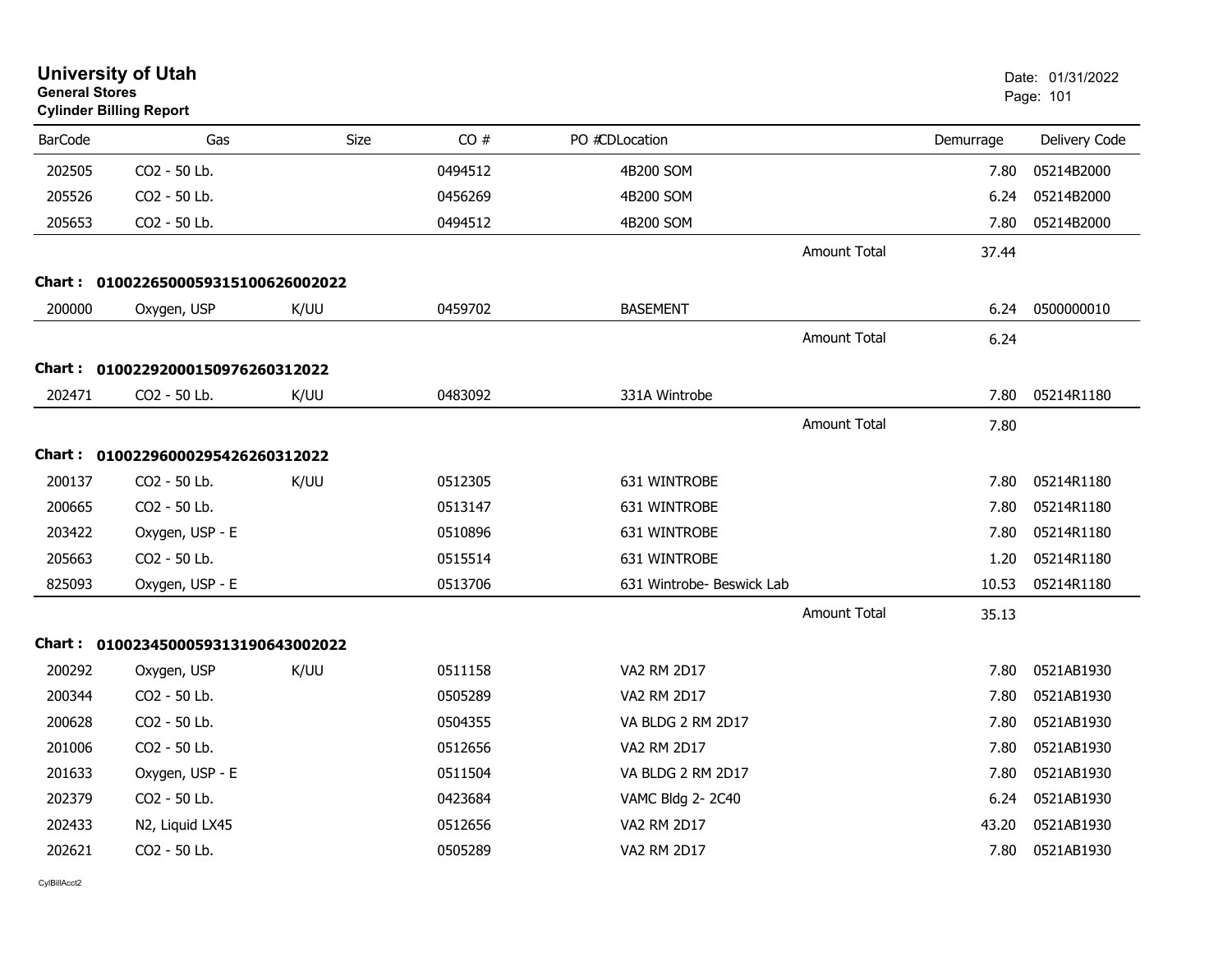| <b>General Stores</b>  | <b>University of Utah</b><br><b>Cylinder Billing Report</b> |      |         |                   |                     |           | Date: 01/31/2022<br>Page: 102 |
|------------------------|-------------------------------------------------------------|------|---------|-------------------|---------------------|-----------|-------------------------------|
| <b>BarCode</b>         | Gas                                                         | Size | CO#     | PO #CDLocation    |                     | Demurrage | Delivery Code                 |
| 202641                 | Oxygen, USP - E                                             |      | 0495088 | VA BLDG 2 RM 2D15 |                     | 7.80      | 0521AB1930                    |
| 203154                 | Oxygen, USP - E                                             |      | 0495088 | VA BLDG 2 RM 2D15 |                     | 7.80      | 0521AB1930                    |
| 205706                 | N2, Liquid LX45                                             |      | 0514952 | VA BLDG 2 RM 2D17 |                     | 19.20     | 0521AB1930                    |
| 205870                 | Oxygen, USP - E                                             |      | 0495088 | VA BLDG 2 RM 2D15 |                     | 7.80      | 0521AB1930                    |
| 205895                 | Oxygen, USP                                                 |      | 0504860 | VA BLDG 2 RM 2D15 |                     | 7.80      | 0521AB1930                    |
| 824014                 | Nitrogen 230 CF                                             |      | 0506242 | VA2 RM 2D17       |                     | 10.53     | 0521AB1930                    |
| 825005                 | Oxygen, USP                                                 |      | 0513642 | VA2 RM 2D15       |                     | 10.53     | 0521AB1930                    |
| 825026                 | CO2 - 50 Lb.                                                |      | 0513642 | VA2 RM 2D15       |                     | 10.53     | 0521AB1930                    |
| 825097                 | Oxygen, USP - E                                             |      | 0513642 | VA2 RM 2D15       |                     | 10.53     | 0521AB1930                    |
|                        |                                                             |      |         |                   | <b>Amount Total</b> | 188.76    |                               |
|                        | Chart: 01002352000202056260312022                           |      |         |                   |                     |           |                               |
| 200911                 | CO2 - 50 Lb.                                                | K/UU | 0508253 | 528 WINTROBE      |                     | 7.80      | 05214B3190                    |
| 203707                 | CO2 - 50 Lb.                                                |      | 0512248 | 528 WIntrobe      |                     | 7.80      | 05214B3190                    |
| 203738                 | CO2 - 50 Lb.                                                |      | 0512248 | 528 WIntrobe      |                     | 7.80      | 05214B3190                    |
| 823783                 | CO2 - 50 Lb.                                                |      | 0503953 | 528 WIntrobe      |                     | 10.53     | 05214B3190                    |
| 823784                 | CO2 - 50 Lb.                                                |      | 0503953 | 528 WIntrobe      |                     | 10.53     | 05214B3190                    |
|                        |                                                             |      |         |                   | <b>Amount Total</b> | 44.46     |                               |
|                        | Chart: 0100235500059313960643002022                         |      |         |                   |                     |           |                               |
| 202417                 | Oxygen, USP - E                                             | E/UU | 0514301 | 517 Wintrobe      |                     | 3.60      | 05214B3190                    |
|                        |                                                             |      |         |                   | <b>Amount Total</b> | 3.60      |                               |
|                        | Chart: 0100235500059314810626002022                         |      |         |                   |                     |           |                               |
| 200907                 | CO2 - 50 Lb.                                                | K/UU | 0479672 | 517A Wintrobe     |                     | 7.80      | 05214B3190                    |
| 202515                 | CO2 - 50 Lb.                                                |      | 0486452 | 517A WINTROBE     |                     | 7.80      | 05214B3190                    |
| 202639                 | Oxygen, USP - E                                             |      | 0494207 | 517 WIntrobe      |                     | 4.20      | 05214B3190                    |
| 202895                 | CO2 - 50 Lb.                                                |      | 0486452 | 517A WINTROBE     |                     | 7.80      | 05214B3190                    |
| 204704                 | Oxygen, USP - E                                             |      | 0494207 | 517 WIntrobe      |                     | 4.20      | 05214B3190                    |
| 821171<br>CylBillAcct2 | CO2 - 50 Lb.                                                |      | 0481432 | 517 WINTROBE      |                     | 10.53     | 05214B3190                    |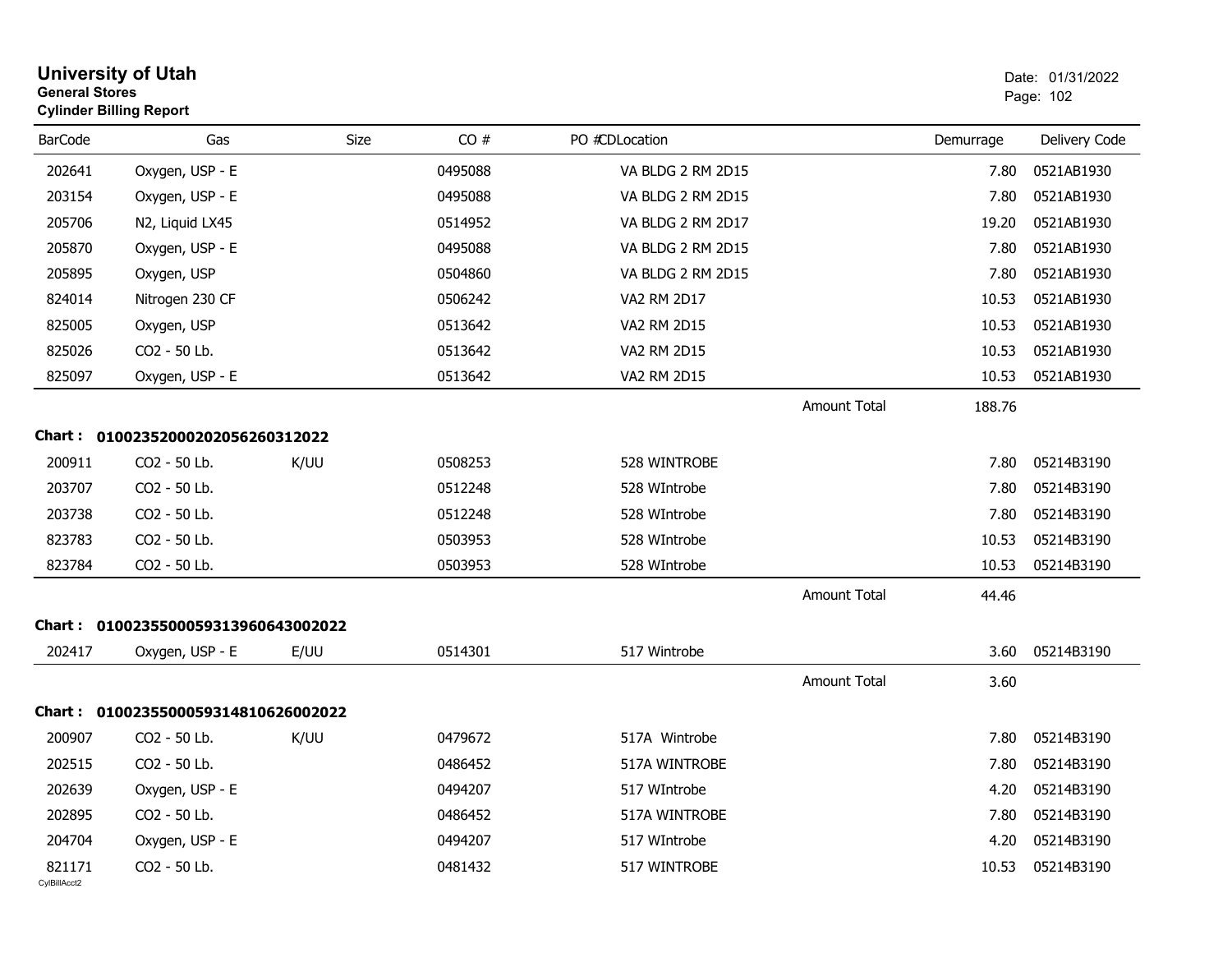| <b>University of Utah</b> |  |
|---------------------------|--|
| <b>General Stores</b>     |  |

| <b>BarCode</b> | Gas                                 | <b>Size</b> | CO#     | PO #CDLocation                               | Demurrage | Delivery Code |
|----------------|-------------------------------------|-------------|---------|----------------------------------------------|-----------|---------------|
| 821172         | CO2 - 50 Lb.                        |             | 0481432 | 517 WINTROBE                                 | 10.53     | 05214B3190    |
|                |                                     |             |         | <b>Amount Total</b>                          | 52.86     |               |
|                | Chart: 01002372000241266260212022   |             |         |                                              |           |               |
| 202419         | Oxygen, USP - E                     | E/UU        | 0482968 | 1250 East 3900 South Ste 410 East MEdical BL | 7.80      | 05214R3120    |
| 205350         | Oxygen, USP - E                     |             | 0417788 | 1250 E 3900 S #410 ST MARKS (WASATCH KI      | 6.24      | 0535000000    |
|                |                                     |             |         | <b>Amount Total</b>                          | 14.04     |               |
|                | Chart: 01002372500194376260012022   |             |         |                                              |           |               |
| 200472         | CO2 - 50 Lb.                        | K/UU        | 0490155 | VA BLDG 2 RM GA17                            | 7.80      | 0865040000    |
|                |                                     |             |         | <b>Amount Total</b>                          | 7.80      |               |
|                | Chart: 01002372500266666260212022   |             |         |                                              |           |               |
| 201865         | CO2 - 50 Lb.                        | K/UU        | 0512826 | 421 WINTROBE                                 | 7.80      | 05214r3120    |
| 203691         | CO2 - 50 Lb.                        |             | 0514424 | 421 WINTROBE                                 | 2.40      | 05214R3120    |
| 205366         | CO2 - 50 Lb.                        |             | 0511974 | 421 WINTROBE                                 | 2.80      | 05214R3120    |
| 825183         | CO2 - 50 Lb.                        |             | 0513323 | 421 WINTROBE                                 | 6.75      | 05214R3120    |
|                |                                     |             |         | <b>Amount Total</b>                          | 19.75     |               |
|                | Chart: 0100237500050503940626032022 |             |         |                                              |           |               |
| 203092         | Oxygen, USP - E                     | E/UU        | 0512256 | 435 Wintrobe                                 | 2.60      | 0530004350    |
| 203156         | Oxygen, USP - E                     |             | 0512256 | 435 Wintrobe                                 | 7.80      | 0530004350    |
| 203430         | Oxygen, USP - E                     |             | 0512256 | 435 Wintrobe                                 | 7.80      | 0530004350    |
| 203509         | Oxygen, USP - E                     |             | 0512256 | 435 Wintrobe                                 | 2.60      | 0530004350    |
| 825002         | Oxygen, USP                         |             | 0513932 | 435 WIntrobe                                 | 6.75      | 0530004350    |
| 825010         | Oxygen, USP                         |             | 0513932 | 435 WIntrobe                                 | 6.75      | 0530004350    |
|                |                                     |             |         | <b>Amount Total</b>                          | 34.30     |               |
|                | Chart: 0100237500054503884626002022 |             |         |                                              |           |               |
| 203420         | Oxygen, USP - E                     | E/UU        | 0349820 | 4R366 SOM                                    | 6.24      | 05214R3120    |
| 203442         | Oxygen, USP - E                     |             | 0349820 | 4R366 SOM                                    | 6.24      | 05214R3120    |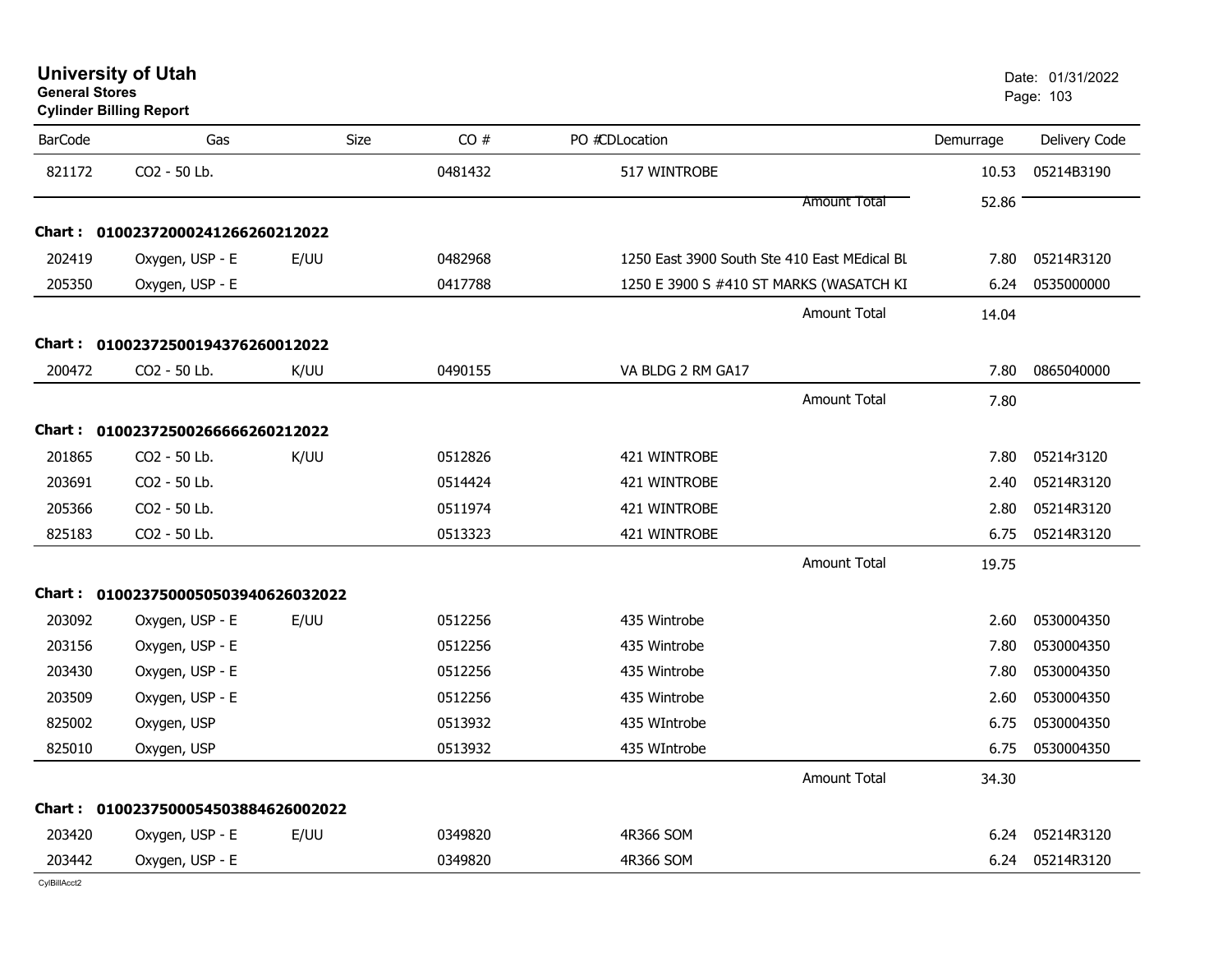| <b>General Stores</b> | <b>Cylinder Billing Report</b>      |      |         |                  |                     |           | Page: 104     |
|-----------------------|-------------------------------------|------|---------|------------------|---------------------|-----------|---------------|
| <b>BarCode</b>        | Gas                                 | Size | CO#     | PO #CDLocation   |                     | Demurrage | Delivery Code |
|                       |                                     |      |         |                  | <b>Amount Total</b> | 12.48     |               |
|                       | Chart: 0100237500054503884626032022 |      |         |                  |                     |           |               |
| 200298                | Oxygen, USP                         | K/UU | 0513354 | 1520A CMC        |                     | 7.80      | 05214R3120    |
| 201922                | Oxygen, USP                         |      | 0501128 | 1520A CMC        |                     | 5.40      | 05214R3120    |
| 202507                | CO2 - 50 Lb.                        |      | 0513652 | 425 WINTROBE     |                     | 7.80      | 05214R3120    |
| 203695                | CO2 - 50 Lb.                        |      | 0515512 | 425 Wintrobe     |                     | 1.20      | 05214R3120    |
| 203709                | CO2 - 50 Lb.                        |      | 0512278 | 425 WIntrobe     |                     | 7.80      | 05214R3120    |
| 203883                | Oxygen, USP                         |      | 0514923 | <b>1520A CMC</b> |                     | 2.40      | 05214R3120    |
| 205533                | CO2 - 50 Lb.                        |      | 0513295 | 425 Wintrobe     |                     | 6.60      | 05214R3120    |
|                       |                                     |      |         |                  | <b>Amount Total</b> | 39.00     |               |
|                       | Chart: 0100237500054504427626002022 |      |         |                  |                     |           |               |
| 205581                | 95% O2, 5% CO2                      | K/UU | 0496035 | VA2 RM GA20      |                     | 7.80      | 0865040000    |
| 812637                | <b>USP OX 300</b>                   |      | 0421745 | GA16 VAMC 2      |                     | 8.97      | 0535000000    |
| 820074                | CO2 - 50 Lb.                        |      | 0476101 | VA2 Rm GA04A     |                     | 10.53     | 0535000000    |
| 825150                | CO2 - 50 Lb.                        |      | 0513756 | VA2 RM GA14      |                     | 10.53     | 0865040000    |
|                       |                                     |      |         |                  | <b>Amount Total</b> | 37.83     |               |
|                       | Chart: 0100237500059314040626002022 |      |         |                  |                     |           |               |
| 202018                | Oxygen, USP                         | K/UU | 0514471 | 409 WIntrobe     |                     | 2.60      | 05214R3120    |
| 205293                | Oxygen, USP                         |      | 0512258 | 409 WIntrobe     |                     | 7.80      | 05214R3120    |
| 824408                | Oxygen, USP                         |      | 0509113 | 409 Wintrobe     |                     | 7.02      | 05214R3120    |
|                       |                                     |      |         |                  | <b>Amount Total</b> | 17.42     |               |
|                       | Chart: 0100237500059314040626032022 |      |         |                  |                     |           |               |
| 200543                | CO2 - 50 Lb.                        | K/UU | 0470544 | 409 WINTROBE     |                     | 7.80      | 05214r3120    |
| 202517                | CO2 - 50 Lb.                        |      | 0470544 | 409 WINTROBE     |                     | 7.80      | 05214r3120    |
|                       |                                     |      |         |                  | <b>Amount Total</b> | 15.60     |               |

**University of Utah** Date: 01/31/2022

## **Chart : 0100237500059314724626002022**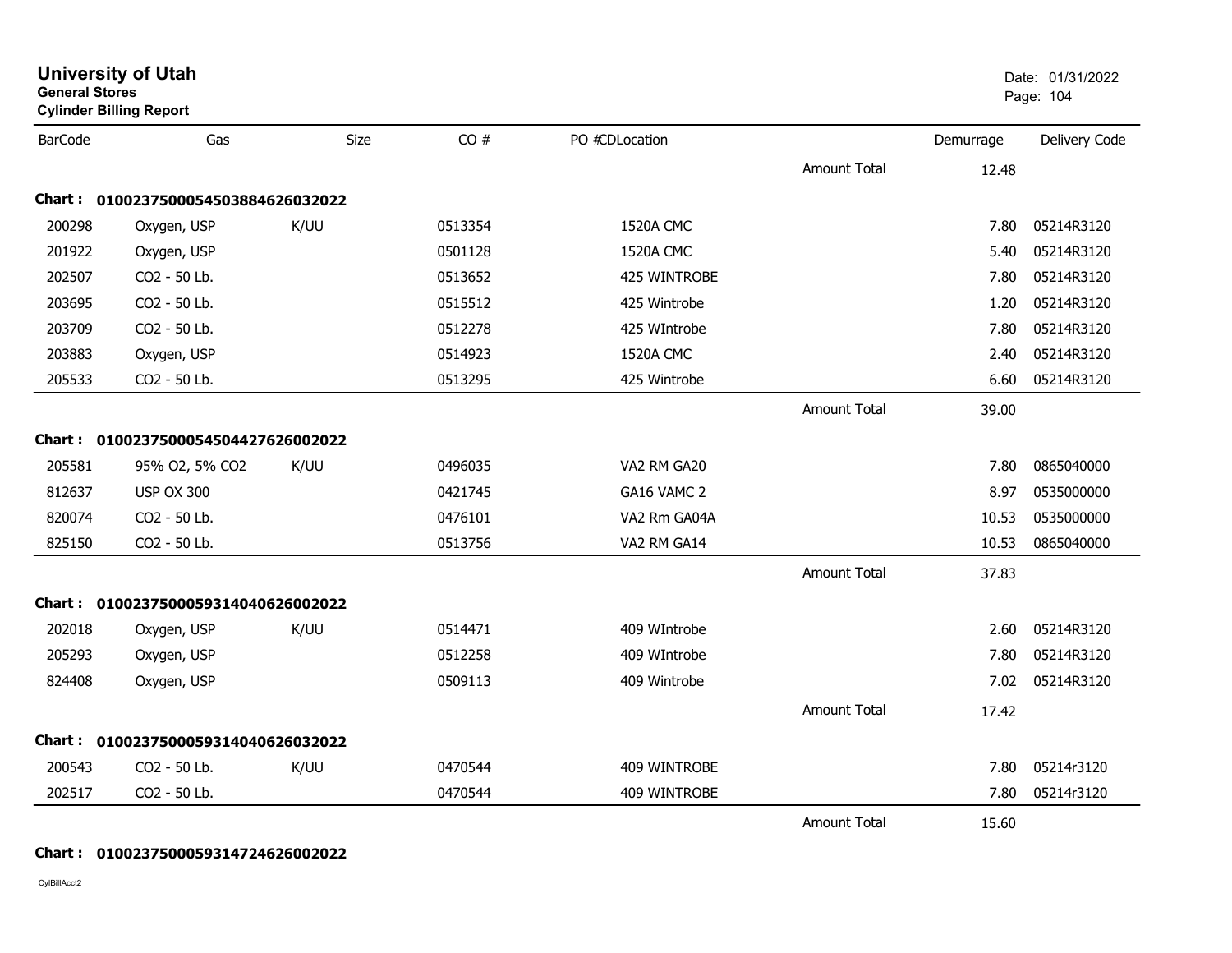| <b>General Stores</b> | <b>University of Utah</b><br><b>Cylinder Billing Report</b> |      |         |                     |                     |           | Date: 01/31/2022<br>Page: 105 |
|-----------------------|-------------------------------------------------------------|------|---------|---------------------|---------------------|-----------|-------------------------------|
| <b>BarCode</b>        | Gas                                                         | Size | CO#     | PO #CDLocation      |                     | Demurrage | Delivery Code                 |
| 200482                | Oxygen, USP                                                 | K/UU | 0494830 | 409 Wintrobe        |                     | 7.80      | 05214R3120                    |
| 204656                | 95% O2, 5% CO2                                              |      | 0476416 | 4R302 SOM           |                     | 7.80      | 05214R3120                    |
| 821491                | Oxygen, USP                                                 |      | 0483526 | 409 WINTOBE         |                     | 10.53     | 05214R3120                    |
|                       |                                                             |      |         |                     | <b>Amount Total</b> | 26.13     |                               |
|                       | Chart: 0100237500059316840626032022                         |      |         |                     |                     |           |                               |
| 203775                | Oxygen, USP                                                 | K/UU | 0499022 | 435 Wintrobe        |                     | 2.80      | 0530004350                    |
| 819956                | CO2 - 50 Lb.                                                |      | 0474941 | 435 Wintrobe        |                     | 10.53     | 0530004350                    |
| 822936                | CO2 - 50 Lb.                                                |      | 0497160 | 435 WIntrobe        |                     | 10.53     | 0530004350                    |
| 823469                | Oxygen, USP                                                 |      | 0501054 | 435 Wintrobe        |                     | 4.86      | 0530004350                    |
|                       |                                                             |      |         |                     | <b>Amount Total</b> | 28.72     |                               |
|                       | Chart: 01002382001064486240212022                           |      |         |                     |                     |           |                               |
| 112165                | Oxygen, USP                                                 | E/UU | 0057940 |                     |                     | 6.24      | 0535000000                    |
| 117016                | Oxygen, USP - E                                             |      | 0121335 | RM 122 DUMKE        |                     | 8.19      | 0535000000                    |
| 201794                | Oxygen, USP - E                                             |      | 0116360 | 122 DUMKE           |                     | 6.24      | 0535000000                    |
| 202222                | Oxygen, USP - E                                             |      | 0139127 | 285 DUMKE           |                     | 6.24      | 0535000000                    |
| 202232                | Oxygen, USP - E                                             |      | 0169743 | 122 DUMKE           |                     | 6.24      | 0535000000                    |
| 202247                | Oxygen, USP - E                                             |      | 0139127 | 285 DUMKE           |                     | 6.24      | 0535000000                    |
| 203099                | Oxygen, USP - E                                             |      | 0264879 | 122 DUMKE           |                     | 6.24      | 0535000000                    |
| 203151                | Oxygen, USP - E                                             |      | 0455317 | 423 WAKARA WAY #200 |                     | 6.24      | 0535000000                    |
| 203162                | Oxygen, USP - E                                             |      | 0455317 | 423 WAKARA WAY #200 |                     | 6.24      | 0535000000                    |
| 203408                | Oxygen, USP - E                                             |      | 0259804 | 122 DUMKE           |                     | 6.24      | 0535000000                    |
| 204510                | Oxygen, USP - E                                             |      | 0108934 | 122 DUMKE           |                     | 6.24      | 0535000000                    |
| 204690                | Oxygen, USP - E                                             |      | 0455317 | 423 WAKARA WAY #200 |                     | 6.24      | 0535000000                    |
| 205461                | Oxygen, USP - E                                             |      | 0455317 | 423 WAKARA WAY #200 |                     | 6.24      | 0535000000                    |
| 800930                | Oxygen, USP - E                                             |      | 0136675 | 122 DUMKE           |                     | 8.19      | 0535000000                    |
|                       |                                                             |      |         |                     | <b>Amount Total</b> | 91.26     |                               |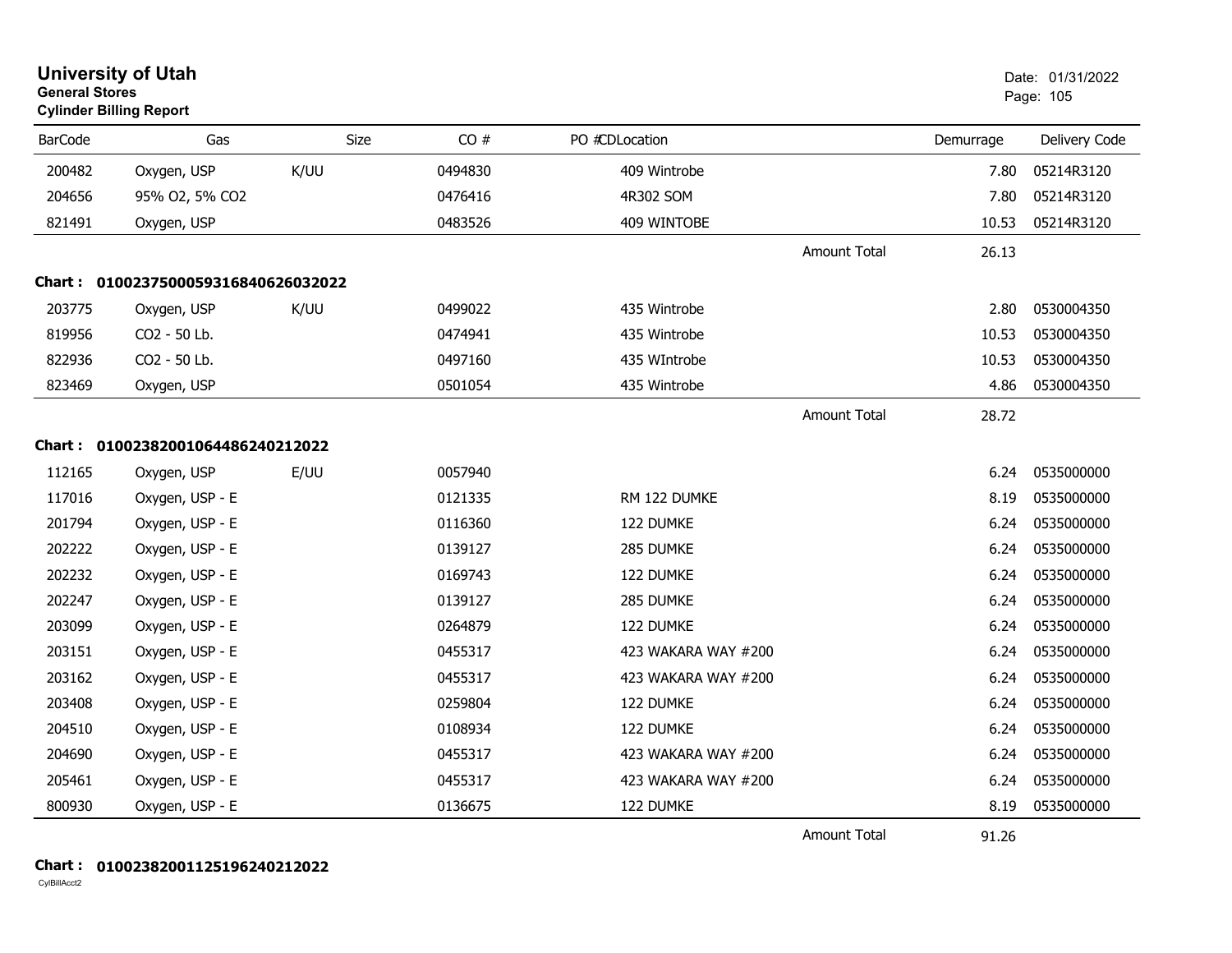| <b>General Stores</b> | <b>University of Utah</b><br><b>Cylinder Billing Report</b> |             |         |                                        |           | Date: 01/31/2022<br>Page: 106 |
|-----------------------|-------------------------------------------------------------|-------------|---------|----------------------------------------|-----------|-------------------------------|
| <b>BarCode</b>        | Gas                                                         | <b>Size</b> | CO#     | PO #CDLocation                         | Demurrage | Delivery Code                 |
| 202640                | Oxygen, USP - E                                             | E/UU        | 0488442 | 3854 West 5400 South                   | 7.80      | 0480000000                    |
| 203381                | Oxygen, USP - E                                             |             | 0488442 | 3854 West 5400 South                   | 7.80      | 0480000000                    |
| 204700                | Oxygen, USP - E                                             |             | 0488442 | 3854 West 5400 South                   | 7.80      | 0480000000                    |
| 205322                | Oxygen, USP - E                                             |             | 0488442 | 3854 West 5400 South                   | 7.80      | 0480000000                    |
|                       |                                                             |             |         | Amount Total                           | 31.20     |                               |
|                       | Chart: 01002382001125196250012022                           |             |         |                                        |           |                               |
| 821601                | Oxygen, USP - E                                             | E/MT. AIR   | 0484857 | 3854 W 5400 S                          | 10.53     | 0484003500                    |
|                       |                                                             |             |         | Amount Total                           | 10.53     |                               |
|                       | Chart: 01002382001125436240212022                           |             |         |                                        |           |                               |
| 000006                | Oxygen, USP - E                                             | E/MT. AIR   | 0426478 | 1159 East 200 North #150 American Fork | 8.58      | 3402000000                    |
|                       |                                                             |             |         | Amount Total                           | 8.58      |                               |
|                       | Chart: 01002382001128076240212022                           |             |         |                                        |           |                               |
| 821701                | Oxygen, USP - E                                             | E/MT. AIR   | 0484136 | 1151 East Country Hills Dr Ogden, UT   | 10.53     | 0484003500                    |
| 821702                | Oxygen, USP - E                                             |             | 0484136 | 1151 East Country Hills Dr Ogden, UT   | 10.53     | 0484003500                    |
| 821703                | Oxygen, USP - E                                             |             | 0484136 | 1151 East Country Hills Dr Ogden, UT   | 10.53     | 0484003500                    |
|                       |                                                             |             |         | <b>Amount Total</b>                    | 31.59     |                               |
|                       | Chart: 01002392000009126260312022                           |             |         |                                        |           |                               |
| 801735                | Oxygen, USP - E                                             | E/MT. AIR   | 0156919 | 221-420 CHIPETA                        | 8.19      | 65211                         |
|                       |                                                             |             |         | Amount Total                           | 8.19      |                               |
|                       | Chart: 01002392000009126260912022                           |             |         |                                        |           |                               |
| 814482                | CO2 - 50 Lb.                                                | 50#/Mt.Ai   | 0435670 | 725 Wintrobe                           | 8.58      | 0530007430                    |
|                       |                                                             |             |         | <b>Amount Total</b>                    | 8.58      |                               |
|                       | Chart: 01002392000249096260012022                           |             |         |                                        |           |                               |
| 201805                | CO2 - 50 Lb.                                                | K/UU        | 0448486 | 717 WINTROBE                           | 6.24      | 0530007430                    |
|                       |                                                             |             |         | <b>Amount Total</b>                    | 6.24      |                               |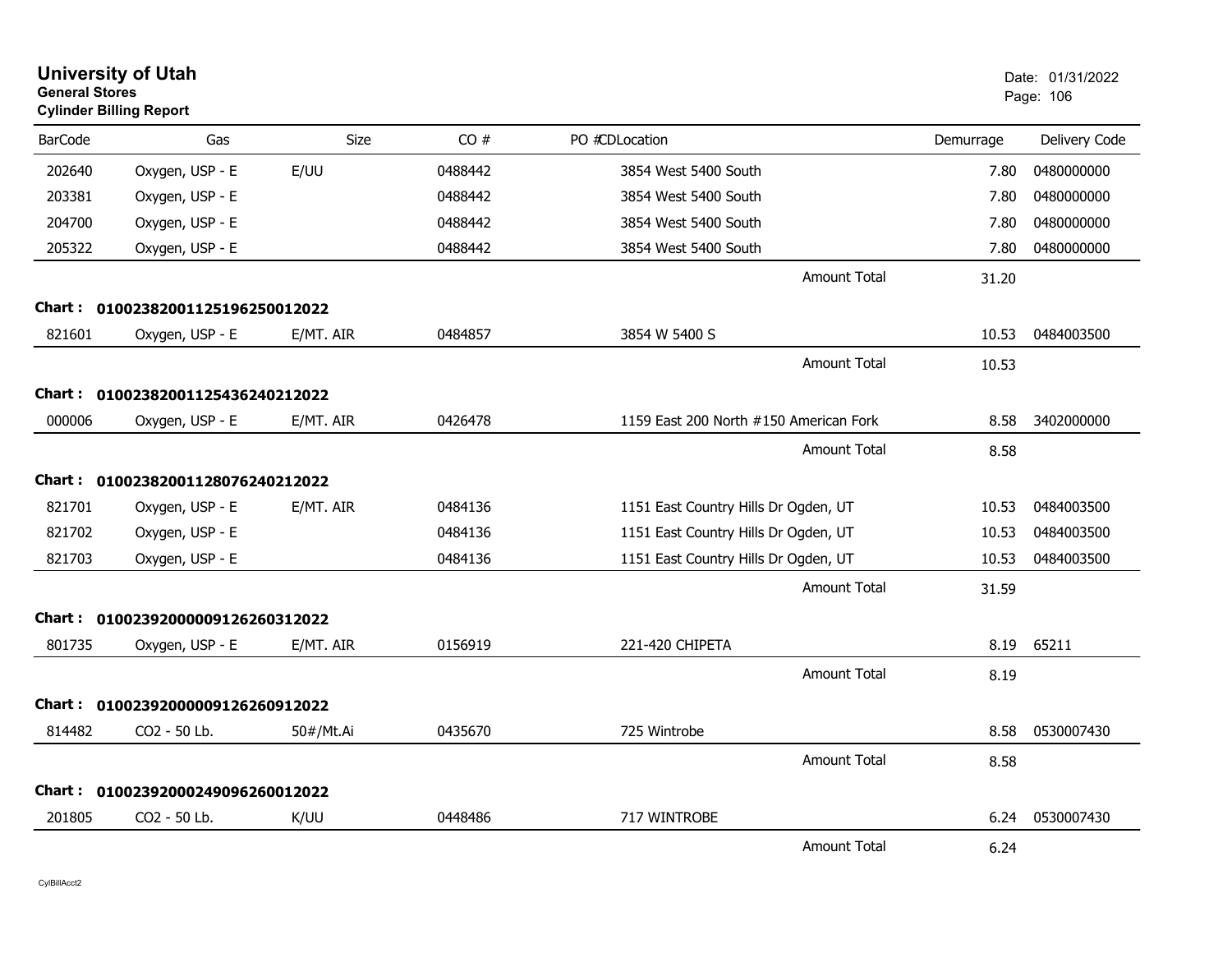| <b>University of Utah</b><br><b>General Stores</b><br><b>Cylinder Billing Report</b> |                                     |             |         |                                               |           | Date: 01/31/2022<br>Page: 107 |  |
|--------------------------------------------------------------------------------------|-------------------------------------|-------------|---------|-----------------------------------------------|-----------|-------------------------------|--|
| <b>BarCode</b>                                                                       | Gas                                 | <b>Size</b> | CO#     | PO #CDLocation                                | Demurrage | Delivery Code                 |  |
|                                                                                      | Chart: 01002392500095266260012022   |             |         |                                               |           |                               |  |
| 807175                                                                               | Argon - UHP                         | 200C/Mt.A   | 0307604 | 725 WINTROBE                                  | 8.58      | 0530007010                    |  |
|                                                                                      |                                     |             |         | Amount Total                                  | 8.58      |                               |  |
| Chart :                                                                              | 01002392500190666260012022          |             |         |                                               |           |                               |  |
| 200276                                                                               | CO2 - 50 Lb.                        | K/UU        | 0501133 | 743 Wintrobe                                  | 7.80      | 0530007430                    |  |
| 201047                                                                               | CO2 - 50 Lb.                        |             | 0512650 | 733 Wintrobe                                  | 7.80      | 0530007430                    |  |
| 201986                                                                               | 95% O2, 5% CO2                      |             | 0493352 | 735 WINTROBE                                  | 7.80      | 0530007010                    |  |
| 204479                                                                               | Nitrogen NF                         |             | 0458114 | 735 WINTROBE                                  | 6.24      | 0530007430                    |  |
| 204518                                                                               | 95% O2, 5% CO2                      |             | 0488542 | 735 WIntrobe                                  | 7.80      | 0530007430                    |  |
| 205645                                                                               | CO2 - 50 Lb.                        |             | 0458114 | 735 WINTROBE                                  | 6.24      | 0530007430                    |  |
| 822627                                                                               | 1%02,5%Co2, N2                      |             | 0493848 | 735 WINTROBE                                  | 10.53     | 0530007010                    |  |
| 823190                                                                               | 1%02,5%Co2, N2                      |             | 0497305 | 735 WINTROBE                                  | 10.53     | 0530007010                    |  |
|                                                                                      |                                     |             |         | <b>Amount Total</b>                           | 64.74     |                               |  |
| Chart :                                                                              | 01002392500265256260312022          |             |         |                                               |           |                               |  |
| 200308                                                                               | CO2 - 50 Lb.                        | K/UU        | 0380802 | VA Med Ctr. Bldg 2, ground floor loading dock | 5.28      | 05212c4670                    |  |
| 200899                                                                               | CO2 - 50 Lb.                        |             | 0475866 | <b>VA2 Rm GC2729</b>                          | 7.80      | 0530007430                    |  |
| 201701                                                                               | CO2 - 50 Lb.                        |             | 0429057 | VAMC GC15                                     | 2.24      | 05212c4670                    |  |
| 202917                                                                               | 95% Air, 5% CO2                     |             | 0380802 | VA Med Ctr. Bldg 2, ground floor loading dock | 5.28      | 05212c4670                    |  |
| 202961                                                                               | CO2 - 50 Lb.                        |             | 0475866 | VA2 Rm GC2729                                 | 7.80      | 0530007430                    |  |
| 203663                                                                               | CO2 - 75 Lb                         |             | 0494958 | VA BLDG 2 GC15                                | 13.26     | 0521AB1930                    |  |
| 203816                                                                               | CO2 - 50 Lb.                        |             | 0380802 | VA Med Ctr. Bldg 2, ground floor loading dock | 2.24      | 05212c4670                    |  |
|                                                                                      |                                     |             |         | <b>Amount Total</b>                           | 43.90     |                               |  |
|                                                                                      | Chart: 0100239500050303428665002022 |             |         |                                               |           |                               |  |
| 202233                                                                               | Oxygen, USP - E                     | E/UU        | 0414057 | 360-421 WAKARA                                | 6.24      | 0857003600                    |  |
|                                                                                      |                                     |             |         | <b>Amount Total</b>                           | 6.24      |                               |  |

### **Chart : 0100239500050304024626002022**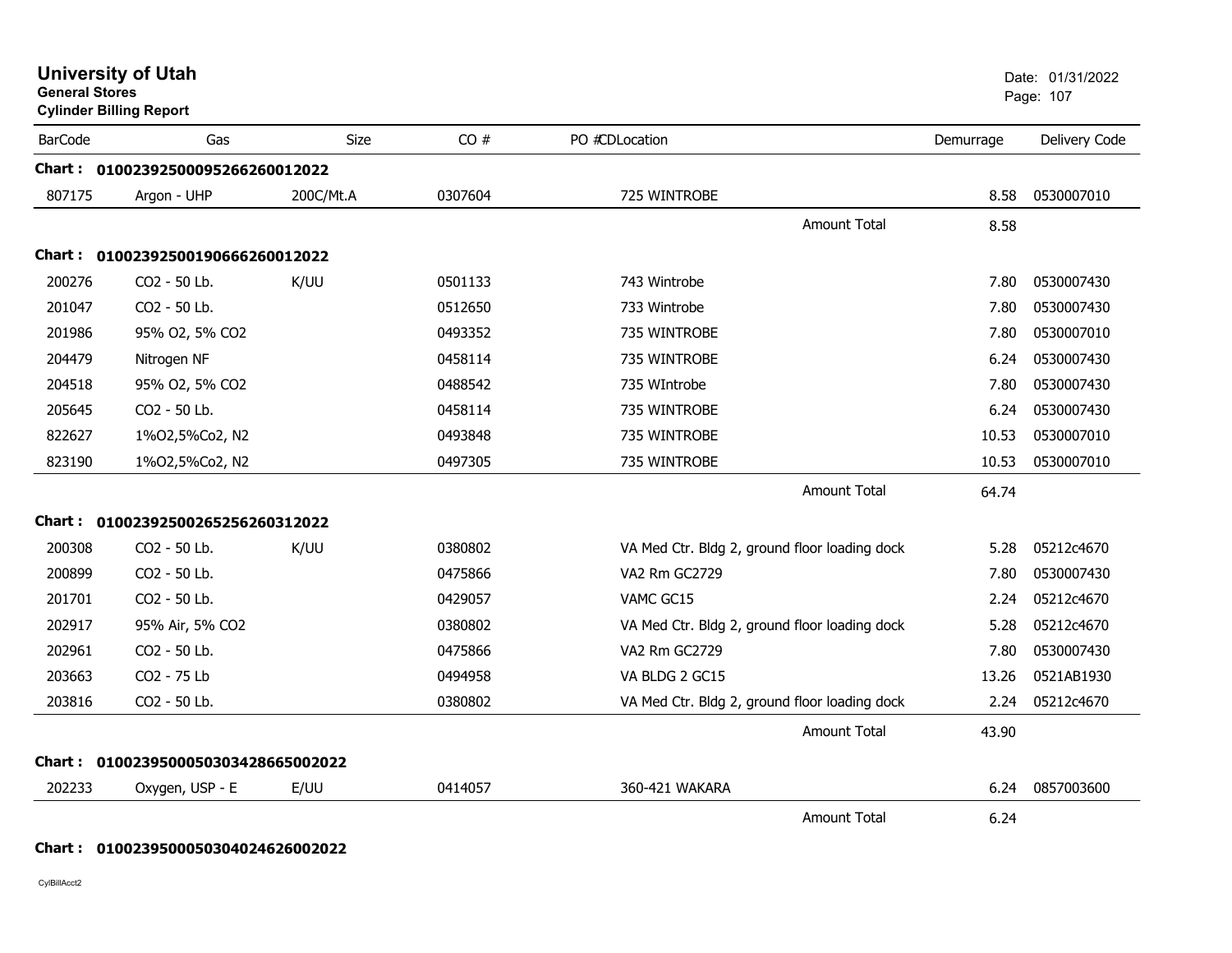| <b>University of Utah</b><br><b>General Stores</b><br><b>Cylinder Billing Report</b> |                                     |           |         |                             |           | Date: 01/31/2022<br>Page: 108 |  |
|--------------------------------------------------------------------------------------|-------------------------------------|-----------|---------|-----------------------------|-----------|-------------------------------|--|
| <b>BarCode</b>                                                                       | Gas                                 | Size      | CO#     | PO #CDLocation              | Demurrage | Delivery Code                 |  |
| 205452                                                                               | Oxygen, USP - E                     | E/UU      | 0503895 | 419 Wakara Way Suite 207    | 2.60      | 0530007430                    |  |
| 205939                                                                               | Oxygen, USP - E                     |           | 0503895 | 419 Wakara Way Suite 207    | 7.80      | 0530007430                    |  |
|                                                                                      |                                     |           |         | <b>Amount Total</b>         | 10.40     |                               |  |
|                                                                                      | Chart: 0100239500050304136626002022 |           |         |                             |           |                               |  |
| 205951                                                                               | Oxygen, USP - E                     | E/UU      | 0513841 | 419 Wakara Way Suite 207    | 5.20      | 0530007430                    |  |
|                                                                                      |                                     |           |         | <b>Amount Total</b>         | 5.20      |                               |  |
|                                                                                      | Chart: 0100239500059314760626002022 |           |         |                             |           |                               |  |
| 200497                                                                               | Oxygen, USP                         | K/UU      | 0507944 | <b>1520C CMC</b>            | 4.20      | 0530007430                    |  |
| 201188                                                                               | CO2 - 50 Lb.                        |           | 0505090 | 717 WINTROBE                | 7.80      | 0530007430                    |  |
| 201771                                                                               | CO <sub>2</sub> - 50 Lb.            |           | 0459683 | 717 WINTROBE                | 6.24      | 0530007430                    |  |
| 202511                                                                               | CO2 - 50 Lb.                        |           | 0505090 | 717 WINTROBE                | 7.80      | 0530007430                    |  |
| 203042                                                                               | Oxygen, USP                         |           | 0507944 | 1520C CMC                   | 5.60      | 0530007430                    |  |
| 203705                                                                               | CO2 - 50 Lb.                        |           | 0482388 | 717 WIntrobe                | 7.80      | 0530007430                    |  |
| 203770                                                                               | Oxygen, USP                         |           | 0515159 | 587 CMC RM 1531             | 2.20      | 0530007430                    |  |
| 205833                                                                               | Oxygen, USP                         |           | 0515159 | 587 CMC RM 1531             | 2.20      | 0530007430                    |  |
| 205869                                                                               | CO2 - 50 Lb.                        |           | 0505090 | 717 WINTROBE                | 7.80      | 0530007430                    |  |
| 825001                                                                               | Oxygen, USP                         |           | 0514235 | 1531D CMC Deliver to animal | 1.89      | 0530007430                    |  |
| 825004                                                                               | Oxygen, USP                         |           | 0514235 | 1531D CMC Deliver to animal | 4.86      | 0530007430                    |  |
|                                                                                      |                                     |           |         | <b>Amount Total</b>         | 58.39     |                               |  |
|                                                                                      | Chart: 01002396000026356260012022   |           |         |                             |           |                               |  |
| 202122                                                                               | 95% O2, 5% CO2                      | K/UU      | 0120699 | 720 Wintrobe                | 6.24      | 0530007430                    |  |
|                                                                                      |                                     |           |         | <b>Amount Total</b>         | 6.24      |                               |  |
|                                                                                      | Chart: 01002396000233356260312022   |           |         |                             |           |                               |  |
| 815910                                                                               | 1%02,5%Co2, N2                      | 200C/Mt.A | 0446447 | GA08 BLDG 45 VAMC           | 8.97      | 05214c1040                    |  |
| 815911                                                                               | 1%02,5%Co2, N2                      |           | 0446447 | GA08 BLDG 45 VAMC           | 8.97      | 05214c1040                    |  |
|                                                                                      |                                     |           |         | <b>Amount Total</b>         | 17.94     |                               |  |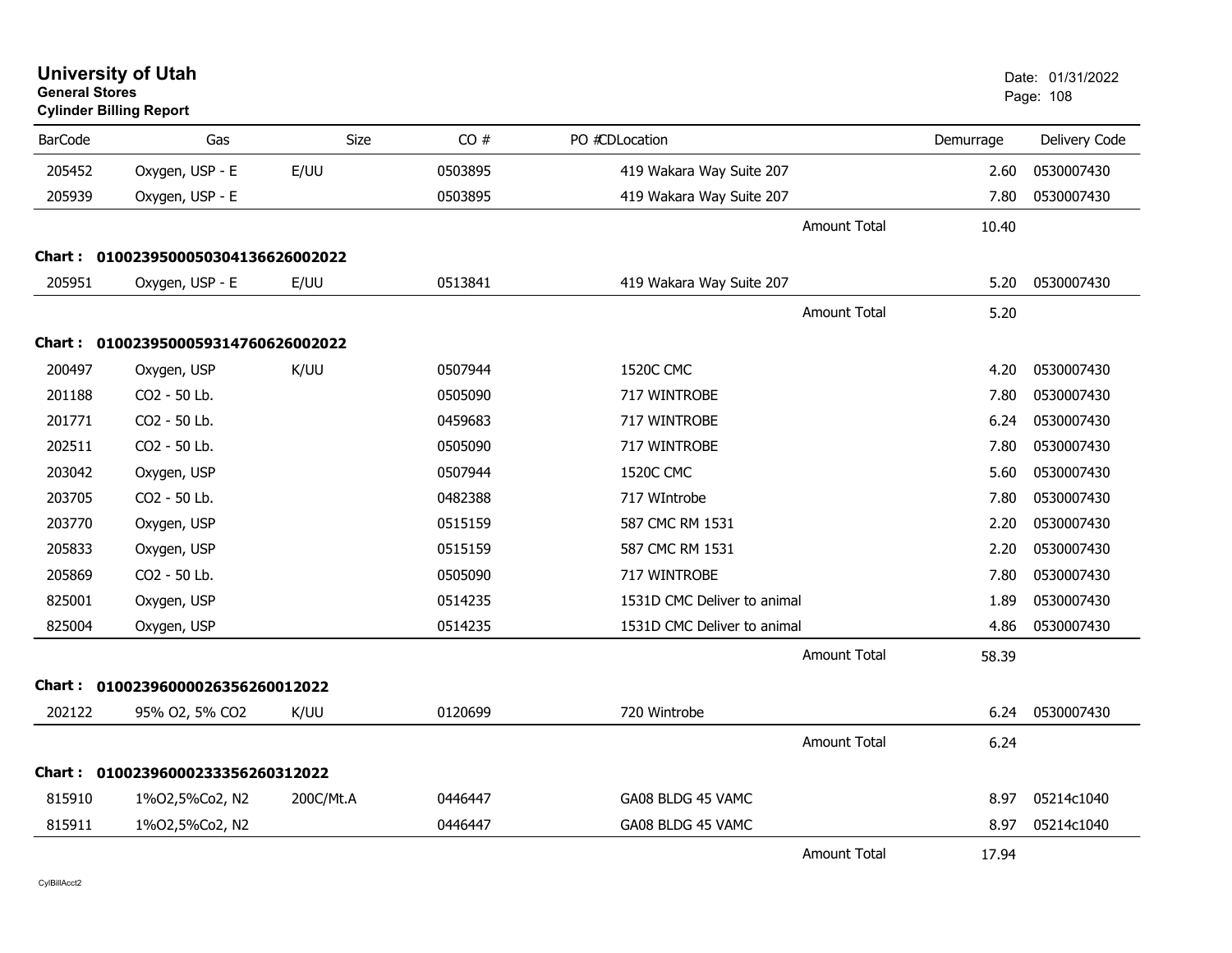|                | <b>University of Utah</b><br><b>General Stores</b><br><b>Cylinder Billing Report</b> |                  |         |                       |                     |           | Date: 01/31/2022<br>Page: 109 |
|----------------|--------------------------------------------------------------------------------------|------------------|---------|-----------------------|---------------------|-----------|-------------------------------|
| <b>BarCode</b> | Gas                                                                                  | Size             | CO#     | PO #CDLocation        |                     | Demurrage | Delivery Code                 |
|                | Chart: 01002442000205206260012022                                                    |                  |         |                       |                     |           |                               |
| 200256         | Nitrogen 230 CF                                                                      | K/UU             | 0409185 | 280 - 383 COLOROW     |                     | 6.24      | 0874001290                    |
|                |                                                                                      |                  |         |                       | <b>Amount Total</b> | 6.24      |                               |
|                | Chart: 01002442500190356260012022                                                    |                  |         |                       |                     |           |                               |
| 200171         | CO2 - 50 Lb.                                                                         | K/UU             | 0412154 | 574 BPRB              |                     | 6.24      | 0533024600                    |
| 201690         | CO2 - 50 Lb.                                                                         |                  | 0495024 | 564 BPRB              |                     | 7.80      | 05213R2100                    |
| 204595         | CO2 - 50 Lb.                                                                         |                  | 0497549 | 564 BPRB              |                     | 7.80      | 05213R2100                    |
|                |                                                                                      |                  |         |                       | <b>Amount Total</b> | 21.84     |                               |
|                | Chart: 01002446000028116260312022                                                    |                  |         |                       |                     |           |                               |
| 806535         | 5%Co2 In Air                                                                         | <b>150 CF/MT</b> | 0280673 | VA 14 1C101           |                     | 8.58      | 46024                         |
|                |                                                                                      |                  |         |                       | <b>Amount Total</b> | 8.58      |                               |
|                | Chart: 01002446000028116430512022                                                    |                  |         |                       |                     |           |                               |
| 202765         | CO2 - 50 Lb.                                                                         | K/UU             | 0470956 | 2D19, BLDG 2, VAMC    |                     | 7.80      | 05213r2100                    |
| 205375         | CO2 - 50 Lb.                                                                         |                  | 0446489 | <b>BLDG 2 VA DOCK</b> |                     | 6.24      | 05213R2100                    |
|                |                                                                                      |                  |         |                       | <b>Amount Total</b> | 14.04     |                               |
|                | Chart: 01002462500197026260912022                                                    |                  |         |                       |                     |           |                               |
| 201573         | Air - 233 CF                                                                         | K/UU             | 0447110 | 7275 EIHG             |                     | 6.24      | 0533021000                    |
| 203165         | Air - 233 CF                                                                         |                  | 0447110 | 7275 EIHG             |                     | 6.24      | 0533021000                    |
| 203308         | CO2 - 50 Lb.                                                                         |                  | 0451798 | 7370 EIHG             |                     | 6.24      | 0533021000                    |
| 203500         | CO2 - 50 Lb.                                                                         |                  | 0456048 | 7370 ECCLES           |                     | 6.24      | 0533021000                    |
| 205665         | CO2 - 50 Lb.                                                                         |                  | 0456048 | 7370 ECCLES           |                     | 6.24      | 0533021000                    |
|                |                                                                                      |                  |         |                       | <b>Amount Total</b> | 31.20     |                               |
|                | Chart: 01002496000225906260312022                                                    |                  |         |                       |                     |           |                               |
| 825030         | CO2 - 50 Lb.                                                                         | 50#/Mt.Ai        | 0513531 | 417 WAKARA #3201      |                     | 10.53     | 08652N1000                    |
|                |                                                                                      |                  |         |                       | <b>Amount Total</b> | 10.53     |                               |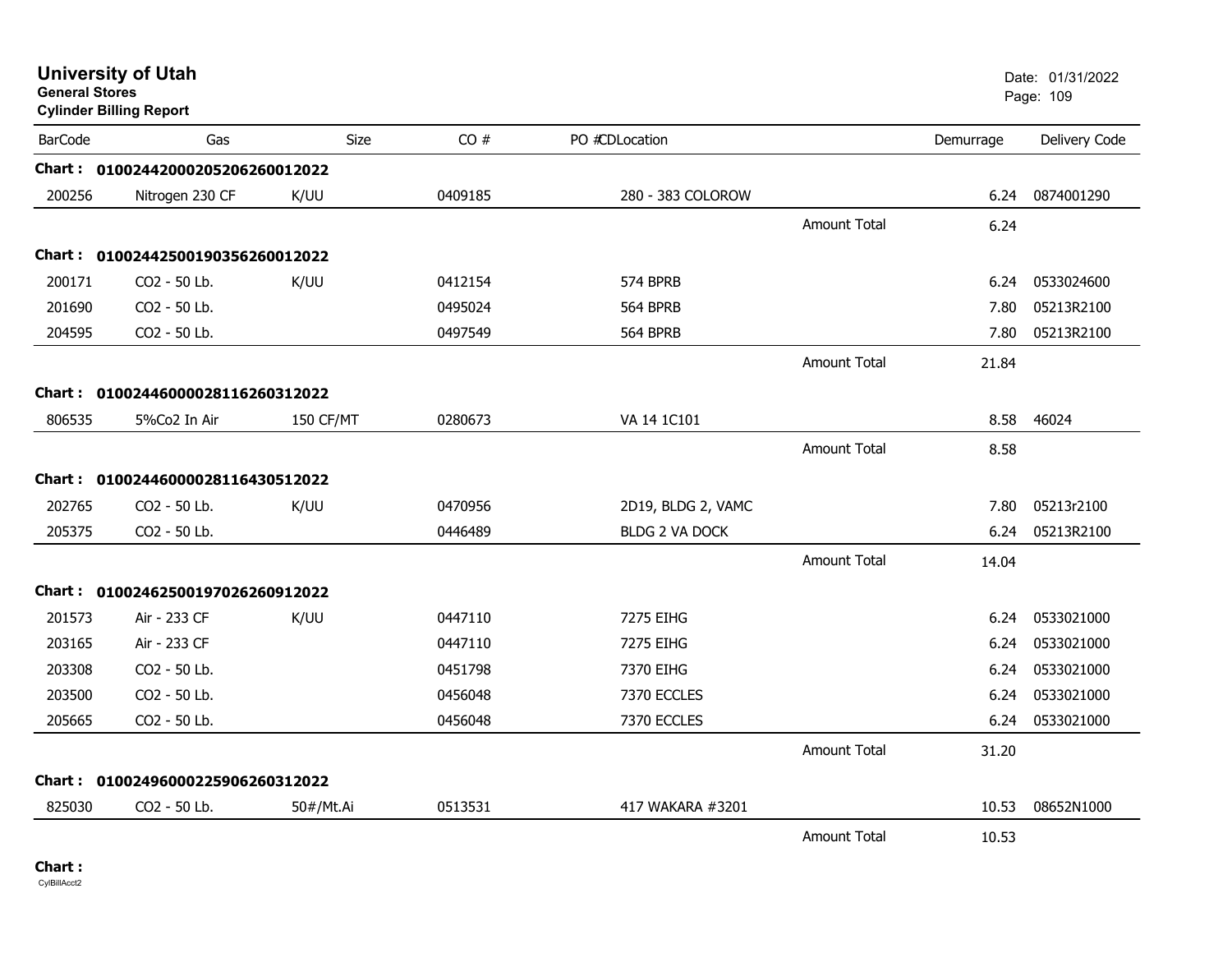| <b>University of Utah</b><br><b>General Stores</b><br><b>Cylinder Billing Report</b> |                                     |                  |         |                                              |           | Date: 01/31/2022<br>Page: 110 |  |
|--------------------------------------------------------------------------------------|-------------------------------------|------------------|---------|----------------------------------------------|-----------|-------------------------------|--|
| <b>BarCode</b>                                                                       | Gas                                 | <b>Size</b>      | CO#     | PO #CDLocation                               | Demurrage | Delivery Code                 |  |
|                                                                                      | 01002512000304976260312022          |                  |         |                                              |           |                               |  |
| 203153                                                                               | Oxygen, USP - E                     | E/UU             | 0481004 | 208-383 COLOROW                              | 7.80      | 0874000000                    |  |
| 205312                                                                               | Oxygen, USP - E                     |                  | 0481004 | 208-383 COLOROW                              | 7.80      | 0874000000                    |  |
| 205871                                                                               | Oxygen, USP - E                     |                  | 0481004 | 208-383 COLOROW                              | 7.80      | 0874000000                    |  |
|                                                                                      |                                     |                  |         | <b>Amount Total</b>                          | 23.40     |                               |  |
|                                                                                      | Chart: 01002516000251966260012022   |                  |         |                                              |           |                               |  |
| 200649                                                                               | Argon - UHP                         | K/UU             | 0502723 | Neilsen Rehabilitation Hospital Loading Dock | 7.80      | 5150011250                    |  |
|                                                                                      |                                     |                  |         | <b>Amount Total</b>                          | 7.80      |                               |  |
|                                                                                      | Chart: 0100263500059009032626002022 |                  |         |                                              |           |                               |  |
| 200034                                                                               | CO2 - 50 Lb.                        | K/UU             | 0506491 | 657 WIntrobe                                 | 7.80      | 05213B1100                    |  |
| 200702                                                                               | CO2 - 50 Lb.                        |                  | 0508992 | 657 Wintrobe                                 | 7.80      | 05213B1100                    |  |
| 203495                                                                               | CO2 - 50 Lb.                        |                  | 0508992 | 657 Wintrobe                                 | 7.80      | 05213B1100                    |  |
| 205538                                                                               | CO2 - 50 Lb.                        |                  | 0506491 | 657 WIntrobe                                 | 7.80      | 05213B1100                    |  |
| 205646                                                                               | CO2 - 50 Lb.                        |                  | 0508992 | 657 Wintrobe                                 | 7.80      | 05213B1100                    |  |
| 823178                                                                               | CO2 - 50 Lb.                        |                  | 0497948 | 657 Wintrobe                                 | 10.53     | 05213B1100                    |  |
|                                                                                      |                                     |                  |         | <b>Amount Total</b>                          | 49.53     |                               |  |
|                                                                                      | Chart: 01002682000010366620312022   |                  |         |                                              |           |                               |  |
| 823727                                                                               | Nitrogen NF                         | 200C/Mt.A        | 0503558 | 4210 HCI HALLWAY                             | 10.53     | 0550053230                    |  |
| 823728                                                                               | Nitrogen NF                         |                  | 0503558 | 4210 HCI HALLWAY                             | 10.53     | 0550053230                    |  |
| 823729                                                                               | Nitrogen NF                         |                  | 0503558 | 4210 HCI HALLWAY                             | 10.53     | 0550053230                    |  |
|                                                                                      |                                     |                  |         | <b>Amount Total</b>                          | 31.59     |                               |  |
| Chart :                                                                              | 01002682000171896260012022          |                  |         |                                              |           |                               |  |
| 203571                                                                               | N2, Liquid LX45                     | <b>180 LTR/U</b> | 0513597 | 383 Colorow Outside RM 269                   | 52.80     | 0550053230                    |  |
| 824690                                                                               | CO2 - 50 Lb.                        |                  | 0511435 | 383 Colorow Dr Rm 269                        | 10.53     | 0550053230                    |  |
|                                                                                      |                                     |                  |         | <b>Amount Total</b>                          | 63.33     |                               |  |

**Chart : 01002682500098886260012022**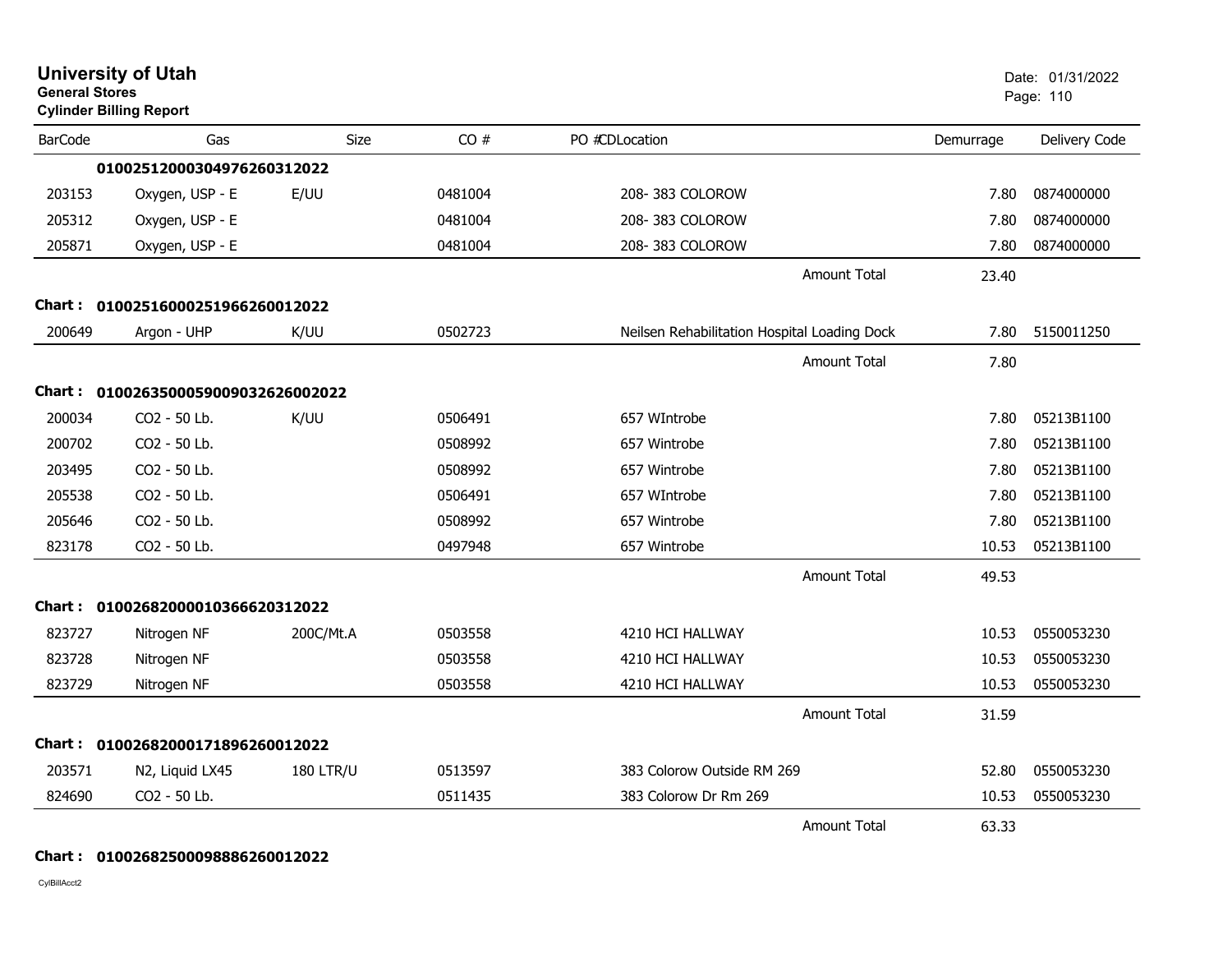| <b>General Stores</b>  | <b>University of Utah</b><br><b>Cylinder Billing Report</b> |      |         |                                       |           | Date: 01/31/2022<br>Page: 111 |
|------------------------|-------------------------------------------------------------|------|---------|---------------------------------------|-----------|-------------------------------|
| <b>BarCode</b>         | Gas                                                         | Size | CO#     | PO #CDLocation                        | Demurrage | Delivery Code                 |
| 200573                 | Nitrogen 230 CF                                             | K/UU | 0365275 | 383 Colorow Room 162                  | 6.24      | 0550053230                    |
| 201468                 | CO2 - 50 Lb.                                                |      | 0337890 | 386A BPRB                             | 6.24      | 0860032110                    |
| 201492                 | CO2 - 50 Lb.                                                |      | 0243162 | 480 BPRB                              | 6.24      | 057000386A                    |
| 808925                 | 8% O2 IN N2                                                 |      | 0368631 | 1385 - 420 CHIPETA                    | 8.58      | 0874001720                    |
| 810215                 | 8% Co2 In N2                                                |      | 0379967 | 134-383 COLOROW                       | 8.58      | 0874001720                    |
| 810216                 | 8% Co2 In N2                                                |      | 0379967 | 134-383 COLOROW                       | 8.58      | 0874001720                    |
|                        |                                                             |      |         | <b>Amount Total</b>                   | 44.46     |                               |
| Chart :                | 0100268500059316570643032022                                |      |         |                                       |           |                               |
| 202989                 | Oxygen, USP - E                                             | E/UU | 0510605 | 383 Colorow Dr RM 280                 | 7.80      | 0550053230                    |
| 824410                 | Oxygen, USP - E                                             |      | 0510605 | 383 Colorow Dr RM 280                 | 10.53     | 0550053230                    |
| 824836                 | Oxygen, USP - E                                             |      | 0513128 | 383 Colorow Dr. RM 280                | 10.53     | 0550053230                    |
| 824907                 | Oxygen, USP - E                                             |      | 0513105 | 383 Colorow Dr. SLC, UT 84108 Rm #280 | 10.53     | 0550053230                    |
| 824909                 | Oxygen, USP - E                                             |      | 0513105 | 383 Colorow Dr. SLC, UT 84108 Rm #280 | 10.53     | 0550053230                    |
| 824910                 | Oxygen, USP - E                                             |      | 0513105 | 383 Colorow Dr. SLC, UT 84108 Rm #280 | 10.53     | 0550053230                    |
| 824929                 | Oxygen, USP - E                                             |      | 0513128 | 383 Colorow Dr. RM 280                | 10.53     | 0550053230                    |
| 824930                 | Oxygen, USP - E                                             |      | 0513128 | 383 Colorow Dr. RM 280                | 10.53     | 0550053230                    |
| 824939                 | Oxygen, USP - E                                             |      | 0513128 | 383 Colorow Dr. RM 280                | 10.53     | 0550053230                    |
| 824940                 | Oxygen, USP - E                                             |      | 0513128 | 383 Colorow Dr. RM 280                | 10.53     | 0550053230                    |
|                        |                                                             |      |         | <b>Amount Total</b>                   | 102.57    |                               |
| Chart :                | 0100269500051005566626032022                                |      |         |                                       |           |                               |
| 200073                 | Air - 233 CF                                                | K/UU | 0503509 | 5250 Eccles                           | 7.80      | 0851A00580                    |
| 200499                 | Air - 233 CF                                                |      | 0503508 | 5250 Eccles                           | 7.80      | 0851A00580                    |
|                        |                                                             |      |         | <b>Amount Total</b>                   | 15.60     |                               |
|                        | Chart: 01002762000284766260012022                           |      |         |                                       |           |                               |
| 200436                 | CO2 - 50 Lb.                                                | K/UU | 0489018 | 3905 SKaggs                           | 7.80      | 0582002010                    |
| 201395                 | Air - 233 CF                                                |      | 0512885 | 3905 Skaggs                           | 7.80      | 0582002010                    |
| 201653<br>CylBillAcct2 | CO2 - 50 Lb.                                                |      | 0512635 | 3905 Skaggs                           | 3.60      | 0582002010                    |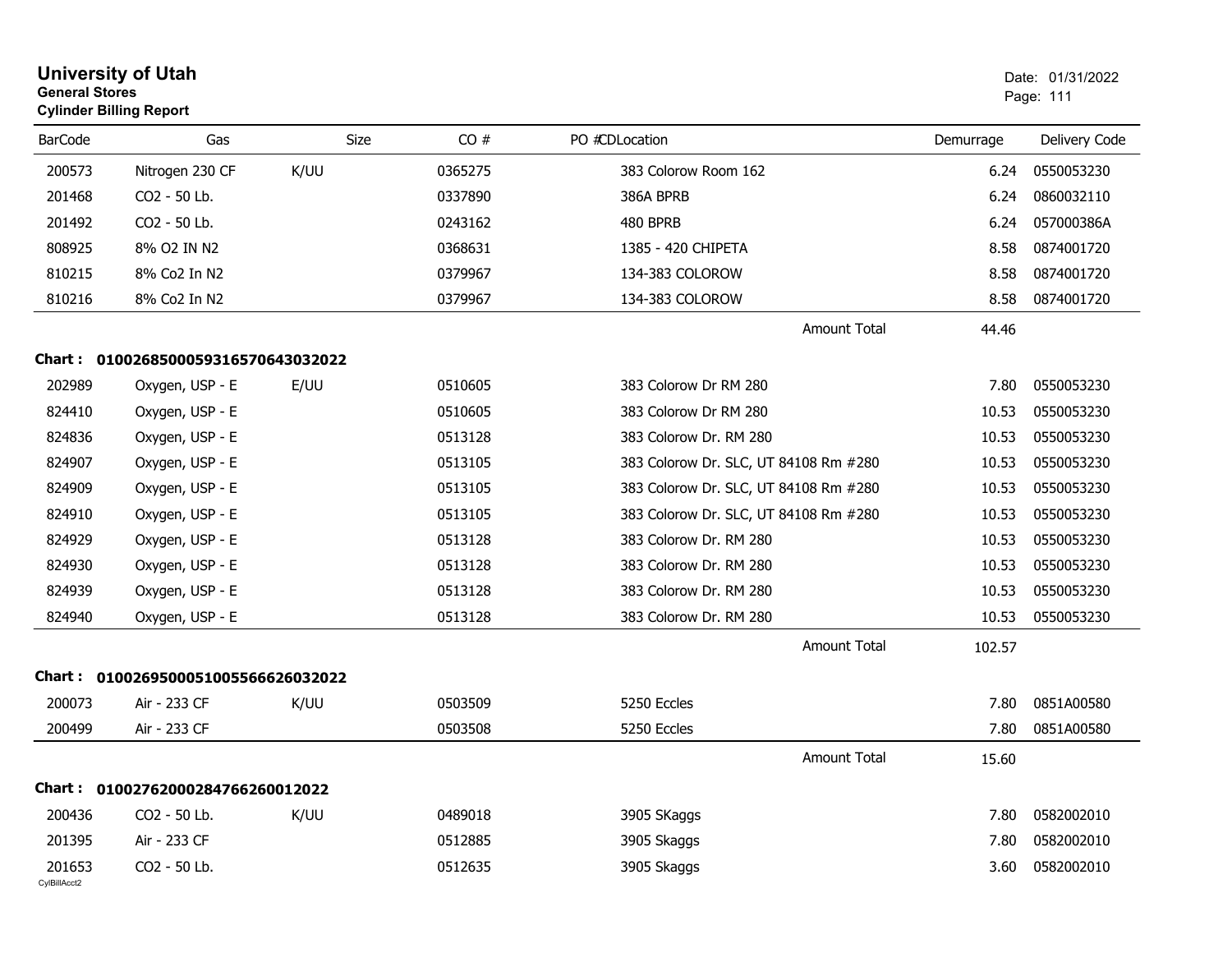|                | <b>University of Utah</b><br><b>General Stores</b><br><b>Cylinder Billing Report</b> |      |         |                |                     |           | Date: 01/31/2022<br>Page: 112 |  |
|----------------|--------------------------------------------------------------------------------------|------|---------|----------------|---------------------|-----------|-------------------------------|--|
| <b>BarCode</b> | Gas                                                                                  | Size | CO#     | PO #CDLocation |                     | Demurrage | Delivery Code                 |  |
| 201691         | CO <sub>2</sub> - 50 Lb.                                                             |      | 0513512 | 3905 Skaggs    |                     | 7.80      | 0582002010                    |  |
| 201809         | CO2 - 50 Lb.                                                                         |      | 0508808 | 3905 Skaggs    |                     | 6.40      | 0582002010                    |  |
| 201858         | Nitrogen 230 CF                                                                      |      | 0512201 | 3905 SKAGGS    |                     | 7.80      | 0582002010                    |  |
| 203784         | Nitrogen 230 CF                                                                      |      | 0515496 | 3905 Skaggs    |                     | 1.20      | 0582002010                    |  |
| 205923         | Nitrogen NF                                                                          |      | 0511222 | 3950 Skaggs    |                     | 6.60      | 0582002010                    |  |
| 824683         | CO2 - 50 Lb.                                                                         |      | 0511379 | 3905 Skaggs    |                     | 5.67      | 0582002010                    |  |
| 825038         | CO2 - 50 Lb.                                                                         |      | 0514277 | 3905 Skagg s   |                     | 4.86      | 0582002010                    |  |
| 825199         | CO2 - 50 Lb.                                                                         |      | 0514152 | 3905 Skaggs    |                     | 5.67      | 0582002010                    |  |
|                |                                                                                      |      |         |                | Amount Total        | 65.20     |                               |  |
|                | Chart: 01002762500099456260012022                                                    |      |         |                |                     |           |                               |  |
| 200061         | CO2 - 50 Lb.                                                                         | K/UU | 0425060 | 3450 Skaggs    |                     | 6.24      | 0570004100                    |  |
|                |                                                                                      |      |         |                | <b>Amount Total</b> | 6.24      |                               |  |
|                | Chart: 01002762500267516260012022                                                    |      |         |                |                     |           |                               |  |
| 201293         | Nitrogen 230 CF                                                                      | K/UU | 0423440 | 3220 BLDG 581  |                     | 6.24      | 0581034200                    |  |
| 201473         | Nitrogen 230 CF                                                                      |      | 0510149 | 3420 Skaggs    |                     | 7.80      | 0581034200                    |  |
| 201875         | CO2 - 50 Lb.                                                                         |      | 0426574 | 3320 Skaggs    |                     | 6.24      | 0581034200                    |  |
| 201948         | CO2 - 50 Lb.                                                                         |      | 0449419 | 3320 SKAGGS    |                     | 6.24      | 0581034200                    |  |
| 202137         | Nitrogen 230 CF                                                                      |      | 0428570 | 3420 SKAGGS    |                     | 6.24      | 0581034200                    |  |
| 202603         | Nitrogen 230 CF                                                                      |      | 0428570 | 3420 SKAGGS    |                     | 6.24      | 0581034200                    |  |
| 203332         | Nitrogen 230 CF                                                                      |      | 0510149 | 3420 Skaggs    |                     | 7.80      | 0581034200                    |  |
| 204435         | N2, Liquid LX45                                                                      |      | 0513593 | 3420 skaggs    |                     | 62.40     | 0581034200                    |  |
| 516620         | CO2 - 50 Lb.                                                                         |      | 0452111 | 3420 SKAGGS    |                     | 8.58      | 0581034200                    |  |
| 815962         | CO2 - 50 Lb.                                                                         |      | 0446823 | 3320 SKAGGS    |                     | 8.58      | 0581034200                    |  |
|                |                                                                                      |      |         |                | <b>Amount Total</b> | 126.36    |                               |  |
| Chart :        | 01002762500267966260012022                                                           |      |         |                |                     |           |                               |  |
| 205477         | Oxygen, USP - E                                                                      | E/UU | 0513566 | 3800 SKaggs    |                     | 7.80      | 0582002010                    |  |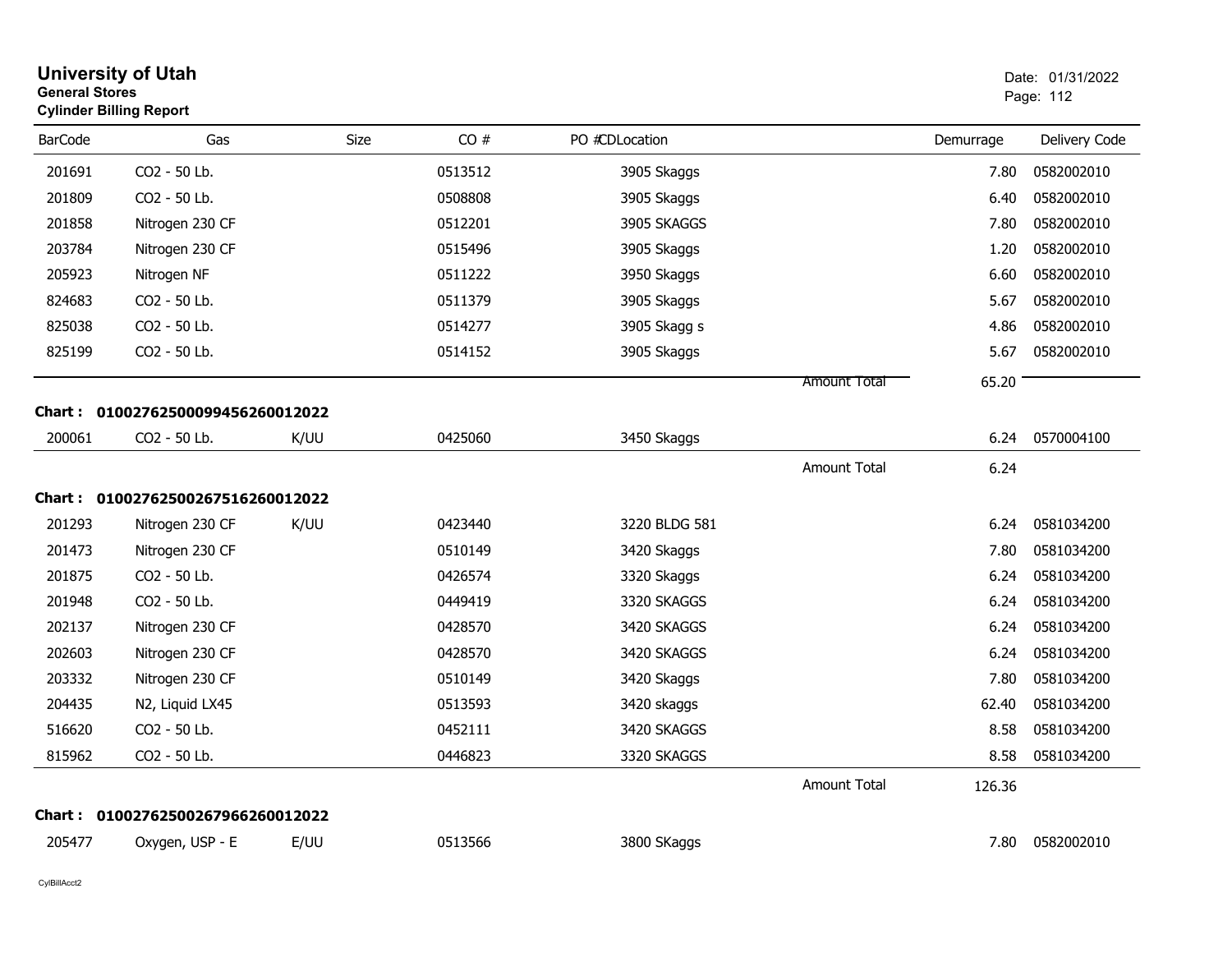| <b>General Stores</b> | <b>University of Utah</b><br><b>Cylinder Billing Report</b> |                  |         |                        |                     |           | Date: 01/31/2022<br>Page: 113 |
|-----------------------|-------------------------------------------------------------|------------------|---------|------------------------|---------------------|-----------|-------------------------------|
| <b>BarCode</b>        | Gas                                                         | Size             | CO#     | PO #CDLocation         |                     | Demurrage | Delivery Code                 |
| 205512                | CO2 - 50 Lb.                                                |                  | 0513885 | 3800 Skaggs            |                     | 4.80      | 0582002010                    |
| 205892                | Oxygen, USP - E                                             |                  | 0511944 | 3800 SKaggs            |                     | 7.80      | 0582002010                    |
| 823328                | Oxygen, USP - E                                             |                  | 0502086 | 3800 Skaggs            |                     | 10.53     | 0582002010                    |
| 824652                | CO2 - 50 Lb.                                                |                  | 0511371 | 3800 Skaggs            |                     | 10.53     | 0582002010                    |
|                       |                                                             |                  |         |                        | <b>Amount Total</b> | 41.46     |                               |
|                       | Chart: 0100276500051006308626002022                         |                  |         |                        |                     |           |                               |
| 200003                | 95% O2, 5% CO2                                              | K/UU             | 0514336 | 35 Skaggs              |                     | 3.60      | 0860032110                    |
| 201305                | 95% O2, 5% CO2                                              |                  | 0508806 | 35 SKAGGS              |                     | 4.20      | 0860032110                    |
| 202038                | 95% O2, 5% CO2                                              |                  | 0506954 | 35 SKAGGS              |                     | 4.20      | 0860032110                    |
| 203852                | 95% O2, 5% CO2                                              |                  | 0508806 | 35 SKAGGS              |                     | 7.80      | 0860032110                    |
| 204524                | 95% O2, 5% CO2                                              |                  | 0514336 | 35 Skaggs              |                     | 3.60      | 0860032110                    |
| 823691                | 10%02 In N2                                                 |                  | 0503233 | <b>B0800 SKAGGS</b>    |                     | 10.53     | 0581B08000                    |
|                       |                                                             |                  |         |                        | <b>Amount Total</b> | 33.93     |                               |
|                       | Chart: 0100276500051900424626002022                         |                  |         |                        |                     |           |                               |
| 200479                | CO2 - 50 Lb.                                                | K/UU             | 0513445 | 101 SKaggs             |                     | 7.80      | 0582002010                    |
| 204742                | CO2 - 50 Lb.                                                |                  | 0478676 | 101 SKaggs Hall        |                     | 7.80      | 0582002010                    |
| 817296                | CO2 - 50 Lb.                                                |                  | 0457492 | 115 SKAGGS             |                     | 10.53     | 0582001150                    |
|                       |                                                             |                  |         |                        | <b>Amount Total</b> | 26.13     |                               |
|                       | Chart: 0100276500059204380626002022                         |                  |         |                        |                     |           |                               |
| 201636                | N2, Liquid LX45                                             | <b>180 LTR/U</b> | 0513372 | 3800 Skaggs            |                     | 44.80     | 0581036000                    |
| 202305                | N2, Liquid GP45                                             |                  | 0515178 | 3800 Skaggs            |                     | 17.60     | 0581036000                    |
| 202432                | N2, Liquid LX45                                             |                  | 0513898 | 3800 Skaggs            |                     | 38.40     | 0581036000                    |
| 205291                | N2, Liquid LX45                                             |                  | 0512655 | 3800 Skaggs            |                     | 24.00     | 0581036000                    |
| 822945                | Argon - UHP                                                 |                  | 0499820 | 3861 Skaggs Reilly Lab |                     | 10.53     | 0582002010                    |
|                       |                                                             |                  |         |                        | <b>Amount Total</b> | 135.33    |                               |

#### **Chart : 0100276500059308063626002022**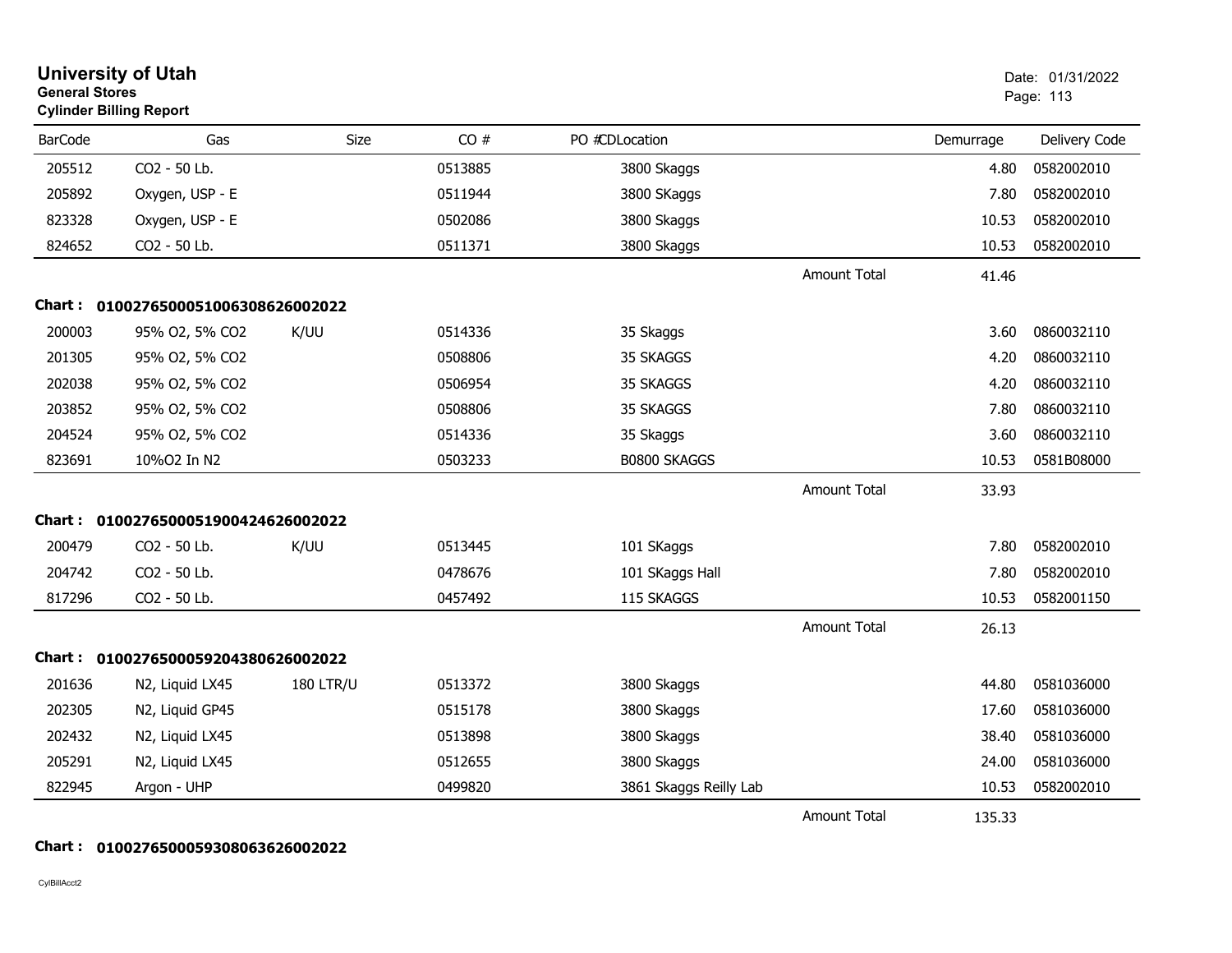| <b>General Stores</b>  | <b>University of Utah</b><br><b>Cylinder Billing Report</b> |      |         |                             |                     |           | Date: 01/31/2022<br>Page: 114 |
|------------------------|-------------------------------------------------------------|------|---------|-----------------------------|---------------------|-----------|-------------------------------|
| <b>BarCode</b>         | Gas                                                         | Size | CO#     | PO #CDLocation              |                     | Demurrage | Delivery Code                 |
| 200333                 | CO2 - 50 Lb.                                                | K/UU | 0515269 | 3861 Skaggs                 |                     | 1.40      | 0582002010                    |
| 201669                 | Nitrogen, UHP                                               |      | 0515652 | 3861 Skaggs                 |                     | 0.60      | 0582002010                    |
| 201915                 | Nitrogen, UHP                                               |      | 0511033 | 3861 Skaggs                 |                     | 6.40      | 0582002010                    |
| 202644                 | CO2 - 50 Lb.                                                |      | 0498753 | 3861 Skaggs                 |                     | 7.80      | 0582002010                    |
| 203708                 | CO2 - 50 Lb.                                                |      | 0512232 | 3861 Skaggs                 |                     | 7.80      | 0582002010                    |
| 204676                 | Nitrogen, UHP                                               |      | 0515652 | 3861 Skaggs                 |                     | 0.60      | 0582002010                    |
| 205269                 | Nitrogen, UHP                                               |      | 0511033 | 3861 Skaggs                 |                     | 7.20      | 0582002010                    |
| 205272                 | Nitrogen, UHP                                               |      | 0515269 | 3861 Skaggs                 |                     | 0.80      | 0582002010                    |
| 825189                 | CO2 - 50 Lb.                                                |      | 0514121 | 3861 Skaggs                 |                     | 5.67      | 0582002010                    |
|                        |                                                             |      |         |                             | <b>Amount Total</b> | 38.27     |                               |
|                        | Chart: 0100276500059313660626002022                         |      |         |                             |                     |           |                               |
| 200971                 | 95% Air, 5% CO2                                             | K/UU | 0455062 | 3692 SKAGGS                 |                     | 6.24      | 0582002010                    |
| 201485                 | Helium - UHP                                                |      | 0505433 | 3861 Skaggs                 |                     | 7.80      | 0582002010                    |
| 201859                 | Helium - UHP                                                |      | 0505433 | 3861 Skaggs                 |                     | 7.80      | 0582002010                    |
| 202099                 | 95% Air, 5% CO2                                             |      | 0481043 | 3692 SKaggs                 |                     | 7.80      | 0582002010                    |
| 203277                 | Argon - 40cf                                                |      | 0511169 | 3861 Skaggs                 |                     | 7.02      | 0582002010                    |
| 203692                 | CO2 - 50 Lb.                                                |      | 0483828 | 3861 SKaggs Toxicology      |                     | 3.60      | 0582002010                    |
| 803672                 | CO, 80CF                                                    |      | 0218500 | 386 BPRB                    |                     | 8.97      | 0570003900                    |
|                        |                                                             |      |         |                             | <b>Amount Total</b> | 49.23     |                               |
|                        | Chart: 0100276500059315660626002022                         |      |         |                             |                     |           |                               |
| 203163                 | Oxygen, USP - E                                             | E/UU | 0490482 | BO327 SKaggs                |                     | 7.80      | 0582001120                    |
|                        |                                                             |      |         |                             | <b>Amount Total</b> | 7.80      |                               |
|                        | Chart: 0100276500059315810626002022                         |      |         |                             |                     |           |                               |
| 200010                 | 95% O2, 5% CO2                                              | K/UU | 0514609 | 4800 SMBB- Attn. Jill Dahle |                     | 2.60      | 0582002010                    |
| 201174                 | Air - 233 CF                                                |      | 0482843 | 4800 SMBB                   |                     | 7.80      | 0582002010                    |
| 201198                 | Air - 233 CF                                                |      | 0503980 | 4800 SMBB West Side         |                     | 7.80      | 0582002010                    |
| 201368<br>CylBillAcct2 | 95% O2, 5% CO2                                              |      | 0511429 | 4800 SMBB Attn: Jill        |                     | 7.80      | 0582002010                    |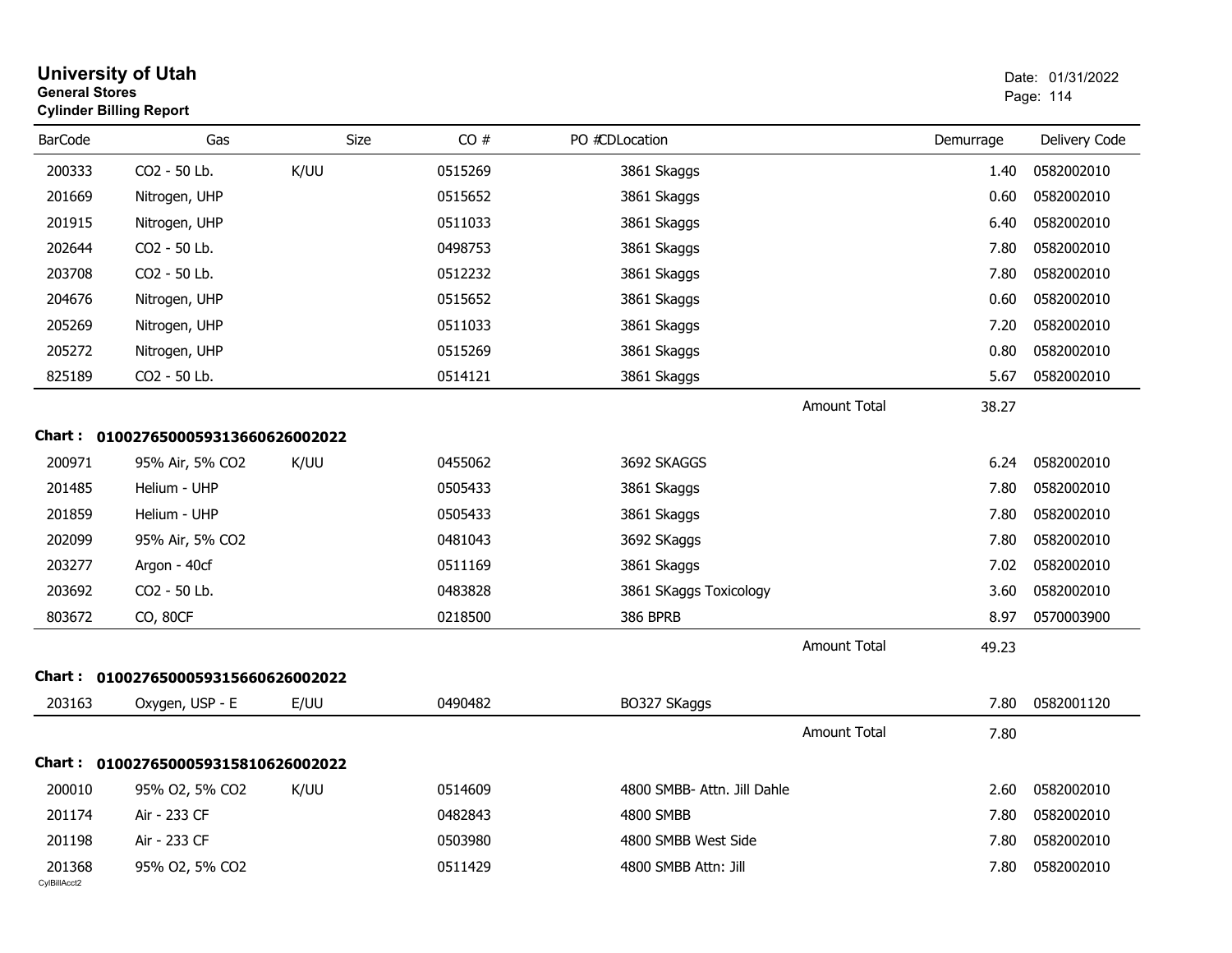| <b>General Stores</b> | <b>University of Utah</b><br><b>Cylinder Billing Report</b> |             |         |                      |                     |           | Date: 01/31/2022<br>Page: 115 |
|-----------------------|-------------------------------------------------------------|-------------|---------|----------------------|---------------------|-----------|-------------------------------|
| <b>BarCode</b>        | Gas                                                         | <b>Size</b> | CO#     | PO #CDLocation       |                     | Demurrage | Delivery Code                 |
| 201651                | 95% O2, 5% CO2                                              |             | 0511822 | 4800 SMBB            |                     | 7.80      | 0582002010                    |
| 202255                | 95% O2, 5% CO2                                              |             | 0511429 | 4800 SMBB Attn: Jill |                     | 5.20      | 0582002010                    |
| 205586                | 95% O2, 5% CO2                                              |             | 0509661 | 4800 SMBB            |                     | 7.80      | 0582002010                    |
|                       |                                                             |             |         |                      | Amount Total        | 46.80     |                               |
|                       | Chart: 0100276500059316990626002022                         |             |         |                      |                     |           |                               |
| 203693                | CO2 - 50 Lb.                                                | K/UU        | 0507453 | 3800 Skaggs          |                     | 3.00      | 0582002010                    |
|                       |                                                             |             |         |                      | <b>Amount Total</b> | 3.00      |                               |
|                       | Chart: 0100276500059317450626002022                         |             |         |                      |                     |           |                               |
| 200342                | Oxygen, USP                                                 | K/UU        | 0513130 | 3450 Skaggs          |                     | 7.80      | 0581036000                    |
| 200742                | Air - 233 CF                                                |             | 0511102 | 3450 Skaggs          |                     | 7.80      | 0581036000                    |
| 203878                | Air - 233 CF                                                |             | 0513130 | 3450 Skaggs          |                     | 7.80      | 0581036000                    |
| 205614                | Oxygen, USP                                                 |             | 0511102 | 3450 Skaggs          |                     | 7.80      | 0581036000                    |
|                       |                                                             |             |         |                      | <b>Amount Total</b> | 31.20     |                               |
|                       | Chart: 01002766000323146260012022                           |             |         |                      |                     |           |                               |
| 200001                | 95% O2, 5% CO2                                              | K/UU        | 0506507 | B0800 SKAGGS         |                     | 7.80      | 0860032110                    |
| 200007                | 95% O2, 5% CO2                                              |             | 0511481 | <b>B0800 SKAGGS</b>  |                     | 7.80      | 0860032110                    |
| 200009                | 95% O2, 5% CO2                                              |             | 0506507 | B0800 SKAGGS         |                     | 7.80      | 0860032110                    |
| 200683                | 95% O2, 5% CO2                                              |             | 0511481 | B0800 SKAGGS         |                     | 7.80      | 0860032110                    |
| 201306                | 95% O2, 5% CO2                                              |             | 0511481 | B0800 SKAGGS         |                     | 7.80      | 0860032110                    |
| 201455                | 95% O2, 5% CO2                                              |             | 0511481 | B0800 SKAGGS         |                     | 7.80      | 0860032110                    |
| 201604                | 95% O2, 5% CO2                                              |             | 0506507 | <b>B0800 SKAGGS</b>  |                     | 7.80      | 0860032110                    |
| 202046                | 95% O2, 5% CO2                                              |             | 0511481 | B0800 SKAGGS         |                     | 7.80      | 0860032110                    |
|                       |                                                             |             |         |                      | <b>Amount Total</b> | 62.40     |                               |
|                       | Chart: 01002766000327516260012022                           |             |         |                      |                     |           |                               |
| 202503                | Oxygen, USP                                                 | K/UU        | 0513027 | BO650 Skaggs         |                     | 7.80      | 0582001120                    |
|                       |                                                             |             |         |                      | <b>Amount Total</b> | 7.80      |                               |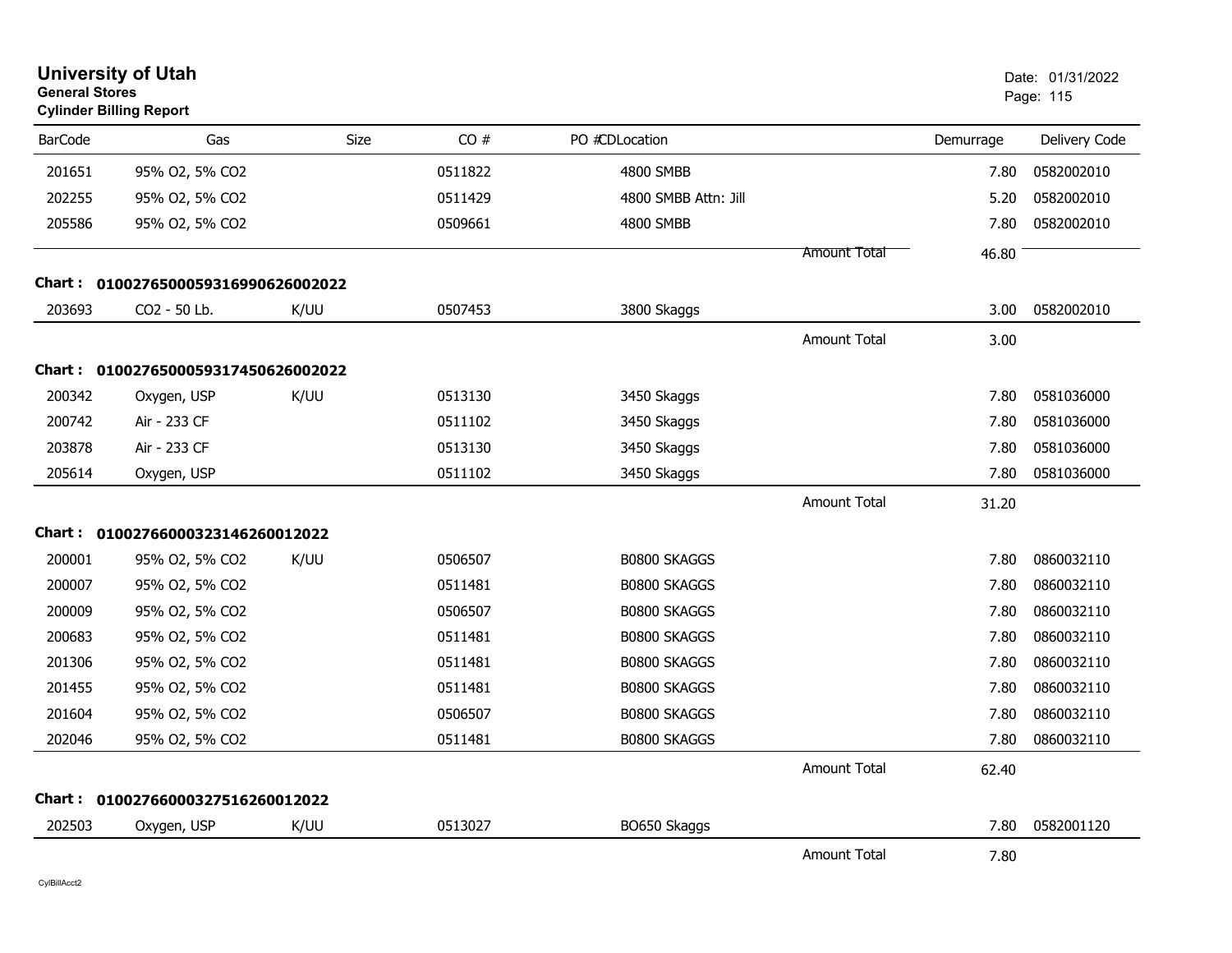| <b>General Stores</b>  | <b>University of Utah</b><br><b>Cylinder Billing Report</b> |           |         |                                        | Date: 01/31/2022<br>Page: 116 |                 |
|------------------------|-------------------------------------------------------------|-----------|---------|----------------------------------------|-------------------------------|-----------------|
| <b>BarCode</b>         | Gas                                                         | Size      | CO#     | PO #CDLocation                         | Demurrage                     | Delivery Code   |
|                        | Chart: 01002766302272246260012022                           |           |         |                                        |                               |                 |
| 200833                 | Zero Air                                                    | K/UU      | 0465636 | 3905 SKAGGS                            | 7.80                          | 0582002010      |
| 203309                 | CO2 - 50 Lb.                                                |           | 0455712 | 3420 SKAGGS                            | 6.24                          | 0582002010      |
|                        |                                                             |           |         | <b>Amount Total</b>                    | 14.04                         |                 |
|                        | Chart: 01002772000309466260012022                           |           |         |                                        |                               |                 |
| 200485                 | Argon - UHP                                                 | K/UU      | 0446584 | 3800 SKAGGS                            | 6.24                          | 0581038610      |
| 203083                 | CO2 - Inst. Gra                                             |           | 0259607 | 417 WAKARA #2111                       | 6.24                          | 0860021110      |
| 203937                 | Argon - UHP                                                 |           | 0429728 | 3861 SKAGGS                            | 6.24                          | 0581038610      |
| 204677                 | Nitrogen, UHP                                               |           | 0507896 | 3800 SKAGGS                            | 7.80                          | 0581036000      |
| 205545                 | Nitrogen, UHP                                               |           | 0451039 | 3800 Skaggs                            | 6.24                          | 0581038610      |
| 205756                 | Argon - UHP                                                 |           | 0451388 | 3800 SKAGGS                            | 6.24                          | 0581038610      |
| 805011                 | Argon - 125 CF                                              |           | 0267044 | 417 WAKARA #2111                       | 8.19                          | 0860021110      |
| 805433                 | Oxygen, UHP,                                                |           | 0274715 | 417 WAKARA #2111                       | 14.82                         | 0860021110      |
| 808399                 | Methane C.P. GR                                             |           | 0349266 | 3630 LS SKAGGS RES. BUILDING TANK ROOM | 8.58                          | 0860021110      |
| 810190                 | Argon - UHP                                                 |           | 0379084 | 3861 Skaggs                            | 8.58                          | 0581038610      |
|                        |                                                             |           |         | <b>Amount Total</b>                    | 79.17                         |                 |
|                        | Chart: 0100277500059900642626002022                         |           |         |                                        |                               |                 |
| 822419                 | Helium - UHP                                                | 200C/Mt.A | 0495690 | 3300 Skaggs                            | 10.53                         | 0581038610      |
|                        |                                                             |           |         | <b>Amount Total</b>                    | 10.53                         |                 |
|                        | Chart: 0100278500059900655626002022                         |           |         |                                        |                               |                 |
| 200536                 | Oxygen, USP                                                 | K/UU      | 0510380 | B0800 Skaggs                           | 7.80                          | 0860032110      |
| 200598                 | Oxygen, USP                                                 |           | 0473204 | B0800 SKaggs Dock                      | 7.80                          | 0860032110      |
| 201095                 | CO2 - 50 Lb.                                                |           | 0510380 | B0800 Skaggs                           |                               | 7.80 0860032110 |
| 201525                 | Oxygen, USP                                                 |           | 0502505 | B0800 Skaggs                           | 7.80                          | 0860032110      |
| 201620                 | Nitrogen 230 CF                                             |           | 0416548 | B0800 Skaggs - Basement                | 6.24                          | 0860032110      |
| 201737                 | Oxygen, USP                                                 |           | 0495533 | B0800 SKaggs                           | 7.80                          | 0860032110      |
| 202477<br>CylBillAcct2 | 95% O2, 5% CO2                                              |           | 0496240 | B0800 SKAGGS                           | 7.80                          | 0860032110      |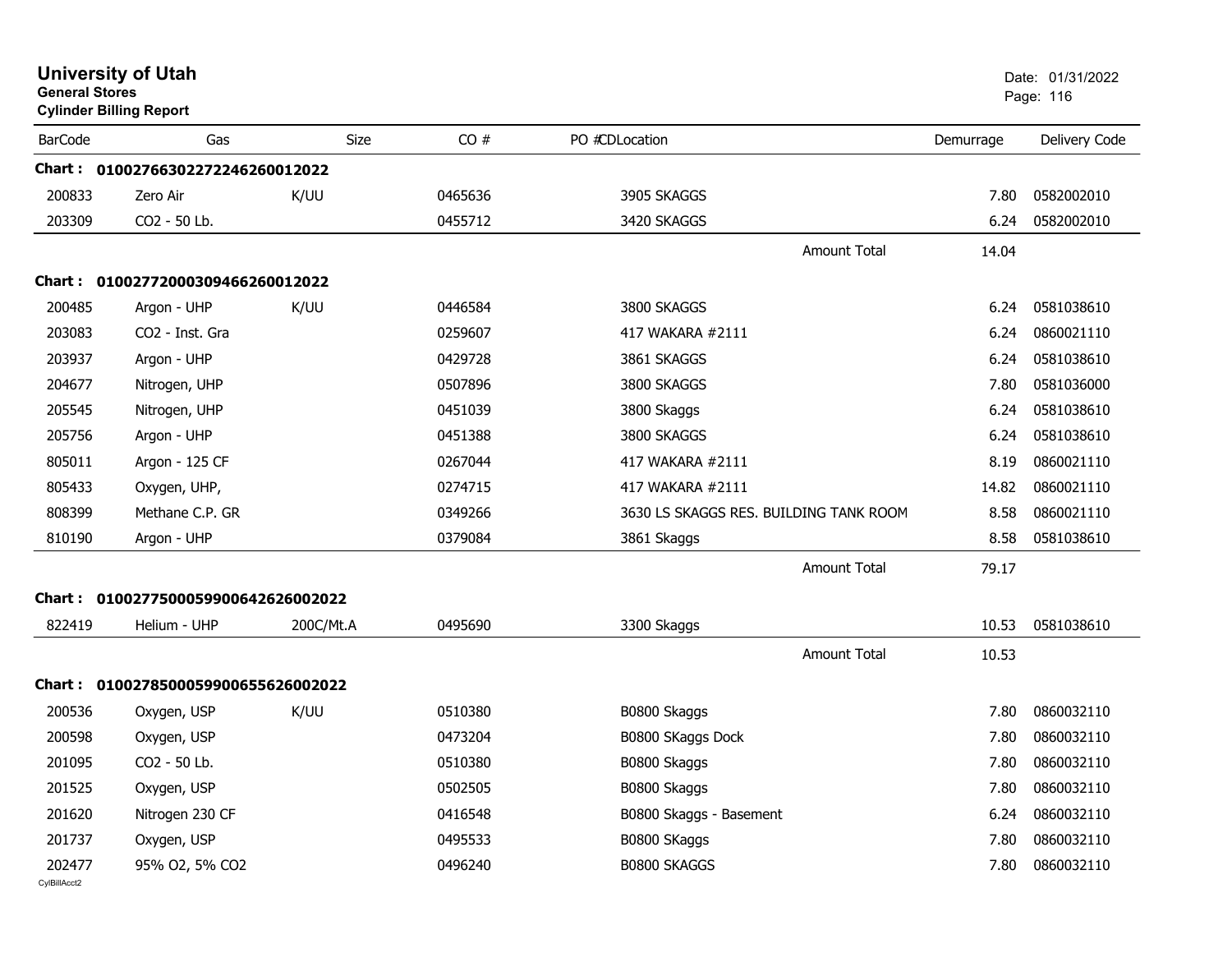| <b>General Stores</b>  | <b>University of Utah</b><br><b>Cylinder Billing Report</b> |      |         |                            |           | Date: 01/31/2022<br>Page: 117 |
|------------------------|-------------------------------------------------------------|------|---------|----------------------------|-----------|-------------------------------|
| <b>BarCode</b>         | Gas                                                         | Size | CO#     | PO #CDLocation             | Demurrage | Delivery Code                 |
| 202514                 | CO2 - 50 Lb.                                                |      | 0510380 | B0800 Skaggs               | 7.80      | 0860032110                    |
| 204713                 | Oxygen, USP                                                 |      | 0502505 | B0800 Skaggs               | 7.80      | 0860032110                    |
| 205376                 | CO2 - 50 Lb.                                                |      | 0496609 | B0800 Skaggs, Attn: Jodi   | 7.80      | 0860032110                    |
| 205615                 | Oxygen, USP                                                 |      | 0502505 | B0800 Skaggs               | 7.80      | 0860032110                    |
| 205627                 | Oxygen, USP                                                 |      | 0495533 | B0800 SKaggs               | 7.80      | 0860032110                    |
| 205826                 | Oxygen, USP                                                 |      | 0510380 | B0800 Skaggs               | 7.80      | 0860032110                    |
| 205828                 | Oxygen, USP                                                 |      | 0502505 | B0800 Skaggs               | 7.80      | 0860032110                    |
| 205842                 | Oxygen, USP                                                 |      | 0473204 | B0800 SKaggs Dock          | 7.80      | 0860032110                    |
| 205908                 | Oxygen, USP                                                 |      | 0502505 | B0800 Skaggs               | 7.80      | 0860032110                    |
| 821278                 | Oxygen, USP                                                 |      | 0482164 | B0800 Skaggs ADD Lab       | 10.53     | 0860032110                    |
|                        |                                                             |      |         | <b>Amount Total</b>        | 133.77    |                               |
| <b>Chart:</b>          | 01002792000203156260012022                                  |      |         |                            |           |                               |
| 203698                 | CO2 - 50 Lb.                                                | K/UU | 0512333 | 307 Skaggs                 | 7.80      | 0582003070                    |
| 205681                 | CO2 - 50 Lb.                                                |      | 0512333 | 307 Skaggs                 | 7.80      | 0582003070                    |
|                        |                                                             |      |         | <b>Amount Total</b>        | 15.60     |                               |
| <b>Chart:</b>          | 01002792000305996260012022                                  |      |         |                            |           |                               |
| 200365                 | CO2 - 50 Lb.                                                | K/UU | 0503610 | 1540 Skaggs                | 7.80      | 0582003070                    |
| 200542                 | Argon                                                       |      | 0488601 | 1540 Skaggs                | 7.80      | 0582003070                    |
| 201110                 | Nitrogen 230 CF                                             |      | 0506998 | 1540 Skaggs                | 7.80      | 0582003070                    |
| 202094                 | Nitrogen 230 CF                                             |      | 0500184 | 1540 Skaggs                | 7.80      | 0582003070                    |
| 204548                 | CO2 - 50 Lb.                                                |      | 0506998 | 1540 Skaggs                | 7.80      | 0582003070                    |
|                        |                                                             |      |         | <b>Amount Total</b>        | 39.00     |                               |
|                        | Chart: 01002792500062886260012022                           |      |         |                            |           |                               |
| 200640                 | Argon                                                       | K/UU | 0373810 | RM # 1541 SKAGGS           | 6.24      | 0582002010                    |
| 202048                 | Nitrogen 230 CF                                             |      | 0360800 | 20 S 2030 E BPRB room 147A | 6.24      | 0582002010                    |
| 203040                 | Oxygen, USP                                                 |      | 0380270 | 1840 Skaggs                | 6.24      | 0582003070                    |
| 203302<br>CylBillAcct2 | CO2 - 50 Lb.                                                |      | 0504480 | 1541 Skaggs                | 7.80      | 0582003070                    |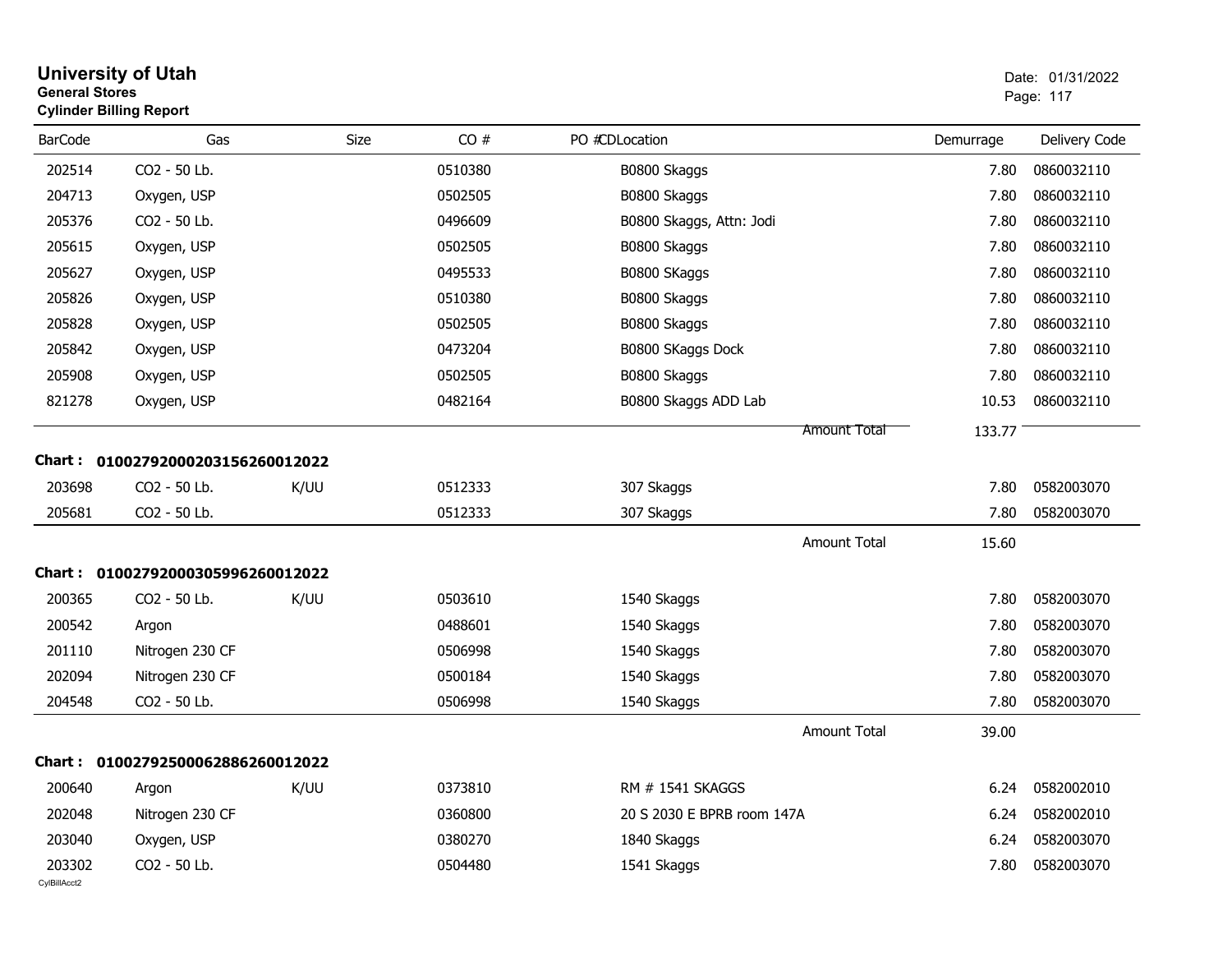| <b>BarCode</b> | Gas                                  | Size             | CO#     | PO #CDLocation   |                     | Demurrage | Delivery Code |
|----------------|--------------------------------------|------------------|---------|------------------|---------------------|-----------|---------------|
| 205483         | Nitrogen 230 CF                      |                  | 0318867 | 280 BPRB         |                     | 6.24      | 0570002950    |
|                |                                      |                  |         |                  | <b>Amount Total</b> | 32.76     |               |
|                | Chart: 01002792500260006260012022    |                  |         |                  |                     |           |               |
| 201253         | Nitrogen 230 CF                      | K/UU             | 0401263 | 1650 SKAGGS      |                     | 6.24      | 0582002010    |
| 205659         | CO2 - 50 Lb.                         |                  | 0458491 | BLDG 581 RM 1692 |                     | 6.24      | 0582002010    |
| 811026         | Carbon Monoxide                      |                  | 0401471 | 1650 SKAGGS      |                     | 8.58      | 0582002010    |
|                |                                      |                  |         |                  | <b>Amount Total</b> | 21.06     |               |
|                | Chart: 0100279500051005891626002022  |                  |         |                  |                     |           |               |
| 201643         | N2, Liquid GP45                      | <b>180 LTR/U</b> | 0513047 | 1650 Skaggs      |                     | 43.20     | 0570002950    |
| 202305         | N2, Liquid GP45                      |                  | 0511296 | 1650 Skaggs      |                     | 43.20     | 0570002950    |
| 202425         | N2, Liquid LX45                      |                  | 0515019 | 1650 Skaggs      |                     | 19.20     | 0570002950    |
| 203523         | N2, Liquid GP45                      |                  | 0515619 | 1650 Skaggs      |                     | 6.40      | 0570002950    |
|                |                                      |                  |         |                  | Amount Total        | 112.00    |               |
|                | Chart: 0100279500058502945626002022  |                  |         |                  |                     |           |               |
| 200502         | Nitrogen 230 CF                      | K/UU             | 0513488 | 311 Skaggs       |                     | 7.80      | 0582003070    |
| 200888         | Nitrogen 230 CF                      |                  | 0513488 | 311 Skaggs       |                     | 7.80      | 0582003070    |
| 200946         | Nitrogen 230 CF                      |                  | 0508145 | 1321 Skaggs      |                     | 7.80      | 0582003070    |
| 201019         | Nitrogen 230 CF                      |                  | 0513488 | 311 Skaggs       |                     | 7.80      | 0582003070    |
| 201472         | Nitrogen 230 CF                      |                  | 0504208 | 1321 Skaggs      |                     | 7.80      | 0582003070    |
| 201705         | Nitrogen 230 CF                      |                  | 0508145 | 1321 Skaggs      |                     | 7.80      | 0582003070    |
| 201707         | Nitrogen 230 CF                      |                  | 0508025 | 1321 SKAGGS      |                     | 7.80      | 0582003070    |
| 201748         | Nitrogen 230 CF                      |                  | 0504208 | 1321 Skaggs      |                     | 7.80      | 0582003070    |
| 202000         | Nitrogen 230 CF                      |                  | 0508145 | 1321 Skaggs      |                     | 7.80      | 0582003070    |
| 202724         | Nitrogen 230 CF                      |                  | 0513488 | 311 Skaggs       |                     | 7.80      | 0582003070    |
| 823642         | 5%H2, in N2                          |                  | 0514767 | 311 Skagg        |                     | 0.54      | 0582003070    |
| 824776         | 5% H <sub>2</sub> 95% N <sub>2</sub> |                  | 0515112 | 311 SKAGGS       |                     | 2.97      | 0582003070    |

#### **Cylinder Billing Report**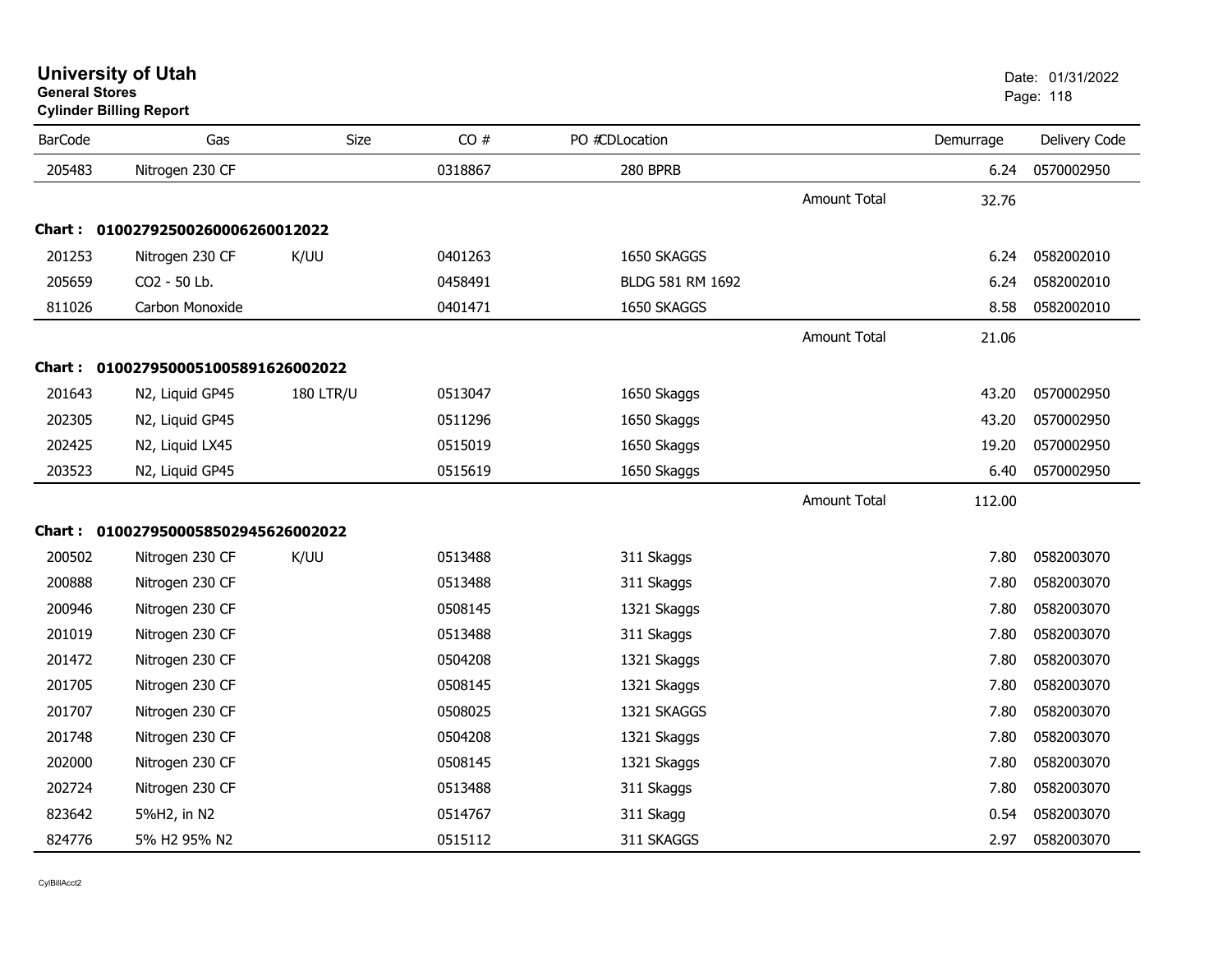| General Stores | <b>Cylinder Billing Report</b>      |           |         |                | Page: 119           |           |               |
|----------------|-------------------------------------|-----------|---------|----------------|---------------------|-----------|---------------|
| <b>BarCode</b> | Gas                                 | Size      | CO#     | PO #CDLocation |                     | Demurrage | Delivery Code |
|                |                                     |           |         |                | <b>Amount Total</b> | 81.51     |               |
|                | Chart: 0100279500059313830626002022 |           |         |                |                     |           |               |
| 201387         | Argon - UHP                         | K/UU      | 0477953 | 1450 Skaggs    |                     | 7.80      | 0570002950    |
| 201587         | Argon - 125 CF                      |           | 0493955 | 1415 SKaggs    |                     | 7.80      | 0570002950    |
| 202172         | Nitrogen 230 CF                     |           | 0442566 | 1450 SRB       |                     | 6.24      | 0570002950    |
| 202177         | N2, Liquid LX45                     |           | 0510914 | 1415 Skaggs    |                     | 62.40     | 0570002950    |
| 202296         | N2, Liquid LX45                     |           | 0513994 | 1415 Skaggs    |                     | 27.20     | 0570002950    |
| 202297         | N2, Liquid GP45                     |           | 0515322 | 1415 Skaggs    |                     | 11.20     | 0570002950    |
| 203524         | N2, Liquid LX45                     |           | 0513547 | 1415 Skaggs    |                     | 24.00     | 0570002950    |
| 203575         | N2, Liquid GP45                     |           | 0515322 | 1415 Skaggs    |                     | 11.20     | 0570002950    |
| 203781         | N2, Liquid GP45                     |           | 0512588 | 1415 Skaggs    |                     | 24.00     | 0570002950    |
| 204263         | N2, Liquid LX45                     |           | 0513994 | 1415 Skaggs    |                     | 27.20     | 0570002950    |
| 204439         | N2, Liquid GP45                     |           | 0515322 | 1415 Skaggs    |                     | 11.20     | 0570002950    |
| 204553         | Argon - UHP                         |           | 0467637 | 1430 Skaggs    |                     | 7.80      | 0570002950    |
| 205709         | N2, Liquid LX45                     |           | 0513547 | 1415 Skaggs    |                     | 51.20     | 0570002950    |
|                |                                     |           |         |                | Amount Total        | 279.24    |               |
|                | Chart: 0100279500059315740626002022 |           |         |                |                     |           |               |
| 817926         | Argon                               | 200C/Mt.A | 0461663 | 1321 SKAGGS    |                     | 10.53     | 0582003070    |
| 817928         | Argon                               |           | 0461663 | 1321 SKAGGS    |                     | 10.53     | 0582003070    |
|                |                                     |           |         |                | <b>Amount Total</b> | 21.06     |               |
|                | Chart: 01002796000182366260012022   |           |         |                |                     |           |               |
| 823981         | HP Nitrogen                         | 200C/Mt.A | 0505088 | 1444 MCE       |                     | 10.53     | 0064032900    |
|                |                                     |           |         |                | <b>Amount Total</b> | 10.53     |               |
| Chart :        | 01002832000204626260012022          |           |         |                |                     |           |               |
| 202344         | CO2 - 50 Lb.                        | K/UU      | 0495443 | 2470 Skaggs    |                     | 7.80      | 0582003010    |
| 202348         | CO2 - 50 Lb.                        |           | 0495443 | 2470 Skaggs    |                     | 7.80      | 0582003010    |
|                |                                     |           |         |                |                     |           |               |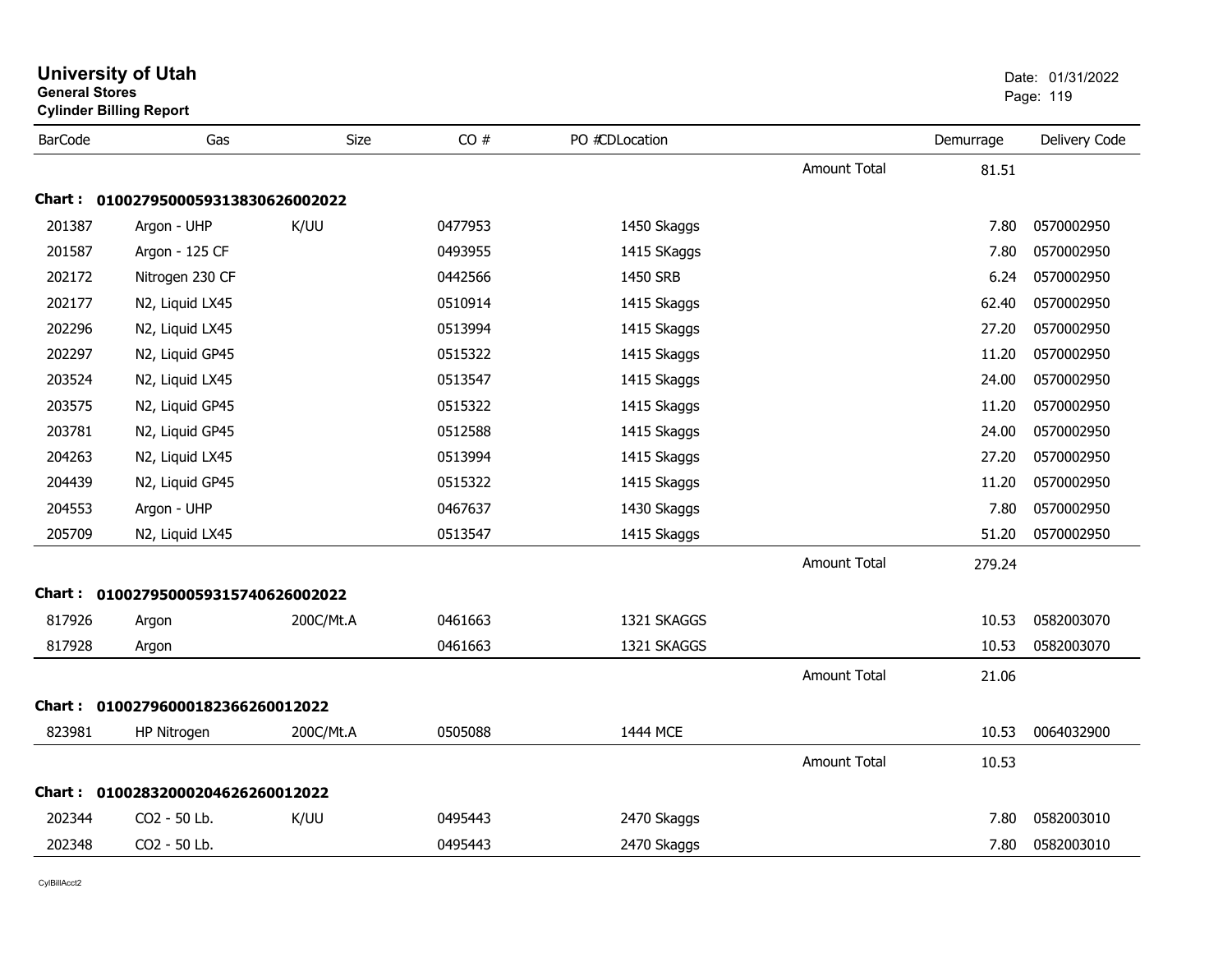| General Stores | <b>Cylinder Billing Report</b>      |      |         |                |                     |           | Page: 120     |  |
|----------------|-------------------------------------|------|---------|----------------|---------------------|-----------|---------------|--|
| <b>BarCode</b> | Gas                                 | Size | CO#     | PO #CDLocation |                     | Demurrage | Delivery Code |  |
|                |                                     |      |         |                | Amount Total        | 15.60     |               |  |
|                | Chart: 01002832500261316260012022   |      |         |                |                     |           |               |  |
| 200777         | Nitrogen 230 CF                     | K/UU | 0425806 | 2620 SKAGGS    |                     | 6.24      | 0582003010    |  |
|                |                                     |      |         |                | <b>Amount Total</b> | 6.24      |               |  |
|                | Chart: 0100283500050503486626002022 |      |         |                |                     |           |               |  |
| 200189         | Oxygen, USP                         | K/UU | 0504813 | 0333 Skaggs    |                     | 7.80      | 0582003010    |  |
| 200418         | CO2 - 50 Lb.                        |      | 0454624 | 2480 SKAGG     |                     | 6.24      | 0582003010    |  |
| 200644         | Nitrogen 230 CF                     |      | 0511545 | 2800 SKaggs    |                     | 3.00      | 0582003010    |  |
| 200976         | 95% Air, 5% CO2                     |      | 0470838 | 2800 SRB       |                     | 7.80      | 0582003010    |  |
| 201065         | CO2 - 50 Lb.                        |      | 0505744 | 2800 Skaggs    |                     | 7.80      | 0582003010    |  |
| 201128         | Oxygen, USP                         |      | 0477741 | 2800 Skaggs    |                     | 7.80      | 0582003010    |  |
| 201644         | Nitrogen 230 CF                     |      | 0511545 | 2800 SKaggs    |                     | 7.80      | 0582003010    |  |
| 201807         | CO2 - 50 Lb.                        |      | 0500088 | 2800 Skaggs    |                     | 7.80      | 0582003010    |  |
| 202002         | N2, Liquid LX45                     |      | 0513014 | 2800 Skaggs    |                     | 24.00     | 0582003010    |  |
| 202257         | Nitrogen 230 CF                     |      | 0483312 | 2800 SKaggs    |                     | 7.80      | 0582003010    |  |
| 202923         | Oxygen, USP                         |      | 0504813 | 0333 Skaggs    |                     | 7.80      | 0582003010    |  |
| 203799         | CO2 - 50 Lb.                        |      | 0508813 | 2800 Skaggs    |                     | 7.80      | 0582003010    |  |
| 204581         | CO2 - 50 Lb.                        |      | 0450387 | 2850 SKAGGS    |                     | 6.24      | 0582003010    |  |
| 205408         | Nitrogen 230 CF                     |      | 0511545 | 2800 SKaggs    |                     | 7.80      | 0582003010    |  |
| 205516         | CO2 - 50 Lb.                        |      | 0505744 | 2800 Skaggs    |                     | 7.80      | 0582003010    |  |
| 205569         | 95% Air, 5% CO2                     |      | 0472001 | 2800 SRB       |                     | 7.80      | 0582003010    |  |
| 205857         | Co2 10#                             |      | 0462338 | 2800 SKAGGS    |                     | 7.02      | 0582003010    |  |
| 205901         | Oxygen, USP                         |      | 0504813 | 0333 Skaggs    |                     | 7.80      | 0582003010    |  |
| 816912         | Oxygen - 125 CF                     |      | 0454776 | 346 SKAGGS     |                     | 10.53     | 0582003010    |  |
| 817015         | Co2 10#                             |      | 0462493 | 2800 SKAGGS    |                     | 9.36      | 0582003010    |  |
| 821486         | CO2 - 50 Lb.                        |      | 0483312 | 2800 SKaggs    |                     | 10.53     | 0582003010    |  |
| 824713         | CO2 - 50 Lb.                        |      | 0511545 | 2800 SKaggs    |                     | 10.53     | 0582003010    |  |

CylBillAcct2

**General Stores**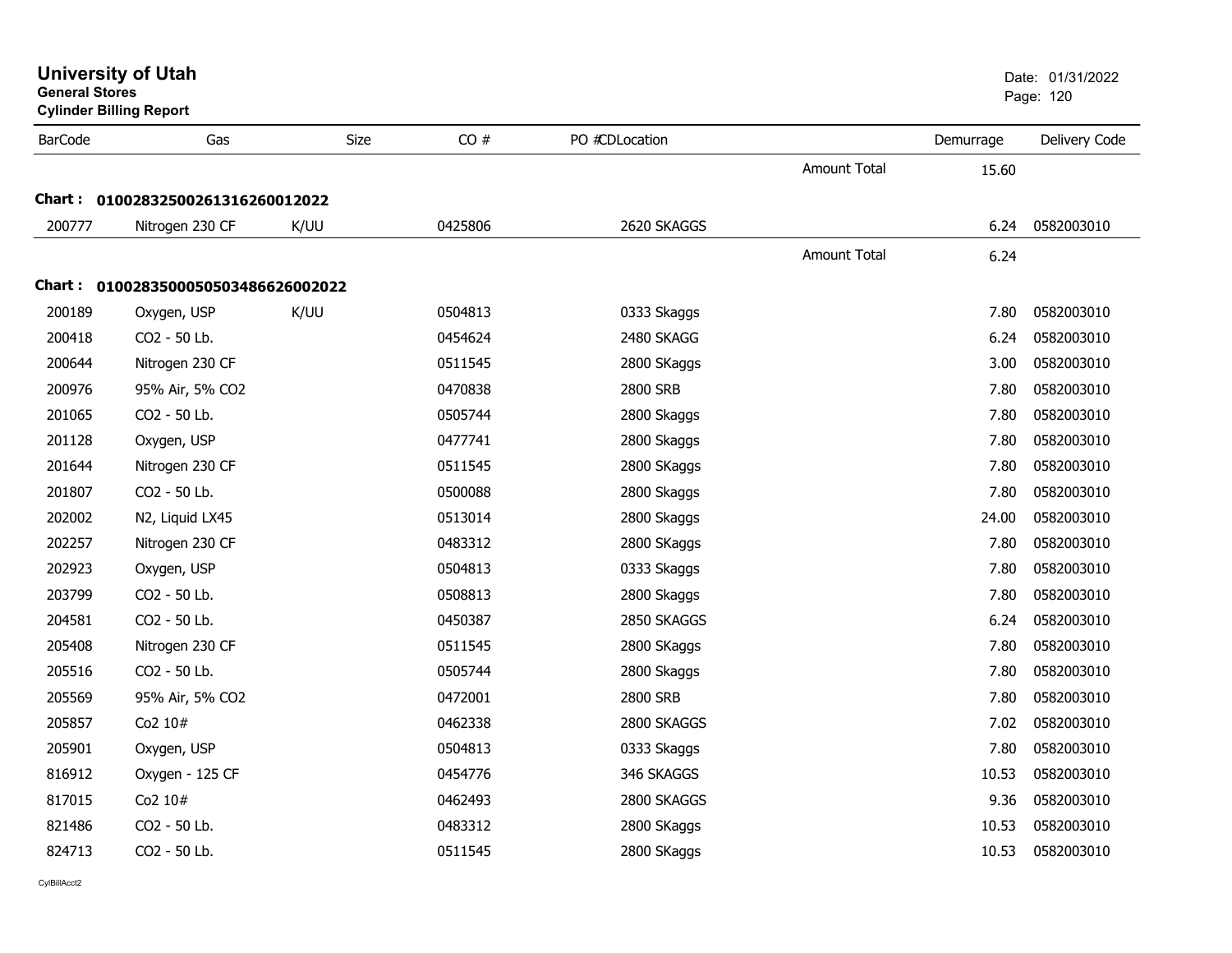| <b>General Stores</b>  | <b>University of Utah</b><br><b>Cylinder Billing Report</b> |             |         |                |                     |           | Date: 01/31/2022<br>Page: 121 |
|------------------------|-------------------------------------------------------------|-------------|---------|----------------|---------------------|-----------|-------------------------------|
| <b>BarCode</b>         | Gas                                                         | <b>Size</b> | CO#     | PO #CDLocation |                     | Demurrage | Delivery Code                 |
| 824721                 | CO2 - 50 Lb.                                                |             | 0511545 | 2800 SKaggs    |                     | 10.53     | 0582003010                    |
| 824959                 | Nitrogen 230 CF                                             |             | 0513014 | 2800 Skaggs    |                     | 10.53     | 0582003010                    |
| 824960                 | Nitrogen 230 CF                                             |             | 0513014 | 2800 Skaggs    |                     | 4.05      | 0582003010                    |
| 824962                 | Nitrogen 230 CF                                             |             | 0513014 | 2800 Skaggs    |                     | 10.53     | 0582003010                    |
|                        |                                                             |             |         |                | <b>Amount Total</b> | 224.49    |                               |
| Chart :                | 0100283500050503671626002022                                |             |         |                |                     |           |                               |
| 200394                 | Nitrogen 230 CF                                             | K/UU        | 0425665 | 2620 Skaggs    |                     | 6.24      | 0582003010                    |
| 202483                 | CO2 - 50 Lb.                                                |             | 0508518 | 2400 Skaggs    |                     | 7.80      | 0582003010                    |
| 203995                 | CO2 - Siphon                                                |             | 0425665 | 2620 Skaggs    |                     | 6.24      | 0582003010                    |
| 815951                 | CO2 - Siphon                                                |             | 0446861 | 2470 SKAGGS    |                     | 8.58      | 0582003010                    |
| 815952                 | CO2 - Siphon                                                |             | 0446861 | 2470 SKAGGS    |                     | 8.58      | 0582003010                    |
|                        |                                                             |             |         |                | <b>Amount Total</b> | 37.44     |                               |
| Chart :                | 0100283500051006019626002022                                |             |         |                |                     |           |                               |
| 200274                 | CO2 - 50 Lb.                                                | K/UU        | 0507915 | 2851 Skaggs    |                     | 7.80      | 0582003010                    |
| 201392                 | CO2 - 50 Lb.                                                |             | 0497468 | 2851 Skaggs    |                     | 7.80      | 0582003010                    |
| 824213                 | CO2 - 50 Lb.                                                |             | 0507915 | 2851 Skaggs    |                     | 10.53     | 0582003010                    |
| 824214                 | CO2 - 50 Lb.                                                |             | 0507915 | 2851 Skaggs    |                     | 10.53     | 0582003010                    |
|                        |                                                             |             |         |                | Amount Total        | 36.66     |                               |
| Chart:                 | 0100283500059314010626002022                                |             |         |                |                     |           |                               |
| 200634                 | CO2 - 50 Lb.                                                | K/UU        | 0413014 | 2840 SKAGGS    |                     | 6.24      | 0582003010                    |
| 200847                 | Oxygen, USP                                                 |             | 0494286 | BO346 Skaggs   |                     | 7.80      | 0582003010                    |
| 201617                 | Oxygen, USP                                                 |             | 0439256 | B0333 SKAGGS   |                     | 6.24      | 0582003010                    |
| 201639                 | Hydrogen - PP                                               |             | 0492557 | 2790 Skaggs    |                     | 7.80      | 0582003010                    |
| 201758                 | Nitrogen 230 CF                                             |             | 0453601 | 2800 SKAGGS    |                     | 6.24      | 0582003010                    |
| 204280                 | Nitrogen NF                                                 |             | 0416920 | 2620 SKAGGS    |                     | 6.24      | 0582002010                    |
| 205449                 | Oxygen, USP - E                                             |             | 0416920 | 2620 SKAGGS    |                     | 6.24      | 0582002010                    |
| 809029<br>CylBillAcct2 | 5%Co2,5%O2,N2                                               |             | 0350944 | 2760 SKAGGS    |                     | 8.58      | 0857003180                    |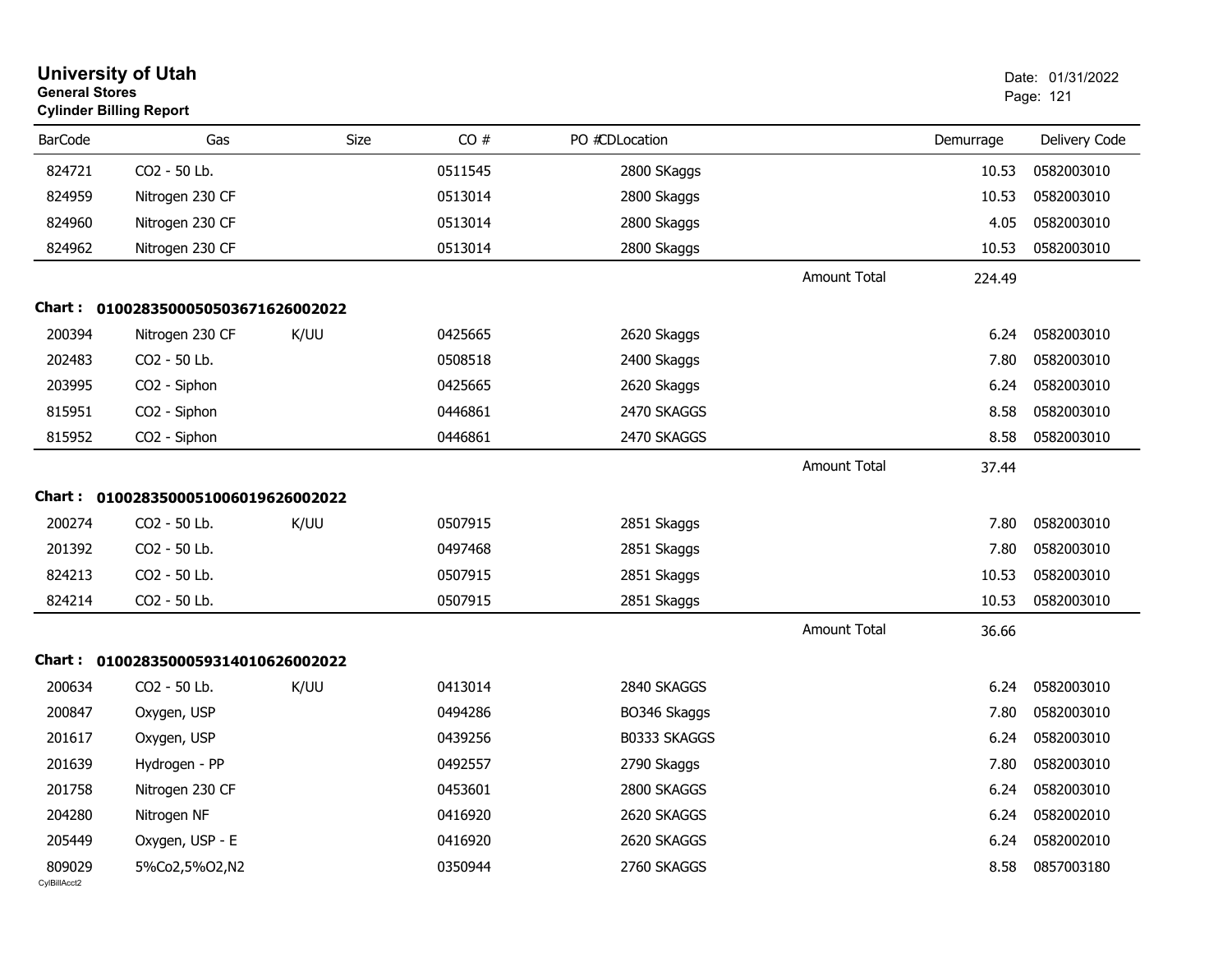| <b>General Stores</b><br><b>Cylinder Billing Report</b> |                                     | Page: 122        |         |                      |                     |           |               |
|---------------------------------------------------------|-------------------------------------|------------------|---------|----------------------|---------------------|-----------|---------------|
| <b>BarCode</b>                                          | Gas                                 | Size             | CO#     | PO #CDLocation       |                     | Demurrage | Delivery Code |
| 810898                                                  | Nitrogen NF                         |                  | 0417227 | RM 2620-30 s 2000 e  |                     | 8.58      | 0582002010    |
| 820394                                                  | Nitrogen NF                         |                  | 0478030 | 2820 Skaggs Research |                     | 10.53     | 0582003010    |
|                                                         |                                     |                  |         |                      | Amount Total        | 74.49     |               |
| Chart :                                                 | 0100283500059315560626002022        |                  |         |                      |                     |           |               |
| 819828                                                  | Nitrogen 230 CF                     | 200C/Mt.A        | 0474069 | 2660 Skaggs Research |                     | 10.53     | 0582003010    |
|                                                         |                                     |                  |         |                      | <b>Amount Total</b> | 10.53     |               |
|                                                         | Chart: 0100283500059316930626002022 |                  |         |                      |                     |           |               |
| 205590                                                  | N2, Liquid LX45                     | <b>180 LTR/U</b> | 0515091 | 2400 Skaggs          |                     | 17.60     | 0582003010    |
|                                                         |                                     |                  |         |                      | Amount Total        | 17.60     |               |
|                                                         | Chart: 01002836000114766260012022   |                  |         |                      |                     |           |               |
| 201541                                                  | N2, Liquid LX45                     | <b>180 LTR/U</b> | 0513577 | 2620 Skaggs          |                     | 62.40     | 0582003010    |
|                                                         |                                     |                  |         |                      | Amount Total        | 62.40     |               |
| Chart :                                                 | 01002836000296306260012022          |                  |         |                      |                     |           |               |
| 203285                                                  | N2, Liquid LX45                     | <b>180 LTR/U</b> | 0513934 | 2800 Skaggs          |                     | 38.40     | 0582003010    |
| 205481                                                  | Nitrogen 230 CF                     |                  | 0513934 | 2800 Skaggs          |                     | 4.80      | 0582003010    |
| 205510                                                  | Nitrogen 230 CF                     |                  | 0513934 | 2800 Skaggs          |                     | 4.80      | 0582003010    |
| 820114                                                  | Oxygen, USP                         |                  | 0476318 | 2800 SKaggs Research |                     | 10.53     | 0582003010    |
| 821141                                                  | Oxygen, USP                         |                  | 0481494 | 333 SKaggs Basement  |                     | 10.53     | 0582003010    |
|                                                         |                                     |                  |         |                      | <b>Amount Total</b> | 69.06     |               |
|                                                         | Chart: 01002836000299556260012022   |                  |         |                      |                     |           |               |
| 204600                                                  | Oxygen - 40/60                      | 40/60CF/U        | 0490715 | Will Call            |                     | 7.80      | 0582003010    |
| 205775                                                  | Oxygen - 20 CF                      |                  | 0489098 | Will Call            |                     | 7.80      | 0582003010    |
| 822348                                                  | Oxygen - 40/60                      |                  | 0492195 | Will Call            |                     | 10.53     | 0582003010    |
| 822349                                                  | Oxygen - 40/60                      |                  | 0492195 | Will Call            |                     | 10.53     | 0582003010    |
|                                                         |                                     |                  |         |                      | <b>Amount Total</b> | 36.66     |               |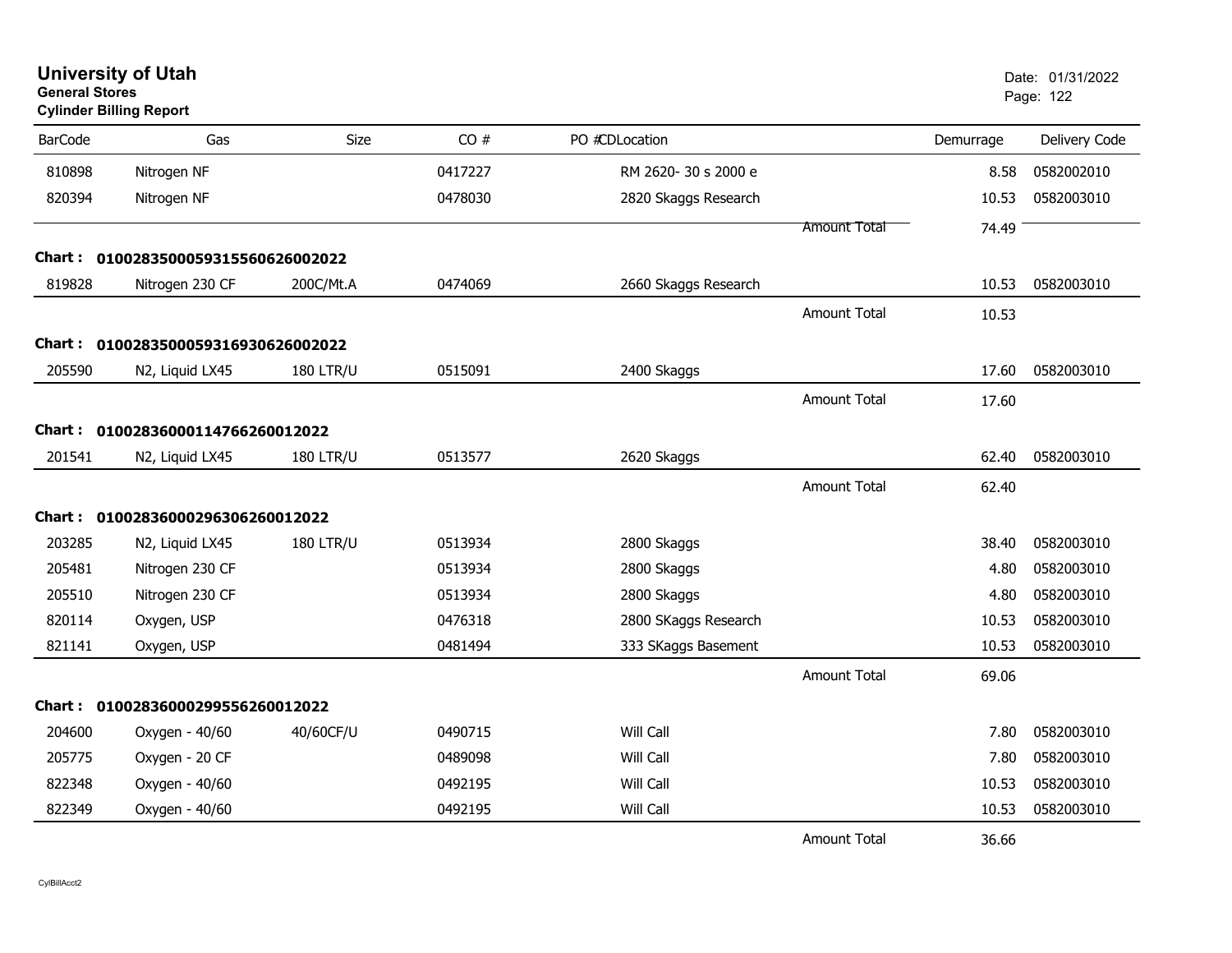| <b>University of Utah</b><br><b>General Stores</b><br><b>Cylinder Billing Report</b> |                                   | Date: 01/31/2022<br>Page: 123 |         |                            |                     |           |               |
|--------------------------------------------------------------------------------------|-----------------------------------|-------------------------------|---------|----------------------------|---------------------|-----------|---------------|
| <b>BarCode</b>                                                                       | Gas                               | <b>Size</b>                   | CO#     | PO #CDLocation             |                     | Demurrage | Delivery Code |
|                                                                                      | Chart: 01003064912065696240012022 |                               |         |                            |                     |           |               |
| 202402                                                                               | Oxygen, USP - E                   | E/UU                          | 0377352 | 555 Foothill Dr            |                     | 6.24      | 0685000000    |
| 203415                                                                               | Oxygen, USP - E                   |                               | 0379121 | 1st FLOOR                  |                     | 6.24      | 0685001020    |
| 203425                                                                               | Oxygen, USP - E                   |                               | 0379121 | 1st FLOOR                  |                     | 6.24      | 0685001020    |
|                                                                                      |                                   |                               |         |                            | <b>Amount Total</b> | 18.72     |               |
|                                                                                      | Chart: 01003074902064766240012022 |                               |         |                            |                     |           |               |
| 201342                                                                               | Helium - 219 CF                   | K/UU                          | 0414739 | PHC                        |                     | 6.24      | 082283050U    |
| 202744                                                                               | Helium - 219 CF                   |                               | 0453166 |                            |                     | 6.24      | 082283050U    |
| 202862                                                                               | Helium - 219 CF                   |                               | 0434461 | <b>WILL CALL</b>           |                     | 6.24      | 082283050U    |
| 202970                                                                               | Helium - 219 CF                   |                               | 0453164 | <b>HERITAGE CENTER</b>     |                     | 6.24      | 082283050U    |
|                                                                                      |                                   |                               |         |                            | <b>Amount Total</b> | 24.96     |               |
|                                                                                      | Chart: 01003074902064856240012022 |                               |         |                            |                     |           |               |
| 201601                                                                               | Helium - 219 CF                   | K/UU                          | 0440032 |                            |                     | 6.24      | 082283050U    |
| 202251                                                                               | Helium - 219 CF                   |                               | 0440032 |                            |                     | 6.24      | 082283050U    |
|                                                                                      |                                   |                               |         |                            | <b>Amount Total</b> | 12.48     |               |
|                                                                                      | Chart: 01003074917219696240012022 |                               |         |                            |                     |           |               |
| 201057                                                                               | Helium - 219 CF                   | K/UU                          | 0433746 | <b>WILL CALL</b>           |                     | 6.24      | 082283050U    |
| 201741                                                                               | Helium - 219 CF                   |                               | 0433746 | <b>WILL CALL</b>           |                     | 6.24      | 082283050U    |
| 202205                                                                               | Helium - 219 CF                   |                               | 0453165 |                            |                     | 6.24      | 082283050U    |
|                                                                                      |                                   |                               |         |                            | <b>Amount Total</b> | 18.72     |               |
|                                                                                      | Chart: 01003184907066136240112022 |                               |         |                            |                     |           |               |
| 201578                                                                               | Helium - 219 CF                   | K/UU                          | 0503293 | <b>Union Serivces Desk</b> |                     | 7.80      | 0053002450    |
| 202113                                                                               | Helium - 219 CF                   |                               | 0503293 | <b>Union Serivces Desk</b> |                     | 7.80      | 0053002450    |
|                                                                                      |                                   |                               |         |                            | <b>Amount Total</b> | 15.60     |               |
|                                                                                      | Chart: 01003184907066156530012022 |                               |         |                            |                     |           |               |
| 812881                                                                               | Propane                           | $17# - Air$                   | 0423245 | 255 Union                  |                     | 9.36      | 0053002550    |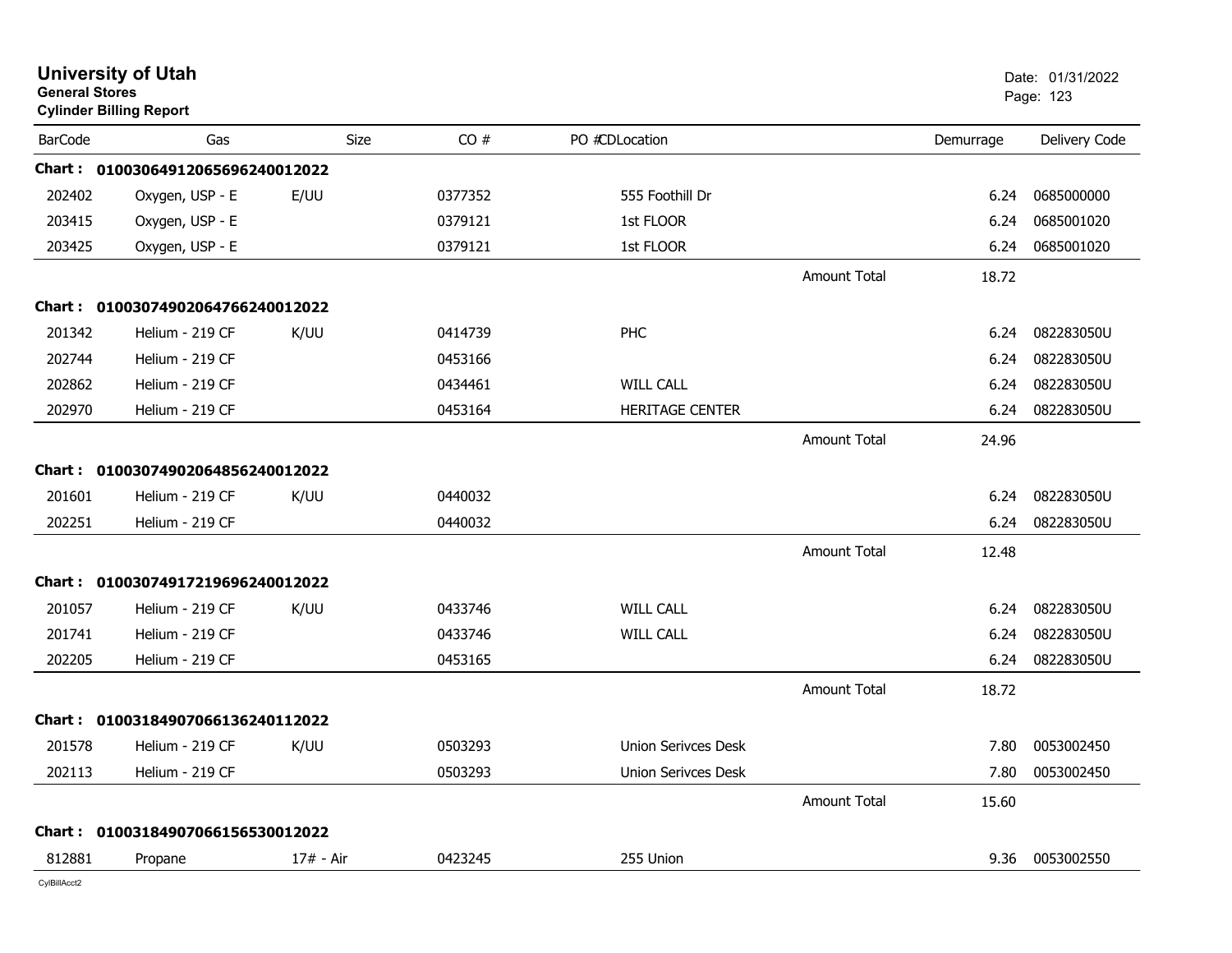| <b>General Stores</b> | <b>Cylinder Billing Report</b> |                  |         |                                               |           | Page: 124     |
|-----------------------|--------------------------------|------------------|---------|-----------------------------------------------|-----------|---------------|
| <b>BarCode</b>        | Gas                            | Size             | CO#     | PO #CDLocation                                | Demurrage | Delivery Code |
|                       |                                |                  |         | <b>Amount Total</b>                           | 9.36      |               |
| Chart :               | 01003274910065366250112022     |                  |         |                                               |           |               |
| 205441                | Oxygen, USP - E                | E/UU             | 0413948 | Eccles Football Center- Training Room, Bottom | 6.24      | 0091001130    |
|                       |                                |                  |         | Amount Total                                  | 6.24      |               |
| Chart :               | 01003274910077746530012022     |                  |         |                                               |           |               |
| 202584                | Co <sub>2</sub> Liquid-55      | <b>180 LTR/U</b> | 0511344 | MENS PRACTICE GYM BLDG 99 BASKEBALL CE        | 62.40     | 0090000000    |
| 203283                | Co2 Liquid-55                  |                  | 0512991 | FOOTBALL TRAINING BLDG 210                    | 62.40     | 0090000000    |
| 824896                | Co2 Liquid-55                  |                  | 0512548 | MENS PRACTIC GYM BLDG 99 BASKETBALL CE        | 78.00     | 0090000000    |
|                       |                                |                  |         | Amount Total                                  | 202.80    |               |
| Chart :               | 01003346000073666240012022     |                  |         |                                               |           |               |
| 203292                | Acetylene - MC                 | MC/UU            | 0366260 |                                               | 6.24      | 0179002150    |
|                       |                                |                  |         | <b>Amount Total</b>                           | 6.24      |               |
| Chart :               | 01003346000073666240212022     |                  |         |                                               |           |               |
| 201708                | Nitrogen 230 CF                | K/UU             | 0358654 | Dock, BLDG179                                 | 6.24      | 0179002150    |
|                       |                                |                  |         | <b>Amount Total</b>                           | 6.24      |               |
| Chart :               | 01003356000110076240012022     |                  |         |                                               |           |               |
| 200557                | Nitrogen 230 CF                | K/UU             | 0474954 |                                               | 7.80      | 0179002150    |
|                       |                                |                  |         | <b>Amount Total</b>                           | 7.80      |               |
| Chart : _             | 01003356000110076242012022     |                  |         |                                               |           |               |
| 201983                | Nitrogen 230 CF                | K/UU             | 0488436 | BLDG 179- EBC Dock, KUED Radio                | 7.80      | 0179002150    |
| 822143                | Nitrogen 230 CF                |                  | 0492391 | Will Call                                     | 10.53     | 0179002150    |
| 822147                | Nitrogen 230 CF                |                  | 0492391 | Will Call                                     | 10.53     | 0179002150    |
|                       |                                |                  |         | <b>Amount Total</b>                           | 28.86     |               |
| <b>Chart :</b>        | 01003366000037216630612022     |                  |         |                                               |           |               |
| 201098                | Nitrogen 230 CF                | K/UU             | 0333806 | DOCK EBC                                      | 6.24      | 0179000590    |
|                       |                                |                  |         |                                               |           |               |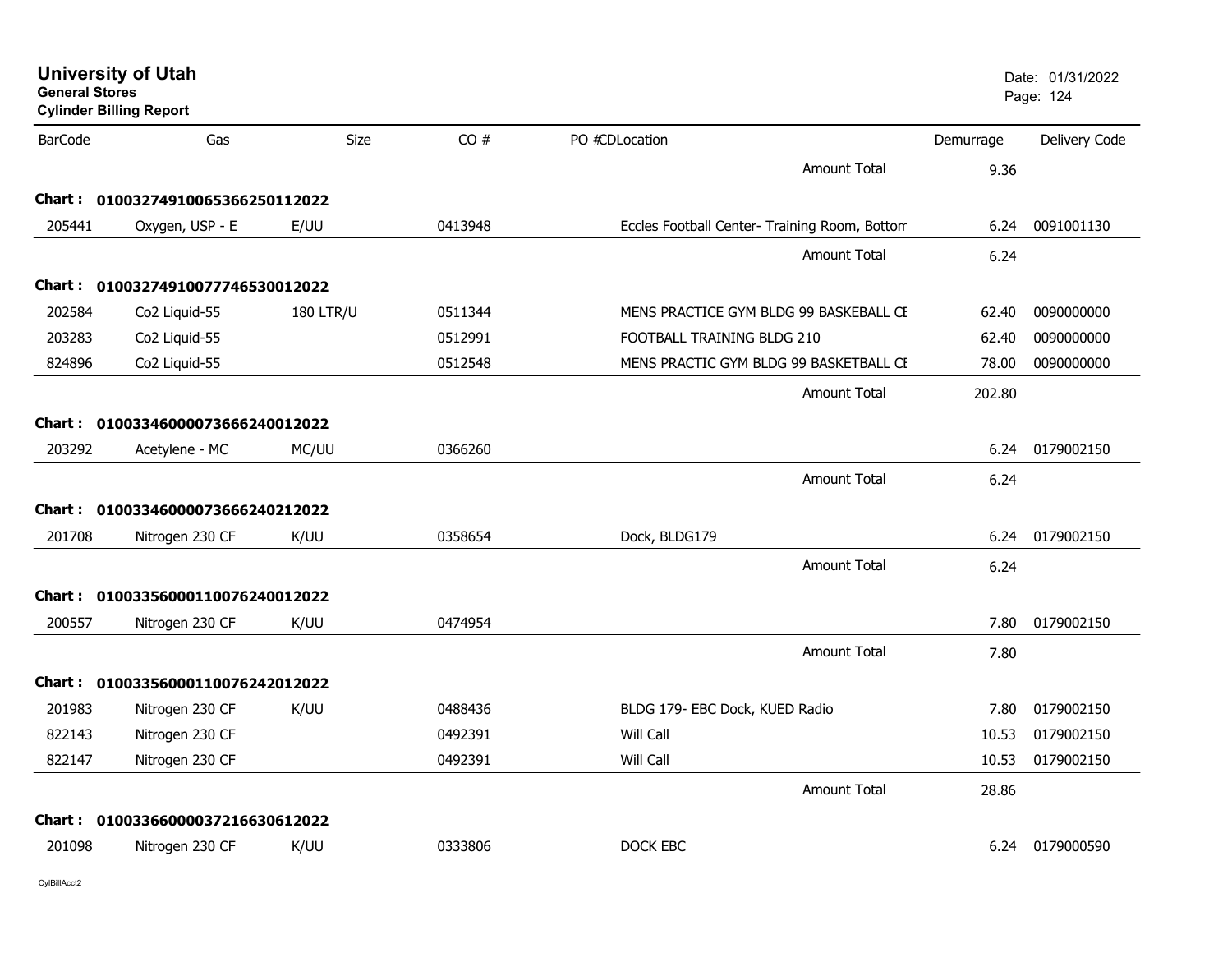| <b>University of Utah</b><br><b>General Stores</b><br><b>Cylinder Billing Report</b> |                                   |           |         | Date: 01/31/2022<br>Page: 125 |                     |           |               |
|--------------------------------------------------------------------------------------|-----------------------------------|-----------|---------|-------------------------------|---------------------|-----------|---------------|
| <b>BarCode</b>                                                                       | Gas                               | Size      | CO#     | PO #CDLocation                |                     | Demurrage | Delivery Code |
|                                                                                      |                                   |           |         |                               | <b>Amount Total</b> | 6.24      |               |
|                                                                                      | Chart: 01003822106059566244012022 |           |         |                               |                     |           |               |
| 205606                                                                               | Acetylene - B                     | B/UU      | 0513639 |                               |                     | 7.80      | 035000228B    |
|                                                                                      |                                   |           |         |                               | Amount Total        | 7.80      |               |
|                                                                                      | Chart: 01003962105002216240012022 |           |         |                               |                     |           |               |
| 201066                                                                               | Acetylene, CF                     | Acty-CF/U | 0458931 |                               |                     | 6.24      | 0309000000    |
| 810506                                                                               | Oxygen, USP                       |           | 0389856 |                               |                     | 8.58      | 0309000000    |
|                                                                                      |                                   |           |         |                               | <b>Amount Total</b> | 14.82     |               |
|                                                                                      | Chart: 01004031001136626240012022 |           |         |                               |                     |           |               |
| 116234                                                                               | Helium - UHP                      | Nova/K    | 0110521 |                               |                     | 9.36      | 0350002650    |
| 116696                                                                               | Acetylene - B                     |           | 0114783 |                               |                     | 8.58      | 0350002650    |
| 117139                                                                               | 5% O2, Bal N2                     |           | 0113415 |                               |                     | 20.67     | 0303000000    |
| 200147                                                                               | Argon - 125 CF                    |           | 0505235 |                               |                     | 7.80      | 0350002700    |
| 200196                                                                               | Argon                             |           | 0503317 |                               |                     | 7.80      | 0350002700    |
| 200370                                                                               | Acetylene, CF                     |           | 0349569 |                               |                     | 6.24      | 0350002650    |
| 200421                                                                               | Acetylene, CF                     |           | 0463068 |                               |                     | 6.24      | 0350002700    |
| 200541                                                                               | Argon                             |           | 0509797 |                               |                     | 7.80      | 0350002700    |
| 201258                                                                               | Argon                             |           | 0510159 |                               |                     | 7.80      | 0350002750    |
| 201302                                                                               | Oxygen, USP                       |           | 0363567 |                               |                     | 6.24      | 0350002650    |
| 201839                                                                               | Acetylene, CF                     |           | 0340610 |                               |                     | 6.24      | 0350002650    |
| 201878                                                                               | CO2 - 50 Lb.                      |           | 0512562 | 3700 EEJ                      |                     | 7.80      | 0565041000    |
| 202014                                                                               | Acetylene - MC                    |           | 0503195 |                               |                     | 7.80      | 0350002700    |
| 202037                                                                               | Argon                             |           | 0512235 |                               |                     | 7.80      | 0350002700    |
| 202437                                                                               | Oxygen - 125 CF                   |           | 0497290 |                               |                     | 7.80      | 0350002700    |
| 202832                                                                               | Oxygen - 20 CF                    |           | 0442431 |                               |                     | 6.24      | 0350002700    |
| 202932                                                                               | Oxygen - 20 CF                    |           | 0181121 | <b>Metal Shop</b>             |                     | 6.24      | 0350002650    |
| 203644                                                                               | Oxygen - 20 CF                    |           | 0443382 |                               |                     | 6.24      | 0350002700    |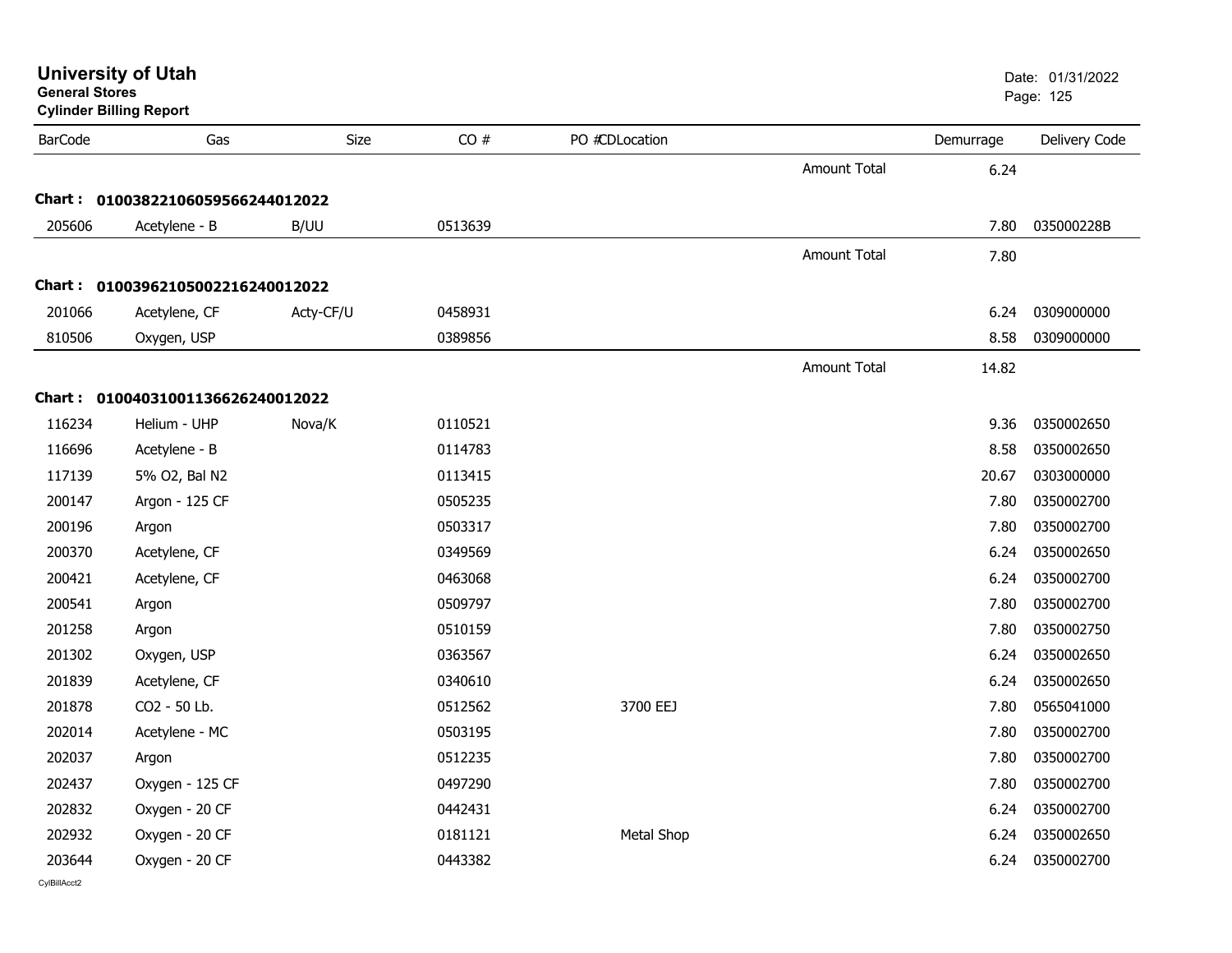|                | <b>Cylinder Billing Report</b>    |      |         |                   |                     |           |               |
|----------------|-----------------------------------|------|---------|-------------------|---------------------|-----------|---------------|
| <b>BarCode</b> | Gas                               | Size | CO#     | PO #CDLocation    |                     | Demurrage | Delivery Code |
| 203817         | Oxygen, USP                       |      | 0379744 | <b>SHOP</b>       |                     | 6.24      | 0350002650    |
| 203946         | Acetylene, CF                     |      | 0341018 |                   |                     | 6.24      | 0350002650    |
| 203959         | Oxygen, USP                       |      | 0503001 |                   |                     | 2.60      | 0350002700    |
| 204441         | Acetylene, CF                     |      | 0492960 |                   |                     | 7.80      | 0350002700    |
| 204560         | CO2 - 50 Lb.                      |      | 0443711 |                   |                     | 6.24      | 0350002700    |
| 205598         | Oxygen - 20 CF                    |      | 0503195 |                   |                     | 7.80      | 0350002700    |
| 205831         | Oxygen, USP                       |      | 0513908 |                   |                     | 5.20      | 0350002700    |
| 700006         | Propane                           |      | 0508527 | <b>METAL SHOP</b> |                     | 10.53     | 0350002700    |
| 700007         | Propane                           |      | 0508527 | <b>METAL SHOP</b> |                     | 10.53     | 0350002700    |
| 700010         | Propane                           |      | 0508527 | <b>METAL SHOP</b> |                     | 10.53     | 0350002700    |
| 801061         | Acetylene - B                     |      | 0149116 |                   |                     | 8.58      | 0350002650    |
| 802472         | 75%Argon, Helium                  |      | 0176519 | <b>265 USB</b>    |                     | 9.36      | 0350002650    |
| 815331         | Acetylene - MC                    |      | 0442431 |                   |                     | 8.58      | 0350002700    |
| 818125         | Argon                             |      | 0463349 |                   |                     | 10.53     | 0350002700    |
| 818718         | 25% Co2 75% Ar                    |      | 0466947 |                   |                     | 10.53     | 0350002700    |
| 818719         | 25% Co2 75% Ar                    |      | 0466947 |                   |                     | 10.53     | 0350002700    |
| 823385         | Nitrogen 40 CF                    |      | 0503254 |                   |                     | 10.53     | 0350002700    |
| 823635         | 25%Co2 75%Argon                   |      | 0506617 |                   |                     | 10.53     | 0350002700    |
| 824252         | Propane                           |      | 0508259 | <b>METAL SHOP</b> |                     | 10.53     | 0350002700    |
| 824256         | Propane                           |      | 0508259 | <b>METAL SHOP</b> |                     | 10.53     | 0350002700    |
| 824381         | CO2 - 50 Lb.                      |      | 0509138 |                   |                     | 10.53     | 0350002700    |
| 824754         | Argon                             |      | 0513244 |                   |                     | 10.53     | 0350002700    |
|                |                                   |      |         |                   | <b>Amount Total</b> | 339.69    |               |
|                | Chart: 01004102000249346650012022 |      |         |                   |                     |           |               |
| 202414         | Oxygen, USP - E                   | E/UU | 0409108 | 3305 NURSING      |                     | 6.24      | 0588004120    |
| 203737         | Oxygen, USP - E                   |      | 0409108 | 3305 NURSING      |                     | 6.24      | 0588004120    |
| 205329         | Oxygen, USP - E                   |      | 0409108 | 3305 NURSING      |                     | 6.24      | 0588004120    |

## **General Stores**end and the state of the state of the state of the state of the state of the state of the state of the state of the state of the state of the state of the state of the state of the state of the state of the state of the st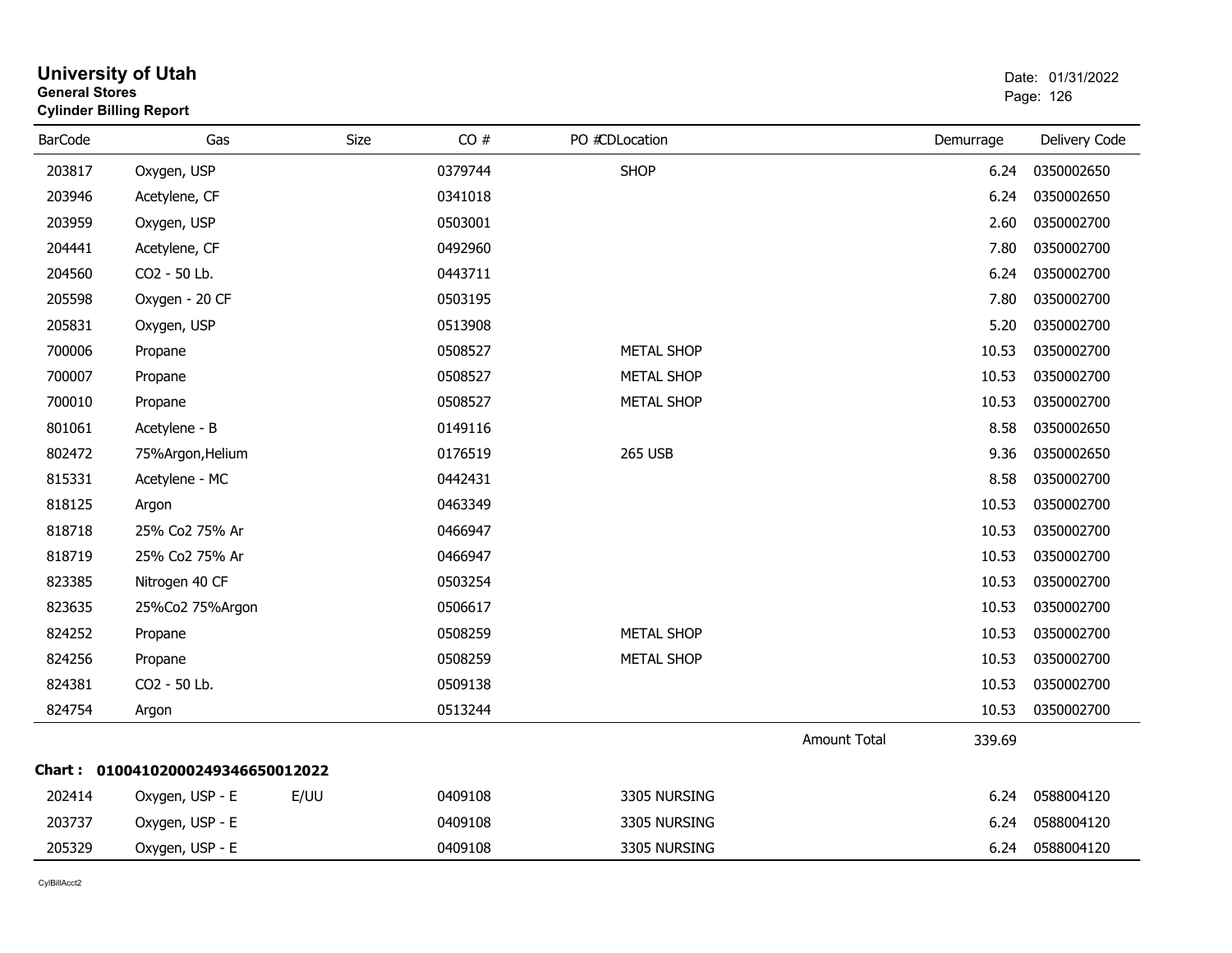| <b>General Stores</b> | <b>University of Utah</b><br><b>Cylinder Billing Report</b> |             |         |                                        |           | Date: 01/31/2022<br>Page: 127 |
|-----------------------|-------------------------------------------------------------|-------------|---------|----------------------------------------|-----------|-------------------------------|
| <b>BarCode</b>        | Gas                                                         | <b>Size</b> | CO#     | PO #CDLocation                         | Demurrage | Delivery Code                 |
|                       |                                                             |             |         | <b>Amount Total</b>                    | 18.72     |                               |
|                       | Chart: 01004282110059776240012022                           |             |         |                                        |           |                               |
| 112080                | Nitrogen 230 CF                                             | 200C/Mt.A   | 0061096 | <b>606 BLACKHAWK WAY</b>               | 8.58      | 0893000000                    |
| 200226                | Nitrogen 230 CF                                             |             | 0505887 | OUTSIDE THE WAREHOUSE IN THE CAGED AI  | 7.80      | 0179001890                    |
| 200235                | Nitrogen 230 CF                                             |             | 0515087 | <b>DOCK</b>                            | 2.20      | 0179001890                    |
| 200250                | Nitrogen 230 CF                                             |             | 0473809 | DOCK AREA BY ROLL UP DOOR JUST LEFT OF | 7.80      | 0179001890                    |
| 200330                | Nitrogen 230 CF                                             |             | 0515087 | <b>DOCK</b>                            | 2.20      | 0179001890                    |
| 200332                | Nitrogen 230 CF                                             |             | 0515087 | <b>DOCK</b>                            | 2.20      | 0179001890                    |
| 200398                | Nitrogen 230 CF                                             |             | 0515087 | <b>DOCK</b>                            | 2.20      | 0179001890                    |
| 200514                | Nitrogen 230 CF                                             |             | 0515087 | <b>DOCK</b>                            | 2.20      | 0179001890                    |
| 200570                | Nitrogen 230 CF                                             |             | 0505887 | OUTSIDE THE WAREHOUSE IN THE CAGED AI  | 5.60      | 0179001890                    |
| 200590                | Nitrogen 230 CF                                             |             | 0512706 | 101 WASATCH DR - DOCK                  | 5.60      | 0179001890                    |
| 200591                | Nitrogen 230 CF                                             |             | 0515087 | <b>DOCK</b>                            | 2.20      | 0179001890                    |
| 200626                | Nitrogen 230 CF                                             |             | 0515087 | <b>DOCK</b>                            | 2.20      | 0179001890                    |
| 200629                | Nitrogen 230 CF                                             |             | 0512706 | 101 WASATCH DR - DOCK                  | 5.60      | 0179001890                    |
| 200705                | Nitrogen 230 CF                                             |             | 0515087 | <b>DOCK</b>                            | 2.20      | 0179001890                    |
| 200817                | Nitrogen 230 CF                                             |             | 0515087 | <b>DOCK</b>                            | 2.20      | 0179001890                    |
| 200823                | Nitrogen 230 CF                                             |             | 0512706 | 101 WASATCH DR - DOCK                  | 5.60      | 0179001890                    |
| 201336                | Nitrogen 230 CF                                             |             | 0515087 | <b>DOCK</b>                            | 2.20      | 0179001890                    |
| 201338                | Nitrogen 230 CF                                             |             | 0515087 | <b>DOCK</b>                            | 2.20      | 0179001890                    |
| 201388                | Nitrogen 230 CF                                             |             | 0505887 | OUTSIDE THE WAREHOUSE IN THE CAGED AI  | 5.60      | 0179001890                    |
| 201390                | Nitrogen 230 CF                                             |             | 0512706 | 101 WASATCH DR - DOCK                  | 5.60      | 0179001890                    |
| 201401                | Nitrogen 230 CF                                             |             | 0512706 | 101 WASATCH DR - DOCK                  | 5.60      | 0179001890                    |
| 201597                | Nitrogen 230 CF                                             |             | 0505887 | OUTSIDE THE WAREHOUSE IN THE CAGED AI  | 5.60      | 0179001890                    |
| 201600                | Nitrogen 230 CF                                             |             | 0515087 | <b>DOCK</b>                            | 2.20      | 0179001890                    |
| 201670                | Nitrogen 230 CF                                             |             | 0473809 | DOCK AREA BY ROLL UP DOOR JUST LEFT OF | 7.80      | 0179001890                    |
| 201732                | Nitrogen 230 CF                                             |             | 0505887 | OUTSIDE THE WAREHOUSE IN THE CAGED AI  | 5.60      | 0179001890                    |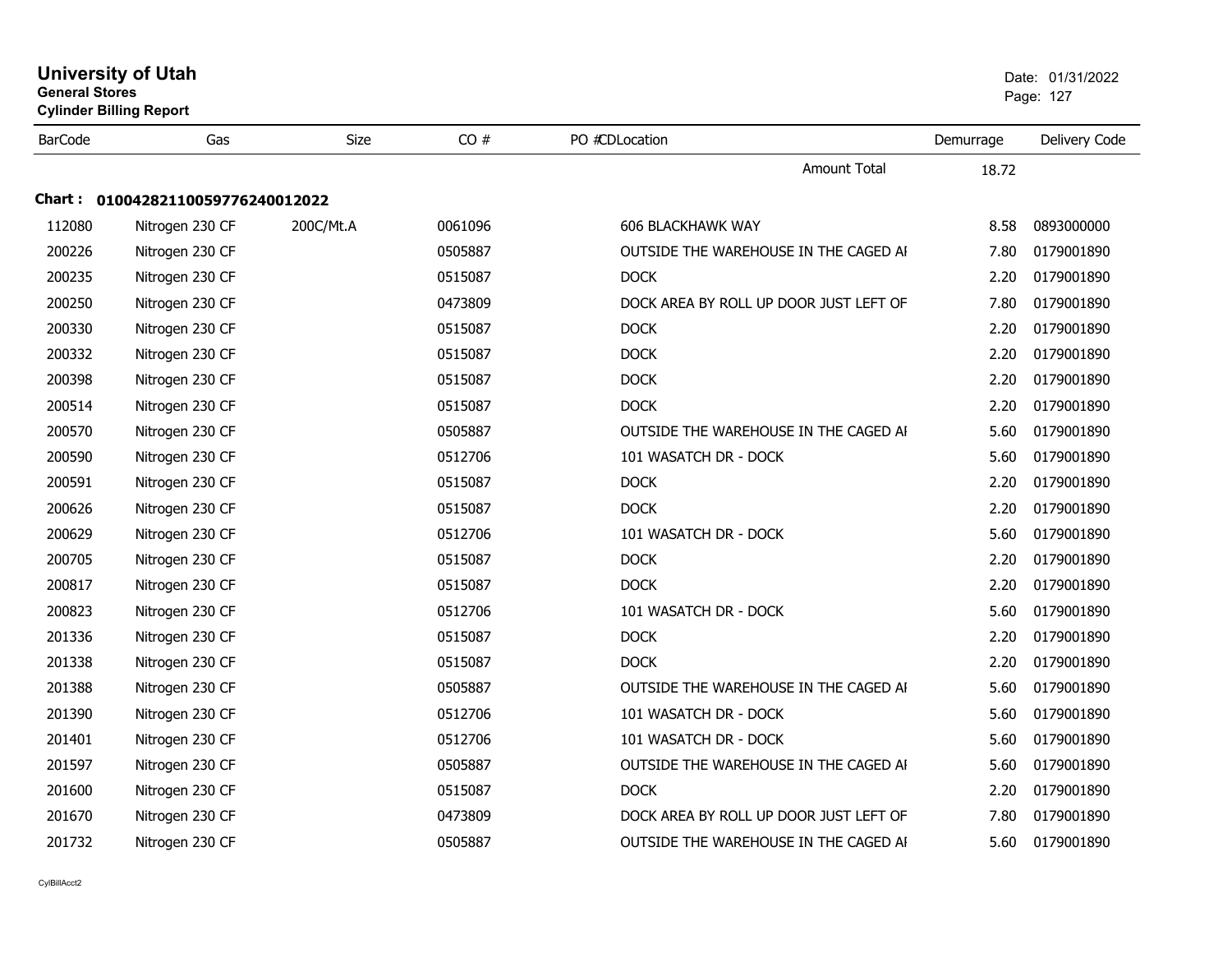#### **University of Utah** Date: 01/31/2022 **General Stores**end and the state of the state of the state of the state of the state of the state of the state of the state of the state of the state of the state of the state of the state of the state of the state of the state of the st **Cylinder Billing Report**

| <b>BarCode</b> | Gas                        | Size      | CO#     | PO #CDLocation                        | Demurrage | Delivery Code |
|----------------|----------------------------|-----------|---------|---------------------------------------|-----------|---------------|
| 201757         | CO2 - 50 Lb.               |           | 0319160 | 505 KOMAS                             | 6.24      | 0892002020    |
| 201846         | Nitrogen 230 CF            |           | 0489941 | <b>DOCK AREA</b>                      | 7.80      | 0179001890    |
| 201863         | Nitrogen 230 CF            |           | 0512706 | 101 WASATCH DR - DOCK                 | 5.60      | 0179001890    |
| 201885         | Nitrogen 230 CF            |           | 0515087 | <b>DOCK</b>                           | 2.20      | 0179001890    |
| 201993         | Nitrogen 230 CF            |           | 0512706 | 101 WASATCH DR - DOCK                 | 5.60      | 0179001890    |
| 202069         | Nitrogen 230 CF            |           | 0515087 | <b>DOCK</b>                           | 2.20      | 0179001890    |
| 202269         | Nitrogen 230 CF            |           | 0515087 | <b>DOCK</b>                           | 2.20      | 0179001890    |
| 202278         | Nitrogen 230 CF            |           | 0515087 | <b>DOCK</b>                           | 2.20      | 0179001890    |
| 202728         | Nitrogen 230 CF            |           | 0515087 | <b>DOCK</b>                           | 2.20      | 0179001890    |
| 202926         | Nitrogen 230 CF            |           | 0502128 | <b>DOCK</b>                           | 5.60      | 0179001890    |
| 202929         | Nitrogen 230 CF            |           | 0505887 | OUTSIDE THE WAREHOUSE IN THE CAGED AI | 5.60      | 0179001890    |
| 203752         | Nitrogen 230 CF            |           | 0515087 | <b>DOCK</b>                           | 2.20      | 0179001890    |
| 203800         | Nitrogen 230 CF            |           | 0505887 | OUTSIDE THE WAREHOUSE IN THE CAGED AI | 5.60      | 0179001890    |
| 203803         | Nitrogen 230 CF            |           | 0505887 | OUTSIDE THE WAREHOUSE IN THE CAGED AI | 5.60      | 0179001890    |
| 203856         | Nitrogen 230 CF            |           | 0505887 | OUTSIDE THE WAREHOUSE IN THE CAGED AI | 7.80      | 0179001890    |
| 203954         | Nitrogen 230 CF            |           | 0505887 | OUTSIDE THE WAREHOUSE IN THE CAGED AI | 5.60      | 0179001890    |
| 203976         | Nitrogen 230 CF            |           | 0505887 | OUTSIDE THE WAREHOUSE IN THE CAGED AI | 5.60      | 0179001890    |
| 204539         | Nitrogen 230 CF            |           | 0502128 | <b>DOCK</b>                           | 5.60      | 0179001890    |
| 205503         | Nitrogen 230 CF            |           | 0515087 | <b>DOCK</b>                           | 2.20      | 0179001890    |
| 205504         | Nitrogen 230 CF            |           | 0515087 | <b>DOCK</b>                           | 2.20      | 0179001890    |
| 300013         | Nitrogen 230 CF            |           | 0505887 | OUTSIDE THE WAREHOUSE IN THE CAGED AI | 7.56      | 0179001890    |
| 822563         | Nitrogen 230 CF            |           | 0493771 | OUTSIDE WAREHOUSE IN CAGED AREA       | 14.82     | 0179001890    |
|                |                            |           |         | <b>Amount Total</b>                   | 221.00    |               |
| Chart : .      | 01004604903064886240012022 |           |         |                                       |           |               |
| 202858         | Argon - 125 CF             | 125 CF/UU | 0448937 | BLDG 720 STOCKROOM                    | 6.24      | 0720000000    |
| 204413         | Nitrogen, 35CF             |           | 0490175 | <b>BLDG 720</b>                       | 7.80      | 0720000000    |
| 204421         | Acetylene - B              |           | 0490175 | <b>BLDG 720</b>                       | 7.80      | 0720000000    |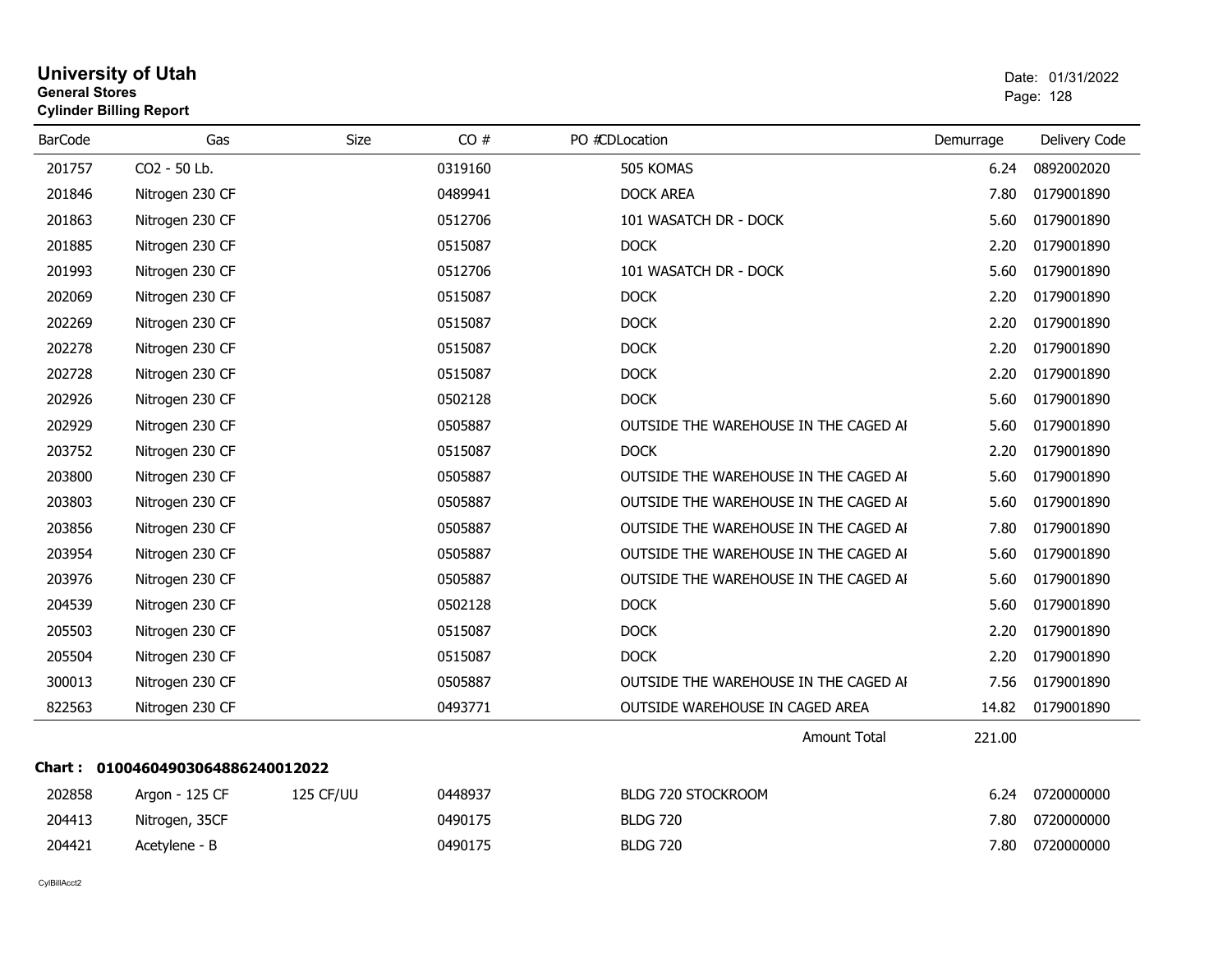| <b>General Stores</b> | <b>University of Utah</b><br><b>Cylinder Billing Report</b> |      |      |         |                 |                     |           | Date: 01/31/2022<br>Page: 129 |
|-----------------------|-------------------------------------------------------------|------|------|---------|-----------------|---------------------|-----------|-------------------------------|
| <b>BarCode</b>        | Gas                                                         |      | Size | CO#     | PO #CDLocation  |                     | Demurrage | Delivery Code                 |
| 204469                | Acetylene - B                                               |      |      | 0490175 | <b>BLDG 720</b> |                     | 7.80      | 0720000000                    |
| 205805                | Nitrogen, 23 CF                                             |      |      | 0490175 | <b>BLDG 720</b> |                     | 7.80      | 0720000000                    |
| 205868                | Acetylene - B                                               |      |      | 0490175 | <b>BLDG 720</b> |                     | 7.80      | 0720000000                    |
|                       |                                                             |      |      |         |                 | <b>Amount Total</b> | 45.24     |                               |
|                       | Chart: 01007172000005216260012022                           |      |      |         |                 |                     |           |                               |
| 200074                | Oxygen, USP                                                 | K/UU |      | 0512272 | <b>587 CMC</b>  |                     | 7.80      | 0512003110                    |
| 200293                | Oxygen, USP                                                 |      |      | 0512272 | <b>587 CMC</b>  |                     | 7.80      | 0512003110                    |
| 200295                | Oxygen, USP                                                 |      |      | 0513464 | <b>587 CMC</b>  |                     | 7.80      | 0512003110                    |
| 200307                | Oxygen, USP                                                 |      |      | 0512272 | <b>587 CMC</b>  |                     | 7.80      | 0512003110                    |
| 200655                | Oxygen, USP                                                 |      |      | 0512272 | <b>587 CMC</b>  |                     | 7.80      | 0512003110                    |
| 200775                | Oxygen, USP                                                 |      |      | 0480786 | <b>587 CMC</b>  |                     | 7.80      | 0512003110                    |
| 200892                | Oxygen, USP                                                 |      |      | 0506771 | 1419 SMBB       |                     | 7.80      | 0512003110                    |
| 201120                | Oxygen, USP                                                 |      |      | 0498993 | <b>587 CMC</b>  |                     | 7.80      | 0512003110                    |
| 201123                | Oxygen, USP                                                 |      |      | 0510655 | 1419 SMBB       |                     | 7.80      | 0512003110                    |
| 201130                | Oxygen, USP                                                 |      |      | 0510655 | 1419 SMBB       |                     | 7.80      | 0512003110                    |
| 201133                | Oxygen, USP                                                 |      |      | 0506771 | 1419 SMBB       |                     | 4.20      | 0512003110                    |
| 201202                | Air - 233 CF                                                |      |      | 0487599 | 1419 SMBB       |                     | 7.80      | 0512003110                    |
| 201238                | Oxygen, USP - E                                             |      |      | 0493670 | 1419 SMBB       |                     | 7.80      | 0512003110                    |
| 201292                | Air - 233 CF                                                |      |      | 0487599 | 1419 SMBB       |                     | 7.80      | 0512003110                    |
| 201349                | Air - 233 CF                                                |      |      | 0487599 | 1419 SMBB       |                     | 7.80      | 0512003110                    |
| 201694                | Oxygen, USP                                                 |      |      | 0510655 | 1419 SMBB       |                     | 4.20      | 0512003110                    |
| 201730                | Oxygen, USP                                                 |      |      | 0512272 | <b>587 CMC</b>  |                     | 7.80      | 0512003110                    |
| 201937                | Oxygen, USP                                                 |      |      | 0512272 | <b>587 CMC</b>  |                     | 7.80      | 0512003110                    |
| 201982                | Oxygen, USP                                                 |      |      | 0510655 | 1419 SMBB       |                     | 7.80      | 0512003110                    |
| 202005                | Air - 233 CF                                                |      |      | 0487599 | 1419 SMBB       |                     | 7.80      | 0512003110                    |
| 202017                | Air - 233 CF                                                |      |      | 0487599 | 1419 SMBB       |                     | 7.80      | 0512003110                    |
| 202026                | Oxygen, USP                                                 |      |      | 0510655 | 1419 SMBB       |                     | 7.80      | 0512003110                    |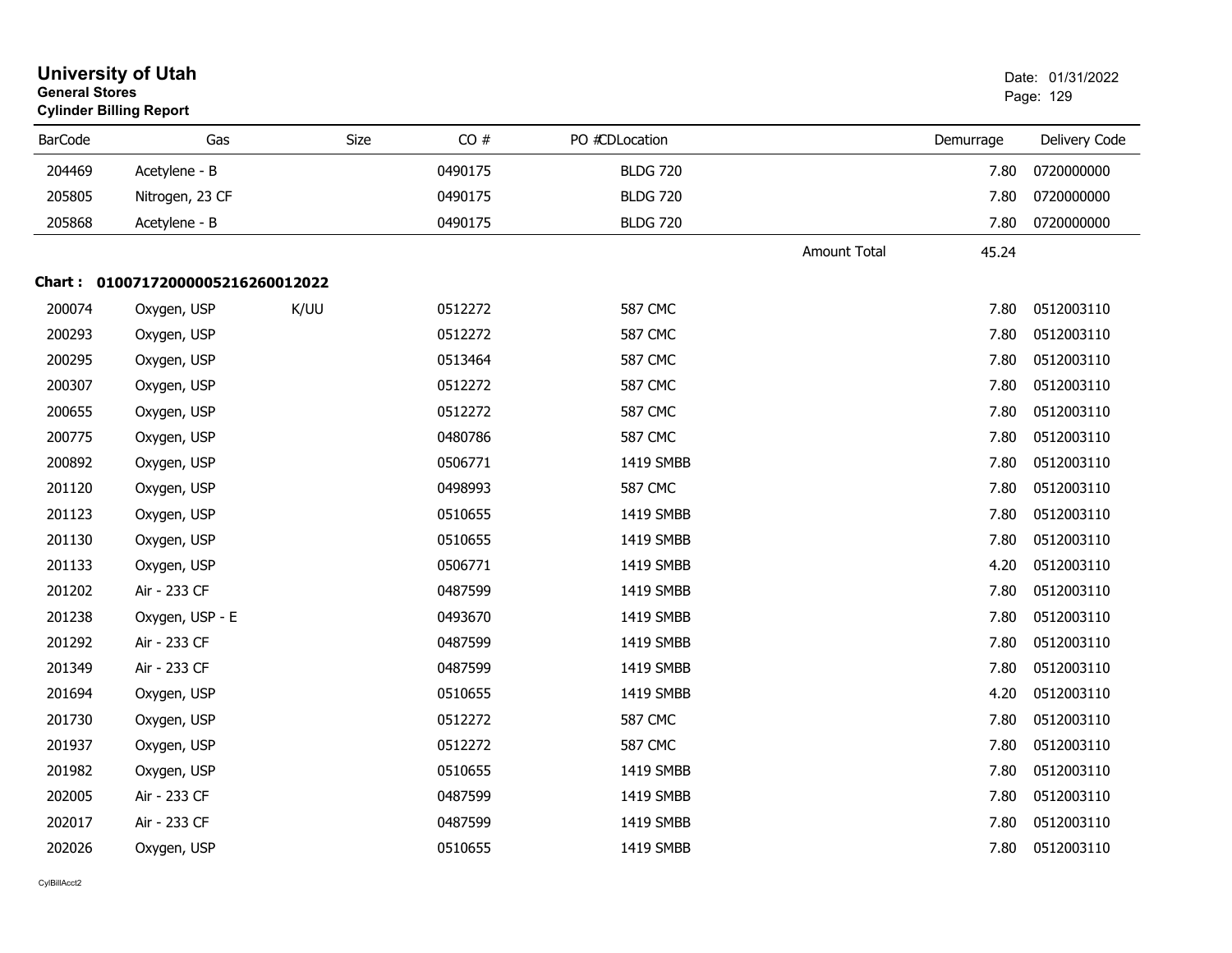| <b>General Stores</b>  | <b>University of Utah</b><br><b>Cylinder Billing Report</b> |      |         |                |           | Date: 01/31/2022<br>Page: 130 |
|------------------------|-------------------------------------------------------------|------|---------|----------------|-----------|-------------------------------|
| <b>BarCode</b>         | Gas                                                         | Size | CO#     | PO #CDLocation | Demurrage | Delivery Code                 |
| 202208                 | Oxygen, USP                                                 |      | 0498993 | <b>587 CMC</b> | 7.80      | 0512003110                    |
| 202390                 | Oxygen, USP - E                                             |      | 0503152 | <b>587 CMC</b> | 7.80      | 0512003110                    |
| 202648                 | Oxygen, USP                                                 |      | 0498993 | <b>587 CMC</b> | 7.80      | 0512003110                    |
| 203010                 | Oxygen, USP                                                 |      | 0510655 | 1419 SMBB      | 7.80      | 0512003110                    |
| 203041                 | Oxygen, USP                                                 |      | 0510655 | 1419 SMBB      | 7.80      | 0512003110                    |
| 203045                 | Oxygen, USP                                                 |      | 0510655 | 1419 SMBB      | 7.80      | 0512003110                    |
| 203096                 | Oxygen, USP - E                                             |      | 0510655 | 1419 SMBB      | 7.80      | 0512003110                    |
| 203118                 | Oxygen, USP - E                                             |      | 0510655 | 1419 SMBB      | 7.80      | 0512003110                    |
| 203149                 | Oxygen, USP - E                                             |      | 0504280 | <b>587 CMC</b> | 7.80      | 0512003110                    |
| 203173                 | Air - 233 CF                                                |      | 0487599 | 1419 SMBB      | 7.80      | 0512003110                    |
| 203316                 | Oxygen, USP                                                 |      | 0498993 | <b>587 CMC</b> | 7.80      | 0512003110                    |
| 203320                 | Oxygen, USP                                                 |      | 0480786 | <b>587 CMC</b> | 7.80      | 0512003110                    |
| 203322                 | Oxygen, USP                                                 |      | 0513464 | <b>587 CMC</b> | 7.80      | 0512003110                    |
| 203370                 | Oxygen, USP - E                                             |      | 0503152 | <b>587 CMC</b> | 7.80      | 0512003110                    |
| 203372                 | Oxygen, USP - E                                             |      | 0491547 | 1419 SMBB      | 7.80      | 0512003110                    |
| 203391                 | Oxygen, USP - E                                             |      | 0510655 | 1419 SMBB      | 7.80      | 0512003110                    |
| 203409                 | Oxygen, USP - E                                             |      | 0512272 | <b>587 CMC</b> | 7.80      | 0512003110                    |
| 203413                 | Oxygen, USP - E                                             |      | 0510655 | 1419 SMBB      | 7.80      | 0512003110                    |
| 203446                 | Oxygen, USP - E                                             |      | 0512272 | <b>587 CMC</b> | 7.80      | 0512003110                    |
| 203770                 | Oxygen, USP                                                 |      | 0505299 | 1419 SMBB      | 4.20      | 0512003110                    |
| 203815                 | Oxygen, USP                                                 |      | 0512272 | <b>587 CMC</b> | 7.80      | 0512003110                    |
| 203947                 | Oxygen, USP                                                 |      | 0510655 | 1419 SMBB      | 4.20      | 0512003110                    |
| 204498                 | Oxygen, USP                                                 |      | 0510655 | 1419 SMBB      | 7.80      | 0512003110                    |
| 204504                 | Oxygen, USP - E                                             |      | 0504280 | <b>587 CMC</b> | 7.80      | 0512003110                    |
| 204535                 | Air - 233 CF                                                |      | 0487599 | 1419 SMBB      | 7.80      | 0512003110                    |
| 204537                 | Oxygen, USP                                                 |      | 0510655 | 1419 SMBB      | 7.80      | 0512003110                    |
| 204597                 | Oxygen, USP                                                 |      | 0510655 | 1419 SMBB      | 7.80      | 0512003110                    |
| 204695<br>CvIBillAcct2 | Oxygen, USP - E                                             |      | 0496496 | <b>587 CMC</b> | 7.80      | 0512003110                    |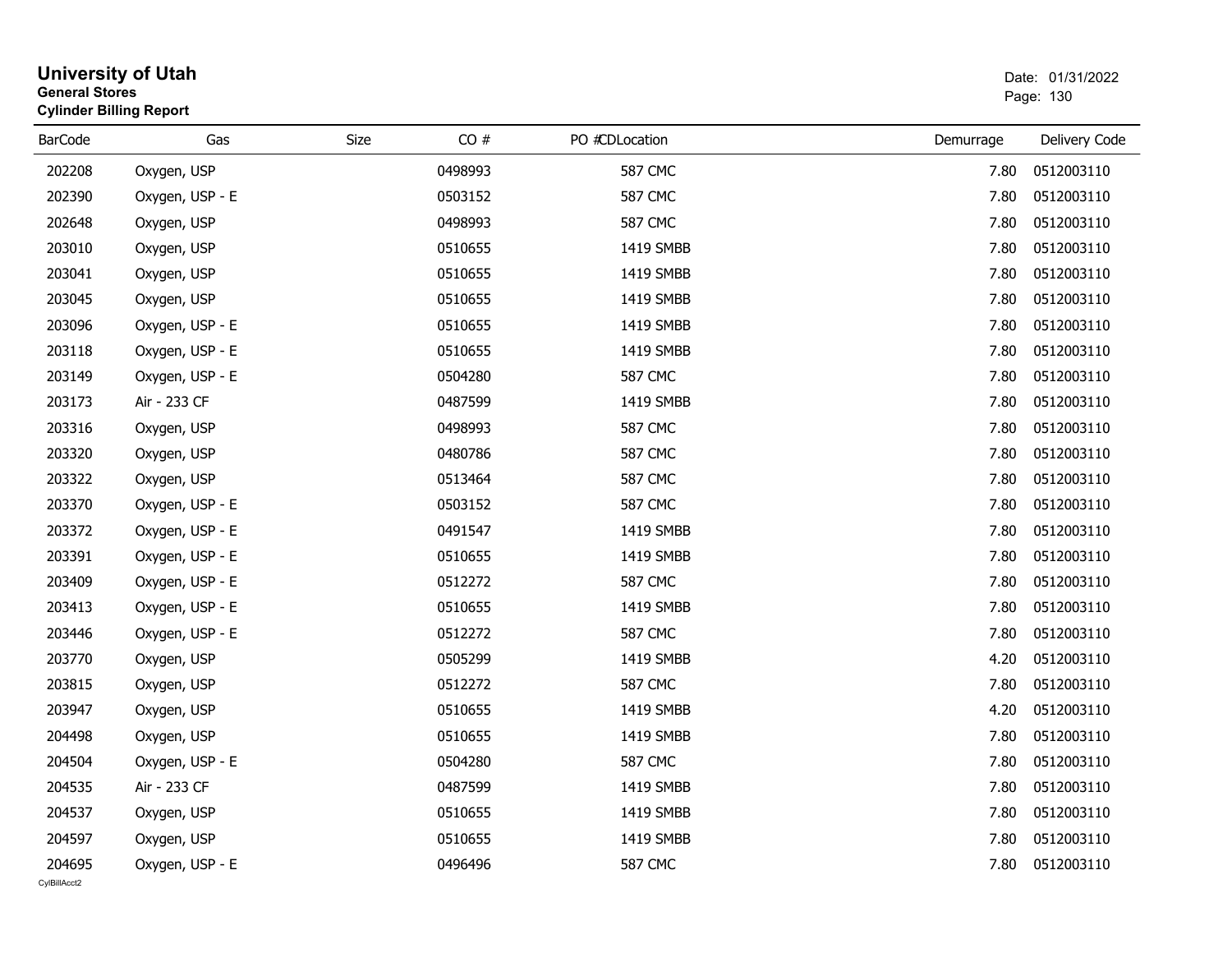|                | <b>General Stores</b><br><b>Cylinder Billing Report</b> |      |         |  |                | 01/01/4044<br>Page: 131 |               |
|----------------|---------------------------------------------------------|------|---------|--|----------------|-------------------------|---------------|
| <b>BarCode</b> | Gas                                                     | Size | CO#     |  | PO #CDLocation | Demurrage               | Delivery Code |
| 205297         | Oxygen, USP                                             |      | 0506771 |  | 1419 SMBB      | 7.80                    | 0512003110    |
| 205324         | Oxygen, USP - E                                         |      | 0511520 |  | <b>587 CMC</b> | 7.80                    | 0512003110    |
| 205433         | Oxygen, USP - E                                         |      | 0512671 |  | 587/CMC        | 7.80                    | 0512003110    |
| 205437         | Oxygen, USP - E                                         |      | 0506771 |  | 1419 SMBB      | 7.80                    | 0512003110    |
| 205442         | Oxygen, USP - E                                         |      | 0512553 |  | <b>587 CMC</b> | 7.80                    | 0512003110    |
| 205470         | Oxygen, USP - E                                         |      | 0506778 |  | <b>587 CMC</b> | 7.80                    | 0512003110    |
| 205613         | Oxygen, USP                                             |      | 0513464 |  | <b>587 CMC</b> | 7.80                    | 0512003110    |
| 205620         | Oxygen, USP                                             |      | 0510655 |  | 1419 SMBB      | 7.80                    | 0512003110    |
| 205621         | Oxygen, USP                                             |      | 0512272 |  | <b>587 CMC</b> | 7.80                    | 0512003110    |
| 205751         | Oxygen, USP                                             |      | 0512272 |  | <b>587 CMC</b> | 7.80                    | 0512003110    |
| 205833         | Oxygen, USP                                             |      | 0510655 |  | 1419 SMBB      | 4.20                    | 0512003110    |
| 205837         | Oxygen, USP                                             |      | 0512272 |  | <b>587 CMC</b> | 7.80                    | 0512003110    |
| 205841         | Oxygen, USP                                             |      | 0506771 |  | 1419 SMBB      | 4.20                    | 0512003110    |
| 205893         | Oxygen, USP                                             |      | 0505299 |  | 1419 SMBB      | 4.20                    | 0512003110    |
| 205894         | Oxygen, USP                                             |      | 0510655 |  | 1419 SMBB      | 7.80                    | 0512003110    |
| 205902         | Oxygen, USP                                             |      | 0510655 |  | 1419 SMBB      | 7.80                    | 0512003110    |
| 205906         | Oxygen, USP                                             |      | 0512272 |  | <b>587 CMC</b> | 7.80                    | 0512003110    |
| 205961         | Oxygen, USP - E                                         |      | 0511520 |  | <b>587 CMC</b> | 7.80                    | 0512003110    |
| 820317         | Oxygen, USP - E                                         |      | 0496496 |  | <b>587 CMC</b> | 10.53                   | 0512003110    |
| 821603         | Oxygen, USP - E                                         |      | 0484924 |  | <b>587 CMC</b> | 10.53                   | 0512003110    |
| 821618         | Oxygen, USP - E                                         |      | 0512553 |  | <b>587 CMC</b> | 10.53                   | 0512003110    |
| 822055         | Oxygen, USP                                             |      | 0489826 |  | <b>587 CMC</b> | 10.53                   | 0512003110    |
| 822060         | Oxygen, USP                                             |      | 0489826 |  | <b>587 CMC</b> | 10.53                   | 0512003110    |
| 822448         | Oxygen, USP - E                                         |      | 0493245 |  | 1419 SMBB      | 10.53                   | 0512003110    |
| 823071         | Oxygen, USP - E                                         |      | 0513079 |  | <b>587 CMC</b> | 10.53                   | 0512003110    |
| 823341         | Oxygen, USP - E                                         |      | 0501072 |  | <b>587 CMC</b> | 10.53                   | 0512003110    |
| 824397         | Oxygen, USP                                             |      | 0510655 |  | 1419 SMBB      | 10.53                   | 0512003110    |
| 824411         | Oxygen, USP - E                                         |      | 0510655 |  | 1419 SMBB      | 10.53                   | 0512003110    |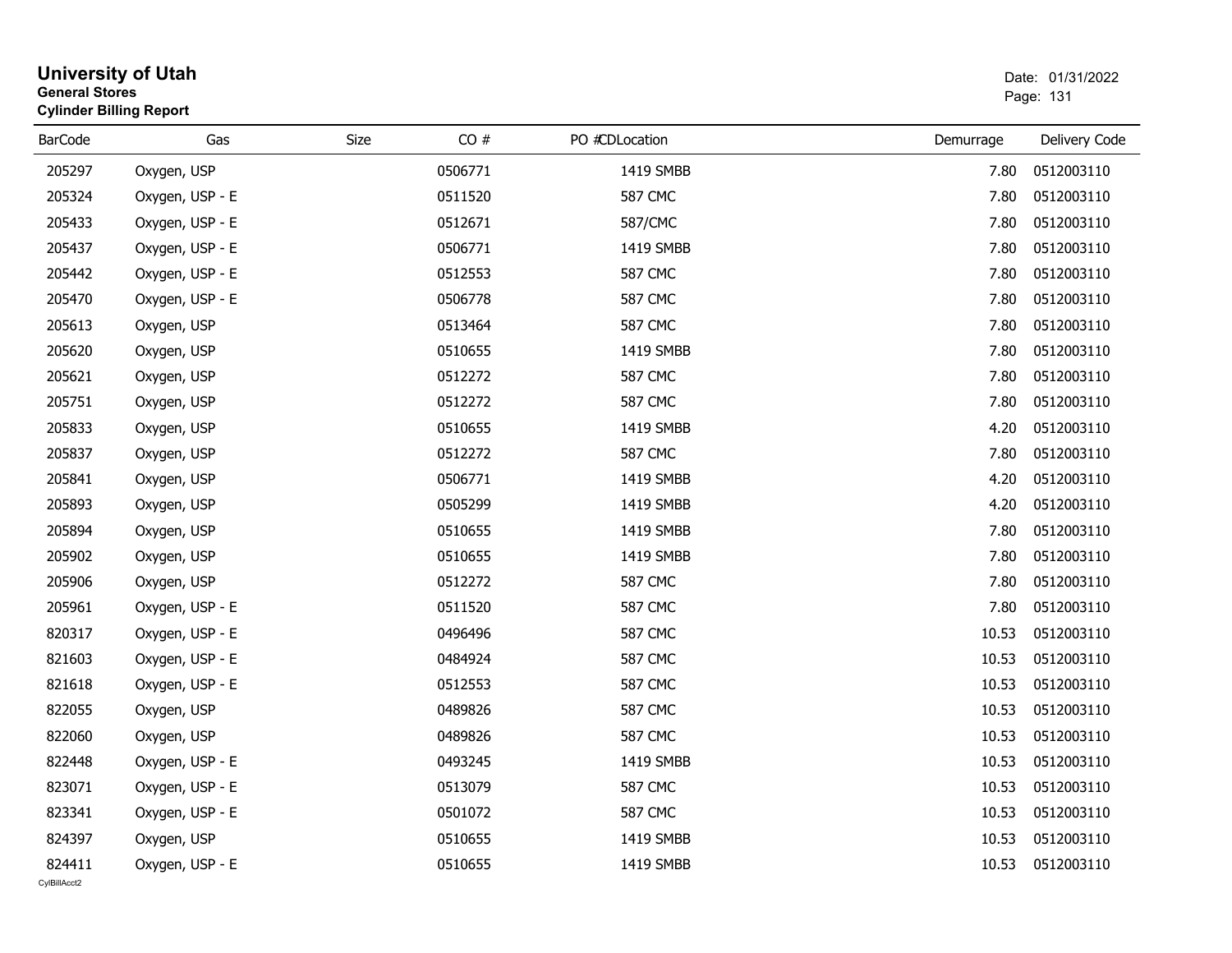| <b>General Stores</b>  | University of Utah<br><b>Cylinder Billing Report</b> | Date: 01/31/2022<br>Page: 132 |         |                |           |               |
|------------------------|------------------------------------------------------|-------------------------------|---------|----------------|-----------|---------------|
| <b>BarCode</b>         | Gas                                                  | Size                          | CO#     | PO #CDLocation | Demurrage | Delivery Code |
| 824412                 | Oxygen, USP - E                                      |                               | 0510655 | 1419 SMBB      | 10.53     | 0512003110    |
| 824416                 | Oxygen, USP - E                                      |                               | 0510655 | 1419 SMBB      | 10.53     | 0512003110    |
| 824592                 | Oxygen, USP - E                                      |                               | 0512671 | 587/CMC        | 10.53     | 0512003110    |
| 824665                 | Oxygen, USP - E                                      |                               | 0511520 | <b>587 CMC</b> | 10.53     | 0512003110    |
| 824667                 | Oxygen, USP - E                                      |                               | 0511520 | <b>587 CMC</b> | 10.53     | 0512003110    |
| 824668                 | Oxygen, USP - E                                      |                               | 0511520 | <b>587 CMC</b> | 3.51      | 0512003110    |
| 824670                 | Oxygen, USP - E                                      |                               | 0511520 | <b>587 CMC</b> | 10.53     | 0512003110    |
| 824671                 | Oxygen, USP - E                                      |                               | 0511520 | <b>587 CMC</b> | 10.53     | 0512003110    |
| 824672                 | Oxygen, USP - E                                      |                               | 0511520 | <b>587 CMC</b> | 10.53     | 0512003110    |
| 824833                 | Oxygen, USP - E                                      |                               | 0512552 | 1355 SMBB      | 10.53     | 0512003110    |
| 824834                 | Oxygen, USP - E                                      |                               | 0512552 | 1355 SMBB      | 10.53     | 0512003110    |
| 824835                 | Oxygen, USP - E                                      |                               | 0512552 | 1355 SMBB      | 10.53     | 0512003110    |
| 824836                 | Oxygen, USP - E                                      |                               | 0512552 | 1355 SMBB      | 10.53     | 0512003110    |
| 824839                 | Oxygen, USP - E                                      |                               | 0512553 | <b>587 CMC</b> | 10.53     | 0512003110    |
| 824840                 | Oxygen, USP - E                                      |                               | 0512553 | <b>587 CMC</b> | 10.53     | 0512003110    |
| 824842                 | Oxygen, USP - E                                      |                               | 0512553 | <b>587 CMC</b> | 10.53     | 0512003110    |
| 824845                 | Oxygen, USP - E                                      |                               | 0512553 | <b>587 CMC</b> | 10.53     | 0512003110    |
| 824848                 | Oxygen, USP - E                                      |                               | 0512552 | 1355 SMBB      | 10.53     | 0512003110    |
| 824850                 | Oxygen, USP - E                                      |                               | 0512552 | 1355 SMBB      | 10.53     | 0512003110    |
| 824851                 | Oxygen, USP - E                                      |                               | 0512553 | <b>587 CMC</b> | 10.53     | 0512003110    |
| 824852                 | Oxygen, USP - E                                      |                               | 0512553 | <b>587 CMC</b> | 10.53     | 0512003110    |
| 824853                 | Oxygen, USP - E                                      |                               | 0512553 | <b>587 CMC</b> | 10.53     | 0512003110    |
| 824854                 | Oxygen, USP - E                                      |                               | 0512553 | <b>587 CMC</b> | 10.53     | 0512003110    |
| 824855                 | Oxygen, USP - E                                      |                               | 0512553 | <b>587 CMC</b> | 10.53     | 0512003110    |
| 824856                 | Oxygen, USP - E                                      |                               | 0512553 | <b>587 CMC</b> | 10.53     | 0512003110    |
| 824938                 | Oxygen, USP - E                                      |                               | 0513464 | <b>587 CMC</b> | 10.53     | 0512003110    |
| 824941                 | Oxygen, USP - E                                      |                               | 0513464 | <b>587 CMC</b> | 10.53     | 0512003110    |
| 824942<br>CvIBillAcct2 | Oxygen, USP - E                                      |                               | 0513464 | <b>587 CMC</b> | 10.53     | 0512003110    |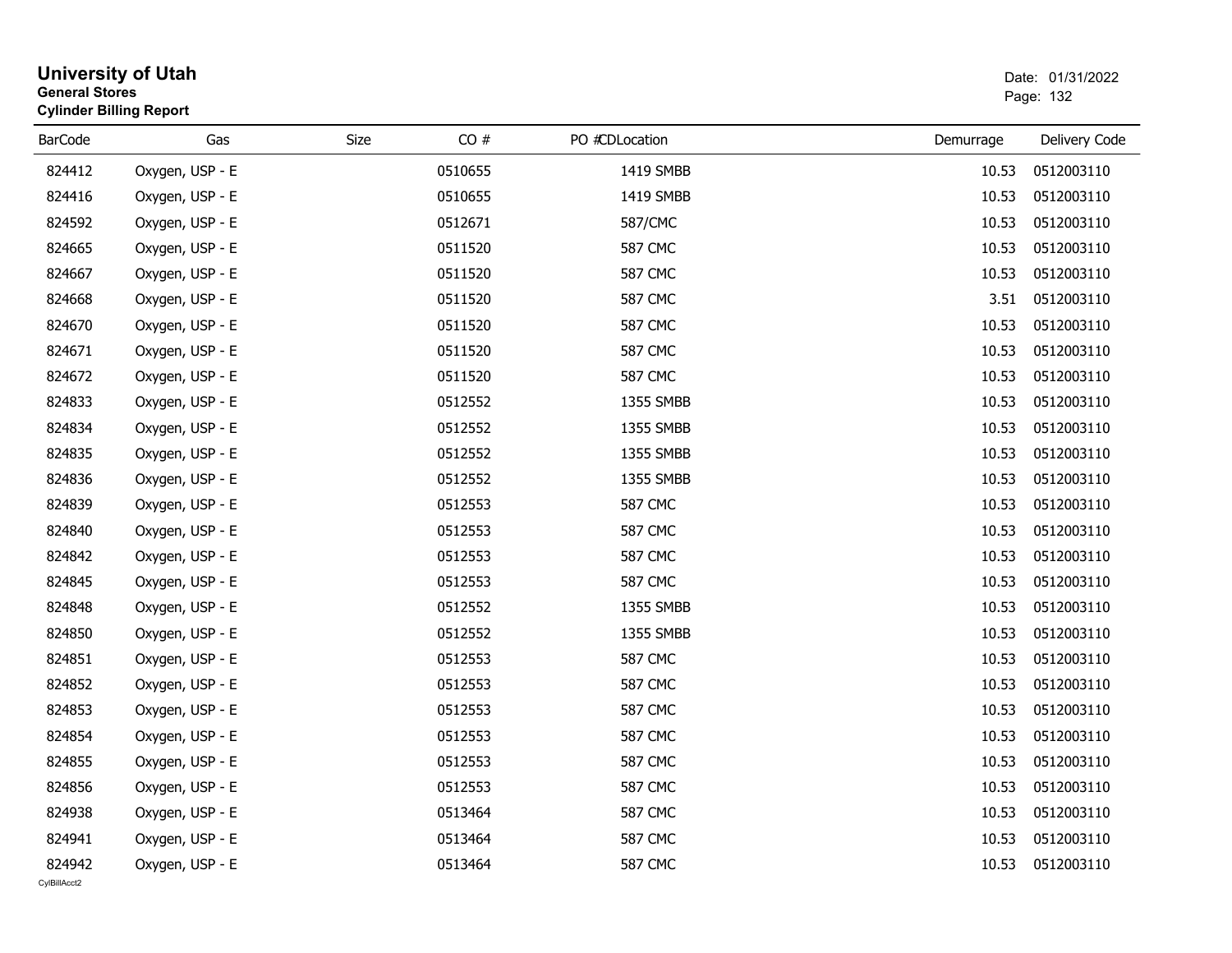| <b>General Stores</b> | <b>University of Utah</b><br><b>Cylinder Billing Report</b> |             |         |                       |                     |           | Date: 01/31/2022<br>Page: 133 |
|-----------------------|-------------------------------------------------------------|-------------|---------|-----------------------|---------------------|-----------|-------------------------------|
| <b>BarCode</b>        | Gas                                                         | <b>Size</b> | CO#     | PO #CDLocation        |                     | Demurrage | Delivery Code                 |
| 824977                | Oxygen, USP - E                                             |             | 0513079 | <b>587 CMC</b>        |                     | 10.53     | 0512003110                    |
| 824978                | Oxygen, USP - E                                             |             | 0513079 | 587 CMC               |                     | 10.53     | 0512003110                    |
| 824979                | Oxygen, USP - E                                             |             | 0513079 | <b>587 CMC</b>        |                     | 10.53     | 0512003110                    |
| 824980                | Oxygen, USP - E                                             |             | 0513079 | <b>587 CMC</b>        |                     | 10.53     | 0512003110                    |
|                       |                                                             |             |         |                       | <b>Amount Total</b> | 940.44    |                               |
|                       | Chart: 01007172000005216260312022                           |             |         |                       |                     |           |                               |
| 113337                | $CO2 - E$                                                   | E/MT. AIR   | 0062290 | ARC LOADING           |                     | 8.19      | 0587000000                    |
| 115032                | $CO2 - E$                                                   |             | 0088031 | <b>DOCK</b>           |                     | 7.02      | 0587000000                    |
| 201307                | N2, Liquid LX45                                             |             | 0513559 | 585 RM 20             |                     | 33.60     | 0587000000                    |
| 202021                | N2, Liquid, 160                                             |             | 0515819 | <b>BLDG 585 RM 20</b> |                     | 4.80      | 0587000000                    |
| 202306                | N2, Liquid LX45                                             |             | 0514340 | 585 RM 20             |                     | 28.80     | 0587000000                    |
| 203481                | CO2 - 50 Lb.                                                |             | 0334204 | <b>BASEMENT SMBB</b>  |                     | 6.24      | 0587000000                    |
| 204582                | CO2 - 50 Lb.                                                |             | 0385055 | BLDG 587 DOCK         |                     | 6.24      | 0512003110                    |
| 205745                | $CO2 - E$                                                   |             | 0404331 | <b>BLDG 587</b>       |                     | 6.24      | 0587000000                    |
| 825045                | CO2 - Siphon                                                |             | 0515494 | 585 Rm 10             |                     | 1.62      | 0587000000                    |
|                       |                                                             |             |         |                       | <b>Amount Total</b> | 102.75    |                               |
|                       | Chart: 01007172000005216620312022                           |             |         |                       |                     |           |                               |
| 200103                | CO2 - Siphon                                                | K/UU        | 0513107 | 585 RM 10             |                     | 7.80      | 0587000000                    |
| 200270                | N2, Liquid, 160                                             |             | 0513836 | <b>BLDG 585 RM 20</b> |                     | 35.20     | 0587000000                    |
| 200316                | Oxygen, USP                                                 |             | 0499798 | 587 CMC               |                     | 7.80      | 0512003110                    |
| 200338                | Oxygen, USP                                                 |             | 0340406 | SMBB ANIMAL FACILITY  |                     | 6.24      | 0587000000                    |
| 200401                | Oxygen, USP                                                 |             | 0340406 | SMBB ANIMAL FACILITY  |                     | 6.24      | 0587000000                    |
| 200771                | Oxygen, USP                                                 |             | 0514312 | 1419 SMBB             |                     | 3.60      | 0512003110                    |
| 201139                | Oxygen, USP                                                 |             | 0507090 | 1353 SMBB             |                     | 7.80      | 0512003110                    |
| 201232                | Oxygen, USP - E                                             |             | 0462656 | <b>BLDG 587</b>       |                     | 6.24      | 0512003110                    |
| 201824                | Oxygen, USP - E                                             |             | 0449647 | bldg 587              |                     | 6.24      | 0587000000                    |
| 201827                | Oxygen, USP - E                                             |             | 0467463 | <b>BLDG 587</b>       |                     | 7.80      | 0512003110                    |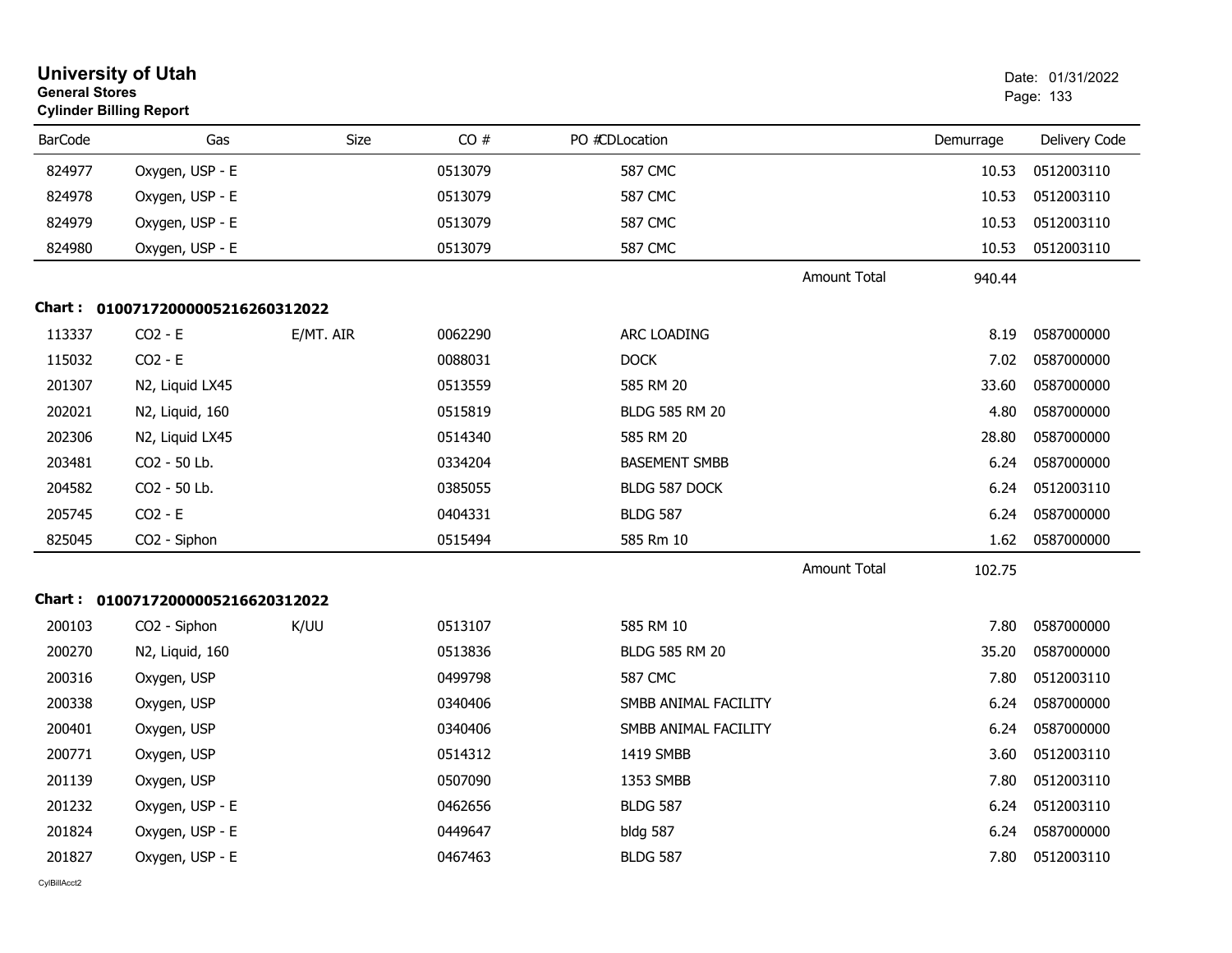| <b>General Stores</b>  | <b>University of Utah</b><br><b>Cylinder Billing Report</b> |      |         |                      |           | Date: 01/31/2022<br>Page: 134 |
|------------------------|-------------------------------------------------------------|------|---------|----------------------|-----------|-------------------------------|
| <b>BarCode</b>         | Gas                                                         | Size | CO#     | PO #CDLocation       | Demurrage | Delivery Code                 |
| 201833                 | Air - 233 CF                                                |      | 0499797 | 1419 SMBB            | 7.80      | 0512003110                    |
| 202152                 | Oxygen, USP                                                 |      | 0499798 | <b>587 CMC</b>       | 7.80      | 0512003110                    |
| 202273                 | Oxygen, USP                                                 |      | 0499798 | <b>587 CMC</b>       | 7.80      | 0512003110                    |
| 202311                 | Oxygen, USP - E                                             |      | 0469922 | <b>SMBB 311</b>      | 7.80      | 0512003110                    |
| 202924                 | Oxygen, USP                                                 |      | 0508757 | <b>BLDG 587</b>      | 7.80      | 0512003110                    |
| 203039                 | Oxygen, USP                                                 |      | 0499798 | <b>587 CMC</b>       | 7.80      | 0512003110                    |
| 203125                 | Oxygen, USP                                                 |      | 0507090 | 1353 SMBB            | 7.80      | 0512003110                    |
| 203368                 | Oxygen, USP - E                                             |      | 0469922 | <b>SMBB 311</b>      | 7.80      | 0512003110                    |
| 203440                 | Oxygen, USP - E                                             |      | 0454768 | 1419 SMBB            | 6.24      | 0512003110                    |
| 203775                 | Oxygen, USP                                                 |      | 0514312 | 1419 SMBB            | 3.60      | 0512003110                    |
| 203896                 | Oxygen, USP                                                 |      | 0340406 | SMBB ANIMAL FACILITY | 6.24      | 0587000000                    |
| 203953                 | Oxygen, USP                                                 |      | 0469922 | <b>SMBB 311</b>      | 7.80      | 0512003110                    |
| 204699                 | Oxygen, USP - E                                             |      | 0501730 | <b>587 CMC</b>       | 7.80      | 0512003110                    |
| 205294                 | Oxygen, USP                                                 |      | 0499798 | <b>587 CMC</b>       | 7.80      | 0512003110                    |
| 205300                 | Oxygen, USP                                                 |      | 0495176 | <b>587 CMC</b>       | 7.80      | 0512003110                    |
| 205301                 | Oxygen, USP                                                 |      | 0499798 | <b>587 CMC</b>       | 7.80      | 0512003110                    |
| 205454                 | Oxygen, USP - E                                             |      | 0475902 | <b>Bldg 587</b>      | 7.80      | 0512003110                    |
| 205900                 | Oxygen, USP                                                 |      | 0495176 | <b>587 CMC</b>       | 7.80      | 0512003110                    |
| 205905                 | Oxygen, USP                                                 |      | 0499798 | <b>587 CMC</b>       | 7.80      | 0512003110                    |
| 813897                 | Oxygen, USP                                                 |      | 0431351 | 1419 BLDG 151        | 8.97      | 0512003110                    |
| 814787                 | Oxygen, USP                                                 |      | 0438535 | BLDG 151 RM 1419     | 8.97      | 0512003110                    |
| 819123                 | Oxygen, USP - E                                             |      | 0469922 | <b>SMBB 311</b>      | 10.53     | 0512003110                    |
| 819358                 | CO2 - 50 Lb.                                                |      | 0470968 | 1419 SMBB            | 10.53     | 0512003110                    |
| 819553                 | Oxygen, USP - E                                             |      | 0472366 | <b>587 CMC</b>       |           | 10.53  0512003110             |
| 820473                 | Oxygen, USP                                                 |      | 0478711 | <b>587 CMC</b>       | 10.53     | 0512003110                    |
| 820475                 | Oxygen, USP                                                 |      | 0478711 | <b>587 CMC</b>       | 10.53     | 0512003110                    |
| 820477                 | Oxygen, USP                                                 |      | 0478711 | <b>587 CMC</b>       | 10.53     | 0512003110                    |
| 822438<br>CvIBillAcct2 | Oxygen, USP - E                                             |      | 0501796 | 1419 SMBB            | 10.53     | 0512003110                    |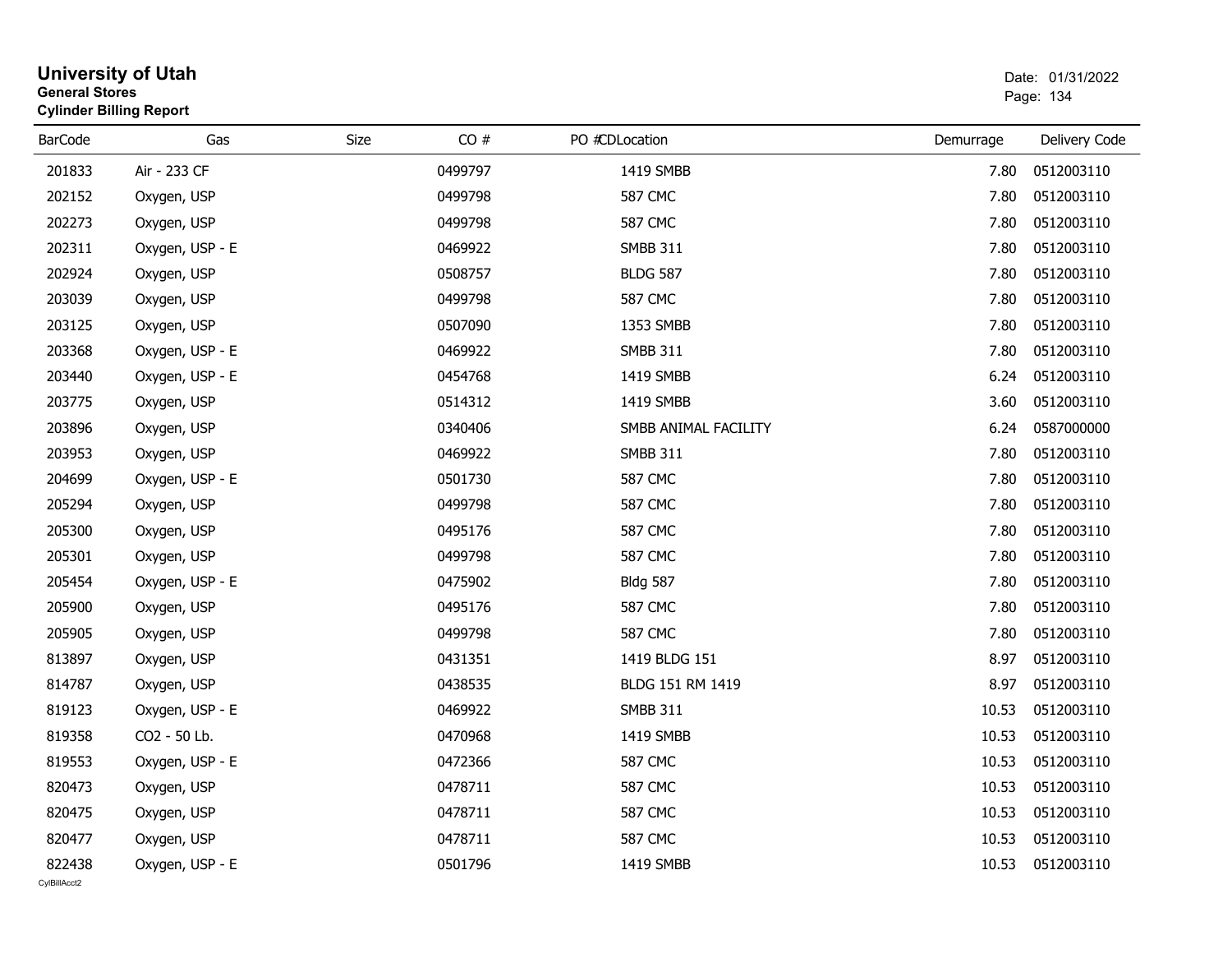| <b>General Stores</b> | <b>University of Utah</b><br><b>Cylinder Billing Report</b> |                  |         |                          |                     |           | Date: 01/31/2022<br>Page: 135 |
|-----------------------|-------------------------------------------------------------|------------------|---------|--------------------------|---------------------|-----------|-------------------------------|
| <b>BarCode</b>        | Gas                                                         | Size             | CO#     | PO #CDLocation           |                     | Demurrage | Delivery Code                 |
| 822752                | Oxygen, USP                                                 |                  | 0495176 | <b>587 CMC</b>           |                     | 10.53     | 0512003110                    |
| 823325                | Oxygen, USP - E                                             |                  | 0501730 | 587 CMC                  |                     | 10.53     | 0512003110                    |
| 823473                | Oxygen, USP                                                 |                  | 0501320 | <b>587 CMC</b>           |                     | 10.53     | 0512003110                    |
| 823474                | Oxygen, USP                                                 |                  | 0501320 | <b>587 CMC</b>           |                     | 10.53     | 0512003110                    |
| 824314                | Oxygen, USP                                                 |                  | 0508755 | 1419 SMBB                |                     | 10.53     | 0512003110                    |
| 824317                | Oxygen, USP - E                                             |                  | 0508755 | 1419 SMBB                |                     | 10.53     | 0512003110                    |
| 824319                | Oxygen, USP - E                                             |                  | 0508755 | 1419 SMBB                |                     | 10.53     | 0512003110                    |
| 824997                | Oxygen, USP                                                 |                  | 0514312 | 1419 SMBB                |                     | 4.86      | 0512003110                    |
| 824998                | Oxygen, USP                                                 |                  | 0514312 | 1419 SMBB                |                     | 4.86      | 0512003110                    |
| 824999                | Oxygen, USP                                                 |                  | 0514312 | 1419 SMBB                |                     | 4.86      | 0512003110                    |
| 825000                | Oxygen, USP                                                 |                  | 0514312 | 1419 SMBB                |                     | 4.86      | 0512003110                    |
| 825003                | Oxygen, USP                                                 |                  | 0514312 | 1419 SMBB                |                     | 4.86      | 0512003110                    |
|                       |                                                             |                  |         |                          | <b>Amount Total</b> | 425.50    |                               |
|                       | Chart: 0100717200000521662032022                            |                  |         |                          |                     |           |                               |
| 201869                | N2, Liquid LX45                                             | <b>180 LTR/U</b> | 0513106 | 585 Rm 20                |                     | 22.40     | 0587000000                    |
|                       |                                                             |                  |         |                          | <b>Amount Total</b> | 22.40     |                               |
|                       | Chart: 01007172000005216620712022                           |                  |         |                          |                     |           |                               |
| 200036                | CO2 - 50 Lb.                                                | K/UU             | 0515601 | 42 BPRB                  |                     | 0.80      | 0512003110                    |
| 200038                | CO2 - 50 Lb.                                                |                  | 0509385 | 587 CMC-Dock             |                     | 7.80      | 0512003110                    |
| 200041                | CO2 - 50 Lb.                                                |                  | 0510966 | A0209 Moran Eye Ctr      |                     | 7.80      | 0512003110                    |
| 200272                | CO2 - 50 Lb.                                                |                  | 0474629 | <b>HCI - RS - LL613B</b> |                     | 7.80      | 0512003110                    |
| 200278                | CO2 - 50 Lb.                                                |                  | 0514016 | 42 BPRB                  |                     | 5.00      | 0512003110                    |
| 200360                | CO2 - 50 Lb.                                                |                  | 0514763 | LL355 HCI RN             |                     | 2.60      | 0512003110                    |
| 200361                | CO2 - 50 Lb.                                                |                  | 0478838 | Bldg 581, Rm B0630       |                     | 7.80      | 0512003110                    |
| 200463                | CO2 - 50 Lb.                                                |                  | 0509385 | 587 CMC-Dock             |                     | 7.80      | 0512003110                    |
| 200475                | CO2 - 50 Lb.                                                |                  | 0510966 | A0209 Moran Eye Ctr      |                     | 7.80      | 0512003110                    |
| 200699                | CO2 - 50 Lb.                                                |                  | 0510892 | LL550 HCI                |                     | 7.80      | 0512003110                    |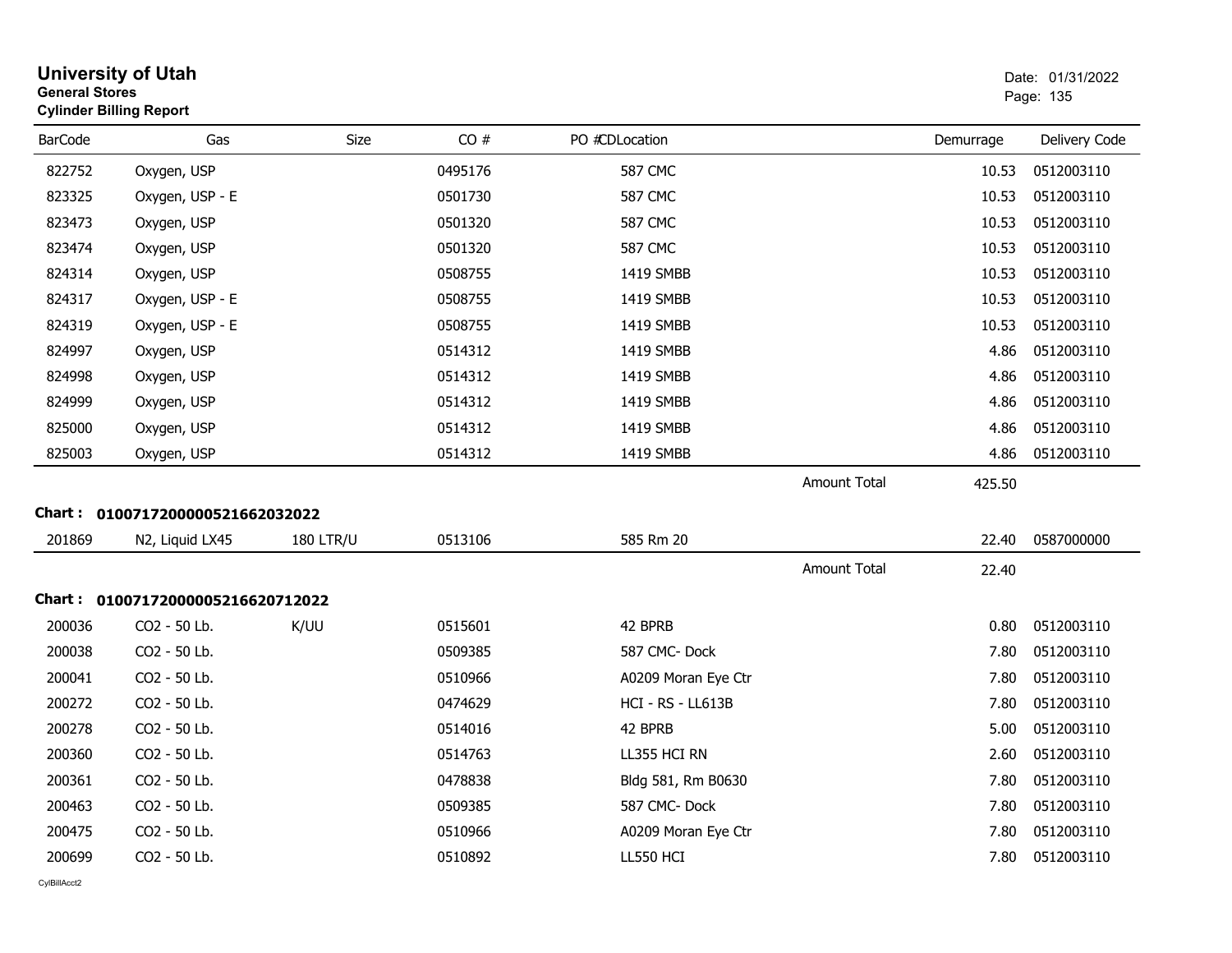| General Stores | <b>Cylinder Billing Report</b> |      |         |                                        |           | Page: 136     |
|----------------|--------------------------------|------|---------|----------------------------------------|-----------|---------------|
| <b>BarCode</b> | Gas                            | Size | CO#     | PO #CDLocation                         | Demurrage | Delivery Code |
| 200795         | CO2 - 50 Lb.                   |      | 0511295 | 1355 SMBB                              | 7.80      | 0512003110    |
| 200861         | CO2 - 50 Lb.                   |      | 0514763 | LL355 HCI RN                           | 2.60      | 0512003110    |
| 200913         | CO2 - 50 Lb.                   |      | 0511039 | <b>587 CMC</b>                         | 7.80      | 0512003110    |
| 200998         | CO2 - 50 Lb.                   |      | 0513817 | 383 Dirty Room Side Colorow Dr         | 5.20      | 0512003110    |
| 201018         | CO2 - 50 Lb.                   |      | 0514016 | 42 BPRB                                | 4.20      | 0512003110    |
| 201037         | CO2 - 50 Lb.                   |      | 0510830 | 383 DIrty Room Side Colorow Dr         | 2.60      | 0512003110    |
| 201193         | CO2 - 50 Lb.                   |      | 0510830 | 383 DIrty Room Side Colorow Dr         | 2.60      | 0512003110    |
| 201224         | CO2 - 50 Lb.                   |      | 0513800 | 587/CMC                                | 5.20      | 0512003110    |
| 201526         | CO2 - 50 Lb.                   |      | 0515649 | <b>587 CMC</b>                         | 0.60      | 0512003110    |
| 201698         | CO2 - 50 Lb.                   |      | 0513281 | 42 BPRB                                | 2.80      | 0512003110    |
| 202219         | CO2 - 50 Lb.                   |      | 0513817 | 383 Dirty Room Side Colorow Dr         | 5.20      | 0512003110    |
| 202283         | CO2 - 50 Lb.                   |      | 0511295 | 1355 SMBB                              | 7.80      | 0512003110    |
| 202351         | CO2 - 50 Lb.                   |      | 0511383 | <b>587 CMC</b>                         | 7.20      | 0512003110    |
| 202352         | CO2 - 50 Lb.                   |      | 0515649 | <b>587 CMC</b>                         | 0.60      | 0512003110    |
| 202468         | CO2 - 50 Lb.                   |      | 0513724 | B0630 Skaggs                           | 7.80      | 0512003110    |
| 202601         | CO2 - 50 Lb.                   |      | 0510966 | A0209 Moran Eye Ctr                    | 7.80      | 0512003110    |
| 202643         | CO2 - 50 Lb.                   |      | 0511890 | 10M BPRB - viviraum                    | 2.80      | 0512003110    |
| 202747         | CO2 - 50 Lb.                   |      | 0513800 | 587/CMC                                | 5.20      | 0512003110    |
| 202753         | CO2 - 50 Lb.                   |      | 0510892 | LL550 HCI                              | 7.80      | 0512003110    |
| 203109         | $CO2 - E$                      |      | 0511785 | So Biology Hallway                     | 7.80      | 0512003110    |
| 203254         | $CO2 - E$                      |      | 0510323 | So Biology, Hallway of animal facility | 7.00      | 0512003110    |
| 203258         | $CO2 - E$                      |      | 0510323 | So Biology, Hallway of animal facility | 7.00      | 0512003110    |
| 203305         | CO2 - 50 Lb.                   |      | 0514763 | LL355 HCI RN                           | 2.60      | 0512003110    |
| 203310         | CO2 - 50 Lb.                   |      | 0511890 | 10M BPRB - viviraum                    | 7.80      | 0512003110    |
| 203488         | CO2 - 50 Lb.                   |      | 0510892 | <b>LL550 HCI</b>                       | 7.80      | 0512003110    |
| 203493         | CO2 - 50 Lb.                   |      | 0512437 | <b>LL155 HCI</b>                       | 7.80      | 0512003110    |
| 203687         | CO2 - 50 Lb.                   |      | 0515649 | <b>587 CMC</b>                         | 0.60      | 0512003110    |
| 203692         | CO2 - 50 Lb.                   |      | 0515649 | <b>587 CMC</b>                         | 0.60      | 0512003110    |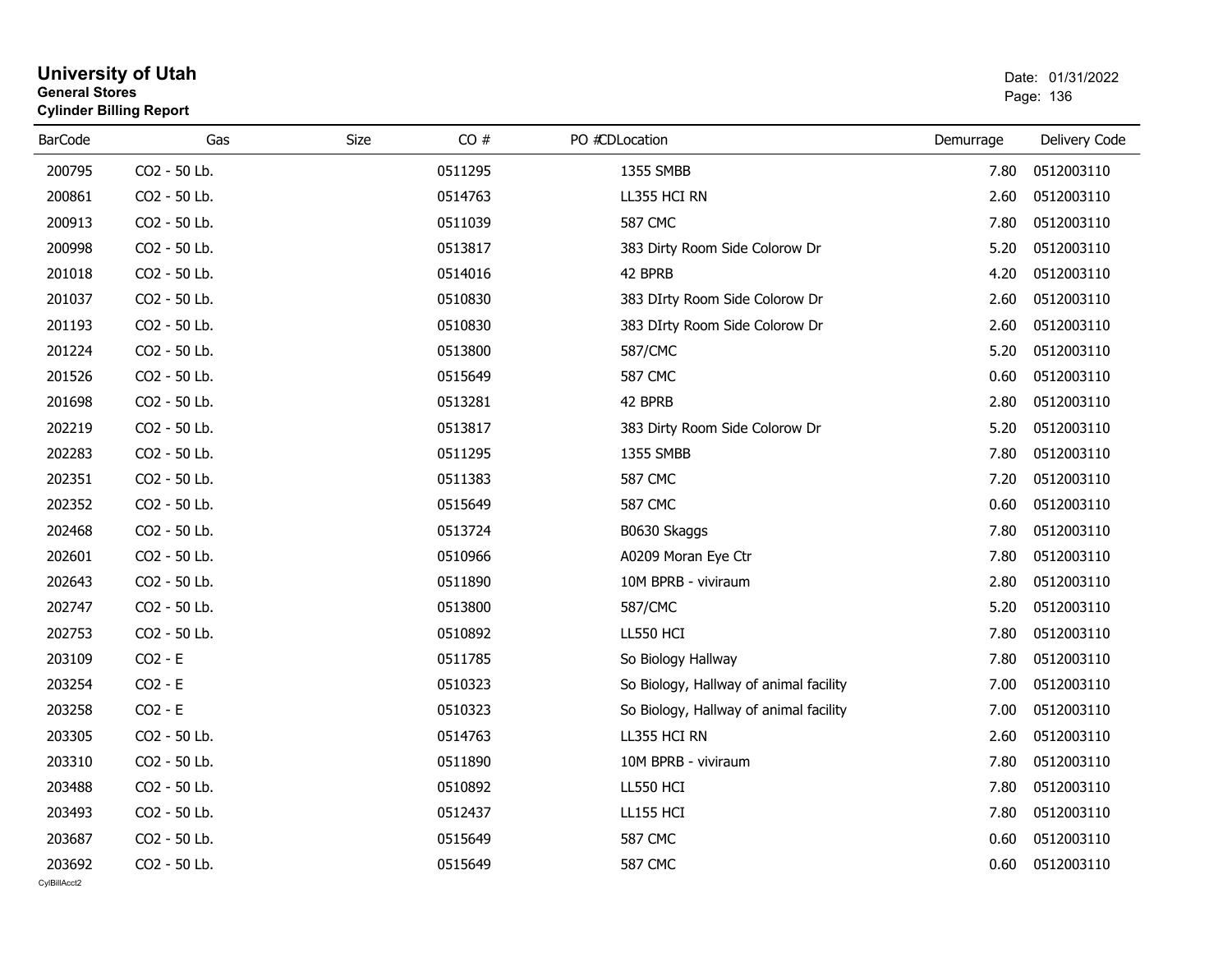| General Stores | <b>Cylinder Billing Report</b> |      |         |                     |           | Page: 137     |
|----------------|--------------------------------|------|---------|---------------------|-----------|---------------|
| <b>BarCode</b> | Gas                            | Size | CO#     | PO #CDLocation      | Demurrage | Delivery Code |
| 203816         | CO2 - 50 Lb.                   |      | 0515649 | <b>587 CMC</b>      | 0.60      | 0512003110    |
| 203821         | CO2 - 50 Lb.                   |      | 0512437 | <b>LL155 HCI</b>    | 5.20      | 0512003110    |
| 204303         | $CO2 - E$                      |      | 0515637 | 311 So Bio- Hallway | 0.80      | 0512003110    |
| 204461         | $CO2 - E$                      |      | 0515637 | 311 So Bio- Hallway | 0.80      | 0512003110    |
| 204463         | $CO2 - E$                      |      | 0511785 | So Biology Hallway  | 7.80      | 0512003110    |
| 204526         | CO2 - 50 Lb.                   |      | 0510769 | LL355 HCI N         | 5.20      | 0512003110    |
| 204717         | CO2 - 50 Lb.                   |      | 0513724 | B0630 Skaggs        | 7.80      | 0512003110    |
| 204721         | CO2 - 50 Lb.                   |      | 0513724 | B0630 Skaggs        | 7.80      | 0512003110    |
| 204730         | CO2 - 50 Lb.                   |      | 0491295 | LL355 - HCI - N     | 7.80      | 0512003110    |
| 204732         | CO2 - 50 Lb.                   |      | 0513724 | B0630 Skaggs        | 7.80      | 0512003110    |
| 204736         | CO2 - 50 Lb.                   |      | 0515649 | <b>587 CMC</b>      | 0.60      | 0512003110    |
| 204739         | CO2 - 50 Lb.                   |      | 0513724 | B0630 Skaggs        | 7.80      | 0512003110    |
| 205370         | CO2 - 50 Lb.                   |      | 0507801 | A0209 Moran         | 7.80      | 0512003110    |
| 205511         | CO2 - 50 Lb.                   |      | 0514763 | LL355 HCI RN        | 2.60      | 0512003110    |
| 205540         | CO2 - 50 Lb.                   |      | 0510769 | LL355 HCI N         | 5.20      | 0512003110    |
| 205740         | $CO2 - E$                      |      | 0515637 | 311 So Bio- Hallway | 0.80      | 0512003110    |
| 821336         | Oxygen, USP - E                |      | 0482732 | <b>587 CMC</b>      | 10.53     | 0512003110    |
| 821353         | Oxygen, USP - E                |      | 0482732 | <b>587 CMC</b>      | 10.53     | 0512003110    |
| 823704         | CO2 - 50 Lb.                   |      | 0513561 | LL355 HCI RN        | 10.53     | 0512003110    |
| 823961         | CO2 - 50 Lb.                   |      | 0505625 | LL550 HCI S         | 10.53     | 0512003110    |
| 824211         | CO2 - 50 Lb.                   |      | 0510384 | B0630 Skaggs        | 10.53     | 0512003110    |
| 824216         | CO2 - 50 Lb.                   |      | 0510384 | B0630 Skaggs        | 10.53     | 0512003110    |
| 824740         | $CO2 - E$                      |      | 0511785 | So Biology Hallway  | 9.45      | 0512003110    |
| 824741         | $CO2 - E$                      |      | 0511785 | So Biology Hallway  | 9.45      | 0512003110    |
| 824742         | $CO2 - E$                      |      | 0511785 | So Biology Hallway  | 9.45      | 0512003110    |
| 824870         | CO2 - 50 Lb.                   |      | 0512551 | 1419 SMBB           | 10.53     | 0512003110    |
| 824871         | CO2 - 50 Lb.                   |      | 0512601 | <b>587 CMC</b>      | 3.51      | 0512003110    |
| 824872         | CO <sub>2</sub> - 50 Lb.       |      | 0512601 | <b>587 CMC</b>      | 10.53     | 0512003110    |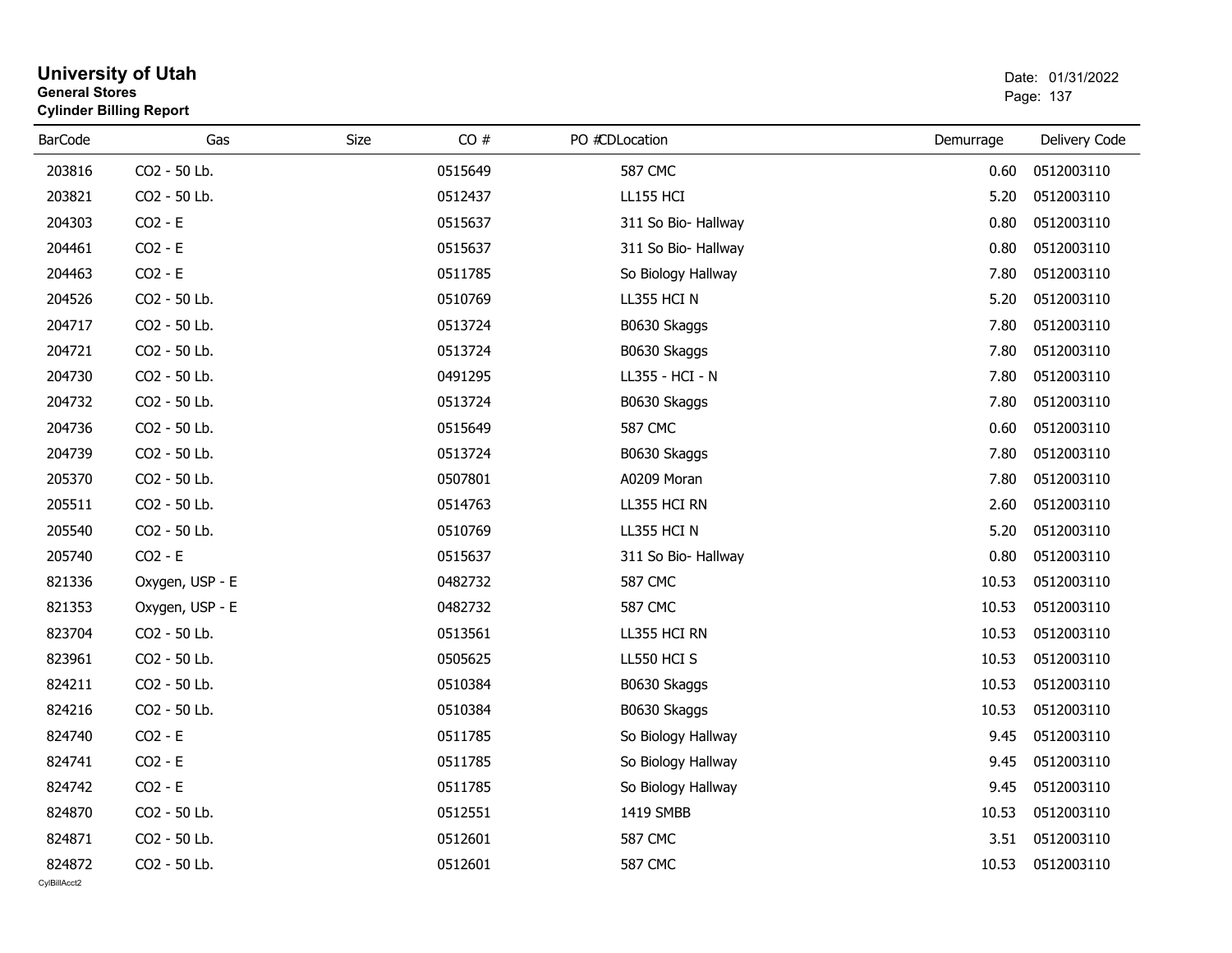| <b>General Stores</b><br><b>Cylinder Billing Report</b> | <b>University of Utah</b>         |      |         |                             |           | Date: 01/31/2022<br>Page: 138 |
|---------------------------------------------------------|-----------------------------------|------|---------|-----------------------------|-----------|-------------------------------|
| <b>BarCode</b>                                          | Gas                               | Size | CO#     | PO #CDLocation              | Demurrage | Delivery Code                 |
| 824874                                                  | CO2 - 50 Lb.                      |      | 0512601 | <b>587 CMC</b>              | 9.72      | 0512003110                    |
| 824875                                                  | CO2 - 50 Lb.                      |      | 0512601 | <b>587 CMC</b>              | 9.72      | 0512003110                    |
| 824876                                                  | CO2 - 50 Lb.                      |      | 0512551 | 1419 SMBB                   | 10.53     | 0512003110                    |
| 824877                                                  | CO2 - 50 Lb.                      |      | 0512551 | 1419 SMBB                   | 10.53     | 0512003110                    |
| 824878                                                  | CO2 - 50 Lb.                      |      | 0512601 | <b>587 CMC</b>              | 10.53     | 0512003110                    |
| 824879                                                  | CO2 - 50 Lb.                      |      | 0512601 | <b>587 CMC</b>              | 10.53     | 0512003110                    |
| 824880                                                  | CO2 - 50 Lb.                      |      | 0512601 | 587 CMC                     | 3.51      | 0512003110                    |
| 825032                                                  | CO2 - 50 Lb.                      |      | 0513561 | LL355 HCI RN                | 7.02      | 0512003110                    |
| 825033                                                  | CO2 - 50 Lb.                      |      | 0513561 | LL355 HCI RN                | 10.53     | 0512003110                    |
| 825034                                                  | CO2 - 50 Lb.                      |      | 0513781 | 587/CMC                     | 9.72      | 0512003110                    |
| 825035                                                  | CO2 - 50 Lb.                      |      | 0513561 | LL355 HCI RN                | 10.53     | 0512003110                    |
| 825143                                                  | CO2 - 50 Lb.                      |      | 0513781 | 587/CMC                     | 10.53     | 0512003110                    |
| 825144                                                  | CO2 - 50 Lb.                      |      | 0513781 | 587/CMC                     | 10.53     | 0512003110                    |
| 825148                                                  | CO2 - 50 Lb.                      |      | 0513781 | 587/CMC                     | 10.53     | 0512003110                    |
| 825152                                                  | CO2 - 50 Lb.                      |      | 0513781 | 587/CMC                     | 10.53     | 0512003110                    |
| 825196                                                  | CO2 - 50 Lb.                      |      | 0515649 | <b>587 CMC</b>              | 0.81      | 0512003110                    |
| 825197                                                  | CO2 - 50 Lb.                      |      | 0515649 | <b>587 CMC</b>              | 0.81      | 0512003110                    |
| 825229                                                  | $CO2 - E$                         |      | 0515637 | 311 So Bio- Hallway         | 1.08      | 0512003110                    |
| 825230                                                  | $CO2 - E$                         |      | 0515637 | 311 So Bio- Hallway         | 1.08      | 0512003110                    |
|                                                         |                                   |      |         | <b>Amount Total</b>         | 546.87    |                               |
|                                                         | Chart: 01007172000005216620912022 |      |         |                             |           |                               |
| 201243                                                  | Oxygen, USP                       | E/UU | 0097145 | <b>BLDG. 587</b>            | 6.24      | 0587000000                    |
| 201826                                                  | Oxygen, USP                       |      | 0414377 | <b>BLDG 587</b>             | 6.24      | 0587000000                    |
| 202226                                                  | Oxygen, USP - E                   |      | 0129405 | BLDG 587 SOUTH LOADING DOCK | 6.24      | 0587000000                    |
| 202534                                                  | Oxygen, USP - E                   |      | 0333192 | <b>BLDG 587</b>             | 6.24      | 0587000000                    |
| 202821                                                  | Oxygen, USP - E                   |      | 0251727 | <b>BLDG 587</b>             | 6.24      | 0570000260                    |
| 203462                                                  | $CO2 - E$                         |      | 0325581 | <b>BLDG 587</b>             | 6.24      | 0587000000                    |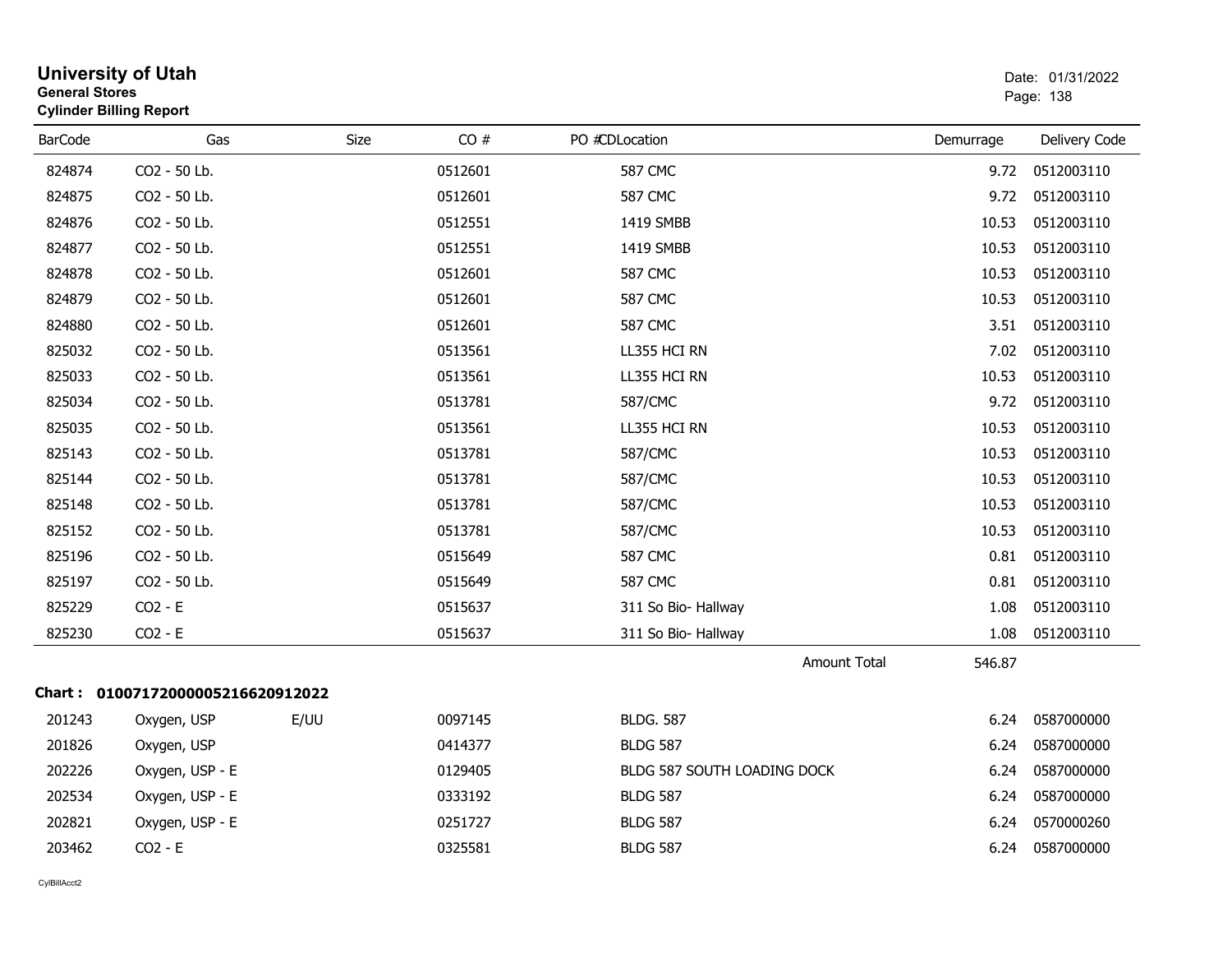| <b>General Stores</b> | <b>Cylinder Billing Report</b>      |                  |         |                             |           | Page: 139     |
|-----------------------|-------------------------------------|------------------|---------|-----------------------------|-----------|---------------|
| <b>BarCode</b>        | Gas                                 | Size             | CO#     | PO #CDLocation              | Demurrage | Delivery Code |
| 204502                | Oxygen, USP - E                     |                  | 0165088 | BLDG 587 SOUTH DOCK         | 6.24      | 0570000260    |
| 800110                | Oxygen, USP - E                     |                  | 0124641 | Bldg. 587, So. Loading Dock | 8.19      | 0587000000    |
|                       |                                     |                  |         | <b>Amount Total</b>         | 51.87     |               |
|                       | Chart: 01007882500263216260012022   |                  |         |                             |           |               |
| 200187                | Oxygen, USP                         | K/UU             | 0504747 | 5th floor Gardner Commons   | 7.80      | 0048045400    |
|                       |                                     |                  |         | <b>Amount Total</b>         | 7.80      |               |
|                       | Chart: 01007901001057016260012022   |                  |         |                             |           |               |
| 201928                | CO2 - Siphon                        | K/UU             | 0390523 | 5210 MARIOTT LIBRARY        | 6.24      | 0086001630    |
|                       |                                     |                  |         | <b>Amount Total</b>         | 6.24      |               |
|                       | Chart: 01007901001057016260112022   |                  |         |                             |           |               |
| 200364                | CO2 - 50 Lb.                        | K/UU             | 0398657 | 5210 MARRIOTT               | 6.24      | 0086001630    |
| 205655                | CO2 - 50 Lb.                        |                  | 0400500 | 5210 MARRIOTTLIBRARY        | 6.24      | 0086001630    |
|                       |                                     |                  |         | <b>Amount Total</b>         | 12.48     |               |
|                       | Chart: 0100810500059313470626002022 |                  |         |                             |           |               |
| 200862                | CO2 - 50 Lb.                        | K/UU             | 0324003 | 2488 MEB                    | 6.24      | 0062003750    |
| 203064                | Helium - 110 CF                     |                  | 0310780 | 2490 meb                    | 6.24      | 0062037500    |
|                       |                                     |                  |         | <b>Amount Total</b>         | 12.48     |               |
|                       | Chart: 0100810500059313470662002022 |                  |         |                             |           |               |
| 201048                | CO2 - 50 Lb.                        | K/UU             | 0480467 | 2488 MEB                    | 7.80      | 0062037500    |
| 201289                | CO2 - 50 Lb.                        |                  | 0480469 | 2490 MEB                    | 7.80      | 0062037500    |
| 205648                | CO2 - 50 Lb.                        |                  | 0480467 | 2488 MEB                    | 7.80      | 0062037500    |
| 205650                | CO2 - 50 Lb.                        |                  | 0480469 | 2490 MEB                    | 7.80      | 0062037500    |
|                       |                                     |                  |         | <b>Amount Total</b>         | 31.20     |               |
|                       | Chart: 01008472000179846260312022   |                  |         |                             |           |               |
| 203717                | N2, Liquid GP45                     | <b>180 LTR/U</b> | 0507766 | 3333 HCI                    | 62.40     | 0555LL3760    |
|                       |                                     |                  |         |                             |           |               |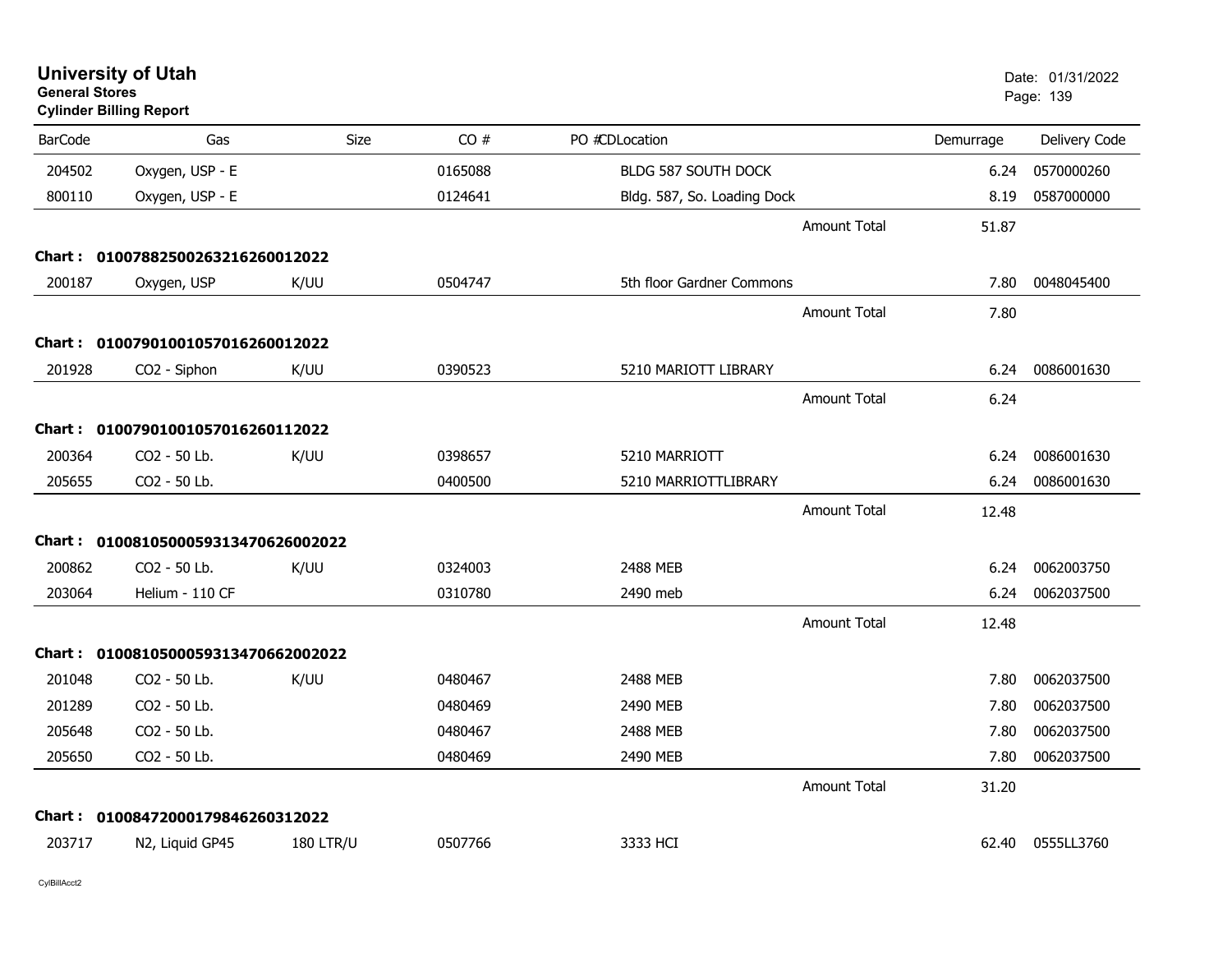| <b>University of Utah</b> |  |
|---------------------------|--|
| <b>General Stores</b>     |  |

### **Cylinder Billing Report**

| <b>BarCode</b> | Gas                               | Size   | CO#     | PO #CDLocation                         |                     | Demurrage | Delivery Code |
|----------------|-----------------------------------|--------|---------|----------------------------------------|---------------------|-----------|---------------|
| 820134         | Carbon Monoxide                   |        | 0474466 | 421 WAJARA #360 - CLINIC TRANSLATIONAL |                     | 10.53     | 0555LL3760    |
|                |                                   |        |         |                                        | <b>Amount Total</b> | 72.93     |               |
| Chart : .      | 01008472000308346430312022        |        |         |                                        |                     |           |               |
| 202588         | Co2 Food Grade                    | 20#/UU | 0512695 | 319 Wintrobe                           |                     | 7.00      | 0555LL3760    |
| 205671         | Co2 Food Grade                    |        | 0513647 | 319 Wintrobe                           |                     | 7.80      | 0555LL3760    |
| 823290         | CO2 - 20 Lb.                      |        | 0515610 | 319 WIntrobe                           |                     | 1.08      | 0555113760    |
|                |                                   |        |         |                                        | <b>Amount Total</b> | 15.88     |               |
| Chart :        | 01008472500190146260312022        |        |         |                                        |                     |           |               |
| 201415         | CO2 - 50 Lb.                      | K/UU   | 0500281 | 4211 HCI                               |                     | 7.80      | 0555113760    |
| 201947         | CO2 - 50 Lb.                      |        | 0501917 | 3333 HCI                               |                     | 7.80      | 0555113760    |
| 205640         | CO2 - 50 Lb.                      |        | 0502371 | 3333 RN HCI                            |                     | 7.80      | 0555113760    |
|                |                                   |        |         |                                        | <b>Amount Total</b> | 23.40     |               |
|                | Chart: 01008472500190146430312022 |        |         |                                        |                     |           |               |
| 201999         | CO2 - 50 Lb.                      | K/UU   | 0503674 | 4211 HCI                               |                     | 7.80      | 0555113760    |
| 202489         | Oxygen - 20 CF                    |        | 0508567 | 360-421 WAKARA                         |                     | 7.80      | 0555113760    |
| 205601         | Oxygen - 20 CF                    |        | 0508567 | 360-421 WAKARA                         |                     | 7.80      | 0555113760    |
| 205647         | CO2 - 50 Lb.                      |        | 0503673 | 3333 HCI                               |                     | 7.80      | 0555113760    |
|                |                                   |        |         |                                        | <b>Amount Total</b> | 31.20     |               |
|                | Chart: 01008476000110796260312022 |        |         |                                        |                     |           |               |
| 201830         | CO2 - 50 Lb.                      | K/UU   | 0502988 | 634 Wintrobe                           |                     | 7.80      | 0555113760    |
| 202216         | CO2 - 50 Lb.                      |        | 0505931 | 634 Wintrobe                           |                     | 7.80      | 0555LL3760    |
| 203432         | Oxygen, USP - E                   |        | 0351412 | 5C402 SOM                              |                     | 6.24      | 05215C4020    |
| 205372         | CO2 - 50 Lb.                      |        | 0324825 | 4B137 SOM                              |                     | 6.24      | 05215c4020    |
| 205374         | CO2 - 50 Lb.                      |        | 0324825 | 4B137 SOM                              |                     | 6.24      | 05215c4020    |
| 804400         | Methane, UHP                      |        | 0246277 | 472 BPRB                               |                     | 8.58      | 05214C3340    |
|                |                                   |        |         |                                        | <b>Amount Total</b> | 42.90     |               |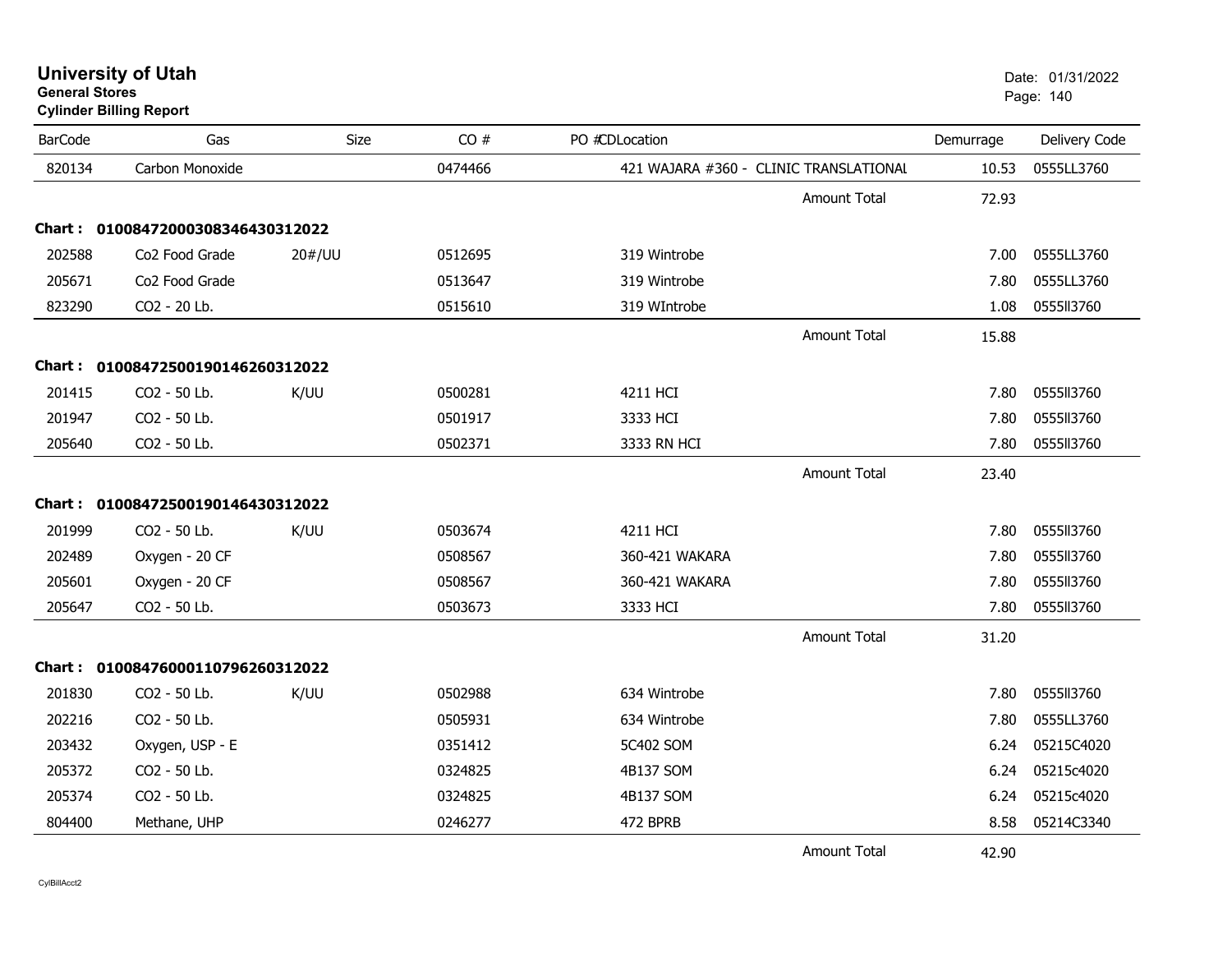| <b>General Stores</b> | <b>University of Utah</b><br><b>Cylinder Billing Report</b> |             |         |                        |                     |           | Date: 01/31/2022<br>Page: 141 |
|-----------------------|-------------------------------------------------------------|-------------|---------|------------------------|---------------------|-----------|-------------------------------|
| <b>BarCode</b>        | Gas                                                         | <b>Size</b> | CO#     | PO #CDLocation         |                     | Demurrage | Delivery Code                 |
|                       | Chart: 0100850500059316920626032022                         |             |         |                        |                     |           |                               |
| 200614                | Air - 233 CF                                                | K/UU        | 0503733 | 0346 Skaggs            |                     | 7.20      | 05212A1520                    |
| 202429                | N2, Liquid LX45                                             |             | 0513489 | 2400 Skaggs            |                     | 44.80     | 05212A1520                    |
| 203042                | Oxygen, USP                                                 |             | 0515764 | 3600 Skaggs            |                     | 0.60      | 05212A1520                    |
| 205898                | Oxygen, USP                                                 |             | 0488963 | 0346 SKaggs            |                     | 7.20      | 05212A1520                    |
|                       |                                                             |             |         |                        | <b>Amount Total</b> | 59.80     |                               |
|                       | Chart: 0100854500051900512626002022                         |             |         |                        |                     |           |                               |
| 824719                | CO2 - 50 Lb.                                                | 50#/Mt.Ai   | 0511587 | 417 Wakkara Rm 2211    |                     | 4.86      | 05212C4120                    |
|                       |                                                             |             |         |                        | <b>Amount Total</b> | 4.86      |                               |
|                       | Chart: 0100854500051900512626032022                         |             |         |                        |                     |           |                               |
| 200057                | CO2 - 50 Lb.                                                | K/UU        | 0513896 | 417 Wakara Way RM 2211 |                     | 4.20      | 05212C4120                    |
|                       |                                                             |             |         |                        | <b>Amount Total</b> | 4.20      |                               |
|                       | Chart: 0100854500059318160626032022                         |             |         |                        |                     |           |                               |
| 200724                | CO2 - 50 Lb.                                                | K/UU        | 0508564 | 2211-417 WAKARA WAY    |                     | 3.60      | 05212C4120                    |
|                       |                                                             |             |         |                        | <b>Amount Total</b> | 3.60      |                               |
|                       | Chart: 01008592000302576260312022                           |             |         |                        |                     |           |                               |
| 200602                | Nitrogen 230 CF                                             | K/UU        | 0352459 | <b>B5 BLDG 585</b>     |                     | 6.24      | 08652N1000                    |
| 200824                | Nitrogen 230 CF                                             |             | 0356449 | 3131, 417 Wakara       |                     | 6.24      | 08652N1000                    |
| 201010                | Oxygen, USP                                                 |             | 0360349 | 3131 - 417 WAKARA      |                     | 6.24      | 08652N1000                    |
| 202607                | N2, Liquid, 160                                             |             | 0512648 | 417 Wakara Way, 3131   |                     | 20.80     | 08652N1000                    |
| 205292                | Oxygen, USP                                                 |             | 0360281 | BLD 860 RM 3130        |                     | 6.24      | 08652N1000                    |
| 205631                | Oxygen, USP                                                 |             | 0360281 | BLD 860 RM 3130        |                     | 6.24      | 08652N1000                    |
| 205705                | N2, Liquid LX45                                             |             | 0513867 | 417 Wakara Way RM 2222 |                     | 41.60     | 08652N1000                    |
| 813321                | Res. Nitrogen                                               |             | 0425986 | 3126 - 417 WAKARA      |                     | 8.58      | 08652N1000                    |
| 813322                | Res. Nitrogen                                               |             | 0425986 | 3126 - 417 WAKARA      |                     | 8.58      | 08652N1000                    |
| 818011                | CO2 - 50 Lb.                                                |             | 0462221 | 417 WAKARA WAY RM 2224 |                     | 10.53     | 05212C4120                    |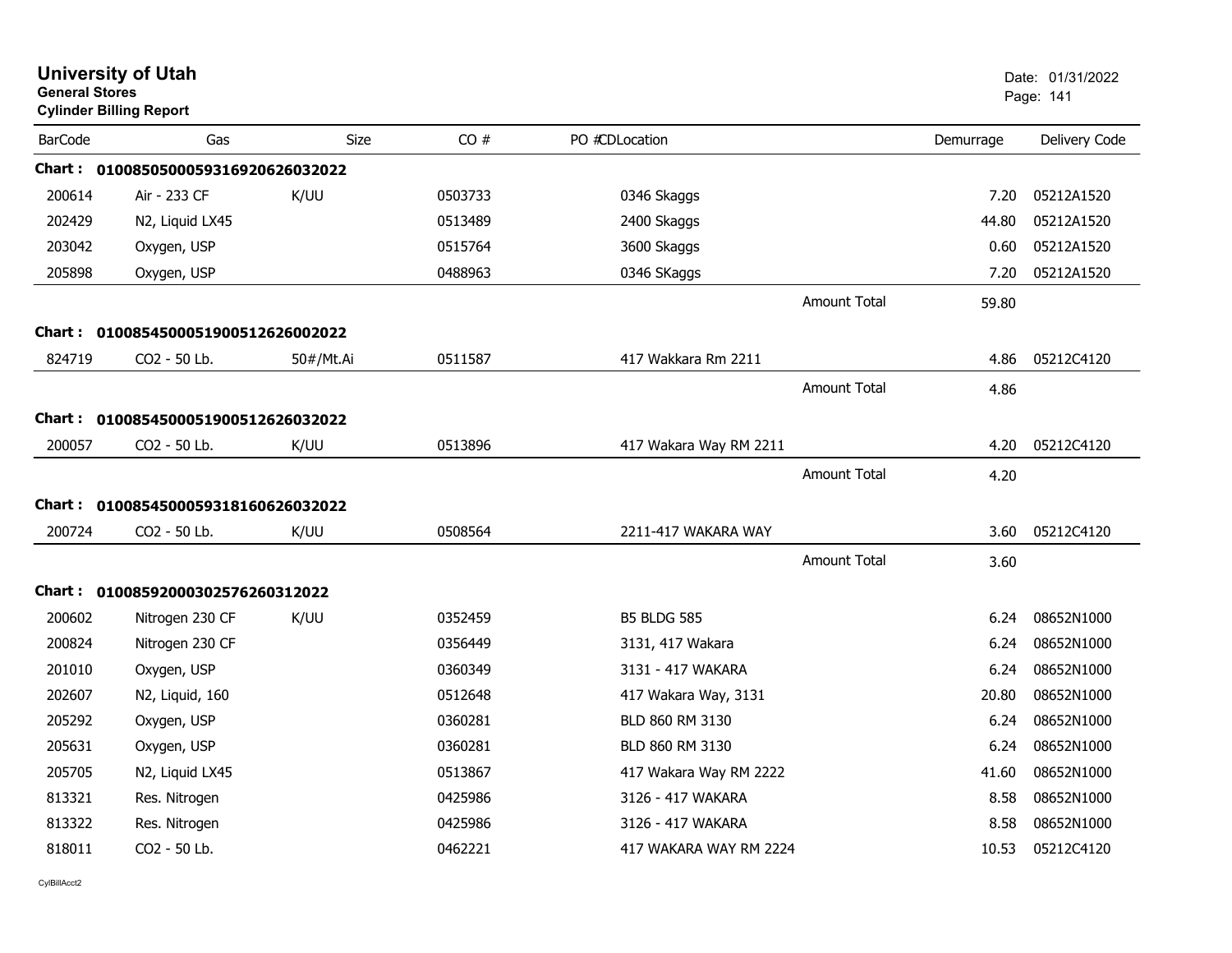| <b>University of Utah</b>      | Date: 01/ |
|--------------------------------|-----------|
| <b>General Stores</b>          | Page: 142 |
| <b>Cylinder Billing Report</b> |           |

| <b>BarCode</b> | Gas                                 | Size             | CO#     | PO #CDLocation                          | Demurrage | Delivery Code |
|----------------|-------------------------------------|------------------|---------|-----------------------------------------|-----------|---------------|
| 821168         | CO2 - 50 Lb.                        |                  | 0481390 | 417 Wakara RM 3131                      | 10.53     | 08652N1000    |
|                |                                     |                  |         | <b>Amount Total</b>                     | 131.82    |               |
|                | Chart: 01008592000305026260312022   |                  |         |                                         |           |               |
| 200807         | CO2 - 50 Lb.                        | K/UU             | 0494745 | 417 Wakara Way RM 3131                  | 7.80      | 08652N1000    |
| 202512         | CO2 - 50 Lb.                        |                  | 0478278 | 417 Wakara Way Rm 3131 - Mark Kaplowitz | 7.80      | 08652N1000    |
| 203113         | Nitrogen NF                         |                  | 0510907 | 417 Wakara Way RM 3131                  | 7.80      | 08652N1000    |
| 205482         | Nitrogen NF                         |                  | 0510195 | 417 Wakara Rm 3131                      | 7.80      | 08652N1000    |
| 205946         | Oxygen, USP - E                     |                  | 0490657 | 417 Wakara Way RM 3131                  | 7.80      | 08652N1000    |
| 823900         | Nitrogen NF                         |                  | 0506045 | 417 Wakara Way, 3131                    | 10.53     | 08652N1000    |
|                |                                     |                  |         | <b>Amount Total</b>                     | 49.53     |               |
|                | Chart: 01008592000305046260312022   |                  |         |                                         |           |               |
| 201133         | Oxygen, USP                         | K/UU             | 0515659 | 1540 CMC                                | 0.60      | 08652N1000    |
| 825241         | Nitrogen NF                         |                  | 0515659 | 1540 CMC                                | 0.81      | 08652N1000    |
|                |                                     |                  |         | <b>Amount Total</b>                     | 1.41      |               |
|                | Chart: 01008592000305056260312022   |                  |         |                                         |           |               |
| 204440         | N2, Liquid LX45                     | <b>180 LTR/U</b> | 0512646 | 585 RM B5 Albertine Lab                 | 62.40     | 08652N1000    |
|                |                                     |                  |         | Amount Total                            | 62.40     |               |
|                | Chart: 0100859500050503327626032022 |                  |         |                                         |           |               |
| 816952         | Oxygen, USP - D                     | D/DJB            | 0454505 | <b>BLDG 585 RM B5</b>                   | 10.14     | 08652N1000    |
|                |                                     |                  |         | <b>Amount Total</b>                     | 10.14     |               |
|                | Chart: 01008616000183626260012022   |                  |         |                                         |           |               |
| 201171         | Nitrogen 230 CF                     | K/UU             | 0460979 | 470 BPRB                                | 6.24      | 0570004700    |
|                |                                     |                  |         | <b>Amount Total</b>                     | 6.24      |               |
| Chart :        | 01008616000322376260312022          |                  |         |                                         |           |               |
| 200369         | CO2 - 50 Lb.                        | K/UU             | 0507155 | 2370 EIHG                               | 7.80      | 0533021000    |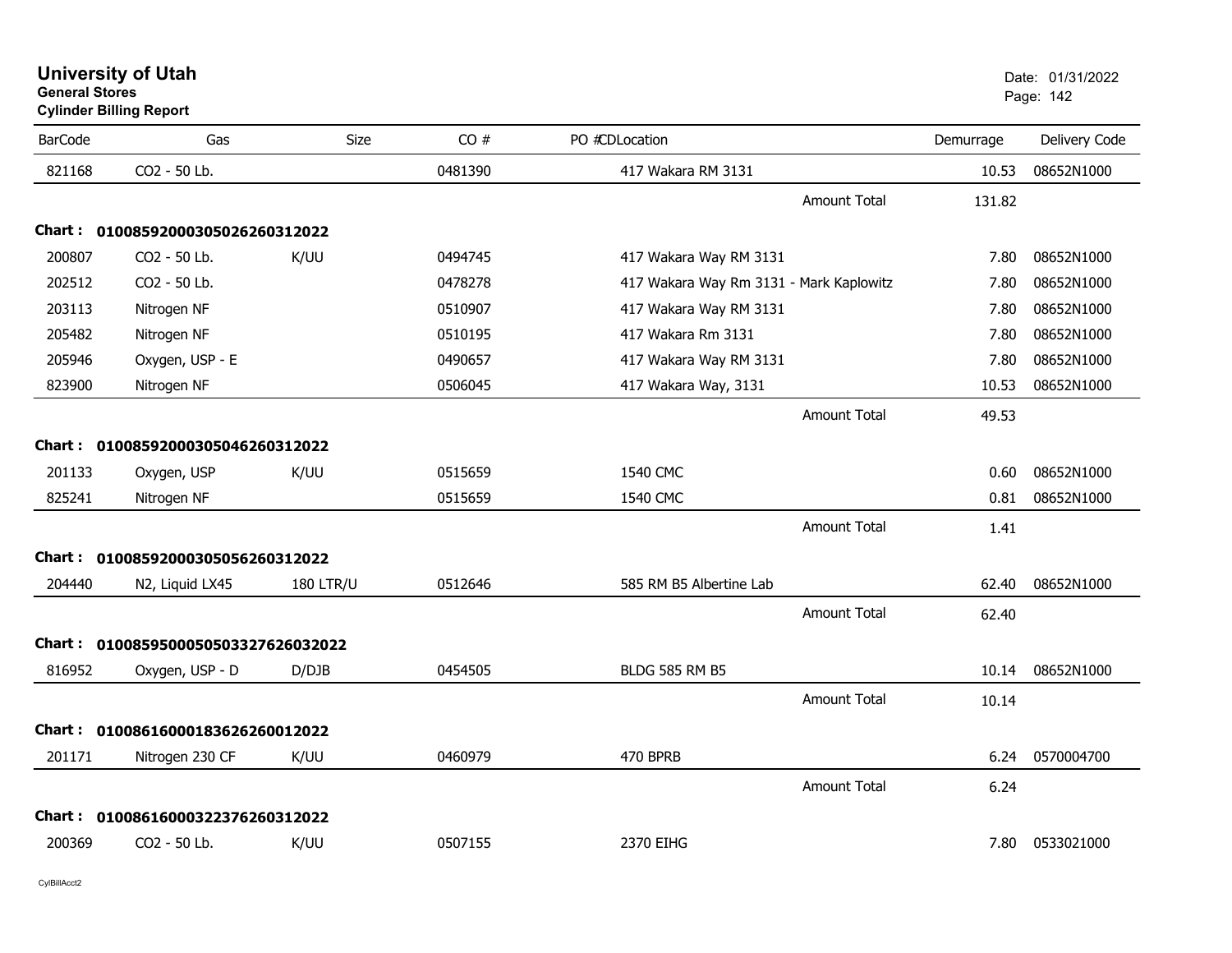**Cylinder Billing Report**

| <b>BarCode</b> | Gas                                 | Size             | CO#     | PO #CDLocation              |                     | Demurrage | Delivery Code |
|----------------|-------------------------------------|------------------|---------|-----------------------------|---------------------|-----------|---------------|
| 201864         | CO2 - 50 Lb.                        |                  | 0507155 | 2370 EIHG                   |                     | 7.80      | 0533021000    |
|                |                                     |                  |         |                             | <b>Amount Total</b> | 15.60     |               |
| Chart:         | 01008616000322376430312022          |                  |         |                             |                     |           |               |
| 200440         | CO2 - 50 Lb.                        | K/UU             | 0501162 | 2370 EIHG                   |                     | 7.80      | 0533021000    |
|                |                                     |                  |         |                             | <b>Amount Total</b> | 7.80      |               |
| Chart :        | 01008682500060496260312022          |                  |         |                             |                     |           |               |
| 203298         | CO2 - 50 Lb.                        | K/UU             | 0462540 | 428 BRPB- Just in side door |                     | 6.24      | 05215R1100    |
|                |                                     |                  |         |                             | <b>Amount Total</b> | 6.24      |               |
|                | Chart: 0100868500059316611626002022 |                  |         |                             |                     |           |               |
| 200228         | Nitrogen 230 CF                     | K/UU             | 0512716 | 114 So Bio                  |                     | 6.40      | 0084002040    |
| 201271         | Nitrogen 230 CF                     |                  | 0515295 | 114 SO BIOLOGY              |                     | 1.40      | 0084002040    |
| 201703         | Nitrogen 230 CF                     |                  | 0515295 | 114 SO BIOLOGY              |                     | 1.40      | 0084002040    |
| 201946         | Nitrogen 230 CF                     |                  | 0512716 | 114 So Bio                  |                     | 7.80      | 0084002040    |
| 300012         | Nitrogen 230 CF                     |                  | 0513523 | 114 So Bio                  |                     | 10.53     | 0084002040    |
| 824961         | Nitrogen 230 CF                     |                  | 0513523 | 114 So Bio                  |                     | 8.64      | 0084002040    |
|                |                                     |                  |         |                             |                     |           |               |
|                |                                     |                  |         |                             | <b>Amount Total</b> | 36.17     |               |
| Chart :        | 0100868500059316660626032022        |                  |         |                             |                     |           |               |
| 201319         | N2, Liquid LX45                     | <b>180 LTR/U</b> | 0512939 | 429 BPRB                    |                     | 20.80     | 0881018840    |
| 201544         | N2, Liquid LX45                     |                  | 0512968 | 429 BPRB                    |                     | 30.40     | 0881018840    |
| 203526         | N2, Liquid LX45                     |                  | 0515398 | 429 BPRB                    |                     | 9.60      | 0881018840    |
| 204264         | N2, Liquid LX45                     |                  | 0512968 | 429 BPRB                    |                     | 20.80     | 0881018840    |
| 204264         | N2, Liquid LX45                     |                  | 0514364 | 429 BPRB                    |                     | 19.20     | 0881018840    |
| 205291         | N2, Liquid LX45                     |                  | 0513163 | 429 BPRB                    |                     | 22.40     | 0881018840    |
| 825052         | N2, Liquid LX45                     |                  | 0513162 | 429 BPRB                    |                     | 40.32     | 0881018840    |
|                |                                     |                  |         |                             | <b>Amount Total</b> | 163.52    |               |

**Chart : 0100870500051006311626002022**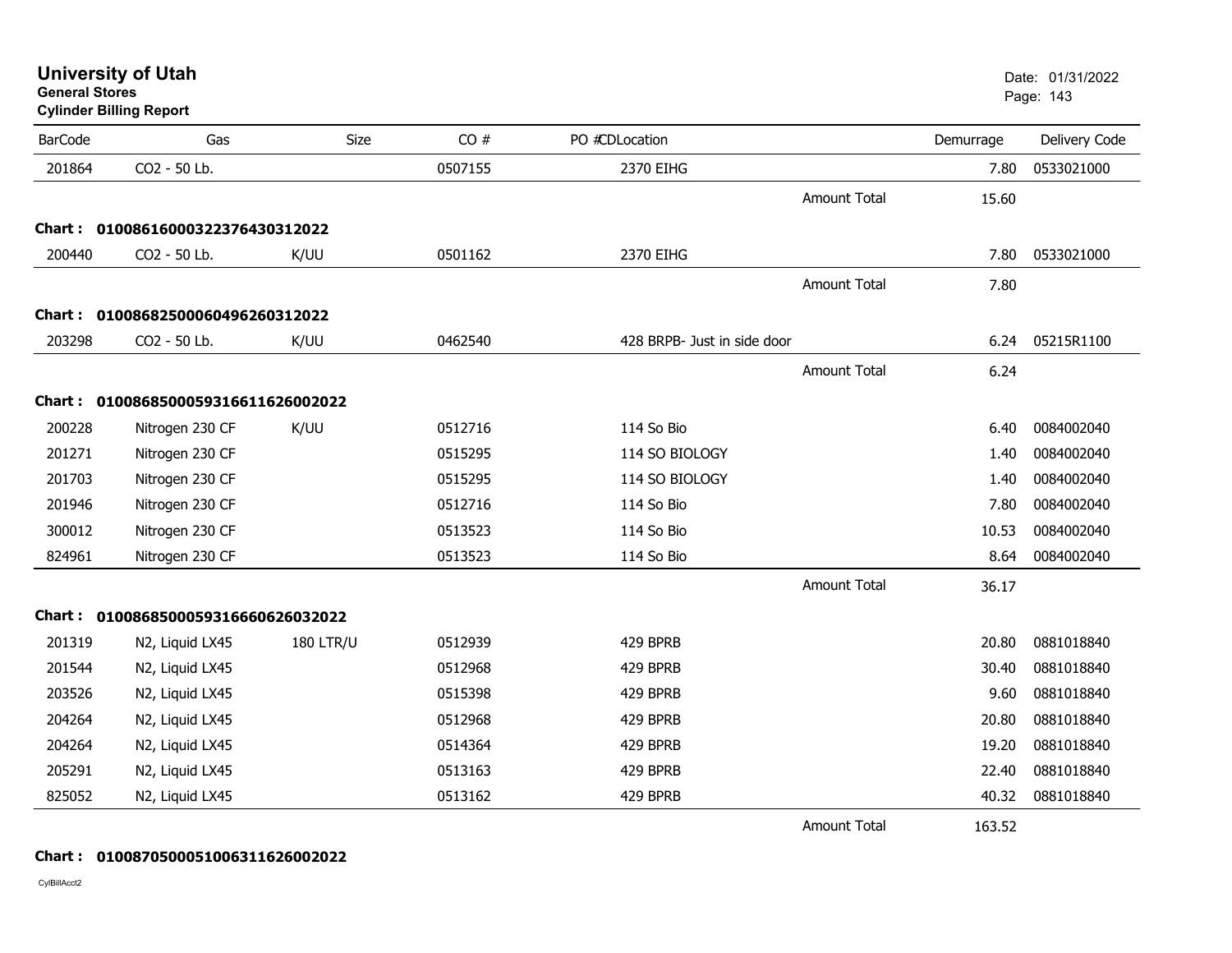| <b>University of Utah</b><br><b>General Stores</b><br><b>Cylinder Billing Report</b> |                                   |           |         |                                         |           | Date: 01/31/2022<br>Page: 144 |
|--------------------------------------------------------------------------------------|-----------------------------------|-----------|---------|-----------------------------------------|-----------|-------------------------------|
| <b>BarCode</b>                                                                       | Gas                               | Size      | CO#     | PO #CDLocation                          | Demurrage | Delivery Code                 |
| 202658                                                                               | Oxygen, USP                       | K/UU      | 0324015 | S4140 MORAN                             | 6.24      | 0533032900                    |
| 804861                                                                               | Helium - D                        |           | 0264649 | S3881 MORAN                             | 8.58      | 0523000000                    |
| 807083                                                                               | Methane, UHP                      |           | 0303902 | S4620 MORAN                             | 13.26     | 0523000000                    |
|                                                                                      |                                   |           |         | <b>Amount Total</b>                     | 28.08     |                               |
|                                                                                      | Chart: 01008706000117196260012022 |           |         |                                         |           |                               |
| 202944                                                                               | CO2 - 50 Lb.                      | K/UU      | 0415461 | 3655 MORAN                              | 6.24      | 0523000000                    |
|                                                                                      |                                   |           |         | <b>Amount Total</b>                     | 6.24      |                               |
| Chart :                                                                              | 01008706000186656260012022        |           |         |                                         |           |                               |
| 200588                                                                               | 95% O2, 5% CO2                    | K/UU      | 0499607 | S5160 Moran                             | 7.80      | 0523000000                    |
| 200840                                                                               | Nitrogen 230 CF                   |           | 0499607 | S5160 Moran                             | 7.80      | 0523000000                    |
|                                                                                      |                                   |           |         | <b>Amount Total</b>                     | 15.60     |                               |
|                                                                                      | Chart: 01008722000010486240212022 |           |         |                                         |           |                               |
| 818625                                                                               | Nitrogen NF                       | 200C/Mt.A | 0465391 | 6056 FASHION SQUARE DR #200             | 10.53     | 0550054150                    |
| 818628                                                                               | Nitrogen NF                       |           | 0465391 | 6056 FASHION SQUARE DR #200             | 10.53     | 0550054150                    |
| 823481                                                                               | Nitrogen NF                       |           | 0500959 | 6056 Fashions Square Suite 200Back door | 10.53     | 0523000000                    |
| 823482                                                                               | Nitrogen NF                       |           | 0500959 | 6056 Fashions Square Suite 200Back door | 10.53     | 0523000000                    |
|                                                                                      |                                   |           |         | <b>Amount Total</b>                     | 42.12     |                               |
| Chart :                                                                              | 01008792000010266260312022        |           |         |                                         |           |                               |
| 203314                                                                               | CO2 - 50 Lb.                      | K/UU      | 0462105 | 1580 INC                                | 6.24      | 0888000000                    |
|                                                                                      |                                   |           |         | <b>Amount Total</b>                     | 6.24      |                               |
| Chart :                                                                              | 01008796000252866260312022        |           |         |                                         |           |                               |
| 203008                                                                               | Oxygen, USP                       | K/UU      | 0475486 | 070 BPRB                                | 7.80      | 0888000000                    |
| 205944                                                                               | Oxygen, USP - E                   |           | 0496314 | 383 Colorow Dr Vivarium                 | 7.80      | 0888000000                    |
|                                                                                      |                                   |           |         | <b>Amount Total</b>                     | 15.60     |                               |

#### **Chart : 01008796000252866620312022**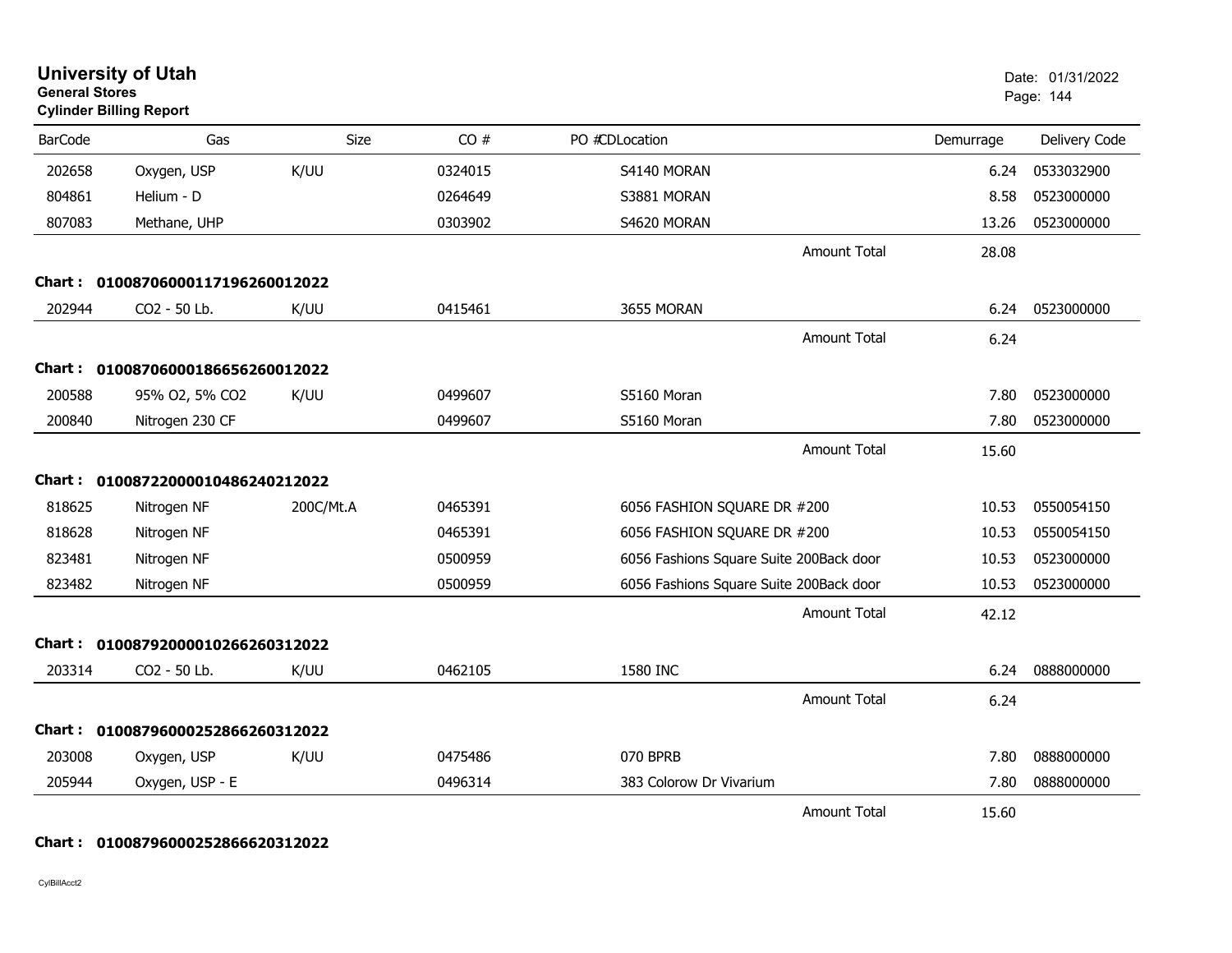**University of Utah** Date: 01/31/2022 **General Stores**

# **Cylinder Billing Report**

| <b>BarCode</b>         | Gas                                 | Size      | CO#     | PO #CDLocation         |                     | Demurrage | Delivery Code |
|------------------------|-------------------------------------|-----------|---------|------------------------|---------------------|-----------|---------------|
| 201723                 | Oxygen, USP                         | K/UU      | 0490631 | 0070 BPRB              |                     | 7.80      | 0888000000    |
|                        |                                     |           |         |                        | <b>Amount Total</b> | 7.80      |               |
| Chart :                | 01008882000010376260012022          |           |         |                        |                     |           |               |
| 801688                 | CO2 - 20 Lb.                        | 20#-MT.AI | 0153808 | 3C152 SOM              |                     | 8.58      | 05213C1520    |
|                        |                                     |           |         |                        | <b>Amount Total</b> | 8.58      |               |
|                        | Chart: 0100898500059204061626032022 |           |         |                        |                     |           |               |
| 200698                 | CO2 - 50 Lb.                        | K/UU      | 0505473 | 229A WIntrobe          |                     | 7.80      | 05213B1100    |
| 201045                 | CO2 - 50 Lb.                        |           | 0504504 | 229A Wintrobe          |                     | 7.80      | 05213B1100    |
| 205360                 | CO2 - 50 Lb.                        |           | 0507703 | 229A WINTROBE          |                     | 7.80      | 05213B1100    |
|                        |                                     |           |         |                        | <b>Amount Total</b> | 23.40     |               |
|                        | Chart: 01009002000177466260312022   |           |         |                        |                     |           |               |
| 201121                 | Oxygen, USP                         | K/UU      | 0508332 | 240 Wintrobe           |                     | 7.80      | 05213B1100    |
| 205626                 | Oxygen, USP                         |           | 0512241 | 240 WIntrobe           |                     | 7.80      | 05213B1100    |
|                        |                                     |           |         |                        | <b>Amount Total</b> | 15.60     |               |
|                        | Chart: 0100922500059318270626032022 |           |         |                        |                     |           |               |
| 200299                 | 95% O2, 5% CO2                      | K/UU      | 0512639 | 383 Colorow Dr. Rm 162 |                     | 7.80      | 0550053230    |
| 203135                 | Nitrogen 115 CF                     |           | 0512639 | 383 Colorow Dr. Rm 162 |                     | 7.80      | 0550053230    |
| 205577                 | 95% O2, 5% CO2                      |           | 0513275 | 383 Colorow Rm 172     |                     | 7.80      | 0550053230    |
|                        |                                     |           |         |                        | <b>Amount Total</b> | 23.40     |               |
|                        | Chart: 01009282000177696260212022   |           |         |                        |                     |           |               |
| 205387                 | Oxygen, USP - E                     | E/UU      | 0355258 | 370 9TH AVE SUITE 101  |                     | 6.24      | 05212B2000    |
|                        |                                     |           |         |                        | <b>Amount Total</b> | 6.24      |               |
|                        | Chart: 01009322000101006260212022   |           |         |                        |                     |           |               |
|                        |                                     |           |         |                        |                     |           |               |
| 202246                 | Oxygen, USP - E                     | E/UU      | 0473306 | 675 ARAPEEN #205A      |                     | 7.80      | 088700205A    |
| 204410                 | $CO2 - E$                           |           | 0493082 | 675 Arapeen Dr RM 205A |                     | 7.80      | 0887002050    |
| 205938<br>CvIBillAcct2 | Oxygen, USP - E                     |           | 0500803 | 675 ARAPEEN #205A      |                     | 5.40      | 088700205A    |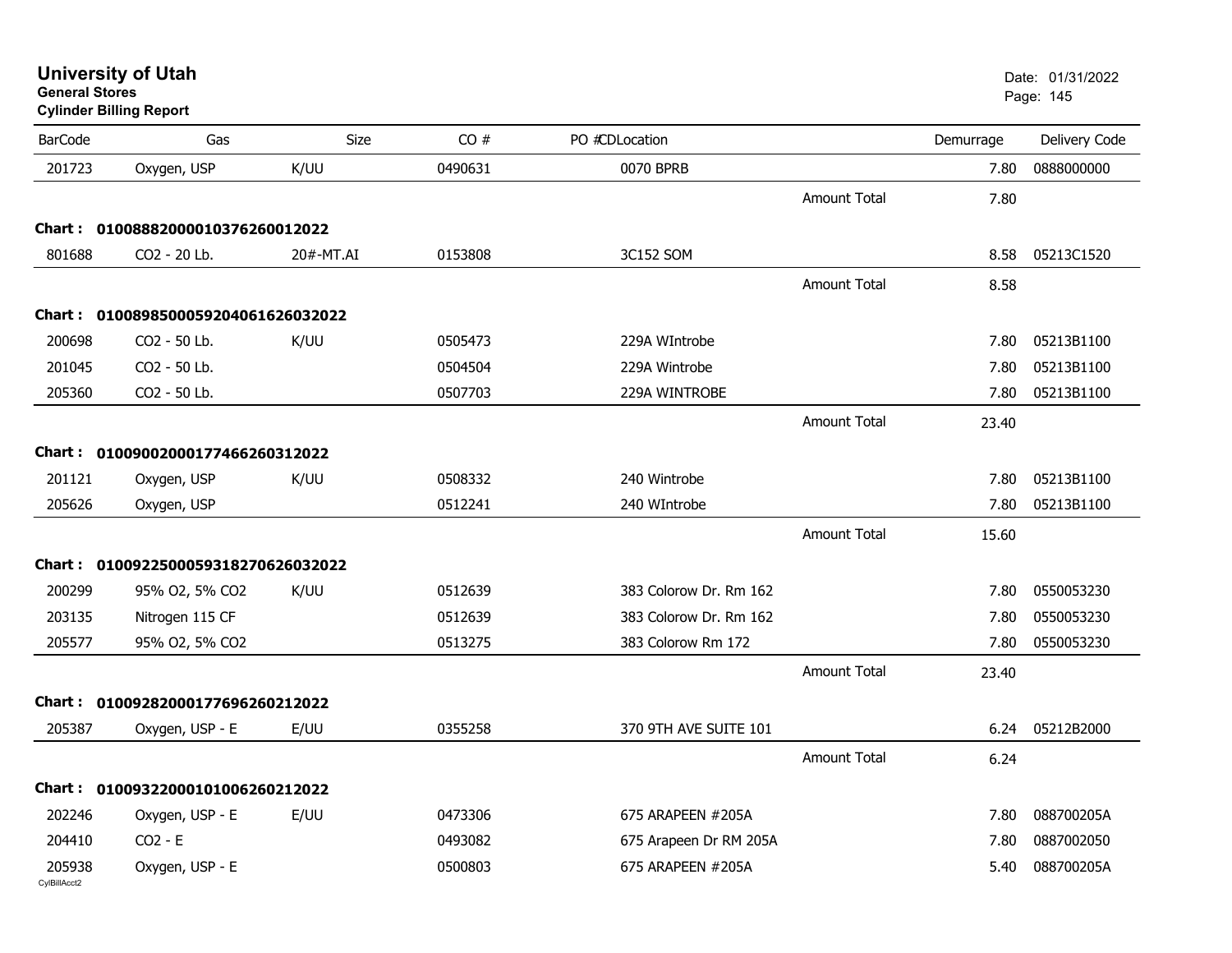**University of Utah** Date: 01/31/2022 **General Stores**

**Cylinder Billing Report**

| <b>BarCode</b> | Gas                               | <b>Size</b>      | CO#     | PO #CDLocation                   | Demurrage | Delivery Code |
|----------------|-----------------------------------|------------------|---------|----------------------------------|-----------|---------------|
| 820954         | Oxygen, USP                       |                  | 0492846 | 675 ARAPEEN #205A                | 10.53     | 088700205A    |
|                |                                   |                  |         | Amount Total                     | 31.53     |               |
|                | Chart: 01009452000284316260312022 |                  |         |                                  |           |               |
| 201437         | Oxygen, USP                       | K/UU             | 0479663 | 103 Skaggs Hall Attn: Kevin Watt | 7.80      | 0582002010    |
| 202827         | CO2 - 50 Lb.                      |                  | 0479663 | 103 Skaggs Hall Attn: Kevin Watt | 7.80      | 0582002010    |
|                |                                   |                  |         | <b>Amount Total</b>              | 15.60     |               |
|                | Chart: 01009752000248386203312022 |                  |         |                                  |           |               |
| 201199         | CO2 - 50 Lb.                      | K/UU             | 0512257 | 5700 EEJ                         | 6.40      | 0565041000    |
| 201713         | N2, Liquid LX45                   |                  | 0509996 | 5700 EEJ                         | 62.40     | 0565041000    |
| 201717         | CO2 - 50 Lb.                      |                  | 0512257 | 5700 EEJ                         | 7.80      | 0565041000    |
| 202789         | CO2 - 50 Lb.                      |                  | 0512257 | 5700 EEJ                         | 6.40      | 0565041000    |
| 203078         | Nitrogen NF                       |                  | 0512429 | 5700 EEJ                         | 7.80      | 0565041000    |
| 203297         | CO2 - 50 Lb.                      |                  | 0511175 | 5700 EEJ                         | 6.40      | 0565041000    |
| 205554         | Nitrogen NF                       |                  | 0512429 | 5700 EEJ                         | 7.80      | 0565041000    |
| 205760         | Nitrogen NF                       |                  | 0512429 | 5700 EEJ                         | 7.80      | 0565041000    |
| 205767         | Nitrogen NF                       |                  | 0512429 | 5700 EEJ                         | 7.80      | 0565041000    |
| 824641         | CO2 - 50 Lb.                      |                  | 0511175 | 5700 EEJ                         | 8.64      | 0565041000    |
|                |                                   |                  |         | <b>Amount Total</b>              | 129.24    |               |
|                | Chart: 01009752000248386260312022 |                  |         |                                  |           |               |
| 202580         | N2, Liquid LX45                   | <b>180 LTR/U</b> | 0513420 | 5700 EEJ                         | 62.40     | 0565041000    |
|                |                                   |                  |         | <b>Amount Total</b>              | 62.40     |               |
|                | Chart: 01009762000072396260312022 |                  |         |                                  |           |               |
| 202670         | Oxygen, USP - E                   | E/UU             | 0467206 | 1720A JMRB                       | 7.80      | 0565021000    |
| 205670         | CO2 - 20 Lb.                      |                  | 0384473 | 1720 EEJ                         | 6.24      | 0565021000    |
|                |                                   |                  |         | <b>Amount Total</b>              | 14.04     |               |

**Chart : 01009762000101146260312022**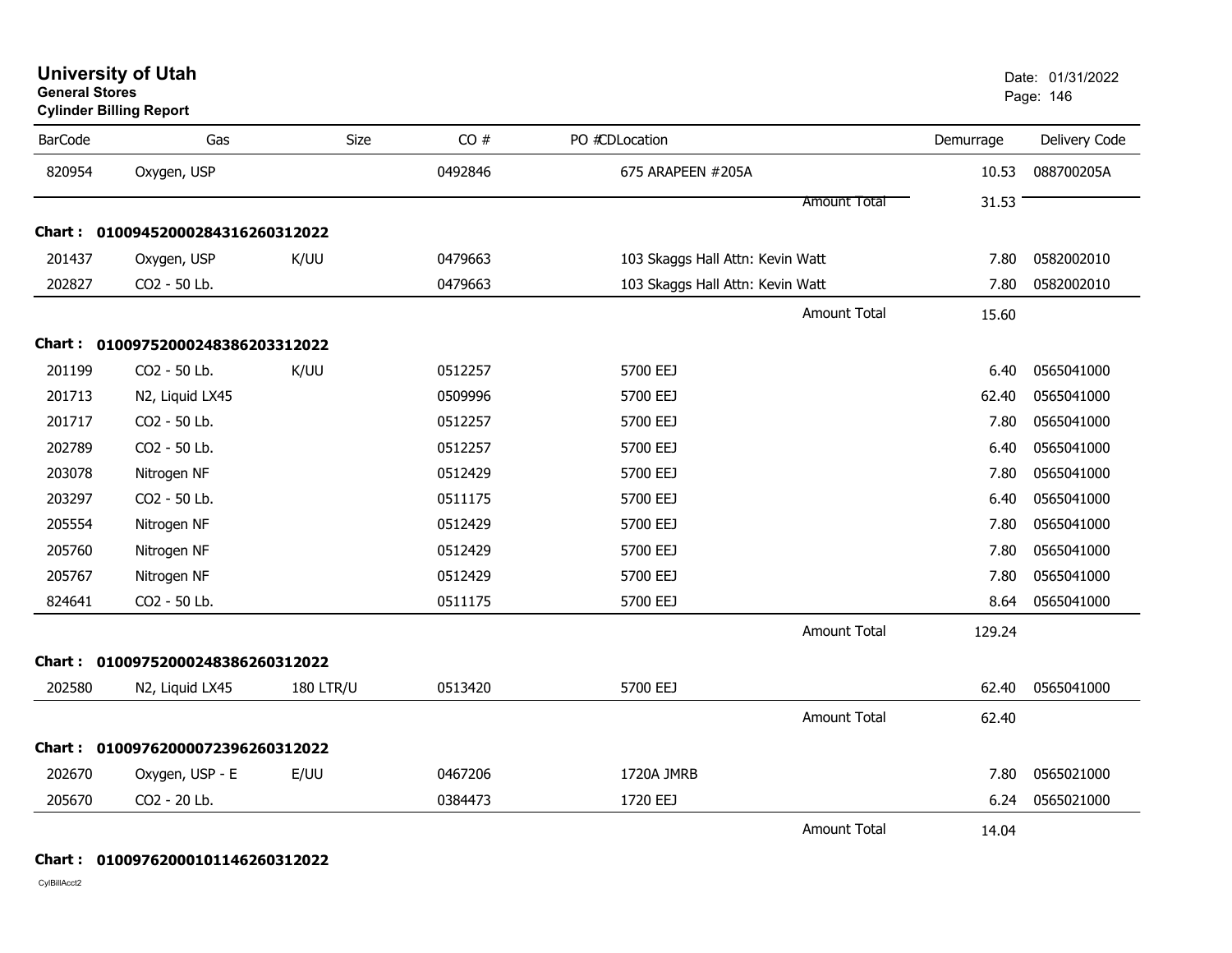|                | <b>Cylinder Billing Report</b>    |      |         |                              |           |               |  |  |  |
|----------------|-----------------------------------|------|---------|------------------------------|-----------|---------------|--|--|--|
| <b>BarCode</b> | Gas                               | Size | CO#     | PO #CDLocation               | Demurrage | Delivery Code |  |  |  |
| 205515         | CO2 - 50 Lb.                      | K/UU | 0503442 | 634 Wintrobe                 | 7.80      | 0565021000    |  |  |  |
|                |                                   |      |         | <b>Amount Total</b>          | 7.80      |               |  |  |  |
|                | Chart: 01009762000206786260312022 |      |         |                              |           |               |  |  |  |
| 200246         | Nitrogen 230 CF                   | K/UU | 0396513 | 1110 EEJ                     | 6.24      | 0565021000    |  |  |  |
| 201020         | 95% Air, 5% CO2                   |      | 0461096 | 1502 JMRB - JENSEN LAB       | 6.24      | 0565021000    |  |  |  |
| 201433         | Nitrogen 230 CF                   |      | 0425591 | 1220C JMRB, Attn: Jensen Lab | 6.24      | 0565021000    |  |  |  |
| 201710         | N2, Liquid LX45                   |      | 0515501 | 1234 EEJ- Jensen Lab         | 9.60      | 0565021000    |  |  |  |
| 201711         | N2, Liquid LX45                   |      | 0513943 | 1234 EEJ JEnsen Lab          | 19.20     | 0565021000    |  |  |  |
| 202123         | CO2 - 50 Lb.                      |      | 0510905 | 1502 EEJ Jensen Lab          | 7.80      | 0565021000    |  |  |  |
| 202176         | N2, Liquid LX45                   |      | 0514762 | 1234 EEJ- Jensen Lab         | 20.80     | 0565021000    |  |  |  |
| 202428         | N2, Liquid LX45                   |      | 0513583 | 1234 EEJ- Jensen Lab         | 22.40     | 0565021000    |  |  |  |
| 203713         | N2, Liquid LX45                   |      | 0514281 | 1234 EEJ JEnsen Lab          | 19.20     | 0565021000    |  |  |  |
| 205531         | CO2 - 50 Lb.                      |      | 0505367 | 1502 EEJ Jesnen Lab          | 7.80      | 0565021000    |  |  |  |
| 205587         | N2, Liquid LX45                   |      | 0513692 | 1234 EEJ- Jensen Lab         | 33.60     | 0565021000    |  |  |  |
| 814876         | CO2 - 50 Lb.                      |      | 0439025 | 1502 EEJ                     | 8.58      | 0565021000    |  |  |  |
|                |                                   |      |         | <b>Amount Total</b>          | 167.70    |               |  |  |  |
| Chart :        | 01009762000243276260312022        |      |         |                              |           |               |  |  |  |
| 203212         | Helium - UHP                      | K/UU | 0379455 | 5200 EEJ                     | 6.24      | 0565021000    |  |  |  |
|                |                                   |      |         | <b>Amount Total</b>          | 6.24      |               |  |  |  |
|                | Chart: 01009762000282516260312022 |      |         |                              |           |               |  |  |  |
| 200167         | CO2 - 50 Lb.                      | K/UU | 0515574 | 2730A EEJ Lamb lab           | 1.00      | 0565021000    |  |  |  |
| 201175         | CO2 - 50 Lb.                      |      | 0513011 | 2730A EEJ                    | 7.80      | 0565021000    |  |  |  |
| 201191         | CO2 - 50 Lb.                      |      | 0513011 | 2730A EEJ                    | 7.80      | 0565021000    |  |  |  |
| 201268         | CO2 - 50 Lb.                      |      | 0513011 | 2730A EEJ                    | 6.80      | 0565021000    |  |  |  |
| 201476         | CO2 - 50 Lb.                      |      | 0515574 | 2730A EEJ Lamb lab           | 1.00      | 0565021000    |  |  |  |
| 203499         | CO2 - 50 Lb.                      |      | 0513011 | 2730A EEJ                    | 7.80      | 0565021000    |  |  |  |
| 823842         | CO2 - 50 Lb.                      |      | 0504863 | 2730A EEJ                    | 9.18      | 0565021000    |  |  |  |

# **University of Utah** Date: 01/31/2022 **General Stores**end and the state of the state of the state of the state of the state of the state of the state of the state of the state of the state of the state of the state of the state of the state of the state of the state of the st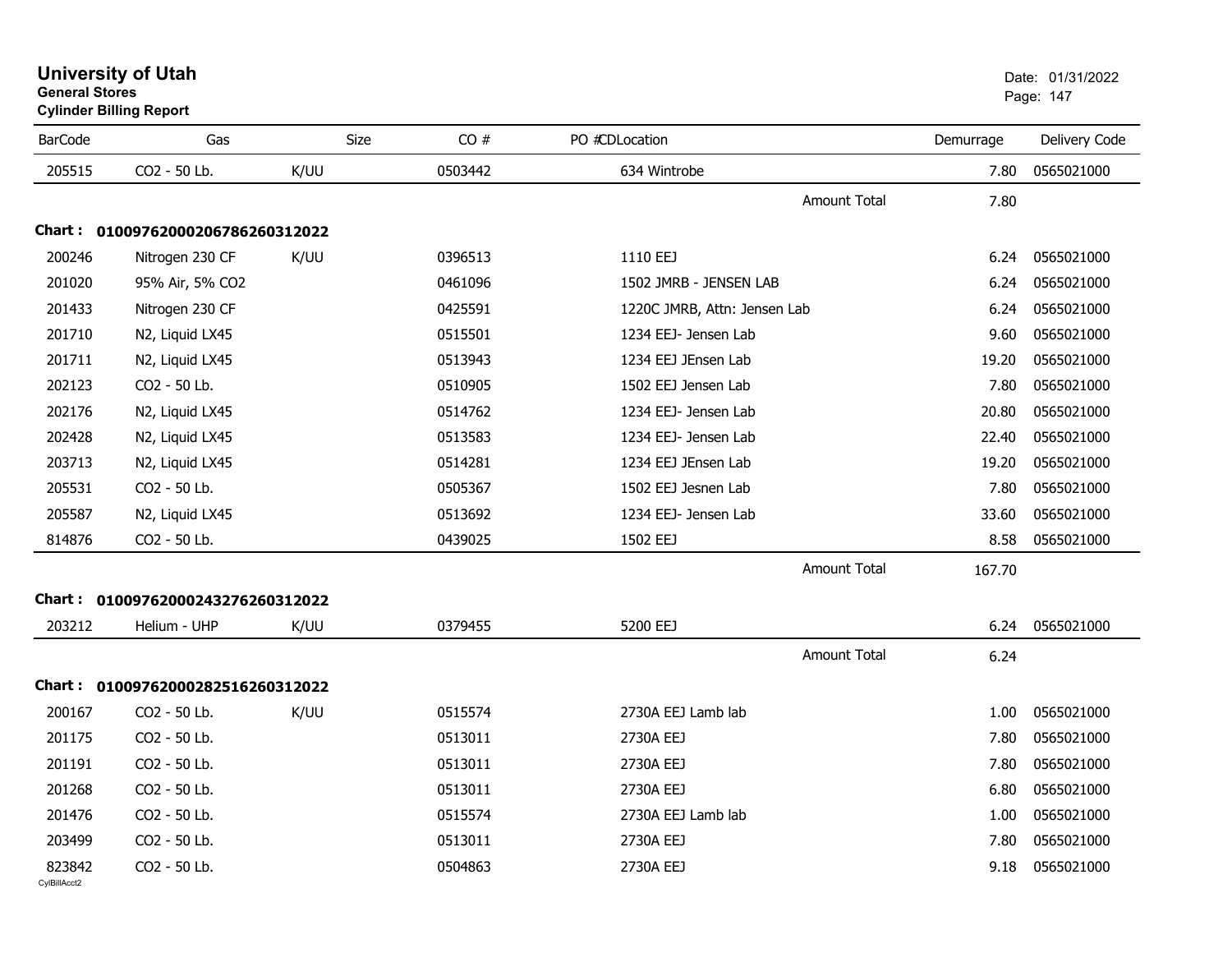| <b>BarCode</b> | Gas                               | Size      | CO#     | PO #CDLocation                 |                     | Demurrage | Delivery Code |
|----------------|-----------------------------------|-----------|---------|--------------------------------|---------------------|-----------|---------------|
| 823844         | CO2 - 50 Lb.                      |           | 0504863 | 2730A EEJ                      |                     | 9.18      | 0565021000    |
|                |                                   |           |         |                                | Amount Total        | 50.56     |               |
|                | Chart: 01009762000282656260312022 |           |         |                                |                     |           |               |
| 200660         | Nitrogen 230 CF                   | K/UU      | 0449510 | 1128 EEJ                       |                     | 6.24      | 0565021000    |
| 201012         | CO2 - 50 Lb.                      |           | 0499474 | 4110 EEJ- Evavold Lab          |                     | 2.80      | 0565021000    |
| 201111         | Nitrogen 230 CF                   |           | 0480889 | 4208 JMRB Evavold Lab          |                     | 7.80      | 0565021000    |
| 201156         | Argon                             |           | 0434898 | 5200 EEJ- EVAVOLD LAB          |                     | 6.24      | 0565021000    |
| 202106         | Nitrogen 230 CF                   |           | 0432457 | 1536 JMRB, Attn: Brian Evavold |                     | 6.24      | 0565021000    |
| 202202         | Nitrogen 230 CF                   |           | 0432457 | 1536 JMRB, Attn: Brian Evavold |                     | 6.24      | 0565021000    |
| 202221         | Nitrogen 230 CF                   |           | 0480889 | 4208 JMRB Evavold Lab          |                     | 7.80      | 0565021000    |
|                |                                   |           |         |                                | <b>Amount Total</b> | 43.36     |               |
|                | Chart: 01009762000282786260312022 |           |         |                                |                     |           |               |
| 202185         | Nitrogen 230 CF                   | K/UU      | 0511426 | 4116 EEJ Evavold Lab           |                     | 7.80      | 0565021000    |
| 204737         | CO2 - 50 Lb.                      |           | 0508857 | 4208 EEJ Evavold Lab           |                     | 7.80      | 0565021000    |
| 205658         | CO2 - 50 Lb.                      |           | 0515691 | 4208 EEJ Evavold Lab           |                     | 0.60      | 0565021000    |
|                |                                   |           |         |                                | <b>Amount Total</b> | 16.20     |               |
| <b>Chart:</b>  | 01009762000300386260312022        |           |         |                                |                     |           |               |
| 203695         | CO2 - 50 Lb.                      | K/UU      | 0481695 | 2200 EEJ - FAIRFAX LAB         |                     | 4.20      | 0565021000    |
|                |                                   |           |         |                                | <b>Amount Total</b> | 4.20      |               |
|                | Chart: 01009762000340086260312022 |           |         |                                |                     |           |               |
| 201704         | CO2 - 50 Lb.                      | K/UU      | 0512517 | 2724 EEJ                       |                     | 4.20      | 0565021000    |
| 202896         | CO2 - 50 Lb.                      |           | 0512517 | 2724 EEJ                       |                     | 7.80      | 0565021000    |
| 825194         | CO2 - 50 Lb.                      |           | 0514323 | 2724 EEJ                       |                     | 4.86      | 0565021000    |
|                |                                   |           |         |                                | <b>Amount Total</b> | 16.86     |               |
| <b>Chart:</b>  | 01009762000342546260312022        |           |         |                                |                     |           |               |
| 824715         | CO2 - 50 Lb.                      | 50#/Mt.Ai | 0511541 | 1726 EEJ Wan-Lin Lo Lab        |                     | 10.53     | 0565021000    |

### **University of Utah** Date: 01/31/2022 **General Stores**end and the state of the state of the state of the state of the state of the state of the state of the state of the state of the state of the state of the state of the state of the state of the state of the state of the st **Cylinder Billing Report**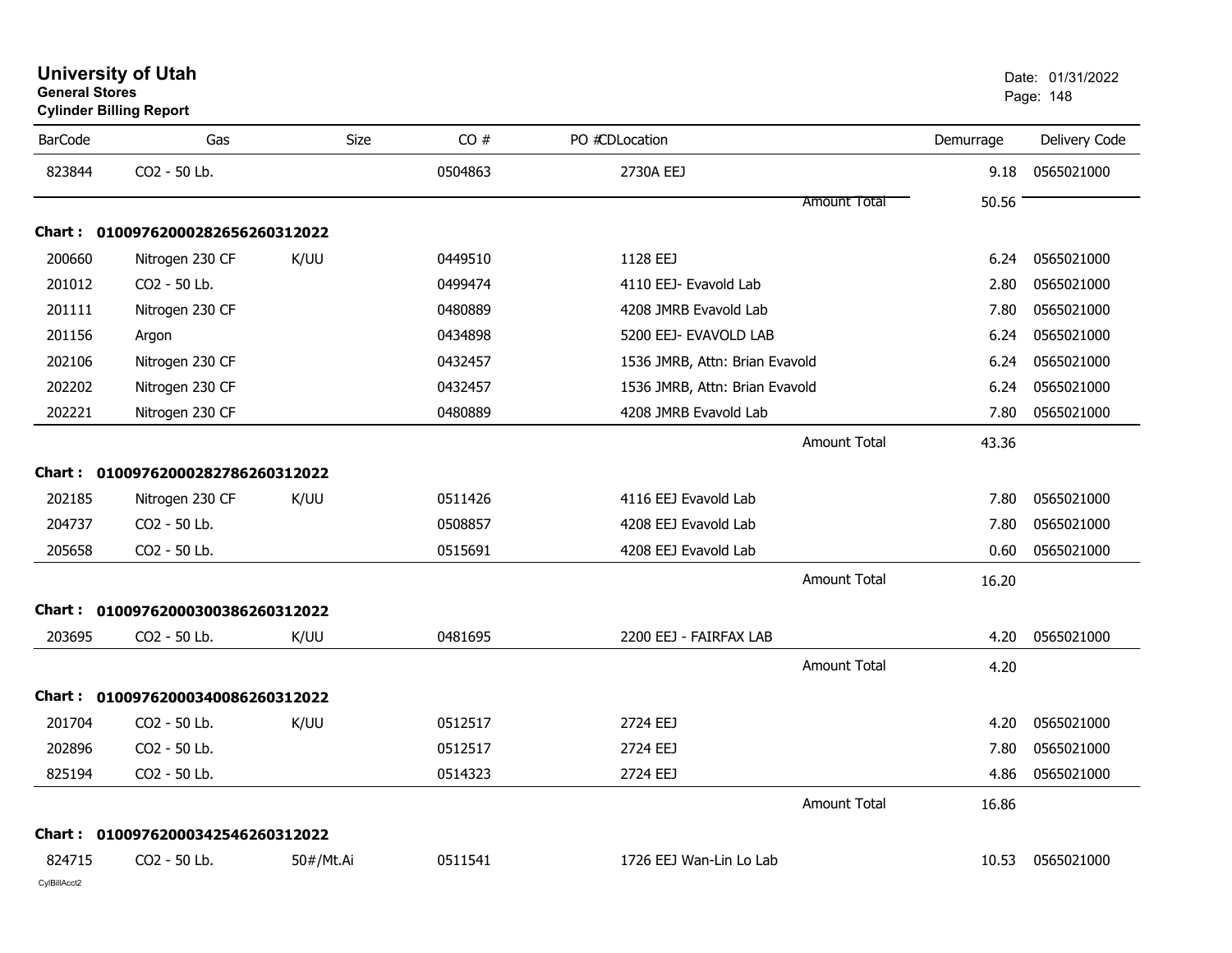**University of Utah** Date: 01/31/2022 **General Stores**

**Cylinder Billing Report**

| <b>BarCode</b> | Gas                                 | <b>Size</b> | CO#     | PO #CDLocation          |                     | Demurrage | Delivery Code |
|----------------|-------------------------------------|-------------|---------|-------------------------|---------------------|-----------|---------------|
| 824717         | CO2 - 50 Lb.                        |             | 0511541 | 1726 EEJ Wan-Lin Lo Lab |                     | 10.53     | 0565021000    |
|                |                                     |             |         |                         | <b>Amount Total</b> | 21.06     |               |
|                | Chart: 0100976500059009201626032022 |             |         |                         |                     |           |               |
| 201001         | CO2 - 50 Lb.                        | K/UU        | 0511848 | 634 Wintrobe            |                     | 7.80      | 0565021000    |
| 201847         | CO2 - 50 Lb.                        |             | 0511848 | 634 Wintrobe            |                     | 7.80      | 0565021000    |
|                |                                     |             |         |                         | Amount Total        | 15.60     |               |
|                | Chart: 0100976500059301374626032022 |             |         |                         |                     |           |               |
| 200732         | CO2 - 50 Lb.                        | K/UU        | 0486183 | 1720A EEJ               |                     | 7.80      | 0565021000    |
| 202391         | Oxygen, USP - E                     |             | 0503897 | 1720A EEJ Janis Weis    |                     | 7.80      | 0565021000    |
| 205334         | Oxygen, USP - E                     |             | 0503897 | 1720A EEJ Janis Weis    |                     | 7.80      | 0565021000    |
| 205355         | Oxygen, USP - E                     |             | 0503897 | 1720A EEJ Janis Weis    |                     | 7.80      | 0565021000    |
| 205885         | Oxygen, USP - E                     |             | 0503897 | 1720A EEJ Janis Weis    |                     | 7.80      | 0565021000    |
| 820189         | Oxygen, USP - E                     |             | 0476682 | 1720A EEJ               |                     | 10.53     | 0565021000    |
|                |                                     |             |         |                         | <b>Amount Total</b> | 49.53     |               |
|                | Chart: 0100976500059314141626032022 |             |         |                         |                     |           |               |
| 200242         | Nitrogen 230 CF                     | K/UU        | 0457981 | 1520 EEJ                |                     | 6.24      | 0565021000    |
| 201695         | Nitrogen 230 CF                     |             | 0475735 | 1128 JMRB Evavold Lab   |                     | 7.80      | 0565021000    |
| 815843         | Oxygen, USP - E                     |             | 0445949 | 5200 JMRB               |                     | 8.58      | 0565021000    |
| 815844         | Oxygen, USP - E                     |             | 0445949 | 5200 JMRB               |                     | 8.58      | 0565021000    |
|                |                                     |             |         |                         | <b>Amount Total</b> | 31.20     |               |
|                | Chart: 0100976500059314790626032022 |             |         |                         |                     |           |               |
| 821783         | CO2 - Siphon                        | 50#/Mt.Ai   | 0508872 | 2520A EEJ Brown Lab     |                     | 10.53     | 0565021000    |
| 824911         | Oxygen, USP - E                     |             | 0515082 | 2800 EEJ- Hale Lab      |                     | 2.97      | 0565021000    |
|                |                                     |             |         |                         | <b>Amount Total</b> | 13.50     |               |
|                | Chart: 0100976500059314950626032022 |             |         |                         |                     |           |               |
| 201054         | CO2 - 50 Lb.                        | K/UU        | 0513115 | 2730B EEJ- Hale Lab     |                     | 7.80      | 0565021000    |
| CvIBillAcct2   |                                     |             |         |                         |                     |           |               |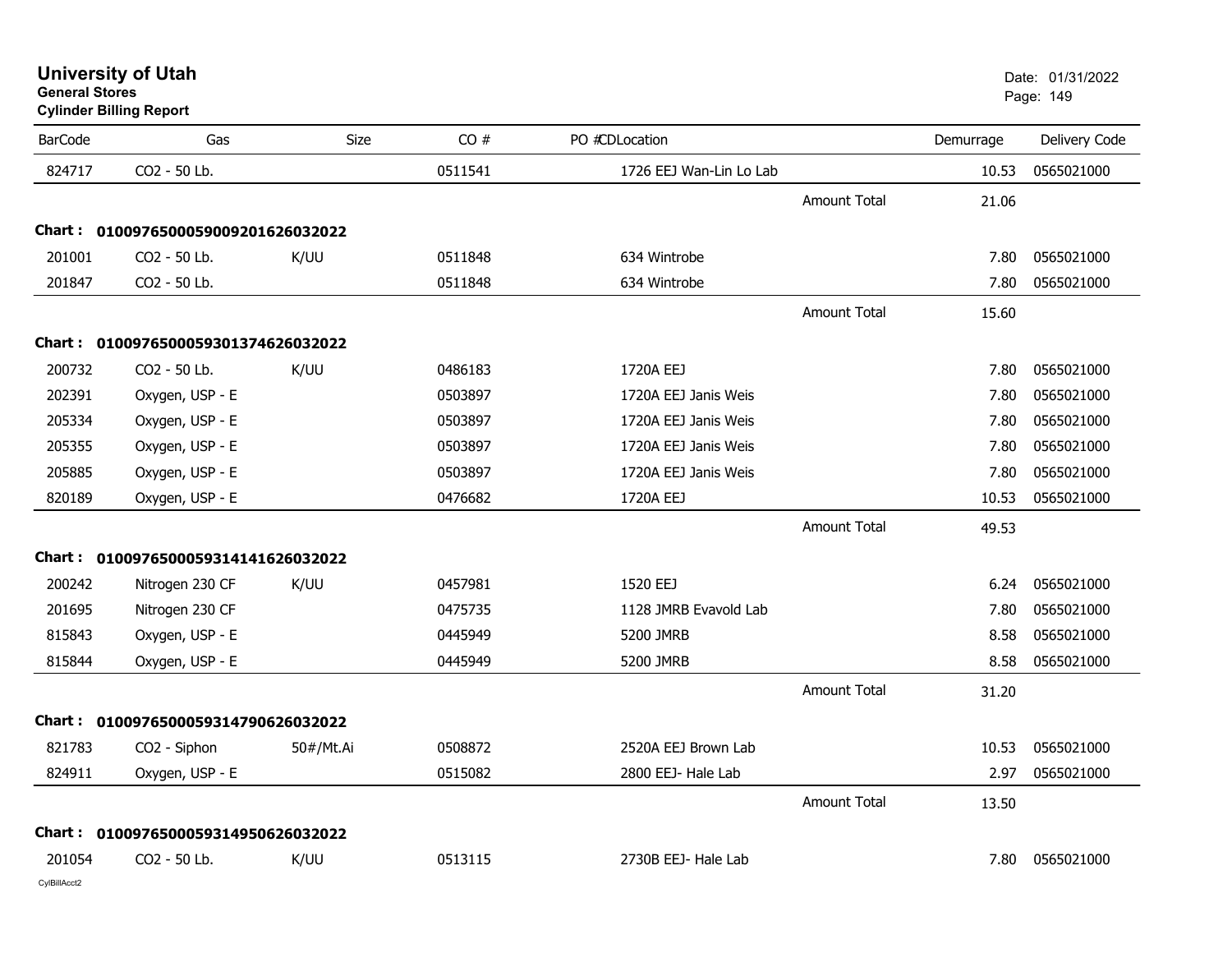|                        | <b>University of Utah</b><br><b>General Stores</b><br><b>Cylinder Billing Report</b> |      |         |                       | Date: 01/31/2022<br>Page: 150 |           |               |
|------------------------|--------------------------------------------------------------------------------------|------|---------|-----------------------|-------------------------------|-----------|---------------|
| <b>BarCode</b>         | Gas                                                                                  | Size | CO#     | PO #CDLocation        |                               | Demurrage | Delivery Code |
| 201655                 | CO2 - 50 Lb.                                                                         |      | 0513115 | 2730B EEJ- Hale Lab   |                               | 7.80      | 0565021000    |
| 203697                 | CO2 - 50 Lb.                                                                         |      | 0504306 | 2730B EEJ, Hale LAb   |                               | 7.80      | 0565021000    |
| 205314                 | Oxygen, USP - E                                                                      |      | 0502772 | 2800 EEJ Hale Lab     |                               | 7.80      | 0565021000    |
| 823331                 | Oxygen, USP - E                                                                      |      | 0502772 | 2800 EEJ Hale Lab     |                               | 7.56      | 0565021000    |
|                        |                                                                                      |      |         |                       | <b>Amount Total</b>           | 38.76     |               |
| Chart :                | 0100976500059315440626032022                                                         |      |         |                       |                               |           |               |
| 201225                 | CO2 - 50 Lb.                                                                         | K/UU | 0512621 | 2520M EEJ             |                               | 4.20      | 0565021000    |
| 201698                 | CO2 - 50 Lb.                                                                         |      | 0515094 | 2520M EEJ             |                               | 2.20      | 0565021000    |
| 201779                 | CO2 - 50 Lb.                                                                         |      | 0511058 | 2520M EEJ             |                               | 4.20      | 0565021000    |
| 202513                 | CO2 - 50 Lb.                                                                         |      | 0515094 | 2520M EEJ             |                               | 2.20      | 0565021000    |
| 204734                 | CO2 - 50 Lb.                                                                         |      | 0512621 | 2520M EEJ             |                               | 5.60      | 0565021000    |
| 824207                 | CO2 - 50 Lb.                                                                         |      | 0507906 | 2520M EEJ             |                               | 10.53     | 0565021000    |
| 824210                 | CO2 - 50 Lb.                                                                         |      | 0507906 | 2520M EEJ             |                               | 7.56      | 0565021000    |
| 825151                 | CO2 - 50 Lb.                                                                         |      | 0514203 | 2520M EEJ             |                               | 4.86      | 0565021000    |
| 825153                 | CO2 - 50 Lb.                                                                         |      | 0514203 | 2520M EEJ             |                               | 4.86      | 0565021000    |
|                        |                                                                                      |      |         |                       | <b>Amount Total</b>           | 46.21     |               |
|                        | Chart: 0100976500059315480626032022                                                  |      |         |                       |                               |           |               |
| 200164                 | CO2 - 50 Lb.                                                                         | K/UU | 0469792 | 2104 EEJ              |                               | 7.80      | 0565021000    |
| 200726                 | CO2 - 50 Lb.                                                                         |      | 0469792 | 2104 EEJ              |                               | 7.80      | 0565021000    |
| 200887                 | CO2 - 50 Lb.                                                                         |      | 0469792 | 2104 EEJ              |                               | 7.80      | 0565021000    |
| 203910                 | CO2 - 50 Lb.                                                                         |      | 0469792 | 2104 EEJ              |                               | 7.80      | 0565021000    |
| 823257                 | CO2 - 50 Lb.                                                                         |      | 0498050 | 4720 EEJ Fairfax Lab  |                               | 10.53     | 0565041000    |
| 825149                 | CO2 - 50 Lb.                                                                         |      | 0514217 | 4720 EEJ Fairfax Lab  |                               | 4.86      | 0565047200    |
|                        |                                                                                      |      |         |                       | <b>Amount Total</b>           | 46.59     |               |
|                        | Chart: 0100976500059316160626032022                                                  |      |         |                       |                               |           |               |
| 202072                 | CO <sub>2</sub> - Siphon                                                             | K/UU | 0512638 | 2520A EEJ- Mulvey Lab |                               | 7.80      | 0565021000    |
| 202141<br>CylBillAcct2 | CO2 - Siphon                                                                         |      | 0512638 | 2520A EEJ- Mulvey Lab |                               | 7.80      | 0565021000    |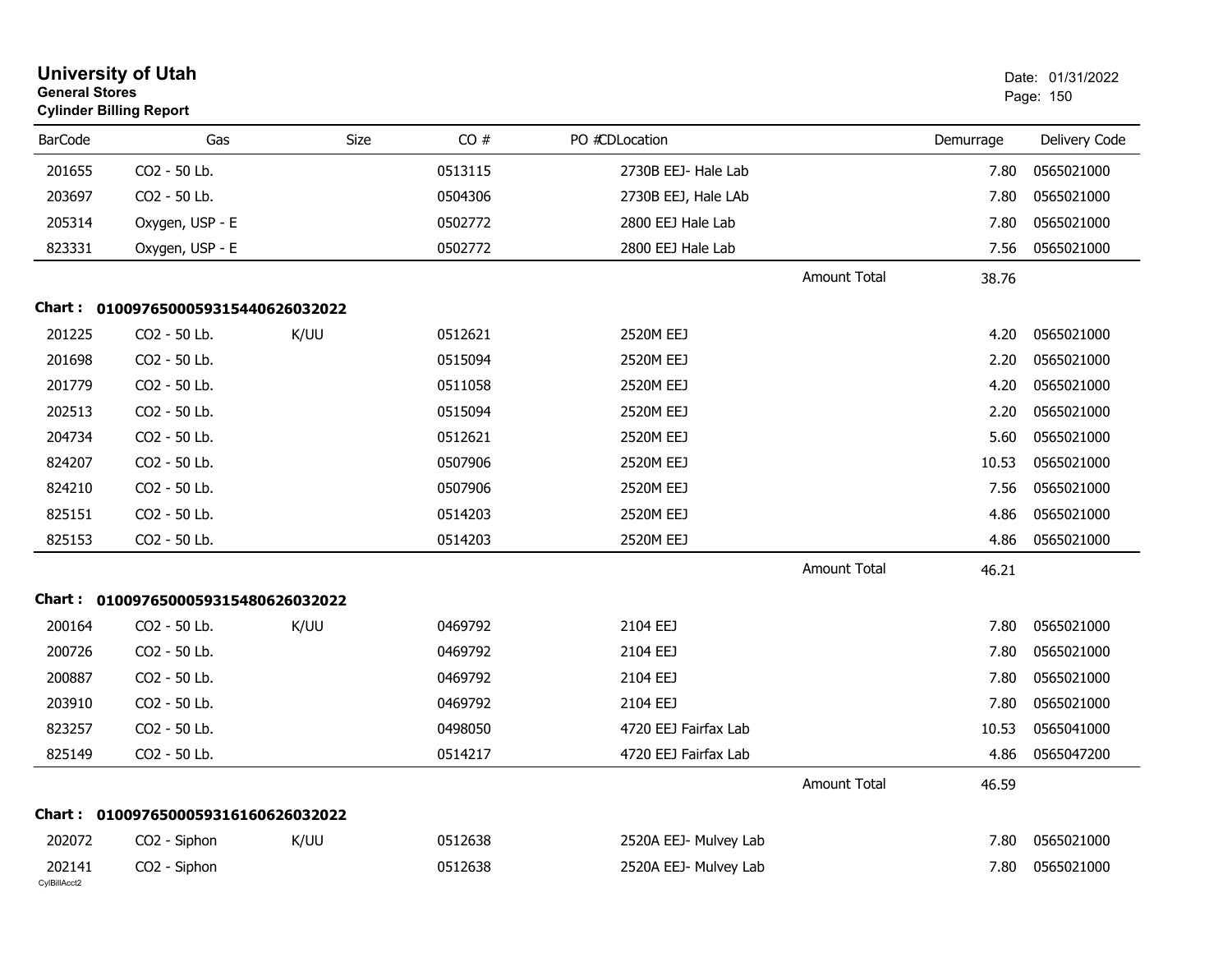|                | <b>University of Utah</b><br>Date: 01/31/2022<br><b>General Stores</b><br>Page: 151<br><b>Cylinder Billing Report</b> |           |         |                                            |           |               |
|----------------|-----------------------------------------------------------------------------------------------------------------------|-----------|---------|--------------------------------------------|-----------|---------------|
| <b>BarCode</b> | Gas                                                                                                                   | Size      | CO#     | PO #CDLocation                             | Demurrage | Delivery Code |
| 202224         | Oxygen, USP - E                                                                                                       |           | 0474990 | 2520 EEJ North end                         | 4.20      | 0565021000    |
| 203281         | Oxygen, USP - E                                                                                                       |           | 0497472 | 2120 EEJ Mulvey Lab                        | 7.80      | 0565021000    |
| 205447         | Oxygen, USP - E                                                                                                       |           | 0497472 | 2120 EEJ Mulvey Lab                        | 7.80      | 0565021000    |
| 205459         | Oxygen, USP - E                                                                                                       |           | 0474990 | 2520 EEJ North end                         | 7.80      | 0565021000    |
| 205475         | Oxygen, USP - E                                                                                                       |           | 0474990 | 2520 EEJ North end                         | 7.80      | 0565021000    |
| 205956         | Oxygen, USP - E                                                                                                       |           | 0497472 | 2120 EEJ Mulvey Lab                        | 7.80      | 0565021000    |
| 815937         | CO2 - Siphon                                                                                                          |           | 0450222 | 2520 EEJ                                   | 8.58      | 0565021000    |
| 822853         | Oxygen, USP - E                                                                                                       |           | 0497472 | 2120 EEJ Mulvey Lab                        | 10.53     | 0565021000    |
| 822996         | Oxygen, USP - E                                                                                                       |           | 0497472 | 2120 EEJ Mulvey Lab                        | 10.53     | 0565021000    |
|                |                                                                                                                       |           |         | <b>Amount Total</b>                        | 88.44     |               |
|                | Chart: 0100976500059316270626032022                                                                                   |           |         |                                            |           |               |
| 201536         | CO2 - 50 Lb.                                                                                                          | K/UU      | 0513360 | 1502 EEJ- Haecker Lab                      | 7.80      | 0565021000    |
| 824716         | CO2 - 50 Lb.                                                                                                          |           | 0511531 | 1502 EEJ Haecker Lab                       | 10.53     | 0565021000    |
|                |                                                                                                                       |           |         | <b>Amount Total</b>                        | 18.33     |               |
|                | Chart: 0100976500059316410626002022                                                                                   |           |         |                                            |           |               |
| 821666         | Oxygen/300                                                                                                            | 300/MTAIR | 0486221 | LL214 HCI RN- animal facility- Bettini Lab | 10.53     | 0555LL3760    |
|                |                                                                                                                       |           |         | <b>Amount Total</b>                        | 10.53     |               |
|                | Chart: 0100976500059316410626032022                                                                                   |           |         |                                            |           |               |
| 200491         | CO2 - 50 Lb.                                                                                                          | K/UU      | 0506608 | 1702 EEJ                                   | 2.60      | 0565021000    |
| 200535         | CO <sub>2</sub> - 50 Lb.                                                                                              |           | 0513870 | 1702 EEJ                                   | 5.20      | 0565021000    |
| 200799         | CO2 - 50 Lb.                                                                                                          |           | 0509911 | 1702 EEJ- Bettini Lab                      | 7.80      | 0565021000    |
| 201058         | Oxygen, USP                                                                                                           |           | 0513126 | LL214 HCI-N                                | 7.80      | 0565021000    |
| 201155         | CO2 - 50 Lb.                                                                                                          |           | 0513870 | 1702 EEJ                                   | 5.20      | 0565021000    |
| 201182         | CO <sub>2</sub> - 50 Lb.                                                                                              |           | 0509911 | 1702 EEJ- Bettini Lab                      | 7.80      | 0565021000    |
| 201912         | CO2 - 50 Lb.                                                                                                          |           | 0506608 | 1702 EEJ                                   | 2.60      | 0565021000    |
| 203617         | N2, Liquid, 265                                                                                                       |           | 0515573 | 1820 EEJ                                   | 10.92     | 0565021000    |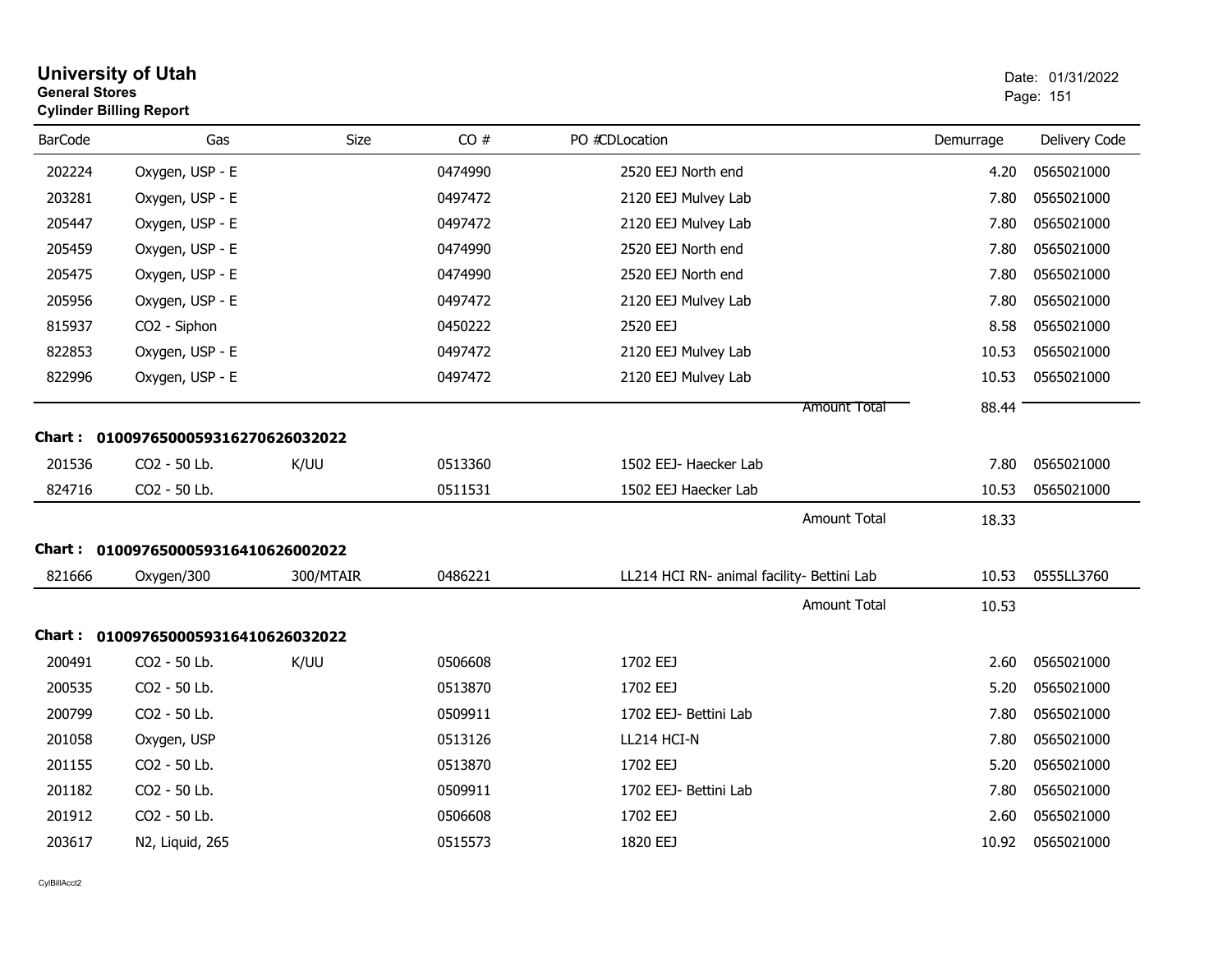|                | <b>University of Utah</b><br><b>General Stores</b><br><b>Cylinder Billing Report</b> |      |         |                       |                     | Date: 01/31/2022<br>Page: 152 |               |
|----------------|--------------------------------------------------------------------------------------|------|---------|-----------------------|---------------------|-------------------------------|---------------|
| <b>BarCode</b> | Gas                                                                                  | Size | CO#     | PO #CDLocation        |                     | Demurrage                     | Delivery Code |
| 203620         | N2, Liquid, 265                                                                      |      | 0513375 | 1820 EEJ- Bettini Lab |                     | 57.33                         | 0565021000    |
| 203622         | N2, Liquid, 265                                                                      |      | 0513540 | 1820 EEJ- Bettani Lab |                     | 57.33                         | 0565021000    |
| 203673         | N2, Liquid, 265                                                                      |      | 0514177 | 1820 EEJ              |                     | 38.22                         | 0565021000    |
| 204723         | CO2 - 50 Lb.                                                                         |      | 0504279 | 1702 EEJ- Bettini Lab |                     | 7.80                          | 0565021000    |
| 204729         | CO2 - 50 Lb.                                                                         |      | 0513870 | 1702 EEJ              |                     | 5.20                          | 0565021000    |
| 205658         | CO2 - 50 Lb.                                                                         |      | 0509911 | 1702 EEJ- Bettini Lab |                     | 2.60                          | 0565021000    |
|                |                                                                                      |      |         |                       | <b>Amount Total</b> | 218.40                        |               |
| Chart :        | 0100976500059316620626032022                                                         |      |         |                       |                     |                               |               |
| 200670         | Nitrogen 230 CF                                                                      | K/UU | 0504529 | 4116 EEJ              |                     | 7.80                          | 0565021000    |
| 201359         | CO2 - 50 Lb.                                                                         |      | 0504530 | 4208 EEJ- Evavold Lab |                     | 7.20                          | 0565021000    |
| 205513         | CO2 - 50 Lb.                                                                         |      | 0502665 | 4110 EEJ Evalod Lab   |                     | 2.80                          | 0565021000    |
| 205524         | CO2 - 50 Lb.                                                                         |      | 0513948 | 4110 EEJ Evavold Lab  |                     | 5.00                          | 0565021000    |
| 205537         | CO2 - 50 Lb.                                                                         |      | 0513948 | 4110 EEJ Evavold Lab  |                     | 5.00                          | 0565021000    |
| 824209         | CO2 - 50 Lb.                                                                         |      | 0511184 | 4110 EEJ Evavold Lab  |                     | 10.53                         | 0565021000    |
| 824640         | CO2 - 50 Lb.                                                                         |      | 0511184 | 4110 EEJ Evavold Lab  |                     | 10.53                         | 0565021000    |
|                |                                                                                      |      |         |                       | <b>Amount Total</b> | 48.86                         |               |
|                | Chart: 0100976500059317080626032022                                                  |      |         |                       |                     |                               |               |
| 200012         | CO2 - 50 Lb.                                                                         | K/UU | 0512417 | 1720A EEJ             |                     | 7.80                          | 0565021000    |
| 202993         | Oxygen, USP - E                                                                      |      | 0496418 | 1720A EEJ             |                     | 7.80                          | 0565021000    |
| 205371         | CO2 - 50 Lb.                                                                         |      | 0512417 | 1720A EEJ             |                     | 7.80                          | 0565021000    |
| 205949         | Oxygen, USP - E                                                                      |      | 0496418 | 1720A EEJ             |                     | 7.80                          | 0565021000    |
|                |                                                                                      |      |         |                       | <b>Amount Total</b> | 31.20                         |               |
| Chart :        | 01009792000340466260312022                                                           |      |         |                       |                     |                               |               |
| 200637         | CO2 - 50 Lb.                                                                         | K/UU | 0513226 | 1750 EEJ- Carey Lab   |                     | 7.80                          | 0565021000    |
| 205527         | CO2 - 50 Lb.                                                                         |      | 0513226 | 1750 EEJ- Carey Lab   |                     | 7.80                          | 0565021000    |
|                |                                                                                      |      |         |                       | <b>Amount Total</b> | 15.60                         |               |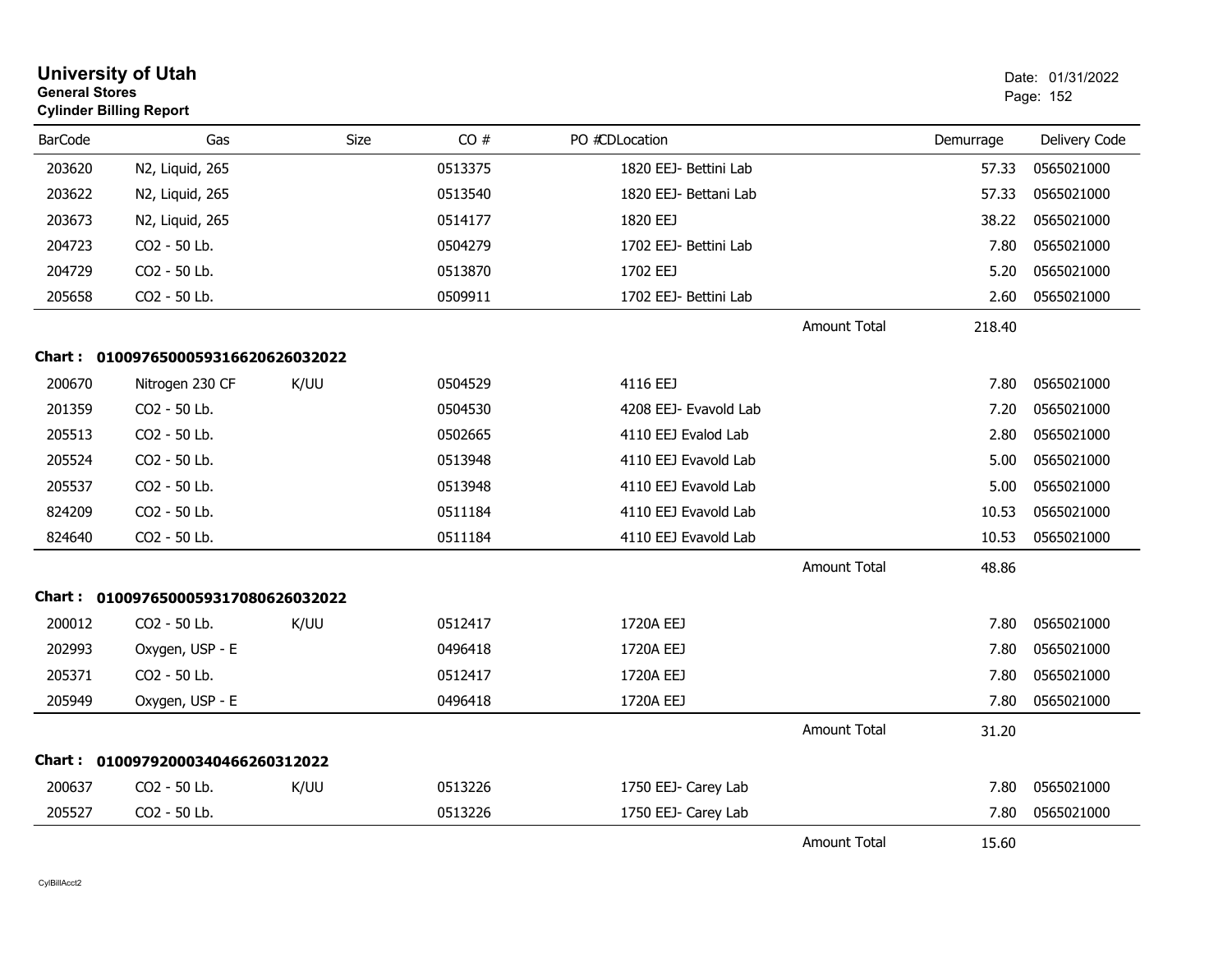|                | <b>University of Utah</b><br><b>General Stores</b><br><b>Cylinder Billing Report</b> |           |         |                               |                     | Date: 01/31/2022<br>Page: 153 |               |
|----------------|--------------------------------------------------------------------------------------|-----------|---------|-------------------------------|---------------------|-------------------------------|---------------|
| <b>BarCode</b> | Gas                                                                                  | Size      | CO#     | PO #CDLocation                |                     | Demurrage                     | Delivery Code |
|                | Chart: 01009822000108536260012022                                                    |           |         |                               |                     |                               |               |
| 824572         | Oxygen, UHP,                                                                         | 200C/Mt.A | 0513286 | 520 ASB                       |                     | 9.72                          | 0084002040    |
| 824766         | Nitrogen, UHP                                                                        |           | 0511933 | 148 Sutton                    |                     | 7.02                          | 0084002040    |
|                |                                                                                      |           |         |                               | <b>Amount Total</b> | 16.74                         |               |
|                | Chart: 01011154915125616240012022                                                    |           |         |                               |                     |                               |               |
| 202112         | Helium - 219 CF                                                                      | K/UU      | 0293203 | <b>GUEST HOUSE FRONT DESK</b> |                     | 6.24                          | 0801000000    |
|                |                                                                                      |           |         |                               | <b>Amount Total</b> | 6.24                          |               |
|                | Chart: 01011242500062266260012022                                                    |           |         |                               |                     |                               |               |
| 200654         | CO2 - 50 Lb.                                                                         | K/UU      | 0510650 | 327 WIntrobe                  |                     | 7.80                          | 05215C1240    |
| 200977         | CO2 - 50 Lb.                                                                         |           | 0494642 | 2760 CMC                      |                     | 7.80                          | 05215C1240    |
| 201021         | CO2 - 50 Lb.                                                                         |           | 0481882 | 327 Wintrobe                  |                     | 7.80                          | 05215C1240    |
| 201489         | CO2 - 50 Lb.                                                                         |           | 0505164 | 2760 CMC                      |                     | 7.80                          | 05215C1240    |
| 201648         | CO2 - 50 Lb.                                                                         |           | 0510650 | 327 WIntrobe                  |                     | 7.80                          | 05215C1240    |
| 822049         | 5%027.3%CO2/N2                                                                       |           | 0488591 | 327 WINTROBE                  |                     | 10.53                         | 05215c1240    |
| 823189         | 5%027.3%CO2/N2                                                                       |           | 0497555 | 327 WINTROBE                  |                     | 10.53                         | 05215c1240    |
| 823986         | CO2 - 50 Lb.                                                                         |           | 0505163 | 327 WIntrobe                  |                     | 10.53                         | 05215C1240    |
|                |                                                                                      |           |         |                               | <b>Amount Total</b> | 70.59                         |               |
|                | Chart: 01011452000132106530812022                                                    |           |         |                               |                     |                               |               |
| 202331         | Nitrogen 115 CF                                                                      | 125 CF/UU | 0429340 |                               |                     | 6.24                          | 0854000000    |
| 203739         | Nitrogen 115 CF                                                                      |           | 0455518 |                               |                     | 6.24                          | 0854000000    |
|                |                                                                                      |           |         |                               | <b>Amount Total</b> | 12.48                         |               |
|                | Chart: 0101152500055900670626002022                                                  |           |         |                               |                     |                               |               |
| 822990         | Oxygen, USP - E                                                                      | E/MT. AIR | 0497345 | HCI LL507 Attn: Brock Johnson |                     | 10.53                         | 0555113760    |
| 822992         | Oxygen, USP - E                                                                      |           | 0497345 | HCI LL507 Attn: Brock Johnson |                     | 10.53                         | 0555113760    |
|                |                                                                                      |           |         |                               | <b>Amount Total</b> | 21.06                         |               |

## **Chart : 0101152500059007774626002022**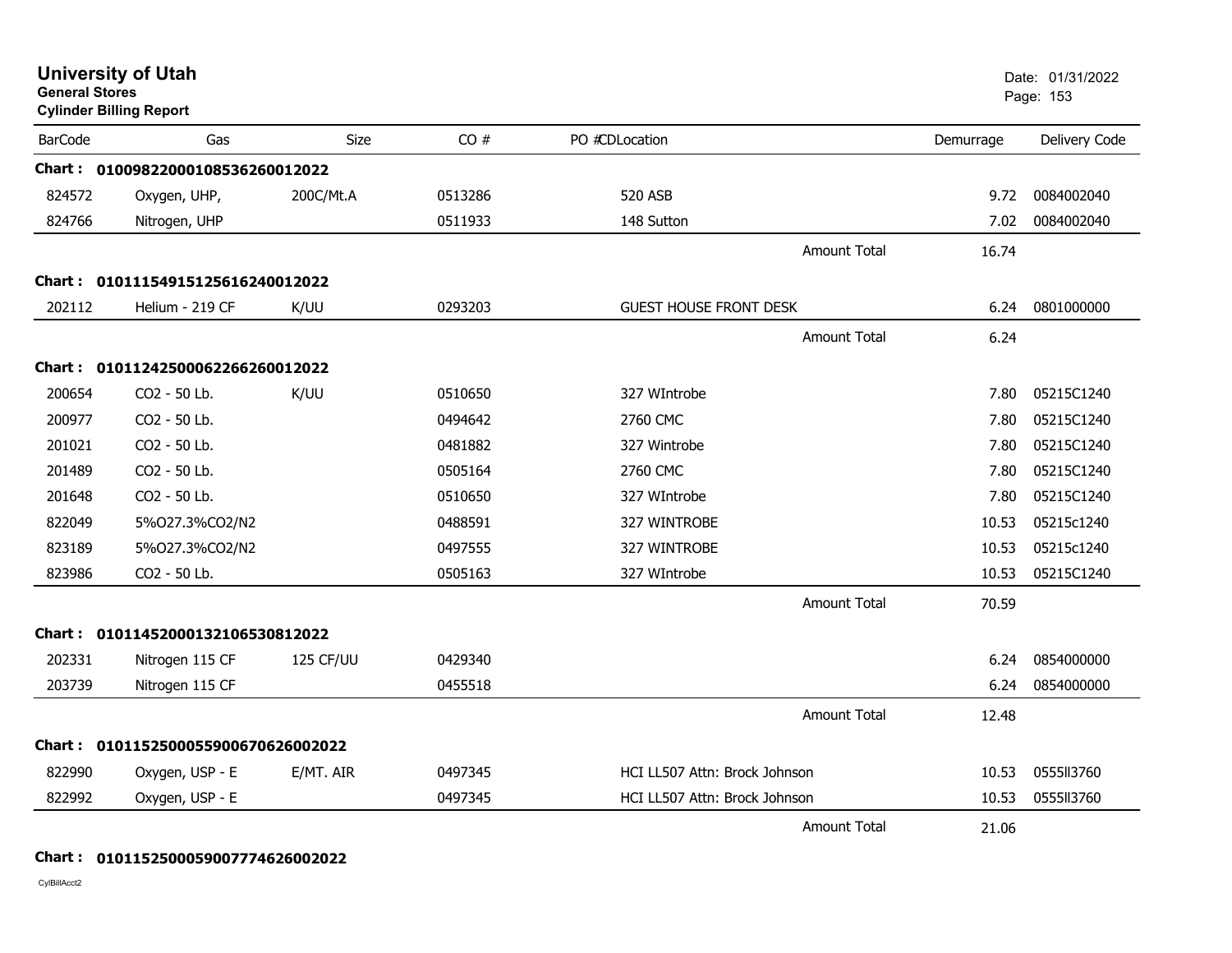| <b>General Stores</b> | <b>University of Utah</b><br><b>Cylinder Billing Report</b> |             |         |                 |                     |           | Date: 01/31/2022<br>Page: 154 |
|-----------------------|-------------------------------------------------------------|-------------|---------|-----------------|---------------------|-----------|-------------------------------|
| <b>BarCode</b>        | Gas                                                         | <b>Size</b> | CO#     | PO #CDLocation  |                     | Demurrage | Delivery Code                 |
| 824061                | Oxygen, USP - E                                             | E/MT. AIR   | 0506310 | LL507 HCI       |                     | 10.53     | 0555II3760                    |
| 824062                | Oxygen, USP - E                                             |             | 0506310 | LL507 HCI       |                     | 10.53     | 0555113760                    |
| 824063                | Oxygen, USP - E                                             |             | 0506310 | LL507 HCI       |                     | 10.53     | 0555113760                    |
| 824066                | Oxygen, USP - E                                             |             | 0506310 | LL507 HCI       |                     | 10.53     | 0555113760                    |
| 824068                | Oxygen, USP - E                                             |             | 0506310 | LL507 HCI       |                     | 10.53     | 055513760                     |
| 824069                | Oxygen, USP - E                                             |             | 0506310 | LL507 HCI       |                     | 10.53     | 0555113760                    |
|                       |                                                             |             |         |                 | <b>Amount Total</b> | 63.18     |                               |
|                       | Chart: 0101152500059314840626002022                         |             |         |                 |                     |           |                               |
| 821646                | Oxygen, USP                                                 | 200C/Mt.A   | 0484433 | HCI LL507       |                     | 10.53     | 0555113760                    |
|                       |                                                             |             |         |                 | <b>Amount Total</b> | 10.53     |                               |
|                       | Chart: 01011526000187016260012022                           |             |         |                 |                     |           |                               |
| 823918                | Oxygen, USP                                                 | 200C/Mt.A   | 0504956 | LL215 HCI       |                     | 9.72      | 0555113760                    |
|                       |                                                             |             |         |                 | <b>Amount Total</b> | 9.72      |                               |
|                       | Chart: 01011806000162866430012022                           |             |         |                 |                     |           |                               |
| 204664                | Nitrogen NF                                                 | K/UU        | 0453614 | 4210 HCI        |                     | 6.24      | 0555LL3760                    |
|                       |                                                             |             |         |                 | <b>Amount Total</b> | 6.24      |                               |
|                       | Chart: 01011882000104496260012022                           |             |         |                 |                     |           |                               |
| 200119                | Helium - UHP                                                | K/UU        | 0507038 | <b>A710 HCI</b> |                     | 5.60      | 0555113760                    |
| 200582                | Helium - UHP                                                |             | 0473487 | <b>HCI A710</b> |                     | 7.80      | 0555113760                    |
| 200609                | Zero Air                                                    |             | 0513726 | <b>A710 HCI</b> |                     | 7.20      | 0555LL3760                    |
| 200611                | Zero Air                                                    |             | 0513340 | <b>A710 HCI</b> |                     | 7.80      | 0555LL3760                    |
| 200617                | Air - 233 CF                                                |             | 0467436 | <b>A710 HCI</b> |                     | 7.80      | 0555113760                    |
| 200805                | Helium - UHP                                                |             | 0511464 | <b>A710 HCI</b> |                     | 7.80      | 0555113760                    |
| 200933                | Helium - UHP                                                |             | 0515075 | <b>A710 HCI</b> |                     | 2.20      | 0555LL3760                    |
| 201212                | Helium - UHP                                                |             | 0513340 | A710 HCI        |                     | 7.80      | 0555LL3760                    |
| 202136                | Hydrogen - UHP                                              |             | 0482941 | <b>A710 HCI</b> |                     | 7.80      | 0555113760                    |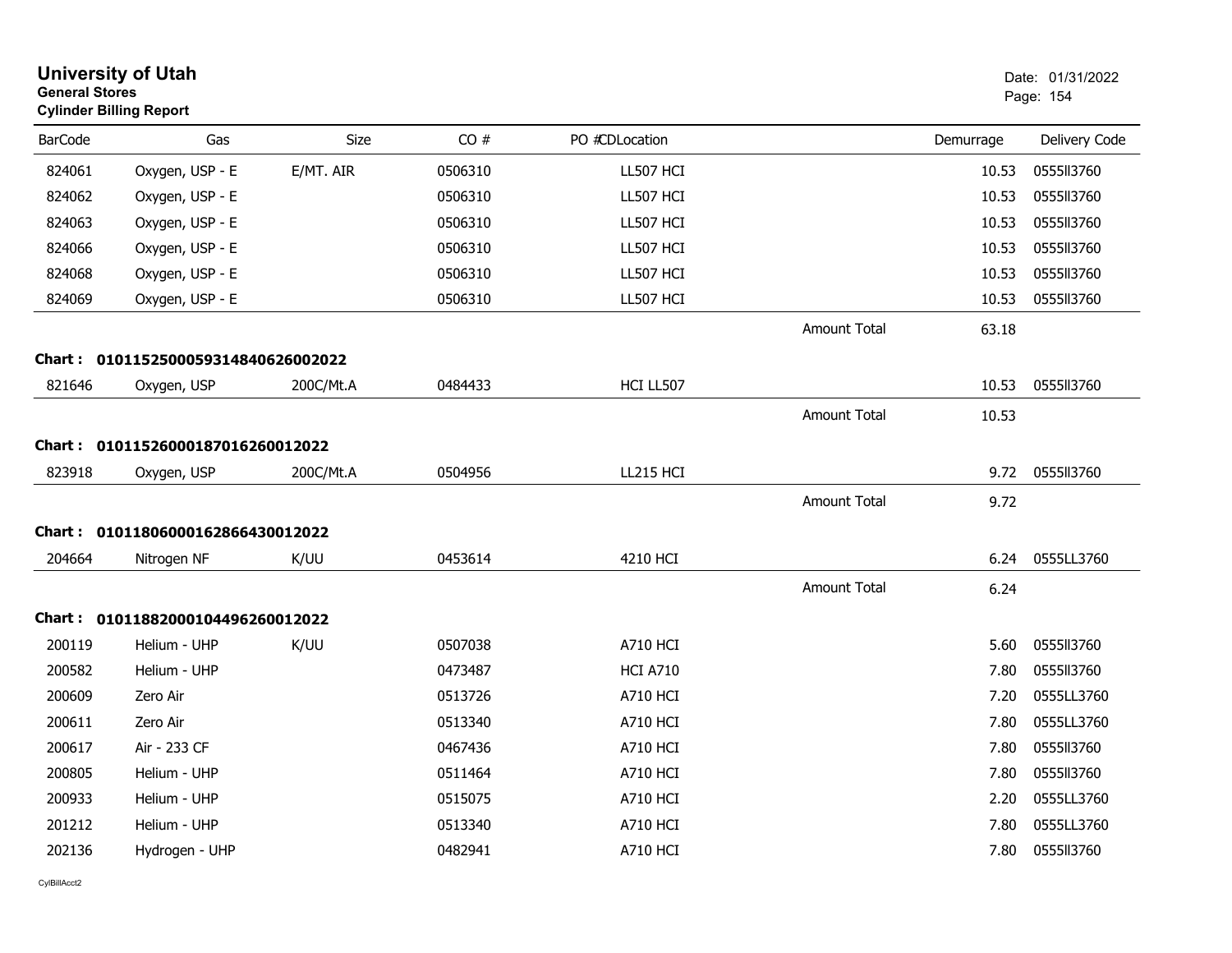| <b>General Stores</b>  | <b>University of Utah</b><br><b>Cylinder Billing Report</b> |      |         |                 |           | Date: 01/31/2022<br>Page: 155 |
|------------------------|-------------------------------------------------------------|------|---------|-----------------|-----------|-------------------------------|
| <b>BarCode</b>         | Gas                                                         | Size | CO#     | PO #CDLocation  | Demurrage | Delivery Code                 |
| 202155                 | Hydrogen - UHP                                              |      | 0507886 | <b>A710 HCI</b> | 7.80      | 0555LL3760                    |
| 202374                 | Helium - UHP                                                |      | 0515148 | <b>A710 HCI</b> | 2.20      | 0555LL3760                    |
| 203019                 | Helium - UHP                                                |      | 0513726 | <b>A710 HCI</b> | 7.80      | 0555LL3760                    |
| 203021                 | Helium - UHP                                                |      | 0511464 | <b>A710 HCI</b> | 5.60      | 0555113760                    |
| 204423                 | Zero Air                                                    |      | 0515738 | A710 HCI        | 0.60      | 0555113760                    |
| 204678                 | Nitrogen, UHP                                               |      | 0485643 | <b>A710 HCI</b> | 7.80      | 0555LL3760                    |
| 204679                 | Nitrogen, UHP                                               |      | 0462395 | HCI - RS DOCK   | 6.24      | 0555LL3760                    |
| 205275                 | Nitrogen, UHP                                               |      | 0473087 | HCI LL720       | 7.80      | 0555113760                    |
| 205547                 | Nitrogen, UHP                                               |      | 0473087 | HCI LL720       | 7.80      | 0555113760                    |
| 205917                 | Zero Air                                                    |      | 0512627 | <b>A710 HCI</b> | 7.80      | 0555LL3760                    |
| 205920                 | Zero Air                                                    |      | 0512089 | <b>A710 HCI</b> | 4.20      | 0555113760                    |
| 803059                 | Hydrogen Res                                                |      | 0202873 |                 | 8.19      | 0555LL3760                    |
| 803061                 | Hydrogen Res                                                |      | 0202873 |                 | 8.19      | 0555LL3760                    |
| 806940                 | Res. Deuterium                                              |      | 0288826 | <b>A710 HCI</b> | 8.97      | 0555LL3760                    |
| 806941                 | Res. Deuterium                                              |      | 0288826 | <b>A710 HCI</b> | 8.97      | 0555LL3760                    |
| 806942                 | Res. Deuterium                                              |      | 0288826 | A710 HCI        | 8.97      | 0555LL3760                    |
| 808503                 | 1% O2, In N2                                                |      | 0340508 | LL376 HCI       | 8.58      | 0555113760                    |
| 810427                 | 1% O2, In N2                                                |      | 0386435 | <b>A710 HCI</b> | 8.58      | 0555113760                    |
| 814226                 | 1%02 In N2                                                  |      | 0433713 | <b>A710 HCI</b> | 8.97      | 0555113760                    |
| 814837                 | Hydrogen Res                                                |      | 0437644 | <b>A710 HCI</b> | 8.58      | 0555LL3760                    |
| 821096                 | Res. Nitrogen                                               |      | 0482469 | <b>A710 HCI</b> | 10.53     | 0555113760                    |
| 822784                 | <b>UHP N2/300</b>                                           |      | 0495878 | <b>A710 HCI</b> | 10.53     | 0555LL3760                    |
| 822808                 | Res. Deuterium                                              |      | 0495339 | <b>A710 HCI</b> | 10.53     | 0555113760                    |
| 823777                 | Nitrogen, UHP                                               |      | 0507069 | <b>A710 HCI</b> |           | 10.53  0555LL3760             |
| 823802                 | Res. Helium                                                 |      | 0503287 | <b>A710 HCI</b> | 10.53     | 0555113760                    |
| 824041                 | Res. Nitrogen                                               |      | 0508428 | A710 HCI RN     | 3.51      | 0555113760                    |
| 824385                 | Helium - UHP                                                |      | 0509822 | <b>A710 HCI</b> | 10.53     | 0555LL3760                    |
| 824386<br>CvIBillAcct2 | Helium - UHP                                                |      | 0509763 | A710 HCI RN     | 10.53     | 0555LL3760                    |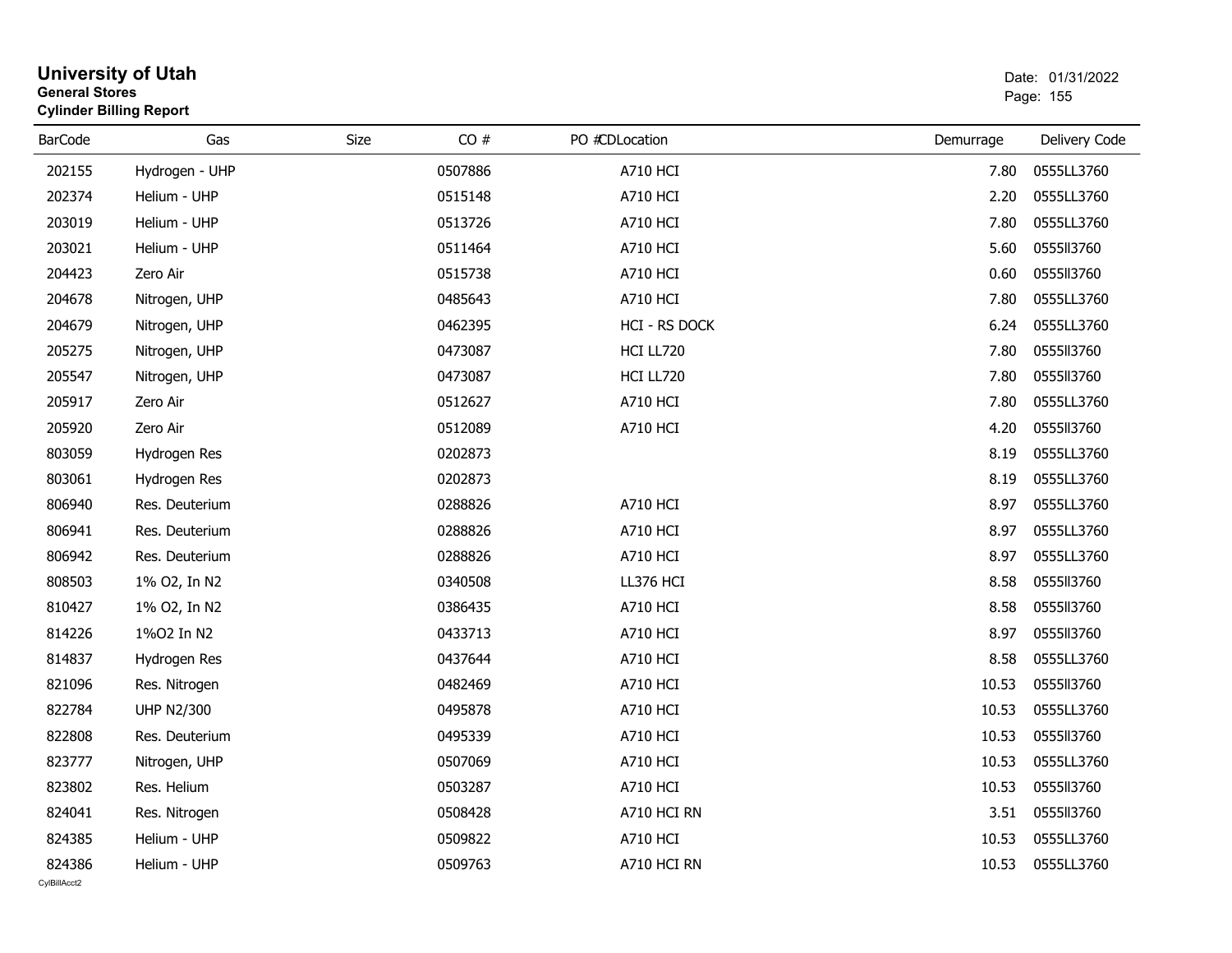| <b>General Stores</b> | <b>University of Utah</b><br><b>Cylinder Billing Report</b> |      |      |         |                          |                     |           | Date: 01/31/2022<br>Page: 156 |
|-----------------------|-------------------------------------------------------------|------|------|---------|--------------------------|---------------------|-----------|-------------------------------|
| <b>BarCode</b>        | Gas                                                         |      | Size | CO#     | PO #CDLocation           |                     | Demurrage | Delivery Code                 |
| 824548                | Res. Helium                                                 |      |      | 0509817 | <b>A710 HCI</b>          |                     | 10.53     | 0555LL3760                    |
| 824703                | Res. Nitrogen                                               |      |      | 0513808 | HCI                      |                     | 7.02      | 0555113760                    |
| 824704                | Res. Nitrogen                                               |      |      | 0511324 | A710 HCI                 |                     | 10.53     | 0555113760                    |
| 824967                | Zero Air                                                    |      |      | 0514208 | <b>A710 HCI</b>          |                     | 4.86      | 0555113760                    |
| 825071                | Hydrogen - UHP                                              |      |      | 0513726 | <b>A710 HCI</b>          |                     | 10.53     | 0555LL3760                    |
|                       |                                                             |      |      |         |                          | <b>Amount Total</b> | 326.13    |                               |
|                       | Chart: 01012232000208086240012022                           |      |      |         |                          |                     |           |                               |
| 200186                | Oxygen, USP                                                 | K/UU |      | 0510643 | LL501 HCI                |                     | 7.80      | 0555113760                    |
| 200297                | Oxygen, USP                                                 |      |      | 0505966 | LL501 HCI RS             |                     | 7.80      | 0555LL3760                    |
| 200387                | Nitrogen 230 CF                                             |      |      | 0481146 | LL501 HCI                |                     | 7.80      | 0555113760                    |
| 200488                | Nitrogen 230 CF                                             |      |      | 0481146 | LL501 HCI                |                     | 7.80      | 0555113760                    |
| 200618                | Nitrogen 230 CF                                             |      |      | 0480562 | HCI LL501                |                     | 7.80      | 0555113760                    |
| 200631                | Oxygen, USP                                                 |      |      | 0505966 | LL501 HCI RS             |                     | 7.80      | 0555LL3760                    |
| 201164                | Nitrogen 230 CF                                             |      |      | 0481146 | LL501 HCI                |                     | 7.80      | 0555113760                    |
| 201456                | CO2 - 50 Lb.                                                |      |      | 0306021 | <b>BASEMENT CO2 ROOM</b> |                     | 6.24      | 0555LL3760                    |
| 201647                | Helium - 219 CF                                             |      |      | 0430878 | <b>NEW LAB</b>           |                     | 6.24      | 0555113760                    |
| 201770                | Oxygen, USP                                                 |      |      | 0505966 | LL501 HCI RS             |                     | 7.80      | 0555LL3760                    |
| 201814                | CO2 - 50 Lb.                                                |      |      | 0306021 | BASEMENT CO2 ROOM        |                     | 6.24      | 0555LL3760                    |
| 201944                | Nitrogen 230 CF                                             |      |      | 0481146 | LL501 HCI                |                     | 7.80      | 0555113760                    |
| 202097                | CO2 - 50 Lb.                                                |      |      | 0230190 | BASEMENT CO2 ROOM        |                     | 6.24      | 0555LL3760                    |
| 202349                | CO2 - 50 Lb.                                                |      |      | 0230190 | <b>BASEMENT CO2 ROOM</b> |                     | 6.24      | 0555LL3760                    |
| 202473                | CO2 - 50 Lb.                                                |      |      | 0472090 | HCI Recv. Dock           |                     | 7.80      | 0555113760                    |
| 202721                | Oxygen, USP                                                 |      |      | 0510643 | LL501 HCI                |                     | 7.80      | 0555113760                    |
| 202788                | Nitrogen 230 CF                                             |      |      | 0480562 | HCI LL501                |                     | 7.80      | 0555113760                    |
| 202925                | Nitrogen 230 CF                                             |      |      | 0481146 | LL501 HCI                |                     | 7.80      | 0555113760                    |
| 203133                | Oxygen, USP                                                 |      |      | 0510643 | LL501 HCI                |                     | 7.80      | 0555113760                    |
| 203276                | N2, Liquid LX45                                             |      |      | 0514278 | LL512 HCI RS             |                     | 28.80     | 0555LL3760                    |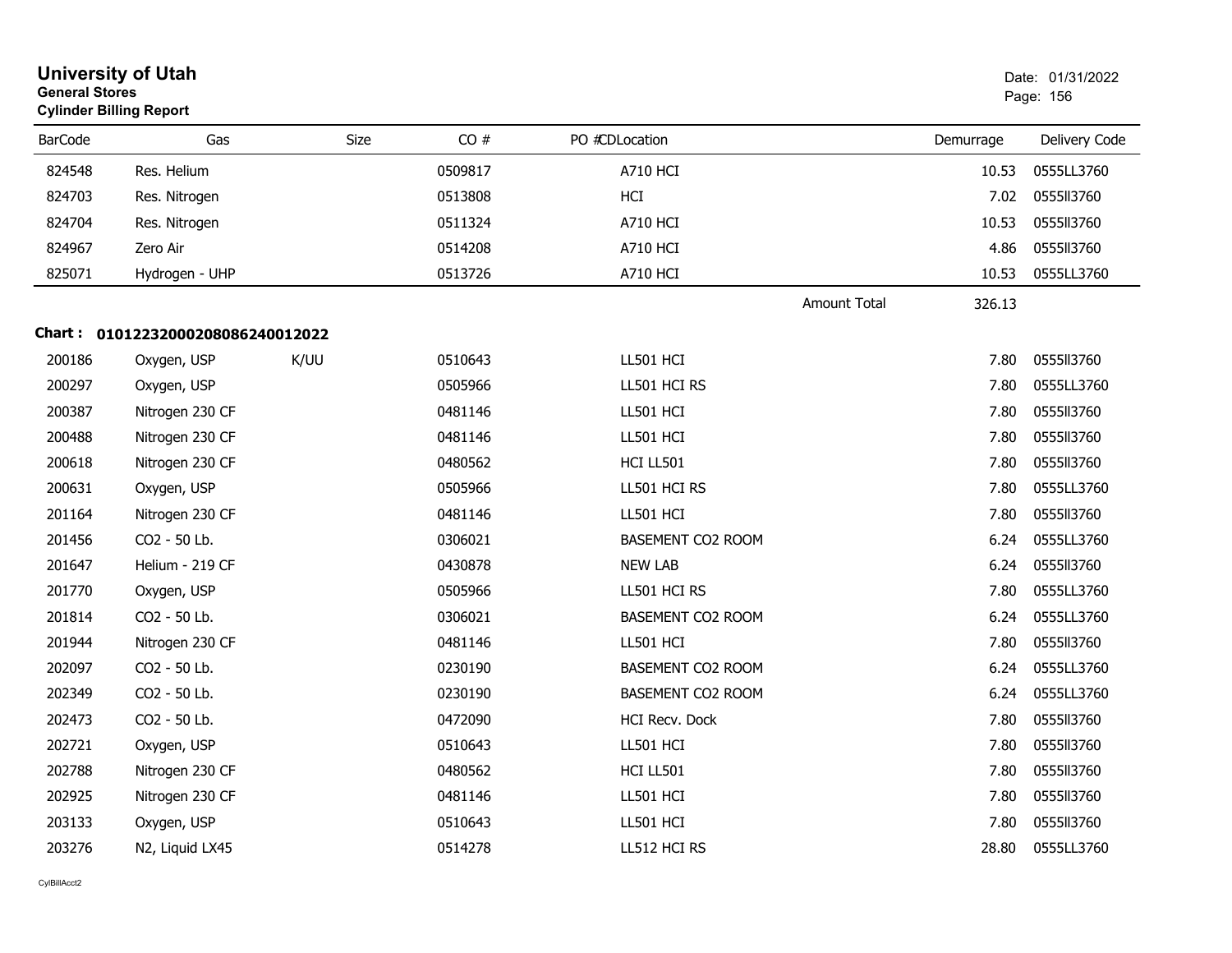| <b>General Stores</b> | <b>University of Utah</b><br><b>Cylinder Billing Report</b> |                  |         |                                |           | Date: 01/31/2022<br>Page: 157 |
|-----------------------|-------------------------------------------------------------|------------------|---------|--------------------------------|-----------|-------------------------------|
| <b>BarCode</b>        | Gas                                                         | Size             | CO#     | PO #CDLocation                 | Demurrage | Delivery Code                 |
| 203684                | Nitrogen 230 CF                                             |                  | 0481146 | LL501 HCI                      | 7.80      | 0555113760                    |
| 204714                | CO2 - 50 Lb.                                                |                  | 0472090 | HCI Recv. Dock                 | 7.80      | 0555II3760                    |
| 205622                | Oxygen, USP                                                 |                  | 0510643 | LL501 HCI                      | 7.80      | 0555113760                    |
| 205827                | Oxygen, USP                                                 |                  | 0505966 | LL501 HCI RS                   | 7.80      | 0555LL3760                    |
| 819512                | Oxygen, USP                                                 |                  | 0472090 | HCI Recv. Dock                 | 10.53     | 0555113760                    |
|                       |                                                             |                  |         | <b>Amount Total</b>            | 210.93    |                               |
|                       | Chart: 0101223200020808624002022                            |                  |         |                                |           |                               |
| 203529                | N2, Liquid LX45                                             | <b>180 LTR/U</b> | 0513458 | LL512 HCI RS- Middle of Room   | 33.60     | 0555LL3760                    |
|                       |                                                             |                  |         | <b>Amount Total</b>            | 33.60     |                               |
|                       | Chart: 01012232000208086260012022                           |                  |         |                                |           |                               |
| 200783                | CO2 - 50 Lb.                                                | K/UU             | 0484824 | 3568A HCI                      | 7.80      | 055513760                     |
| 201184                | CO2 - 50 Lb.                                                |                  | 0484825 | 3561 HCI                       | 7.80      | 0555113760                    |
| 202599                | CO2 - 50 Lb.                                                |                  | 0306021 | <b>BASEMENT CO2 ROOM</b>       | 6.24      | 0555LL3760                    |
| 202600                | CO2 - 50 Lb.                                                |                  | 0306021 | <b>BASEMENT CO2 ROOM</b>       | 6.24      | 0555LL3760                    |
| 817192                | Co2 Liquid-55                                               |                  | 0456673 | 3 TO BLDG 555 2 TO BLDG 556    | 78.00     | 0555LL3760                    |
| 820005                | $CO2 - E$                                                   |                  | 0488918 | 2 TO BLDG 555 2 TO BLDG 554    | 10.53     | 0555LL3760                    |
| 822989                | Co2 Lq - 265                                                |                  | 0510090 | 2 TO BLDG 555 1 TO BLDG 554    | 78.00     | 0555LL3760                    |
| 823934                | Co2 Lg - 265                                                |                  | 0515416 | 2 TO BLDG 555 1 TO BLDG 565    | 6.00      | 0555113760                    |
| 824130                | Co2 Lq - 265                                                |                  | 0506164 | 2 TO BLDG 555 1 TO BLDG 554    | 78.00     | 0555LL3760                    |
| 824298                | Co2 Lq - 265                                                |                  | 0510090 | 2 TO BLDG 555 1 TO BLDG 554    | 78.00     | 0555LL3760                    |
| 824332                | Co2 Lq - 265                                                |                  | 0512144 | 2 TO BLDG 555 1 TO BLDG 554    | 78.00     | 0555LL3760                    |
| 824507                | Co2 Lg - 265                                                |                  | 0512958 | 2 TO BLDG 555 1 TO BLDG 554    | 78.00     | 0555LL3760                    |
| 824607                | Co2 Lg - 265                                                |                  | 0513193 | 2 TO BLDG 555<br>1 TO BLDG 554 | 42.00     | 0555LL3760                    |
| 824608                | Co2 Lq - 265                                                |                  | 0513193 | 2 TO BLDG 555<br>1 TO BLDG 554 | 28.00     | 0555LL3760                    |
| 824675                | Co2 Lq - 265                                                |                  | 0512987 | 2 TO BLDG 555 1 TO BLDG 554    | 78.00     | 0555LL3760                    |
| 824676                | Co2 Lq - 265                                                |                  | 0511085 | 2 TO BLDG 555 1 TO BLDG 554    | 56.00     | 0555LL3760                    |
| 824677                | Co2 Lq - 265                                                |                  | 0512958 | 2 TO BLDG 555 1 TO BLDG 554    | 36.00     | 0555LL3760                    |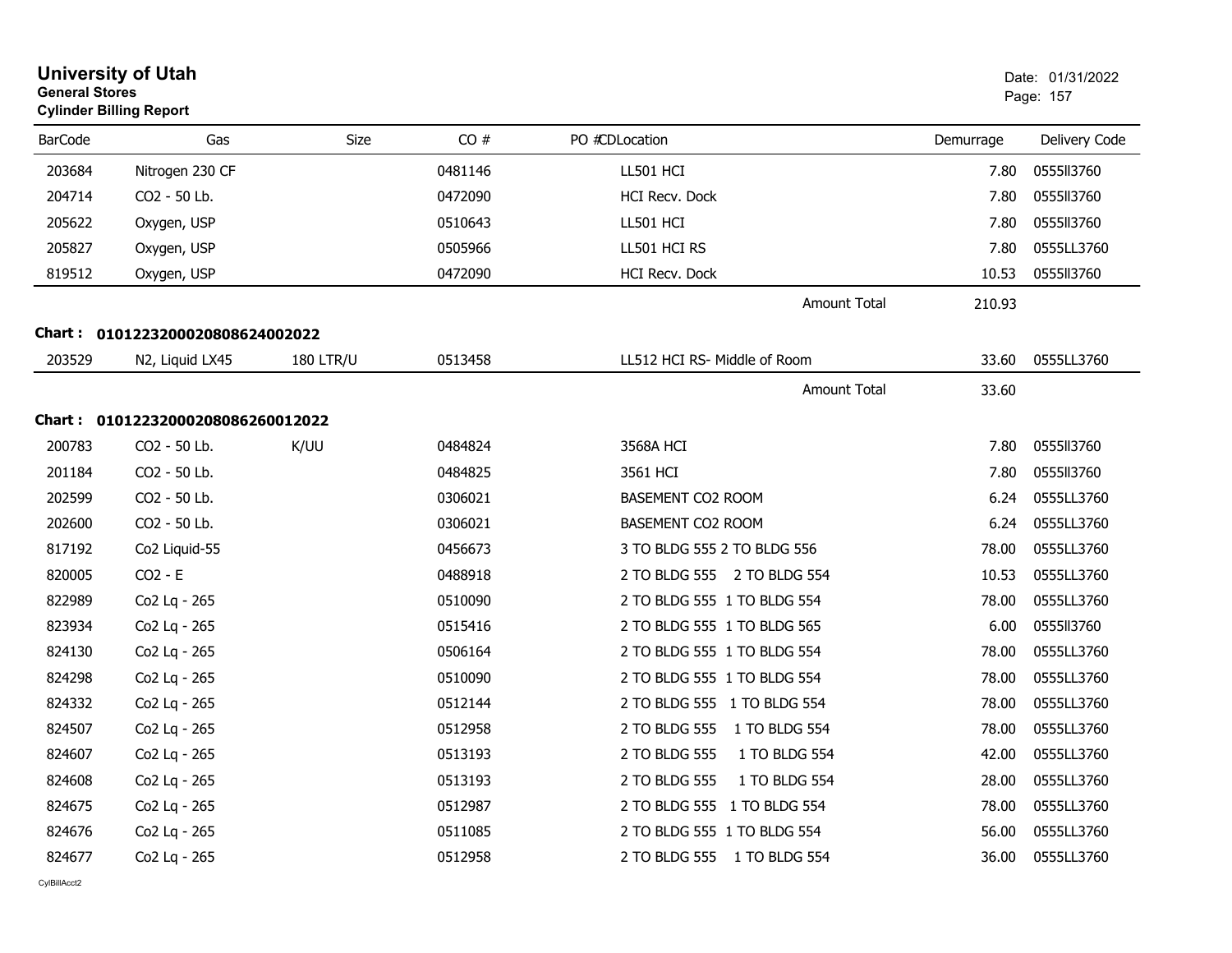| General Stores | <b>Cylinder Billing Report</b>    |                  |         |                                |           | Page: 158     |  |  |
|----------------|-----------------------------------|------------------|---------|--------------------------------|-----------|---------------|--|--|
| <b>BarCode</b> | Gas                               | Size             | CO#     | PO #CDLocation                 | Demurrage | Delivery Code |  |  |
| 824724         | Co2 Lq - 265                      |                  | 0514380 | 2 TO BLDG 555 1 TO BLDG 554    | 14.00     | 0555LL3760    |  |  |
| 824725         | Co2 Lq - 265                      |                  | 0512763 | 2 TO BLDG 555 1 TO BLDG 556    | 78.00     | 0555LL3760    |  |  |
| 824772         | Co2 Lq - 265                      |                  | 0511687 | 2 TO BLDG 555 1 TO BLDG 554    | 78.00     | 0555LL3760    |  |  |
| 824773         | Co2 Lq - 265                      |                  | 0512987 | 2 TO BLDG 555 1 TO BLDG 554    | 36.00     | 0555LL3760    |  |  |
| 824773         | Co2 Lq - 265                      |                  | 0514380 | 2 TO BLDG 555 1 TO BLDG 554    | 14.00     | 0555LL3760    |  |  |
| 824798         | Co2 Lq - 265                      |                  | 0511936 | 2 TO BLDG 555 1 TO BLDG 554    | 56.00     | 0555LL3760    |  |  |
| 824798         | Co2 Lq - 265                      |                  | 0515416 | 2 TO BLDG 555 1 TO BLDG 565    | 6.00      | 0555113760    |  |  |
| 824799         | Co2 Lq - 265                      |                  | 0511936 | 2 TO BLDG 555 1 TO BLDG 554    | 36.00     | 0555LL3760    |  |  |
| 824800         | Co2 Lq - 265                      |                  | 0513193 | 2 TO BLDG 555<br>1 TO BLDG 554 | 42.00     | 0555LL3760    |  |  |
| 824902         | Co2 Lq - 265                      |                  | 0512144 | 2 TO BLDG 555 1 TO BLDG 554    | 78.00     | 0555LL3760    |  |  |
| 824903         | Co2 Lq - 265                      |                  | 0512144 | 2 TO BLDG 555 1 TO BLDG 554    | 56.00     | 0555LL3760    |  |  |
| 824903         | Co2 Lq - 265                      |                  | 0515416 | 2 TO BLDG 555 1 TO BLDG 565    | 6.00      | 0555113760    |  |  |
| 824993         | Co2 Lq - 265                      |                  | 0512763 | 2 TO BLDG 555 1 TO BLDG 556    | 36.00     | 0555LL3760    |  |  |
| 824993         | Co2 Lq - 265                      |                  | 0514380 | 2 TO BLDG 555 1 TO BLDG 554    | 14.00     | 0555LL3760    |  |  |
| 825064         | Co2 Lq - 265                      |                  | 0512958 | 2 TO BLDG 555 1 TO BLDG 554    | 36.00     | 0555LL3760    |  |  |
| 825141         | Co2 Lq - 265                      |                  | 0512987 | 2 TO BLDG 555 1 TO BLDG 554    | 78.00     | 0555LL3760    |  |  |
| 825205         | Co2 Lq - 265                      |                  | 0514258 | 2 TO BLDG 555 1 TO BLDG 556    | 18.00     | 0555LL3760    |  |  |
| 825206         | Co2 Lq - 265                      |                  | 0514258 | 2 TO BLDG 555 1 TO BLDG 556    | 26.00     | 0555LL3760    |  |  |
| 825207         | Co2 Lq - 265                      |                  | 0514258 | 2 TO BLDG 555 1 TO BLDG 556    | 26.00     | 0555LL3760    |  |  |
|                |                                   |                  |         | <b>Amount Total</b>            | 1,486.61  |               |  |  |
|                | Chart: 01012531001130156240012022 |                  |         |                                |           |               |  |  |
| 203357         | Acetylene - B                     | B/UU             | 0389722 | 2000 CIR OF HOPE RM LL376      | 6.24      | 0555LL3760    |  |  |
|                |                                   |                  |         | <b>Amount Total</b>            | 6.24      |               |  |  |
|                | Chart: 01012742000208016260012022 |                  |         |                                |           |               |  |  |
| 200869         | N2, Liquid LX45                   | <b>180 LTR/U</b> | 0513337 | <b>N3970 HCH</b>               | 24.00     | 0555LL3760    |  |  |
| 201052         | Argon - UHP                       |                  | 0511480 | <b>N3970C HCH</b>              | 7.80      | 0555113760    |  |  |
| 201318         | N2, Liquid LX45                   |                  | 0513788 | 3370 HCI RN                    | 16.00     | 0555LL3760    |  |  |

# **University of Utah** Date: 01/31/2022 **General Stores**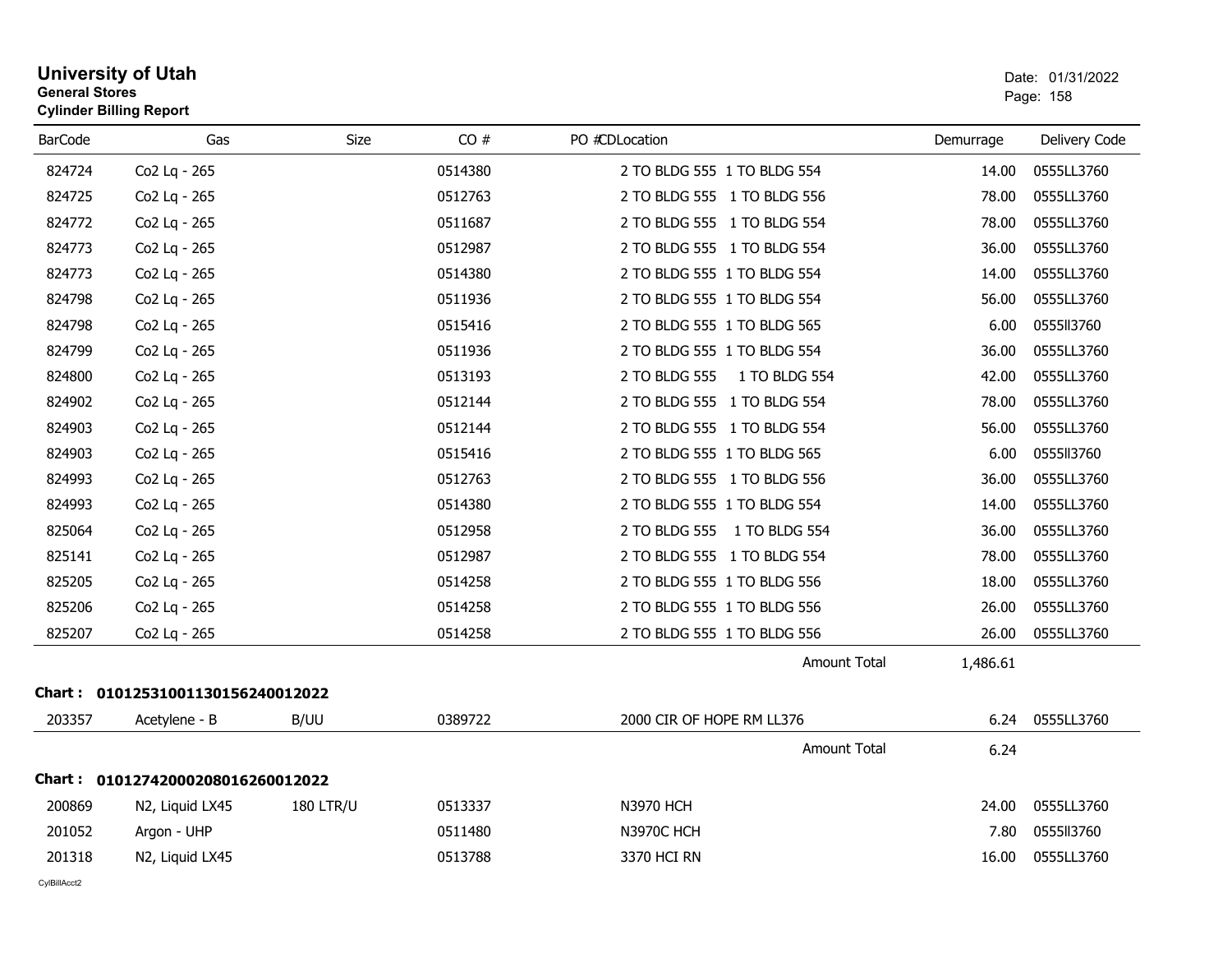| <b>General Stores</b> | <b>University of Utah</b><br><b>Cylinder Billing Report</b> |      |         |                    |           | Date: 01/31/2022<br>Page: 159 |  |
|-----------------------|-------------------------------------------------------------|------|---------|--------------------|-----------|-------------------------------|--|
| <b>BarCode</b>        | Gas                                                         | Size | CO#     | PO #CDLocation     | Demurrage | Delivery Code                 |  |
| 201319                | N2, Liquid LX45                                             |      | 0515813 | 3370 HCI RN        | 4.80      | 0555LL3760                    |  |
| 201635                | N <sub>2</sub> , Liquid LX <sub>45</sub>                    |      | 0513789 | 1450 HCI RN        | 27.20     | 0555LL3760                    |  |
| 201802                | N2, Liquid LX45                                             |      | 0513961 | N3970C HCH         | 38.40     | 0555113760                    |  |
| 201873                | N2, Liquid LX45                                             |      | 0513636 | 1450 HCI RN        | 62.40     | 0555LL3760                    |  |
| 201874                | N2, Liquid LX45                                             |      | 0512894 | 3370 HCI RN        | 17.60     | 0555LL3760                    |  |
| 201874                | N2, Liquid LX45                                             |      | 0513895 | LL512 HCI          | 20.80     | 0555113760                    |  |
| 202002                | N2, Liquid LX45                                             |      | 0515470 | LL512 HCI RS- BMP  | 9.60      | 0555LL3760                    |  |
| 202298                | N2, Liquid LX45                                             |      | 0514222 | 3370 HCI RN        | 19.20     | 0555113760                    |  |
| 202299                | N2, Liquid LX45                                             |      | 0513337 | <b>N3970 HCH</b>   | 24.00     | 0555LL3760                    |  |
| 202299                | N2, Liquid LX45                                             |      | 0514043 | 3370 HCI RN        | 16.00     | 0555LL3760                    |  |
| 202304                | N2, Liquid LX45                                             |      | 0514300 | 3370 HCI RN        | 24.00     | 0555LL3760                    |  |
| 202306                | N2, Liquid LX45                                             |      | 0512454 | 1450 HCI           | 17.60     | 0555113760                    |  |
| 202425                | N2, Liquid LX45                                             |      | 0513790 | LL512 HCI RS- BMP  | 16.00     | 0555LL3760                    |  |
| 202428                | N2, Liquid LX45                                             |      | 0513961 | N3970C HCH         | 38.40     | 0555113760                    |  |
| 202843                | N2, Liquid LX45                                             |      | 0515469 | 3370 HCI RN        | 9.60      | 0555LL3760                    |  |
| 203526                | N2, Liquid LX45                                             |      | 0514147 | 3370 HCI           | 24.00     | 0555113760                    |  |
| 203527                | N2, Liquid LX45                                             |      | 0515469 | 3370 HCI RN        | 9.60      | 0555LL3760                    |  |
| 203530                | N <sub>2</sub> , Liquid LX <sub>45</sub>                    |      | 0514845 | LL512 HCI RS- BMP  | 14.40     | 0555LL3760                    |  |
| 203573                | N2, Liquid LX45                                             |      | 0513491 | 3370 HCI           | 28.80     | 0555LL3760                    |  |
| 204399                | N2, Liquid LX45                                             |      | 0515814 | LL512 HCI RS- BMP  | 4.80      | 0555LL3760                    |  |
| 204401                | N2, Liquid LX45                                             |      | 0513574 | 3370 HCI RN        | 17.60     | 0555LL3760                    |  |
| 204487                | N2, Liquid LX45                                             |      | 0515052 | 3370 HCI RN        | 8.00      | 0555LL3760                    |  |
| 204487                | N2, Liquid LX45                                             |      | 0515577 | 3370 HCI           | 9.60      | 0555113760                    |  |
| 205289                | N2, Liquid GP45                                             |      | 0513575 | 1450 HCI RN        | 17.60     | 0555LL3760                    |  |
| 205564                | Argon - UHP                                                 |      | 0511480 | <b>N3970C HCH</b>  | 7.80      | 0555113760                    |  |
| 205705                | N2, Liquid LX45                                             |      | 0513574 | 3370 HCI RN        | 17.60     | 0555LL3760                    |  |
| 205783                | N2, Liquid LX45                                             |      | 0513039 | LL512 HCI RS- BPM  | 17.60     | 0555LL3760                    |  |
| 205935                | N2, Liquid LX45                                             |      | 0513576 | LL512 HCI RS - BMP | 20.80     | 0555LL3760                    |  |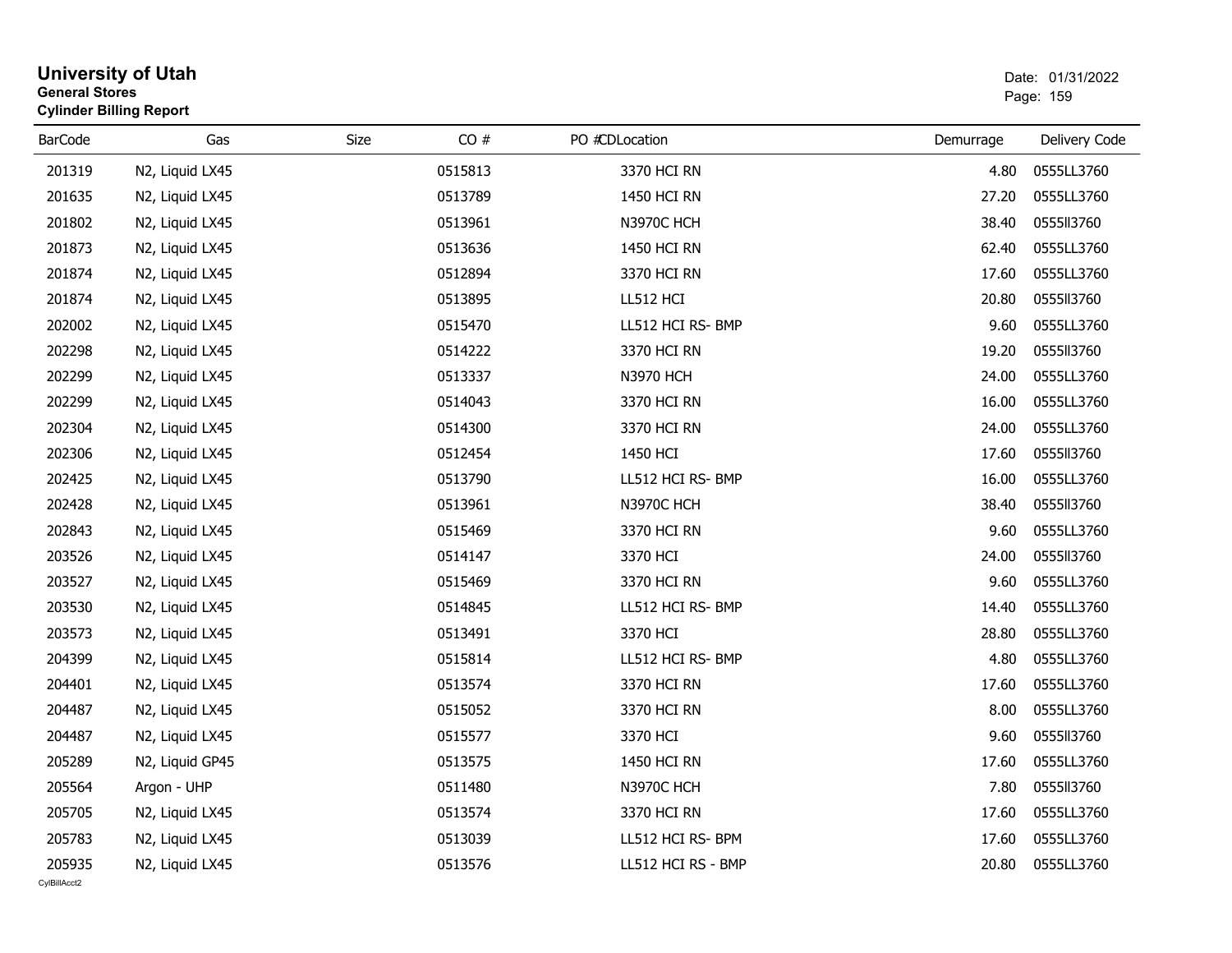|                | <b>University of Utah</b><br><b>General Stores</b><br><b>Cylinder Billing Report</b> |           |         |                    |                     |           | Date: 01/31/2022<br>Page: 160 |  |
|----------------|--------------------------------------------------------------------------------------|-----------|---------|--------------------|---------------------|-----------|-------------------------------|--|
| <b>BarCode</b> | Gas                                                                                  | Size      | CO#     | PO #CDLocation     |                     | Demurrage | Delivery Code                 |  |
| 825051         | N2, Liquid LX45                                                                      |           | 0513607 | 3370 HCI RN - BMP  |                     | 51.84     | 0555LL3760                    |  |
| 825052         | N2, Liquid LX45                                                                      |           | 0513607 | 3370 HCI RN - BMP  |                     | 31.68     | 0555LL3760                    |  |
| 825053         | N2, Liquid LX45                                                                      |           | 0513607 | 3370 HCI RN - BMP  |                     | 31.68     | 0555LL3760                    |  |
| 825053         | N2, Liquid LX45                                                                      |           | 0513805 | 3370 HCI RN        |                     | 23.04     | 0555113760                    |  |
| 825055         | N2, Liquid, 160                                                                      |           | 0513606 | 1450 HCI RN        |                     | 80.64     | 0555LL3760                    |  |
| 825065         | N2, Liquid LX45                                                                      |           | 0514223 | LL512 HCI RS - BMP |                     | 24.00     | 0555LL3760                    |  |
| 825074         | N2, Liquid LX45                                                                      |           | 0515129 | 1450 HCI RN        |                     | 22.00     | 0555LL3760                    |  |
|                |                                                                                      |           |         |                    | <b>Amount Total</b> | 856.48    |                               |  |
|                | Chart: 0101280500054903094637002022                                                  |           |         |                    |                     |           |                               |  |
| 200727         | CO2 - 50 Lb.                                                                         | K/UU      | 0461969 | 3450 SKAGGS        |                     | 6.24      | 0555LL3760                    |  |
| 201715         | CO2 - 50 Lb.                                                                         |           | 0461969 | 3450 SKAGGS        |                     | 6.24      | 0555LL3760                    |  |
| 203312         | CO2 - 50 Lb.                                                                         |           | 0463502 | 3440 SKAGGS        |                     | 6.24      | 0555LL3760                    |  |
| 205361         | CO2 - 50 Lb.                                                                         |           | 0463502 | 3440 SKAGGS        |                     | 6.24      | 0555LL3760                    |  |
|                |                                                                                      |           |         |                    | <b>Amount Total</b> | 24.96     |                               |  |
|                | Chart: 01013352000206636261012022                                                    |           |         |                    |                     |           |                               |  |
| 807152         | 95% N2, 5% CO2                                                                       | 200C/Mt.A | 0306514 | 271 EMRL           |                     | 8.58      | 0056003040                    |  |
|                |                                                                                      |           |         |                    | <b>Amount Total</b> | 8.58      |                               |  |
|                | Chart: 01013352500193146260012022                                                    |           |         |                    |                     |           |                               |  |
| 203097         | Oxygen, USP - E                                                                      | E/UU      | 0349573 | 5015 SMBB          |                     | 6.24      | 0151031000                    |  |
| 203428         | Oxygen, USP - E                                                                      |           | 0349573 | 5015 SMBB          |                     | 6.24      | 0151031000                    |  |
| 203676         | N2, Liquid, 265                                                                      |           | 0512777 | 5326 SMBB          |                     | 57.33     | 0151055270                    |  |
|                |                                                                                      |           |         |                    | <b>Amount Total</b> | 69.81     |                               |  |
|                | Chart: 0101335500059315520626002022                                                  |           |         |                    |                     |           |                               |  |
| 200883         | CO2 - 50 Lb.                                                                         | K/UU      | 0442683 | 5340 SMBB          |                     | 6.24      | 0151032050                    |  |
| 205539         | CO2 - 50 Lb.                                                                         |           | 0401370 | 5340 SMBB          |                     | 6.24      | 0151055270                    |  |
| 821367         | Oxygen, USP - D                                                                      |           | 0482731 | 3205 SMBB          |                     | 10.53     | 0151032050                    |  |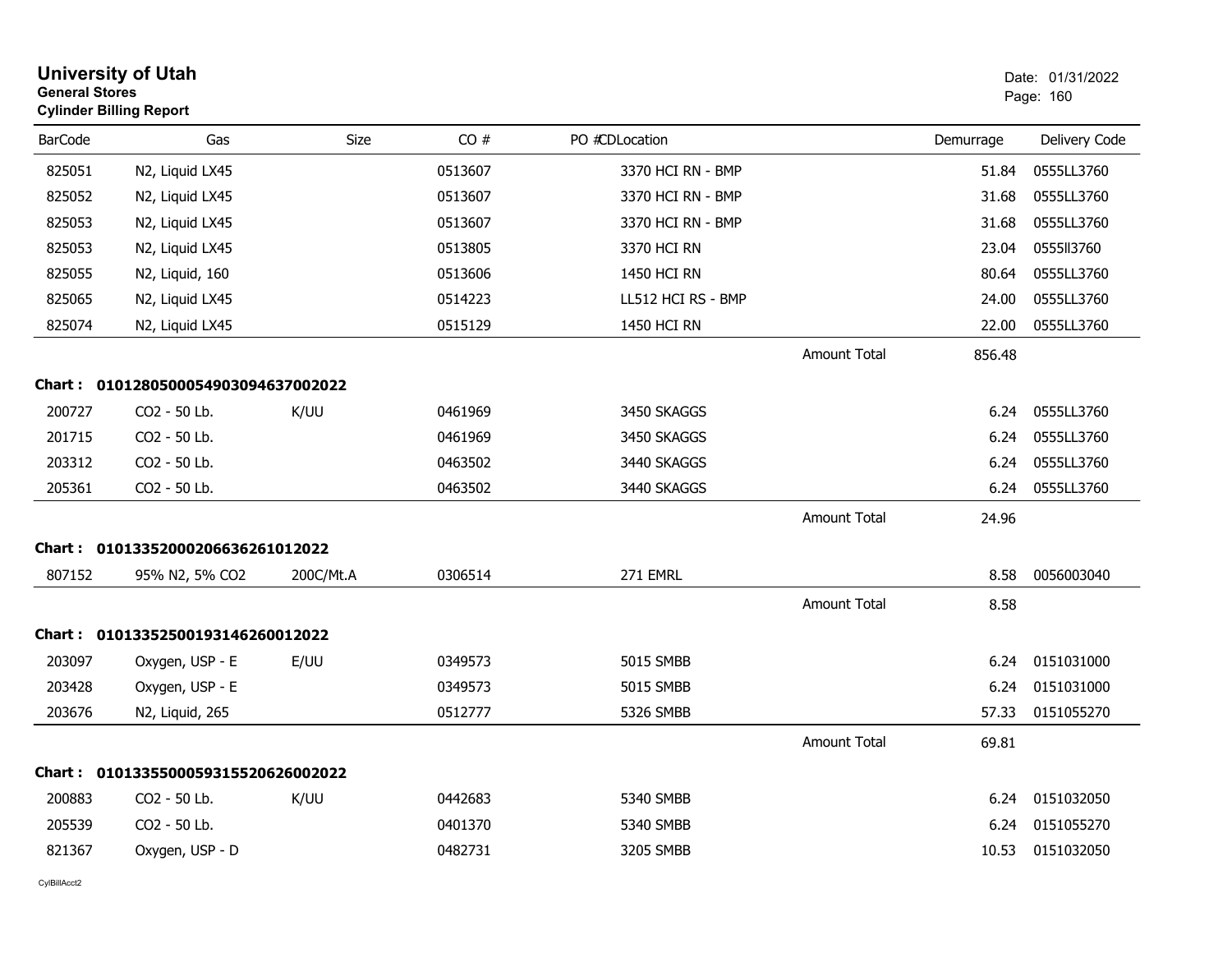|                | <b>Cymner Dinnig Report</b>       |           |         |                |                     |           |               |
|----------------|-----------------------------------|-----------|---------|----------------|---------------------|-----------|---------------|
| <b>BarCode</b> | Gas                               | Size      | CO#     | PO #CDLocation |                     | Demurrage | Delivery Code |
| 821386         | Oxygen, USP - D                   |           | 0483737 | <b>SMBB</b>    |                     | 10.53     | 0151032050    |
|                |                                   |           |         |                | Amount Total        | 33.54     |               |
|                | Chart: 01013362000178926260312022 |           |         |                |                     |           |               |
| 201488         | CO2 - 50 Lb.                      | K/UU      | 0488116 | 4570 EEJ       |                     | 5.60      | 0565041000    |
| 201624         | Hydrogen - UHP                    |           | 0447036 | 4520 EEJ       |                     | 6.24      | 0565041000    |
| 202905         | CO2 - 50 Lb.                      |           | 0474779 | 4570 EEJ       |                     | 7.80      | 0565041000    |
|                |                                   |           |         |                | Amount Total        | 19.64     |               |
|                | Chart: 01013362000178926262512022 |           |         |                |                     |           |               |
| 202943         | Argon                             | K/UU      | 0503050 | 126 BPRB       |                     | 7.80      | 0565041000    |
| 203622         | N2, Liquid, 265                   |           | 0514406 | 129 BPRB       |                     | 2.73      | 0565041000    |
| 203675         | N2, Liquid, 265                   |           | 0514406 | 129 BPRB       |                     | 46.41     | 0565041000    |
| 203675         | N2, Liquid, 265                   |           | 0513909 | 129 BPRB       |                     | 19.11     | 0565041000    |
|                |                                   |           |         |                | <b>Amount Total</b> | 76.05     |               |
|                | Chart: 01013372000240036260012022 |           |         |                |                     |           |               |
| 200608         | Air - 233 CF                      | K/UU      | 0338822 | 4440 ECCLES    |                     | 6.24      | 0533021000    |
|                |                                   |           |         |                | <b>Amount Total</b> | 6.24      |               |
|                | Chart: 01013372000281796260312022 |           |         |                |                     |           |               |
| 202457         | Oxygen - 125 CF                   | 125 CF/UU | 0431732 | 2480 ECCLES    |                     | 6.24      | 0533041450    |
|                |                                   |           |         |                | Amount Total        | 6.24      |               |
|                | Chart: 01013372000282676260312022 |           |         |                |                     |           |               |
| 201614         | CO2 - 50 Lb.                      | K/UU      | 0508322 | 4550 EIHG      |                     | 7.80      | 0533041450    |
|                |                                   |           |         |                | Amount Total        | 7.80      |               |
|                | Chart: 01013372500193796260312022 |           |         |                |                     |           |               |
| 200238         | Nitrogen 230 CF                   | K/UU      | 0404951 | 3460 ECCLES    |                     | 6.24      | 0533041450    |
| 201200         | Nitrogen 230 CF                   |           | 0404951 | 3460 ECCLES    |                     | 6.24      | 0533041450    |
|                |                                   |           |         |                |                     |           |               |

**University of Utah** Date: 01/31/2022 **General Stores**er van die 161de eeu n.C. In 161de eeu n.C. Soos ander van die 161de eeu n.C. Soos in 161de eeu n.C. 161de eeu **Cylinder Billing Report**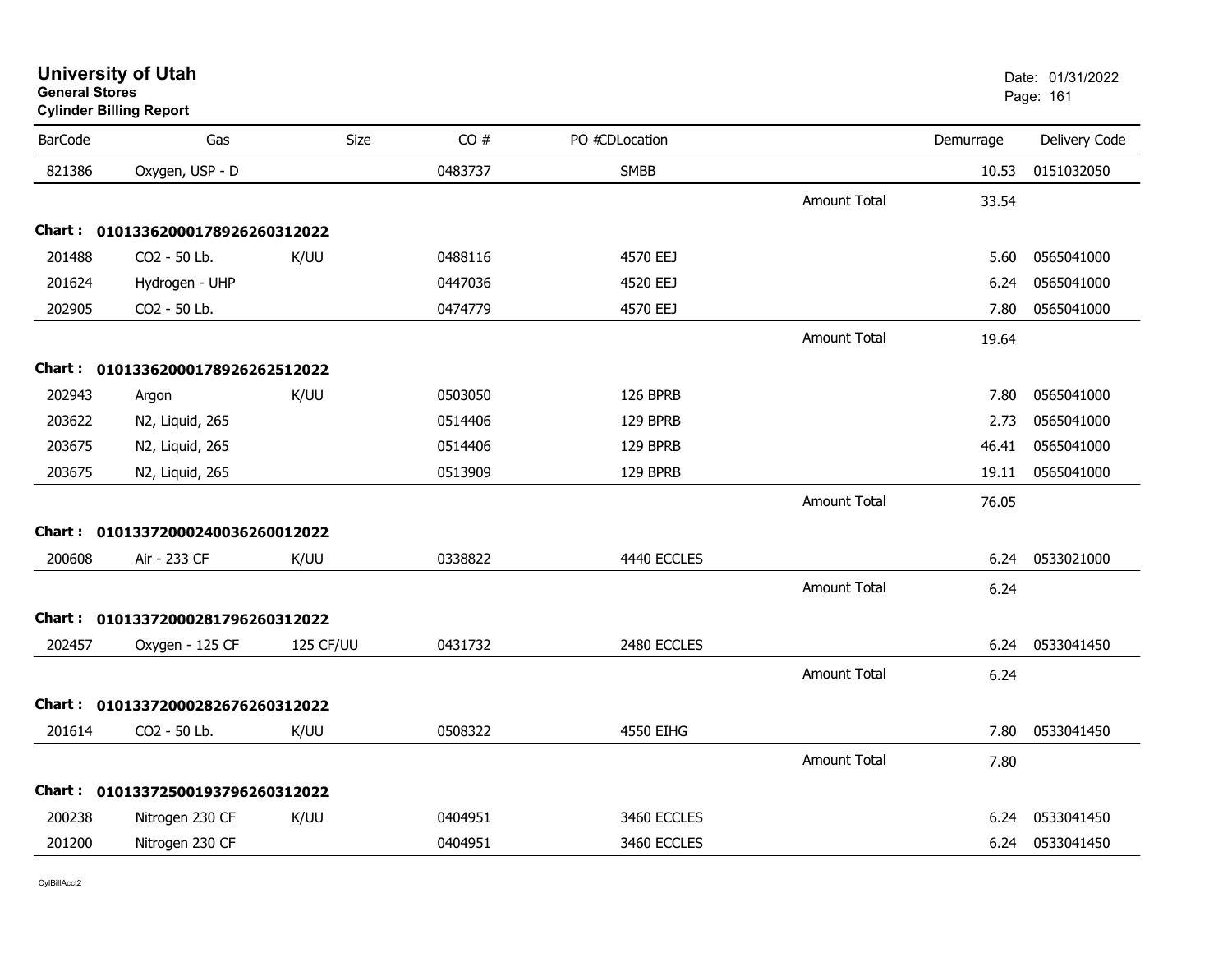|                | <b>Cylinder Dilling Report</b>    |           |         |                |                     |           |               |
|----------------|-----------------------------------|-----------|---------|----------------|---------------------|-----------|---------------|
| <b>BarCode</b> | Gas                               | Size      | CO#     | PO #CDLocation |                     | Demurrage | Delivery Code |
|                |                                   |           |         |                | <b>Amount Total</b> | 12.48     |               |
|                | Chart: 01013372500199746260012022 |           |         |                |                     |           |               |
| 200153         | Oxygen - 125 CF                   | 125 CF/UU | 0432442 | 2450A EIHG     |                     | 6.24      | 0533041450    |
|                |                                   |           |         |                | Amount Total        | 6.24      |               |
|                | Chart: 01013372500262336260012022 |           |         |                |                     |           |               |
| 200867         | Nitrogen 230 CF                   | K/UU      | 0454502 | 3280 EIHG      |                     | 6.24      | 0533032800    |
| 201462         | Nitrogen 230 CF                   |           | 0339863 | 3260 eccles    |                     | 6.24      | 0533032800    |
| 201504         | Nitrogen 230 CF                   |           | 0454502 | 3280 EIHG      |                     | 6.24      | 0533032800    |
| 201931         | Nitrogen 230 CF                   |           | 0392569 | 3260 ECCLES    |                     | 6.24      | 0533032800    |
| 204658         | Nitrogen 230 CF                   |           | 0374279 | 3280 EIHG      |                     | 6.24      | 0533032800    |
| 807762         | 5%Co2,5%O2,N2                     |           | 0319832 | 2280 ECCLES    |                     | 8.58      | 0533032800    |
|                |                                   |           |         |                | <b>Amount Total</b> | 39.78     |               |
|                | Chart: 01013372500262386260312022 |           |         |                |                     |           |               |
| 200095         | CO2 - 50 Lb.                      | K/UU      | 0512500 | 2410 Eccles    |                     | 2.80      | 0533041450    |
| 200539         | CO2 - 50 Lb.                      |           | 0515301 | 2440 EIHG      |                     | 1.40      | 0533041450    |
| 200664         | CO2 - 50 Lb.                      |           | 0513486 | 2410 EIHG      |                     | 6.40      | 0533041450    |
| 200952         | CO2 - 50 Lb.                      |           | 0513487 | 2440 EIHG      |                     | 6.40      | 0533041450    |
| 201225         | CO2 - 50 Lb.                      |           | 0515300 | 2410 EIHG      |                     | 1.40      | 0533041450    |
| 201347         | CO2 - 50 Lb.                      |           | 0513486 | 2410 EIHG      |                     | 2.80      | 0533041450    |
| 201526         | CO2 - 50 Lb.                      |           | 0512500 | 2410 Eccles    |                     | 2.80      | 0533041450    |
| 201686         | CO2 - 50 Lb.                      |           | 0513486 | 2410 EIHG      |                     | 6.40      | 0533041450    |
| 201727         | CO2 - 50 Lb.                      |           | 0515300 | 2410 EIHG      |                     | 1.40      | 0533041450    |
| 203706         | CO2 - 50 Lb.                      |           | 0508853 | 2410 Eccles    |                     | 6.40      | 0533041450    |
| 203821         | CO2 - 50 Lb.                      |           | 0515300 | 2410 EIHG      |                     | 1.40      | 0533041450    |
|                |                                   |           |         |                | <b>Amount Total</b> | 39.60     |               |

**General Stores**

**Cylinder Billing Report**

**Chart : 0101337500050503854626032022**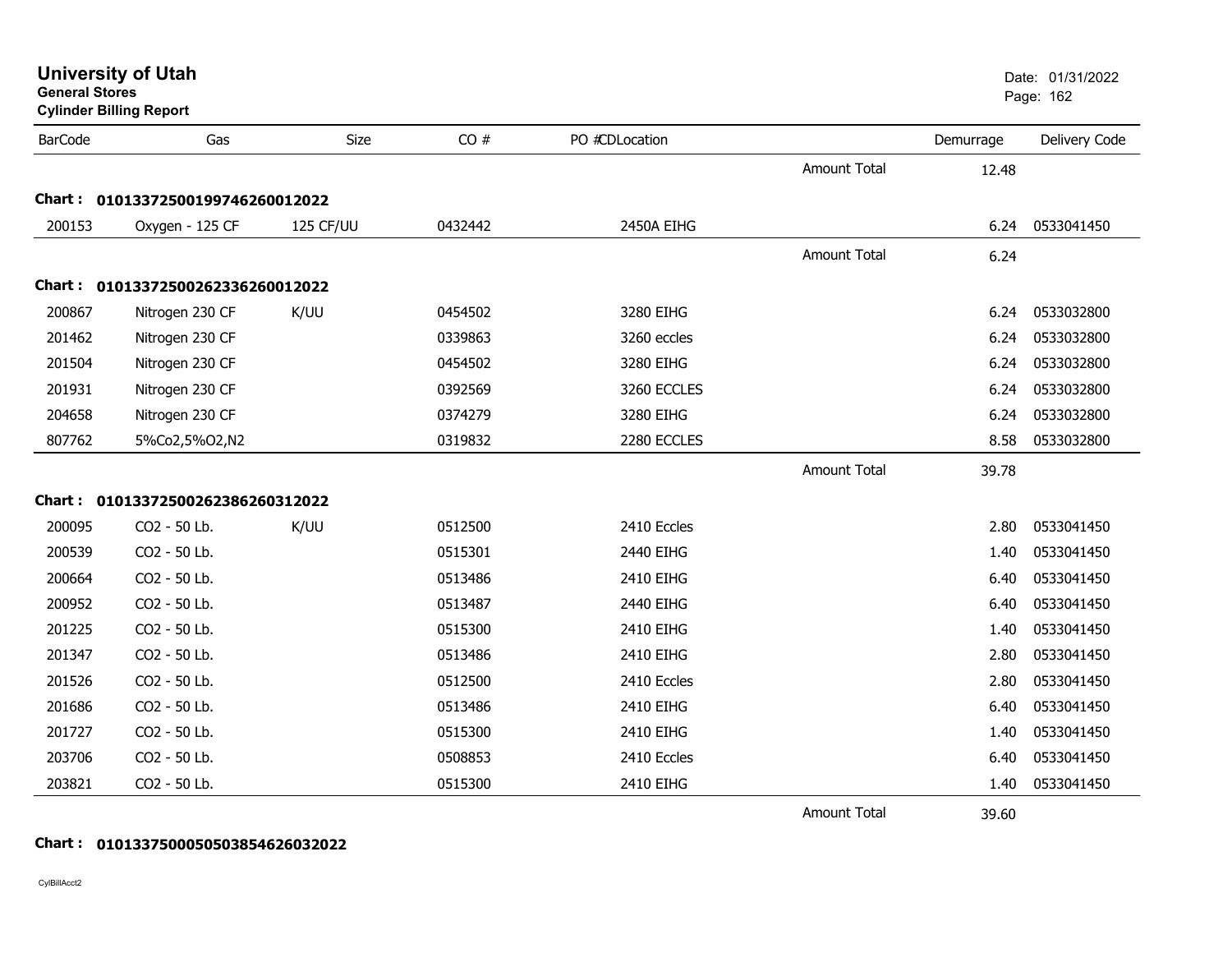| <b>General Stores</b> | <b>University of Utah</b><br><b>Cylinder Billing Report</b> |                  |         |                |                     |           | Date: 01/31/2022<br>Page: 163 |
|-----------------------|-------------------------------------------------------------|------------------|---------|----------------|---------------------|-----------|-------------------------------|
| <b>BarCode</b>        | Gas                                                         | Size             | CO#     | PO #CDLocation |                     | Demurrage | Delivery Code                 |
| 203467                | Oxygen - 125 CF                                             | 125 CF/UU        | 0506610 | 2480 Eccles    |                     | 7.80      | 0533041450                    |
| 203767                | Oxygen - 125 CF                                             |                  | 0512283 | 2480 Eccles    |                     | 7.80      | 0533041450                    |
| 204747                | Oxygen - 125 CF                                             |                  | 0506610 | 2480 Eccles    |                     | 7.80      | 0533041450                    |
|                       |                                                             |                  |         |                | <b>Amount Total</b> | 23.40     |                               |
|                       | Chart: 0101337500051006158626002022                         |                  |         |                |                     |           |                               |
| 200800                | CO2 - 50 Lb.                                                | K/UU             | 0509241 | 3330 ECCLES    |                     | 7.80      | 0533041450                    |
| 824215                | CO2 - 50 Lb.                                                |                  | 0508079 | 3330 ECCLES    |                     | 10.53     | 0533041450                    |
| 824219                | CO2 - 50 Lb.                                                |                  | 0508079 | 3330 ECCLES    |                     | 10.53     | 0533041450                    |
|                       |                                                             |                  |         |                | <b>Amount Total</b> | 28.86     |                               |
| Chart :               | 0101337500051006174626032022                                |                  |         |                |                     |           |                               |
| 823493                | CO2 - 50 Lb.                                                | 50#/Mt.Ai        | 0501097 | 4550 EIHG      |                     | 10.53     | 0533041450                    |
|                       |                                                             |                  |         |                | <b>Amount Total</b> | 10.53     |                               |
|                       | Chart: 0101337500054903214626032022                         |                  |         |                |                     |           |                               |
| 201801                | N2, Liquid LX45                                             | <b>180 LTR/U</b> | 0515757 | 4290 Eccles    |                     | 4.80      | 0533041450                    |
|                       |                                                             |                  |         |                | <b>Amount Total</b> | 4.80      |                               |
|                       | Chart: 0101337500059100617626032022                         |                  |         |                |                     |           |                               |
| 201255                | CO2 - 50 Lb.                                                | K/UU             | 0510918 | 4550 EIHG      |                     | 7.80      | 0533041450                    |
| 201853                | CO2 - 50 Lb.                                                |                  | 0510918 | 4550 EIHG      |                     | 7.80      | 0533041450                    |
|                       |                                                             |                  |         |                | <b>Amount Total</b> | 15.60     |                               |
| Chart :               | 0101337500059312910626002022                                |                  |         |                |                     |           |                               |
| 200366                | CO2 - 50 Lb.                                                | K/UU             | 0185630 | 4450 ECCKES    |                     | 6.24      | 0533021000                    |
| 202671                | Oxygen, USP - E                                             |                  | 0349804 | 4490 ECCLES    |                     | 6.24      | 0533021000                    |
| 203164                | Oxygen, USP - E                                             |                  | 0349804 | 4490 ECCLES    |                     | 6.24      | 0533021000                    |
| 203378                | Oxygen, USP - E                                             |                  | 0349804 | 4490 ECCLES    |                     | 6.24      | 0533021000                    |
| 203418                | Oxygen, USP - E                                             |                  | 0349804 | 4490 ECCLES    |                     | 6.24      | 0533021000                    |
| 203436                | Oxygen, USP - E                                             |                  | 0349804 | 4490 ECCLES    |                     | 6.24      | 0533021000                    |
| CvIBillAcct2          |                                                             |                  |         |                |                     |           |                               |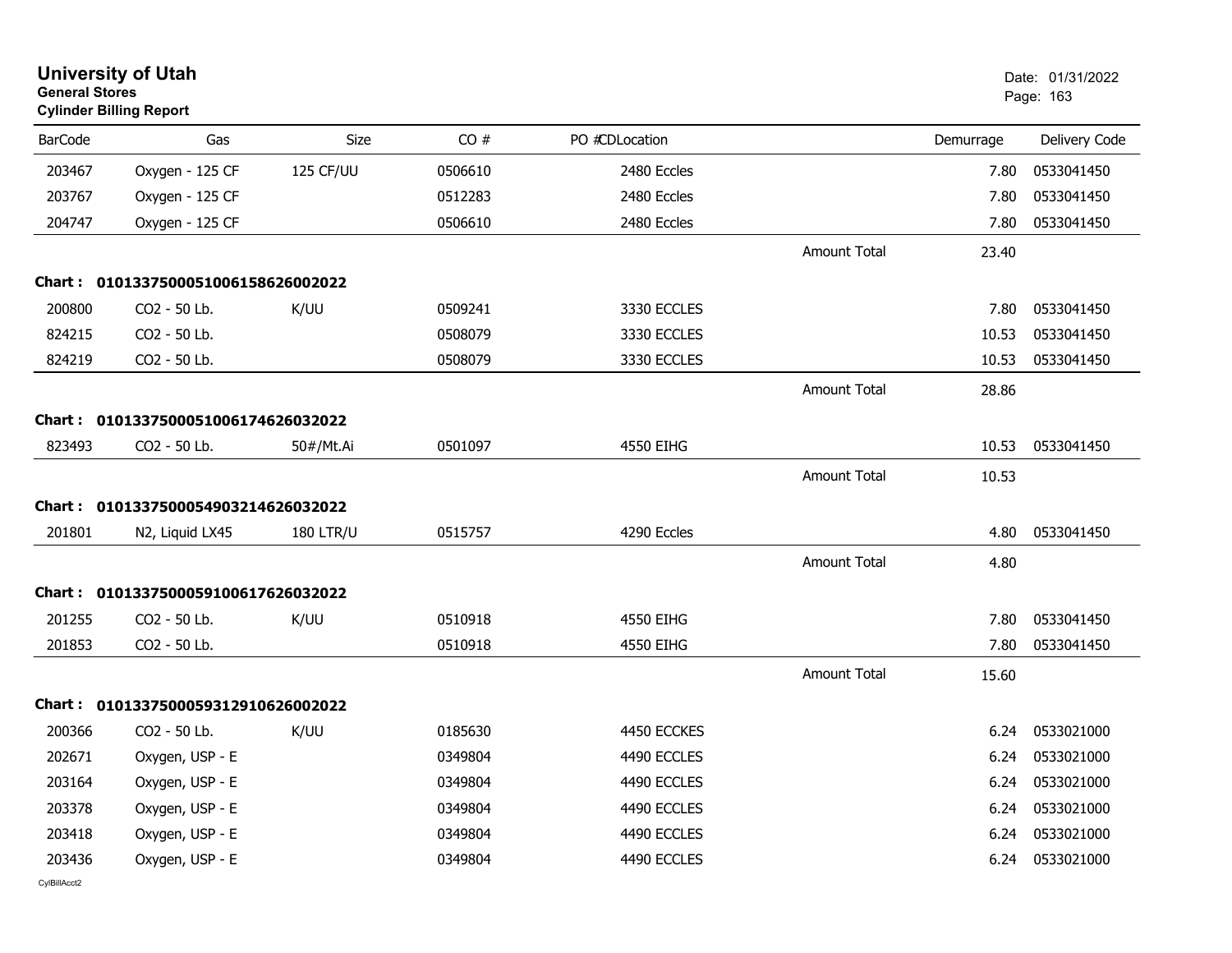| <b>University of Utah</b> |  |
|---------------------------|--|
| <b>General Stores</b>     |  |

# **Cylinder Billing Report**

| <b>BarCode</b> | Gas                                 | Size   | CO#     | PO #CDLocation      |                       | Demurrage | Delivery Code |
|----------------|-------------------------------------|--------|---------|---------------------|-----------------------|-----------|---------------|
| 203819         | N2, Liquid GP45                     |        | 0116183 | BLDG. 533 ROOM 4550 |                       | 62.40     | 0533042200    |
|                |                                     |        |         |                     | Amount Total          | 99.84     |               |
|                | Chart: 0101337500059312910626032022 |        |         |                     |                       |           |               |
| 202499         | CO2 - 20 Lb.                        | 20#/UU | 0509110 | 4450A EIHG          |                       | 7.80      | 0533021000    |
| 202972         | CO2 - 20 Lb.                        |        | 0482854 | 4450A Eccles        |                       | 7.80      | 0533021000    |
| 204489         | Co <sub>2</sub> Food Grade          |        | 0509110 | 4450A EIHG          |                       | 7.80      | 0533021000    |
| 204491         | Co2 Food Grade                      |        | 0509110 | 4450A EIHG          |                       | 7.80      | 0533021000    |
| 819355         | 2%O2/5%C02/N2                       |        | 0470450 | 4490 ECCLES         |                       | 10.53     | 0533021000    |
|                |                                     |        |         |                     | <b>Amount Total</b>   | 41.73     |               |
|                | Chart: 0101337500059313501626032022 |        |         |                     |                       |           |               |
| 203696         | CO2 - 50 Lb.                        | K/UU   | 0512876 | 2410 EIHG           |                       | 7.80      | 0533041450    |
| 204743         | CO2 - 50 Lb.                        |        | 0512876 | 2410 EIHG           |                       | 7.80      | 0533041450    |
| 825178         | CO2 - 50 Lb.                        |        | 0513888 | 2410 Eccles         |                       | 4.86      | 0533041450    |
| 825179         | CO2 - 50 Lb.                        |        | 0513888 | 2410 Eccles         |                       | 6.75      | 0533041450    |
| 825180         | CO2 - 50 Lb.                        |        | 0513888 | 2410 Eccles         |                       | 6.75      | 0533041450    |
|                |                                     |        |         |                     | <b>Amount Total</b>   | 33.96     |               |
|                | Chart: 0101337500059314600626032022 |        |         |                     |                       |           |               |
| 200032         | CO2 - 50 Lb.                        | K/UU   | 0490172 | 4370 Eccles         |                       | 7.80      | 0533041450    |
| 200406         | CO2 - 50 Lb.                        |        | 0502989 | 4370 Eccles         |                       | 7.80      | 0533041450    |
| 200804         | CO2 - 50 Lb.                        |        | 0490172 | 4370 Eccles         |                       | 7.80      | 0533041450    |
| 201475         | CO2 - 50 Lb.                        |        | 0502989 | 4370 Eccles         |                       | 7.80      | 0533041450    |
| 201712         | N2, Liquid LX45                     |        | 0513727 | 4290 EIHG           |                       | 62.40     | 0533021000    |
| 202766         | CO2 - 50 Lb.                        |        | 0502989 | 4370 Eccles         |                       | 7.80      | 0533041450    |
| 203006         | CO2 - 50 Lb.                        |        | 0490172 | 4370 Eccles         |                       | 7.80      | 0533041450    |
| 203690         | CO2 - 50 Lb.                        |        | 0490172 | 4370 Eccles         |                       | 7.80      | 0533041450    |
|                |                                     |        |         |                     | $\sim$ $ \sim$ $\sim$ |           |               |

Amount Total117.00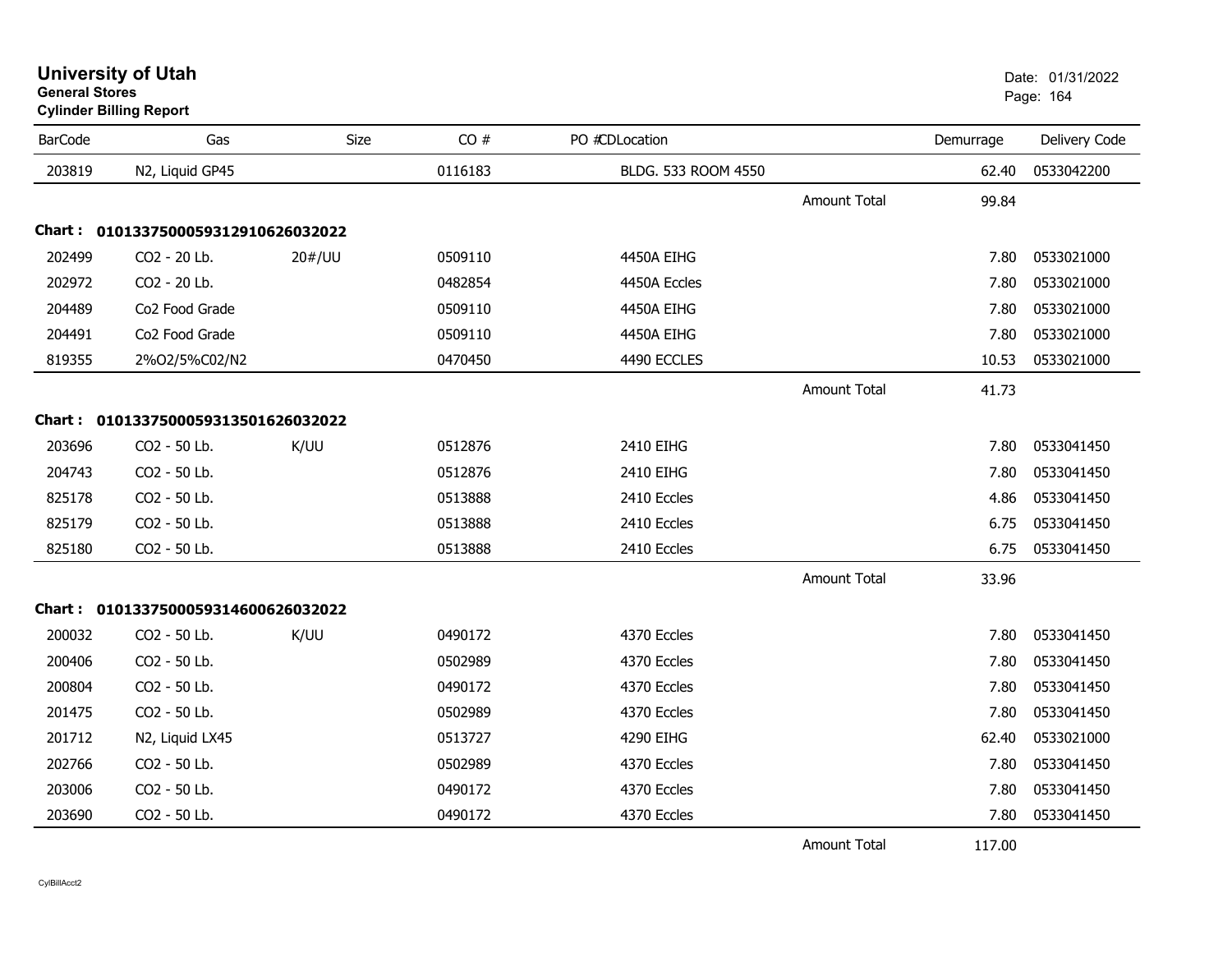|                | <b>University of Utah</b><br><b>General Stores</b><br><b>Cylinder Billing Report</b> |             |         |                 |                     |           | Date: 01/31/2022<br>Page: 165 |
|----------------|--------------------------------------------------------------------------------------|-------------|---------|-----------------|---------------------|-----------|-------------------------------|
| <b>BarCode</b> | Gas                                                                                  | <b>Size</b> | CO#     | PO #CDLocation  |                     | Demurrage | Delivery Code                 |
|                | Chart: 0101337500059314800626002022                                                  |             |         |                 |                     |           |                               |
| 200249         | Nitrogen 230 CF                                                                      | K/UU        | 0332645 | 4350 ECCLES     |                     | 6.24      | 0533041450                    |
|                |                                                                                      |             |         |                 | <b>Amount Total</b> | 6.24      |                               |
|                | Chart: 0101337500059314800626032022                                                  |             |         |                 |                     |           |                               |
| 200151         | Oxygen - 125 CF                                                                      | 125 CF/UU   | 0513874 | 4270B Eccles    |                     | 5.20      | 0533041450                    |
| 200393         | Nitrogen 230 CF                                                                      |             | 0466045 | 4240 EIHG       |                     | 7.80      | 0533021000                    |
| 200881         | CO2 - 50 Lb.                                                                         |             | 0513013 | 4280 EIHG       |                     | 7.80      | 0533041450                    |
| 201025         | CO2 - 50 Lb.                                                                         |             | 0511365 | 4280 Eccles     |                     | 7.80      | 0533041450                    |
| 201540         | N2, Liquid LX45                                                                      |             | 0513703 | 4290 EIHG       |                     | 57.60     | 0533021000                    |
| 201657         | CO2 - 50 Lb.                                                                         |             | 0513013 | 4280 EIHG       |                     | 7.80      | 0533041450                    |
| 201718         | Air - 233 CF                                                                         |             | 0464879 | 4280 EIHG       |                     | 7.80      | 0533041450                    |
| 202454         | Oxygen - 125 CF                                                                      |             | 0512669 | 4270B EIHG      |                     | 5.40      | 0533041450                    |
| 202458         | Oxygen - 125 CF                                                                      |             | 0506696 | 4270B Eccles    |                     | 2.60      | 0533041450                    |
| 203850         | Nitrogen 230 CF                                                                      |             | 0466045 | 4240 EIHG       |                     | 7.80      | 0533021000                    |
| 203990         | CO2 - 50 Lb.                                                                         |             | 0459120 | 4330 EIHG       |                     | 6.24      | 0533041450                    |
| 824651         | CO2 - 50 Lb.                                                                         |             | 0511365 | 4280 Eccles     |                     | 10.53     | 0533041450                    |
|                |                                                                                      |             |         |                 | <b>Amount Total</b> | 134.37    |                               |
|                | Chart: 0101337500059314801626032022                                                  |             |         |                 |                     |           |                               |
| 202458         | Oxygen - 125 CF                                                                      | 125 CF/UU   | 0515033 | 4270B Eccles    |                     | 2.40      | 0533041450                    |
|                |                                                                                      |             |         |                 | <b>Amount Total</b> | 2.40      |                               |
|                | Chart: 0101337500059316560626002022                                                  |             |         |                 |                     |           |                               |
| 200447         | Nitrogen 230 CF                                                                      | K/UU        | 0512307 | 3260 ECCLES     |                     | 7.80      | 0533032800                    |
| 200761         | Oxygen, USP                                                                          |             | 0254339 | <b>116 BPRB</b> |                     | 6.24      | 0570001080                    |
| 201112         | Nitrogen 230 CF                                                                      |             | 0512307 | 3260 ECCLES     |                     | 7.80      | 0533032800                    |
| 201169         | Nitrogen 230 CF                                                                      |             | 0512307 | 3260 ECCLES     |                     | 7.80      | 0533032800                    |
| 202729         | Nitrogen 230 CF                                                                      |             | 0512307 | 3260 ECCLES     |                     | 7.80      | 0533032800                    |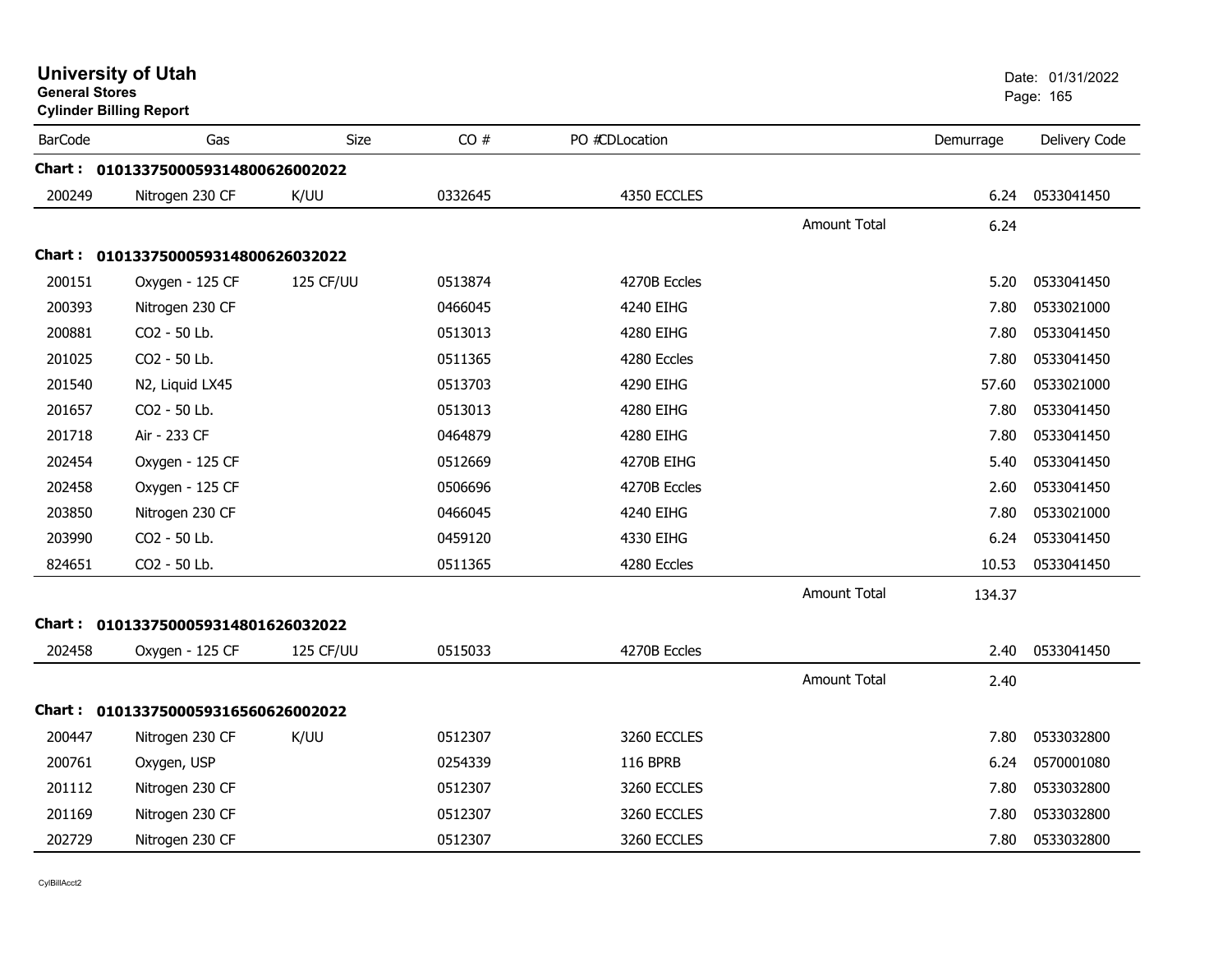| <b>General Stores</b> | <b>Cylinder Billing Report</b>      |           |         |                      |                     |           | Page: 166     |
|-----------------------|-------------------------------------|-----------|---------|----------------------|---------------------|-----------|---------------|
| <b>BarCode</b>        | Gas                                 | Size      | CO#     | PO #CDLocation       |                     | Demurrage | Delivery Code |
|                       |                                     |           |         |                      | <b>Amount Total</b> | 37.44     |               |
|                       | Chart: 0101337500059316770643032022 |           |         |                      |                     |           |               |
| 200362                | CO2 - 50 Lb.                        | K/UU      | 0495328 | 318 WINTROBE         |                     | 7.80      | 0533041450    |
| 203306                | CO2 - 50 Lb.                        |           | 0495328 | 318 WINTROBE         |                     | 7.80      | 0533041450    |
|                       |                                     |           |         |                      | <b>Amount Total</b> | 15.60     |               |
|                       | Chart: 0101337500059317060626032022 |           |         |                      |                     |           |               |
| 202921                | CO2 - 50 Lb.                        | K/UU      | 0513274 | BSL2 in Rm 2475 EIHG |                     | 7.80      | 0533041450    |
| 204591                | CO2 - 50 Lb.                        |           | 0509992 | 2475 Eccles          |                     | 7.80      | 0533041450    |
|                       |                                     |           |         |                      | <b>Amount Total</b> | 15.60     |               |
|                       | Chart: 01013376000327976260312022   |           |         |                      |                     |           |               |
| 200886                | CO2 - 50 Lb.                        | K/UU      | 0506365 | 3250 EIHG            |                     | 7.80      | 0533041450    |
| 200910                | CO2 - 50 Lb.                        |           | 0422788 | 4145 EIHG            |                     | 6.24      | 0533041450    |
| 202156                | CO2 - 50 Lb.                        |           | 0506365 | 3250 EIHG            |                     | 7.80      | 0533041450    |
| 202198                | CO2 - 50 Lb.                        |           | 0412437 | 3330 ECCLES          |                     | 6.24      | 0533041450    |
| 204716                | CO2 - 50 Lb.                        |           | 0506365 | 3250 EIHG            |                     | 7.80      | 0533041450    |
| 805471                | 5% O2 BAL N2                        |           | 0274686 | 3270 ECCLES          |                     | 8.58      | 0533021000    |
| 820694                | CO2 - 50 Lb.                        |           | 0479373 | 3330 Eccles          |                     | 10.53     | 0533041450    |
|                       |                                     |           |         |                      | <b>Amount Total</b> | 54.99     |               |
|                       | Chart: 01013376000329596260312022   |           |         |                      |                     |           |               |
| 200149                | Oxygen - 125 CF                     | 125 CF/UU | 0510297 | 2470 EIHG            |                     | 7.80      | 0533041450    |
| 202363                | Oxygen - 125 CF                     |           | 0510297 | 2470 EIHG            |                     | 7.80      | 0533041450    |
|                       |                                     |           |         |                      | <b>Amount Total</b> | 15.60     |               |
|                       | Chart: 01013536000226116260012022   |           |         |                      |                     |           |               |
| 200965                | Nitrogen 230 CF                     | K/UU      | 0422090 | 3211 HCI             |                     | 6.24      | 0555113760    |
| 201451                | Nitrogen 230 CF                     |           | 0423338 | 3270 HCI             |                     | 6.24      | 0555LL3760    |
|                       |                                     |           |         |                      | <b>Amount Total</b> | 12.48     |               |

**University of Utah** Date: 01/31/2022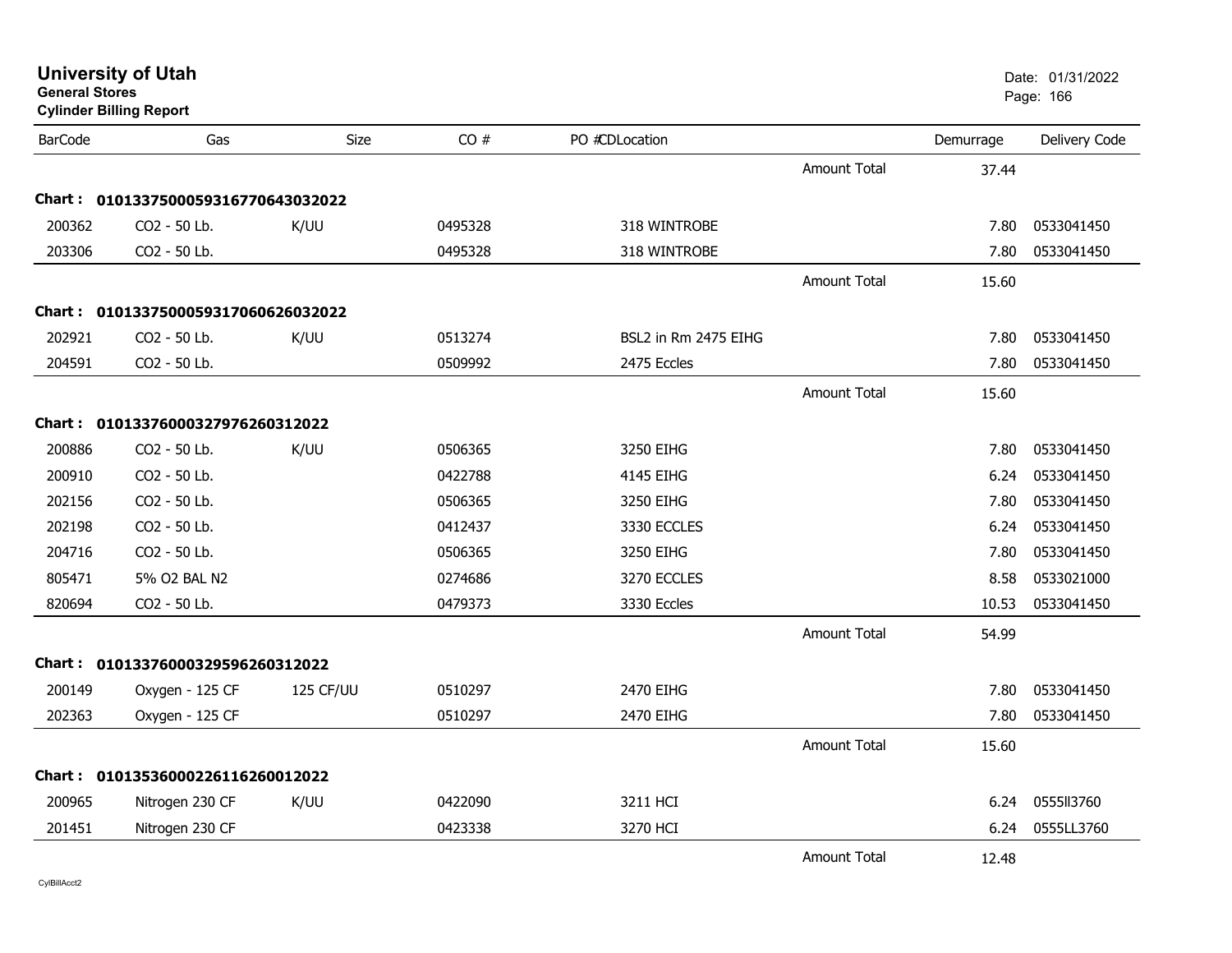|                | <b>University of Utah</b><br><b>General Stores</b><br><b>Cylinder Billing Report</b> |      |         |                  | Date: 01/31/2022<br>Page: 167 |               |  |
|----------------|--------------------------------------------------------------------------------------|------|---------|------------------|-------------------------------|---------------|--|
| <b>BarCode</b> | Gas                                                                                  | Size | CO#     | PO #CDLocation   | Demurrage                     | Delivery Code |  |
|                | Chart: 01013542000179746260012022                                                    |      |         |                  |                               |               |  |
| 201230         | Oxygen, USP - E                                                                      | E/UU | 0512004 | LL212 HCI        | 7.80                          | 0555113760    |  |
| 201347         | CO2 - 50 Lb.                                                                         |      | 0515275 | 2541 HCI RS      | 1.40                          | 0555LL3760    |  |
| 201861         | Oxygen, USP                                                                          |      | 0515776 | <b>LL550 HCI</b> | 0.60                          | 0555113760    |  |
| 201866         | CO2 - 50 Lb.                                                                         |      | 0510563 | 2541 HCI RS      | 6.40                          | 0555LL3760    |  |
| 201922         | Oxygen, USP                                                                          |      | 0515776 | <b>LL550 HCI</b> | 0.60                          | 0555113760    |  |
| 202223         | Oxygen, USP - E                                                                      |      | 0512004 | LL212 HCI        | 7.80                          | 0555113760    |  |
| 202393         | Oxygen, USP - E                                                                      |      | 0512004 | LL212 HCI        | 7.80                          | 0555113760    |  |
| 202407         | Oxygen, USP - E                                                                      |      | 0515775 | LL550 HCI        | 0.60                          | 0555113760    |  |
| 202624         | Oxygen, USP - E                                                                      |      | 0512004 | <b>LL212 HCI</b> | 7.80                          | 0555113760    |  |
| 202630         | Oxygen, USP - E                                                                      |      | 0512004 | LL212 HCI        | 7.80                          | 0555113760    |  |
| 202642         | Oxygen, USP - E                                                                      |      | 0511757 | LL550 HCI        | 7.80                          | 0555113760    |  |
| 202986         | Oxygen, USP - E                                                                      |      | 0512004 | LL212 HCI        | 7.80                          | 0555113760    |  |
| 203095         | Oxygen, USP - E                                                                      |      | 0511757 | <b>LL550 HCI</b> | 7.80                          | 0555113760    |  |
| 203148         | Oxygen, USP - E                                                                      |      | 0512004 | LL212 HCI        | 7.80                          | 0555113760    |  |
| 203160         | Oxygen, USP - E                                                                      |      | 0515775 | LL550 HCI        | 0.60                          | 0555113760    |  |
| 203377         | Oxygen, USP - E                                                                      |      | 0507445 | LL550 HCI        | 7.80                          | 0555113760    |  |
| 203383         | Oxygen, USP - E                                                                      |      | 0512004 | LL212 HCI        | 7.80                          | 0555113760    |  |
| 203385         | Oxygen, USP - E                                                                      |      | 0512004 | LL212 HCI        | 7.80                          | 0555113760    |  |
| 203443         | Oxygen, USP - E                                                                      |      | 0507445 | LL550 HCI        | 7.20                          | 0555113760    |  |
| 203494         | CO2 - 50 Lb.                                                                         |      | 0512523 | 2541 HCI         | 7.80                          | 0555113760    |  |
| 203656         | Oxygen, USP - E                                                                      |      | 0511757 | <b>LL550 HCI</b> | 7.80                          | 0555113760    |  |
| 203743         | Oxygen, USP - E                                                                      |      | 0512004 | LL212 HCI        | 7.80                          | 0555113760    |  |
| 204692         | Oxygen, USP - E                                                                      |      | 0511757 | LL550 HCI        | 7.80                          | 0555113760    |  |
| 204696         | Oxygen, USP - E                                                                      |      | 0515775 | LL550 HCI        | 0.60                          | 0555113760    |  |
| 204701         | Oxygen, USP - E                                                                      |      | 0507445 | LL550 HCI        | 7.20                          | 0555113760    |  |
| 204704         | Oxygen, USP - E                                                                      |      | 0515775 | LL550 HCI        | 0.60                          | 0555113760    |  |
| 205316         | Oxygen, USP - E                                                                      |      | 0515775 | LL550 HCI        | 0.60                          | 0555113760    |  |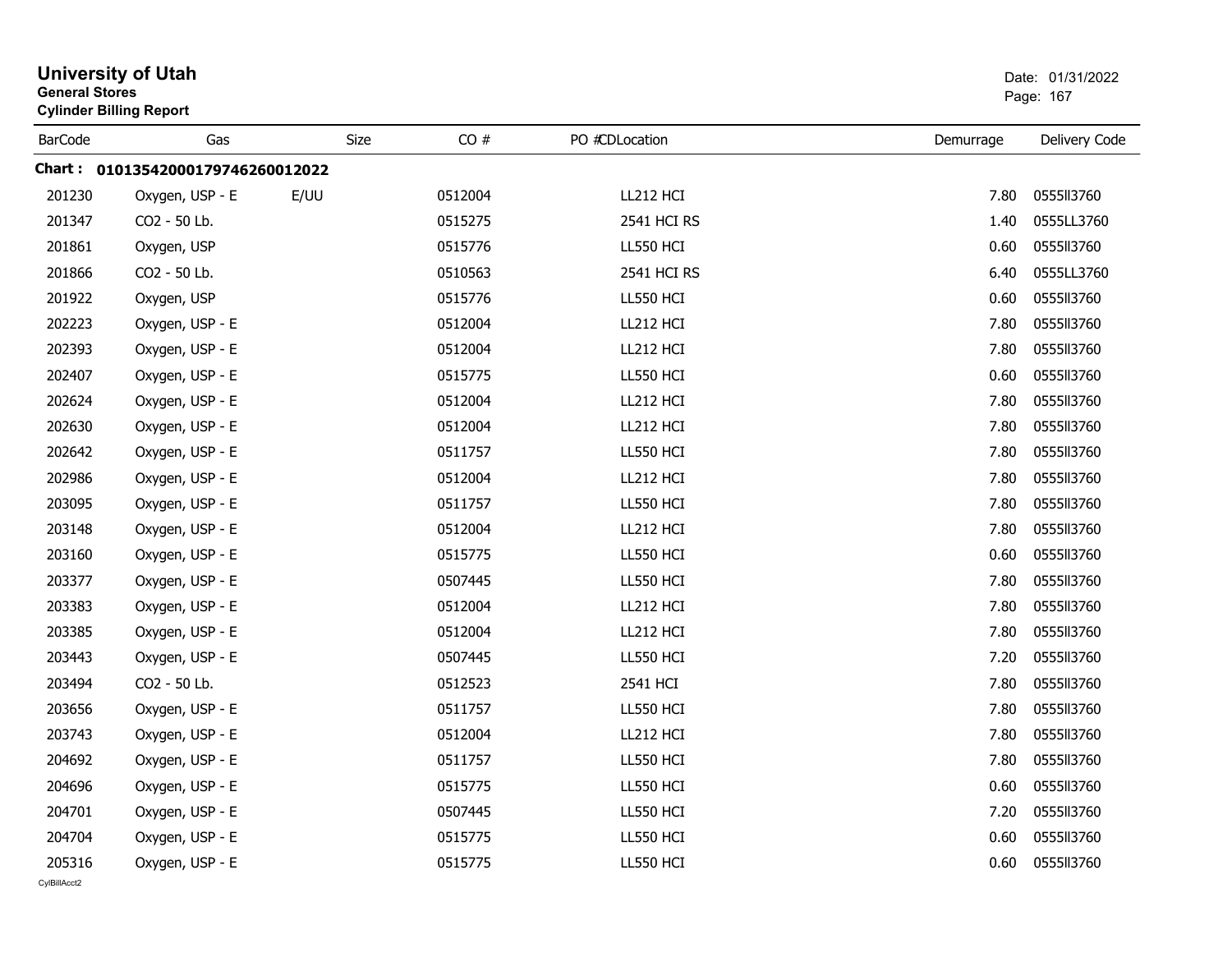|                | <b>University of Utah</b><br><b>General Stores</b><br><b>Cylinder Billing Report</b> |      |         |                  |                     |           |               |  |
|----------------|--------------------------------------------------------------------------------------|------|---------|------------------|---------------------|-----------|---------------|--|
| <b>BarCode</b> | Gas                                                                                  | Size | CO#     | PO #CDLocation   |                     | Demurrage | Delivery Code |  |
| 205326         | Oxygen, USP - E                                                                      |      | 0512004 | LL212 HCI        |                     | 7.80      | 0555113760    |  |
| 205335         | Oxygen, USP - E                                                                      |      | 0512004 | LL212 HCI        |                     | 7.80      | 0555113760    |  |
| 205339         | Oxygen, USP - E                                                                      |      | 0512004 | LL212 HCI        |                     | 7.80      | 0555113760    |  |
| 205340         | Oxygen, USP - E                                                                      |      | 0507445 | <b>LL550 HCI</b> |                     | 7.20      | 0555113760    |  |
| 205344         | Oxygen, USP - E                                                                      |      | 0512004 | LL212 HCI        |                     | 7.80      | 0555113760    |  |
| 205389         | Oxygen, USP - E                                                                      |      | 0512004 | LL212 HCI        |                     | 7.80      | 0555113760    |  |
| 205448         | Oxygen, USP - E                                                                      |      | 0515775 | LL550 HCI        |                     | 0.60      | 0555113760    |  |
| 205472         | Oxygen, USP - E                                                                      |      | 0512004 | LL212 HCI        |                     | 7.80      | 0555113760    |  |
| 205474         | Oxygen, USP - E                                                                      |      | 0507445 | LL550 HCI        |                     | 7.80      | 0555113760    |  |
| 205480         | Oxygen, USP - E                                                                      |      | 0511757 | LL550 HCI        |                     | 7.80      | 0555113760    |  |
| 205738         | Oxygen, USP - E                                                                      |      | 0511757 | LL550 HCI        |                     | 7.80      | 0555113760    |  |
| 205948         | Oxygen, USP - E                                                                      |      | 0512004 | LL212 HCI        |                     | 7.80      | 0555113760    |  |
| 205993         | Oxygen, USP - E                                                                      |      | 0512004 | LL212 HCI        |                     | 7.80      | 0555113760    |  |
| 824148         | Oxygen, USP                                                                          |      | 0507447 | LL550 HCI        |                     | 10.53     | 0555113760    |  |
| 824151         | Oxygen, USP                                                                          |      | 0507448 | <b>LL155 HCI</b> |                     | 10.53     | 0555113760    |  |
| 824152         | Oxygen, USP                                                                          |      | 0507449 | LL057 HCI        |                     | 10.53     | 0555113760    |  |
| 824155         | Oxygen, USP                                                                          |      | 0507448 | <b>LL155 HCI</b> |                     | 10.53     | 055513760     |  |
| 824613         | Oxygen, USP                                                                          |      | 0511755 | LL214 HCI        |                     | 10.53     | 0555113760    |  |
| 824614         | Oxygen, USP                                                                          |      | 0511754 | LL550 HCI        |                     | 10.53     | 0555113760    |  |
| 824615         | Oxygen, USP                                                                          |      | 0511756 | <b>LL155 HCI</b> |                     | 10.53     | 0555113760    |  |
| 824619         | Oxygen, USP                                                                          |      | 0511756 | <b>LL155 HCI</b> |                     | 10.53     | 0555113760    |  |
|                |                                                                                      |      |         |                  | <b>Amount Total</b> | 329.04    |               |  |
|                | Chart: 01013542000207986260012022                                                    |      |         |                  |                     |           |               |  |
| 200412         | Oxygen, USP                                                                          | K/UU | 0501247 | LL214 HCI RN     |                     | 7.80      | 0555113760    |  |
| 200416         | Oxygen, USP                                                                          |      | 0501247 | LL214 HCI RN     |                     | 7.80      | 0555113760    |  |
| 200426         | Oxygen, USP                                                                          |      | 0504104 | LL507 HCI        |                     | 7.20      | 0555113760    |  |
| 201297         | Oxygen, USP                                                                          |      | 0499087 | LL155 HCI RN     |                     | 7.80      | 0555113760    |  |
|                |                                                                                      |      |         |                  |                     |           |               |  |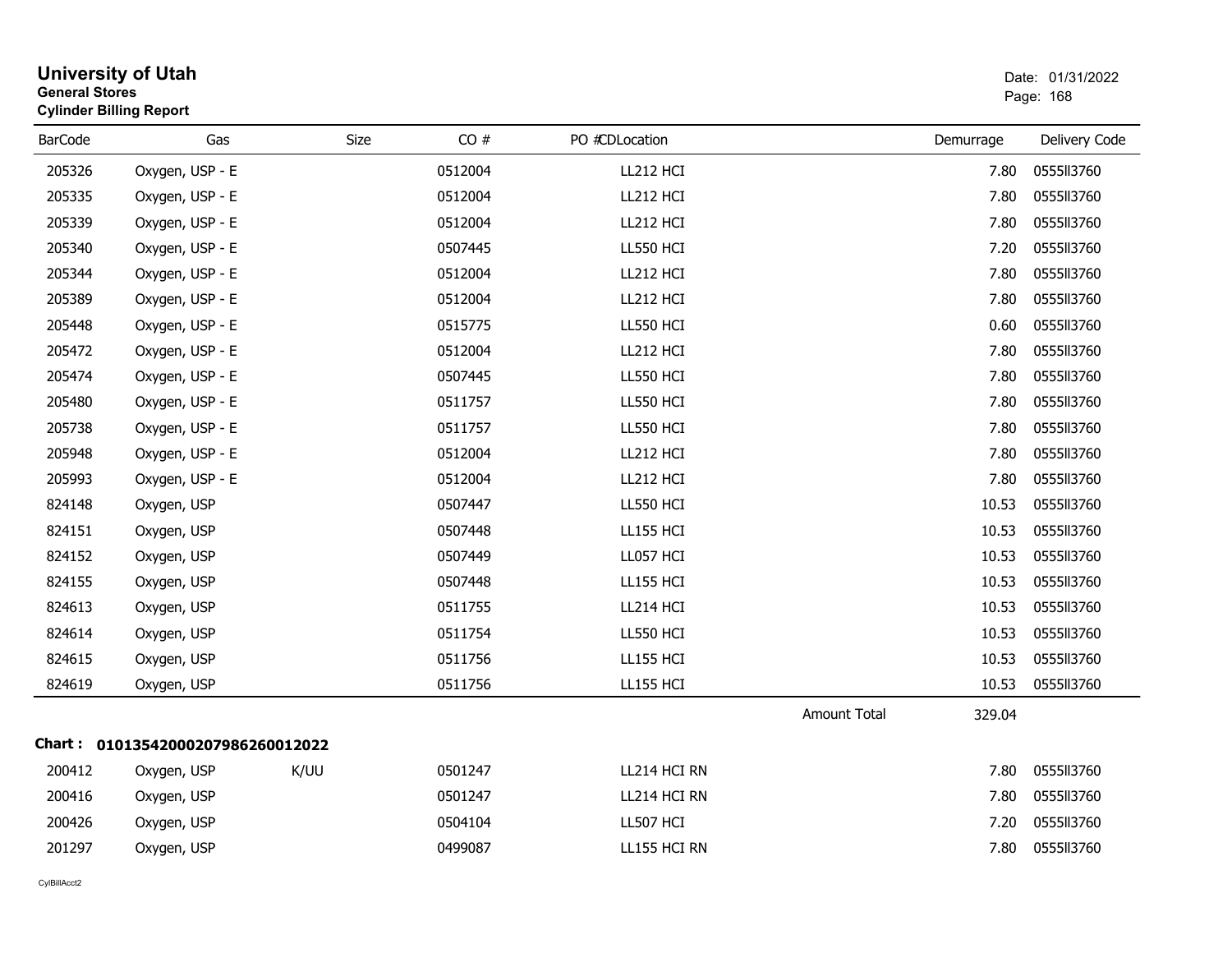| <b>General Stores</b> | <b>Cylinder Billing Report</b>    |      |         |                              |                     |           | Page: 169     |
|-----------------------|-----------------------------------|------|---------|------------------------------|---------------------|-----------|---------------|
| <b>BarCode</b>        | Gas                               | Size | CO#     | PO #CDLocation               |                     | Demurrage | Delivery Code |
| 201547                | Oxygen, USP                       |      | 0502607 | LL155 HCI RN                 |                     | 7.80      | 0555113760    |
| 202626                | Oxygen, USP - E                   |      | 0492253 | LL550 - HCI - RS             |                     | 7.80      | 0555113760    |
| 203048                | Oxygen, USP                       |      | 0489086 | <b>LL550 HCI</b>             |                     | 7.80      | 0555113760    |
| 203093                | Oxygen, USP - E                   |      | 0504899 | LL550 HCI RS                 |                     | 7.80      | 0555LL3760    |
| 203121                | Oxygen, USP - E                   |      | 0504899 | LL550 HCI RS                 |                     | 7.80      | 0555LL3760    |
| 203122                | Oxygen, USP - E                   |      | 0478226 | <b>HCI RS LL550 Vivarium</b> |                     | 7.20      | 0555113760    |
| 203416                | Oxygen, USP - E                   |      | 0504899 | LL550 HCI RS                 |                     | 7.80      | 0555LL3760    |
| 204631                | Oxygen, USP                       |      | 0492256 | LL215 HCI RN                 |                     | 7.80      | 0555113760    |
| 205476                | Oxygen, USP - E                   |      | 0504899 | LL550 HCI RS                 |                     | 7.20      | 0555LL3760    |
| 205897                | Oxygen, USP                       |      | 0489086 | LL550 HCI                    |                     | 7.20      | 0555113760    |
| 205903                | Oxygen, USP                       |      | 0492256 | LL215 HCI RN                 |                     | 7.80      | 0555113760    |
| 205915                | Oxygen, USP                       |      | 0497420 | LL215 HCI RN                 |                     | 7.80      | 0555113760    |
| 820309                | Oxygen, USP - E                   |      | 0495826 | LL550 HCI RS                 |                     | 9.72      | 0555LL3760    |
| 821105                | Oxygen, USP                       |      | 0481312 | HCI - RS - LL550 Vivarium    |                     | 9.72      | 0555113760    |
| 822712                | Oxygen, USP                       |      | 0495382 | LL214 HCI RN                 |                     | 10.53     | 0555113760    |
| 822854                | Oxygen, USP - E                   |      | 0497417 | LL550 HCI RS                 |                     | 9.72      | 0555113760    |
| 823471                | Oxygen, USP                       |      | 0501245 | LL550 HCI RS                 |                     | 10.53     | 0555113760    |
| 823912                | Oxygen, USP                       |      | 0504900 | LL155 HCI RN                 |                     | 10.53     | 0555LL3760    |
| 823917                | Oxygen, USP                       |      | 0504901 | LL212 HCI RN                 |                     | 10.53     | 0555LL3760    |
|                       |                                   |      |         |                              | <b>Amount Total</b> | 193.68    |               |
|                       | Chart: 01013572000012816260012022 |      |         |                              |                     |           |               |
| 201027                | Helium - 219 CF                   | K/UU | 0513779 | 50 BPRB                      |                     | 7.80      | 05215C1240    |
| 201872                | N2, Liquid LX45                   |      | 0513611 | 50 BPRB                      |                     | 19.20     | 05215C1240    |
| 202179                | N2, Liquid GP45                   |      | 0513254 | 50 BPRB                      |                     | 19.20     | 05215C1240    |
| 202306                | N2, Liquid LX45                   |      | 0513256 | 50 BPRB                      |                     | 9.60      | 05215C1240    |
| 202433                | N2, Liquid LX45                   |      | 0514418 | 50 BPRB                      |                     | 11.20     | 05215C1240    |
| 204264                | N2, Liquid LX45                   |      | 0513256 | 50 BPRB                      |                     | 22.40     | 05215C1240    |
|                       |                                   |      |         |                              |                     |           |               |

# **University of Utah** Date: 01/31/2022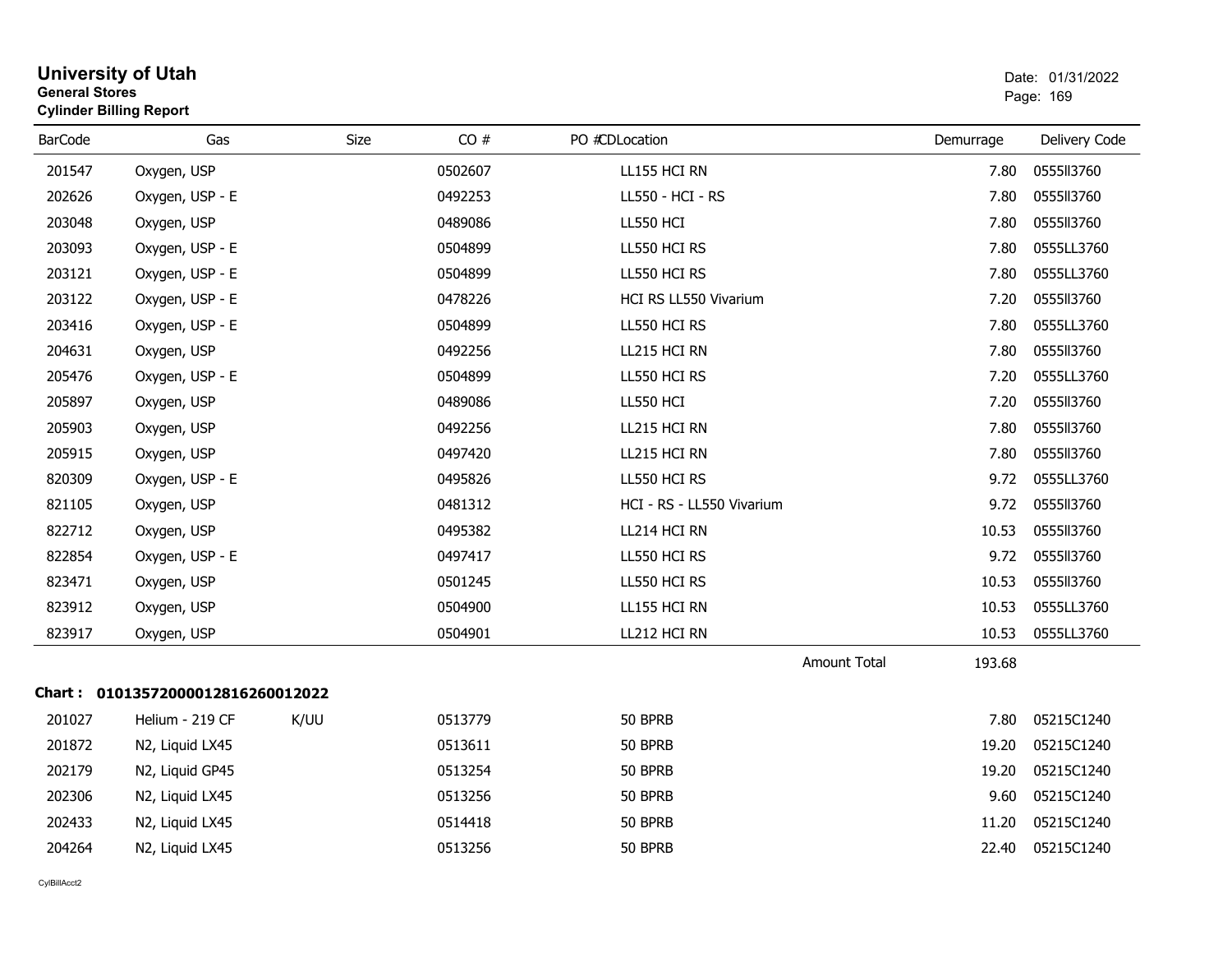| <b>General Stores</b>  | <b>University of Utah</b><br><b>Cylinder Billing Report</b> |             |         |                                 |                     |           |               |
|------------------------|-------------------------------------------------------------|-------------|---------|---------------------------------|---------------------|-----------|---------------|
| <b>BarCode</b>         | Gas                                                         | <b>Size</b> | CO#     | PO #CDLocation                  |                     | Demurrage | Delivery Code |
| 204399                 | N2, Liquid LX45                                             |             | 0514418 | 50 BPRB                         |                     | 11.20     | 05215C1240    |
| 204538                 | Helium - 219 CF                                             |             | 0499095 | 50 BPRB                         |                     | 7.80      | 05215C1240    |
| 205588                 | N2, Liquid GP45                                             |             | 0513254 | 50 BPRB                         |                     | 19.20     | 05215C1240    |
|                        |                                                             |             |         |                                 | <b>Amount Total</b> | 127.60    |               |
|                        | Chart: 01013572000012816260112022                           |             |         |                                 |                     |           |               |
| 114869                 | Oxygen, USP                                                 | 200C/Mt.A   | 0083656 | RM 2 SKAGGS                     |                     | 8.58      | 0582003080    |
|                        |                                                             |             |         |                                 | <b>Amount Total</b> | 8.58      |               |
|                        | Chart: 01013572000012816430012022                           |             |         |                                 |                     |           |               |
| 201312                 | Nitrogen, UHP                                               | K/UU        | 0421413 | RM 50 BPRB                      |                     | 6.24      | 05215C1240    |
| 202376                 | Helium - UHP                                                |             | 0471368 | 50 BPRB                         |                     | 7.80      | 05215c1240    |
| 825160                 | Lq Helium-100 L                                             |             | 0512426 | 50 BPRB                         |                     | 252.00    | 05215c1240    |
| 825161                 | Lq Helium-100 L                                             |             | 0512426 | 50 BPRB                         |                     | 252.00    | 05215c1240    |
|                        |                                                             |             |         |                                 | <b>Amount Total</b> | 518.04    |               |
|                        | Chart: 01013612000008366260012022                           |             |         |                                 |                     |           |               |
| 200569                 | Nitrogen 230 CF                                             | K/UU        | 0506803 | 90D So Biology (door code79793) |                     | 7.80      | 05215C1240    |
| 201103                 | N2, Liquid LX45                                             |             | 0513205 | 2132 SMBB                       |                     | 43.20     | 05215C1240    |
| 201872                 | N2, Liquid LX45                                             |             | 0513209 | 2132 SMBB                       |                     | 40.00     | 05215c1240    |
| 202939                 | CO2 - Siphon                                                |             | 0512570 | 2128 SMBB                       |                     | 7.80      | 05215C1240    |
| 203573                 | N2, Liquid LX45                                             |             | 0514394 | 2132 SMBB                       |                     | 19.20     | 05215c1240    |
| 203617                 | N2, Liquid, 265                                             |             | 0512954 | 024 CSC                         |                     | 49.14     | 05215C1240    |
| 203617                 | N2, Liquid, 265                                             |             | 0513187 | 024 CSC                         |                     | 27.30     | 05215c1240    |
| 203619                 | N2, Liquid, 265                                             |             | 0512983 | 024 CSC                         |                     | 49.14     | 05215C1240    |
| 203620                 | N2, Liquid, 265                                             |             | 0514378 | 024 CSC                         |                     | 30.03     | 05215C1240    |
| 203673                 | N2, Liquid, 265                                             |             | 0512983 | 024 CSC                         |                     | 49.14     | 05215C1240    |
| 203676                 | N2, Liquid, 265                                             |             | 0514095 | 024 CSC                         |                     | 46.41     | 05215C1240    |
| 817617                 | Sulfur Hexafluo                                             |             | 0459198 | 024 CSC                         |                     | 10.53     | 05215C1240    |
| 824901<br>CvIBillAcct2 | Ethane/Propane                                              |             | 0512510 | 2112 SMBB                       |                     | 10.53     | 05215c1240    |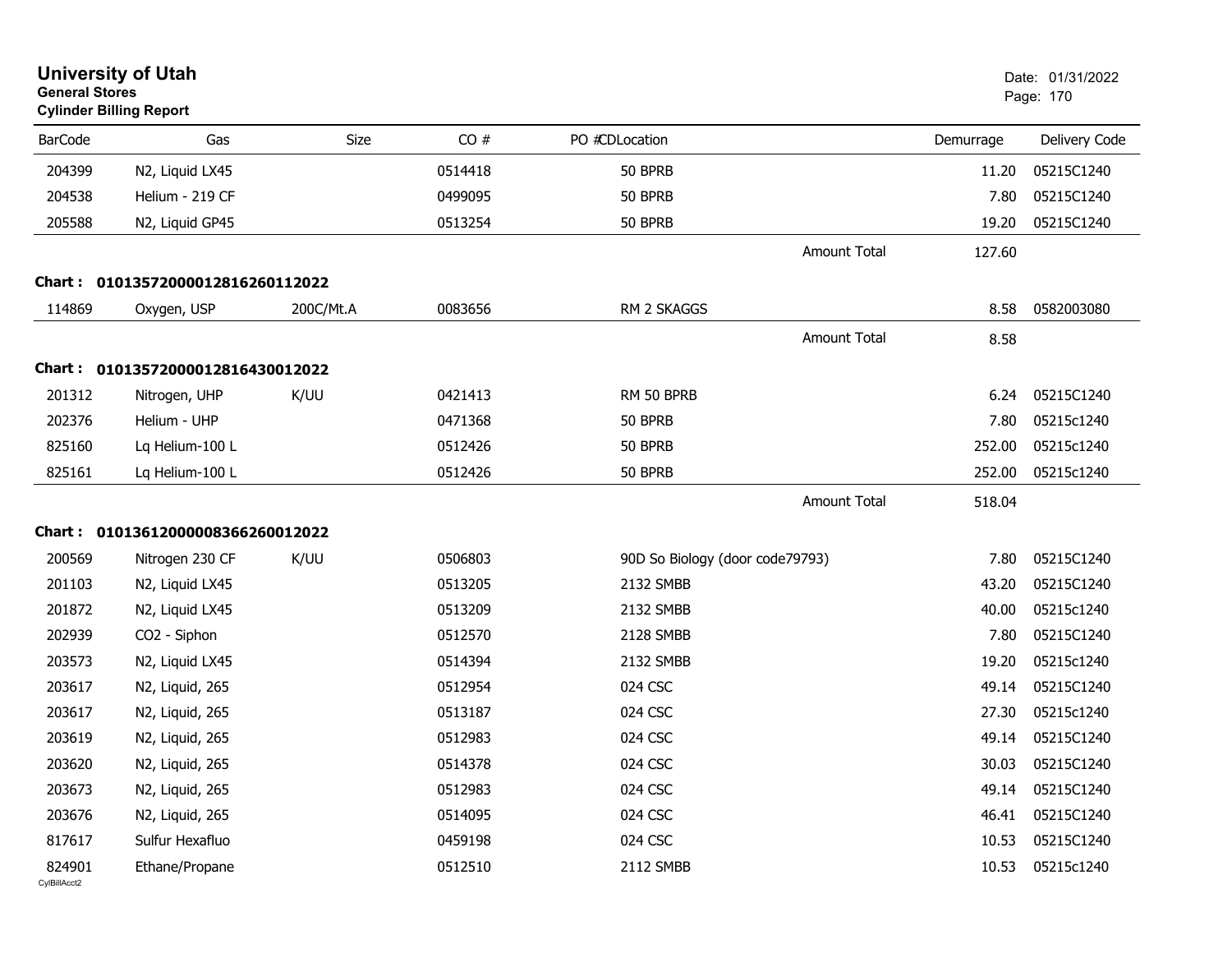| <b>General Stores</b> | <b>University of Utah</b><br><b>Cylinder Billing Report</b> |      |         |                 | Date: 01/31/2022<br>Page: 171 |           |               |
|-----------------------|-------------------------------------------------------------|------|---------|-----------------|-------------------------------|-----------|---------------|
| <b>BarCode</b>        | Gas                                                         | Size | CO#     | PO #CDLocation  |                               | Demurrage | Delivery Code |
| 825048                | CO2 - Siphon                                                |      | 0515066 | 2128 SMBB       |                               | 2.97      | 05215C1240    |
| 825065                | N2, Liquid LX45                                             |      | 0513649 | 2132 SMBB       |                               | 28.00     | 05215c1240    |
|                       |                                                             |      |         |                 | Amount Total                  | 421.19    |               |
|                       | Chart: 01013622000010176260012022                           |      |         |                 |                               |           |               |
| 200277                | Argon                                                       | K/UU | 0504734 | BLDG 585 RM 140 |                               | 7.80      | 05215C1240    |
| 200629                | Nitrogen 230 CF                                             |      | 0515749 | BLDG 585 RM 140 |                               | 0.60      | 05215C1240    |
| 200715                | Nitrogen 230 CF                                             |      | 0512727 | 585 Rm 140      |                               | 7.20      | 05215C1240    |
| 200823                | Nitrogen 230 CF                                             |      | 0515749 | BLDG 585 RM 140 |                               | 0.60      | 05215C1240    |
| 200927                | Nitrogen 230 CF                                             |      | 0506628 | Bldg 585 RM 140 |                               | 7.80      | 05215C1240    |
| 201026                | Nitrogen 230 CF                                             |      | 0515749 | BLDG 585 RM 140 |                               | 0.60      | 05215C1240    |
| 201260                | Nitrogen 230 CF                                             |      | 0512727 | 585 Rm 140      |                               | 7.20      | 05215C1240    |
| 201281                | Nitrogen 230 CF                                             |      | 0509946 | BLDG 585 RM 140 |                               | 7.80      | 05215C1240    |
| 201282                | Nitrogen 230 CF                                             |      | 0513720 | 585 RM 140      |                               | 7.80      | 05215C1240    |
| 201388                | Nitrogen 230 CF                                             |      | 0515749 | BLDG 585 RM 140 |                               | 0.60      | 05215C1240    |
| 201401                | Nitrogen 230 CF                                             |      | 0515749 | BLDG 585 RM 140 |                               | 0.60      | 05215C1240    |
| 201432                | Nitrogen 230 CF                                             |      | 0513720 | 585 RM 140      |                               | 7.20      | 05215C1240    |
| 201546                | Nitrogen 230 CF                                             |      | 0495210 | BLDG 585 RM 140 |                               | 7.80      | 05215C1240    |
| 201603                | Nitrogen 230 CF                                             |      | 0512727 | 585 Rm 140      |                               | 7.20      | 05215C1240    |
| 201673                | Nitrogen 230 CF                                             |      | 0509946 | BLDG 585 RM 140 |                               | 7.20      | 05215C1240    |
| 201993                | Nitrogen 230 CF                                             |      | 0515749 | BLDG 585 RM 140 |                               | 0.60      | 05215C1240    |
| 202197                | Nitrogen 230 CF                                             |      | 0512727 | 585 Rm 140      |                               | 7.20      | 05215C1240    |
| 202723                | Nitrogen 230 CF                                             |      | 0512727 | 585 Rm 140      |                               | 7.20      | 05215C1240    |
| 203803                | Nitrogen 230 CF                                             |      | 0515749 | BLDG 585 RM 140 |                               | 0.60      | 05215C1240    |
| 203858                | Nitrogen 230 CF                                             |      | 0493239 | BLDG 585 RM 140 |                               | 7.80      | 05215C1240    |
| 203976                | Nitrogen 230 CF                                             |      | 0515749 | BLDG 585 RM 140 |                               | 0.60      | 05215C1240    |
| 824563                | Nitrogen 230 CF                                             |      | 0511163 | BLDG 585 RM 140 |                               | 10.53     | 05215C1240    |
| 825014                | Nitrogen 230 CF                                             |      | 0513720 | 585 RM 140      |                               | 9.72      | 05215C1240    |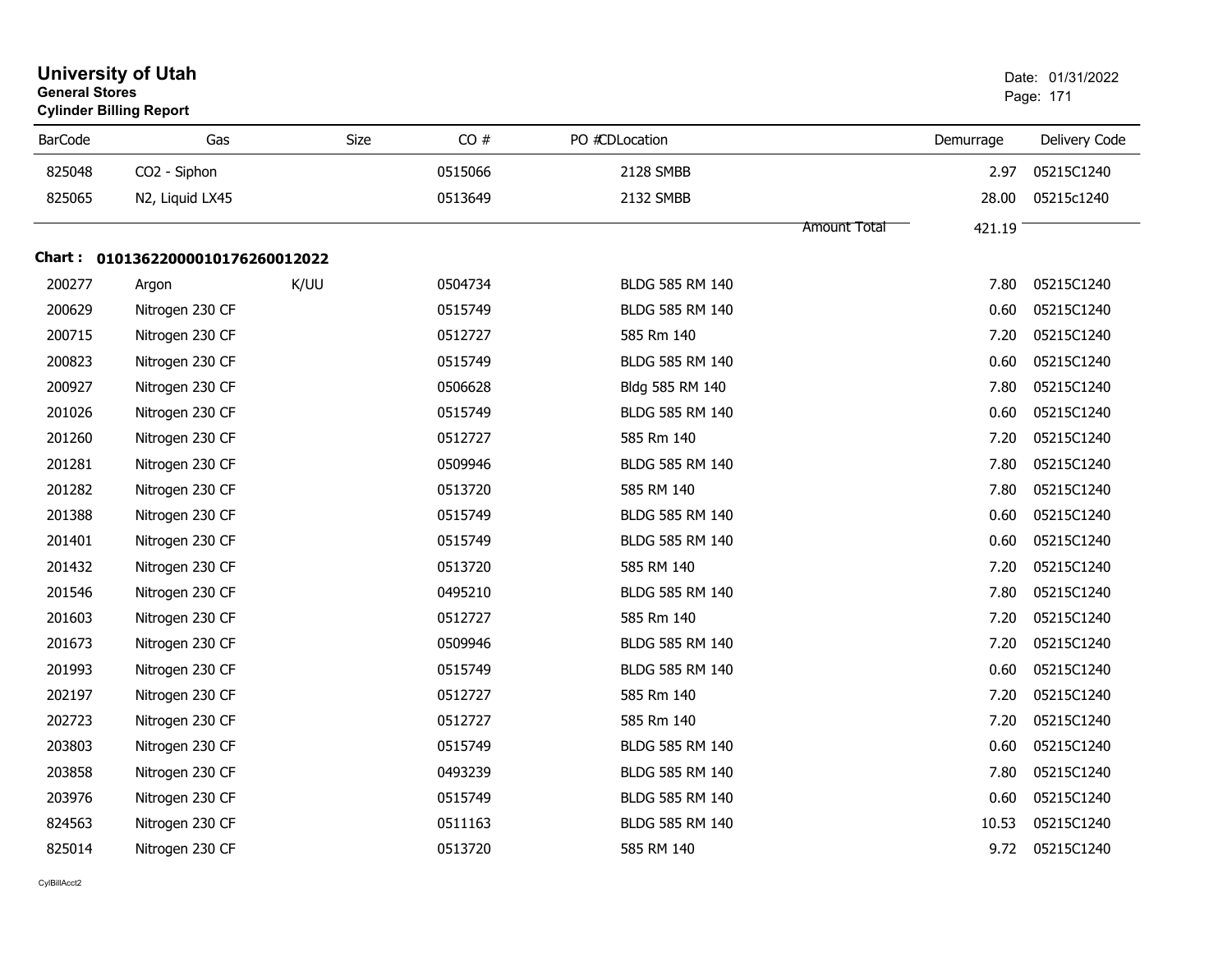| <b>University of Utah</b><br><b>General Stores</b><br><b>Cylinder Billing Report</b> |                                   | Date: 01/31/2022<br>Page: 172 |         |                                     |           |               |
|--------------------------------------------------------------------------------------|-----------------------------------|-------------------------------|---------|-------------------------------------|-----------|---------------|
| <b>BarCode</b>                                                                       | Gas                               | Size                          | CO#     | PO #CDLocation                      | Demurrage | Delivery Code |
| 825019                                                                               | Nitrogen 230 CF                   |                               | 0513720 | 585 RM 140                          | 9.72      | 05215C1240    |
| 825020                                                                               | Nitrogen 230 CF                   |                               | 0513720 | 585 RM 140                          | 9.72      | 05215C1240    |
| 825140                                                                               | Argon                             |                               | 0513720 | 585 RM 140                          | 10.53     | 05215C1240    |
|                                                                                      |                                   |                               |         | <b>Amount Total</b>                 | 152.22    |               |
|                                                                                      | Chart: 01013622000010176260412022 |                               |         |                                     |           |               |
| 203518                                                                               | Helium - 110 CF                   | 125 CF/UU                     | 0328771 | 456 BLDG 570                        | 6.24      | 0570004560    |
|                                                                                      |                                   |                               |         | <b>Amount Total</b>                 | 6.24      |               |
|                                                                                      | Chart: 01013632000174846260012022 |                               |         |                                     |           |               |
| 200230                                                                               | Nitrogen, UHP                     | K/UU                          | 0323856 | 472 BPRB                            | 6.24      | 05215c1240    |
| 200480                                                                               | Hydrogen - UHP                    |                               | 0454742 | 2400 ECCLES                         | 6.24      | 05215c1240    |
| 200710                                                                               | Nitrogen, UHP                     |                               | 0500581 | A306 EEJ                            | 7.80      | 05215C1240    |
| 200866                                                                               | Nitrogen, UHP                     |                               | 0500581 | A306 EEJ                            | 7.80      | 05215C1240    |
| 201308                                                                               | Helium - UHP                      |                               | 0512486 | 2400 EIHG                           | 7.80      | 05215C1240    |
| 201497                                                                               | Zero Air                          |                               | 0476226 | BLDG 565 RM A306 Attn: James Cox    | 7.80      | 05215C1240    |
| 201666                                                                               | Helium - UHP                      |                               | 0507192 | A306 EEJ                            | 7.80      | 05215C1240    |
| 202042                                                                               | Helium - UHP                      |                               | 0503454 | A300 EEJ                            | 7.80      | 05215C1240    |
| 202154                                                                               | Hydrogen - UHP                    |                               | 0423970 | 2400 EIHG                           | 6.24      | 05215C1240    |
| 203218                                                                               | Helium - UHP                      |                               | 0503911 | 2400 EIHG                           | 7.80      | 05215C1240    |
| 203219                                                                               | Helium - UHP                      |                               | 0512880 | 2400 EIHG- Attn: Quinton            | 7.80      | 05215C1240    |
| 203294                                                                               | N2, Liquid GP45                   |                               | 0512486 | 2400 EIHG                           | 33.60     | 05215C1240    |
| 204284                                                                               | Nitrogen, UHP                     |                               | 0500581 | A306 EEJ                            | 7.80      | 05215C1240    |
| 204436                                                                               | N2, Liquid LX45                   |                               | 0513610 | 2400 EIHG                           | 62.40     | 05215C1240    |
| 205273                                                                               | Nitrogen, UHP                     |                               | 0502414 | 2400 Eccles BLDG 533                | 7.80      | 05215C1240    |
| 205290                                                                               | N2, Liquid GP45                   |                               | 0507608 | A306 EEJ                            | 62.40     | 05215C1240    |
| 821429                                                                               | Methane, UHP                      |                               | 0482199 | BLDG 565 RM A306 Attn: Alan Maschek | 10.53     | 05215C1240    |
| 821676                                                                               | Zero Air                          |                               | 0492050 | A306 EEJ                            | 10.53     | 05215C1240    |

Amount Total

276.18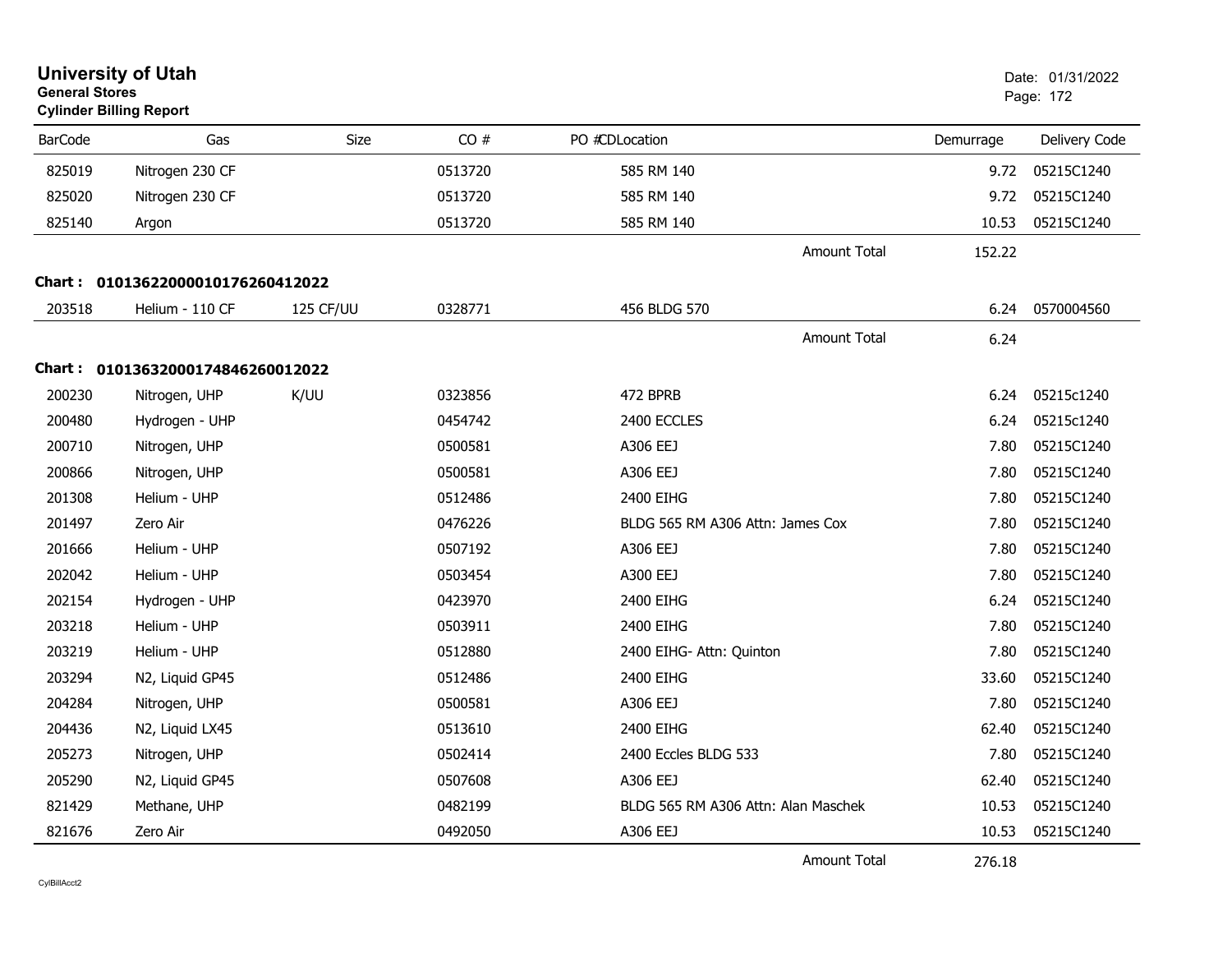|                | <b>University of Utah</b><br><b>General Stores</b><br><b>Cylinder Billing Report</b> |      |                    |                                    |           | Date: 01/31/2022<br>Page: 173 |  |  |
|----------------|--------------------------------------------------------------------------------------|------|--------------------|------------------------------------|-----------|-------------------------------|--|--|
| <b>BarCode</b> | Gas                                                                                  |      | CO#<br><b>Size</b> | PO #CDLocation                     | Demurrage | Delivery Code                 |  |  |
|                | Chart: 01013642000005976260012022                                                    |      |                    |                                    |           |                               |  |  |
| 201984         | Nitrogen, UHP                                                                        | K/UU | 0469234            | Bldg 585 Rm 112 Attn: Derek Warner | 7.80      | 05215c1240                    |  |  |
| 203028         | Nitrogen, UHP                                                                        |      | 0469234            | Bldg 585 Rm 112 Attn: Derek Warner | 7.80      | 05215c1240                    |  |  |
| 205497         | Nitrogen, UHP                                                                        |      | 0469234            | Bldg 585 Rm 112 Attn: Derek Warner | 7.80      | 05215c1240                    |  |  |
| 814327         | Nitrogen, UHP                                                                        |      | 0435447            | BLDG 585 RM 112                    | 8.97      | 05215C1240                    |  |  |
|                |                                                                                      |      |                    | <b>Amount Total</b>                | 32.37     |                               |  |  |
|                | Chart: 01013652000010076260012022                                                    |      |                    |                                    |           |                               |  |  |
| 201493         | CO2 - 50 Lb.                                                                         | K/UU | 0511407            | 217 WIntrobe                       | 7.80      | 05215C1240                    |  |  |
| 824649         | CO2 - 50 Lb.                                                                         |      | 0511407            | 217 WIntrobe                       | 10.53     | 05215C1240                    |  |  |
|                |                                                                                      |      |                    | <b>Amount Total</b>                | 18.33     |                               |  |  |
|                | Chart: 01013662000174876260012022                                                    |      |                    |                                    |           |                               |  |  |
| 200339         | Air - 233 CF                                                                         | K/UU | 0402314            | 1502 SMBB                          | 6.24      | 05215C1240                    |  |  |
| 200616         | Air - 233 CF                                                                         |      | 0402314            | 1502 SMBB                          | 6.24      | 05215C1240                    |  |  |
| 202051         | Air - 233 CF                                                                         |      | 0356689            | 1502 SMBB                          | 6.24      | 05215C1240                    |  |  |
| 204499         | Oxygen, USP                                                                          |      | 0500186            | 1037 SMBB                          | 7.80      | 05215C1240                    |  |  |
| 205296         | Oxygen, USP                                                                          |      | 0500186            | 1037 SMBB                          | 7.80      | 05215C1240                    |  |  |
|                |                                                                                      |      |                    | <b>Amount Total</b>                | 34.32     |                               |  |  |
|                | Chart: 01013662000174876430012022                                                    |      |                    |                                    |           |                               |  |  |
| 201080         | CO2 - 50 Lb.                                                                         | K/UU | 0353473            | 1230 SMBB                          | 6.24      | 05215C1240                    |  |  |
|                |                                                                                      |      |                    | <b>Amount Total</b>                | 6.24      |                               |  |  |
|                | Chart: 01013662500190246260012022                                                    |      |                    |                                    |           |                               |  |  |
| 201117         | Oxygen, USP                                                                          | K/UU | 0504859            | 1037 SMBB                          | 7.80      | 05215C1240                    |  |  |
| 201355         | Oxygen, USP                                                                          |      | 0504859            | 1037 SMBB                          | 7.80      | 05215C1240                    |  |  |
| 201646         | Oxygen, USP                                                                          |      | 0504859            | 1037 SMBB                          | 7.80      | 05215C1240                    |  |  |
| 201722         | Oxygen, USP                                                                          |      | 0504859            | 1037 SMBB                          | 7.80      | 05215C1240                    |  |  |
| 202504         | Oxygen, USP                                                                          |      | 0504859            | 1037 SMBB                          | 7.80      | 05215C1240                    |  |  |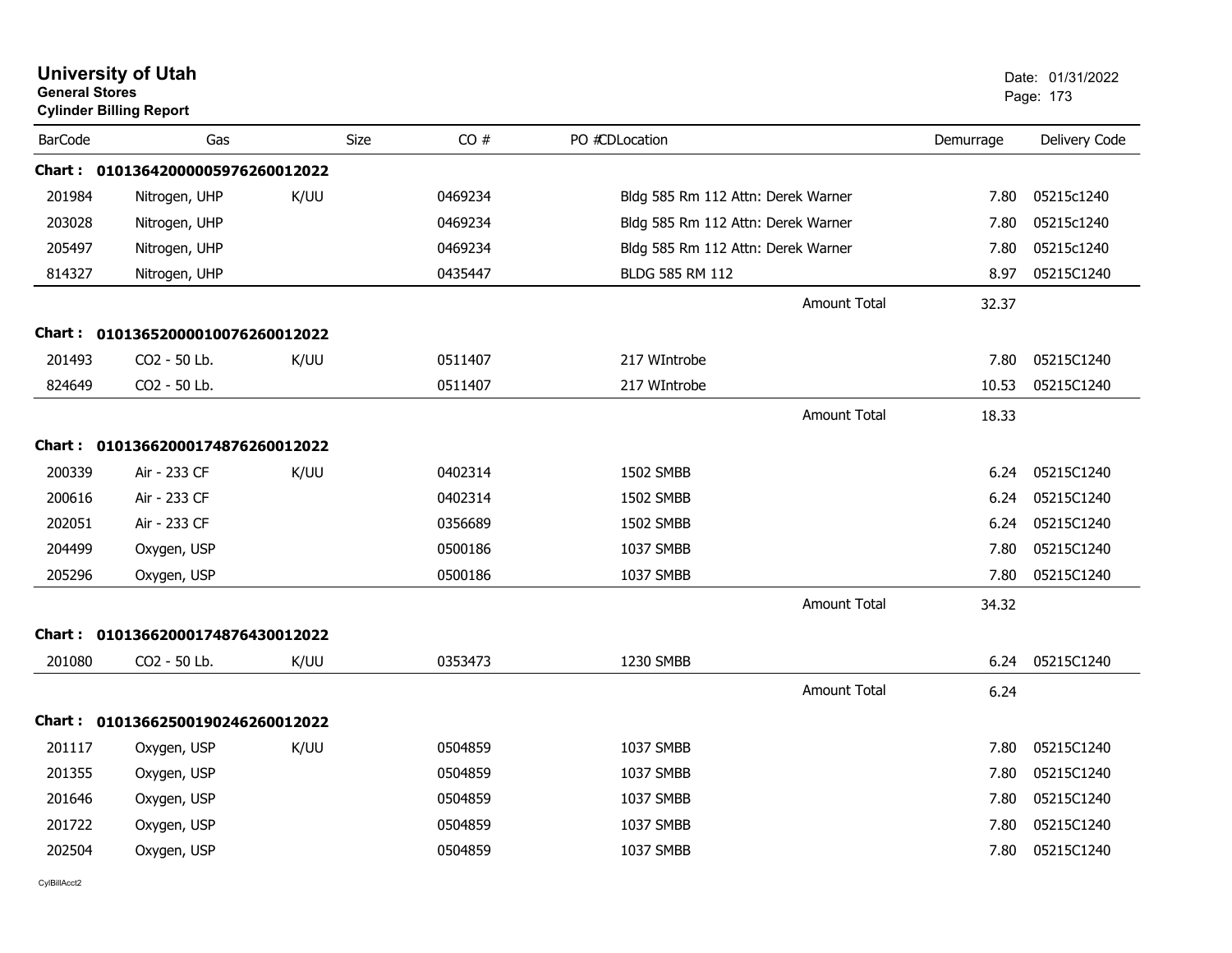| <b>General Stores</b>  | <b>University of Utah</b><br><b>Cylinder Billing Report</b> | Date: 01/31/2022<br>Page: 174 |         |                        |                     |           |                  |
|------------------------|-------------------------------------------------------------|-------------------------------|---------|------------------------|---------------------|-----------|------------------|
| <b>BarCode</b>         | Gas                                                         | Size                          | CO#     | PO #CDLocation         |                     | Demurrage | Delivery Code    |
| 205912                 | Oxygen, USP                                                 |                               | 0504859 | 1037 SMBB              |                     | 7.80      | 05215C1240       |
| 823951                 | Oxygen, USP                                                 |                               | 0505047 | 1037 SMBB              |                     | 10.53     | 05215C1240       |
| 823952                 | Oxygen, USP                                                 |                               | 0505047 | 1037 SMBB              |                     | 10.53     | 05215C1240       |
| 823954                 | Oxygen, USP                                                 |                               | 0505047 | 1037 SMBB              |                     | 10.53     | 05215C1240       |
| 823955                 | Oxygen, USP                                                 |                               | 0505047 | 1037 SMBB              |                     | 10.53     | 05215C1240       |
| 823956                 | Oxygen, USP                                                 |                               | 0505047 | 1037 SMBB              |                     | 10.53     | 05215C1240       |
|                        |                                                             |                               |         |                        | <b>Amount Total</b> | 99.45     |                  |
|                        | Chart: 01013672000109016260012022                           |                               |         |                        |                     |           |                  |
| 201733                 | CO2 - Siphon                                                | K/UU                          | 0509437 | 10 BLDG 585            |                     | 6.60      | 05215C1240       |
|                        |                                                             |                               |         |                        | Amount Total        | 6.60      |                  |
|                        | Chart: 01013682000103316260012022                           |                               |         |                        |                     |           |                  |
| 200832                 | Air - 233 CF                                                | K/UU                          | 0504873 | 5100 EEJ               |                     | 7.80      | 05215C1240       |
| 200975                 | 95% O2, 5% CO2                                              |                               | 0504814 | 5100 EEJ               |                     | 7.80      | 0565041000       |
| 201079                 | 95% Air, 5% CO2                                             |                               | 0512620 | <b>BLDG 585 RM 48D</b> |                     | 7.80      | 0582003010       |
| 201574                 | Air - 233 CF                                                |                               | 0510957 | 1470 HCI RN            |                     | 7.80      | 05215C1240       |
| 201580                 | CO2 - 50 Lb.                                                |                               | 0504873 | 5100 EEJ               |                     | 7.80      | 05215C1240       |
| 201838                 | 95% N2, 5% CO2                                              |                               | 0503892 | 5122 EEJ               |                     | 7.80      | 05215C1240       |
| 202480                 | 95% N2, 5% CO2                                              |                               | 0512996 | 5122 EEJ               |                     | 7.80      | 05215C1240       |
| 202518                 | CO2 - 50 Lb.                                                |                               | 0503966 | 1410 HCI               |                     | 7.80      | 05215C1240       |
| 205855                 | Oxygen - 20 CF                                              |                               | 0461776 | <b>BLDG 585 RM 55</b>  |                     | 6.24      | 05215C1240       |
| 816175                 | CO2 - 50 Lb.                                                |                               | 0448726 | 1410 HCI               |                     | 12.87     | 05215C1240       |
| 821583                 | CO2 - 50 Lb.                                                |                               | 0484669 | 1410 HCI               |                     | 10.53     | 05215C1240       |
| 821584                 | CO2 - 50 Lb.                                                |                               | 0484669 | 1410 HCI               |                     |           | 10.53 05215C1240 |
|                        |                                                             |                               |         |                        | Amount Total        | 102.57    |                  |
|                        | Chart: 01013682500074976260012022                           |                               |         |                        |                     |           |                  |
| 200595                 | CO2 - 50 Lb.                                                | K/UU                          | 0477043 | <b>HCI 1410</b>        |                     | 7.80      | 05215C1240       |
| 201132<br>CylBillAcct2 | Oxygen, USP                                                 |                               | 0465105 | BLDG 585 RM 55         |                     | 7.80      | 05215C1240       |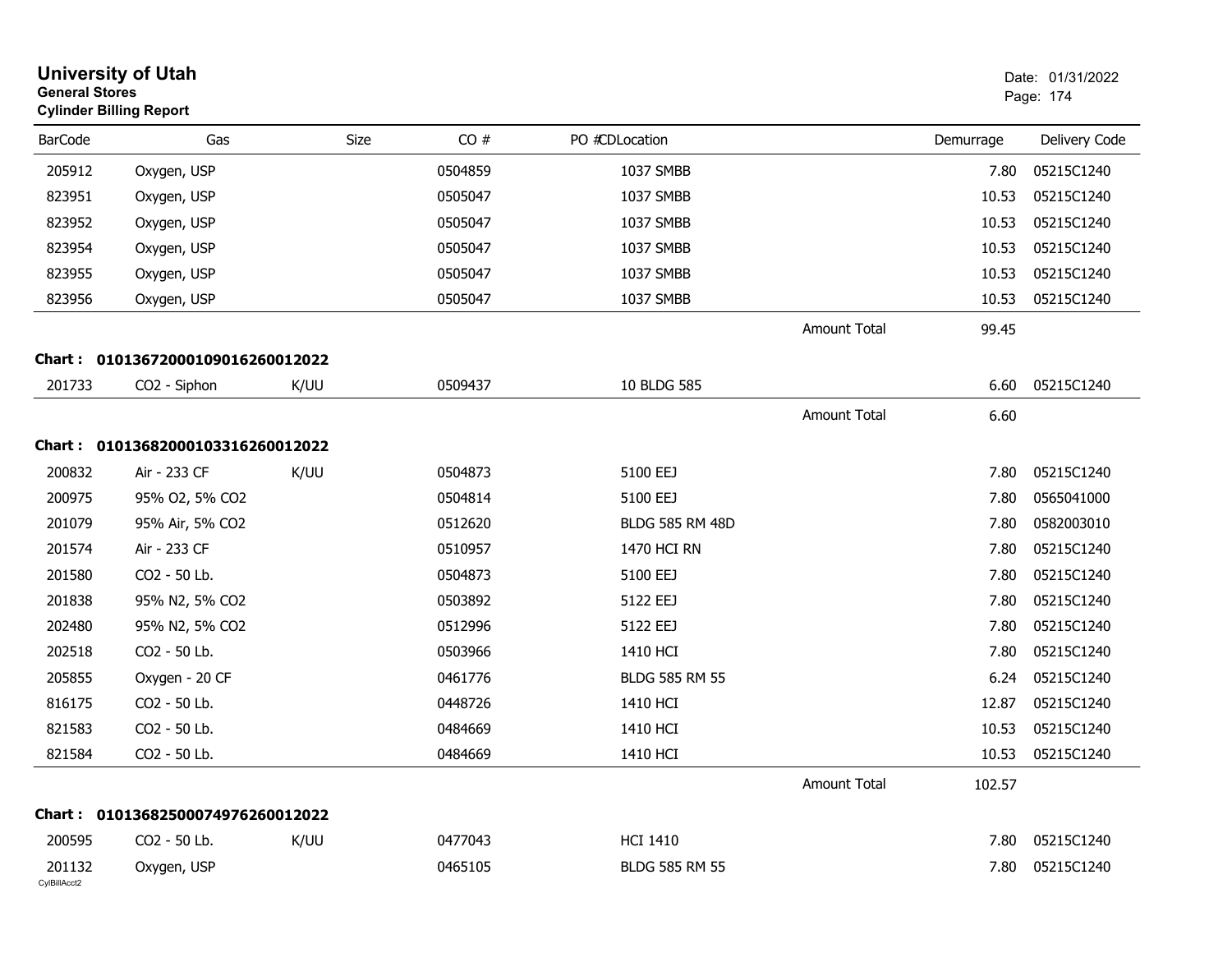| <b>General Stores</b> | <b>University of Utah</b><br><b>Cylinder Billing Report</b> |      |      |         |                                             | Date: 01/31/2022<br>Page: 175 |           |               |
|-----------------------|-------------------------------------------------------------|------|------|---------|---------------------------------------------|-------------------------------|-----------|---------------|
| <b>BarCode</b>        | Gas                                                         |      | Size | CO#     | PO #CDLocation                              |                               | Demurrage | Delivery Code |
| 201696                | 95% O2, 5% CO2                                              |      |      | 0465105 | <b>BLDG 585 RM 55</b>                       |                               | 7.80      | 05215C1240    |
| 201919                | Oxygen, USP                                                 |      |      | 0465105 | <b>BLDG 585 RM 55</b>                       |                               | 7.80      | 05215C1240    |
| 818340                | CO2 - 50 Lb.                                                |      |      | 0464610 | 55 BLDG 585                                 |                               | 10.53     | 05215C1240    |
|                       |                                                             |      |      |         |                                             | <b>Amount Total</b>           | 41.73     |               |
|                       | Chart: 01013692000012856260012022                           |      |      |         |                                             |                               |           |               |
| 200304                | Argon - UHP                                                 | K/UU |      | 0387067 | A306 EEJ                                    |                               | 6.24      | 05215c1240    |
| 810147                | Res. Methane                                                |      |      | 0396240 | A306 EEJ                                    |                               | 21.45     | 05215C1240    |
| 811542                | Nitrogen, UHP                                               |      |      | 0416281 | A306 JMRB, Attn: James Cox, Cell Imaging Co |                               | 8.58      | 05215C1240    |
|                       |                                                             |      |      |         |                                             | Amount Total                  | 36.27     |               |
|                       | Chart: 01013706100066456260312022                           |      |      |         |                                             |                               |           |               |
| 200033                | CO2 - 50 Lb.                                                | K/UU |      | 0512571 | 374A BPRB                                   |                               | 7.80      | 0531004010    |
| 200696                | CO2 - 50 Lb.                                                |      |      | 0513905 | <b>BPRB</b>                                 |                               | 4.20      | 0531004010    |
| 200782                | CO2 - 50 Lb.                                                |      |      | 0513117 | 374A BPRB                                   |                               | 7.80      | 0531004010    |
| 201087                | CO2 - 50 Lb.                                                |      |      | 0511368 | 20 N Medical Dr Rm 374A                     |                               | 7.80      | 0531004010    |
| 201248                | CO2 - 50 Lb.                                                |      |      | 0509343 | 374A BPRB                                   |                               | 3.60      | 0531004010    |
| 201544                | N2, Liquid LX45                                             |      |      | 0514342 | 374 BPRB Deans Lab                          |                               | 28.80     | 0531004010    |
| 201739                | CO2 - 50 Lb.                                                |      |      | 0513905 | <b>BPRB</b>                                 |                               | 4.20      | 0531004010    |
| 201802                | N2, Liquid LX45                                             |      |      | 0512509 | 374 BPRB Deans Lab                          |                               | 19.20     | 0531004010    |
| 201979                | CO2 - 50 Lb.                                                |      |      | 0511410 | 374A 20N Medical Dr                         |                               | 4.20      | 0531004010    |
| 201979                | CO2 - 50 Lb.                                                |      |      | 0514389 | <b>356 BPRB</b>                             |                               | 0.80      | 0531004010    |
| 203530                | N2, Liquid LX45                                             |      |      | 0513792 | 374 BPRB- Dean Lab                          |                               | 14.40     | 0531004010    |
| 203846                | CO2 - 50 Lb.                                                |      |      | 0512571 | 374A BPRB                                   |                               | 7.80      | 0531004010    |
| 205511                | CO2 - 50 Lb.                                                |      |      | 0511368 | 20 N Medical Dr Rm 374A                     |                               | 3.60      | 0531004010    |
| 824138                | CO2 - 50 Lb.                                                |      |      | 0514389 | <b>356 BPRB</b>                             |                               | 0.27      | 0531004010    |
|                       |                                                             |      |      |         |                                             | Amount Total                  | 114.47    |               |

# **Chart : 01013912000281376260012022**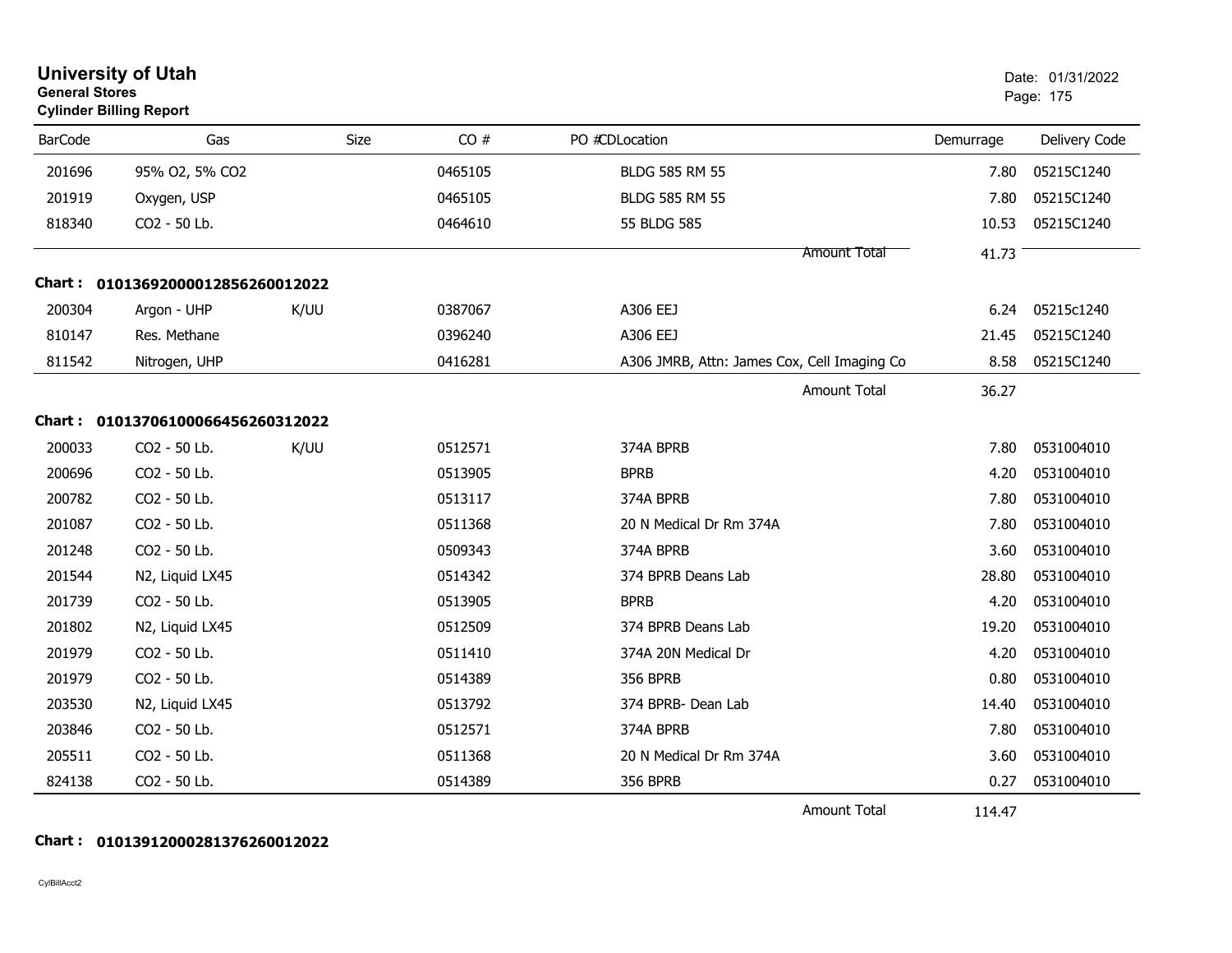|                | <b>University of Utah</b><br><b>General Stores</b><br><b>Cylinder Billing Report</b> |            |         |                                       |           | Date: 01/31/2022<br>Page: 176 |  |
|----------------|--------------------------------------------------------------------------------------|------------|---------|---------------------------------------|-----------|-------------------------------|--|
| <b>BarCode</b> | Gas                                                                                  | Size       | CO#     | PO #CDLocation                        | Demurrage | Delivery Code                 |  |
| 201610         | CO2 - 50 Lb.                                                                         | K/UU       | 0498727 | VA BLDG 2 RM 2A19                     | 7.80      | 05213B1100                    |  |
| 204266         | CO2 - 50 Lb.                                                                         |            | 0498727 | VA BLDG 2 RM 2A19                     | 7.80      | 05213B1100                    |  |
| 205566         | CO2 - 50 Lb.                                                                         |            | 0498727 | VA BLDG 2 RM 2A19                     | 7.80      | 05213B1100                    |  |
| 205667         | CO2 - 50 Lb.                                                                         |            | 0498727 | VA BLDG 2 RM 2A19                     | 7.80      | 05213B1100                    |  |
|                |                                                                                      |            |         | <b>Amount Total</b>                   | 31.20     |                               |  |
|                | Chart: 01013932000179396530412022                                                    |            |         |                                       |           |                               |  |
| 204259         | Acetylene - MC                                                                       | MC/UU      | 0499664 |                                       | 7.80      | 0854000000                    |  |
| 813874         | Carbon Monoxide                                                                      |            | 0430185 |                                       | 10.14     | 0854000000                    |  |
|                |                                                                                      |            |         | <b>Amount Total</b>                   | 17.94     |                               |  |
|                | Chart: 01013932000179396530812022                                                    |            |         |                                       |           |                               |  |
| 203593         | Oxygen - 20 CF                                                                       | 23 CF - UU | 0468670 |                                       | 7.80      | 0854000000                    |  |
|                |                                                                                      |            |         | <b>Amount Total</b>                   | 7.80      |                               |  |
|                | Chart: 01014146000221276260012022                                                    |            |         |                                       |           |                               |  |
| 200478         | CO2 - 50 Lb.                                                                         | K/UU       | 0502044 | S6631 Moran                           | 7.80      | 0523000000                    |  |
| 201709         | N2, Liquid LX45                                                                      |            | 0513902 | BLDG 523 RM 6623                      | 33.60     | 0523000000                    |  |
| 202843         | N2, Liquid LX45                                                                      |            | 0513421 | 6623 Moran                            | 44.80     | 0523000000                    |  |
| 203779         | N2, Liquid LX45                                                                      |            | 0515165 | S6623 Moran                           | 17.60     | 0523000000                    |  |
| 204438         | N2, Liquid LX45                                                                      |            | 0512467 | 6623 Moran Eye Ctr BLDG 523           | 28.80     | 0523000000                    |  |
| 204593         | CO2 - 50 Lb.                                                                         |            | 0509358 | S6631 Moran                           | 7.80      | 0523000000                    |  |
| 807497         | CO2 - Inst. Gra                                                                      |            | 0312031 | PUT N2 IN ROOM #S6680 AND CO3 IN ROOM | 8.58      | 0523000000                    |  |
|                |                                                                                      |            |         | <b>Amount Total</b>                   | 148.98    |                               |  |
|                | Chart: 01014311001136056240112022                                                    |            |         |                                       |           |                               |  |
| 824052         | Oxygen, USP - E                                                                      | E/MT. AIR  | 0506352 | 115 HPER - W                          | 10.53     | 0090000000                    |  |
| 824055         | Oxygen, USP - E                                                                      |            | 0506352 | 115 HPER - W                          | 10.53     | 0090000000                    |  |
|                |                                                                                      |            |         | <b>Amount Total</b>                   | 21.06     |                               |  |

**Chart : 01014312000004466260012022**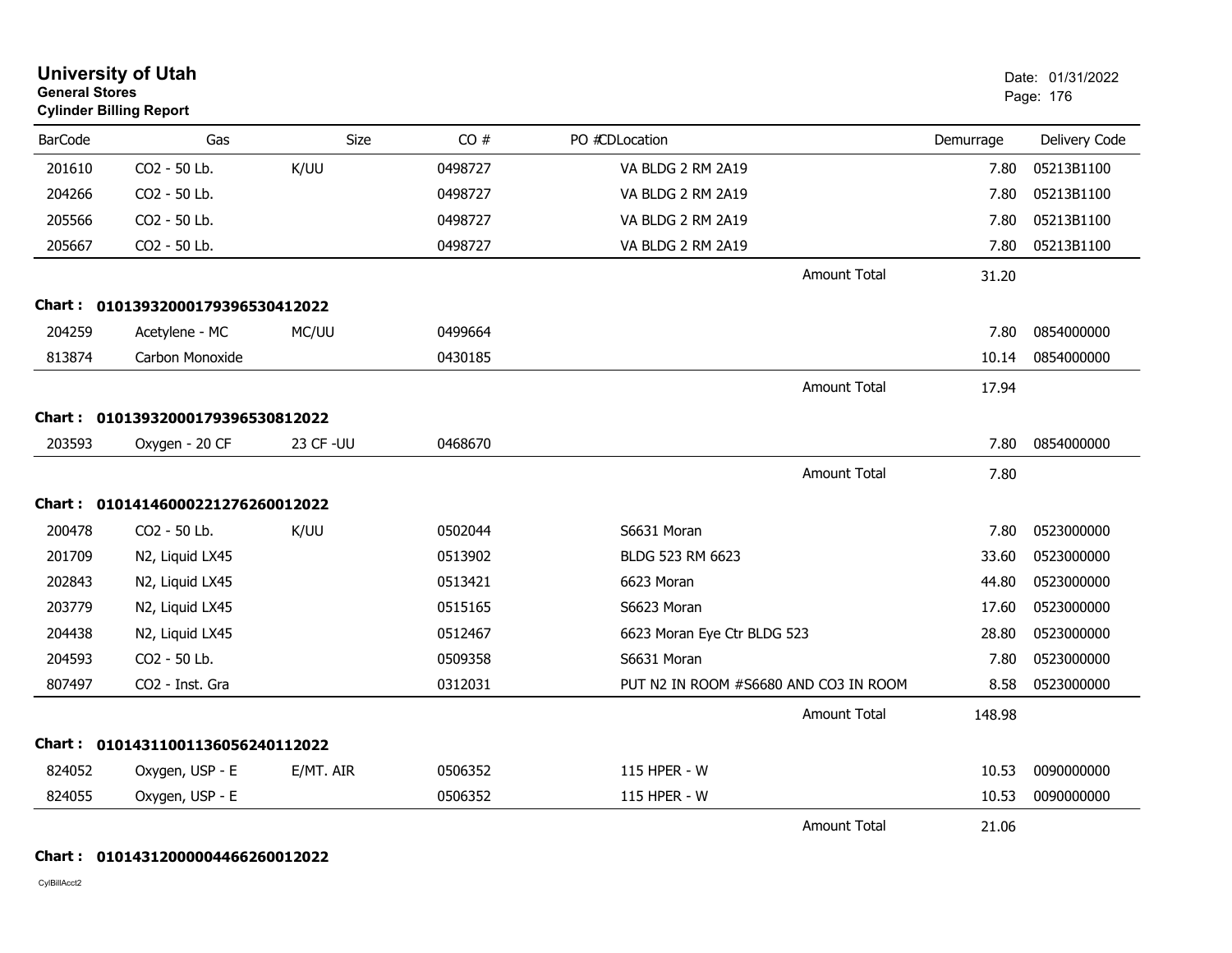| <b>General Stores</b>  | <b>University of Utah</b><br><b>Cylinder Billing Report</b> |             |         |                                              |           | Date: 01/31/2022<br>Page: 177 |
|------------------------|-------------------------------------------------------------|-------------|---------|----------------------------------------------|-----------|-------------------------------|
| <b>BarCode</b>         | Gas                                                         | <b>Size</b> | CO#     | PO #CDLocation                               | Demurrage | Delivery Code                 |
| 202531                 | Oxygen, USP - E                                             | E/UU        | 0284642 |                                              | 6.24      | 0092002510                    |
|                        |                                                             |             |         | <b>Amount Total</b>                          | 6.24      |                               |
|                        | Chart: 0101452500054504964626002022                         |             |         |                                              |           |                               |
| 200978                 | CO2 - 50 Lb.                                                | K/UU        | 0506540 | 3413 HCI RN Dr. Trudy Oliver's Lab           | 7.80      | 0555113760                    |
|                        |                                                             |             |         | <b>Amount Total</b>                          | 7.80      |                               |
|                        | Chart: 0101452500059316540626002022                         |             |         |                                              |           |                               |
| 203319                 | Oxygen, USP                                                 | K/UU        | 0487611 | LL616 HCI - RS Vivarium                      | 7.80      | 0555113760                    |
|                        |                                                             |             |         | <b>Amount Total</b>                          | 7.80      |                               |
|                        | Chart: 0101452500059317800626002022                         |             |         |                                              |           |                               |
| 200662                 | CO2 - 50 Lb.                                                | K/UU        | 0508347 | 3413 HCI                                     | 7.80      | 0555113760                    |
| 201235                 | Oxygen, USP - E                                             |             | 0512910 | HCI-Research North vivarium- hallway cabinet | 7.80      | 0555LL3760                    |
| 201241                 | Oxygen, USP - E                                             |             | 0512910 | HCI-Research North vivarium- hallway cabinet | 7.80      | 0555LL3760                    |
| 202044                 | Oxygen, USP                                                 |             | 0512683 | LL616 HCI RS- Vivarium                       | 7.80      | 0555LL3760                    |
| 202399                 | Oxygen, USP - E                                             |             | 0512910 | HCI-Research North vivarium- hallway cabinet | 7.80      | 0555LL3760                    |
| 202400                 | Oxygen, USP - E                                             |             | 0512910 | HCI-Research North vivarium- hallway cabinet | 7.80      | 0555LL3760                    |
| 202408                 | Oxygen, USP - E                                             |             | 0512910 | HCI-Research North vivarium- hallway cabinet | 7.80      | 0555LL3760                    |
| 202532                 | Oxygen, USP - E                                             |             | 0512910 | HCI-Research North vivarium- hallway cabinet | 7.80      | 0555LL3760                    |
| 202533                 | Oxygen, USP - E                                             |             | 0512910 | HCI-Research North vivarium- hallway cabinet | 7.80      | 0555LL3760                    |
| 202544                 | Oxygen, USP - E                                             |             | 0512910 | HCI-Research North vivarium- hallway cabinet | 7.80      | 0555LL3760                    |
| 202686                 | Oxygen, USP - E                                             |             | 0512910 | HCI-Research North vivarium- hallway cabinet | 7.80      | 0555LL3760                    |
| 202820                 | Oxygen, USP - E                                             |             | 0512910 | HCI-Research North vivarium- hallway cabinet | 7.80      | 0555LL3760                    |
| 202992                 | Oxygen, USP - E                                             |             | 0512910 | HCI-Research North vivarium- hallway cabinet | 7.80      | 0555LL3760                    |
| 203037                 | Oxygen, USP                                                 |             | 0512683 | LL616 HCI RS- Vivarium                       | 7.80      | 0555LL3760                    |
| 203116                 | Oxygen, USP - E                                             |             | 0512910 | HCI-Research North vivarium- hallway cabinet | 7.80      | 0555LL3760                    |
| 203141                 | Oxygen, USP - E                                             |             | 0512910 | HCI-Research North vivarium- hallway cabinet | 7.80      | 0555LL3760                    |
| 203280                 | Oxygen, USP - E                                             |             | 0512910 | HCI-Research North vivarium- hallway cabinet | 7.80      | 0555LL3760                    |
| 203406<br>CvIBillAcct2 | Oxygen, USP - E                                             |             | 0512910 | HCI-Research North vivarium- hallway cabinet | 7.80      | 0555LL3760                    |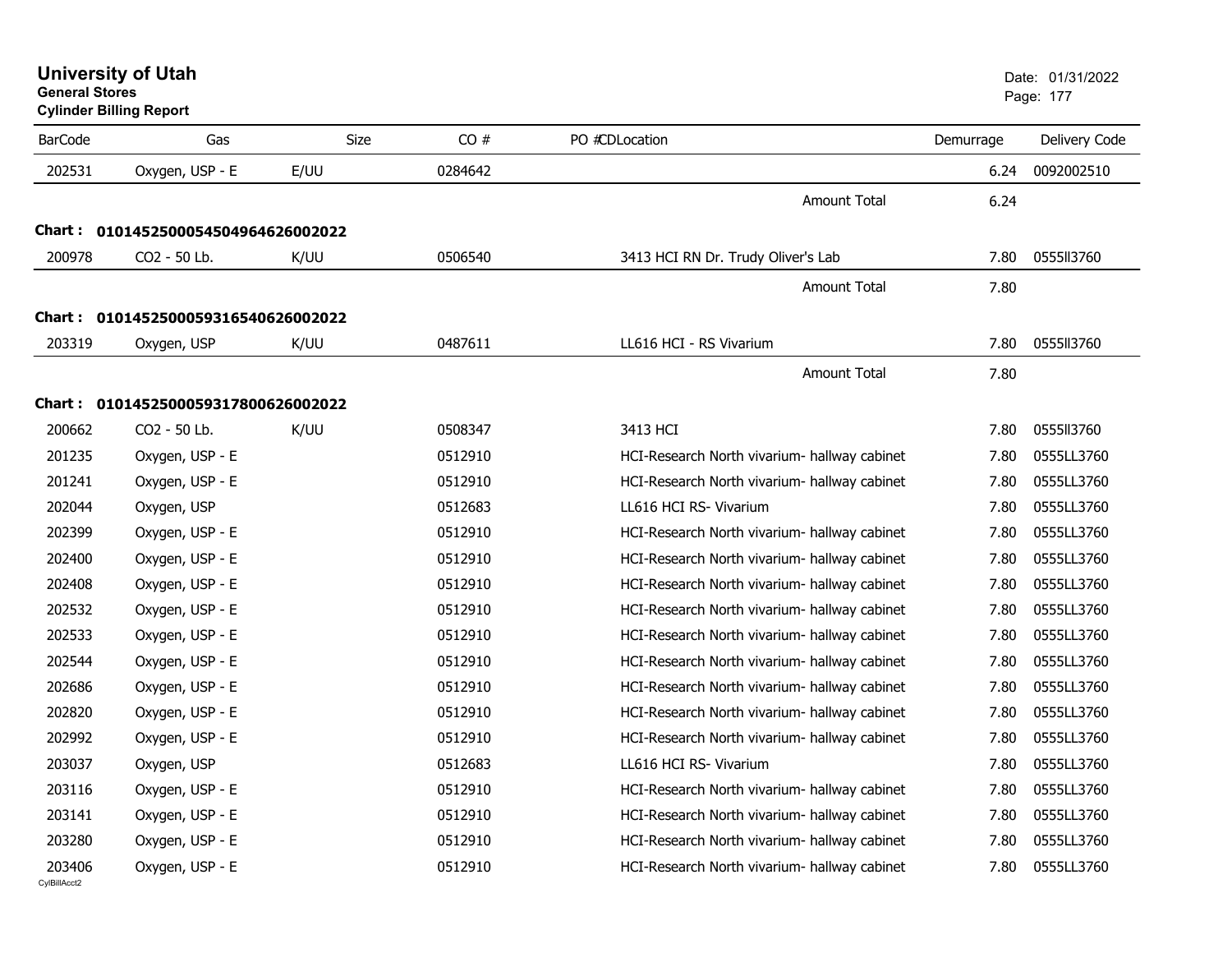## **University of Utah** Date: 01/31/2022 **General Stores**end and the state of the state of the state of the state of the state of the state of the state of the state of the state of the state of the state of the state of the state of the state of the state of the state of the st **Cylinder Billing Report**

| <b>BarCode</b> | Gas                               | <b>Size</b>     | CO#     | PO #CDLocation                               | Demurrage | Delivery Code |
|----------------|-----------------------------------|-----------------|---------|----------------------------------------------|-----------|---------------|
| 203414         | Oxygen, USP - E                   |                 | 0512910 | HCI-Research North vivarium- hallway cabinet | 7.80      | 0555LL3760    |
| 203913         | Oxygen, USP                       |                 | 0512683 | LL616 HCI RS- Vivarium                       | 7.80      | 0555LL3760    |
| 204503         | Oxygen, USP - E                   |                 | 0512910 | HCI-Research North vivarium- hallway cabinet | 7.80      | 0555LL3760    |
| 204505         | Oxygen, USP - E                   |                 | 0512910 | HCI-Research North vivarium- hallway cabinet | 7.80      | 0555LL3760    |
| 204694         | Oxygen, USP - E                   |                 | 0512910 | HCI-Research North vivarium- hallway cabinet | 7.80      | 0555LL3760    |
| 205810         | Oxygen, USP - E                   |                 | 0512910 | HCI-Research North vivarium- hallway cabinet | 7.80      | 0555LL3760    |
| 205811         | Oxygen, USP - E                   |                 | 0512910 | HCI-Research North vivarium- hallway cabinet | 7.80      | 0555LL3760    |
| 205852         | Oxygen, USP - E                   |                 | 0512910 | HCI-Research North vivarium- hallway cabinet | 7.80      | 0555LL3760    |
| 205856         | Oxygen, USP - E                   |                 | 0512910 | HCI-Research North vivarium- hallway cabinet | 7.80      | 0555LL3760    |
|                |                                   |                 |         | <b>Amount Total</b>                          | 210.60    |               |
| Chart :        | 01014636000234926260012022        |                 |         |                                              |           |               |
| 201581         | CO2 - 50 Lb.                      | <b>50 LB/UU</b> | 0498621 | 2747 HCI                                     | 7.80      | 0555113760    |
|                |                                   |                 |         | <b>Amount Total</b>                          | 7.80      |               |
|                | Chart: 01014652000005266260012022 |                 |         |                                              |           |               |
| 200773         | Oxygen, USP                       | K/UU            | 0484847 | 729 Arapeen Rm 1520                          | 7.80      | 0888004010    |
| 201459         | Argon                             |                 | 0501946 | 729 Arapeen RM 1520 (BLDG 888)               | 7.80      | 0888004010    |
| 202691         | Acetylene, CF                     |                 | 0460518 | 729 ARAPEEN DR #1520                         | 6.24      | 0888004010    |
| 820843         | 25%Co2 75%Argon                   |                 | 0501946 | 729 Arapeen RM 1520 (BLDG 888)               | 10.53     | 0888004010    |
| 823008         | Argon                             |                 | 0495947 | 729 Arapeen RM 1520                          | 10.53     | 0888004010    |
|                |                                   |                 |         | <b>Amount Total</b>                          | 42.90     |               |
| Chart :        | 01014782000206446250012022        |                 |         |                                              |           |               |
| 201122         | Oxygen, USP                       | K/UU            | 0511207 | 1078 S 300 E                                 | 7.80      | 0840000000    |
| 201681         | Oxygen, USP                       |                 | 0506925 | 1078 S 300 E                                 | 7.80      | 0840000000    |
| 204744         | Oxygen, USP                       |                 | 0511207 | 1078 S 300 E                                 | 7.80      | 0840000000    |
| 824098         | Nitrous Oxide                     |                 | 0506925 | 1078 S 300 E                                 | 10.53     | 0840000000    |
|                |                                   |                 |         | <b>Amount Total</b>                          | 33.93     |               |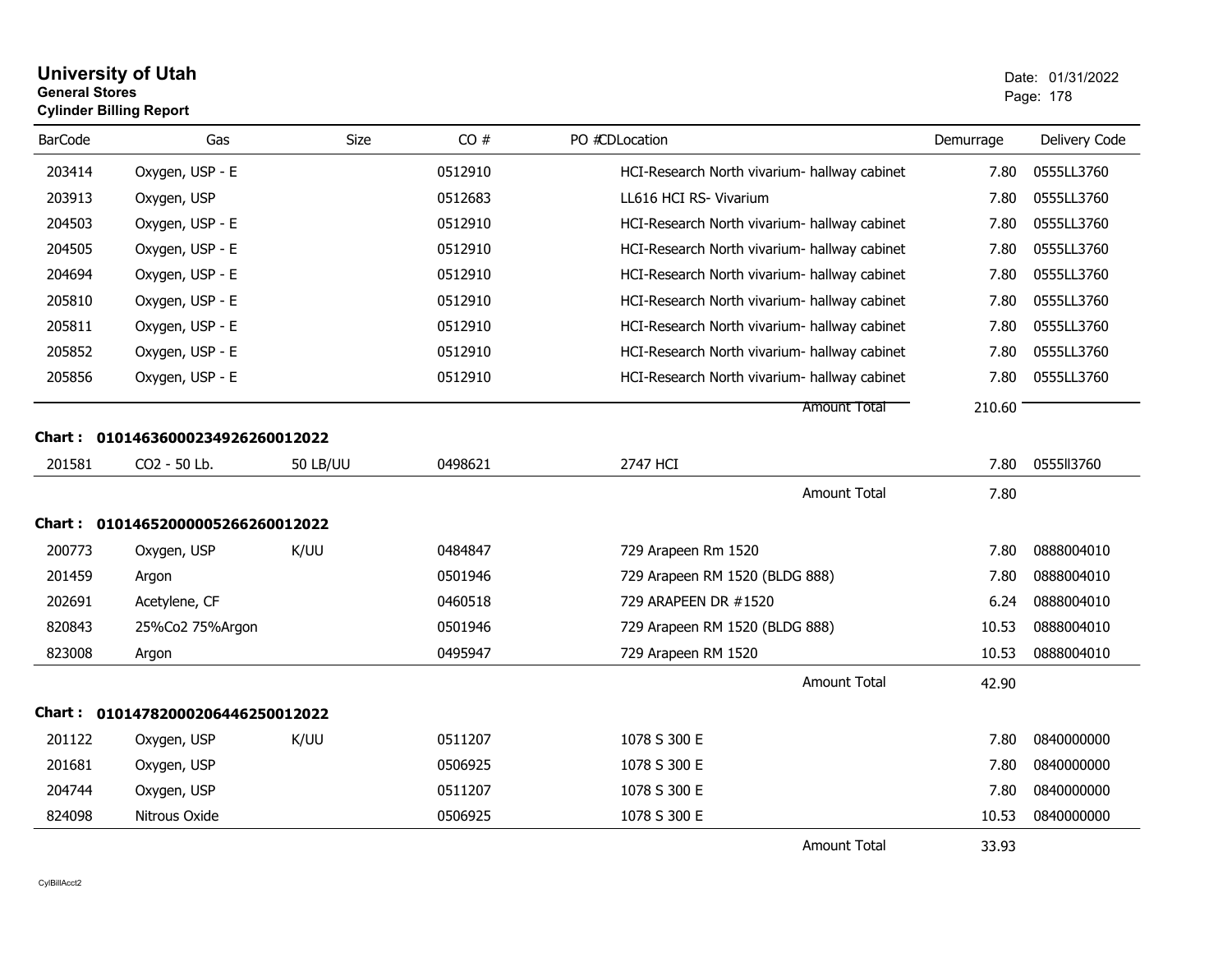|                | <b>University of Utah</b><br><b>General Stores</b><br><b>Cylinder Billing Report</b> |      |      |         |                                           | Date: 01/31/2022<br>Page: 179 |                 |
|----------------|--------------------------------------------------------------------------------------|------|------|---------|-------------------------------------------|-------------------------------|-----------------|
| <b>BarCode</b> | Gas                                                                                  |      | Size | CO#     | PO #CDLocation                            | Demurrage                     | Delivery Code   |
|                | Chart: 01014782000206446260012022                                                    |      |      |         |                                           |                               |                 |
| 202335         | Nitrous Oxide                                                                        | K/UU |      | 0451123 | 3690 S. Main, BLDG 3502                   | 6.24                          | 0840000000      |
| 203088         | Oxygen, USP - E                                                                      |      |      | 0469603 | 537 S Wakara Way First floor Oral Surgery | 7.80                          | 0840000000      |
| 203323         | Oxygen, USP                                                                          |      |      | 0513243 | 3690 MAIN                                 | 7.80                          | 0840000000      |
| 203327         | Oxygen, USP                                                                          |      |      | 0513243 | 3690 MAIN                                 | 7.80                          | 0840000000      |
| 819017         | Nitrous Oxide                                                                        |      |      | 0474187 | 1078 SO 300 E                             | 10.53                         | 0840000000      |
| 824994         | Nitrous Oxide                                                                        |      |      | 0513243 | 3690 MAIN                                 | 10.53                         | 0840000000      |
|                |                                                                                      |      |      |         | Amount Total                              | 50.70                         |                 |
|                | Chart: 01014782000244156260012022                                                    |      |      |         |                                           |                               |                 |
| 201115         | Oxygen, USP                                                                          | K/UU |      | 0506509 | 530 WAKARA WAY                            | 7.80                          | 0840000000      |
| 202334         | Nitrous Oxide                                                                        |      |      | 0513084 | 530 WAKARA - DOCK                         | 7.80                          | 0840000000      |
| 202647         | Oxygen, USP                                                                          |      |      | 0513084 | 530 WAKARA - DOCK                         | 7.80                          | 0840000000      |
| 202720         | Oxygen, USP                                                                          |      |      | 0513084 | 530 WAKARA - DOCK                         | 7.80                          | 0840000000      |
| 202828         | Oxygen, USP                                                                          |      |      | 0513084 | 530 WAKARA - DOCK                         | 7.80                          | 0840000000      |
| 203326         | Oxygen, USP                                                                          |      |      | 0513084 | 530 WAKARA - DOCK                         | 7.80                          | 0840000000      |
| 205298         | Oxygen, USP                                                                          |      |      | 0513084 | 530 WAKARA - DOCK                         | 7.80                          | 0840000000      |
| 205571         | Nitrous Oxide                                                                        |      |      | 0506509 | 530 WAKARA WAY                            | 7.80                          | 0840000000      |
| 205573         | Nitrous Oxide                                                                        |      |      | 0506509 | 530 WAKARA WAY                            | 7.80                          | 0840000000      |
| 205824         | Oxygen, USP                                                                          |      |      | 0513084 | 530 WAKARA - DOCK                         | 7.80                          | 0840000000      |
| 205913         | Oxygen, USP                                                                          |      |      | 0513084 | 530 WAKARA - DOCK                         | 7.80                          | 0840000000      |
| 822339         | Oxygen, USP - E                                                                      |      |      | 0502541 |                                           | 10.53                         | 0840000000      |
| 823332         | Oxygen, USP - E                                                                      |      |      | 0502541 |                                           | 10.53                         | 0840000000      |
| 823957         | Oxygen, USP                                                                          |      |      | 0505046 | 530 WAKARA - DOCK                         | 10.53                         | 0840000000      |
| 824099         | Nitrous Oxide                                                                        |      |      | 0513084 | 530 WAKARA - DOCK                         | 10.53                         | 0840000000      |
|                |                                                                                      |      |      |         | Amount Total                              | 127.92                        |                 |
|                | Chart: 01014782000340496260012022                                                    |      |      |         |                                           |                               |                 |
| 202530         | Oxygen, USP - E                                                                      | E/UU |      | 0510645 | 168 N 1950 WEST #202 - ROSE PARK          |                               | 7.80 0840000000 |
| CylBillAcct2   |                                                                                      |      |      |         |                                           |                               |                 |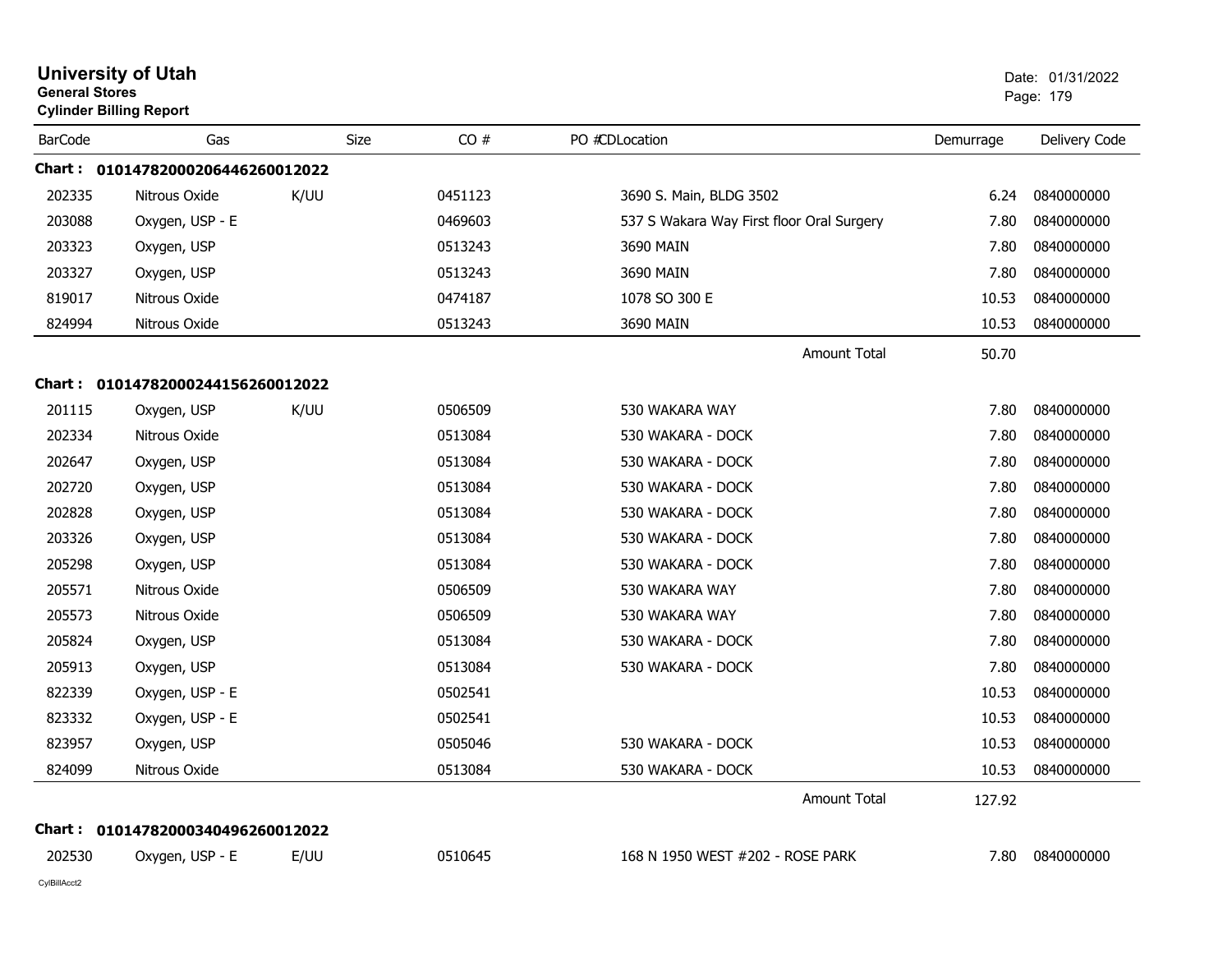| <b>University of Utah</b>      | Date: 01/ |  |
|--------------------------------|-----------|--|
| <b>General Stores</b>          | Page: 180 |  |
| <b>Cylinder Billing Report</b> |           |  |

| <b>BarCode</b>                    | Gas             | <b>Size</b> | CO#     | PO #CDLocation                   | Demurrage | Delivery Code |  |  |
|-----------------------------------|-----------------|-------------|---------|----------------------------------|-----------|---------------|--|--|
| 202897                            | Nitrous Oxide-E |             | 0509348 | 168 N 1950 WEST #202 - ROSE PARK | 7.80      | 0840000000    |  |  |
| 202899                            | Nitrous Oxide-E |             | 0505567 | 168 N 1950 WEST #202 - ROSE PARK | 7.80      | 0840000000    |  |  |
| 203085                            | Oxygen, USP - E |             | 0513085 | 168 N 1950 WEST #202 - ROSE PARK | 7.80      | 0840000000    |  |  |
| 203147                            | Oxygen, USP - E |             | 0505004 | 168 N 1950 WEST #202 - ROSE PARK | 7.80      | 0840000000    |  |  |
| 203227                            | Nitrous Oxide-E |             | 0513085 | 168 N 1950 WEST #202 - ROSE PARK | 7.80      | 0840000000    |  |  |
| 203232                            | Nitrous Oxide-E |             | 0509348 | 168 N 1950 WEST #202 - ROSE PARK | 7.80      | 0840000000    |  |  |
| 203390                            | Oxygen, USP - E |             | 0513085 | 168 N 1950 WEST #202 - ROSE PARK | 7.80      | 0840000000    |  |  |
| 205313                            | Oxygen, USP - E |             | 0513085 | 168 N 1950 WEST #202 - ROSE PARK | 7.80      | 0840000000    |  |  |
| 205439                            | Oxygen, USP - E |             | 0513085 | 168 N 1950 WEST #202 - ROSE PARK | 7.80      | 0840000000    |  |  |
| 205468                            | Oxygen, USP - E |             | 0513085 | 168 N 1950 WEST #202 - ROSE PARK | 7.80      | 0840000000    |  |  |
| 205888                            | Oxygen, USP - E |             | 0513085 | 168 N 1950 WEST #202 - ROSE PARK | 7.80      | 0840000000    |  |  |
| 205943                            | Oxygen, USP - E |             | 0504272 | 168 N 1950 WEST #202 ROSE PARK   | 7.80      | 0840000000    |  |  |
| 824488                            | Nitrous Oxide-E |             | 0513085 | 168 N 1950 WEST #202 - ROSE PARK | 10.53     | 0840000000    |  |  |
|                                   |                 |             |         | <b>Amount Total</b>              | 111.93    |               |  |  |
| Chart: 01014782000340506260012022 |                 |             |         |                                  |           |               |  |  |
| odge10                            | Oxygen, USP - E | E/MT. AIR   | 0515457 | 950 E 25TH STREET SUITE A        | 1.89      | 0840000000    |  |  |
| odge11                            | Oxygen, USP - E |             | 0515457 | 950 E 25TH STREET SUITE A        | 1.89      | 0840000000    |  |  |
| odgen7                            | Oxygen, USP - E |             | 0515457 | 950 E 25TH STREET SUITE A        | 1.89      | 0840000000    |  |  |
| odgen8                            | Oxygen, USP - E |             | 0515457 | 950 E 25TH STREET SUITE A        | 1.89      | 0840000000    |  |  |
| odgen9                            | Oxygen, USP - E |             | 0515457 | 950 E 25TH STREET SUITE A        | 1.89      | 0840000000    |  |  |
| OGDEN1                            | Oxygen, USP - E |             | 0513378 | 950 E 25TH STREET SUITE A        | 8.64      | 0840000000    |  |  |
| OGDEN2                            | Oxygen, USP - E |             | 0513378 | 950 E 25TH STREET SUITE A        | 8.10      | 0840000000    |  |  |
| OGDEN3                            | Oxygen, USP - E |             | 0513378 | 950 E 25TH STREET SUITE A        | 8.64      | 0840000000    |  |  |
| OGDEN4                            | Oxygen, USP - E |             | 0513378 | 950 E 25TH STREET SUITE A        | 8.64      | 0840000000    |  |  |
| OGDEN5                            | Nitrous Oxide-E |             | 0513378 | 950 E 25TH STREET SUITE A        | 10.53     | 0840000000    |  |  |
| OGDEN <sub>6</sub>                | Nitrous Oxide-E |             | 0513378 | 950 E 25TH STREET SUITE A        | 10.53     | 0840000000    |  |  |

Amount Total

64.53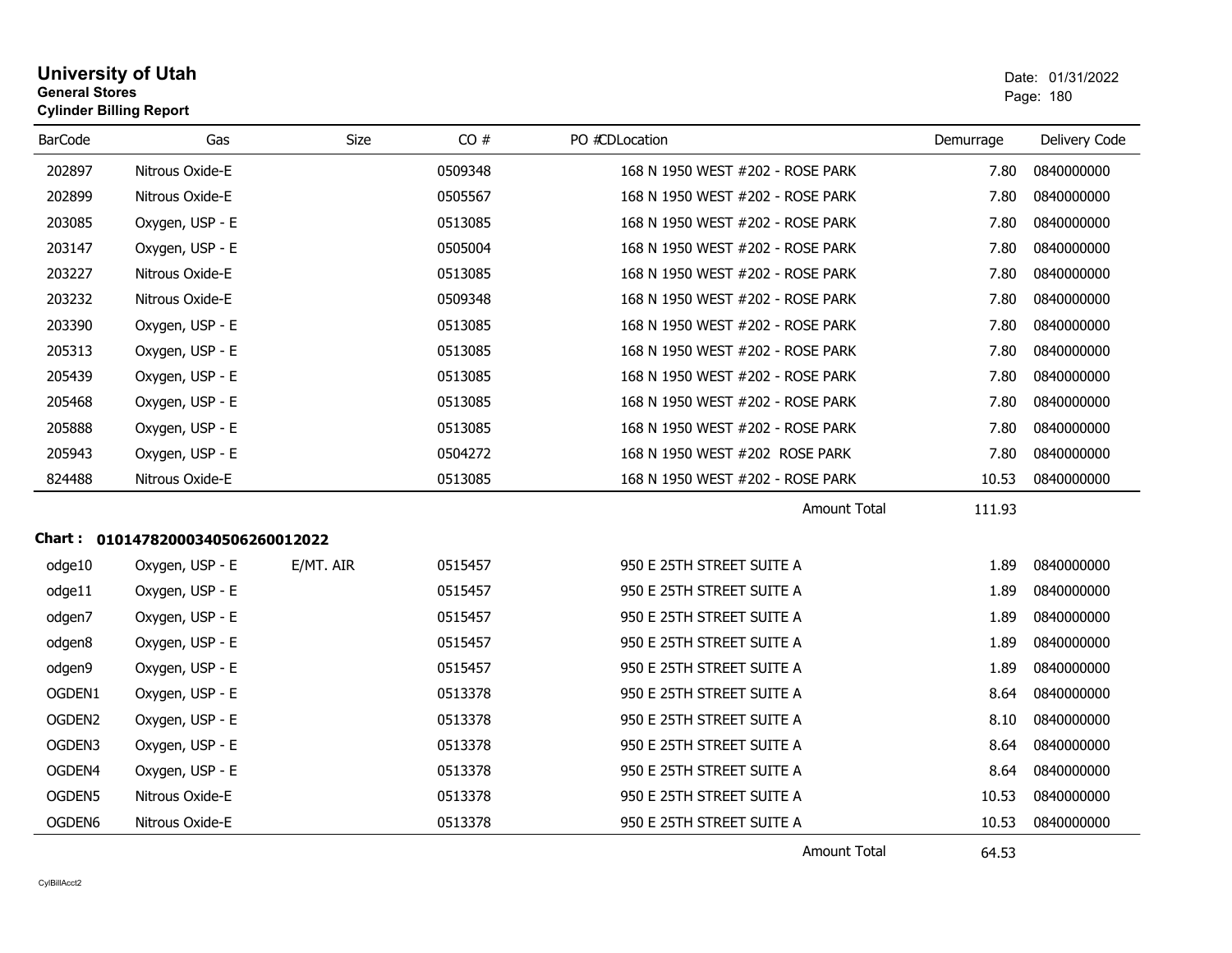|                | <b>University of Utah</b><br><b>General Stores</b><br><b>Cylinder Billing Report</b> |             |         |                     | Date: 01/31/2022<br>Page: 181 |           |               |
|----------------|--------------------------------------------------------------------------------------|-------------|---------|---------------------|-------------------------------|-----------|---------------|
| <b>BarCode</b> | Gas                                                                                  | <b>Size</b> | CO#     | PO #CDLocation      |                               | Demurrage | Delivery Code |
|                | Chart: 01014786300018036260012022                                                    |             |         |                     |                               |           |               |
| 810497         | Oxygen - 125 CF                                                                      | 115 CF -    | 0387730 | <b>DOCK</b>         |                               | 8.19      | 0840000000    |
| 810498         | Oxygen - 125 CF                                                                      |             | 0387730 | <b>DOCK</b>         |                               | 8.19      | 0840000000    |
| 810499         | Propane                                                                              |             | 0387730 | <b>DOCK</b>         |                               | 9.36      | 0840000000    |
| 810500         | Propane                                                                              |             | 0387730 | <b>DOCK</b>         |                               | 9.36      | 0840000000    |
|                |                                                                                      |             |         |                     | <b>Amount Total</b>           | 35.10     |               |
|                | Chart: 01014852000203476260012022                                                    |             |         |                     |                               |           |               |
| 202605         | Nitrogen 230 CF                                                                      | K/UU        | 0449980 | BLDG 585 RM 151     |                               | 6.24      | 05215C1240    |
| 809732         | Co2/O2/In N2                                                                         |             | 0368372 | 152 BLDG 585        |                               | 3.08      | 0585001100    |
| 815972         | .5%Co220.5%o2N2                                                                      |             | 0446448 | 151 BLDG 585        |                               | 3.22      | 05215C1240    |
| 825185         | Co2/O2/In N2                                                                         |             | 0513538 | 586 RM 151- Ying Li |                               | 6.75      | 0582002520    |
| 825186         | .5%Co220.5%o2N2                                                                      |             | 0513538 | 586 RM 151- Ying Li |                               | 6.75      | 0582002520    |
|                |                                                                                      |             |         |                     | <b>Amount Total</b>           | 26.04     |               |
|                | Chart: 01015186000250526260012022                                                    |             |         |                     |                               |           |               |
| 202092         | CO2 - 50 Lb.                                                                         | K/UU        | 0415124 | 3120 EEJ            |                               | 6.24      | 0565041000    |
|                |                                                                                      |             |         |                     | <b>Amount Total</b>           | 6.24      |               |
|                | Chart: 01015392000208486260012022                                                    |             |         |                     |                               |           |               |
| 824534         | CO2 - 50 Lb.                                                                         | 50#/Mt.Ai   | 0510455 | Bldg 582 Rm 314     |                               | 10.53     | 05215C1240    |
| 825146         | CO2 - 50 Lb.                                                                         |             | 0513744 | 314 Skaggs          |                               | 10.53     | 05215C1240    |
|                |                                                                                      |             |         |                     | <b>Amount Total</b>           | 21.06     |               |
|                | Chart: 01015422500197256260312022                                                    |             |         |                     |                               |           |               |
| 201791         | Oxygen, USP - E                                                                      | E/UU        | 0513974 | 4440 EIHG           |                               | 4.80      | 0533041450    |
| 202309         | Oxygen, USP - E                                                                      |             | 0505735 | 4440 EIHG           |                               | 3.00      | 0533041450    |
| 202491         | Oxygen, USP - E                                                                      |             | 0513974 | 4440 EIHG           |                               | 4.80      | 0533041450    |
| 202672         | Oxygen, USP - E                                                                      |             | 0505735 | 4440 EIHG           |                               | 3.00      | 0533041450    |
| 203404         | Oxygen, USP - E                                                                      |             | 0513974 | 4440 EIHG           |                               | 4.80      | 0533041450    |
|                |                                                                                      |             |         |                     |                               |           |               |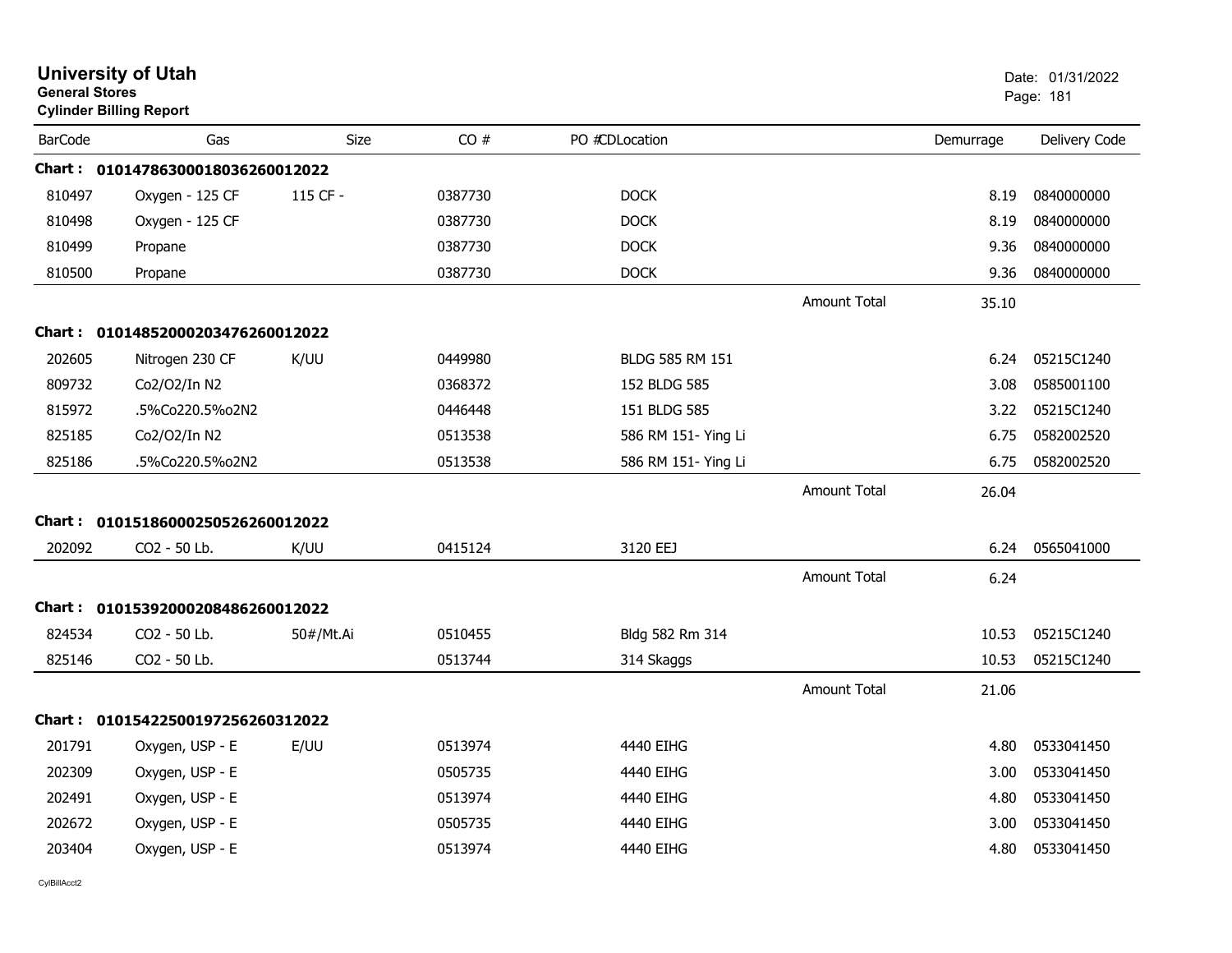| <b>University of Utah</b><br><b>General Stores</b><br><b>Cylinder Billing Report</b> |                                   |             |         |                                       |           | Date: 01/31/2022<br>Page: 182 |
|--------------------------------------------------------------------------------------|-----------------------------------|-------------|---------|---------------------------------------|-----------|-------------------------------|
| <b>BarCode</b>                                                                       | Gas                               | <b>Size</b> | CO#     | PO #CDLocation                        | Demurrage | Delivery Code                 |
| 203431                                                                               | Oxygen, USP - E                   |             | 0495581 | 4440 ECCLES                           | 3.00      | 0533041450                    |
| 203654                                                                               | Oxygen, USP - E                   |             | 0505735 | 4440 EIHG                             | 3.00      | 0533041450                    |
| 205310                                                                               | Oxygen, USP - E                   |             | 0505735 | 4440 EIHG                             | 3.00      | 0533041450                    |
| 205385                                                                               | Oxygen, USP - E                   |             | 0505735 | 4440 EIHG                             | 3.00      | 0533041450                    |
| 205446                                                                               | Oxygen, USP - E                   |             | 0495581 | 4440 ECCLES                           | 3.00      | 0533041450                    |
| 205731                                                                               | Oxygen, USP - E                   |             | 0513974 | 4440 EIHG                             | 4.80      | 0533041450                    |
| 205940                                                                               | Oxygen, USP - E                   |             | 0513974 | 4440 EIHG                             | 4.80      | 0533041450                    |
| 205952                                                                               | Oxygen, USP - E                   |             | 0513974 | 4440 EIHG                             | 4.80      | 0533041450                    |
| 824407                                                                               | Oxygen, USP                       |             | 0512644 | 4440 EIHG                             | 10.53     | 0533041450                    |
| 824612                                                                               | Oxygen, USP                       |             | 0512644 | 4440 EIHG                             | 10.53     | 0533041450                    |
|                                                                                      |                                   |             |         | <b>Amount Total</b>                   | 70.86     |                               |
|                                                                                      | Chart: 01015646000223326260312022 |             |         |                                       |           |                               |
| 110423                                                                               | Nitrogen 230 CF                   | K/UU        | 0017420 |                                       | 6.24      | 0533054400                    |
| 117352                                                                               | CO2 - 50 Lb.                      |             | 0106695 | DELIVER TO 5520 ECCLES GENETICS BLDG. | 8.58      | 0533054400                    |
| 200008                                                                               | 95% O2, 5% CO2                    |             | 0410495 | 6280 ECCLES                           | 6.24      | 0533054400                    |
| 200031                                                                               | CO2 - 50 Lb.                      |             | 0472621 | TOP FLOOR CMC MECHANICAL ROOM - NE D  | 7.80      | 0533054400                    |
| 200037                                                                               | CO2 - 50 Lb.                      |             | 0472621 | TOP FLOOR CMC MECHANICAL ROOM - NE D  | 7.80      | 0533054400                    |
| 200052                                                                               | Nitrogen 230 CF                   |             | 0353059 | 6280 Eccles                           | 6.24      | 0533054400                    |
| 200224                                                                               | CO2 - 50 Lb.                      |             | 0456073 | MECHANICAL ROOM CMC ON EAST SIDE      | 4.48      | 0533054400                    |
| 200286                                                                               | CO <sub>2</sub> - 50 Lb.          |             | 0472621 | TOP FLOOR CMC MECHANICAL ROOM - NE D  | 7.80      | 0533054400                    |
| 200356                                                                               | CO2 - 50 Lb.                      |             | 0508112 | ROOM 5520 ECCLES                      | 7.80      | 0533054400                    |
| 200403                                                                               | CO2 - 50 Lb.                      |             | 0515151 | CMC 3rd floor Mechanical Room         | 2.20      | 0533054400                    |
| 200571                                                                               | Nitrogen 230 CF                   |             | 0408865 | 6280 ECCLES                           | 6.24      | 0533054400                    |
| 200633                                                                               | CO <sub>2</sub> - 50 Lb.          |             | 0515151 | CMC 3rd floor Mechanical Room         | 2.20      | 0533054400                    |
| 200677                                                                               | Air - 233 CF                      |             | 0323305 | <b>BLDG 587</b>                       | 6.24      | 0533054400                    |
| 200819                                                                               | Nitrogen 230 CF                   |             | 0409680 | 6280 ECCLES                           | 6.24      | 0533054400                    |
| 201037                                                                               | $CO2 - 50$ Lb.                    |             | 0515151 | CMC 3rd floor Mechanical Room         | 2.20      | 0533054400                    |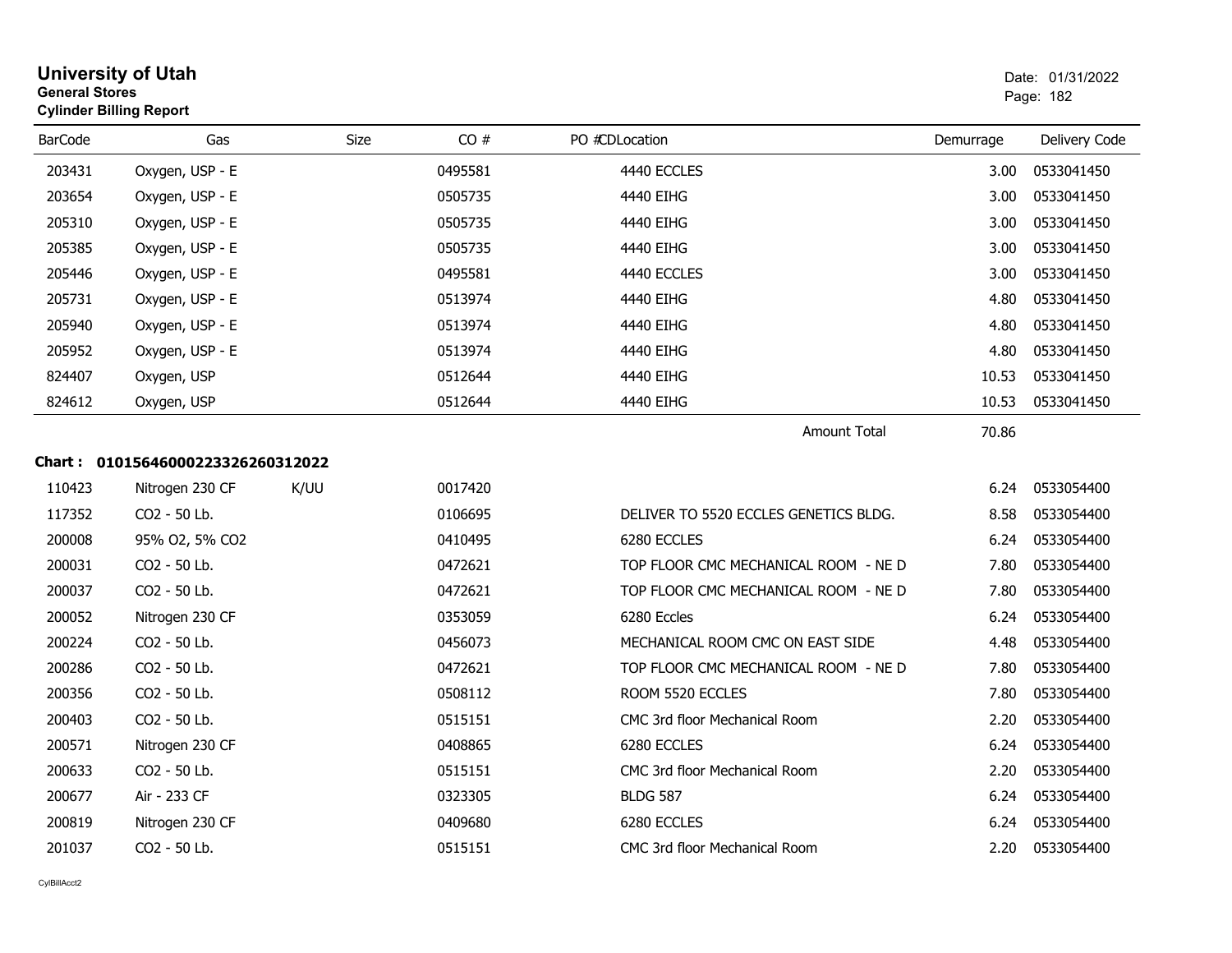### **University of Utah** Date: 01/31/2022 **General Stores**s and the contract of the contract of the contract of the contract of the contract of the contract of the contract of the contract of the contract of the contract of the contract of the contract of the contract of the cont **Cylinder Billing Report**

| <b>BarCode</b> | Gas             | CO#<br><b>Size</b> | PO #CDLocation                       | Demurrage | Delivery Code |
|----------------|-----------------|--------------------|--------------------------------------|-----------|---------------|
| 201064         | Nitrogen 230 CF | 0408865            | 6280 ECCLES                          | 6.24      | 0533054400    |
| 201074         | CO2 - 50 Lb.    | 0515151            | CMC 3rd floor Mechanical Room        | 2.20      | 0533054400    |
| 201283         | CO2 - 50 Lb.    | 0397124            | 5475 ECCLES                          | 6.24      | 0533051000    |
| 201363         | Oxygen, USP     | 0501452            | 2415 BLDG 587                        | 7.80      | 0533054400    |
| 201477         | CO2 - 50 Lb.    | 0472621            | TOP FLOOR CMC MECHANICAL ROOM - NE D | 5.60      | 0533054400    |
| 201618         | Nitrogen 230 CF | 0409680            | 6280 ECCLES                          | 6.24      | 0533054400    |
| 201811         | CO2 - 50 Lb.    | 0456073            | MECHANICAL ROOM CMC ON EAST SIDE     | 4.48      | 0533054400    |
| 201912         | CO2 - 50 Lb.    | 0515151            | CMC 3rd floor Mechanical Room        | 2.20      | 0533054400    |
| 201949         | CO2 - 50 Lb.    | 0472621            | TOP FLOOR CMC MECHANICAL ROOM - NE D | 5.60      | 0533054400    |
| 202133         | CO2 - 50 Lb.    | 0442544            | 2415 BLDG 587                        | 6.24      | 0533054400    |
| 202279         | Oxygen, USP     | 0453013            | CMC 2ND FLOOR                        | 6.24      | 0533054400    |
| 202812         | Air - 233 CF    | 0343284            | BLDG 587 CAPECCHI BERRIER            | 6.24      | 0533054400    |
| 203480         | CO2 - 50 Lb.    | 0472621            | TOP FLOOR CMC MECHANICAL ROOM - NE D | 5.60      | 0533054400    |
| 203526         | N2, Liquid LX45 | 0513695            | 5470 EIHG                            | 28.80     | 0533054400    |
| 203694         | CO2 - 50 Lb.    | 0514128            | 5520 EIHG                            | 4.20      | 0533054400    |
| 203714         | N2, Liquid LX45 | 0515166            | 5470 EIHG                            | 12.80     | 0533054400    |
| 204586         | CO2 - 50 Lb.    | 0456073            | MECHANICAL ROOM CMC ON EAST SIDE     | 4.48      | 0533054400    |
| 205528         | CO2 - 50 Lb.    | 0508112            | ROOM 5520 ECCLES                     | 7.80      | 0533054400    |
| 205628         | Oxygen, USP     | 0355623            | 6280 ECCLES                          | 6.24      | 0533054400    |
| 205639         | CO2 - 50 Lb.    | 0515151            | CMC 3rd floor Mechanical Room        | 2.20      | 0533054400    |
| 205657         | CO2 - 50 Lb.    | 0409831            | 2415 BLDG 587                        | 6.24      | 0533054400    |
| 811361         | Oxygen, USP     | 0407702            | 6280 ECCLES                          | 8.58      | 0533054400    |
| 823476         | Oxygen, USP     | 0501452            | 2415 BLDG 587                        | 10.53     | 0533054400    |
| 823680         | CO2 - 50 Lb.    | 0503309            | 5520 EIHG                            | 4.86      | 0533054400    |
| 823681         | CO2 - 50 Lb.    | 0503309            | 5520 EIHG                            | 4.86      | 0533054400    |
| 823682         | CO2 - 50 Lb.    | 0503309            | 5520 EIHG                            | 4.86      | 0533054400    |

Amount Total

265.67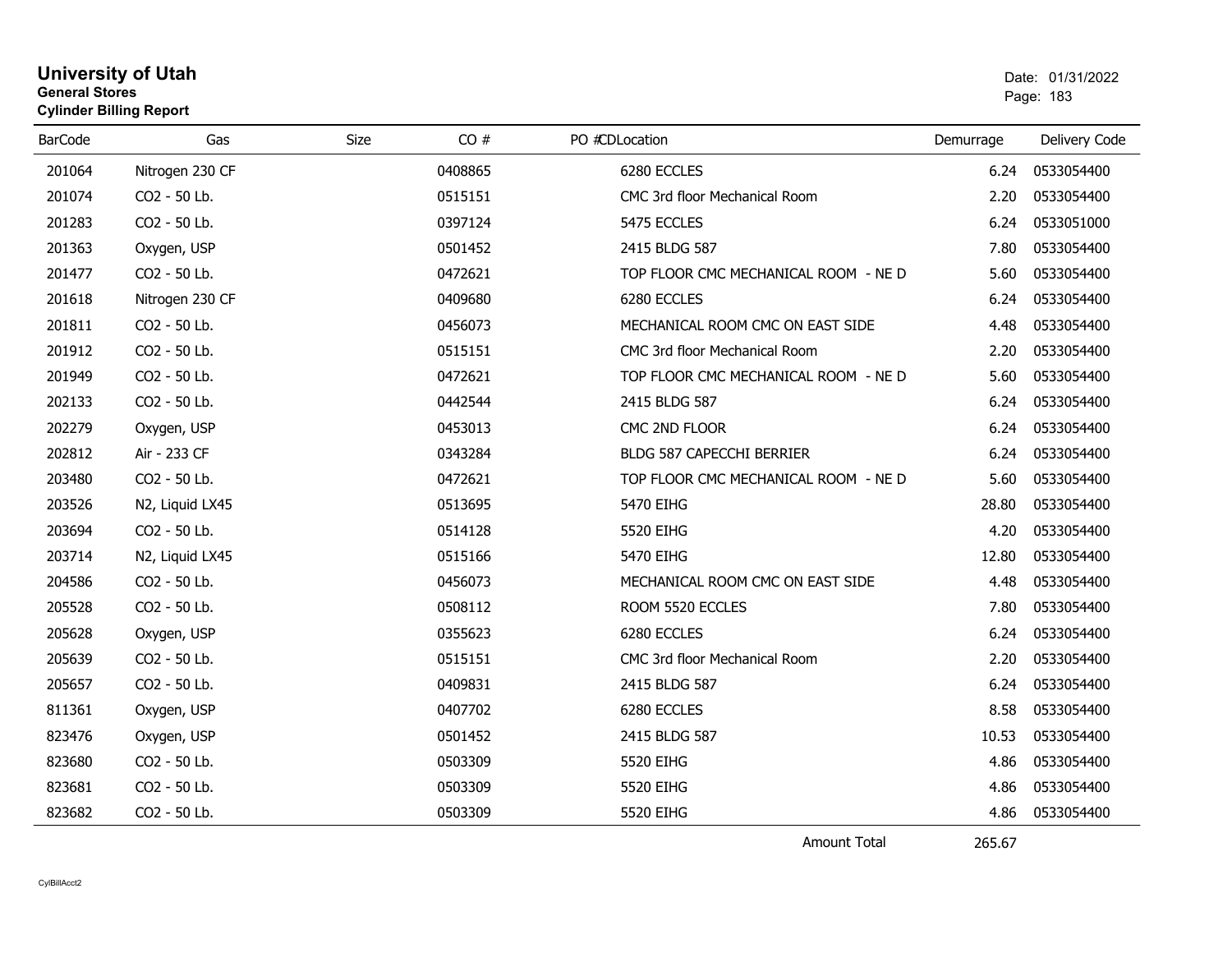| <b>General Stores</b>  | <b>University of Utah</b><br><b>Cylinder Billing Report</b> |             |         |                |                     |           | Date: 01/31/2022<br>Page: 184 |
|------------------------|-------------------------------------------------------------|-------------|---------|----------------|---------------------|-----------|-------------------------------|
| <b>BarCode</b>         | Gas                                                         | <b>Size</b> | CO#     | PO #CDLocation |                     | Demurrage | Delivery Code                 |
|                        | Chart: 01015686000221196260312022                           |             |         |                |                     |           |                               |
| 824117                 | CO2 - 50 Lb.                                                | 50#/Mt.Ai   | 0507029 | 7520 Eccles    |                     | 3.78      | 0533021000                    |
| 824121                 | CO2 - 50 Lb.                                                |             | 0507029 | 7520 Eccles    |                     | 3.78      | 0533021000                    |
| 824122                 | CO2 - 50 Lb.                                                |             | 0507029 | 7520 Eccles    |                     | 3.78      | 0533021000                    |
|                        |                                                             |             |         |                | <b>Amount Total</b> | 11.34     |                               |
|                        | Chart: 0101570500059315490626032022                         |             |         |                |                     |           |                               |
| 201577                 | Air - 233 CF                                                | K/UU        | 0495704 | 7550 EIHG      |                     | 7.80      | 0533021000                    |
| 201679                 | CO2 - 50 Lb.                                                |             | 0512673 | 7520 EIHG      |                     | 7.80      | 0533021000                    |
| 202922                 | CO2 - 50 Lb.                                                |             | 0512673 | 7520 EIHG      |                     | 7.80      | 0533021000                    |
| 205368                 | CO2 - 50 Lb.                                                |             | 0512673 | 7520 EIHG      |                     | 7.80      | 0533021000                    |
| 825142                 | CO2 - 50 Lb.                                                |             | 0513748 | 7520 EIHG      |                     | 10.53     | 0533021000                    |
| 825145                 | CO2 - 50 Lb.                                                |             | 0513748 | 7520 EIHG      |                     | 10.53     | 0533021000                    |
| 825147                 | CO2 - 50 Lb.                                                |             | 0513748 | 7520 EIHG      |                     | 10.53     | 0533021000                    |
|                        |                                                             |             |         |                | Amount Total        | 62.79     |                               |
| Chart :                | 0101571500059317830626032022                                |             |         |                |                     |           |                               |
| 825181                 | CO2 - 50 Lb.                                                | 50#/Mt.Ai   | 0513950 | 7520 Eccles    |                     | 6.75      | 0533021000                    |
| 825182                 | CO2 - 50 Lb.                                                |             | 0513950 | 7520 Eccles    |                     | 6.75      | 0533021000                    |
| 825184                 | CO2 - 50 Lb.                                                |             | 0513950 | 7520 Eccles    |                     | 6.75      | 0533021000                    |
|                        |                                                             |             |         |                | <b>Amount Total</b> | 20.25     |                               |
|                        | Chart: 0101572500059317540626032022                         |             |         |                |                     |           |                               |
| 200165                 | CO2 - 50 Lb.                                                | K/UU        | 0511958 | 6490 Eccles    |                     | 7.80      | 0533021000                    |
| 200596                 | Nitrogen 230 CF                                             |             | 0493060 | 6490 Eccles    |                     | 7.80      | 0533021000                    |
| 200885                 | CO2 - 50 Lb.                                                |             | 0511958 | 6490 Eccles    |                     | 7.80      | 0533021000                    |
| 201074                 | CO2 - 50 Lb.                                                |             | 0506890 | 6490 Eccles    |                     | 2.60      | 0533021000                    |
| 201528                 | CO2 - 50 Lb.                                                |             | 0487428 | 6490 Eccles    |                     | 7.80      | 0533021000                    |
| 201801                 | N2, Liquid LX45                                             |             | 0513273 | 6490 EIHG      |                     | 24.00     | 0533021000                    |
| 201881<br>CylBillAcct2 | CO2 - 50 Lb.                                                |             | 0506890 | 6490 Eccles    |                     | 2.60      | 0533021000                    |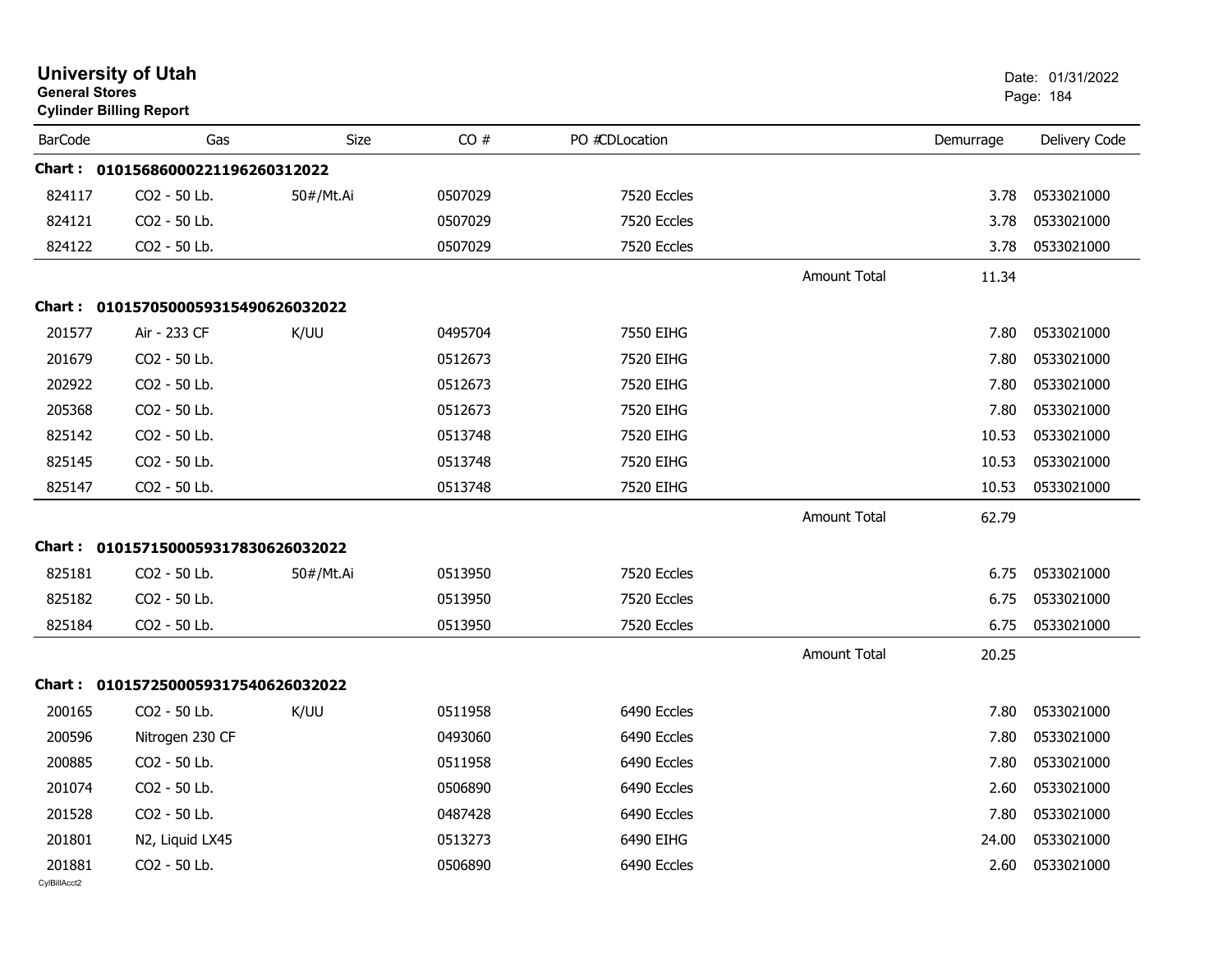| <b>University of Utah</b><br>Date: 01/31/2022<br><b>General Stores</b><br>Page: 185<br><b>Cylinder Billing Report</b> |                                     |           |         |                       |                     |           |               |
|-----------------------------------------------------------------------------------------------------------------------|-------------------------------------|-----------|---------|-----------------------|---------------------|-----------|---------------|
| <b>BarCode</b>                                                                                                        | Gas                                 | Size      | CO#     | PO #CDLocation        |                     | Demurrage | Delivery Code |
| 203307                                                                                                                | CO2 - 50 Lb.                        |           | 0506890 | 6490 Eccles           |                     | 2.60      | 0533021000    |
| 203373                                                                                                                | Oxygen, USP - E                     |           | 0509997 | 6490 Eccles           |                     | 7.20      | 0533021000    |
| 203758                                                                                                                | CO2 - 50 Lb.                        |           | 0425098 | 6520 EIHG             |                     | 6.24      | 0533021000    |
| 204269                                                                                                                | CO2 - 50 Lb.                        |           | 0511958 | 6490 Eccles           |                     | 7.80      | 0533021000    |
| 205460                                                                                                                | Oxygen, USP - E                     |           | 0511282 | 6490 Eccles           |                     | 7.80      | 0533021000    |
| 205732                                                                                                                | Oxygen, USP - E                     |           | 0515800 | 6490 Eccles           |                     | 0.60      | 0533021000    |
| 825164                                                                                                                | CO2 - 50 Lb.                        |           | 0513844 | 6520 Eccles           |                     | 7.02      | 0533021000    |
| 825166                                                                                                                | CO2 - 50 Lb.                        |           | 0513844 | 6520 Eccles           |                     | 7.02      | 0533021000    |
| 825175                                                                                                                | CO2 - 50 Lb.                        |           | 0513844 | 6520 Eccles           |                     | 7.02      | 0533021000    |
|                                                                                                                       |                                     |           |         |                       | <b>Amount Total</b> | 113.70    |               |
|                                                                                                                       | Chart: 0101576500059317490626032022 |           |         |                       |                     |           |               |
| 819963                                                                                                                | CO2 - 50 Lb.                        | 50#/Mt.Ai | 0475028 | BLDG 533 RM 7520      |                     | 10.53     | 0533021000    |
|                                                                                                                       |                                     |           |         |                       | <b>Amount Total</b> | 10.53     |               |
|                                                                                                                       | Chart: 01015792500096836250012022   |           |         |                       |                     |           |               |
| 200095                                                                                                                | CO2 - 50 Lb.                        | K/UU      | 0515290 | 4530 EIHG             |                     | 1.40      | 0533021000    |
| 200724                                                                                                                | CO2 - 50 Lb.                        |           | 0515290 | 4530 EIHG             |                     | 1.40      | 0533021000    |
| 201979                                                                                                                | CO2 - 50 Lb.                        |           | 0515290 | 4530 EIHG             |                     | 1.40      | 0533021000    |
| 205366                                                                                                                | CO2 - 50 Lb.                        |           | 0515290 | 4530 EIHG             |                     | 1.40      | 0533021000    |
|                                                                                                                       |                                     |           |         |                       | <b>Amount Total</b> | 5.60      |               |
|                                                                                                                       | Chart: 0101579500059312701626002022 |           |         |                       |                     |           |               |
| 200059                                                                                                                | CO2 - 50 Lb.                        | K/UU      | 0509878 | 4530 EIHG             |                     | 6.40      | 0533021000    |
| 200786                                                                                                                | CO2 - 50 Lb.                        |           | 0509878 | 4530 EIHG             |                     | 7.80      | 0533021000    |
| 200884                                                                                                                | CO2 - 50 Lb.                        |           | 0497886 | 4530 EIHG and Hallway |                     | 6.40      | 0533021000    |
| 202839                                                                                                                | CO2 - 50 Lb.                        |           | 0509878 | 4530 EIHG             |                     | 6.40      | 0533021000    |
| 203711                                                                                                                | CO2 - 50 Lb.                        |           | 0497886 | 4530 EIHG and Hallway |                     | 7.80      | 0533021000    |
| 205567                                                                                                                | CO2 - 50 Lb.                        |           | 0509878 | 4530 EIHG             |                     | 6.40      | 0533021000    |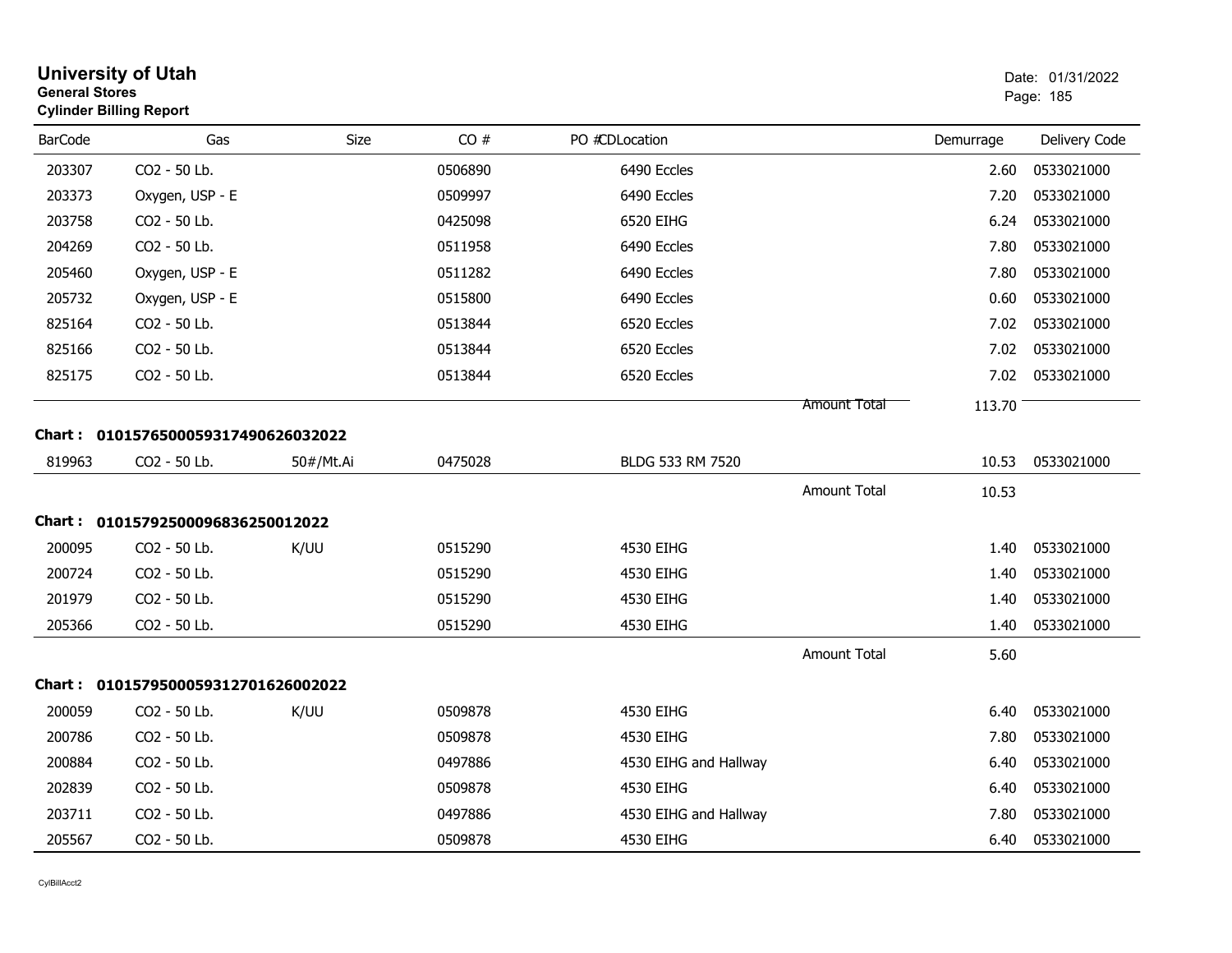| <b>University of Utah</b><br><b>General Stores</b><br><b>Cylinder Billing Report</b> |                                     |                  |         |                        |                     | Date: 01/31/2022<br>Page: 186 |               |
|--------------------------------------------------------------------------------------|-------------------------------------|------------------|---------|------------------------|---------------------|-------------------------------|---------------|
| <b>BarCode</b>                                                                       | Gas                                 | Size             | CO#     | PO #CDLocation         |                     | Demurrage                     | Delivery Code |
|                                                                                      |                                     |                  |         |                        | <b>Amount Total</b> | 41.20                         |               |
|                                                                                      | Chart: 0101579500059312701626032022 |                  |         |                        |                     |                               |               |
| 200109                                                                               | CO2 - Siphon                        | K/UU             | 0274103 | 4470 ECCLES            |                     | 6.24                          | 0533021000    |
|                                                                                      |                                     |                  |         |                        | <b>Amount Total</b> | 6.24                          |               |
|                                                                                      | Chart: 0101582500059312711626002022 |                  |         |                        |                     |                               |               |
| 200622                                                                               | Nitrogen 230 CF                     | K/UU             | 0414118 | 6475 ECCLES            |                     | 6.24                          | 0533021000    |
|                                                                                      |                                     |                  |         |                        | Amount Total        | 6.24                          |               |
|                                                                                      | Chart: 0101582500059312711626032022 |                  |         |                        |                     |                               |               |
| 205783                                                                               | N2, Liquid LX45                     | <b>180 LTR/U</b> | 0513999 | 6490 Eccles            |                     | 38.40                         | 0533021000    |
|                                                                                      |                                     |                  |         |                        |                     |                               |               |
|                                                                                      |                                     |                  |         |                        | <b>Amount Total</b> | 38.40                         |               |
|                                                                                      | Chart: 0101585500059314610626002022 |                  |         |                        |                     |                               |               |
| 200174                                                                               | Argon                               | K/UU             | 0472875 | <b>BLDG 84 RM 115S</b> |                     | 7.80                          | 0084002040    |
| 200538                                                                               | CO2 - 50 Lb.                        |                  | 0481864 | 104 So Bio             |                     | 7.00                          | 0084002040    |
| 200581                                                                               | 95% O2, 5% CO2                      |                  | 0422216 | 216 So Biology         |                     | 6.24                          | 0084002040    |
| 201447                                                                               | Helium - 219 CF                     |                  | 0501802 | 114 So biology         |                     | 7.80                          | 0084002040    |
| 201837                                                                               | Argon                               |                  | 0480725 | 115S So Biology        |                     | 7.80                          | 0084002040    |
| 202045                                                                               | CO2 - 50 Lb.                        |                  | 0511782 | 114 So Biology         |                     | 7.80                          | 0084002040    |
| 202207                                                                               | Helium - 219 CF                     |                  | 0501802 | 114 So biology         |                     | 7.80                          | 0084002040    |
| 202252                                                                               | Helium - 219 CF                     |                  | 0424004 | 114 So Biology         |                     | 6.24                          | 0084002040    |
| 202516                                                                               | CO2 - 50 Lb.                        |                  | 0504654 | 114 So Biology         |                     | 7.80                          | 0084002040    |
| 202886                                                                               | CO2 - 50 Lb.                        |                  | 0511782 | 114 So Biology         |                     | 7.80                          | 0084002040    |
| 203013                                                                               | Oxygen, USP                         |                  | 0514440 | 18 So Biology          |                     | 3.40                          | 0084002040    |
| 203590                                                                               | Oxygen - 20 CF                      |                  | 0466999 | 114 SO BIO             |                     | 7.80                          | 0084002040    |
| 203693                                                                               | CO2 - 50 Lb.                        |                  | 0515612 | 104 So Biology         |                     | 0.80                          | 0084002040    |
| 203829                                                                               | Helium - 219 CF                     |                  | 0424004 | 114 So Biology         |                     | 6.24                          | 0084002040    |
| 203830                                                                               | Helium - 219 CF                     |                  | 0501802 | 114 So biology         |                     | 7.80                          | 0084002040    |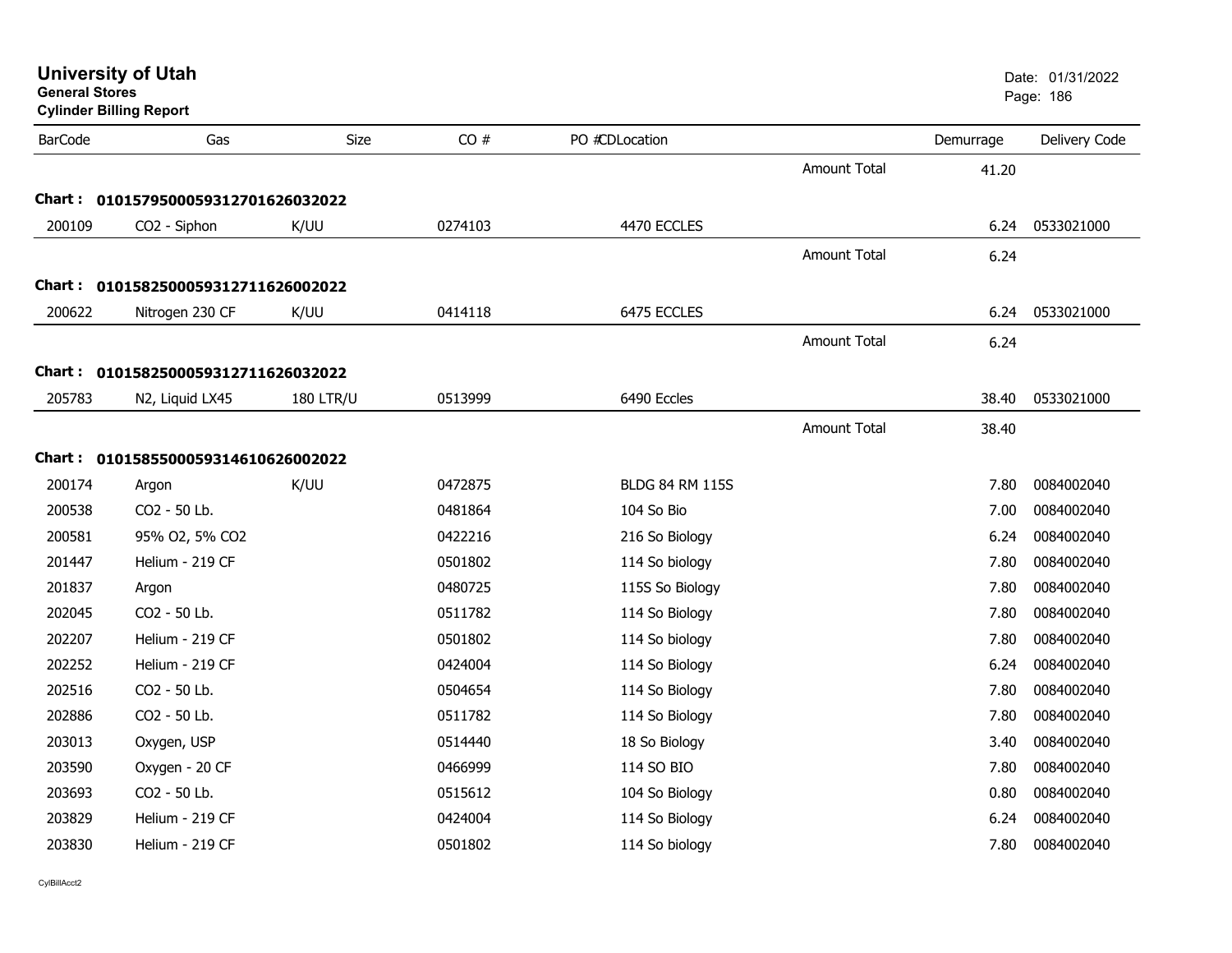| <b>General Stores</b> | <b>Cylinder Billing Report</b>    |             |         |                                 |           | Page: 187     |
|-----------------------|-----------------------------------|-------------|---------|---------------------------------|-----------|---------------|
| <b>BarCode</b>        | Gas                               | <b>Size</b> | CO#     | PO #CDLocation                  | Demurrage | Delivery Code |
| 203978                | Helium - 219 CF                   |             | 0501802 | 114 So biology                  | 7.80      | 0084002040    |
| 204530                | Helium - 219 CF                   |             | 0341766 | 114 S BIOLOGY                   | 6.24      | 0084002040    |
| 204734                | CO2 - 50 Lb.                      |             | 0515612 | 104 So Biology                  | 0.80      | 0084002040    |
| 205594                | Oxygen - 20 CF                    |             | 0466999 | 114 SO BIO                      | 7.80      | 0084002040    |
| 205750                | Oxygen, USP                       |             | 0484249 | 114 So Biology                  | 7.80      | 0084002040    |
| 205854                | Oxygen - 20 CF                    |             | 0470085 | 114 So Biology                  | 7.80      | 0084002040    |
| 205865                | Oxygen - 20 CF                    |             | 0470085 | 114 So Biology                  | 7.80      | 0084002040    |
| 205866                | Oxygen - 20 CF                    |             | 0470085 | 114 So Biology                  | 7.80      | 0084002040    |
| 205867                | Oxygen - 20 CF                    |             | 0466999 | 114 SO BIO                      | 7.80      | 0084002040    |
| 516778                | Helium - 219 CF                   |             | 0453940 | 114 SOUTH BIO                   | 10.53     | 0084002040    |
| 516781                | Helium - 219 CF                   |             | 0453940 | 114 SOUTH BIO                   | 10.53     | 0084002040    |
| 823703                | CO2 - 50 Lb.                      |             | 0503387 | 119 So Biology (inside rm 114)  | 10.53     | 0084002040    |
| 823830                | CO2 - 50 Lb.                      |             | 0504655 | 104 So Biology                  | 9.45      | 0084002040    |
| 824711                | CO2 - 50 Lb.                      |             | 0511782 | 114 So Biology                  | 10.53     | 0084002040    |
| 824712                | CO2 - 50 Lb.                      |             | 0511782 | 114 So Biology                  | 10.53     | 0084002040    |
| 824718                | CO2 - 50 Lb.                      |             | 0511782 | 114 So Biology                  | 10.53     | 0084002040    |
|                       |                                   |             |         | <b>Amount Total</b>             | 234.39    |               |
|                       | Chart: 01015972000207546530412022 |             |         |                                 |           |               |
| 203402                | Nitrogen 40 CF                    | 40/60CF/U   | 0412259 |                                 | 6.24      | 0854000000    |
|                       |                                   |             |         | <b>Amount Total</b>             | 6.24      |               |
|                       | Chart: 01016072000242946530812022 |             |         |                                 |           |               |
| 203136                | Nitrogen 115 CF                   | 125 CF/UU   | 0489664 | JN #133043                      | 7.80      | 0854000000    |
|                       |                                   |             |         | <b>Amount Total</b>             | 7.80      |               |
|                       | Chart: 01016202000004466262312022 |             |         |                                 |           |               |
| 202994                | Oxygen, USP                       | E/UU        | 0433365 | SKAGGS PATIENT CENTER ROOM B140 | 6.24      | 0840000000    |
|                       |                                   |             |         | <b>Amount Total</b>             | 6.24      |               |

# **University of Utah**  Date: 01/31/2022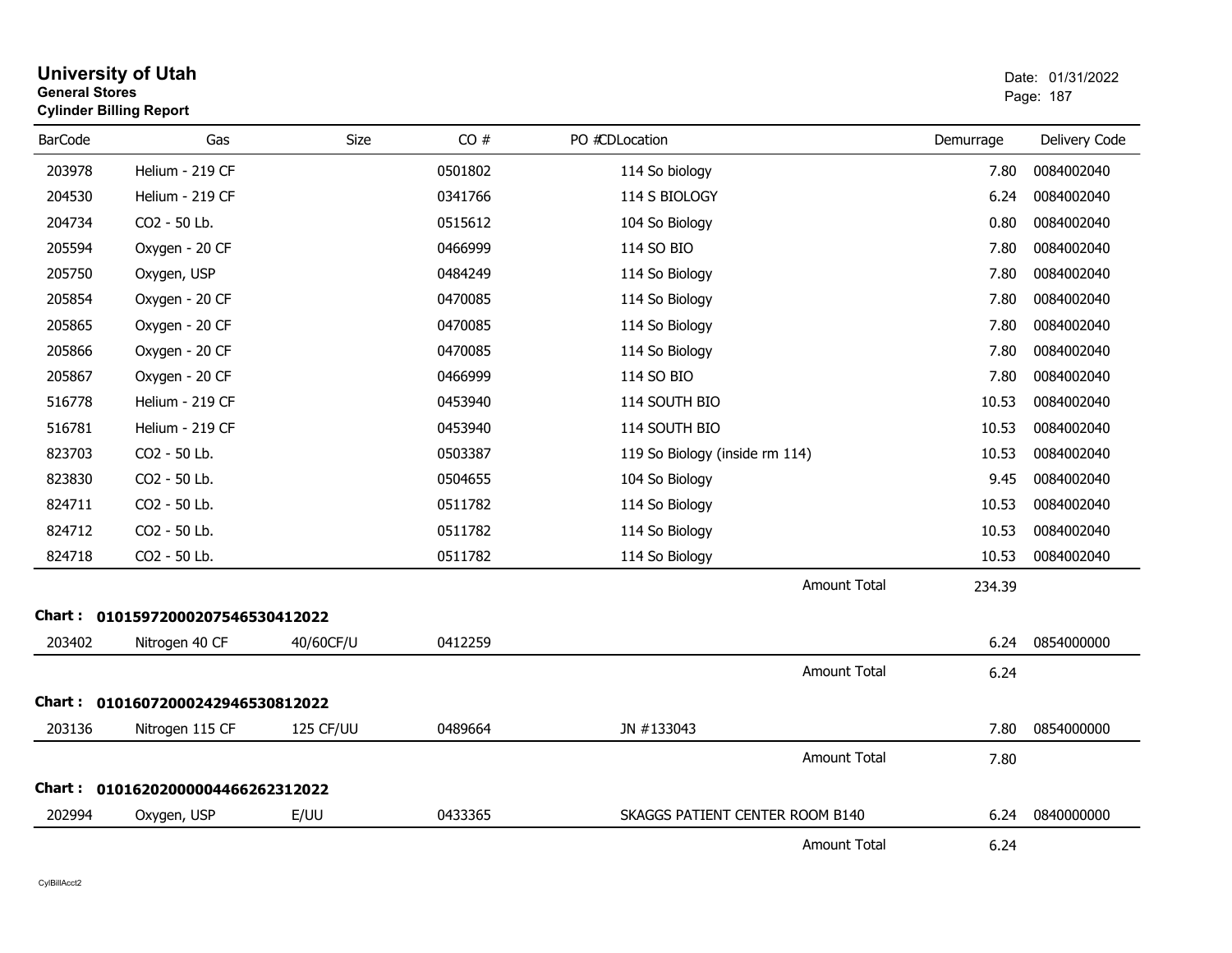| <b>General Stores</b> | <b>University of Utah</b><br><b>Cylinder Billing Report</b> |             |         |                                               |           | Date: 01/31/2022<br>Page: 188 |
|-----------------------|-------------------------------------------------------------|-------------|---------|-----------------------------------------------|-----------|-------------------------------|
| <b>BarCode</b>        | Gas                                                         | <b>Size</b> | CO#     | PO #CDLocation                                | Demurrage | Delivery Code                 |
|                       | Chart: 0101633500059317620626002022                         |             |         |                                               |           |                               |
| 201321                | CO <sub>2</sub> - 50 Lb.                                    | K/UU        | 0501992 | 25K HCI RS- Bruce Edgar Lab                   | 7.80      | 0555LL3760                    |
| 205367                | CO2 - 50 Lb.                                                |             | 0498154 | 25k HCI RS                                    | 7.80      | 0555113760                    |
| 205674                | CO2 - 20 Lb.                                                |             | 0494123 |                                               | 7.80      |                               |
|                       |                                                             |             |         | Amount Total                                  | 23.40     |                               |
|                       | Chart: 01016432000203626260312022                           |             |         |                                               |           |                               |
| 200108                | CO2 - Siphon                                                | K/UU        | 0384080 | 295 Chipeta Way, 1st Floor Lab                | 6.24      | 08652S0100                    |
| 202741                | CO2 - Siphon                                                |             | 0384080 | 295 Chipeta Way, 1st Floor Lab                | 6.24      | 08652S0100                    |
| 203123                | CO <sub>2</sub> - Siphon                                    |             | 0384080 | 295 Chipeta Way, 1st Floor Lab                | 6.24      | 08652S0100                    |
|                       |                                                             |             |         | Amount Total                                  | 18.72     |                               |
|                       | Chart: 01016432000203626361312022                           |             |         |                                               |           |                               |
| 200110                | CO <sub>2</sub> - Siphon                                    | K/UU        | 0507713 | 295 Chipeta RM 1S390                          | 7.80      | 08652S0100                    |
| 201908                | CO2 - Siphon                                                |             | 0507713 | 295 Chipeta RM 1S390                          | 7.80      | 08652S0100                    |
| 202734                | CO2 - Siphon                                                |             | 0507713 | 295 Chipeta RM 1S390                          | 7.80      | 08652S0100                    |
|                       |                                                             |             |         | <b>Amount Total</b>                           | 23.40     |                               |
|                       | Chart: 01016516000256466260312022                           |             |         |                                               |           |                               |
| 203447                | Oxygen, USP - E                                             | E/UU        | 0496343 | 525 E 100 S STe 4400                          | 7.80      | 08652S0100                    |
|                       |                                                             |             |         | <b>Amount Total</b>                           | 7.80      |                               |
|                       | Chart: 01016522000305556260212022                           |             |         |                                               |           |                               |
| 202547                | Oxygen, USP - E                                             | E/UU        | 0494827 | 590 WAKARA - DOCK AREA<br>ATT: POLLY DA(      | 7.80      | 0851A00580                    |
| 203144                | Oxygen, USP - E                                             |             | 0494827 | 590 WAKARA - DOCK AREA ATT: POLLY DA(         | 7.80      | 0851A00580                    |
| 203380                | Oxygen, USP - E                                             |             | 0497537 | MAIN HOSPITAL LOADING DOCK                    | 7.80      | 0851A00580                    |
| 203438                | Oxygen, USP - E                                             |             | 0494827 | 590 WAKARA - DOCK AREA ATT: POLLY DA(         | 7.80      | 0851A00580                    |
| 204689                | Oxygen, USP - E                                             |             | 0501498 | MAIN HOSPITAL LOADING DOCK FOR COURIE         | 7.80      | 0851A00580                    |
| 205309                | Oxygen, USP - E                                             |             | 0494827 | 590 WAKARA - DOCK AREA ATT: POLLY DAC         | 7.80      | 0851A00580                    |
| 205945                | Oxygen, USP - E                                             |             | 0499534 | Main Hospital Loading Dock- For Snowbird Clin | 7.80      | 0851A00580                    |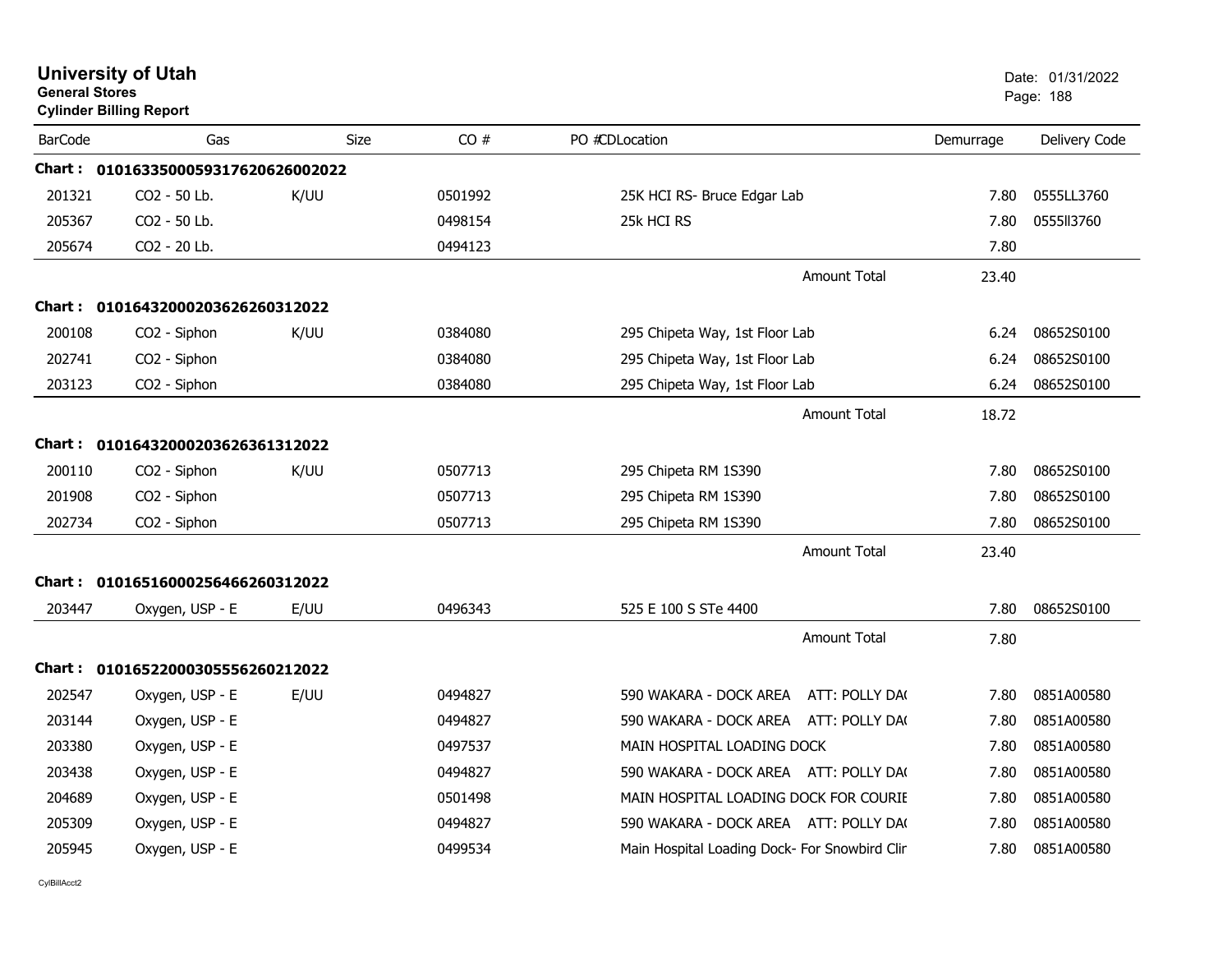| <b>General Stores</b> | <b>University of Utah</b><br><b>Cylinder Billing Report</b> |                  |         |                                               |           | Date: 01/31/2022<br>Page: 189 |
|-----------------------|-------------------------------------------------------------|------------------|---------|-----------------------------------------------|-----------|-------------------------------|
| <b>BarCode</b>        | Gas                                                         | Size             | CO#     | PO #CDLocation                                | Demurrage | Delivery Code                 |
| 205959                | Oxygen, USP - E                                             |                  | 0499534 | Main Hospital Loading Dock- For Snowbird Clin | 7.80      | 0851A00580                    |
| 822119                | Oxygen, USP - E                                             |                  | 0501498 | MAIN HOSPITAL LOADING DOCK FOR COURIE         | 10.53     | 0851A00580                    |
| 823342                | Oxygen, USP - E                                             |                  | 0501498 | MAIN HOSPITAL LOADING DOCK FOR COURIE         | 10.53     | 0851A00580                    |
|                       |                                                             |                  |         | <b>Amount Total</b>                           | 83.46     |                               |
|                       | Chart: 01016542000171826260012022                           |                  |         |                                               |           |                               |
| 202350                | CO2 - 50 Lb.                                                | K/UU             | 0454434 | 2A19 BLDG 2, VAMC                             | 6.24      | 0851A00580                    |
| 204722                | CO2 - 50 Lb.                                                |                  | 0454434 | 2A19 BLDG 2, VAMC                             | 6.24      | 0851A00580                    |
|                       |                                                             |                  |         | <b>Amount Total</b>                           | 12.48     |                               |
|                       | Chart: 01016542000171826260312022                           |                  |         |                                               |           |                               |
| 203614                | Nitrogen 230 CF                                             | K/UU             | 0415038 | VA 2 #2A30                                    | 6.24      | 0851A00580                    |
| 823510                | 2.9% H2 In Ar                                               |                  | 0510303 | 590 WAKARA #A100                              | 10.53     | 08510A1000                    |
| 823511                | 2.9% H2 In Ar                                               |                  | 0510370 | 590 WAKARA #A100                              | 10.53     | 08510A1000                    |
| 823513                | 2.9% H2 In Ar                                               |                  | 0500782 | 590 WAKARA #A100                              | 10.53     | 08510A1000                    |
| 824289                | Lq Argon UHP                                                |                  | 0509916 | 590 WAKARA #A100                              | 78.00     | 08510A1000                    |
| 824453                | Argon,                                                      |                  | 0509370 | 590 WAKARA WAY #A100                          | 10.53     | 08510A1000                    |
|                       |                                                             |                  |         | <b>Amount Total</b>                           | 126.36    |                               |
|                       | Chart: 01016616000232776260012022                           |                  |         |                                               |           |                               |
| 200869                | N2, Liquid LX45                                             | <b>180 LTR/U</b> | 0515400 | 4254 HCI                                      | 6.40      | 0555LL3760                    |
| 201099                | N2, Liquid LX45                                             |                  | 0513165 | 4254 HCI                                      | 22.40     | 0555LL3760                    |
| 202296                | N2, Liquid LX45                                             |                  | 0512941 | 4254 HCI                                      | 22.40     | 0555LL3760                    |
| 202907                | N2, Liquid LX45                                             |                  | 0513164 | 4254 HCI                                      | 22.40     | 0555II3760                    |
| 203285                | N2, Liquid LX45                                             |                  | 0512970 | 4254 HCI                                      | 22.40     | 0555LL3760                    |
| 203525                | N2, Liquid LX45                                             |                  | 0514366 | 4254 HCI                                      | 17.60     | 0555LL3760                    |
| 205413                | N2, Liquid LX45                                             |                  | 0513537 | 4254 HCI                                      | 22.40     | 0555II3760                    |
|                       |                                                             |                  |         | Amount Total                                  | 136.00    |                               |

### **Chart : 0101678500059317010626002022**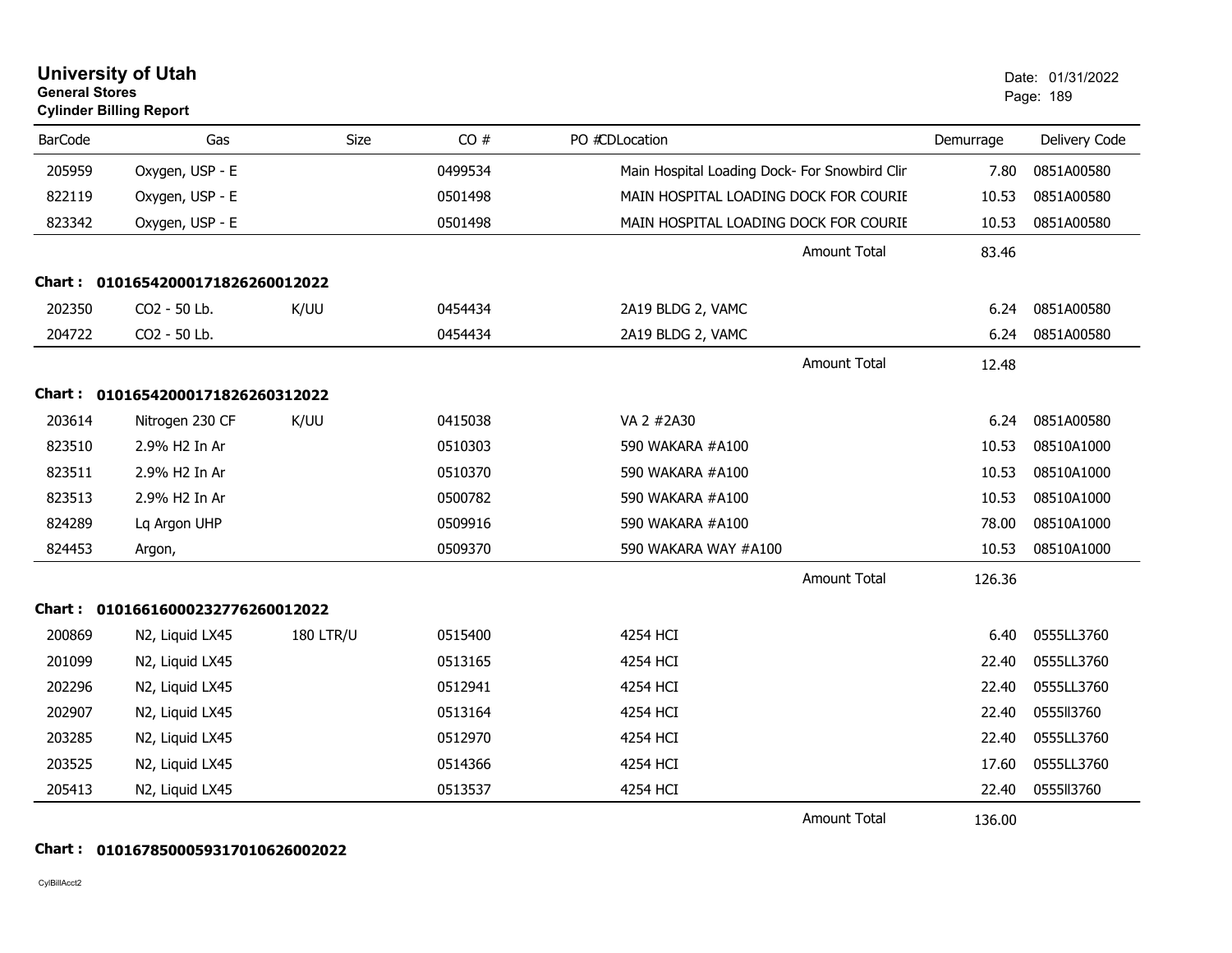| <b>General Stores</b> | <b>University of Utah</b><br><b>Cylinder Billing Report</b> |             |         |                  |                     |           | Date: 01/31/2022<br>Page: 190 |
|-----------------------|-------------------------------------------------------------|-------------|---------|------------------|---------------------|-----------|-------------------------------|
| <b>BarCode</b>        | Gas                                                         | <b>Size</b> | CO#     | PO #CDLocation   |                     | Demurrage | Delivery Code                 |
| 200357                | CO2 - 50 Lb.                                                | K/UU        | 0513365 | 1800 Skaggs      |                     | 7.80      | 0555LL3760                    |
| 200700                | CO2 - 50 Lb.                                                |             | 0513365 | 1800 Skaggs      |                     | 7.80      | 0555LL3760                    |
| 200973                | CO2 - 50 Lb.                                                |             | 0504467 | 1800 Skaggs      |                     | 7.80      | 0555113760                    |
| 201510                | CO2 - 50 Lb.                                                |             | 0504467 | 1800 Skaggs      |                     | 7.80      | 0555113760                    |
| 203704                | CO2 - 50 Lb.                                                |             | 0513365 | 1800 Skaggs      |                     | 7.80      | 0555LL3760                    |
| 204735                | CO2 - 50 Lb.                                                |             | 0513365 | 1800 Skaggs      |                     | 7.80      | 0555LL3760                    |
| 204740                | CO2 - 50 Lb.                                                |             | 0513365 | 1800 Skaggs      |                     | 7.80      | 0555LL3760                    |
| 205761                | Nitrogen NF                                                 |             | 0509313 | 1850 Skaggs      |                     | 7.80      | 0582003070                    |
| 205765                | Nitrogen NF                                                 |             | 0509313 | 1850 Skaggs      |                     | 7.80      | 0582003070                    |
|                       |                                                             |             |         |                  | <b>Amount Total</b> | 70.20     |                               |
|                       | Chart: 01016786000254766260012022                           |             |         |                  |                     |           |                               |
| 201429                | Hydrogen - PP                                               | K/UU        | 0497540 | 1700 Skaggs      |                     | 7.80      | 0582003070                    |
| 815401                | Argon                                                       |             | 0442489 | 1770 BLDG 581    |                     | 8.97      | 0582003070                    |
|                       |                                                             |             |         |                  | <b>Amount Total</b> | 16.77     |                               |
|                       | Chart: 01016796000254746260012022                           |             |         |                  |                     |           |                               |
| 204492                | Co <sub>2</sub> Food Grade                                  | 20#/UU      | 0487673 | 5310 5N HCI      |                     | 7.80      | 0555II3760                    |
| 205570                | 95% Air, 5% CO2                                             |             | 0474799 | 1420 HCI RN      |                     | 7.80      | 0555LL3760                    |
|                       |                                                             |             |         |                  | <b>Amount Total</b> | 15.60     |                               |
|                       | Chart: 01016796000294236260012022                           |             |         |                  |                     |           |                               |
| 202150                | 95% Air, 5% CO2                                             | K/UU        | 0497749 | 1420 HCI RN      |                     | 7.80      | 0555LL3760                    |
| 202589                | Co2 Food Grade                                              |             | 0495068 | 5310 5N HCI      |                     | 7.80      | 0555113760                    |
|                       |                                                             |             |         |                  | <b>Amount Total</b> | 15.60     |                               |
| Chart :               | 0101681500059314050626002022                                |             |         |                  |                     |           |                               |
| 205341                | Oxygen, USP - E                                             | E/UU        | 0493244 | 2757 HCI Bay 27W |                     | 7.80      | 0555113760                    |
| 205445                | Oxygen, USP - E                                             |             | 0493244 | 2757 HCI Bay 27W |                     | 7.80      | 055513760                     |
| 205450                | Oxygen, USP - E                                             |             | 0493244 | 2757 HCI Bay 27W |                     | 7.80      | 0555113760                    |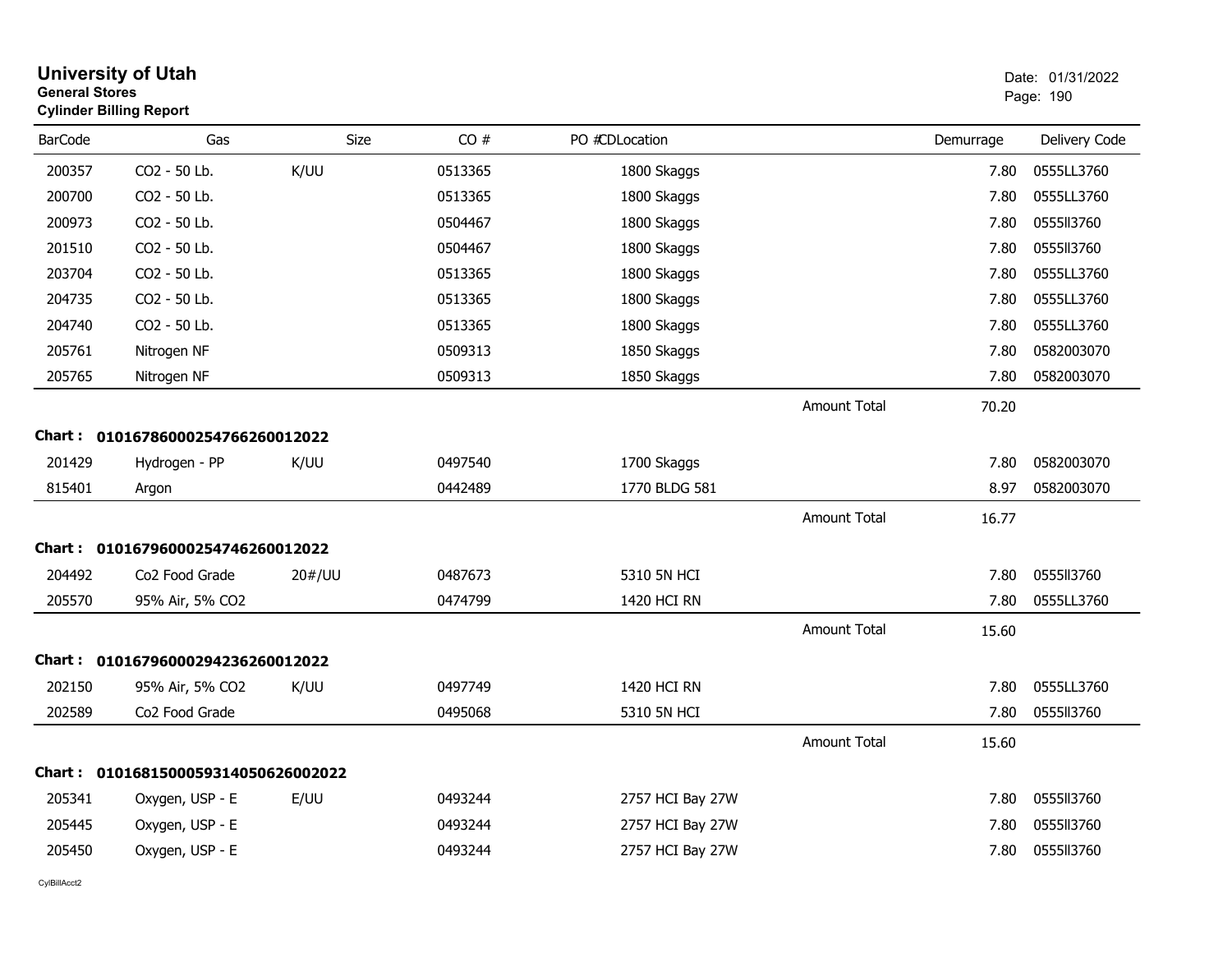| <b>University of Utah</b> |  |
|---------------------------|--|
| <b>General Stores</b>     |  |

**Cylinder Billing Report**

| <b>BarCode</b> | Gas                                 | Size     | CO#     | PO #CDLocation                | Demurrage | Delivery Code |
|----------------|-------------------------------------|----------|---------|-------------------------------|-----------|---------------|
| 820311         | Oxygen, USP - E                     |          | 0477355 | HCI LL376 Dock Oxygen Cabinet | 9.72      | 0555113760    |
|                |                                     |          |         | <b>Amount Total</b>           | 33.12     |               |
|                | Chart: 01016952500192296260012022   |          |         |                               |           |               |
| 203547         | Air - 115 CF                        | 115 CF - | 0385609 | 302 BIOLOGY                   | 6.24      | 0012003830    |
|                |                                     |          |         | <b>Amount Total</b>           | 6.24      |               |
|                | Chart: 01016972000344856260312022   |          |         |                               |           |               |
| 200036         | CO2 - 50 Lb.                        | K/UU     | 0513347 | 5320 EIHG                     | 5.60      | 0533021000    |
| 200062         | CO2 - 50 Lb.                        |          | 0513347 | 5320 EIHG                     | 5.60      | 0533021000    |
| 200065         | CO2 - 50 Lb.                        |          | 0513347 | 5320 EIHG                     | 5.60      | 0533021000    |
| 200273         | CO2 - 50 Lb.                        |          | 0513347 | 5320 EIHG                     | 5.60      | 0533021000    |
| 200359         | CO2 - 50 Lb.                        |          | 0513347 | 5320 EIHG                     | 5.60      | 0533021000    |
| 200912         | CO2 - 50 Lb.                        |          | 0515056 | 5320 EIHG                     | 2.20      | 0533021000    |
| 201075         | CO2 - 50 Lb.                        |          | 0513347 | 5320 EIHG                     | 5.60      | 0533021000    |
| 201653         | CO2 - 50 Lb.                        |          | 0515056 | 5320 EIHG                     | 2.20      | 0533021000    |
| 201704         | CO2 - 50 Lb.                        |          | 0515057 | 5260 EIHG                     | 2.20      | 0533021000    |
| 202643         | CO2 - 50 Lb.                        |          | 0515056 | 5320 EIHG                     | 2.20      | 0533021000    |
| 203699         | CO2 - 50 Lb.                        |          | 0511408 | 6320 EIHG                     | 7.80      | 0533021000    |
| 203977         | CO2 - 50 Lb.                        |          | 0515056 | 5320 EIHG                     | 2.20      | 0533021000    |
| 205377         | CO2 - 50 Lb.                        |          | 0515056 | 5320 EIHG                     | 2.20      | 0533021000    |
| 205513         | CO2 - 50 Lb.                        |          | 0515056 | 5320 EIHG                     | 2.20      | 0533021000    |
| 205664         | CO2 - 50 Lb.                        |          | 0513348 | 5260 EIHG                     | 7.80      | 0533021000    |
| 823838         | CO2 - 50 Lb.                        |          | 0513592 | 5260 EIHG                     | 10.53     | 0533021000    |
|                |                                     |          |         | Amount Total                  | 75.13     |               |
|                | Chart: 0101697500059314180626032022 |          |         |                               |           |               |
| 200350         | CO2 - 50 Lb.                        | K/UU     | 0505505 | 5320 EIHG                     | 5.60      | 0533021000    |
| 202149         | CO2 - 50 Lb.                        |          | 0476908 | 5320 Eccles                   | 7.80      | 0533021000    |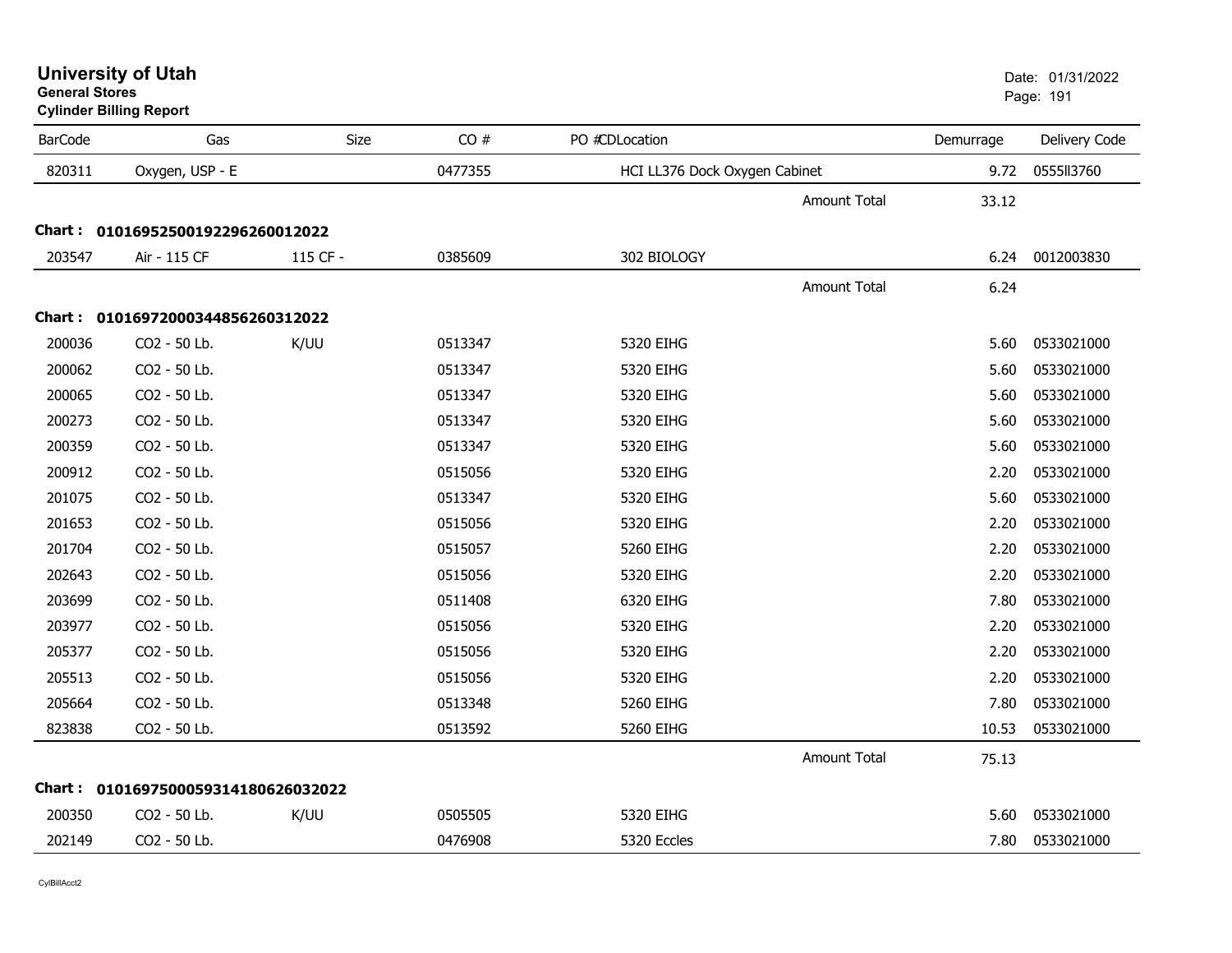| General Stores | <b>Cylinder Billing Report</b>      |      |         |                                |                     |           | Page: 192     |
|----------------|-------------------------------------|------|---------|--------------------------------|---------------------|-----------|---------------|
| <b>BarCode</b> | Gas                                 | Size | CO#     | PO #CDLocation                 |                     | Demurrage | Delivery Code |
|                |                                     |      |         |                                | <b>Amount Total</b> | 13.40     |               |
| Chart :        | 01016976000295216260312022          |      |         |                                |                     |           |               |
| 200633         | CO2 - 50 Lb.                        | K/UU | 0512872 | 5320 EIHG                      |                     | 2.60      | 0533021000    |
| 200731         | CO2 - 50 Lb.                        |      | 0512538 | 5320 EIHG                      |                     | 2.60      | 0533021000    |
| 201004         | CO2 - 50 Lb.                        |      | 0512872 | 5320 EIHG                      |                     | 2.60      | 0533021000    |
| 201678         | CO2 - 50 Lb.                        |      | 0512538 | 5320 EIHG                      |                     | 2.60      | 0533021000    |
| 205514         | CO2 - 50 Lb.                        |      | 0512872 | 5320 EIHG                      |                     | 2.60      | 0533021000    |
| 205525         | CO2 - 50 Lb.                        |      | 0512538 | 5320 EIHG                      |                     | 2.60      | 0533021000    |
| 825165         | CO2 - 50 Lb.                        |      | 0513863 | 5320 EIHG                      |                     | 7.02      | 0533021000    |
| 825169         | CO2 - 50 Lb.                        |      | 0513863 | 5320 EIHG                      |                     | 7.02      | 0533021000    |
| 825170         | CO2 - 50 Lb.                        |      | 0513863 | 5320 EIHG                      |                     | 7.02      | 0533021000    |
| 825171         | CO2 - 50 Lb.                        |      | 0513863 | 5320 EIHG                      |                     | 7.02      | 0533021000    |
| 825172         | CO2 - 50 Lb.                        |      | 0513863 | 5320 EIHG                      |                     | 7.02      | 0533021000    |
| 825174         | CO2 - 50 Lb.                        |      | 0513863 | 5320 EIHG                      |                     | 7.02      | 0533021000    |
|                |                                     |      |         |                                | <b>Amount Total</b> | 57.72     |               |
|                | Chart: 01017012000283886250012022   |      |         |                                |                     |           |               |
| 202916         | CO2 - 50 Lb.                        | K/UU | 0502367 | 383 Colorow Dr Lab 208         |                     | 7.80      | 0840000000    |
|                |                                     |      |         |                                | <b>Amount Total</b> | 7.80      |               |
|                | Chart: 01017012000283886260012022   |      |         |                                |                     |           |               |
| 201309         | CO2 - 50 Lb.                        | K/UU | 0510391 | 208D Weller lab 383 Colorow Dr |                     | 7.80      | 0840000000    |
|                |                                     |      |         |                                | <b>Amount Total</b> | 7.80      |               |
|                | Chart: 0101701500059312790626002022 |      |         |                                |                     |           |               |
| 202405         | Oxygen, USP - E                     | E/UU | 0472723 | <b>Skaggs Animal facility</b>  |                     | 7.80      | 0840000000    |
| 202628         | Oxygen, USP - E                     |      | 0444635 | SKAGGS HALL ANIMAL FACILITY    |                     | 6.24      | 0840000000    |
| 203384         | Oxygen, USP - E                     |      | 0472723 | Skaggs Animal facility         |                     | 2.40      | 0840000000    |
|                |                                     |      |         |                                | Amount Total        | 16.44     |               |

## **University of Utah** Date: 01/31/2022 **General Stores**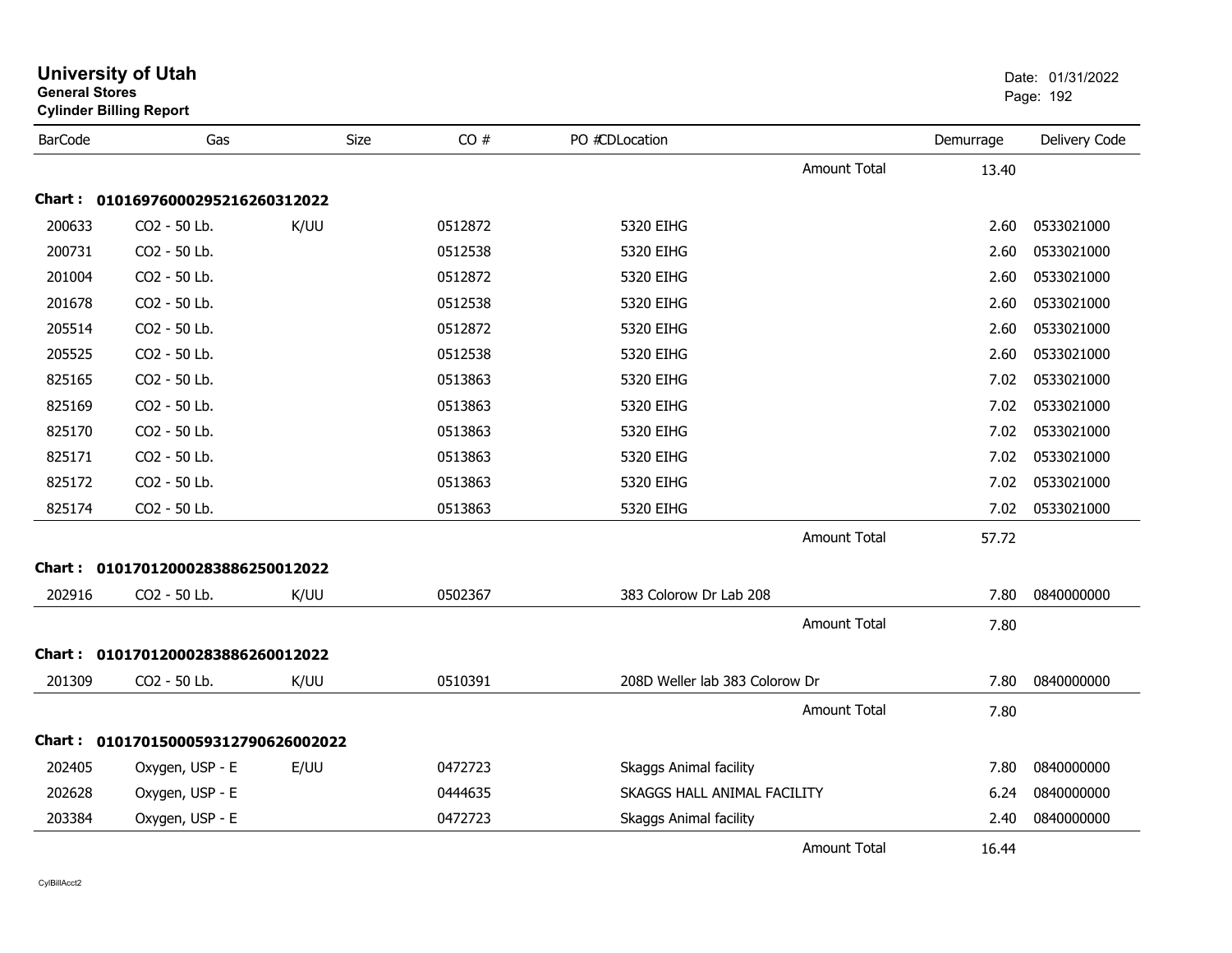| <b>General Stores</b> | <b>University of Utah</b><br><b>Cylinder Billing Report</b> |                  |         |                |                     |           | Date: 01/31/2022<br>Page: 193 |
|-----------------------|-------------------------------------------------------------|------------------|---------|----------------|---------------------|-----------|-------------------------------|
| <b>BarCode</b>        | Gas                                                         | Size             | CO#     | PO #CDLocation |                     | Demurrage | Delivery Code                 |
|                       | Chart: 01017092000288826260312022                           |                  |         |                |                     |           |                               |
| 200729                | CO2 - 50 Lb.                                                | K/UU             | 0511303 | 208 Wintrobe   |                     | 7.80      | 0575057250                    |
| 200739                | CO2 - 50 Lb.                                                |                  | 0513643 | 213 Wintrobe   |                     | 7.80      | 0575057250                    |
| 200908                | CO2 - 50 Lb.                                                |                  | 0513643 | 213 Wintrobe   |                     | 7.80      | 0575057250                    |
| 202193                | CO2 - 50 Lb.                                                |                  | 0513643 | 213 Wintrobe   |                     | 7.80      | 0575057250                    |
| 203688                | CO2 - 50 Lb.                                                |                  | 0512281 | 208 WIntrobe   |                     | 7.80      | 0575057250                    |
| 204282                | Nitrogen NF                                                 |                  | 0513478 | 208 Wintrobe   |                     | 3.60      | 0575057250                    |
| 204727                | CO2 - 50 Lb.                                                |                  | 0511002 | 213 Wintrobe   |                     | 7.80      | 0575057250                    |
| 205551                | Nitrogen NF                                                 |                  | 0512281 | 208 WIntrobe   |                     | 3.60      | 0575057250                    |
| 205762                | Nitrogen NF                                                 |                  | 0513478 | 208 Wintrobe   |                     | 7.80      | 0575057250                    |
| 205763                | Nitrogen NF                                                 |                  | 0513478 | 208 Wintrobe   |                     | 3.60      | 0575057250                    |
| 205764                | Nitrogen NF                                                 |                  | 0473246 | 208 WIntrobe   |                     | 7.80      | 0575057250                    |
| 824008                | Nitrogen NF                                                 |                  | 0506206 | 213 Wintrobe   |                     | 10.53     | 0575057250                    |
| 825106                | Nitrogen NF                                                 |                  | 0514080 | 208 Wintrobe   |                     | 5.67      | 0575057250                    |
| 825107                | Nitrogen NF                                                 |                  | 0514080 | 208 Wintrobe   |                     | 5.67      | 0575057250                    |
| 825111                | Nitrogen NF                                                 |                  | 0514080 | 208 Wintrobe   |                     | 5.67      | 0575057250                    |
|                       |                                                             |                  |         |                | <b>Amount Total</b> | 100.74    |                               |
|                       | Chart: 01017092500260976260312022                           |                  |         |                |                     |           |                               |
| 200869                | N2, Liquid LX45                                             | <b>180 LTR/U</b> | 0514266 | 100D Wintrobe  |                     | 17.60     | 0575057250                    |
| 201319                | N2, Liquid LX45                                             |                  | 0513886 | 100D WIntrobe  |                     | 30.40     | 0575057250                    |
| 202296                | N2, Liquid LX45                                             |                  | 0515570 | 100D WIntrobe  |                     | 9.60      | 0575057250                    |
| 202298                | N2, Liquid LX45                                             |                  | 0515570 | 100D WIntrobe  |                     | 9.60      | 0575057250                    |
| 202431                | N2, Liquid LX45                                             |                  | 0514266 | 100D Wintrobe  |                     | 19.20     | 0575057250                    |
| 203780                | N2, Liquid LX45                                             |                  | 0515345 | 100D Wintrobe  |                     | 11.20     | 0575057250                    |
| 204263                | N2, Liquid LX45                                             |                  | 0515570 | 100D WIntrobe  |                     | 9.60      | 0575057250                    |
| 204493                | N2, Liquid LX45                                             |                  | 0514266 | 100D Wintrobe  |                     | 28.80     | 0575057250                    |
| 205709                | N2, Liquid LX45                                             |                  | 0515570 | 100D WIntrobe  |                     | 9.60      | 0575057250                    |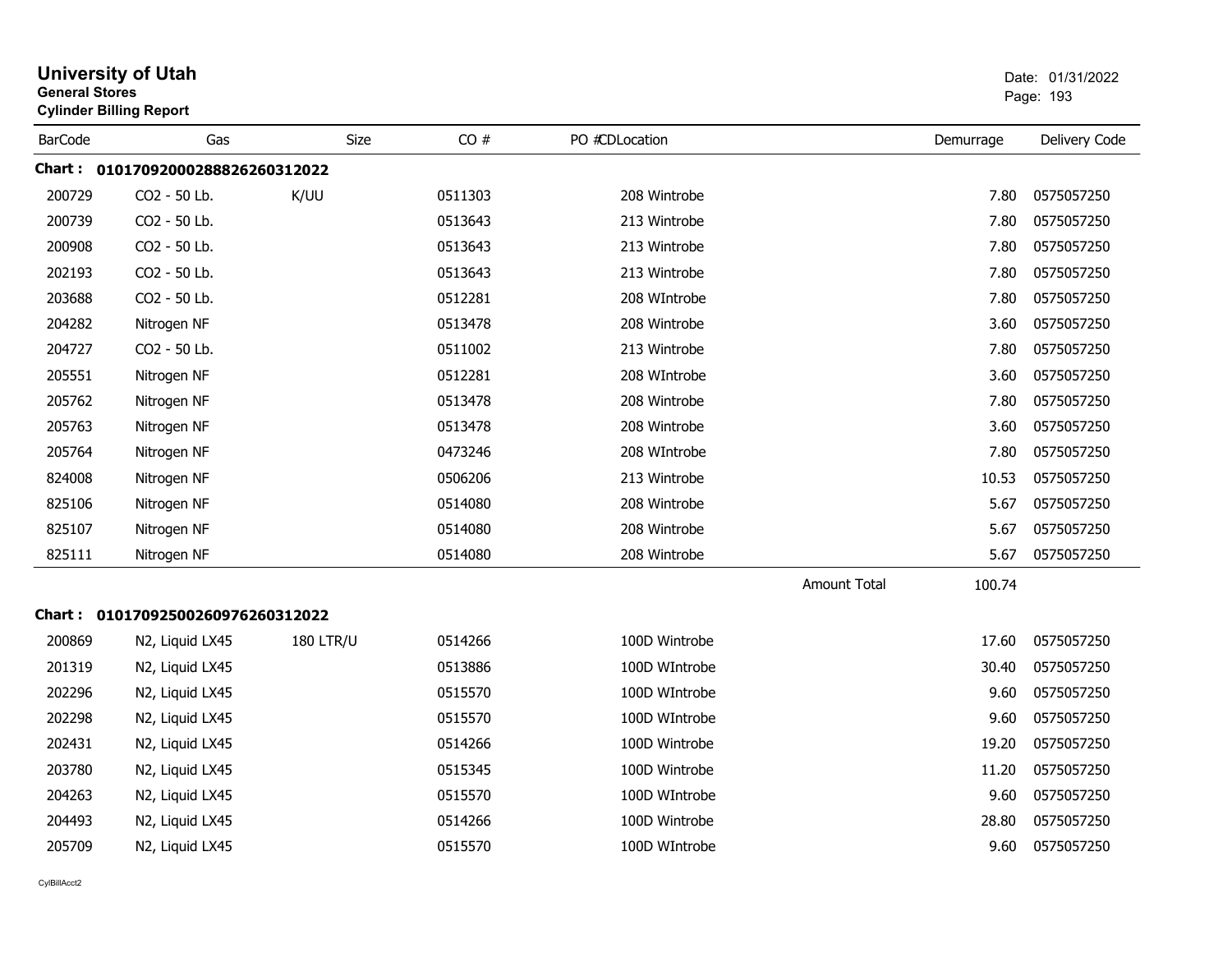| <b>General Stores</b>  | <b>University of Utah</b><br><b>Cylinder Billing Report</b> |             |         |                                      |           | Date: 01/31/2022<br>Page: 194 |
|------------------------|-------------------------------------------------------------|-------------|---------|--------------------------------------|-----------|-------------------------------|
| <b>BarCode</b>         | Gas                                                         | <b>Size</b> | CO#     | PO #CDLocation                       | Demurrage | Delivery Code                 |
| 205935                 | N2, Liquid LX45                                             |             | 0513886 | 100D WIntrobe                        | 30.40     | 0575057250                    |
| 825056                 | N2, Liquid, 160                                             |             | 0513510 | 100D Wintrobe                        | 51.84     | 0575057250                    |
| 825057                 | N2, Liquid, 160                                             |             | 0513510 | 100D Wintrobe                        | 51.84     | 0575057250                    |
| 825058                 | N2, Liquid, 160                                             |             | 0513510 | 100D Wintrobe                        | 51.84     | 0575057250                    |
| 825074                 | N2, Liquid LX45                                             |             | 0513510 | 100D Wintrobe                        | 28.00     | 0575057250                    |
| 825075                 | N2, Liquid LX45                                             |             | 0513510 | 100D Wintrobe                        | 36.00     | 0575057250                    |
| 825076                 | N2, Liquid LX45                                             |             | 0513510 | 100D Wintrobe                        | 28.00     | 0575057250                    |
| 825077                 | N2, Liquid LX45                                             |             | 0514266 | 100D Wintrobe                        | 24.00     | 0575057250                    |
| 825077                 | N2, Liquid LX45                                             |             | 0513510 | 100D Wintrobe                        | 36.00     | 0575057250                    |
|                        |                                                             |             |         | <b>Amount Total</b>                  | 483.52    |                               |
| Chart :                | 01017126000255486430012022                                  |             |         |                                      |           |                               |
| 203606                 | Nitrogen NF                                                 | K/UU        | 0458110 | 2536 HCI BENCH D                     | 6.24      | 0555113760                    |
| 203607                 | Nitrogen NF                                                 |             | 0458110 | 2536 HCI BENCH D                     | 6.24      | 0555113760                    |
|                        |                                                             |             |         | <b>Amount Total</b>                  | 12.48     |                               |
|                        | Chart: 01017246000162396260312022                           |             |         |                                      |           |                               |
| 811797                 | Nitrogen NF                                                 | 40/60-MT    | 0413120 | 391 CHIPETA SUITE A                  | 8.58      | 05214a3300                    |
|                        |                                                             |             |         | <b>Amount Total</b>                  | 8.58      |                               |
|                        | Chart: 01017272000170726260212022                           |             |         |                                      |           |                               |
| 202313                 | Nitrous Oxide-E                                             | E/UU        | 0504155 | 4th floor Midvally Health ctr        | 7.80      | 05214B4540                    |
| 202678                 | Oxygen, USP - E                                             |             | 0504155 | 4th floor Midvally Health ctr        | 7.80      | 05214B4540                    |
| 202996                 | Nitrous Oxide-E                                             |             | 0504155 | 4th floor Midvally Health ctr        | 7.80      | 05214B4540                    |
| 203230                 | Nitrous Oxide-E                                             |             | 0498547 | Mivalley 243 East 6100 SOuth Muirray | 7.80      | 05214B4540                    |
| 203236                 | Nitrous Oxide-E                                             |             | 0498547 | Mivalley 243 East 6100 SOuth Muirray | 7.80      | 05214B4540                    |
| 203410                 | Oxygen, USP - E                                             |             | 0498547 | Mivalley 243 East 6100 SOuth Muirray | 7.80      | 05214B4540                    |
| 203426                 | Oxygen, USP - E                                             |             | 0498547 | Mivalley 243 East 6100 SOuth Muirray | 7.80      | 05214B4540                    |
| 203435                 | Oxygen, USP - E                                             |             | 0504155 | 4th floor Midvally Health ctr        | 7.80      | 05214B4540                    |
| 205936<br>CylBillAcct2 | Oxygen, USP - E                                             |             | 0504155 | 4th floor Midvally Health ctr        | 7.80      | 05214B4540                    |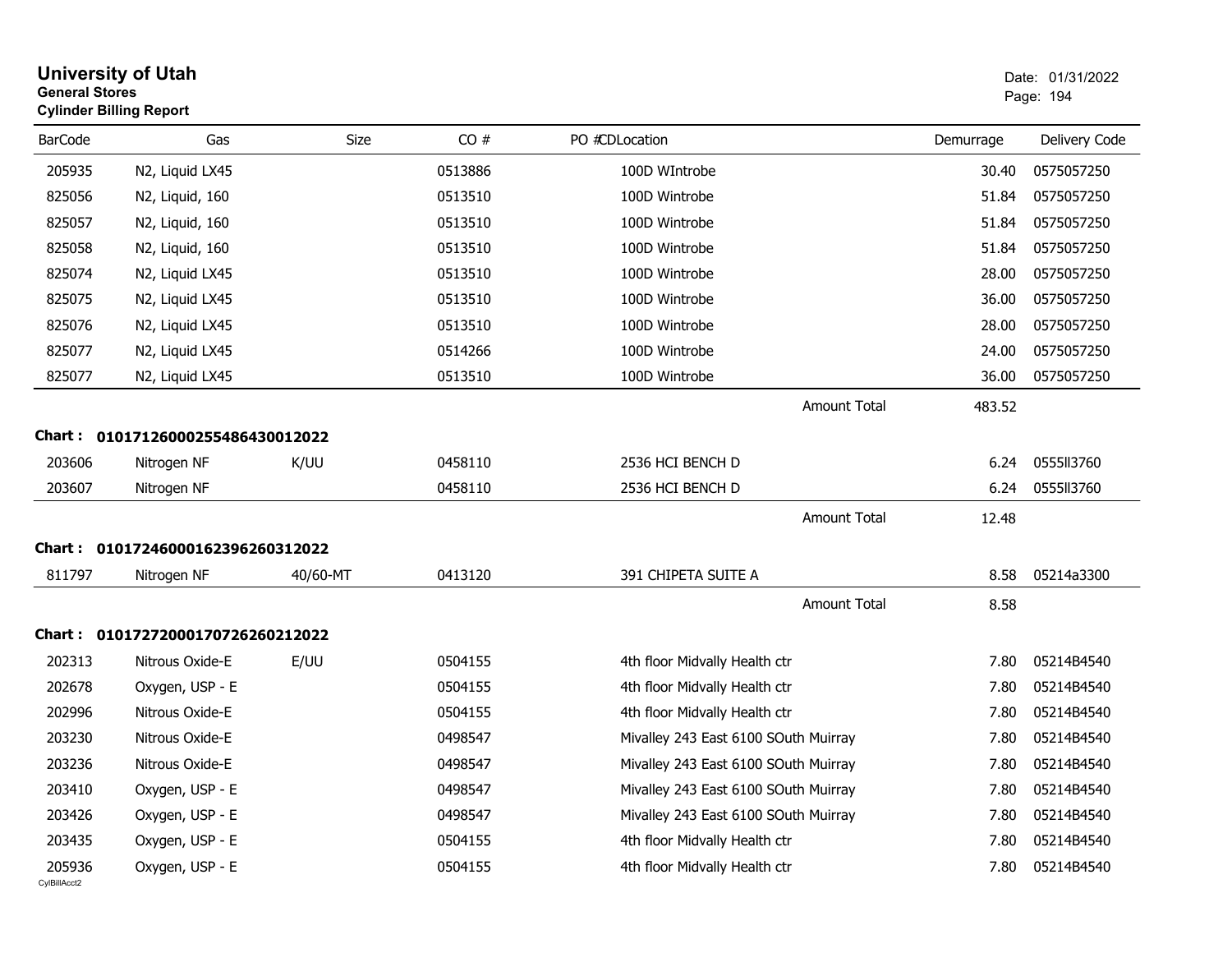| <b>General Stores</b> | <b>University of Utah</b><br><b>Cylinder Billing Report</b> |             |         |                                       |           | Date: 01/31/2022<br>Page: 195 |
|-----------------------|-------------------------------------------------------------|-------------|---------|---------------------------------------|-----------|-------------------------------|
| <b>BarCode</b>        | Gas                                                         | <b>Size</b> | CO#     | PO #CDLocation                        | Demurrage | Delivery Code                 |
| 205953                | Oxygen, USP - E                                             |             | 0498547 | Mivalley 243 East 6100 SOuth Muirray  | 7.80      | 05214B4540                    |
| 820010                | Helium - 20 CF                                              |             | 0487941 | 243 East 6100 South 3rd floor         | 10.53     | 05214B4540                    |
| 821981                | Helium - D                                                  |             | 0488061 | 243 East 6100 South 3rd floor         | 10.53     | 05214B4540                    |
| 824490                | Nitrous Oxide-E                                             |             | 0513036 | 4th Floor, 243 E 6100 S, Murray 84107 | 10.53     | 05214B4540                    |
| 824580                | Nitrous Oxide-E                                             |             | 0513036 | 4th Floor, 243 E 6100 S, Murray 84107 | 10.53     | 05214B4540                    |
| 824581                | Nitrous Oxide-E                                             |             | 0513036 | 4th Floor, 243 E 6100 S, Murray 84107 | 10.53     | 05214B4540                    |
| 824582                | Nitrous Oxide-E                                             |             | 0513036 | 4th Floor, 243 E 6100 S, Murray 84107 | 10.53     | 05214B4540                    |
|                       |                                                             |             |         | Amount Total                          | 141.18    |                               |
|                       | Chart: 01017282000307126261312022                           |             |         |                                       |           |                               |
| 203700                | CO2 - 50 Lb.                                                | K/UU        | 0505491 | 417 Wakara Rm 2160                    | 7.80      | 05214b4540                    |
|                       |                                                             |             |         | <b>Amount Total</b>                   | 7.80      |                               |
|                       | Chart: 01017421001136666240012022                           |             |         |                                       |           |                               |
| 200049                | Nitrogen 230 CF                                             | K/UU        | 0513264 | BLDG 302- South Bay                   | 7.80      | 0303000000                    |
| 200234                | Nitrogen 230 CF                                             |             | 0509286 | <b>BLDG 302</b>                       | 7.80      | 0303000000                    |
| 200382                | Nitrogen 230 CF                                             |             | 0513264 | BLDG 302- South Bay                   | 7.80      | 0303000000                    |
| 200576                | Nitrogen 230 CF                                             |             | 0513264 | BLDG 302- South Bay                   | 7.80      | 0303000000                    |
| 200625                | Nitrogen 230 CF                                             |             | 0492783 | <b>BLDG 302</b>                       | 7.80      | 0303000000                    |
| 200706                | Nitrogen 230 CF                                             |             | 0513264 | BLDG 302- South Bay                   | 7.80      | 0303000000                    |
| 200865                | Nitrogen 230 CF                                             |             | 0492783 | <b>BLDG 302</b>                       | 7.80      | 0303000000                    |
| 200926                | Nitrogen 230 CF                                             |             | 0513264 | BLDG 302- South Bay                   | 7.80      | 0303000000                    |
| 201002                | Nitrogen 230 CF                                             |             | 0513264 | BLDG 302- South Bay                   | 7.80      | 0303000000                    |
| 201014                | Nitrogen 230 CF                                             |             | 0513264 | BLDG 302- South Bay                   | 7.80      | 0303000000                    |
| 201279                | Nitrogen 230 CF                                             |             | 0509286 | <b>BLDG 302</b>                       | 7.80      | 0303000000                    |
| 201373                | Nitrogen 230 CF                                             |             | 0509286 | <b>BLDG 302</b>                       | 7.80      | 0303000000                    |
| 201446                | Nitrogen 230 CF                                             |             | 0492783 | <b>BLDG 302</b>                       | 7.80      | 0303000000                    |
| 201450                | Nitrogen 230 CF                                             |             | 0513264 | BLDG 302- South Bay                   | 7.80      | 0303000000                    |
| 201517                | Nitrogen 230 CF                                             |             | 0492783 | <b>BLDG 302</b>                       | 7.80      | 0303000000                    |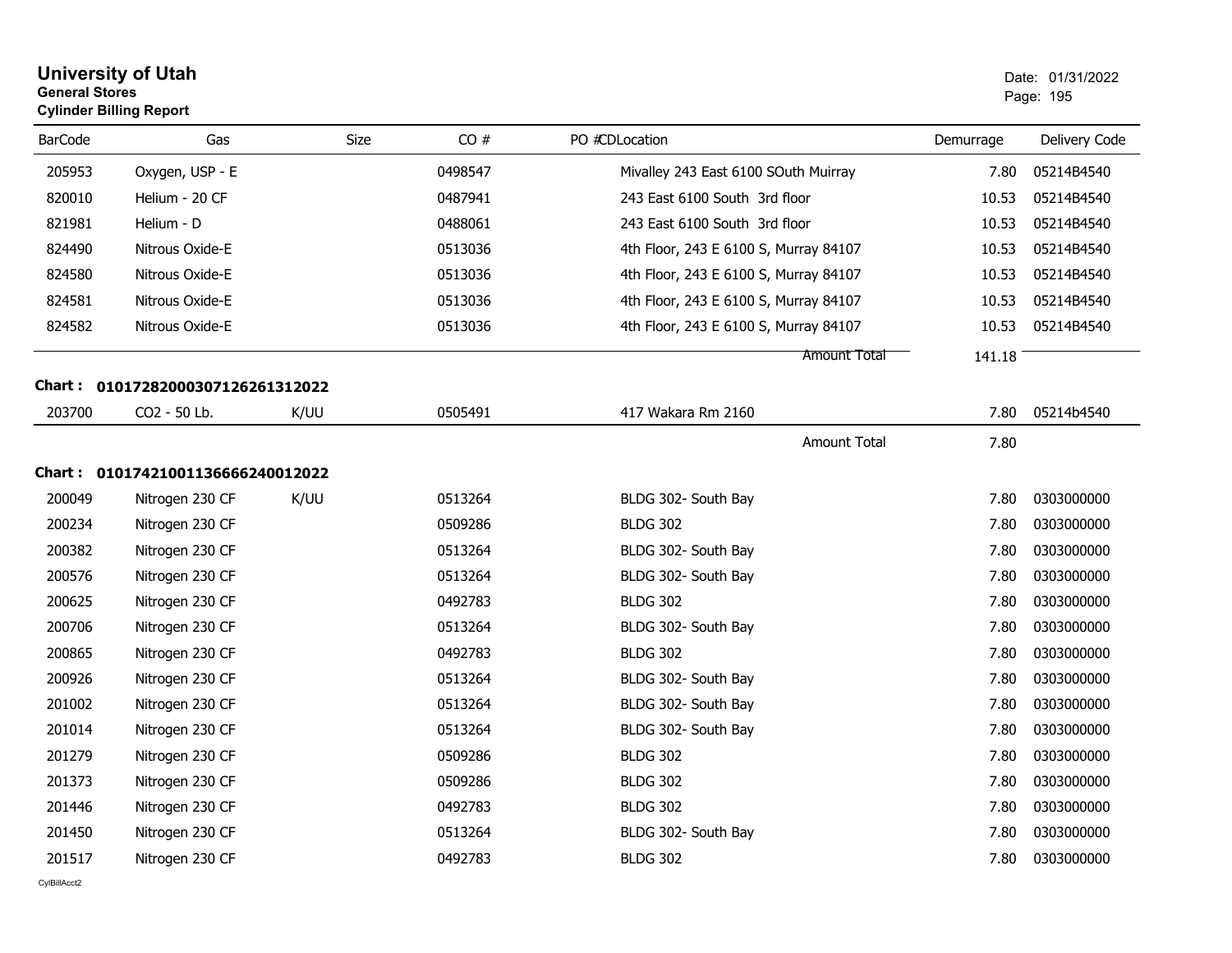| <b>General Stores</b>  | <b>University of Utah</b><br><b>Cylinder Billing Report</b> |      |         |                     |           | Date: 01/31/2022<br>Page: 196 |
|------------------------|-------------------------------------------------------------|------|---------|---------------------|-----------|-------------------------------|
| <b>BarCode</b>         | Gas                                                         | Size | CO#     | PO #CDLocation      | Demurrage | Delivery Code                 |
| 201518                 | Nitrogen 230 CF                                             |      | 0492783 | <b>BLDG 302</b>     | 7.80      | 0303000000                    |
| 201535                 | Nitrogen 230 CF                                             |      | 0513264 | BLDG 302- South Bay | 7.80      | 0303000000                    |
| 201886                 | Nitrogen 230 CF                                             |      | 0492783 | <b>BLDG 302</b>     | 7.80      | 0303000000                    |
| 202702                 | Nitrogen 230 CF                                             |      | 0513264 | BLDG 302- South Bay | 7.80      | 0303000000                    |
| 202704                 | Nitrogen 230 CF                                             |      | 0513264 | BLDG 302- South Bay | 7.80      | 0303000000                    |
| 202864                 | Nitrogen 230 CF                                             |      | 0492783 | <b>BLDG 302</b>     | 7.80      | 0303000000                    |
| 202931                 | Nitrogen 230 CF                                             |      | 0492783 | <b>BLDG 302</b>     | 7.80      | 0303000000                    |
| 203072                 | Nitrogen 230 CF                                             |      | 0513264 | BLDG 302- South Bay | 7.80      | 0303000000                    |
| 205378                 | Nitrogen 230 CF                                             |      | 0509286 | <b>BLDG 302</b>     | 7.80      | 0303000000                    |
| 205690                 | N2 Lq 200VHP                                                |      | 0513498 | <b>BLDG 303</b>     | 21.00     | 0303000000                    |
| 205690                 | N2 Lq 200VHP                                                |      | 0513833 | <b>BLDG 303</b>     | 3.50      | 0303000000                    |
| 205690                 | N2 Lq 200VHP                                                |      | 0514112 | <b>BLDG 303</b>     | 36.75     | 0303000000                    |
| 205690                 | N2 Lq 200VHP                                                |      | 0515761 | <b>BLDG 303</b>     | 5.25      | 0303000000                    |
| 205691                 | N2 Lg 200VHP                                                |      | 0513616 | <b>BLDG 303</b>     | 21.00     | 0303000000                    |
| 205691                 | N2 Lq 200VHP                                                |      | 0513833 | <b>BLDG 303</b>     | 8.75      | 0303000000                    |
| 205691                 | N2 Lq 200VHP                                                |      | 0514113 | <b>BLDG 303</b>     | 7.00      | 0303000000                    |
| 205691                 | N2 Lq 200VHP                                                |      | 0514691 | <b>BLDG 303</b>     | 10.50     | 0303000000                    |
| 205691                 | N2 Lq 200VHP                                                |      | 0515306 | <b>BLDG 303</b>     | 5.25      | 0303000000                    |
| 205691                 | N2 Lq 200VHP                                                |      | 0515761 | <b>BLDG 303</b>     | 5.25      | 0303000000                    |
| 205692                 | N2 Lq 200VHP                                                |      | 0513635 | <b>BLDG 303</b>     | 21.00     | 0303000000                    |
| 205692                 | N2 Lq 200VHP                                                |      | 0513833 | <b>BLDG 303</b>     | 40.25     | 0303000000                    |
| 205692                 | N2 Lq 200VHP                                                |      | 0515761 | <b>BLDG 303</b>     | 5.25      | 0303000000                    |
| 205693                 | N2 Lq 200VHP                                                |      | 0513470 | <b>HTW</b>          | 26.25     | 0303000000                    |
| 205693                 | N2 Lq 200VHP                                                |      | 0514112 | <b>BLDG 303</b>     | 12.25     | 0303000000                    |
| 205693                 | N2 Lq 200VHP                                                |      | 0514691 | <b>BLDG 303</b>     | 21.00     | 0303000000                    |
| 205694                 | N2 Lq 200VHP                                                |      | 0513635 | <b>BLDG 303</b>     | 68.25     | 0303000000                    |
| 205695                 | N2 Lq 200VHP                                                |      | 0513635 | <b>BLDG 303</b>     | 31.50     | 0303000000                    |
| 205695<br>CvIBillAcct2 | N2 Lq 200VHP                                                |      | 0514113 | <b>BLDG 303</b>     | 14.00     | 0303000000                    |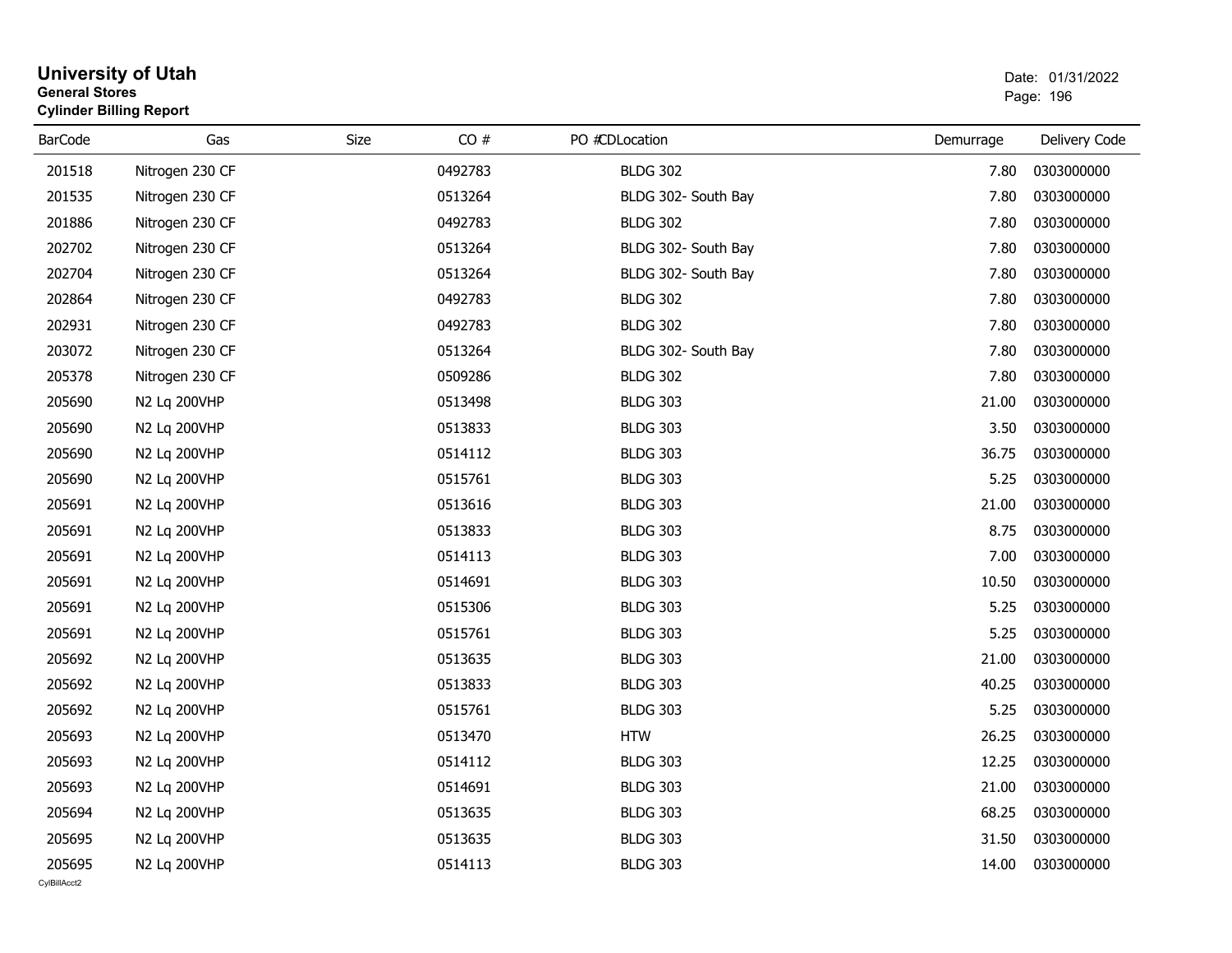| <b>General Stores</b> | <b>University of Utah</b><br><b>Cylinder Billing Report</b> |      |             |                         |                               | Date: 01/31/2022<br>Page: 197 |
|-----------------------|-------------------------------------------------------------|------|-------------|-------------------------|-------------------------------|-------------------------------|
| <b>BarCode</b>        | Gas                                                         |      | CO#<br>Size | PO #CDLocation          | Demurrage                     | Delivery Code                 |
| 205695                | N2 Lq 200VHP                                                |      | 0514691     | <b>BLDG 303</b>         | 10.50                         | 0303000000                    |
| 205695                | N2 Lq 200VHP                                                |      | 0515306     | <b>BLDG 303</b>         | 10.50                         | 0303000000                    |
| 205724                | Acetylene - MC                                              |      | 0434123     |                         | 6.24                          | 0305000000                    |
| 823893                | Nitrogen 230 CF                                             |      | 0509286     | <b>BLDG 302</b>         | 10.53                         | 0303000000                    |
| 824286                | Nitrogen 230 CF                                             |      | 0509286     | <b>BLDG 302</b>         | 10.53                         | 0303000000                    |
| 824287                | Nitrogen 230 CF                                             |      | 0509286     | <b>BLDG 302</b>         | 10.53                         | 0303000000                    |
| 824448                | Nitrogen 230 CF                                             |      | 0509286     | <b>BLDG 302</b>         | 10.53                         | 0303000000                    |
|                       |                                                             |      |             |                         | <b>Amount Total</b><br>620.56 |                               |
| Chart :               | 01017431001136696240012022                                  |      |             |                         |                               |                               |
| 110805                | CO2 - 50 Lb.                                                | K/UU | 0056923     | BLDG. 95, CHLORINE ROOM | 6.24                          | 0350002800                    |
| 112066                | Acetylene - B                                               |      | 0000000     | Art Vault               | 6.24                          | 0305001080                    |
| 112250                | Acetylene - MC                                              |      | 0062715     |                         | 6.24                          | 0305001080                    |
| 112251                | Oxygen - 40/60                                              |      | 0062715     |                         | 6.24                          | 0305001080                    |
| 112257                | Acetylene - B                                               |      | 0064253     |                         | 8.58                          | 0350002800                    |
| 112327                | CO2 - 50 Lb.                                                |      | 0054621     |                         | 8.58                          | 0350002800                    |
| 113307                | Acetylene - B                                               |      | 0062523     |                         | 8.58                          | 0350002600                    |
| 114103                | Oxygen - 40/60                                              |      | 0070007     |                         | 8.58                          | 0305001080                    |
| 114788                | Acetylene - B                                               |      | 0081719     |                         | 8.58                          | 0350002800                    |
| 115431                | Acetylene - B                                               |      | 0091904     |                         | 8.58                          | 0350002280                    |
| 117369                | Acetylene - MC                                              |      | 0106549     |                         | 6.24                          | 0350002800                    |
| 200087                | Acetylene, CF                                               |      | 0261224     |                         | 6.24                          | 0303000000                    |
| 200422                | Acetylene, CF                                               |      | 0208113     |                         | 6.24                          | 0350002800                    |
| 200522                | Acetylene, CF                                               |      | 0464335     |                         | 6.24                          | 0305000000                    |
| 201003                | Oxygen, USP                                                 |      | 0087231     |                         | 6.24                          | 0350002280                    |
| 201511                | Argon - 125 CF                                              |      | 0485099     |                         | 7.80                          | 0305000000                    |
| 201959                | Acetylene - MC                                              |      | 0095267     |                         | 6.24                          | 0350002280                    |
| 201960                | Oxygen - 20 CF                                              |      | 0095267     |                         | 7.80                          | 0350002280                    |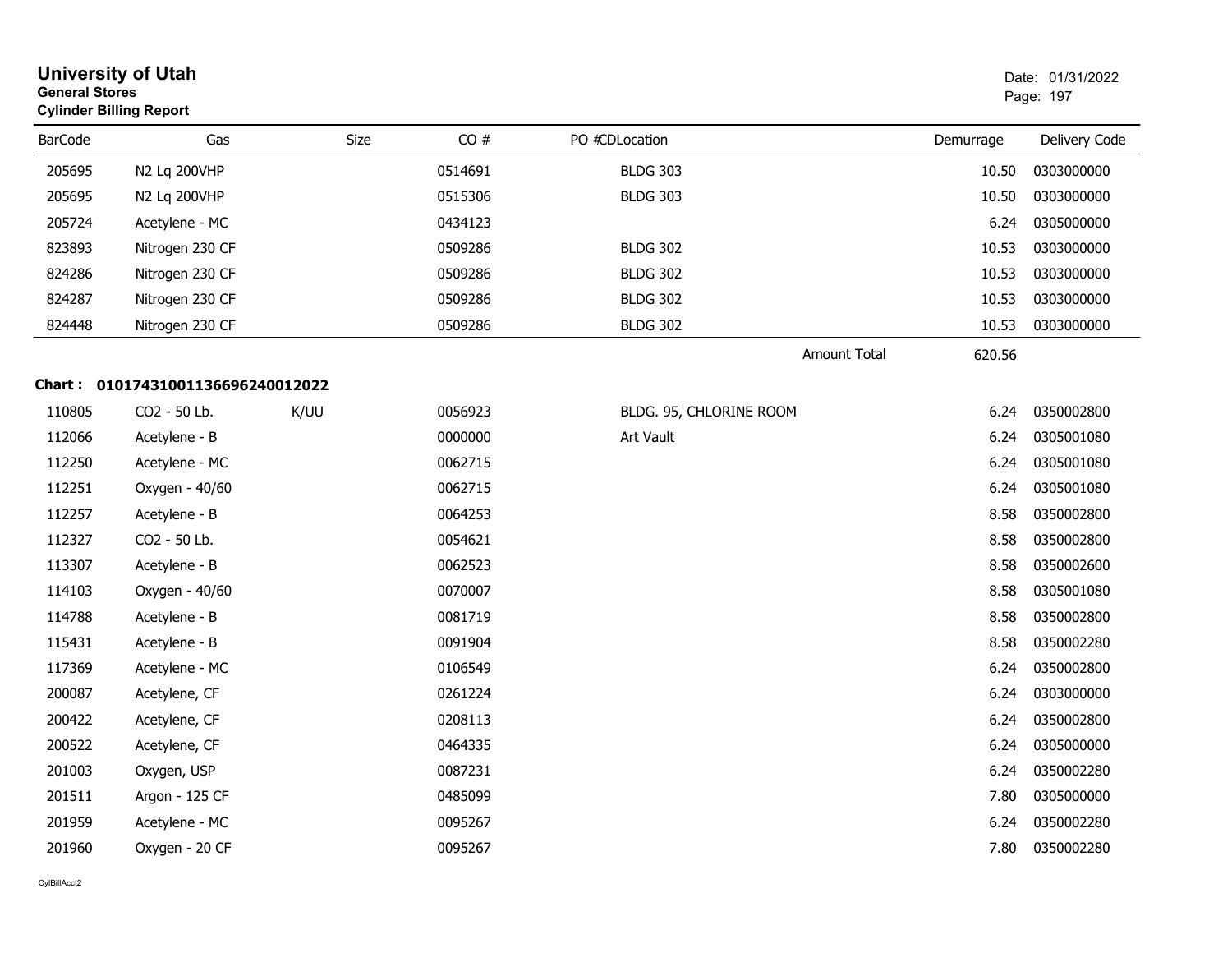| General Stores | <b>Cylinder Billing Report</b> |             |         |                  |           | Page: 198     |
|----------------|--------------------------------|-------------|---------|------------------|-----------|---------------|
| <b>BarCode</b> | Gas                            | <b>Size</b> | CO#     | PO #CDLocation   | Demurrage | Delivery Code |
| 201967         | Oxygen - 20 CF                 |             | 0160595 |                  | 6.24      | 0305001080    |
| 202011         | Acetylene - MC                 |             | 0087135 | <b>WILL CALL</b> | 6.24      | 0350002280    |
| 202041         | Nitrogen 115 CF                |             | 0103666 |                  | 6.24      | 0350002280    |
| 202143         | Acetylene - B                  |             | 0098718 |                  | 6.24      | 0350002800    |
| 202366         | Acetylene, CF                  |             | 0183678 | shop             | 6.24      | 0350002600    |
| 202447         | Nitrogen, 35CF                 |             | 0151030 |                  | 7.02      | 0305001080    |
| 202490         | Oxygen - 20 CF                 |             | 0187676 | <b>SHOP</b>      | 7.80      | 0305001080    |
| 202496         | Oxygen, USP                    |             | 0464335 |                  | 6.24      | 0305000000    |
| 202555         | Acetylene - B                  |             | 0249825 |                  | 6.24      | 0350002800    |
| 202567         | Oxygen - 20 CF                 |             | 0177369 |                  | 7.80      | 0305001080    |
| 202590         | CO2 - 20 Lb.                   |             | 0371610 |                  | 6.24      | 0305001090    |
| 202659         | Acetylene - B                  |             | 0181563 |                  | 6.24      | 0350002800    |
| 202726         | Nitrogen 230 CF                |             | 0303367 |                  | 6.24      | 0305001080    |
| 202837         | Acetylene - B                  |             | 0195161 |                  | 6.24      | 0350002600    |
| 202890         | Acetylene - MC                 |             | 0485793 |                  | 7.80      | 0305000000    |
| 202893         | Oxygen - 20 CF                 |             | 0233750 |                  | 7.80      | 0305001080    |
| 202954         | Acetylene - MC                 |             | 0191526 |                  | 6.24      | 0305001080    |
| 202957         | Acetylene - MC                 |             | 0307965 |                  | 6.24      | 0305001080    |
| 202963         | Acetylene - MC                 |             | 0353854 |                  | 6.24      | 0350002800    |
| 202964         | Acetylene - MC                 |             | 0323446 |                  | 6.24      | 0305001080    |
| 203057         | Acetylene - B                  |             | 0203031 | Shop             | 6.24      | 0350002800    |
| 203140         | Acetylene - MC                 |             | 0306962 |                  | 6.24      | 0305001080    |
| 203220         | Oxygen - 20 CF                 |             | 0307965 |                  | 6.24      | 0305001080    |
| 203223         | Oxygen - 20 CF                 |             | 0382893 |                  | 6.24      | 0305001080    |
| 203249         | Nitrogen 40 CF                 |             | 0292975 |                  | 6.24      | 0305001080    |
| 203288         | Acetylene - MC                 |             | 0331023 |                  | 6.24      | 0305001080    |
| 203291         | Acetylene - MC                 |             | 0317126 |                  | 6.24      | 0305001080    |
| 203351         | Acetylene - B                  |             | 0251938 |                  | 6.24      |               |

## **University of Utah** Date: 01/31/2022 **General Stores**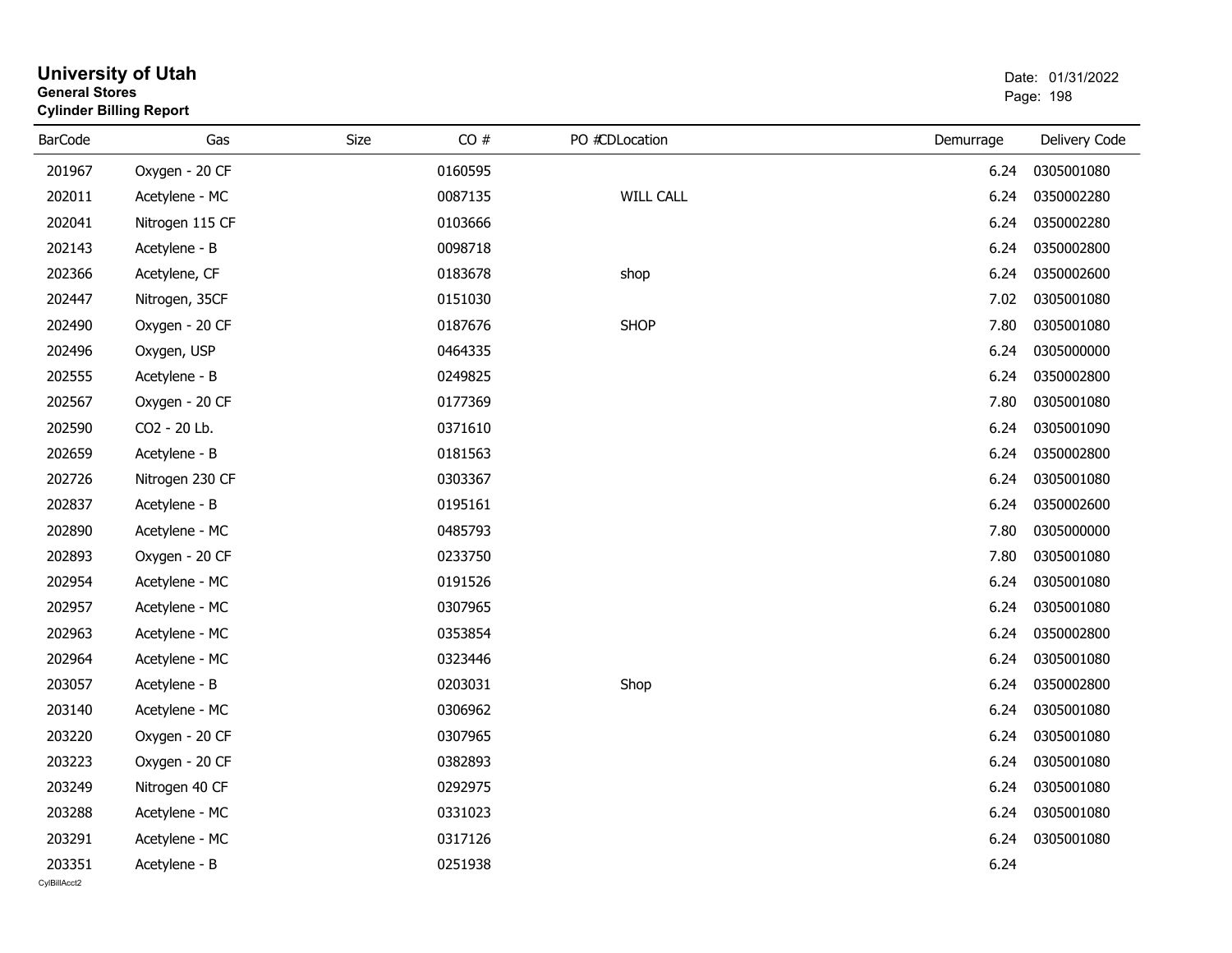| General Stores | <b>Cylinder Billing Report</b> |      |         |                                        |           | Page: 199     |
|----------------|--------------------------------|------|---------|----------------------------------------|-----------|---------------|
| <b>BarCode</b> | Gas                            | Size | CO#     | PO #CDLocation                         | Demurrage | Delivery Code |
| 203353         | Acetylene - B                  |      | 0219659 |                                        | 6.24      | 0303000000    |
| 203355         | Acetylene - B                  |      | 0482726 |                                        | 7.80      | 0305000000    |
| 203400         | Nitrogen 40 CF                 |      | 0412382 |                                        | 6.24      | 0305001080    |
| 203401         | Nitrogen 40 CF                 |      | 0307965 |                                        | 6.24      | 0305001080    |
| 203471         | Acetylene - MC                 |      | 0308664 |                                        | 6.24      | 0350002600    |
| 203472         | Acetylene - MC                 |      | 0277926 | MT BARCODES #202890,202694,202978,2029 | 6.24      | 0305001080    |
| 203587         | Oxygen - 20 CF                 |      | 0504707 |                                        | 7.80      | 0305000000    |
| 203589         | Oxygen - 20 CF                 |      | 0281930 | <b>SHOP</b>                            | 6.24      | 0305001080    |
| 203591         | Oxygen - 20 CF                 |      | 0384371 | welding of outlets plant 303           | 6.24      | 0305001090    |
| 203592         | Oxygen - 20 CF                 |      | 0323480 |                                        | 6.24      | 0305001080    |
| 203594         | Oxygen - 20 CF                 |      | 0490163 |                                        | 7.80      | 0305000000    |
| 203596         | Oxygen - 20 CF                 |      | 0487935 |                                        | 7.80      | 0305000000    |
| 203598         | Oxygen - 20 CF                 |      | 0307965 |                                        | 6.24      | 0305001080    |
| 203599         | Oxygen - 20 CF                 |      | 0306962 |                                        | 6.24      | 0305001080    |
| 203602         | Acetylene - MC                 |      | 0253983 |                                        | 6.24      | 0305001080    |
| 203611         | Oxygen - 20 CF                 |      | 0307413 |                                        | 7.80      | 0305001080    |
| 203613         | Acetylene - MC                 |      | 0304270 |                                        | 6.24      | 0305001080    |
| 203630         | Acetylene - MC                 |      | 0251067 |                                        | 6.24      | 0305001080    |
| 203636         | Acetylene - MC                 |      | 0248823 |                                        | 6.24      | 0305001080    |
| 203637         | Acetylene - MC                 |      | 0324008 |                                        | 6.24      | 0305001080    |
| 203641         | Acetylene - MC                 |      | 0250414 |                                        | 6.24      | 0305001080    |
| 203721         | Oxygen - 20 CF                 |      | 0292487 |                                        | 7.80      | 0305001080    |
| 203722         | Oxygen - 20 CF                 |      | 0293329 |                                        | 7.80      | 0305001080    |
| 203724         | Oxygen - 20 CF                 |      | 0293698 |                                        | 7.80      | 0305001080    |
| 203729         | Oxygen - 20 CF                 |      | 0284881 |                                        | 7.80      | 0305001080    |
| 203747         | Acetylene - MC                 |      | 0326207 |                                        | 6.24      | 0305001080    |
| 203786         | Acetylene - B                  |      | 0138301 |                                        | 6.24      | 0350002800    |
| 203790         | Acetylene - MC                 |      | 0146799 |                                        | 6.24      | 0350002800    |
|                |                                |      |         |                                        |           |               |

# **University of Utah** Date: 01/31/2022 **General Stores**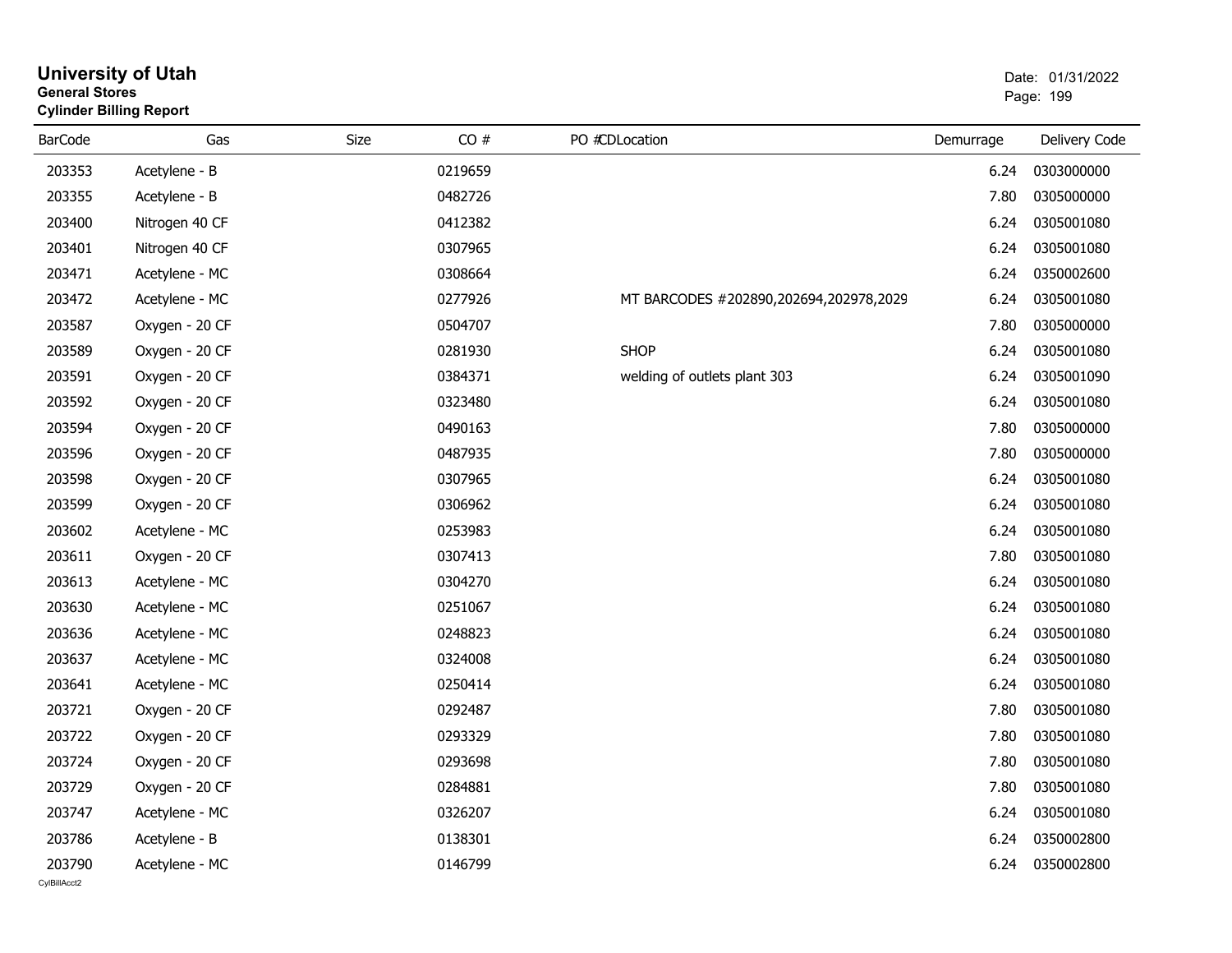| General Stores | <b>Cylinder Billing Report</b> |      |         |                      | Page: 200 |               |  |
|----------------|--------------------------------|------|---------|----------------------|-----------|---------------|--|
| <b>BarCode</b> | Gas                            | Size | CO#     | PO #CDLocation       | Demurrage | Delivery Code |  |
| 203986         | Oxygen, USP                    |      | 0186010 |                      | 6.24      | 0350002600    |  |
| 204237         | Acetylene - MC                 |      | 0347249 |                      | 6.24      | 0305001080    |  |
| 204250         | Acetylene - MC                 |      | 0487935 |                      | 7.80      | 0305000000    |  |
| 204268         | Acetylene - MC                 |      | 0343739 | <b>ELECTRIC SHOP</b> | 6.24      | 0350002600    |  |
| 204278         | Acetylene - MC                 |      | 0490150 |                      | 7.80      | 0305000000    |  |
| 204295         | Oxygen - 20 CF                 |      | 0431124 |                      | 6.24      | 0305000000    |  |
| 204366         | Oxygen - 20 CF                 |      | 0500571 |                      | 7.80      | 0305000000    |  |
| 204406         | Acetylene - MC                 |      | 0500571 |                      | 7.80      | 0305000000    |  |
| 204408         | Acetylene - MC                 |      | 0409342 | shop                 | 6.24      | 0305001090    |  |
| 204460         | Acetylene - MC                 |      | 0504707 |                      | 7.80      | 0305000000    |  |
| 204532         | Acetylene - B                  |      | 0110320 |                      | 6.24      | 0350002800    |  |
| 204545         | Acetylene - MC                 |      | 0197277 | <b>HVAC SHOP</b>     | 6.24      | 0305001080    |  |
| 204630         | Air - 233 CF                   |      | 0125380 |                      | 6.24      |               |  |
| 204640         | Acetylene - B                  |      | 0128498 |                      | 6.24      | 0350002800    |  |
| 205593         | Oxygen - 20 CF                 |      | 0323325 | <b>HVAC SHOP</b>     | 6.24      | 0305001080    |  |
| 205600         | Oxygen - 20 CF                 |      | 0343739 | <b>ELECTRIC SHOP</b> | 6.24      | 0350002600    |  |
| 205604         | Acetylene - B                  |      | 0393226 | <b>SHOP</b>          | 6.24      | 0305001090    |  |
| 205672         | CO2 - 20 Lb.                   |      | 0485582 |                      | 7.80      | 0305000000    |  |
| 205689         | Acetylene - MC                 |      | 0349144 |                      | 6.24      | 0305001080    |  |
| 205700         | Acetylene - MC                 |      | 0363149 |                      | 6.24      | 0305001090    |  |
| 205728         | Acetylene - MC                 |      | 0423319 | <b>SHOP</b>          | 6.24      | 0305000000    |  |
| 205748         | Acetylene - MC                 |      | 0513440 |                      | 7.80      | 0305000000    |  |
| 205860         | Acetylene - MC                 |      | 0468565 |                      | 7.80      | 0305000000    |  |
| 807167         | Sulfur Hexaflou                |      | 0306910 |                      | 13.26     | 0350002600    |  |
| 813045         | CO2 - Inst. Gra                |      | 0428102 |                      | 8.97      | 0305000000    |  |
| 820868         | Oxygen - 20 CF                 |      | 0485793 |                      | 10.53     | 0305000000    |  |

**University of Utah** Date: 01/31/2022

Amount Total

688.74

**General Stores**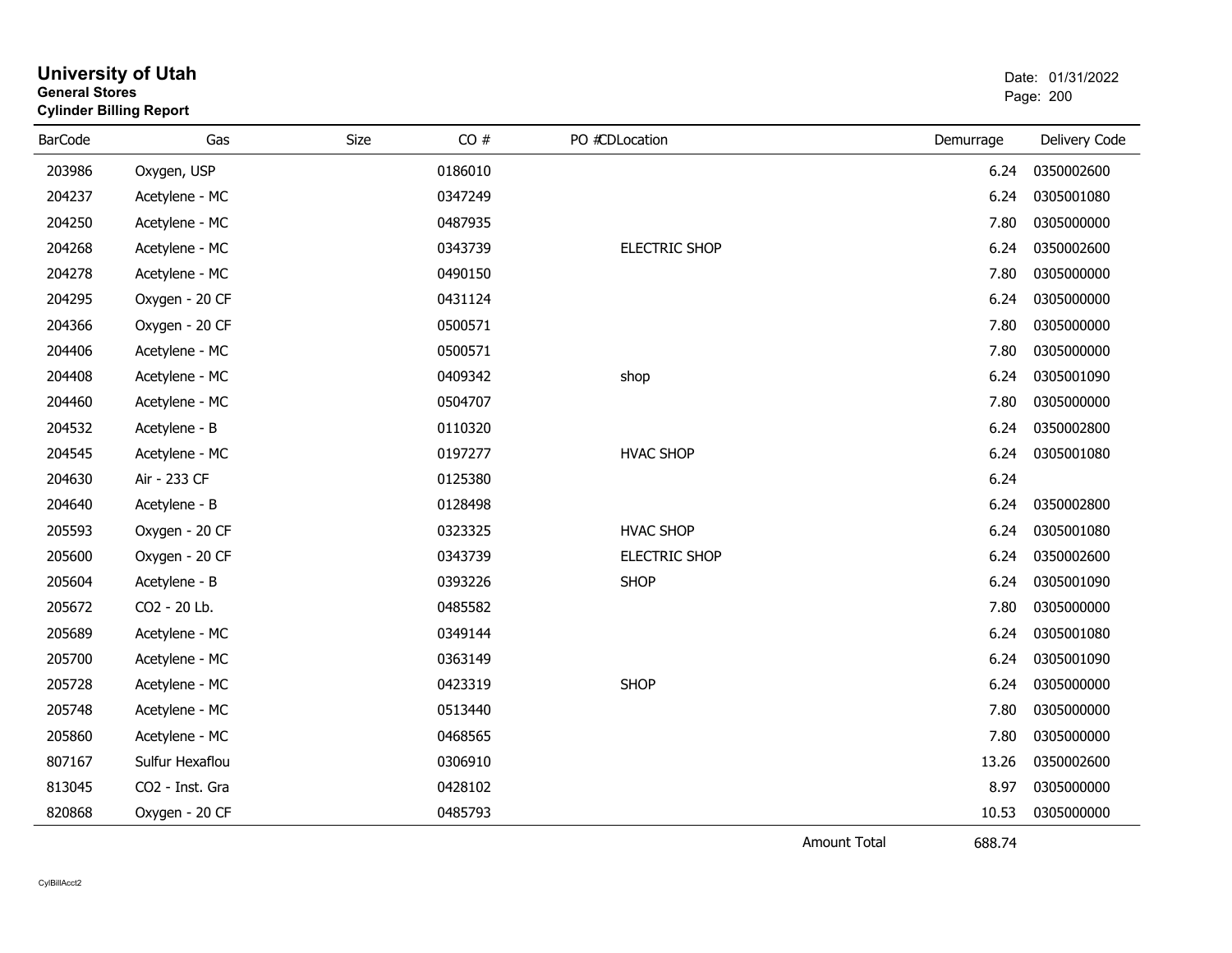| <b>General Stores</b>  | <b>University of Utah</b><br><b>Cylinder Billing Report</b> |                  |         |                      |                     |           | Date: 01/31/2022<br>Page: 201 |
|------------------------|-------------------------------------------------------------|------------------|---------|----------------------|---------------------|-----------|-------------------------------|
| <b>BarCode</b>         | Gas                                                         | <b>Size</b>      | CO#     | PO #CDLocation       |                     | Demurrage | Delivery Code                 |
|                        | Chart: 01017471001136776240012022                           |                  |         |                      |                     |           |                               |
| 201273                 | Nitrogen 230 CF                                             | K/UU             | 0508543 |                      |                     | 7.80      | 035000228A                    |
| 201558                 | Nitrogen 40 CF                                              |                  | 0506477 |                      |                     | 7.80      | 035000228A                    |
| 202857                 | Argon - 125 CF                                              |                  | 0506905 |                      |                     | 7.80      | 035000228A                    |
| 203246                 | Nitrogen 40 CF                                              |                  | 0506477 |                      |                     | 7.80      | 035000228A                    |
| 203728                 | Oxygen - 20 CF                                              |                  | 0506400 |                      |                     | 7.80      | 035000228A                    |
| 204271                 | Acetylene - MC                                              |                  | 0506400 |                      |                     | 7.80      | 035000228A                    |
| 204415                 | Acetylene - MC                                              |                  | 0492438 |                      |                     | 7.00      | 035000228A                    |
| 205602                 | Oxygen - 20 CF                                              |                  | 0505205 |                      |                     | 7.80      | 035000228A                    |
| 205635                 | Acetylene - MC                                              |                  | 0505205 |                      |                     | 7.80      | 035000228A                    |
| 205791                 | Acetylene - MC                                              |                  | 0515781 |                      |                     | 0.80      | 035000228A                    |
|                        |                                                             |                  |         |                      | <b>Amount Total</b> | 70.20     |                               |
|                        | Chart: 01017481001136806240012022                           |                  |         |                      |                     |           |                               |
| 202818                 | Nitrogen 115 CF                                             | 125 CF/UU        | 0421092 | <b>SHOP</b>          |                     | 6.24      | 035000228B                    |
| 203586                 | Oxygen - 20 CF                                              |                  | 0414309 |                      |                     | 6.24      | 035000228B                    |
| 203625                 | Oxygen - 20 CF                                              |                  | 0441808 |                      |                     | 6.24      | 035000228B                    |
| 204265                 | Acetylene - MC                                              |                  | 0442677 |                      |                     | 6.24      | 035000228B                    |
| 205698                 | Acetylene - MC                                              |                  | 0414309 |                      |                     | 6.24      | 035000228B                    |
| 205820                 | Nitrogen 40 CF                                              |                  | 0501331 |                      |                     | 7.02      | 035000228B                    |
|                        |                                                             |                  |         |                      | <b>Amount Total</b> | 38.22     |                               |
|                        | Chart: 01017491001136836240012019                           |                  |         |                      |                     |           |                               |
| 816943                 | Co <sub>2</sub> Liquid-55                                   | Liq-Airga        | 0454243 | <b>CHLORINE ROOM</b> |                     | 78.00     | 035000228C                    |
|                        |                                                             |                  |         |                      | Amount Total        | 78.00     |                               |
|                        | Chart: 01017491001136836240012022                           |                  |         |                      |                     |           |                               |
| 202581                 | Co2 Liquid-55                                               | <b>180 LTR/U</b> | 0513206 | CHLORINE ROOM        |                     | 20.80     | 035000228C                    |
| 202582                 | Co2 Liquid-55                                               |                  | 0513206 | CHLORINE ROOM        |                     | 32.00     | 035000228C                    |
| 202583<br>CylBillAcct2 | Co2 Liquid-55                                               |                  | 0512015 | CHLORINE ROOM        |                     | 17.60     | 035000228C                    |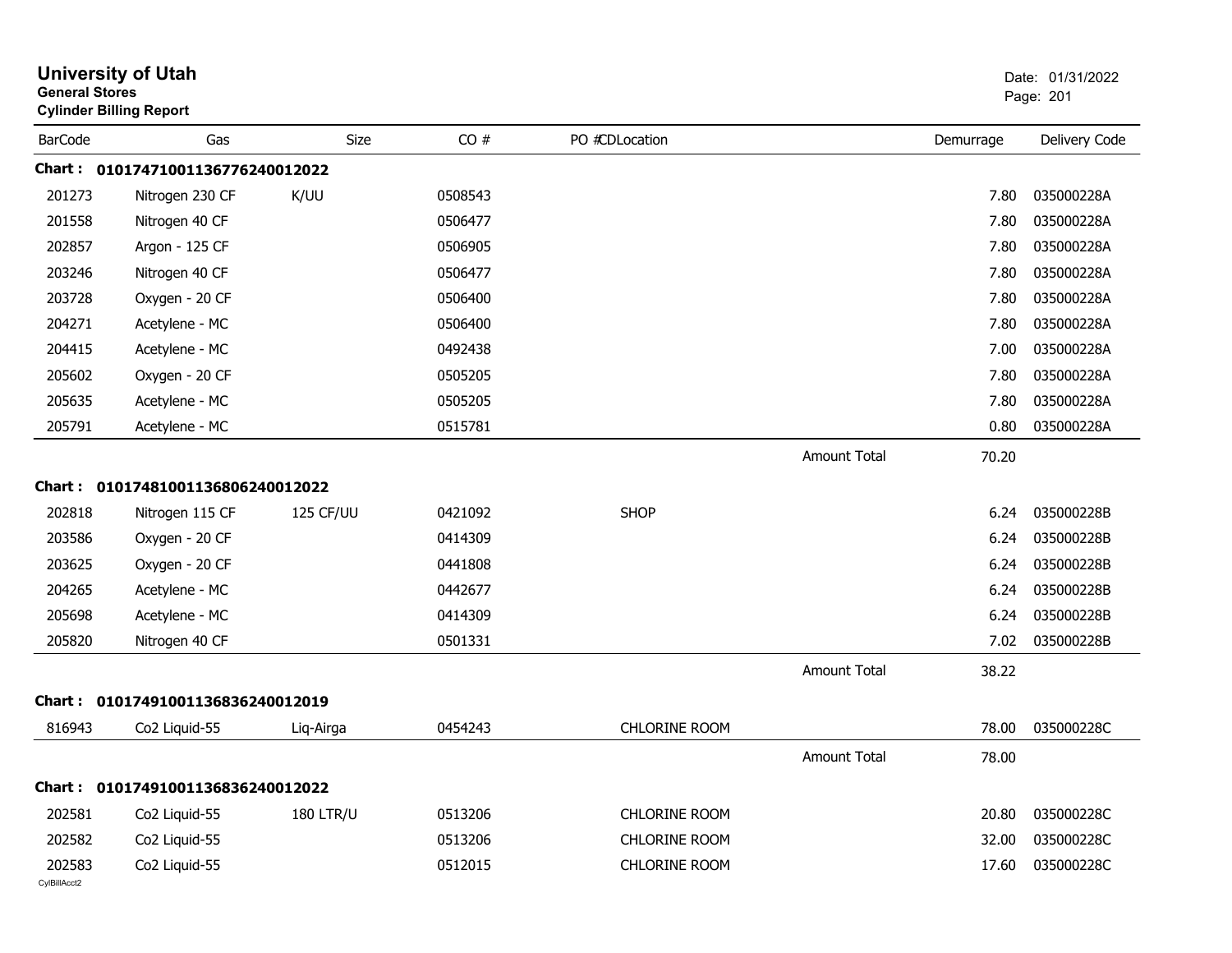### **University of Utah** Date: 01/31/2022 **General Stores**er and the state of the state of the state of the state of the state of the state of the state of the state of the state of the state of the state of the state of the state of the state of the state of the state of the sta **Cylinder Billing Report**

| <b>BarCode</b> | Gas            | CO#<br><b>Size</b> | PO #CDLocation       | Demurrage | Delivery Code |
|----------------|----------------|--------------------|----------------------|-----------|---------------|
| 202583         | Co2 Liquid-55  | 0514081            | CHLORINE ROOM        | 9.60      | 035000228c    |
| 203182         | Acetylene - MC | 0505206            |                      | 7.80      | 035000228C    |
| 203282         | Co2 Liquid-55  | 0515399            | <b>CHLORINE ROOM</b> | 6.40      | 035000228C    |
| 203503         | Co2 Liquid-55  | 0513206            | CHLORINE ROOM        | 20.80     | 035000228C    |
| 203504         | Co2 Liquid-55  | 0512940            | <b>CHLORINE ROOM</b> | 17.60     | 035000228C    |
| 203504         | Co2 Liquid-55  | 0514365            | CHLORINE ROOM        | 19.20     | 035000228C    |
| 203506         | Co2 Liquid-55  | 0514365            | CHLORINE ROOM        | 19.20     | 035000228C    |
| 203507         | Co2 Liquid-55  | 0515399            | CHLORINE ROOM        | 6.40      | 035000228C    |
| 203508         | Co2 Liquid-55  | 0514365            | CHLORINE ROOM        | 19.20     | 035000228C    |
| 203670         | CO2 - 75 Lb    | 0424379            | CHLORINE ROOM        | 13.26     | 035000228C    |
| 203671         | CO2 - 75 Lb    | 0424379            | CHLORINE ROOM        | 13.26     | 035000228C    |
| 203672         | CO2 - 75 Lb    | 0417223            | CHLORINE ROOM        | 7.14      | 035000228C    |
| 204283         | Acetylene - MC | 0491579            |                      | 7.80      | 035000228C    |
| 205286         | Co2 Liquid-55  | 0512969            | <b>CHLORINE ROOM</b> | 17.60     | 035000228C    |
| 205286         | Co2 Liquid-55  | 0515399            | <b>CHLORINE ROOM</b> | 6.40      | 035000228C    |
| 205287         | Co2 Liquid-55  | 0512940            | CHLORINE ROOM        | 17.60     | 035000228C    |
| 205287         | Co2 Liquid-55  | 0514081            | CHLORINE ROOM        | 22.40     | 035000228c    |
| 205288         | Co2 Liquid-55  | 0512969            | <b>CHLORINE ROOM</b> | 17.60     | 035000228C    |
| 205288         | Co2 Liquid-55  | 0514081            | CHLORINE ROOM        | 22.40     | 035000228c    |
| 205609         | Acetylene - MC | 0505206            |                      | 7.80      | 035000228C    |
| 820869         | Oxygen - 20 CF | 0491579            |                      | 10.53     | 035000228C    |
| 823266         | Nitrogen 40 CF | 0498715            |                      | 10.53     | 035000228c    |
| 824963         | Co2 Liquid-55  | 0512742            | CHLORINE ROOM        | 78.00     | 035000228C    |
| 824964         | Co2 Liquid-55  | 0512969            | <b>CHLORINE ROOM</b> | 22.00     | 035000228C    |
| 825069         | Co2 Liquid-55  | 0513206            | CHLORINE ROOM        | 26.00     | 035000228C    |
| 825163         | Co2 Liquid-55  | 0513206            | CHLORINE ROOM        | 42.00     | 035000228C    |
| 825190         | Co2 Liquid-55  | 0513206            | CHLORINE ROOM        | 50.00     | 035000228C    |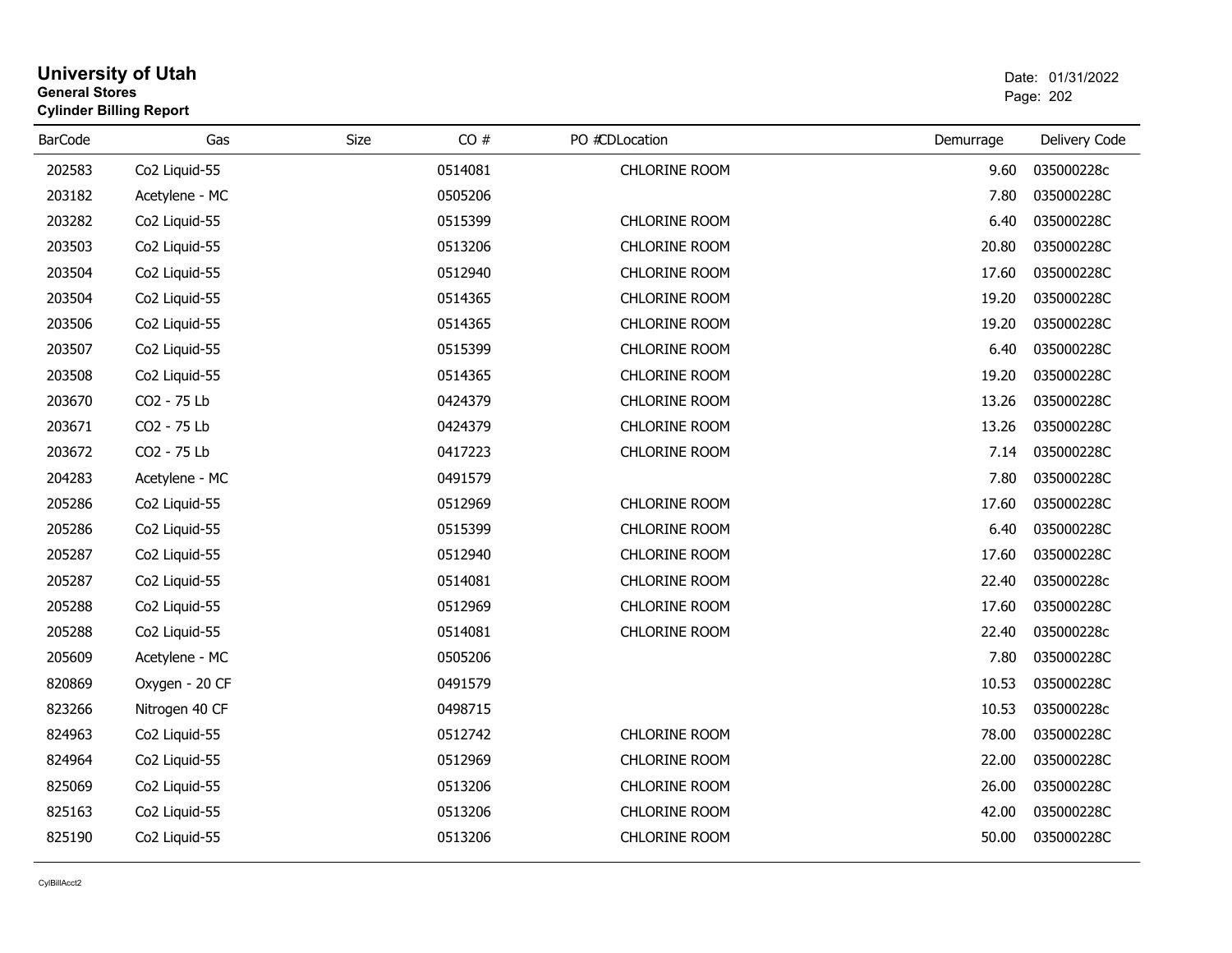|                | <b>University of Utah</b><br><b>General Stores</b><br><b>Cylinder Billing Report</b> |                  |         |                |                     | Date: 01/31/2022<br>Page: 203 |               |
|----------------|--------------------------------------------------------------------------------------|------------------|---------|----------------|---------------------|-------------------------------|---------------|
| <b>BarCode</b> | Gas                                                                                  | Size             | CO#     | PO #CDLocation |                     | Demurrage                     | Delivery Code |
|                |                                                                                      |                  |         |                | <b>Amount Total</b> | 588.92                        |               |
| Chart :        | 01017501001136866240012022                                                           |                  |         |                |                     |                               |               |
| 202854         | Nitrogen 115 CF                                                                      | <b>125 CF/UU</b> | 0492917 |                |                     | 7.80                          | 035000228D    |
| 203241         | Nitrogen 40 CF                                                                       |                  | 0506715 | Picked Up      |                     | 7.80                          | 035000228D    |
| 203344         | Acetylene - MC                                                                       |                  | 0500288 |                |                     | 7.80                          | 035000228D    |
| 203723         | Oxygen - 20 CF                                                                       |                  | 0506659 |                |                     | 7.80                          | 035000228D    |
| 203725         | Oxygen - 20 CF                                                                       |                  | 0500288 |                |                     | 7.80                          | 035000228D    |
| 204285         | Acetylene - MC                                                                       |                  | 0425276 |                |                     | 6.24                          | 035000228d    |
| 204681         | Nitrogen 115 CF                                                                      |                  | 0487474 |                |                     | 7.80                          | 035000228D    |
| 205712         | Acetylene - B                                                                        |                  | 0478872 |                |                     | 7.80                          | 035000228D    |
| 205874         | Acetylene - MC                                                                       |                  | 0506659 |                |                     | 7.80                          | 035000228D    |
|                |                                                                                      |                  |         |                | <b>Amount Total</b> | 68.64                         |               |
| Chart :        | 01017511001136896240012022                                                           |                  |         |                |                     |                               |               |
| 204414         | Oxygen - 20 CF                                                                       | 23 CF - UU       | 0514243 |                |                     | 4.20                          | 035000228e    |
| 204544         | Nitrogen 115 CF                                                                      |                  | 0504389 |                |                     | 7.80                          | 035000228E    |
| 205726         | Acetylene - MC                                                                       |                  | 0514243 |                |                     | 4.20                          | 035000228e    |
| 822428         | Nitrogen, 23 CF                                                                      |                  | 0496569 |                |                     | 10.53                         | 035000228E    |
|                |                                                                                      |                  |         |                | <b>Amount Total</b> | 26.73                         |               |
|                | Chart: 01017521001136926240012022                                                    |                  |         |                |                     |                               |               |
| 200897         | Nitrogen 115 CF                                                                      | <b>125 CF/UU</b> | 0506048 |                |                     | 7.80                          | 035000228F    |
| 202120         | Oxygen - 20 CF                                                                       |                  | 0471922 |                |                     | 7.80                          | 035000228F    |
| 202170         | Acetylene, CF                                                                        |                  | 0513775 |                |                     | 7.80                          | 0306001030    |
| 202285         | Oxygen - 20 CF                                                                       |                  | 0476092 |                |                     | 7.80                          | 035000228F    |
| 204258         | Acetylene - MC                                                                       |                  | 0511242 |                |                     | 7.80                          | 035000228F    |
| 204260         | Acetylene - MC                                                                       |                  | 0511242 |                |                     | 7.80                          | 035000228F    |
| 204407         | Acetylene - MC                                                                       |                  | 0511242 |                |                     | 7.80                          | 035000228F    |
| 205599         | Oxygen - 20 CF                                                                       |                  | 0498103 |                |                     | 7.80                          | 035000228F    |
| CvIBillAcct2   |                                                                                      |                  |         |                |                     |                               |               |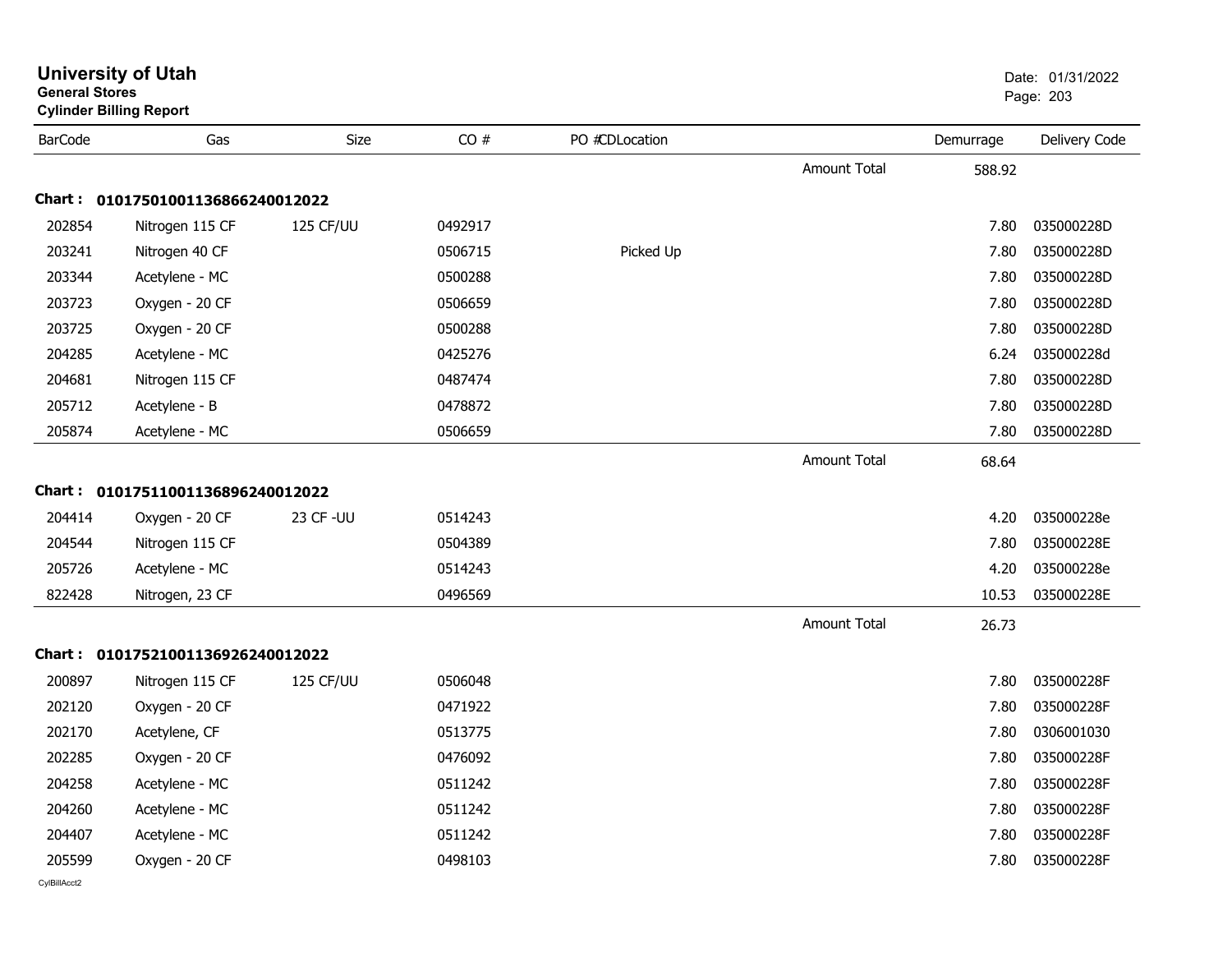| <b>General Stores</b> | <b>University of Utah</b><br><b>Cylinder Billing Report</b> |             |         |                                          |                     |           | Date: 01/31/2022<br>Page: 204 |
|-----------------------|-------------------------------------------------------------|-------------|---------|------------------------------------------|---------------------|-----------|-------------------------------|
| <b>BarCode</b>        | Gas                                                         | <b>Size</b> | CO#     | PO #CDLocation                           |                     | Demurrage | Delivery Code                 |
| 825006                | Oxygen, USP                                                 |             | 0513775 |                                          |                     | 10.53     | 0306001030                    |
| 825119                | Nitrogen 40 CF                                              |             | 0513758 |                                          |                     | 10.53     | 035000228F                    |
| 825120                | Nitrogen 40 CF                                              |             | 0513758 |                                          |                     | 10.53     | 035000228F                    |
|                       |                                                             |             |         |                                          | <b>Amount Total</b> | 93.99     |                               |
|                       | Chart: 01017552000005796260312022                           |             |         |                                          |                     |           |                               |
| 200407                | CO2 - 50 Lb.                                                | K/UU        | 0501030 | 383 Colorow RM 173                       |                     | 7.80      | 05213C4440                    |
|                       |                                                             |             |         |                                          | <b>Amount Total</b> | 7.80      |                               |
|                       | Chart: 01017552000288806260312022                           |             |         |                                          |                     |           |                               |
| 823245                | Oxygen, USP                                                 | 200C/Mt.A   | 0498201 | 383 Colorow Dr Ste 187 Norman Taylor Lab |                     | 10.53     | 05213C4440                    |
|                       |                                                             |             |         |                                          | Amount Total        | 10.53     |                               |
|                       | Chart: 0101755500056000302626032022                         |             |         |                                          |                     |           |                               |
| 200039                | CO2 - 50 Lb.                                                | K/UU        | 0422793 | 3B525 SOM                                |                     | 6.24      | 05213C4440                    |
| 202401                | Oxygen, USP - E                                             |             | 0401524 | 3C444 SOM                                |                     | 6.24      | 05213C4440                    |
| 203111                | $CO2 - E$                                                   |             | 0235985 | 3B525 SOM                                |                     | 6.24      | 05213C4440                    |
| 204703                | Oxygen, USP - E                                             |             | 0401239 | 3C444 SOM                                |                     | 6.24      | 05213C4440                    |
| 205506                | Nitrogen 230 CF                                             |             | 0438090 | 3B25 SOM                                 |                     | 6.24      | 05213C4440                    |
|                       |                                                             |             |         |                                          | <b>Amount Total</b> | 31.20     |                               |
|                       | Chart: 0101755500059310612623032022                         |             |         |                                          |                     |           |                               |
| 516805                | 7%cO2/50%O2/N2                                              | 150A/Mt.A   | 0451877 | 1D29 BLDG 2, VAMC                        |                     | 11.31     | 05213c4440                    |
|                       |                                                             |             |         |                                          | <b>Amount Total</b> | 11.31     |                               |
|                       | Chart: 0101755500059310612626032022                         |             |         |                                          |                     |           |                               |
| 200014                | 95% Air, 5% CO2 K/UU                                        |             | 0405377 | VA 2 2C40                                |                     |           | 6.24 0521AB1930               |
| 200016                | 95% Air, 5% CO2                                             |             | 0414853 | VA2 #2C40                                |                     | 6.24      | 0521AB1930                    |
| 200533                | Argon                                                       |             | 0386173 | VA2 1D30                                 |                     | 6.24      | 0521AB1930                    |
| 200757                | CO2 - 50 Lb.                                                |             | 0419826 | VA2 Room 2D17                            |                     | 6.24      | 0521AB1930                    |
| 200828                | 95% O2, 5% CO2                                              |             | 0369483 | VA Med Ctr. Bldg 2, Room 1D29            |                     | 6.24      | 0521ab1930                    |
| CvIBillAcct2          |                                                             |             |         |                                          |                     |           |                               |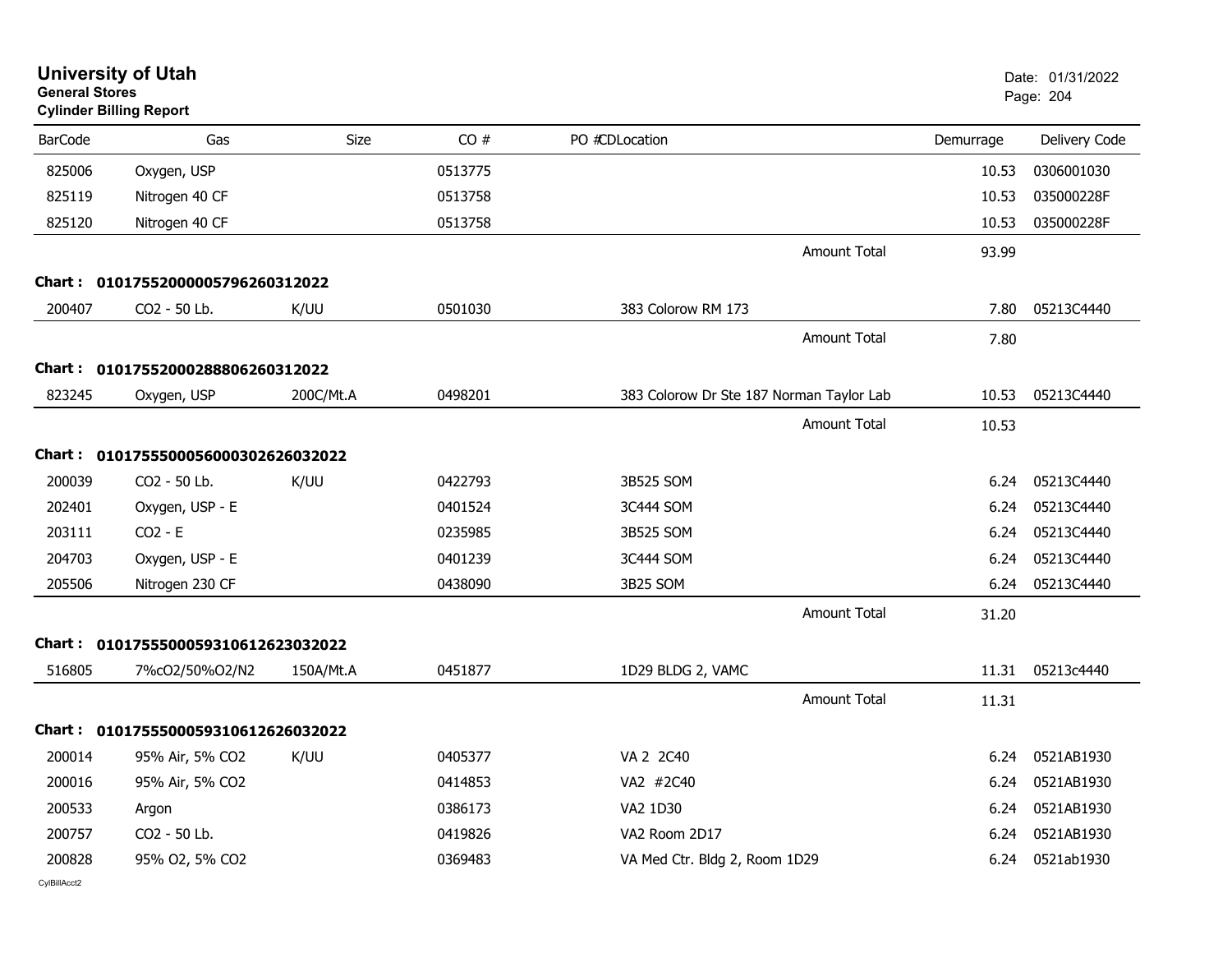| General Stores | <b>Cylinder Billing Report</b>      |             |         |                      |                               | Page: 205     |
|----------------|-------------------------------------|-------------|---------|----------------------|-------------------------------|---------------|
| <b>BarCode</b> | Gas                                 | <b>Size</b> | CO#     | PO #CDLocation       | Demurrage                     | Delivery Code |
| 202373         | Helium - UHP                        |             | 0366658 | VAMC 1D30            | 6.24                          | 0521ab1930    |
| 203527         | N2, Liquid LX45                     |             | 0513289 | VA2 1D30             | 44.80                         | 05213C4440    |
| 203574         | N2, Liquid LX45                     |             | 0514983 | VA BLDG 2 RM 1D30    | 17.60                         | 05213C4440    |
| 203610         | Nitrogen NF                         |             | 0464197 | VA BLDG 2 RM 1D29    | 6.24                          | 05213C4440    |
| 204517         | 95% Air, 5% CO2                     |             | 0414853 | VA2 #2C40            | 6.24                          | 0521AB1930    |
| 205364         | CO2 - 50 Lb.                        |             | 0419826 | VA2 Room 2D17        | 6.24                          | 0521AB1930    |
| 808501         | 21% O2 In N2                        |             | 0339847 | 1D21 BLDG 2, VAMC    | 8.58                          | 0521AB1930    |
| 808554         | 5%CO212%O2N2                        |             | 0340236 | 1D21 BLDG 2, VAMC    | 8.58                          | 0521AB1930    |
| 809150         | 3%Co227%N2inO2                      |             | 0354931 | 1D29 BLDG 2, VAMC    | 8.58                          | 0521AB1930    |
| 809277         | Nitrogen, 23 CF                     |             | 0359843 | VA 1D29 BLDG. 2      | 8.58                          | 0521AB1930    |
| 809852         | 6%Co2,24%N2,02                      |             | 0373957 | 1D29 BLDG 2, VAMC    | 8.58                          | 0521ab1930    |
| 809876         | 16%024%CO2/N2                       |             | 0374561 | 1D29 BLDG 2, VAMC    | 8.19                          | 0521ab1930    |
| 809877         | 16%024%CO2/N2                       |             | 0374561 | 1D29 BLDG 2, VAMC    | 8.19                          | 0521ab1930    |
| 810932         | 5%CO212%O2N2                        |             | 0396951 | 1D29 BLDG 2, VAMC    | 8.58                          | 0521AB1930    |
| 810933         | 5%CO212%O2N2                        |             | 0396951 | 1D29 BLDG 2, VAMC    | 8.58                          | 0521AB1930    |
| 813929         | Oxygen, USP                         |             | 0432214 | 1D30, BLDG 2, VAMC   | 8.97                          | 0521AB1930    |
| 813947         | Nitrogen NF                         |             | 0432214 | 1D30, BLDG 2, VAMC   | 8.97                          | 0521AB1930    |
| 818648         | 5%CO212%O2N2                        |             | 0466059 | 1D29 BLDG 2, VAMC    | 10.53                         | 05213c4440    |
| 818701         | 21% O2 In N2                        |             | 0466216 | 1D29 BLDG 2, VAMC    | 10.53                         | 05213c4440    |
| 818765         | 5%CO212%O2N2                        |             | 0466611 | 1D29 BLDG 2, VAMC    | 10.53                         | 05213c4440    |
|                |                                     |             |         |                      | <b>Amount Total</b><br>244.53 |               |
|                | Chart: 0101755500059315270626032022 |             |         |                      |                               |               |
| 200497         | Oxygen, USP                         | K/UU        | 0515789 | <b>558 BPRB</b>      | 0.60                          | 05213C4440    |
| 201131         | Oxygen, USP                         |             | 0506744 | <b>558 BPRB</b>      | 7.80                          | 05213C4440    |
| 202651         | 95% O2, 5% CO2                      |             | 0506744 | <b>558 BPRB</b>      | 7.80                          | 05213C4440    |
| 203330         | Oxygen, USP                         |             | 0503224 | 383 Colorow Room 175 | 7.80                          | 05213C4440    |
| 205552         | Nitrogen NF                         |             | 0505141 | <b>558 BPRB</b>      | 7.80                          | 05213C4440    |
|                |                                     |             |         |                      |                               |               |

# **University of Utah** Date: 01/31/2022 **General Stores**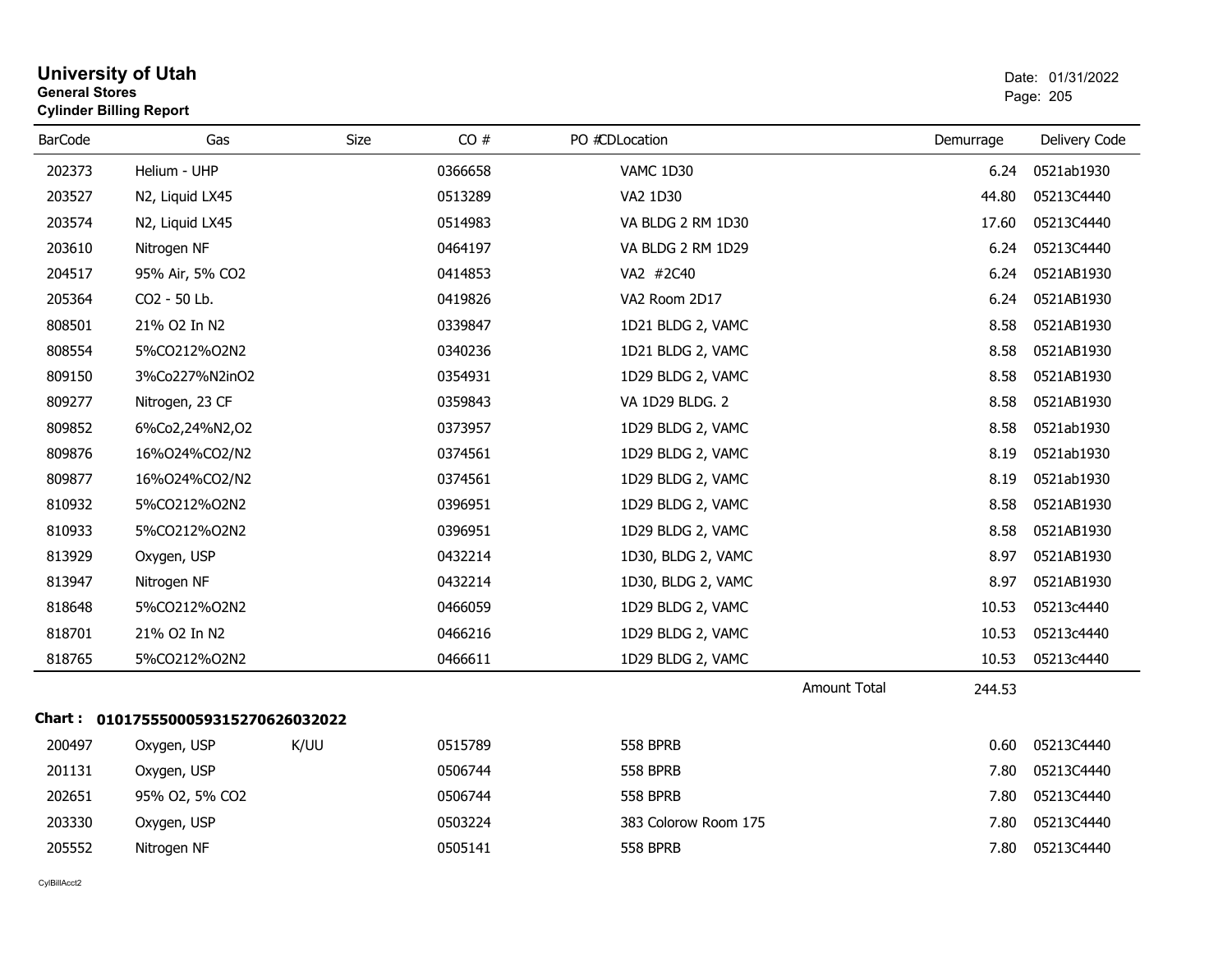| <b>General Stores</b> | <b>University of Utah</b><br><b>Cylinder Billing Report</b> |           |         |                                          |           | Date: 01/31/2022<br>Page: 206 |
|-----------------------|-------------------------------------------------------------|-----------|---------|------------------------------------------|-----------|-------------------------------|
| <b>BarCode</b>        | Gas                                                         | Size      | CO#     | PO #CDLocation                           | Demurrage | Delivery Code                 |
| 205579                | 95% O2, 5% CO2                                              |           | 0508899 | <b>558 BPRB</b>                          | 7.80      | 05213C4440                    |
| 205927                | Nitrogen NF                                                 |           | 0499794 | <b>558 BPRB</b>                          | 7.20      | 05213C4440                    |
| 821657                | Nitrogen NF                                                 |           | 0484672 | <b>558 BPRB</b>                          | 10.53     | 05213C4440                    |
| 823672                | CO2 - 50 Lb.                                                |           | 0503228 | 383 Colorow RM 173                       | 10.53     | 05213C4440                    |
| 823673                | CO <sub>2</sub> - 50 Lb.                                    |           | 0503228 | 383 Colorow RM 173                       | 10.53     | 05213C4440                    |
| 823974                | Oxygen, USP                                                 |           | 0505141 | <b>558 BPRB</b>                          | 9.72      | 05213C4440                    |
| 825240                | Nitrogen NF                                                 |           | 0515789 | <b>558 BPRB</b>                          | 0.81      | 05213C4440                    |
|                       |                                                             |           |         | Amount Total                             | 88.92     |                               |
|                       | Chart: 0101755500059317000626032022                         |           |         |                                          |           |                               |
| 200325                | 95% O2, 5% CO2                                              | K/UU      | 0513120 | 383 Colorow Dr RM 163, Dudek Lab         | 7.80      | 05213C4440                    |
| 205583                | 95% O2, 5% CO2                                              |           | 0512591 | 383 COlorow Dr RM 160 Dudek Lab          | 7.80      | 05213C4440                    |
| 821759                | Oxygen, USP                                                 |           | 0486342 | 383 Colorw Dr Ste 187 Norman Taylor' Lab | 10.53     | 05213C4440                    |
| 824150                | Oxygen, USP                                                 |           | 0507241 | 383 Colorow Dr, room 183, Taylor Lab     | 10.53     | 05213C4440                    |
| 824404                | Oxygen, USP                                                 |           | 0509105 | 383 Colorow, RM 183- Taylor Lab          | 10.53     | 05213C4440                    |
| 824611                | Oxygen, USP                                                 |           | 0512399 | 383 COlorow Dr RM 183 Taylor Lab         | 10.53     | 05213C4440                    |
| 824891                | Nitrogen NF                                                 |           | 0512707 | 160 - 383 COLOROW                        | 2.97      | 05213C4440                    |
| 825104                | Nitrogen NF                                                 |           | 0513793 | 383 Colorow RM 160                       | 7.56      | 05213C4440                    |
|                       |                                                             |           |         | <b>Amount Total</b>                      | 68.25     |                               |
|                       | Chart: 01017556000168466260312022                           |           |         |                                          |           |                               |
| 202199                | 95% O2, 5% CO2                                              | K/UU      | 0465957 | 3C444 MC                                 | 7.80      | 05213C4440                    |
| 202846                | Nitrogen NF                                                 |           | 0489981 | 3C444 SOM                                | 7.80      | 05213C4440                    |
| 205925                | Nitrogen NF                                                 |           | 0489981 | 3C444 SOM                                | 7.80      | 05213C4440                    |
| 816321                | Nitrogen NF                                                 |           | 0450776 | 3C444 SOM                                | 8.97      | 05213C4440                    |
|                       |                                                             |           |         | <b>Amount Total</b>                      | 32.37     |                               |
|                       | Chart: 01017614913271206240012022                           |           |         |                                          |           |                               |
| 813447                | CO <sub>2</sub> - 50 Lb.                                    | $50#$ djb | 0427587 | <b>BLDG 621</b>                          | 12.87     | 0624001000                    |
|                       |                                                             |           |         |                                          |           |                               |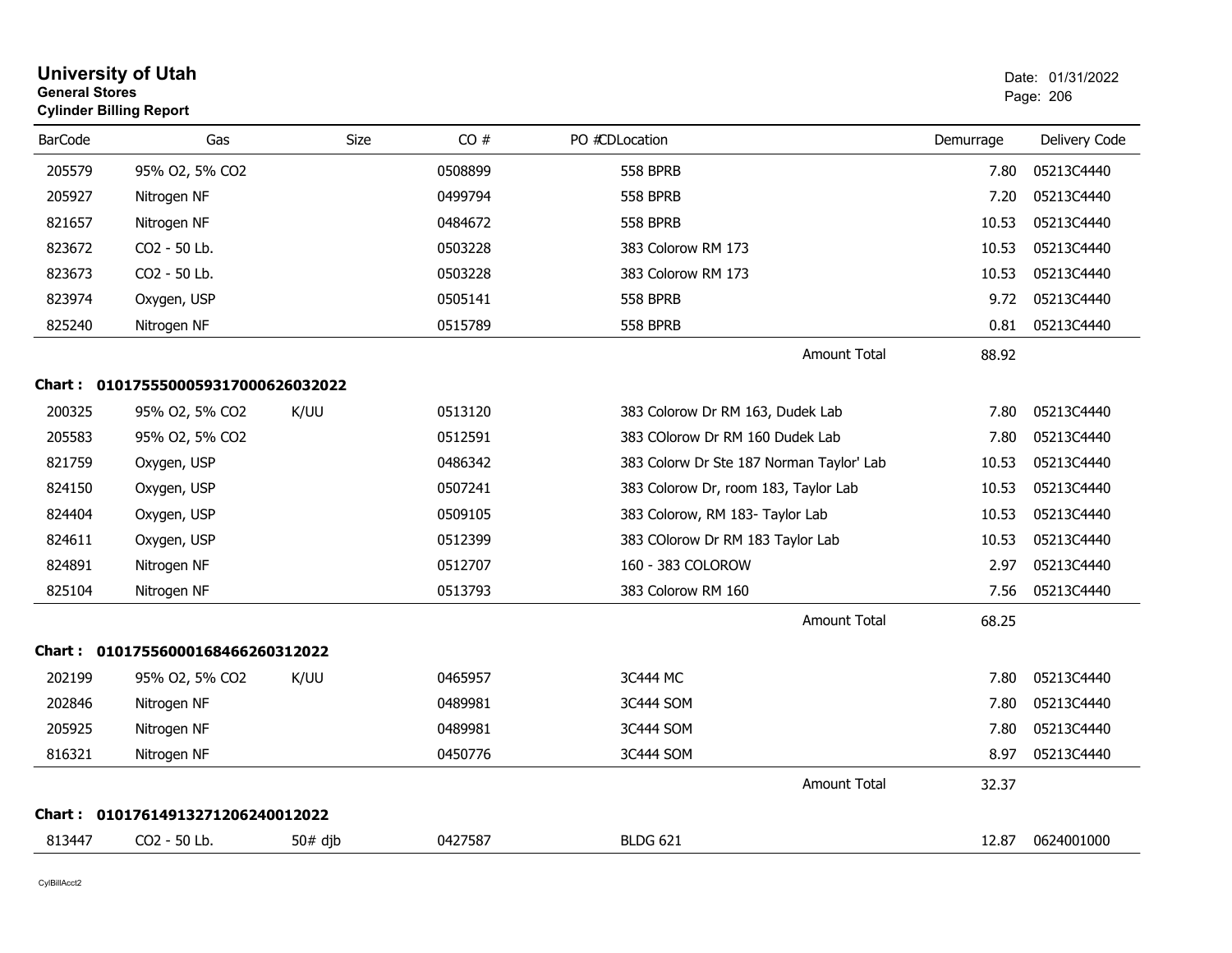| <b>General Stores</b> | <b>University of Utah</b><br><b>Cylinder Billing Report</b> |           |         |                                     |           | Date: 01/31/2022<br>Page: 207 |
|-----------------------|-------------------------------------------------------------|-----------|---------|-------------------------------------|-----------|-------------------------------|
| <b>BarCode</b>        | Gas                                                         | Size      | CO#     | PO #CDLocation                      | Demurrage | Delivery Code                 |
|                       |                                                             |           |         | <b>Amount Total</b>                 | 12.87     |                               |
|                       | Chart: 01017642000177696240212022                           |           |         |                                     |           |                               |
| 823302                | Nitrous Oxide                                               | 20#-MT.AI | 0498906 | 370 NINTH AVE #101 - AVENUE CLINICS | 10.53     | 05212B2000                    |
|                       |                                                             |           |         | <b>Amount Total</b>                 | 10.53     |                               |
|                       | Chart: 01017642000177696261212022                           |           |         |                                     |           |                               |
| 203531                | Nitrous Oxide                                               | 20#/UU    | 0462562 | 370 9TH AVE #101                    | 6.24      | 05212B2000                    |
|                       |                                                             |           |         | <b>Amount Total</b>                 | 6.24      |                               |
|                       | Chart: 01018072000011876260312022                           |           |         |                                     |           |                               |
| 201113                | CO2 - 50 Lb.                                                | K/UU      | 0507548 | 675 Arapeen Dr Rm 106               | 7.80      | 0887002050                    |
| 201189                | CO <sub>2</sub> - 50 Lb.                                    |           | 0511522 | 675 Arapeen Dr Andrology RM 102     | 7.80      | 0887002050                    |
| 203240                | Nitrogen 40 CF                                              |           | 0507358 | 675 Arapeen Dr Rm 106               | 7.80      | 0887002050                    |
|                       |                                                             |           |         | <b>Amount Total</b>                 | 23.40     |                               |
|                       | Chart: 01018292000280496260012022                           |           |         |                                     |           |                               |
| 200349                | Hydrogen                                                    | K/UU      | 0510884 | 621 WIntrobe                        | 7.80      | 05215C3300                    |
| 202110                | Argon                                                       |           | 0513502 | 621 Wintrobe                        | 7.80      | 05215C1240                    |
| 204667                | Helium - UHP                                                |           | 0476389 | 2400 EIHG                           | 7.80      | 0533021000                    |
| 824857                | Lq Argon                                                    |           | 0512527 | Hallway Outside 2400 EIHG           | 26.00     | 0533021000                    |
| 825177                | Lq Argon                                                    |           | 0513837 | 2400 EIHG Hallway outside RM        | 52.00     | 05215C1240                    |
|                       |                                                             |           |         | <b>Amount Total</b>                 | 101.40    |                               |
|                       | Chart: 01018302000280726240012022                           |           |         |                                     |           |                               |
| 205910                | Oxygen, USP                                                 | K/UU      | 0512691 | 2830 S REDWOOD RD SUITE C           | 7.80      | 0489006600                    |
| 824406                | Oxygen, USP                                                 |           | 0512691 | 2830 S REDWOOD RD SUITE C           | 10.53     | 0489006600                    |
|                       |                                                             |           |         | <b>Amount Total</b>                 | 18.33     |                               |
|                       | Chart: 0101868500059317140626002022                         |           |         |                                     |           |                               |
| 201056                | Nitrogen 230 CF                                             | K/UU      | 0482216 | 1207 SMBB Loading Dock              | 7.80      | 0523000000                    |
| 202249                | Oxygen, USP - E                                             |           | 0482216 | 1207 SMBB Loading Dock              | 7.80      | 0523000000                    |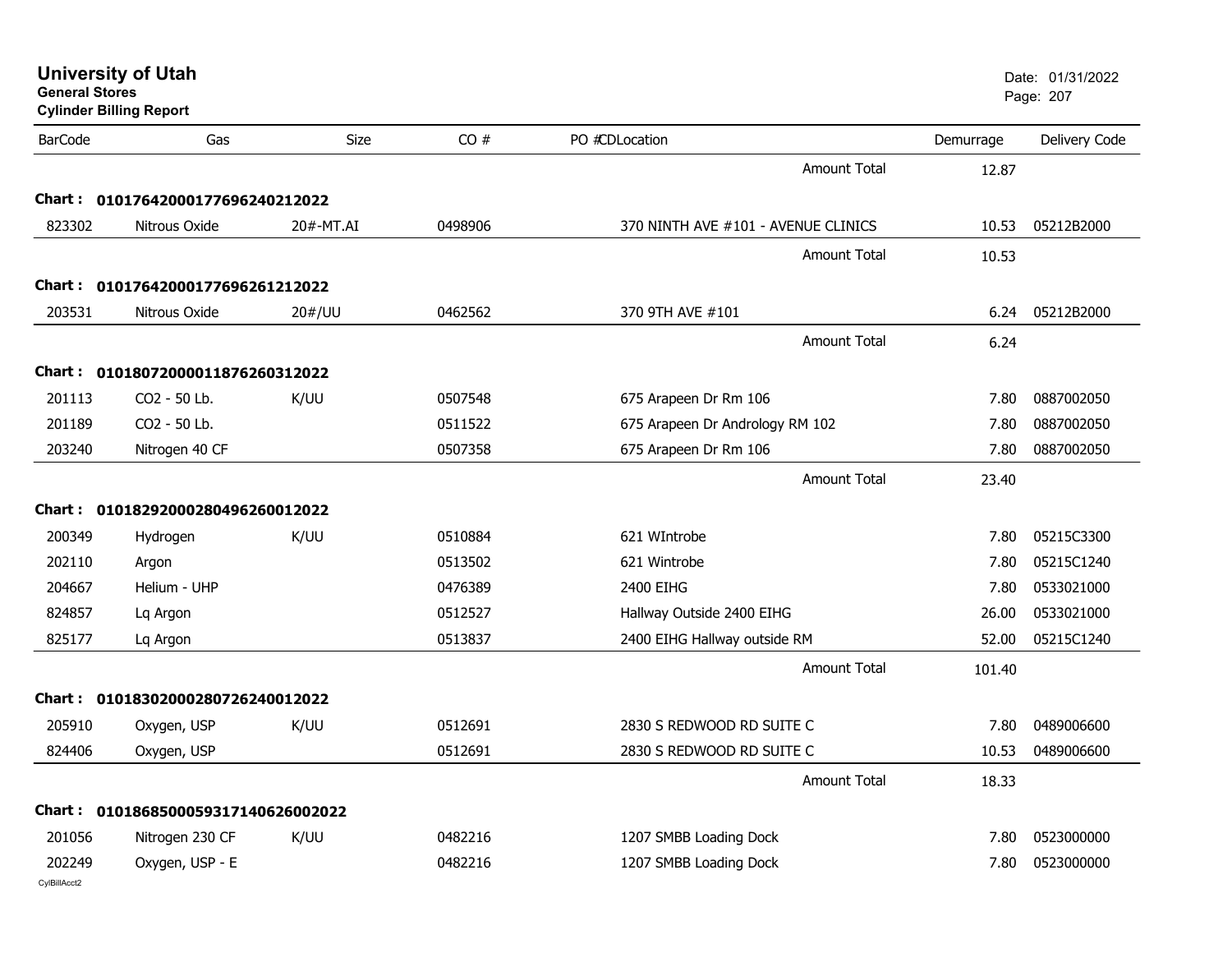### **University of Utah** Date: 01/31/2022 **General Stores**entry of the contract of the contract of the contract of the contract of the contract of the contract of the contract of the contract of the contract of the contract of the contract of the contract of the contract of the c **Cylinder Billing Report**

| <b>BarCode</b> | Gas                                 | Size | CO#     | PO #CDLocation                 | Demurrage | Delivery Code |
|----------------|-------------------------------------|------|---------|--------------------------------|-----------|---------------|
| 202410         | Oxygen, USP - E                     |      | 0488313 | Building 151 room 1502.        | 7.80      | 0523000000    |
| 202413         | Oxygen, USP - E                     |      | 0488313 | Building 151 room 1502.        | 7.80      | 0523000000    |
| 203157         | Oxygen, USP - E                     |      | 0488313 | Building 151 room 1502.        | 7.80      | 0523000000    |
| 203403         | Nitrogen 40 CF                      |      | 0497164 | BLDG 151 Vivarium Loading Dock | 7.80      | 0523000000    |
| 204328         | Oxygen, USP - E                     |      | 0488313 | Building 151 room 1502.        | 7.80      | 0523000000    |
| 204749         | Oxygen, USP - E                     |      | 0482216 | 1207 SMBB Loading Dock         | 7.80      | 0523000000    |
| 205323         | Oxygen, USP - E                     |      | 0488313 | Building 151 room 1502.        | 7.80      | 0523000000    |
| 205336         | Oxygen, USP - E                     |      | 0488313 | Building 151 room 1502.        | 7.80      | 0523000000    |
| 205384         | Oxygen, USP - E                     |      | 0488313 | Building 151 room 1502.        | 7.80      | 0523000000    |
| 205877         | Oxygen, USP - E                     |      | 0488313 | Building 151 room 1502.        | 7.80      | 0523000000    |
| 821349         | Oxygen, USP - E                     |      | 0488313 | Building 151 room 1502.        | 10.53     | 0523000000    |
| 822924         | Oxygen, USP                         |      | 0497164 | BLDG 151 Vivarium Loading Dock | 10.53     | 0523000000    |
| 822929         | Oxygen, USP                         |      | 0497164 | BLDG 151 Vivarium Loading Dock | 10.53     | 0523000000    |
| 823267         | Nitrogen 40 CF                      |      | 0498342 | SMBB Dock                      | 10.53     | 0523000000    |
| 823268         | Nitrogen 40 CF                      |      | 0498342 | SMBB Dock                      | 10.53     | 0523000000    |
| 823269         | Nitrogen 40 CF                      |      | 0498342 | <b>SMBB Dock</b>               | 10.53     | 0523000000    |
| 824616         | Oxygen, USP                         |      | 0511815 | BLDG 151 Loading Dock          | 10.53     | 0523000000    |
| 824618         | Oxygen, USP                         |      | 0511815 | BLDG 151 Loading Dock          | 10.53     | 0523000000    |
| 824621         | Oxygen, USP                         |      | 0511815 | BLDG 151 Loading Dock          | 10.53     | 0523000000    |
| 824622         | Oxygen, USP                         |      | 0511815 | BLDG 151 Loading Dock          | 10.53     | 0523000000    |
|                |                                     |      |         | <b>Amount Total</b>            | 198.90    |               |
|                | Chart: 0101868500059317770626002022 |      |         |                                |           |               |
| 202088         | Nitrogen 230 CF                     | K/UU | 0472872 | <b>SMBB</b>                    | 7.80      | 0523000000    |
| 205840         | Oxygen, USP                         |      | 0478144 | Bldg 151 Rm 1207               | 7.80      | 0523000000    |
|                |                                     |      |         | Amount Total                   | 15.60     |               |
| Chart :        | 01018686000113996260012022          |      |         |                                |           |               |
| 202333         | Nitrous Oxide                       | K/UU | 0456686 | 1207 SMBB                      | 6.24      | 0523000000    |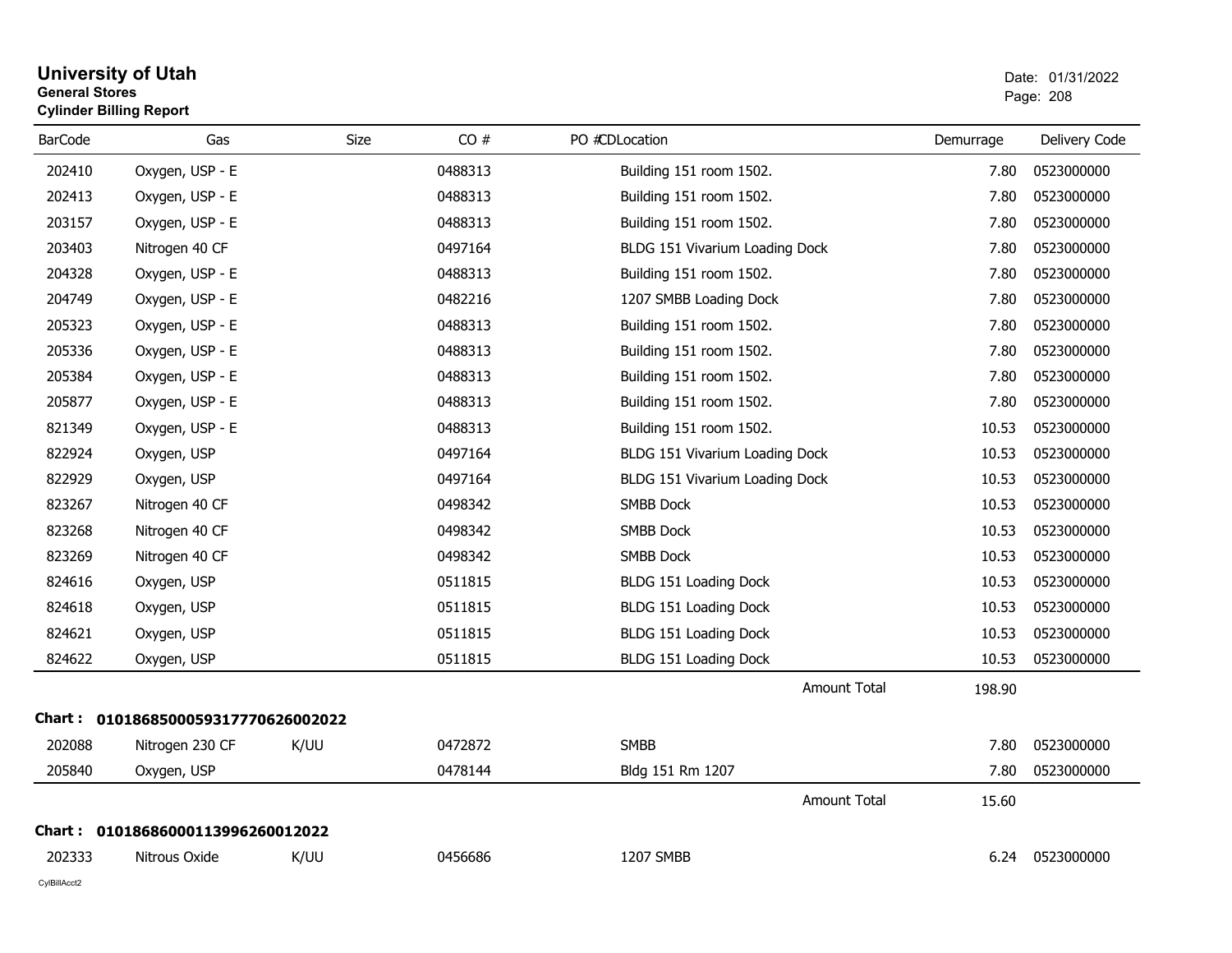| <b>University of Utah</b>      | Date: 01/ |
|--------------------------------|-----------|
| <b>General Stores</b>          | Page: 209 |
| <b>Cylinder Billing Report</b> |           |

| <b>BarCode</b> | Gas                                  | Size | CO#     | PO #CDLocation         |                     | Demurrage | Delivery Code |
|----------------|--------------------------------------|------|---------|------------------------|---------------------|-----------|---------------|
| 205572         | Nitrous Oxide                        |      | 0459068 | 1207 SMBB              |                     | 6.24      | 0523000000    |
|                |                                      |      |         |                        | <b>Amount Total</b> | 12.48     |               |
|                | Chart: 01018696000164806260012022    |      |         |                        |                     |           |               |
| 201425         | CO2 - 50 Lb.                         | K/UU | 0505904 | S6881 Moran Eye Ctr    |                     | 7.80      | 0523000000    |
| 201561         | CO2 - 50 Lb.                         |      | 0505904 | S6881 Moran Eye Ctr    |                     | 7.80      | 0523000000    |
| 201923         | CO2 - 50 Lb.                         |      | 0505904 | S6881 Moran Eye Ctr    |                     | 7.80      | 0523000000    |
| 205652         | CO2 - 50 Lb.                         |      | 0505904 | S6881 Moran Eye Ctr    |                     | 7.80      | 0523000000    |
|                |                                      |      |         |                        | Amount Total        | 31.20     |               |
|                | Chart: 01018705000593047346260012022 |      |         |                        |                     |           |               |
| 203335         | Nitrogen 230 CF                      | K/UU | 0513838 | S4620 Moran Eye Ctr    |                     | 5.20      | 0523000000    |
|                |                                      |      |         |                        | <b>Amount Total</b> | 5.20      |               |
|                | Chart: 0101870500059304734626002022  |      |         |                        |                     |           |               |
| 200341         | Oxygen, USP                          | K/UU | 0505158 | A0680 Moran Eye Ctr    |                     | 7.80      | 0523000000    |
| 200495         | Nitrogen 230 CF                      |      | 0513353 | S4620 Moran            |                     | 2.60      | 0523000000    |
| 200504         | Nitrogen 230 CF                      |      | 0513838 | S4620 Moran Eye Ctr    |                     | 5.20      | 0523000000    |
| 200565         | Nitrogen 230 CF                      |      | 0512641 | S4620 Moran            |                     | 2.60      | 0523000000    |
| 200890         | Nitrogen 230 CF                      |      | 0513838 | S4620 Moran Eye Ctr    |                     | 5.20      | 0523000000    |
| 201211         | Helium - UHP                         |      | 0505242 | S4620 Moran            |                     | 7.80      | 0523000000    |
| 201252         | Nitrogen 230 CF                      |      | 0485632 | S4620 Moran Eye Ctr    |                     | 7.80      | 0523000000    |
| 201599         | Nitrogen 230 CF                      |      | 0513353 | S4620 Moran            |                     | 7.80      | 0523000000    |
| 201806         | CO2 - 50 Lb.                         |      | 0482989 | S4620 Moran Eye Center |                     | 7.80      | 0523000000    |
| 202422         | Nitrogen 230 CF                      |      | 0513353 | S4620 Moran            |                     | 2.60      | 0523000000    |
| 204691         | Oxygen, USP - E                      |      | 0479600 | S4620 Moran Eye Center |                     | 7.80      | 0523000000    |
| 205386         | Oxygen, USP - E                      |      | 0479600 | S4620 Moran Eye Center |                     | 7.80      | 0523000000    |
| 205757         | Argon - UHP                          |      | 0439839 | S4620E MORAN           |                     | 6.24      | 0523000000    |
| 824384         | Helium - UHP                         |      | 0510673 | S4620 Moran Eye Ctr    |                     | 10.53     | 0523000000    |
| 824405         | Oxygen, USP                          |      | 0509088 | A0863 Morran           |                     | 10.53     | 0523000000    |
|                |                                      |      |         |                        |                     |           |               |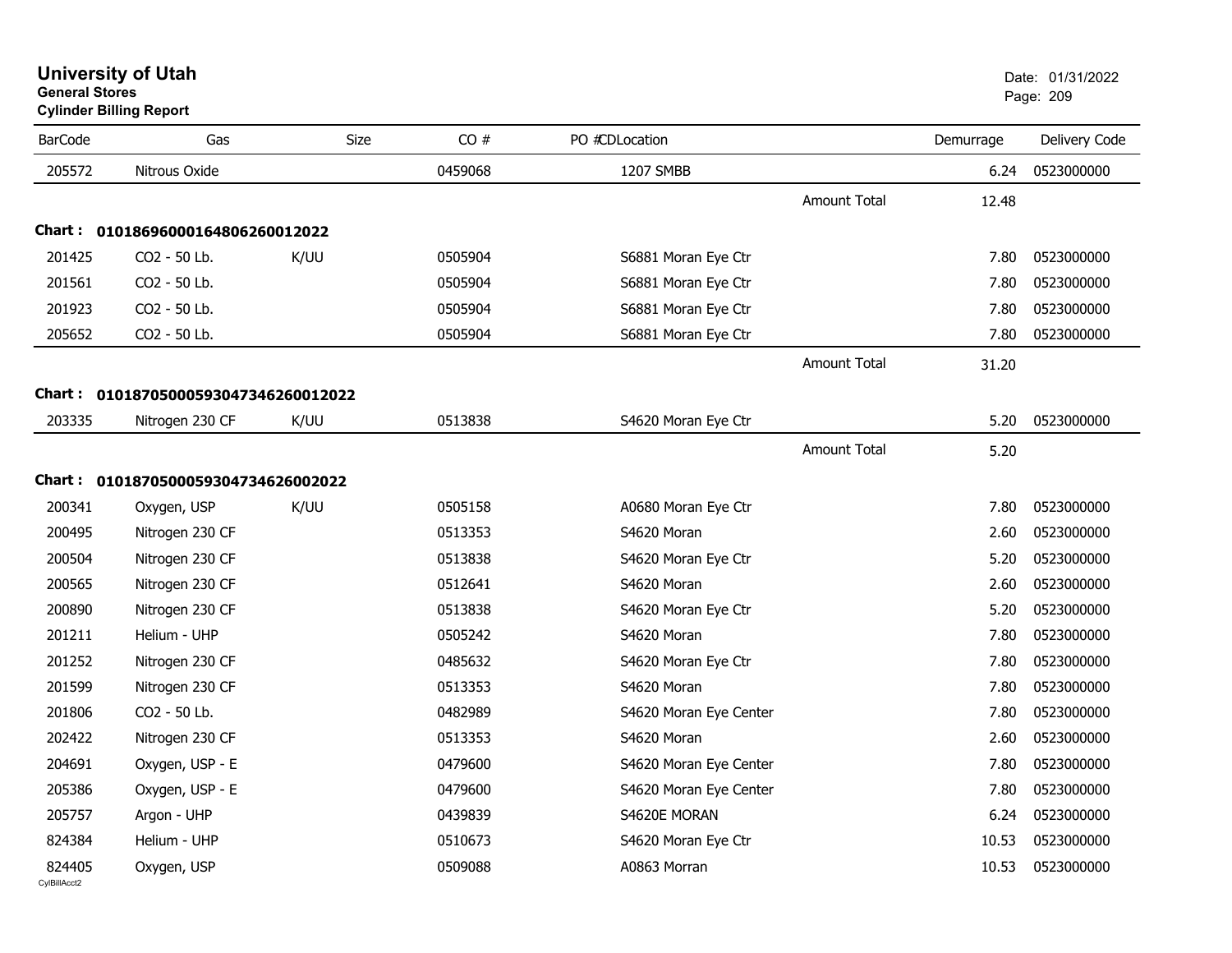| <b>General Stores</b> | <b>Cylinder Billing Report</b>      |             |         |                     |                     |           | Page: 210     |
|-----------------------|-------------------------------------|-------------|---------|---------------------|---------------------|-----------|---------------|
| <b>BarCode</b>        | Gas                                 | <b>Size</b> | CO#     | PO #CDLocation      |                     | Demurrage | Delivery Code |
|                       |                                     |             |         |                     | <b>Amount Total</b> | 100.10    |               |
|                       | Chart: 0101872500059308623626002022 |             |         |                     |                     |           |               |
| 205834                | Oxygen, USP                         | K/UU        | 0505492 | A0160 Moran Eye Ctr |                     | 7.80      | 0523000000    |
| 205911                | Oxygen, USP                         |             | 0505492 | A0160 Moran Eye Ctr |                     | 7.80      | 0523000000    |
|                       |                                     |             |         |                     | Amount Total        | 15.60     |               |
| Chart : I             | 0101872500059308633626002022        |             |         |                     |                     |           |               |
| 200046                | Nitrogen 230 CF                     | K/UU        | 0511346 | A0160 Moran Eye Ctr |                     | 3.60      | 0523000000    |
| 200054                | Nitrogen 230 CF                     |             | 0511000 | A0160 Moran Eye Ctr |                     | 7.80      | 0523000000    |
| 200500                | Nitrogen 230 CF                     |             | 0511674 | A0160 Moran Eye Ctr |                     | 6.60      | 0523000000    |
| 200548                | Nitrogen 230 CF                     |             | 0514082 | A0160 Moran Eye Ctr |                     | 4.20      | 0523000000    |
| 200570                | Nitrogen 230 CF                     |             | 0515541 | A0160 Moran Eye Ctr |                     | 1.20      | 0523000000    |
| 200590                | Nitrogen 230 CF                     |             | 0515541 | A0160 Moran Eye Ctr |                     | 1.20      | 0523000000    |
| 200988                | Nitrogen 230 CF                     |             | 0511542 | A0160 Moran Eye Ctr |                     | 7.80      | 0523000000    |
| 201050                | Nitrogen 230 CF                     |             | 0514082 | A0160 Moran Eye Ctr |                     | 4.20      | 0523000000    |
| 201271                | Nitrogen 230 CF                     |             | 0511346 | A0160 Moran Eye Ctr |                     | 3.60      | 0523000000    |
| 201330                | Nitrogen 230 CF                     |             | 0515541 | A0160 Moran Eye Ctr |                     | 1.20      | 0523000000    |
| 201396                | Nitrogen 230 CF                     |             | 0511674 | A0160 Moran Eye Ctr |                     | 6.60      | 0523000000    |
| 201699                | Nitrogen 230 CF                     |             | 0511000 | A0160 Moran Eye Ctr |                     | 7.80      | 0523000000    |
| 202060                | Oxygen, USP                         |             | 0462799 | S5631 MEC           |                     | 6.24      | 0523000000    |
| 202071                | Nitrogen 230 CF                     |             | 0503193 | A0160 Moran Eye Ctr |                     | 7.80      | 0523000000    |
| 202085                | Oxygen, USP                         |             | 0511000 | A0160 Moran Eye Ctr |                     | 7.80      | 0523000000    |
| 202215                | Nitrogen 230 CF                     |             | 0511674 | A0160 Moran Eye Ctr |                     | 6.60      | 0523000000    |
| 202506                | CO2 - 50 Lb.                        |             | 0435057 | S5631 MORAN         |                     | 6.24      | 0523000000    |
| 202526                | Oxygen, USP - E                     |             | 0514082 | A0160 Moran Eye Ctr |                     | 3.00      | 0523000000    |
| 202664                | Nitrogen 230 CF                     |             | 0511542 | A0160 Moran Eye Ctr |                     | 7.80      | 0523000000    |
| 202782                | Nitrogen 230 CF                     |             | 0511674 | A0160 Moran Eye Ctr |                     | 6.60      | 0523000000    |
| 203036                | Oxygen, USP                         |             | 0515541 | A0160 Moran Eye Ctr |                     | 1.20      | 0523000000    |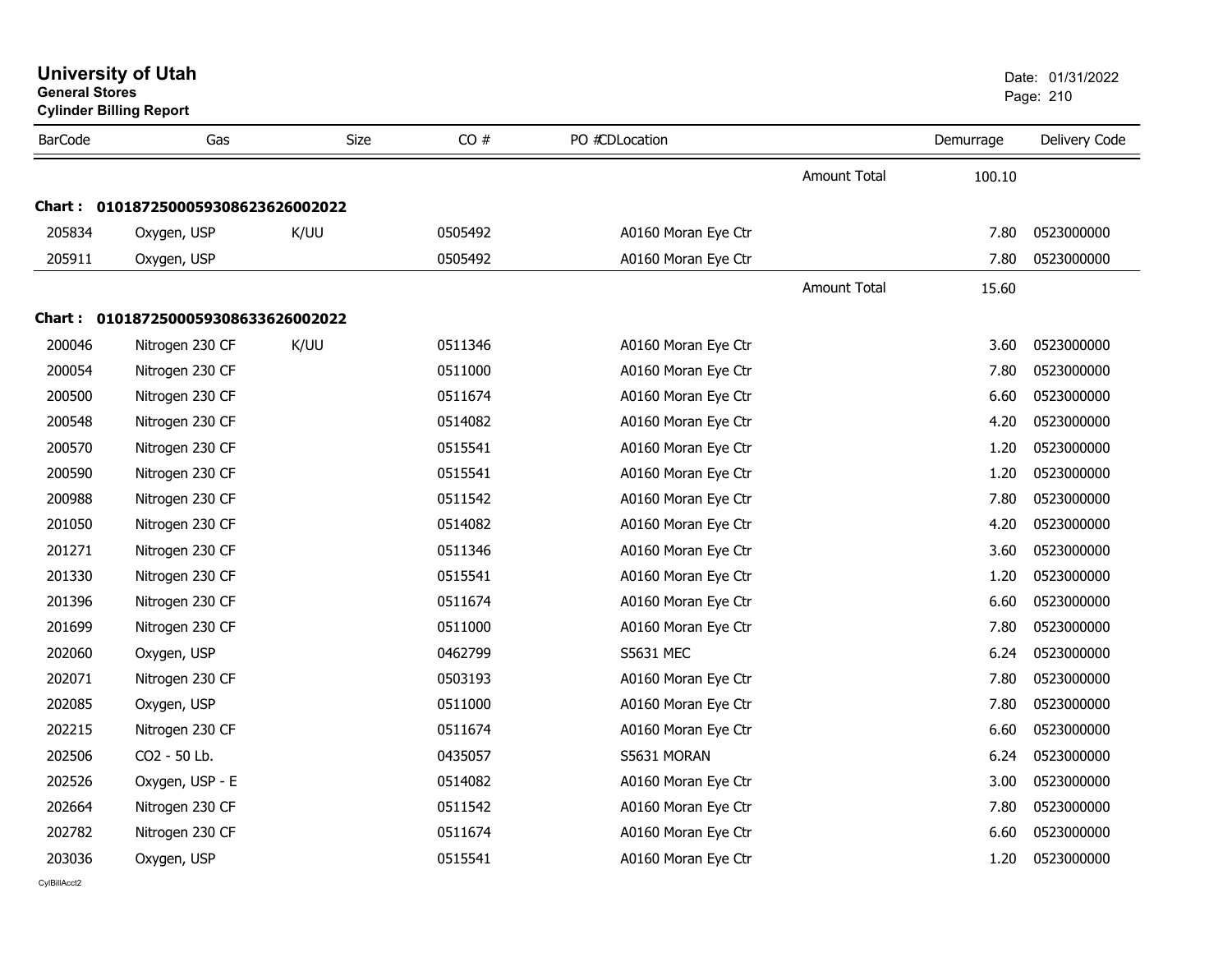### **University of Utah** Date: 01/31/2022 **General Stores**es and the contract of the contract of the contract of the contract of the contract of the contract of the contract of the contract of the contract of the contract of the contract of the contract of the contract of the con **Cylinder Billing Report**

| <b>BarCode</b> | Gas             | Size | CO#     | PO #CDLocation                  | Demurrage | Delivery Code |
|----------------|-----------------|------|---------|---------------------------------|-----------|---------------|
| 203043         | Oxygen, USP     |      | 0511000 | A0160 Moran Eye Ctr             | 7.80      | 0523000000    |
| 203047         | Oxygen, USP     |      | 0515541 | A0160 Moran Eye Ctr             | 1.20      | 0523000000    |
| 203167         | Nitrogen 230 CF |      | 0503193 | A0160 Moran Eye Ctr             | 7.80      | 0523000000    |
| 203315         | CO2 - 50 Lb.    |      | 0509940 | S5631 Moran                     | 7.80      | 0523000000    |
| 203849         | Oxygen, USP     |      | 0511542 | A0160 Moran Eye Ctr             | 6.60      | 0523000000    |
| 203947         | Oxygen, USP     |      | 0515541 | A0160 Moran Eye Ctr             | 1.20      | 0523000000    |
| 203954         | Nitrogen 230 CF |      | 0515541 | A0160 Moran Eye Ctr             | 1.20      | 0523000000    |
| 204592         | CO2 - 50 Lb.    |      | 0419090 | S5631- 65 N medical Drive       | 6.24      | 0523000000    |
| 205332         | Oxygen, USP - E |      | 0514082 | A0160 Moran Eye Ctr             | 3.00      | 0523000000    |
| 205385         | Oxygen, USP - E |      | 0515541 | A0160 Moran Eye Ctr             | 1.20      | 0523000000    |
| 205446         | Oxygen, USP - E |      | 0515541 | A0160 Moran Eye Ctr             | 1.20      | 0523000000    |
| 205479         | Oxygen, USP - E |      | 0511674 | A0160 Moran Eye Ctr             | 3.60      | 0523000000    |
| 205625         | Oxygen, USP     |      | 0511000 | A0160 Moran Eye Ctr             | 7.80      | 0523000000    |
| 205836         | Oxygen, USP     |      | 0480588 | 65 N Mario Capecchi Dr Rm A0160 | 7.80      | 0523000000    |
| 205841         | Oxygen, USP     |      | 0515541 | A0160 Moran Eye Ctr             | 1.20      | 0523000000    |
| 205882         | Oxygen, USP - E |      | 0509939 | A0160 Moran                     | 3.60      | 0523000000    |
| 205899         | Oxygen, USP     |      | 0511000 | A0160 Moran Eye Ctr             | 7.80      | 0523000000    |
| 205904         | Oxygen, USP     |      | 0511542 | A0160 Moran Eye Ctr             | 6.60      | 0523000000    |
| 815406         | 50% O2 50% CO2  |      | 0442128 | A0160 MORAN                     | 8.97      | 0523000000    |
| 818074         | 10%O2/N2        |      | 0462659 | A0160 MORAN                     | 10.53     | 0523000000    |
| 819899         | Nitrogen 230 CF |      | 0474524 | A0160 Moran                     | 10.53     | 0523000000    |
| 820083         | CO2 - 50 Lb.    |      | 0476115 | S5631 Moran                     | 10.53     | 0523000000    |
| 820672         | 95% Air, 5% CO2 |      | 0494372 | S5631 Moran eye CTr             | 12.87     | 0523000000    |
| 820927         | Oxygen, USP     |      | 0480588 | 65 N Mario Capecchi Dr Rm A0160 | 10.53     | 0523000000    |
| 824609         | Oxygen, USP     |      | 0511346 | A0160 Moran Eye Ctr             | 8.91      | 0523000000    |
| 824610         | Oxygen, USP     |      | 0511346 | A0160 Moran Eye Ctr             | 8.91      | 0523000000    |
| 824650         | CO2 - 50 Lb.    |      | 0511347 | S5631 Moran Eye Ctr             | 10.53     | 0523000000    |
| 824653         | CO2 - 50 Lb.    |      | 0511347 | S5631 Moran Eye Ctr             | 10.53     | 0523000000    |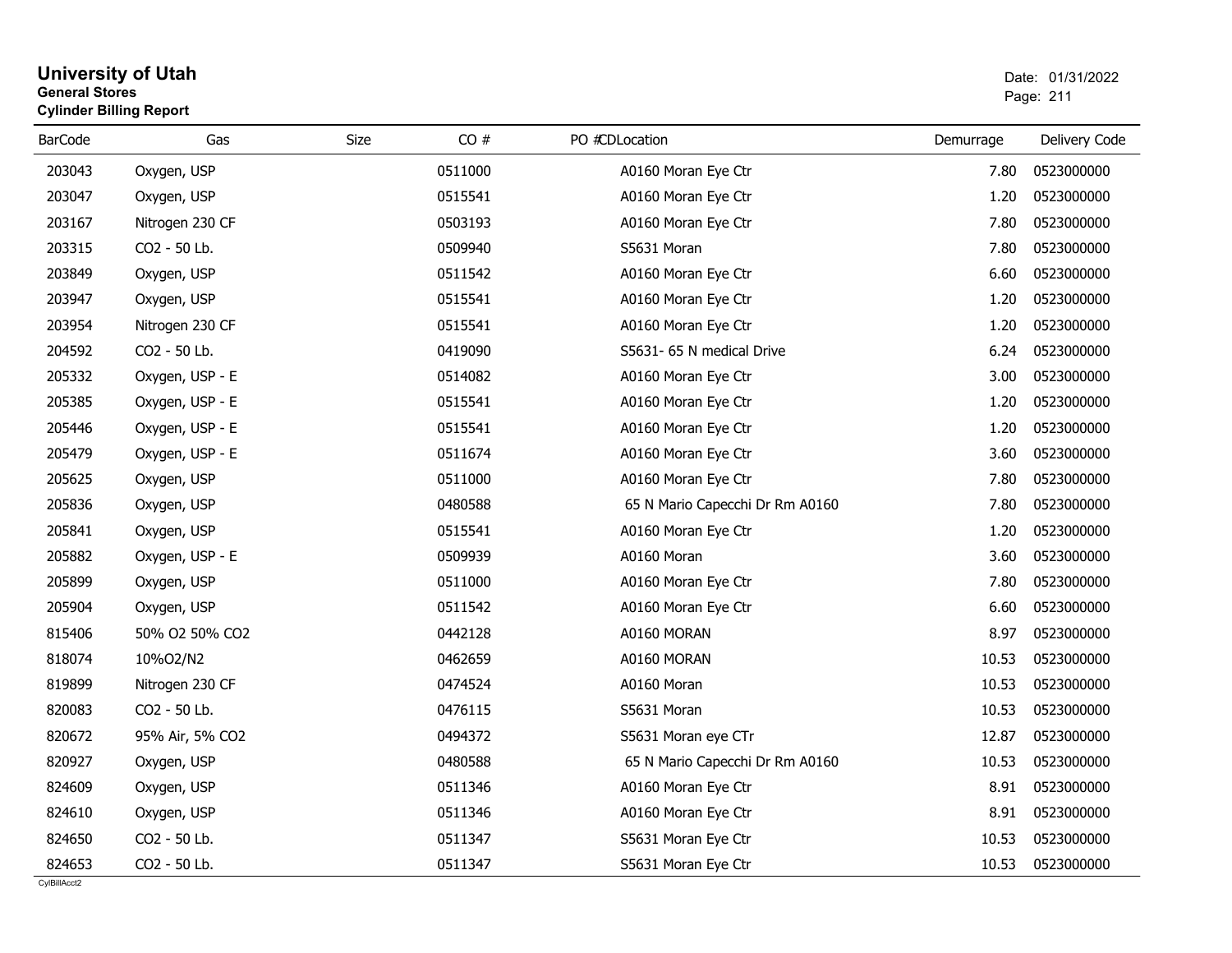| <b>University of Utah</b><br><b>General Stores</b><br><b>Cylinder Billing Report</b> |      |                                                                                                                   |                        |                     | Date: 01/31/2022<br>Page: 212                                  |               |  |
|--------------------------------------------------------------------------------------|------|-------------------------------------------------------------------------------------------------------------------|------------------------|---------------------|----------------------------------------------------------------|---------------|--|
| Gas                                                                                  | Size | CO#                                                                                                               | PO #CDLocation         |                     | Demurrage                                                      | Delivery Code |  |
|                                                                                      |      |                                                                                                                   |                        | <b>Amount Total</b> | 295.56                                                         |               |  |
|                                                                                      |      |                                                                                                                   |                        |                     |                                                                |               |  |
| 95% O2, 5% CO2                                                                       | K/UU | 0488490                                                                                                           | S4140A MORAN           |                     | 7.80                                                           | 0523000000    |  |
| CO2 - 50 Lb.                                                                         |      | 0481597                                                                                                           | 4140A MORAN            |                     | 7.80                                                           | 0523000000    |  |
| CO2 - 50 Lb.                                                                         |      | 0481596                                                                                                           | S4639 MORAN            |                     | 7.80                                                           | 0523000000    |  |
| CO <sub>2</sub> - 50 Lb.                                                             |      | 0503591                                                                                                           | S4639 MORAN            |                     | 7.80                                                           | 0523000000    |  |
| CO <sub>2</sub> - 50 Lb.                                                             |      | 0509568                                                                                                           | S4639 MORAN            |                     | 7.80                                                           | 0523000000    |  |
| 95% O2, 5% CO2                                                                       |      | 0488490                                                                                                           | S4140A MORAN           |                     | 7.80                                                           | 0523000000    |  |
| 95% O2, 5% CO2                                                                       |      | 0432561                                                                                                           | S4041 Moran            |                     | 6.24                                                           | 0523000000    |  |
| Nitrogen 230 CF                                                                      |      | 0473419                                                                                                           | 65 Medical Dr Rm S4148 |                     | 7.80                                                           | 0523000000    |  |
| 95% O2, 5% CO2                                                                       |      | 0506521                                                                                                           | S4140A MORAN           |                     | 7.80                                                           | 0523000000    |  |
| CO2 - 50 Lb.                                                                         |      | 0481597                                                                                                           | 4140A MORAN            |                     | 7.80                                                           | 0523000000    |  |
| 95% O2, 5% CO2                                                                       |      | 0455777                                                                                                           | <b>S4180 MEC</b>       |                     | 6.24                                                           | 0523000000    |  |
| 95% O2, 5% CO2                                                                       |      | 0506521                                                                                                           | S4140A MORAN           |                     | 7.80                                                           | 0523000000    |  |
| 95% O2, 5% CO2                                                                       |      | 0501901                                                                                                           | S4140A MORAN           |                     | 7.80                                                           | 0523000000    |  |
| CO2 - 50 Lb.                                                                         |      | 0488491                                                                                                           | S4639 MORAN            |                     | 7.80                                                           | 0523000000    |  |
| 95% O2, 5% CO2                                                                       |      | 0455778                                                                                                           | <b>S4625 MEC</b>       |                     | 6.24                                                           | 0523000000    |  |
| CO2 - 50 Lb.                                                                         |      | 0513580                                                                                                           | S4639 Moran            |                     | 10.53                                                          | 0523000000    |  |
| CO <sub>2</sub> - 50 Lb.                                                             |      | 0513580                                                                                                           | S4639 Moran            |                     | 10.53                                                          | 0523000000    |  |
|                                                                                      |      |                                                                                                                   |                        | Amount Total        | 133.38                                                         |               |  |
|                                                                                      |      |                                                                                                                   |                        |                     |                                                                |               |  |
| Oxygen, USP                                                                          | K/UU | 0391857                                                                                                           | 4140 MORAN             |                     | 6.24                                                           | 0523000000    |  |
| CO2 - 50 Lb.                                                                         |      | 0272829                                                                                                           | S4140 NEW MORAN        |                     | 6.24                                                           | 0533032900    |  |
|                                                                                      |      |                                                                                                                   |                        | <b>Amount Total</b> | 12.48                                                          |               |  |
|                                                                                      |      |                                                                                                                   |                        |                     |                                                                |               |  |
| Nitrogen 230 CF                                                                      | K/UU | 0514388                                                                                                           |                        |                     | 3.60                                                           | 0523000000    |  |
| Nitrogen 230 CF                                                                      |      | 0514388                                                                                                           |                        |                     | 3.60                                                           | 0523000000    |  |
|                                                                                      |      | Chart: 0101873500059313700626002022<br>Chart: 0101873500059313700626032022<br>Chart: 0101874500059008722626002022 |                        |                     | S3861 Moran Eye Ctr Jones Lab<br>S3861 Moran Eye Ctr Jones Lab |               |  |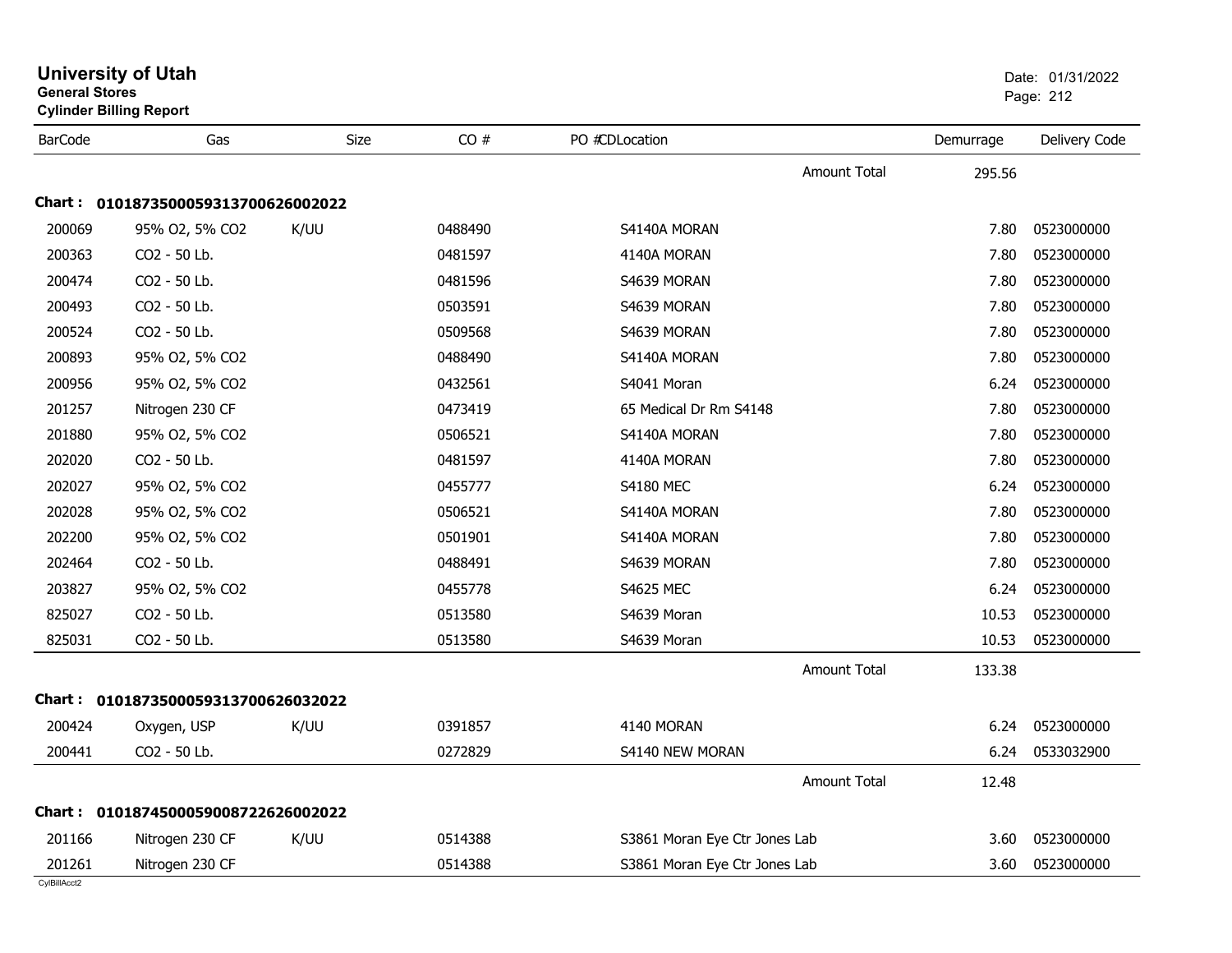| <b>University of Utah</b><br><b>General Stores</b><br><b>Cylinder Billing Report</b> |                                     |      |         |                     | Date: 01/31/2022<br>Page: 213 |           |               |
|--------------------------------------------------------------------------------------|-------------------------------------|------|---------|---------------------|-------------------------------|-----------|---------------|
| <b>BarCode</b>                                                                       | Gas                                 | Size | CO#     | PO #CDLocation      |                               | Demurrage | Delivery Code |
|                                                                                      |                                     |      |         |                     | <b>Amount Total</b>           | 7.20      |               |
|                                                                                      | Chart: 0101874500059313730626002022 |      |         |                     |                               |           |               |
| 201049                                                                               | Nitrogen 230 CF                     | K/UU | 0444373 | S3881 MORAN         |                               | 6.24      | 0523000000    |
| 818790                                                                               | Nitrogen 230 CF                     |      | 0467754 | S3881 Moran         |                               | 10.53     | 0523000000    |
|                                                                                      |                                     |      |         |                     | <b>Amount Total</b>           | 16.77     |               |
|                                                                                      | Chart: 0101874500059313730626032022 |      |         |                     |                               |           |               |
| 201278                                                                               | Nitrogen 230 CF                     | K/UU | 0412076 | S3881 MORAN         |                               | 6.24      | 0523000000    |
|                                                                                      |                                     |      |         |                     | <b>Amount Total</b>           | 6.24      |               |
|                                                                                      | Chart: 0101874500059315570626002022 |      |         |                     |                               |           |               |
| 200257                                                                               | Nitrogen 230 CF                     | K/UU | 0506302 | 3861S MORAN         |                               | 4.20      | 0523000000    |
| 200566                                                                               | Nitrogen 230 CF                     |      | 0503406 | S3881 Moran Eye Ctr |                               | 7.80      | 0523000000    |
| 200621                                                                               | Nitrogen 230 CF                     |      | 0506302 | 3861S MORAN         |                               | 7.80      | 0523000000    |
| 200667                                                                               | Nitrogen 230 CF                     |      | 0506302 | 3861S MORAN         |                               | 4.20      | 0523000000    |
| 200681                                                                               | 95% O2, 5% CO2                      |      | 0379529 | S3881 MORAN         |                               | 6.24      | 0523000000    |
| 201775                                                                               | Nitrogen 230 CF                     |      | 0377230 | Moran S3881         |                               | 6.24      | 0523000000    |
| 202086                                                                               | 95% O2, 5% CO2                      |      | 0425023 | S3881 MORAN         |                               | 6.24      | 0523000000    |
| 821973                                                                               | Nitrogen, UHP                       |      | 0489917 | S3688 Moran Eye Ctr |                               | 10.53     | 0523000000    |
|                                                                                      |                                     |      |         |                     | <b>Amount Total</b>           | 53.25     |               |
| Chart :                                                                              | 0101875500059204510665032022        |      |         |                     |                               |           |               |
| 200537                                                                               | Oxygen, USP                         | K/UU | 0512879 | S3631 Moran         |                               | 7.80      | 0523000000    |
| 201137                                                                               | Oxygen, USP                         |      | 0512879 | S3631 Moran         |                               | 7.80      | 0523000000    |
| 201142                                                                               | Oxygen, USP                         |      | 0514764 | S3620 Moran         |                               | 2.60      | 0523000000    |
| 204495                                                                               | Oxygen, USP                         |      | 0512879 | S3631 Moran         |                               | 7.80      | 0523000000    |
| 205832                                                                               | Oxygen, USP                         |      | 0514765 | S3631 Moran         |                               | 2.60      | 0523000000    |
| 205838                                                                               | Oxygen, USP                         |      | 0512879 | S3631 Moran         |                               | 7.80      | 0523000000    |
| 823413                                                                               | Oxygen, USP                         |      | 0500462 | S3631 Moran Eye Ctr |                               | 7.02      | 0523000000    |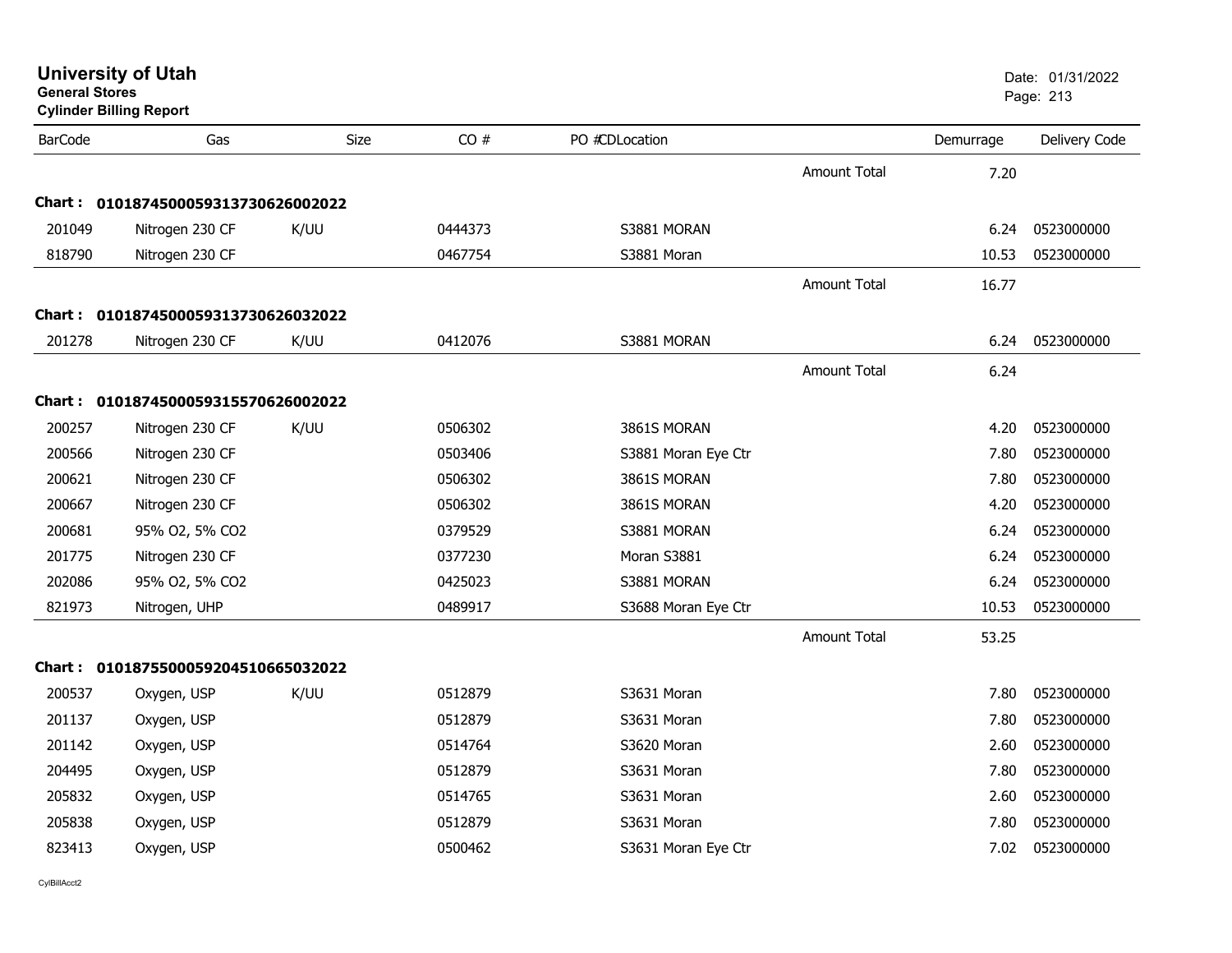| <b>University of Utah</b>      | Date: 01/ |
|--------------------------------|-----------|
| <b>General Stores</b>          | Page: 214 |
| <b>Cylinder Billing Report</b> |           |

| <b>BarCode</b>                               | Gas                               | Size      | CO#     | PO #CDLocation |                     | Demurrage | Delivery Code |
|----------------------------------------------|-----------------------------------|-----------|---------|----------------|---------------------|-----------|---------------|
| 824402                                       | Oxygen, USP                       |           | 0509876 | S3631 Moran    |                     | 7.02      | 0523000000    |
|                                              |                                   |           |         |                | <b>Amount Total</b> | 50.44     |               |
| 01018756000117196260312022<br><b>Chart :</b> |                                   |           |         |                |                     |           |               |
| 203491                                       | CO2 - 50 Lb.                      | K/UU      | 0454341 | S3620 MEC      |                     | 6.24      | 0523000000    |
| 814427                                       | 5%Co2/30%O2/N2                    |           | 0434068 | S3620 MORAN    |                     | 8.97      | 0523000000    |
| 814503                                       | 5%Co2/50%O2/N2                    |           | 0435464 | S3620 MORAN    |                     | 8.97      | 0523000000    |
| 821175                                       | CO2 - 50 Lb.                      |           | 0481375 | S3620 Moran    |                     | 10.53     | 0523000000    |
|                                              |                                   |           |         |                | <b>Amount Total</b> | 34.71     |               |
|                                              | Chart: 01018756000117196620012022 |           |         |                |                     |           |               |
| 815373                                       | 5%CO2BAL02CERT.                   | 80CF/Mt A | 0441116 | S3620 MORAN    |                     | 8.97      | 0523000000    |
|                                              |                                   |           |         |                | <b>Amount Total</b> | 8.97      |               |
| Chart :                                      | 0101876500059317160626002022      |           |         |                |                     |           |               |
| 200314                                       | CO2 - 50 Lb.                      | K/UU      | 0372631 | S5160 Moran    |                     | 6.24      | 0523000000    |
| 200432                                       | Nitrogen 230 CF                   |           | 0463475 | S5160 MORAN    |                     | 6.24      | 0523000000    |
| 201303                                       | 95% O2, 5% CO2                    |           | 0463475 | S5160 MORAN    |                     | 6.24      | 0523000000    |
| 201365                                       | 95% O2, 5% CO2                    |           | 0364344 | S5160 Moran    |                     | 6.24      | 0523000000    |
| 201530                                       | CO2 - 50 Lb.                      |           | 0449447 | S5160 MORAN    |                     | 6.24      | 0523000000    |
| 201909                                       | 95% O2, 5% CO2                    |           | 0356415 | S5160 MORAN    |                     | 6.24      | 0523000000    |
| 202485                                       | CO2 - 50 Lb.                      |           | 0478331 | S5160 MORAN    |                     | 7.80      | 0523000000    |
| 203648                                       | 95% O2, 5% CO2                    |           | 0478331 | S5160 MORAN    |                     | 7.80      | 0523000000    |
| 807020                                       | Nitrogen 230 CF                   |           | 0303430 | 5160 MORAN     |                     | 8.58      | 0523000000    |
|                                              |                                   |           |         |                | Amount Total        | 61.62     |               |
| Chart :                                      | 0101877500059313710626032022      |           |         |                |                     |           |               |
| 201221                                       | Nitrogen, UHP                     | K/UU      | 0318554 | S4639 MORAN    |                     | 6.24      | 0523000000    |
| 205568                                       | 95% Air, 5% CO2                   |           | 0344032 | 4640 MORAN     |                     | 6.24      | 0523000000    |
|                                              |                                   |           |         |                | <b>Amount Total</b> | 12.48     |               |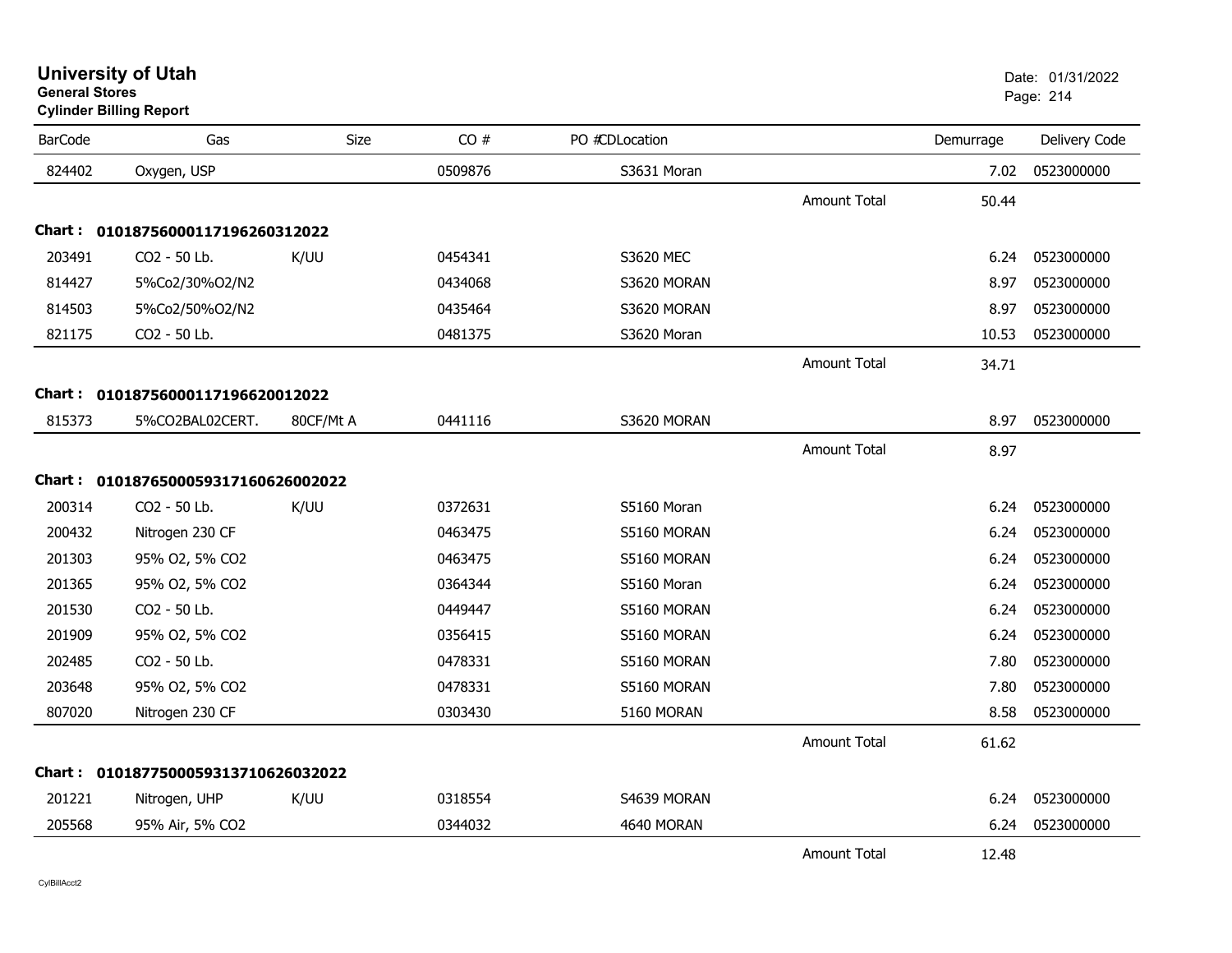| <b>General Stores</b>  | <b>University of Utah</b><br><b>Cylinder Billing Report</b> |                  |         |                              |           | Date: 01/31/2022<br>Page: 215 |
|------------------------|-------------------------------------------------------------|------------------|---------|------------------------------|-----------|-------------------------------|
| <b>BarCode</b>         | Gas                                                         | <b>Size</b>      | CO#     | PO #CDLocation               | Demurrage | Delivery Code                 |
|                        | Chart: 0101877500059316500626002022                         |                  |         |                              |           |                               |
| 203703                 | CO2 - 50 Lb.                                                | K/UU             | 0483098 | S4639 Moran                  | 7.80      | 0523000000                    |
| 205546                 | Nitrogen, UHP                                               |                  | 0465702 | S4639 MORAN                  | 7.80      | 0523000000                    |
|                        |                                                             |                  |         | <b>Amount Total</b>          | 15.60     |                               |
|                        | Chart: 0101884500059314530626002022                         |                  |         |                              |           |                               |
| 201317                 | N2, Liquid LX45                                             | <b>180 LTR/U</b> | 0513768 | 5250 HCI RN, Bench 5D        | 33.60     | 0555LL3760                    |
| 202629                 | Oxygen, USP - E                                             |                  | 0504786 | 5250 HCI N                   | 7.80      | 0555113760                    |
| 204398                 | N2, Liquid LX45                                             |                  | 0513374 | 5250 HCI RN (5D)             | 20.80     | 0555LL3760                    |
| 204401                 | N2, Liquid LX45                                             |                  | 0513840 | 5250 5D HCI                  | 24.00     | 0555113760                    |
| 205708                 | N2, Liquid LX45                                             |                  | 0515286 | 5250 HCI RN (5D)             | 17.60     | 0555LL3760                    |
| 205890                 | Oxygen, USP - E                                             |                  | 0504786 | 5250 HCI N                   | 7.80      | 0555113760                    |
| 205955                 | Oxygen, USP - E                                             |                  | 0504786 | 5250 HCI N                   | 7.80      | 0555113760                    |
| 205957                 | Oxygen, USP - E                                             |                  | 0504786 | 5250 HCI N                   | 7.80      | 0555II3760                    |
| 825075                 | N2, Liquid LX45                                             |                  | 0514241 | 5250 HCI                     | 36.00     | 0555113760                    |
|                        |                                                             |                  |         | <b>Amount Total</b>          | 163.20    |                               |
|                        | Chart: 0101885500051006140626002022                         |                  |         |                              |           |                               |
| 200492                 | CO2 - 50 Lb.                                                | K/UU             | 0501259 | 5274 HCI Attn: June Round    | 7.80      | 0555113760                    |
| 203301                 | CO2 - 50 Lb.                                                |                  | 0501259 | 5274 HCI Attn: June Round    | 7.80      | 0555113760                    |
|                        |                                                             |                  |         | <b>Amount Total</b>          | 15.60     |                               |
|                        | Chart: 0101885500051006230626002022                         |                  |         |                              |           |                               |
| 200785                 | CO2 - 50 Lb.                                                | K/UU             | 0506650 | 5274 HCI                     | 7.80      | 0555II3760                    |
| 201042                 | Nitrogen, UHP                                               |                  | 0512314 | 5274 HCI June ROund          | 7.80      | 0555113760                    |
| 205517                 | CO2 - 50 Lb.                                                |                  | 0506650 | 5274 HCI                     |           | 7.80  0555ll3760              |
| 824748                 | Nitrogen, UHP                                               |                  | 0511797 | 5274 HCI Attn: June Round 5A | 10.53     | 0555113760                    |
| 824831                 | 10%H210%Co2/N2                                              |                  | 0512398 | 5274 HCI June ROund          | 10.53     | 0555113760                    |
| 824832                 | 10%H210%Co2/N2                                              |                  | 0512398 | 5274 HCI June ROund          | 10.53     | 0555113760                    |
| 824986<br>CylBillAcct2 | Nitrogen, UHP                                               |                  | 0513569 | 5274 HCI- June Round         | 10.53     | 0555LL3760                    |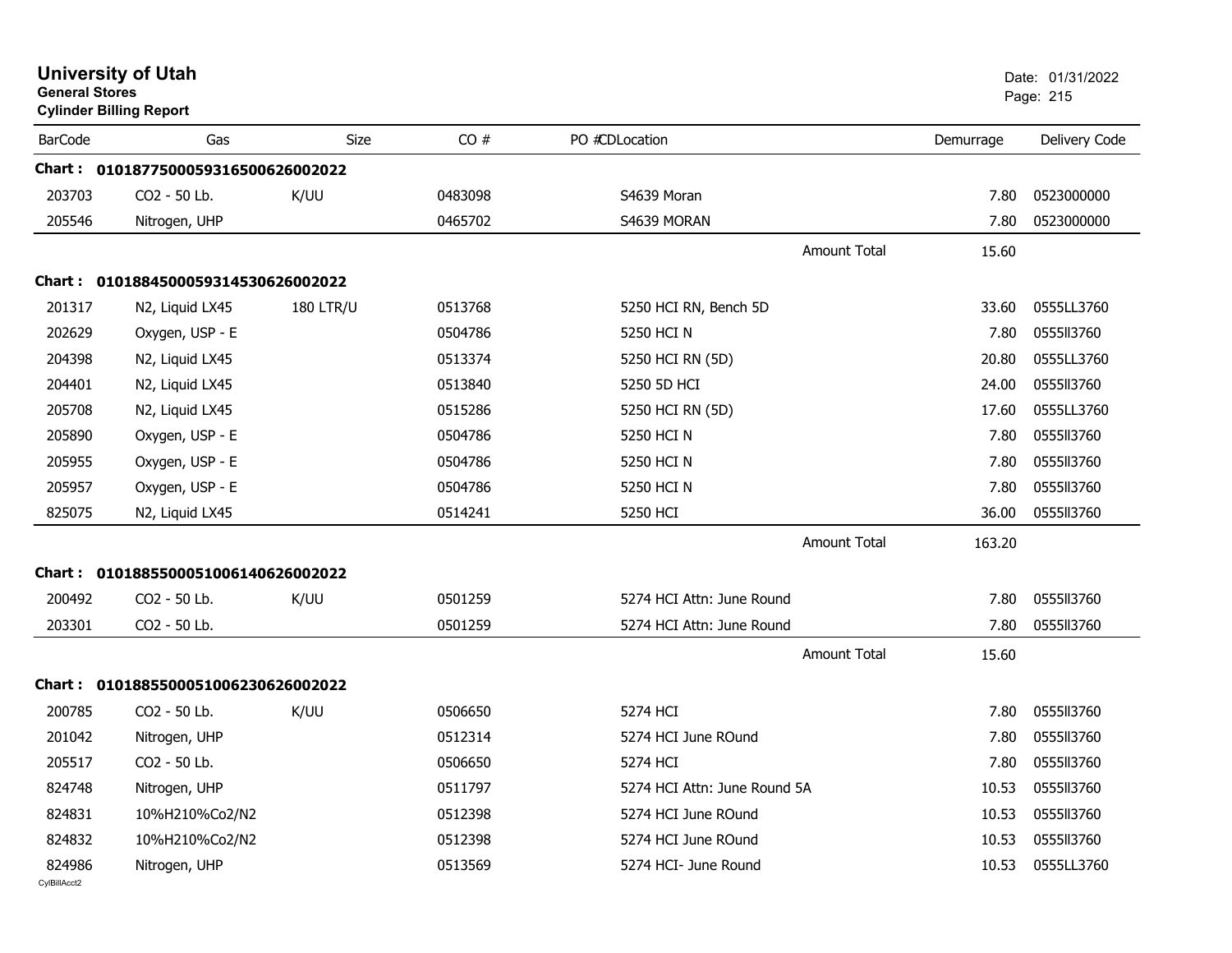| <b>University of Utah</b><br><b>General Stores</b><br><b>Cylinder Billing Report</b> |                                   |      |         |                      |                     | Date: 01/31/2022<br>Page: 216 |               |
|--------------------------------------------------------------------------------------|-----------------------------------|------|---------|----------------------|---------------------|-------------------------------|---------------|
| <b>BarCode</b>                                                                       | Gas                               | Size | CO#     | PO #CDLocation       |                     | Demurrage                     | Delivery Code |
| 824991                                                                               | Nitrogen, UHP                     |      | 0513569 | 5274 HCI- June Round |                     | 10.53                         | 0555LL3760    |
| 825079                                                                               | 10%H210%Co2/N2                    |      | 0513666 | 5274 HCI- June Round |                     | 10.53                         | 0555LL3760    |
|                                                                                      |                                   |      |         |                      | <b>Amount Total</b> | 86.58                         |               |
|                                                                                      | Chart: 01018942000009496260012022 |      |         |                      |                     |                               |               |
| 204281                                                                               | Nitrogen NF                       | K/UU | 0512756 | 675 ARAPEEN #205     |                     | 5.40                          | 0887002050    |
| 205494                                                                               | Nitrogen NF                       |      | 0512951 | 675 ARAPEEN #205     |                     | 5.60                          | 0887002050    |
| 205498                                                                               | Nitrogen NF                       |      | 0512951 | 675 ARAPEEN #205     |                     | 2.20                          | 0887002050    |
| 205555                                                                               | Nitrogen NF                       |      | 0512756 | 675 ARAPEEN #205     |                     | 5.40                          | 0887002050    |
| 205558                                                                               | Nitrogen NF                       |      | 0512951 | 675 ARAPEEN #205     |                     | 5.40                          | 0887002050    |
| 205559                                                                               | Nitrogen NF                       |      | 0512951 | 675 ARAPEEN #205     |                     | 2.20                          | 0887002050    |
| 205921                                                                               | Nitrogen NF                       |      | 0512756 | 675 ARAPEEN #205     |                     | 3.00                          | 0887002050    |
| 824826                                                                               | Nitrogen NF                       |      | 0512980 | 675 ARAPEEN #205     |                     | 4.05                          | 0887002050    |
| 825038                                                                               | CO2 - 50 Lb.                      |      | 0512980 | 675 ARAPEEN #205     |                     | 4.86                          | 0887002050    |
| 825105                                                                               | Nitrogen NF                       |      | 0512980 | 675 ARAPEEN #205     |                     | 7.29                          | 0887002050    |
| 825106                                                                               | Nitrogen NF                       |      | 0512980 | 675 ARAPEEN #205     |                     | 4.86                          | 0887002050    |
| 825107                                                                               | Nitrogen NF                       |      | 0512980 | 675 ARAPEEN #205     |                     | 4.86                          | 0887002050    |
| 825108                                                                               | Nitrogen NF                       |      | 0512980 | 675 ARAPEEN #205     |                     | 7.56                          | 0887002050    |
| 825109                                                                               | Nitrogen NF                       |      | 0512980 | 675 ARAPEEN #205     |                     | 4.86                          | 0887002050    |
| 825110                                                                               | Nitrogen NF                       |      | 0512980 | 675 ARAPEEN #205     |                     | 4.05                          | 0887002050    |
| 825111                                                                               | Nitrogen NF                       |      | 0512980 | 675 ARAPEEN #205     |                     | 4.86                          | 0887002050    |
| 825112                                                                               | Nitrogen NF                       |      | 0512980 | 675 ARAPEEN #205     |                     | 5.13                          | 0887002050    |
| 825114                                                                               | Nitrogen NF                       |      | 0512980 | 675 ARAPEEN #205     |                     | 7.29                          | 0887002050    |
| 825149                                                                               | CO2 - 50 Lb.                      |      | 0512980 | 675 ARAPEEN #205     |                     | 4.86                          | 0887002050    |
| 825151                                                                               | CO2 - 50 Lb.                      |      | 0512980 | 675 ARAPEEN #205     |                     | 4.86                          | 0887002050    |
| 825153                                                                               | CO2 - 50 Lb.                      |      | 0512980 | 675 ARAPEEN #205     |                     | 4.86                          | 0887002050    |

Amount Total103.45

### **Chart : 01018942000009496260212022**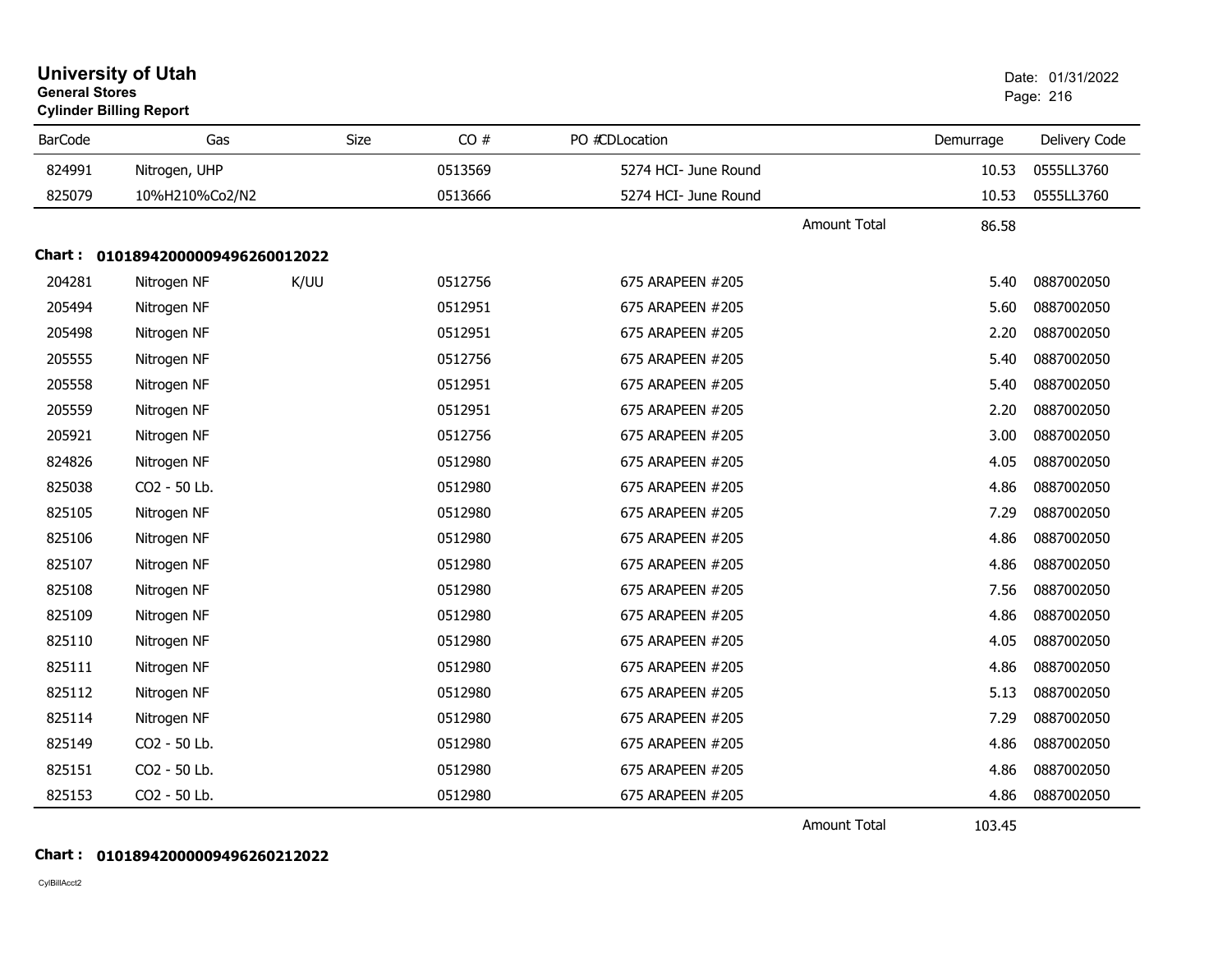|                | <b>General Stores</b><br><b>Cylinder Billing Report</b> |             |         |                               |           | Page: 217     |  |
|----------------|---------------------------------------------------------|-------------|---------|-------------------------------|-----------|---------------|--|
| <b>BarCode</b> | Gas                                                     | <b>Size</b> | CO#     | PO #CDLocation                | Demurrage | Delivery Code |  |
| 200355         | CO2 - 50 Lb.                                            | K/UU        | 0512116 | 675 ARAPEEN #205              | 2.20      | 0887002050    |  |
| 200648         | CO2 - 50 Lb.                                            |             | 0512931 | 675 ARAPEEN #205              | 3.00      | 0887002050    |  |
| 201009         | CO2 - 50 Lb.                                            |             | 0512730 | 675 ARAPEEN #205              | 7.80      | 0887002050    |  |
| 201326         | CO2 - 50 Lb.                                            |             | 0512931 | 675 ARAPEEN #205              | 2.20      | 0887002050    |  |
| 201729         | CO2 - 50 Lb.                                            |             | 0512730 | 675 ARAPEEN #205              | 5.40      | 0887002050    |  |
| 202764         | CO2 - 50 Lb.                                            |             | 0512960 | 675 ARAPEEN #205              | 3.60      | 0887002050    |  |
| 203908         | CO <sub>2</sub> - 50 Lb.                                |             | 0512116 | 675 ARAPEEN #205              | 2.20      | 0887002050    |  |
| 203925         | CO2 - 50 Lb.                                            |             | 0512960 | 675 ARAPEEN #205              | 7.80      | 0887002050    |  |
| 203977         | CO2 - 50 Lb.                                            |             | 0512006 | 675 ARAPEEN #205              | 3.00      | 0887002050    |  |
| 204466         | $CO2 - E$                                               |             | 0505810 | 675 Arapeen Dr #201 Andrology | 7.80      | 0887002050    |  |
| 205492         | Nitrogen NF                                             |             | 0515389 | 675 ARAPEEN #205              | 0.60      | 0887002050    |  |
| 205536         | CO2 - 50 Lb.                                            |             | 0467910 | 675 Arapeen Ste 205           | 7.80      | 0887002050    |  |
| 205551         | Nitrogen NF                                             |             | 0514354 | 675 ARAPEEN #205              | 1.20      | 0887002050    |  |
| 205560         | Nitrogen NF                                             |             | 0513148 | 675 ARAPEEN #205              | 1.60      | 0887002050    |  |
| 205643         | CO2 - 50 Lb.                                            |             | 0512006 | 675 ARAPEEN #205              | 7.80      | 0887002050    |  |
| 205668         | CO2 - 50 Lb.                                            |             | 0467910 | 675 Arapeen Ste 205           | 7.80      | 0887002050    |  |
| 205679         | CO2 - 50 Lb.                                            |             | 0505502 | 675 ARAPEEN #205              | 3.60      | 0887002050    |  |
| 205759         | Nitrogen NF                                             |             | 0512931 | 675 ARAPEEN #205              | 3.00      | 0887002050    |  |
| 205759         | Nitrogen NF                                             |             | 0514354 | 675 ARAPEEN #205              | 1.20      | 0887002050    |  |
| 205763         | Nitrogen NF                                             |             | 0514354 | 675 ARAPEEN #205              | 1.20      | 0887002050    |  |
| 205766         | Nitrogen NF                                             |             | 0512931 | 675 ARAPEEN #205              | 3.00      | 0887002050    |  |
| 205921         | Nitrogen NF                                             |             | 0514354 | 675 ARAPEEN #205              | 1.20      | 0887002050    |  |
| 809197         | Nitrogen NF                                             |             | 0356452 | 675 ARAPEEN #205              | 8.58      | 0887002050    |  |
| 811093         | 5%CO2,95%N2 Med                                         |             | 0405668 | 675 ARAPEEN #205              | 8.58      | 0887002050    |  |
| 811832         | Nitrogen NF                                             |             | 0413726 | 675 ARAPEEN #205              | 8.58      | 0887002050    |  |
| 813083         | Nitrogen NF                                             |             | 0437451 | 675 ARAPEEN #205              | 8.97      | 0887002050    |  |
| 813858         | Nitrogen NF                                             |             | 0434234 | 675 ARAPEEN #205              | 8.97      | 0887002050    |  |
| 815683         | Nitrogen NF                                             |             | 0444458 | 675 ARAPEEN #205              | 8.97      | 0887002050    |  |

# **University of Utah** Date: 01/31/2022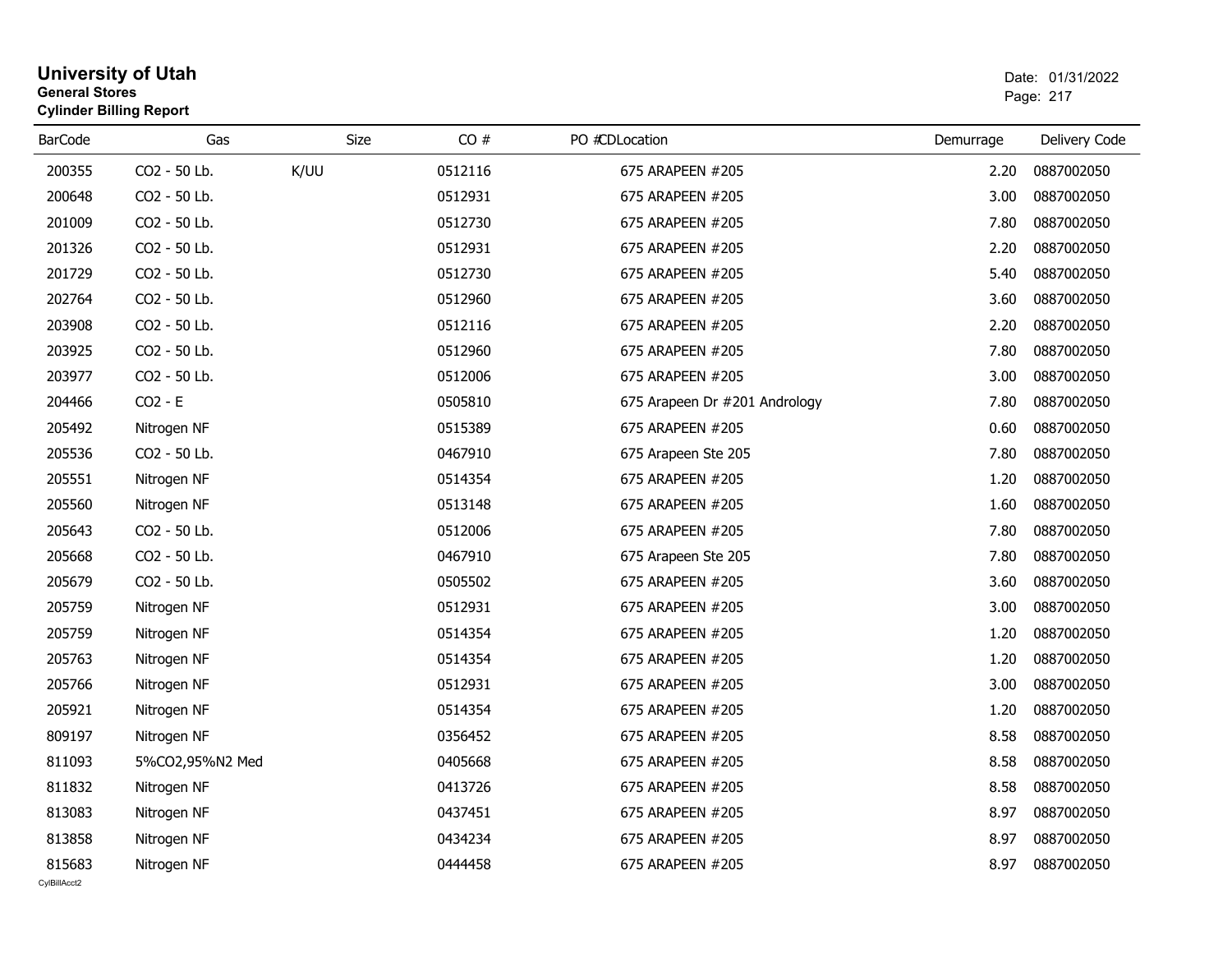#### **University of Utah** Date: 01/31/2022 **General Stores**s and the contract of the contract of the contract of the contract of the contract of the contract of the contract of the contract of the contract of the contract of the contract of the contract of the contract of the cont **Cylinder Billing Report**

| <b>BarCode</b>         | Gas             | Size | CO#     | PO #CDLocation               | Demurrage | Delivery Code |
|------------------------|-----------------|------|---------|------------------------------|-----------|---------------|
| 816222                 | 5%CO2,95%N2 Med |      | 0461145 | 675 S Arapeen Drive, Ste 205 | 10.53     | 0887002050    |
| 816225                 | 5%CO2,95%N2 Med |      | 0465967 | 675 S Arapeen Drive, Ste 205 | 10.53     | 0887002050    |
| 821236                 | $CO2 - E$       |      | 0482072 | 675 S Arapeen Dr Ste 205     | 10.53     | 0887002050    |
| 821237                 | $CO2 - E$       |      | 0482072 | 675 S Arapeen Dr Ste 205     | 10.53     | 0887002050    |
| 821238                 | $CO2 - E$       |      | 0482072 | 675 S Arapeen Dr Ste 205     | 10.53     | 0887002050    |
| 821431                 | 5%CO2,95%N2 Med |      | 0483140 | 675 S Arapeen Dr Ste 205     | 10.53     | 0887002050    |
| 821433                 | 5%CO2,95%N2 Med |      | 0487510 | 675 Arapeen Drive RM 205     | 4.86      | 0887002050    |
| 821434                 | 5%CO2,95%N2 Med |      | 0487510 | 675 Arapeen Drive RM 205     | 10.53     | 0887002050    |
| 821524                 | 5%CO2,95%N2 Med |      | 0487510 | 675 Arapeen Drive RM 205     | 4.05      | 0887002050    |
| 821942                 | 5%CO2,95%N2 Med |      | 0502373 | 675 Arapeen Dr #201          | 10.53     | 0887002050    |
| 821943                 | 5%CO2,95%N2 Med |      | 0502373 | 675 Arapeen Dr #201          | 4.86      | 0887002050    |
| 821944                 | 5%CO2,95%N2 Med |      | 0502373 | 675 Arapeen Dr #201          | 4.86      | 0887002050    |
| 823692                 | 5%02,6%C02,N2   |      | 0504782 | 675 Arapeen Dr #205          | 7.56      | 0887002050    |
| 823959                 | CO2 - 50 Lb.    |      | 0505178 | 675 ARAPEEN #205             | 7.29      | 0887002050    |
| 824044                 | Nitrogen NF     |      | 0506330 | 675 ARAPEEN #205             | 9.72      | 0887002050    |
| 824138                 | CO2 - 50 Lb.    |      | 0506960 | 675 ARAPEEN #205             | 4.86      | 0887002050    |
| 824364                 | CO2 - 50 Lb.    |      | 0508686 | 675 ARAPEEN #205             | 10.53     | 0887002050    |
| 824825                 | Nitrogen NF     |      | 0512960 | 675 ARAPEEN #205             | 4.05      | 0887002050    |
| 824894                 | Nitrogen NF     |      | 0512960 | 675 ARAPEEN #205             | 5.13      | 0887002050    |
| 825080                 | 5%O2/9.5%Co2/N2 |      | 0513651 | 675 ARAPEEN #205             | 10.53     | 0887002050    |
| 825101                 | Nitrogen NF     |      | 0515389 | 675 ARAPEEN #205             | 0.81      | 0887002050    |
| 825102                 | Nitrogen NF     |      | 0513149 | 675 ARAPEEN #205             | 1.89      | 0887002050    |
| 825102                 | Nitrogen NF     |      | 0513148 | 675 ARAPEEN #205             | 2.16      | 0887002050    |
| 825103                 | Nitrogen NF     |      | 0513149 | 675 ARAPEEN #205             | 1.89      | 0887002050    |
| 825103                 | Nitrogen NF     |      | 0513148 | 675 ARAPEEN #205             | 4.59      | 0887002050    |
| 825109                 | Nitrogen NF     |      | 0513148 | 675 ARAPEEN #205             | 2.16      | 0887002050    |
| 825191                 | 6%O2,9%Co2,N2PS |      | 0514137 | 675 ARAPEEN #205             | 6.48      | 0887002050    |
| 825192<br>CvIBillAcct2 | 6%02,9%Co2,N2PS |      | 0514137 | 675 ARAPEEN #205             | 6.48      | 0887002050    |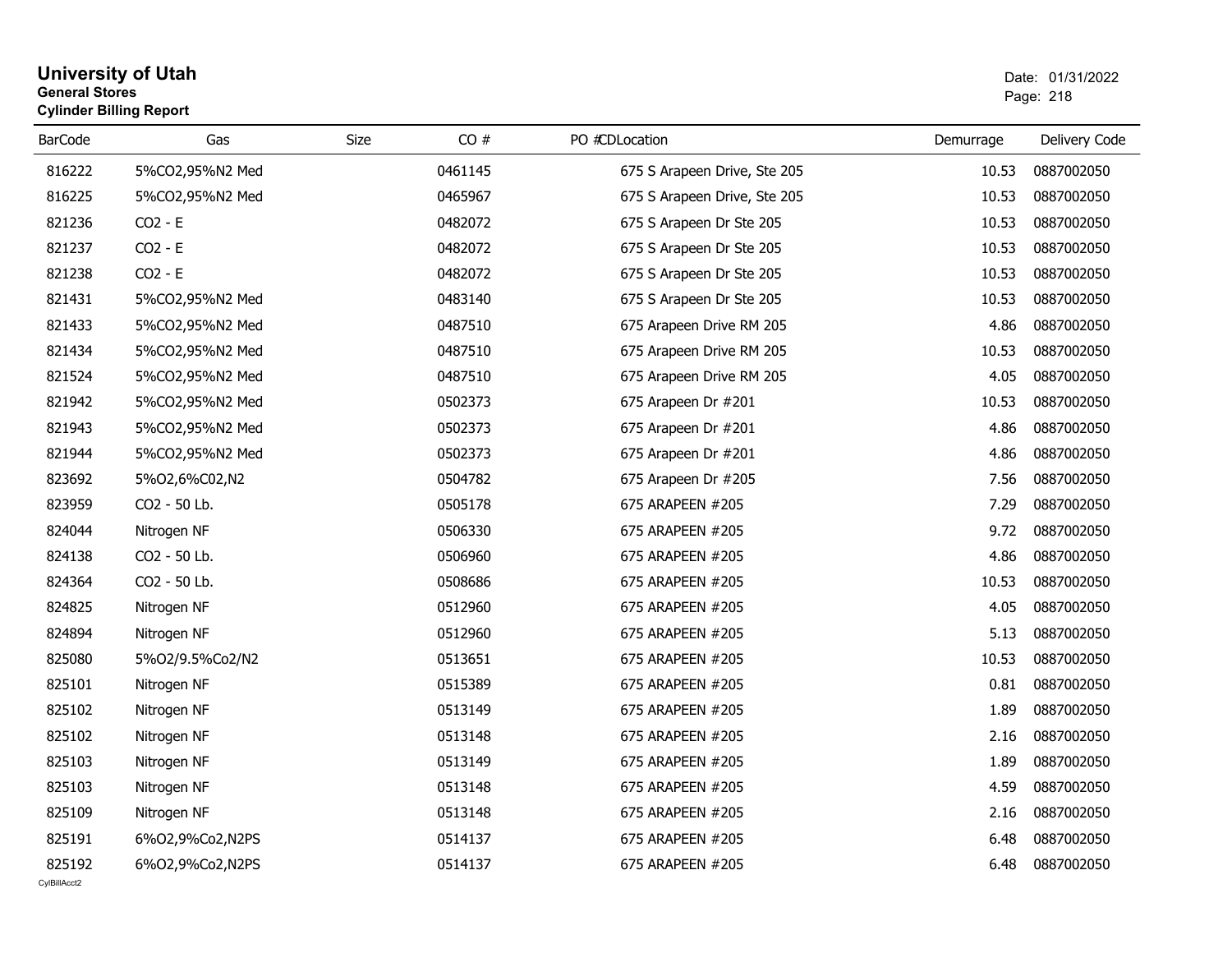| <b>General Stores</b>  | <b>University of Utah</b><br><b>Cylinder Billing Report</b> |           |         |                              |           | Date: 01/31/2022<br>Page: 219 |
|------------------------|-------------------------------------------------------------|-----------|---------|------------------------------|-----------|-------------------------------|
| <b>BarCode</b>         | Gas                                                         | Size      | CO#     | PO #CDLocation               | Demurrage | Delivery Code                 |
| 825195                 | CO2 - 50 Lb.                                                |           | 0514354 | 675 ARAPEEN #205             | 3.24      | 0887002050                    |
| 825200                 | CO2 - 50 Lb.                                                |           | 0514354 | 675 ARAPEEN #205             | 3.24      | 0887002050                    |
| 825215                 | Nitrogen NF                                                 |           | 0515389 | 675 ARAPEEN #205             | 1.62      | 0887002050                    |
| 825216                 | Nitrogen NF                                                 |           | 0515389 | 675 ARAPEEN #205             | 1.62      | 0887002050                    |
|                        |                                                             |           |         | <b>Amount Total</b>          | 336.37    |                               |
| Chart :                | 01018942000009496261212022                                  |           |         |                              |           |                               |
| 204282                 | Nitrogen NF                                                 | K/UU      | 0515097 | 675 Arapeen DR RM 205        | 1.60      | 0887002050                    |
| 205766                 | Nitrogen NF                                                 |           | 0515097 | 675 Arapeen DR RM 205        | 1.60      | 0887002050                    |
| 825234                 | Nitrogen NF                                                 |           | 0515826 | 675 Arapeen Dr               | 0.81      | 0887002050                    |
| 825235                 | Nitrogen NF                                                 |           | 0515826 | 675 Arapeen Dr               | 0.81      | 0887002050                    |
| 825236                 | Nitrogen NF                                                 |           | 0515647 | 675 Arapeen Dr               | 0.81      | 0887002050                    |
| 825237                 | Nitrogen NF                                                 |           | 0515647 | 675 Arapeen Dr               | 0.81      | 0887002050                    |
| 825238                 | Nitrogen NF                                                 |           | 0515647 | 675 Arapeen Dr               | 0.81      | 0887002050                    |
| 825239                 | Nitrogen NF                                                 |           | 0515647 | 675 Arapeen Dr               | 0.81      | 0887002050                    |
|                        |                                                             |           |         | <b>Amount Total</b>          | 8.06      |                               |
| Chart :                | 01018942000009496262212022                                  |           |         |                              |           |                               |
| 824583                 | $CO2 - E$                                                   | E/MT. AIR | 0511523 | 675 Arapeen Dr Andrology 201 | 10.53     | 0887002050                    |
|                        |                                                             |           |         | <b>Amount Total</b>          | 10.53     |                               |
| Chart :                | 01018942000101006260212022                                  |           |         |                              |           |                               |
| 202309                 | Oxygen, USP - E                                             | E/UU      | 0514358 | 675 ARAPEEN #205A            | 2.40      | 088700205A                    |
| 202541                 | Oxygen, USP - E                                             |           | 0515392 | 675 ARAPEEN #205A            | 1.20      | 088700205A                    |
| 202672                 | Oxygen, USP - E                                             |           | 0514358 | 675 ARAPEEN #205A            | 1.20      | 088700205A                    |
| 203092                 | Oxygen, USP - E                                             |           | 0514358 | 675 ARAPEEN #205A            | 2.40      | 088700205A                    |
| 203384                 | Oxygen, USP - E                                             |           | 0514377 | 675 ARAPEEN #205A            | 1.60      | 088700205A                    |
| 203437                 | Oxygen, USP - E                                             |           | 0512008 | 675 ARAPEEN #205A            | 7.80      | 088700205A                    |
| 204454                 | Oxygen, USP                                                 |           | 0515392 | 675 ARAPEEN #205A            | 1.20      | 088700205A                    |
| 205316<br>CylBillAcct2 | Oxygen, USP - E                                             |           | 0510842 | 675 ARAPEEN #205A            | 3.80      | 088700205A                    |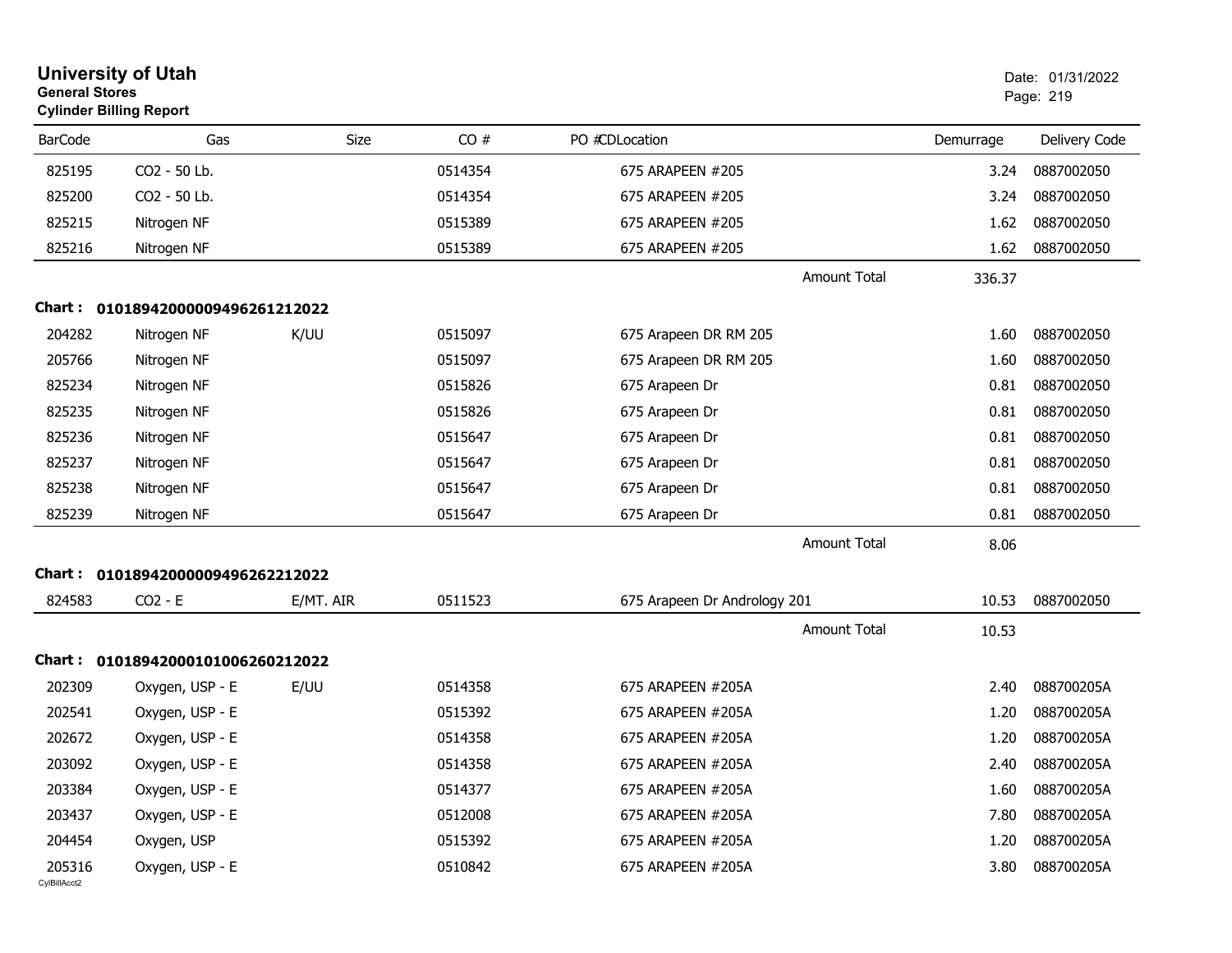| <b>University of Utah</b><br><b>General Stores</b><br><b>Cylinder Billing Report</b> |                                      |      |         |                     |                     |           | Date: 01/31/2022<br>Page: 220 |
|--------------------------------------------------------------------------------------|--------------------------------------|------|---------|---------------------|---------------------|-----------|-------------------------------|
| <b>BarCode</b>                                                                       | Gas                                  | Size | CO#     | PO #CDLocation      |                     | Demurrage | Delivery Code                 |
| 205357                                                                               | Oxygen, USP - E                      |      | 0512119 | 675 ARAPEEN #205A   |                     | 7.80      | 088700205A                    |
| 205773                                                                               | Oxygen, USP - E                      |      | 0514358 | 675 ARAPEEN #205A   |                     | 0.20      | 088700205A                    |
| 205999                                                                               | Oxygen, USP - E                      |      | 0515410 | 675 ARAPEEN #205A   |                     | 0.60      | 088700205A                    |
| 824596                                                                               | Oxygen, USP - E                      |      | 0512733 | 675 ARAPEEN #205A   |                     | 4.05      | 088700205A                    |
| 824838                                                                               | Oxygen, USP - E                      |      | 0512008 | 675 ARAPEEN #205A   |                     | 7.29      | 088700205A                    |
| 824908                                                                               | Oxygen, USP - E                      |      | 0513184 | 675 ARAPEEN #205A   |                     | 1.08      | 088700205A                    |
| 824915                                                                               | Oxygen, USP - E                      |      | 0514093 | 675 ARAPEEN #205A   |                     | 1.35      | 088700205A                    |
| 824916                                                                               | Oxygen, USP - E                      |      | 0512962 | 675 ARAPEEN #205A   |                     | 5.94      | 088700205A                    |
| 824917                                                                               | Oxygen, USP - E                      |      | 0514093 | 675 ARAPEEN #205A   |                     | 4.59      | 088700205A                    |
| 824918                                                                               | Oxygen, USP - E                      |      | 0514093 | 675 ARAPEEN #205A   |                     | 1.35      | 088700205A                    |
| 824925                                                                               | Oxygen, USP - E                      |      | 0512981 | 675 ARAPEEN #205A   |                     | 5.94      | 088700205A                    |
| 824926                                                                               | Oxygen, USP - E                      |      | 0512981 | 675 ARAPEEN #205A   |                     | 5.94      | 088700205A                    |
| 824927                                                                               | Oxygen, USP - E                      |      | 0513184 |                     |                     | 1.08      |                               |
| 824947                                                                               | Oxygen, USP - E                      |      | 0512981 | 675 ARAPEEN #205A   |                     | 5.94      | 088700205A                    |
| 824985                                                                               | Oxygen, USP - E                      |      | 0512981 | 675 ARAPEEN #205A   |                     | 7.29      | 088700205A                    |
|                                                                                      |                                      |      |         |                     | <b>Amount Total</b> | 82.04     |                               |
|                                                                                      | Chart : 0101906500059317150626032022 |      |         |                     |                     |           |                               |
| 200377                                                                               | Nitrogen 230 CF                      | K/UU | 0487518 | S3140 Moran         |                     | 7.80      | 0523000000                    |
| 200476                                                                               | 95% O2, 5% CO2                       |      | 0512342 | S3140 Moran Eye Ctr |                     | 7.80      | 0523000000                    |
| 201876                                                                               | CO2 - 50 Lb.                         |      | 0476362 | S3140 MORAN         |                     | 7.80      | 0550054150                    |
| 202180                                                                               | 95% O2, 5% CO2                       |      | 0504129 | S3655 MORAN         |                     | 7.80      | 0523000000                    |
| 202258                                                                               | 95% O2, 5% CO2                       |      | 0507546 | Room S3140 MORAN    |                     | 7.80      | 0523000000                    |
| 202494                                                                               | 95% O2, 5% CO2                       |      | 0495078 | S3655 Moran Eye Ctr |                     | 7.80      | 0523000000                    |
| 204579                                                                               | CO2 - 50 Lb.                         |      | 0495998 | S3655 Moran         |                     | 7.80      | 0523000000                    |
| 205584                                                                               | 95% O2, 5% CO2                       |      | 0506393 | S3655 MORAN         |                     | 7.80      | 0523000000                    |
| 823820                                                                               | 12% O2 In N2                         |      | 0502899 | S3140 MORAN         |                     | 10.53     | 0523000000                    |
| 823821                                                                               | 15% O2 In N2                         |      | 0502899 | S3140 MORAN         |                     | 10.53     | 0523000000                    |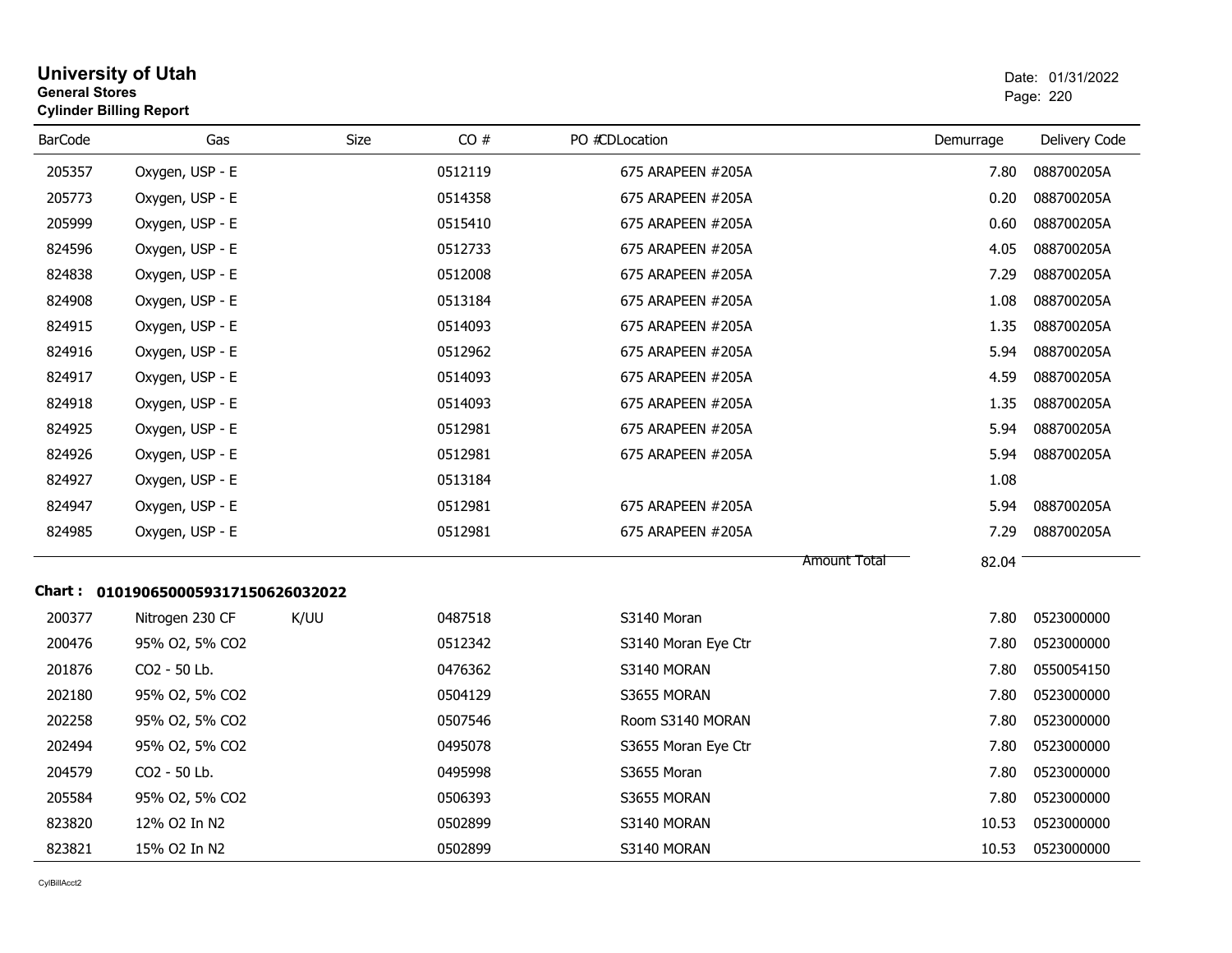| <b>General Stores</b> | <b>University of Utah</b><br><b>Cylinder Billing Report</b> |      |         |                                 |           | Date: 01/31/2022<br>Page: 221 |
|-----------------------|-------------------------------------------------------------|------|---------|---------------------------------|-----------|-------------------------------|
| <b>BarCode</b>        | Gas                                                         | Size | CO#     | PO #CDLocation                  | Demurrage | Delivery Code                 |
|                       |                                                             |      |         | <b>Amount Total</b>             | 83.46     |                               |
| <b>Chart:</b>         | 01019066000113306260312022                                  |      |         |                                 |           |                               |
| 202470                | CO2 - 50 Lb.                                                | K/UU | 0493094 | S3655 MORAN                     | 7.80      | 0523000000                    |
|                       |                                                             |      |         | <b>Amount Total</b>             | 7.80      |                               |
| Chart :               | 0101913500059316350626002022                                |      |         |                                 |           |                               |
| 205509                | Nitrogen NF                                                 | K/UU | 0483097 | 5343 HCI RN- Meyer's Lab        | 7.80      | 0555LL3760                    |
|                       |                                                             |      |         | <b>Amount Total</b>             | 7.80      |                               |
|                       |                                                             |      |         |                                 |           |                               |
| Chart :<br>200929     | 01019332000304856260312022<br>Air - 233 CF                  | K/UU | 0504712 | 295 CHipeta Way (Wind tunnel)   | 7.80      | 0876002010                    |
| 202811                | Air - 233 CF                                                |      | 0504712 | 295 CHipeta Way (Wind tunnel)   | 7.80      | 0876002010                    |
|                       |                                                             |      |         |                                 |           |                               |
|                       |                                                             |      |         | <b>Amount Total</b>             | 15.60     |                               |
| Chart :               | 0101937500055900738626002022                                |      |         |                                 |           |                               |
| 201641                | Air - 233 CF                                                | K/UU | 0512421 | 417 Wakara Way RM 1705          | 7.80      | 0876002010                    |
| 202043                | Air - 233 CF                                                |      | 0512421 | 417 Wakara Way RM 1705          | 7.80      | 0876002010                    |
| 202217                | Air - 233 CF                                                |      | 0512421 | 417 Wakara Way RM 1705          | 7.80      | 0876002010                    |
| 202220                | Air - 233 CF                                                |      | 0512421 | 417 Wakara Way RM 1705          | 7.80      | 0876002010                    |
|                       |                                                             |      |         | Amount Total                    | 31.20     |                               |
| Chart :               | 0101939500059314850626002022                                |      |         |                                 |           |                               |
| 200233                | Nitrogen 230 CF                                             | K/UU | 0506697 | 280 - 383 COLOROW ALONG WINDOW  | 7.80      | 0874001290                    |
| 200315                | 95% O2, 5% CO2                                              |      | 0497762 | 280 - 383 COLOROW ALONG WINDOW  | 7.80      | 0874001290                    |
| 200328                | Nitrogen 230 CF                                             |      | 0514190 | 280 - 383 COLOROW ALONG WINDOW  | 3.60      | 0874001290                    |
| 200337                | Air - 233 CF                                                |      | 0449422 | 280 - 383 COLOROW ALONG WINDOWS | 6.24      | 0874001290                    |
| 200419                | 95% O2, 5% CO2                                              |      | 0486016 | 280 - 380 COLOROW ALONG WINDOWS | 7.80      | 0874001290                    |
| 200501                | Nitrogen 230 CF                                             |      | 0514190 | 280 - 383 COLOROW ALONG WINDOW  | 3.60      | 0874001290                    |
| 200610                | Air - 233 CF                                                |      | 0446352 | 280-383 COLOROW ALONG WINDOWS   | 6.24      | 0874001290                    |
| 200645                | Nitrogen 230 CF                                             |      | 0513594 | 280-383 COLOROW ALONG WINDOW    | 7.80      | 0874001290                    |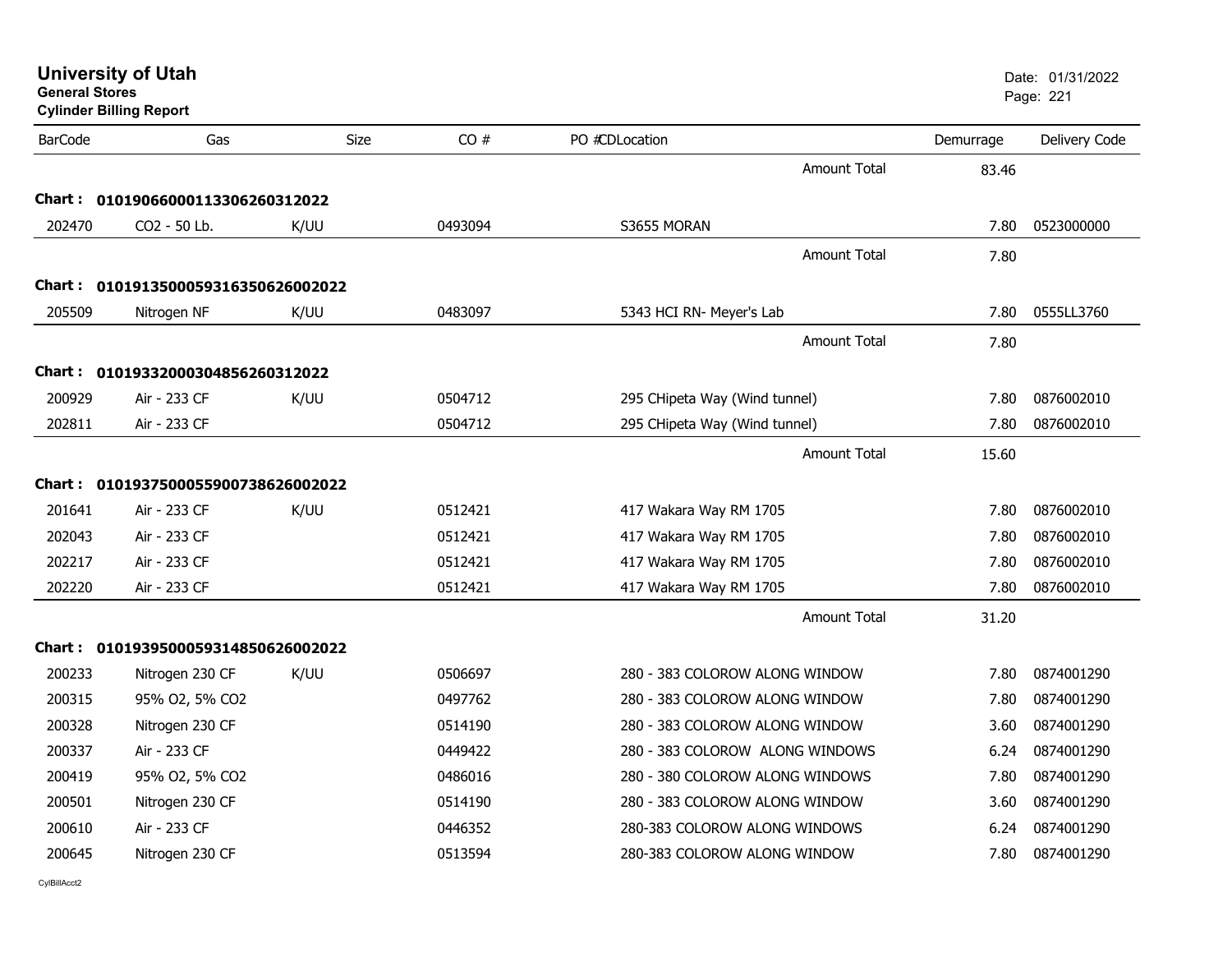#### **University of Utah** Date: 01/31/2022 **General Stores**estate the control of the control of the control of the control of the control of the control of the control of the control of the control of the control of the control of the control of the control of the control of the c **Cylinder Billing Report**

| <b>BarCode</b> | Gas                        | Size | CO#     | PO #CDLocation                  | Demurrage | Delivery Code |
|----------------|----------------------------|------|---------|---------------------------------|-----------|---------------|
| 200841         | Nitrogen 230 CF            |      | 0510263 | 280-383 COLOROW ALONG WINDOW    | 7.80      | 0874001290    |
| 200868         | Nitrogen NF                |      | 0514190 | 280 - 383 COLOROW ALONG WINDOW  | 3.60      | 0874001290    |
| 200914         | Nitrogen 230 CF            |      | 0513594 | 280-383 COLOROW ALONG WINDOW    | 7.80      | 0874001290    |
| 201094         | Nitrogen 230 CF            |      | 0509342 | 280 - 383 COLOROW ALONG WINDOW  | 7.80      | 0874001290    |
| 201138         | Oxygen, USP                |      | 0510552 | 280 - 383 COLOROW ALONG WINDOW  | 7.80      | 0874001290    |
| 201247         | 95% O2, 5% CO2             |      | 0497762 | 280 - 383 COLOROW ALONG WINDOW  | 7.80      | 0874001290    |
| 201277         | Nitrogen 230 CF            |      | 0502010 | 280 - 383 COLOROW ALONG WINDOW  | 7.80      | 0874001290    |
| 201538         | Nitrogen 230 CF            |      | 0503405 | 280-383 COLOROW - ALONG WINDOWS | 7.80      | 0874001290    |
| 201628         | Oxygen, USP                |      | 0511101 | 280 - 383 COLOROW ALONG WINDOW  | 7.80      | 0874001290    |
| 202270         | Nitrogen 230 CF            |      | 0510263 | 280-383 COLOROW ALONG WINDOW    | 4.20      | 0874001290    |
| 202278         | Nitrogen 230 CF            |      | 0511599 | 280-383 COLOROW ALONG WINDOW    | 4.20      | 0874001290    |
| 202725         | Nitrogen 230 CF            |      | 0512900 | 280-383 COLOROW ALONG WINDOWS   | 7.80      | 0874001290    |
| 203009         | Oxygen, USP                |      | 0512900 | 280-383 COLOROW ALONG WINDOWS   | 7.80      | 0874001290    |
| 203605         | Nitrogen NF                |      | 0510552 | 280 - 383 COLOROW ALONG WINDOW  | 7.80      | 0874001290    |
| 203823         | 95% O2, 5% CO2             |      | 0498060 | 280 - 383 COLOROW ALONG WINDOW  | 7.80      | 0874001290    |
| 205492         | Nitrogen NF                |      | 0511600 | 280-383 COLOROW ALONG WINDOW    | 4.20      | 0874001290    |
| 205619         | Oxygen, USP                |      | 0510552 | 280 - 383 COLOROW ALONG WINDOW  | 7.80      | 0874001290    |
| 821453         | Oxygen, USP                |      | 0483227 | 280 - 383 COLOROW ALONG WINDOW  | 10.53     | 0874001290    |
| 824154         | Oxygen, USP                |      | 0507884 | 280-383 COLOROW ALONG WINDOW    | 10.53     | 0874001290    |
| 824226         | Nitrogen NF                |      | 0507884 | 280-383 COLOROW ALONG WINDOW    | 10.53     | 0874001290    |
| 824520         | Nitrogen NF                |      | 0510263 | 280-383 COLOROW ALONG WINDOW    | 10.53     | 0874001290    |
| 824820         | Nitrogen NF                |      | 0512900 | 280-383 COLOROW ALONG WINDOWS   | 10.53     | 0874001290    |
| 825007         | Oxygen, USP                |      | 0514190 | 280 - 383 COLOROW ALONG WINDOW  | 4.86      | 0874001290    |
| 825011         | Oxygen, USP                |      | 0513594 | 280-383 COLOROW ALONG WINDOW    | 10.53     | 0874001290    |
|                |                            |      |         | Amount Total                    | 236.52    |               |
| Chart :        | 01019406000028116260312022 |      |         |                                 |           |               |
| 202522         | CO2 - 50 Lb.               | K/UU | 0397392 | VA2 GC07                        | 2.24      | 05212C4670    |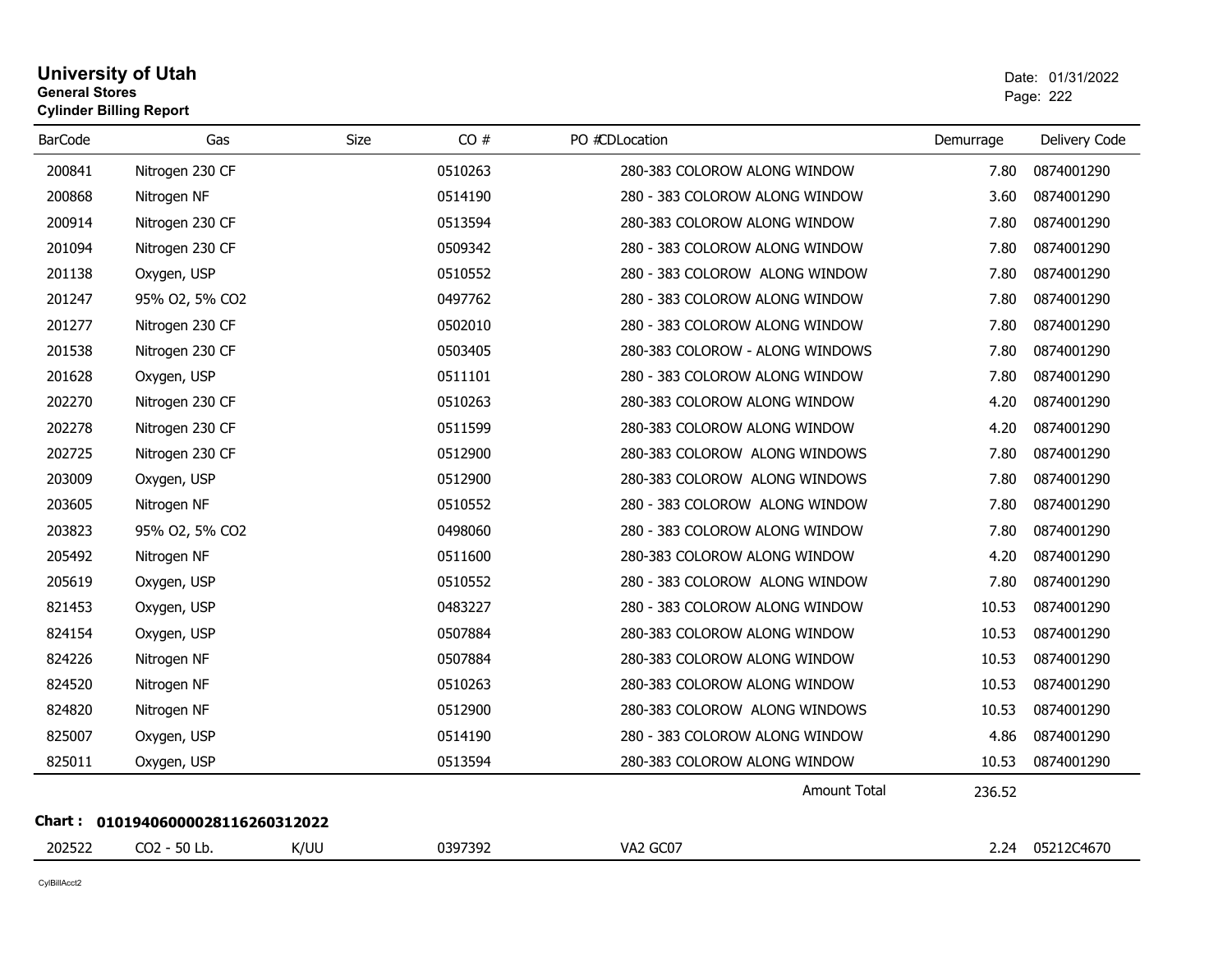|                | <b>University of Utah</b><br><b>General Stores</b><br><b>Cylinder Billing Report</b> |      |         |                                       |           | Date: 01/31/2022<br>Page: 223 |  |  |  |
|----------------|--------------------------------------------------------------------------------------|------|---------|---------------------------------------|-----------|-------------------------------|--|--|--|
| <b>BarCode</b> | Gas                                                                                  | Size | CO#     | PO #CDLocation                        | Demurrage | Delivery Code                 |  |  |  |
|                |                                                                                      |      |         | Amount Total                          | 2.24      |                               |  |  |  |
|                | Chart: 01019512000171806260212022                                                    |      |         |                                       |           |                               |  |  |  |
| 202676         | Oxygen, USP - E                                                                      | E/UU | 0513035 | 4th Floor, 243 E 6100 S, Murray 84107 | 7.80      | 05214B4540                    |  |  |  |
| 202990         | Oxygen, USP - E                                                                      |      | 0498545 | Midvalley 243 East 6100 South, Murray | 7.80      | 05214B4540                    |  |  |  |
| 203161         | Oxygen, USP - E                                                                      |      | 0513035 | 4th Floor, 243 E 6100 S, Murray 84107 | 7.80      | 05214B4540                    |  |  |  |
| 203427         | Oxygen, USP - E                                                                      |      | 0491832 | 243 East 6100 South 3rd floor         | 7.80      | 05214B4540                    |  |  |  |
| 203434         | Oxygen, USP - E                                                                      |      | 0467613 | 6100 S 243 E RM 350                   | 7.80      | 05214b4540                    |  |  |  |
| 203444         | Oxygen, USP - E                                                                      |      | 0513035 | 4th Floor, 243 E 6100 S, Murray 84107 | 7.80      | 05214B4540                    |  |  |  |
| 203445         | Oxygen, USP - E                                                                      |      | 0513035 | 4th Floor, 243 E 6100 S, Murray 84107 | 7.80      | 05214B4540                    |  |  |  |
| 203510         | Oxygen, USP - E                                                                      |      | 0513035 | 4th Floor, 243 E 6100 S, Murray 84107 | 7.80      | 05214B4540                    |  |  |  |
| 205357         | Oxygen, USP - E                                                                      |      | 0513035 | 4th Floor, 243 E 6100 S, Murray 84107 | 7.80      | 05214B4540                    |  |  |  |
| 205436         | Oxygen, USP - E                                                                      |      | 0513035 | 4th Floor, 243 E 6100 S, Murray 84107 | 7.80      | 05214B4540                    |  |  |  |
| 205942         | Oxygen, USP - E                                                                      |      | 0513035 | 4th Floor, 243 E 6100 S, Murray 84107 | 7.80      | 05214B4540                    |  |  |  |
| 205954         | Oxygen, USP - E                                                                      |      | 0513035 | 4th Floor, 243 E 6100 S, Murray 84107 | 7.80      | 05214B4540                    |  |  |  |
| 819539         | Oxygen, USP - E                                                                      |      | 0472664 | 7495 S State Midvale Health 3rd floor | 10.53     | 05214B4540                    |  |  |  |
| 819544         | Oxygen, USP - E                                                                      |      | 0472664 | 7495 S State Midvale Health 3rd floor | 10.53     | 05214B4540                    |  |  |  |
| 819550         | Oxygen, USP - E                                                                      |      | 0472664 | 7495 S State Midvale Health 3rd floor | 10.53     | 05214B4540                    |  |  |  |
| 822108         | Oxygen, USP - E                                                                      |      | 0491832 | 243 East 6100 South 3rd floor         | 10.53     | 05214B4540                    |  |  |  |
| 824849         | Oxygen, USP - E                                                                      |      | 0513035 | 4th Floor, 243 E 6100 S, Murray 84107 | 10.53     | 05214B4540                    |  |  |  |
| 824931         | Oxygen, USP - E                                                                      |      | 0513035 | 4th Floor, 243 E 6100 S, Murray 84107 | 10.53     | 05214B4540                    |  |  |  |
| 824933         | Oxygen, USP - E                                                                      |      | 0513035 | 4th Floor, 243 E 6100 S, Murray 84107 | 10.53     | 05214B4540                    |  |  |  |
| 824934         | Oxygen, USP - E                                                                      |      | 0513035 | 4th Floor, 243 E 6100 S, Murray 84107 | 10.53     | 05214B4540                    |  |  |  |
| 824935         | Oxygen, USP - E                                                                      |      | 0513035 | 4th Floor, 243 E 6100 S, Murray 84107 | 10.53     | 05214B4540                    |  |  |  |
|                |                                                                                      |      |         | <b>Amount Total</b>                   | 188.37    |                               |  |  |  |
|                | Chart: 01019536000162396260312022                                                    |      |         |                                       |           |                               |  |  |  |
| 201270         | CO2 - 50 Lb.                                                                         | K/UU | 0490786 | 2160 - 417 WAKARA                     | 7.80      | 0860021510                    |  |  |  |
| 201579         | Nitrogen 230 CF                                                                      |      | 0490786 | 2160 - 417 WAKARA                     | 7.80      | 0860021510                    |  |  |  |
|                |                                                                                      |      |         |                                       |           |                               |  |  |  |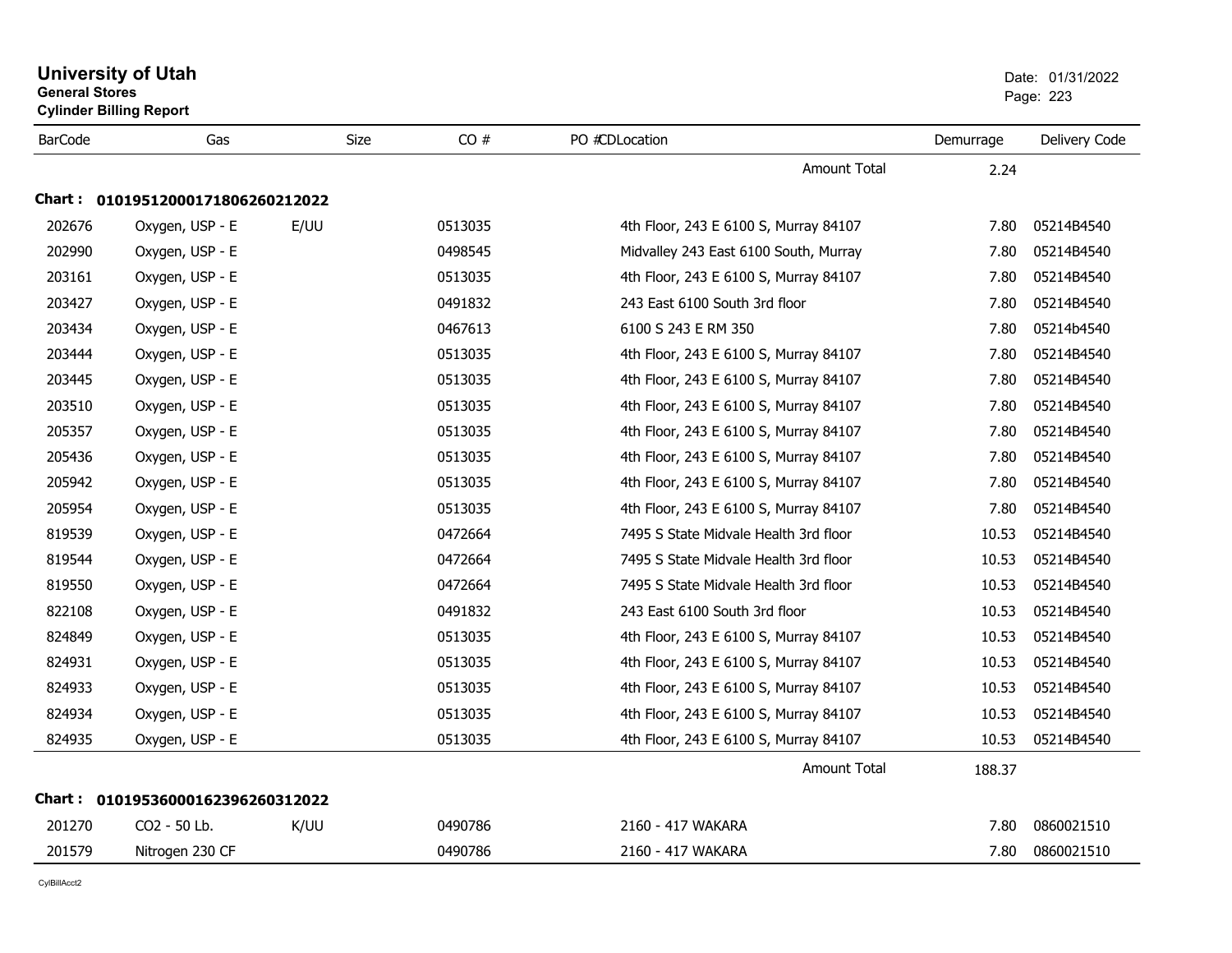| General Stores<br><b>Cylinder Billing Report</b> |                                   |           |         |                        |                     |           | Page: 224     |
|--------------------------------------------------|-----------------------------------|-----------|---------|------------------------|---------------------|-----------|---------------|
| <b>BarCode</b>                                   | Gas                               | Size      | CO#     | PO #CDLocation         |                     | Demurrage | Delivery Code |
|                                                  |                                   |           |         |                        | <b>Amount Total</b> | 15.60     |               |
|                                                  | Chart: 01020356000298426260012022 |           |         |                        |                     |           |               |
| 203860                                           | 95% Air, 5% CO2                   | K/UU      | 0489121 | 2760 HCI RS            |                     | 7.80      | 0555LL3760    |
| 820670                                           | 95% Air, 5% CO2                   |           | 0479159 | 2760 HCI - RS          |                     | 12.87     | 0555113760    |
|                                                  |                                   |           |         |                        | <b>Amount Total</b> | 20.67     |               |
|                                                  | Chart: 01020392000301216260012022 |           |         |                        |                     |           |               |
| 201284                                           | Nitrogen, UHP                     | K/UU      | 0471791 | <b>HCI RS 2743</b>     |                     | 7.00      | 0555113760    |
| 205542                                           | Nitrogen, UHP                     |           | 0471791 | <b>HCI RS 2743</b>     |                     | 7.80      | 0555113760    |
| 825130                                           | Nitrogen, UHP                     |           | 0515627 | 2743 HCI RS            |                     | 1.08      | 0555LL3760    |
|                                                  |                                   |           |         |                        | <b>Amount Total</b> | 15.88     |               |
|                                                  | Chart: 01020572000342866260312022 |           |         |                        |                     |           |               |
| 202347                                           | CO2 - 50 Lb.                      | K/UU      | 0512329 | 5104 EEJ               |                     | 7.80      | 0555113760    |
| 202463                                           | CO2 - 50 Lb.                      |           | 0512329 | 5104 EEJ               |                     | 7.80      | 0555113760    |
| 203701                                           | CO2 - 50 Lb.                      |           | 0512329 | 5104 EEJ               |                     | 7.80      | 0555113760    |
|                                                  |                                   |           |         |                        | <b>Amount Total</b> | 23.40     |               |
|                                                  | Chart: 01020612000351346260012022 |           |         |                        |                     |           |               |
| 202342                                           | Argon                             | K/UU      | 0498364 | 3310 HCI               |                     | 7.80      | 0555113760    |
| 205395                                           | Nitrogen 230 CF                   |           | 0482865 | 3440 HCI RN            |                     | 7.80      | 0555113760    |
| 823263                                           | Hydrogen/125                      |           | 0498364 | 3310 HCI               |                     | 10.53     | 0555113760    |
|                                                  |                                   |           |         |                        | <b>Amount Total</b> | 26.13     |               |
|                                                  | Chart: 01020636000299716260312022 |           |         |                        |                     |           |               |
| 820731                                           | Nitrogen NF                       | 200C/Mt.A | 0479833 | S5644 Moran Eye Center |                     | 10.53     | 0523000000    |
|                                                  |                                   |           |         |                        | Amount Total        | 10.53     |               |
|                                                  | Chart: 01020652000106456260312022 |           |         |                        |                     |           |               |
| 200163                                           | CO2 - 50 Lb.                      | K/UU      | 0510043 | 229 WIntrobe           |                     | 7.80      | 05213B1100    |
| 200460                                           | CO2 - 50 Lb.                      |           | 0515741 | 229 Wintrobe           |                     | 0.60      | 05213B1100    |
| CvIBillAcct2                                     |                                   |           |         |                        |                     |           |               |

### **University of Utah** Date: 01/31/2022 **General Stores**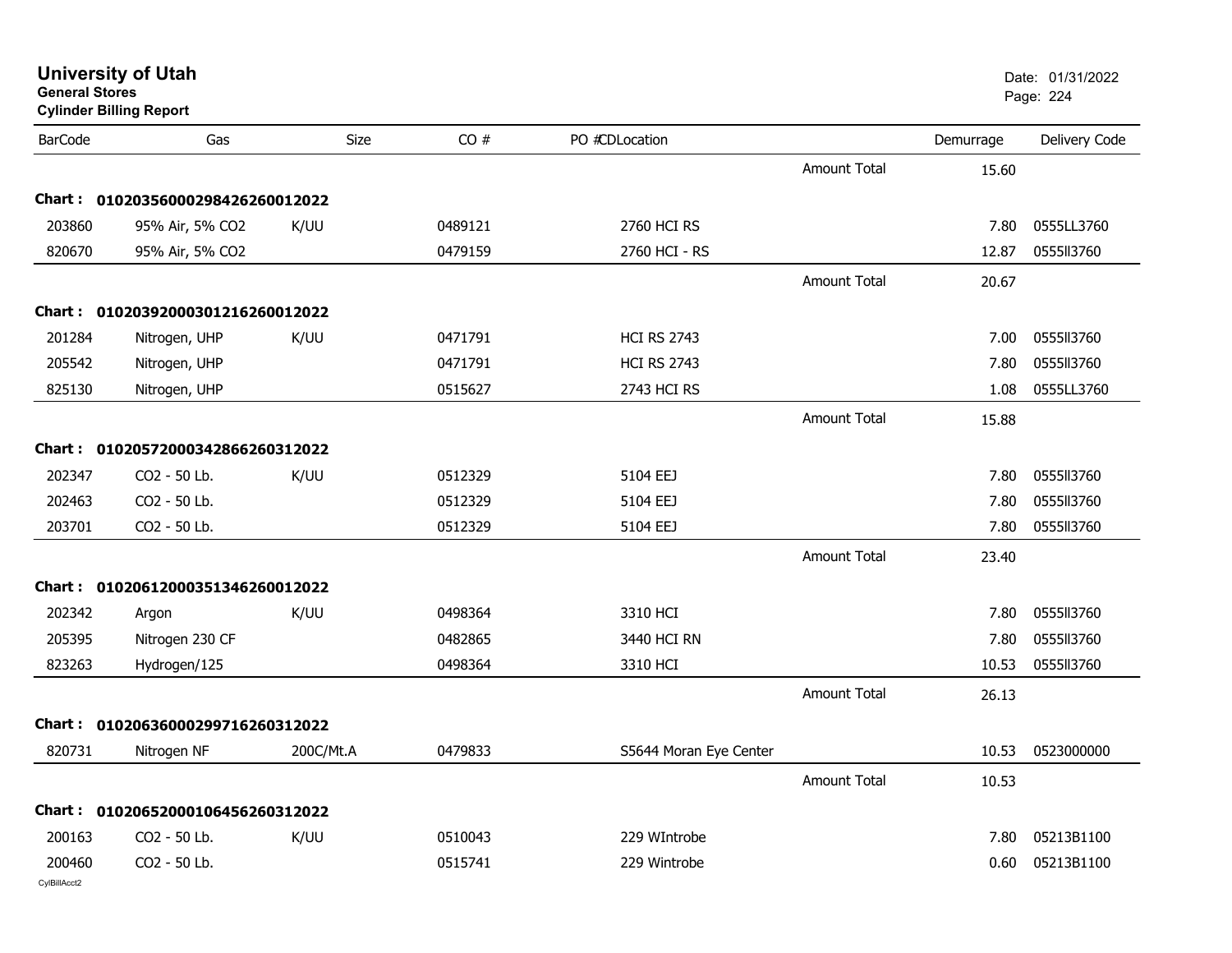|                | <b>University of Utah</b><br>Date: 01/31/2022<br><b>General Stores</b><br>Page: 225<br><b>Cylinder Billing Report</b> |      |         |                                                 |           |               |  |
|----------------|-----------------------------------------------------------------------------------------------------------------------|------|---------|-------------------------------------------------|-----------|---------------|--|
| <b>BarCode</b> | Gas                                                                                                                   | Size | CO#     | PO #CDLocation                                  | Demurrage | Delivery Code |  |
| 200464         | CO2 - 50 Lb.                                                                                                          |      | 0512451 | 207 WIntrobe                                    | 4.20      | 05213B1100    |  |
| 200464         | CO2 - 50 Lb.                                                                                                          |      | 0515089 | 207 WIntrobe                                    | 2.20      | 05213B1100    |  |
| 201141         | Oxygen, USP                                                                                                           |      | 0513246 | 237 Wintrobe                                    | 7.80      | 05213B1100    |  |
| 201752         | CO <sub>2</sub> - 50 Lb.                                                                                              |      | 0512452 | 229 WIntorbe                                    | 7.80      | 05213B1100    |  |
| 201779         | CO2 - 50 Lb.                                                                                                          |      | 0515089 | 207 WIntrobe                                    | 1.60      | 05213B1100    |  |
| 202175         | N2, Liquid LX45                                                                                                       |      | 0514307 | 237 WIntrobe                                    | 28.80     | 05213B1100    |  |
| 202508         | CO2 - 50 Lb.                                                                                                          |      | 0512452 | 229 WIntorbe                                    | 7.80      | 05213B1100    |  |
| 202904         | CO2 - 50 Lb.                                                                                                          |      | 0513684 | 207 Wintrobe                                    | 4.20      | 05213B1100    |  |
| 203476         | CO2 - 50 Lb.                                                                                                          |      | 0515742 | 207 Wintrobe                                    | 0.60      | 05213B1100    |  |
| 203779         | N2, Liquid LX45                                                                                                       |      | 0513686 | 237 Wintrobe                                    | 33.60     | 05213B1100    |  |
| 203780         | N2, Liquid LX45                                                                                                       |      | 0513033 | 237 Wintrobe                                    | 33.60     | 05213B1100    |  |
| 203782         | N2, Liquid LX45                                                                                                       |      | 0515090 | 237 Wintrobe                                    | 17.60     | 05213B1100    |  |
| 203882         | CO2 - 50 Lb.                                                                                                          |      | 0515741 | 229 Wintrobe                                    | 0.60      | 05213B1100    |  |
| 205295         | Oxygen, USP                                                                                                           |      | 0486008 | 237 WIntrobe                                    | 7.80      | 05213B1100    |  |
| 205618         | Oxygen, USP                                                                                                           |      | 0507199 | 237 Wintrobe                                    | 7.80      | 05213B1100    |  |
| 205623         | Oxygen, USP                                                                                                           |      | 0503207 | 237 Wintrobe                                    | 7.80      | 05213B1100    |  |
| 205663         | CO2 - 50 Lb.                                                                                                          |      | 0513684 | 207 Wintrobe                                    | 5.60      | 05213B1100    |  |
| 823559         | CO2 - 50 Lb.                                                                                                          |      | 0501744 | 229 Wintrobe                                    | 9.72      | 05213B1100    |  |
| 823560         | CO2 - 50 Lb.                                                                                                          |      | 0501744 | 229 Wintrobe                                    | 9.72      | 05213B1100    |  |
| 824529         | CO2 - 50 Lb.                                                                                                          |      | 0514306 | 207 WIntrobe                                    | 4.86      | 05213B1100    |  |
| 825193         | CO2 - 50 Lb.                                                                                                          |      | 0514306 | 207 WIntrobe                                    | 1.89      | 05213B1100    |  |
|                |                                                                                                                       |      |         | <b>Amount Total</b>                             | 213.99    |               |  |
|                | Chart: 01020711001138576260012022                                                                                     |      |         |                                                 |           |               |  |
| 200167         | CO2 - 50 Lb.                                                                                                          | K/UU | 0512929 | Crocker Science Center, RM 134B                 | 5.60      | 0014002200    |  |
| 200235         | Nitrogen 230 CF                                                                                                       |      | 0513550 | Crocker Science Center, east side receiving are | 3.80      | 0014002200    |  |
| 200248         | Nitrogen 230 CF                                                                                                       |      | 0513439 | Crocker Science Center, east side receiving are | 2.80      | 0014002200    |  |
| 200248         | Nitrogen 230 CF                                                                                                       |      | 0514211 | 1430 PRESIDENTS CIR RM 220                      | 3.60      | 0014002200    |  |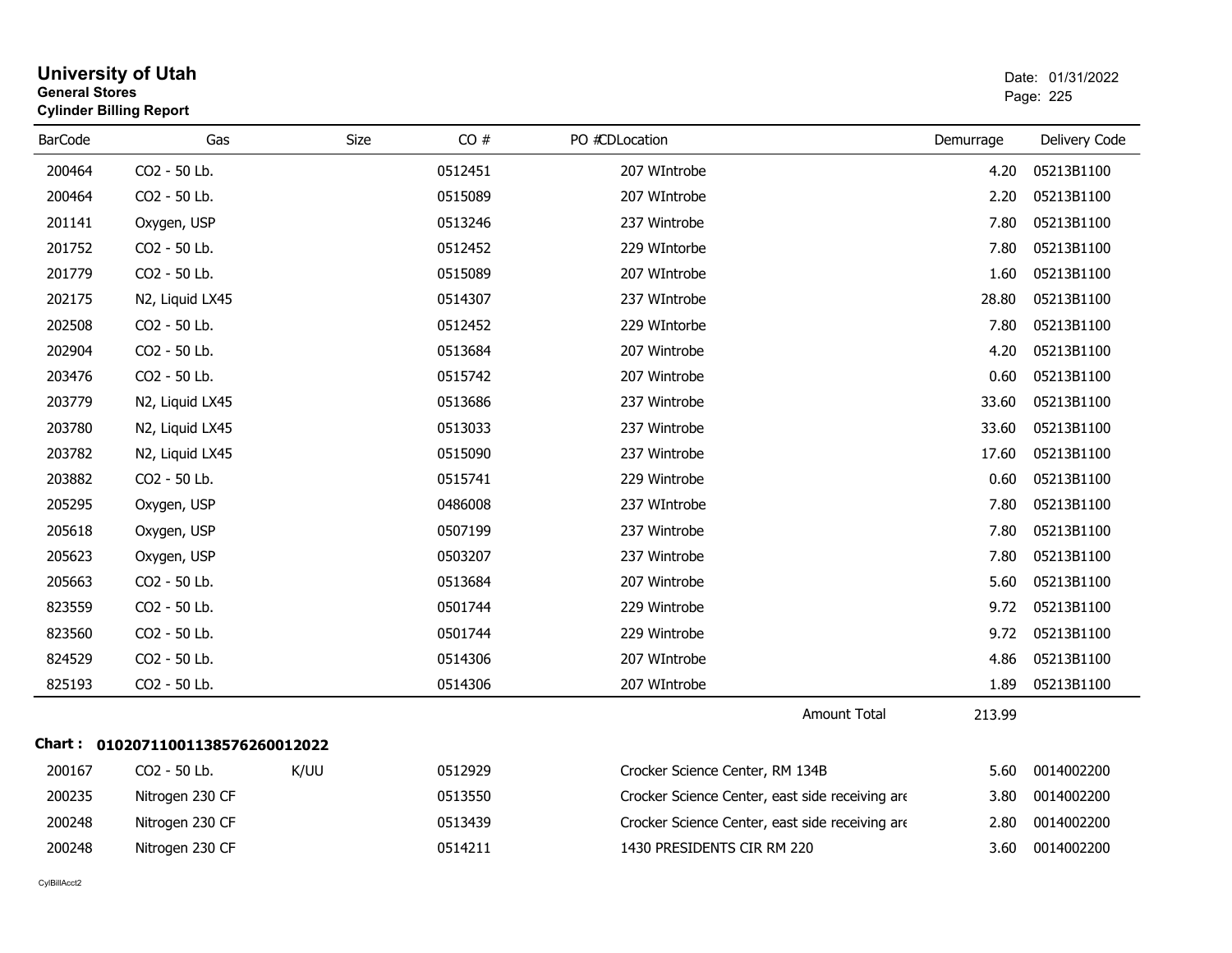#### **University of Utah** Date: 01/31/2022 **General Stores**entry of the control of the control of the control of the control of the control of the control of the control of the control of the control of the control of the control of the control of the control of the control of the **Cylinder Billing Report**

| <b>BarCode</b> | Gas             | CO#<br>Size | PO #CDLocation                                  | Demurrage | Delivery Code |
|----------------|-----------------|-------------|-------------------------------------------------|-----------|---------------|
| 200311         | Nitrogen 230 CF | 0513439     | Crocker Science Center, east side receiving are | 2.80      | 0014002200    |
| 200313         | Nitrogen 230 CF | 0512276     | Crocker Science Ctr East Side Receiving         | 6.80      | 0014002200    |
| 200386         | Nitrogen 230 CF | 0513843     | Bldg 005 East Side Receiving                    | 5.00      | 0014002200    |
| 200388         | Nitrogen 230 CF | 0514211     | 1430 PRESIDENTS CIR RM 220                      | 3.60      | 0014002200    |
| 200398         | Nitrogen 230 CF | 0513843     | Bldg 005 East Side Receiving                    | 1.40      | 0014002200    |
| 200501         | Nitrogen 230 CF | 0513439     | Crocker Science Center, east side receiving are | 2.80      | 0014002200    |
| 200515         | Nitrogen 230 CF | 0514211     | 1430 PRESIDENTS CIR RM 220                      | 3.60      | 0014002200    |
| 200518         | CO2 - 50 Lb.    | 0512929     | Crocker Science Center, RM 134B                 | 7.80      | 0014002200    |
| 200565         | Nitrogen 230 CF | 0514211     | 1430 PRESIDENTS CIR RM 220                      | 2.60      | 0014002200    |
| 200567         | Nitrogen 230 CF | 0506014     | East Side Recceiving JTB                        | 7.80      | 0014002200    |
| 200626         | Nitrogen 230 CF | 0513843     | Bldg 005 East Side Receiving                    | 1.40      | 0014002200    |
| 200671         | Nitrogen 230 CF | 0513439     | Crocker Science Center, east side receiving are | 7.80      | 0014002200    |
| 200721         | CO2 - 50 Lb.    | 0512929     | Crocker Science Center, RM 134B                 | 7.80      | 0014002200    |
| 200827         | CO2 - 50 Lb.    | 0510666     | BLDG 005 East side receiving area               | 3.80      | 0014002200    |
| 200827         | CO2 - 50 Lb.    | 0515077     | 220 Crocker Sci Center                          | 2.20      | 0014002200    |
| 201077         | Nitrogen 230 CF | 0513843     | Bldg 005 East Side Receiving                    | 4.00      | 0014002200    |
| 201165         | Nitrogen 230 CF | 0513843     | Bldg 005 East Side Receiving                    | 5.00      | 0014002200    |
| 201173         | Nitrogen 230 CF | 0513843     | Bldg 005 East Side Receiving                    | 4.40      | 0014002200    |
| 201338         | Nitrogen 230 CF | 0512928     | Crocker Science Center, east side receiving are | 3.80      | 0014002200    |
| 201367         | Nitrogen 230 CF | 0513439     | Crocker Science Center, east side receiving are | 2.80      | 0014002200    |
| 201369         | Nitrogen 230 CF | 0515565     | 1390 Presidents Cir Loading Dock                | 1.00      | 0014002200    |
| 201390         | Nitrogen 230 CF | 0515565     | 1390 Presidents Cir Loading Dock                | 1.00      | 0014002200    |
| 201400         | Nitrogen 230 CF | 0513550     | Crocker Science Center, east side receiving are | 6.80      | 0014002200    |
| 201457         | Nitrogen 230 CF | 0512928     | Crocker Science Center, east side receiving are | 3.80      | 0014002200    |
| 201476         | CO2 - 50 Lb.    | 0512929     | Crocker Science Center, RM 134B                 | 5.60      | 0014002200    |
| 201597         | Nitrogen 230 CF | 0515565     | 1390 Presidents Cir Loading Dock                | 1.00      | 0014002200    |
| 201732         | Nitrogen 230 CF | 0515565     | 1390 Presidents Cir Loading Dock                | 1.00      | 0014002200    |
| 201767         | Nitrogen 230 CF | 0512928     | Crocker Science Center, east side receiving are | 3.80      | 0014002200    |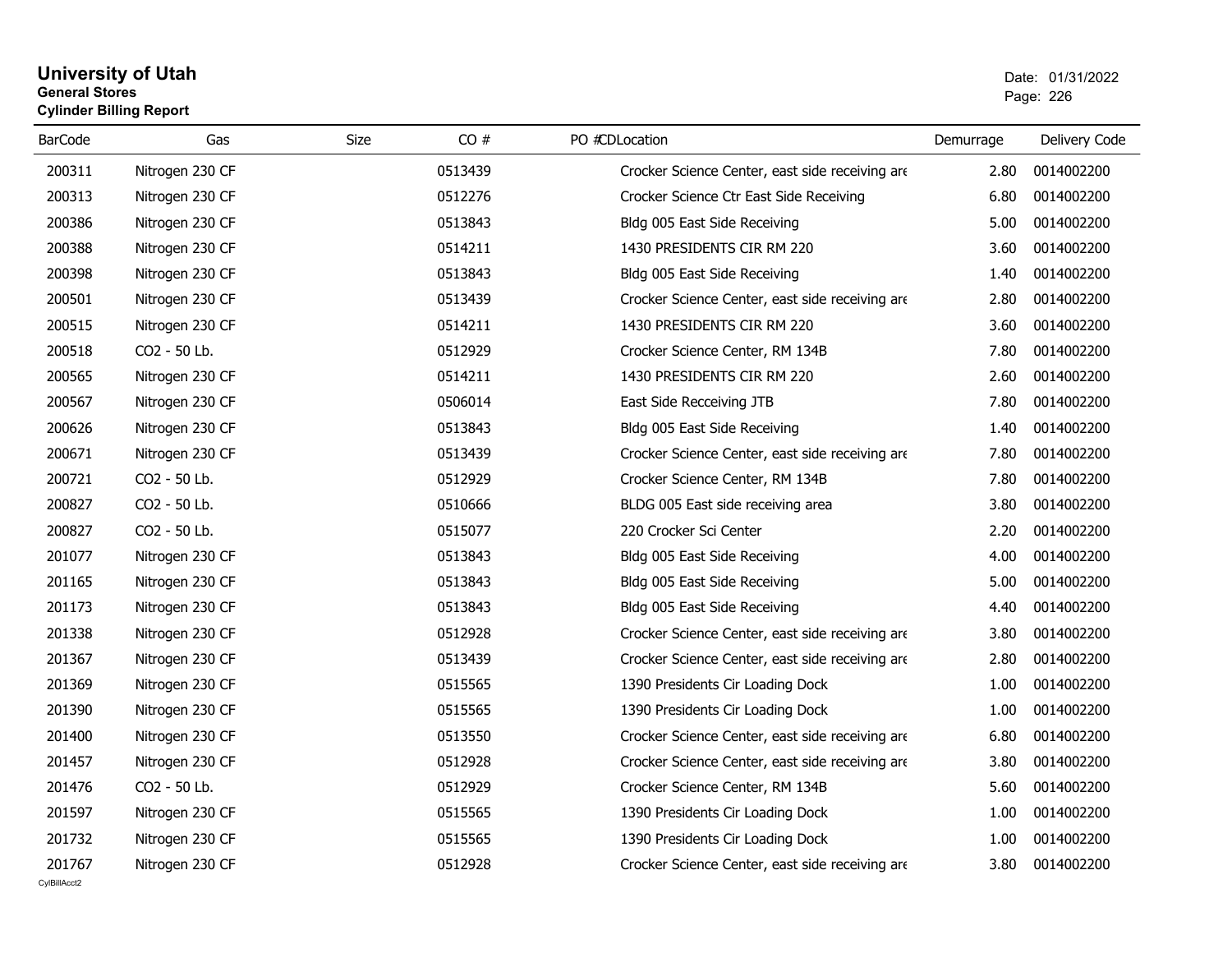#### **University of Utah** Date: 01/31/2022 **General Stores**estate the control of the control of the control of the control of the control of the control of the control of the control of the control of the control of the control of the control of the control of the control of the c **Cylinder Billing Report**

| <b>BarCode</b> | Gas             | <b>Size</b><br>CO# | PO #CDLocation                                  | Demurrage | Delivery Code |
|----------------|-----------------|--------------------|-------------------------------------------------|-----------|---------------|
| 201862         | Nitrogen 230 CF | 0513550            | Crocker Science Center, east side receiving are | 7.20      | 0014002200    |
| 201863         | Nitrogen 230 CF | 0515565            | 1390 Presidents Cir Loading Dock                | 1.00      | 0014002200    |
| 202058         | Nitrogen 230 CF | 0513843            | Bldg 005 East Side Receiving                    | 5.00      | 0014002200    |
| 202059         | Nitrogen 230 CF | 0514211            | 1430 PRESIDENTS CIR RM 220                      | 3.60      | 0014002200    |
| 202084         | Nitrogen 230 CF | 0512928            | Crocker Science Center, east side receiving are | 6.80      | 0014002200    |
| 202663         | Nitrogen 230 CF | 0514211            | 1430 PRESIDENTS CIR RM 220                      | 2.60      | 0014002200    |
| 202727         | Nitrogen 230 CF | 0513550            | Crocker Science Center, east side receiving are | 7.80      | 0014002200    |
| 202904         | CO2 - 50 Lb.    | 0515077            | 220 Crocker Sci Center                          | 2.20      | 0014002200    |
| 202927         | Nitrogen 230 CF | 0513843            | Bldg 005 East Side Receiving                    | 4.40      | 0014002200    |
| 202940         | Nitrogen 230 CF | 0513843            | Bldg 005 East Side Receiving                    | 5.00      | 0014002200    |
| 203666         | CO2 - 75 Lb     | 0513782            | Crocker Sci Center- East receiving area         | 13.26     | 0014002200    |
| 203668         | CO2 - 75 Lb     | 0513782            | Crocker Sci Center- East receiving area         | 13.26     | 0014002200    |
| 203800         | Nitrogen 230 CF | 0515565            | 1390 Presidents Cir Loading Dock                | 1.00      | 0014002200    |
| 203932         | Nitrogen 230 CF | 0513439            | Crocker Science Center, east side receiving are | 7.80      | 0014002200    |
| 203936         | Nitrogen 230 CF | 0510301            | Crocker Science Ctr East Side Receiving Area    | 7.80      | 0014002200    |
| 204539         | Nitrogen 230 CF | 0515565            | 1390 Presidents Cir Loading Dock                | 1.00      | 0014002200    |
| 205377         | CO2 - 50 Lb.    | 0510666            | BLDG 005 East side receiving area               | 3.80      | 0014002200    |
| 205393         | Nitrogen 230 CF | 0506014            | East Side Recceiving JTB                        | 7.80      | 0014002200    |
| 205398         | Nitrogen 230 CF | 0514211            | 1430 PRESIDENTS CIR RM 220                      | 3.60      | 0014002200    |
| 205503         | Nitrogen 230 CF | 0512928            | Crocker Science Center, east side receiving are | 3.80      | 0014002200    |
| 821025         | Nitrogen        | 0481158            | Crocker Science Center                          | 10.53     | 0014002200    |
| 824535         | CO2 - 50 Lb.    | 0514139            | Bldg 005 East Side Receiving                    | 5.40      | 0014002200    |
| 824861         | Nitrogen 230 CF | 0512584            | Crocker Science ctr East Side Receiving area    | 3.78      | 0014002200    |
| 824862         | Nitrogen 230 CF | 0512584            | Crocker Science ctr East Side Receiving area    | 3.78      | 0014002200    |
| 824865         | Nitrogen 230 CF | 0512584            | Crocker Science ctr East Side Receiving area    | 3.78      | 0014002200    |
| 824867         | Nitrogen 230 CF | 0512584            | Crocker Science ctr East Side Receiving area    | 3.78      | 0014002200    |
| 824868         | Nitrogen 230 CF | 0512584            | Crocker Science ctr East Side Receiving area    | 3.78      | 0014002200    |
| 824869         | Nitrogen 230 CF | 0512584            | Crocker Science ctr East Side Receiving area    | 3.78      | 0014002200    |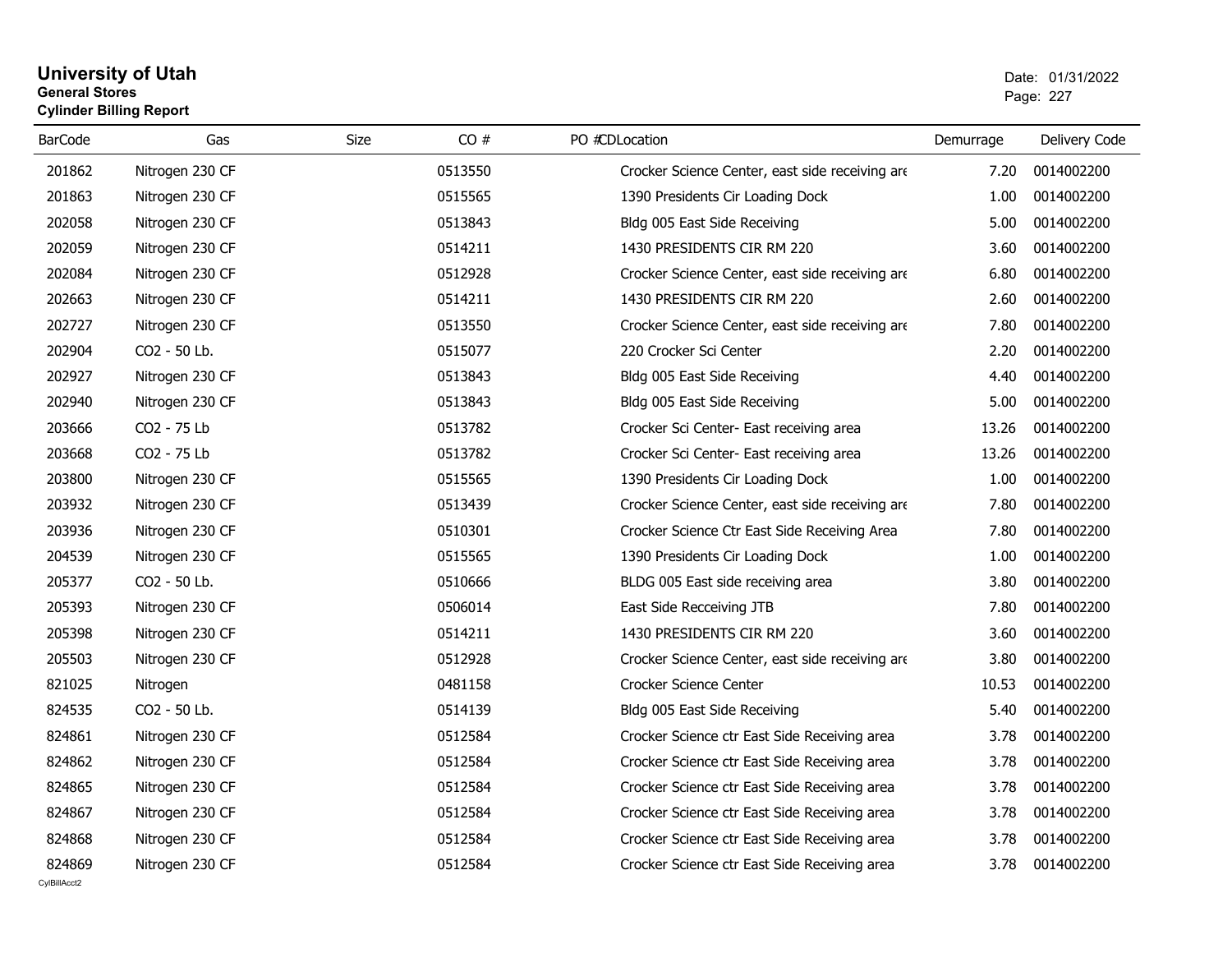#### **University of Utah** Date: 01/31/2022 **General Stores**entry of the contract of the contract of the contract of the contract of the contract of the contract of the contract of the contract of the contract of the contract of the contract of the contract of the contract of the c **Cylinder Billing Report**

| <b>BarCode</b> | Gas                               | <b>Size</b>      | CO#     | PO #CDLocation                                  | Demurrage | Delivery Code |
|----------------|-----------------------------------|------------------|---------|-------------------------------------------------|-----------|---------------|
| 825017         | Nitrogen 230 CF                   |                  | 0513731 | Crocker Science Center, east side receiving are | 9.72      | 0014002200    |
| 825018         | Nitrogen 230 CF                   |                  | 0513731 | Crocker Science Center, east side receiving are | 9.72      | 0014002200    |
| 825022         | Nitrogen 230 CF                   |                  | 0513731 | Crocker Science Center, east side receiving are | 9.72      | 0014002200    |
| 825023         | Nitrogen 230 CF                   |                  | 0513731 | Crocker Science Center, east side receiving are | 9.72      | 0014002200    |
| 825198         | CO2 - 50 Lb.                      |                  | 0514139 | Bldg 005 East Side Receiving                    | 5.40      | 0014002200    |
| 825242         | Nitrogen NF                       |                  | 0515701 | 1390 Presidents Circle Loading Dock             | 0.81      | 0014002200    |
| 825244         | Nitrogen NF                       |                  | 0515701 | 1390 Presidents Circle Loading Dock             | 0.81      | 0014002200    |
| 825248         | Nitrogen NF                       |                  | 0515701 | 1390 Presidents Circle Loading Dock             | 0.81      | 0014002200    |
| 825249         | Nitrogen NF                       |                  | 0515701 | 1390 Presidents Circle Loading Dock             | 0.81      | 0014002200    |
| 825250         | Nitrogen NF                       |                  | 0515701 | 1390 Presidents Circle Loading Dock             | 0.81      | 0014002200    |
| 825251         | Nitrogen NF                       |                  | 0515701 | 1390 Presidents Circle Loading Dock             | 0.81      | 0014002200    |
| 825252         | Nitrogen NF                       |                  | 0515701 | 1390 Presidents Circle Loading Dock             | 0.81      | 0014002200    |
|                |                                   |                  |         | <b>Amount Total</b>                             | 324.28    |               |
|                | Chart: 01020722500190356260012022 |                  |         |                                                 |           |               |
| 201870         | N2, Liquid LX45                   | <b>180 LTR/U</b> | 0513231 | <b>578 BPRB</b>                                 | 24.00     | 05213R2100    |
| 202430         | N2, Liquid LX45                   |                  | 0513231 | 578 BPRB                                        | 24.00     | 05213R2100    |
| 203017         | N2, Liquid LX45                   |                  | 0514410 | 578 BPRB                                        | 17.60     | 05213R2100    |
| 203456         | N2, Liquid LX45                   |                  | 0513225 | 578 BPRB                                        | 20.80     | 05213R2100    |
| 203524         | N2, Liquid LX45                   |                  | 0514410 | 578 BPRB                                        | 17.60     | 05213R2100    |
| 204493         | N2, Liquid LX45                   |                  | 0513225 | <b>578 BPRB</b>                                 | 20.80     | 05213R2100    |
|                |                                   |                  |         | <b>Amount Total</b>                             | 124.80    |               |
|                | Chart: 01020726000169916260012022 |                  |         |                                                 |           |               |
| 200028         | CO2 - 50 Lb.                      | K/UU             | 0476898 | 4344 SMBB                                       | 7.80      | 0151043400    |
| 200097         | CO2 - Siphon                      |                  | 0423439 | 4340 SMBB                                       | 6.24      | 0151043400    |
| 201854         | CO2 - 50 Lb.                      |                  | 0476898 | 4344 SMBB                                       | 7.80      | 0151043400    |
| 202343         | CO2 - 50 Lb.                      |                  | 0503145 | 574 BPRB                                        | 7.80      | 0550050010    |
| 202466         | CO2 - 50 Lb.                      |                  | 0503145 | 574 BPRB                                        | 7.80      | 0550050010    |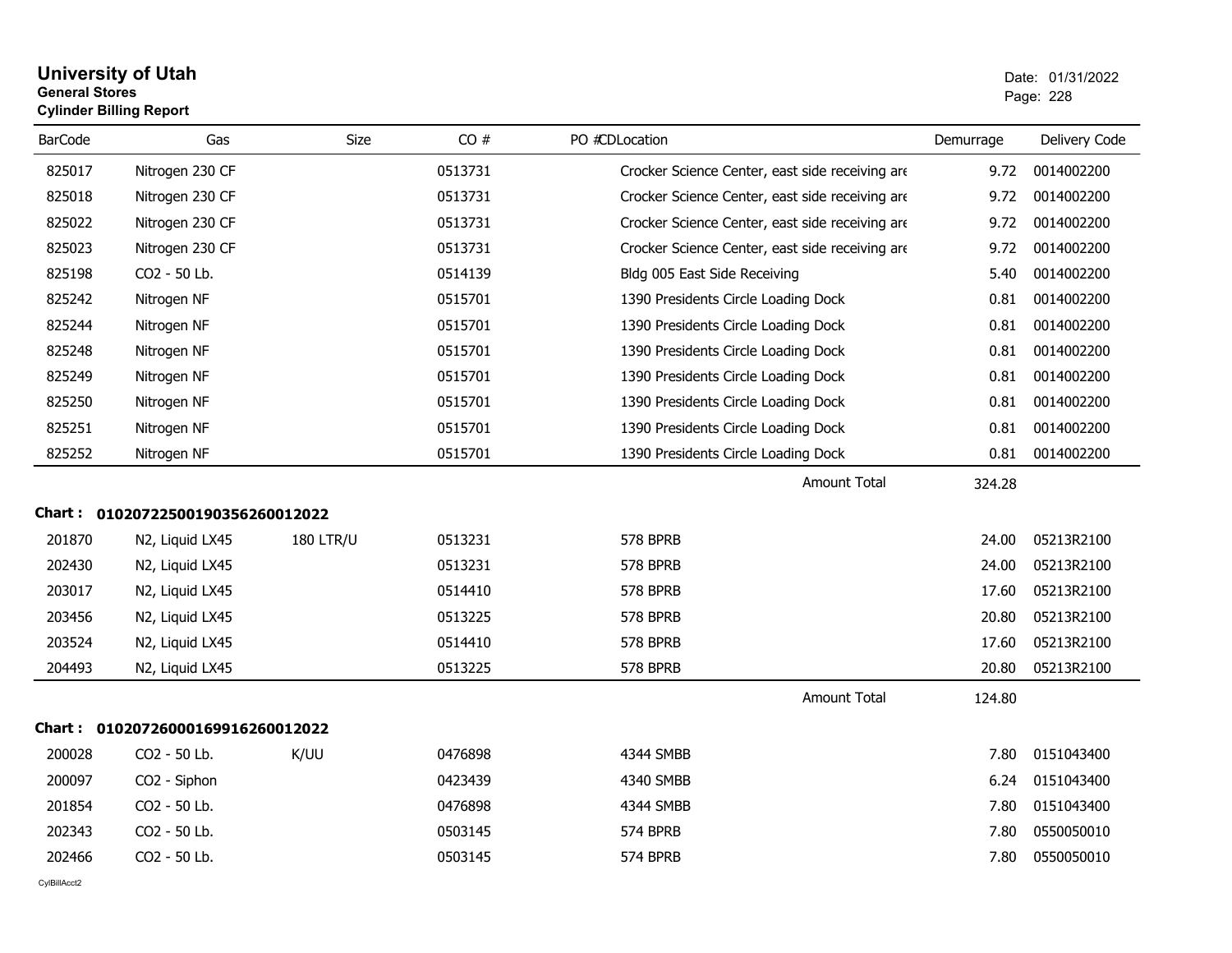| <b>General Stores</b>  | <b>University of Utah</b><br><b>Cylinder Billing Report</b> |      |         |                                             |           | Date: 01/31/2022<br>Page: 229 |
|------------------------|-------------------------------------------------------------|------|---------|---------------------------------------------|-----------|-------------------------------|
| <b>BarCode</b>         | Gas                                                         | Size | CO#     | PO #CDLocation                              | Demurrage | Delivery Code                 |
| 202735                 | CO2 - Siphon                                                |      | 0423439 | 4340 SMBB                                   | 6.24      | 0151043400                    |
| 203325                 | Oxygen, USP                                                 |      | 0488716 | 065 BPRB                                    | 7.80      | 0550050010                    |
| 204724                 | CO2 - 50 Lb.                                                |      | 0503145 | 574 BPRB                                    | 7.80      | 0550050010                    |
|                        |                                                             |      |         | <b>Amount Total</b>                         | 59.28     |                               |
|                        | Chart: 01020812000289456260312022                           |      |         |                                             |           |                               |
| 202472                 | CO2 - 50 Lb.                                                | K/UU | 0508879 | 2747 HCI RS                                 | 7.80      | 0555113760                    |
|                        |                                                             |      |         | <b>Amount Total</b>                         | 7.80      |                               |
|                        | Chart: 0102096500059317240626002022                         |      |         |                                             |           |                               |
| 202022                 | Nitrogen 230 CF                                             | K/UU | 0511427 | 6460 ECCLES DOWN THE HALL                   | 7.80      | 0533021000                    |
| 204655                 | Breathing Air/T                                             |      | 0511427 | 6460 ECCLES DOWN THE HALL                   | 6.24      | 0533021000                    |
|                        |                                                             |      |         | <b>Amount Total</b>                         | 14.04     |                               |
|                        | Chart: 01021012500098546260012022                           |      |         |                                             |           |                               |
| 200756                 | Helium - UHP                                                | K/UU | 0469219 | JFB SP Loading dock Attn: Henna Popli       | 7.80      | 0083002010                    |
| 200944                 | Nitrogen, UHP                                               |      | 0508964 | BLDG 10 SP Loading Dock                     | 7.80      | 0083002010                    |
| 201595                 | Nitrogen, UHP                                               |      | 0512112 | BLDG 10 SP Loading Dock                     | 7.80      | 0083002010                    |
| 202387                 | Nitrogen, UHP                                               |      | 0497623 | BLDG 19 INSCC West entrance                 | 7.80      | 0083002010                    |
| 202745                 | Helium - 219 CF                                             |      | 0466857 | JFB- SP Loading Dock for Henna Popli        | 7.80      | 0083002010                    |
| 203317                 | Oxygen, USP                                                 |      | 0495595 | BLDG 10 SP loading Dock                     | 7.80      | 0083002010                    |
| 203328                 | Oxygen, USP                                                 |      | 0480807 | JFB SP Loading Dock Attn: Henna Popli       | 7.80      | 0083002010                    |
| 820988                 | Oxygen, USP                                                 |      | 0481007 | JFB SP LOADING DOCK ATTN: HENNA POPLI       | 10.53     | 0083002010                    |
| 822127                 | Nitrogen, UHP                                               |      | 0490611 | JFB SW Rotunda Entrance                     | 10.53     | 0083002010                    |
| 822134                 | Nitrogen, UHP                                               |      | 0490611 | JFB SW Rotunda Entrance                     | 10.53     | 0083002010                    |
| 823824                 | 5% H2 95% N2                                                |      | 0512112 | BLDG 10 SP Loading Dock                     | 78.00     | 0083002010                    |
| 824202                 | 5% H2 95% N2                                                |      | 0507857 | BLDG. 10 SP Loading Dock                    | 10.53     | 0083002010                    |
| 824739                 | Nitrogen, UHP                                               |      | 0511751 | BLDG 10 SP Loading DOck                     | 10.53     | 0083002010                    |
| 824774                 | 5% H2 95% N2                                                |      | 0514127 | BLDG 10 SP Loading Dock Attn: Sabastian Atw | 5.67      | 0083002010                    |
| 825059<br>CvIBillAcct2 | Nitrogen, UHP                                               |      | 0513627 | BLDG. 19 INSCC West Entrance                | 10.53     | 0083002010                    |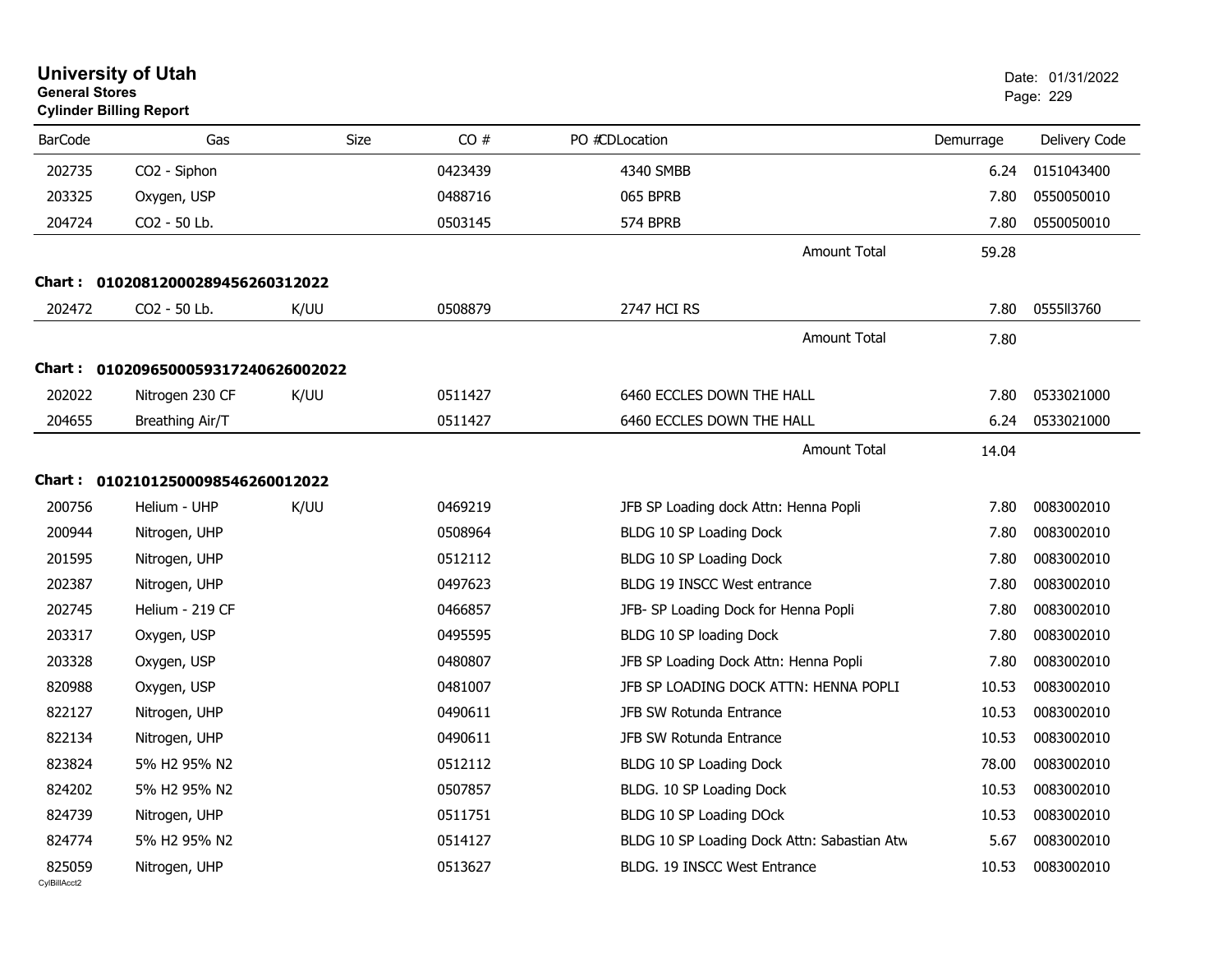| <b>General Stores</b> | <b>Cylinder Billing Report</b>      |             |         |                                                |           | Page: 230     |
|-----------------------|-------------------------------------|-------------|---------|------------------------------------------------|-----------|---------------|
| <b>BarCode</b>        | Gas                                 | <b>Size</b> | CO#     | PO #CDLocation                                 | Demurrage | Delivery Code |
|                       |                                     |             |         | <b>Amount Total</b>                            | 201.45    |               |
|                       | Chart: 0102101500054504454626002022 |             |         |                                                |           |               |
| 200120                | Helium - 219 CF                     | K/UU        | 0487855 | BLDG 10 SP Loading Dock                        | 7.80      | 0083002010    |
| 200845                | Argon                               |             | 0515308 | BLDG. 10 SP Loading Dock                       | 1.40      | 0083002010    |
| 200932                | Argon                               |             | 0478887 | JFB SP Loading Dock Attn: SHanti Deemyad       | 7.80      | 0083002010    |
| 201563                | Argon                               |             | 0512114 | BLDG 10 SP Loading Dock                        | 7.80      | 0083002010    |
| 202024                | Helium - 219 CF                     |             | 0512925 | BLDG. 10 SP Loading Dock                       | 7.80      | 0083002010    |
| 821938                | 5% H2 95% N2                        |             | 0488196 | Loading Dock SP (Building 10), Attn: Shanti De | 10.53     | 0083002010    |
|                       |                                     |             |         | <b>Amount Total</b>                            | 43.13     |               |
|                       | Chart: 0102101500055800799626002022 |             |         |                                                |           |               |
| 200126                | Helium - 219 CF                     | K/UU        | 0513124 | BLDG. 10 SP Loading Dock                       | 7.80      | 0083002010    |
| 200345                | Nitrogen, UHP                       |             | 0507859 | BLDG. 10 SP Loading Dock                       | 7.80      | 0083002010    |
| 200348                | Nitrogen, UHP                       |             | 0512926 | BLDG. 10 SP Loading Dock                       | 7.80      | 0083002010    |
| 200606                | Nitrogen, UHP                       |             | 0507859 | BLDG. 10 SP Loading Dock                       | 7.80      | 0083002010    |
| 200704                | Nitrogen, UHP                       |             | 0505940 | BLDG. 10 SP Loading Dock                       | 7.80      | 0083002010    |
| 200752                | Nitrogen, UHP                       |             | 0512926 | BLDG. 10 SP Loading Dock                       | 7.80      | 0083002010    |
| 201030                | Helium - 219 CF                     |             | 0513124 | BLDG. 10 SP Loading Dock                       | 7.80      | 0083002010    |
| 201194                | Air - 233 CF                        |             | 0462204 | 114 jfb                                        | 6.24      | 0083002010    |
| 201370                | Helium - 219 CF                     |             | 0493719 | JFB SW Rotunda Entrance                        | 7.80      | 0083002010    |
| 201593                | Nitrogen, UHP                       |             | 0493706 | JFB SW Rotunda Entrance                        | 7.80      | 0083002010    |
| 201613                | Helium - 219 CF                     |             | 0493719 | JFB SW Rotunda Entrance                        | 7.80      | 0083002010    |
| 201619                | Helium - UHP                        |             | 0478043 | JFB SP Loading Dock Attn: HEnna Popli          | 7.80      | 0083002010    |
| 201621                | Helium - 219 CF                     |             | 0493719 | JFB SW Rotunda Entrance                        | 7.80      | 0083002010    |
| 201916                | Helium - 219 CF                     |             | 0493719 | JFB SW Rotunda Entrance                        | 7.80      | 0083002010    |
| 202081                | Helium - UHP                        |             | 0482115 | JFB SP Loading Dock Attn: Xin Pan              | 7.80      | 0083002010    |
| 203024                | Nitrogen, UHP                       |             | 0505940 | BLDG. 10 SP Loading Dock                       | 7.80      | 0083002010    |
| 203279                | Helium - UHP                        |             | 0510472 | BLDG 10 SP Loading Dock                        | 7.80      | 0083002010    |

**University of Utah** Date: 01/31/2022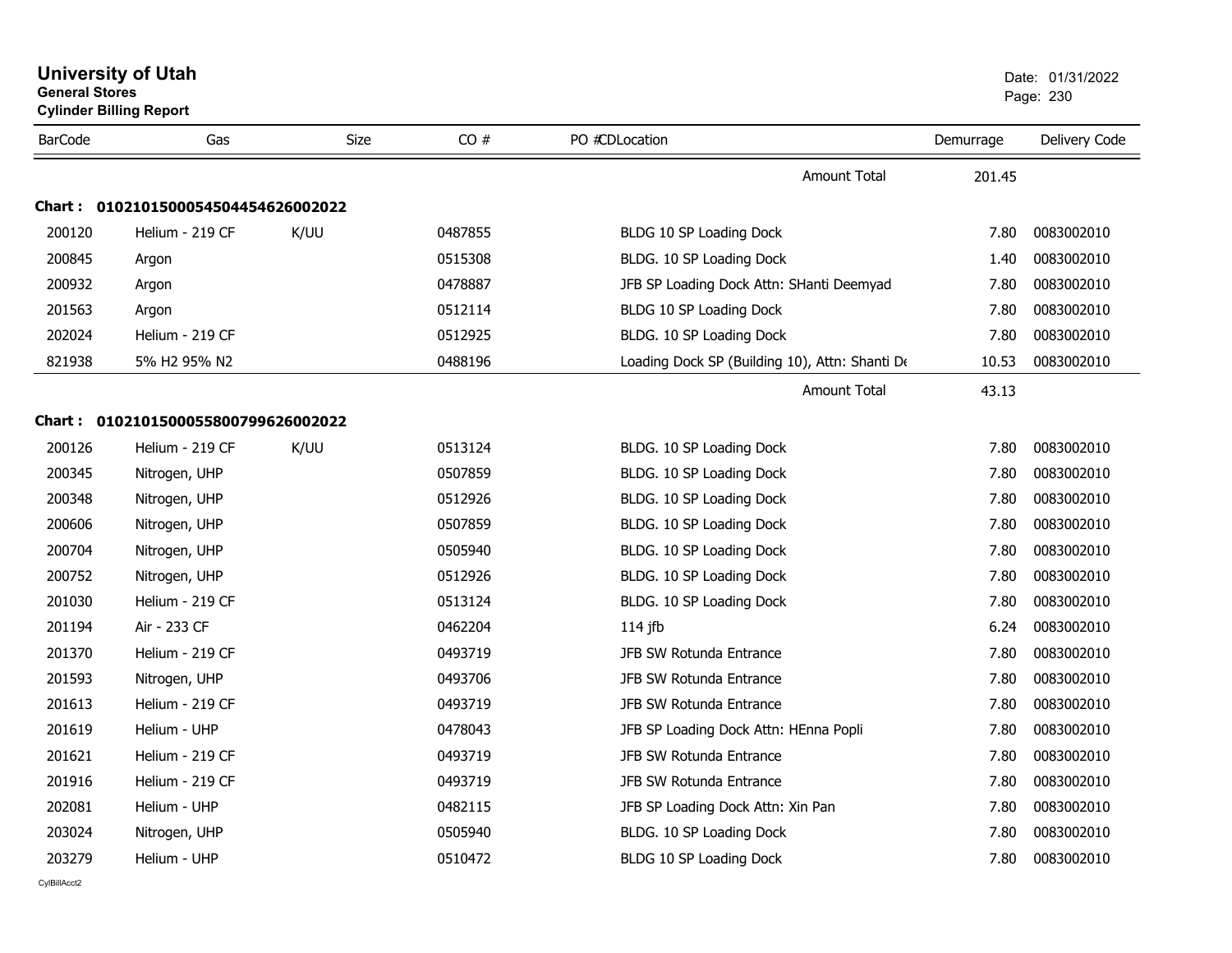#### **University of Utah** Date: 01/31/2022 **General Stores**er and the state of the state of the state of the state of the state of the state of the Page: 231  $\,$ **Cylinder Billing Report**

| <b>BarCode</b> | Gas                                 | Size             | CO#     | PO #CDLocation                               | Demurrage | Delivery Code |
|----------------|-------------------------------------|------------------|---------|----------------------------------------------|-----------|---------------|
| 203825         | Helium - UHP                        |                  | 0478043 | JFB SP Loading Dock Attn: HEnna Popli        | 7.80      | 0083002010    |
| 203981         | Helium - 219 CF                     |                  | 0493719 | JFB SW Rotunda Entrance                      | 7.80      | 0083002010    |
| 205804         | Nitrogen 40 CF                      |                  | 0492607 | JFB SW Rotunda Entrance                      | 7.80      | 0083002010    |
| 820485         | Nitrogen, UHP                       |                  | 0478684 | JFB SP Loading Dock Attn: Henna Popli        | 10.53     | 0083002010    |
| 822088         | Nitrogen, UHP                       |                  | 0490072 | BLDG 10 SP Loading DOck - Order for: Xin Par | 10.53     | 0083002010    |
| 822381         | 5% H2 95% N2                        |                  | 0492945 | JFB SW Rotunda Entrance                      | 10.53     | 0083002010    |
| 823171         | 5% H2 95% N2                        |                  | 0498102 | JFB SW Rotunda Entrance                      | 10.53     | 0083002010    |
| 824291         | 5% H2 95% N2                        |                  | 0510471 | BLDG 10 SP Loading Dock                      | 10.53     | 0083002010    |
| 824292         | 5% H2 95% N2                        |                  | 0510215 | BLDG 10 SP Loading Dock                      | 10.53     | 0083002010    |
| 825060         | Nitrogen, UHP                       |                  | 0513621 | BLDG. 10 SP Loading Dock                     | 10.53     | 0083002010    |
| 825061         | Nitrogen, UHP                       |                  | 0513631 | BLDG. 10 SP Loading Dock                     | 10.53     | 0083002010    |
| 825062         | Nitrogen, UHP                       |                  | 0513631 | BLDG. 10 SP Loading Dock                     | 10.53     | 0083002010    |
| 825063         | Nitrogen, UHP                       |                  | 0513621 | BLDG. 10 SP Loading Dock                     | 10.53     | 0083002010    |
| 825122         | Nitrogen, UHP                       |                  | 0513629 | BLDG. 10 SP Loading Dock                     | 10.53     | 0083002010    |
| 825123         | Nitrogen, UHP                       |                  | 0513629 | BLDG. 10 SP Loading Dock                     | 10.53     | 0083002010    |
|                |                                     |                  |         | <b>Amount Total</b>                          | 280.80    |               |
|                | Chart: 0102101500055800924626002022 |                  |         |                                              |           |               |
| 203018         | N2, Liquid LX45                     | <b>180 LTR/U</b> | 0507442 | BLDG 83 JFB B-13                             | 62.40     | 0083002010    |
|                |                                     |                  |         | <b>Amount Total</b>                          | 62.40     |               |
|                | Chart: 0102101500058502811626002022 |                  |         |                                              |           |               |
| 200121         | Helium - UHP                        | K/UU             | 0509870 | BLDG. 10 SP Loading Dock                     | 7.80      | 0083002010    |
| 200122         | Helium - UHP                        |                  | 0507162 | BLDG 10 SP Loading Dock                      | 7.80      | 0083002010    |
| 200917         | Helium - UHP                        |                  | 0513628 | BLDG. 10 SP Loading Dock                     | 7.80      | 0083002010    |
| 201016         | Argon                               |                  | 0513624 | BLDG. 10 SP Loading Dock                     | 7.80      | 0083002010    |
| 201152         | Argon                               |                  | 0511130 | BLDG 10 SP Loading DOck                      | 7.80      | 0083002010    |
| 201162         | Argon                               |                  | 0511130 | BLDG 10 SP Loading DOck                      | 7.80      | 0083002010    |
| 201176         | Argon                               |                  | 0515307 | BLDG. 10 SP Loading Dock                     | 1.40      | 0083002010    |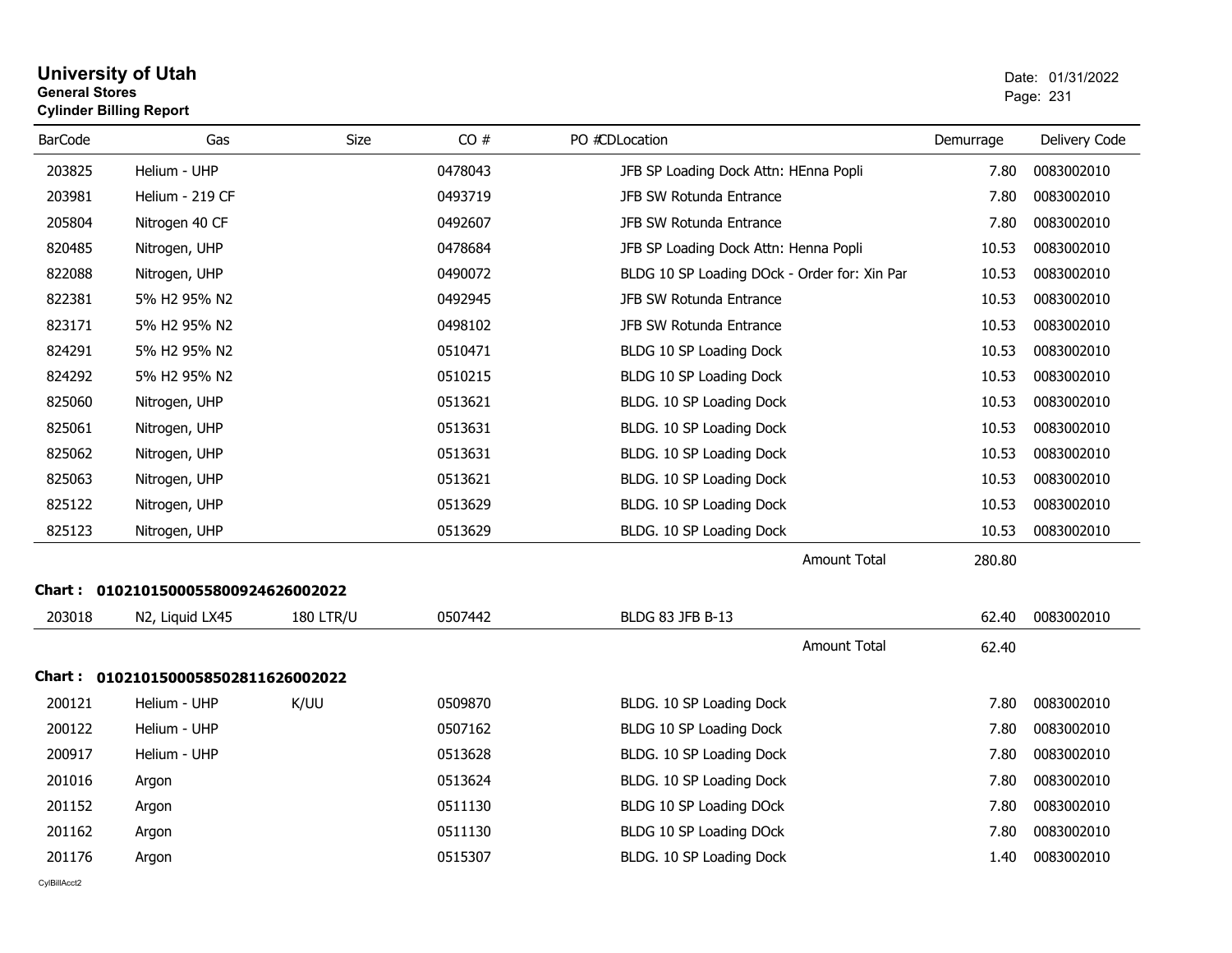| <b>General Stores</b> | <b>University of Utah</b><br><b>Cylinder Billing Report</b> |           |         |                                         |           | Date: 01/31/2022<br>Page: 232 |
|-----------------------|-------------------------------------------------------------|-----------|---------|-----------------------------------------|-----------|-------------------------------|
| <b>BarCode</b>        | Gas                                                         | Size      | CO#     | PO #CDLocation                          | Demurrage | Delivery Code                 |
| 201366                | Argon                                                       |           | 0515307 | BLDG. 10 SP Loading Dock                | 1.40      | 0083002010                    |
| 202372                | Helium - UHP                                                |           | 0510470 | BLDG 10 SP Loaidng Dock                 | 7.80      | 0083002010                    |
| 203278                | N2, Liquid LX45                                             |           | 0514761 | BLDG. 83 JFB B-21                       | 20.80     | 0083002010                    |
| 203525                | N2, Liquid LX45                                             |           | 0511433 | BLDG 83 JFB B-21                        | 41.60     | 0083002010                    |
| 203525                | N2, Liquid LX45                                             |           | 0513619 | <b>B-21 JFB</b>                         | 41.60     | 0083002010                    |
| 203820                | Argon                                                       |           | 0508963 | BLDG 10 SP Loading Dock                 | 6.40      | 0083002010                    |
| 203837                | Argon                                                       |           | 0513624 | BLDG. 10 SP Loading Dock                | 7.80      | 0083002010                    |
|                       |                                                             |           |         | <b>Amount Total</b>                     | 175.60    |                               |
|                       | Chart: 0102101500058502821626002022                         |           |         |                                         |           |                               |
| 200134                | Helium - 219 CF                                             | K/UU      | 0477432 | JFB SP Loading Dock Attn: Devon Fischer | 7.80      | 0083002010                    |
| 200878                | Nitrogen 230 CF                                             |           | 0444690 | 115 S 1400 E Loading Dock               | 6.24      | 0083002010                    |
| 200935                | Helium - 219 CF                                             |           | 0477432 | JFB SP Loading Dock Attn: Devon Fischer | 7.80      | 0083002010                    |
| 201877                | Helium - 219 CF                                             |           | 0477432 | JFB SP Loading Dock Attn: Devon Fischer | 7.80      | 0083002010                    |
| 201914                | Helium - 219 CF                                             |           | 0477432 | JFB SP Loading Dock Attn: Devon Fischer | 7.80      | 0083002010                    |
| 202064                | Helium - 219 CF                                             |           | 0477432 | JFB SP Loading Dock Attn: Devon Fischer | 7.80      | 0083002010                    |
| 203864                | Helium - 219 CF                                             |           | 0477432 | JFB SP Loading Dock Attn: Devon Fischer | 7.80      | 0083002010                    |
| 205500                | Nitrogen 230 CF                                             |           | 0391786 | 114 JFB                                 | 6.24      | 0083002010                    |
| 205563                | Argon - UHP                                                 |           | 0452183 | 114 JFB                                 | 6.24      | 0083002010                    |
| 816299                | Helium - 219 CF                                             |           | 0451341 | 114 JFB                                 | 8.97      | 0083002010                    |
| 823652                | Nitrogen, UHP                                               |           | 0503237 | BLDG 10 SP Loading Dock                 | 10.53     | 0083002010                    |
|                       |                                                             |           |         | <b>Amount Total</b>                     | 85.02     |                               |
|                       | Chart: 0102101500058503124626002022                         |           |         |                                         |           |                               |
| 200083                | Acetylene, CF                                               | Acty-CF/U | 0339700 |                                         | 6.24      | 0083002010                    |
| 200150                | Oxygen - 125 CF                                             |           | 0487938 | Will Call                               | 7.80      | 0083002010                    |
| 201158                | CO2 - 50 Lb.                                                |           | 0487938 | Will Call                               | 7.80      | 0083002010                    |
| 203044                | Oxygen, USP                                                 |           | 0474615 | 262 INCSS (COSMIC RAY)                  | 7.80      | 0083001140                    |
| 203966                | Acetylene, CF                                               |           | 0474615 | 262 INCSS (COSMIC RAY)                  | 7.80      | 0083001140                    |
|                       |                                                             |           |         |                                         |           |                               |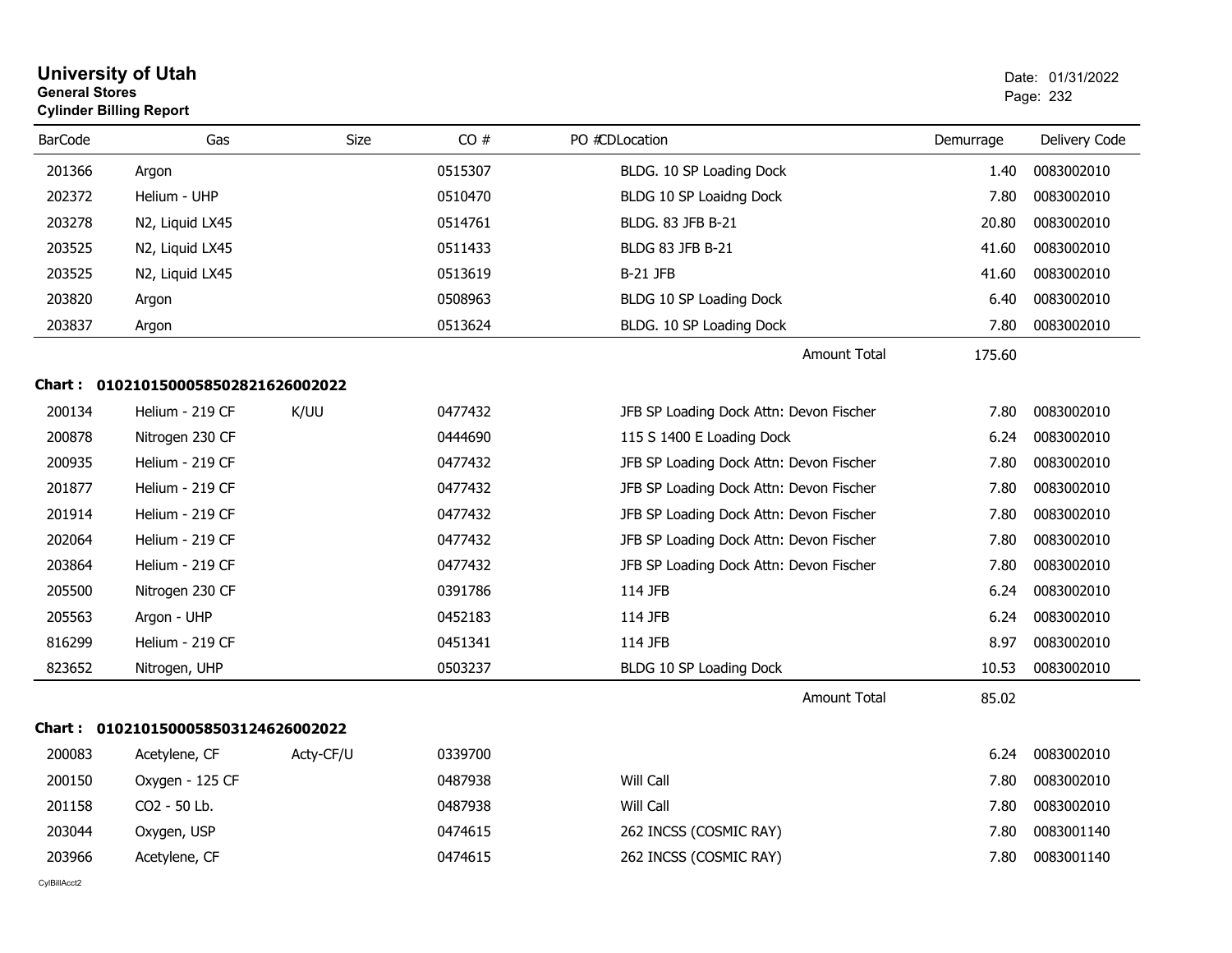| <b>General Stores</b> | <b>University of Utah</b><br><b>Cylinder Billing Report</b> |             |         |                        |                     |           | Date: 01/31/2022<br>Page: 233 |
|-----------------------|-------------------------------------------------------------|-------------|---------|------------------------|---------------------|-----------|-------------------------------|
| <b>BarCode</b>        | Gas                                                         | <b>Size</b> | CO#     | PO #CDLocation         |                     | Demurrage | Delivery Code                 |
| 800135                | Acetylene - B                                               |             | 0123498 | 320 JFB COSMIC RAY     |                     | 13.26     | 0083001140                    |
| 819932                | CO2 - 50 Lb.                                                |             | 0474615 | 262 INCSS (COSMIC RAY) |                     | 10.53     | 0083001140                    |
|                       |                                                             |             |         |                        | <b>Amount Total</b> | 61.23     |                               |
|                       | Chart: 01021036000329696260312022                           |             |         |                        |                     |           |                               |
| 203120                | Oxygen, USP - E                                             | E/UU        | 0508337 | 2470 Eccles            |                     | 7.80      | 0555113760                    |
|                       |                                                             |             |         |                        | <b>Amount Total</b> | 7.80      |                               |
|                       | Chart: 01021212000342506260212022                           |             |         |                        |                     |           |                               |
| 203038                | Oxygen, USP                                                 | K/UU        | 0508165 | 383 Colorow 208B       |                     | 7.80      | 0550050010                    |
| 824624                | Oxygen, USP                                                 |             | 0512415 | 208-383 COLOROW        |                     | 10.53     | 0550050010                    |
|                       |                                                             |             |         |                        | <b>Amount Total</b> | 18.33     |                               |
|                       | Chart: 0102164500059315520626002022                         |             |         |                        |                     |           |                               |
| 200740                | CO <sub>2</sub> - 50 Lb.                                    | K/UU        | 0500613 | 5346 SMBB              |                     | 7.80      | 0582003010                    |
| 204720                | CO2 - 50 Lb.                                                |             | 0500613 | 5346 SMBB              |                     | 7.80      | 0582003010                    |
|                       |                                                             |             |         |                        | <b>Amount Total</b> | 15.60     |                               |
|                       | Chart: 01021646000296636260012022                           |             |         |                        |                     |           |                               |
| 201654                | CO <sub>2</sub> - 50 Lb.                                    | K/UU        | 0506780 | 5211 SMBB              |                     | 7.80      | 0582003010                    |
| 202754                | CO2 - 50 Lb.                                                |             | 0506780 | 5211 SMBB              |                     | 7.80      | 0582003010                    |
| 203992                | CO2 - 50 Lb.                                                |             | 0506780 | 5211 SMBB              |                     | 7.80      | 0582003010                    |
| 205359                | CO2 - 50 Lb.                                                |             | 0506780 | 5211 SMBB              |                     | 7.80      | 0582003010                    |
| 205662                | CO2 - 50 Lb.                                                |             | 0506780 | 5211 SMBB              |                     | 7.80      | 0582003010                    |
|                       |                                                             |             |         |                        | <b>Amount Total</b> | 39.00     |                               |
|                       | Chart: 0261236635302022                                     |             |         |                        |                     |           |                               |
| 825118                | NINF 265 LT 22                                              | Liq-Airga   | 0513252 | 3935 HCH               |                     | 28.00     | 0556000000                    |
| 825118                | NINF 265 LT 22                                              | Liq-Airga   | 0514417 | 3935 HCH               |                     | 22.00     | 0556000000                    |
| 825188                | NINF 265 LT 22                                              |             | 0513253 | 3935 HCH               |                     | 28.00     | 0556000000                    |
|                       |                                                             |             |         |                        | <b>Amount Total</b> | 78.00     |                               |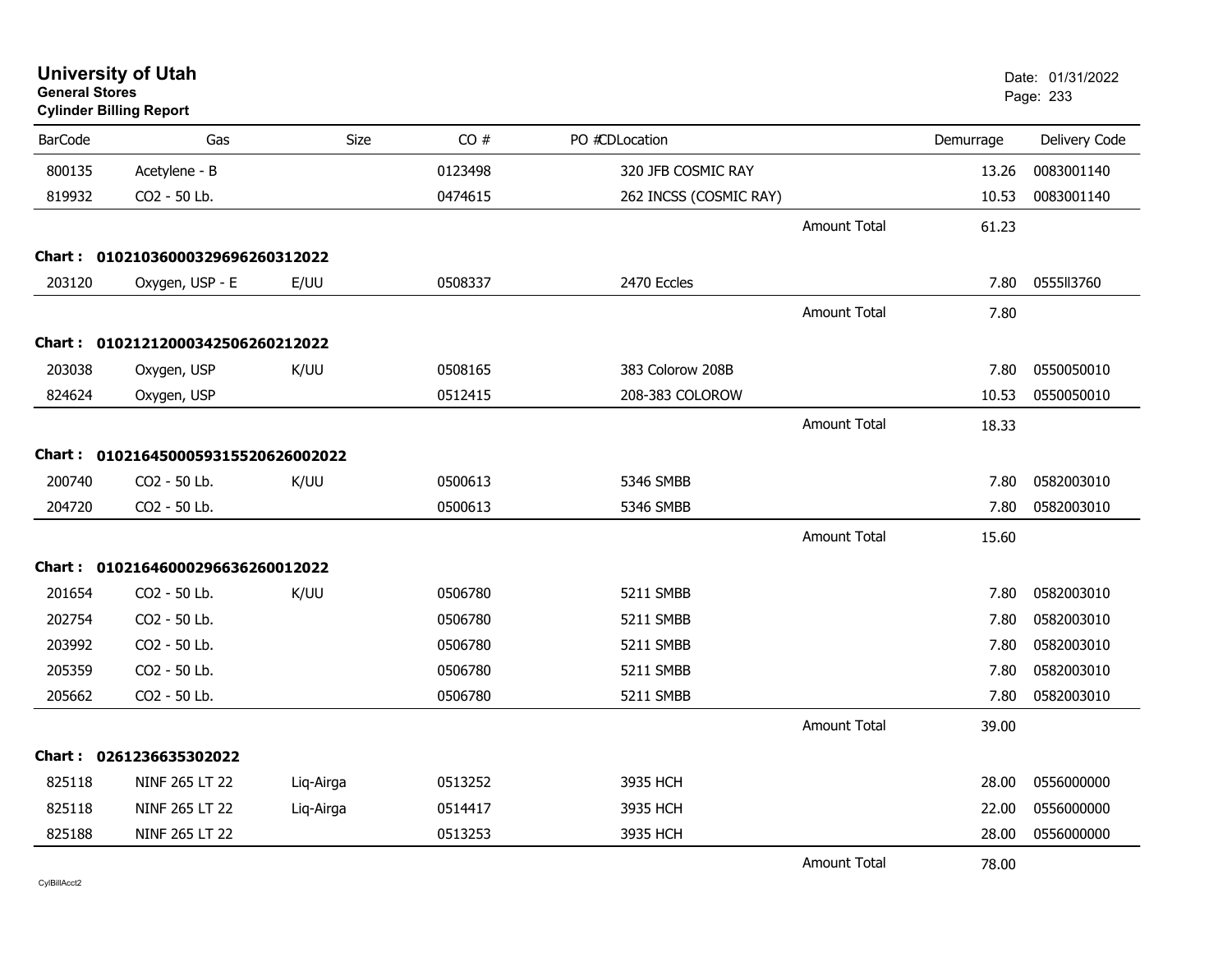| <b>General Stores</b> | <b>University of Utah</b><br><b>Cylinder Billing Report</b> |                  |         |                                     |                                             |           | Date: 01/31/2022<br>Page: 234 |
|-----------------------|-------------------------------------------------------------|------------------|---------|-------------------------------------|---------------------------------------------|-----------|-------------------------------|
| <b>BarCode</b>        | Gas                                                         | Size             | CO#     | PO #CDLocation                      |                                             | Demurrage | Delivery Code                 |
|                       | Chart: 0261244628002022                                     |                  |         |                                     |                                             |           |                               |
| 202431                | N2, Liquid LX45                                             | <b>180 LTR/U</b> | 0515444 | 3465 HCH                            |                                             | 4.80      | 0556000000                    |
| 202841                | N2, Liquid LX45                                             |                  | 0514260 | 3465 HCH                            |                                             | 16.00     | 0556000000                    |
| 203574                | N2, Liquid LX45                                             |                  | 0513316 | 3465 HCH                            |                                             | 24.00     | 0556000000                    |
| 203575                | N2, Liquid GP45                                             |                  | 0512810 | 3465 HCH                            |                                             | 17.60     | 0556000000                    |
|                       |                                                             |                  |         |                                     | <b>Amount Total</b>                         | 62.40     |                               |
|                       | Chart: 0261262628602022                                     |                  |         |                                     |                                             |           |                               |
| 805254                | Sulfur Hexafluo                                             | K-Praxair        | 0271357 | 1218 HCH                            |                                             | 20.67     | 0556015700                    |
|                       |                                                             |                  |         |                                     | <b>Amount Total</b>                         | 20.67     |                               |
|                       | Chart: 0261262630402022                                     |                  |         |                                     |                                             |           |                               |
| 202442                | Nitrogen, 35CF                                              |                  | 0215447 |                                     |                                             | 7.02      | 05250B0500                    |
|                       |                                                             |                  |         |                                     | <b>Amount Total</b>                         | 7.02      |                               |
| <b>Chart:</b>         | 0261262656202022                                            |                  |         |                                     |                                             |           |                               |
| 804447                | Sulfur Hexafluo                                             | K-Praxair        | 0247319 | <b>1218 HCH</b>                     |                                             | 21.45     | 0556015700                    |
| 804498                | Sulfur Hexafluo                                             |                  | 0249927 | <b>1218 HCH</b>                     |                                             | 21.45     | 0556000000                    |
| 804699                | Sulfur Hexafluo                                             |                  | 0254111 | 1218 HCH                            |                                             | 9.36      | 0556015700                    |
|                       |                                                             |                  |         |                                     | <b>Amount Total</b>                         | 52.26     |                               |
|                       | Chart: 0261438628002022                                     |                  |         |                                     |                                             |           |                               |
| 202976                | CO2 - 20 Lb.                                                | 20#/UU           | 0240467 | 2620 HCH                            |                                             | 7.80      | 0556000000                    |
|                       |                                                             |                  |         |                                     | <b>Amount Total</b>                         | 7.80      |                               |
|                       | Chart: 0276057635302022                                     |                  |         |                                     |                                             |           |                               |
|                       | 203001 Nitrous Oxide-E                                      | E/UU             | 0461892 |                                     | 1138 WILMINGTON AVE - SUGARHOUSE CLIN       |           | 6.24 55501                    |
| 203003                | Nitrous Oxide-E                                             |                  | 0476054 | 1138 Willmington Sugar house clinic |                                             | 7.80      | 55501                         |
| 203405                | Oxygen, USP - E                                             |                  | 0473520 |                                     | 555 FOothill Dr Madsen Health Clinic RM 338 | 7.80      | 55501                         |
| 203449                | Oxygen, USP - E                                             |                  | 0447118 | 555 FOOTHILL # 301                  |                                             | 6.24      | 55501                         |
| 204500                | Oxygen, USP - E                                             |                  | 0453743 | 301 MADSEN                          |                                             |           | 6.24 55501                    |
| CylBillAcct2          |                                                             |                  |         |                                     |                                             |           |                               |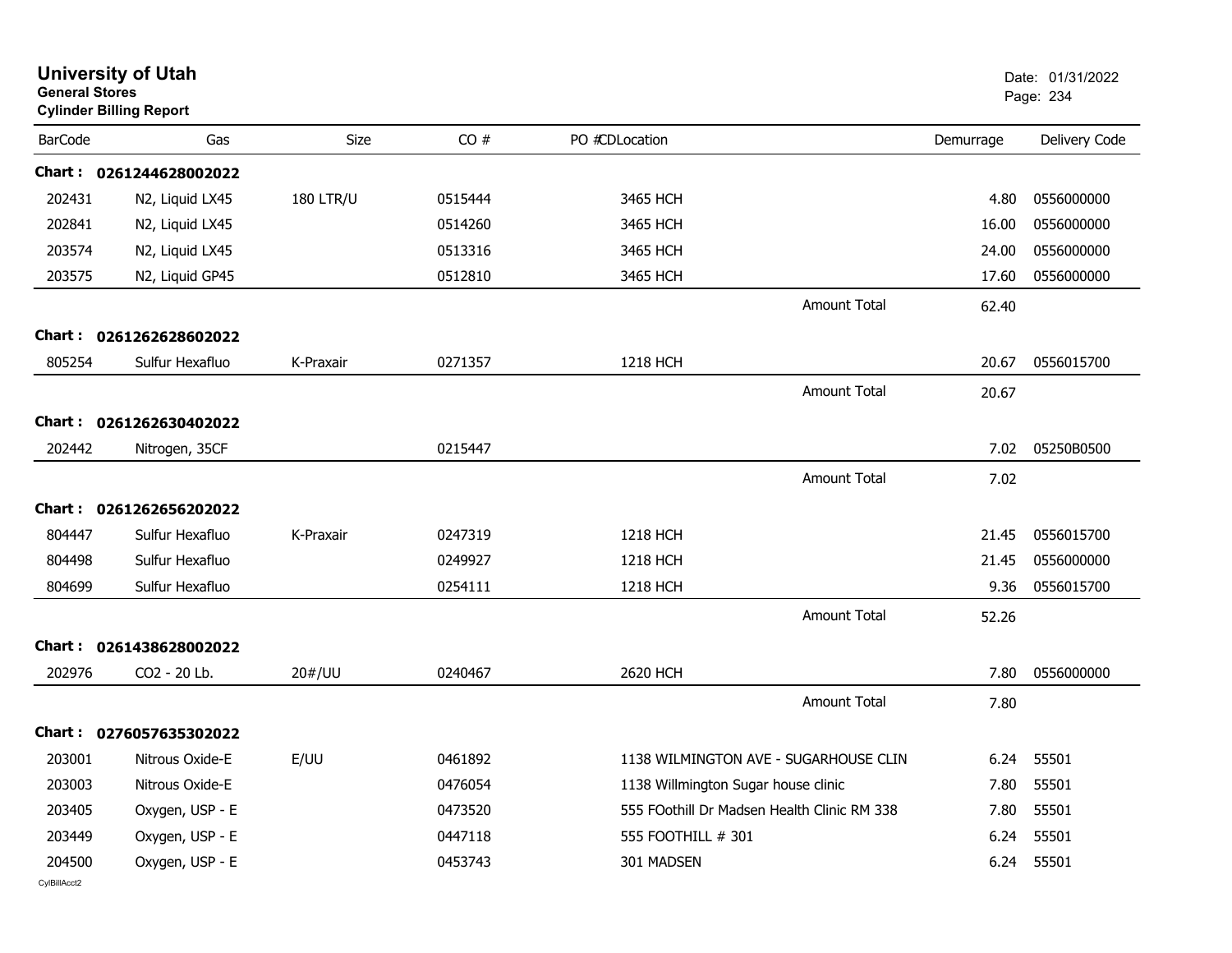| <b>BarCode</b> | Gas              | <b>Size</b> | CO#     | PO #CDLocation        | Demurrage | Delivery Code |
|----------------|------------------|-------------|---------|-----------------------|-----------|---------------|
| 205354         | Oxygen, USP - E  |             | 0304507 | 1138 WILMINGTON AVE   | 6.24      | 55501         |
|                |                  |             |         | <b>Amount Total</b>   | 40.56     |               |
| Chart :        | 0281057635302022 |             |         |                       |           |               |
| 202327         | $CO2 - E$        | E/UU        | 0515054 | WEST SIDE OF BUILDING | 2.20      | 0904001000    |
| 202492         | Oxygen, USP - E  |             | 0515550 | EAST SIDE OF BUILDING | 0.80      | 0904001000    |
| 202540         | Oxygen, USP - E  |             | 0513086 | EAST SIDE OF BUILDING | 2.80      | 0904001000    |
| 202540         | Oxygen, USP - E  |             | 0515053 | EAST SIDE OF BUILDING | 2.20      | 0904001000    |
| 202623         | Oxygen, USP - E  |             | 0515550 | EAST SIDE OF BUILDING | 0.80      | 0904001000    |
| 202625         | Oxygen, USP - E  |             | 0511223 | EAST SIDE OF BUILDING | 7.80      | 0904001000    |
| 203080         | $CO2 - E$        |             | 0513825 | WEST SIDE OF BUILDING | 2.80      | 0904001000    |
| 203091         | Oxygen, USP - E  |             | 0418688 | EAST SIDE OF BUILDING | 6.24      | 0904001000    |
| 203117         | Oxygen, USP - E  |             | 0496698 | EAST SIDE OF BUILDING | 7.80      | 0904001000    |
| 203158         | Oxygen, USP - E  |             | 0513086 | EAST SIDE OF BUILDING | 7.00      | 0904001000    |
| 203439         | Oxygen, USP - E  |             | 0513086 | EAST SIDE OF BUILDING | 4.20      | 0904001000    |
| 203450         | Oxygen, USP - E  |             | 0509629 | EAST SIDE OF BUILDING | 2.80      | 0904001000    |
| 203450         | Oxygen, USP - E  |             | 0515053 | EAST SIDE OF BUILDING | 2.20      | 0904001000    |
| 203509         | Oxygen, USP - E  |             | 0515053 | EAST SIDE OF BUILDING | 1.40      | 0904001000    |
| 203654         | Oxygen, USP - E  |             | 0515053 | EAST SIDE OF BUILDING | 2.20      | 0904001000    |
| 203744         | $CO2 - E$        |             | 0514321 | WEST SIDE OF BUILDING | 3.60      | 0904001000    |
| 203746         | $CO2 - E$        |             | 0514321 | WEST SIDE OF BUILDING | 3.60      | 0904001000    |
| 204464         | $CO2 - E$        |             | 0515551 | WEST SIDE OF BUILDING | 0.80      | 0904001000    |
| 204465         | $CO2 - E$        |             | 0515551 | WEST SIDE OF BUILDING | 0.80      | 0904001000    |
| 205327         | Oxygen, USP - E  |             | 0485394 | EAST SIDE OF BUILDING | 5.60      | 0904001000    |
| 205330         | Oxygen, USP - E  |             | 0512288 | EAST SIDE OF BUILDING | 2.80      | 0904001000    |
| 205348         | Oxygen, USP - E  |             | 0513824 | EAST SIDE OF BUILDING | 5.00      | 0904001000    |
| 205353         | Oxygen, USP - E  |             | 0431460 | EAST SIDE OF BUILDING | 6.24      | 0904001000    |
| 205404         | Oxygen, USP - E  |             | 0512687 | EAST SIDE OF BUILDING | 2.80      | 0904001000    |

## **University of Utah** Date: 01/31/2022 **General Stores**s and the contract of the contract of the contract of the contract of the contract of the contract of the contract of the contract of the contract of the contract of the contract of the contract of the contract of the cont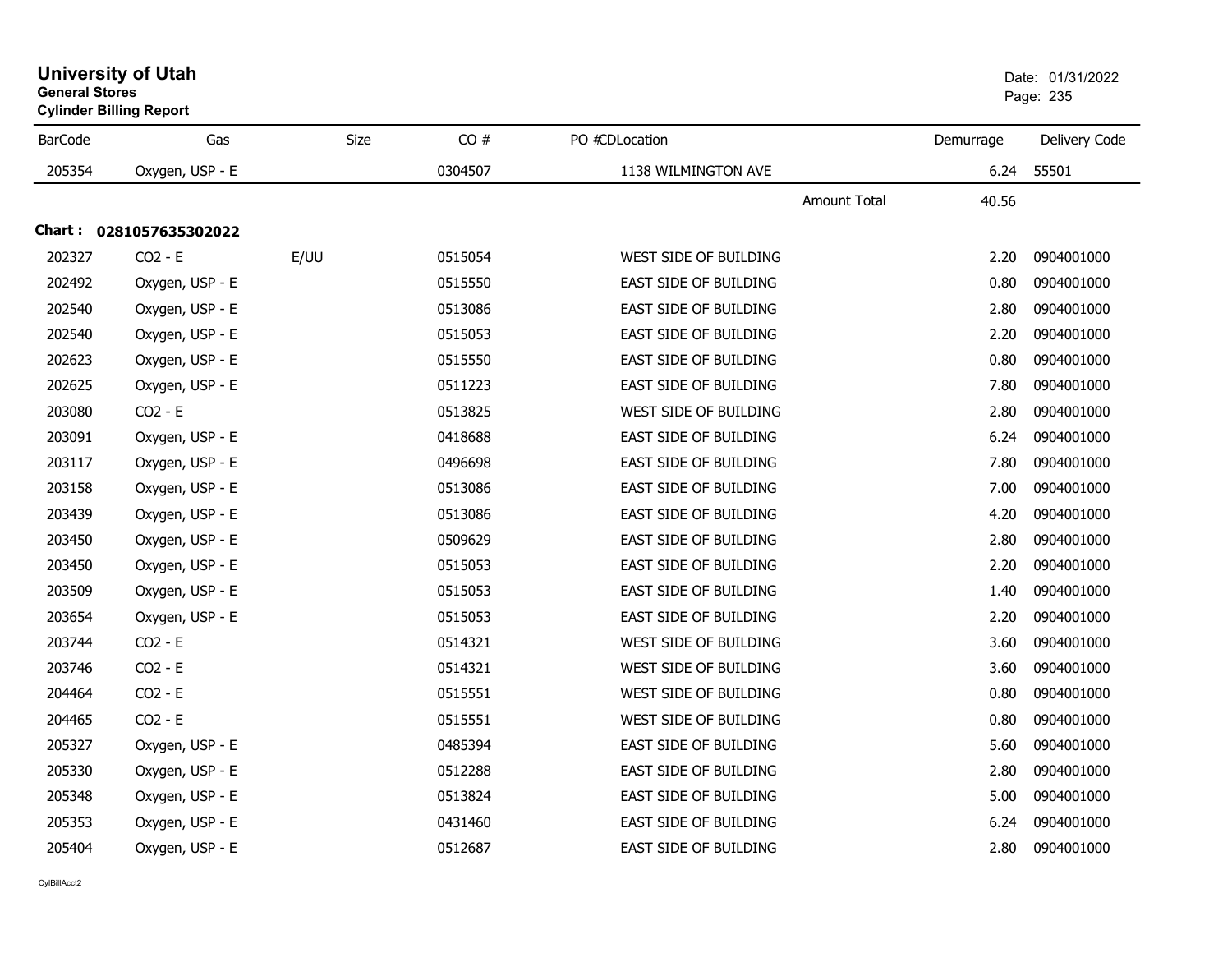#### **University of Utah** Date: 01/31/2022 **General Stores**entry of the contract of the contract of the contract of the contract of the contract of the contract of the contract of the contract of the contract of the contract of the contract of the contract of the contract of the c **Cylinder Billing Report**

| <b>BarCode</b> | Gas             | CO#<br>Size | PO #CDLocation              | Demurrage | Delivery Code |
|----------------|-----------------|-------------|-----------------------------|-----------|---------------|
| 205434         | Oxygen, USP - E | 0513824     | EAST SIDE OF BUILDING       | 5.00      | 0904001000    |
| 205435         | Oxygen, USP - E | 0511223     | EAST SIDE OF BUILDING       | 7.80      | 0904001000    |
| 205453         | Oxygen, USP - E | 0513824     | EAST SIDE OF BUILDING       | 5.00      | 0904001000    |
| 205455         | Oxygen, USP - E | 0515550     | EAST SIDE OF BUILDING       | 0.80      | 0904001000    |
| 205462         | Oxygen, USP - E | 0503884     | EAST SIDE OF BUILDING       | 7.80      | 0904001000    |
| 205471         | Oxygen, USP - E | 0514320     | EAST SIDE OF BUILDING       | 3.60      | 0904001000    |
| 205732         | Oxygen, USP - E | 0513086     | EAST SIDE OF BUILDING       | 4.20      | 0904001000    |
| 205735         | Oxygen, USP - E | 0429631     | <b>EASTSIDE OF BUILDING</b> | 6.24      | 0904001000    |
| 205736         | Oxygen, USP - E | 0513824     | EAST SIDE OF BUILDING       | 4.20      | 0904001000    |
| 205879         | Oxygen, USP - E | 0485394     | EAST SIDE OF BUILDING       | 7.80      | 0904001000    |
| 205950         | Oxygen, USP - E | 0511223     | EAST SIDE OF BUILDING       | 7.80      | 0904001000    |
| 205958         | Oxygen, USP - E | 0513681     | EAST SIDE OF BUILDING       | 7.00      | 0904001000    |
| 814419         | Oxygen, USP - E | 0435220     | EAST SIDE OF BUILDING       | 7.02      | 0904001000    |
| 815180         | Oxygen, USP - E | 0441626     | EASTSIDE OF BUILDING        | 8.58      | 0904001000    |
| 815532         | Nitrous Oxide   | 0443401     | WEST SIDE OF BUILDING       | 8.58      | 0904001000    |
| 816438         | Oxygen, USP - E | 0481412     | EAST SIDE OF BUILDING       | 10.53     | 0904001000    |
| 818767         | $CO2 - E$       | 0467969     | WEST SIDE OF BUILDING       | 10.53     | 0904001000    |
| 820514         | Oxygen/300      | 0481413     | WEST SIDE OF BUILDING       | 10.53     | 0904001000    |
| 820831         | Oxygen, USP - E | 0479967     | EAST SIDE OF BUILDING       | 10.53     | 0904001000    |
| 821393         | Oxygen, USP - E | 0482849     | EAST SIDE OF BUILDING       | 10.53     | 0904001000    |
| 821514         | Oxygen, USP - E | 0483801     | EAST SIDE OF BUILDING       | 10.53     | 0904001000    |
| 822385         | Helium          | 0492760     | EAST SIDE OF BUILDING       | 10.53     | 0904001000    |
| 824565         | Oxygen/300      | 0511224     | WEST SIDE OF BUILDING       | 3.78      | 0904001000    |
| 824566         | Oxygen/300      | 0511224     | WEST SIDE OF BUILDING       | 3.78      | 0904001000    |
| 824567         | Oxygen/300      | 0511224     | WEST SIDE OF BUILDING       | 3.78      | 0904001000    |
| 824587         | $CO2 - E$       | 0511224     | WEST SIDE OF BUILDING       | 10.53     | 0904001000    |
| 824726         | Oxygen/300      | 0512289     | WEST SIDE OF BUILDING       | 10.53     | 0904001000    |
| 824727         | Oxygen/300      | 0512289     | WEST SIDE OF BUILDING       | 10.53     | 0904001000    |
| CvIBillAcct2   |                 |             |                             |           |               |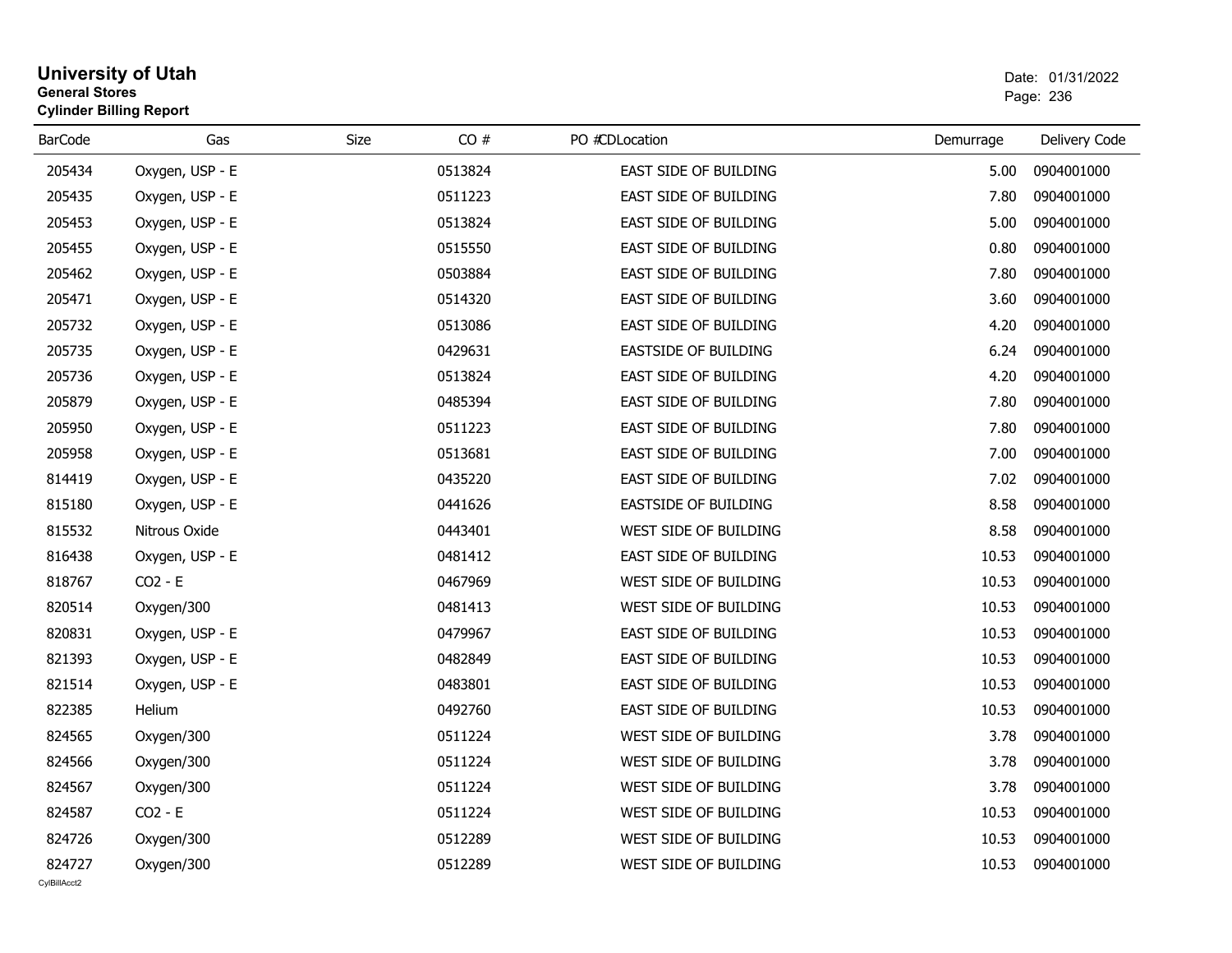#### **University of Utah** Date: 01/31/2022 **General Stores**er and the state of the state of the state of the state of the state of the state of the state of the state of the state of the state of the state of the state of the state of the state of the state of the state of the sta **Cylinder Billing Report**

| <b>BarCode</b>         | Gas             | CO#<br>Size | PO #CDLocation        | Demurrage | Delivery Code |
|------------------------|-----------------|-------------|-----------------------|-----------|---------------|
| 824728                 | Oxygen/300      | 0512289     | WEST SIDE OF BUILDING | 10.53     | 0904001000    |
| 824729                 | Oxygen/300      | 0511559     | WEST SIDE OF BUILDING | 10.53     | 0904001000    |
| 824730                 | Oxygen/300      | 0511559     | WEST SIDE OF BUILDING | 10.53     | 0904001000    |
| 824731                 | Oxygen/300      | 0511559     | WEST SIDE OF BUILDING | 10.53     | 0904001000    |
| 824777                 | $CO2 - E$       | 0511841     | WEST SIDE OF BUILDING | 10.53     | 0904001000    |
| 824806                 | $CO2 - E$       | 0512289     | WEST SIDE OF BUILDING | 3.78      | 0904001000    |
| 824808                 | $CO2 - E$       | 0513682     | WEST SIDE OF BUILDING | 5.67      | 0904001000    |
| 824809                 | $CO2 - E$       | 0515054     | WEST SIDE OF BUILDING | 2.97      | 0904001000    |
| 824810                 | $CO2 - E$       | 0513682     | WEST SIDE OF BUILDING | 9.45      | 0904001000    |
| 824811                 | $CO2 - E$       | 0513682     | WEST SIDE OF BUILDING | 3.78      | 0904001000    |
| 824813                 | $CO2 - E$       | 0513682     | WEST SIDE OF BUILDING | 10.53     | 0904001000    |
| 824814                 | $CO2 - E$       | 0513429     | WEST SIDE OG BUILDING | 3.78      | 0904001000    |
| 824815                 | $CO2 - E$       | 0513682     | WEST SIDE OF BUILDING | 9.45      | 0904001000    |
| 824817                 | $CO2 - E$       | 0513429     | WEST SIDE OG BUILDING | 5.67      | 0904001000    |
| 824818                 | $CO2 - E$       | 0513682     | WEST SIDE OF BUILDING | 9.45      | 0904001000    |
| 824819                 | $CO2 - E$       | 0513429     | WEST SIDE OG BUILDING | 5.67      | 0904001000    |
| 824898                 | Oxygen/300      | 0513429     | WEST SIDE OG BUILDING | 9.45      | 0904001000    |
| 824899                 | Oxygen/300      | 0513429     | WEST SIDE OG BUILDING | 9.45      | 0904001000    |
| 824900                 | Oxygen/300      | 0513429     | WEST SIDE OG BUILDING | 9.45      | 0904001000    |
| 824914                 | Oxygen, USP - E | 0514320     | EAST SIDE OF BUILDING | 3.78      | 0904001000    |
| 824919                 | Oxygen, USP - E | 0514320     | EAST SIDE OF BUILDING | 4.86      | 0904001000    |
| 824943                 | Oxygen, USP - E | 0513428     | 3480 EIHG             | 10.53     | 0533021000    |
| 824944                 | Oxygen, USP - E | 0513428     | EAST SIDE OF BUILDING | 7.56      | 0904001000    |
| 824948                 | Oxygen, USP - E | 0513428     | EAST SIDE OF BUILDING | 9.45      | 0904001000    |
| 824949                 | Oxygen, USP - E | 0513428     | EAST SIDE OF BUILDING | 3.78      | 0904001000    |
| 824950                 | Oxygen, USP - E | 0513428     | EAST SIDE OF BUILDING | 10.53     | 0904001000    |
| 824984                 | Oxygen, USP - E | 0513428     | EAST SIDE OF BUILDING | 5.67      | 0904001000    |
| 825084<br>CvIBillAcct2 | Oxygen/300      | 0513825     | WEST SIDE OF BUILDING | 6.75      | 0904001000    |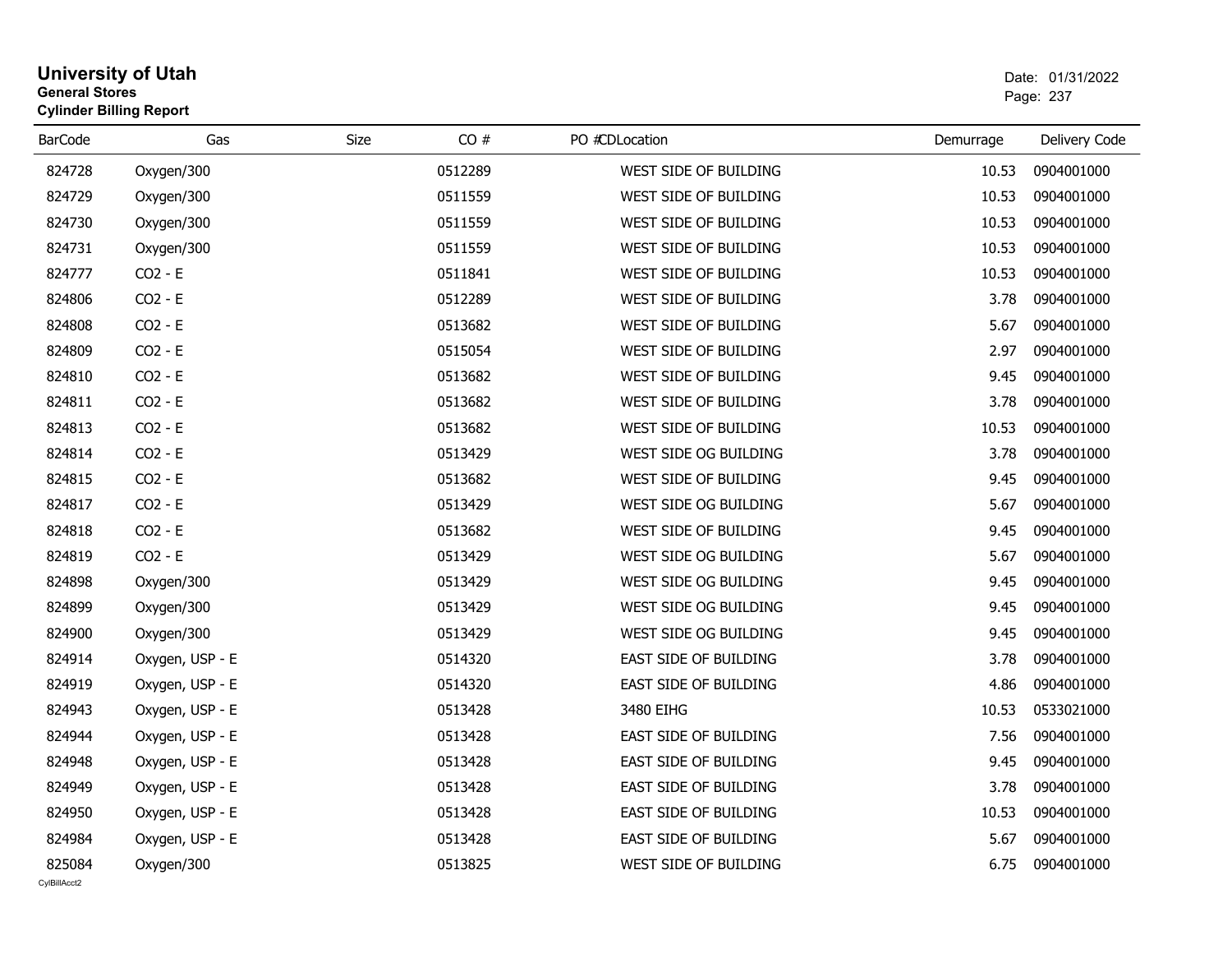| <b>General Stores</b> | <b>University of Utah</b><br><b>Cylinder Billing Report</b> |        |         |                              |                     |           | Date: 01/31/2022<br>Page: 238 |
|-----------------------|-------------------------------------------------------------|--------|---------|------------------------------|---------------------|-----------|-------------------------------|
| <b>BarCode</b>        | Gas                                                         | Size   | CO#     | PO #CDLocation               |                     | Demurrage | Delivery Code                 |
| 825085                | Oxygen/300                                                  |        | 0513825 | WEST SIDE OF BUILDING        |                     | 6.75      | 0904001000                    |
| 825086                | Oxygen/300                                                  |        | 0513825 | WEST SIDE OF BUILDING        |                     | 6.75      | 0904001000                    |
| 825087                | Oxygen, USP - E                                             |        | 0513681 | EAST SIDE OF BUILDING        |                     | 9.45      | 0904001000                    |
| 825088                | Oxygen, USP - E                                             |        | 0513681 | EAST SIDE OF BUILDING        |                     | 7.56      | 0904001000                    |
| 825092                | Oxygen, USP - E                                             |        | 0513681 | <b>EAST SIDE OF BUILDING</b> |                     | 5.67      | 0904001000                    |
| 825202                | Oxygen/300                                                  |        | 0515551 | WEST SIDE OF BUILDING        |                     | 1.08      | 0904001000                    |
| 825203                | Oxygen/300                                                  |        | 0515551 | WEST SIDE OF BUILDING        |                     | 1.08      | 0904001000                    |
| 825204                | Oxygen/300                                                  |        | 0515551 | WEST SIDE OF BUILDING        |                     | 1.08      | 0904001000                    |
| 825228                | $CO2 - E$                                                   |        | 0515551 | WEST SIDE OF BUILDING        |                     | 1.08      | 0904001000                    |
|                       |                                                             |        |         |                              | <b>Amount Total</b> | 547.15    |                               |
|                       | Chart: 0290132626002022                                     |        |         |                              |                     |           |                               |
| 201244                | Air - 233 CF                                                | K/UU   | 0428367 | SOM DOCK                     |                     | 6.24      | 0521bb0220                    |
| 814704                | Nitrogen NF                                                 |        | 0437514 | <b>HOSPITAL DOCK</b>         |                     | 8.97      | 52109                         |
| 814705                | Nitrogen NF                                                 |        | 0437514 | HOSPITAL DOCK                |                     | 8.97      | 52109                         |
| 814969                | Nitrogen NF                                                 |        | 0439467 | HOSPITAL DOCK                |                     | 8.97      | 52109                         |
| 814970                | Nitrogen NF                                                 |        | 0439467 | HOSPITAL DOCK                |                     | 8.97      | 52109                         |
| 814971                | Nitrogen NF                                                 |        | 0439467 | HOSPITAL DOCK                |                     | 8.97      | 52109                         |
| 814972                | Nitrogen NF                                                 |        | 0439467 | HOSPITAL DOCK                |                     | 8.97      | 52109                         |
| 814973                | Nitrogen NF                                                 |        | 0439467 | HOSPITAL DOCK                |                     | 8.97      | 52109                         |
|                       |                                                             |        |         |                              | <b>Amount Total</b> | 69.03     |                               |
|                       | Chart: 0291061626602022                                     |        |         |                              |                     |           |                               |
| 201973                | CO2 - 20 Lb.                                                | 20#/UU | 0505224 | WA810 HOSPITAL KITCHEN       |                     | 7.80      | 0521ab1900                    |
| 202591                | CO2 - 20 Lb.                                                |        | 0466311 | Hospital Kitchen- WA810      |                     | 7.80      | 0521AB1900                    |
| 202845                | CO2 - 20 Lb.                                                |        | 0505224 | WA810 HOSPITAL KITCHEN       |                     | 7.80      | 0521ab1900                    |
| 202975                | CO2 - 20 Lb.                                                |        | 0466311 | Hospital Kitchen- WA810      |                     | 7.80      | 0521AB1900                    |
| 204419                | CO2 - 20 Lb.                                                |        | 0476341 | Hospital Kitchens- WA810     |                     | 7.80      | 0521AB1900                    |
| 818692                | Co <sub>2</sub> Food Grade                                  |        | 0472292 | Hospital Kitchens WA810      |                     | 10.53     | 0521AB1900                    |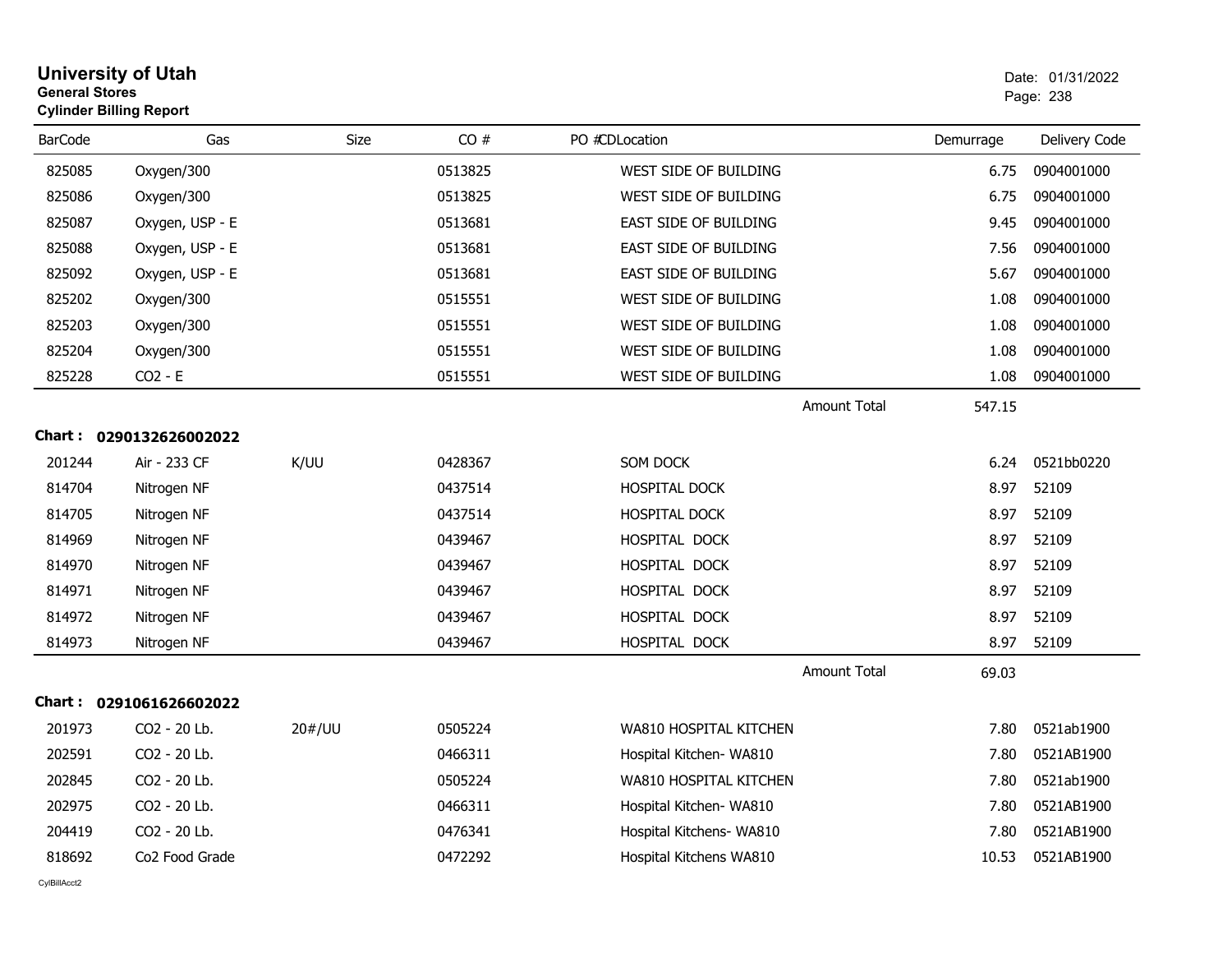| <b>University of Utah</b><br><b>General Stores</b><br><b>Cylinder Billing Report</b> |                            |           |         |                          |                     |           | Date: 01/31/2022<br>Page: 239 |
|--------------------------------------------------------------------------------------|----------------------------|-----------|---------|--------------------------|---------------------|-----------|-------------------------------|
| <b>BarCode</b>                                                                       | Gas                        | Size      | CO#     | PO #CDLocation           |                     | Demurrage | Delivery Code                 |
| 824206                                                                               | Food Grade Co <sub>2</sub> |           | 0507828 | Hospital Kitchen WA810   |                     | 78.00     | 0521AB1900                    |
| 824782                                                                               | Lq Co2 Food                |           | 0511954 | Hospital Kitchens WA810  |                     | 10.53     | 0521AB1900                    |
| 824982                                                                               | Co2 Lq - 265               |           | 0513022 | Hospital Kitchens WA-810 |                     | 78.00     | 0521AB1900                    |
|                                                                                      |                            |           |         |                          | <b>Amount Total</b> | 216.06    |                               |
|                                                                                      | Chart: 0291076626002022    |           |         |                          |                     |           |                               |
| 824932                                                                               | Oxygen, USP - E            | E/MT. AIR | 0513109 | 375 CHIPETA #A-100       |                     | 10.53     | 0876002000                    |
|                                                                                      |                            |           |         |                          | <b>Amount Total</b> | 10.53     |                               |
|                                                                                      | Chart: 0291099635302022    |           |         |                          |                     |           |                               |
| 202681                                                                               | Oxygen, USP - E            | E/UU      | 0481631 | 555 Foothill Dr          |                     | 7.80      | 55501                         |
| 203090                                                                               | Oxygen, USP - E            |           | 0511162 | 555 Foothill Dr          |                     | 7.80      | 55501                         |
| 203143                                                                               | Oxygen, USP - E            |           | 0511162 | 555 Foothill Dr          |                     | 7.80      | 55501                         |
| 203150                                                                               | Oxygen, USP - E            |           | 0511162 | 555 Foothill Dr          |                     | 7.80      | 55501                         |
| 205346                                                                               | Oxygen, USP - E            |           | 0481631 | 555 Foothill Dr          |                     | 7.80      | 55501                         |
| 205383                                                                               | Oxygen, USP - E            |           | 0481631 | 555 Foothill Dr          |                     | 7.80      | 55501                         |
| 205388                                                                               | Oxygen, USP - E            |           | 0511162 | 555 Foothill Dr          |                     | 7.80      | 55501                         |
| 205878                                                                               | Oxygen, USP - E            |           | 0511162 | 555 Foothill Dr          |                     | 7.80      | 55501                         |
| 205947                                                                               | Oxygen, USP - E            |           | 0511162 | 555 Foothill Dr          |                     | 7.80      | 55501                         |
|                                                                                      |                            |           |         |                          | <b>Amount Total</b> | 70.20     |                               |
|                                                                                      | Chart: 0291100635302022    |           |         |                          |                     |           |                               |
| 205345                                                                               | Oxygen, USP - E            | E/UU      | 0325587 | 203 MADSEN               |                     | 6.24      | 55501                         |
|                                                                                      |                            |           |         |                          | <b>Amount Total</b> | 6.24      |                               |
|                                                                                      | Chart: 0291115635302022    |           |         |                          |                     |           |                               |
| 806038                                                                               | N20 20#                    | 40/60-MT  | 0298503 | <b>FIRST FLOOR</b>       |                     | 8.58      | 55501                         |
| 806648                                                                               | UHP N2O                    |           | 0280955 | <b>WOMENS HEALTH</b>     |                     | 8.58      | 55501                         |
|                                                                                      |                            |           |         |                          | <b>Amount Total</b> | 17.16     |                               |

**Chart : 0291236628002022**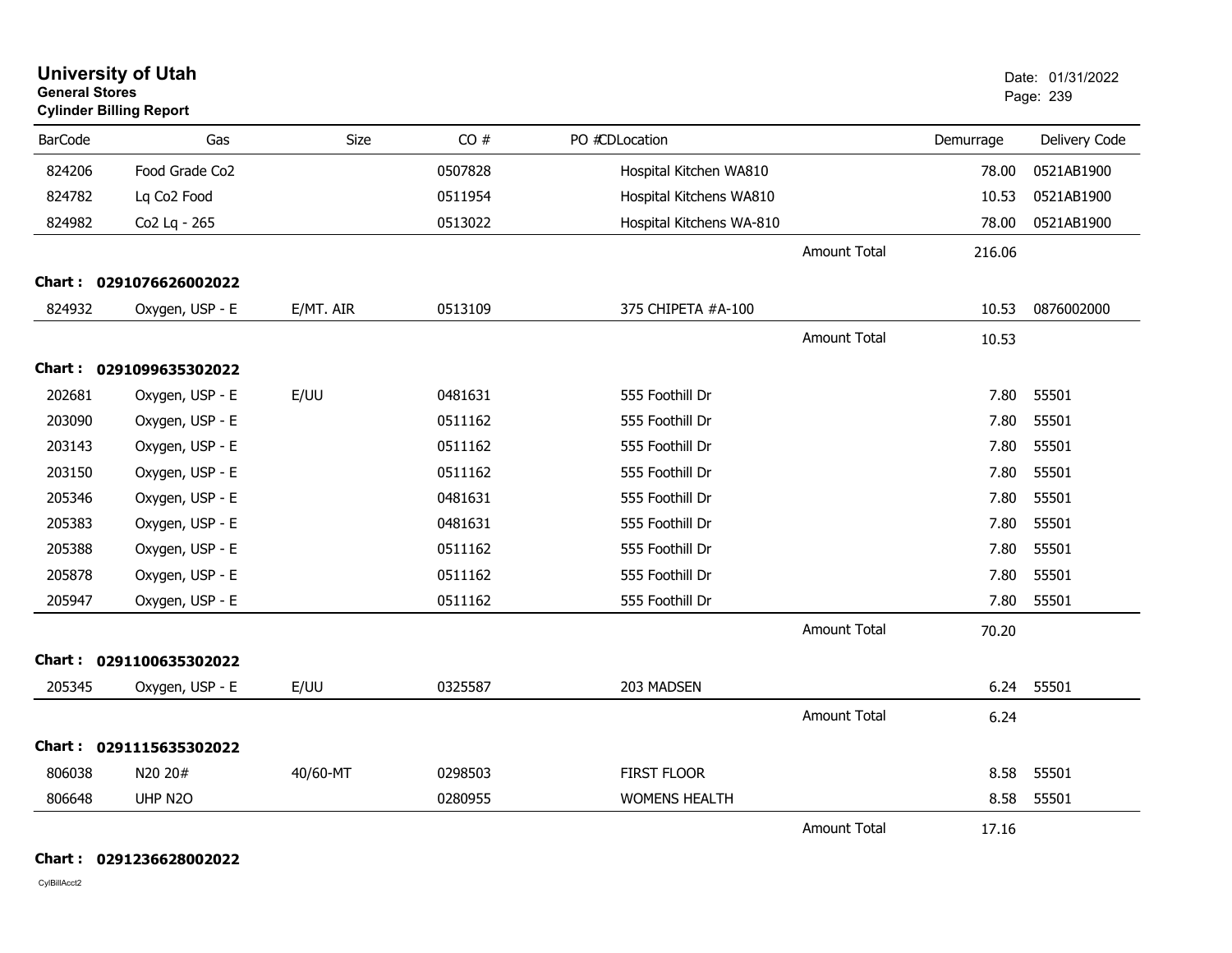| <b>General Stores</b> | <b>University of Utah</b><br><b>Cylinder Billing Report</b> |           |         |                                    |           | Date: 01/31/2022<br>Page: 240 |
|-----------------------|-------------------------------------------------------------|-----------|---------|------------------------------------|-----------|-------------------------------|
| <b>BarCode</b>        | Gas                                                         | Size      | CO#     | PO #CDLocation                     | Demurrage | Delivery Code                 |
| 802719                | Argon 42CF                                                  | 40/60-MT  | 0188057 | 3RD FLOOR FRONT DESK OR            | 8.58      | 05213B3060                    |
| 802721                | Argon 42CF                                                  |           | 0188057 | 3RD FLOOR FRONT DESK OR            | 8.58      | 05213B3060                    |
| 802932                | Argon 42CF                                                  |           | 0197567 | <b>3RD FLOOR MAIN OR</b>           | 8.58      | 05213b3060                    |
|                       |                                                             |           |         | <b>Amount Total</b>                | 25.74     |                               |
|                       | Chart: 0291246625302022                                     |           |         |                                    |           |                               |
| 802753                | $CO2 - E$                                                   | E/MT. AIR | 0190578 | 4TH FLOOR HEART STATION CARDIOLOGY | 8.19      | 0525042710                    |
|                       |                                                             |           |         | <b>Amount Total</b>                | 8.19      |                               |
|                       | Chart: 0291254626002022                                     |           |         |                                    |           |                               |
| 803232                | Nitrous Oxide                                               | 200C/Mt.A | 0208040 | 1B770 SOM                          | 8.58      | 05211a0980                    |
|                       |                                                             |           |         | <b>Amount Total</b>                | 8.58      |                               |
|                       | Chart: 0291289173002022                                     |           |         |                                    |           |                               |
| 815862                | CO <sub>2</sub> - Siphon                                    | 50#/Mt.Ai | 0446186 | BLDG 525 A LEVEL                   | 5.94      | 52109                         |
| 815864                | CO2 - Siphon                                                |           | 0446186 | BLDG 525 A LEVEL                   | 8.58      | 52109                         |
| 815865                | CO2 - Siphon                                                |           | 0446186 | <b>BLDG 525 A LEVEL</b>            | 8.58      | 52109                         |
|                       |                                                             |           |         | <b>Amount Total</b>                | 23.10     |                               |
|                       | Chart: 0291293600002022                                     |           |         |                                    |           |                               |
| 201590                | Argon - 125 CF                                              | 125 CF/UU | 0269354 | <b>HOSPITAL DOCK</b>               | 6.24      | 52109                         |
|                       |                                                             |           |         | <b>Amount Total</b>                | 6.24      |                               |
|                       | Chart: 0291293626002022                                     |           |         |                                    |           |                               |
| 200105                | CO2 - Siphon                                                | K/UU      | 0514950 | <b>HOSPITAL DOCK</b>               | 2.40      | 52109                         |
| 200106                | CO2 - Siphon                                                |           | 0486396 | HOSPITAL DOCK                      | 5.40      | 52109                         |
| 202076                | CO2 - Siphon                                                |           | 0514950 | <b>HOSPITAL DOCK</b>               | 2.40      | 52109                         |
| 202389                | CO2 - Siphon                                                |           | 0486396 | <b>HOSPITAL DOCK</b>               | 5.40      | 52109                         |
| 202740                | CO2 - Siphon                                                |           | 0486396 | HOSPITAL DOCK                      | 5.40      | 52109                         |
| 203073                | Nitrogen NF                                                 |           | 0515255 | <b>HOSPITAL DOCK</b>               | 1.40      | 52109                         |
| 203114                | Nitrogen NF                                                 |           | 0515255 | HOSPITAL DOCK                      | 1.40      | 52109                         |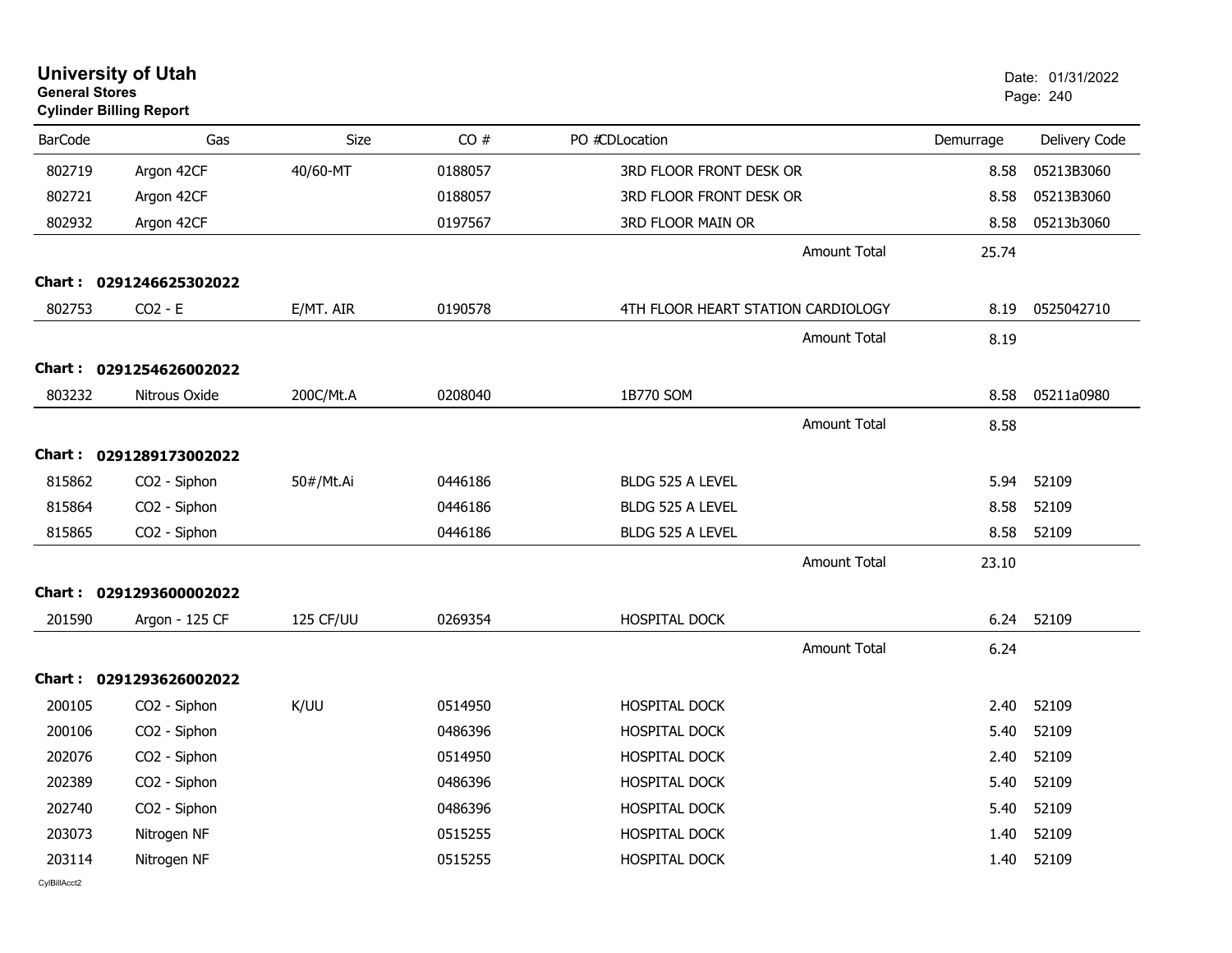| <b>University of Utah</b><br><b>General Stores</b><br><b>Cylinder Billing Report</b> |                         |           |         |                                    |           |               |
|--------------------------------------------------------------------------------------|-------------------------|-----------|---------|------------------------------------|-----------|---------------|
| <b>BarCode</b>                                                                       | Gas                     | Size      | CO#     | PO #CDLocation                     | Demurrage | Delivery Code |
| 203608                                                                               | Nitrogen NF             |           | 0486396 | HOSPITAL DOCK                      | 5.40      | 52109         |
| 205498                                                                               | Nitrogen NF             |           | 0515255 | HOSPITAL DOCK                      | 1.40      | 52109         |
| 205499                                                                               | Nitrogen NF             |           | 0486396 | HOSPITAL DOCK                      | 7.80      | 52109         |
| 205559                                                                               | Nitrogen NF             |           | 0515255 | HOSPITAL DOCK                      | 1.40      | 52109         |
| 205768                                                                               | Nitrogen NF             |           | 0515255 | HOSPITAL DOCK                      | 1.40      | 52109         |
| 205924                                                                               | Nitrogen NF             |           | 0515255 | HOSPITAL DOCK                      | 1.40      | 52109         |
| 205926                                                                               | Nitrogen NF             |           | 0515255 | HOSPITAL DOCK                      | 1.40      | 52109         |
| 821741                                                                               | Nitrogen NF             |           | 0486396 | HOSPITAL DOCK                      | 7.29      | 52109         |
| 821743                                                                               | Nitrogen NF             |           | 0486396 | <b>HOSPITAL DOCK</b>               | 7.29      | 52109         |
| 821781                                                                               | CO2 - Siphon            |           | 0486514 | HOSPITAL DOCK                      | 10.53     | 52109         |
| 821782                                                                               | CO2 - Siphon            |           | 0486514 | HOSPITAL DOCK                      | 7.29      | 52109         |
| 825039                                                                               | CO2 - Siphon            |           | 0514950 | HOSPITAL DOCK                      | 3.24      | 52109         |
| 825040                                                                               | CO2 - Siphon            |           | 0514950 | HOSPITAL DOCK                      | 3.24      | 52109         |
| 825042                                                                               | CO2 - Siphon            |           | 0514950 | HOSPITAL DOCK                      | 3.24      | 52109         |
|                                                                                      |                         |           |         | <b>Amount Total</b>                | 86.12     |               |
|                                                                                      | Chart: 0291296626002022 |           |         |                                    |           |               |
| 200152                                                                               | Oxygen - 125 CF         | 125 CF/UU | 0435133 | BLDG 526 (BOILER PLANT BEHIND SOM) | 6.24      | 52509         |
| 200780                                                                               | Nitrogen 230 CF         |           | 0479405 | Hospital WB280                     | 7.80      | 52109         |
| 200993                                                                               | Acetylene, CF           |           | 0435133 | BLDG 526 (BOILER PLANT BEHIND SOM) | 6.24      | 52509         |
| 201180                                                                               | Acetylene, CF           |           | 0435133 | BLDG 526 (BOILER PLANT BEHIND SOM) | 6.24      | 52509         |
| 201375                                                                               | Argon                   |           | 0261519 | <b>BA9A HOSPITAL</b>               | 6.24      | 52509         |
| 202082                                                                               | Acetylene, CF           |           | 0435133 | BLDG 526 (BOILER PLANT BEHIND SOM) | 6.24      | 52509         |
| 202101                                                                               | Acetylene, CF           |           | 0351084 | <b>BB4 SOM</b>                     | 6.24      | 52509         |
| 202262                                                                               | Acetylene, CF           |           | 0374444 | BA9A- Hospital Mech. Room          | 6.24      | 52509         |
| 202274                                                                               | Oxygen, USP             |           | 0351084 | BB4 SOM                            | 6.24      | 52509         |
| 202730                                                                               | Nitrogen 230 CF         |           | 0510371 | Main Hospital WB280                | 7.80      | 52109         |
| 203244                                                                               | Nitrogen 40 CF          |           | 0510371 | Main Hospital WB280                | 7.80      | 52109         |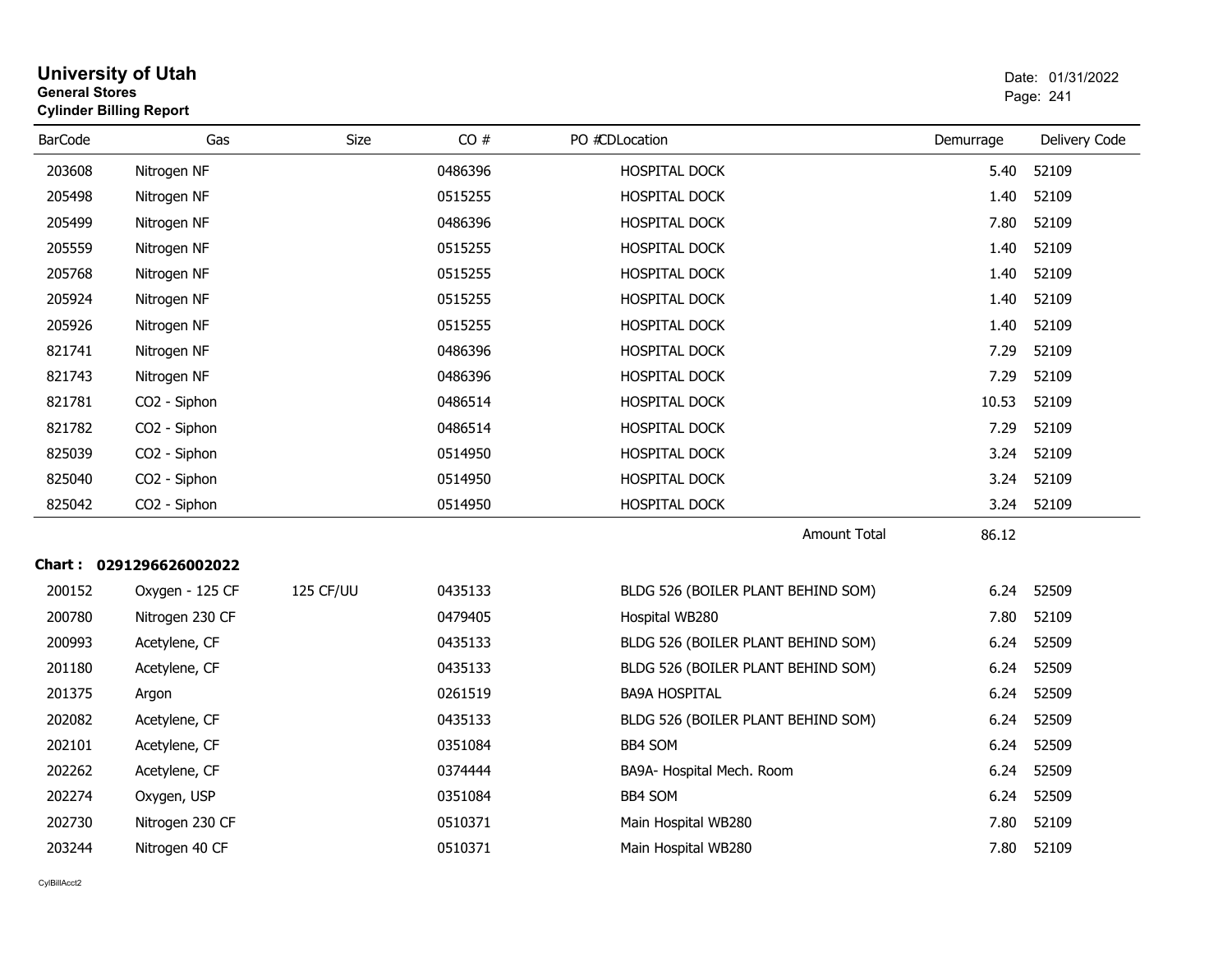| <b>General Stores</b><br><b>Cylinder Billing Report</b> |                         |             |         | Page: 242                                     |           |               |
|---------------------------------------------------------|-------------------------|-------------|---------|-----------------------------------------------|-----------|---------------|
| <b>BarCode</b>                                          | Gas                     | <b>Size</b> | CO#     | PO #CDLocation                                | Demurrage | Delivery Code |
| 203245                                                  | Nitrogen 40 CF          |             | 0510371 | Main Hospital WB280                           | 7.80      | 52109         |
| 203247                                                  | Nitrogen 40 CF          |             | 0510371 | Main Hospital WB280                           | 7.80      | 52109         |
| 203951                                                  | Acetylene, CF           |             | 0331599 | <b>BA9A SOM</b>                               | 6.24      | 52509         |
| 204428                                                  | Oxygen - 20 CF          |             | 0499609 | Main Hospital Refrigeration Shop              | 7.80      | 52109         |
| 205381                                                  | Acetylene, CF           |             | 0399246 | HOSPITAL DOCK                                 | 6.24      | 52509         |
| 205394                                                  | Nitrogen 230 CF         |             | 0499513 | WB280 Main Hospital                           | 7.80      | 52109         |
| 205597                                                  | Oxygen - 20 CF          |             | 0472939 |                                               | 7.80      | 52109         |
| 205611                                                  | Acetylene - MC          |             | 0437530 | BLDG 526 (BOILER PLANT BEHIND SOM)            | 6.24      | 52509         |
| 205729                                                  | Acetylene - MC          |             | 0499609 | Main Hospital Refrigeration Shop              | 7.80      | 52109         |
| 205749                                                  | Acetylene - MC          |             | 0499609 | Main Hospital Refrigeration Shop              | 7.80      | 52109         |
| 810976                                                  | Oxygen, USP             |             | 0399246 | HOSPITAL DOCK                                 | 8.58      | 52509         |
| 814374                                                  | Oxygen, USP             |             | 0435133 | BLDG 526 (BOILER PLANT BEHIND SOM)            | 8.97      | 52509         |
|                                                         |                         |             |         | Amount Total                                  | 164.19    |               |
|                                                         | Chart: 0291494635302022 |             |         |                                               |           |               |
| 202241                                                  | Oxygen, USP - E         | E/UU        | 0508132 | 7495 S State- Greenwood Clinic (Dental)       | 7.80      | 05211B2420    |
| 202674                                                  | Oxygen, USP - E         |             | 0511120 | Greenwood Dental Clinic- 7495 S State         | 7.80      | 05211B2420    |
| 202997                                                  | Nitrous Oxide-E         |             | 0504165 | Greenwood Clinic- Dental, 7495 S State Street | 7.80      | 05211B2420    |
| 202998                                                  | Nitrous Oxide-E         |             | 0504165 | Greenwood Clinic- Dental, 7495 S State Street | 7.80      | 05211B2420    |
| 203000                                                  | Nitrous Oxide-E         |             | 0504165 | Greenwood Clinic- Dental, 7495 S State Street | 7.80      | 05211B2420    |
| 203005                                                  | Nitrous Oxide-E         |             | 0504165 | Greenwood Clinic- Dental, 7495 S State Street | 7.80      | 05211B2420    |
| 203228                                                  | Nitrous Oxide-E         |             | 0502315 | Greenwood Dental CLinic                       | 7.80      | 0840000000    |
| 203234                                                  | Nitrous Oxide-E         |             | 0506198 | 7495 S State- Greenwood Dental Clinic         | 7.80      | 05211B2420    |
| 203735                                                  | Nitrous Oxide-E         |             | 0497663 | Greenwood dental Clinic                       | 7.80      | 0840000000    |
| 205941                                                  | Oxygen, USP - E         |             | 0511120 | Greenwood Dental Clinic- 7495 S State         | 7.80      | 05211B2420    |
| 824019                                                  | Oxygen, USP - E         |             | 0506198 | 7495 S State- Greenwood Dental Clinic         | 10.53     | 05211B2420    |
| 824847                                                  | Oxygen, USP - E         |             | 0513529 | 7495 S State- Greenwood Dental Clinic         | 10.53     | 05211B2420    |
| 824920                                                  | Oxygen, USP - E         |             | 0513529 | 7495 S State- Greenwood Dental Clinic         | 10.53     | 05211B2420    |

**University of Utah** Date: 01/31/2022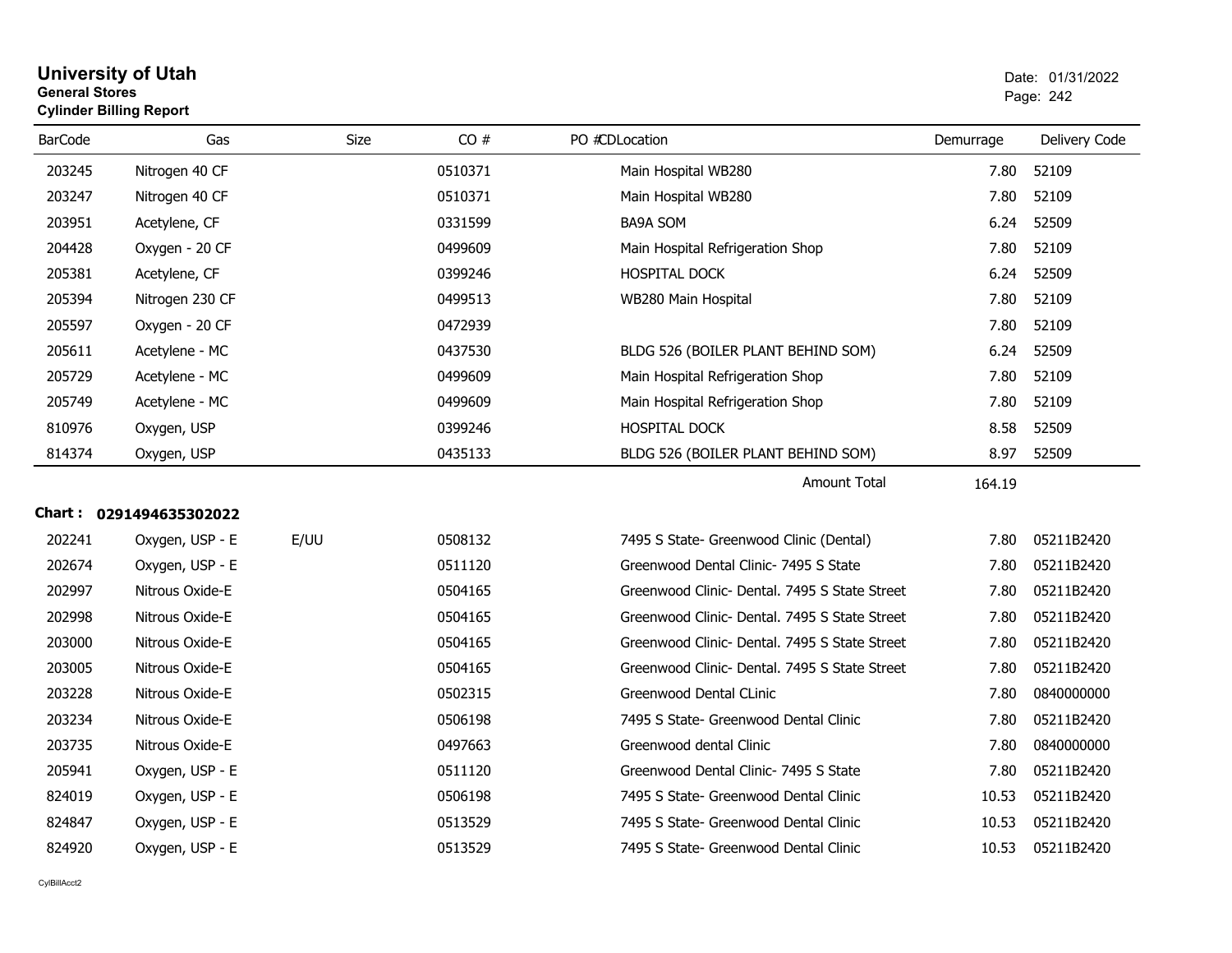| <b>General Stores</b> | <b>University of Utah</b><br><b>Cylinder Billing Report</b> |      |         |                                       | Date: 01/31/2022<br>Page: 243 |               |
|-----------------------|-------------------------------------------------------------|------|---------|---------------------------------------|-------------------------------|---------------|
| <b>BarCode</b>        | Gas                                                         | Size | CO#     | PO #CDLocation                        | Demurrage                     | Delivery Code |
| 824923                | Oxygen, USP - E                                             |      | 0513529 | 7495 S State- Greenwood Dental Clinic | 10.53                         | 05211B2420    |
| 825089                | Oxygen, USP - E                                             |      | 0513529 | 7495 S State- Greenwood Dental Clinic | 10.53                         | 05211B2420    |
| 825090                | Oxygen, USP - E                                             |      | 0513529 | 7495 S State- Greenwood Dental Clinic | 10.53                         | 05211B2420    |
| 825091                | Oxygen, USP - E                                             |      | 0513529 | 7495 S State- Greenwood Dental Clinic | 10.53                         | 05211B2420    |
|                       |                                                             |      |         | <b>Amount Total</b>                   | 151.71                        |               |
|                       | Chart: 0291600635302022                                     |      |         |                                       |                               |               |
| 200053                | Nitrogen 230 CF                                             | K/UU | 0513862 | 4311 MAIN HOSPITAL                    | 5.20                          | 0525042710    |
| 200544                | Nitrogen 230 CF                                             |      | 0498741 | 4040A Main Hospital                   | 2.60                          | 0525042710    |
| 200986                | Nitrogen 230 CF                                             |      | 0513862 | 4311 MAIN HOSPITAL                    | 5.20                          | 0525042710    |
| 201201                | Nitrogen 230 CF                                             |      | 0505831 | 4211 MAIN HOSPITAL                    | 2.60                          | 0525000000    |
| 202928                | Nitrogen 230 CF                                             |      | 0505451 | 4211 Main Hospital                    | 7.80                          | 0525000000    |
|                       |                                                             |      |         | Amount Total                          | 23.40                         |               |
|                       | Chart: 0293063635302022                                     |      |         |                                       |                               |               |
| 202225                | Oxygen, USP - E                                             | E/UU | 0146025 |                                       | 6.24                          | 65765         |
|                       |                                                             |      |         | <b>Amount Total</b>                   | 6.24                          |               |
| Chart :               | 0293511635302022                                            |      |         |                                       |                               |               |
| 201237                | Oxygen, USP                                                 | E/UU | 0110212 |                                       | 6.24                          | 65765         |
| 205315                | Oxygen, USP - E                                             |      | 0421468 | <b>ETC Clinic Dock</b>                | 6.24                          | 65765         |
|                       |                                                             |      |         | <b>Amount Total</b>                   | 12.48                         |               |
|                       | Chart: 0293536628002022                                     |      |         |                                       |                               |               |
| 203375                | Oxygen, USP - E                                             | E/UU | 0343394 | 650 SOUTH KOMAS SUITE 200             | 6.24                          | 65765         |
| 820350                | Oxygen, USP - E                                             |      | 0477994 | 10.53<br>240 East Morris Ave STe 400  |                               | 65765         |
| 820361                | Oxygen, USP - E                                             |      | 0477994 | 240 East Morris Ave STe 400           | 10.53                         | 65765         |
| 820363                | Oxygen, USP - E                                             |      | 0477994 | 240 East Morris Ave STe 400           | 10.53                         | 65765         |
|                       |                                                             |      |         | <b>Amount Total</b>                   | 37.83                         |               |

**Chart : 0293536635302022**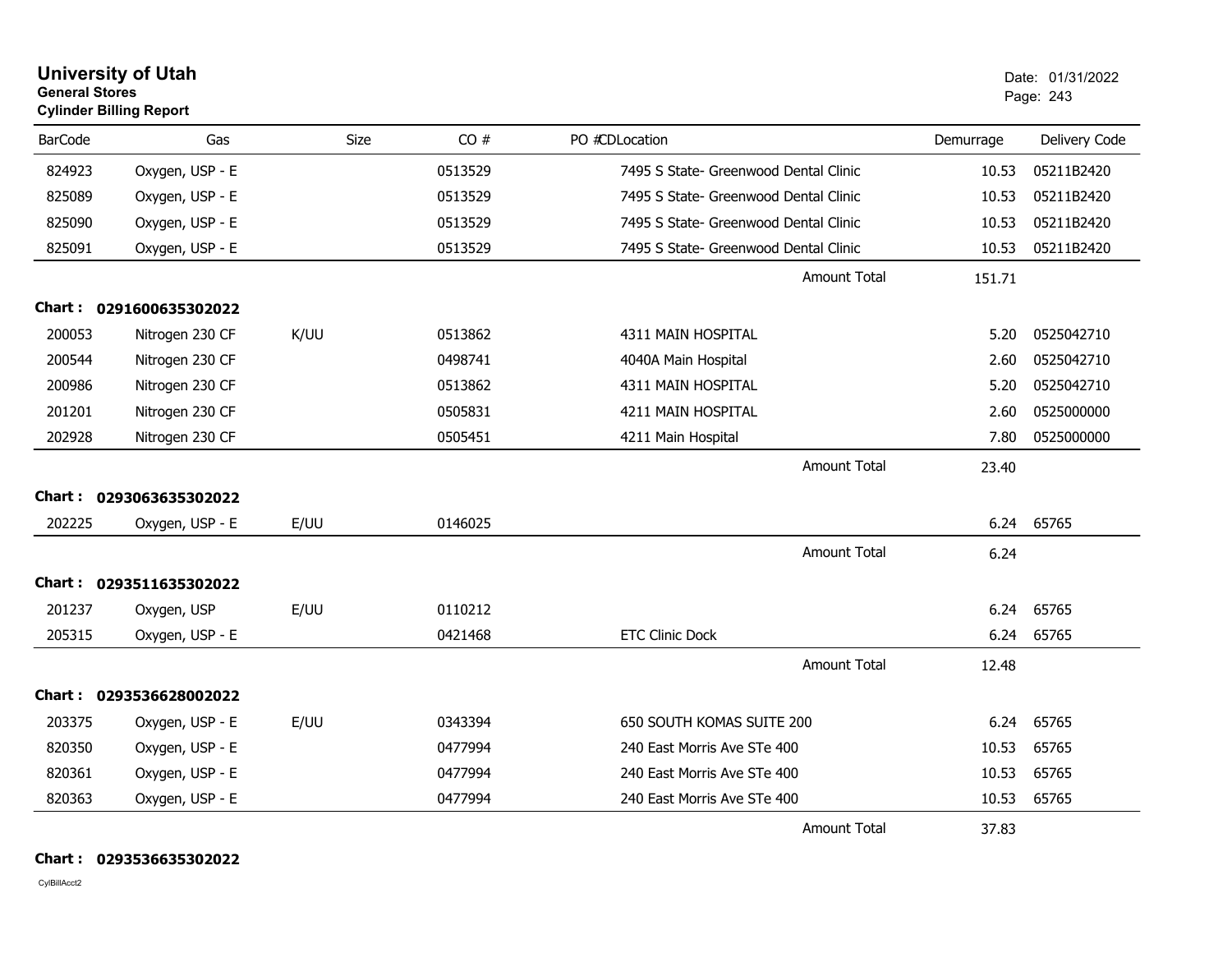|                | <b>Cylinder Billing Report</b>   |           |         |                          |           |                 |
|----------------|----------------------------------|-----------|---------|--------------------------|-----------|-----------------|
| <b>BarCode</b> | Gas                              | Size      | CO#     | PO #CDLocation           | Demurrage | Delivery Code   |
| 203424         | Oxygen, USP - E                  | E/UU      | 0306973 | 650 KOMAS #200           | 6.24      | 65765           |
|                |                                  |           |         | Amount Total             | 6.24      |                 |
|                | Chart: 0293537635302022          |           |         |                          |           |                 |
| 114600         | Oxygen, USP - E                  | E/MT. AIR | 0077983 | BLDG. RECEIVING DEPT.    | 8.19      | 65765           |
| 114913         | Oxygen, USP - E                  |           | 0082656 | <b>REC DOCK</b>          | 8.19      | 65765           |
| 117204         | Oxygen, USP - E                  |           | 0108428 | UNI                      | 8.19      | 65765           |
| 201234         | Oxygen, USP - E                  |           | 0146025 |                          | 6.24      | 65765           |
| 201239         | Oxygen, USP - E                  |           | 0231852 | 501 CHIPETA              | 6.24      | 65765           |
| 202228         | Oxygen, USP - E                  |           | 0170570 | <b>UNI DOCK</b>          | 6.24      | 65765           |
| 202395         | Oxygen, USP - E                  |           | 0262665 | 501 CHIPETA              | 6.24      | 65765           |
| 202539         | Oxygen, USP - E                  |           | 0439829 | <b>DOCK</b>              | 6.24      | 65765           |
| 202635         | Oxygen, USP - E                  |           | 0354997 | Uni Dock                 | 6.24      | 65765           |
| 204509         | Oxygen, USP - E                  |           | 0146059 |                          | 6.24      | 65765           |
| 204707         | Oxygen, USP - E                  |           | 0168205 |                          | 6.24      | 65765           |
| 204748         | Oxygen, USP - E                  |           | 0167831 |                          | 6.24      | 65765           |
| 204788         | Oxygen, USP - E                  |           | 0183765 |                          | 6.24      |                 |
| 801385         | Oxygen, USP - E                  |           | 0146197 |                          | 8.19      | 65765           |
| 802906         | Oxygen, USP - E                  |           | 0197291 | 501 CHIPETA              | 7.02      | 65765           |
| 805069         | Oxygen, USP - E                  |           | 0267872 | 501 CHIPETA              | 8.19      | 65765           |
|                |                                  |           |         | <b>Amount Total</b>      | 110.37    |                 |
|                | Chart: 0293543635302016          |           |         |                          |           |                 |
| 202233         | Oxygen, USP - E                  | E/UU      | 0402918 | 501 CHIPETA/REGULAR DOCK | 6.24      | 65765           |
|                |                                  |           |         | <b>Amount Total</b>      | 6.24      |                 |
|                | Chart: 0400344000300002653032022 |           |         |                          |           |                 |
| 202595         | Oxygen - 20 CF                   | 23 CF-UU  | 0395106 |                          | 6.24      | 0854000000      |
| 204255         | Acetylene - MC                   |           | 0395106 |                          |           | 6.24 0854000000 |

#### **University of Utah** Date: 01/31/2022 **General Stores**es and the contract of the contract of the contract of the contract of the contract of the contract of the contract of the contract of the contract of the contract of the contract of the contract of the contract of the con